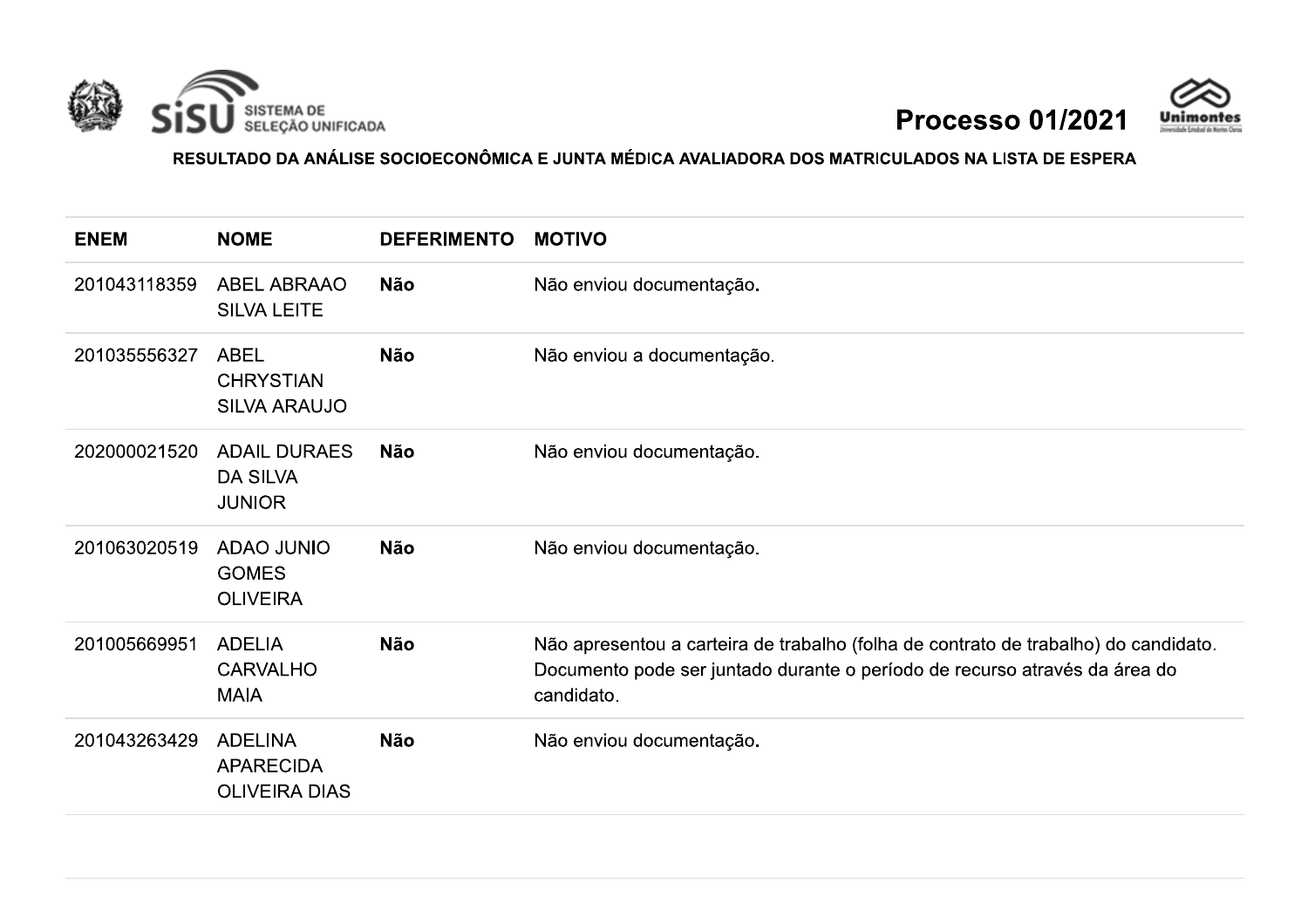| 201092735400 | <b>ADENILSON</b><br><b>GABRIEL</b><br><b>GOMES</b><br><b>MOREIRA</b> | <b>Não</b> | Não enviou documentação.                                                         |
|--------------|----------------------------------------------------------------------|------------|----------------------------------------------------------------------------------|
| 202000018928 | <b>ADIMILSON</b><br><b>FERREIRA DA</b><br><b>SILVA</b>               | <b>Não</b> | Não enviou documentação.                                                         |
| 201000314140 | <b>ADIMILSON</b><br>PEREIRA DA<br><b>SILVA</b>                       | <b>Não</b> | Não enviou documentação.                                                         |
| 201100930605 | <b>ADISON</b><br><b>VINICIUS</b><br><b>SOARES</b><br><b>RAMOS</b>    | <b>Não</b> | Não enviou documentação.                                                         |
| 201096081850 | <b>ADMAURA DA</b><br><b>SILVA</b>                                    | <b>Não</b> | Laudo indeferido, por não cumprir os requisitos previstos na Lei nº 13.465/2000. |
| 201087074187 | <b>ADNA PEREIRA</b><br><b>MOTA GOMES</b>                             | <b>Não</b> | Não enviou documentação.                                                         |
| 201077039885 | <b>ADRIA LOPES</b><br><b>MARINHO</b>                                 | <b>Não</b> | Não enviou documentação.                                                         |
| 201122373024 | <b>ADRIANA</b><br><b>CARLA</b><br><b>OLIVEIRA</b><br><b>ALVES</b>    | <b>Não</b> | Não enviou documentação.                                                         |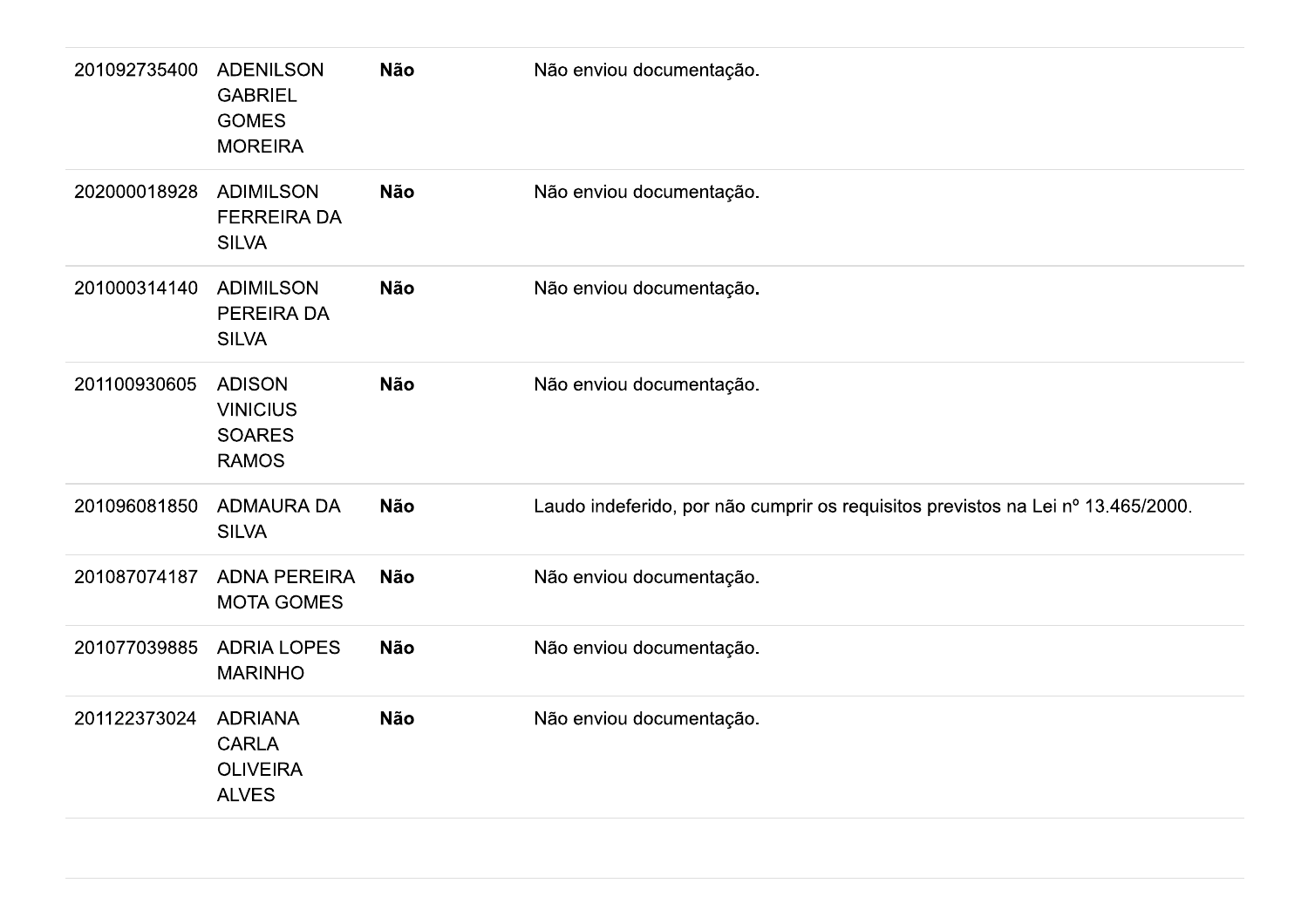| 201014894939 | <b>ADRIANA</b><br><b>CRISTIAN</b><br><b>ALVES DOS</b><br><b>SANTOS</b> | <b>Não</b> | Não enviou a documentação.                                                                                                                                                                                                                                                                                 |
|--------------|------------------------------------------------------------------------|------------|------------------------------------------------------------------------------------------------------------------------------------------------------------------------------------------------------------------------------------------------------------------------------------------------------------|
| 201046807750 | <b>ADRIANA</b><br><b>LOPES</b><br><b>MACHADO</b><br><b>COSTA</b>       | Sim        |                                                                                                                                                                                                                                                                                                            |
| 201123391900 | <b>ADRIANA</b><br><b>SOARES</b><br><b>KINOSHITA</b>                    | <b>Não</b> | Não enviou documentação.                                                                                                                                                                                                                                                                                   |
| 201082154109 | <b>ADRIANE DE</b><br><b>OLIVEIRA</b><br><b>CARDOSO</b>                 | <b>Não</b> | Ausência de documentos necessários para analise socioeconômico. De acordo com<br>o edital Nº 01/2021 - SISU/UNIMONTES, consta no item 2.2 (DOCUMENTAÇÃO<br>COMPROBATÓRIA DE APRESENTAÇÃO OBRIGATÓRIA ) do ANEXO I<br>(PROGRAMA SOCIOECONÔMICO), toda a documentação necessária que deveria<br>ser enviada. |
| 201016802583 | <b>ADRIANE</b><br><b>RODRIGUES</b><br><b>DIAS</b>                      | <b>Não</b> | Não enviou documentação.                                                                                                                                                                                                                                                                                   |
| 201055980977 | <b>ADRIANO</b><br><b>FAGUNDES</b><br><b>JACOME</b>                     | <b>Não</b> | Não enviou a documentação.                                                                                                                                                                                                                                                                                 |
| 201003865080 | <b>ADRIANO</b><br><b>SANTOS</b><br><b>CARDOSO</b>                      | <b>Não</b> | Não enviou a documentação.                                                                                                                                                                                                                                                                                 |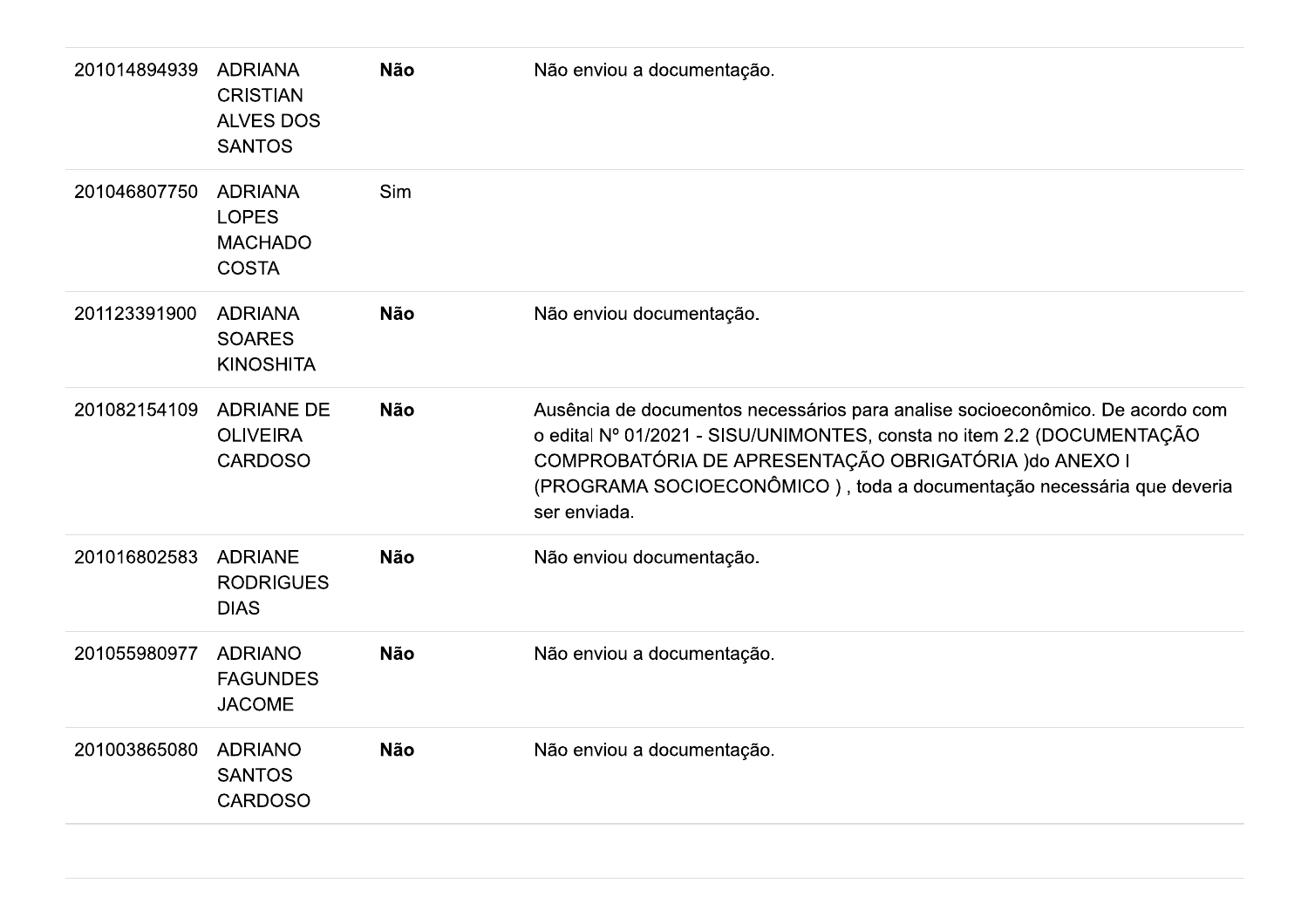| 201092176019 | <b>ADRIELE</b><br><b>JESSICA SILVA</b><br><b>OLIVEIRA</b>                  | Não        | Não enviou a documentação.                                                                                                                                                                                 |
|--------------|----------------------------------------------------------------------------|------------|------------------------------------------------------------------------------------------------------------------------------------------------------------------------------------------------------------|
| 201003017591 | <b>ADRIELE</b><br><b>VITORIA DE</b><br><b>CASTRO</b><br><b>ARAUJO LIMA</b> | <b>Não</b> | Não enviou a documentação.                                                                                                                                                                                 |
| 201002008898 | <b>ADRIELLE</b><br>PEREIRA SILVA                                           | <b>Não</b> | Análise prejudicada pela ausência dos seguintes documentos declaração que<br>estudou 1,2 e 3 anos na rede pública. Por gentileza complementar durante período<br>de recurso, através da área do candidato. |
| 201067083844 | <b>ADRIELLY</b><br><b>CAMILLY DA</b><br><b>CRUZ</b><br><b>CARDOSO</b>      | Não        | Não enviou documentação.                                                                                                                                                                                   |
| 201034088819 | <b>ADRIELLY</b><br><b>CARDOSO</b><br><b>CRUZ</b>                           | Não        | Não enviou documentação.                                                                                                                                                                                   |
| 201015612637 | <b>ADRIELLY</b><br><b>SAMELA VIANA</b><br>DE SA                            | <b>Não</b> | Não apresentou a carteira de trabalho (folha de contrato de trabalho) do candidato<br>Documento pode ser juntado durante o período de recurso através da área do<br>candidato.                             |
| 201072677408 | <b>ADRIENY</b><br><b>RANIELLY</b><br><b>GONCALVES</b><br><b>XAVIER</b>     | <b>Não</b> | Não enviou a documentação.                                                                                                                                                                                 |
| 201017112685 | <b>ADSON FELIPE</b><br><b>DE JESUS</b>                                     | <b>Não</b> | Não enviou documentação.                                                                                                                                                                                   |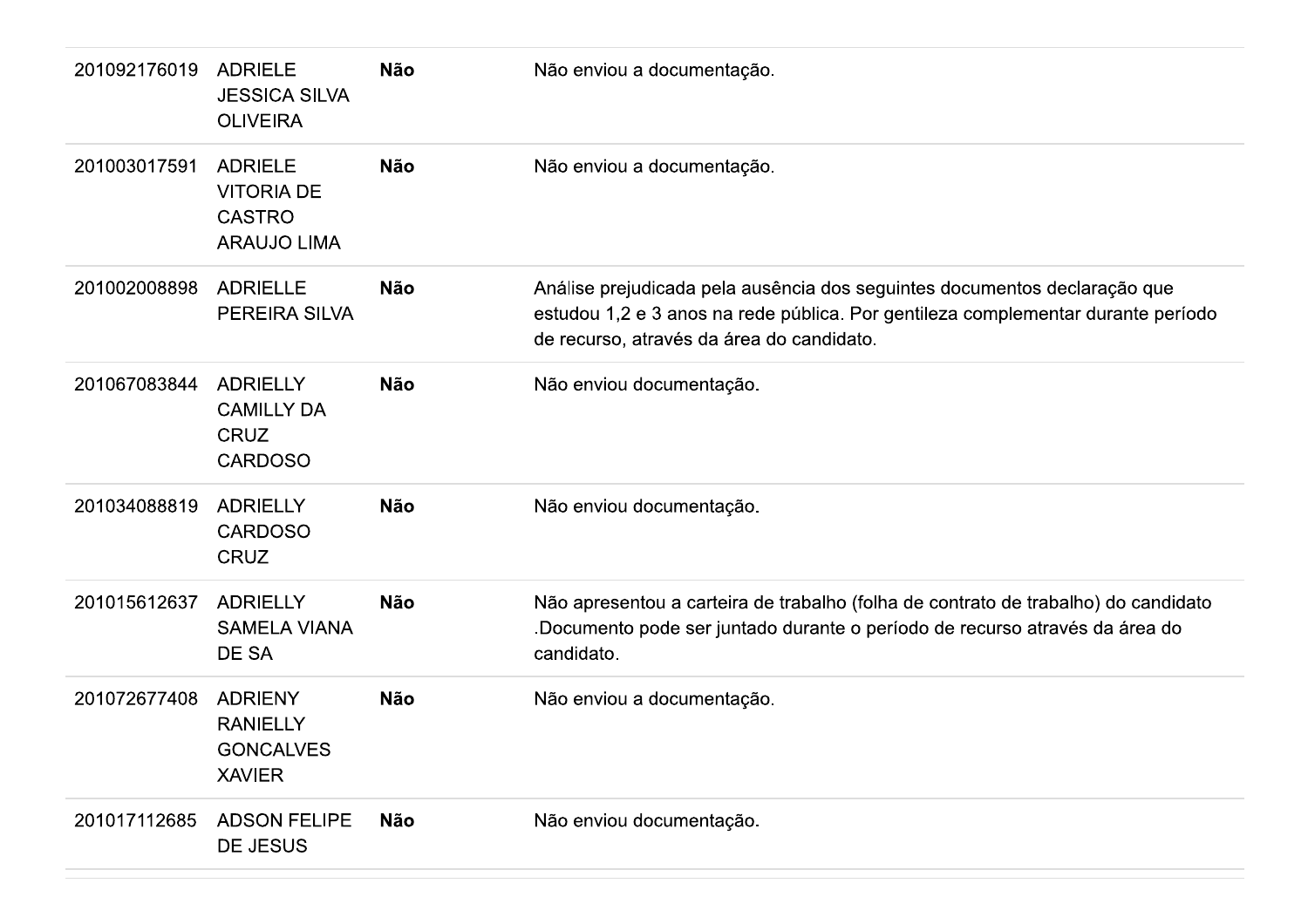| 201115099479 | <b>AELSON JOSE</b><br><b>DE SOUZA</b>                             | <b>Não</b> | Não enviou documentação.                                                                                                                                                                                                                                                                                   |
|--------------|-------------------------------------------------------------------|------------|------------------------------------------------------------------------------------------------------------------------------------------------------------------------------------------------------------------------------------------------------------------------------------------------------------|
| 201004020909 | <b>AGATHA</b><br><b>AMANDA</b><br><b>NOGUEIRA</b><br><b>SOTHS</b> | <b>Não</b> | Não enviou documentação.                                                                                                                                                                                                                                                                                   |
| 201016070421 | <b>AGATHA</b><br><b>MARCELLY</b><br><b>SANTOS PENA</b>            | <b>Não</b> | Ausência de documentos necessários para analise socioeconômico. De acordo com<br>o edital Nº 01/2021 - SISU/UNIMONTES, consta no item 2.2 (DOCUMENTAÇÃO<br>COMPROBATÓRIA DE APRESENTAÇÃO OBRIGATÓRIA ) do ANEXO I<br>(PROGRAMA SOCIOECONÔMICO), toda a documentação necessária que deveria<br>ser enviada. |
| 201064945961 | <b>AGDA REGINA</b><br><b>FERREIRA</b><br><b>LOPES</b>             | <b>Não</b> | Não enviou documentação.                                                                                                                                                                                                                                                                                   |
| 201000797286 | AGHATA<br><b>FERREIRA</b><br><b>CARVALHO</b>                      | <b>Não</b> | Não enviou documentação.                                                                                                                                                                                                                                                                                   |
| 201001582463 | <b>AGNALDO</b><br><b>MENDES</b><br><b>CORREA</b>                  | <b>Não</b> | Não enviou documentação.                                                                                                                                                                                                                                                                                   |
| 201078967795 | AILA DE FATIMA<br><b>FERREIRA DOS</b><br><b>SANTOS</b>            | Não        | Não enviou documentação.                                                                                                                                                                                                                                                                                   |
| 201025685177 | <b>AIZA THAINA</b><br>DE QUEIROZ                                  | <b>Não</b> | análise prejudicada pela ausência dos seguintes documentos histórico escolar e<br>carteira de trabalho (com contrato de trabalho) do candidato. Documento pode ser<br>anexado durante o período de recurso através da área do candidato.                                                                   |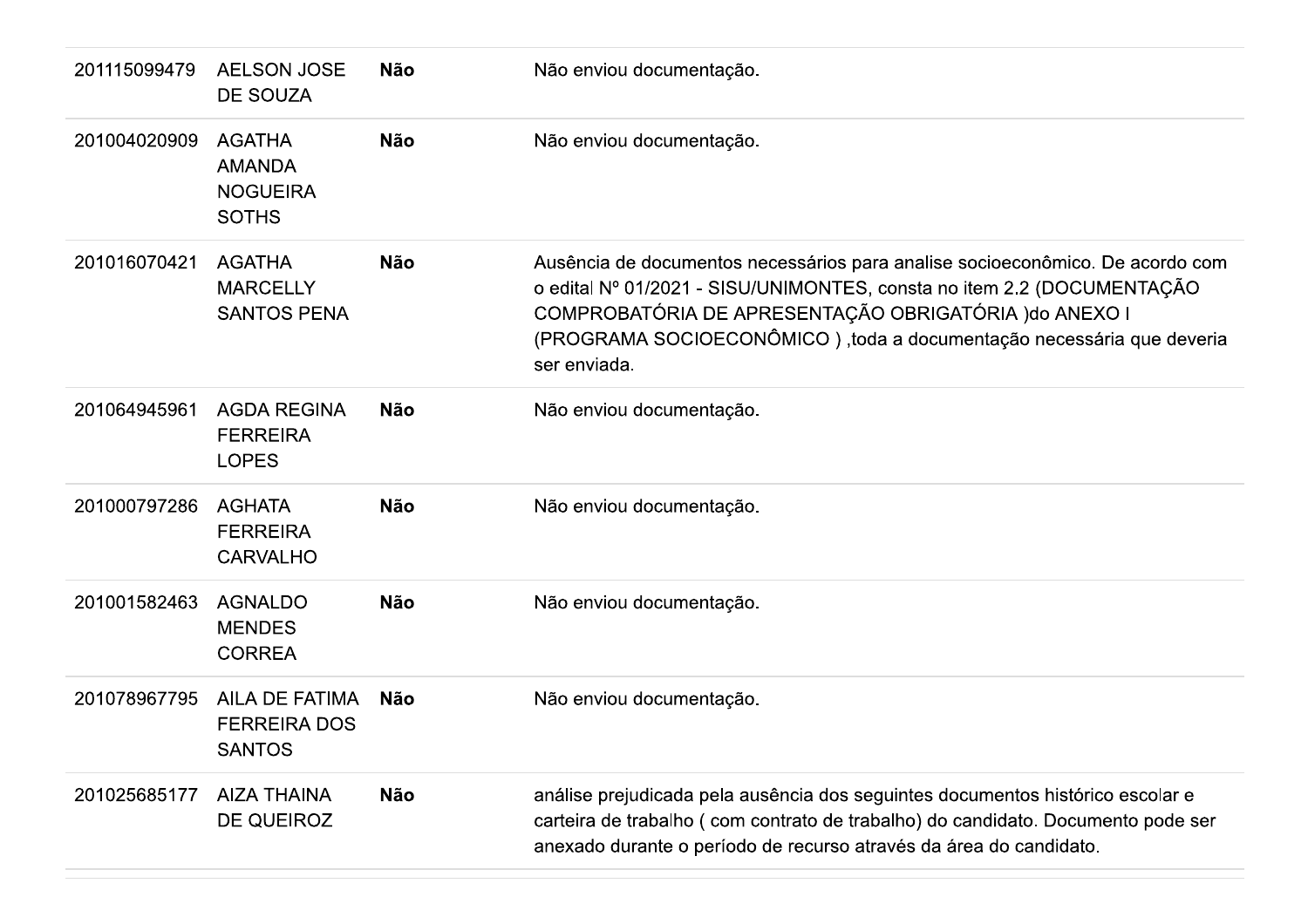| 201120769256 | <b>ALAIR PEREIRA</b><br><b>DA SILVA</b>                                 | Sim        |                            |
|--------------|-------------------------------------------------------------------------|------------|----------------------------|
| 201117588339 | <b>ALAN INACIO</b><br><b>GOMES</b>                                      | <b>Não</b> | Não enviou documentação.   |
| 201017512025 | <b>ALAN MATOS</b><br><b>TRINDADE</b>                                    | Sim        |                            |
| 201028227662 | <b>ALANA</b><br><b>FREIDIELE</b><br><b>GONCALVES</b><br><b>OLIVEIRA</b> | <b>Não</b> | Não enviou documentação.   |
| 201001438781 | <b>ALANA KAREN</b><br><b>DA SILVA</b>                                   | <b>Não</b> | Não enviou a documentação. |
| 201016659223 | <b>ALANA LETICIA</b><br><b>MARTINS</b><br><b>CARDOSO</b>                | <b>Não</b> | Não enviou a documentação. |
| 201006921955 | <b>ALANA</b><br><b>PATRICIA</b><br><b>MEGUY</b><br><b>GUTERRES</b>      | <b>Não</b> | Não enviou documentação.   |
| 201043727159 | <b>ALANDA ALVES</b><br><b>DOS SANTOS</b>                                | <b>Não</b> | Não enviou documentação.   |
| 201007263332 | <b>ALANDA MARIA</b><br><b>BATISTA SILVA</b>                             | <b>Não</b> | Não enviou documentação.   |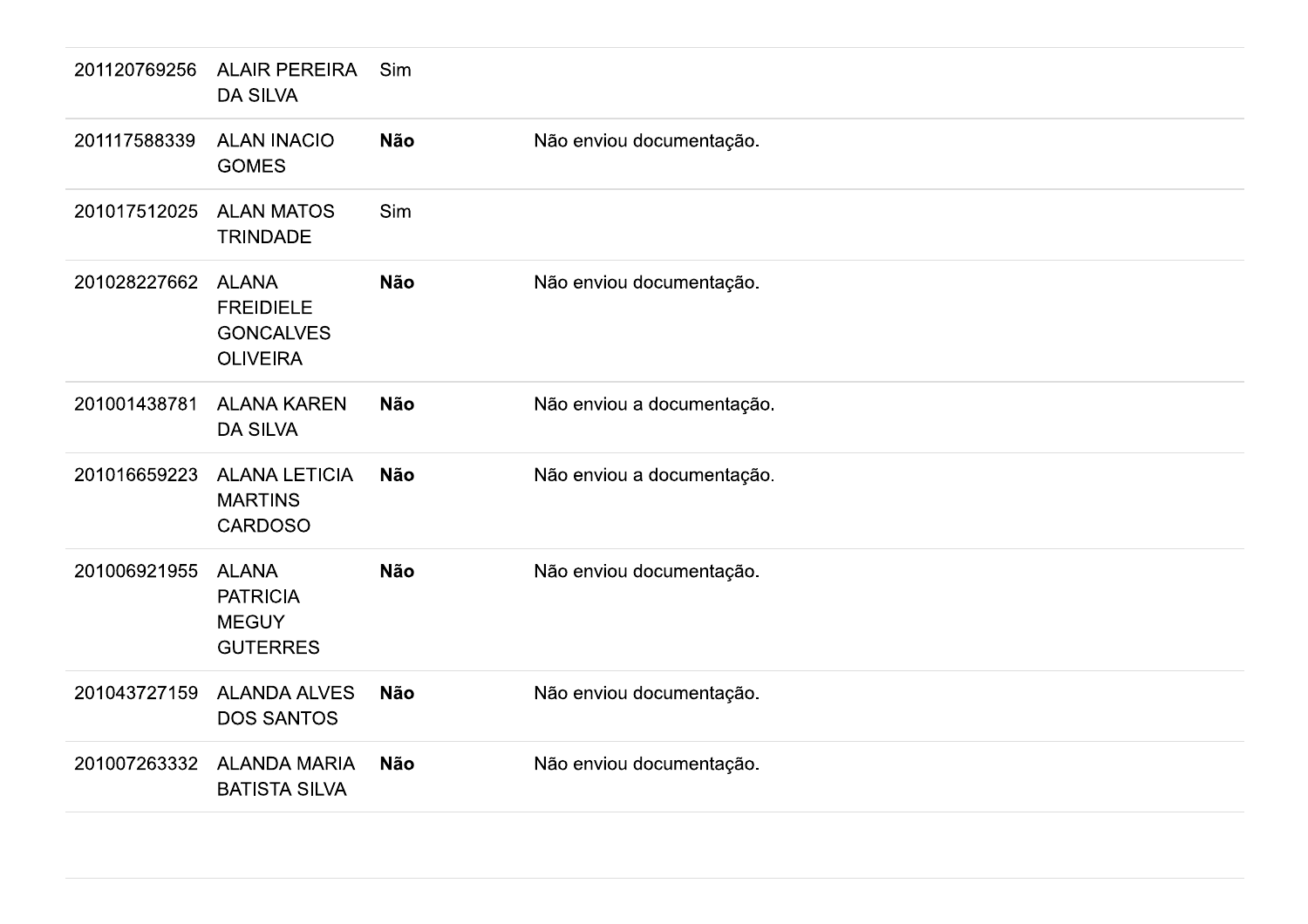| 201053158774 | <b>ALANE AQUINO</b><br><b>CAVALCANTE</b>                                 | <b>Não</b> | Não enviou documentação.   |
|--------------|--------------------------------------------------------------------------|------------|----------------------------|
| 201004222877 | <b>ALDER BARAN</b><br><b>RODRIGUES</b><br><b>OLIVEIRA</b>                | Sim        |                            |
| 201098576626 | <b>ALESSANDRA</b><br><b>ANTUNES</b><br><b>MATOS</b>                      | <b>Não</b> | Não enviou documentação.   |
| 201016809521 | <b>ALESSANDRA</b><br><b>MARINA</b><br><b>FERREIRA</b><br><b>SANTOS</b>   | <b>Não</b> | Não enviou a documentação. |
| 201019508765 | <b>ALESSANDRO</b><br><b>BARBOSA</b><br><b>NASCIMENTO</b>                 | <b>Não</b> | Não enviou documentação.   |
| 201018557615 | <b>ALESSYA</b><br><b>RENNARA</b><br><b>FERREIRA DOS</b><br><b>SANTOS</b> | <b>Não</b> | Não enviou documentação.   |
| 201017561295 | <b>ALEX</b><br><b>MEDEIROS DA</b><br><b>SILVA</b>                        | <b>Não</b> | Não enviou documentação.   |
| 201015393956 | <b>ALEX OLIVEIRA</b><br><b>RIBEIRO</b>                                   | <b>Não</b> | Não enviou a documentação. |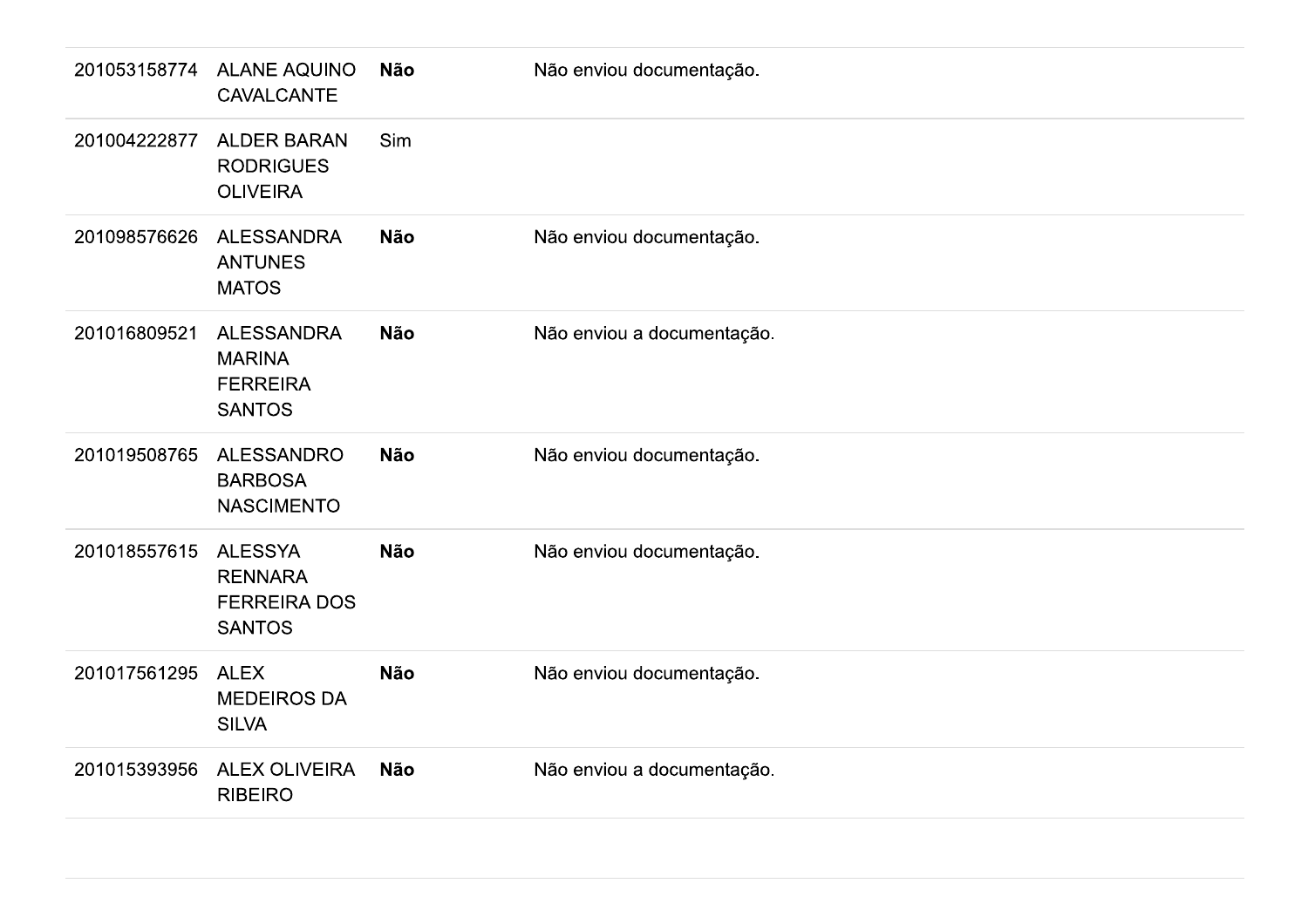| 201003026857 | <b>ALEX</b><br><b>TRINDADE</b><br><b>SOUSA</b>                         | <b>Não</b> | Ausência de documentos necessários para analise socioeconômico. De acordo com<br>o edital Nº 01/2021 - SISU/UNIMONTES, consta no item 2.2 (DOCUMENTAÇÃO<br>COMPROBATÓRIA DE APRESENTAÇÃO OBRIGATÓRIA ) do ANEXO I<br>(PROGRAMA SOCIOECONÔMICO), toda a documentação necessária que deveria<br>ser enviada. |
|--------------|------------------------------------------------------------------------|------------|------------------------------------------------------------------------------------------------------------------------------------------------------------------------------------------------------------------------------------------------------------------------------------------------------------|
| 201016394532 | <b>ALEXANDRA</b><br><b>LEITE VIEIRA</b><br><b>ALENCAR</b>              | <b>Não</b> | Não enviou documentação.                                                                                                                                                                                                                                                                                   |
| 201023672680 | <b>ALEXIA</b><br><b>FERNANDA</b><br><b>RIBEIRO DE</b><br><b>BRITO</b>  | <b>Não</b> | Não enviou documentação.                                                                                                                                                                                                                                                                                   |
| 201023480787 | <b>ALEXIA</b><br><b>KAROLINE</b><br><b>SILVA</b><br><b>MESQUITA</b>    | <b>Não</b> | Não enviou documentação.                                                                                                                                                                                                                                                                                   |
| 201066236807 | <b>ALEXIA</b><br><b>MANUELLE</b><br><b>BRANDAO</b><br><b>RODRIGUES</b> | <b>Não</b> | Análise prejudicada pela ausência das seguintes declarações que estudou 1 e 2<br>anos na rede pública. Documento pode ser juntado durante o período de recurso<br>através da área do candidato.                                                                                                            |
| 201003278821 | <b>ALICE ALVES</b><br><b>MARTINS</b>                                   | <b>Não</b> | Não enviou documentação.                                                                                                                                                                                                                                                                                   |
| 201006800902 | <b>ALICE BRAGA</b><br><b>GALLIAC</b>                                   | <b>Não</b> | Não enviou documentação.                                                                                                                                                                                                                                                                                   |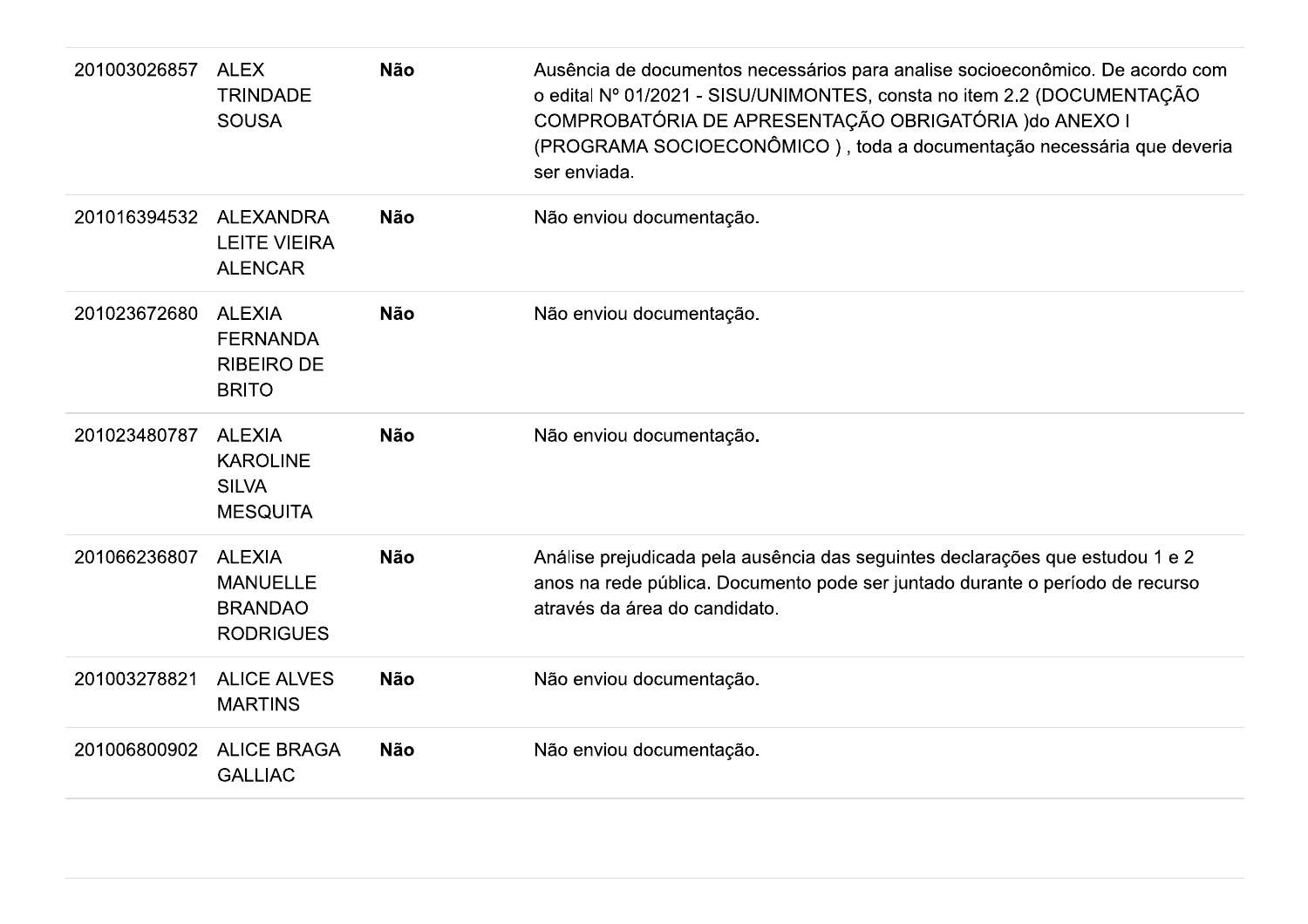| 201060974551 | <b>ALICE</b><br><b>MOREIRA DIAS</b><br><b>FAUSTINO</b>                      | Sim        |                                                                                                                                                                                                 |
|--------------|-----------------------------------------------------------------------------|------------|-------------------------------------------------------------------------------------------------------------------------------------------------------------------------------------------------|
| 201025324553 | <b>ALICE SANTOS</b><br><b>RIBEIRO</b>                                       | Sim        |                                                                                                                                                                                                 |
| 201014540763 | <b>ALICE SOARES</b><br><b>DE SOUZA</b>                                      | <b>Não</b> | Análise prejudicada pela ausência das seguintes declarações que estudou 1 e 2<br>anos na rede pública. Documento pode ser juntado durante o período de recurso<br>através da área do candidato. |
| 201009466602 | <b>ALICE VIANA</b><br><b>SANTOS</b><br><b>CASTILHO DE</b><br><b>ALMEIDA</b> | <b>Não</b> | Não enviou a documentação.                                                                                                                                                                      |
| 201059428478 | <b>ALINE</b><br><b>AZEVEDO</b><br><b>ALVES</b>                              | Sim        |                                                                                                                                                                                                 |
| 201090499462 | <b>ALINE COELHO</b><br><b>LEONEL</b>                                        | <b>Não</b> | Não enviou documentação.                                                                                                                                                                        |
| 201088367317 | <b>ALINE</b><br><b>CRISTINA DOS</b><br><b>SANTOS</b><br><b>LIBERATO</b>     | <b>Não</b> | Não enviou documentação.                                                                                                                                                                        |
| 201011464595 | <b>ALINE DE</b><br><b>SOUZA</b><br><b>RIBEIRO</b>                           | <b>Não</b> | Não enviou a documentação.                                                                                                                                                                      |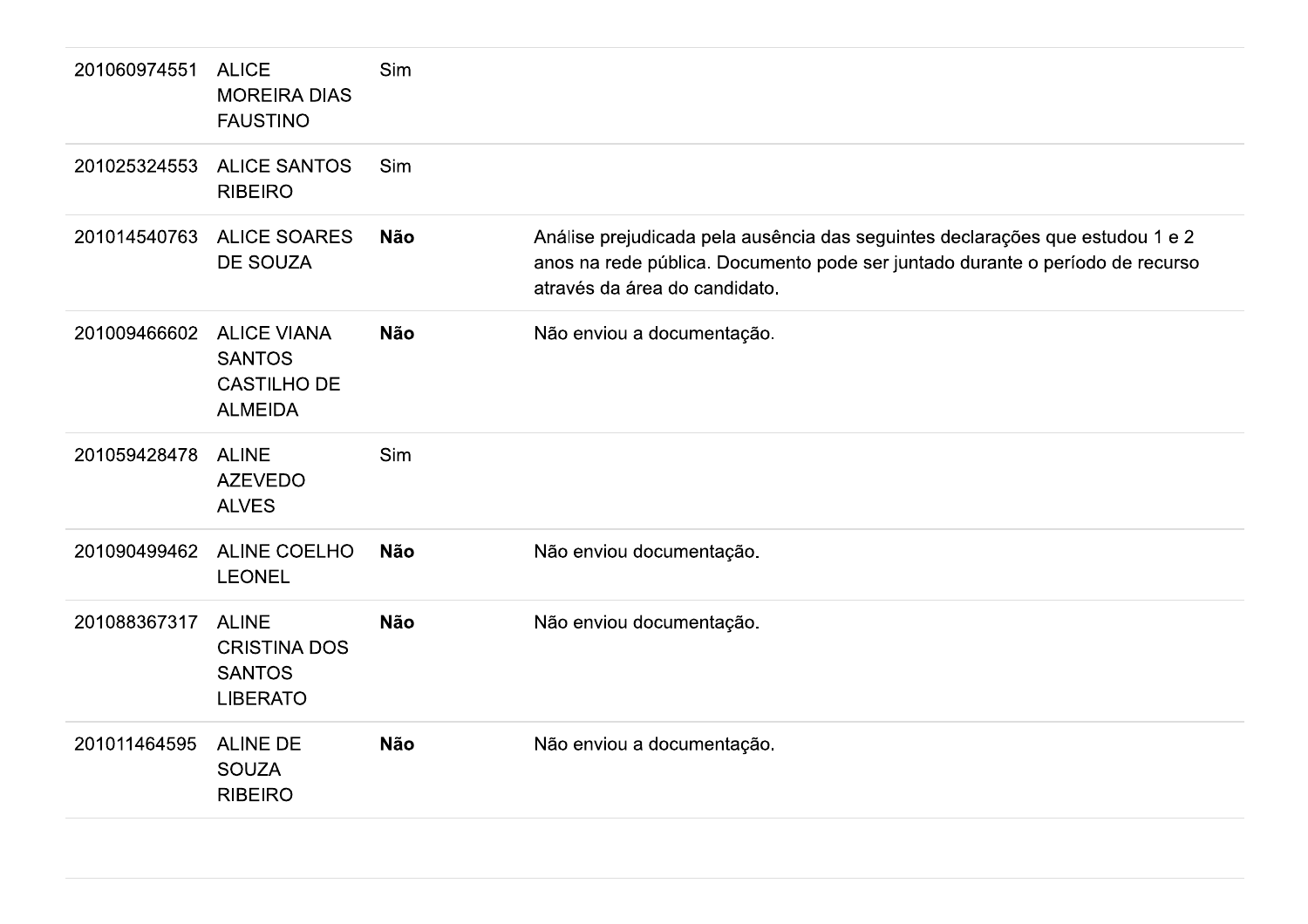| 201059834410 | <b>ALINE DOS</b><br><b>SANTOS ALVES</b>               | <b>Não</b> | Análise prejudicada pela ausência das seguintes declarações que estudou 1 e 2<br>anos na rede pública. Documento pode ser juntado durante o período de recurso<br>através da área do candidato. |
|--------------|-------------------------------------------------------|------------|-------------------------------------------------------------------------------------------------------------------------------------------------------------------------------------------------|
| 201001091044 | <b>ALINE DUARTE</b><br><b>DO</b><br><b>NASCIMENTO</b> | Sim        |                                                                                                                                                                                                 |
| 201022038883 | <b>ALINE</b><br><b>FERREIRA</b><br><b>SILVA</b>       | <b>Não</b> | Não enviou a documentação.                                                                                                                                                                      |
| 201007239191 | <b>ALINE GOMES</b><br>DE CARVALHO                     | <b>Não</b> | Não enviou documentação.                                                                                                                                                                        |
| 201027296437 | <b>ALINE</b><br><b>OLIVEIRA DA</b><br><b>SILVA</b>    | <b>Não</b> | Não enviou a documentação.                                                                                                                                                                      |
| 201000706360 | <b>ALINE PINTO</b><br><b>FRANCELINO</b>               | <b>Não</b> | Não enviou a documentação.                                                                                                                                                                      |
| 201100350572 | <b>ALINE ROSA</b><br><b>SANTOS</b><br><b>OLIVEIRA</b> | <b>Não</b> | Não enviou a documentação.                                                                                                                                                                      |
| 201009147038 | <b>ALINE SOARES</b><br><b>SANTANA</b>                 | Sim        |                                                                                                                                                                                                 |
| 201015894755 | <b>ALINE SOUZA</b><br><b>LEAL</b>                     | <b>Não</b> | Não enviou a documentação.                                                                                                                                                                      |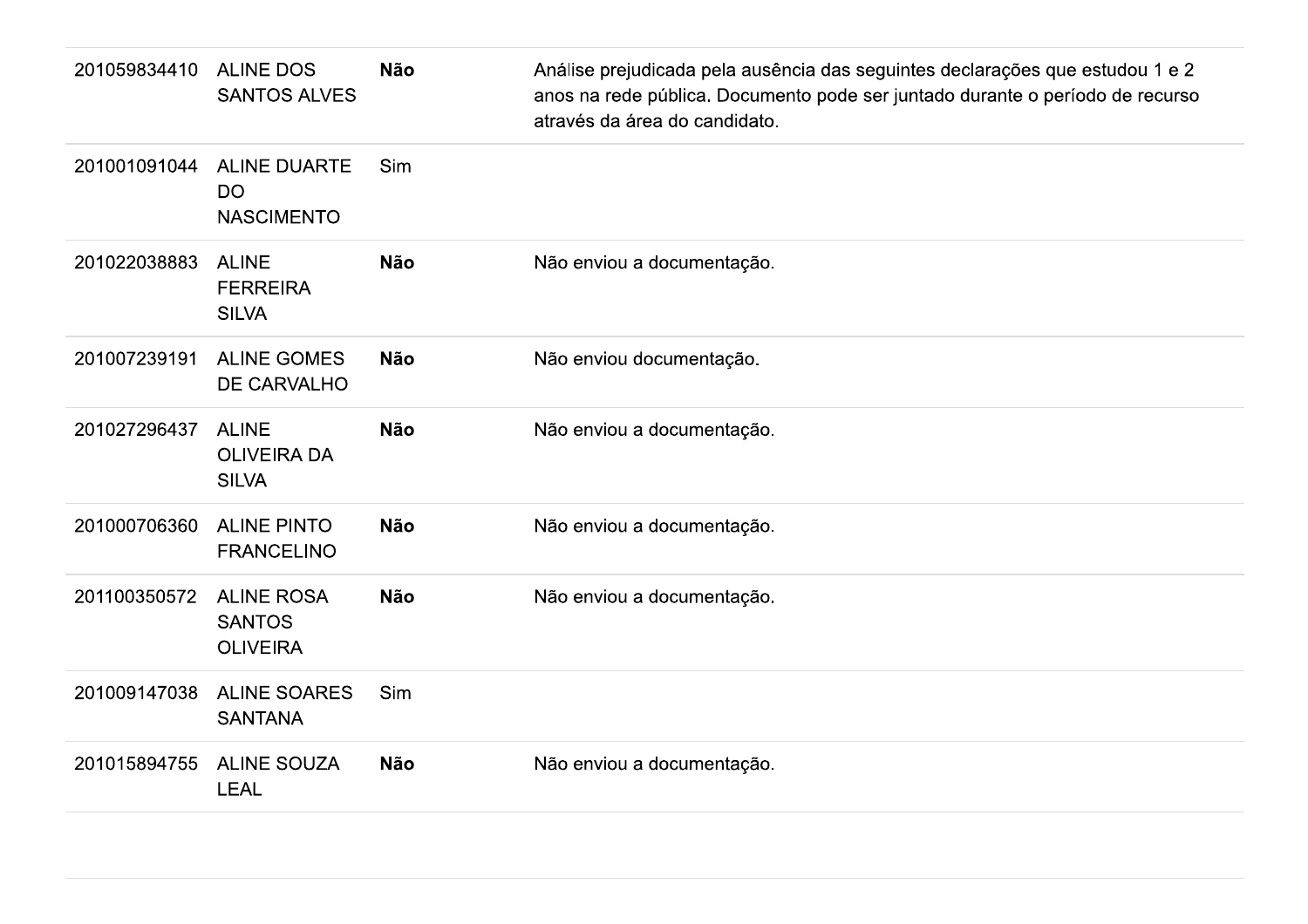| 201080468394 | <b>ALINE VIANA</b><br><b>SILVA</b>                                   | <b>Não</b> | Não enviou a documentação. |
|--------------|----------------------------------------------------------------------|------------|----------------------------|
| 201111535328 | <b>ALISON</b><br><b>MARQUES</b><br><b>RODRIGUES</b>                  | Não        | Não enviou documentação.   |
| 201000130082 | <b>ALISSON</b><br><b>JUNEO</b><br><b>MARQUES</b><br><b>COSTA</b>     | Sim        |                            |
| 201093002727 | <b>ALISSON</b><br><b>VINICIUS</b><br><b>XAVIER</b><br><b>SOARES</b>  | <b>Não</b> | Não enviou a documentação. |
| 202000019547 | <b>ALLAN</b><br><b>HENRIQUE</b><br><b>MARIANO SILVA</b>              | <b>Não</b> | Não enviou documentação.   |
| 201017408562 | <b>ALVEMIRO</b><br><b>PINHEIRO</b><br><b>AMORIM</b><br><b>JUNIOR</b> | <b>Não</b> | Não enviou documentação.   |
| 201009144613 | <b>ALVINA THAISA</b><br>CAETANO<br><b>BARBOSA</b>                    | Não        | Não enviou documentação.   |
| 201001759806 | <b>ALYNNE</b><br><b>RODRIGUES</b><br><b>AMORIM</b>                   | <b>Não</b> | Não enviou a documentação. |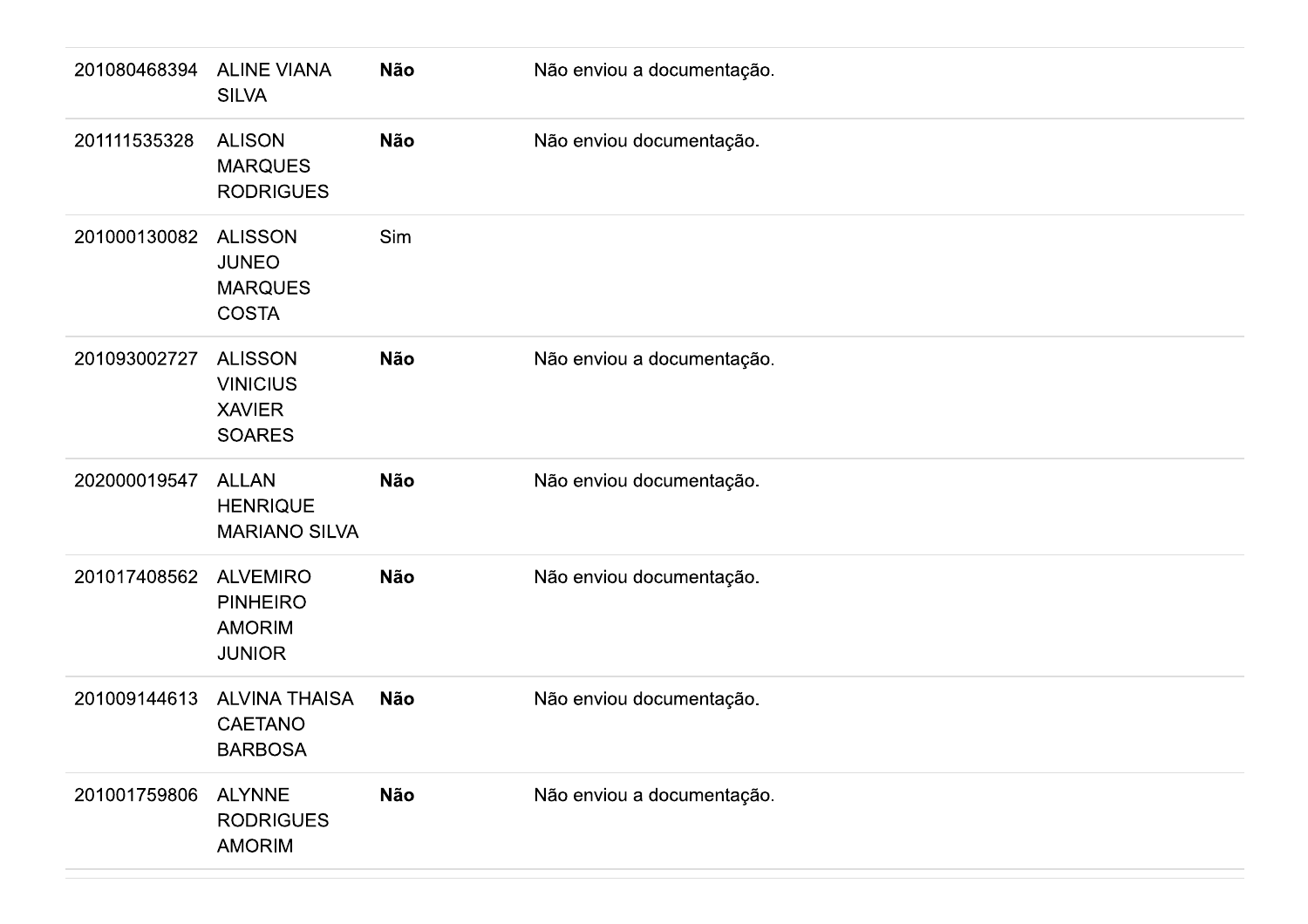| 201069225278 | <b>ALYSAN DE</b><br><b>SOUZA</b>                                          | Não        | Não enviou documentação. |
|--------------|---------------------------------------------------------------------------|------------|--------------------------|
| 201002866691 | <b>ALYSSON</b><br><b>GABRIEL</b><br><b>SOARES DE</b><br><b>MEDEIROS</b>   | Não        | Não enviou documentação. |
| 201068923527 | <b>AMANDA ALVES</b>                                                       | <b>Não</b> | Não enviou documentação. |
| 201033120613 | <b>AMANDA</b><br><b>APARECIDA</b><br><b>NUNES DA</b><br><b>SILVA</b>      | <b>Não</b> | Não enviou documentação. |
| 201108301601 | <b>AMANDA</b><br><b>CAROLINE</b><br><b>BATISTA</b><br><b>RAMOS</b>        | Não        | Não enviou documentação. |
| 201012352674 | <b>AMANDA</b><br>CASSIANO<br><b>SILVA</b>                                 | Não        | Não enviou documentação. |
| 201001769557 | <b>AMANDA</b><br><b>CRISTINA DOS</b><br>SANTOS DE<br><b>JESUS</b>         | Não        | Não enviou documentação. |
| 201086058488 | <b>AMANDA</b><br><b>CRISTINA</b><br><b>RODRIGUES DE</b><br><b>ALMEIDA</b> | Não        | Não enviou documentação. |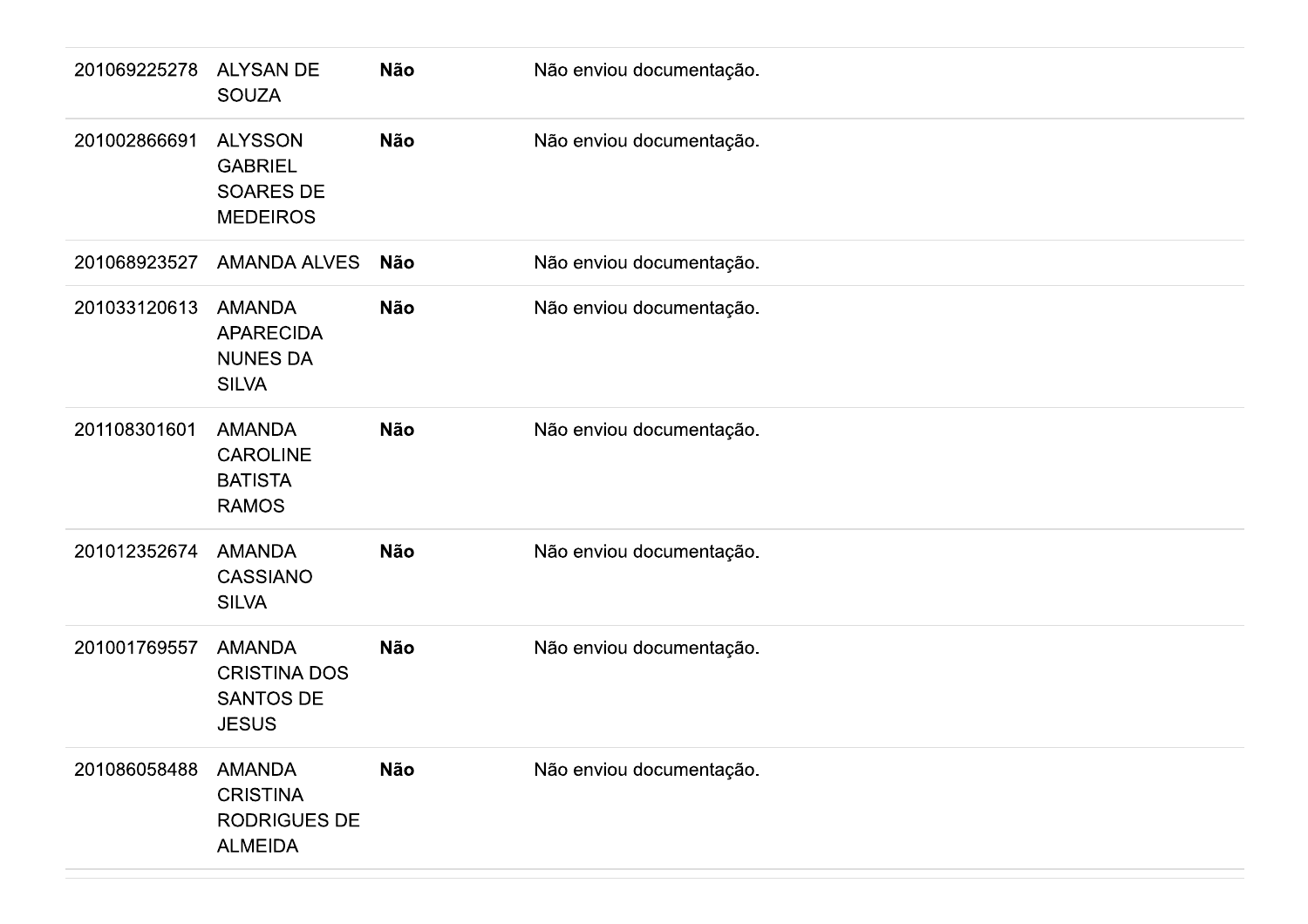| 201107427340 | <b>AMANDA</b><br><b>CRISTINA</b><br><b>SOARES DE</b><br><b>OLIVEIRA</b> | <b>Não</b> | Ausência de documentos necessários para analise socioeconômico. De acordo com<br>o edital Nº 01/2021 - SISU/UNIMONTES, consta no item 2.2 (DOCUMENTAÇÃO<br>COMPROBATÓRIA DE APRESENTAÇÃO OBRIGATÓRIA ) do ANEXO I<br>(PROGRAMA SOCIOECONÔMICO), toda a documentação necessária que deveria<br>ser enviada. |
|--------------|-------------------------------------------------------------------------|------------|------------------------------------------------------------------------------------------------------------------------------------------------------------------------------------------------------------------------------------------------------------------------------------------------------------|
| 201084841018 | <b>AMANDA</b><br><b>CRISTINA</b><br><b>SOARES</b><br><b>FERREIRA</b>    | <b>Não</b> | Não enviou a documentação.                                                                                                                                                                                                                                                                                 |
| 201090128459 | <b>AMANDA CRUZ</b><br><b>NASCIMENTO</b>                                 | <b>Não</b> | Não enviou a documentação.                                                                                                                                                                                                                                                                                 |
| 201011039983 | <b>AMANDA DA</b><br><b>SILVA</b>                                        | <b>Não</b> | Não enviou documentação.                                                                                                                                                                                                                                                                                   |
| 201042872832 | <b>AMANDA</b><br><b>DANIELE DA</b><br><b>LAPA REZENDE</b>               | <b>Não</b> | Não enviou a documentação.                                                                                                                                                                                                                                                                                 |
| 201032405189 | <b>AMANDA</b><br><b>DANTAS</b><br><b>SANTOS</b>                         | <b>Não</b> | Não enviou a documentação.                                                                                                                                                                                                                                                                                 |
| 201040351185 | <b>AMANDA DE</b><br><b>ASSIS</b><br><b>TRINDADE</b>                     | <b>Não</b> | Não enviou documentação.                                                                                                                                                                                                                                                                                   |
| 201003919572 | <b>AMANDA DE</b><br><b>DEUS CAIXETA</b>                                 | <b>Não</b> | Não enviou documentação.                                                                                                                                                                                                                                                                                   |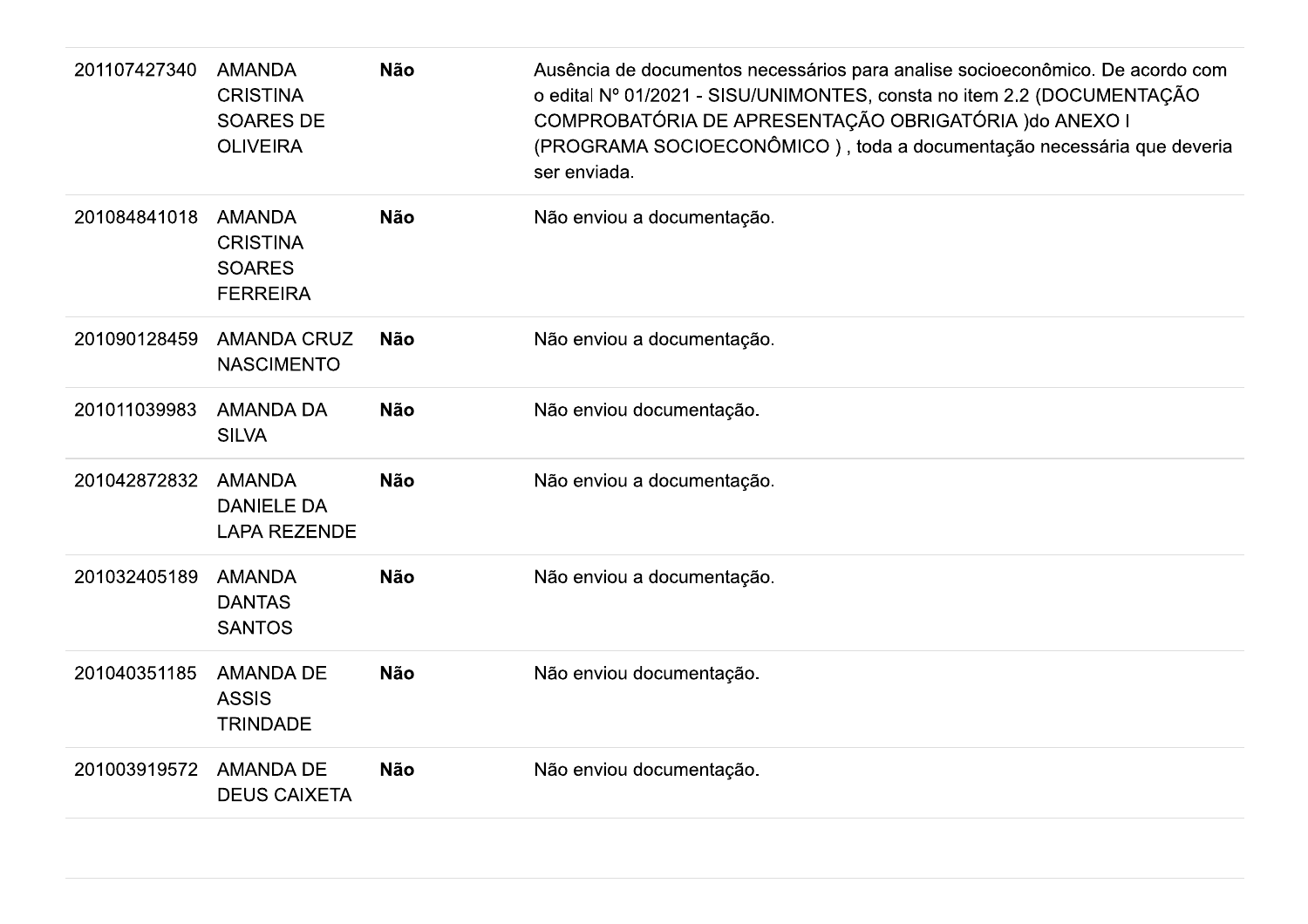| 201022768844 | <b>AMANDA DE</b><br><b>JESUS SILVA</b>                                   | Sim        |                                                                                                                                                                                                                                                                                                            |
|--------------|--------------------------------------------------------------------------|------------|------------------------------------------------------------------------------------------------------------------------------------------------------------------------------------------------------------------------------------------------------------------------------------------------------------|
| 201044960163 | <b>AMANDA DE</b><br><b>OLIVEIRA</b><br><b>ALMEIDA</b>                    | <b>Não</b> | Não enviou documentação.                                                                                                                                                                                                                                                                                   |
| 201081778056 | <b>AMANDA DIAS</b><br><b>SILVA</b>                                       | <b>Não</b> | Não enviou documentação.                                                                                                                                                                                                                                                                                   |
| 201016229142 | <b>AMANDA</b><br><b>FRANCIELLE</b><br><b>SOUZA</b><br><b>OLIVEIRA</b>    | <b>Não</b> | Ausência de documentos necessários para analise socioeconômico. De acordo com<br>o edital Nº 01/2021 - SISU/UNIMONTES, consta no item 2.2 (DOCUMENTAÇÃO<br>COMPROBATÓRIA DE APRESENTAÇÃO OBRIGATÓRIA ) do ANEXO I<br>(PROGRAMA SOCIOECONÔMICO), toda a documentação necessária que deveria<br>ser enviada. |
| 201006424919 | <b>AMANDA</b><br><b>GABRIELLE</b><br><b>NASCIMENTO</b><br><b>PEREIRA</b> | <b>Não</b> | Não enviou a documentação.                                                                                                                                                                                                                                                                                 |
| 201019351711 | <b>AMANDA</b><br><b>GOMES URIAS</b>                                      | <b>Não</b> | Não enviou documentação.                                                                                                                                                                                                                                                                                   |
| 201018975452 | <b>AMANDA</b><br><b>IASMIM ALVES</b><br><b>BARBOSA</b>                   | <b>Não</b> | Não enviou documentação.                                                                                                                                                                                                                                                                                   |
| 201023520756 | <b>AMANDA</b>                                                            | <b>Não</b> | Não enviou documentação.                                                                                                                                                                                                                                                                                   |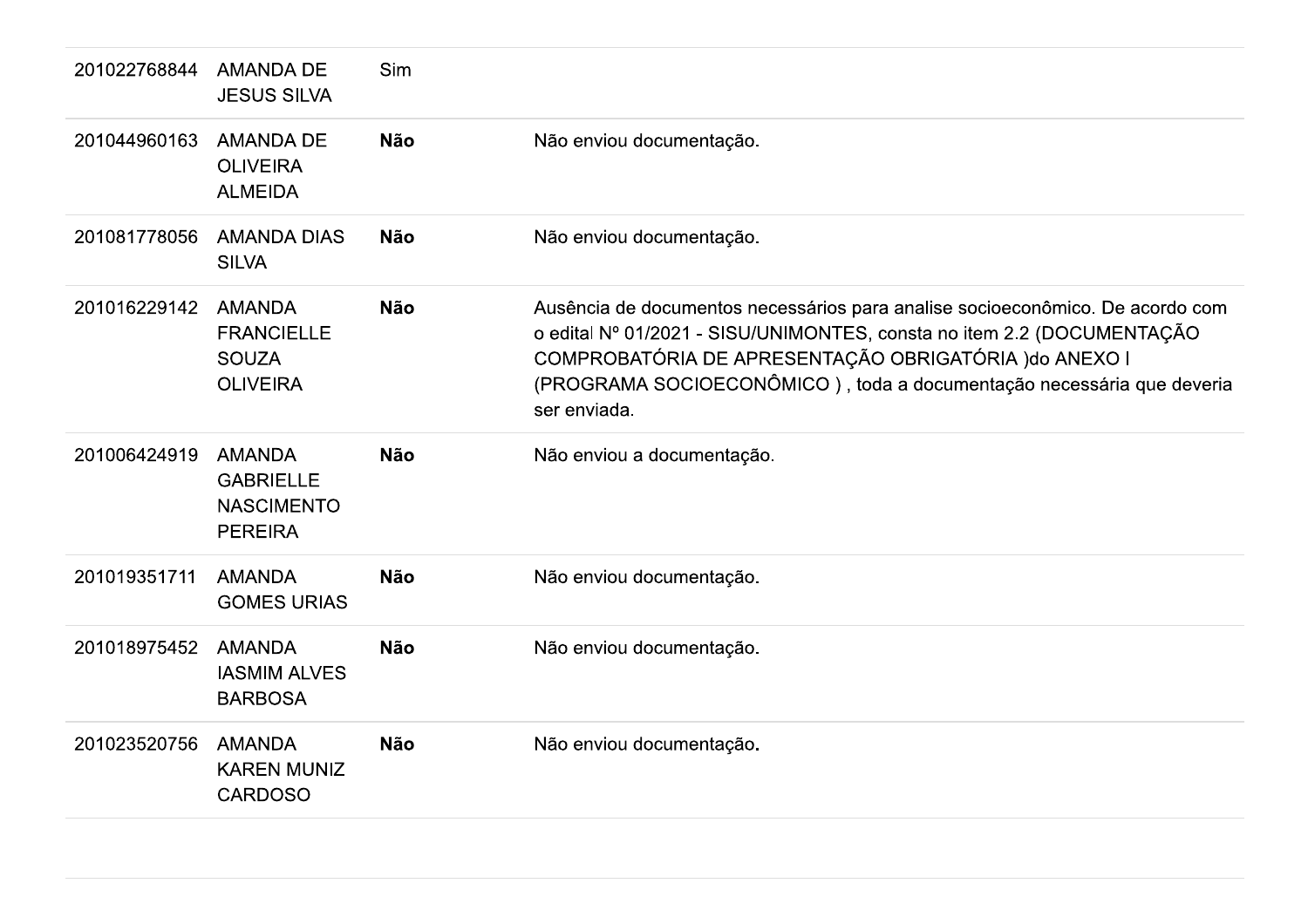| 201018281919 | <b>AMANDA</b><br><b>KAROLINE</b><br><b>SANTOS SILVA</b>          | Sim        |                                                                                                                                                                                                     |
|--------------|------------------------------------------------------------------|------------|-----------------------------------------------------------------------------------------------------------------------------------------------------------------------------------------------------|
| 201010666158 | <b>AMANDA</b><br><b>KATERINE</b><br><b>BARBOSA</b>               | <b>Não</b> | Não enviou documentação.                                                                                                                                                                            |
| 201014414191 | <b>AMANDA</b><br><b>KETLYN</b><br><b>PEREIRA</b><br><b>ROCHA</b> | <b>Não</b> | Não enviou documentação.                                                                                                                                                                            |
| 201047643311 | <b>AMANDA LAIZ</b><br><b>RAMOS</b><br><b>TOLENTINO</b>           | <b>Não</b> | Não enviou a documentação.                                                                                                                                                                          |
| 201002192643 | <b>AMANDA</b><br><b>LESSA DE</b><br><b>JESUS</b>                 | <b>Não</b> | Não enviou documentação.                                                                                                                                                                            |
| 201007415940 | <b>AMANDA</b><br><b>NOGUEIRA</b><br><b>SANTOS</b>                | <b>Não</b> | Não enviou a documentação.                                                                                                                                                                          |
| 201084061443 | <b>AMANDA</b><br><b>OLIVEIRA</b><br><b>BORGES</b>                | <b>Não</b> | Não apresentou a carteira de trabalho (folha de contrato de trabalho) do candidato.<br>Documento pode ser juntado durante o período de recurso através da área do<br>candidato.                     |
| 201003667916 | <b>AMANDA</b><br><b>SARAIVA DA</b><br><b>SILVA</b>               | <b>Não</b> | Não apresentou a carteira de trabalho (folha de contrato de trabalho) do candidato e<br>do grupo familiar. Documento pode ser juntado durante o período de recurso através<br>da área do candidato. |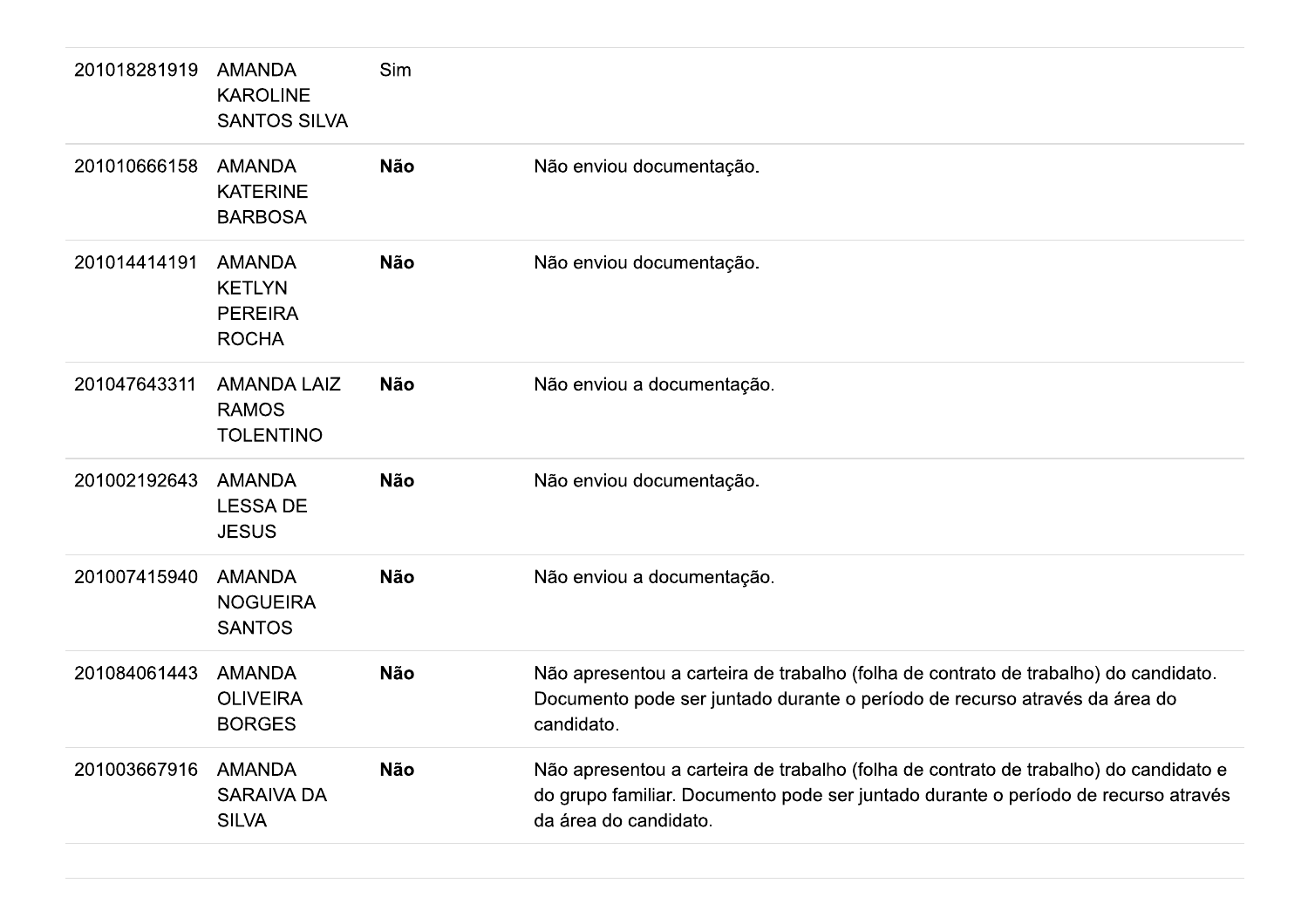| 201016615316 | <b>AMANDA</b><br><b>TAMIRES DIAS</b><br><b>GUERRA</b>                 | <b>Não</b> | Não enviou documentação.                                                                                                                                                                            |
|--------------|-----------------------------------------------------------------------|------------|-----------------------------------------------------------------------------------------------------------------------------------------------------------------------------------------------------|
| 201019346083 | <b>AMANDA</b><br><b>VIEIRA DA</b><br><b>SILVA</b>                     | <b>Não</b> | Não enviou documentação.                                                                                                                                                                            |
| 201021939172 | <b>AMELIO COSTA</b><br><b>SILVA</b>                                   | <b>Não</b> | Não apresentou a carteira de trabalho (folha de contrato de trabalho) do candidato e<br>do grupo familiar. Documento pode ser juntado durante o período de recurso através<br>da área do candidato. |
| 201016030797 | <b>ANA AMELIA</b><br><b>LEAO</b><br><b>MALAQUIAS</b><br><b>VIEIRA</b> | Sim        |                                                                                                                                                                                                     |
| 201049011483 | <b>ANA BEATRIZ</b><br><b>DE SOUZA</b><br><b>SANTOS</b>                | Sim        |                                                                                                                                                                                                     |
| 201088023274 | <b>ANA BEATRIZ</b><br><b>DICILES ALVES</b><br><b>TEIXEIRA</b>         | <b>Não</b> | Não enviou a documentação.                                                                                                                                                                          |
| 201054615590 | <b>ANA BEATRIZ</b><br>LIMA DE<br><b>SOUSA</b><br><b>CARDOSO</b>       | Sim        |                                                                                                                                                                                                     |
| 201096531680 | <b>ANA CARLA</b><br><b>VIEIRA</b><br><b>CORDEIRO</b>                  | <b>Não</b> | Não enviou a documentação.                                                                                                                                                                          |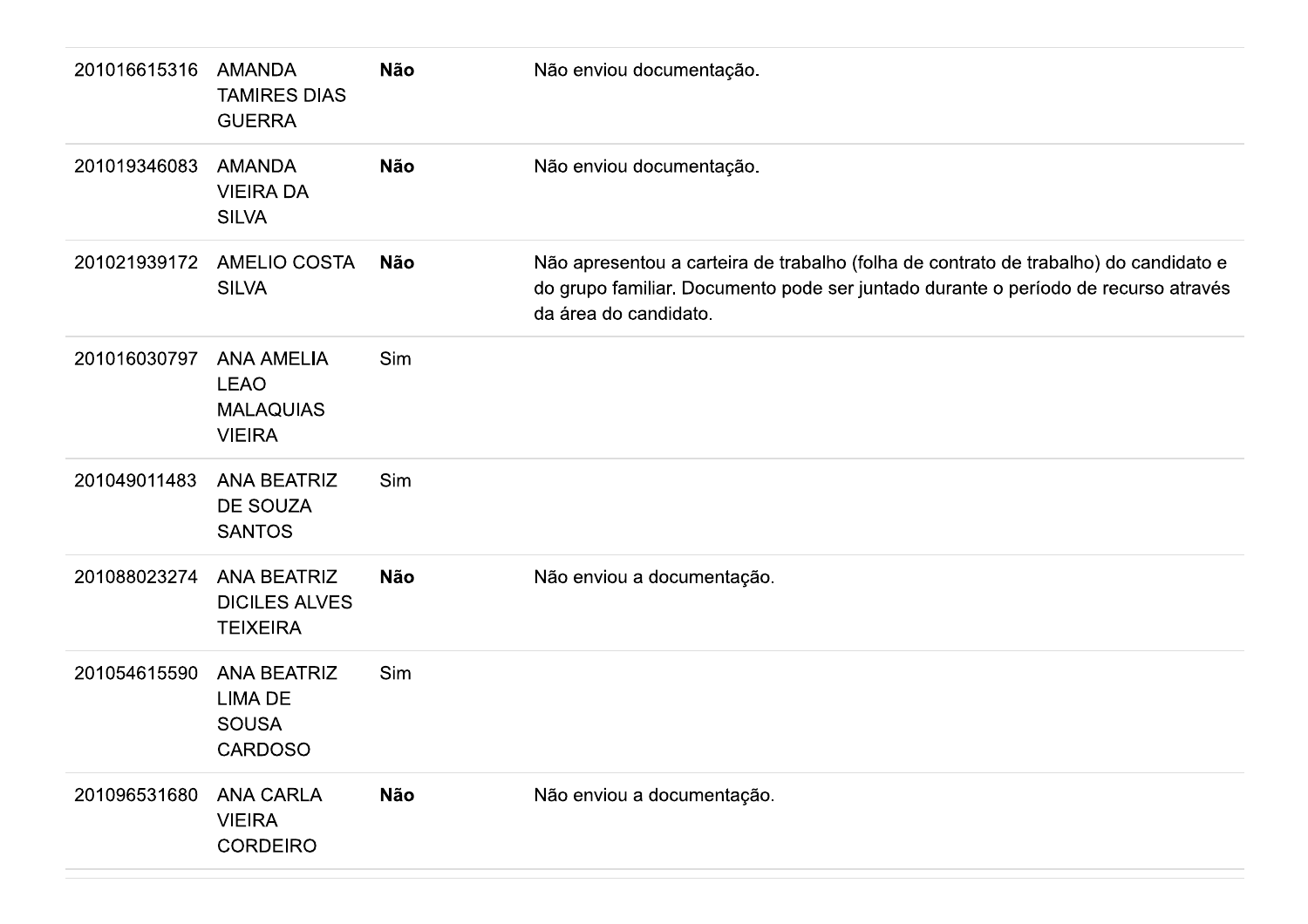| 201084929573 | <b>ANA CAROLINA</b><br><b>AIRES</b><br><b>CASTELO</b><br><b>BRANCO</b><br><b>LACERDA</b><br><b>ANDRADE</b> | <b>Não</b> | Não enviou documentação.                                                                                                                                                                            |
|--------------|------------------------------------------------------------------------------------------------------------|------------|-----------------------------------------------------------------------------------------------------------------------------------------------------------------------------------------------------|
| 201001099542 | <b>ANA CAROLINA</b><br><b>DUARTE TELES</b>                                                                 | Sim        |                                                                                                                                                                                                     |
| 201000552467 | <b>ANA CAROLINA</b><br><b>FERREIRA</b><br><b>BRAGA</b>                                                     | <b>Não</b> | Não enviou documentação.                                                                                                                                                                            |
| 201064137239 | <b>ANA CAROLINA</b><br><b>GONCALVES</b><br><b>CARDOSO</b>                                                  | <b>Não</b> | Não enviou a documentação.                                                                                                                                                                          |
| 201005176502 | <b>ANA CAROLINA</b><br><b>SOARES</b><br><b>ROCHA</b>                                                       | <b>Não</b> | Não enviou documentação.                                                                                                                                                                            |
| 201000484687 | <b>ANA CAROLINA</b><br><b>VIANA DA</b><br><b>COSTA HILARIO</b>                                             | <b>Não</b> | Não enviou documentação.                                                                                                                                                                            |
| 201010763351 | <b>ANA CAROLINA</b><br><b>VIANA RAMOS</b>                                                                  | <b>Não</b> | Não enviou documentação.                                                                                                                                                                            |
| 201000825731 | <b>ANA CAROLINE</b><br><b>DE OLIVEIRA</b><br><b>ANDRADE</b>                                                | <b>Não</b> | Não apresentou a carteira de trabalho (folha de contrato de trabalho) do candidato e<br>do grupo familiar. Documento pode ser juntado durante o período de recurso através<br>da área do candidato. |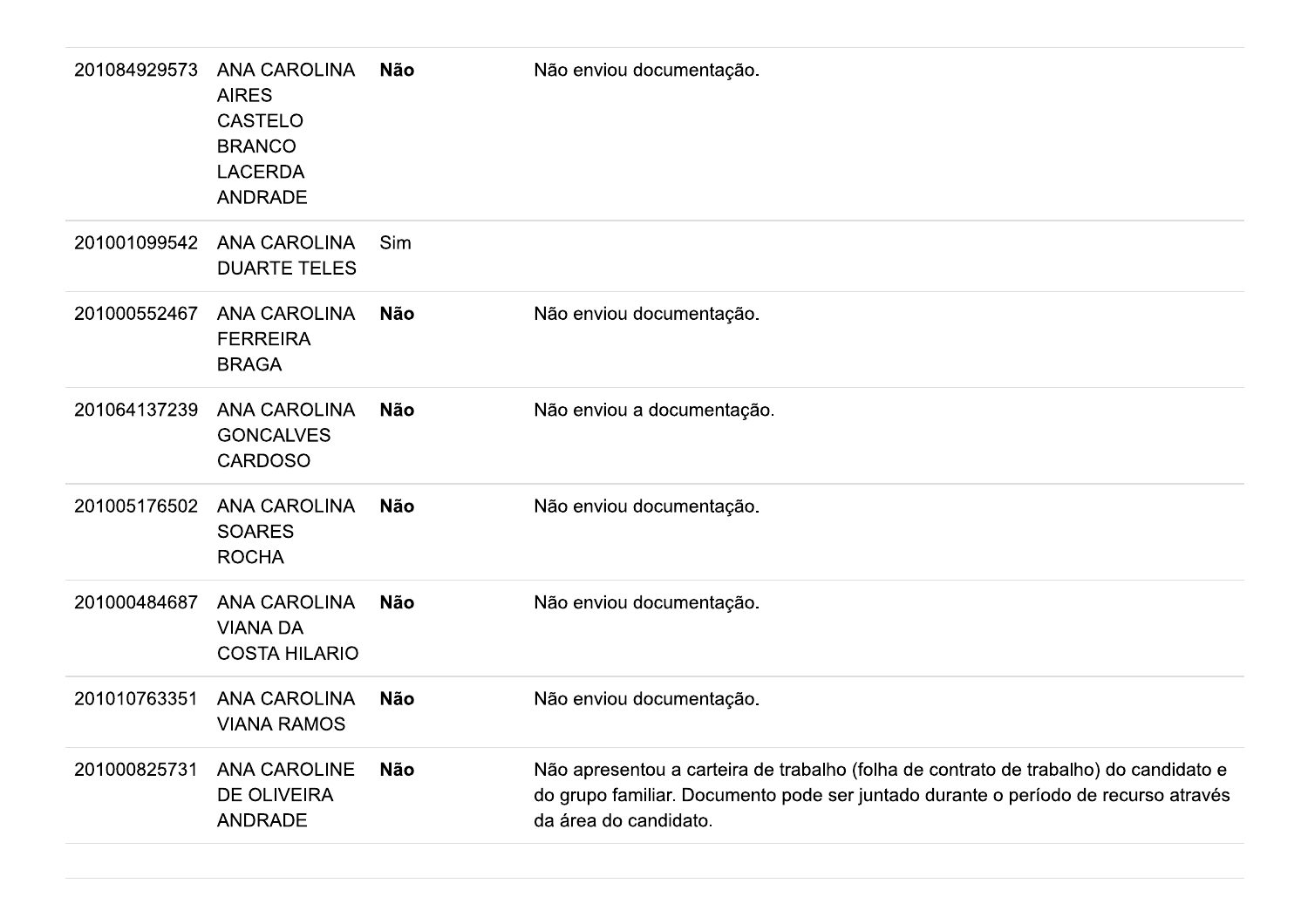| 201052734963 | <b>ANA CAROLINE</b><br><b>FREITAS ALVES</b>              | <b>Não</b> | Não enviou a documentação.                                                                                                                                                      |
|--------------|----------------------------------------------------------|------------|---------------------------------------------------------------------------------------------------------------------------------------------------------------------------------|
| 201086437799 | <b>ANA CAROLINE</b><br><b>MAMEDIO</b><br><b>CRUZ</b>     | Não        | Não enviou a documentação.                                                                                                                                                      |
| 201028674608 | <b>ANA CAROLINE</b><br><b>OLIVEIRA SILVA</b>             | Não        | Não enviou documentação.                                                                                                                                                        |
| 201104951045 | <b>ANA CECILIA</b><br><b>OLIVEIRA DA</b><br><b>SILVA</b> | <b>Não</b> | Não apresentou a carteira de trabalho (folha de contrato de trabalho) do candidato.<br>Documento pode ser juntado durante o período de recurso através da área do<br>candidato. |
| 201051604670 | <b>ANA CECILIA</b><br><b>SILVA SANTOS</b>                | <b>Não</b> | Não enviou documentação.                                                                                                                                                        |
| 201078732934 | <b>ANA CECILIA</b><br><b>SILVA TEIXEIRA</b>              | <b>Não</b> | Não enviou a documentação.                                                                                                                                                      |
| 201013714005 | <b>ANA CELIA</b><br><b>MENDES DOS</b><br><b>SANTOS</b>   | <b>Não</b> | Não enviou documentação.                                                                                                                                                        |
| 201009011903 | <b>ANA CELIA</b><br><b>RIBEIRO</b>                       | <b>Não</b> | Não enviou documentação.                                                                                                                                                        |
| 201001910953 | ANA CLARA DE<br><b>JESUS</b><br><b>CARDOSO</b>           | Não        | Não enviou documentação.                                                                                                                                                        |
| 201001918378 | <b>ANA CLARA</b><br><b>GOMES BOAS</b>                    | <b>Não</b> | Não enviou documentação.                                                                                                                                                        |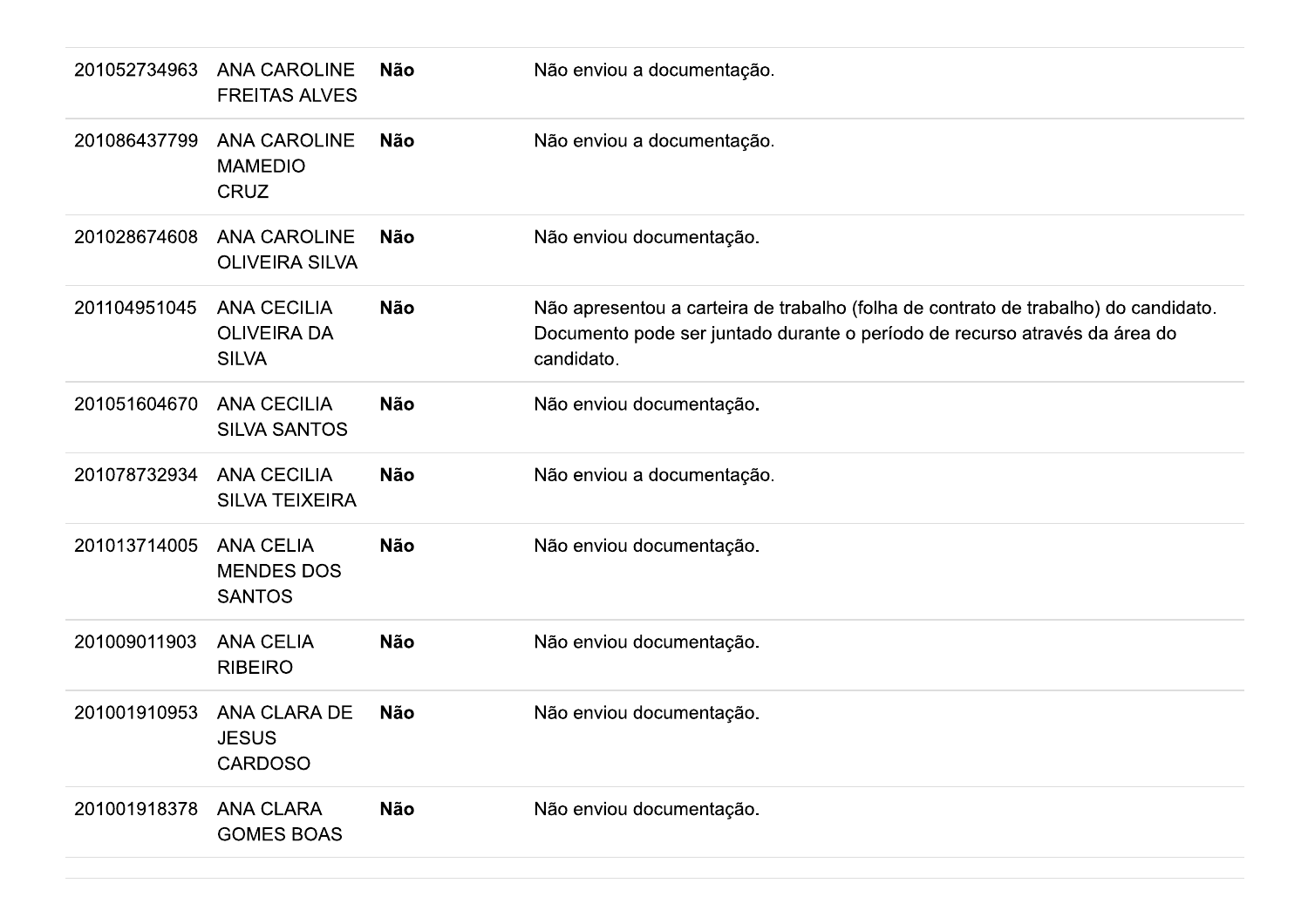| 201041393814 | <b>ANA CLARA</b><br><b>MARTINS DE</b><br><b>JESUS</b> | Não | Não enviou a documentação. |
|--------------|-------------------------------------------------------|-----|----------------------------|
| 201018694822 | <b>ANA CLARA</b><br><b>MENDES DA</b><br>CRUZ          | Não | Não enviou documentação.   |
| 201070626001 | <b>ANA CLARA</b><br><b>MENDES</b><br><b>ROCHA</b>     | Não | Não enviou documentação.   |
| 201079679597 | <b>ANA CLARA</b><br><b>MENDES SILVA</b>               | Não | Não enviou documentação.   |
| 201111824680 | <b>ANA CLARA</b><br><b>MORAES</b><br><b>SILVEIRA</b>  | Não | Não enviou a documentação. |
| 201000385579 | <b>ANA CLARA</b><br><b>OLIVEIRA</b><br><b>ALVES</b>   | Não | Não enviou documentação.   |
| 201012534511 | ANA CLARA<br><b>SANTOS</b><br><b>FERREIRA</b>         | Sim |                            |
| 201003780040 | ANA CLARA<br>SOARES DE<br><b>FREITAS</b>              | Não | Não enviou a documentação. |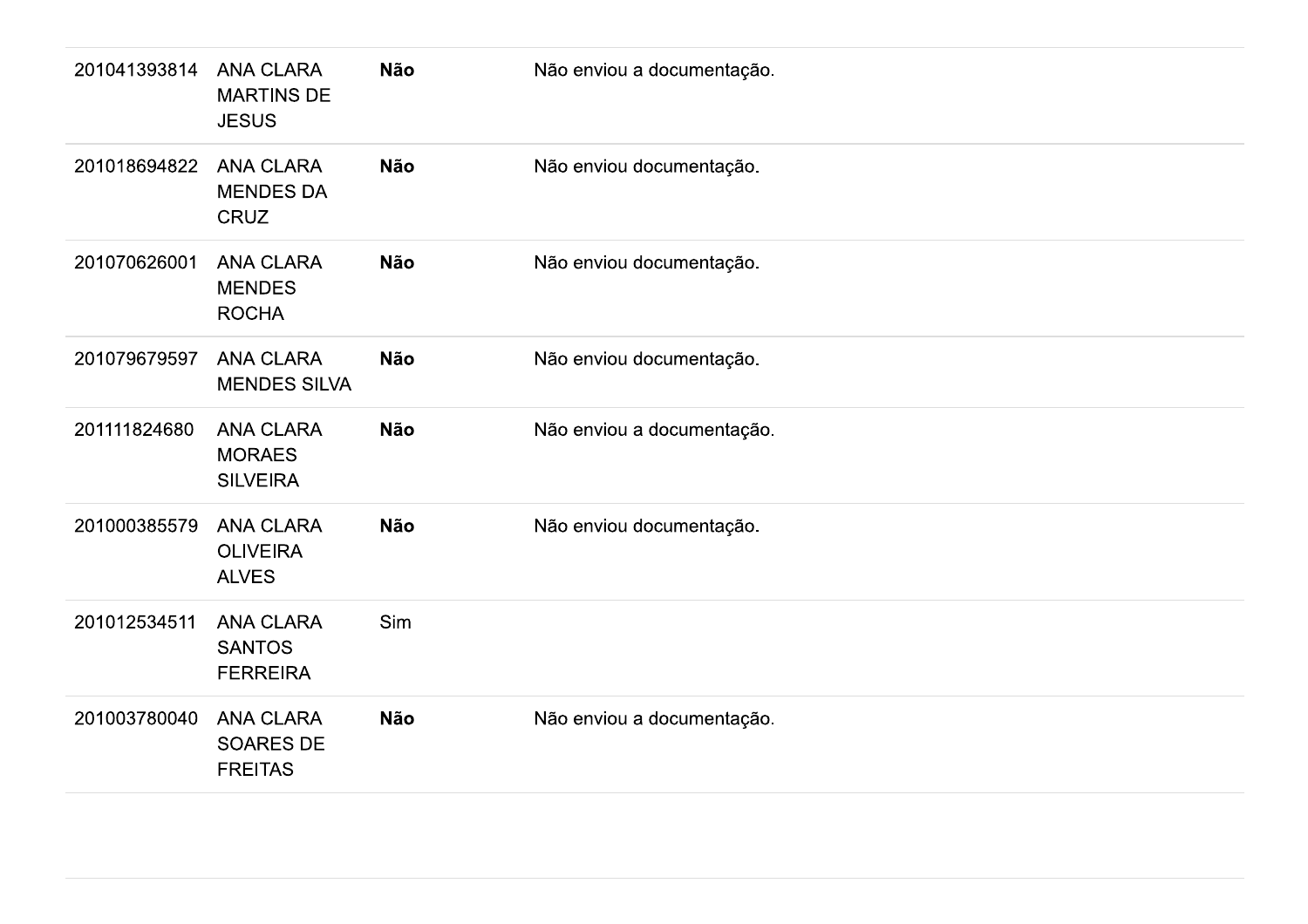| 201010136368 | <b>ANA CLAUDIA</b><br><b>GONCALVES</b><br><b>ROCHA</b>      | Sim        |                            |
|--------------|-------------------------------------------------------------|------------|----------------------------|
| 201067724322 | <b>ANA CRISTINA</b><br><b>DA SILVA</b><br><b>MARTINS</b>    | <b>Não</b> | Não enviou a documentação. |
| 201002409070 | <b>ANA EMILLY</b><br><b>CUNHA</b><br><b>SANTOS</b>          | <b>Não</b> | Não enviou documentação.   |
| 201011425778 | <b>ANA FLAVIA</b><br><b>MOREIRA</b>                         | <b>Não</b> | Não enviou documentação.   |
| 201030227932 | <b>ANA GABRIELA</b><br><b>BARBOSA DE</b><br><b>JESUS</b>    | <b>Não</b> | Não enviou a documentação. |
| 201069553851 | <b>ANA GABRIELA</b><br><b>HOLANDA</b><br><b>SAMPAIO</b>     | <b>Não</b> | Não enviou documentação.   |
| 201071843845 | <b>ANA GABRIELA</b><br><b>SANTOS LEITE</b>                  | Sim        |                            |
| 201004332957 | <b>ANA ISABEL</b><br><b>CARDOSO</b><br><b>ROCHA</b>         | <b>Não</b> | Não enviou documentação.   |
| 201067773451 | <b>ANA ISABEL</b><br><b>LOPES SILVA</b><br><b>RODRIGUES</b> | <b>Não</b> | Não enviou a documentação. |
|              |                                                             |            |                            |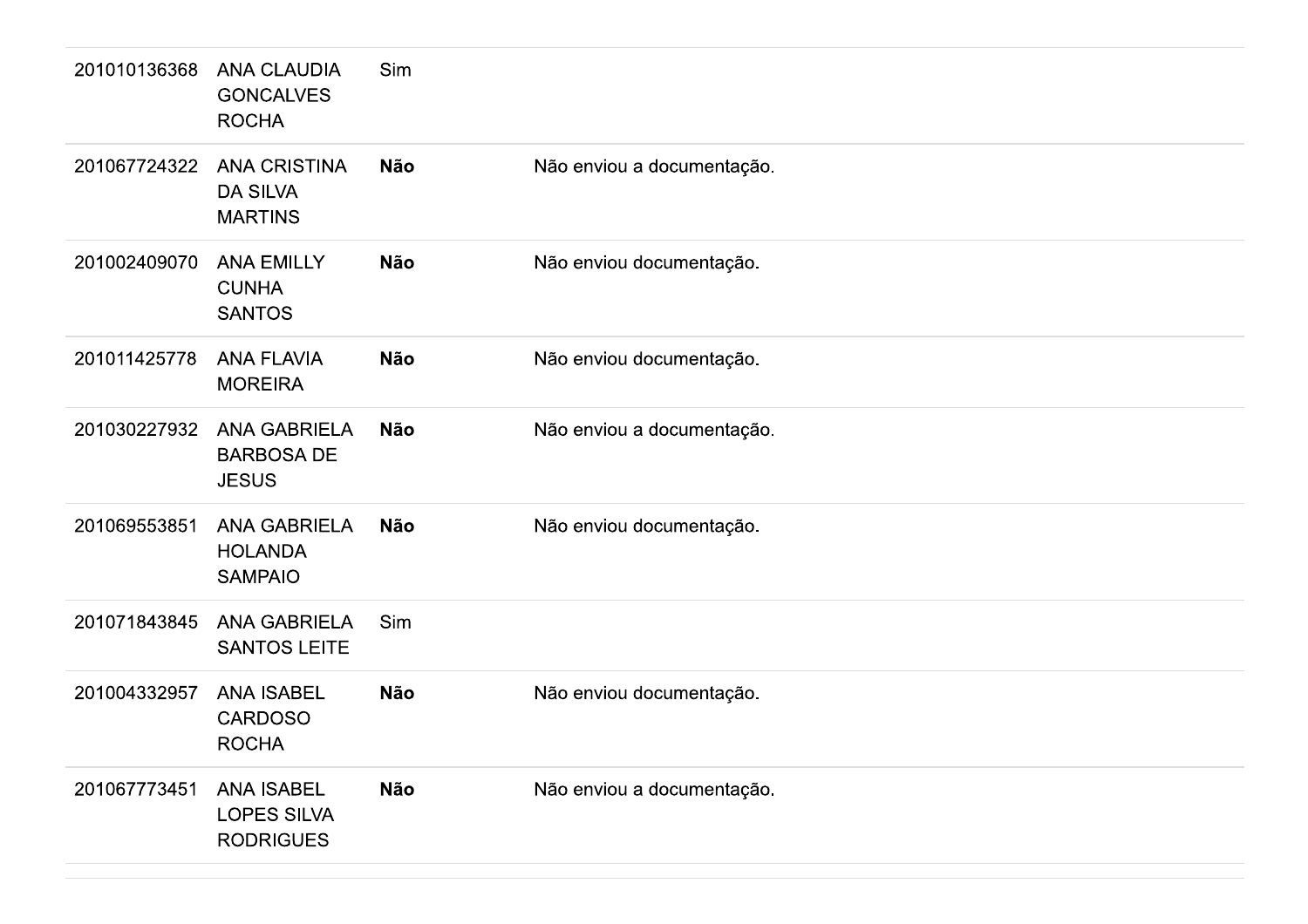| 201026394324 | <b>ANA ISABELA</b><br><b>RIBEIRO</b><br><b>PERES</b>   | <b>Não</b> | Não enviou a documentação.                                                                                                                                                               |
|--------------|--------------------------------------------------------|------------|------------------------------------------------------------------------------------------------------------------------------------------------------------------------------------------|
| 201058538392 | ANA IZABELLA<br><b>SANTOS DE</b><br><b>SOUSA</b>       | <b>Não</b> | Não enviou documentação.                                                                                                                                                                 |
| 201042094403 | <b>ANA JULIA</b><br><b>OLIVEIRA DE</b><br><b>SOUZA</b> | <b>Não</b> | Não enviou documentação.                                                                                                                                                                 |
| 201010328387 | <b>ANA JULIA</b><br>PEREIRA DE<br><b>SOUZA</b>         | <b>Não</b> | Não enviou a documentação.                                                                                                                                                               |
| 201016570727 | <b>ANA JULIA</b><br><b>RAMOS</b><br><b>CALDEIRA</b>    | <b>Não</b> | Não apresentou a carteira de trabalho (folha de contrato de trabalho) dos pais do<br>candidato. Documento pode ser juntado durante o período de recurso através da<br>área do candidato. |
| 201002464018 | <b>ANA JULIA</b><br><b>RAMOS DOS</b><br><b>SANTOS</b>  | <b>Não</b> | Não enviou a documentação.                                                                                                                                                               |
| 201003828294 | <b>ANA JULIA</b><br><b>SANTOS</b><br><b>FONSECA</b>    | <b>Não</b> | Não enviou a documentação.                                                                                                                                                               |
| 201042966741 | <b>ANA JULIA</b><br><b>XAVIER FELIX</b>                | Sim        |                                                                                                                                                                                          |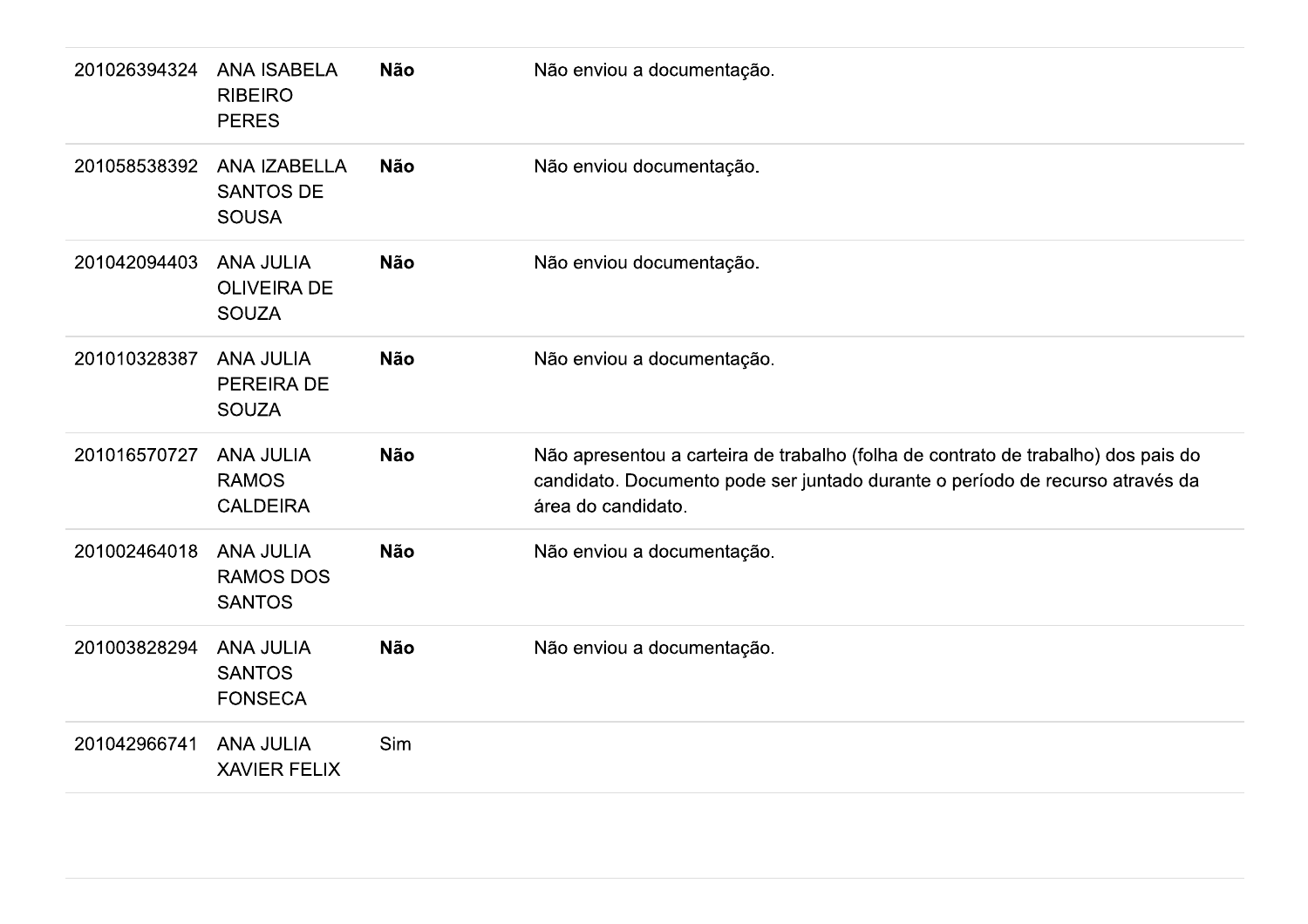| 201115659397 | <b>ANA KAROLINA</b><br><b>GONCALVES</b><br><b>GUEDES</b> | Não        | Não enviou a documentação. |
|--------------|----------------------------------------------------------|------------|----------------------------|
| 201018688634 | <b>ANA LARA LIMA</b><br><b>DA SILVA</b>                  | <b>Não</b> | Não enviou documentação.   |
| 201000430839 | <b>ANA LAURA</b><br><b>TEIXEIRA</b><br><b>FONSECA</b>    | Não        | Não enviou documentação.   |
| 201017993332 | <b>ANA LETICIA</b><br>DE BRITO<br><b>FARIAS</b>          | Não        | Não enviou documentação.   |
| 201046103283 | <b>ANA LIVIA</b><br>SOUZA SODRE                          | <b>Não</b> | Não enviou documentação.   |
| 201119328296 | <b>ANA LUCIA</b><br><b>SOBRAL</b><br><b>FERREIRA</b>     | <b>Não</b> | Não enviou documentação.   |
| 201010602773 | <b>ANA LUISA</b><br><b>AZEVEDO</b><br><b>FONSECA</b>     | <b>Não</b> | Não enviou a documentação. |
| 201013492396 | <b>ANA LUISA</b><br><b>CORDEIRO</b><br><b>ALVES</b>      | Não        | Não enviou documentação.   |
| 201019994429 | <b>ANA LUISA</b><br><b>FERNANDES</b><br><b>AVELAR</b>    | <b>Não</b> | Não enviou documentação.   |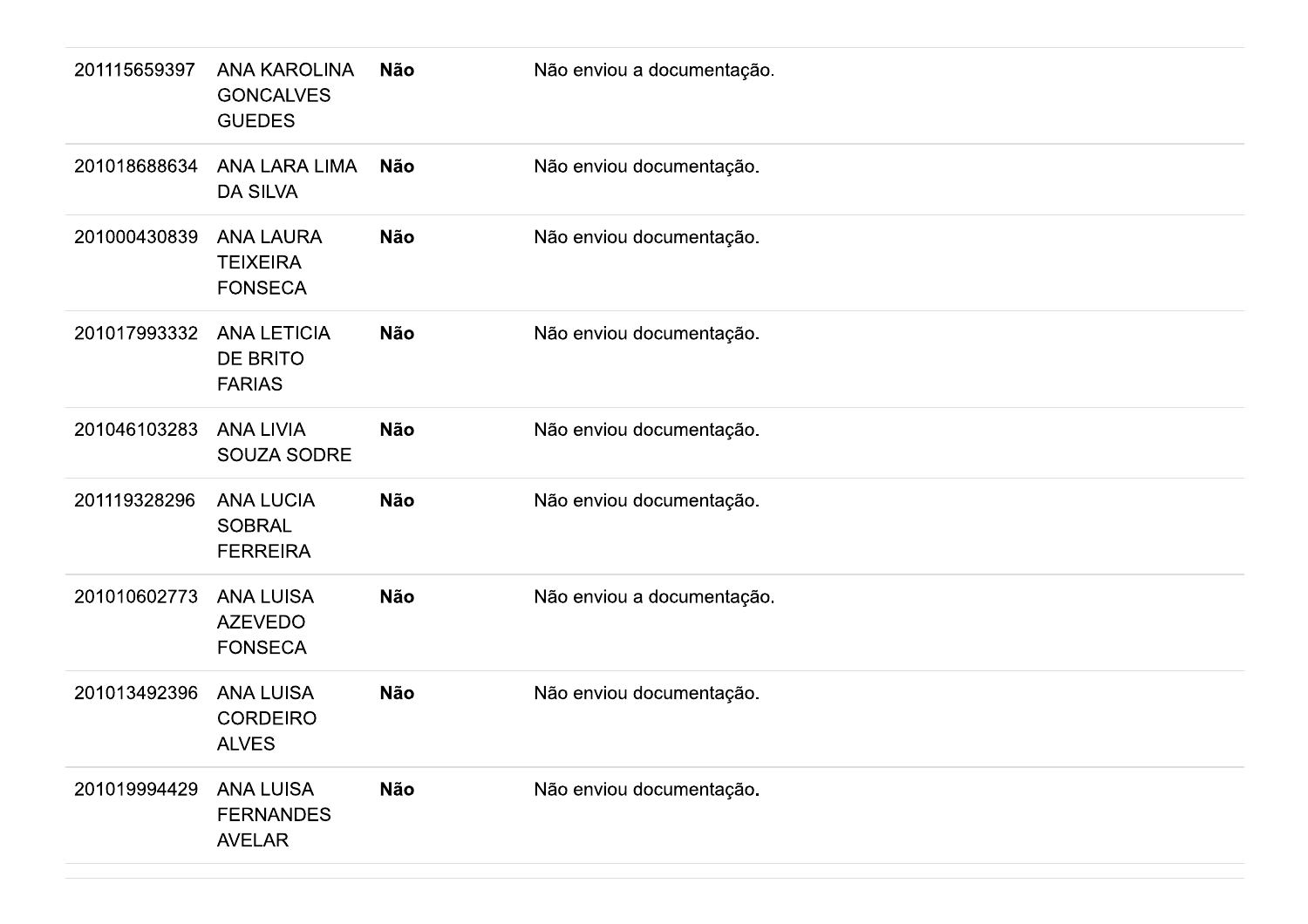| 201033252101 | <b>ANA LUISA</b><br><b>LIMA FERREIRA</b>                                 | Sim        |                                                                                                                                                                                                                           |
|--------------|--------------------------------------------------------------------------|------------|---------------------------------------------------------------------------------------------------------------------------------------------------------------------------------------------------------------------------|
| 201019611700 | <b>ANA LUISA</b><br><b>ROCHA</b><br><b>SANTOS</b>                        | <b>Não</b> | Não enviou a documentação.                                                                                                                                                                                                |
| 201011058918 | <b>ANA LUIZA</b><br><b>ALVES LIMA DE</b><br><b>ARAUJO</b>                | <b>Não</b> | Não enviou documentação.                                                                                                                                                                                                  |
| 201005825611 | <b>ANA LUIZA</b><br><b>BARBOSA DE</b><br><b>ALMEIDA</b>                  | <b>Não</b> | Não enviou documentação.                                                                                                                                                                                                  |
| 201012230334 | <b>ANA LUIZA</b><br><b>BORGES DE</b><br><b>OLIVEIRA</b>                  | <b>Não</b> | Não apresentou a carteira de trabalho (folha de contrato de trabalho) do candidato e<br>do grupo familiar e documentos pessoais. Documento pode ser juntado durante o<br>período de recurso através da área do candidato. |
| 201029473703 | ANA LUIZA DE<br><b>SA DEFILIPPO</b>                                      | <b>Não</b> | Não enviou documentação.                                                                                                                                                                                                  |
| 201016121844 | <b>ANA LUIZA</b><br><b>GUEDES</b><br><b>MAGALHAES</b><br><b>DA SILVA</b> | Sim        |                                                                                                                                                                                                                           |
| 201064761244 | <b>ANA LUIZA</b><br><b>PEREIRA</b><br><b>AQUINO</b>                      | <b>Não</b> | Não apresentou a carteira de trabalho (folha de contrato de trabalho) do candidato e<br>do grupo familiar. Documento pode ser juntado durante o período de recurso através<br>da área do candidato.                       |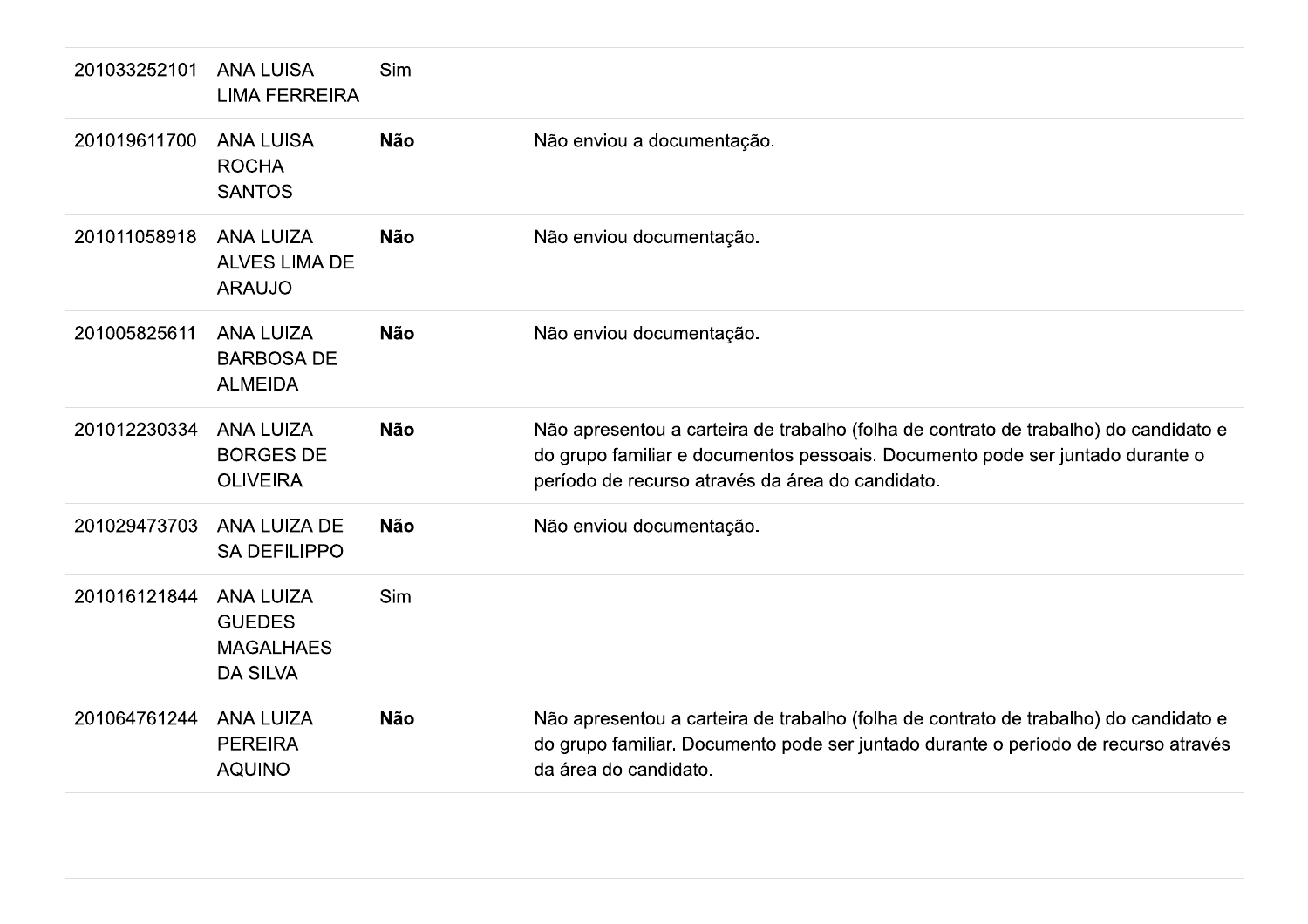| 201017451687 | <b>ANA LUIZA</b><br>PEREIRA DA<br><b>SILVA</b>                         | <b>Não</b> | Não enviou documentação.   |
|--------------|------------------------------------------------------------------------|------------|----------------------------|
| 201000415236 | <b>ANA LUIZA</b><br><b>RUAS</b><br><b>PINHEIRO</b><br><b>FERNANDES</b> | <b>Não</b> | Não enviou a documentação. |
| 201002098618 | <b>ANA LUIZA</b><br><b>SILVA E</b><br><b>MOREIRA</b>                   | <b>Não</b> | Não enviou a documentação. |
| 201045501008 | <b>ANA LUIZA</b><br><b>SILVA SIMAO</b>                                 | <b>Não</b> | Não enviou documentação.   |
| 201006253094 | <b>ANA LUIZA</b><br><b>SOUZA</b><br><b>PEREIRA</b>                     | <b>Não</b> | Não enviou documentação.   |
| 201014950004 | <b>ANA MARIA</b><br><b>ALVES DA</b><br><b>SILVA</b>                    | <b>Não</b> | Não enviou a documentação. |
| 201016246716 | <b>ANA MARIA</b><br>ALVES LOPES                                        | <b>Não</b> | Não enviou a documentação. |
| 201067278543 | <b>ANA MARIA</b><br><b>GONCALVES</b><br><b>SANTOS</b>                  | <b>Não</b> | Não enviou a documentação. |
| 201037883497 | <b>ANA MARIA</b><br><b>OLIVEIRA LIMA</b>                               | Não        | Não enviou a documentação. |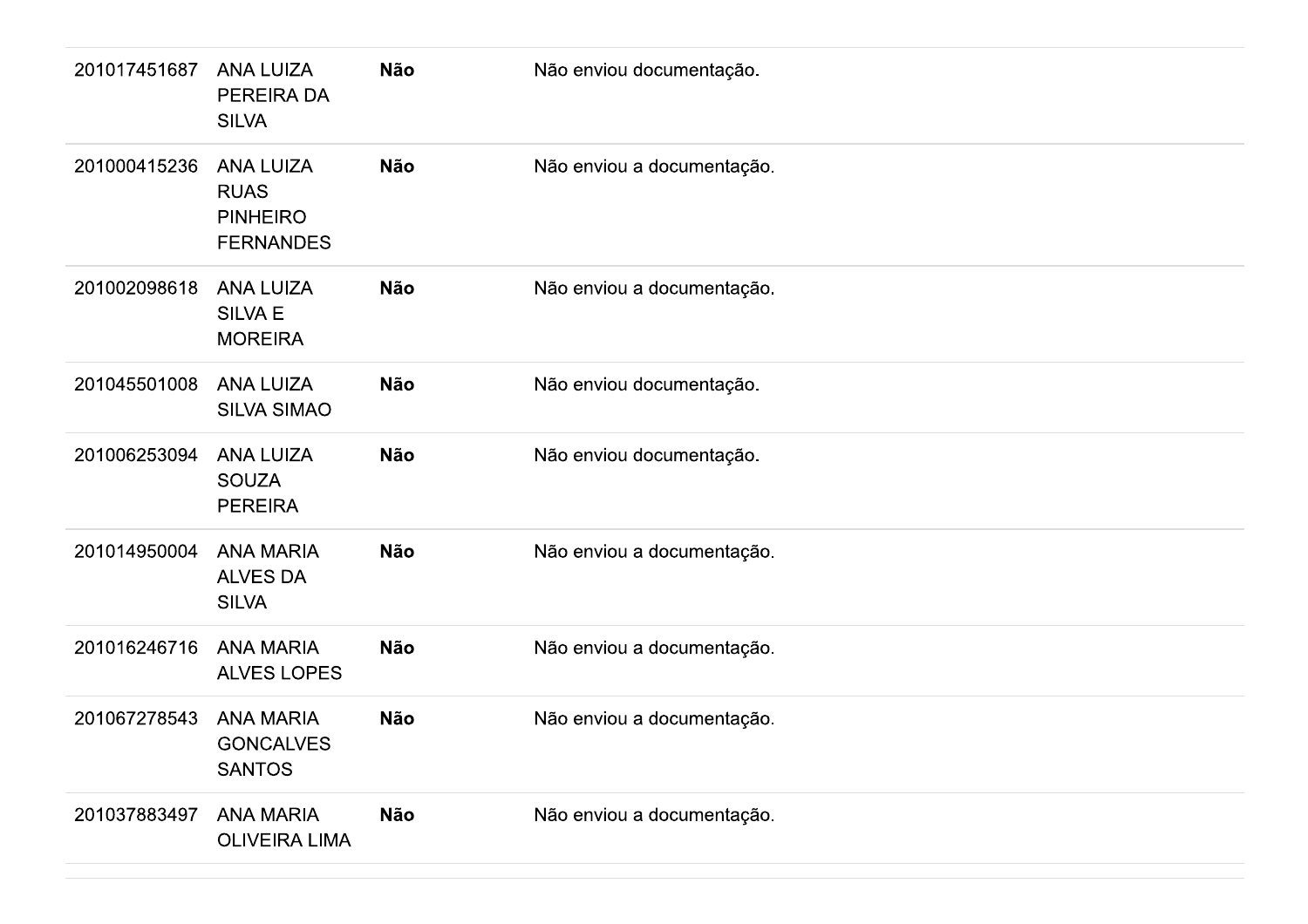| 201009880794 | <b>ANA MARIA</b><br><b>PEREIRA</b><br><b>BRAGA</b>          | <b>Não</b> | Não enviou documentação.                                                                                                                                                                            |
|--------------|-------------------------------------------------------------|------------|-----------------------------------------------------------------------------------------------------------------------------------------------------------------------------------------------------|
| 201010373607 | <b>ANA PAULA</b><br><b>ALVES DA</b><br><b>SILVA SOUZA</b>   | Sim        |                                                                                                                                                                                                     |
| 201004491167 | <b>ANA PAULA</b><br><b>ALVES DURAES</b><br><b>E AZEVEDO</b> | <b>Não</b> | Não enviou documentação.                                                                                                                                                                            |
| 201016332516 | <b>ANA PAULA</b><br><b>ALVES</b><br><b>QUEIROZ</b>          | <b>Não</b> | Não enviou documentação.                                                                                                                                                                            |
| 201058094651 | <b>ANA PAULA</b><br><b>AMORIM</b><br><b>DAMASCENO</b>       | <b>Não</b> | Não enviou documentação.                                                                                                                                                                            |
| 201064493145 | <b>ANA PAULA</b><br><b>CARDOSO</b><br><b>BATISTA</b>        | Sim        |                                                                                                                                                                                                     |
| 201011172560 | <b>ANA PAULA</b><br><b>CRISOSTOMO</b><br><b>LOPES</b>       | <b>Não</b> | Não apresentou a carteira de trabalho (folha de contrato de trabalho) do candidato e<br>do grupo familiar. Documento pode ser juntado durante o período de recurso através<br>da área do candidato. |
| 201075929525 | <b>ANA PAULA</b><br><b>DOS SANTOS</b><br><b>MENDES</b>      | <b>Não</b> | Não apresentou a carteira de trabalho (folha de contrato de trabalho) do candidato e<br>do grupo familiar. Documento pode ser juntado durante o período de recurso através<br>da área do candidato. |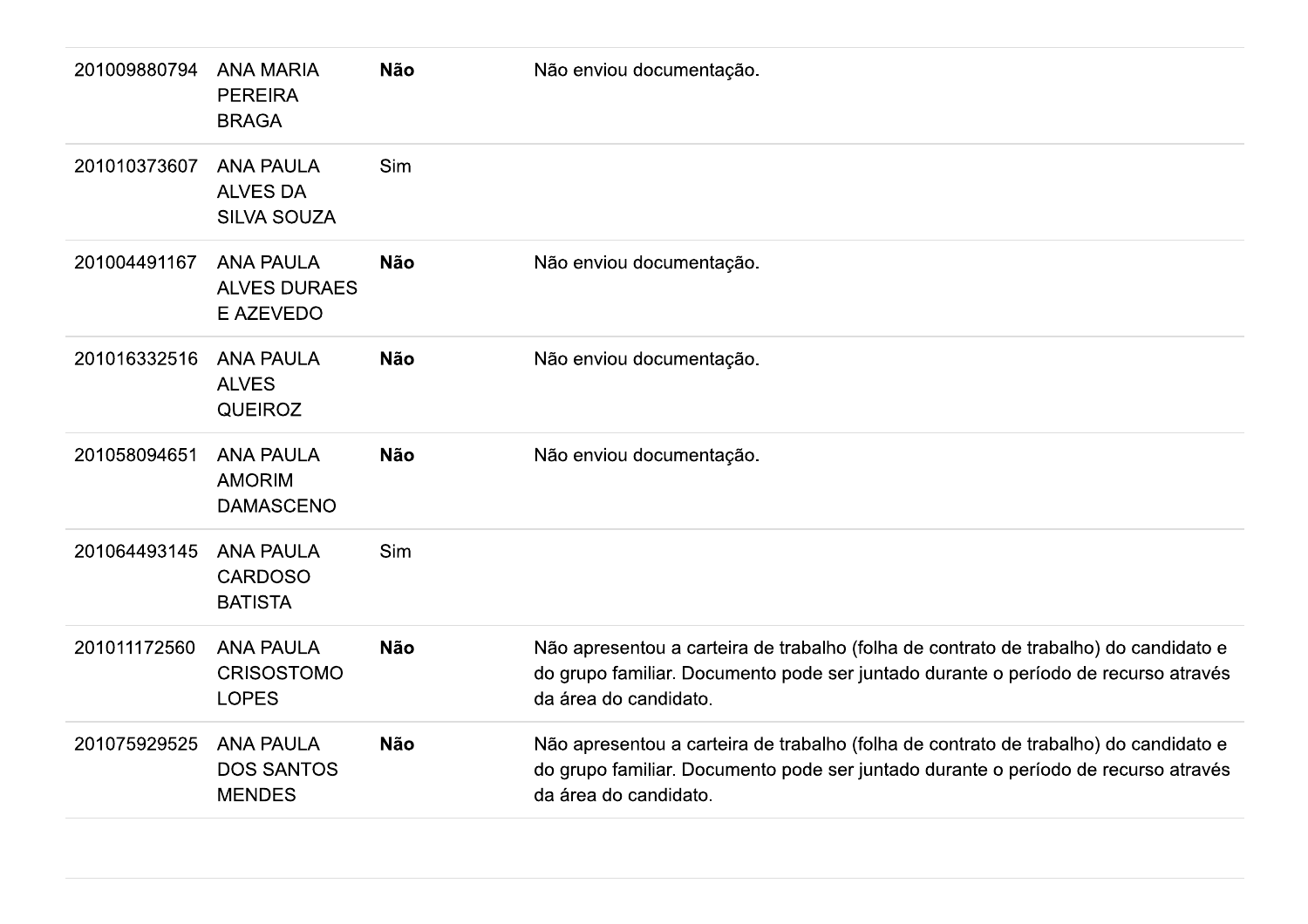| 201014245728 | <b>ANA PAULA</b><br><b>FELIX SANTANA</b>                | <b>Não</b> | Não enviou a documentação.                                                                                                                                                                                                                                                                                 |
|--------------|---------------------------------------------------------|------------|------------------------------------------------------------------------------------------------------------------------------------------------------------------------------------------------------------------------------------------------------------------------------------------------------------|
| 201073247318 | <b>ANA PAULA</b><br><b>GOMES</b><br><b>MIRANDA</b>      | <b>Não</b> | Não enviou a documentação.                                                                                                                                                                                                                                                                                 |
| 201005484047 | <b>ANA PAULA</b><br><b>MENDES DA</b><br><b>SILVA</b>    | <b>Não</b> | Não enviou a documentação.                                                                                                                                                                                                                                                                                 |
| 201012739805 | <b>ANA PAULA</b><br><b>RODRIGUES DE</b><br><b>JESUS</b> | <b>Não</b> | Não enviou a documentação.                                                                                                                                                                                                                                                                                 |
| 201018030894 | <b>ANA PAULA</b><br><b>RODRIGUES</b><br><b>PEREIRA</b>  | <b>Não</b> | Ausência de documentos necessários para analise socioeconômico. De acordo com<br>o edital Nº 01/2021 - SISU/UNIMONTES, consta no item 2.2 (DOCUMENTAÇÃO<br>COMPROBATÓRIA DE APRESENTAÇÃO OBRIGATÓRIA ) do ANEXO I<br>(PROGRAMA SOCIOECONÔMICO), toda a documentação necessária que deveria<br>ser enviada. |
| 201010576894 | <b>ANA PAULA</b><br><b>SILVA ALVES</b>                  | <b>Não</b> | Não enviou documentação.                                                                                                                                                                                                                                                                                   |
| 201014919348 | <b>ANA PAULA</b><br><b>SILVA DE SA</b>                  | <b>Não</b> | Não enviou documentação.                                                                                                                                                                                                                                                                                   |
|              |                                                         |            |                                                                                                                                                                                                                                                                                                            |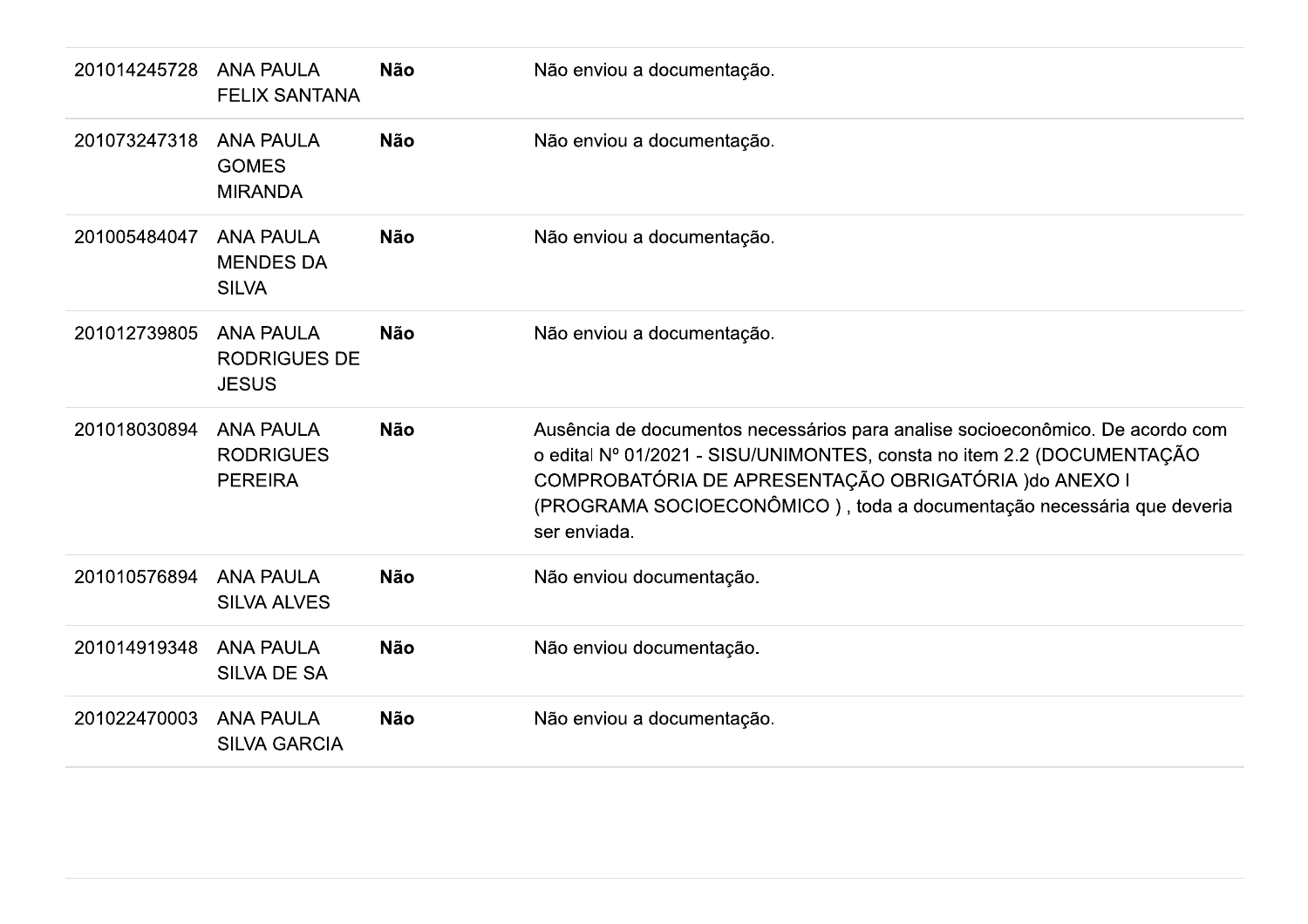| 201003470493 | <b>ANA PAULA</b><br><b>SOARES</b><br><b>FERREIRA</b><br><b>SOUZA</b> | <b>Não</b> | Não enviou a documentação.                                                                                                                                                                                                            |
|--------------|----------------------------------------------------------------------|------------|---------------------------------------------------------------------------------------------------------------------------------------------------------------------------------------------------------------------------------------|
| 201080218187 | <b>ANA PAULA</b><br><b>SOUSA</b><br><b>BOTELHO</b>                   | Sim        |                                                                                                                                                                                                                                       |
| 201020218602 | <b>ANA PAULA</b><br><b>TEIXEIRA DA</b><br><b>SILVA</b>               | <b>Não</b> | Não enviou documentação.                                                                                                                                                                                                              |
| 201109988901 | <b>ANA PEREIRA</b><br><b>DA SILVA</b>                                | <b>Não</b> | Não enviou a documentação.                                                                                                                                                                                                            |
| 201088960806 | <b>ANA RITA</b><br><b>RODRIGUES DA</b><br><b>SILVA</b>               | <b>Não</b> | Não apresentou a carteira de trabalho (folha de contrato de trabalho) do candidato e<br>declaração que estudou 1,2 e 3 anos na rede pública. Documento pode ser juntado<br>durante o período de recurso através da área do candidato. |
| 201031010238 | ANA TALITA DI<br><b>FRANCESCO</b><br><b>SANTOS</b>                   | <b>Não</b> | Não enviou documentação.                                                                                                                                                                                                              |
| 201035978638 | <b>ANA THAMIRES</b><br><b>DANIEL DE</b><br><b>CARVALHO</b>           | <b>Não</b> | Não apresentou a carteira de trabalho (folha de contrato de trabalho) do candidato e<br>declaração que estudou 1,2 e 3 anos na rede pública. Documento pode ser juntado<br>durante o período de recurso através da área do candidato. |
| 201011561382 | <b>ANA VICTORIA</b><br><b>SILVA DE</b><br><b>JESUS</b>               | <b>Não</b> | Não enviou a documentação.                                                                                                                                                                                                            |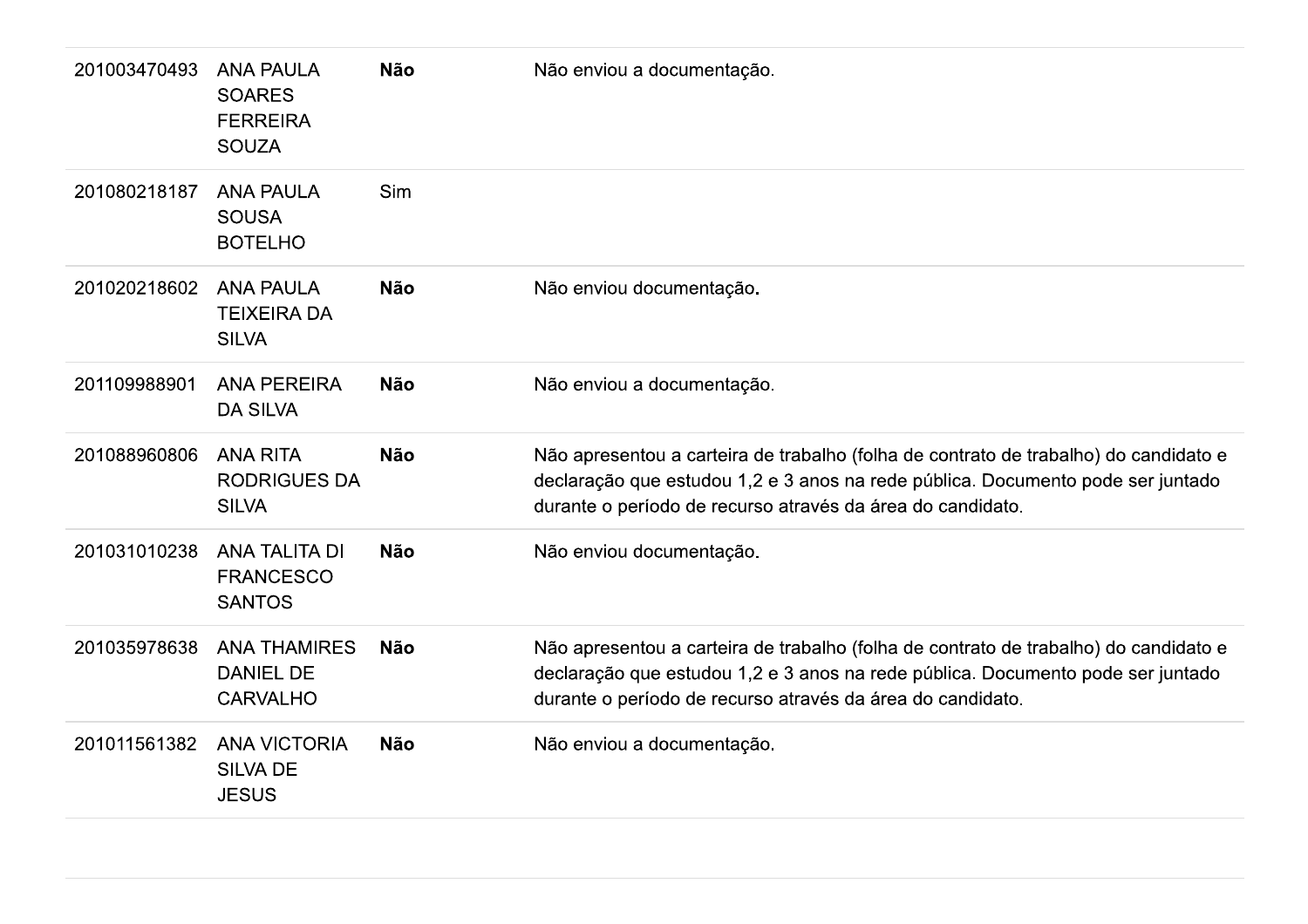| 201002195786 | <b>ANA VICTORIA</b><br><b>SOARES</b><br><b>RIBEIRO</b>                   | <b>Não</b> | Não enviou documentação.   |
|--------------|--------------------------------------------------------------------------|------------|----------------------------|
| 201051704611 | <b>ANA VITORIA</b><br><b>DE LIMA</b><br><b>NUNES</b>                     | <b>Não</b> | Não enviou documentação.   |
| 201012938019 | <b>ANA VITORIA</b><br><b>GOMES</b><br><b>RIBEIRO</b>                     | Sim        |                            |
| 201073410825 | <b>ANA VITORIA</b><br><b>RODRIGUES</b><br><b>GOMES</b>                   | <b>Não</b> | Não enviou documentação.   |
| 201045319757 | <b>ANA VITORIA</b><br><b>SANTOS DE</b><br><b>OLIVEIRA</b>                | Sim        |                            |
| 201062338094 | <b>ANDERSON</b><br>PEREIRA DA<br><b>SILVA</b>                            | <b>Não</b> | Não enviou documentação.   |
| 201015084282 | <b>ANDRA</b><br><b>VITORIA DE</b><br><b>CASTRO</b><br><b>ARAUJO LIMA</b> | <b>Não</b> | Não enviou a documentação. |
| 201013172170 | <b>ANDRE</b><br><b>ARRUDA</b><br><b>SIMPLICIO</b><br><b>JUNIOR</b>       | Não        | Não enviou a documentação. |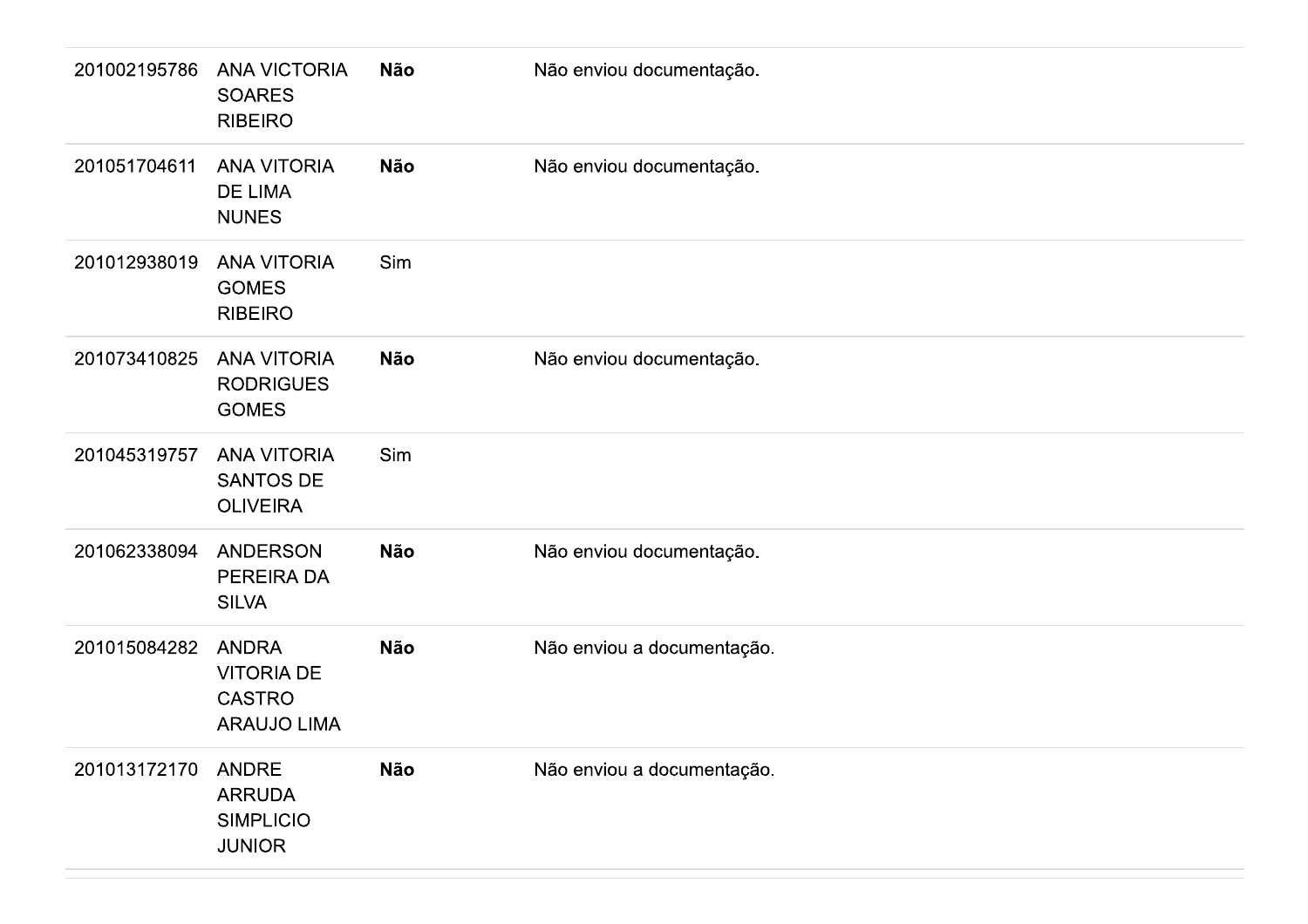| 201004971119 | <b>ANDRE DEMIAN</b><br><b>DOS SANTOS</b>                                            | Não        |                                                                                                                                                                                                                                                                                                            |
|--------------|-------------------------------------------------------------------------------------|------------|------------------------------------------------------------------------------------------------------------------------------------------------------------------------------------------------------------------------------------------------------------------------------------------------------------|
| 201068628134 | <b>ANDRE DOS</b><br><b>SANTOS DE</b><br><b>SOUZA</b>                                | <b>Não</b> | Não enviou a documentação.                                                                                                                                                                                                                                                                                 |
| 201040182119 | <b>ANDRE</b><br><b>FERREIRA</b><br><b>CARNEIRO</b>                                  | <b>Não</b> | Não enviou a documentação.                                                                                                                                                                                                                                                                                 |
| 201005659127 | <b>ANDRE JUNEO</b><br><b>NUNES SILVA</b>                                            | Sim        |                                                                                                                                                                                                                                                                                                            |
| 201022735967 | <b>ANDRE LOPES</b><br><b>DE SOUZA</b>                                               | Não        | Não enviou documentação.                                                                                                                                                                                                                                                                                   |
| 201016613162 | <b>ANDRE LUCAS</b><br><b>SAMPAIO</b><br><b>OLIVEIRA</b>                             | <b>Não</b> | Ausência de documentos necessários para analise socioeconômico. De acordo com<br>o edital Nº 01/2021 - SISU/UNIMONTES, consta no item 2.2 (DOCUMENTAÇÃO<br>COMPROBATÓRIA DE APRESENTAÇÃO OBRIGATÓRIA ) do ANEXO I<br>(PROGRAMA SOCIOECONÔMICO), toda a documentação necessária que deveria<br>ser enviada. |
| 201118164254 | ANDRE LUIZ DE<br><b>SOUZA</b><br><b>MENDES</b><br><b>RIBEIRO DA</b><br><b>SILVA</b> | Não        | Não enviou a documentação.                                                                                                                                                                                                                                                                                 |
| 201106876125 | <b>ANDRE LUIZ</b><br><b>TORRES DE</b><br><b>CASTILHO</b><br><b>RODRIGUES</b>        | <b>Não</b> | Não enviou documentação.                                                                                                                                                                                                                                                                                   |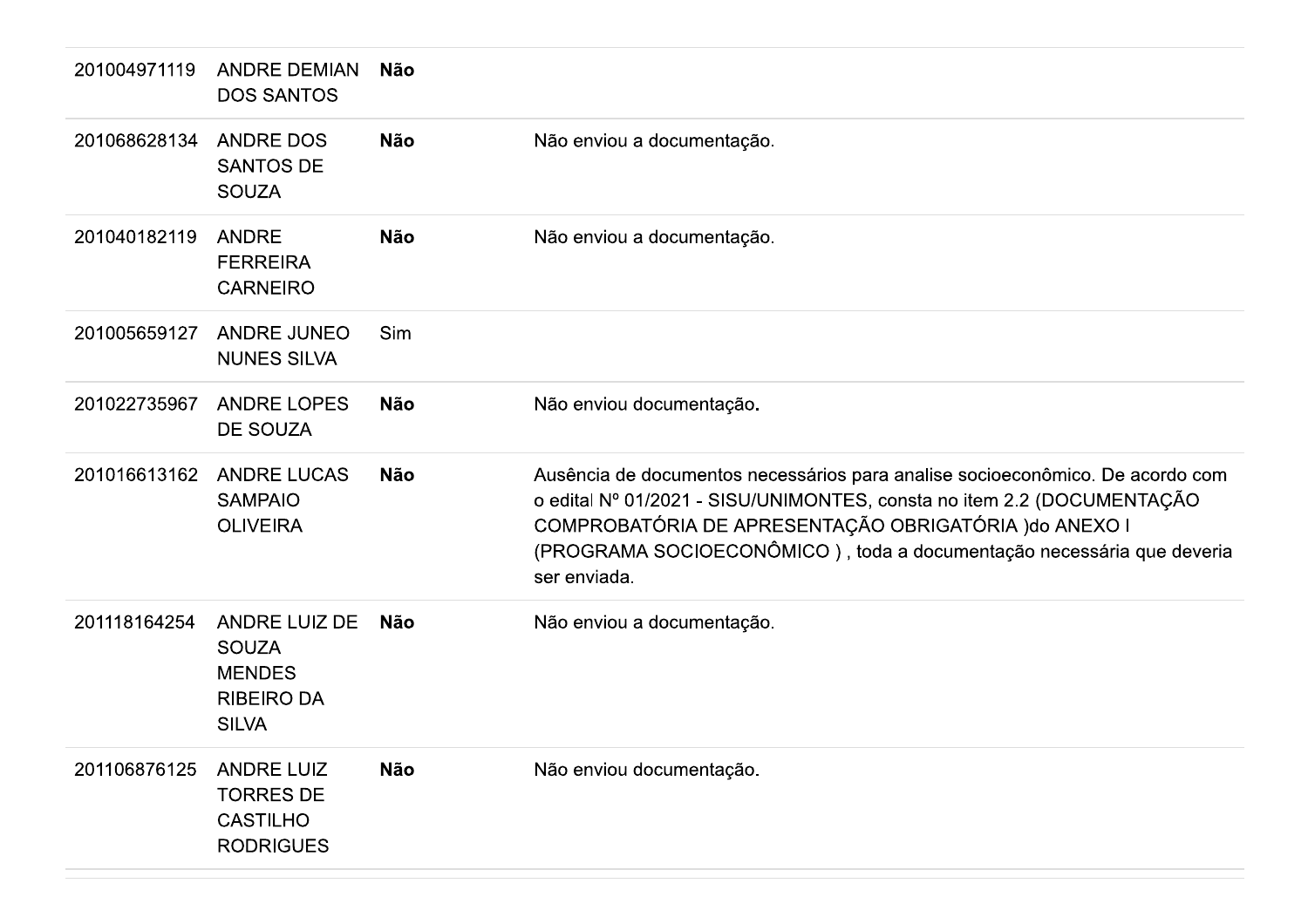| 201040611158 | <b>ANDRE RYAN</b><br><b>SALES DIAS</b>                   | Não        | Não enviou documentação.   |
|--------------|----------------------------------------------------------|------------|----------------------------|
| 201069640427 | <b>ANDRE WILSON</b><br><b>AGUIAR SILVA</b>               | <b>Não</b> | Não enviou documentação.   |
| 201020659987 | <b>ANDREA</b><br><b>CARDOSO</b><br><b>GOMES</b>          | <b>Não</b> | Não enviou documentação.   |
| 201012333948 | <b>ANDREA LUCIA</b><br>DE JESUS<br><b>SANTOS</b>         | Não        | Não enviou documentação.   |
| 201004039362 | <b>ANDREA</b><br><b>PEREIRA</b><br><b>SANTOS</b>         | Não        | Não enviou documentação.   |
| 201051373771 | <b>ANDREIA</b><br><b>ELIZABETH</b><br><b>SILVA LELIS</b> | <b>Não</b> | Não enviou a documentação. |
| 201024568796 | <b>ANDREIA</b><br><b>FERREIRA DOS</b><br><b>SANTOS</b>   | Sim        |                            |
| 201014822245 | <b>ANDREIA</b><br><b>RIBEIRO MOTA</b>                    | Não        | Não enviou a documentação. |
| 201087425686 | <b>ANDREIA SILVA</b><br>DE SOUSA                         | Não        | Não enviou a documentação. |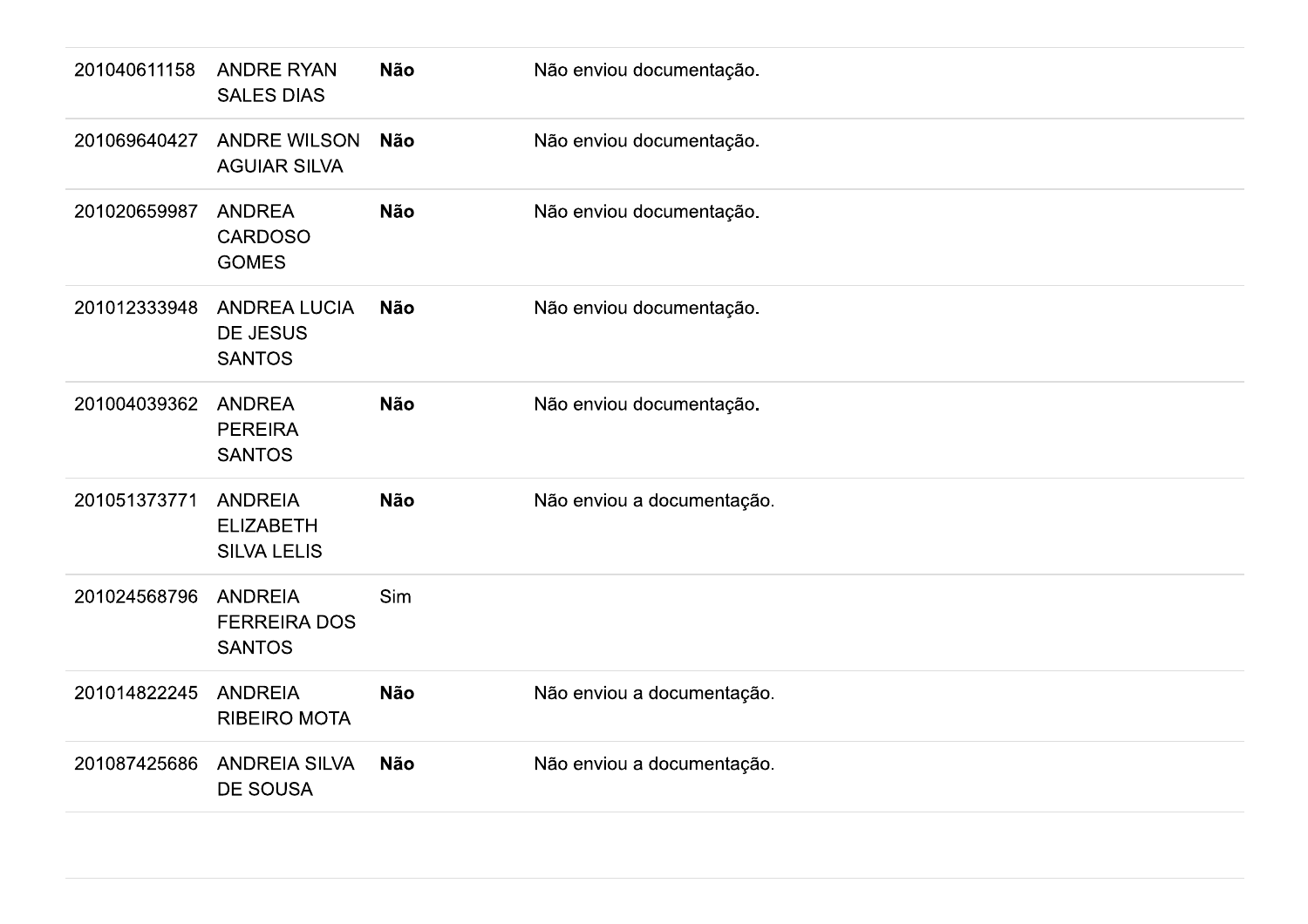| 201013398650 | <b>ANDRESSA</b><br><b>DOS SANTOS</b><br><b>DUTRA</b>                  | <b>Não</b> | Não enviou a documentação.                                                                                                                                                                                                                                                                                 |
|--------------|-----------------------------------------------------------------------|------------|------------------------------------------------------------------------------------------------------------------------------------------------------------------------------------------------------------------------------------------------------------------------------------------------------------|
| 201018153365 | <b>ANDRESSA</b><br><b>FABIANA</b><br><b>CARDOSO</b>                   | <b>Não</b> | Ausência de documentos necessários para analise socioeconômico. De acordo com<br>o edital Nº 01/2021 - SISU/UNIMONTES, consta no item 2.2 (DOCUMENTAÇÃO<br>COMPROBATÓRIA DE APRESENTAÇÃO OBRIGATÓRIA ) do ANEXO I<br>(PROGRAMA SOCIOECONÔMICO), toda a documentação necessária que deveria<br>ser enviada. |
| 201011737529 | <b>ANDRESSA</b><br><b>FAGUNDES DE</b><br><b>OLIVEIRA</b>              | Sim        |                                                                                                                                                                                                                                                                                                            |
| 201001926736 | <b>ANDRESSA</b><br><b>GABRIELY</b><br><b>ALVES</b><br><b>OLIVEIRA</b> | <b>Não</b> | Não enviou a documentação.                                                                                                                                                                                                                                                                                 |
| 201104361211 | <b>ANDRESSA</b><br><b>GRACIELE</b><br><b>OLIVEIRA</b>                 | <b>Não</b> | Não enviou documentação.                                                                                                                                                                                                                                                                                   |
| 201018647945 | <b>ANDRESSA</b><br><b>MENDES</b><br><b>CARVALHO</b>                   | <b>Não</b> | Não enviou a documentação.                                                                                                                                                                                                                                                                                 |
| 201025114822 | <b>ANDRESSA</b><br><b>PEREIRA DA</b><br><b>SILVA</b>                  | <b>Não</b> | Ausência de documentos necessários para analise socioeconômico. De acordo com<br>o edital Nº 01/2021 - SISU/UNIMONTES, consta no item 2.2 (DOCUMENTAÇÃO<br>COMPROBATÓRIA DE APRESENTAÇÃO OBRIGATÓRIA ) do ANEXO I<br>(PROGRAMA SOCIOECONÔMICO), toda a documentação necessária que deveria<br>ser enviada. |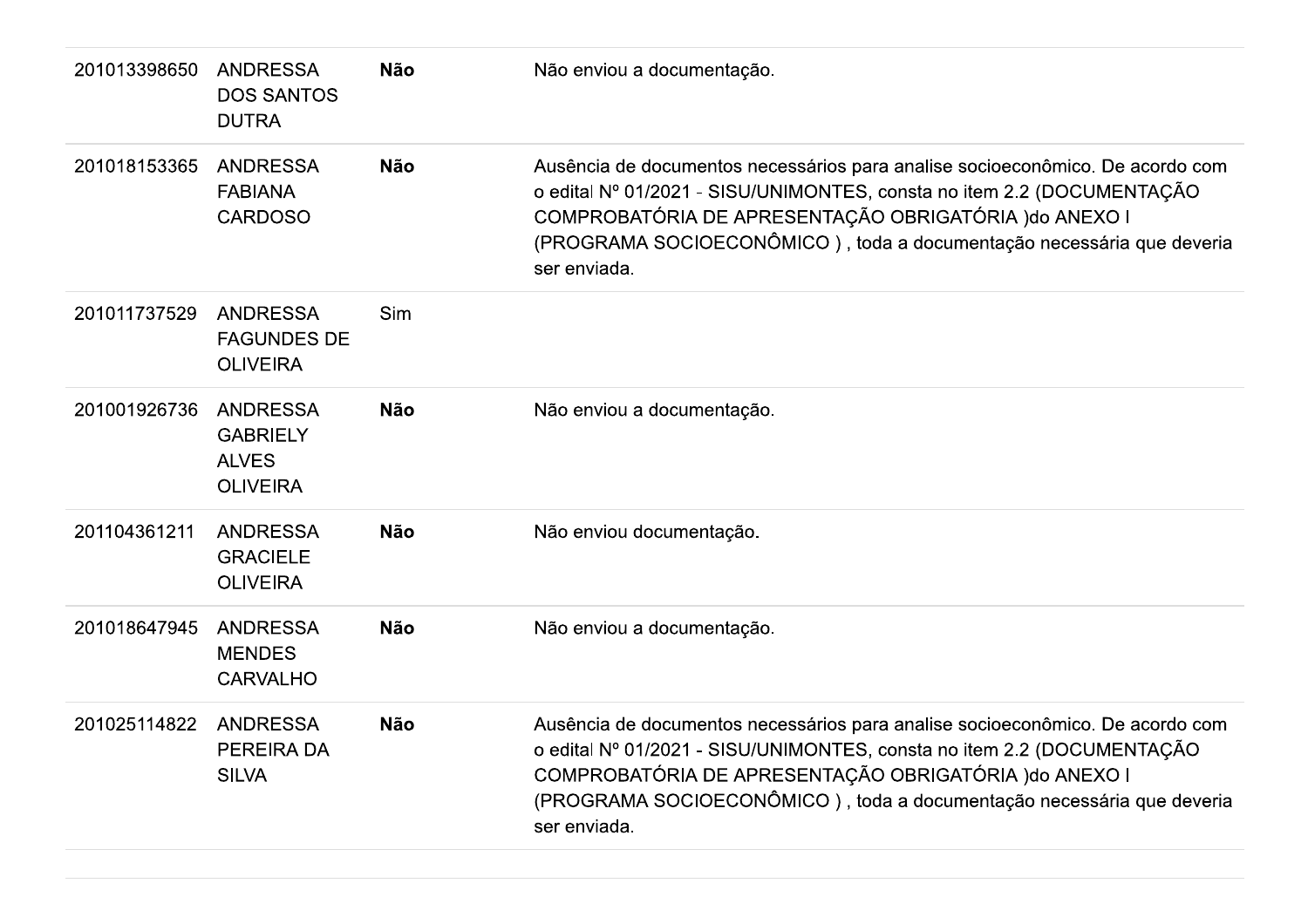| 201000647945 | <b>ANDRESSA</b><br><b>PIMENTEL DA</b><br><b>SILVA</b>                | <b>Não</b> | Não enviou documentação.                                                                                                                                                                        |
|--------------|----------------------------------------------------------------------|------------|-------------------------------------------------------------------------------------------------------------------------------------------------------------------------------------------------|
| 201069313710 | <b>ANDRESSA</b><br><b>RAPHAELA</b><br><b>SOUZA</b><br><b>LAITANO</b> | <b>Não</b> | Análise prejudicada pela ausência das seguintes declarações que estudou 1 e 2<br>anos na rede pública. Documento pode ser juntado durante o período de recurso<br>através da área do candidato. |
| 201007227030 | <b>ANDRESSA</b><br><b>RODRIGUES</b><br><b>PEREIRA</b>                | <b>Não</b> | Não enviou a documentação.                                                                                                                                                                      |
| 201063262558 | <b>ANDRESSA</b><br><b>RODRIGUES</b><br><b>SILVA</b>                  | <b>Não</b> | Não enviou a documentação.                                                                                                                                                                      |
| 201079722306 | <b>ANDRESSA</b><br><b>SOUZA</b><br><b>BORGES</b>                     | <b>Não</b> | Não enviou documentação.                                                                                                                                                                        |
| 201017141627 | <b>ANE CAROLINE</b><br><b>NUNES DA</b><br><b>SILVA</b>               | <b>Não</b> | Não enviou documentação.                                                                                                                                                                        |
| 201027576234 | <b>ANE CAROLINE</b><br><b>SILVA LOPES</b>                            | <b>Não</b> | Não enviou documentação.                                                                                                                                                                        |
| 201077409898 | <b>ANE CAROLINE</b><br><b>SOARES</b><br><b>PINHEIRO</b>              | <b>Não</b> | Não enviou documentação.                                                                                                                                                                        |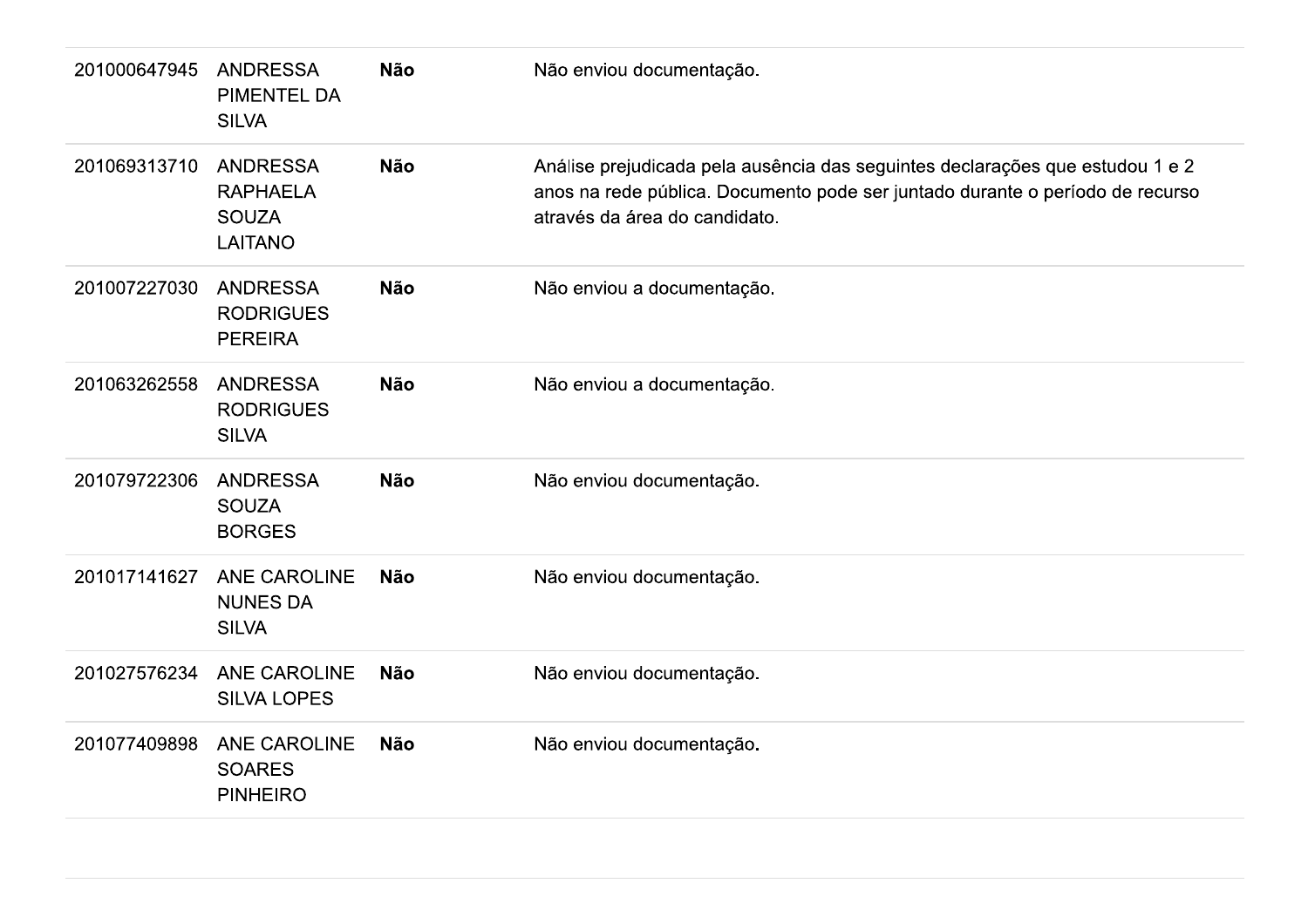| 201084369481 | <b>ANE</b><br><b>KAROLAYNE</b><br><b>SILVA SANTOS</b>                                    | <b>Não</b> | Não enviou documentação.                                                                                                                                                                                                                                                |
|--------------|------------------------------------------------------------------------------------------|------------|-------------------------------------------------------------------------------------------------------------------------------------------------------------------------------------------------------------------------------------------------------------------------|
| 201045497496 | <b>ANE KAROLINE</b><br><b>ALVES DA</b><br><b>SILVA</b>                                   | <b>Não</b> | Não enviou a documentação.                                                                                                                                                                                                                                              |
| 201001973613 | <b>ANE KAROLINE</b><br><b>CARDOSO DIAS</b>                                               | <b>Não</b> | Não enviou a documentação.                                                                                                                                                                                                                                              |
| 201008207320 | <b>ANE KAROLINE</b><br><b>RODRIGUES</b><br><b>MENDES</b>                                 | <b>Não</b> | Não enviou documentação.                                                                                                                                                                                                                                                |
| 201006710036 | <b>ANE PRISCILA</b><br><b>GUEDES SILVA</b>                                               | <b>Não</b> | Não enviou documentação.                                                                                                                                                                                                                                                |
| 201089274074 | <b>ANE VITORIA</b><br><b>PEREIRA</b><br><b>AQUINO</b>                                    | <b>Não</b> | Análise prejudicada pela ausência dos seguintes documentos declaração que<br>estudou 1,2 e 3 anos na rede pública e carteira de trabalho (com contrato de<br>trabalho) da mãe. Documento pode ser juntado durante o período de recurso através<br>da área do candidato. |
| 201001429327 | <b>ANELLE ALVES</b><br><b>BORGES</b>                                                     | Sim        |                                                                                                                                                                                                                                                                         |
| 201109184691 | <b>ANGELA DOS</b><br><b>REIS</b><br><b>GONCALVES</b><br><b>FERNANDES</b><br><b>ROCHA</b> | <b>Não</b> | Não enviou documentação.                                                                                                                                                                                                                                                |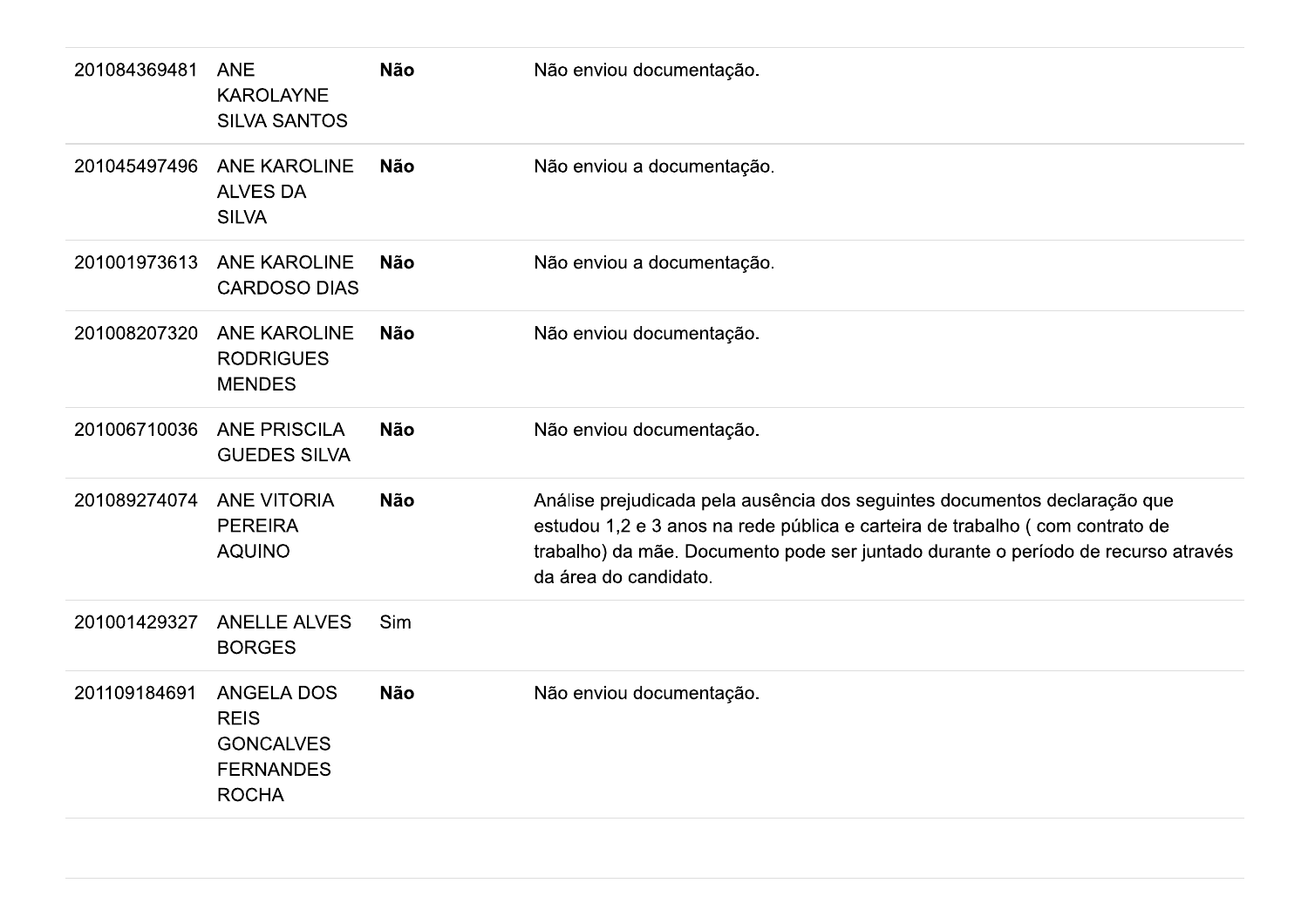| 201086713751 | <b>ANGELA</b><br><b>GABRIELA</b><br><b>OLIVEIRA</b>                     | <b>Não</b> | Não enviou documentação.   |
|--------------|-------------------------------------------------------------------------|------------|----------------------------|
| 201027054125 | <b>ANGELA</b><br><b>OLIVEIRA DA</b><br><b>SILVA</b>                     | <b>Não</b> | Não enviou a documentação. |
| 201016996591 | <b>ANGELICA</b><br><b>CRISTINA DOS</b><br><b>SANTOS</b><br><b>GODOY</b> | <b>Não</b> | Não enviou a documentação. |
| 201010043895 | <b>ANGELICA DE</b><br><b>FATIMA</b><br><b>GONCALVES</b>                 | <b>Não</b> | Não enviou a documentação. |
| 201013950773 | <b>ANGELICA DIAS</b><br><b>SOUZA</b>                                    | <b>Não</b> | Não enviou documentação.   |
| 201011206160 | <b>ANGELICA</b><br><b>VITORIA</b><br><b>VELOSO</b><br><b>SOUZA</b>      | <b>Não</b> | Não enviou documentação.   |
| 201011852344 | <b>ANGELINA</b><br><b>ROCHA</b><br><b>SANTOS</b>                        | Sim        |                            |
| 201067390116 | <b>ANGELO</b><br><b>ANTONINI</b><br><b>NETTO</b>                        | <b>Não</b> | Não enviou a documentação. |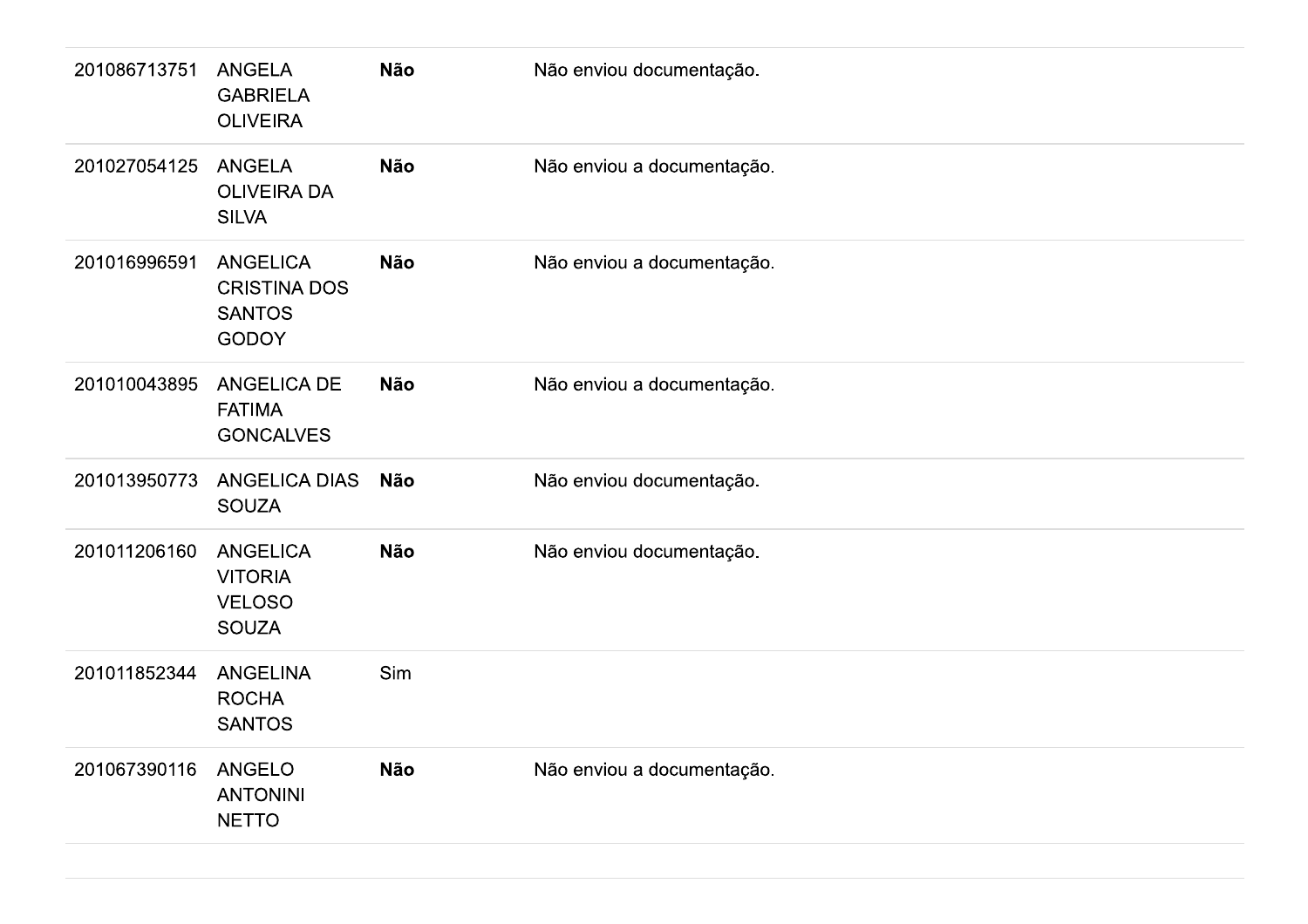| 201052656604 | <b>ANNA BRISA</b><br><b>CARNEIRO</b><br><b>LOPES</b><br><b>BARBOSA</b> | <b>Não</b> | Não enviou documentação.   |
|--------------|------------------------------------------------------------------------|------------|----------------------------|
| 201075871446 | <b>ANNA</b><br><b>CAROLINA</b><br><b>FONSECA</b><br><b>RAMOS</b>       | <b>Não</b> | Não enviou a documentação. |
| 201009344585 | <b>ANNA CLARA</b><br><b>ENES</b><br><b>MACHADO</b><br><b>BATISTA</b>   | <b>Não</b> | Não enviou documentação.   |
| 201009754486 | <b>ANNA CLARA</b><br><b>FARIAS LOPES</b>                               | Não        | Não enviou documentação.   |
| 201064834108 | <b>ANNA CLARA</b><br><b>MARQUES</b><br><b>GONZALES</b>                 | Sim        |                            |
| 201011257692 | <b>ANNA CLARA</b><br><b>MORAIS DE</b><br><b>PAULA</b>                  | Sim        |                            |
| 201002562993 | <b>ANNA FLAVIA</b><br><b>PEREIRA</b><br><b>AZEVEDO</b>                 | <b>Não</b> | Não enviou a documentação. |
| 201067446652 | <b>ANNA FLAVIA</b><br><b>RODRIGUES</b><br><b>LOPES</b>                 | Sim        |                            |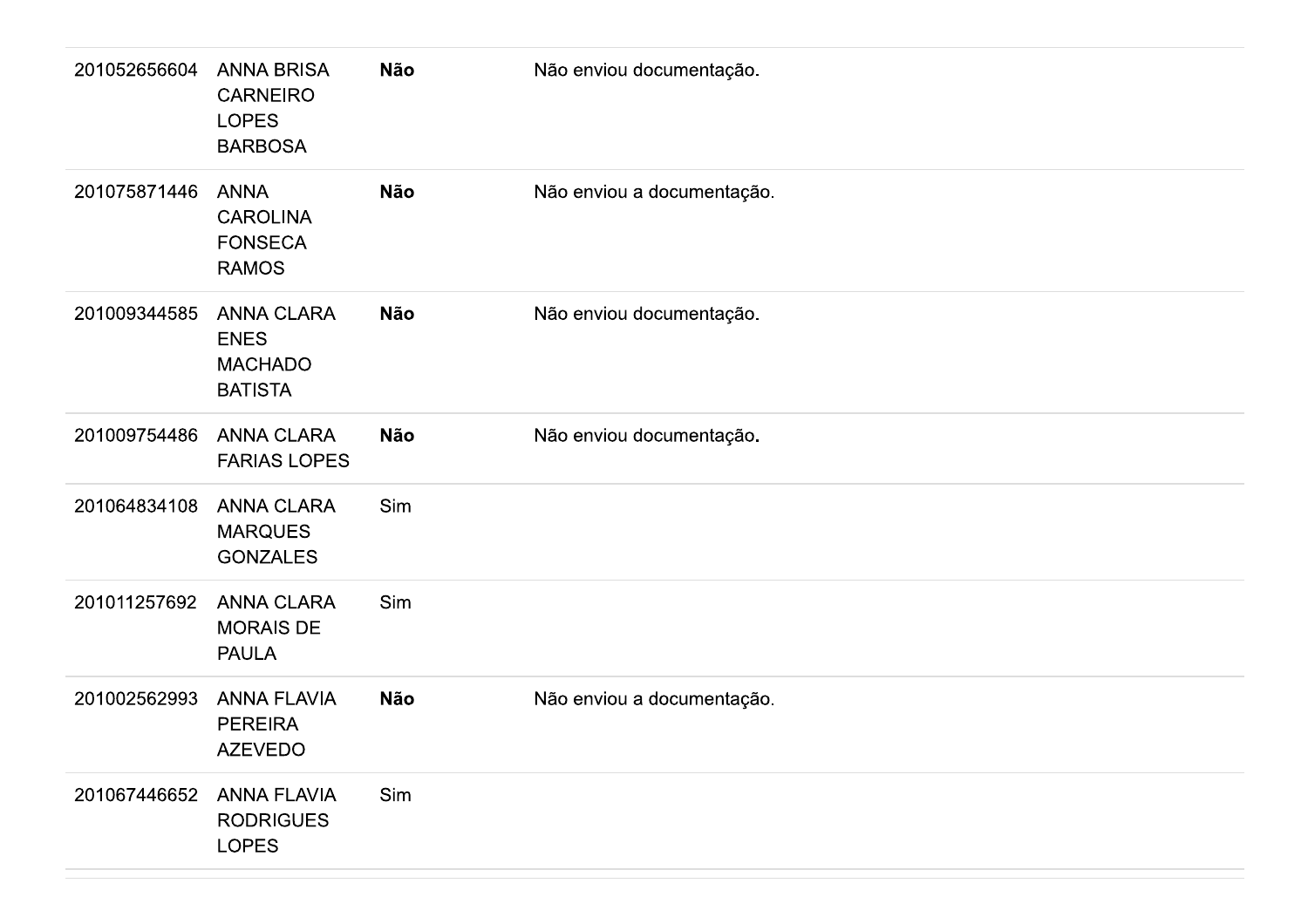| 201113729689 | <b>ANNA FLAVIA</b><br><b>VELOSO PINTO</b>                                | <b>Não</b> | Ausência de documentos necessários para analise socioeconômico. De acordo com<br>o edital Nº 01/2021 - SISU/UNIMONTES, consta no item 2.2 (DOCUMENTAÇÃO<br>COMPROBATÓRIA DE APRESENTAÇÃO OBRIGATÓRIA ) do ANEXO I<br>(PROGRAMA SOCIOECONÔMICO), toda a documentação necessária que deveria<br>ser enviada. |
|--------------|--------------------------------------------------------------------------|------------|------------------------------------------------------------------------------------------------------------------------------------------------------------------------------------------------------------------------------------------------------------------------------------------------------------|
| 201036366650 | <b>ANNA</b><br><b>KAROLINA</b><br><b>FERREIRA</b><br><b>ARAUJO</b>       | Sim        |                                                                                                                                                                                                                                                                                                            |
| 201099210233 | <b>ANNA LAURA</b><br><b>CORTEZ MORA</b>                                  | <b>Não</b> | Ausência de documentos necessários para analise socioeconômico. De acordo com<br>o edital Nº 01/2021 - SISU/UNIMONTES, consta no item 2.2 (DOCUMENTAÇÃO<br>COMPROBATÓRIA DE APRESENTAÇÃO OBRIGATÓRIA ) do ANEXO I<br>(PROGRAMA SOCIOECONÔMICO), toda a documentação necessária que deveria<br>ser enviada. |
| 201070585769 | <b>ANNA LAURA</b><br><b>LIMA DUARTE</b>                                  | <b>Não</b> | Não enviou documentação.                                                                                                                                                                                                                                                                                   |
| 201000926109 | <b>ANNA LAURA</b><br><b>TAUIL BUDOYA</b>                                 | <b>Não</b> | Não enviou documentação.                                                                                                                                                                                                                                                                                   |
| 201030100337 | <b>ANNA LUCIA</b><br><b>DUARTE</b><br><b>OLIVEIRA DE</b><br><b>BRITO</b> | <b>Não</b> | Não enviou documentação.                                                                                                                                                                                                                                                                                   |
| 201001694854 | ANNA LUIZA DE<br><b>OLIVEIRA</b><br><b>MENDES</b>                        | Sim        |                                                                                                                                                                                                                                                                                                            |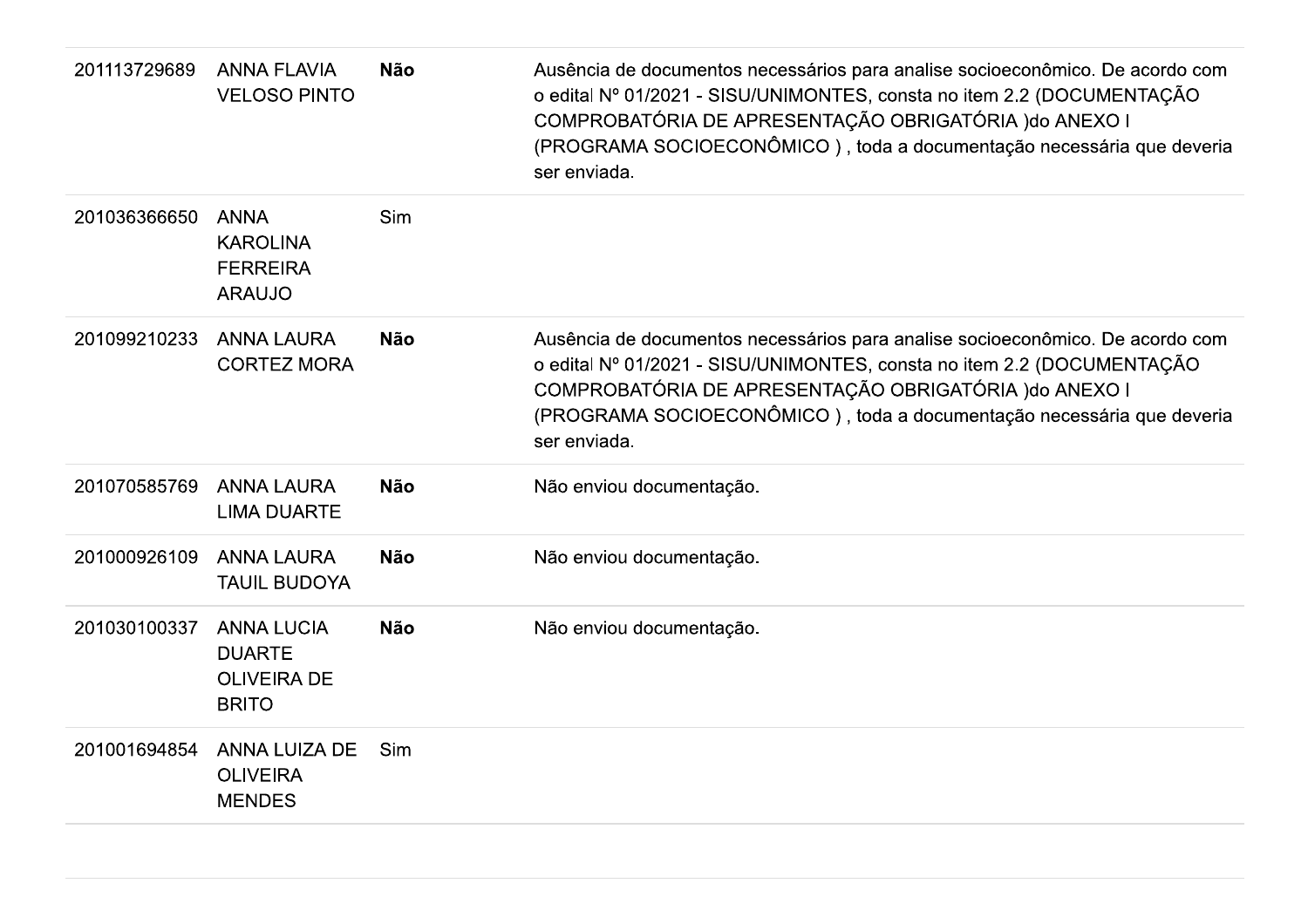| 201049502788 | <b>ANNA LUIZA</b><br><b>PEREIRA</b><br><b>RODRIGUES</b>            | <b>Não</b> | Não enviou documentação.                                                                                                                                                                                                     |
|--------------|--------------------------------------------------------------------|------------|------------------------------------------------------------------------------------------------------------------------------------------------------------------------------------------------------------------------------|
| 201012113068 | <b>ANNA LUIZA</b><br><b>RODRIGUES DE</b><br><b>OLIVEIRA</b>        | <b>Não</b> | Não enviou documentação.                                                                                                                                                                                                     |
| 201001986953 | <b>ANNE</b><br><b>CAROLINE</b><br><b>MENDES</b><br><b>CORDEIRO</b> | Sim        |                                                                                                                                                                                                                              |
| 201047028844 | <b>ANNE</b><br><b>CAROLINE</b><br><b>MOREIRA</b><br><b>SANTOS</b>  | <b>Não</b> | Não enviou a documentação.                                                                                                                                                                                                   |
| 201014415545 | <b>ANNE</b><br><b>CAROLINE</b><br><b>PIMENTA</b><br><b>BARBOSA</b> | <b>Não</b> | Não enviou a documentação.                                                                                                                                                                                                   |
| 201017314430 | <b>ANNE</b><br><b>CAROLINE</b><br><b>SILVA</b><br><b>FERREIRA</b>  | <b>Não</b> | Não apresentou a carteira de trabalho (folha de contrato de trabalho) do candidato e<br>do grupo familiar e os documentos pessoais. Documento pode ser juntado durante o<br>período de recurso através da área do candidato. |
| 201057519963 | <b>ANNE</b><br><b>CAROLINE</b><br><b>SOARES SILVA</b>              | <b>Não</b> | Não enviou documentação.                                                                                                                                                                                                     |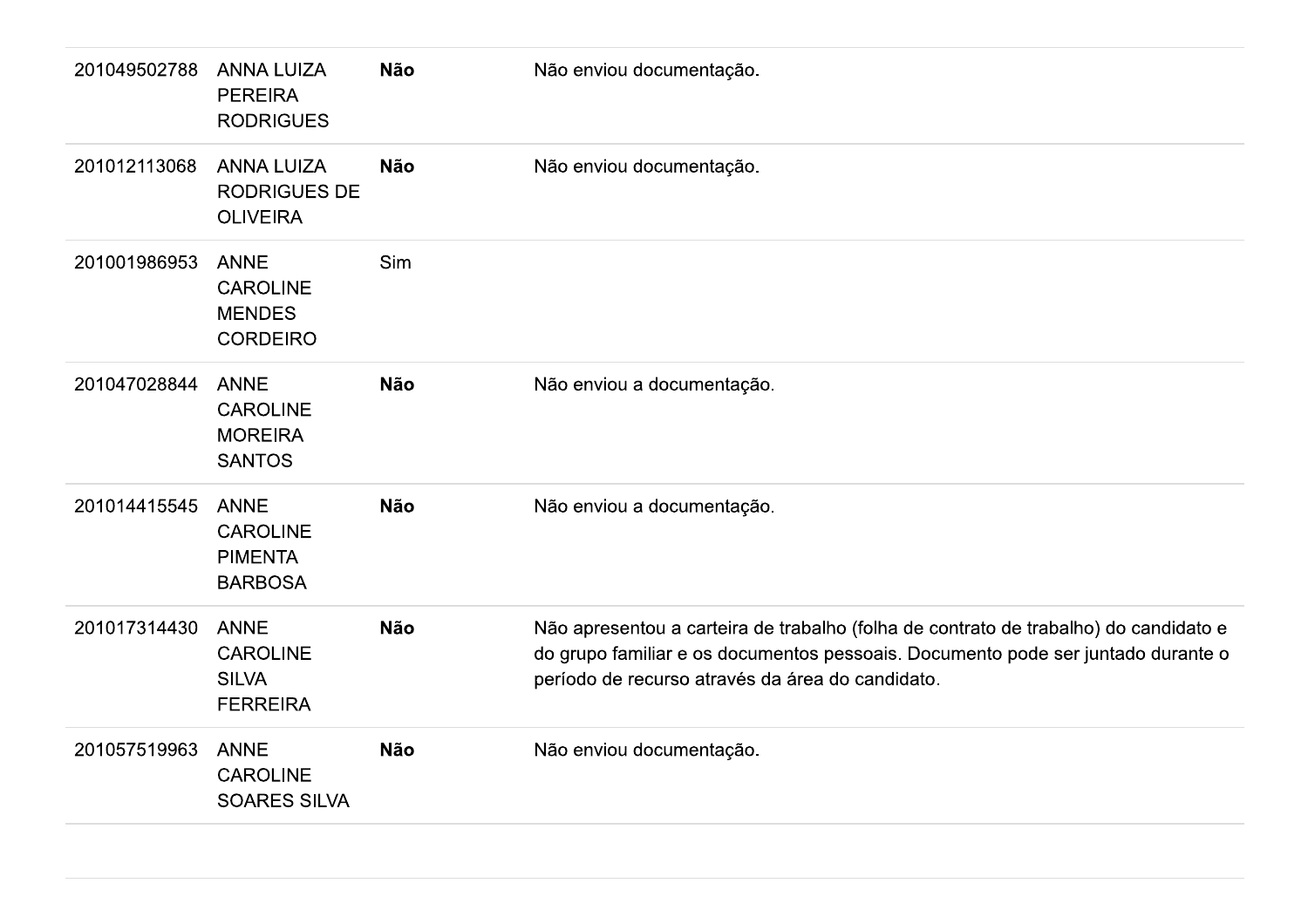| 201058096102 | <b>ANNE</b><br><b>CAROLYNE</b><br><b>RODRIGUES</b><br><b>MARTINS DA</b><br><b>SILVA</b> | <b>Não</b> | Não enviou documentação.                                                                                                                                                                        |
|--------------|-----------------------------------------------------------------------------------------|------------|-------------------------------------------------------------------------------------------------------------------------------------------------------------------------------------------------|
| 201009224910 | <b>ANNE CRISTINY</b><br><b>DIAS FREITAS</b>                                             | Não        | Não enviou a documentação.                                                                                                                                                                      |
| 201043976087 | <b>ANNE</b><br><b>GABRIELA</b><br><b>MENDES</b><br><b>CORDEIRO</b>                      | <b>Não</b> | Não enviou documentação.                                                                                                                                                                        |
| 201058896535 | <b>ANNE</b><br><b>GABRIELLE DE</b><br><b>SOUZA</b>                                      | <b>Não</b> | Análise prejudicada pela ausência das seguintes declarações que estudou 1 e 2<br>anos na rede pública. Documento pode ser juntado durante o período de recurso<br>através da área do candidato. |
| 201018079388 | <b>ANNE HELEN</b><br><b>DOS SANTOS</b>                                                  | <b>Não</b> | Não enviou documentação.                                                                                                                                                                        |
| 201106860749 | <b>ANNE</b><br><b>MEIRIELLE</b><br><b>MENDES</b><br><b>FREITAS</b>                      | <b>Não</b> | Não enviou documentação.                                                                                                                                                                        |
| 201011382268 | <b>ANNE MELISSA</b><br><b>LISBOA</b><br><b>SOARES</b>                                   | Sim        |                                                                                                                                                                                                 |
| 201058789912 | <b>ANNE NAYARA</b><br><b>SOARES DOS</b><br><b>SANTOS</b>                                | <b>Não</b> | Não enviou a documentação.                                                                                                                                                                      |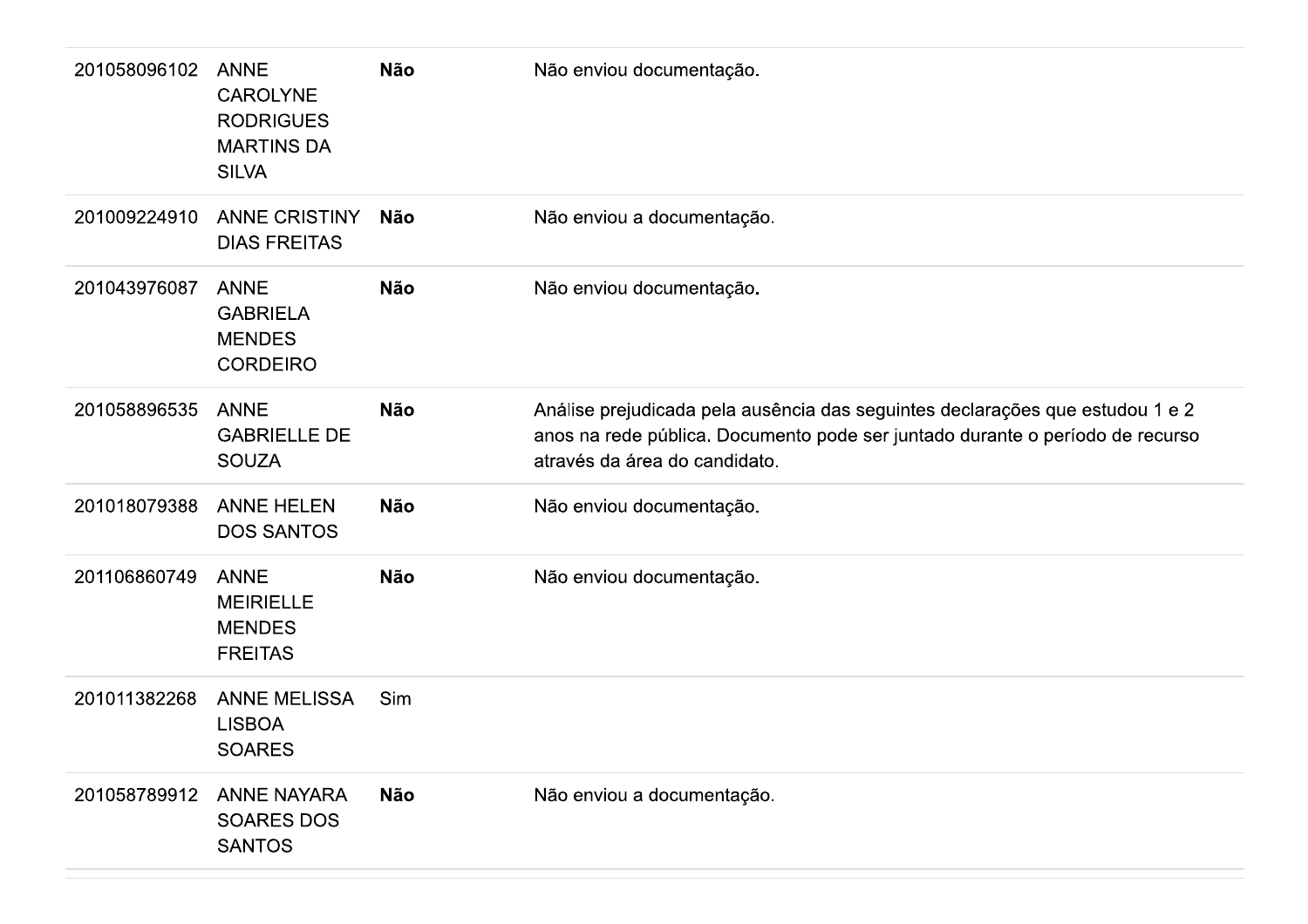| 201022599496 | <b>ANNE PRISCILA</b><br><b>TEIXEIRA</b><br><b>SANTANA</b>              | Não        | Não enviou a documentação.                                                                                                                                                                                                   |
|--------------|------------------------------------------------------------------------|------------|------------------------------------------------------------------------------------------------------------------------------------------------------------------------------------------------------------------------------|
| 201006112068 | <b>ANNY</b><br><b>CAROLINE</b><br><b>APARECIDA DE</b><br><b>AQUINO</b> | <b>Não</b> | Não apresentou a carteira de trabalho (folha de contrato de trabalho) dos membros<br>do grupo familiar e formulário socioeconômico. Documento pode ser juntado durante<br>o período de recurso através da área do candidato. |
| 201067306823 | <b>ANNY</b><br><b>CAROLINE</b><br><b>BARBOSA</b><br><b>SANTOS</b>      | <b>Não</b> | Não enviou documentação.                                                                                                                                                                                                     |
| 201017756416 | <b>ANNY</b><br><b>GABRIELY</b><br><b>CARDOSO</b><br><b>MIRANDA</b>     | <b>Não</b> | Não enviou a documentação.                                                                                                                                                                                                   |
| 201005962802 | <b>ANNY</b><br><b>KAROLINE</b><br><b>SILVA COSTA</b>                   | <b>Não</b> | Não enviou a documentação.                                                                                                                                                                                                   |
| 201006672301 | <b>ANNY</b><br><b>KAROLINY</b><br><b>SANTOS DIAS</b>                   | <b>Não</b> | Não enviou a documentação.                                                                                                                                                                                                   |
| 201098329794 | <b>ANTHONY</b><br><b>ALVES AGUIAR</b>                                  | <b>Não</b> | Não enviou a documentação.                                                                                                                                                                                                   |
| 201031803442 | <b>ANTHONY</b><br><b>MACEDO DOS</b><br><b>SANTOS</b>                   | Não        | Não enviou a documentação.                                                                                                                                                                                                   |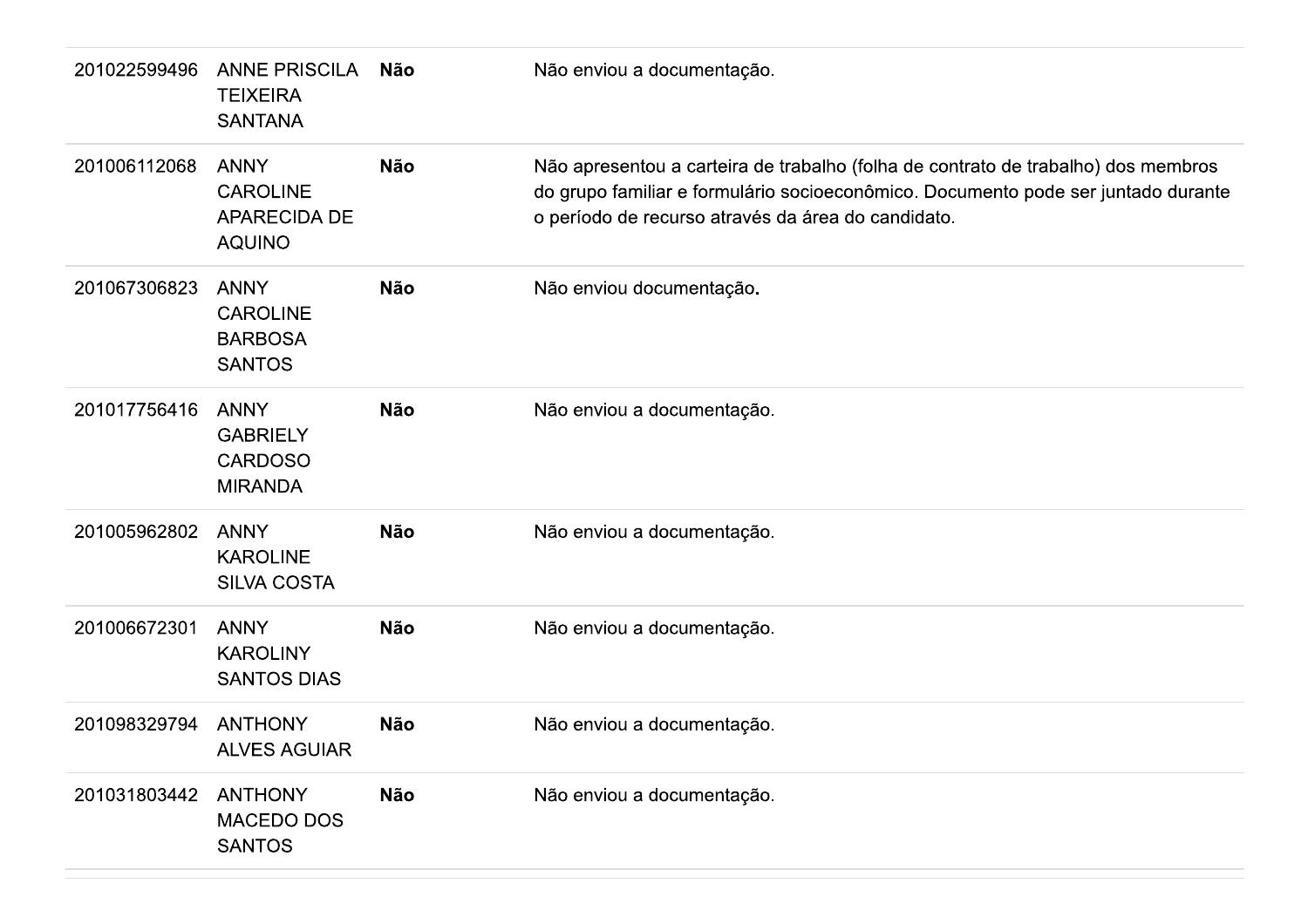| 201004184929 | <b>ANTONIO</b><br><b>AUGUSTO</b><br><b>SOARES DOS</b><br><b>SANTOS</b><br><b>JUNIOR</b> | Sim        |                                                                                                                                                                             |
|--------------|-----------------------------------------------------------------------------------------|------------|-----------------------------------------------------------------------------------------------------------------------------------------------------------------------------|
| 201006567253 | <b>ANTONIO</b><br><b>MIGUEL</b><br><b>GOMES</b><br><b>OLIVEIRA</b>                      | <b>Não</b> | Não apresentou a carteira de trabalho (folha de contrato de trabalho) do irmão.<br>Documento pode ser juntado durante o período de recurso através da área do<br>candidato. |
| 201021441245 | <b>ANTONIO</b><br><b>ROBERTO</b><br><b>CRUZ</b>                                         | <b>Não</b> | Não enviou documentação.                                                                                                                                                    |
| 201011127465 | <b>AQUILA</b><br><b>PRISCILA</b><br><b>SOUZA</b>                                        | <b>Não</b> | Não enviou documentação.                                                                                                                                                    |
| 201024028908 | <b>ARIANE ALVES</b><br><b>DE SOUSA</b>                                                  | <b>Não</b> | Não enviou documentação.                                                                                                                                                    |
| 201120220029 | <b>ARIANY</b><br><b>AZEVEDO</b><br><b>SOUZA</b>                                         | <b>Não</b> | Não enviou documentação.                                                                                                                                                    |
| 201019551252 | <b>ARIANY</b><br>PEREIRA DOS<br><b>SANTOS</b>                                           | <b>Não</b> | Não enviou documentação.                                                                                                                                                    |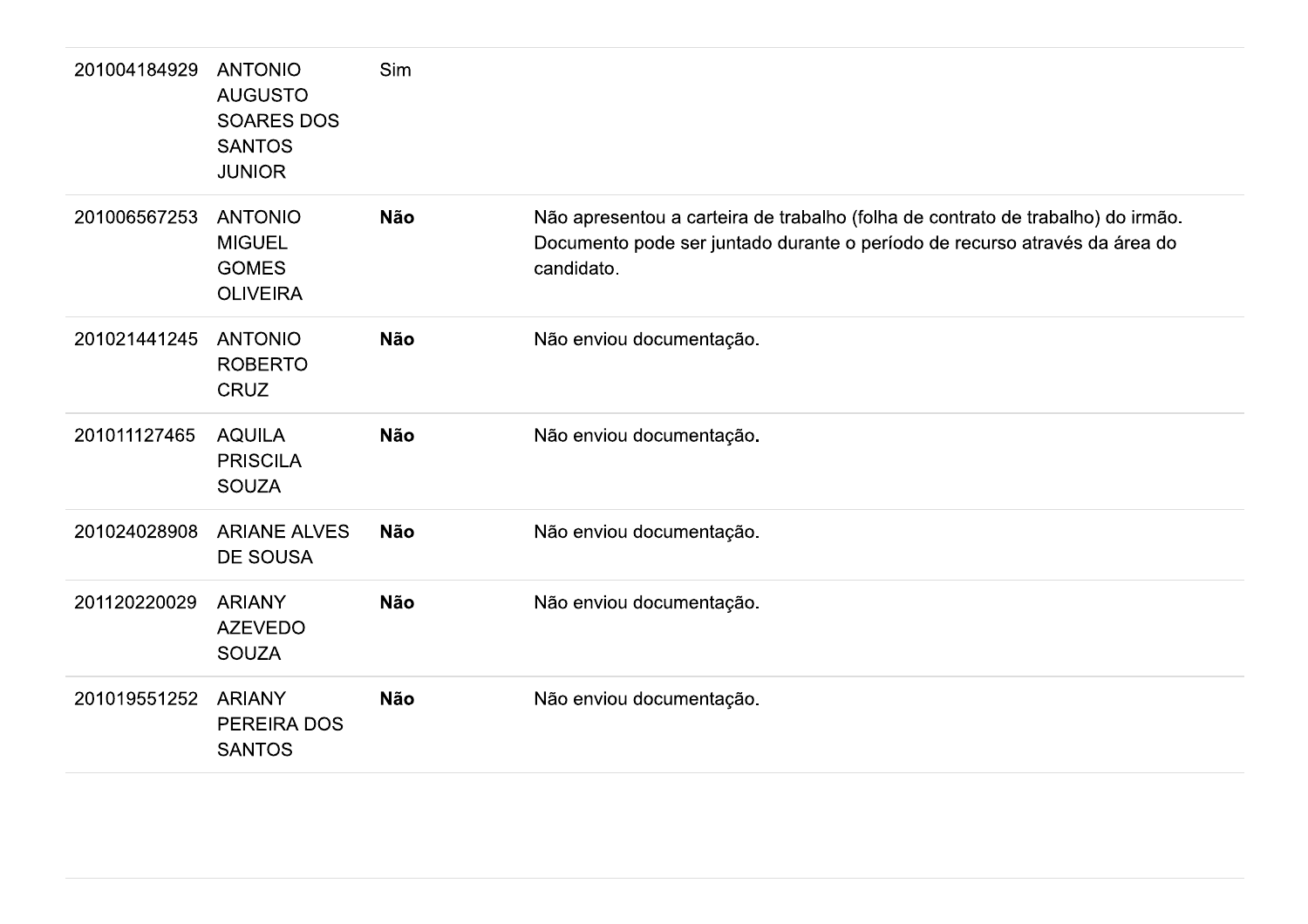| 201004477802 | <b>ARIELA</b><br><b>VICTORIA</b><br><b>MARIANO DOS</b><br><b>SANTOS</b> | <b>Não</b> | Não enviou a documentação.                                                                                                                                                                                                                                                                                 |
|--------------|-------------------------------------------------------------------------|------------|------------------------------------------------------------------------------------------------------------------------------------------------------------------------------------------------------------------------------------------------------------------------------------------------------------|
| 201009225826 | <b>ARIELLE</b><br><b>CAROLINE</b><br><b>BRITO</b><br><b>MONTEIRO</b>    | <b>Não</b> | Não enviou a documentação.                                                                                                                                                                                                                                                                                 |
| 201110091455 | <b>ARTHUR ALVES</b><br><b>DA SILVA</b>                                  | Não        | Não enviou documentação.                                                                                                                                                                                                                                                                                   |
| 201085261760 | <b>ARTHUR</b><br><b>BARBOSA</b><br><b>NOGUEIRA</b>                      | <b>Não</b> | Não enviou a documentação.                                                                                                                                                                                                                                                                                 |
| 201017473327 | <b>ARTHUR</b><br><b>BRUNYE</b><br><b>ALMEIDA</b><br><b>QUEIROZ</b>      | <b>Não</b> | Não enviou documentação.                                                                                                                                                                                                                                                                                   |
| 201013131069 | <b>ARTHUR</b><br><b>EMILIO</b><br><b>BRANDAO DE</b><br><b>SOUZA</b>     | <b>Não</b> | Ausência de documentos necessários para analise socioeconômico. De acordo com<br>o edital Nº 01/2021 - SISU/UNIMONTES, consta no item 2.2 (DOCUMENTAÇÃO<br>COMPROBATÓRIA DE APRESENTAÇÃO OBRIGATÓRIA ) do ANEXO I<br>(PROGRAMA SOCIOECONÔMICO), toda a documentação necessária que deveria<br>ser enviada. |
| 201006222859 | <b>ARTHUR JOSE</b><br><b>PRATES</b><br><b>SANTOS</b>                    | <b>Não</b> | Não enviou documentação.                                                                                                                                                                                                                                                                                   |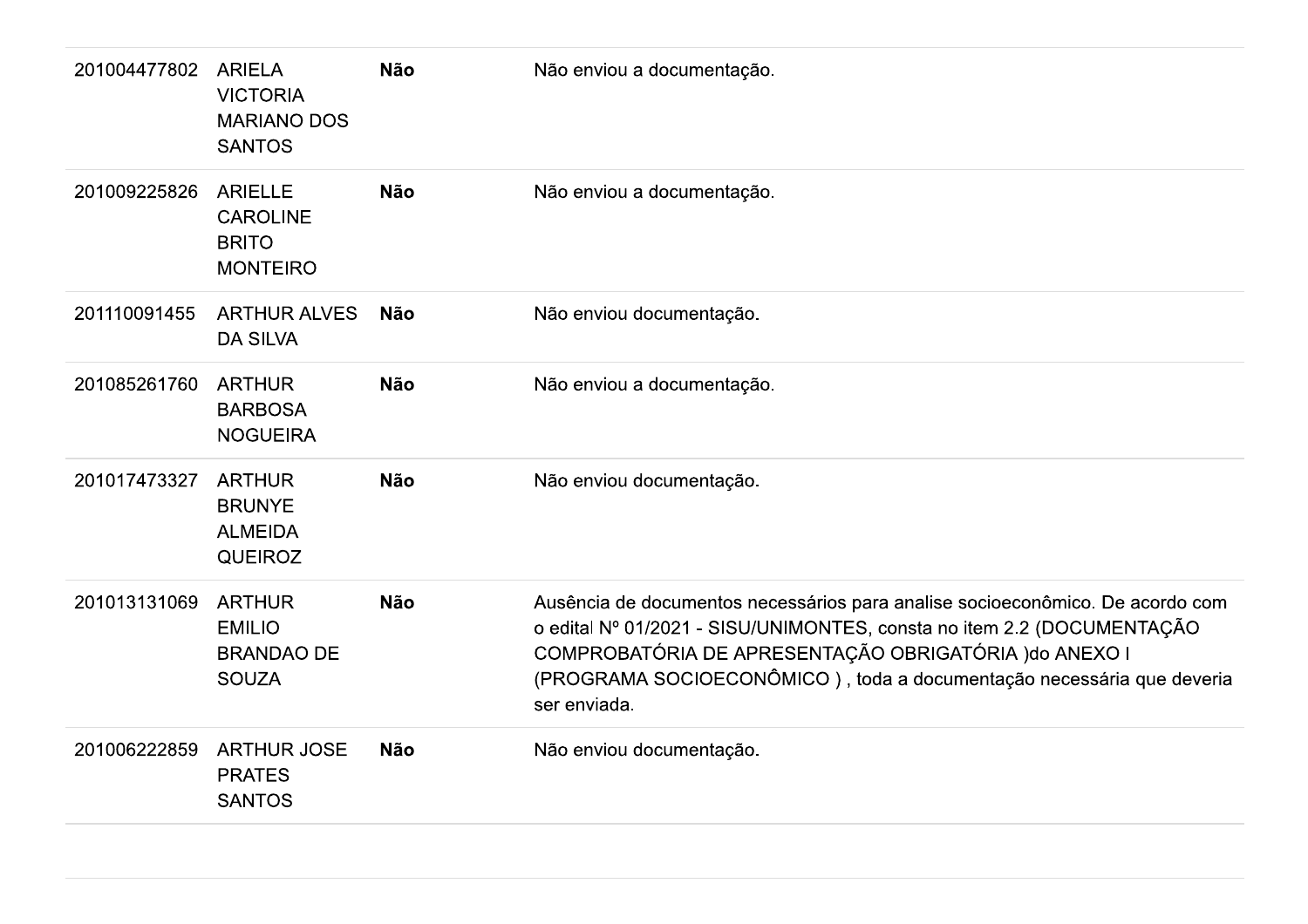| 201064536638 | <b>ARTHUR</b><br><b>ROCHA</b><br><b>FONSECA</b><br><b>FERNANDES</b>    | Não | Não enviou documentação.   |
|--------------|------------------------------------------------------------------------|-----|----------------------------|
| 201017851548 | <b>ARYANE DE</b><br><b>JESUS</b><br><b>BARBOSA</b>                     | Não | Não enviou documentação.   |
| 201007217833 | <b>ARYANE</b><br><b>FERREIRA</b><br><b>RAMOS</b>                       | Não | Não enviou documentação.   |
| 201063215028 | <b>ATANIELLY</b><br><b>MARES</b><br><b>PEREIRA</b>                     | Não | Não enviou a documentação. |
| 201004969873 | <b>AYANE COSTA</b><br><b>ABREU</b>                                     | Sim |                            |
| 201102037607 | <b>AYSHA SAMIA</b><br>ALVES DE<br><b>SOUSA</b>                         | Sim |                            |
| 201016760344 | <b>BARBARA</b><br><b>APARECIDA</b><br><b>GONCALVES</b><br><b>GOMES</b> | Não | Não enviou documentação.   |
| 201003834813 | <b>BARBARA</b><br><b>BERNARDES</b><br><b>GOMES</b>                     | Não | Não enviou a documentação. |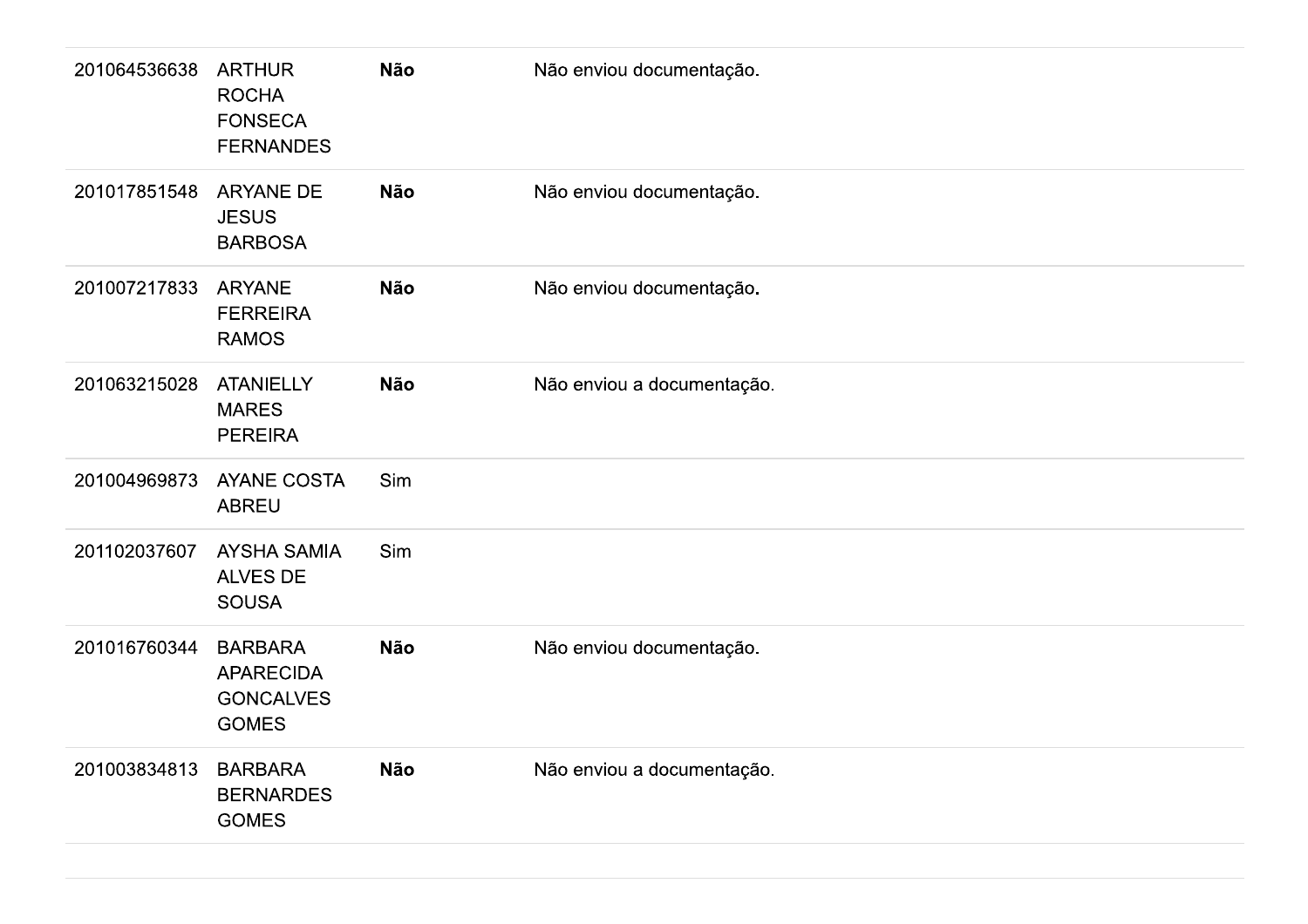| 201043186752 | <b>BARBARA</b><br><b>CAROLINA</b><br><b>MEDEIROS</b>                        | <b>Não</b> | Não enviou documentação.                                                                                                                                                                                       |
|--------------|-----------------------------------------------------------------------------|------------|----------------------------------------------------------------------------------------------------------------------------------------------------------------------------------------------------------------|
| 201059346910 | <b>BARBARA</b><br><b>CRISTHINA</b><br><b>NEVES DOS</b><br><b>ANJOS ROSA</b> | <b>Não</b> | Não enviou a documentação.                                                                                                                                                                                     |
| 201011462771 | <b>BARBARA</b><br><b>FREIRE LIMA</b>                                        | <b>Não</b> | Não enviou documentação.                                                                                                                                                                                       |
| 201018885651 | <b>BARBARA</b><br><b>GIOVANNA</b><br><b>ALCANTARA</b><br><b>PINHO</b>       | <b>Não</b> | Análise prejudicada pela ausência das seguintes declarações que estudou 1 e 2<br>anos na rede pública. Documento pode ser juntado durante o período de recurso<br>através da área do candidato.                |
| 201004883611 | <b>BARBARA</b><br><b>IZABELLE DOS</b><br><b>SANTOS</b>                      | <b>Não</b> | Não apresentou a carteira de trabalho (folha de contrato de trabalho)membros do<br>grupo familiar maiores de 18 anos. Documento pode ser juntado durante o período<br>de recurso através da área do candidato. |
| 201056798840 | <b>BARBARA</b><br><b>KAROLLINA</b><br><b>RODRIGUES</b><br><b>OLIVEIRA</b>   | <b>Não</b> | Não enviou documentação.                                                                                                                                                                                       |
| 201026974372 | <b>BARBARA</b><br><b>MARTINS</b><br><b>FARINHA</b>                          | <b>Não</b> | Não enviou documentação.                                                                                                                                                                                       |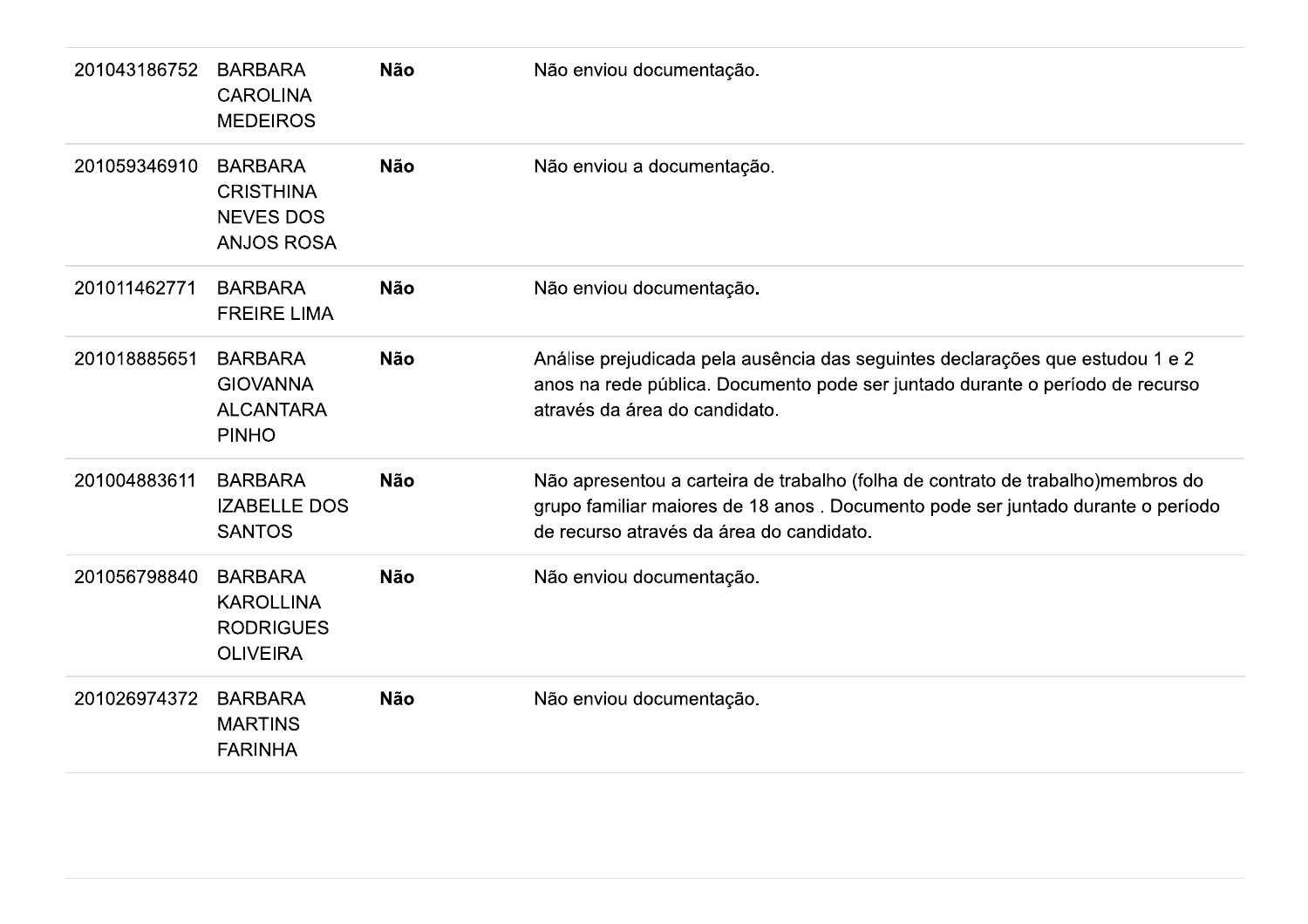| 201002097677 | <b>BARBARA</b><br><b>MEDEIROS</b><br><b>BENEVIDES</b><br><b>DOS SANTOS</b> | Sim        |                                                                                                                                                                                              |
|--------------|----------------------------------------------------------------------------|------------|----------------------------------------------------------------------------------------------------------------------------------------------------------------------------------------------|
| 201018979009 | <b>BARBARA</b><br><b>MENDES DE</b><br><b>JESUS</b>                         | <b>Não</b> | Não apresentou a carteira de trabalho (folha de contrato de trabalho) do candidato e<br>do genitor. Documento pode ser juntado durante o período de recurso através da<br>área do candidato. |
| 201028728974 | <b>BARBARA</b><br><b>PINHEIRO</b><br><b>SILVA</b>                          | <b>Não</b> | Não enviou documentação.                                                                                                                                                                     |
| 201072887767 | <b>BARBARA</b><br><b>RAYLLA SOUZA</b><br><b>PEREIRA</b>                    | <b>Não</b> | Não enviou documentação.                                                                                                                                                                     |
| 201052297573 | <b>BARBARA</b><br><b>SAMANTHA</b><br><b>SANTOS</b><br><b>SIQUEIRA</b>      | <b>Não</b> | Não enviou a documentação.                                                                                                                                                                   |
| 201011703620 | <b>BARBARA</b><br><b>SOARES</b><br><b>FERNANDES</b>                        | <b>Não</b> | Não enviou documentação.                                                                                                                                                                     |
| 201016907556 | <b>BARBARA</b><br><b>STEFANY</b><br><b>FERREIRA</b><br><b>GONCALVES</b>    | <b>Não</b> | Não enviou documentação.                                                                                                                                                                     |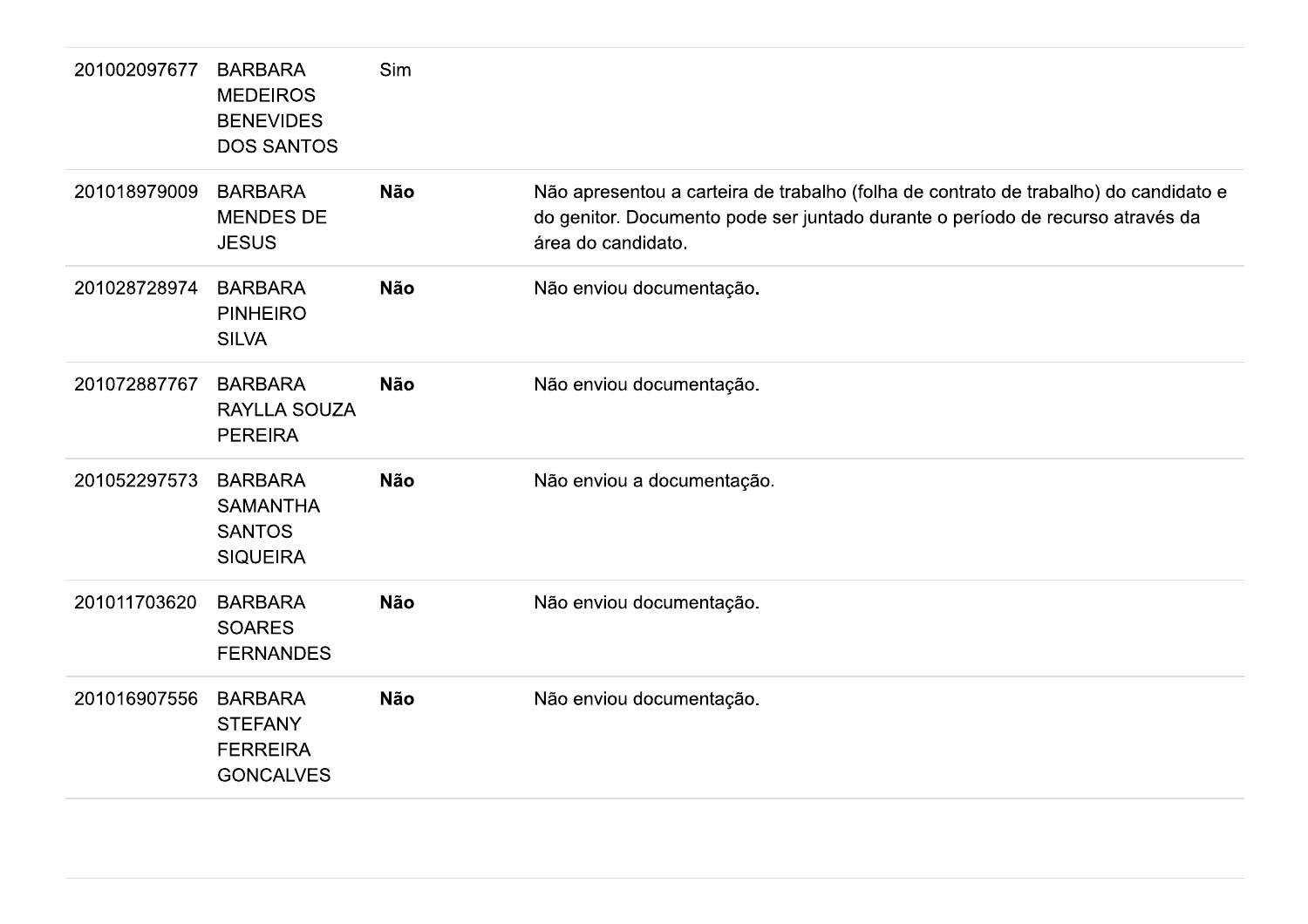| 201041134937 | <b>BARBARA</b><br><b>TEIXEIRA DE</b><br><b>FREITAS</b> | Sim        |                            |
|--------------|--------------------------------------------------------|------------|----------------------------|
| 201018336200 | <b>BEATRIZ ALVES</b><br><b>BERTOLACCINI</b>            | <b>Não</b> | Não enviou documentação.   |
| 201032632410 | <b>BEATRIZ</b><br><b>ANTUNES</b><br><b>SOARES</b>      | Não        | Não enviou documentação.   |
| 201062953512 | <b>BEATRIZ</b><br><b>COUTINHO DO</b><br><b>ROSARIO</b> | Não        | Não enviou a documentação. |
| 201006175891 | <b>BEATRIZ DE</b><br><b>OLIVEIRA SILVA</b>             | Sim        |                            |
| 201034531131 | <b>BEATRIZ DE</b><br><b>SOUZA</b><br><b>ALMEIDA</b>    | Não        | Não enviou a documentação. |
| 201062247147 | <b>BEATRIZ</b><br><b>GOMES</b><br><b>FERREIRA REIS</b> | Não        | Não enviou documentação.   |
| 201012153189 | <b>BEATRIZ</b><br><b>IANDRA BRITO</b><br><b>COSTA</b>  | Não        | Não enviou documentação.   |
| 201010868143 | <b>BEATRIZ</b><br><b>LIPORACI</b><br><b>DELMONICO</b>  | <b>Não</b> | Não enviou documentação.   |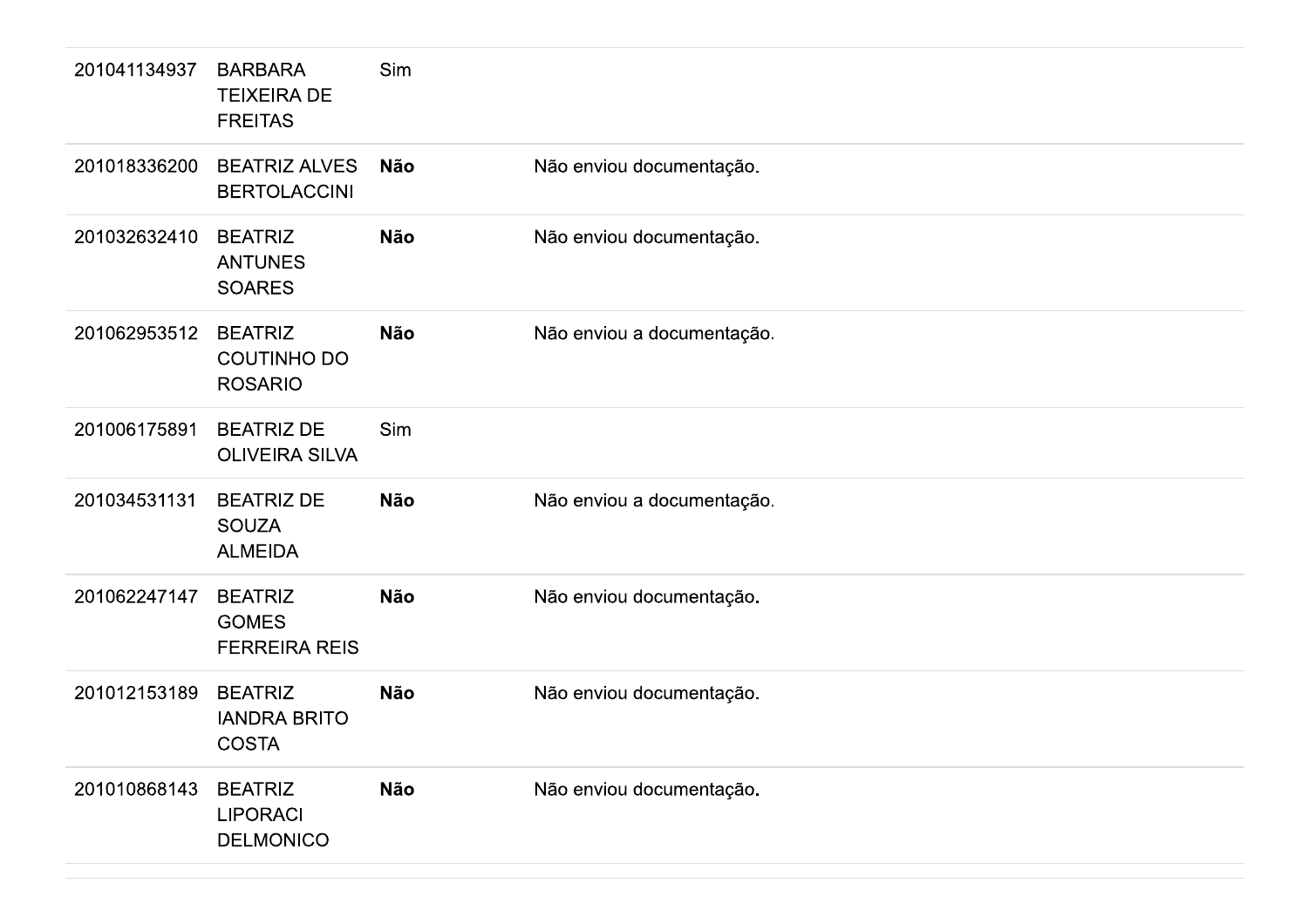| 201067884845 | <b>BEATRIZ</b><br><b>MENDONCA</b><br><b>CAMPOS</b>                | <b>Não</b> | Não apresentou a carteira de trabalho (folha de contrato de trabalho) genitora.<br>Documento pode ser juntado durante o período de recurso através da área do<br>candidato.                                 |
|--------------|-------------------------------------------------------------------|------------|-------------------------------------------------------------------------------------------------------------------------------------------------------------------------------------------------------------|
| 201000358832 | <b>BEATRIZ</b><br><b>SOARES NERI</b>                              | <b>Não</b> | Não enviou a documentação.                                                                                                                                                                                  |
| 201017317896 | <b>BERNARDO</b><br><b>MEIRA</b><br><b>LAMOUNIER</b>               | <b>Não</b> | Análise prejudicada pela ausência dos seguintes documentos declaração que<br>estudou 1,2 e 3 anos na rede pública. Documento pode ser juntado durante o<br>período de recurso através da área do candidato. |
| 201016148359 | <b>BERNARDO</b><br><b>MICHEL DE</b><br><b>FREITAS</b>             | <b>Não</b> | Não enviou documentação.                                                                                                                                                                                    |
| 201020681882 | <b>BIANCA DE</b><br><b>MELO</b>                                   | <b>Não</b> | Não enviou documentação.                                                                                                                                                                                    |
| 201051795072 | <b>BIANCA</b><br><b>ESTEFANI</b><br><b>SILVA QUEIROZ</b>          | Sim        |                                                                                                                                                                                                             |
| 201101809378 | <b>BIANCA</b><br><b>GABRIELE</b><br><b>SOARES</b><br><b>NUNES</b> | <b>Não</b> | Não enviou documentação.                                                                                                                                                                                    |
| 201012179366 | <b>BIANCA</b><br><b>LORAYNE DE</b><br><b>ALMEIDA VIANA</b>        | <b>Não</b> | Não enviou documentação.                                                                                                                                                                                    |
| 201005391341 | <b>BIANCA</b><br><b>MORAIS SILVA</b>                              | <b>Não</b> | Não enviou documentação.                                                                                                                                                                                    |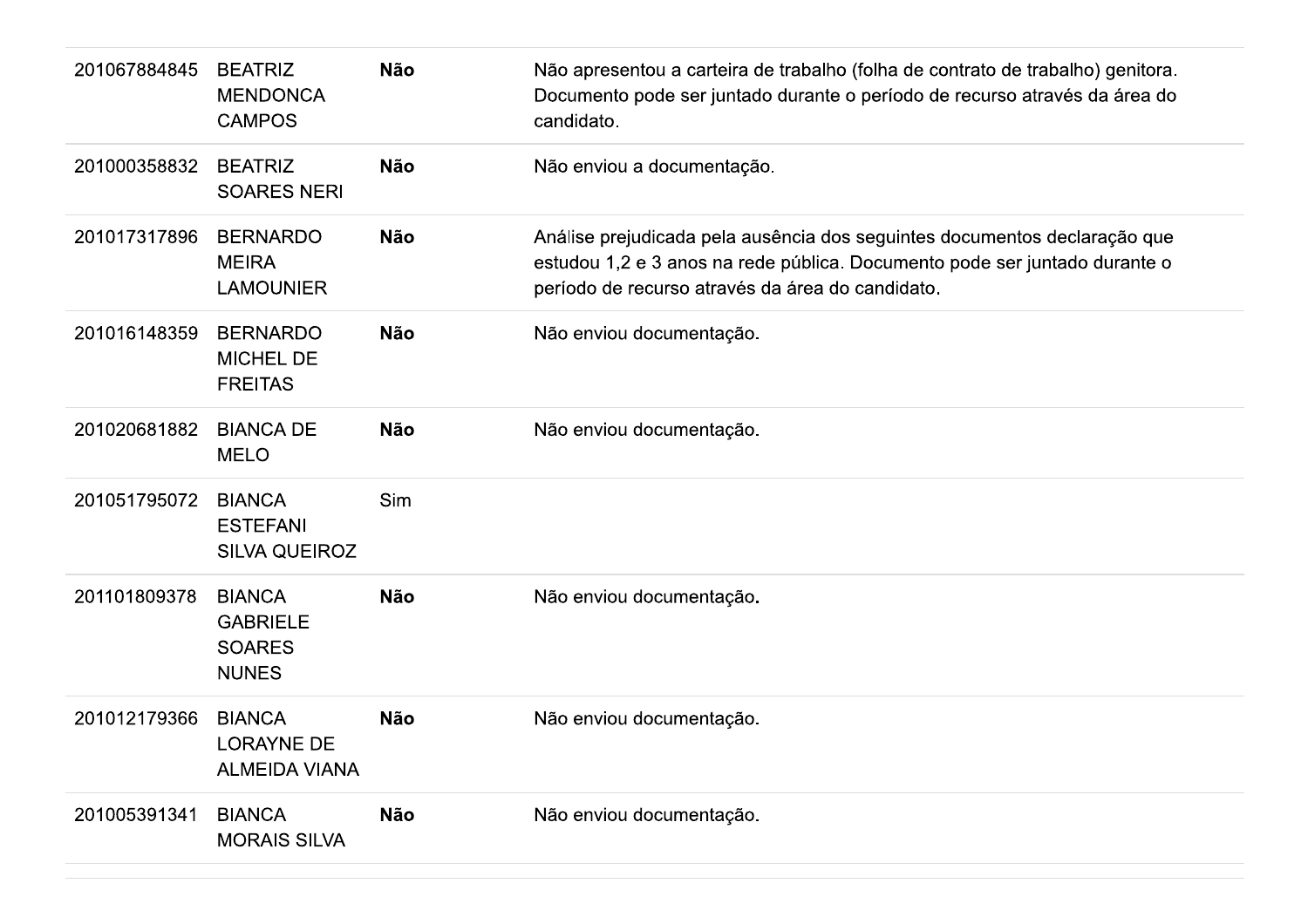| 201004194258 | <b>BIANCA</b><br><b>SABRINA</b><br><b>MOREIRA</b><br><b>VALADARES DE</b><br><b>ABREU</b> | <b>Não</b> | Não enviou a documentação. |
|--------------|------------------------------------------------------------------------------------------|------------|----------------------------|
| 201033274659 | <b>BIANCA</b><br><b>SANTOS</b><br><b>ANTUNES</b><br><b>SOARES</b>                        | <b>Não</b> | Não enviou a documentação. |
| 201013073238 | <b>BIANCA SILVA</b><br><b>SANTOS</b>                                                     | Sim        |                            |
| 201018133474 | <b>BIANCA THAIS</b><br><b>DE PAULA</b>                                                   | <b>Não</b> | Não enviou documentação.   |
| 201030111417 | <b>BIANCA</b><br><b>VITORIA</b><br><b>SOLIDADE</b><br><b>MEDEIROS</b>                    | <b>Não</b> | Não enviou documentação.   |
| 201004981753 | <b>BRAIANN</b><br><b>SOARES NERI</b>                                                     | <b>Não</b> | Não enviou documentação.   |
| 201086947433 | <b>BRENDA</b><br><b>ADRIELY</b><br><b>GONCALVES</b><br><b>XAVIER</b>                     | <b>Não</b> | Não enviou a documentação. |
| 201019063969 | <b>BRENDA</b><br><b>BAPTISTELLA</b><br>PAES DA SILVA                                     | <b>Não</b> | Não enviou a documentação. |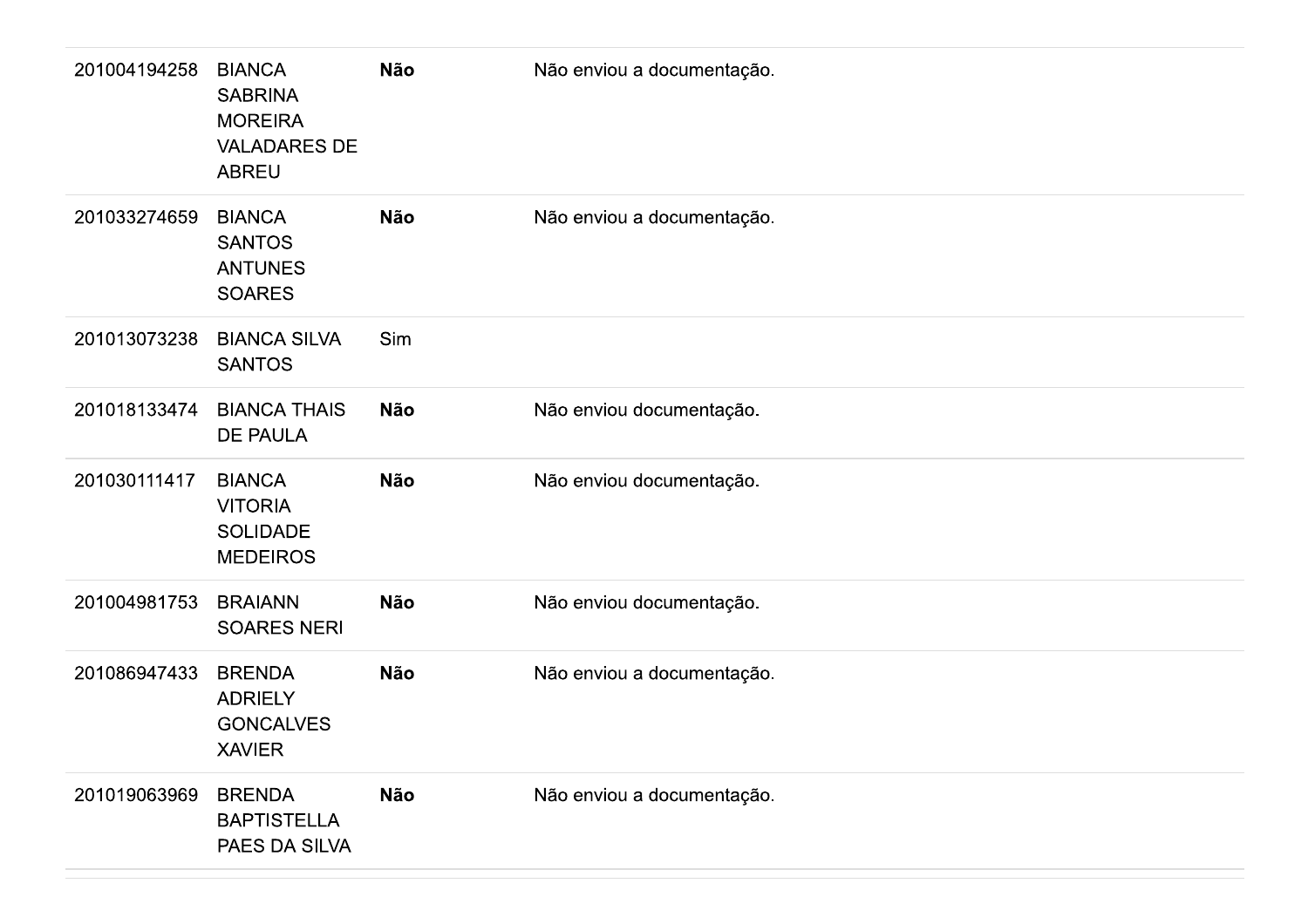| 201017257464 | <b>BRENDA</b><br><b>CARDOSO</b><br><b>SILVA</b>                       | <b>Não</b> | Não enviou documentação.   |
|--------------|-----------------------------------------------------------------------|------------|----------------------------|
| 201011104084 | <b>BRENDA</b><br><b>CRISTINA</b><br><b>RODRIGUES</b><br><b>SANTOS</b> | <b>Não</b> | Não enviou a documentação. |
| 201016766895 | <b>BRENDA DOS</b><br><b>SANTOS</b><br><b>QUEIROZ</b>                  | <b>Não</b> | Não enviou documentação.   |
| 201011907825 | <b>BRENDA</b><br><b>KAMILLY</b><br>PEREIRA SILVA                      | <b>Não</b> | Não enviou documentação.   |
| 201029058850 | <b>BRENDA</b><br><b>KETLYN VIEIRA</b><br><b>LIMA</b>                  | <b>Não</b> | Não enviou a documentação. |
| 201008682662 | <b>BRENDA</b><br><b>MACHADO</b><br><b>SILVA</b>                       | <b>Não</b> | Não enviou documentação.   |
| 201091499438 | <b>BRENDA</b><br><b>MAURA</b><br><b>GONCALVES</b><br><b>COSTA</b>     | <b>Não</b> | Não enviou documentação.   |
| 201026235980 | <b>BRENDA</b><br><b>NUNES DA</b><br><b>SILVA SOUSA</b>                | <b>Não</b> | Não enviou documentação.   |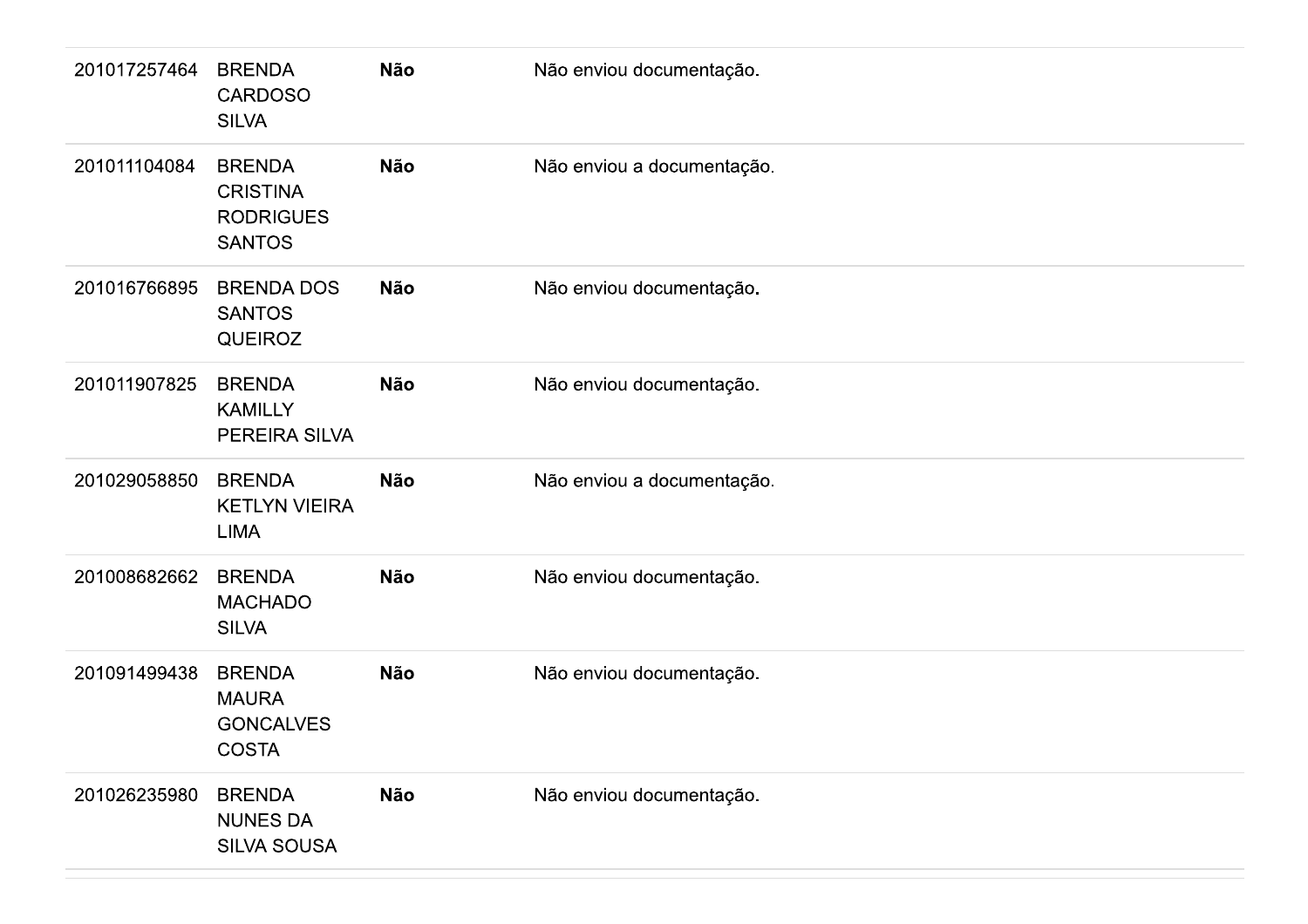| 201010316267 | <b>BRENDA</b><br><b>RAYANE DE</b><br>SOUZA CRUZ                     | <b>Não</b> | Não enviou a documentação. |
|--------------|---------------------------------------------------------------------|------------|----------------------------|
| 201020600775 | <b>BRENDA</b><br>SOUSA ROCHA                                        | <b>Não</b> | Não enviou a documentação. |
| 201067289045 | <b>BRENDA</b><br><b>STEFANY DA</b><br><b>SILVA ABREU</b>            | <b>Não</b> | Não enviou a documentação. |
| 201046046045 | <b>BRENDA</b><br><b>THAMIRES</b><br><b>ALVES DA</b><br><b>SILVA</b> | <b>Não</b> | Não enviou documentação.   |
| 201002221475 | <b>BRENDA</b><br><b>YASMIN</b><br><b>FREITAS SILVA</b>              | <b>Não</b> | Não enviou documentação.   |
| 201012715656 | <b>BRENDON</b><br><b>THIAGO</b><br>DANTAS E<br><b>SILVA</b>         | <b>Não</b> | Não enviou a documentação. |
| 201005642149 | <b>BRENNA</b><br><b>DOMINIQUE</b><br><b>SIQUEIRA</b><br>CARDOSO     | <b>Não</b> | Não enviou documentação.   |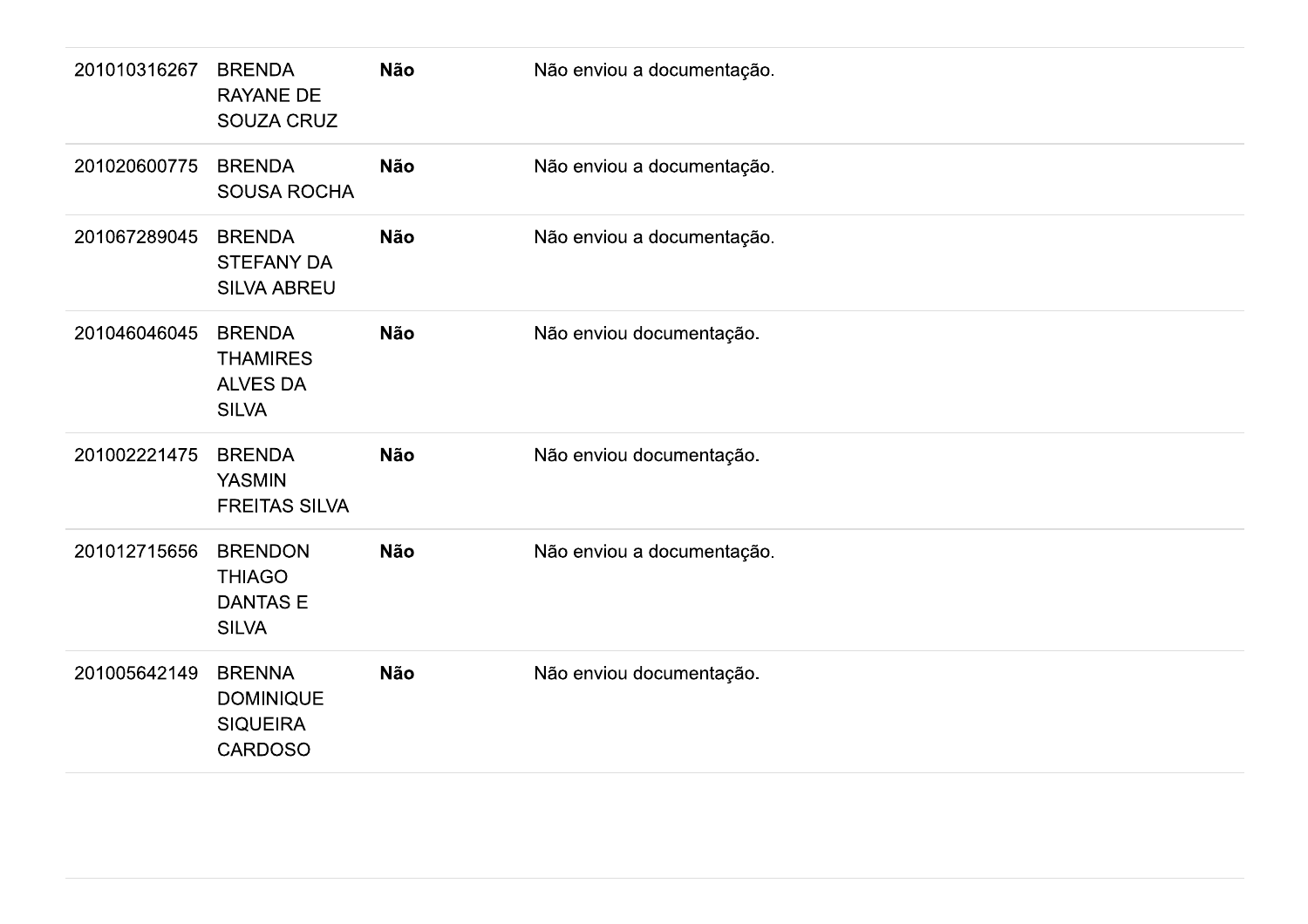| 201012543843 | <b>BRENNO</b><br><b>EMANUEL</b><br><b>FAGUNDES</b><br><b>SILVA</b> | <b>Não</b> | Não apresentou a carteira de trabalho (folha de contrato de trabalho) do grupo<br>familiar. Documento pode ser juntado durante o período de recurso através da área<br>do candidato.                                                                                                                       |
|--------------|--------------------------------------------------------------------|------------|------------------------------------------------------------------------------------------------------------------------------------------------------------------------------------------------------------------------------------------------------------------------------------------------------------|
| 201106647955 | <b>BRENO ALVES</b><br>DE CARVALHO                                  | <b>Não</b> | Não apresentou a carteira de trabalho (folha de contrato de trabalho) da irmã.<br>Documento pode ser juntado durante o período de recurso através da área do<br>candidato.                                                                                                                                 |
| 201040651535 | <b>BRENO CESAR</b><br><b>PEREIRA</b><br><b>OLIVEIRA</b>            | Sim        |                                                                                                                                                                                                                                                                                                            |
| 201090289665 | <b>BRENO</b><br><b>GABRIEL DE</b><br><b>SOUSA</b>                  | <b>Não</b> | Não enviou a documentação.                                                                                                                                                                                                                                                                                 |
| 201098447299 | <b>BRENO</b><br><b>GUSTAVO</b><br><b>EVARISTO LIMA</b>             | <b>Não</b> | Não enviou a documentação.                                                                                                                                                                                                                                                                                 |
| 201068364946 | <b>BRENO</b><br><b>OLIVEIRA DE</b><br><b>ALMEIDA</b>               | <b>Não</b> | Ausência de documentos necessários para analise socioeconômico. De acordo com<br>o edital Nº 01/2021 - SISU/UNIMONTES, consta no item 2.2 (DOCUMENTAÇÃO<br>COMPROBATÓRIA DE APRESENTAÇÃO OBRIGATÓRIA ) do ANEXO I<br>(PROGRAMA SOCIOECONÔMICO), toda a documentação necessária que deveria<br>ser enviada. |
| 201016018909 | <b>BRENO</b><br><b>SOARES</b><br><b>ALMEIDA</b>                    | <b>Não</b> | Não enviou documentação.                                                                                                                                                                                                                                                                                   |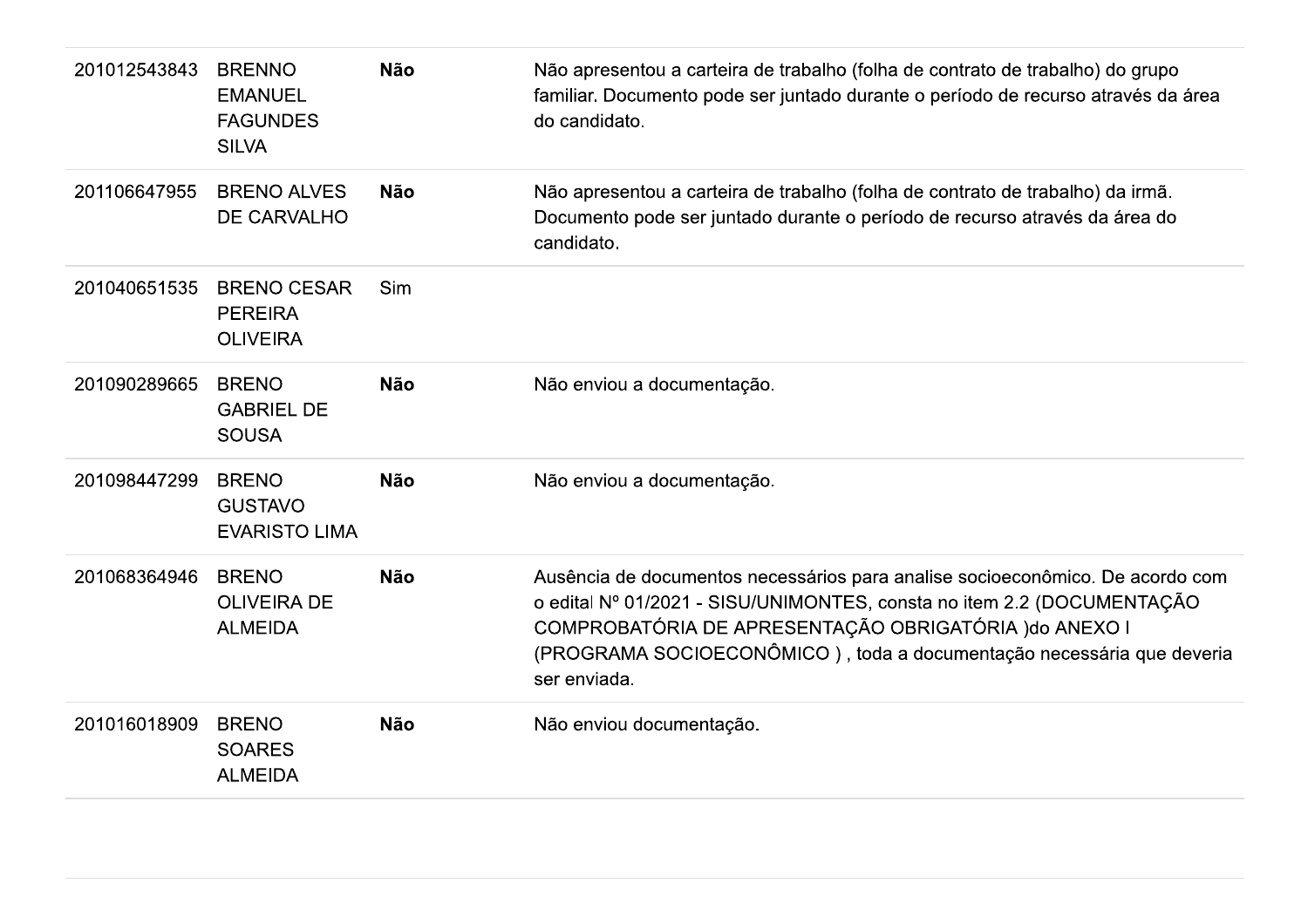| 201006924512 | <b>BRISA</b><br><b>QUEIROZ</b><br><b>MACEDO</b><br><b>SILVEIRA</b> | <b>Não</b> | Não apresentou a carteira de trabalho (folha de contrato de trabalho) dos membros<br>do grupo familiar. Documento pode ser juntado durante o período de recurso através<br>da área do candidato. |
|--------------|--------------------------------------------------------------------|------------|--------------------------------------------------------------------------------------------------------------------------------------------------------------------------------------------------|
| 201006063865 | <b>BRUNA</b><br><b>APARECIDA</b><br><b>PIRES</b><br><b>SALGADO</b> | <b>Não</b> | Não enviou documentação.                                                                                                                                                                         |
| 201035892557 | <b>BRUNA</b><br><b>BORGES SILVA</b><br><b>RODRIGUES</b>            | <b>Não</b> | Não enviou a documentação.                                                                                                                                                                       |
| 201041280722 | <b>BRUNA</b><br><b>CARDOSO DA</b><br><b>SILVA PENA</b>             | <b>Não</b> | Não enviou a documentação.                                                                                                                                                                       |
| 201002708232 | <b>BRUNA DE</b><br><b>PADUA SANTOS</b>                             | <b>Não</b> | Não enviou documentação.                                                                                                                                                                         |
| 201098414737 | <b>BRUNA</b><br><b>EDUARDA</b><br><b>ALVES</b><br><b>FERREIRA</b>  | <b>Não</b> | Não enviou a documentação.                                                                                                                                                                       |
| 201006441368 | <b>BRUNA</b><br><b>EMANUELE</b><br><b>SILVA SOARES</b>             | Sim        |                                                                                                                                                                                                  |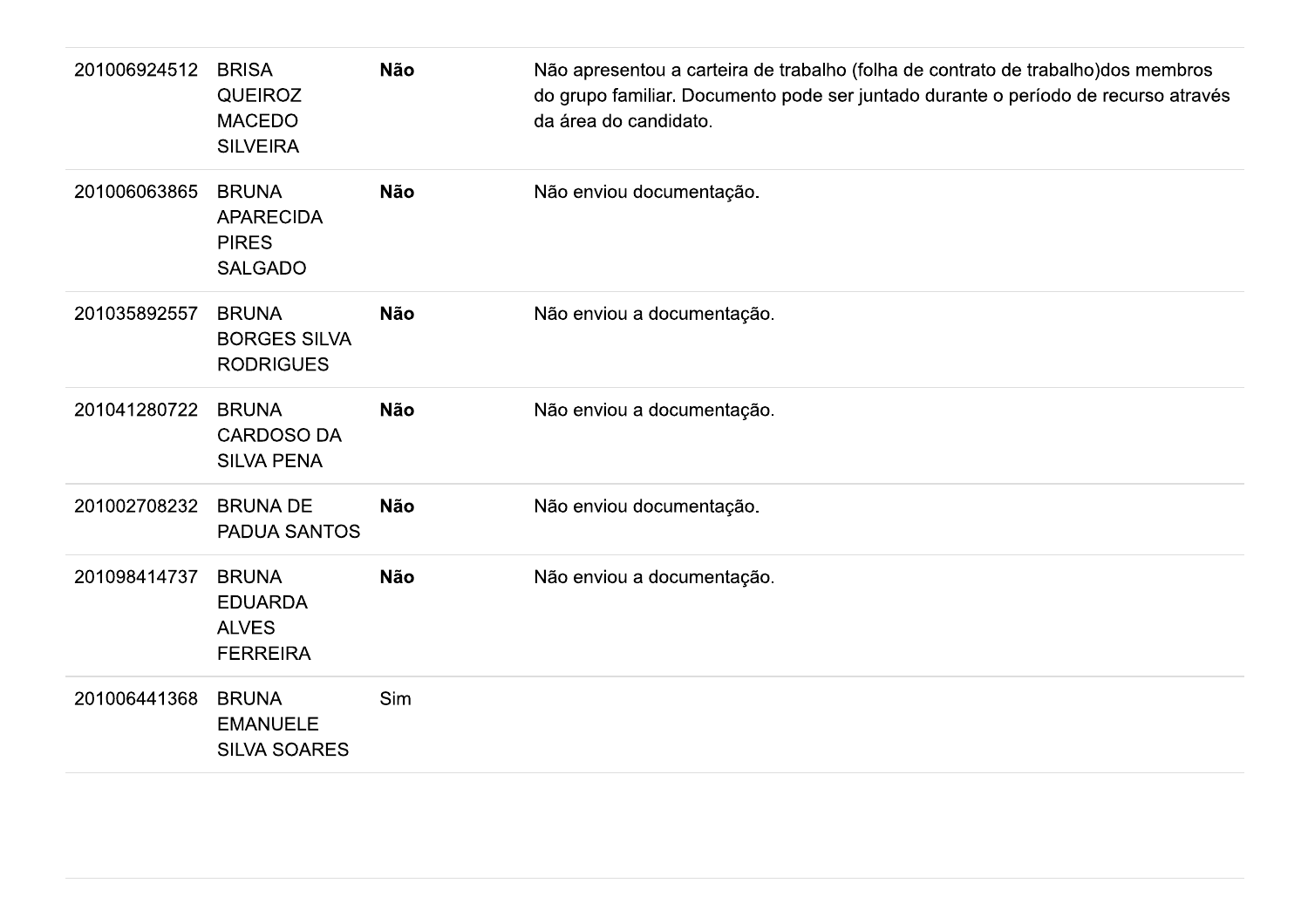| 201032736468 | <b>BRUNA</b><br><b>EMANUELY</b><br><b>FONSECA DA</b><br><b>COSTA</b> | Não        | Não enviou documentação.   |
|--------------|----------------------------------------------------------------------|------------|----------------------------|
| 201003378100 | <b>BRUNA</b><br><b>ERIELLY</b><br><b>AMARAL SILVA</b>                | <b>Não</b> | Não enviou a documentação. |
| 201108538962 | <b>BRUNA</b><br><b>FABRICIA</b><br><b>MARTINS</b><br><b>PEREIRA</b>  | Não        | Não enviou a documentação. |
| 201006796191 | <b>BRUNA</b><br><b>FERNANDES</b><br><b>ROSA</b>                      | <b>Não</b> | Não enviou documentação.   |
| 201035437411 | <b>BRUNA</b><br><b>FERREIRA</b><br><b>BARBOSA</b>                    | <b>Não</b> | Não enviou a documentação. |
| 201100215601 | <b>BRUNA LETICIA</b><br><b>FELIX</b><br><b>FERREIRA</b>              | Sim        |                            |
| 201092462211 | <b>BRUNA</b><br>LORRANE<br><b>SOARES ALVES</b>                       | Não        | Não enviou documentação.   |
| 201025375969 | <b>BRUNA</b><br>MACHADO DE<br><b>BARROS</b>                          | <b>Não</b> | Não enviou documentação.   |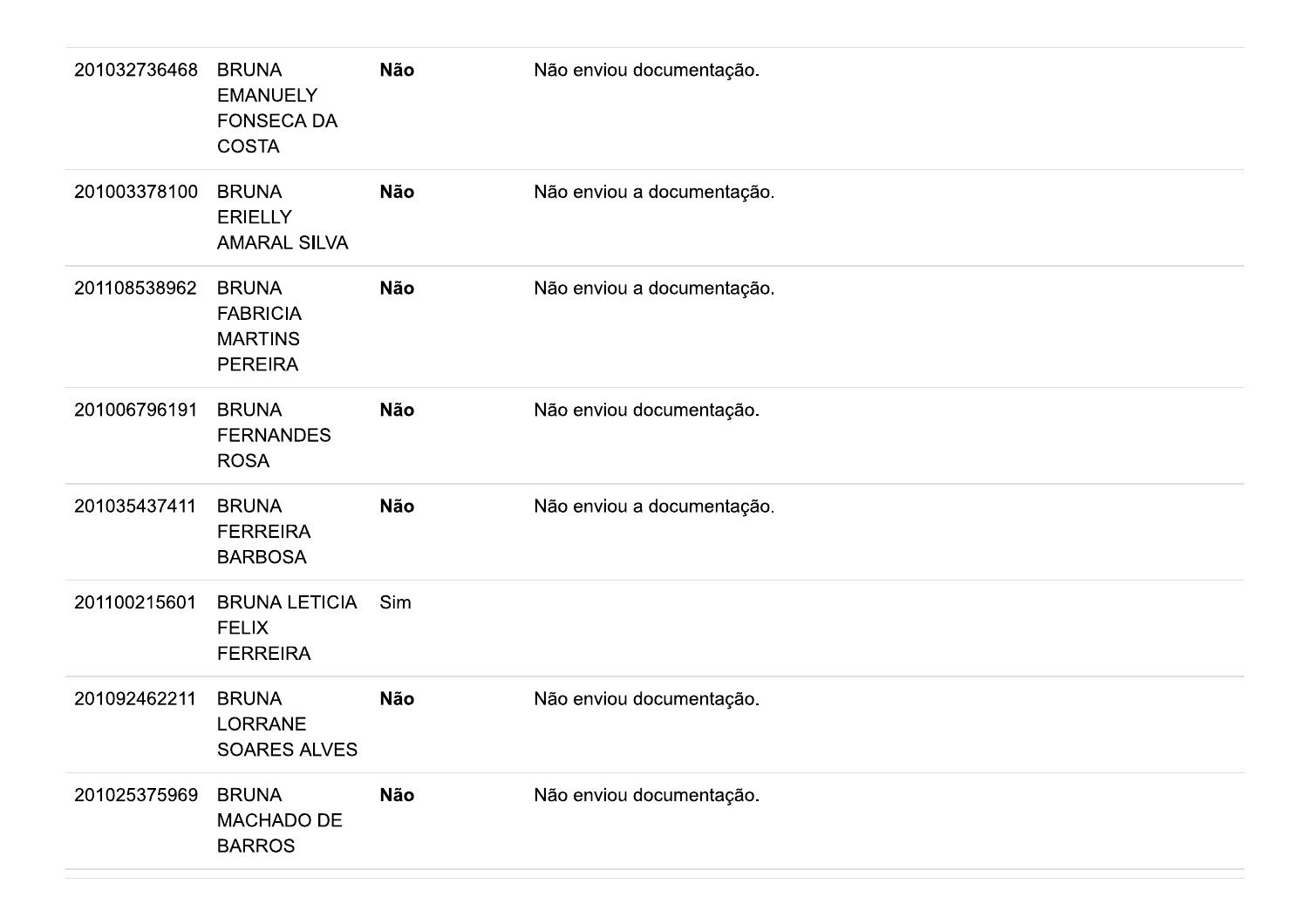| 201002933905 | <b>BRUNA</b><br><b>PIMENTEL</b><br><b>BORGES</b>                | <b>Não</b> | Não enviou documentação.   |
|--------------|-----------------------------------------------------------------|------------|----------------------------|
| 201015904299 | <b>BRUNA</b><br><b>STHEFANY</b><br><b>RUAS</b>                  | <b>Não</b> | Não enviou documentação.   |
| 201032155446 | <b>BRUNA SUZANI</b><br><b>MOREIRA</b><br><b>PATRICIO</b>        | <b>Não</b> | Não enviou a documentação. |
| 201009917299 | <b>BRUNO</b><br><b>ALEXANDRE</b><br><b>DIAS CUNHA</b>           | <b>Não</b> | Não enviou a documentação. |
| 202000021596 | <b>BRUNO</b><br><b>BATISTA COSTA</b>                            | <b>Não</b> | Não enviou documentação.   |
| 201029932856 | <b>BRUNO</b><br><b>BORGES</b><br><b>MOURAO</b>                  | <b>Não</b> | Não enviou documentação.   |
| 201016277612 | <b>BRUNO</b><br><b>EDUARDO</b><br><b>SANTOS</b><br><b>SOUZA</b> | <b>Não</b> | Não enviou documentação.   |
| 201018722615 | <b>BRUNO</b><br><b>FERREIRA</b><br><b>CAMPOS</b>                | <b>Não</b> | Não enviou documentação.   |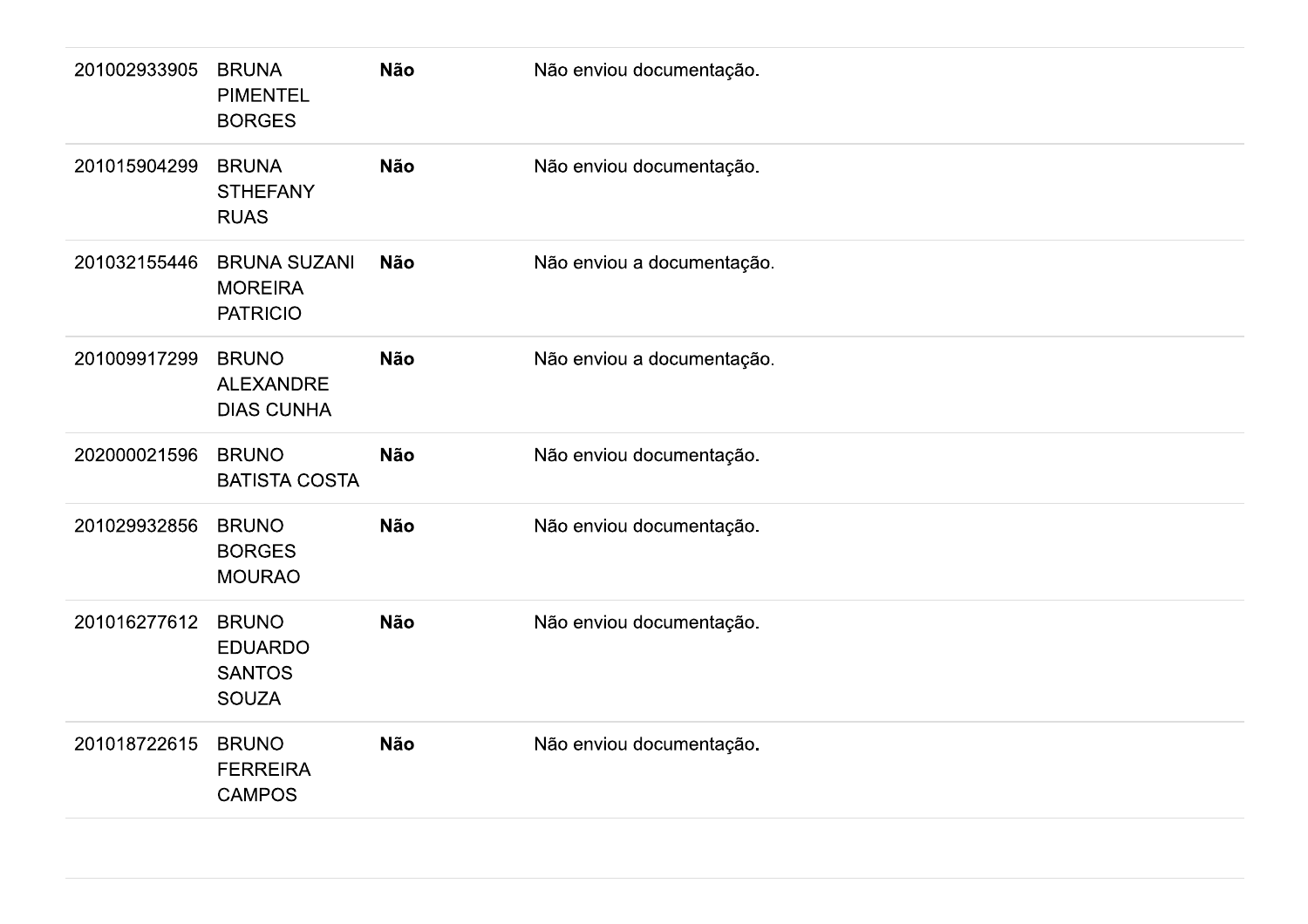| 201080226883 | <b>BRUNO</b><br><b>GONCALVES</b><br>DE SOUZA<br><b>RIBEIRO</b>                         | Não        | Não enviou documentação.   |
|--------------|----------------------------------------------------------------------------------------|------------|----------------------------|
| 201020804849 | <b>BRUNO</b><br><b>HENRIQUE</b><br><b>PINHEIRO</b><br><b>OLIVEIRA</b><br><b>SANTOS</b> | Não        | Não enviou documentação.   |
| 201043111057 | <b>BRUNO</b><br><b>MADSON</b><br><b>SOARES</b><br><b>OLIVEIRA</b>                      | Não        | Não enviou a documentação. |
| 201090492442 | <b>BRUNO</b><br><b>MENDES</b><br><b>RODRIGUES</b>                                      | Não        | Não enviou a documentação. |
| 201045117557 | <b>BYANCA</b><br><b>EMANUELLE DE</b><br><b>ALMEIDA</b><br><b>PEREIRA</b>               | Não        | Não enviou documentação.   |
| 201008519823 | <b>CAIO AUGUSTO</b><br><b>RIBEIRO</b><br><b>COSTA</b>                                  | <b>Não</b> | Não enviou documentação.   |
| 201100109127 | CAIO DE<br><b>ALMEIDA</b><br><b>MARTINS</b>                                            | Não        | Não enviou documentação.   |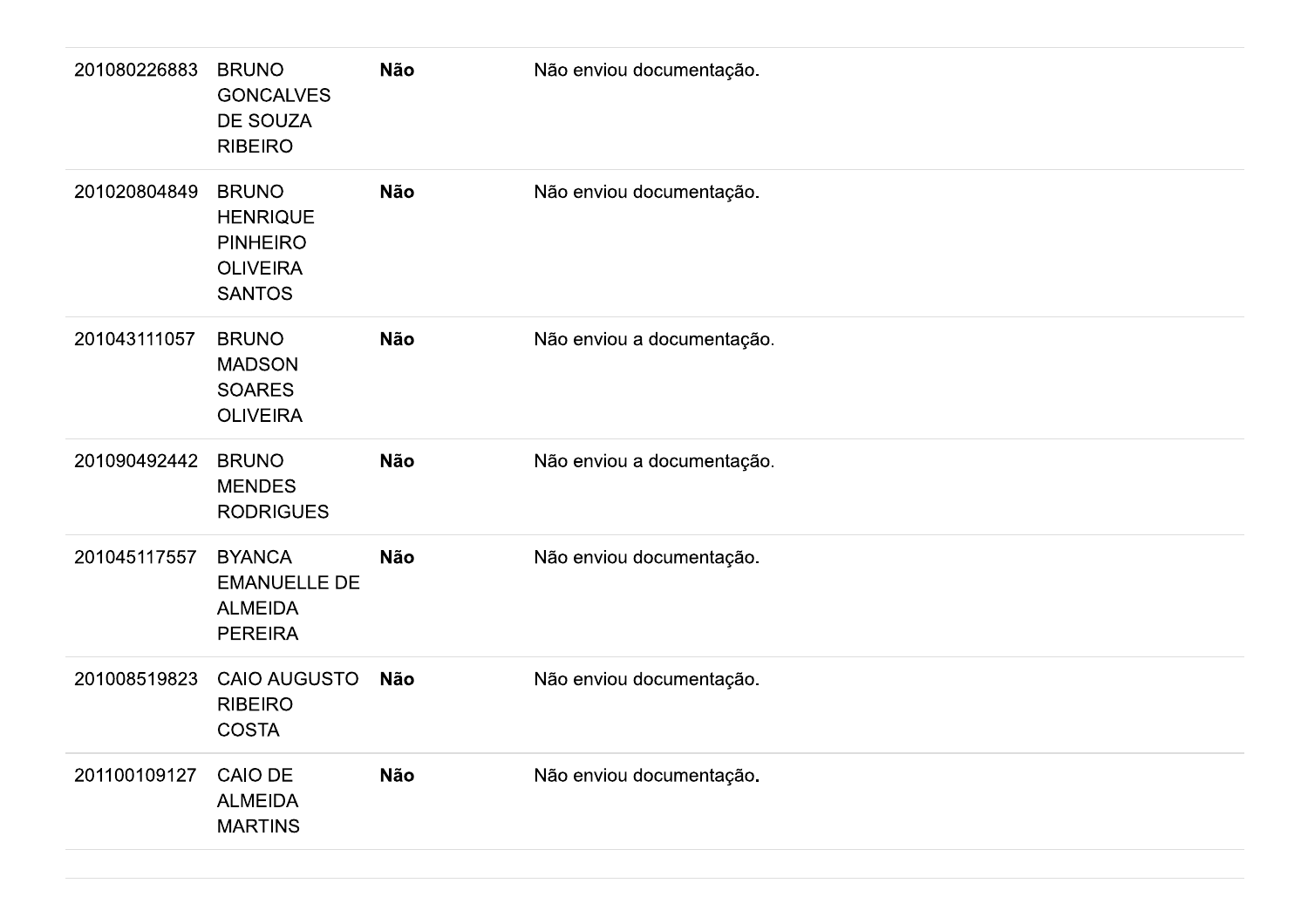| 201026233423 | CAIO<br><b>FRANCISCO DE</b><br><b>CARVALHO</b>             | <b>Não</b> | Não enviou documentação.   |
|--------------|------------------------------------------------------------|------------|----------------------------|
| 201001974298 | <b>CAIO GABRIEL</b><br><b>SEIXAS BISPO</b>                 | <b>Não</b> | Não enviou documentação.   |
| 201019468127 | CAIO<br><b>KANNIDYA</b><br><b>BRAGA</b>                    | <b>Não</b> | Não enviou a documentação. |
| 201081935664 | <b>CAIO VINICIUS</b><br><b>FIGUEREDO</b><br><b>ALMEIDA</b> | <b>Não</b> | Não enviou documentação.   |
| 201012697193 | <b>CAIO VINICIUS</b><br><b>SANTOS</b><br><b>FERREIRA</b>   | Sim        |                            |
| 201009602859 | <b>CAMILA ALVES</b><br><b>DA SILVA</b>                     | <b>Não</b> | Não enviou a documentação. |
| 201011162330 | <b>CAMILA</b><br><b>ANDRADE</b>                            | <b>Não</b> | Não enviou documentação.   |
| 201054156470 | <b>CAMILA</b><br><b>APARECIDA</b><br><b>SOARES</b>         | <b>Não</b> | Não enviou documentação.   |
| 201059343776 | <b>CAMILA</b><br><b>ARAUJO SILVA</b>                       | <b>Não</b> | Não enviou documentação.   |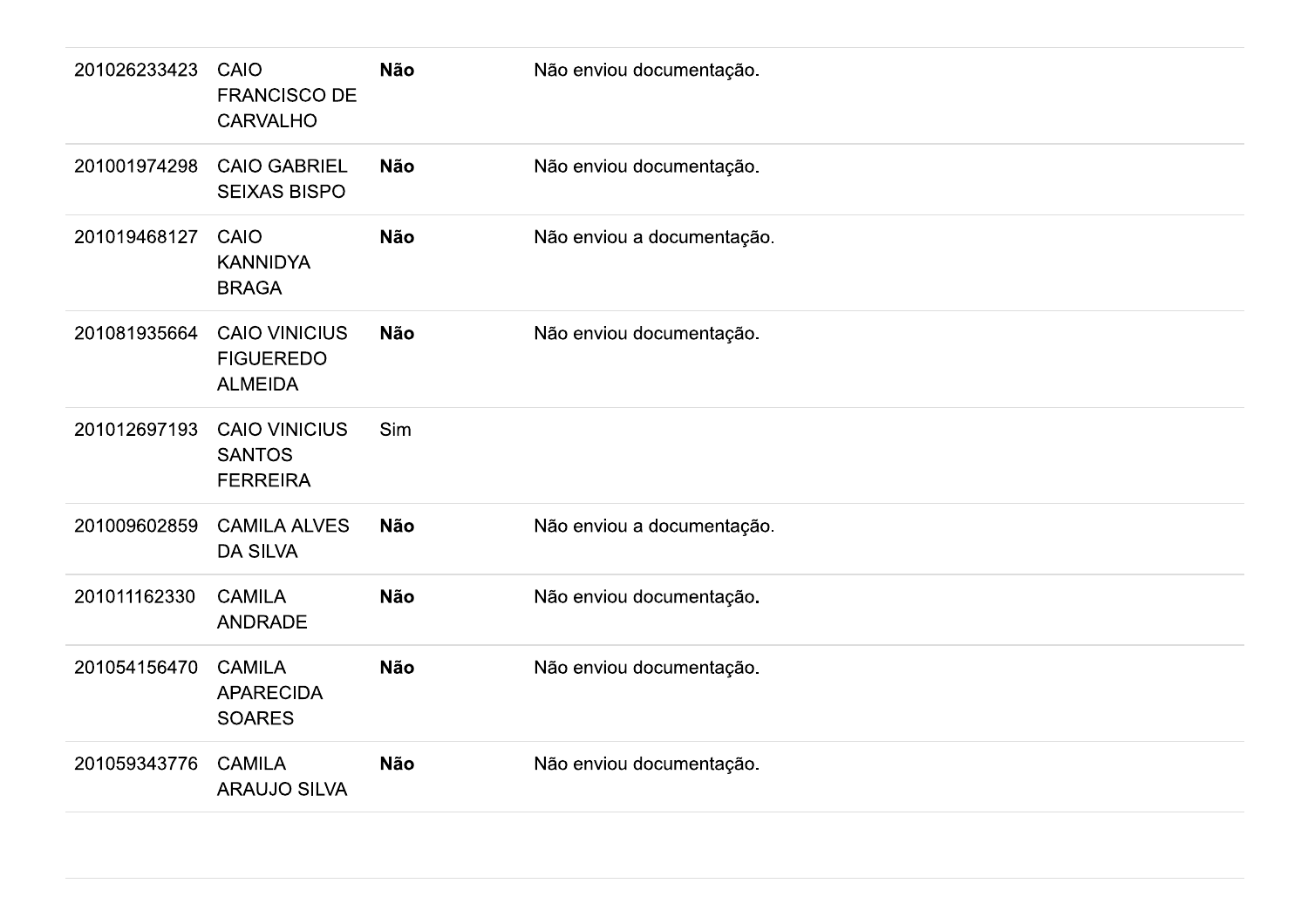| 201019412323 | <b>CAMILA</b><br><b>AZEVEDO</b><br><b>BARBOSA</b>                      | Não | Não enviou documentação.   |
|--------------|------------------------------------------------------------------------|-----|----------------------------|
| 201029335720 | <b>CAMILA DE</b><br><b>OLIVEIRA</b><br><b>MACEDO</b>                   | Não | Não enviou documentação.   |
| 201046571232 | <b>CAMILA</b><br><b>EDUARDA DE</b><br><b>OLIVEIRA SILVA</b>            | Não | Não enviou a documentação. |
| 201004255034 | <b>CAMILA</b><br><b>EMANUELLE</b><br><b>RODRIGUES</b><br><b>VIEIRA</b> | Não | Não enviou documentação.   |
| 201013903574 | <b>CAMILA</b><br><b>FERREIRA</b><br><b>SANTANA</b>                     | Sim |                            |
| 201009098702 | <b>CAMILA</b><br><b>GABRIELLE</b><br>CARDOSO                           | Não | Não enviou documentação.   |
| 201108224167 | <b>CAMILA</b><br><b>KELLEN</b><br><b>TEIXEIRA</b><br><b>NASCIMENTO</b> | Não | Não enviou documentação.   |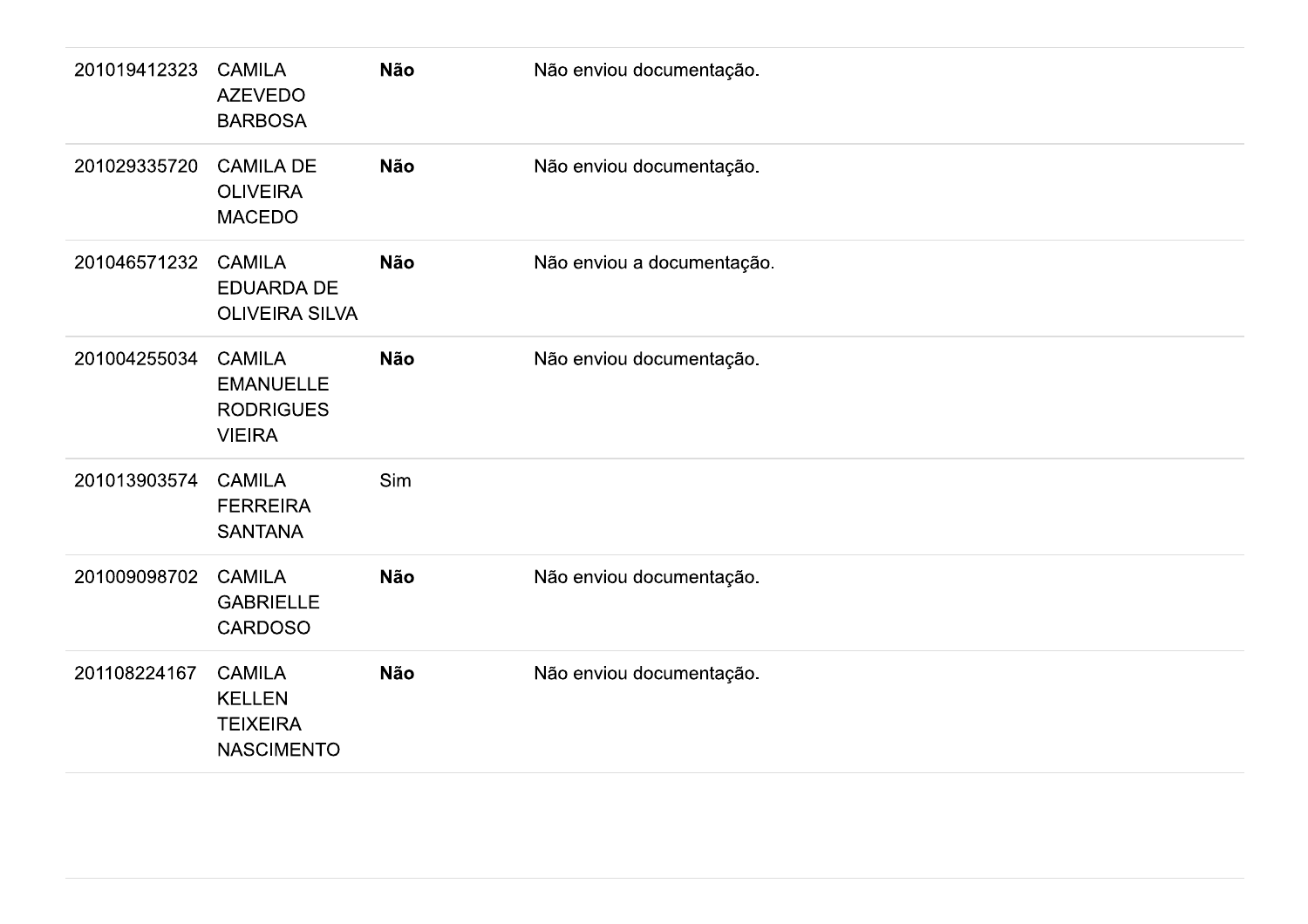| 201008876264 | <b>CAMILA</b><br><b>LORRANY</b><br><b>RODRIGUES</b><br><b>FERREIRA</b> | <b>Não</b> | Não apresentou a carteira de trabalho (folha de contrato de trabalho) dos membros<br>do grupo familiar. Documento pode ser juntado durante o período de recurso através<br>da área do candidato.                                                                                                           |
|--------------|------------------------------------------------------------------------|------------|------------------------------------------------------------------------------------------------------------------------------------------------------------------------------------------------------------------------------------------------------------------------------------------------------------|
| 201019361256 | <b>CAMILA</b><br><b>MANOELLY DE</b><br><b>PAULA</b><br><b>MENDES</b>   | <b>Não</b> | Não enviou documentação.                                                                                                                                                                                                                                                                                   |
| 201009050208 | <b>CAMILA</b><br><b>PEREIRA DE</b><br><b>SOUSA</b>                     | <b>Não</b> | Não enviou a documentação.                                                                                                                                                                                                                                                                                 |
| 201049748837 | <b>CAMILA</b><br>PEREIRA DINIZ                                         | <b>Não</b> | Não enviou documentação.                                                                                                                                                                                                                                                                                   |
| 201010294944 | <b>CAMILA RAMOS</b><br><b>DIAS</b>                                     | <b>Não</b> | Não enviou a documentação.                                                                                                                                                                                                                                                                                 |
| 201004588251 | <b>CAMILA RAMOS</b><br><b>DOS SANTOS</b>                               | <b>Não</b> | Ausência de documentos necessários para analise socioeconômico. De acordo com<br>o edital Nº 01/2021 - SISU/UNIMONTES, consta no item 2.2 (DOCUMENTAÇÃO<br>COMPROBATÓRIA DE APRESENTAÇÃO OBRIGATÓRIA ) do ANEXO I<br>(PROGRAMA SOCIOECONÔMICO), toda a documentação necessária que deveria<br>ser enviada. |
| 201109290779 | <b>CAMILA RITA</b><br><b>BATISTA DE</b><br><b>CASTRO</b>               | <b>Não</b> | Ausência de documentos necessários para analise socioeconômico. De acordo com<br>o edital Nº 01/2021 - SISU/UNIMONTES, consta no item 2.2 (DOCUMENTAÇÃO<br>COMPROBATÓRIA DE APRESENTAÇÃO OBRIGATÓRIA ) do ANEXO I<br>(PROGRAMA SOCIOECONÔMICO), toda a documentação necessária que deveria<br>ser enviada. |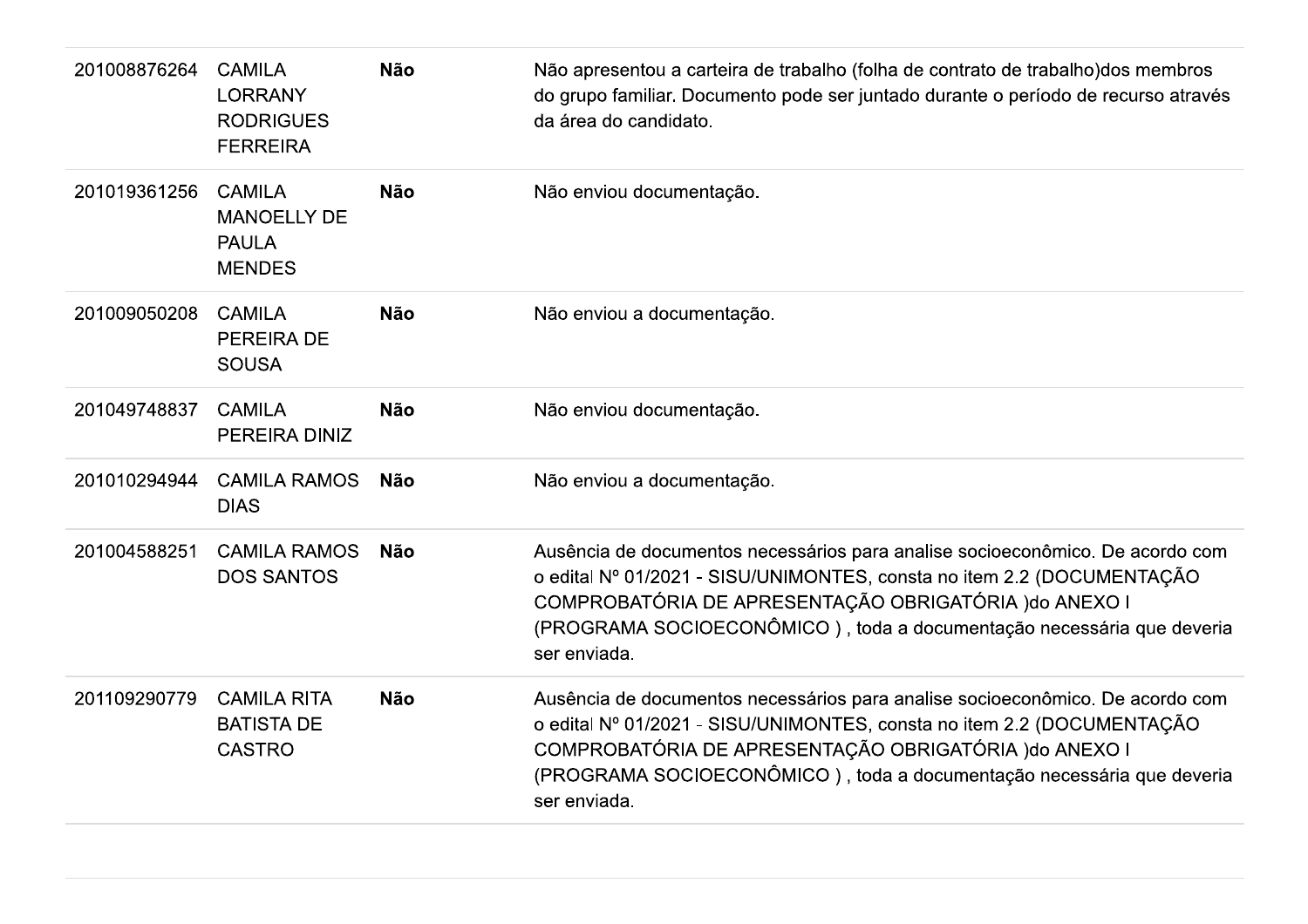| 201007731510 | <b>CAMILA ROSA</b><br><b>SILVA</b>                                    | <b>Não</b> | Não enviou documentação.                                                                                                                                                        |
|--------------|-----------------------------------------------------------------------|------------|---------------------------------------------------------------------------------------------------------------------------------------------------------------------------------|
| 201001562804 | <b>CAMILA SOUSA</b><br><b>DA SILVA</b>                                | <b>Não</b> | Não enviou a documentação.                                                                                                                                                      |
| 201025939772 | <b>CAMILA SOUSA</b><br><b>SANTOS</b>                                  | Sim        |                                                                                                                                                                                 |
| 201028592404 | <b>CAMILA</b><br><b>TOLENTINO DE</b><br><b>SA</b>                     | Sim        |                                                                                                                                                                                 |
| 201046842567 | <b>CAMILA</b><br><b>VICTORIA DE</b><br><b>JESUS</b><br><b>CARDOSO</b> | <b>Não</b> | Não apresentou a carteira de trabalho (folha de contrato de trabalho) do candidato.<br>Documento pode ser juntado durante o período de recurso através da área do<br>candidato. |
| 201001907413 | <b>CAMILA</b><br><b>VITORIA</b><br><b>FERREIRA</b><br><b>CARDOSO</b>  | <b>Não</b> | Não enviou a documentação.                                                                                                                                                      |
| 201009581749 | <b>CAMILE</b><br><b>VITORIA LEITE</b><br><b>FONSECA</b>               | <b>Não</b> | Não enviou documentação.                                                                                                                                                        |
| 201013895135 | <b>CAMILLA</b><br><b>FERREIRA</b><br><b>SILVA</b>                     | Sim        |                                                                                                                                                                                 |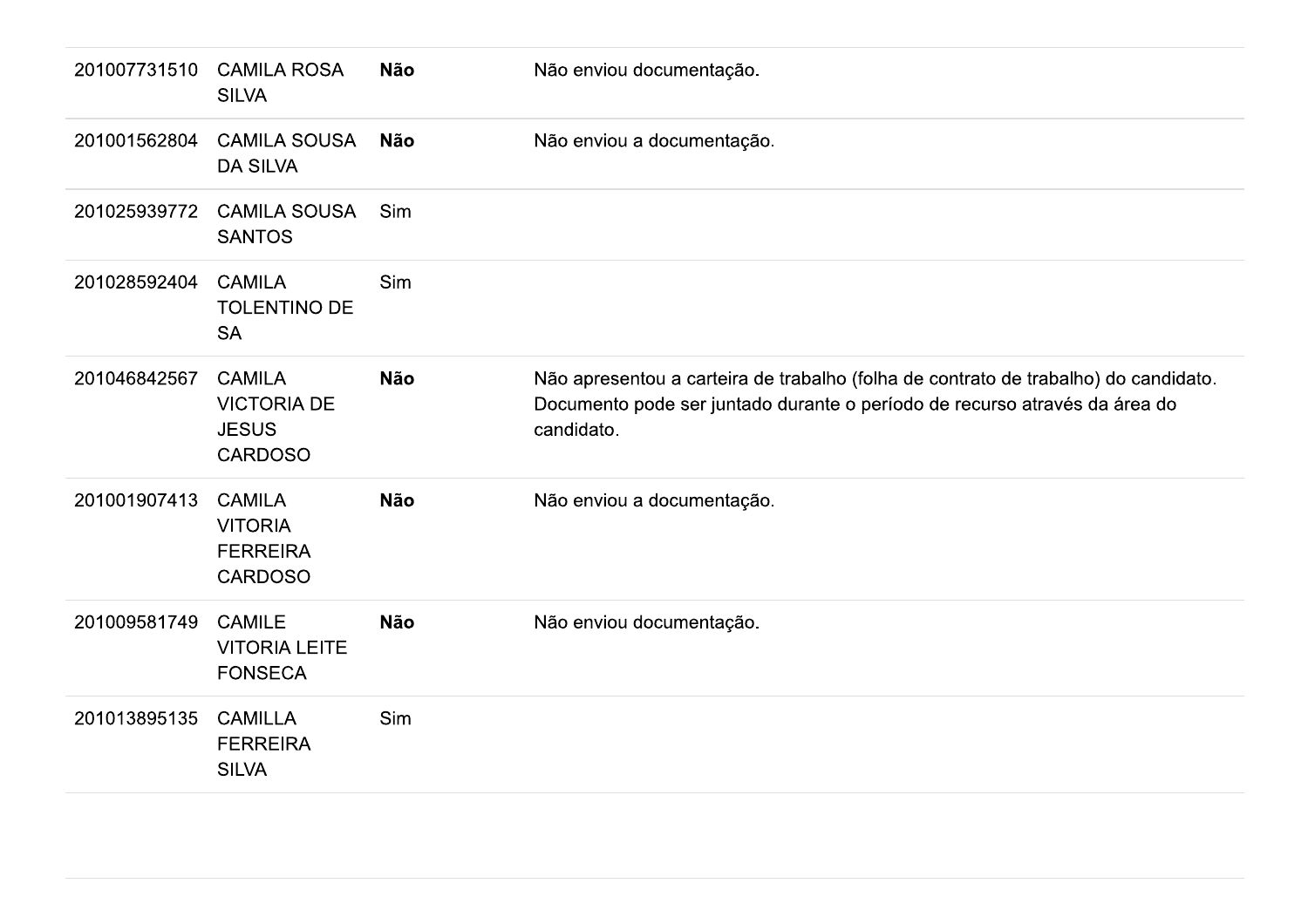| 201027026255 | <b>CAMILLA</b><br><b>PAULA DE</b><br><b>JESUS</b>                                    | <b>Não</b> | Não enviou documentação.                                                                                                                                                                                                                                                                                   |
|--------------|--------------------------------------------------------------------------------------|------------|------------------------------------------------------------------------------------------------------------------------------------------------------------------------------------------------------------------------------------------------------------------------------------------------------------|
| 201006535441 | <b>CAMILLA</b><br><b>RAMOS</b><br><b>GONCALVES</b>                                   | <b>Não</b> | Ausência de documentos necessários para analise socioeconômico. De acordo com<br>o edital Nº 01/2021 - SISU/UNIMONTES, consta no item 2.2 (DOCUMENTAÇÃO<br>COMPROBATÓRIA DE APRESENTAÇÃO OBRIGATÓRIA ) do ANEXO I<br>(PROGRAMA SOCIOECONÔMICO), toda a documentação necessária que deveria<br>ser enviada. |
| 201042020739 | <b>CAMILLE</b><br><b>ALMEIDA SILVA</b>                                               | <b>Não</b> | Não enviou documentação.                                                                                                                                                                                                                                                                                   |
| 201057882924 | <b>CAMILLE</b><br><b>FRANCO</b><br><b>FERREIRA</b>                                   | <b>Não</b> | Não enviou documentação.                                                                                                                                                                                                                                                                                   |
| 201001664428 | <b>CAMILLE</b><br><b>VICTORIA</b><br><b>PEREIRA</b><br><b>SANTOS</b><br><b>SOUZA</b> | Sim        |                                                                                                                                                                                                                                                                                                            |
| 201058530225 | <b>CAMILLE</b><br><b>VITORIA</b><br><b>NOGUEIRA</b><br><b>SOARES</b>                 | <b>Não</b> | Não enviou a documentação.                                                                                                                                                                                                                                                                                 |
| 201016397204 | <b>CAMILLY</b><br><b>GONCALVES</b><br><b>CORDEIRO</b>                                | <b>Não</b> | Não enviou documentação.                                                                                                                                                                                                                                                                                   |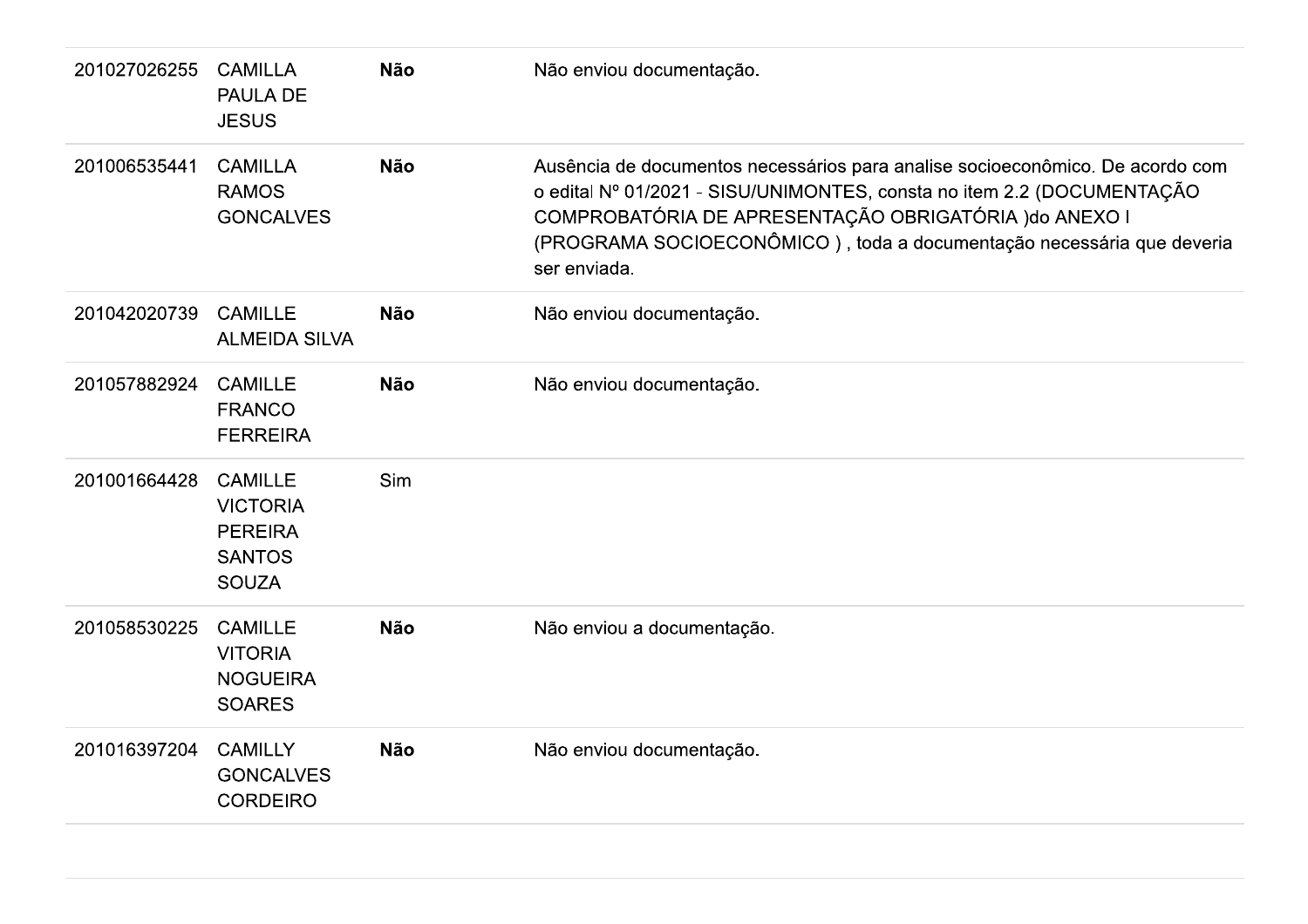| 201005706639 | <b>CAMILLY REIS</b><br><b>LARA</b>                                   | <b>Não</b> | Não enviou documentação.                                                                                                                                                                                         |
|--------------|----------------------------------------------------------------------|------------|------------------------------------------------------------------------------------------------------------------------------------------------------------------------------------------------------------------|
| 201016630810 | <b>CAMILLY</b><br><b>SANTOS</b><br><b>MIRANDA</b>                    | <b>Não</b> | Não apresentou a carteira de trabalho (folha de contrato de trabalho) do grupo<br>familiar e formulário socioeconômico. Documento pode ser juntado durante o<br>período de recurso através da área do candidato. |
| 201063291367 | <b>CAMILLY</b><br><b>VITORIA E</b><br><b>FREITAS MEIRA</b>           | <b>Não</b> | Não enviou a documentação.                                                                                                                                                                                       |
| 201076071806 | <b>CAMILY</b><br><b>VITORIA</b><br><b>BORGES</b><br><b>GONCALVES</b> | <b>Não</b> | Não enviou documentação.                                                                                                                                                                                         |
| 201074565841 | <b>CAREN</b><br><b>VITORIA DA</b><br><b>ROCHA PERES</b>              | <b>Não</b> | Não enviou a documentação.                                                                                                                                                                                       |
| 201068173867 | <b>CARINA</b><br><b>NASCIMENTO</b><br><b>DA SILVA</b>                | <b>Não</b> | Não enviou a documentação.                                                                                                                                                                                       |
| 201087270397 | <b>CARINE</b><br><b>GUIMARAES</b><br><b>SILVA</b>                    | <b>Não</b> | Não enviou a documentação.                                                                                                                                                                                       |
| 201019452857 | <b>CARLA ALAINE</b><br><b>SOARES DOS</b><br><b>SANTOS</b>            | <b>Não</b> | Não enviou documentação.                                                                                                                                                                                         |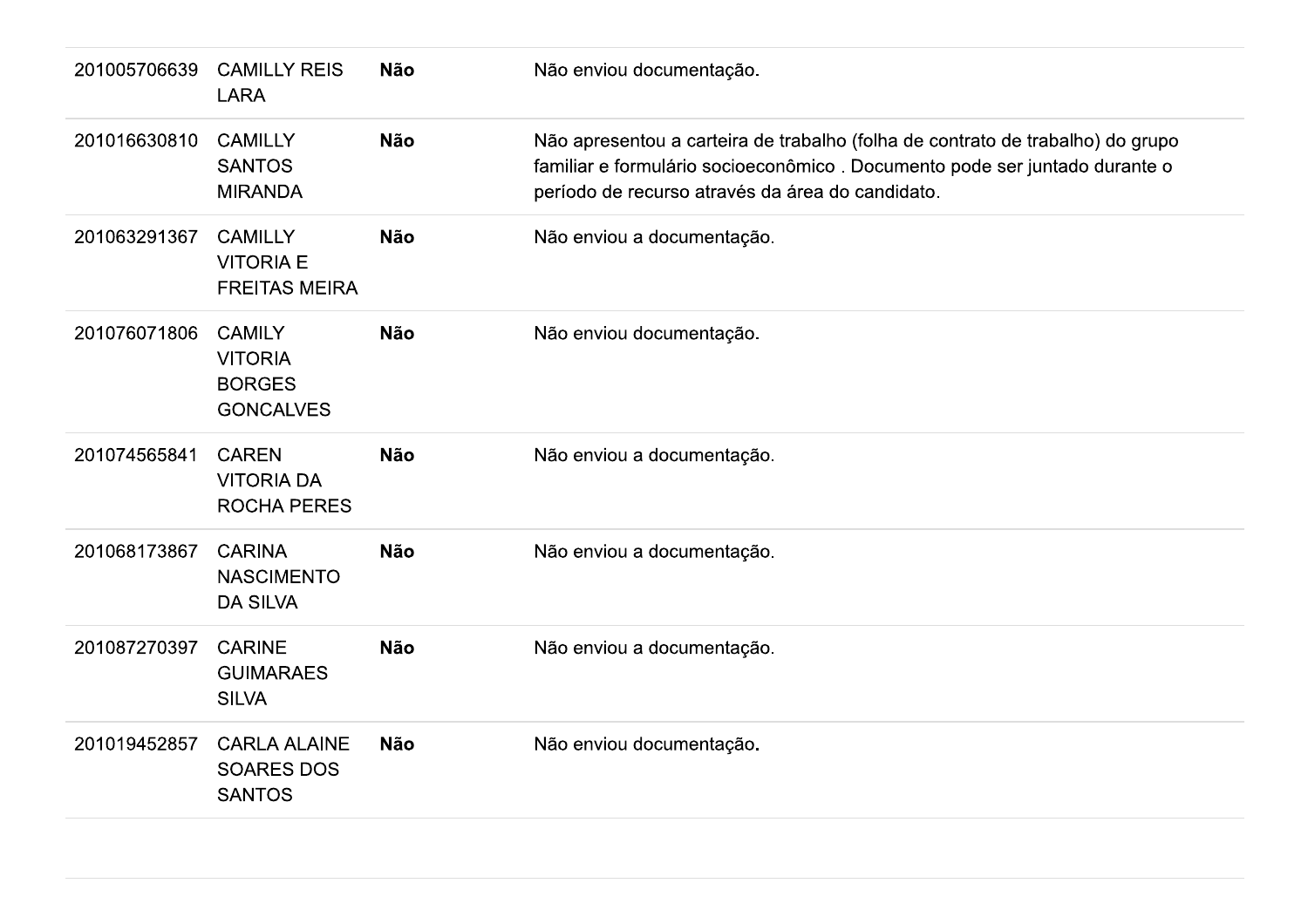| 201060045881 | <b>CARLA</b><br><b>BEATRIZ</b><br><b>ALMEIDA MOTA</b>                   | <b>Não</b> | Não enviou documentação.                                                                                                                                                                                                                                                                                   |
|--------------|-------------------------------------------------------------------------|------------|------------------------------------------------------------------------------------------------------------------------------------------------------------------------------------------------------------------------------------------------------------------------------------------------------------|
| 201039463256 | <b>CARLA</b><br><b>PATRICIA</b><br><b>OLIVEIRA SILVA</b>                | <b>Não</b> | Ausência de documentos necessários para analise socioeconômico. De acordo com<br>o edital Nº 01/2021 - SISU/UNIMONTES, consta no item 2.2 (DOCUMENTAÇÃO<br>COMPROBATÓRIA DE APRESENTAÇÃO OBRIGATÓRIA ) do ANEXO I<br>(PROGRAMA SOCIOECONÔMICO), toda a documentação necessária que deveria<br>ser enviada. |
| 201082034681 | <b>CARLOS</b><br><b>ADRIANO</b><br><b>RODRIGUES DE</b><br><b>MACEDO</b> | <b>Não</b> | Não enviou a documentação.                                                                                                                                                                                                                                                                                 |
| 201076848781 | <b>CARLOS</b><br><b>ALMEIDA</b><br><b>SANTOS</b>                        | <b>Não</b> | Não enviou a documentação.                                                                                                                                                                                                                                                                                 |
| 201104270669 | <b>CARLOS</b><br><b>ANDRE</b><br><b>FERREIRA DOS</b><br><b>REIS</b>     | <b>Não</b> | Não enviou documentação.                                                                                                                                                                                                                                                                                   |
| 201085343105 | <b>CARLOS</b><br><b>ANDREY</b><br><b>GONCALVES</b><br><b>MOTA</b>       | <b>Não</b> | Não enviou documentação.                                                                                                                                                                                                                                                                                   |
| 201004456483 | <b>CARLOS</b><br><b>DANIEL</b><br><b>BARBOSA DOS</b><br><b>REIS</b>     | <b>Não</b> | Não enviou a documentação.                                                                                                                                                                                                                                                                                 |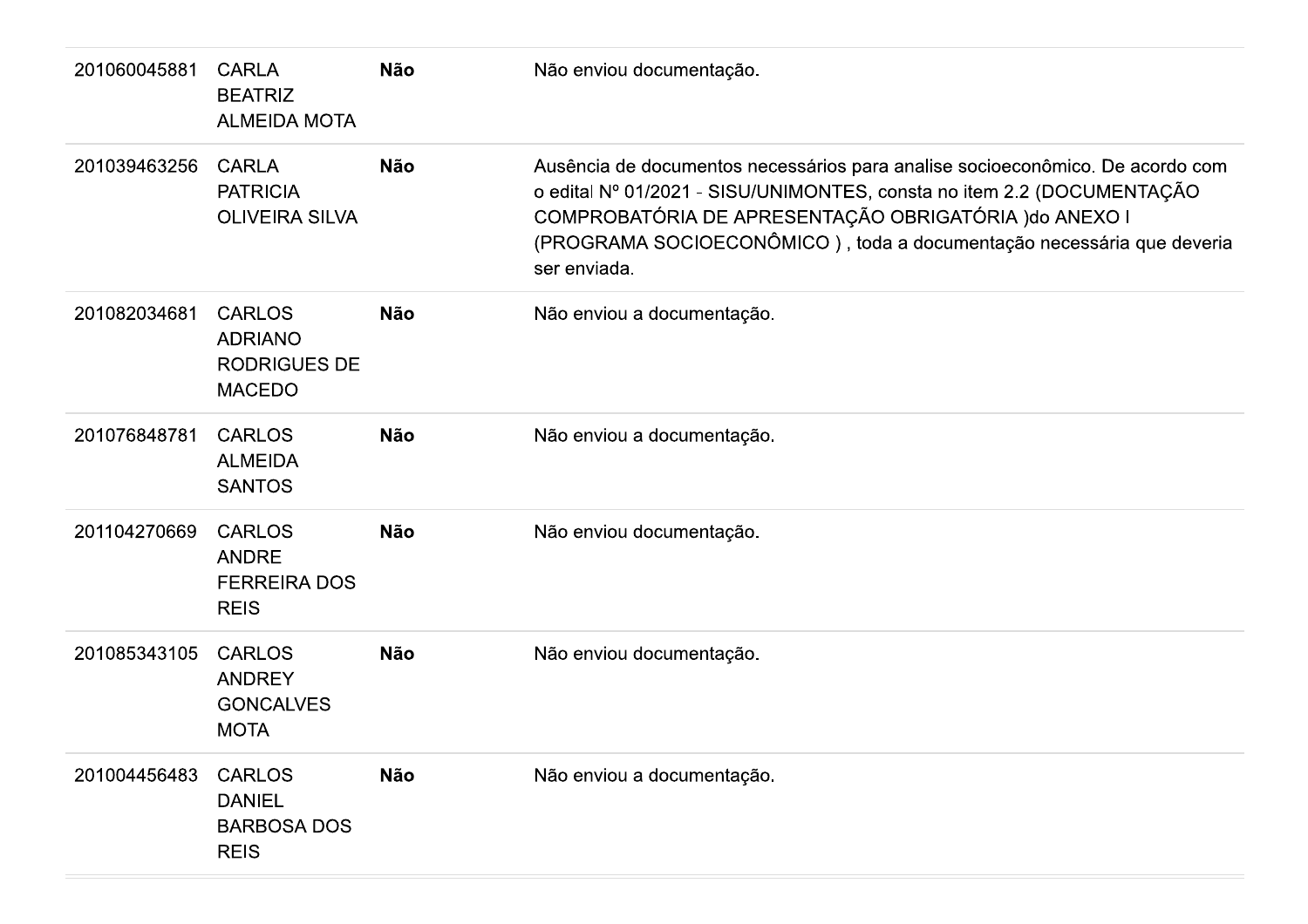| 201040523411 | <b>CARLOS</b><br><b>EDUARDO</b><br><b>PEREIRA</b><br><b>ARAUJO</b>    | <b>Não</b> | Não enviou a documentação.                                                                                                                                                                                                   |
|--------------|-----------------------------------------------------------------------|------------|------------------------------------------------------------------------------------------------------------------------------------------------------------------------------------------------------------------------------|
| 201107979076 | <b>CARLOS</b><br><b>EDUARDO</b><br><b>VIEIRA ROCHA</b>                | <b>Não</b> | Não enviou documentação.                                                                                                                                                                                                     |
| 202000021619 | <b>CARLOS</b><br><b>FABRICIO</b><br><b>SOUZA</b><br><b>SOARES</b>     | <b>Não</b> | Não enviou documentação.                                                                                                                                                                                                     |
| 201019044308 | <b>CARLOS</b><br><b>HENRIQUE</b><br><b>FERREIRA</b><br><b>TAVARES</b> | Sim        |                                                                                                                                                                                                                              |
| 201008016549 | <b>CARLOS</b><br><b>MATHEUS</b><br><b>VELOSO</b><br><b>DAMASCENO</b>  | <b>Não</b> | Análise prejudicada pela ausência dos seguintes documentos, formulário<br>socioeconômico e documentos pessoais do grupo familiar. Documentos podem ser<br>juntado durante o período de recurso através da área do candidato. |
| 201020445593 | <b>CARLOS</b><br><b>VICENTE</b><br><b>AMARAL</b><br><b>MOREIRA</b>    | <b>Não</b> | Não enviou documentação.                                                                                                                                                                                                     |
| 201000281133 | <b>CARLOS VITOR</b><br><b>RIBEIRO</b><br><b>SANTOS</b>                | <b>Não</b> | Não enviou documentação.                                                                                                                                                                                                     |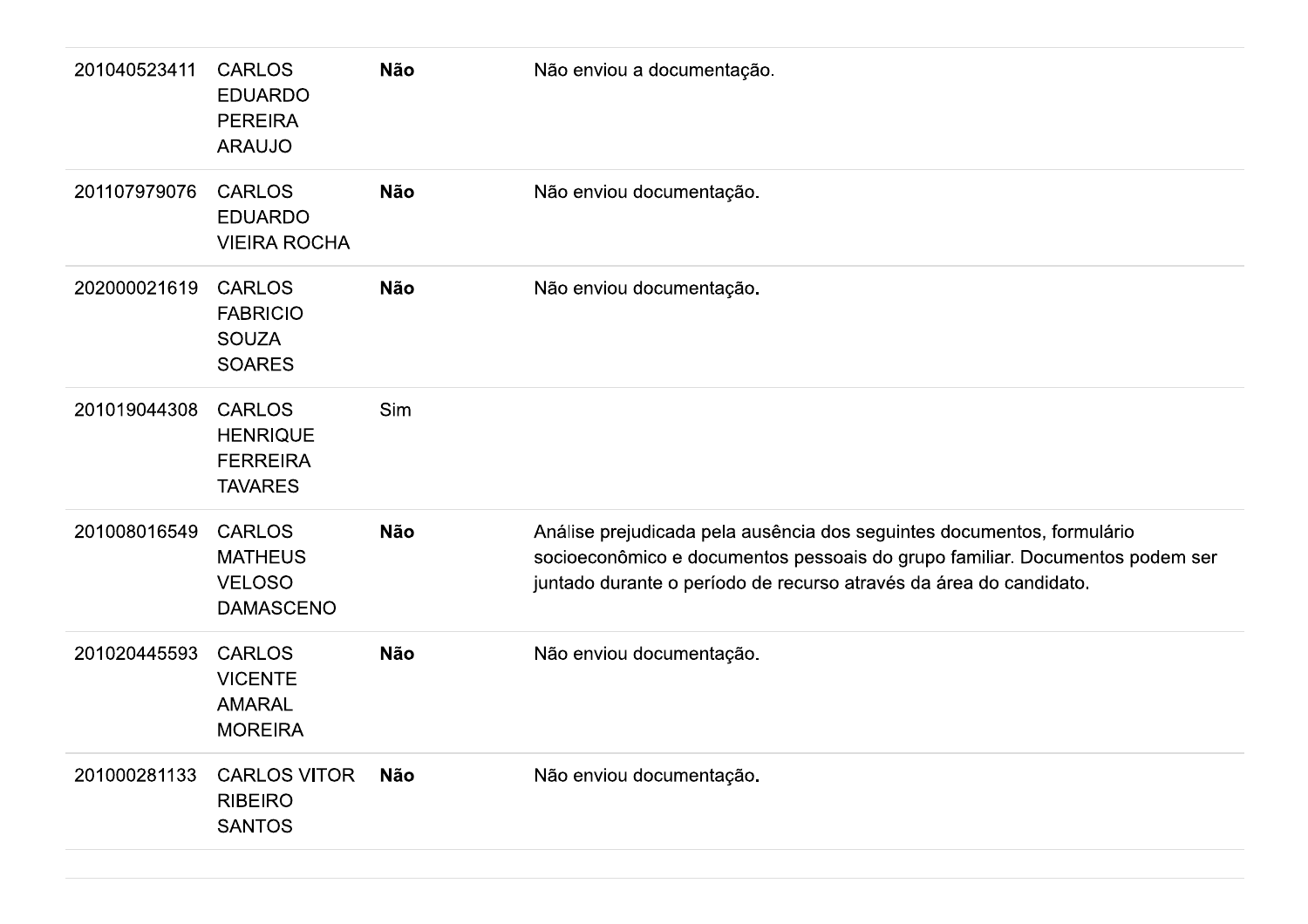| 201057618518 | <b>CARLY SILVANA</b><br><b>PEREIRA DE</b><br><b>SOUZA</b>               | <b>Não</b> | Não enviou a documentação.                                                                                                                                                                               |
|--------------|-------------------------------------------------------------------------|------------|----------------------------------------------------------------------------------------------------------------------------------------------------------------------------------------------------------|
| 201012019281 | <b>CAROLAINE DE</b><br><b>SOUZA LEITE</b>                               | <b>Não</b> | Não enviou documentação.                                                                                                                                                                                 |
| 201000418537 | <b>CAROLAINE</b><br><b>EMANUELE</b><br><b>SANTANA</b><br><b>LEMES</b>   | <b>Não</b> | Não enviou documentação.                                                                                                                                                                                 |
| 201083617468 | <b>CAROLINA</b><br><b>CARVALHO DE</b><br><b>FREITAS</b>                 | <b>Não</b> | Não enviou documentação.                                                                                                                                                                                 |
| 201015961497 | <b>CAROLINA</b><br><b>FRANCIELLE</b><br><b>CAMARGO</b><br><b>VELOSO</b> | <b>Não</b> | Análise prejudicada pela ausência dos seguintes documentos declaração que<br>estudou 1e 2 anos na rede pública. Documento pode ser juntado durante o período<br>de recurso através da área do candidato. |
| 201072529872 | <b>CAROLINA</b><br><b>MOURAO</b><br><b>MIRANDA</b>                      | <b>Não</b> | Não enviou documentação.                                                                                                                                                                                 |
| 201015887239 | <b>CAROLINE</b><br><b>APARECIDA</b><br><b>FERREIRA</b>                  | <b>Não</b> | Não enviou documentação.                                                                                                                                                                                 |
| 201068720196 | <b>CAROLINE</b><br><b>BRITO CAMPOS</b>                                  | <b>Não</b> | Não enviou a documentação.                                                                                                                                                                               |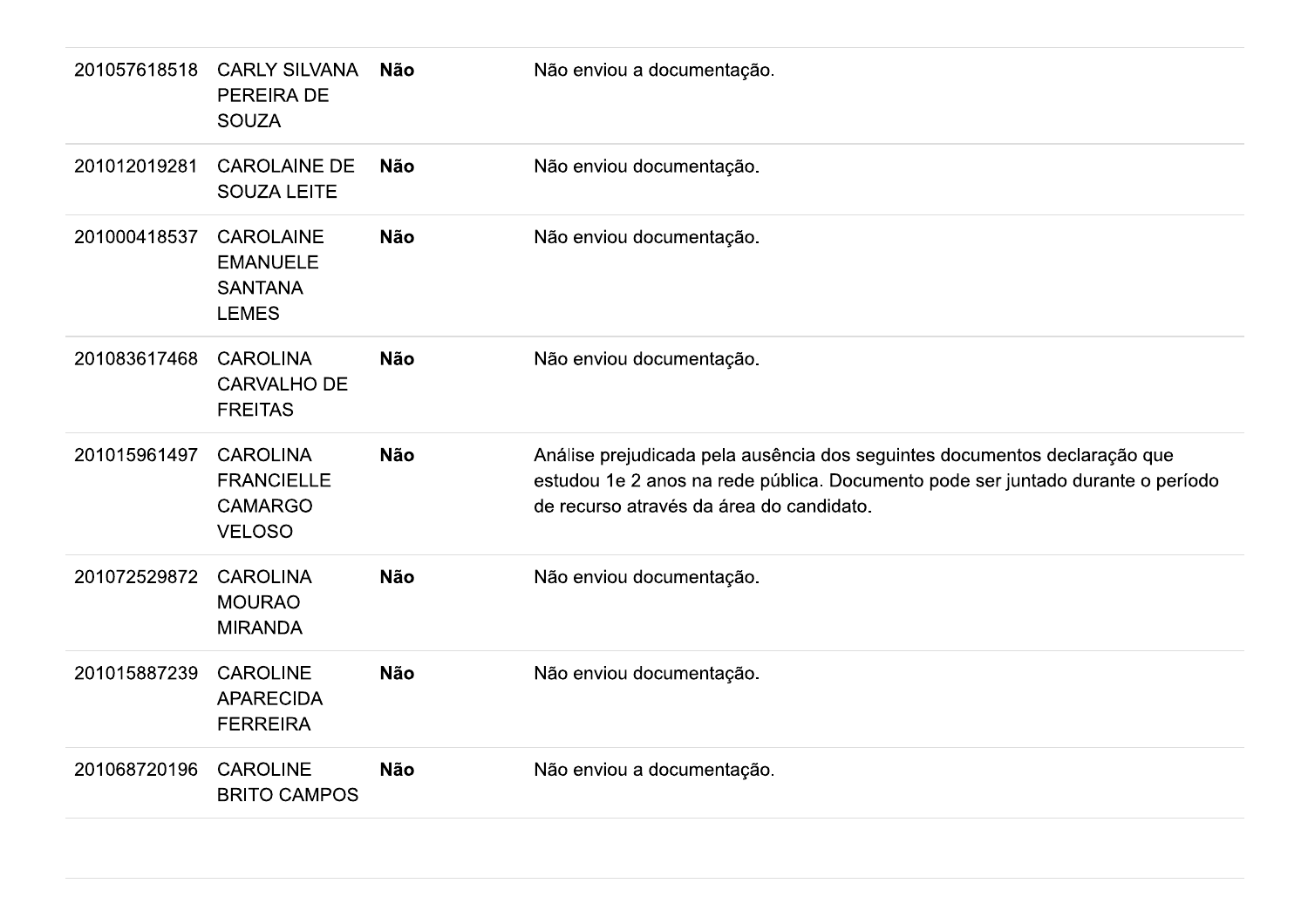| 201040912051 | <b>CAROLINE</b><br><b>CAETANO DA</b><br><b>SILVA</b>                       | <b>Não</b> | Não enviou documentação.   |
|--------------|----------------------------------------------------------------------------|------------|----------------------------|
| 201067035299 | <b>CAROLINE</b><br><b>COSTA</b><br><b>ALMEIDA</b>                          | Sim        |                            |
| 201001596836 | <b>CAROLINE DOS</b><br><b>SANTOS LOPES</b>                                 | <b>Não</b> | Não enviou a documentação. |
| 201031088986 | <b>CAROLINE</b><br><b>FERREIRA DOS</b><br><b>SANTOS</b>                    | <b>Não</b> | Não enviou documentação.   |
| 201055222990 | <b>CAROLINE</b><br><b>LOURENCO</b><br><b>LOPES</b>                         | <b>Não</b> | Não enviou documentação.   |
| 201037111394 | <b>CAROLINE</b><br><b>MENDES</b><br><b>PEREIRA</b>                         | <b>Não</b> | Não enviou documentação.   |
| 201006158673 | <b>CASSANDRA</b><br><b>CRISTIAN</b><br><b>CONCEICAO</b><br><b>CARVALHO</b> | <b>Não</b> | Não enviou documentação.   |
| 201014387371 | <b>CASSE</b><br><b>LORRANE</b><br><b>DUARTE</b><br><b>MESQUITA</b>         | <b>Não</b> | Não enviou a documentação. |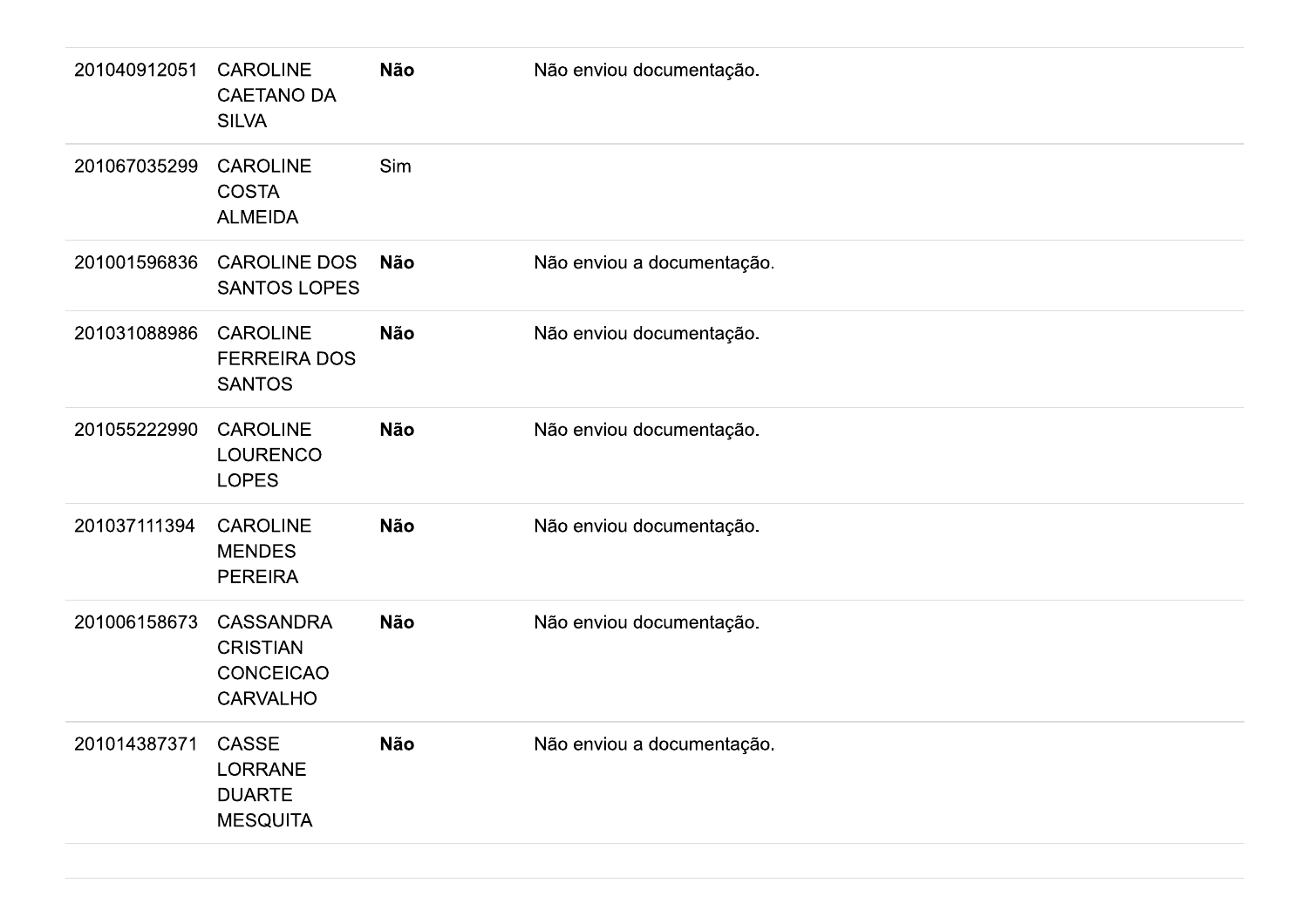| 201004623850 | <b>CASSIA</b><br><b>LORRANY</b><br><b>BARBOSA DOS</b><br><b>SANTOS</b> | <b>Não</b> | Não enviou documentação.                                                                                                                                                             |
|--------------|------------------------------------------------------------------------|------------|--------------------------------------------------------------------------------------------------------------------------------------------------------------------------------------|
| 201050025356 | <b>CASSIA</b><br><b>REGINA NUNES</b><br><b>SANTANA</b>                 | <b>Não</b> | Não enviou a documentação.                                                                                                                                                           |
| 201016520441 | <b>CASSIA</b><br><b>SABRINA</b><br><b>CARDOSO</b>                      | <b>Não</b> | Não enviou documentação.                                                                                                                                                             |
| 201056510039 | <b>CASSIANE</b><br><b>STEPHANIE</b><br><b>DURAES</b><br><b>RIBEIRO</b> | <b>Não</b> | Não enviou documentação.                                                                                                                                                             |
| 201054465657 | <b>CASSIANO</b><br><b>GLEISO</b><br><b>PEREIRA</b>                     | Sim        |                                                                                                                                                                                      |
| 201018218689 | <b>CASSIO SOUZA</b><br><b>MACEDO</b>                                   | <b>Não</b> | Não enviou documentação.                                                                                                                                                             |
| 201013001585 | <b>CATHERINE</b><br><b>FREITAS</b><br><b>RAMOS</b>                     | <b>Não</b> | Não apresentou a carteira de trabalho (folha de contrato de trabalho) do grupo<br>familiar. Documento pode ser juntado durante o período de recurso através da área<br>do candidato. |
| 201018382568 | <b>CAUAN</b><br><b>JONATHAN</b><br><b>NUNES DE</b><br><b>QUEIROZ</b>   | Não        | Não enviou a documentação.                                                                                                                                                           |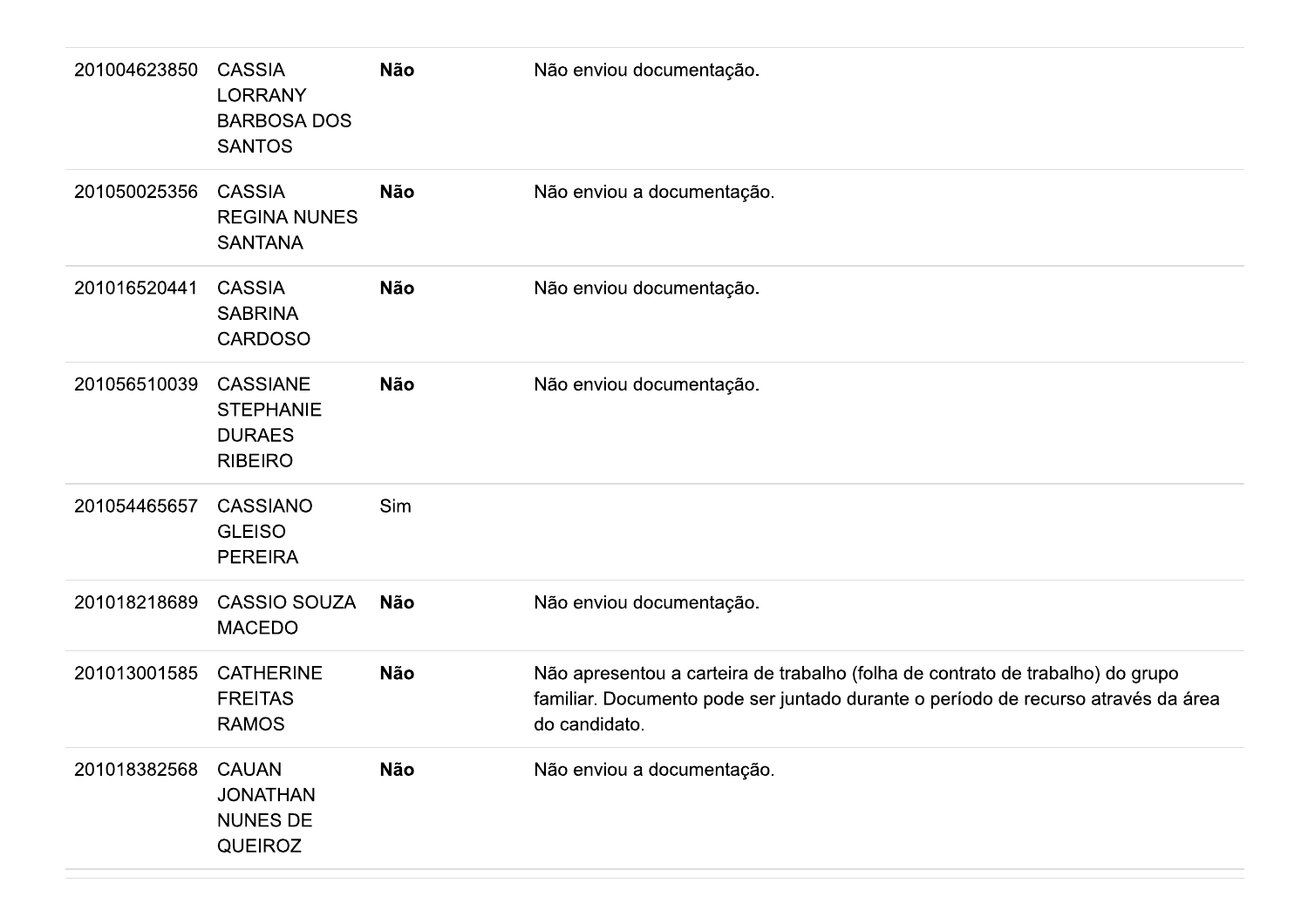| 201016736138 | <b>CAYLANE</b><br><b>GABRIELLY</b><br><b>MONTEIRO</b>                        | <b>Não</b> | Não enviou documentação.                                                                                                                                                                                 |
|--------------|------------------------------------------------------------------------------|------------|----------------------------------------------------------------------------------------------------------------------------------------------------------------------------------------------------------|
| 201001069529 | <b>CECILIA</b><br><b>ANTUNES DE</b><br><b>JESUS</b>                          | <b>Não</b> | Análise prejudicada pela ausência dos seguintes documentos declaração que<br>estudou 1e 2 anos na rede pública. Documento pode ser juntado durante o período<br>de recurso através da área do candidato. |
| 201077318099 | <b>CECILIA CETRA</b>                                                         | <b>Não</b> | Não enviou documentação.                                                                                                                                                                                 |
| 201032854998 | <b>CECILIA</b><br><b>GABRIELLA</b><br><b>DORALICE</b><br><b>MAIA ANSELMO</b> | <b>Não</b> | Não enviou documentação.                                                                                                                                                                                 |
| 201077477473 | <b>CELESTINA</b><br><b>AGUIAR</b><br><b>FERNANDES</b>                        | <b>Não</b> | Não enviou a documentação.                                                                                                                                                                               |
| 201041648381 | <b>CESAR</b><br><b>AUGUSTO</b><br><b>MENEZES DA</b><br><b>SILVA</b>          | <b>Não</b> | Não enviou a documentação.                                                                                                                                                                               |
| 201024581088 | <b>CHARLES</b><br><b>ADSON</b><br><b>SOARES DOS</b><br><b>SANTOS</b>         | <b>Não</b> | Análise prejudicada pela ausência dos seguintes documentos declaração que<br>estudou 1e 2 anos na rede pública. Documento pode ser juntado durante o período<br>de recurso através da área do candidato  |
| 201065083739 | <b>CHARLES</b><br><b>BRAND SILVA</b><br><b>RIBEIRO</b>                       | <b>Não</b> | Não enviou documentação.                                                                                                                                                                                 |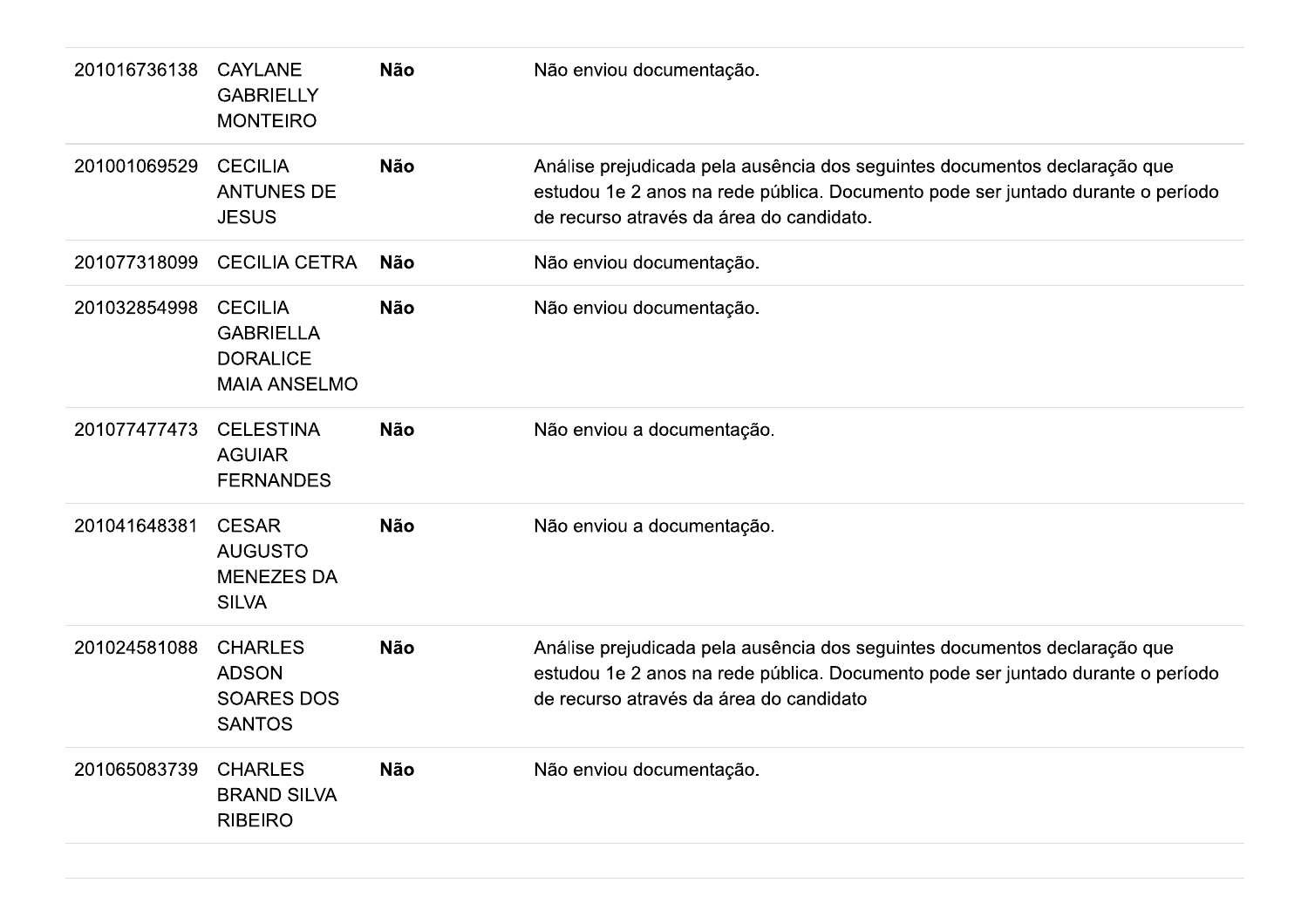| 201087705145 | <b>CHRISTIAN</b><br><b>FELIPE</b><br><b>SOARES</b><br><b>RIBEIRO</b>      | Não        | Não enviou documentação.   |
|--------------|---------------------------------------------------------------------------|------------|----------------------------|
| 201026421135 | <b>CHRISTIAN</b><br><b>ROCHA</b><br><b>OLIVEIRA</b>                       | <b>Não</b> | Não enviou documentação.   |
| 201089279578 | <b>CHRISTIAN</b><br>YAGO VIEIRA<br>DE SOUZA                               | <b>Não</b> | Não enviou a documentação. |
| 201063173243 | <b>CHRISTIANE</b><br><b>MIRANDA</b><br><b>FROES</b>                       | <b>Não</b> | Não enviou documentação.   |
| 201016257705 | <b>CINDY</b><br><b>DANIELLE</b><br><b>SANTOS</b>                          | <b>Não</b> | Não enviou documentação.   |
| 201002027120 | <b>CINTHIA COSTA</b><br><b>CAMPOS</b>                                     | Não        | Não enviou documentação.   |
| 201040723599 | <b>CINTHIA</b><br><b>EMANUELLE</b><br><b>RODRIGUES</b><br><b>SIQUEIRA</b> | <b>Não</b> | Não enviou a documentação. |
| 201024499034 | <b>CINTHIA LIMA</b><br><b>SILVA</b>                                       | <b>Não</b> | Não enviou documentação.   |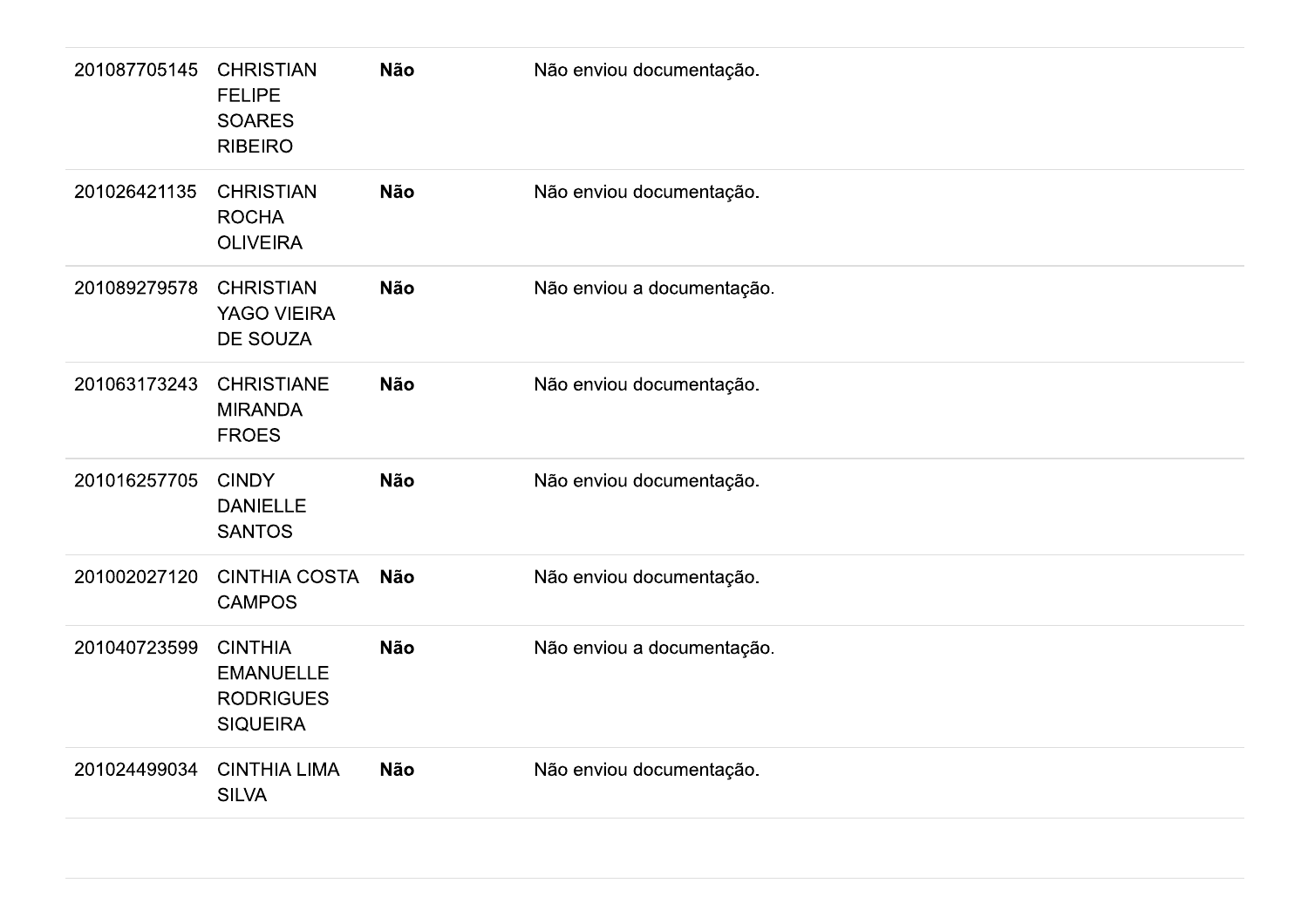| 201000511422 | <b>CINTIA</b><br><b>ANGELICA DE</b><br><b>OLIVEIRA</b>    | <b>Não</b> | Não enviou documentação.   |
|--------------|-----------------------------------------------------------|------------|----------------------------|
| 201084271109 | <b>CINTIA</b><br><b>CARDOSO</b><br><b>MARTINS</b>         | <b>Não</b> | Não enviou documentação.   |
| 201008173118 | <b>CINTIA</b><br><b>GONCALVES</b><br><b>DOS SANTOS</b>    | <b>Não</b> | Não enviou documentação.   |
| 201055074961 | <b>CIRLANDIA</b><br><b>SOUZA</b><br><b>OLIVEIRA</b>       | <b>Não</b> | Não enviou documentação.   |
| 201030546695 | <b>CIRO RABELO</b><br><b>OLIVEIRA DE</b><br><b>AMORIM</b> | <b>Não</b> | Não enviou documentação.   |
| 201009213889 | <b>CLARA ALICE</b><br><b>PINHEIRO</b><br><b>SILVA</b>     | <b>Não</b> | Não enviou a documentação. |
| 201066974324 | <b>CLARA</b><br><b>BITTENCOURT</b><br><b>BOSCHI</b>       | Sim        |                            |
| 201029107525 | <b>CLARA</b><br><b>EDUARDA DE</b><br><b>SENA SALES</b>    | <b>Não</b> | Não enviou a documentação. |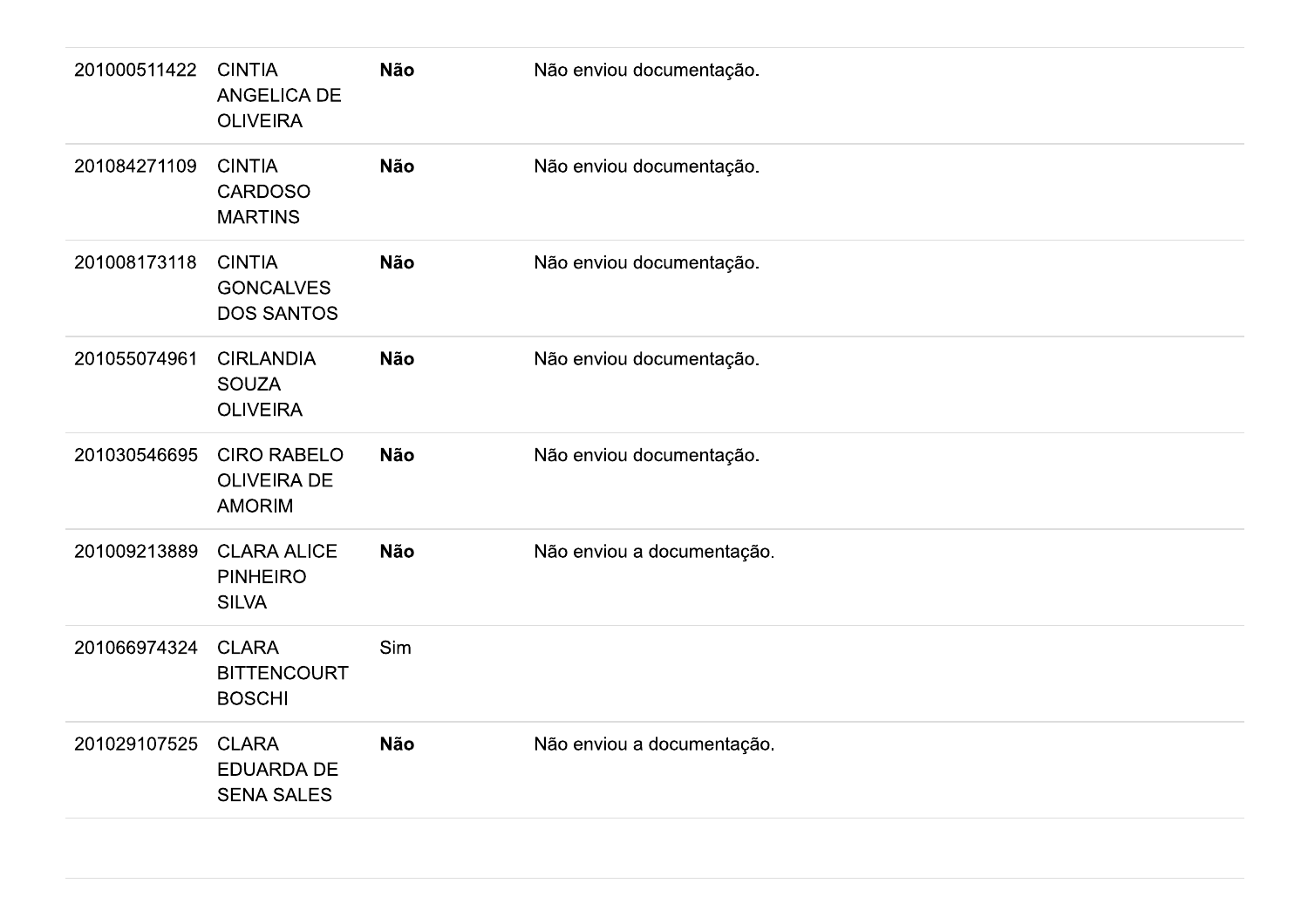| 201004911917 | <b>CLARA</b><br><b>GIOVANA SILVA</b>                     | Sim        |                            |
|--------------|----------------------------------------------------------|------------|----------------------------|
| 201082694344 | <b>CLARA NICOLY</b><br><b>ANTUNES NIZA</b>               | Sim        |                            |
| 201065718771 | <b>CLARA VITORIA</b><br><b>ANTUNES</b><br><b>FARIAS</b>  | Sim        |                            |
| 201018417273 | <b>CLARICE</b><br><b>BARBOSA DOS</b><br><b>SANTOS</b>    | <b>Não</b> | Não enviou a documentação. |
| 201035047160 | <b>CLARICE</b><br><b>RODRIGUES</b><br><b>LOPES</b>       | <b>Não</b> | Não enviou documentação.   |
| 201002313942 | <b>CLARICE</b><br><b>SANTOS</b><br><b>ROCHA</b>          | <b>Não</b> | Não enviou a documentação. |
| 201072969615 | <b>CLAUDIA</b><br><b>LETICIA</b><br>PEREIRA LEITE        | <b>Não</b> | Não enviou documentação.   |
| 201085399974 | <b>CLAUDIA</b><br><b>LUCIANE</b><br><b>BARBOSA DINIZ</b> | <b>Não</b> | Não enviou a documentação. |
| 201000903561 | <b>CLAUDIA</b><br><b>RAUPP</b><br><b>MARTINS</b>         | Sim        |                            |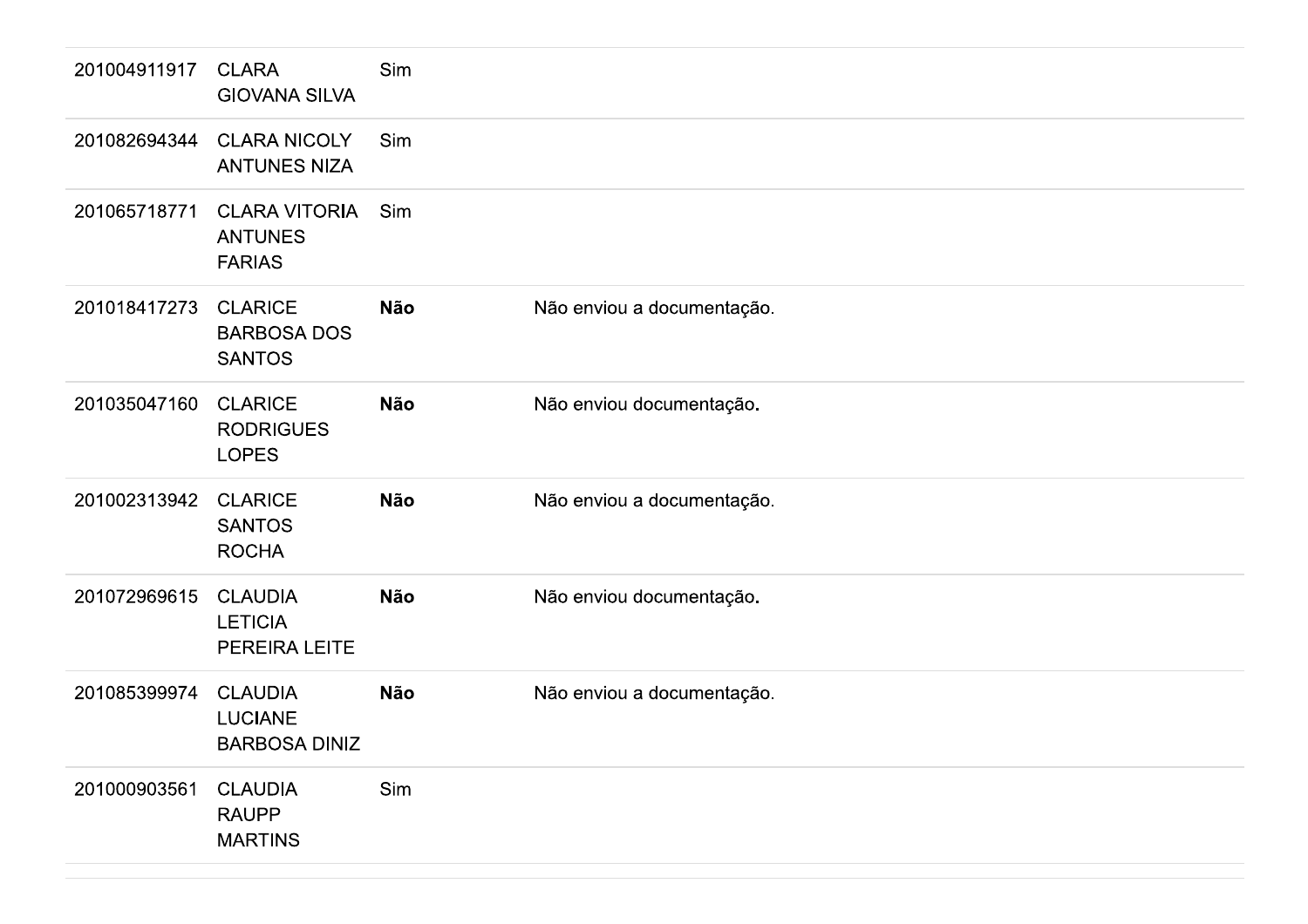| 201053915546 | <b>CLAUDIANE</b><br><b>GOMES DE</b><br><b>ASSIS</b>                     | <b>Não</b> | Não enviou a documentação. |
|--------------|-------------------------------------------------------------------------|------------|----------------------------|
| 201051068462 | <b>CLAUDIANE</b><br><b>SILVA</b><br><b>FERREIRA</b>                     | Sim        |                            |
| 201068265150 | <b>CLAUDIENE</b><br><b>CINTIA</b><br><b>BARBOSA</b><br><b>GONCALVES</b> | <b>Não</b> | Não enviou documentação.   |
| 201067568430 | <b>CLAUDIO</b><br><b>MANOEL SILVA</b><br><b>SA</b>                      | <b>Não</b> | Não enviou documentação.   |
| 201016457503 | <b>CLAYCE</b><br>RAFAELA DE<br><b>SOUZA LEAL</b><br><b>FERREIRA</b>     | <b>Não</b> | Não enviou documentação.   |
| 201016780730 | <b>CLEANE RUAS</b><br><b>MENDES</b>                                     | Sim        |                            |
| 201004918011 | <b>CLEBER</b><br><b>FAUSTINO DA</b><br><b>SILVA</b>                     | <b>Não</b> | Não enviou documentação.   |
| 201059142806 | <b>CLEBER</b><br>PEREIRA DOS<br><b>SANTOS</b>                           | <b>Não</b> | Não enviou documentação.   |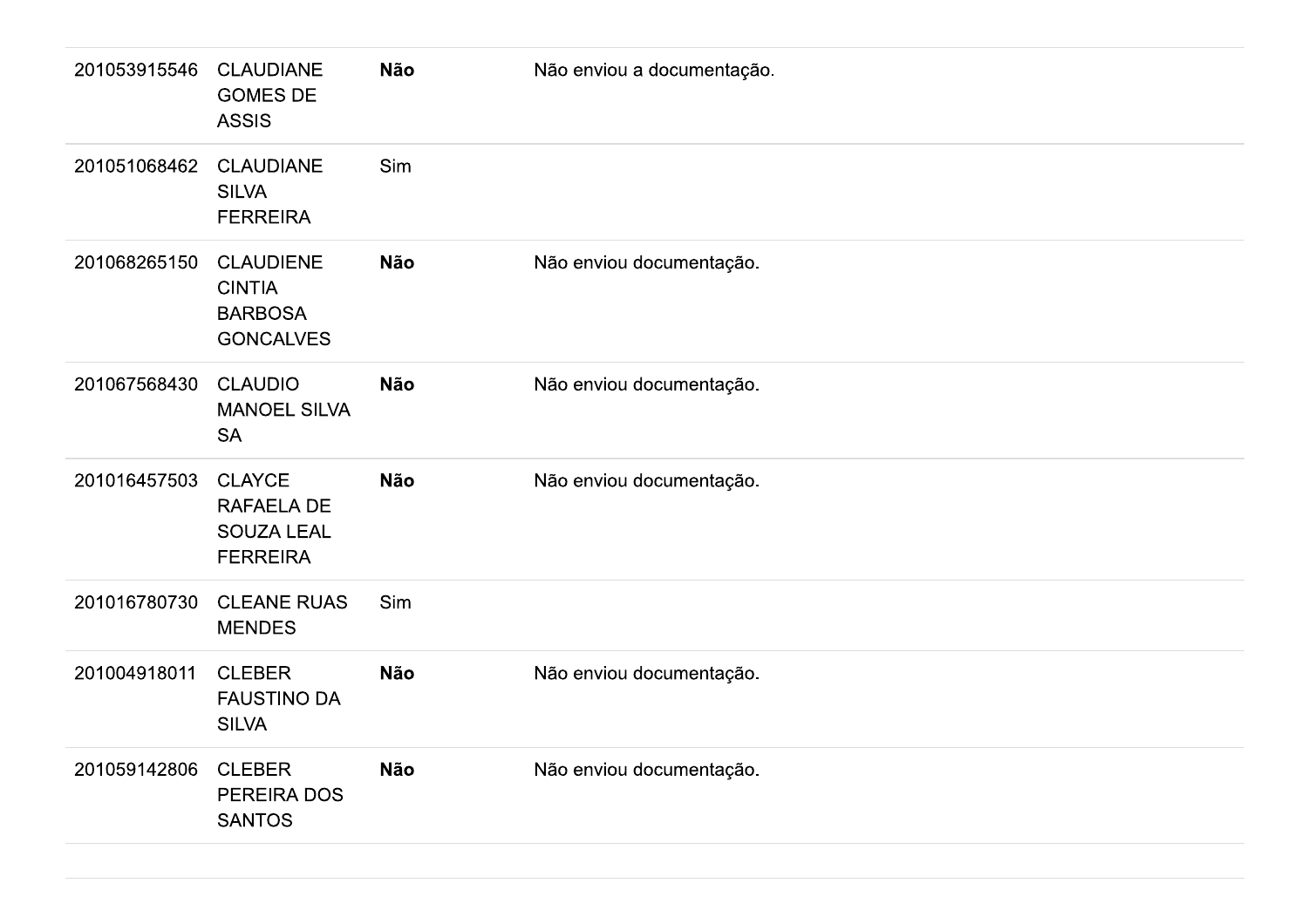| 201098396413 | <b>CLEDISON</b><br><b>GONCALVES</b><br><b>DE ASSIS</b>                | <b>Não</b> | Análise prejudicada pela ausência dos seguintes documentos declaração que<br>estudou 1e 2 anos na rede pública e carteira de trabalho (folha de contrato de<br>trabalho) do grupo familiar Documentos podem ser juntado durante o período de<br>recurso através da área do candidato. |
|--------------|-----------------------------------------------------------------------|------------|---------------------------------------------------------------------------------------------------------------------------------------------------------------------------------------------------------------------------------------------------------------------------------------|
| 201008679379 | <b>CLEIDE LOPES</b><br><b>DA SILVA</b><br><b>OLIVEIRA</b>             | <b>Não</b> | Não enviou a documentação.                                                                                                                                                                                                                                                            |
| 201101128985 | <b>CLEIDENEIA DA</b><br><b>FONSECA</b><br><b>LOPES</b>                | Não        | Não enviou documentação.                                                                                                                                                                                                                                                              |
| 201001800485 | <b>CLEIDIANE DE</b><br><b>JESUS SOUSA</b>                             | <b>Não</b> | Não enviou documentação.                                                                                                                                                                                                                                                              |
| 201028757981 | <b>CLEIDIANE</b><br><b>VIEIRA ALVES</b>                               | Sim        |                                                                                                                                                                                                                                                                                       |
| 201047687375 | <b>CLEIDIANE</b><br><b>VIEIRA</b><br><b>COELHO</b><br><b>OLIVEIRA</b> | <b>Não</b> | Não enviou documentação.                                                                                                                                                                                                                                                              |
| 201052632332 | <b>CLEIDSON DOS</b><br><b>SANTOS SILVA</b>                            | Não        | Não enviou a documentação.                                                                                                                                                                                                                                                            |
| 201089975043 | <b>CLEISSON</b><br><b>OLIVEIRA</b><br><b>SOARES</b>                   | <b>Não</b> | Não enviou documentação.                                                                                                                                                                                                                                                              |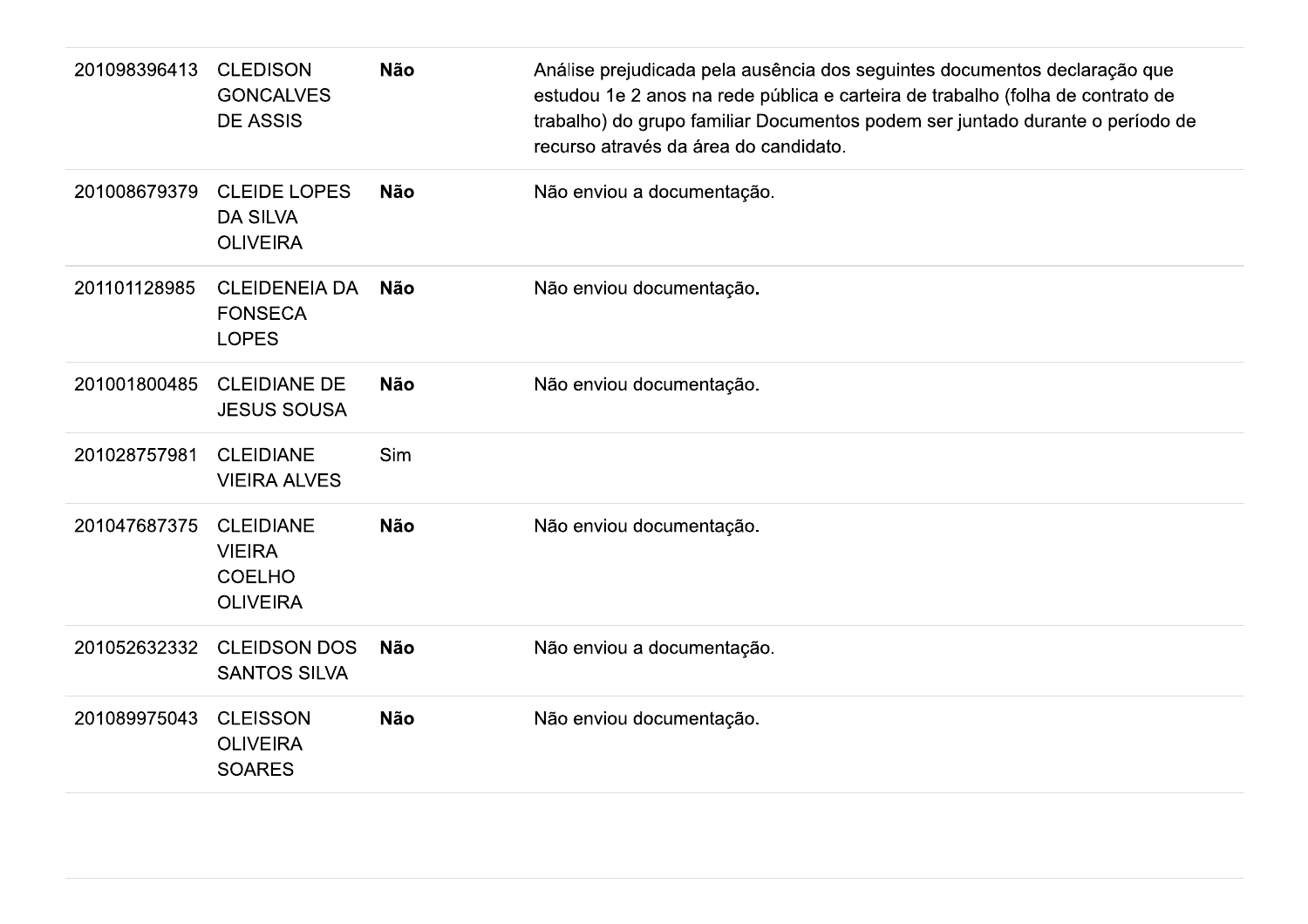| 201015436755 | <b>CLEITON LUIZ</b><br><b>FIUZA DE</b><br><b>SOUZA</b>                    | <b>Não</b> | Não enviou a documentação.                                                                                                                                                                                                                                                                                 |
|--------------|---------------------------------------------------------------------------|------------|------------------------------------------------------------------------------------------------------------------------------------------------------------------------------------------------------------------------------------------------------------------------------------------------------------|
| 201007301611 | <b>CLEUZANE</b><br><b>RAMOS DIAS</b>                                      | Sim        |                                                                                                                                                                                                                                                                                                            |
| 201029370545 | <b>CLEVERSON</b><br><b>OLIVEIRA</b><br><b>MAINART</b>                     | <b>Não</b> | Não enviou documentação.                                                                                                                                                                                                                                                                                   |
| 201018029243 | <b>CRISLANE</b><br><b>BRAGA RAMOS</b>                                     | <b>Não</b> | Não enviou documentação.                                                                                                                                                                                                                                                                                   |
| 201114244126 | <b>CRISLANE</b><br><b>RODRIGUES</b><br><b>SANTOS LIMA</b>                 | <b>Não</b> | Ausência de documentos necessários para analise socioeconômico. De acordo com<br>o edital Nº 01/2021 - SISU/UNIMONTES, consta no item 2.2 (DOCUMENTAÇÃO<br>COMPROBATÓRIA DE APRESENTAÇÃO OBRIGATÓRIA ) do ANEXO I<br>(PROGRAMA SOCIOECONÔMICO), toda a documentação necessária que deveria<br>ser enviada. |
| 201017949821 | <b>CRISLENE</b><br><b>BRAGA RAMOS</b>                                     | <b>Não</b> | Não enviou documentação.                                                                                                                                                                                                                                                                                   |
| 201121435105 | <b>CRISOGNO</b><br><b>RABELO</b><br><b>OLIVEIRA DE</b><br><b>AMORIM</b>   | <b>Não</b> | Não enviou documentação.                                                                                                                                                                                                                                                                                   |
| 201084909500 | <b>CRISTHIAN</b><br><b>LEONARDO</b><br><b>ALVES DE</b><br><b>CARVALHO</b> | <b>Não</b> | Não enviou documentação.                                                                                                                                                                                                                                                                                   |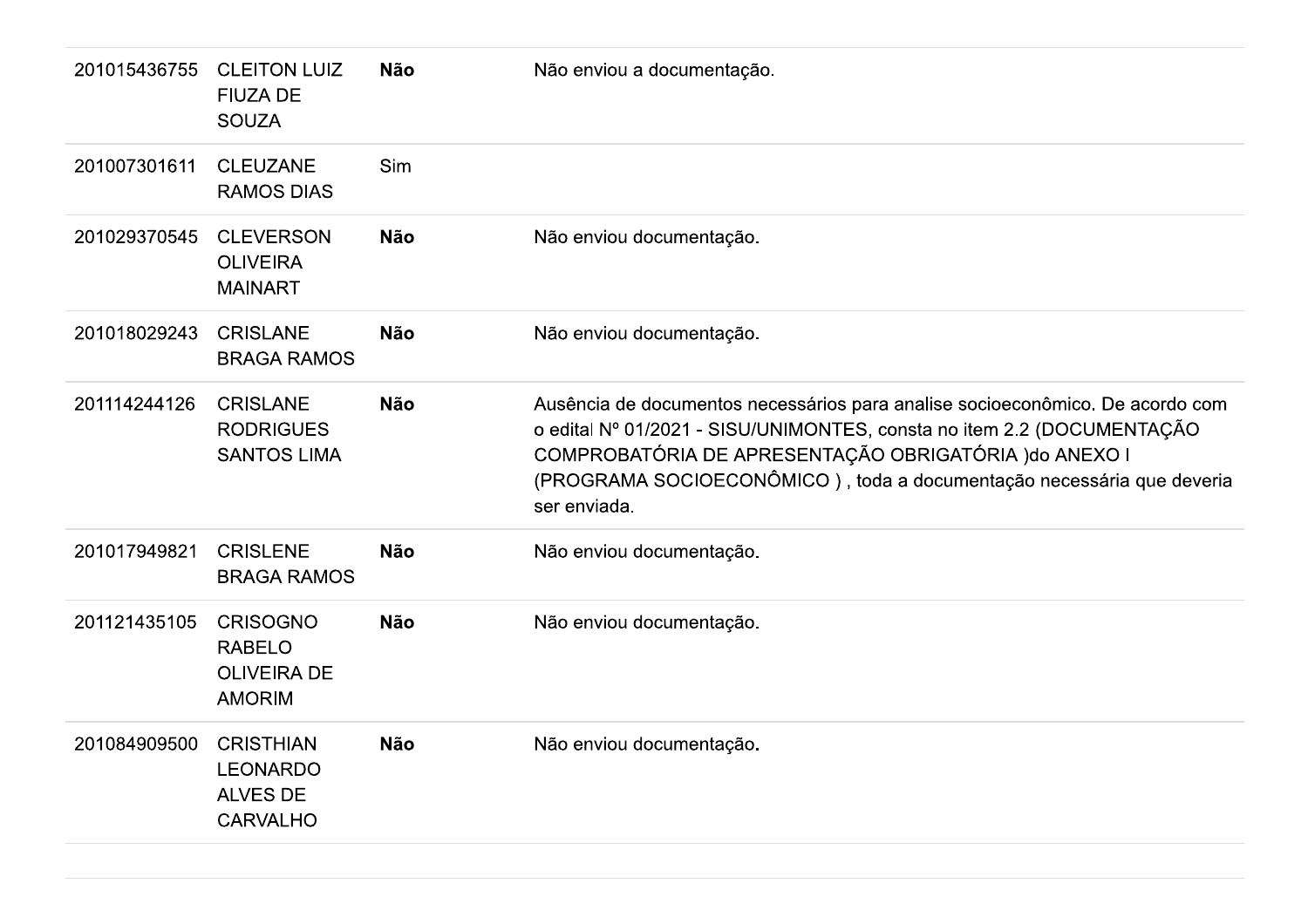| 201095801811 | <b>CRISTHYAM</b><br><b>AUGUSTO</b><br><b>SOARES</b><br><b>PARAISO</b> | <b>Não</b> | Não enviou documentação. |
|--------------|-----------------------------------------------------------------------|------------|--------------------------|
| 202000018741 | <b>CRISTIANE</b><br><b>BARBOSA DIAS</b>                               | <b>Não</b> | Não enviou documentação. |
| 201012216218 | <b>CRISTIANE</b><br><b>BARBOSA</b><br><b>SANTOS</b>                   | <b>Não</b> | Não enviou documentação. |
| 201019380959 | <b>CRISTIANE</b><br><b>FERREIRA LIMA</b>                              | <b>Não</b> | Não enviou documentação. |
| 201032823886 | <b>CRISTIANE</b><br><b>GOMES FREIRE</b>                               | <b>Não</b> | Não enviou documentação. |
| 201109030068 | <b>CRISTIELLE</b><br><b>MENDES</b><br><b>PEREIRA</b>                  | <b>Não</b> | Não enviou documentação. |
| 201028979361 | <b>CRYS</b><br><b>DALYLHIAN DA</b><br><b>CRUZ MESSIAS</b>             | <b>Não</b> | Não enviou documentação. |
| 201015977659 | <b>DAIANA DA</b><br><b>SILVA ROSA</b>                                 | <b>Não</b> | Não enviou documentação. |
| 201053718445 | <b>DAIANE BUENO</b><br><b>OLIVEIRA</b>                                | <b>Não</b> | Não enviou documentação. |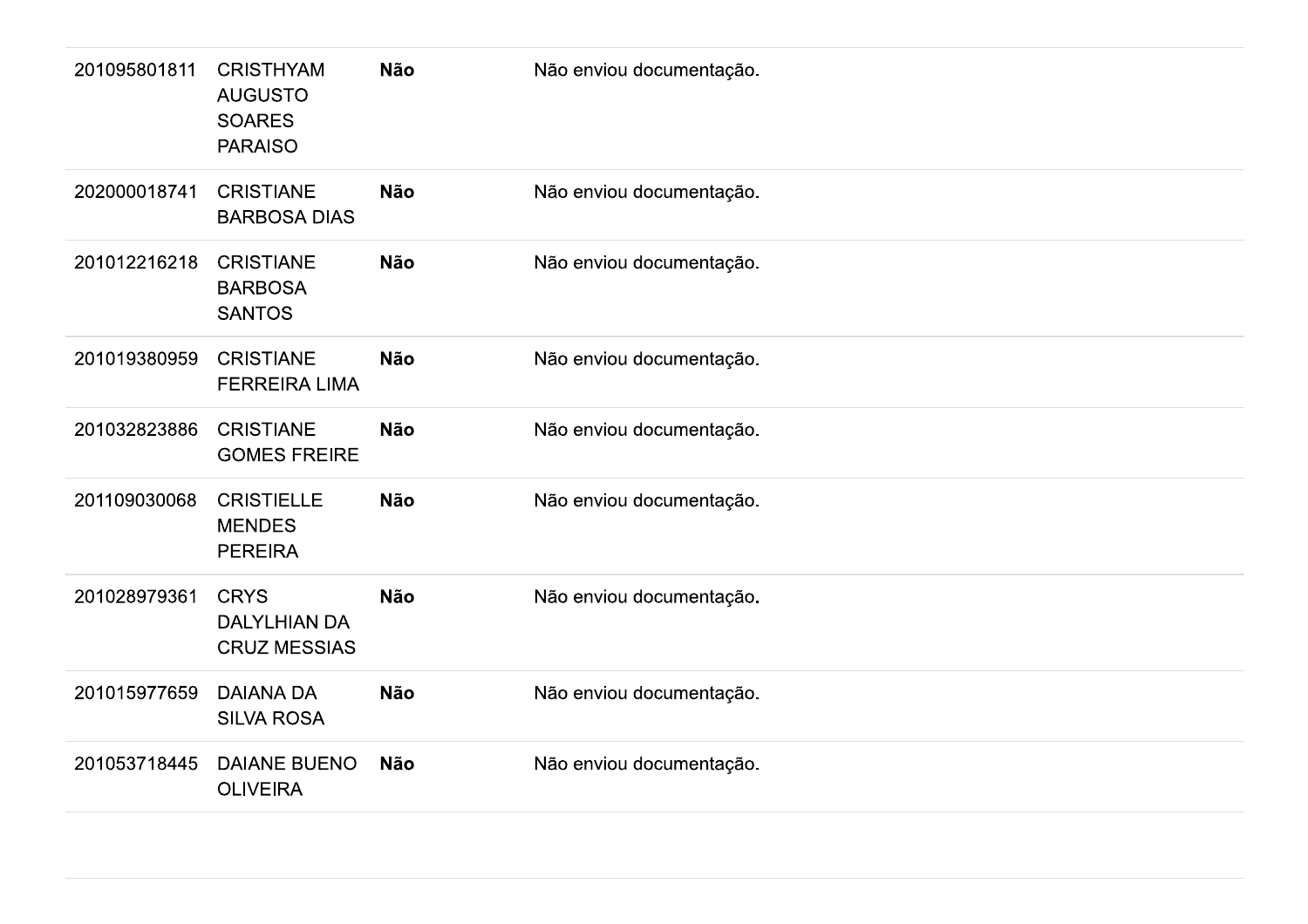| 201010421414 | <b>DAIANE DE</b><br><b>JESUS GOMES</b>                  | <b>Não</b> | Não enviou a documentação. |
|--------------|---------------------------------------------------------|------------|----------------------------|
| 201009849500 | <b>DAIANE DOS</b><br><b>SANTOS</b><br><b>BATISTA</b>    | <b>Não</b> | Não enviou a documentação. |
| 201029903543 | <b>DAIANE</b><br><b>RODRIGUES</b><br><b>SOUZA</b>       | <b>Não</b> | Não enviou a documentação. |
| 201002779530 | <b>DAIANE</b><br><b>SANTOS</b><br><b>TEIXEIRA</b>       | <b>Não</b> | Não enviou documentação.   |
| 201013292911 | <b>DAILSON</b><br><b>RODRIGUES</b><br><b>DOS SANTOS</b> | Sim        |                            |
| 201088616846 | <b>DALBERTH</b><br><b>JUNIO DE LIMA</b><br><b>FELIX</b> | <b>Não</b> | Não enviou documentação.   |
| 201001023286 | <b>DALILA</b><br><b>CINOBELINO</b><br><b>DE LIMA</b>    | <b>Não</b> | Não enviou a documentação. |
| 201122976925 | <b>DALVINO</b><br><b>FERREIRA</b><br><b>SOARES</b>      | <b>Não</b> | Não enviou documentação.   |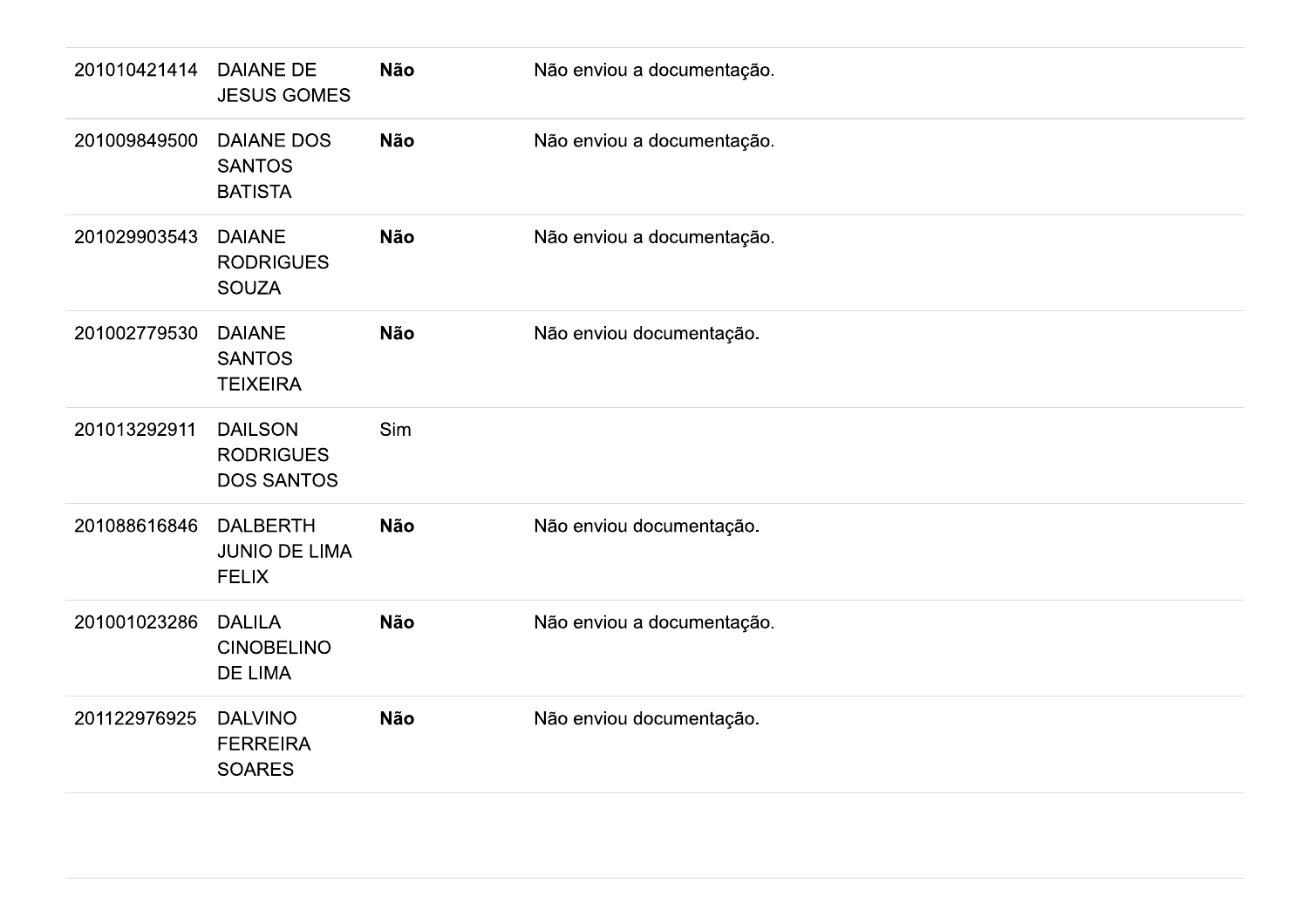| 201033467220 | <b>DAMARIS</b><br><b>GABRIELE</b><br><b>BRUNES DA</b><br><b>CRUZ</b> | <b>Não</b> | Ausência de documentos necessários para analise socioeconômico. De acordo com<br>o edital Nº 01/2021 - SISU/UNIMONTES, consta no item 2.2 (DOCUMENTAÇÃO<br>COMPROBATÓRIA DE APRESENTAÇÃO OBRIGATÓRIA ) do ANEXO I<br>(PROGRAMA SOCIOECONÔMICO), toda a documentação necessária que deveria<br>ser enviada. |
|--------------|----------------------------------------------------------------------|------------|------------------------------------------------------------------------------------------------------------------------------------------------------------------------------------------------------------------------------------------------------------------------------------------------------------|
| 201085885162 | <b>DANIC REIS</b><br><b>ALVES</b><br><b>PEREIRA</b>                  | <b>Não</b> | Não enviou documentação.                                                                                                                                                                                                                                                                                   |
| 201007014800 | <b>DANIEL</b><br><b>ALMEIDA</b><br><b>DURAES</b>                     | <b>Sim</b> |                                                                                                                                                                                                                                                                                                            |
| 201010900755 | <b>DANIEL CESAR</b><br><b>MENDES SILVA</b>                           | <b>Não</b> | Não enviou a documentação.                                                                                                                                                                                                                                                                                 |
| 201063474641 | <b>DANIEL DE</b><br><b>SOUZA SILVA</b>                               | <b>Não</b> | Não enviou a documentação.                                                                                                                                                                                                                                                                                 |
| 201018382865 | <b>DANIEL DOS</b><br><b>SANTOS DIAS</b>                              | <b>Não</b> | Não enviou a documentação.                                                                                                                                                                                                                                                                                 |
| 201021548635 | <b>DANIEL</b><br>PEREIRA DE<br><b>CARVALHO</b>                       | <b>Não</b> | Não enviou documentação.                                                                                                                                                                                                                                                                                   |
| 201004257279 | <b>DANIEL</b><br><b>RIBEIRO DA</b><br><b>SILVA</b>                   | <b>Não</b> | Não enviou documentação.                                                                                                                                                                                                                                                                                   |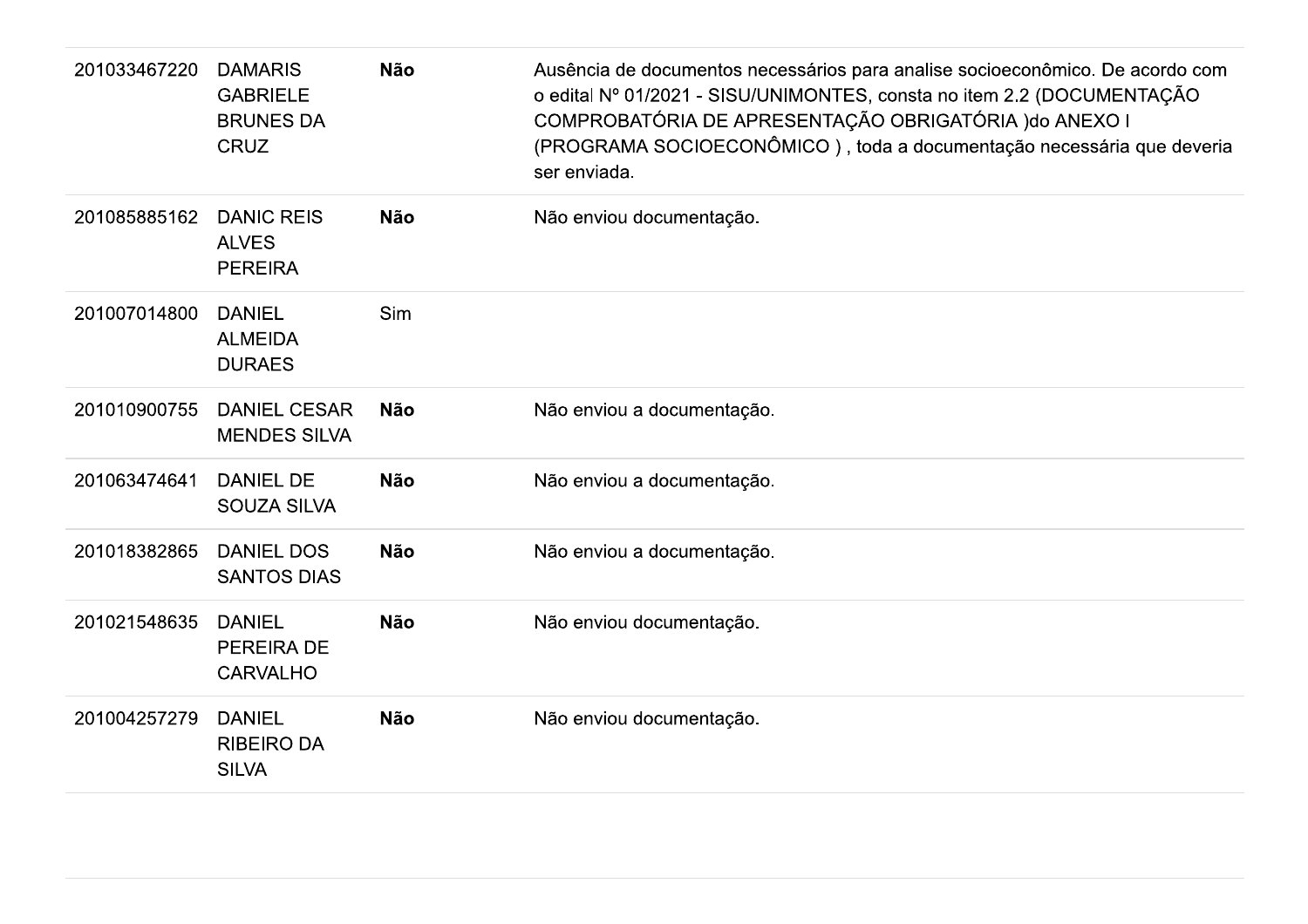| 201045989047 | <b>DANIELA</b><br><b>AZEVEDO</b><br><b>BENFICA</b>                       | Sim        |                                                                                                                                                                                                                                 |
|--------------|--------------------------------------------------------------------------|------------|---------------------------------------------------------------------------------------------------------------------------------------------------------------------------------------------------------------------------------|
| 201030277101 | <b>DANIELA</b><br><b>CRISTINA</b><br><b>CARDOSO</b><br><b>SOARES</b>     | Sim        |                                                                                                                                                                                                                                 |
| 201043508484 | <b>DANIELA</b><br><b>GONCALVES</b><br><b>FONSECA</b>                     | <b>Não</b> | Não enviou documentação.                                                                                                                                                                                                        |
| 201008218335 | <b>DANIELA</b><br><b>MARTINS</b><br><b>GONCALVES</b>                     | <b>Não</b> | Não enviou documentação.                                                                                                                                                                                                        |
| 201061155432 | <b>DANIELA</b><br><b>ROCHA</b><br><b>SANTOS</b>                          | <b>Não</b> | Não enviou documentação.                                                                                                                                                                                                        |
| 201093051450 | <b>DANIELE ALVES</b><br><b>RIBEIRO</b>                                   | <b>Não</b> | Não enviou a documentação.                                                                                                                                                                                                      |
| 201072942901 | <b>DANIELE</b><br><b>CRISTINA</b><br>PASSOS PINHO                        | <b>Não</b> | Não enviou documentação.                                                                                                                                                                                                        |
| 201015043593 | <b>DANIELE</b><br><b>FRANCE</b><br><b>FERNANDES</b><br><b>SOUZA CRUZ</b> | <b>Não</b> | Análise prejudicada pela ausência dos seguintes documentos, carteira de trabalho<br>(folha de contrato de trabalho) do grupo familiar. Documento pode ser juntado<br>durante o período de recurso através da área do candidato. |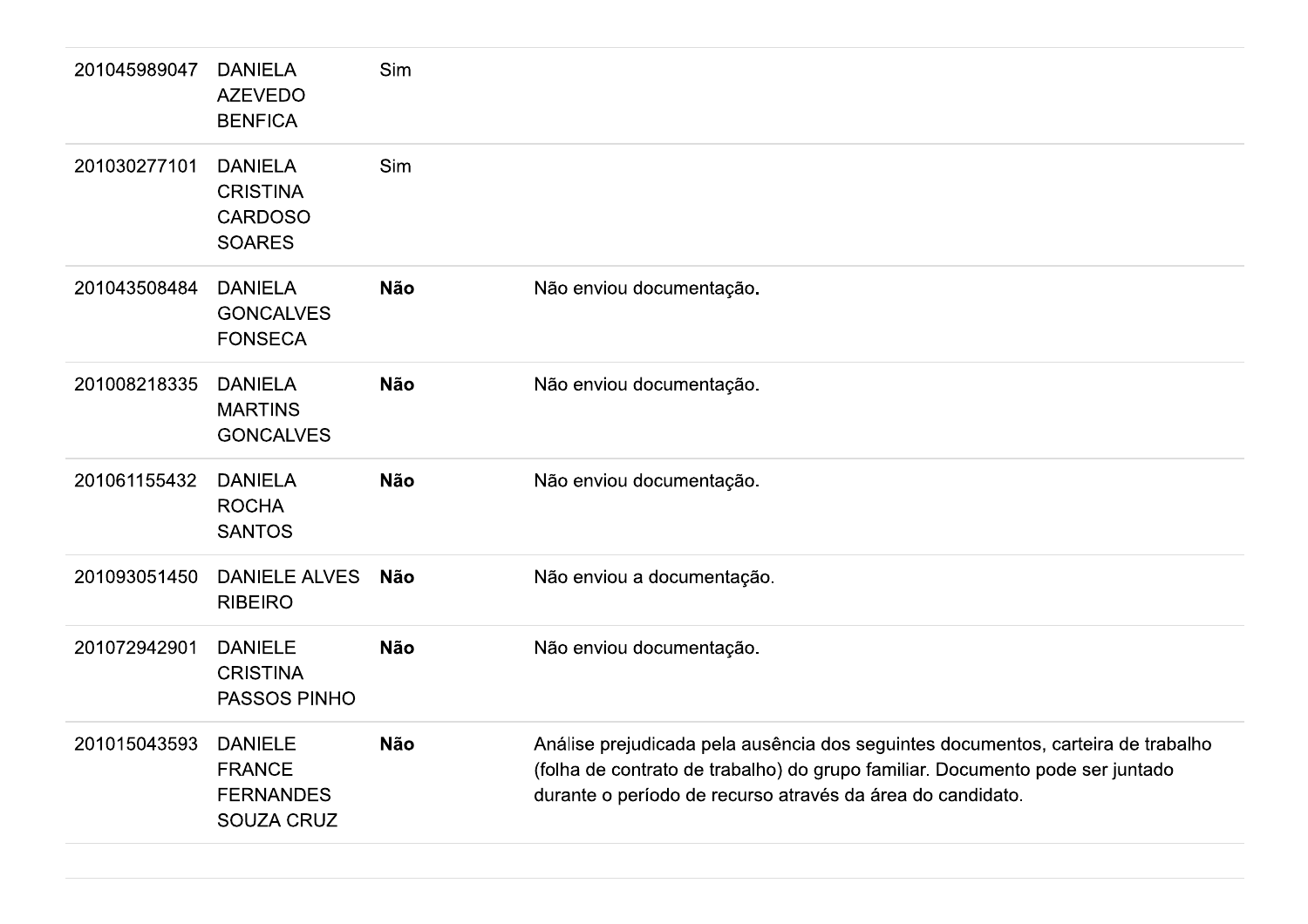| 201041306337 | <b>DANIELE</b><br><b>OLIVEIRA</b><br><b>SANTOS</b>      | <b>Não</b> | Não enviou documentação.                                                                                                                                                                                                        |
|--------------|---------------------------------------------------------|------------|---------------------------------------------------------------------------------------------------------------------------------------------------------------------------------------------------------------------------------|
| 201072442621 | <b>DANIELE</b><br><b>PATRICIA SILVA</b><br><b>SOUZA</b> | <b>Não</b> | Análise prejudicada pela ausência dos seguintes documentos, carteira de trabalho<br>(folha de contrato de trabalho) do grupo familiar. Documento pode ser juntado<br>durante o período de recurso através da área do candidato. |
| 201026463632 | <b>DANIELE</b><br><b>SANTOS DE</b><br><b>JESUS</b>      | <b>Não</b> | Não enviou a documentação.                                                                                                                                                                                                      |
| 201006337111 | <b>DANIELE</b><br><b>SIQUEIRA</b><br><b>SANTOS</b>      | <b>Não</b> | Não enviou a documentação.                                                                                                                                                                                                      |
| 201087704015 | <b>DANIELE VAZ</b><br><b>DIAS DOS</b><br><b>SANTOS</b>  | <b>Não</b> | Não enviou documentação.                                                                                                                                                                                                        |
| 201067585061 | <b>DANIELLA DE</b><br><b>SOUZA SILVA</b>                | <b>Não</b> | Não enviou documentação.                                                                                                                                                                                                        |
| 201005068394 | <b>DANIELLE</b><br><b>BATISTA DOS</b><br><b>SANTOS</b>  | <b>Não</b> | Análise prejudicada pela ausência dos seguintes documentos, carteira de trabalho<br>(folha de contrato de trabalho) da mãe. Documento pode ser juntado durante o<br>período de recurso através da área do candidato.            |
| 201034676027 | <b>DANIELLE</b><br><b>FRANCISCA DE</b><br><b>MOURA</b>  | <b>Não</b> | Não enviou documentação.                                                                                                                                                                                                        |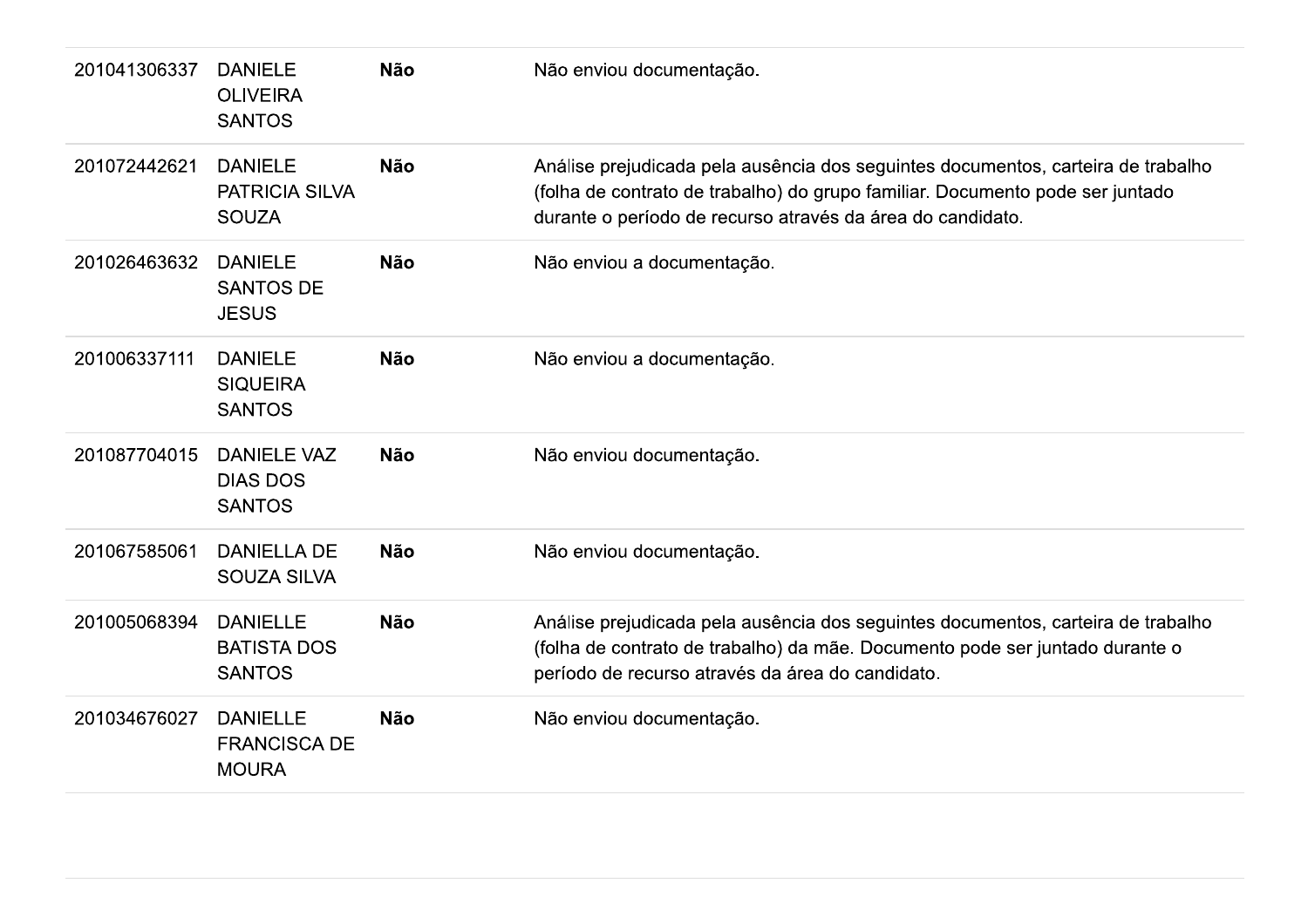| 201016618203 | <b>DANIELLE</b><br>PEREIRA DA<br><b>SILVA</b>            | Sim        |                                                                                                                                                                                                                                                                                                            |
|--------------|----------------------------------------------------------|------------|------------------------------------------------------------------------------------------------------------------------------------------------------------------------------------------------------------------------------------------------------------------------------------------------------------|
| 201000518898 | <b>DANIELLE</b><br><b>RODRIGUES</b><br><b>SILVA</b>      | <b>Não</b> | Análise prejudicada pela ausência dos seguintes documentos, carteira de trabalho<br>(folha de contrato de trabalho) do candidato. Documento pode ser juntado durante o<br>período de recurso através da área do candidato.                                                                                 |
| 201046684274 | <b>DANIELLE</b><br><b>SOARES</b><br><b>BARBOSA</b>       | <b>Não</b> | Não enviou a documentação.                                                                                                                                                                                                                                                                                 |
| 201032746285 | <b>DANIELLE</b><br><b>SOARES DE</b><br><b>MOURA</b>      | <b>Não</b> | Não enviou a documentação.                                                                                                                                                                                                                                                                                 |
| 201000868632 | <b>DANIELLY DE</b><br><b>OLIVEIRA</b><br><b>TEIXEIRA</b> | <b>Não</b> | Não enviou documentação.                                                                                                                                                                                                                                                                                   |
| 201007198546 | <b>DANIELLY</b><br><b>MARIA DOS</b><br><b>SANTOS</b>     | <b>Não</b> | Ausência de documentos necessários para analise socioeconômico. De acordo com<br>o edital Nº 01/2021 - SISU/UNIMONTES, consta no item 2.2 (DOCUMENTAÇÃO<br>COMPROBATÓRIA DE APRESENTAÇÃO OBRIGATÓRIA ) do ANEXO I<br>(PROGRAMA SOCIOECONÔMICO), toda a documentação necessária que deveria<br>ser enviada. |
| 201013842079 | <b>DANIELY</b><br><b>BRANDAO</b><br><b>NEVES</b>         | <b>Não</b> | Não enviou a documentação.                                                                                                                                                                                                                                                                                 |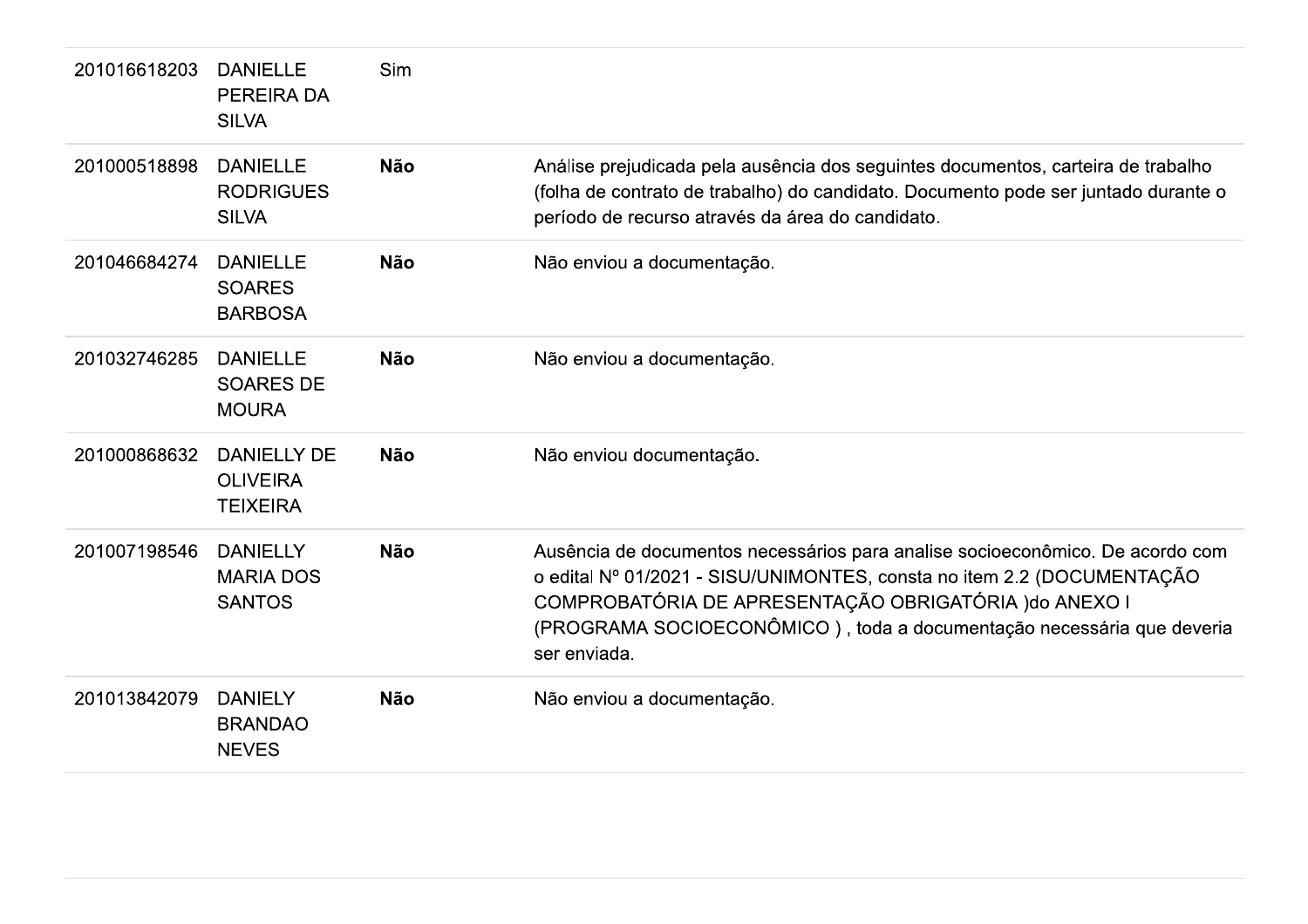| 201078721929 | <b>DANIELY</b><br><b>LORRANY</b><br><b>SILVA DE</b><br><b>SOUZA</b> | Sim        |                                                                                    |
|--------------|---------------------------------------------------------------------|------------|------------------------------------------------------------------------------------|
| 201084768005 | <b>DANILO</b><br><b>ANDERSON DE</b><br><b>SANTANA SILVA</b>         | <b>Não</b> | Não enviou documentação.                                                           |
| 201004124438 | <b>DANILO</b><br><b>BATISTA</b><br><b>FERNANDES</b>                 | <b>Não</b> | Não enviou documentação.                                                           |
| 201022930436 | <b>DANILO DE</b><br><b>LIMA ALMEIDA</b>                             | <b>Não</b> | Não enviou documentação.                                                           |
| 201062362078 | <b>DANILO</b><br><b>FERREIRA</b><br><b>SANTOS</b>                   | <b>Não</b> | Renda familiar per capita maior que 1,5 salário mínimo (um salário mínimo e meio). |
| 201046469015 | <b>DANILO</b><br><b>PEREIRA</b><br><b>MUNIZ</b>                     | <b>Não</b> | Não enviou documentação.                                                           |
| 201123285672 | <b>DANILO PIERRE</b><br><b>DIAS DA SILVA</b>                        | <b>Não</b> | Não enviou documentação.                                                           |
| 201090393038 | <b>DANUBIA</b><br><b>LOPES</b><br><b>MAGALHAES</b>                  | <b>Não</b> | Não enviou documentação.                                                           |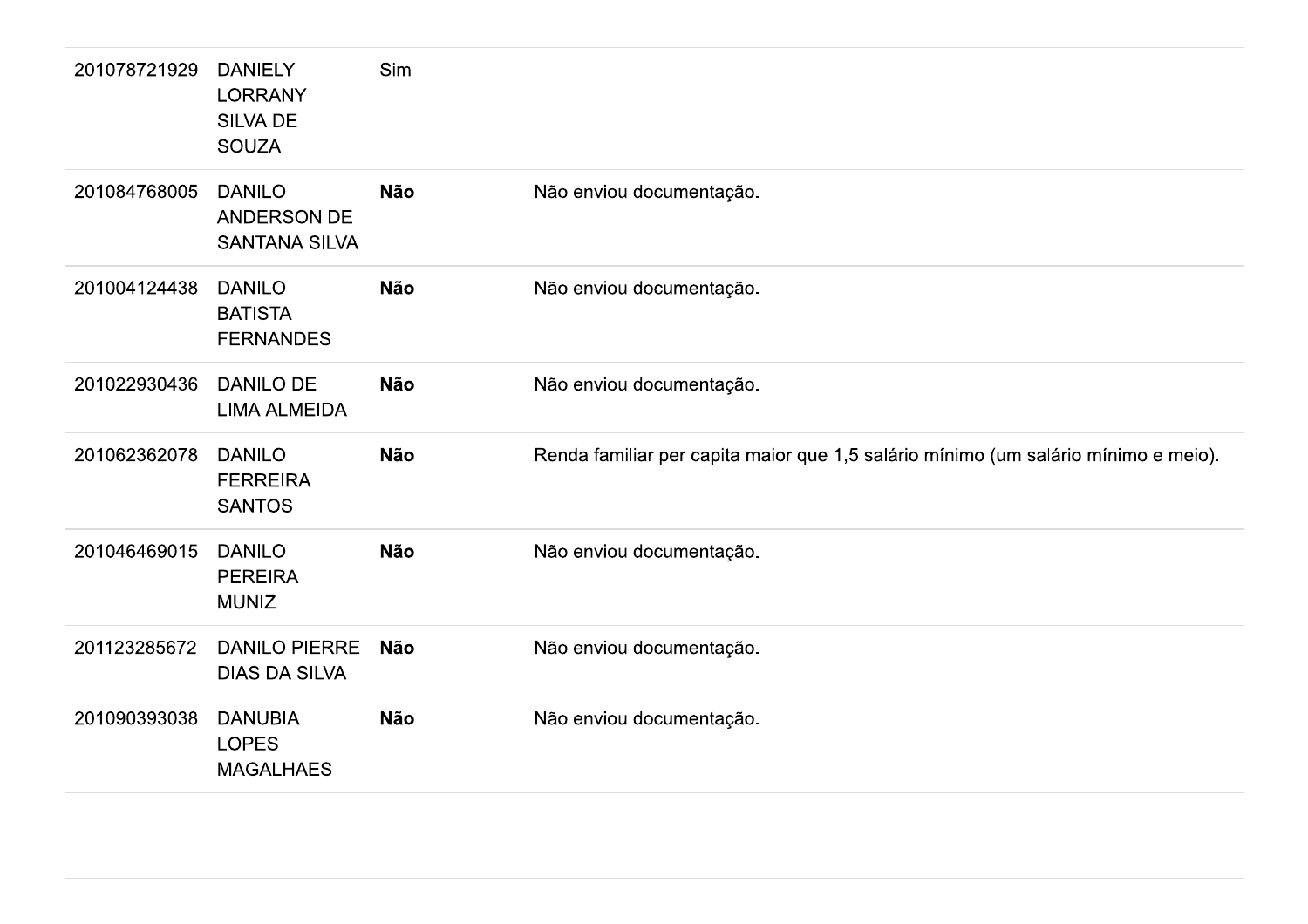| 201064907078 | <b>DANY ELLEN</b><br><b>GONCALVES</b><br><b>ALMEIDA</b>                    | <b>Não</b> | Não enviou a documentação. |
|--------------|----------------------------------------------------------------------------|------------|----------------------------|
| 201084579014 | <b>DANYELA</b><br><b>SOARES</b><br><b>XAVIER</b>                           | Sim        |                            |
| 201013548734 | <b>DARA ALANO</b><br><b>DA SILVA</b>                                       | <b>Não</b> | Não enviou documentação.   |
| 201084193212 | <b>DARCY LOPES</b><br><b>CORREA</b>                                        | <b>Não</b> | Não enviou a documentação. |
| 201010768020 | <b>DARLENE</b><br><b>GOMES</b><br><b>MOREIRA</b>                           | <b>Não</b> | Não enviou a documentação. |
| 201067076558 | <b>DAVID MICHEL</b><br><b>ARAUJO SILVA</b>                                 | <b>Não</b> | Não enviou a documentação. |
| 201099205712 | <b>DAVID VINICIUS</b><br><b>OLIVEIRA DE</b><br><b>JESUS</b>                | <b>Não</b> | Não enviou documentação.   |
| 201047366798 | <b>DAVILLY</b><br><b>DAMARES</b><br><b>SOARES LIMA</b><br><b>RODRIGUES</b> | <b>Não</b> | Não enviou a documentação. |
| 201005027317 | <b>DAYANE</b><br><b>GONCALVES</b><br><b>DE SOUZA</b>                       | <b>Não</b> | Não enviou a documentação. |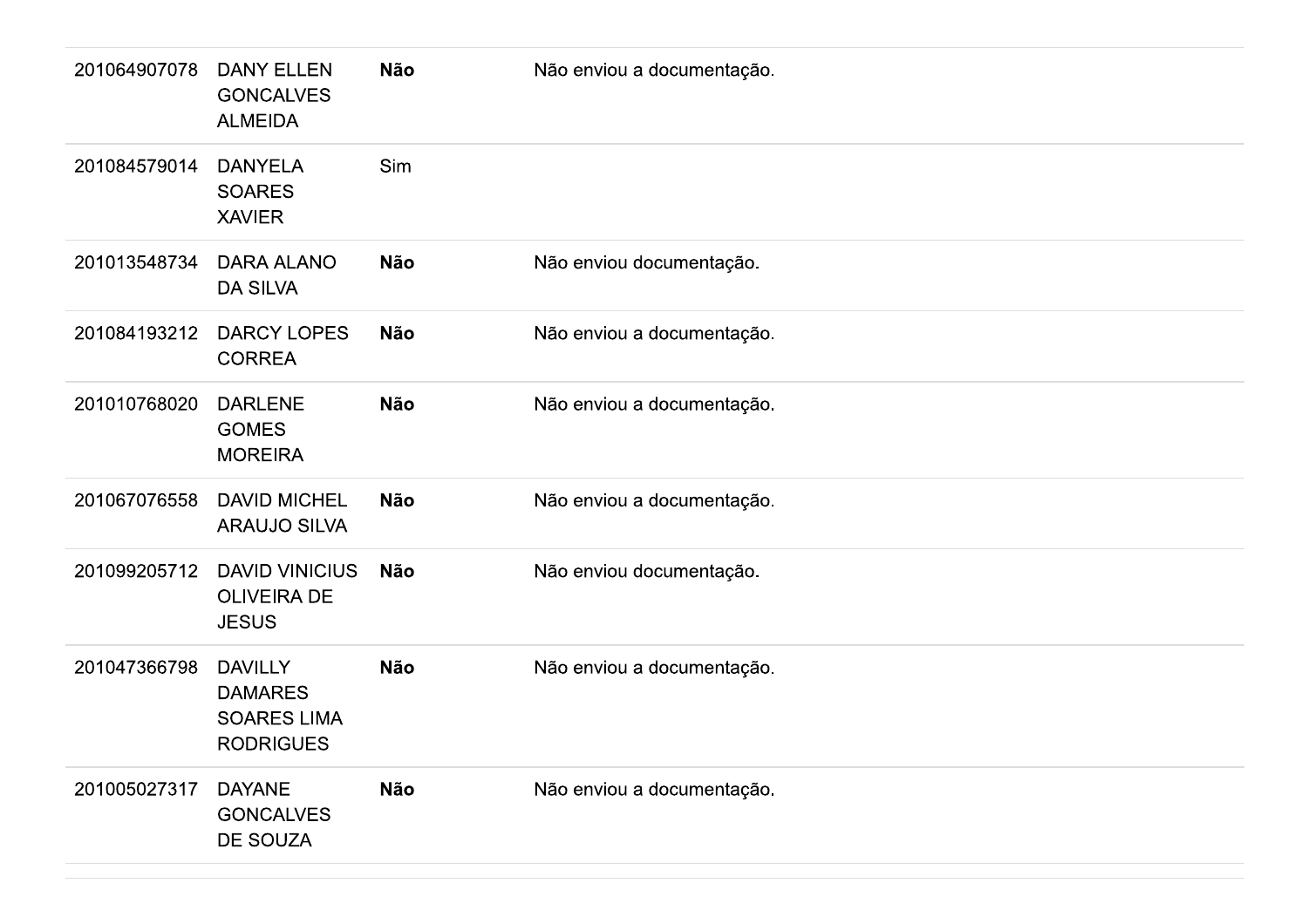| 201006844181 | <b>DAYANE</b><br><b>GUEDES</b><br><b>ARAUJO</b>                      | <b>Não</b> | Não enviou a documentação. |
|--------------|----------------------------------------------------------------------|------------|----------------------------|
| 201032114989 | <b>DAYANE</b><br><b>OLIVEIRA</b><br><b>ALVES</b><br><b>RODRIGUES</b> | <b>Não</b> | Não enviou documentação.   |
| 201005391747 | <b>DAYANE</b><br>VELOSO DE<br><b>OLIVEIRA</b>                        | Sim        |                            |
| 201067737373 | <b>DAYANNE</b><br><b>NAYARA</b><br><b>FERREIRA</b><br><b>GOMES</b>   | <b>Não</b> | Não enviou a documentação. |
| 201083819866 | <b>DAYANNE</b><br><b>PEREIRA</b><br><b>ALVES</b>                     | <b>Não</b> | Não enviou documentação.   |
| 201046457564 | DAYSE ANNE<br><b>FERREIRA</b><br><b>SILVA</b>                        | <b>Não</b> | Não enviou documentação.   |
| 201006608131 | <b>DAYSE</b><br>CAROLINE<br><b>SOARES</b><br><b>XAVIER</b>           | Não        | Não enviou documentação.   |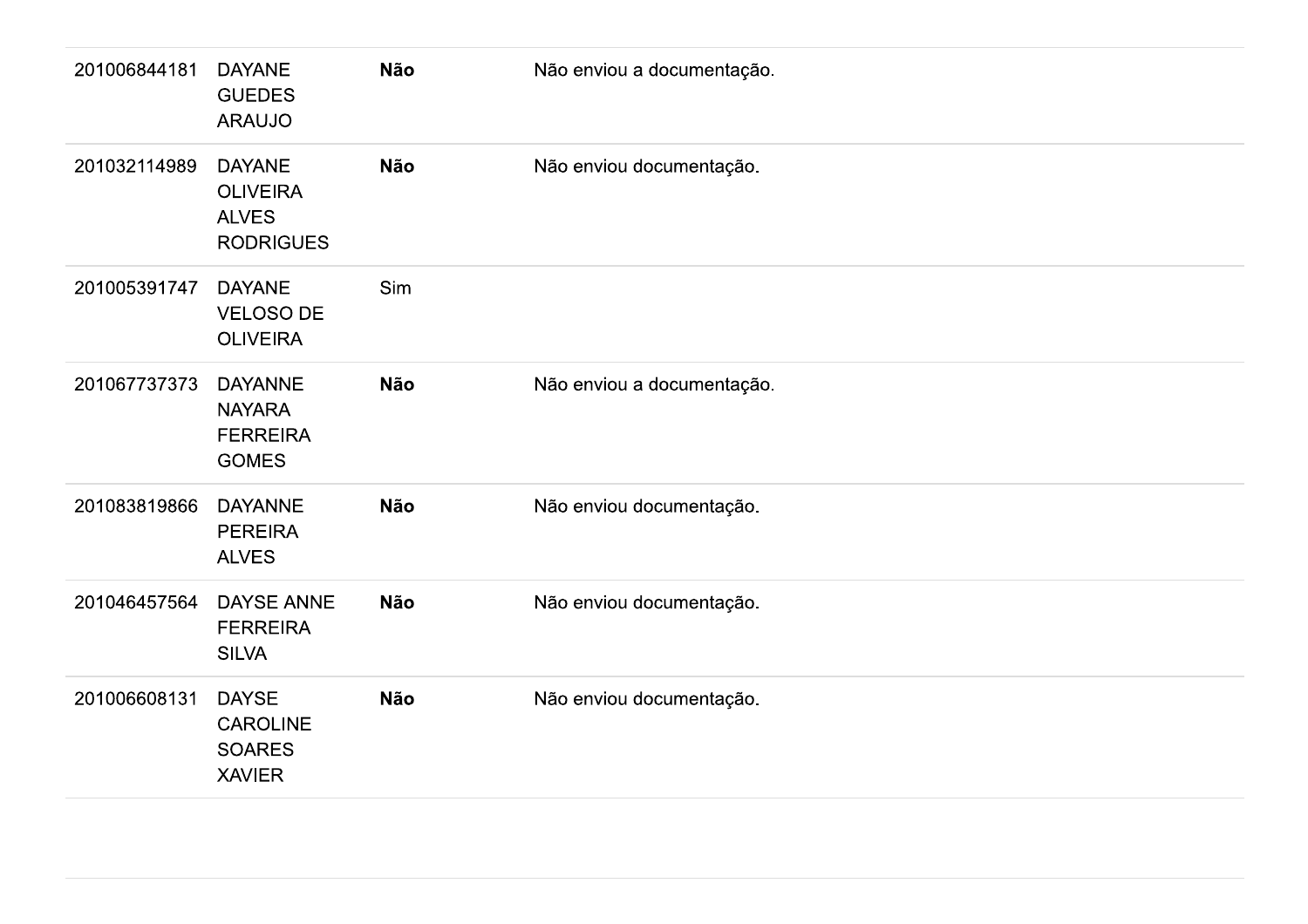| 201025030804 | <b>DAYSIANE</b><br><b>ELIZABETH</b><br><b>SANTOS</b>                    | Sim        |                                                                                                                                                                                                    |
|--------------|-------------------------------------------------------------------------|------------|----------------------------------------------------------------------------------------------------------------------------------------------------------------------------------------------------|
| 201004650804 | <b>DEBORA</b><br><b>ANTUNES</b><br><b>MENDES</b>                        | <b>Não</b> | Não apresentou a carteira de trabalho (folha de contrato de trabalho) dos membros<br>do grupo familiar. Documentos podem ser juntado durante o período de recurso<br>através da área do candidato. |
| 201017334297 | <b>DEBORA</b><br><b>ARAUJO</b><br><b>FIGUEREDO</b>                      | <b>Não</b> | Não enviou documentação.                                                                                                                                                                           |
| 201056977063 | <b>DEBORA</b><br><b>JOSIANE</b><br><b>PEREIRA</b><br><b>BARBOSA</b>     | <b>Não</b> | Não enviou documentação.                                                                                                                                                                           |
| 201041735493 | <b>DEBORA LIMA</b><br><b>CASTILHO</b>                                   | <b>Não</b> | Não enviou documentação.                                                                                                                                                                           |
| 201039639657 | <b>DEBORA</b><br><b>MARQUES</b><br><b>POLIDORO</b><br><b>APOLINARIO</b> | <b>Não</b> | Não enviou documentação.                                                                                                                                                                           |
| 201023393097 | <b>DEBORA</b><br><b>RAFAELLA</b><br><b>MENDES DOS</b><br><b>SANTOS</b>  | <b>Não</b> | Não enviou documentação.                                                                                                                                                                           |
| 201085220543 | <b>DEBORA</b><br><b>RAMALHO</b><br><b>SANTOS</b>                        | <b>Não</b> | Não enviou documentação.                                                                                                                                                                           |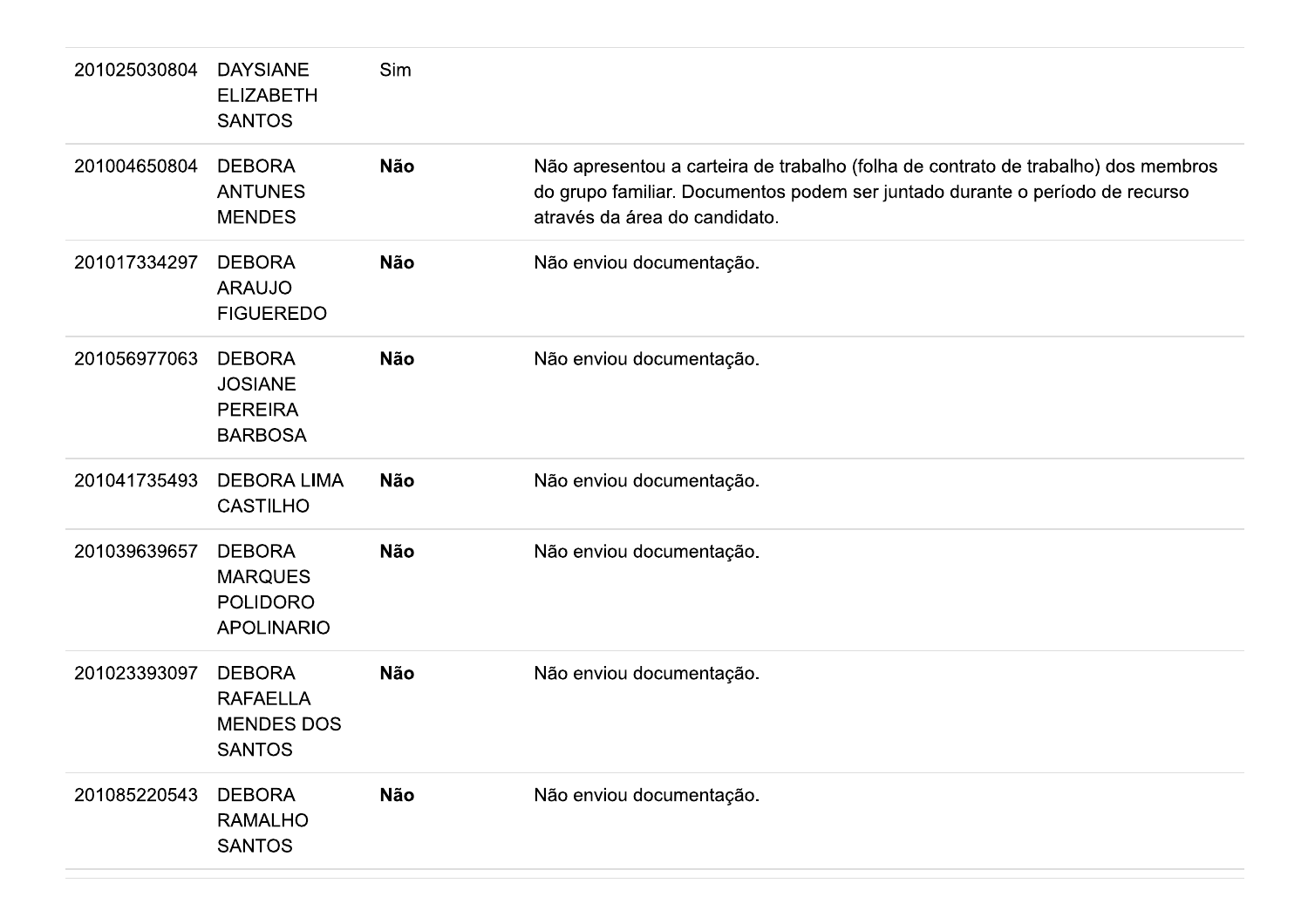| 201115528592 | <b>DEBORA</b><br><b>ROCHA</b><br><b>SANTOS</b>                           | <b>Não</b> | Não enviou documentação.                                                                                                                                                                                                                                                                                   |
|--------------|--------------------------------------------------------------------------|------------|------------------------------------------------------------------------------------------------------------------------------------------------------------------------------------------------------------------------------------------------------------------------------------------------------------|
| 201028720732 | <b>DEBORA</b><br><b>RODRIGUES</b><br><b>RAMOS</b>                        | <b>Não</b> | Laudo indeferido, por não cumprir os requisitos previstos na Lei nº 13.465/2000.                                                                                                                                                                                                                           |
| 201016497129 | <b>DEBORAH</b><br><b>KAROLINE</b><br><b>CORSINO</b><br><b>OLIVEIRA</b>   | <b>Não</b> | Não enviou documentação.                                                                                                                                                                                                                                                                                   |
| 201025292354 | <b>DEBORAH</b><br><b>LORRANA</b><br><b>ANTUNES DE</b><br><b>OLIVEIRA</b> | <b>Não</b> | Não enviou a documentação.                                                                                                                                                                                                                                                                                 |
| 201040329835 | <b>DEBORAH</b><br><b>LYANDRA</b><br><b>COELHO DIAS</b>                   | <b>Não</b> | Não enviou documentação.                                                                                                                                                                                                                                                                                   |
| 201077232316 | <b>DEIVID EFRAIM</b><br><b>BARBOSA DE</b><br><b>FREITAS</b>              | <b>Não</b> | Não enviou documentação.                                                                                                                                                                                                                                                                                   |
| 201078980152 | <b>DEIVID</b><br><b>FERREIRA DA</b><br><b>SILVA</b>                      | <b>Não</b> | Ausência de documentos necessários para analise socioeconômico. De acordo com<br>o edital Nº 01/2021 - SISU/UNIMONTES, consta no item 2.2 (DOCUMENTAÇÃO<br>COMPROBATÓRIA DE APRESENTAÇÃO OBRIGATÓRIA ) do ANEXO I<br>(PROGRAMA SOCIOECONÔMICO), toda a documentação necessária que deveria<br>ser enviada. |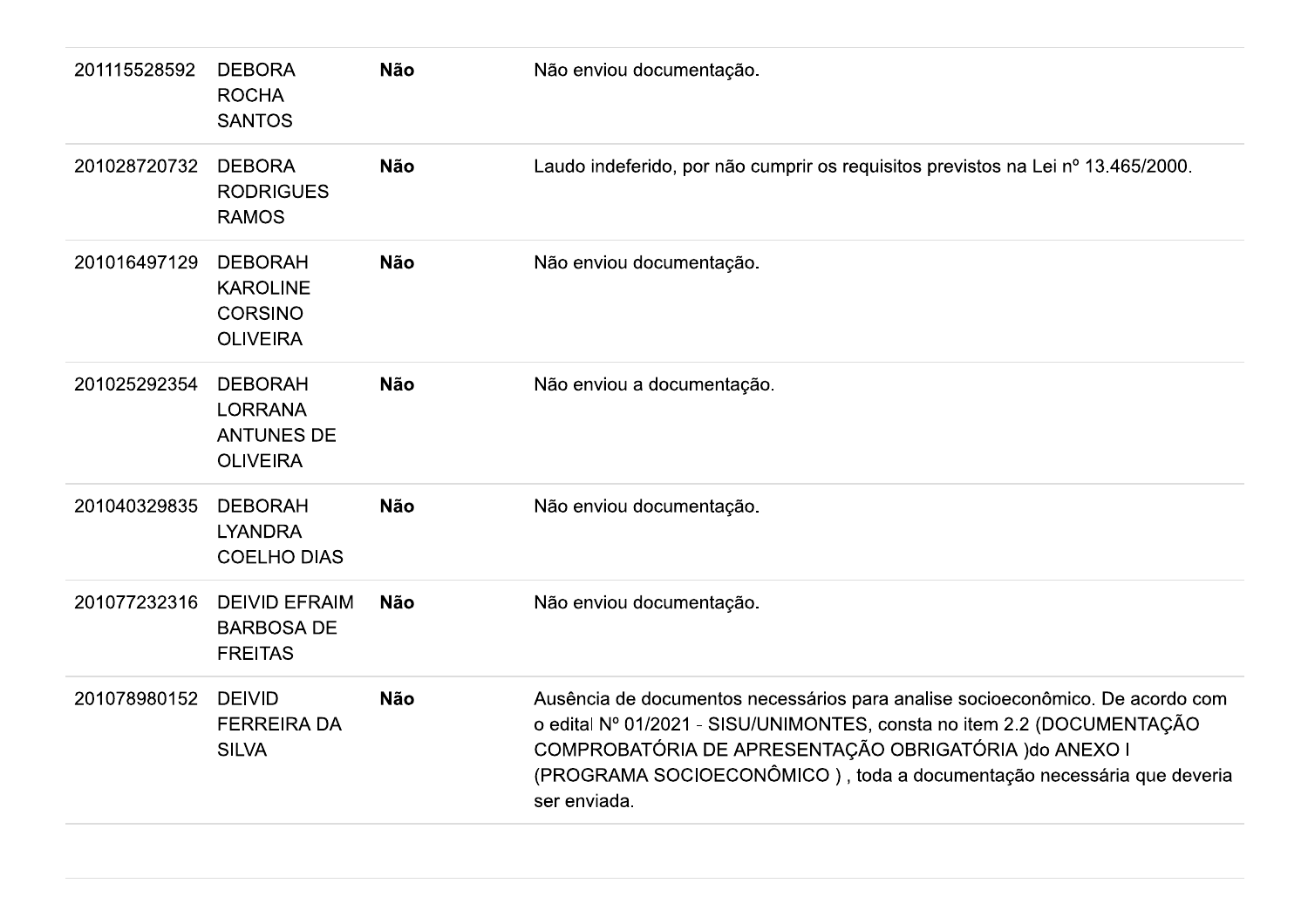| 201009823315 | <b>DEMETRIO</b><br><b>FERREIRA</b><br><b>AMORIM</b>                  | <b>Não</b> | Não enviou documentação.                                                                                                                                                                                                                                                                                   |
|--------------|----------------------------------------------------------------------|------------|------------------------------------------------------------------------------------------------------------------------------------------------------------------------------------------------------------------------------------------------------------------------------------------------------------|
| 201006465771 | <b>DENISE DA</b><br><b>SILVA LOOZE</b>                               | <b>Não</b> | Não enviou a documentação.                                                                                                                                                                                                                                                                                 |
| 201015717741 | <b>DENISE</b><br><b>PEREIRA</b><br><b>FARIAS RAMOS</b>               | <b>Não</b> | Não enviou documentação.                                                                                                                                                                                                                                                                                   |
| 201013078419 | <b>DENISSON</b><br><b>ALVES DA</b><br><b>SILVA</b>                   | <b>Não</b> | Ausência de documentos necessários para analise socioeconômico. De acordo com<br>o edital Nº 01/2021 - SISU/UNIMONTES, consta no item 2.2 (DOCUMENTAÇÃO<br>COMPROBATÓRIA DE APRESENTAÇÃO OBRIGATÓRIA ) do ANEXO I<br>(PROGRAMA SOCIOECONÔMICO), toda a documentação necessária que deveria<br>ser enviada. |
| 201013843986 | <b>DENIVILSON</b><br><b>FIUZA DA SILVA</b>                           | <b>Não</b> | Não enviou a documentação.                                                                                                                                                                                                                                                                                 |
| 201011843384 | <b>DENNER</b><br><b>AUGUSTO</b><br><b>MOTA DE</b><br><b>OLIVEIRA</b> | <b>Não</b> | Não enviou documentação.                                                                                                                                                                                                                                                                                   |
| 201048026318 | <b>DENNYS</b><br><b>COIMBRA</b><br><b>RIBEIRO</b>                    | <b>Não</b> | Não enviou a documentação.                                                                                                                                                                                                                                                                                 |
| 201081635934 | <b>DEUZANIA</b><br><b>ALVES DOS</b><br><b>SANTOS</b>                 | <b>Não</b> | Não enviou documentação.                                                                                                                                                                                                                                                                                   |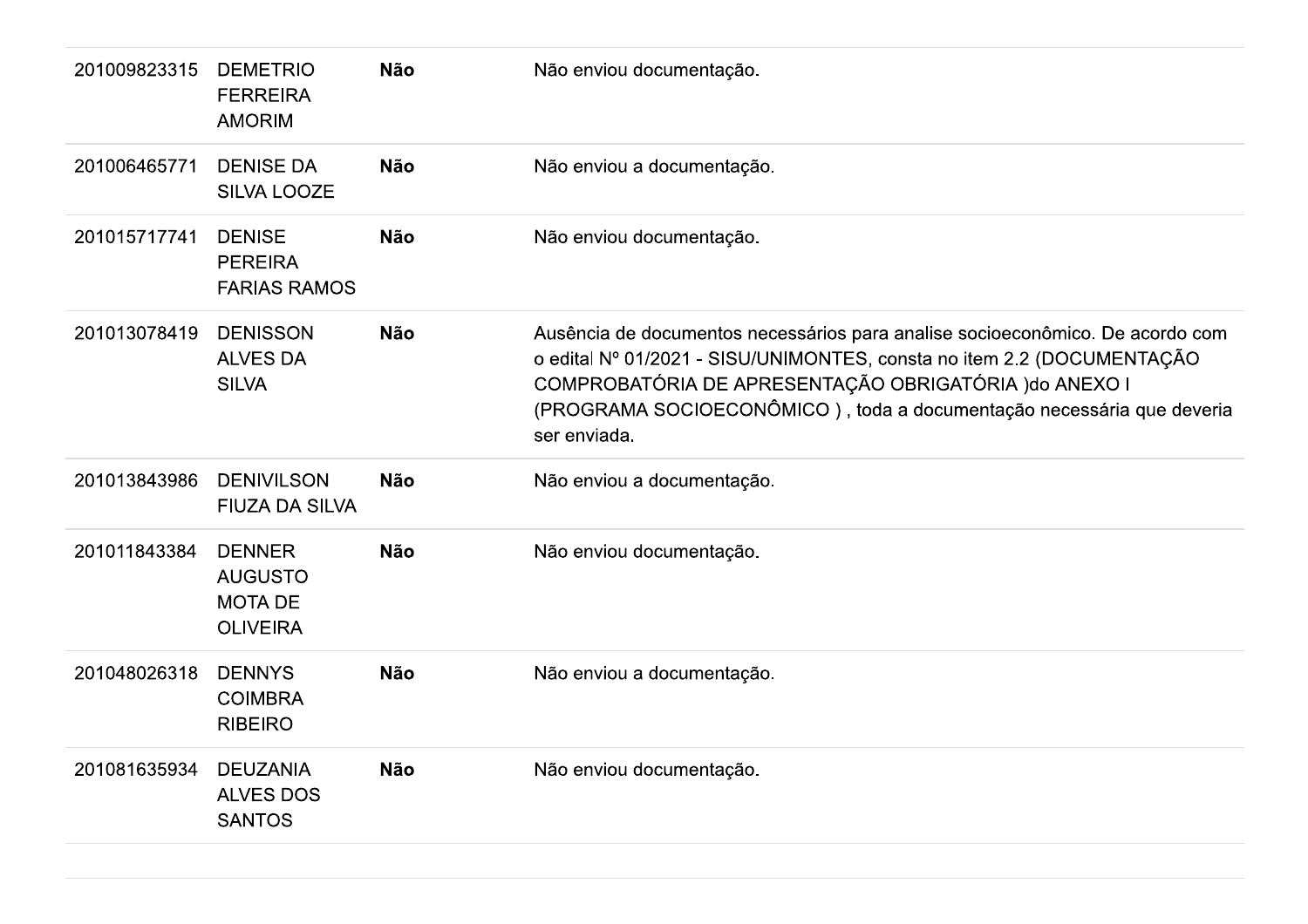| 201055164838 | <b>DEYVISON DE</b><br><b>MATOS ROCHA</b>                      | <b>Não</b> | Não enviou documentação.                                                                                                                                                        |
|--------------|---------------------------------------------------------------|------------|---------------------------------------------------------------------------------------------------------------------------------------------------------------------------------|
| 201098318052 | <b>DHANYELE</b><br><b>JENIFER DE</b><br><b>SOUZA FARIA</b>    | <b>Não</b> | Não enviou documentação.                                                                                                                                                        |
| 201028665523 | <b>DHEMILE</b><br><b>MENDES</b><br><b>BARBOSA</b>             | Sim        |                                                                                                                                                                                 |
| 201035655095 | <b>DIANA KARLA</b><br><b>FREITAS BRITO</b><br><b>CARVALHO</b> | <b>Não</b> | Não enviou a documentação.                                                                                                                                                      |
| 201095888560 | <b>DIEGO ALVES</b><br><b>DOS SANTOS</b>                       | <b>Não</b> | Não enviou documentação.                                                                                                                                                        |
| 201018655484 | <b>DIEGO DOS</b><br><b>SANTOS</b><br><b>OLIVEIRA</b>          | Sim        |                                                                                                                                                                                 |
| 201036848061 | <b>DIEGO MIGUEL</b><br><b>BARBOSA</b><br><b>PEREIRA</b>       | <b>Não</b> | Não apresentou a carteira de trabalho (folha de contrato de trabalho) do candidato.<br>Documento pode ser juntado durante o período de recurso através da área do<br>candidato. |
| 201116612882 | <b>DIEGO</b><br><b>ROMARIO DE</b><br><b>OLIVEIRA</b>          | <b>Não</b> | Não enviou a documentação.                                                                                                                                                      |
| 202000021671 | <b>DIEIVI</b><br><b>OLIVEIRA</b><br><b>ARAUJO</b>             | <b>Não</b> | Não enviou a documentação.                                                                                                                                                      |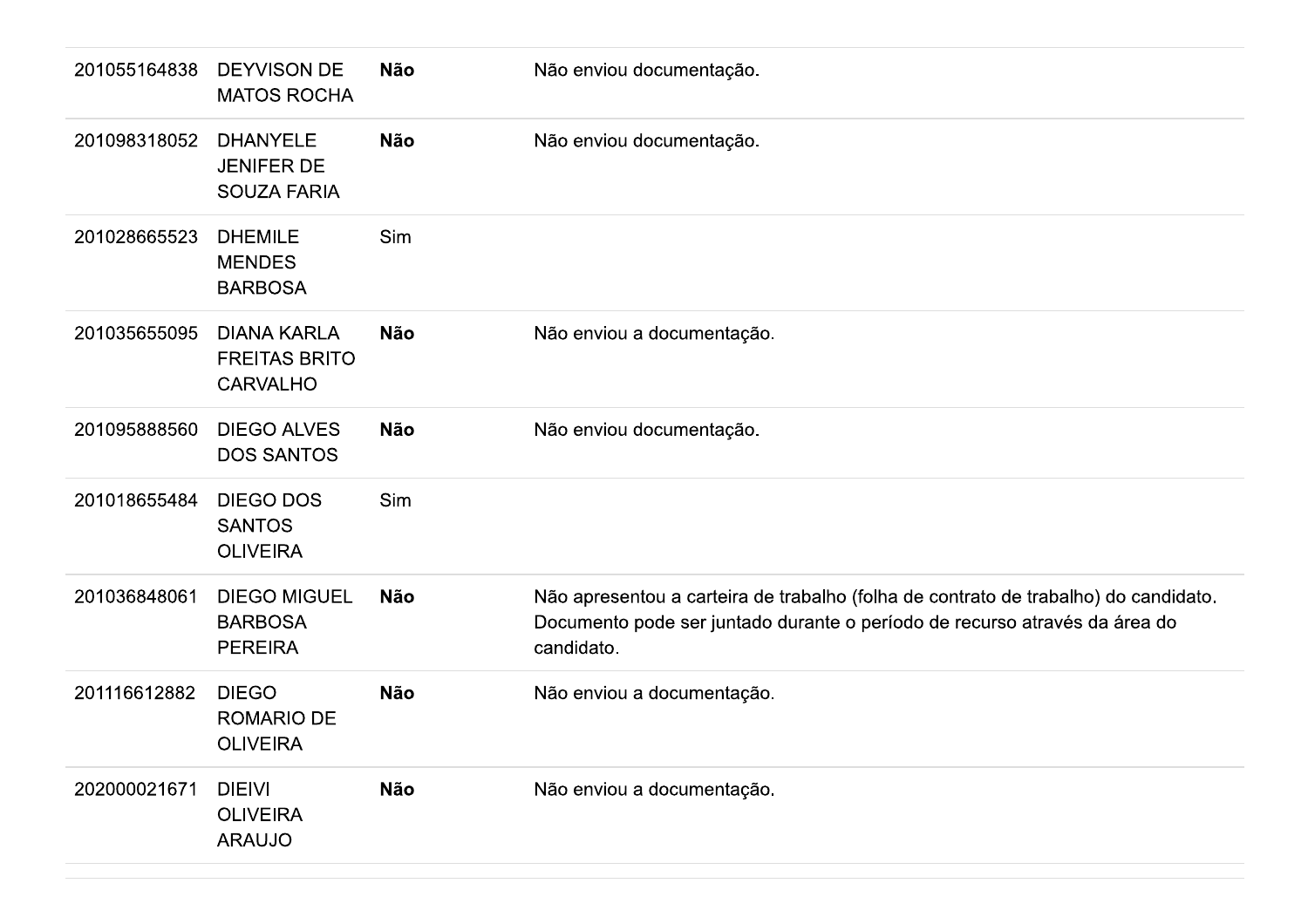| 201081756508 | <b>DIELE</b><br><b>GUIMARAES</b><br><b>BRITO</b>                       | <b>Não</b> | Não enviou documentação.                                                                                                                                                                     |
|--------------|------------------------------------------------------------------------|------------|----------------------------------------------------------------------------------------------------------------------------------------------------------------------------------------------|
| 201116095625 | <b>DIELYKA</b><br><b>SOUZA MACIEL</b>                                  | <b>Não</b> | Não enviou documentação.                                                                                                                                                                     |
| 201107001038 | <b>DIENEFER</b><br><b>JEISSIANE</b><br><b>ALVES</b><br><b>TEIXEIRA</b> | <b>Não</b> | Não enviou a documentação.                                                                                                                                                                   |
| 201080939295 | <b>DIERICK</b><br><b>RAMON</b><br><b>MIRANDA</b><br><b>PEREIRA</b>     | <b>Não</b> | Não enviou documentação.                                                                                                                                                                     |
| 201003366287 | <b>DIHEMESON</b><br><b>ADENILSON DE</b><br><b>FARIA RAMOS</b>          | <b>Não</b> | Não enviou documentação.                                                                                                                                                                     |
| 201038183913 | <b>DINALVA</b><br><b>PEREIRA DA</b><br><b>SILVA</b>                    | <b>Não</b> | Não apresentou a carteira de trabalho (folha de contrato de trabalho) do candidato e<br>do cônjuge. Documento pode ser juntado durante o período de recurso através da<br>área do candidato. |
| 201062724269 | <b>DIOGHO</b><br><b>PESSOA</b><br><b>OLIVEIRA DA</b><br><b>SILVA</b>   | <b>Não</b> | Não enviou documentação.                                                                                                                                                                     |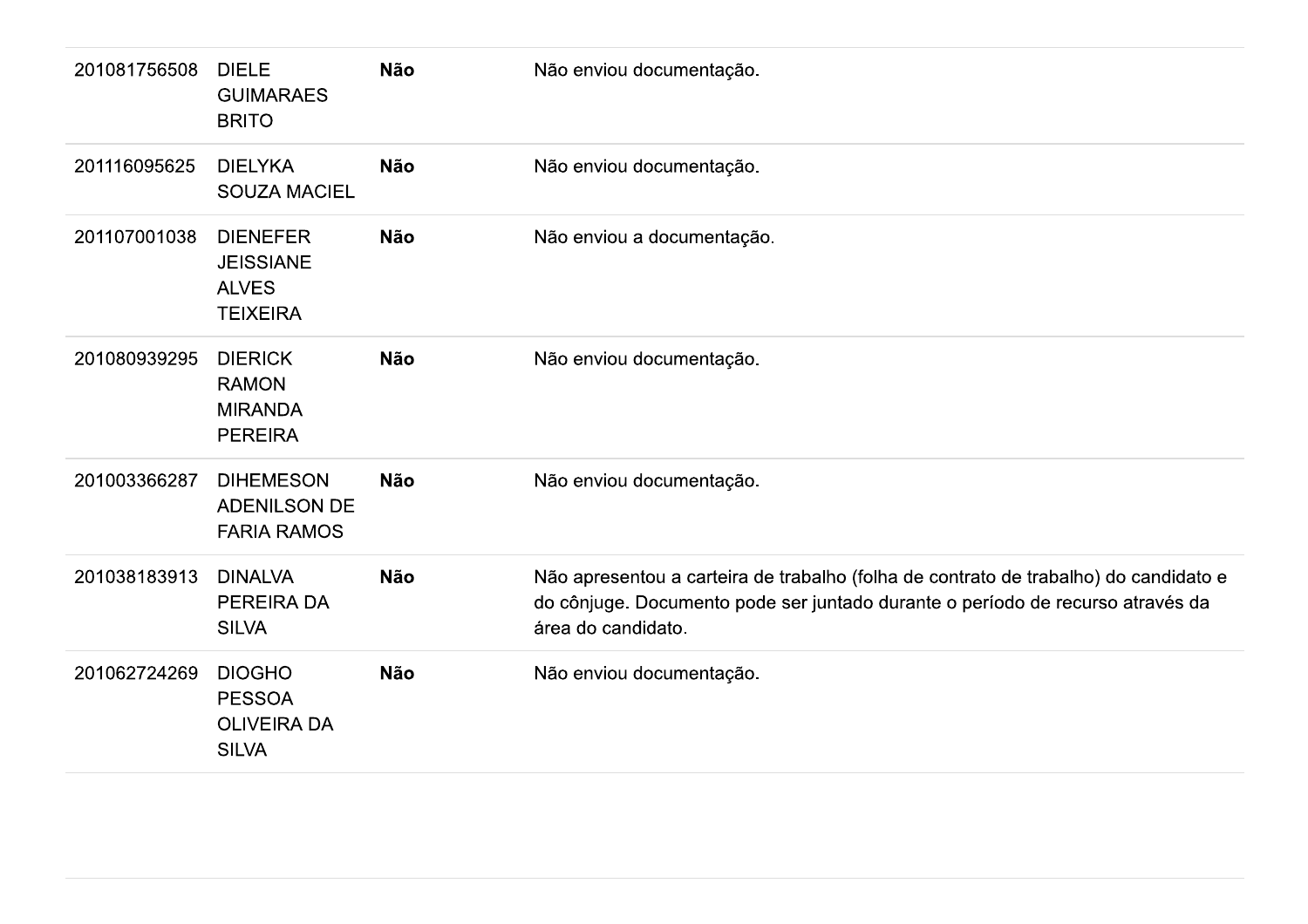| 201001803166 | <b>DIOGO</b><br><b>AVALERIO</b><br><b>CARDOSO</b><br><b>PEREIRA</b>    | Sim        |                          |
|--------------|------------------------------------------------------------------------|------------|--------------------------|
| 201004034561 | <b>DIOGO LIMA DE</b><br><b>QUEIROS</b>                                 | <b>Não</b> | Não enviou documentação. |
| 201044971541 | <b>DIOMAR JUNIO</b><br>PEREIRA DE<br><b>SOUZA</b>                      | <b>Não</b> | Não enviou documentação. |
| 201009844949 | <b>DONAYENE</b><br><b>APARECIDA</b><br><b>DAMASCENO</b><br><b>MELO</b> | Sim        |                          |
| 201095645747 | DONG IL KOO                                                            | Sim        |                          |
| 201003768607 | <b>DOUGLAS</b><br><b>ALMEIDA SILVA</b>                                 | <b>Não</b> | Não enviou documentação. |
| 201085531220 | <b>DOUGLAS</b><br><b>DOMICIANO DA</b><br><b>CRUZ</b>                   | Sim        |                          |
| 201068114838 | <b>DOUGLAS</b><br><b>FRANCISCO</b><br><b>SILVA</b>                     | Sim        |                          |
| 201010406407 | <b>DRAYKO</b><br><b>MENDES SILVA</b>                                   | <b>Não</b> | Não enviou documentação. |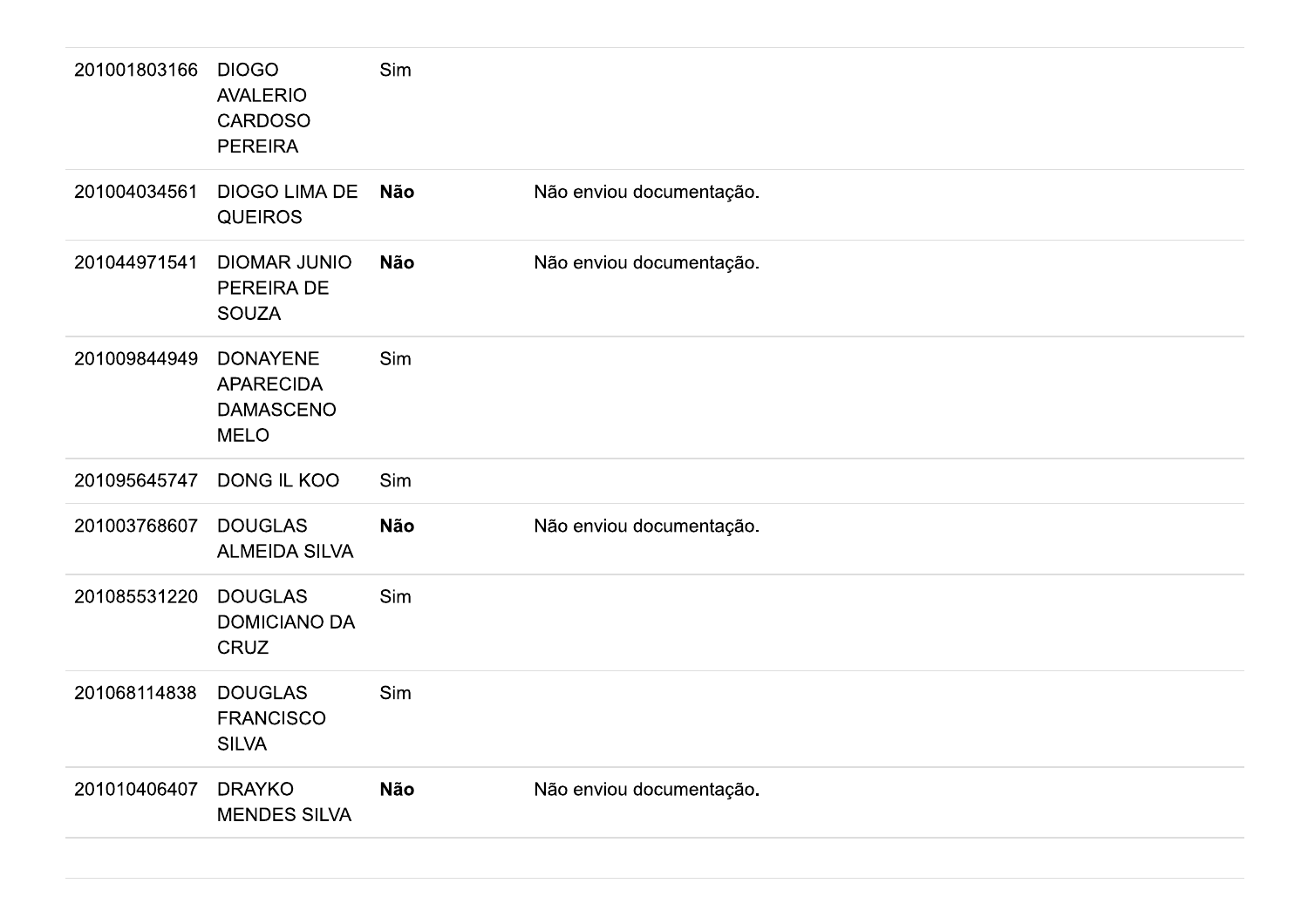| 201011275181 | <b>DRIELLY</b><br>LORRANE<br>PEREIRA SILVA                              | Sim        |                            |
|--------------|-------------------------------------------------------------------------|------------|----------------------------|
| 201106654274 | <b>DULCINEIDE</b><br><b>RODRIGUES</b><br><b>PINTO</b>                   | <b>Não</b> | Não enviou a documentação. |
| 201064610508 | <b>EDDER</b><br><b>THAUAN</b><br><b>CAMPOS</b><br><b>FAGUNDES</b>       | Não        | Não enviou a documentação. |
| 201012128934 | <b>EDIANAIRA</b><br><b>GONCALVES</b><br><b>VELOSO</b><br><b>FONSECA</b> | <b>Não</b> | Não enviou documentação.   |
| 201011149972 | <b>EDIENE</b><br><b>TEODORO</b><br><b>SOARES</b>                        | Não        | Não enviou a documentação. |
| 201078066150 | <b>EDILENE</b><br><b>FERREIRA</b><br><b>SILVA</b>                       | <b>Não</b> | Não enviou a documentação. |
| 201044507931 | <b>EDILMA</b><br><b>FERREIRA DA</b><br><b>SILVA</b>                     | Não        | Não enviou documentação.   |
| 201081065876 | <b>EDINADIA DE</b><br><b>OLIVEIRA</b>                                   | Não        | Não enviou a documentação. |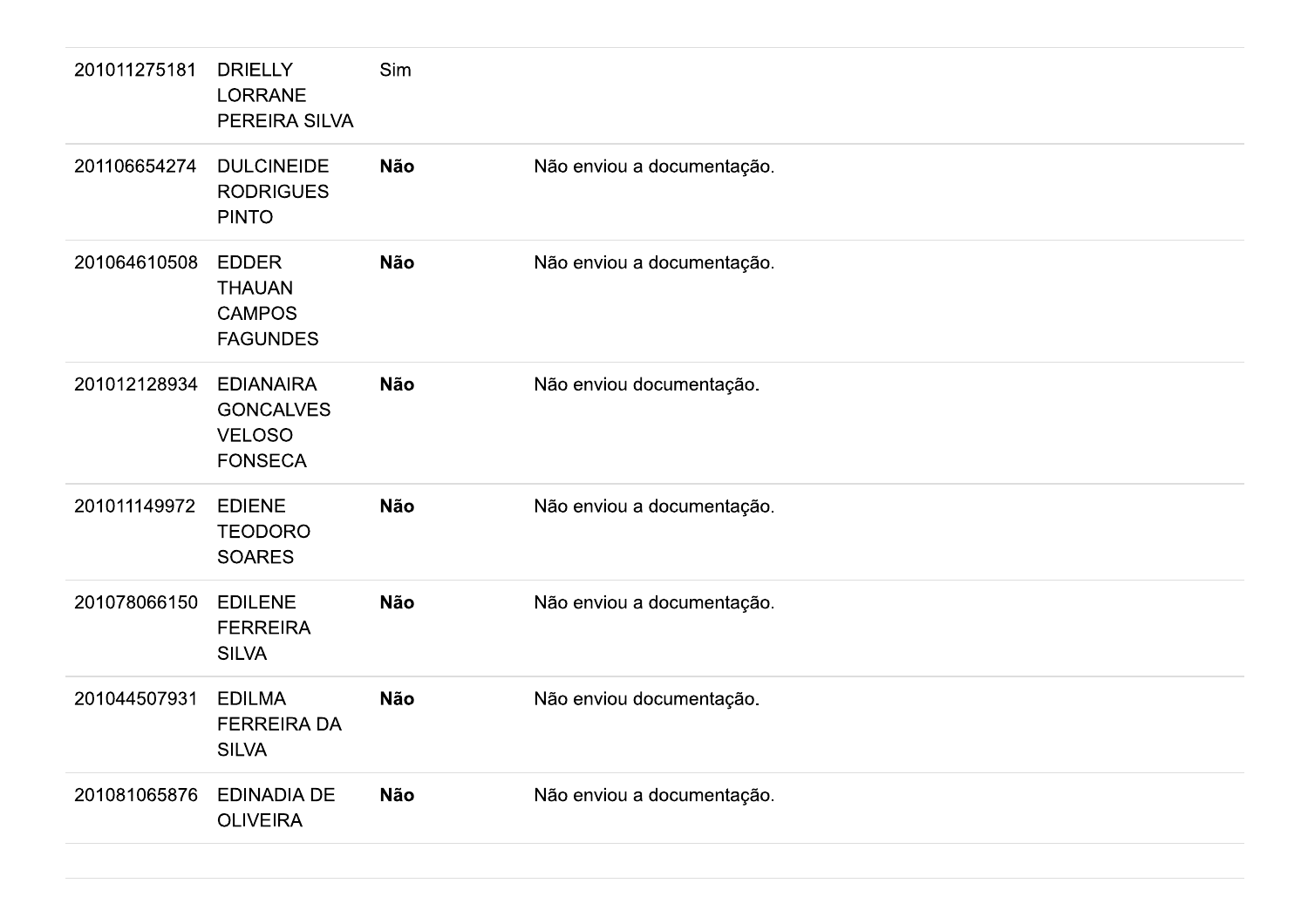| 201109997456 | <b>EDINALDO</b><br><b>ALVES</b><br><b>CARDOSO</b>                     | <b>Não</b> | Não enviou a documentação.                                                                                                                                                                                                                                                                                 |
|--------------|-----------------------------------------------------------------------|------------|------------------------------------------------------------------------------------------------------------------------------------------------------------------------------------------------------------------------------------------------------------------------------------------------------------|
| 201011822636 | <b>EDINALVA</b><br><b>ALVES ROCHA</b>                                 | <b>Não</b> | Não enviou documentação.                                                                                                                                                                                                                                                                                   |
| 201027519655 | <b>EDIOUGLAS</b><br><b>RODRIGUES DE</b><br><b>AQUINO</b>              | <b>Não</b> | Ausência de documentos necessários para analise socioeconômico. De acordo com<br>o edital Nº 01/2021 - SISU/UNIMONTES, consta no item 2.2 (DOCUMENTAÇÃO<br>COMPROBATÓRIA DE APRESENTAÇÃO OBRIGATÓRIA ) do ANEXO I<br>(PROGRAMA SOCIOECONÔMICO), toda a documentação necessária que deveria<br>ser enviada. |
| 201079155259 | <b>EDIRENE</b><br><b>VANESSA</b><br><b>BARBOSA DE</b><br><b>SOUZA</b> | <b>Não</b> | Não enviou documentação.                                                                                                                                                                                                                                                                                   |
| 201016515854 | <b>EDIVALDO</b><br><b>LUCAS DIAS DE</b><br><b>FREITAS</b>             | <b>Não</b> | Não enviou a documentação.                                                                                                                                                                                                                                                                                 |
| 201091082796 | <b>EDLANE ALVES</b><br><b>COUTINHO</b>                                | <b>Não</b> | Não enviou documentação.                                                                                                                                                                                                                                                                                   |
| 201016443164 | <b>EDMILSON</b><br><b>JUNIO DIAS</b><br><b>SILVA</b>                  | <b>Não</b> | Não enviou documentação.                                                                                                                                                                                                                                                                                   |
| 201071478915 | <b>EDMILSON</b><br><b>MOREIRA</b><br><b>PINTO</b>                     | <b>Não</b> | Não enviou documentação.                                                                                                                                                                                                                                                                                   |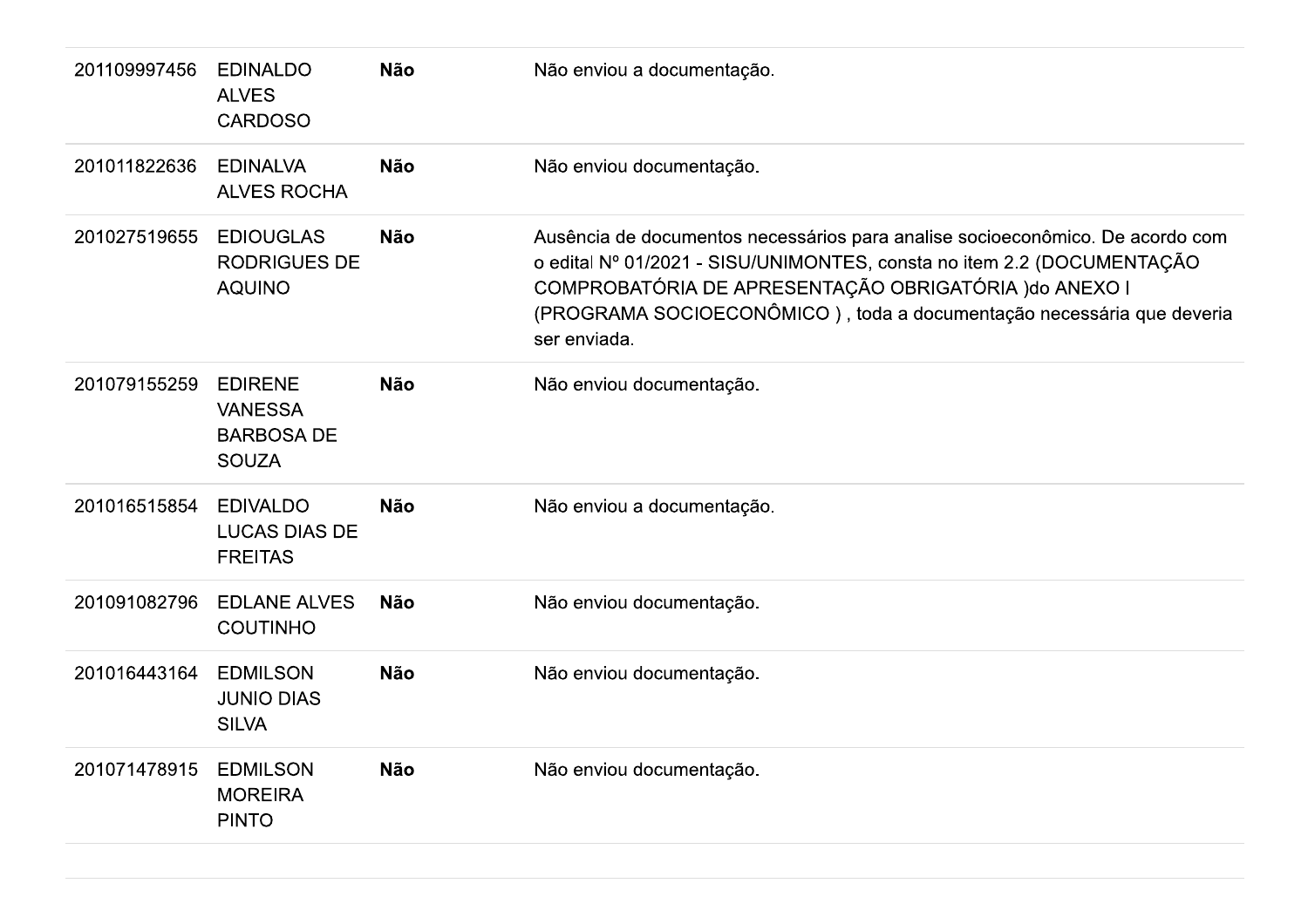| 201042050413 | <b>EDNA</b><br><b>FERNANDES</b><br>DE ARAUJO<br><b>SILVA</b> | <b>Não</b> | Não enviou a documentação. |
|--------------|--------------------------------------------------------------|------------|----------------------------|
| 201016203063 | <b>EDNA</b><br><b>GABRIELE</b><br><b>SILVA PEREIRA</b>       | <b>Não</b> | Não enviou documentação.   |
| 201006291961 | <b>EDSON ALVES</b><br><b>PEREIRA</b>                         | <b>Não</b> | Não enviou documentação.   |
| 201009643002 | <b>EDSON</b><br><b>GUSTAVO DOS</b><br><b>REIS</b>            | <b>Não</b> | Não enviou documentação.   |
| 201003266941 | <b>EDSON</b><br><b>RODRIGUES</b><br><b>DOS SANTOS</b>        | Não        | Não enviou documentação.   |
| 201013235514 | <b>EDUARDA</b><br><b>ATHAIDE</b><br><b>FONSECA</b>           | <b>Não</b> | Não enviou a documentação. |
| 201033483128 | <b>EDUARDA DE</b><br><b>OLIVEIRA</b><br><b>LISBOA</b>        | Não        | Não enviou documentação.   |
| 201027569254 | <b>EDUARDA</b><br>PEREIRA DOS<br><b>SANTOS</b>               | <b>Não</b> | Não enviou documentação.   |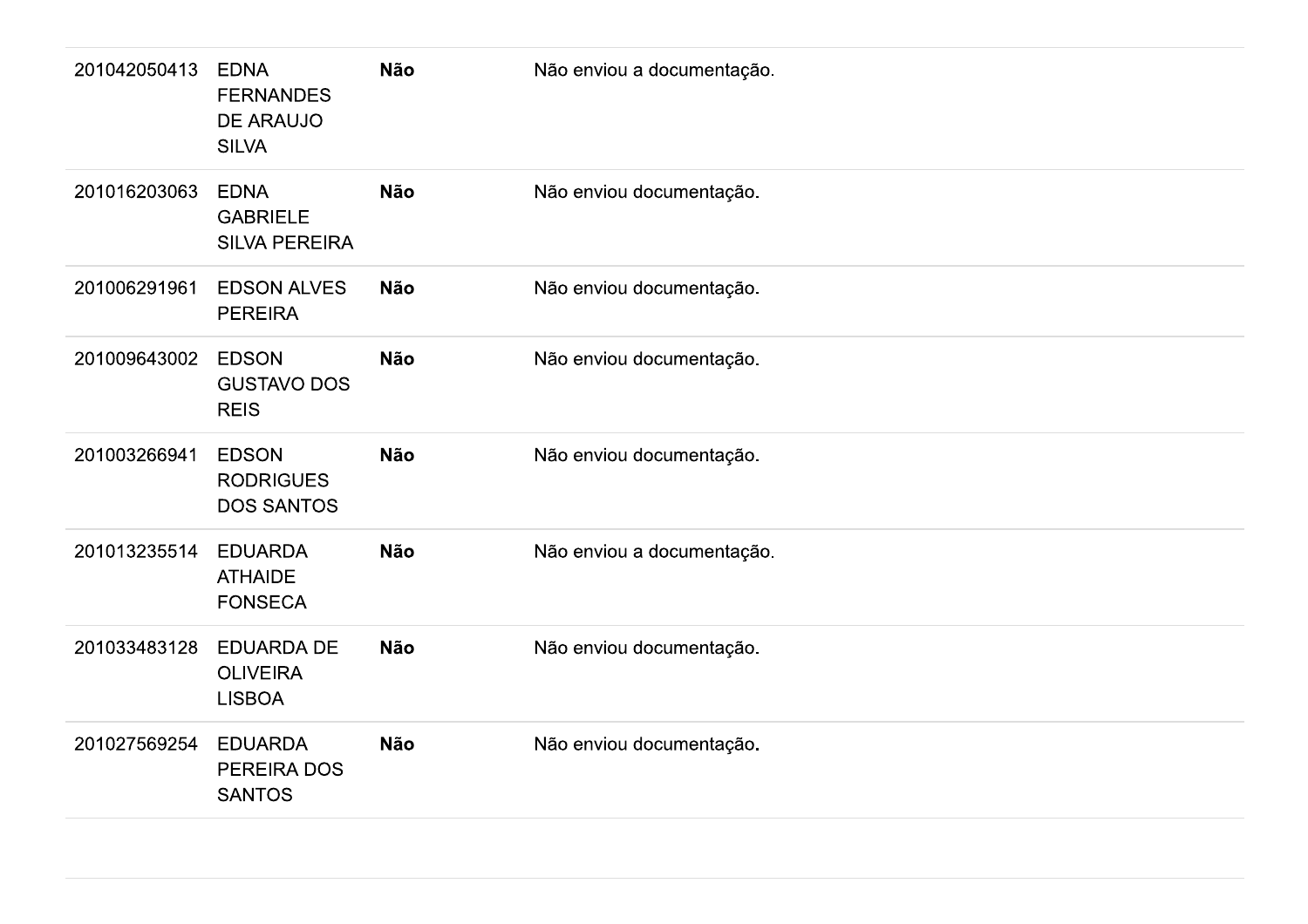| 201037389834 | <b>EDUARDA</b><br><b>THAIS</b><br><b>MOREIRA</b><br><b>MOTA</b>     | <b>Não</b> | Não enviou a documentação.                                                                                                                                                                                                                                                                                 |
|--------------|---------------------------------------------------------------------|------------|------------------------------------------------------------------------------------------------------------------------------------------------------------------------------------------------------------------------------------------------------------------------------------------------------------|
| 201036040909 | <b>EDUARDO</b><br><b>ALEXANDRE DA</b><br><b>SILVEIRA</b>            | <b>Não</b> | Ausência de documentos necessários para analise socioeconômico. De acordo com<br>o edital Nº 01/2021 - SISU/UNIMONTES, consta no item 2.2 (DOCUMENTAÇÃO<br>COMPROBATÓRIA DE APRESENTAÇÃO OBRIGATÓRIA ) do ANEXO I<br>(PROGRAMA SOCIOECONÔMICO), toda a documentação necessária que deveria<br>ser enviada. |
| 201084444953 | <b>EDUARDO</b><br><b>APARECIDO</b><br><b>SILVA PASSOS</b>           | <b>Não</b> | Não enviou a documentação.                                                                                                                                                                                                                                                                                 |
| 201095686642 | <b>EDUARDO DE</b><br><b>OLIVEIRA DA</b><br><b>PURIFICACAO</b>       | <b>Não</b> | Não apresentou a carteira de trabalho (folha de contrato de trabalho) da mãe.<br>Documento pode ser juntado durante o período de recurso através da área do<br>candidato.                                                                                                                                  |
| 201021723436 | <b>EDUARDO</b><br><b>MATHEUS</b><br><b>VERSIANI</b><br><b>LOPES</b> | <b>Não</b> | Não enviou documentação.                                                                                                                                                                                                                                                                                   |
| 201002051609 | <b>EDUARDO</b><br>PEREIRA DOS<br><b>SANTOS</b>                      | <b>Não</b> | Não enviou documentação.                                                                                                                                                                                                                                                                                   |
| 201003577552 | <b>EDUARDO</b><br><b>SILVA</b><br><b>RODRIGUES</b>                  | <b>Não</b> | Não apresentou a carteira de trabalho (folha de contrato de trabalho) dos membros<br>do grupo familiar. Documentos podem ser juntado durante o período de recurso<br>através da área do candidato.                                                                                                         |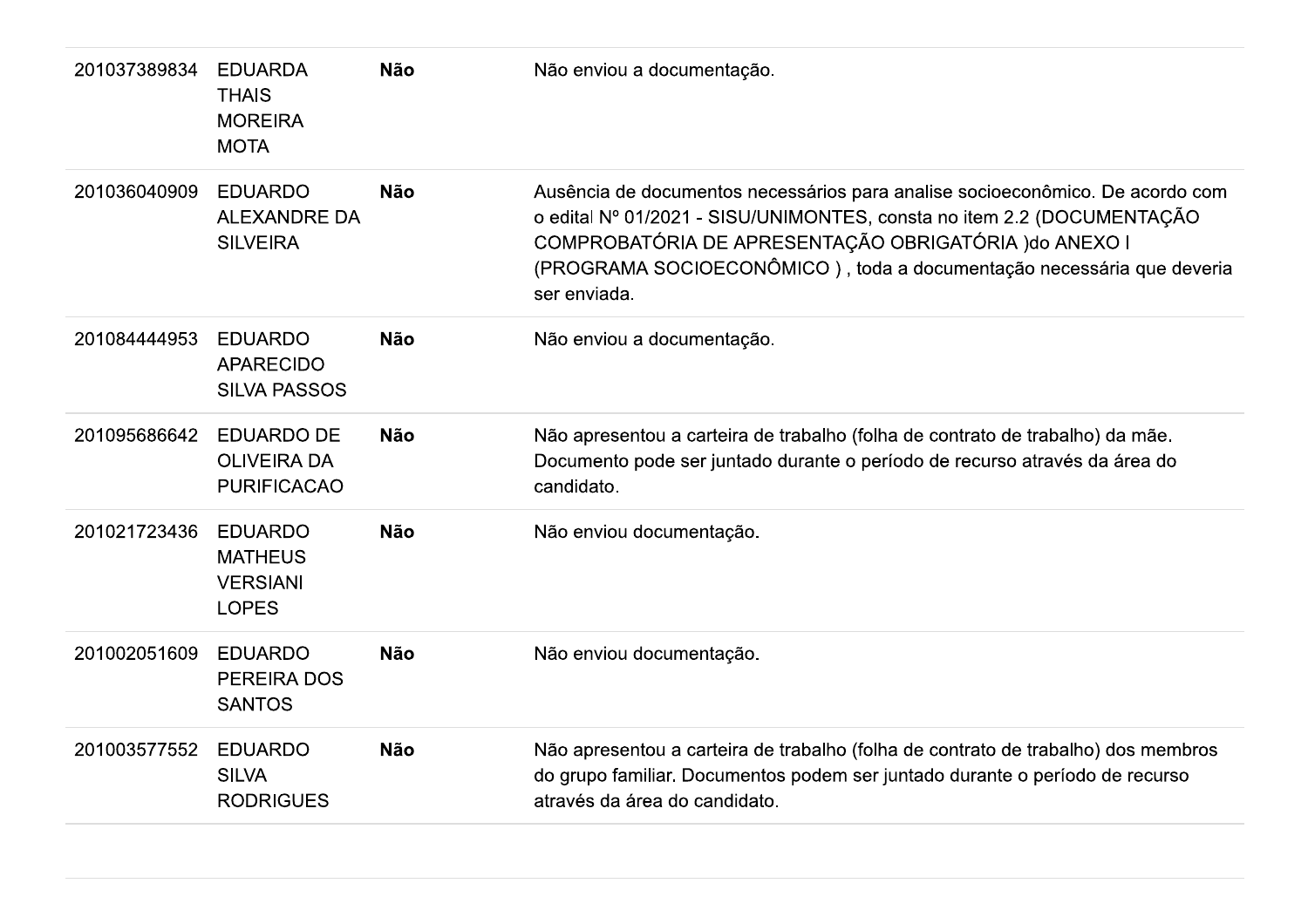| 201016134789 | <b>EDUARDO</b><br><b>TALMAS</b><br><b>BARROS</b><br><b>FIGUEIREDO</b> | <b>Não</b> | Não enviou a documentação.                                                                                                                                                                                                     |
|--------------|-----------------------------------------------------------------------|------------|--------------------------------------------------------------------------------------------------------------------------------------------------------------------------------------------------------------------------------|
| 201008507653 | <b>EDVALDO</b><br><b>GUILBERT NERI</b><br><b>DE PAULA</b>             | <b>Não</b> | Não enviou a documentação.                                                                                                                                                                                                     |
| 201088095504 | <b>ELAINE ALVES</b><br><b>DA SILVA</b>                                | <b>Não</b> | Não enviou a documentação.                                                                                                                                                                                                     |
| 201005214964 | <b>ELAINE ALVES</b><br><b>DAMASCENO</b>                               | Sim        |                                                                                                                                                                                                                                |
| 201062201763 | <b>ELAINE</b><br><b>ANTUNES</b><br><b>COSTA DE</b><br><b>SOUZA</b>    | <b>Não</b> | Não enviou documentação.                                                                                                                                                                                                       |
| 201017281084 | <b>ELAINE</b><br><b>FERREIRA DOS</b><br><b>SANTOS</b>                 | <b>Não</b> | Não enviou a documentação.                                                                                                                                                                                                     |
| 201037445255 | <b>ELANE ALVES</b><br><b>DE OLIVEIRA</b>                              | <b>Não</b> | Não enviou documentação.                                                                                                                                                                                                       |
| 201012200758 | ELBIO JOSE DA<br><b>SILVA JUNIOR</b>                                  | Sim        |                                                                                                                                                                                                                                |
| 201011357088 | <b>ELCIAS LOPES</b><br><b>GOMES</b>                                   | <b>Não</b> | Não apresentou a carteira de trabalho (folha de contrato de trabalho) dos membros<br>do grupo familiar e formulário socioeconômico. Documentos podem ser juntado<br>durante o período de recurso através da área do candidato. |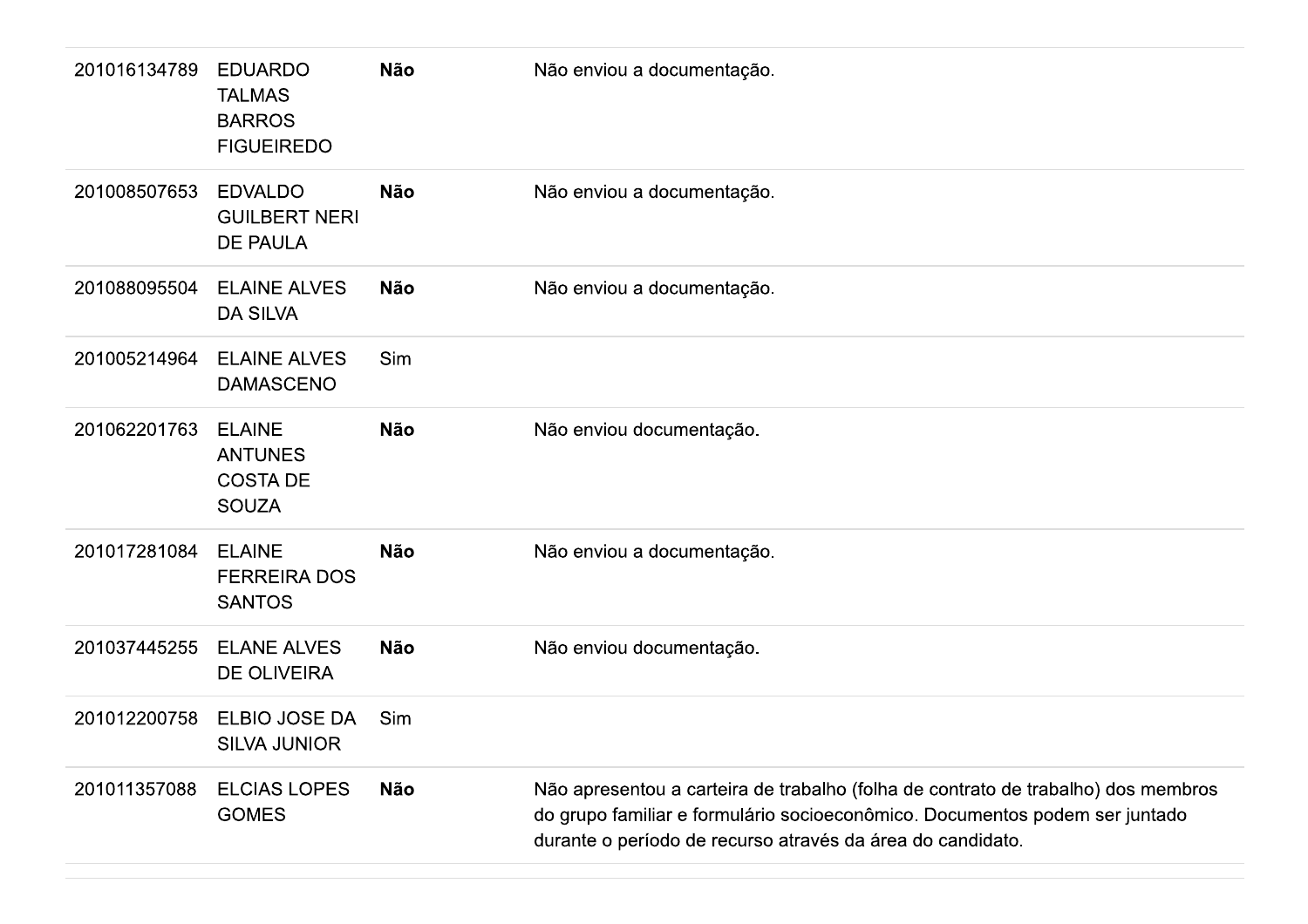| 201003315946 | <b>ELEN</b><br><b>GUIMARAES</b><br><b>SILVA</b>                        | <b>Não</b> | Não enviou documentação.   |
|--------------|------------------------------------------------------------------------|------------|----------------------------|
| 201005524503 | <b>ELEN KARINE</b><br><b>DIAS SANTOS</b>                               | Não        | Não enviou documentação.   |
| 201032700050 | <b>ELEN VIVIANE</b><br><b>FAGUNDES</b><br><b>LINO</b>                  | Não        | Não enviou documentação.   |
| 201020884981 | <b>ELENICE ALVES</b><br><b>VILELA</b>                                  | <b>Não</b> | Não enviou documentação.   |
| 201017959507 | <b>ELIANE</b><br><b>CRISTINE</b><br><b>DAMASCENO</b><br><b>BARBOSA</b> | <b>Não</b> | Não enviou documentação.   |
| 201009638622 | <b>ELIANE DOS</b><br><b>SANTOS SA</b>                                  | Não        | Não enviou a documentação. |
| 201073012720 | <b>ELIANE</b><br><b>FERNANDES</b><br><b>BOMFIM</b>                     | Não        | Não enviou documentação.   |
| 201051679581 | <b>ELIANE PINTO</b><br><b>RODRIGUES</b>                                | Não        | Não enviou documentação.   |
| 201099044574 | <b>ELIANE</b><br><b>TAVARES SILVA</b>                                  | <b>Não</b> | Não enviou documentação.   |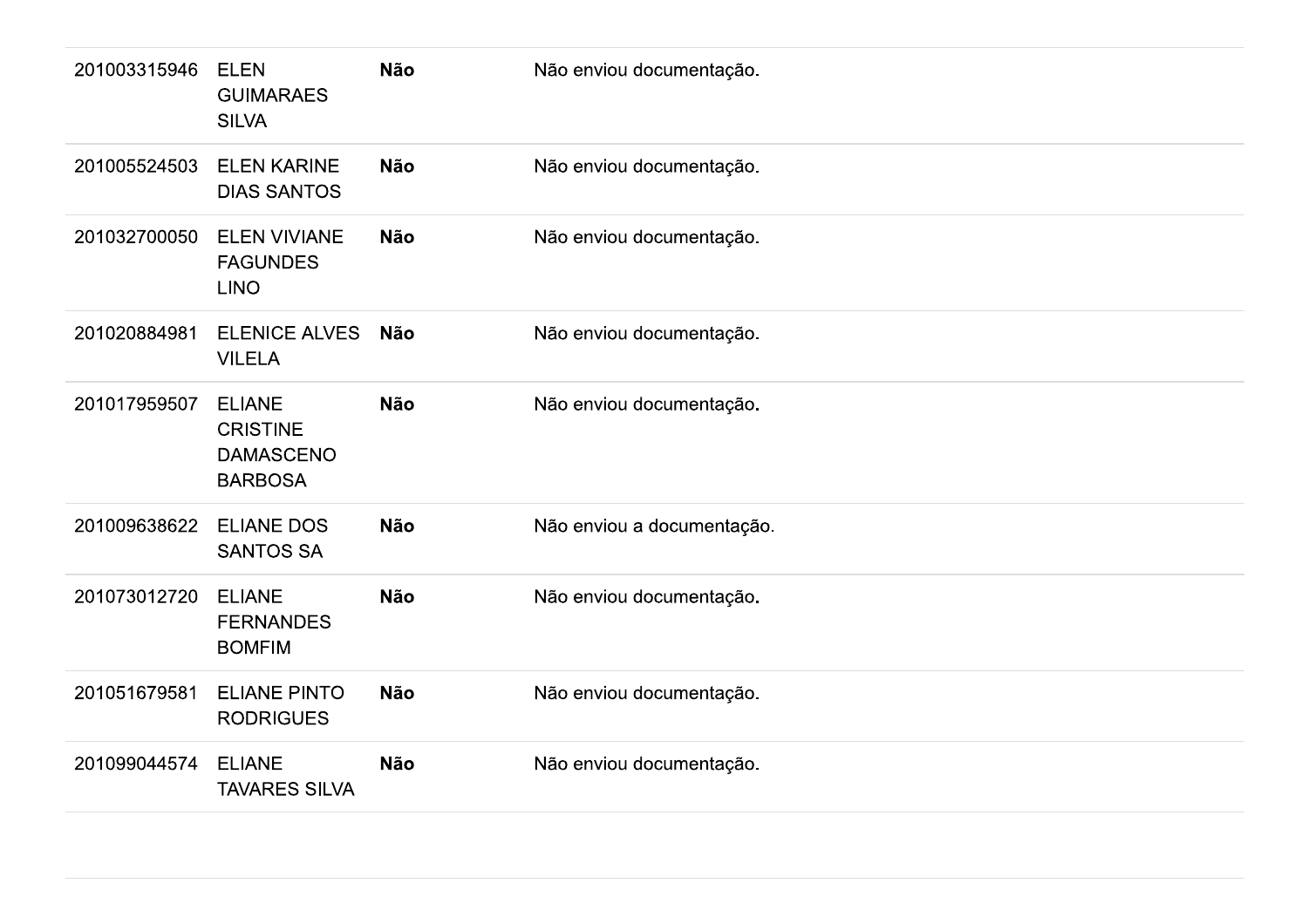| 201071798742 | <b>ELID VICTORIA</b><br><b>GOMES</b><br><b>NORONHA</b>              | Sim        |                            |
|--------------|---------------------------------------------------------------------|------------|----------------------------|
| 201113229136 | <b>ELIDA</b><br><b>FERREIRA DE</b><br><b>AQUINO</b>                 | <b>Não</b> | Não enviou a documentação. |
| 201121685766 | <b>ELIDA</b><br><b>NATHALIA</b><br><b>OLIVEIRA</b><br><b>SANTOS</b> | Não        | Não enviou documentação.   |
| 201036050239 | <b>ELIENAI</b><br><b>RAMOS</b><br><b>PEREIRA</b>                    | Não        | Não enviou documentação.   |
| 201097363786 | <b>ELIENE</b><br><b>FERREIRA</b><br><b>SANTOS</b>                   | <b>Não</b> | Não enviou a documentação. |
| 201059478846 | <b>ELIENE</b><br>PEREIRA DE<br><b>SOUZA</b>                         | <b>Não</b> | Não enviou documentação.   |
| 201014625721 | <b>ELIENE RAMOS</b><br><b>PEREIRA</b>                               | Não        | Não enviou documentação.   |
| 201016406062 | <b>ELIENE</b><br><b>RODRIGUES</b><br><b>PEREIRA</b>                 | <b>Não</b> | Não enviou documentação.   |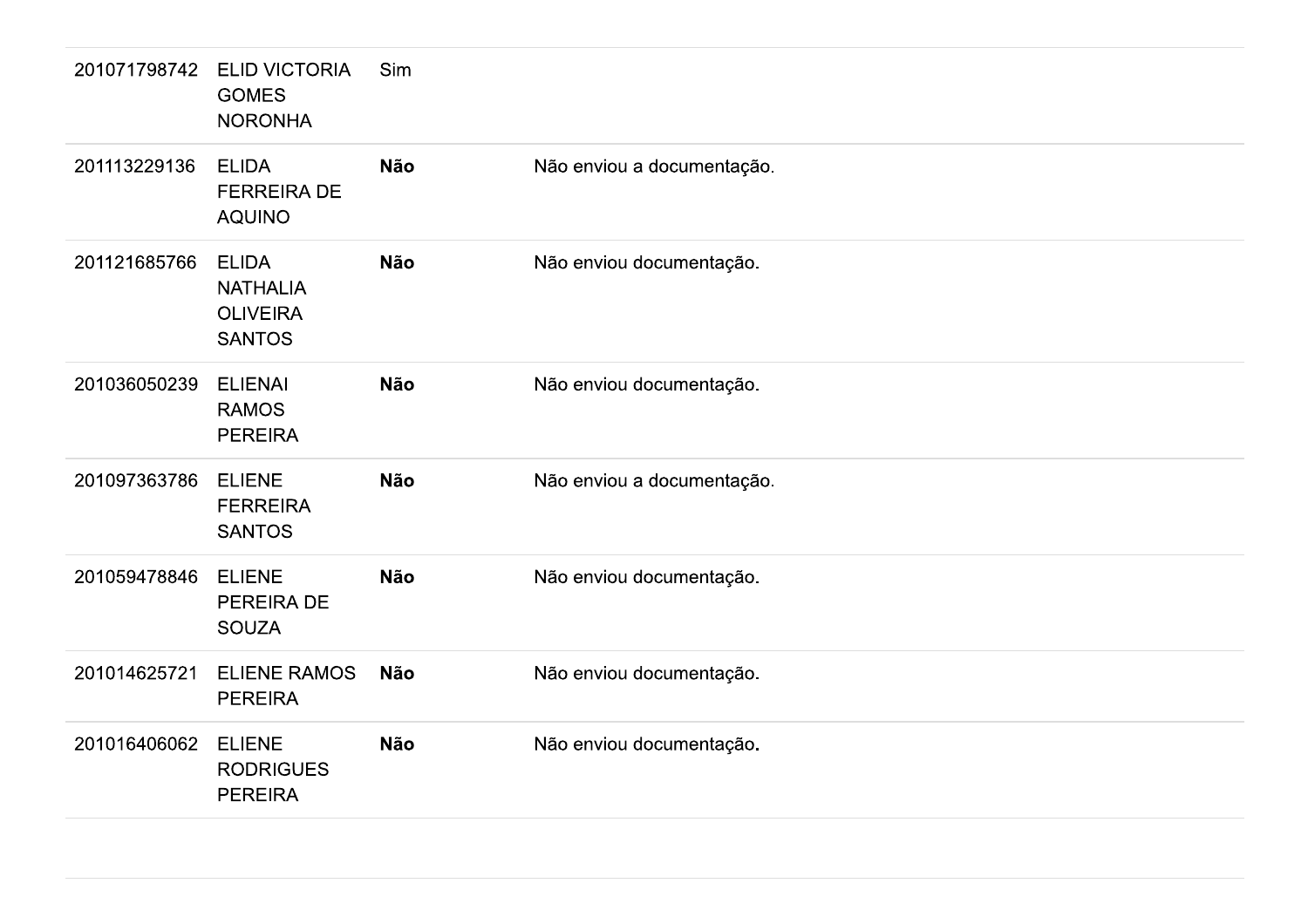| 201046511998 | <b>ELIFELETE</b><br><b>NELMA SILVA</b><br><b>FERREIRA</b>              | <b>Não</b> | Não enviou documentação.                                                                                                                                                                  |
|--------------|------------------------------------------------------------------------|------------|-------------------------------------------------------------------------------------------------------------------------------------------------------------------------------------------|
| 201009528153 | <b>ELISA ANDREA</b><br><b>PAIVA</b>                                    | <b>Não</b> | Não apresentou a carteira de trabalho do candidato e comprovante de renda da<br>mãe. Por gentileza complementar documentação durante período de recurso,<br>através da área do candidato. |
| 201005893791 | <b>ELISA ROCHA</b><br><b>QUARESMA</b>                                  | <b>Não</b> | Não enviou documentação.                                                                                                                                                                  |
| 201078958885 | <b>ELISAMA</b><br><b>EMANUELLE</b><br><b>VENTURA</b><br><b>CARDOSO</b> | <b>Não</b> | Não enviou a documentação.                                                                                                                                                                |
| 201040064416 | <b>ELISANDRA</b><br><b>PEREIRA</b><br><b>BARROS</b>                    | <b>Não</b> | Não enviou documentação.                                                                                                                                                                  |
| 201123005435 | <b>ELISANE</b><br><b>PEREIRA</b><br><b>RAMOS</b>                       | <b>Não</b> | Não enviou documentação.                                                                                                                                                                  |
| 201004583427 | <b>ELIZANGELA</b><br><b>ALVES</b><br><b>MIRANDA</b><br><b>FARIAS</b>   | <b>Não</b> | Não enviou documentação.                                                                                                                                                                  |
| 201026409759 | <b>ELIZANGELA</b><br><b>DE OLIVEIRA</b><br><b>MENDONCA</b>             | <b>Não</b> | Não enviou documentação.                                                                                                                                                                  |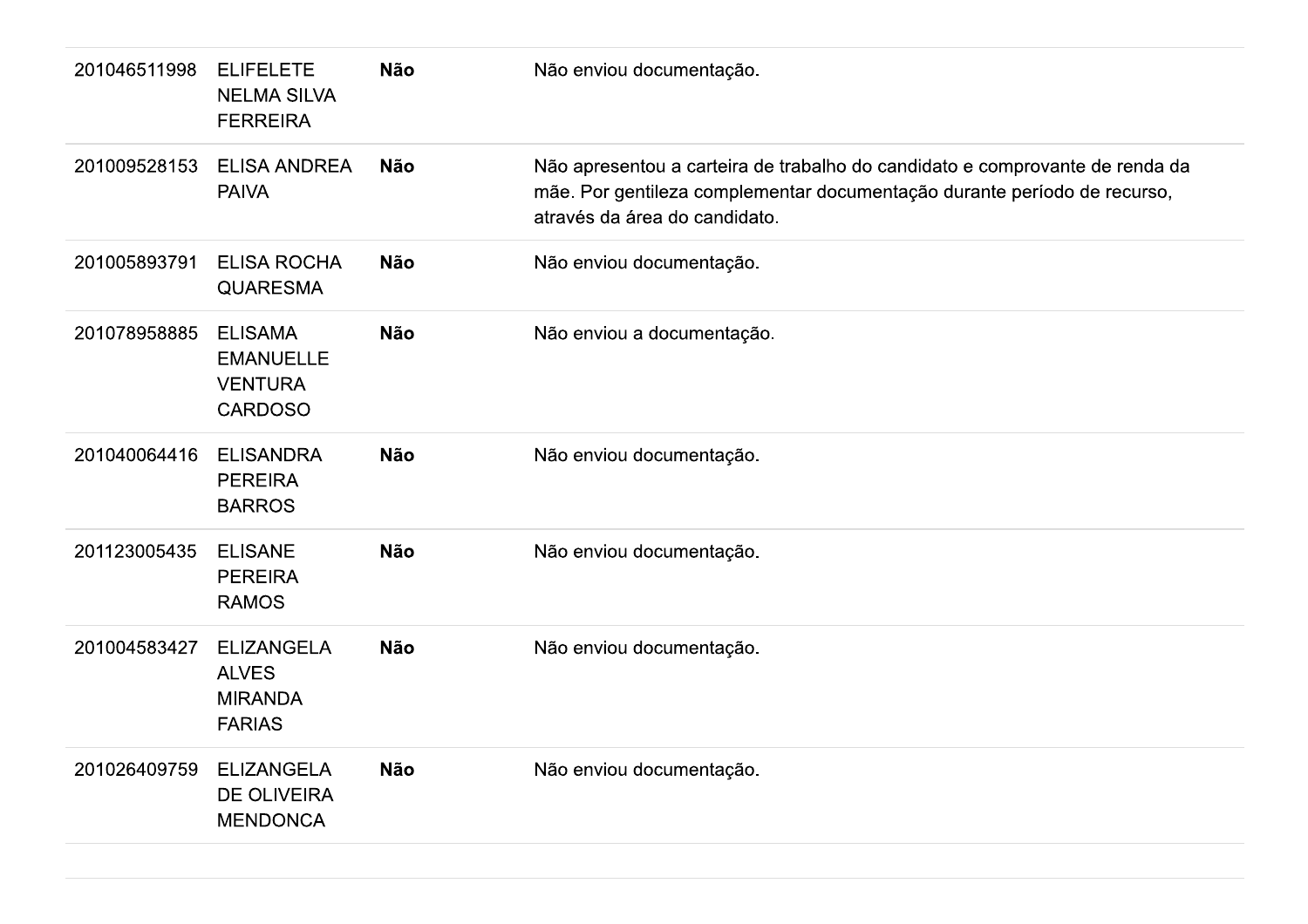| 201043754823 | <b>ELIZANGELA</b><br><b>RAMOS ALVES</b>                               | Não        | Não enviou a documentação. |
|--------------|-----------------------------------------------------------------------|------------|----------------------------|
| 201033497243 | <b>ELKE TASSIANE</b><br><b>SOUZA RAMOS</b>                            | <b>Não</b> | Não enviou a documentação. |
| 201007174893 | <b>ELLEN AMANDA</b><br><b>DURAES SILVA</b>                            | Sim        |                            |
| 201017168059 | <b>ELLEN</b><br><b>CAROLINE DOS</b><br><b>SANTOS</b><br><b>SOARES</b> | <b>Não</b> | Não enviou documentação.   |
| 201024097077 | <b>ELLEN</b><br><b>CHRISTINY</b><br><b>RIBEIRO</b><br><b>MARQUES</b>  | Não        | Não enviou documentação.   |
| 201033852363 | <b>ELLEN</b><br><b>CRISTINA</b><br><b>BARBOSA</b><br><b>BATISTA</b>   | Não        | Não enviou documentação.   |
| 201033671565 | <b>ELLEN</b><br><b>CRISTINA</b><br>PARAISO GAIA                       | Não        | Não enviou documentação.   |
| 201036251340 | <b>ELLEN</b><br><b>CRISTINA</b><br><b>PEREIRA</b><br><b>SOARES</b>    | Não        | Não enviou a documentação. |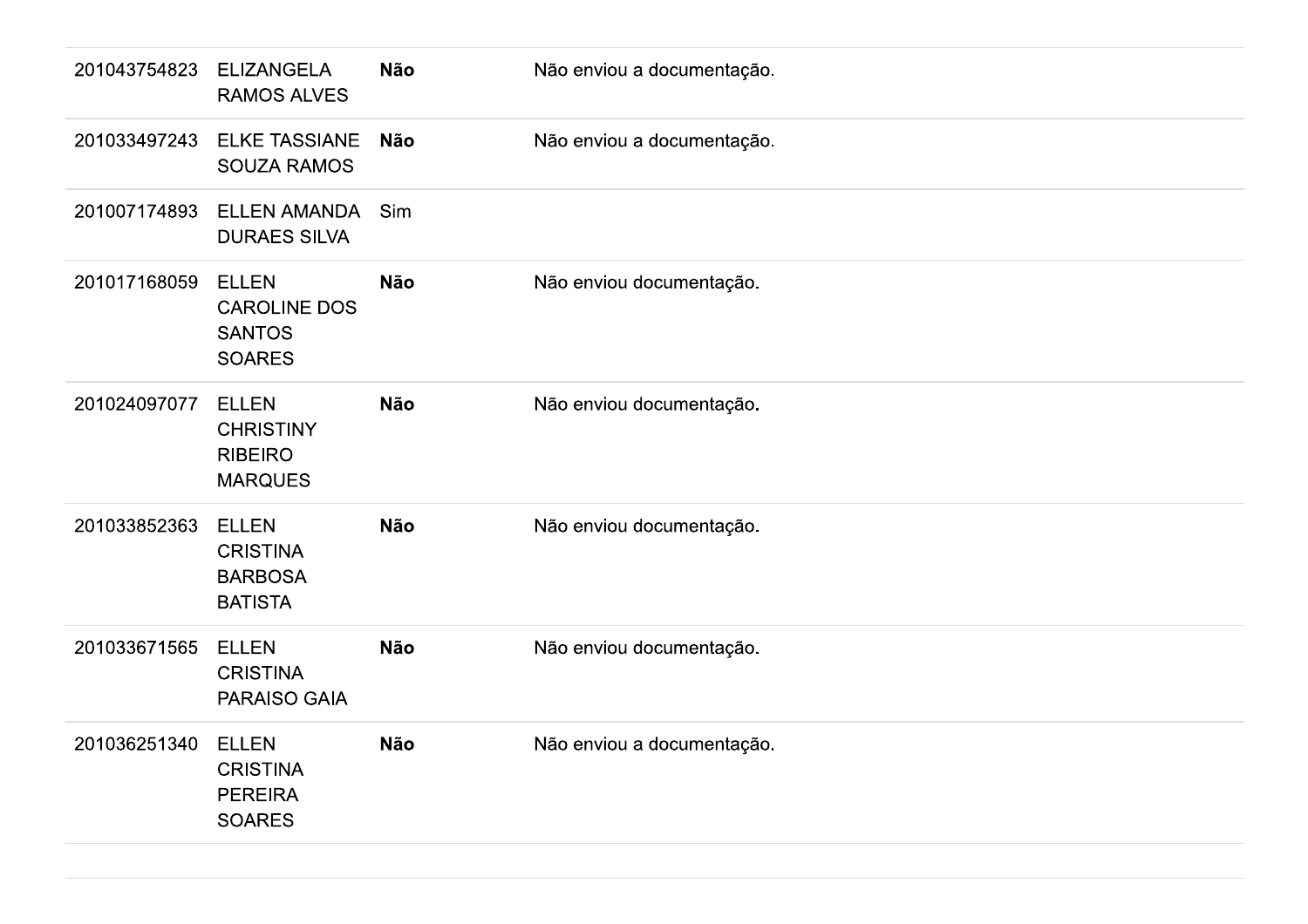| 201000468730 | <b>ELLEN DIVINA</b><br><b>SANTOS BRITO</b>                          | Não        | Não enviou documentação.   |
|--------------|---------------------------------------------------------------------|------------|----------------------------|
| 201111727867 | <b>ELLEN ESTER</b><br><b>RODRIGUES</b><br><b>CRUZ</b>               | <b>Não</b> | Não enviou documentação.   |
| 201007853447 | <b>ELLEN JENIFER</b><br><b>DAVI ARAUJO</b>                          | Não        | Não enviou a documentação. |
| 201019573926 | <b>ELLEN</b><br><b>KAROLINA</b><br><b>SANTOS</b><br><b>AZEVEDO</b>  | <b>Não</b> | Não enviou a documentação. |
| 201018415681 | <b>ELLEN</b><br><b>LAUREANNY</b><br><b>ARAUJO</b><br><b>OLIMPIO</b> | <b>Não</b> | Não enviou a documentação. |
| 201025324942 | <b>ELLEN</b><br><b>SABRINA</b><br><b>FERREIRA</b><br><b>SILVA</b>   | Não        | Não enviou documentação.   |
| 201001301351 | <b>ELOILDA</b><br><b>LEONOR LEDO</b><br><b>SILES</b>                | Não        | Não enviou documentação.   |
| 201049766037 | <b>ELOISA</b><br><b>CRISTINA SILVA</b><br><b>ROCHA</b>              | Não        | Não enviou documentação.   |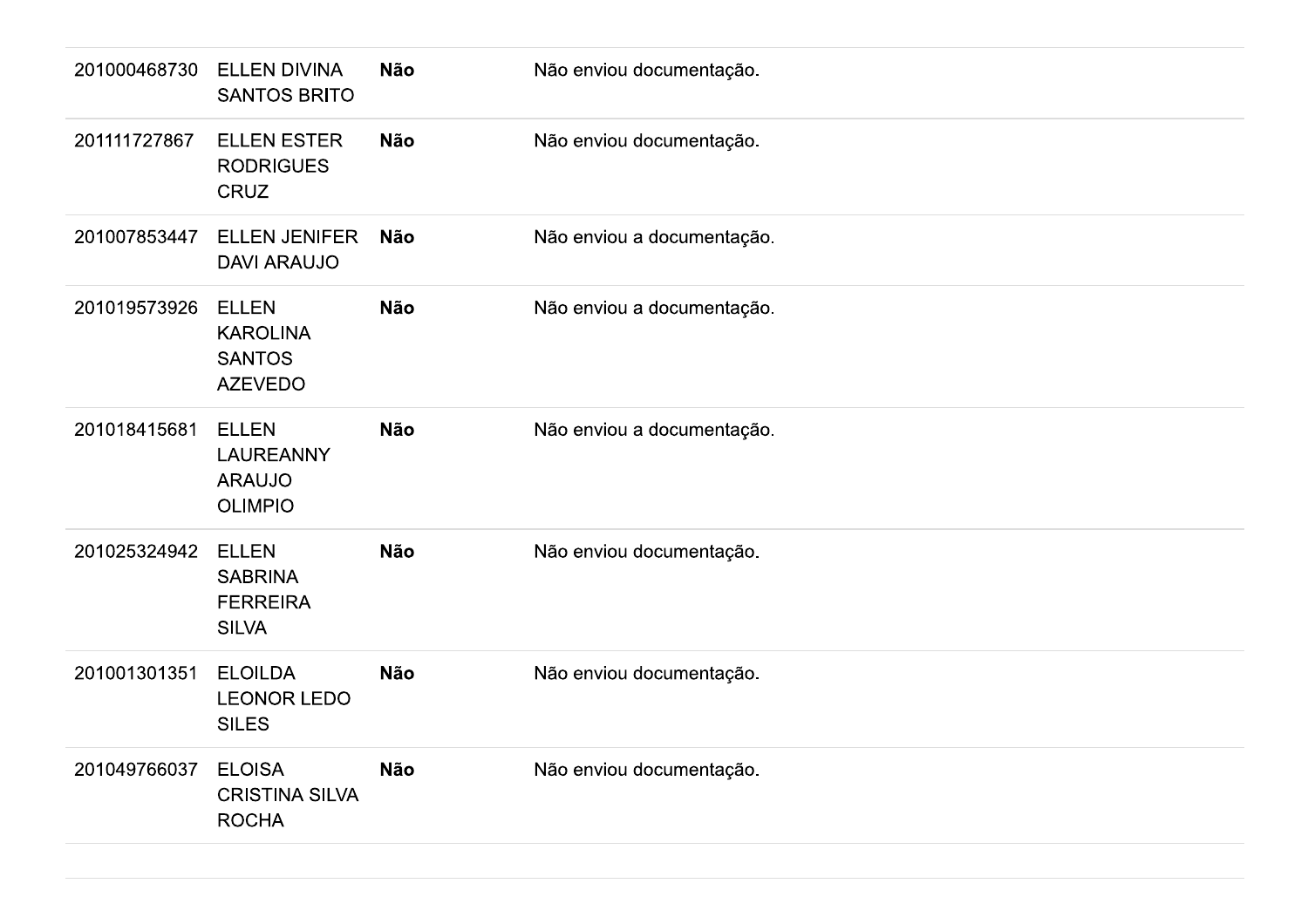| 201003556440 | <b>ELYDA NUNES</b><br><b>ALVES</b>                                     | Não        | Não enviou documentação.                                                         |
|--------------|------------------------------------------------------------------------|------------|----------------------------------------------------------------------------------|
| 201012663161 | <b>ELYSSON</b><br><b>BENAIA ALVES</b><br><b>FERNANDES</b>              | <b>Não</b> | Não enviou documentação.                                                         |
| 201001199334 | <b>EMANOEL</b><br><b>FABRICIO SILVA</b>                                | Não        | Não enviou a documentação.                                                       |
| 201012962993 | <b>EMANOEL</b><br><b>FARLEY</b><br><b>SANTOS</b><br><b>MACHADO</b>     | Não        | Laudo indeferido, por não cumprir os requisitos previstos na Lei nº 13.465/2000. |
| 201010267981 | <b>EMANOELA</b><br><b>GOMES</b><br><b>PEREIRA</b>                      | Não        | Não enviou documentação.                                                         |
| 201091153712 | <b>EMANUEL</b><br><b>RODRIGUES</b><br><b>CORDEIRO</b>                  | Não        | Não enviou a documentação.                                                       |
| 201006371417 | <b>EMANUELE</b><br><b>ADILA</b><br><b>EVANGELISTA</b>                  | Sim        |                                                                                  |
| 201049343829 | <b>EMANUELE</b><br><b>CRISTINA</b><br><b>ARAUJO</b><br><b>OLIVEIRA</b> | Não        | Não enviou documentação.                                                         |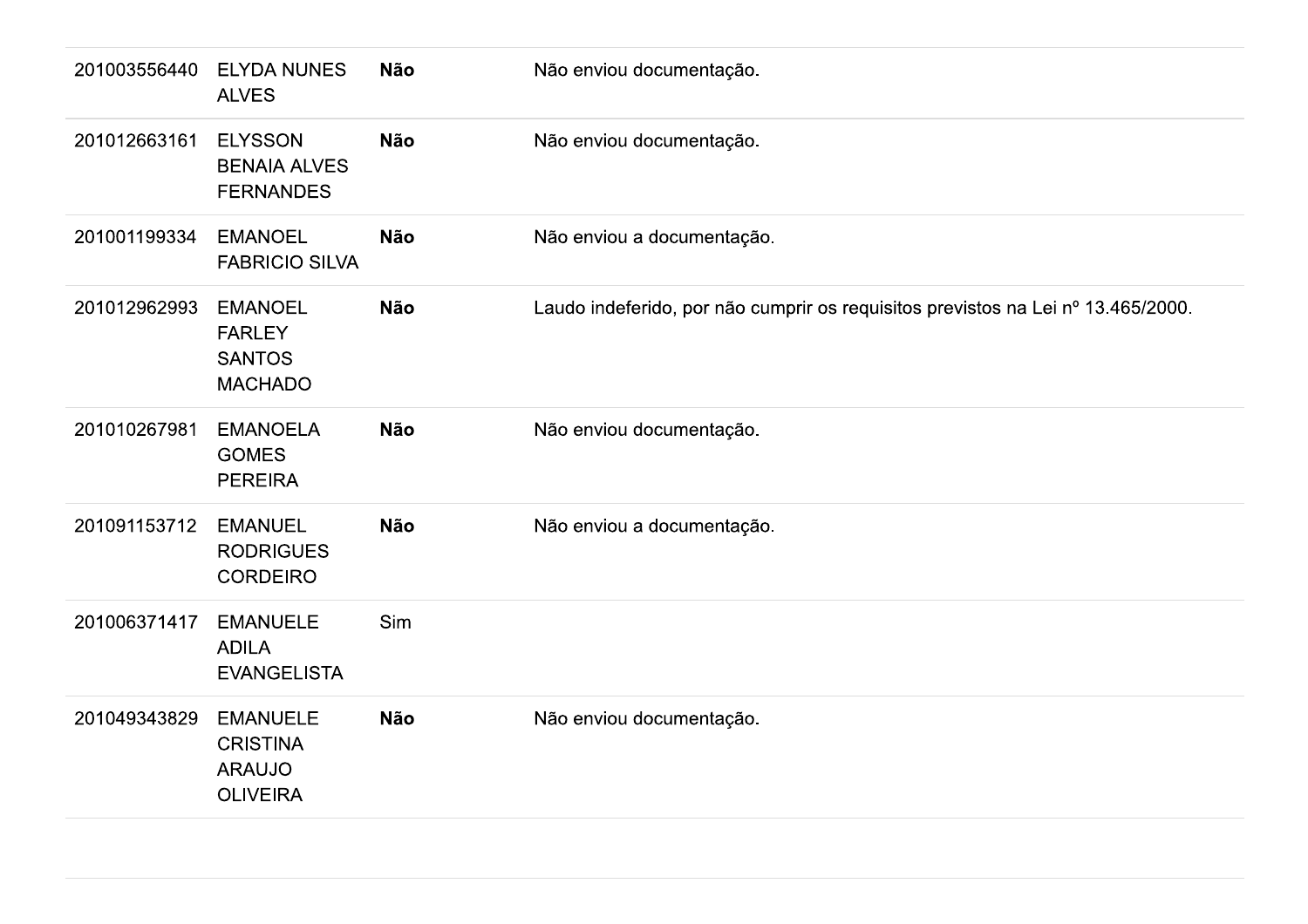| 201103727768 | <b>EMANUELE</b><br><b>SOUSA</b><br><b>TAVARES</b>                        | Não        | Não enviou documentação.   |
|--------------|--------------------------------------------------------------------------|------------|----------------------------|
| 201016130951 | <b>EMANUELE</b><br><b>VELOSO</b><br><b>FERREIRA</b>                      | Não        | Não enviou documentação.   |
| 201008988077 | <b>EMANUELLE</b><br><b>CARDOSO</b><br><b>QUEIROZ</b>                     | <b>Não</b> | Não enviou a documentação. |
| 201004761304 | <b>EMANUELLE</b><br><b>CRISTINA</b><br><b>ALMEIDA DE</b><br><b>JESUS</b> | Não        | Não enviou documentação.   |
| 201033158159 | <b>EMANUELLE</b><br><b>FONSECA DE</b><br><b>ALMEIDA</b>                  | Não        | Não enviou documentação.   |
| 201082487137 | <b>EMANUELLE</b><br><b>GARCIA DE SA</b>                                  | <b>Não</b> | Não enviou documentação.   |
| 201030013811 | <b>EMANUELLE</b><br><b>MENDES SILVA</b>                                  | Não        | Não enviou a documentação. |
| 201012143172 | <b>EMANUELLE</b><br><b>PEIXOTO</b><br><b>GONCALVES</b>                   | Não        | Não enviou a documentação. |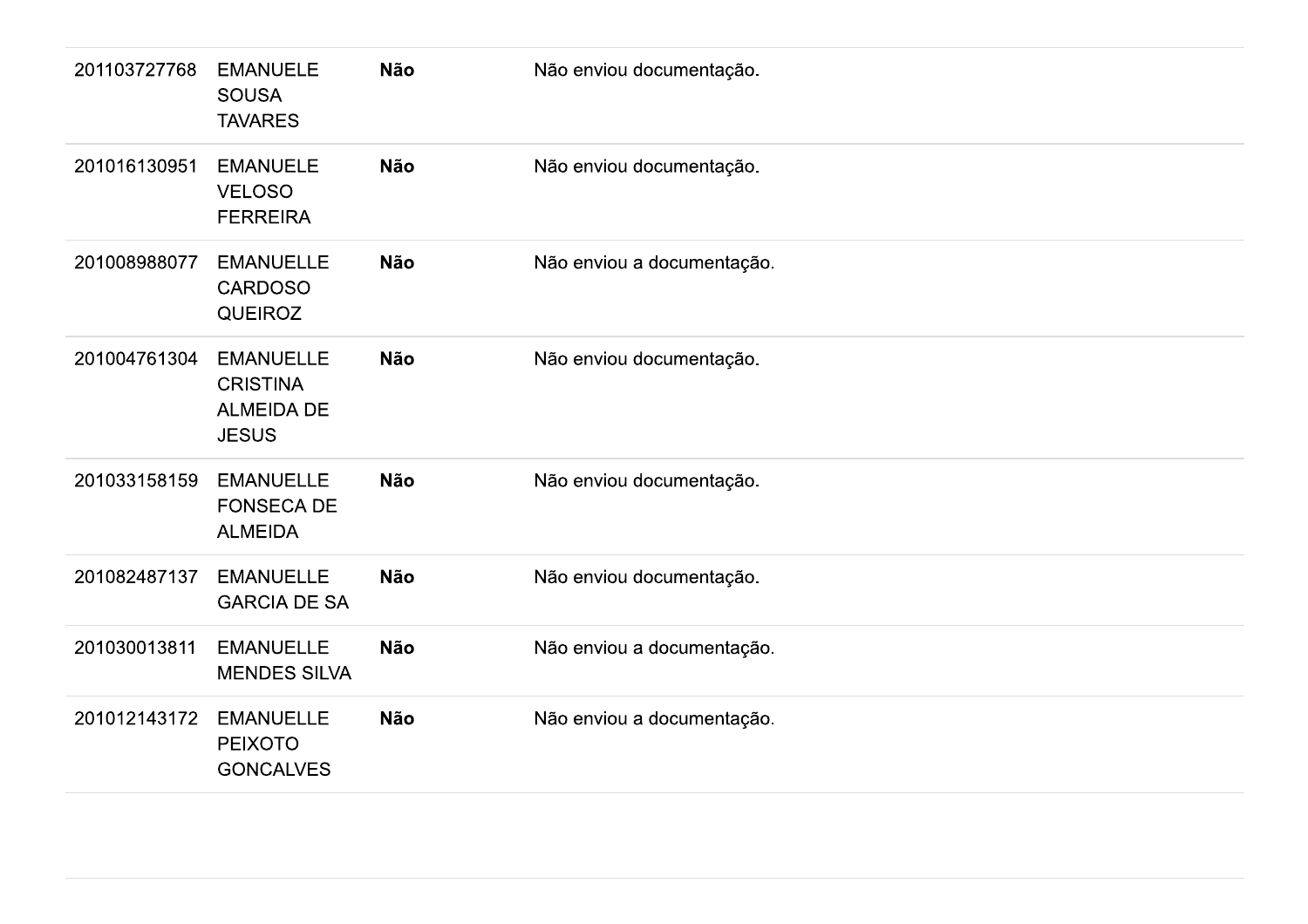| 201005857101 | <b>EMANUELLY</b><br><b>FAGUNDES</b><br><b>ALENCAR</b><br><b>COSTA</b> | <b>Não</b> | Não enviou a documentação.                                                                                                                                                                                                                                                                                 |
|--------------|-----------------------------------------------------------------------|------------|------------------------------------------------------------------------------------------------------------------------------------------------------------------------------------------------------------------------------------------------------------------------------------------------------------|
| 201106633476 | <b>EMANUELLY</b><br><b>FERREIRA</b><br><b>NEVES</b>                   | <b>Não</b> | Não enviou a documentação.                                                                                                                                                                                                                                                                                 |
| 201005124494 | <b>EMERSON DIAS</b><br><b>DE OLIVEIRA</b>                             | Não        | Não enviou a documentação.                                                                                                                                                                                                                                                                                 |
| 201016112470 | <b>EMERSON</b><br><b>EDINALDO DA</b><br><b>SILVA</b>                  | <b>Não</b> | Não apresentou a carteira de trabalho (folha de contrato de trabalho) dos membros<br>do grupo familiar e comprovante de renda. Por gentileza complementar<br>documentação durante período de recurso, através da área do candidato.                                                                        |
| 201071013696 | <b>EMERSON</b><br><b>FERREIRA DA</b><br><b>SILVA</b>                  | <b>Não</b> | Não enviou documentação.                                                                                                                                                                                                                                                                                   |
| 201019731201 | <b>EMILIA KARINE</b><br><b>BORGES</b><br><b>GOMES</b>                 | <b>Não</b> | Ausência de documentos necessários para análise socioeconômico. De acordo com<br>o edital Nº 01/2021 - SISU/UNIMONTES, consta no item 2.2 (DOCUMENTAÇÃO<br>COMPROBATÓRIA DE APRESENTAÇÃO OBRIGATÓRIA ) do ANEXO I<br>(PROGRAMA SOCIOECONÔMICO), toda a documentação necessária que deveria<br>ser enviada. |
| 201000587299 | <b>EMILIANE</b><br><b>ISADORA SILVA</b><br><b>COSTA</b>               | <b>Não</b> | Não enviou a documentação.                                                                                                                                                                                                                                                                                 |
| 201001923378 | <b>EMILLE NEVES</b><br>DA CONCEICAO<br><b>SANTOS</b>                  | <b>Não</b> | Não enviou documentação.                                                                                                                                                                                                                                                                                   |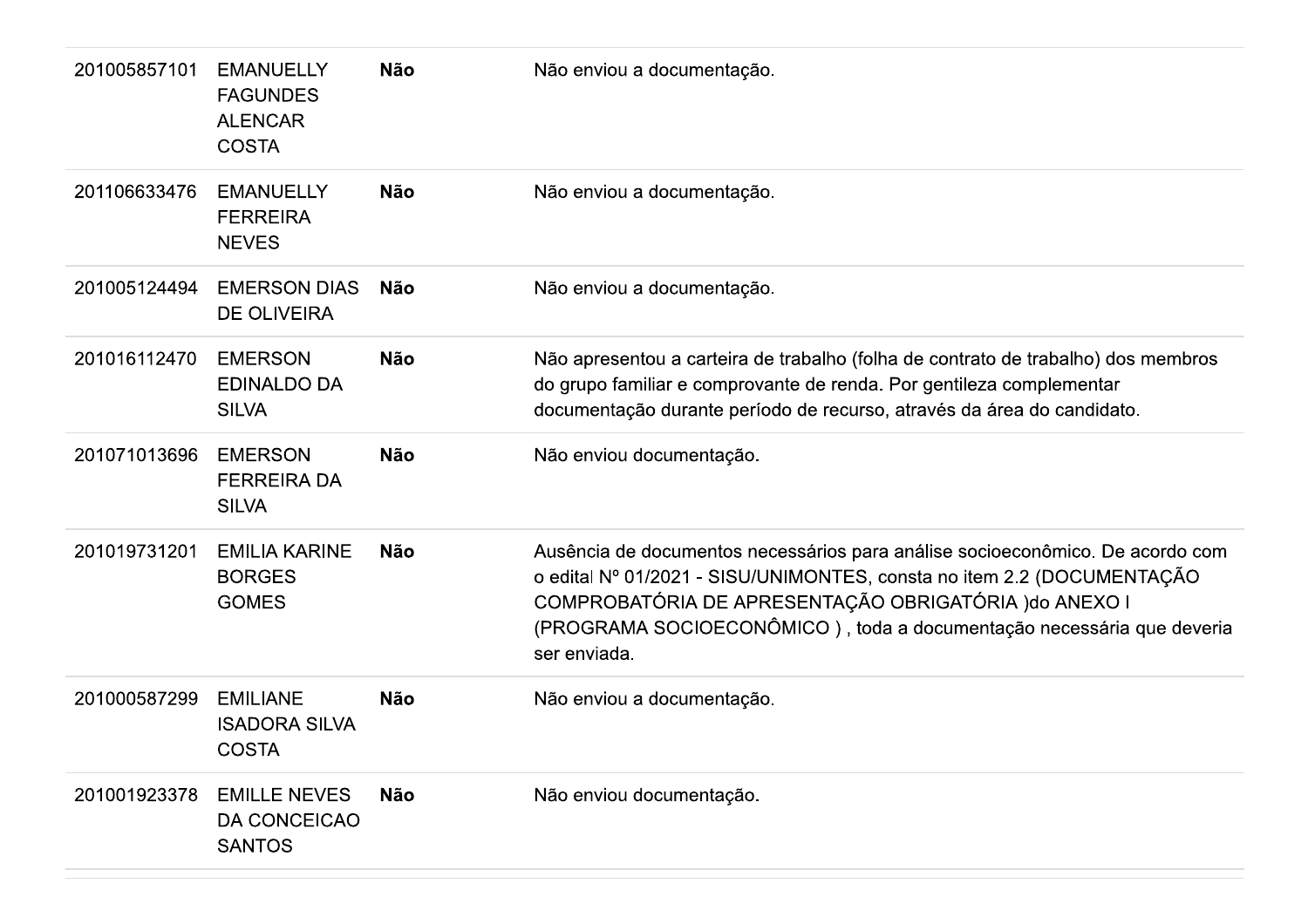| 201041537865 | <b>EMILLY</b><br><b>GABRIELY</b><br><b>VIEIRA DOS</b><br><b>SANTOS</b><br><b>DUARTE</b> | Sim        |                                                                                                                                                                                                                                     |
|--------------|-----------------------------------------------------------------------------------------|------------|-------------------------------------------------------------------------------------------------------------------------------------------------------------------------------------------------------------------------------------|
| 201018082531 | <b>EMILLY</b><br><b>KAWANNY</b><br><b>PIMENTA DIAS</b>                                  | <b>Não</b> | Não enviou a documentação.                                                                                                                                                                                                          |
| 201002418915 | <b>EMILLY LUANA</b><br><b>SILVA</b><br><b>NORONHA</b>                                   | <b>Não</b> | Não enviou a documentação.                                                                                                                                                                                                          |
| 201024690178 | <b>EMILLY NADINE</b><br><b>GONCALVES</b><br><b>CRUZ</b>                                 | <b>Não</b> | Não enviou documentação.                                                                                                                                                                                                            |
| 201099085924 | <b>EMILLY THAINA</b><br>PEREIRA DIAS                                                    | <b>Não</b> | Não enviou a documentação.                                                                                                                                                                                                          |
| 201093023780 | <b>EMILLY VITORIA</b><br><b>CAMPOLINA DE</b><br><b>ALMEIDA</b>                          | <b>Não</b> | Não enviou documentação.                                                                                                                                                                                                            |
| 201012577783 | <b>EMILY</b><br><b>FERREIRA</b><br><b>DUARTE</b>                                        | <b>Não</b> | Não apresentou a carteira de trabalho (folha de contrato de trabalho) dos membros<br>do grupo familiar e comprovante de renda. Por gentileza complementar<br>documentação durante período de recurso, através da área do candidato. |
| 201016585139 | <b>EMILY FLAVIA</b><br><b>DOS ANJOS</b><br><b>NUNES</b>                                 | <b>Não</b> | Não enviou documentação.                                                                                                                                                                                                            |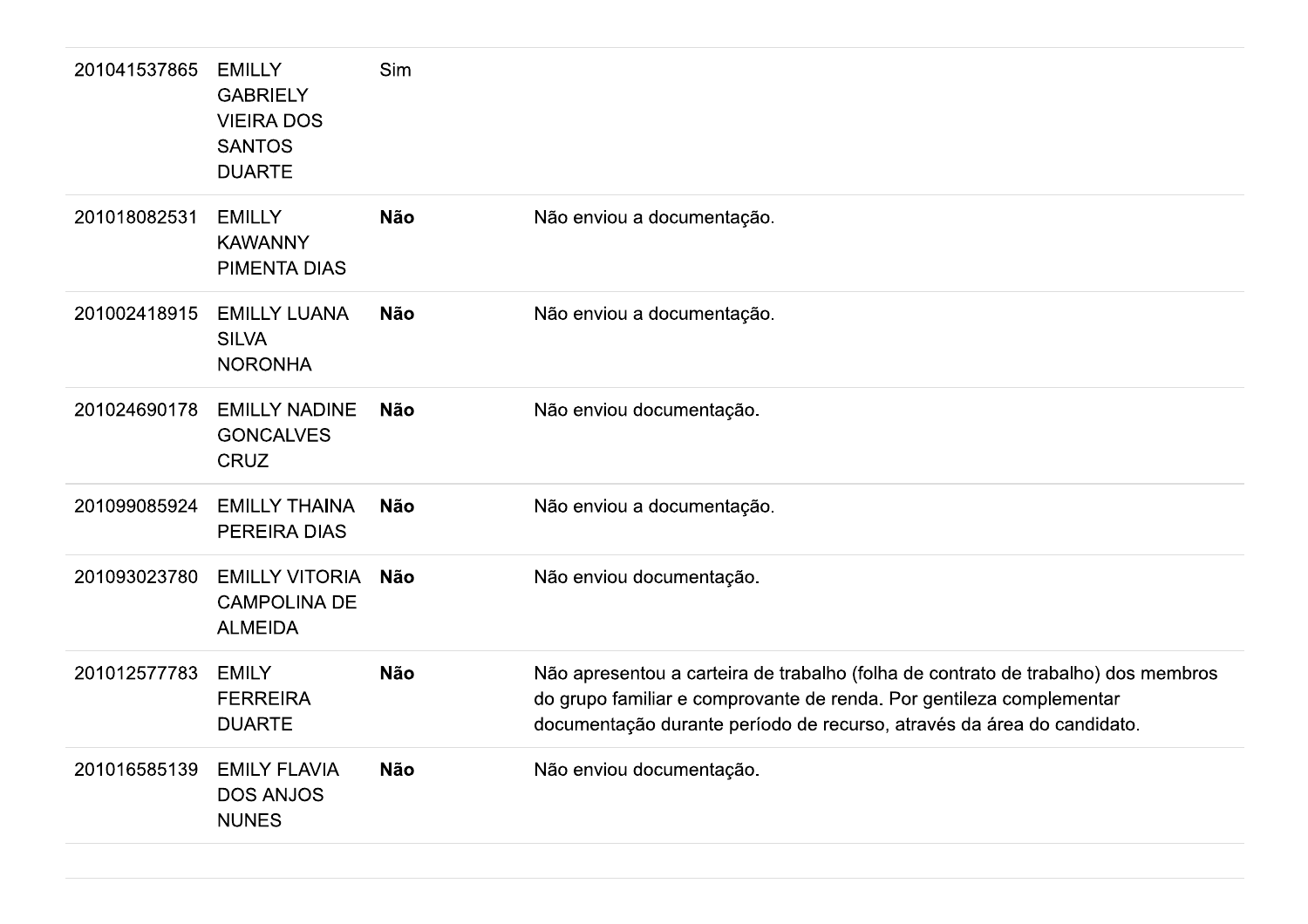| 201096104892 | <b>EMILY</b><br><b>KAROLINE</b><br><b>MAIA MIRANDA</b>                | <b>Não</b> | Não enviou documentação.                                                                                                                                                                                                                                                                                   |
|--------------|-----------------------------------------------------------------------|------------|------------------------------------------------------------------------------------------------------------------------------------------------------------------------------------------------------------------------------------------------------------------------------------------------------------|
| 201002229544 | <b>EMILY</b><br><b>LACERDA</b><br><b>SANTOS</b>                       | <b>Não</b> | Não apresentou a carteira de trabalho (folha de contrato de trabalho) do candidato.<br>Documento pode ser juntado durante o período de recurso através da área do<br>candidato.                                                                                                                            |
| 201000555841 | <b>EMILY THAYNA</b><br><b>SOARES</b><br><b>AGUIAR</b>                 | Sim        |                                                                                                                                                                                                                                                                                                            |
| 201037228487 | <b>EMILY VITORIA</b><br><b>ALVES ROCHA</b>                            | <b>Não</b> | Não enviou a documentação.                                                                                                                                                                                                                                                                                 |
| 201013778877 | <b>EMILYN</b><br><b>FERREIRA</b><br><b>SANTANA</b>                    | Sim        |                                                                                                                                                                                                                                                                                                            |
| 201084294507 | <b>EMYLLE</b><br><b>STEFANE</b><br><b>CAVALCANTE</b><br><b>SOARES</b> | <b>Não</b> | Ausência de documentos necessários para analise socioeconômico. De acordo com<br>o edital Nº 01/2021 - SISU/UNIMONTES, consta no item 2.2 (DOCUMENTAÇÃO<br>COMPROBATÓRIA DE APRESENTAÇÃO OBRIGATÓRIA ) do ANEXO I<br>(PROGRAMA SOCIOECONÔMICO), toda a documentação necessária que deveria<br>ser enviada. |
| 201009124003 | <b>ENDRIL</b><br><b>GABRIEL</b><br><b>DOMINGOS</b>                    | <b>Não</b> | Não enviou documentação.                                                                                                                                                                                                                                                                                   |
| 201049896370 | <b>ENOQUE</b><br><b>ABIMAEL</b><br>PIMENTA SILVA                      | <b>Não</b> | Não enviou documentação.                                                                                                                                                                                                                                                                                   |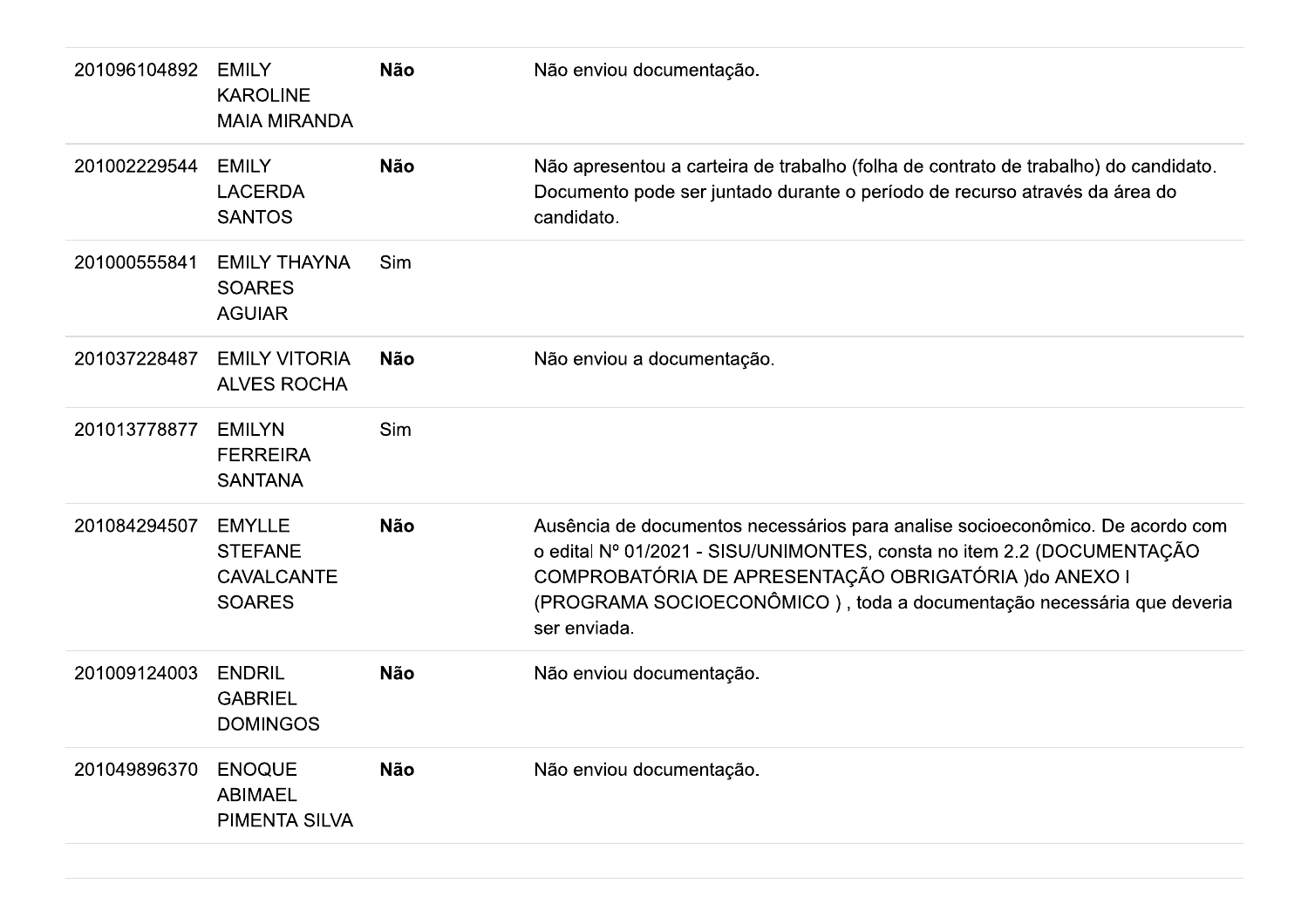| 201003694688 | <b>ENTHONY</b><br><b>FRANCISCO DE</b><br><b>ALMEIDA</b><br><b>SANTOS</b> | <b>Não</b> | Ausência de documentos necessários para analise socioeconômico. De acordo com<br>o edital Nº 01/2021 - SISU/UNIMONTES, consta no item 2.2 (DOCUMENTAÇÃO<br>COMPROBATÓRIA DE APRESENTAÇÃO OBRIGATÓRIA ) do ANEXO I<br>(PROGRAMA SOCIOECONÔMICO), toda a documentação necessária que deveria<br>ser enviada. |
|--------------|--------------------------------------------------------------------------|------------|------------------------------------------------------------------------------------------------------------------------------------------------------------------------------------------------------------------------------------------------------------------------------------------------------------|
| 201022818276 | <b>ENZO GOMES</b><br><b>MELHEM</b>                                       | Não        | Não enviou documentação.                                                                                                                                                                                                                                                                                   |
| 201110533050 | <b>ERIC GOMES</b><br><b>LEITE</b>                                        | <b>Não</b> | Não enviou documentação.                                                                                                                                                                                                                                                                                   |
| 201008120689 | <b>ERIC GOMES</b><br><b>SILVA</b>                                        | <b>Não</b> | Não enviou documentação.                                                                                                                                                                                                                                                                                   |
| 201035370281 | <b>ERIC VINICIUS</b><br><b>DO CARMO</b><br><b>FERREIRA</b>               | <b>Não</b> | Não enviou documentação.                                                                                                                                                                                                                                                                                   |
| 201068565625 | <b>ERICA BEATRIZ</b><br><b>TAMEIRAO</b>                                  | <b>Não</b> | Não enviou a documentação.                                                                                                                                                                                                                                                                                 |
| 201107844452 | <b>ERICA</b><br><b>CRISTINA</b><br><b>PEREIRA</b><br><b>COUTINHO</b>     | <b>Não</b> | Não enviou documentação.                                                                                                                                                                                                                                                                                   |
| 201042034946 | <b>ERICA DE</b><br><b>SOUZA</b><br><b>FERREIRA</b>                       | Não        | Não enviou a documentação.                                                                                                                                                                                                                                                                                 |
| 201004295105 | <b>ERICA PEREIRA</b><br><b>DA SILVA</b>                                  | Não        | Não enviou documentação.                                                                                                                                                                                                                                                                                   |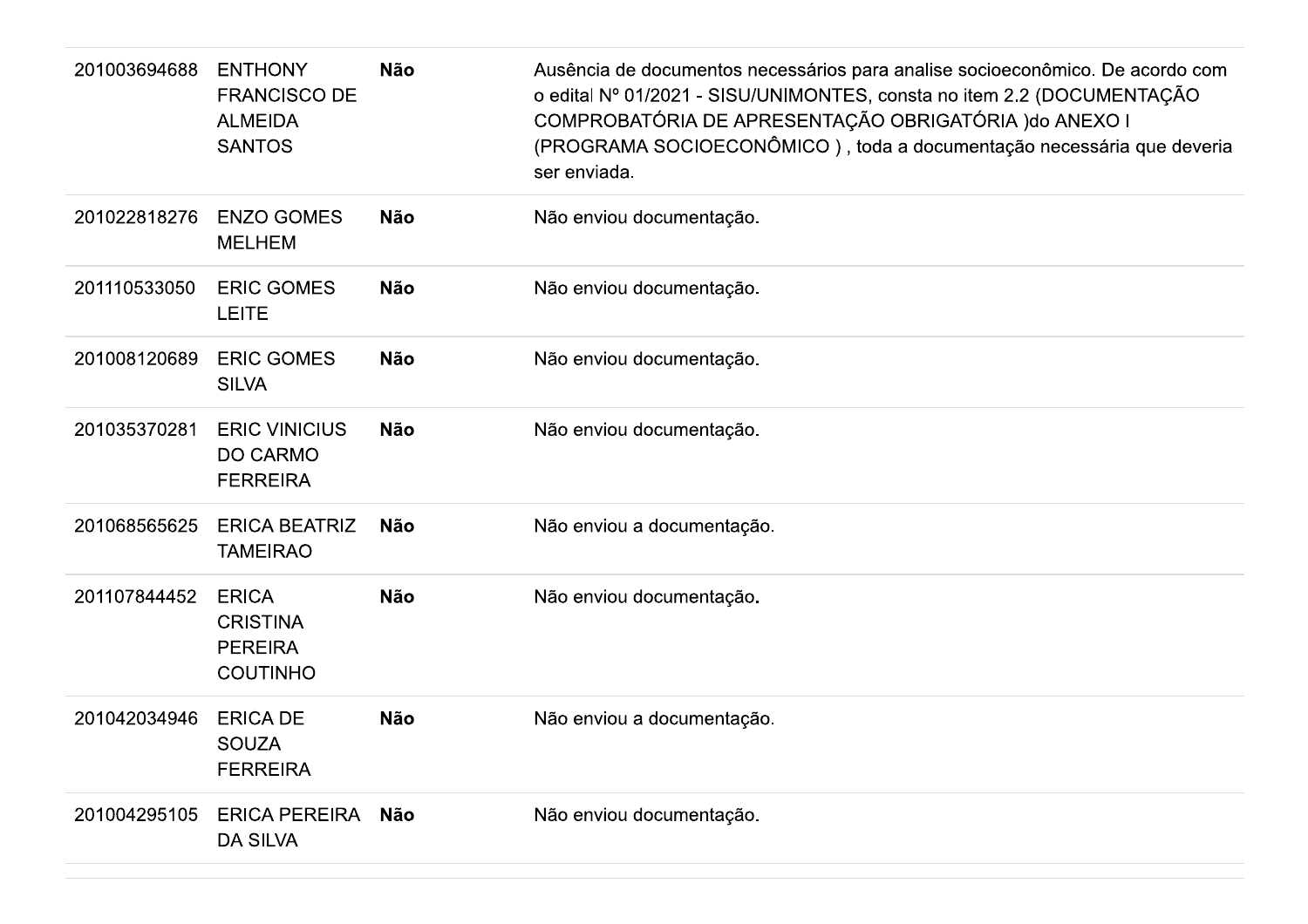| 201009902572 | <b>ERICA</b><br><b>STEPHANY</b><br><b>NERI PEDROZO</b>                  | <b>Não</b> | Ausência de documentos necessários para analise socioeconômico. De acordo com<br>o edital Nº 01/2021 - SISU/UNIMONTES, consta no item 2.2 (DOCUMENTAÇÃO<br>COMPROBATÓRIA DE APRESENTAÇÃO OBRIGATÓRIA ) do ANEXO I<br>(PROGRAMA SOCIOECONÔMICO), toda a documentação necessária que deveria<br>ser enviada. |
|--------------|-------------------------------------------------------------------------|------------|------------------------------------------------------------------------------------------------------------------------------------------------------------------------------------------------------------------------------------------------------------------------------------------------------------|
| 201081183273 | <b>ERICK RYAN</b><br><b>ARAUJO</b><br><b>SOBRAL</b>                     | <b>Não</b> | Não enviou documentação.                                                                                                                                                                                                                                                                                   |
| 201049948437 | <b>ERIKA ALVES</b><br><b>DE ALMEIDA</b>                                 | <b>Não</b> | Não enviou documentação.                                                                                                                                                                                                                                                                                   |
| 201108608476 | <b>ERIKA SORAYA</b><br><b>MESQUITA</b><br><b>SANTOS</b>                 | <b>Não</b> | Não enviou a documentação.                                                                                                                                                                                                                                                                                 |
| 201068457476 | <b>ERISVAN</b><br><b>JADSON</b><br><b>SOUZA</b><br><b>NOGUEIRA</b>      | <b>Não</b> | Não enviou a documentação.                                                                                                                                                                                                                                                                                 |
| 201010784167 | <b>ERVELANE</b><br><b>FERREIRA DA</b><br><b>SILVA</b>                   | <b>Não</b> | Não apresentou a carteira de trabalho (folha de contrato de trabalho) do irmão.<br>Documento pode ser juntado durante o período de recurso através da área do<br>candidato.                                                                                                                                |
| 201012767434 | <b>ESDRAS</b><br><b>SALATIEL</b><br><b>FERREIRA</b><br><b>RODRIGUES</b> | <b>Não</b> | Não enviou a documentação.                                                                                                                                                                                                                                                                                 |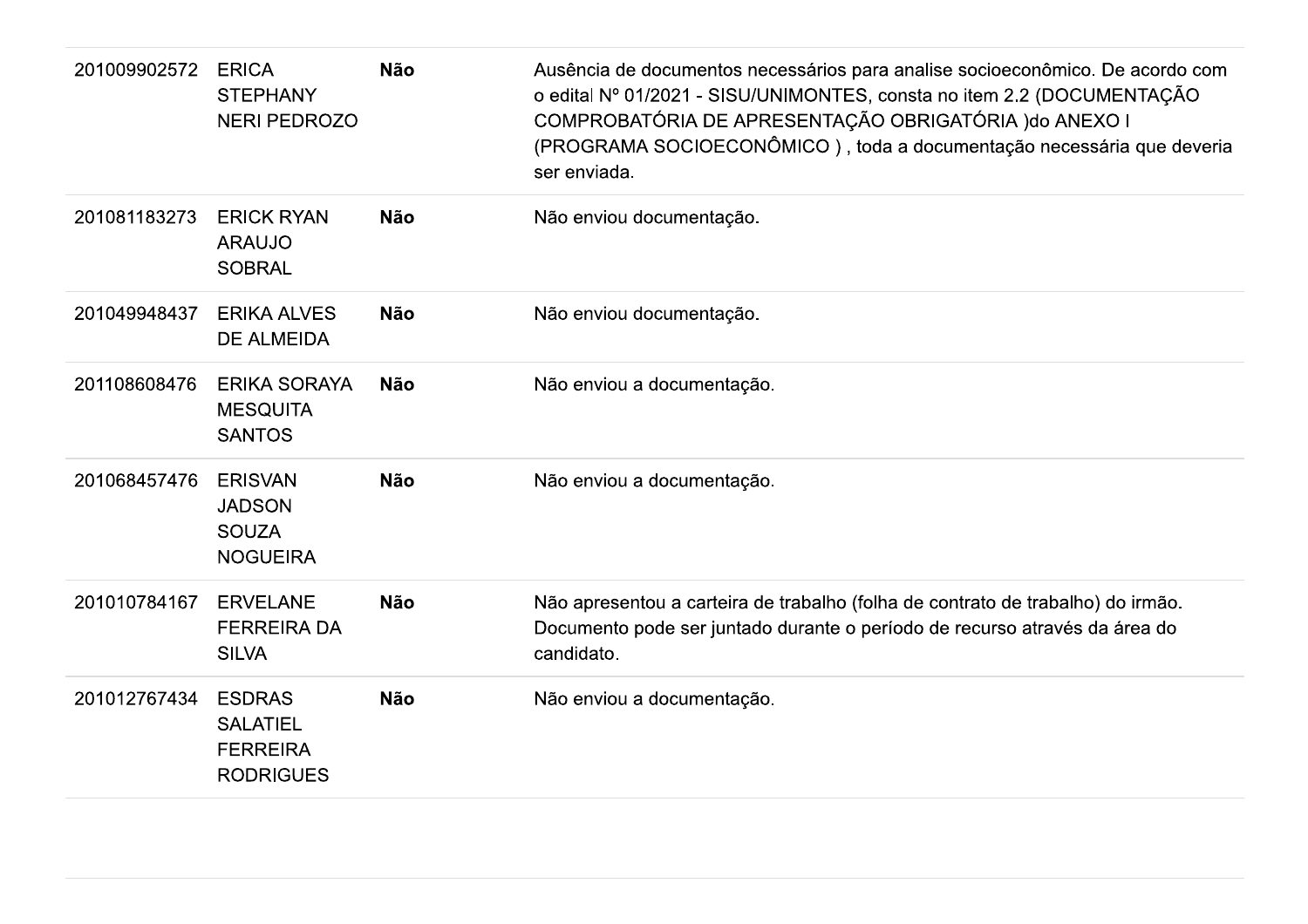| 201037270711 | <b>ESTAQUIO</b><br><b>JUNIOR</b><br><b>COELHO DE</b><br><b>SOUZA</b> | <b>Não</b> | Não enviou documentação.   |
|--------------|----------------------------------------------------------------------|------------|----------------------------|
| 201006468866 | <b>ESTEFANI</b><br><b>CARDOSO</b><br><b>ALVES SANTOS</b>             | Não        | Não enviou documentação.   |
| 201002128720 | <b>ESTEFANY</b><br><b>SABRINY</b><br>ALVES DE<br><b>SOUSA</b>        | Sim        |                            |
| 201060097239 | <b>ESTELA DOS</b><br><b>SANTOS</b><br><b>SOUZA</b>                   | Não        | Não enviou a documentação. |
| 201053523316 | <b>ESTER</b><br><b>CARVALHO</b><br><b>SANTOS</b>                     | <b>Não</b> | Não enviou documentação.   |
| 201110735549 | <b>ESTER DE</b><br><b>SOUZA</b><br>ALEXANDRE                         | <b>Não</b> | Não enviou documentação.   |
| 201034910848 | <b>ESTER DOS</b><br><b>SANTOS DIAS</b>                               | Não        | Não enviou documentação.   |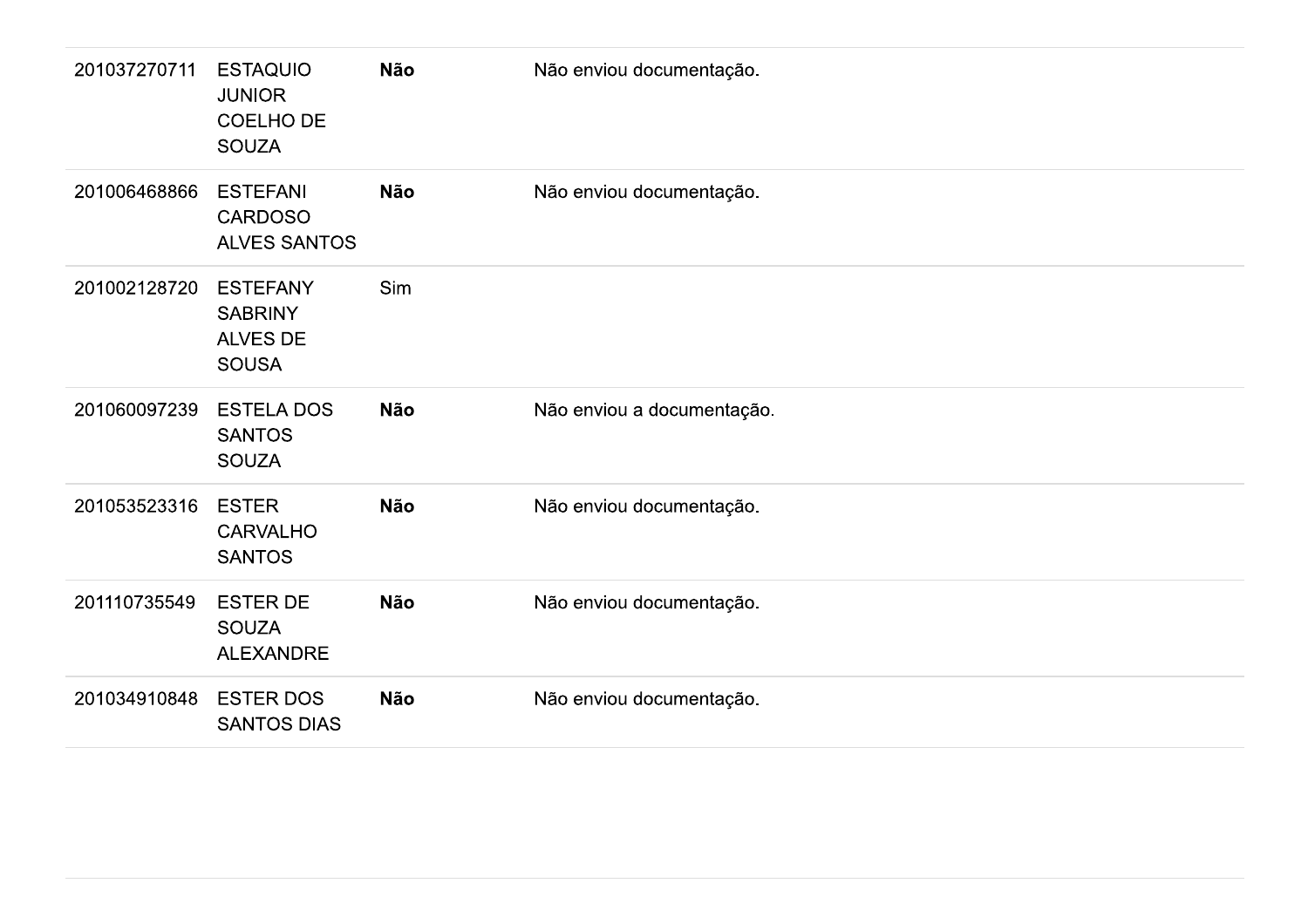| 201018252951 | <b>ESTER</b><br><b>FERREIRA</b><br><b>FREITAS</b>        | <b>Não</b> | Ausência de documentos necessários para analise socioeconômico. De acordo com<br>o edital Nº 01/2021 - SISU/UNIMONTES, consta no item 2.2 (DOCUMENTAÇÃO<br>COMPROBATÓRIA DE APRESENTAÇÃO OBRIGATÓRIA ) do ANEXO I<br>(PROGRAMA SOCIOECONÔMICO), toda a documentação necessária que deveria<br>ser enviada. |
|--------------|----------------------------------------------------------|------------|------------------------------------------------------------------------------------------------------------------------------------------------------------------------------------------------------------------------------------------------------------------------------------------------------------|
| 201014646024 | <b>ESTER</b><br><b>FURTADO</b><br><b>TOMAIN</b>          | <b>Não</b> | Não enviou documentação.                                                                                                                                                                                                                                                                                   |
| 201011431305 | <b>ESTER</b><br><b>GONCALVES</b><br><b>DOS SANTOS</b>    | <b>Não</b> | Não enviou documentação.                                                                                                                                                                                                                                                                                   |
| 201016039830 | <b>ESTER</b><br><b>GONCALVES</b><br><b>MUNIZ</b>         | <b>Não</b> | Não enviou a documentação.                                                                                                                                                                                                                                                                                 |
| 201008595625 | <b>ESTER MONICA</b><br><b>DA SILVA</b><br><b>PEREIRA</b> | Sim        |                                                                                                                                                                                                                                                                                                            |
| 201120045574 | <b>ESTEVAO</b><br><b>TEIXEIRA</b><br><b>SOUTO</b>        | <b>Não</b> | Ausência de documentos necessários para analise socioeconômico. De acordo com<br>o edital Nº 01/2021 - SISU/UNIMONTES, consta no item 2.2 (DOCUMENTAÇÃO<br>COMPROBATÓRIA DE APRESENTAÇÃO OBRIGATÓRIA ) do ANEXO I<br>(PROGRAMA SOCIOECONÔMICO), toda a documentação necessária que deveria<br>ser enviada. |
| 201021868975 | <b>ESTHER</b><br><b>FONSECA</b><br><b>CARDOSO</b>        | <b>Não</b> | Não enviou documentação.                                                                                                                                                                                                                                                                                   |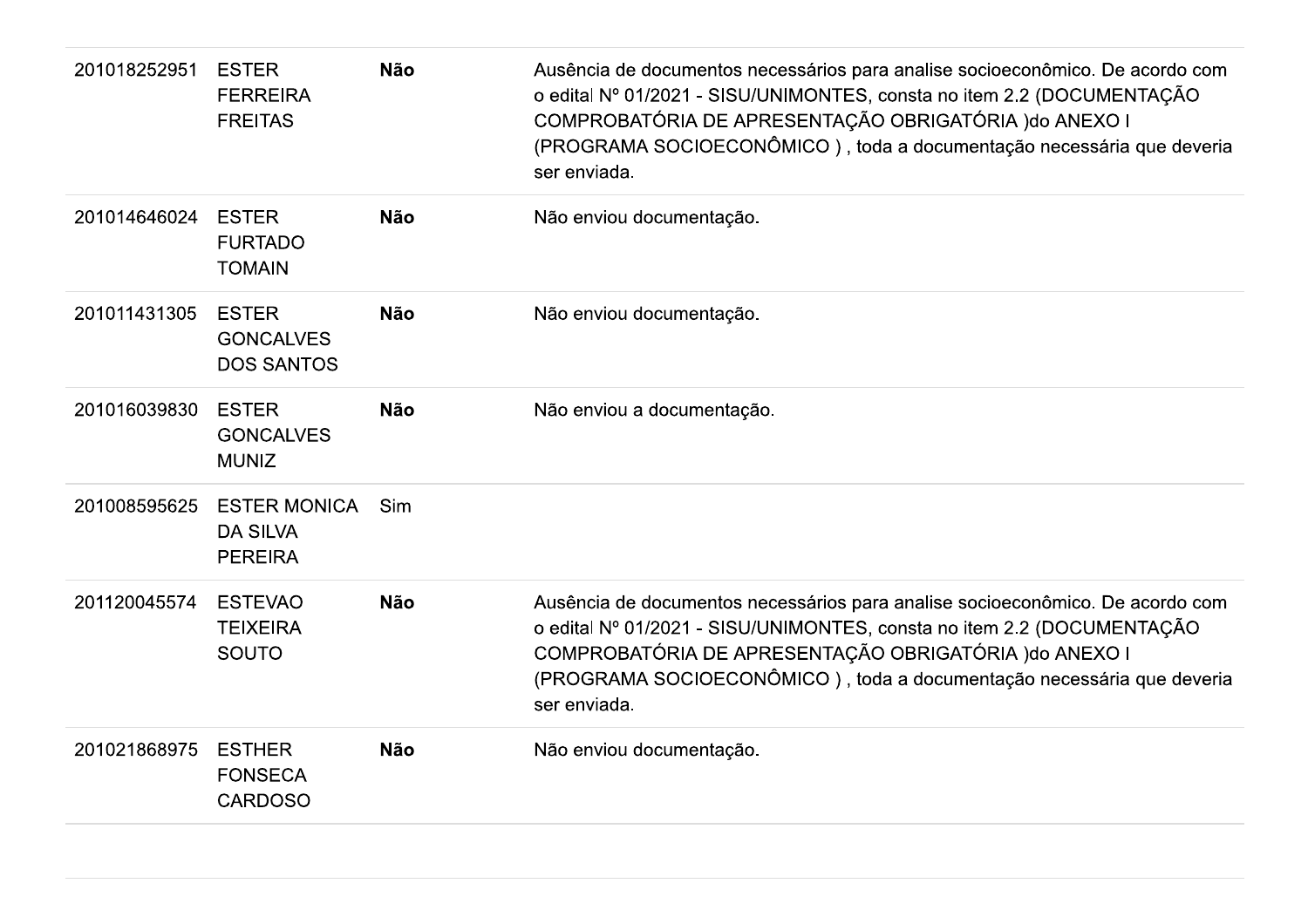| 201032738779 | <b>ESTHER</b><br><b>GABRIELA REIS</b><br><b>FIGUEIREDO</b>            | <b>Não</b> | Não enviou a documentação. |
|--------------|-----------------------------------------------------------------------|------------|----------------------------|
| 201029283318 | <b>ESTHER</b><br><b>SOUZA</b><br><b>SANTOS</b>                        | Não        | Não enviou documentação.   |
| 201034825459 | <b>ETYENE RIZIA</b><br><b>ARAUJO</b>                                  | <b>Não</b> | Não enviou documentação.   |
| 201098914991 | <b>EUDES</b><br><b>HENRIQUE</b><br><b>MUNIZ DE</b><br><b>SOUZA</b>    | Sim        |                            |
| 201014312957 | <b>EVA CRISTINE</b><br>PEREIRA DE<br><b>FREITAS</b>                   | <b>Não</b> | Não enviou documentação.   |
| 201064612207 | <b>EVA PEREIRA</b><br><b>MARTINS</b>                                  | <b>Não</b> | Não enviou a documentação. |
| 201003294018 | <b>EVANA BATISTA</b><br>DE SOUZA                                      | Não        | Não enviou a documentação. |
| 201000679971 | <b>EVELLY</b><br><b>LAUREEN</b><br><b>RODRIGUES</b><br><b>PEREIRA</b> | Não        | Não enviou documentação.   |
| 201010755498 | <b>EVELY JULIA</b><br><b>DA SILVA</b>                                 | Não        | Não enviou a documentação. |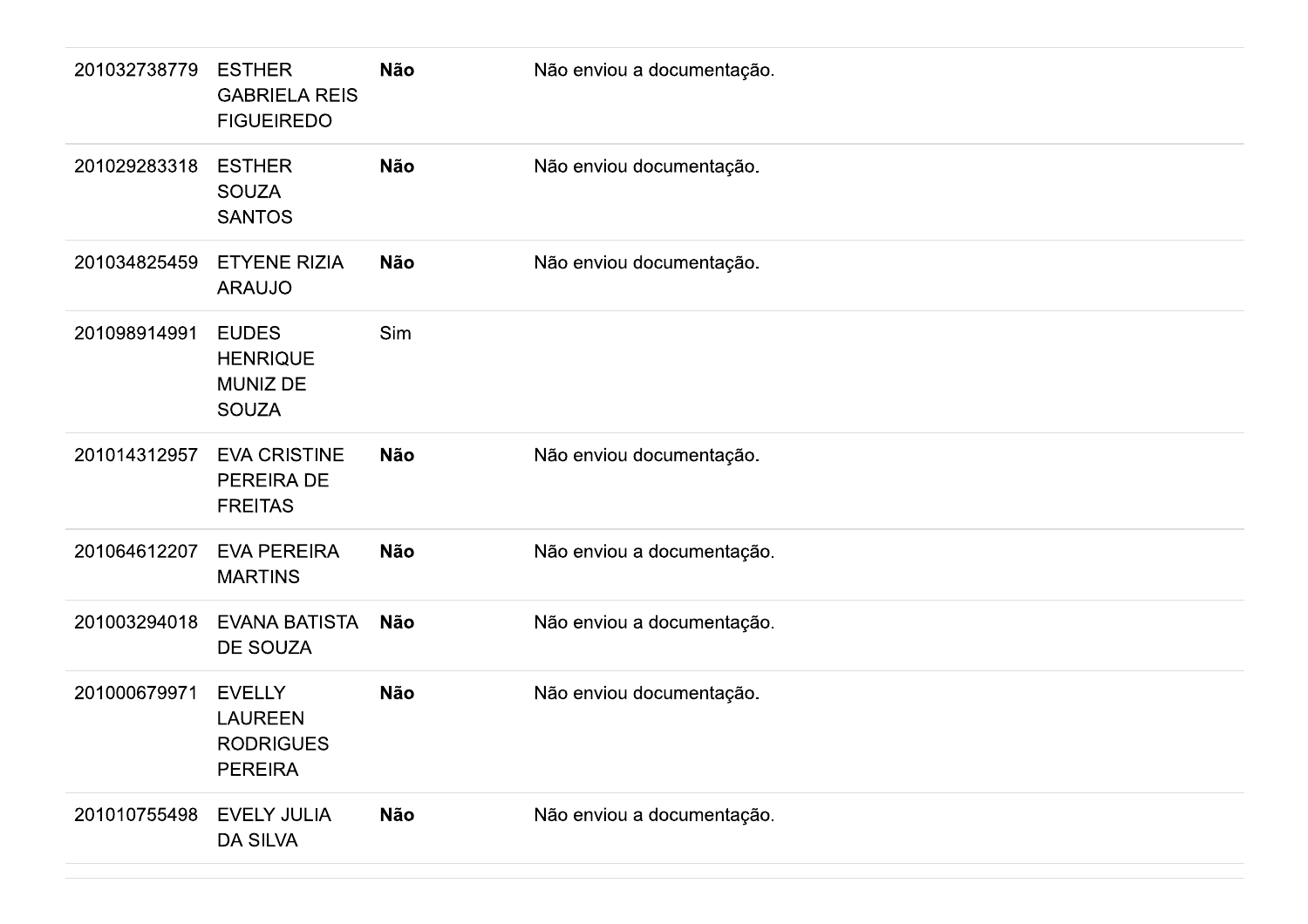| 201000366199 | <b>EVELYN</b><br><b>BASILIO DA</b><br><b>SILVA</b>                  | <b>Não</b> | Não enviou documentação.                                                                                                                                                                                                            |
|--------------|---------------------------------------------------------------------|------------|-------------------------------------------------------------------------------------------------------------------------------------------------------------------------------------------------------------------------------------|
| 201028903155 | <b>EVERSON DA</b><br><b>SILVA SOUZA</b>                             | <b>Não</b> | Não enviou documentação.                                                                                                                                                                                                            |
| 201006871820 | <b>EVERTON</b><br><b>PEREIRA DA</b><br><b>SILVA</b>                 | <b>Não</b> | Não enviou documentação.                                                                                                                                                                                                            |
| 201076176233 | <b>EVILLY DOS</b><br><b>SANTOS</b><br><b>FERREIRA</b>               | <b>Não</b> | Não apresentou a carteira de trabalho (folha de contrato de trabalho) do candidato.<br>Documento pode ser juntado durante o período de recurso através da área do<br>candidato.                                                     |
| 201049398252 | <b>EVILLY</b><br><b>TAMIRES</b><br><b>MENDES</b><br><b>RIBEIRO</b>  | <b>Não</b> | Não enviou documentação.                                                                                                                                                                                                            |
| 201078673211 | <b>EWELIN</b><br><b>KATLEN DIAS</b><br><b>NUNES</b>                 | <b>Não</b> | Não enviou documentação.                                                                                                                                                                                                            |
| 201009250170 | <b>EYSCHILA</b><br><b>GEOVANA</b><br><b>MACEDO</b><br><b>SANTOS</b> | <b>Não</b> | Não apresentou a carteira de trabalho (folha de contrato de trabalho) dos membros<br>do grupo familiar e comprovante de renda. Por gentileza complementar<br>documentação durante período de recurso, através da área do candidato. |
| 201064062767 | <b>FABIA MELISSA</b><br><b>XAVIER SILVA</b>                         | Sim        |                                                                                                                                                                                                                                     |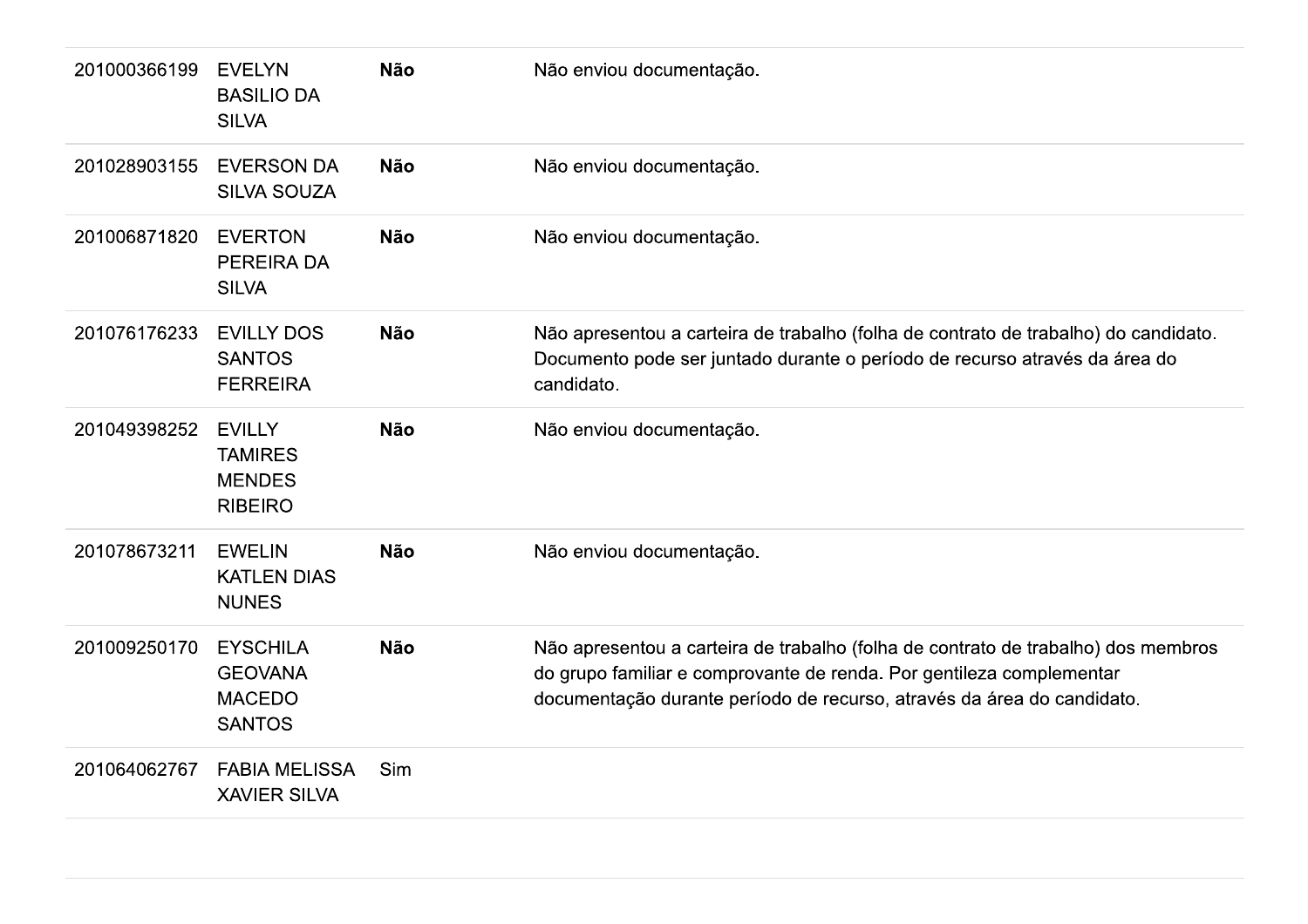| 201003843459 | <b>FABIANA ASSIS</b><br><b>SILVA</b>                    | Não        | Não enviou documentação.                                                         |
|--------------|---------------------------------------------------------|------------|----------------------------------------------------------------------------------|
| 201115968228 | <b>FABIANA</b><br><b>BARBOSA</b><br><b>AGUIAR</b>       | <b>Não</b> | Não enviou documentação.                                                         |
| 201097558369 | <b>FABIO EDIVAN</b><br><b>QUADROS</b><br><b>RIBEIRO</b> | <b>Não</b> | Não enviou a documentação.                                                       |
| 201003835786 | <b>FABIO</b><br><b>ESTEVANI</b><br><b>COPATI</b>        | <b>Não</b> | Laudo indeferido, por não cumprir os requisitos previstos na Lei nº 13.465/2000. |
| 201029476292 | <b>FABIO HIGINO</b><br>DE CARVALHO<br>PIRES FILHO       | <b>Não</b> | Não enviou documentação.                                                         |
| 201044185266 | <b>FABIOLA ALVES</b><br><b>BEZERRA</b>                  | Não        | Não enviou documentação.                                                         |
| 201065350617 | <b>FABIOLA</b><br><b>SOARES</b><br><b>PEREIRA</b>       | <b>Não</b> | Não enviou a documentação.                                                       |
| 201031337573 | <b>FABRICIA</b><br><b>COTRIM</b><br><b>GUIMARAES</b>    | <b>Não</b> | Não enviou documentação.                                                         |
| 201049621406 | <b>FABRICIA</b><br>DAYANE DA<br><b>SILVA</b>            | <b>Não</b> | Não enviou documentação.                                                         |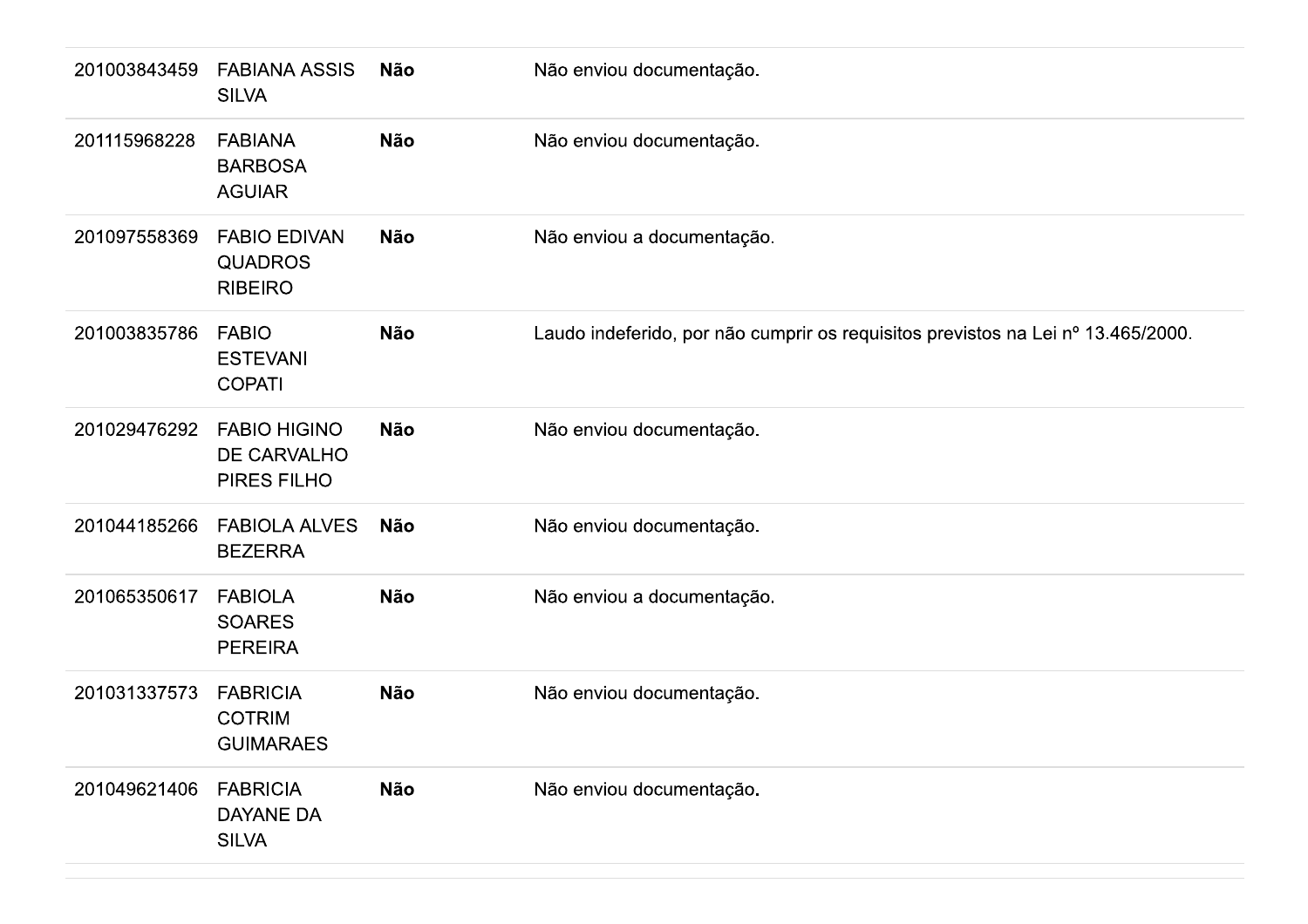| 201054341098 | <b>FABRICIO</b><br><b>CARDOSO</b><br><b>AGUIAR</b>                   | Não        | Não enviou a documentação. |
|--------------|----------------------------------------------------------------------|------------|----------------------------|
| 201017644562 | <b>FABRICIO DE</b><br><b>MIRA VIEIRA</b>                             | Não        | Não enviou documentação.   |
| 201062749837 | <b>FABRICIO JOSE</b><br><b>PEREIRA</b>                               | Não        | Não enviou documentação.   |
| 201002774606 | <b>FARLEI</b><br><b>PEREIRA</b><br><b>MARQUES</b>                    | Não        | Não enviou a documentação. |
| 201027743271 | <b>FAVISSON</b><br><b>CHARLES</b><br><b>FERNANDES</b><br>DE SOUZA    | <b>Não</b> | Não enviou documentação.   |
| 201083952287 | <b>FELIPE</b><br><b>ANDRADE</b><br><b>SILVA</b>                      | Não        | Não enviou a documentação. |
| 201064019551 | <b>FELIPE</b><br><b>BUZATTI</b><br><b>MARINHO</b><br><b>CARNEIRO</b> | Sim        |                            |
| 201113986396 | <b>FELIPE</b><br>CANGUSSU<br><b>BRANT MURCA</b>                      | Não        | Não enviou documentação.   |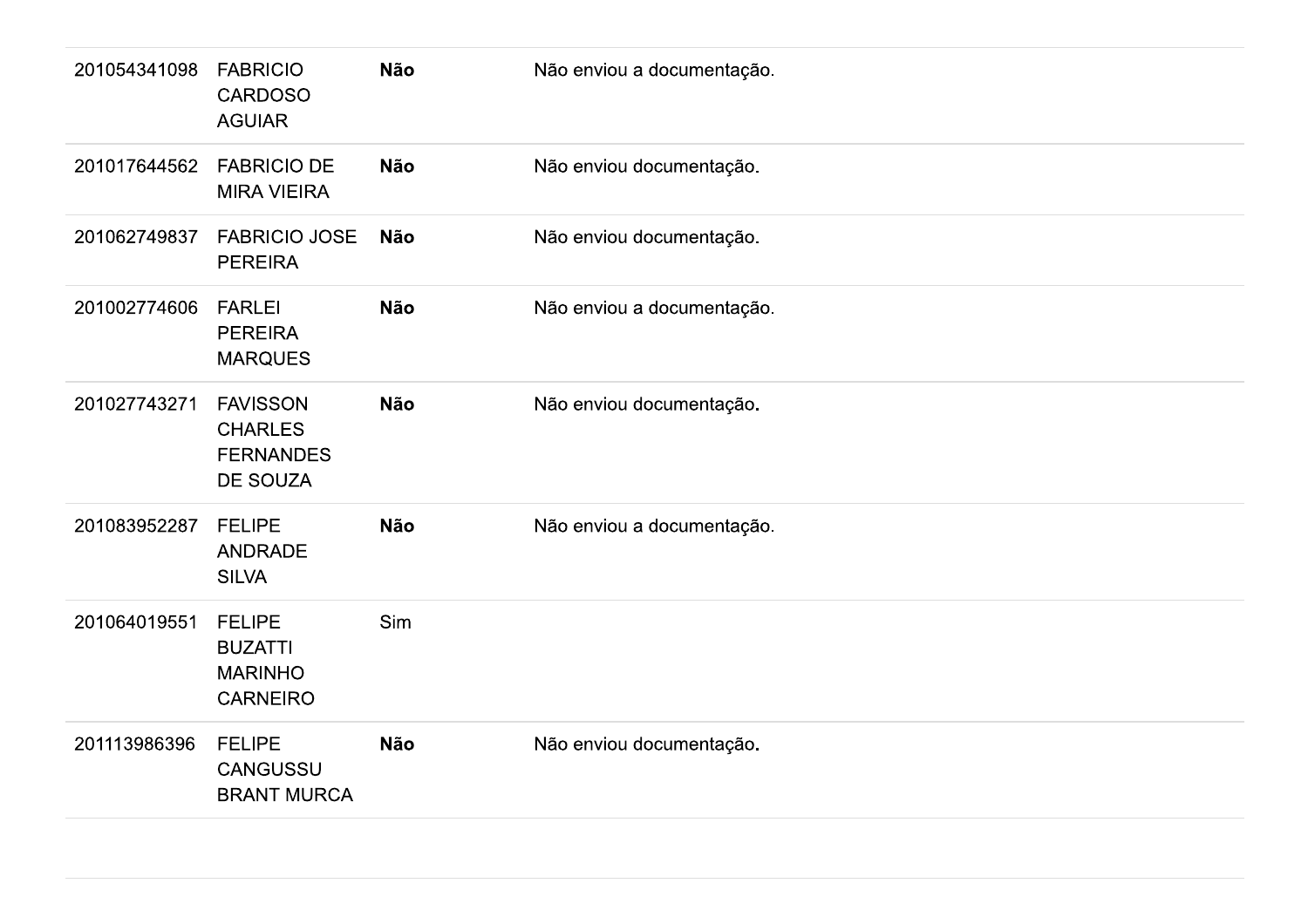| 201108638341 | <b>FELIPE DA</b><br><b>SILVA SAMPAIO</b><br><b>LIMA</b>            | <b>Não</b> | Não enviou a documentação. |
|--------------|--------------------------------------------------------------------|------------|----------------------------|
| 201077847634 | <b>FELIPE DE</b><br><b>MORAES</b><br><b>DAMASCENO</b>              | <b>Não</b> | Não enviou documentação.   |
| 201015550639 | <b>FELIPE EDSON</b><br><b>COUTO DOS</b><br><b>SANTOS</b>           | <b>Não</b> | Não enviou documentação.   |
| 201090001151 | <b>FELIPE</b><br><b>MOREIRA DE</b><br><b>ALMEIDA</b>               | <b>Não</b> | Não enviou documentação.   |
| 201043854219 | <b>FELIPE TADEU</b><br><b>PAIXAO</b><br><b>CHAVES</b>              | <b>Não</b> | Não enviou documentação.   |
| 201002767642 | <b>FELIPE VIANA</b><br><b>EMIDIO</b><br><b>FERREIRA</b>            | <b>Não</b> | Não enviou documentação.   |
| 201062785088 | <b>FELIPE</b><br><b>WAGNER</b><br><b>TEIXEIRA</b><br><b>SANTOS</b> | Sim        |                            |
| 201003573452 | <b>FELLIPE LOPES</b><br><b>SILVA</b>                               | <b>Não</b> | Não enviou documentação.   |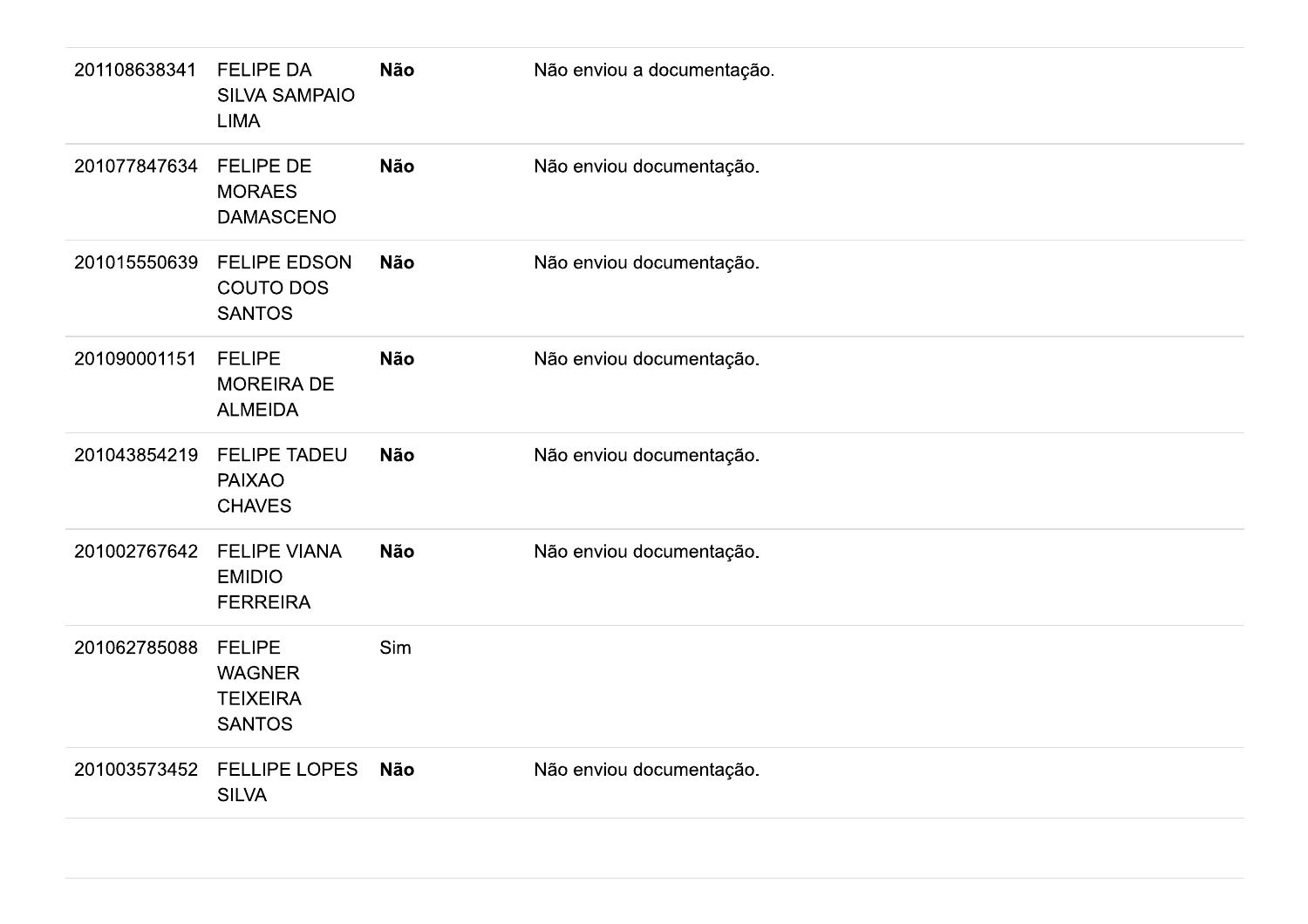| 201008509154 | <b>FERNANDA</b><br><b>CAROLINE</b><br><b>FERREIRA</b><br><b>COLARES</b> | Sim        |                                                                                                                                                                                                                                                                                                            |
|--------------|-------------------------------------------------------------------------|------------|------------------------------------------------------------------------------------------------------------------------------------------------------------------------------------------------------------------------------------------------------------------------------------------------------------|
| 201030831444 | <b>FERNANDA</b><br><b>FERNANDES</b><br><b>SANTOS</b>                    | <b>Não</b> | Não enviou a documentação.                                                                                                                                                                                                                                                                                 |
| 201001084270 | <b>FERNANDA</b><br><b>FERREIRA</b><br><b>CASSIANO</b>                   | <b>Não</b> | Não enviou documentação.                                                                                                                                                                                                                                                                                   |
| 201032121257 | <b>FERNANDA</b><br><b>GABRIELA</b><br><b>SOARES</b><br><b>NEVES</b>     | <b>Não</b> | Ausência de documentos necessários para analise socioeconômico. De acordo com<br>o edital Nº 01/2021 - SISU/UNIMONTES, consta no item 2.2 (DOCUMENTAÇÃO<br>COMPROBATÓRIA DE APRESENTAÇÃO OBRIGATÓRIA ) do ANEXO I<br>(PROGRAMA SOCIOECONÔMICO), toda a documentação necessária que deveria<br>ser enviada. |
| 201101299794 | <b>FERNANDA</b><br><b>GESSIA</b><br><b>FERREIRA</b><br><b>PIMENTEL</b>  | <b>Não</b> | Não enviou documentação.                                                                                                                                                                                                                                                                                   |
| 201001600687 | <b>FERNANDA</b><br><b>ISABELY</b><br><b>MORGAN</b><br><b>MAGALHAES</b>  | <b>Não</b> | Não enviou documentação.                                                                                                                                                                                                                                                                                   |
| 201014111896 | <b>FERNANDA</b><br><b>LETICIA DOS</b><br><b>SANTOS</b>                  | Sim        |                                                                                                                                                                                                                                                                                                            |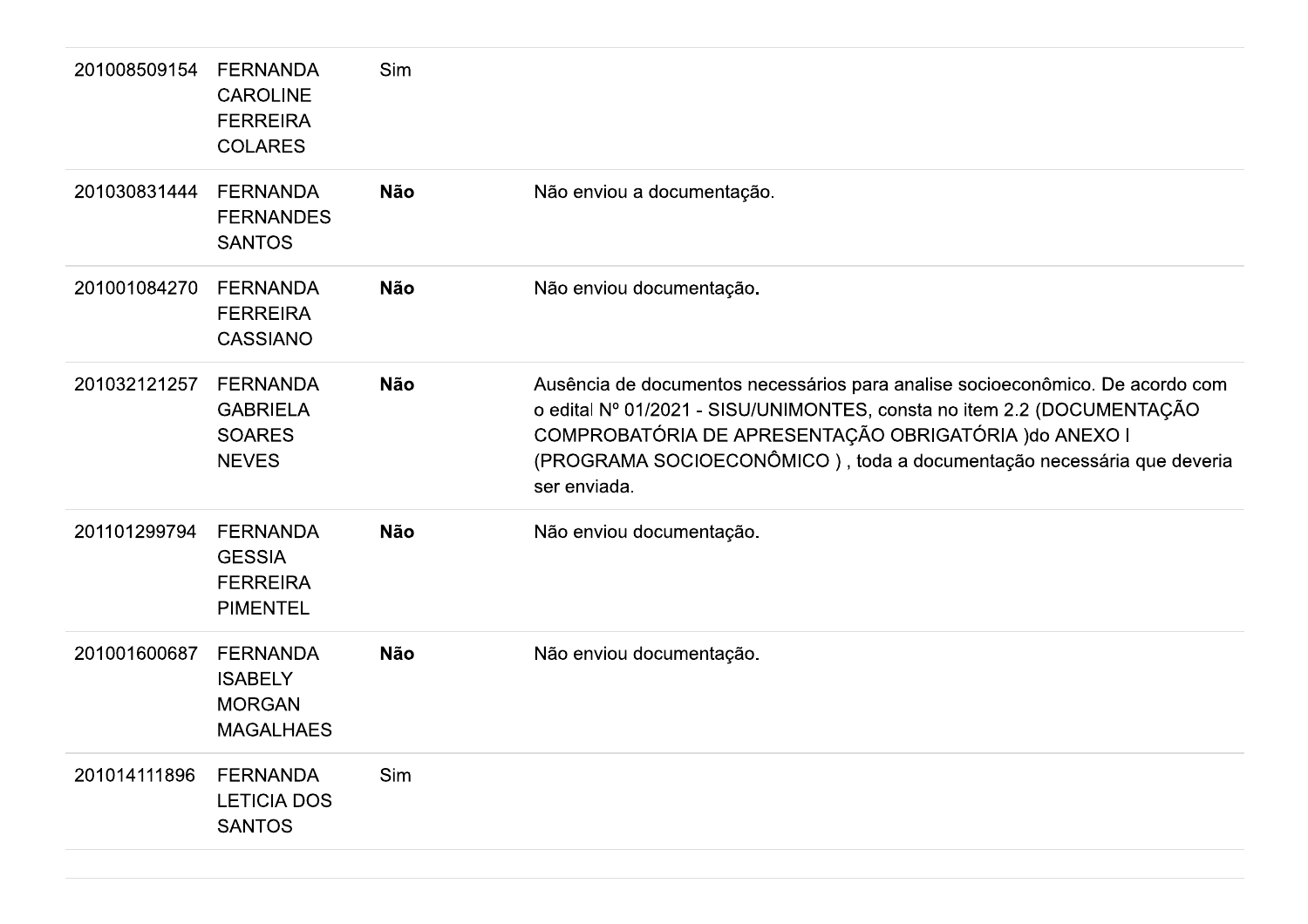| 201097921518 | <b>FERNANDA</b><br><b>MICHELLY</b><br><b>GONCALVES</b><br><b>RODRIGUES</b> | <b>Não</b> | Não enviou a documentação.                                                                                                                                                                                                          |
|--------------|----------------------------------------------------------------------------|------------|-------------------------------------------------------------------------------------------------------------------------------------------------------------------------------------------------------------------------------------|
| 201047685874 | <b>FERNANDA</b><br><b>NEVES FERRAZ</b>                                     | <b>Não</b> | Não enviou a documentação.                                                                                                                                                                                                          |
| 201035897333 | <b>FERNANDA</b><br><b>OLIVEIRA</b><br><b>GUEDES</b>                        | <b>Não</b> | Não enviou documentação.                                                                                                                                                                                                            |
| 201007400165 | <b>FERNANDA</b><br><b>SARAIVA DA</b><br><b>SILVA</b>                       | <b>Não</b> | Não apresentou a carteira de trabalho (folha de contrato de trabalho) dos membros<br>do grupo familiar e comprovante de renda. Por gentileza complementar<br>documentação durante período de recurso, através da área do candidato. |
| 201020251520 | <b>FERNANDA</b><br><b>SILVA ANTUNES</b>                                    | <b>Não</b> | Não enviou documentação.                                                                                                                                                                                                            |
| 201079059642 | <b>FERNANDA</b><br><b>SILVA OLIVEIRA</b>                                   | <b>Não</b> | Não enviou documentação.                                                                                                                                                                                                            |
| 201057091526 | <b>FERNANDA</b><br><b>THUYSE</b><br><b>SOUZA SILVA</b>                     | <b>Não</b> | Não enviou documentação.                                                                                                                                                                                                            |
| 201080580388 | <b>FERNANDA</b><br><b>VITORIA</b><br><b>SANTOS</b><br><b>OLIVEIRA</b>      | <b>Não</b> | Não enviou documentação.                                                                                                                                                                                                            |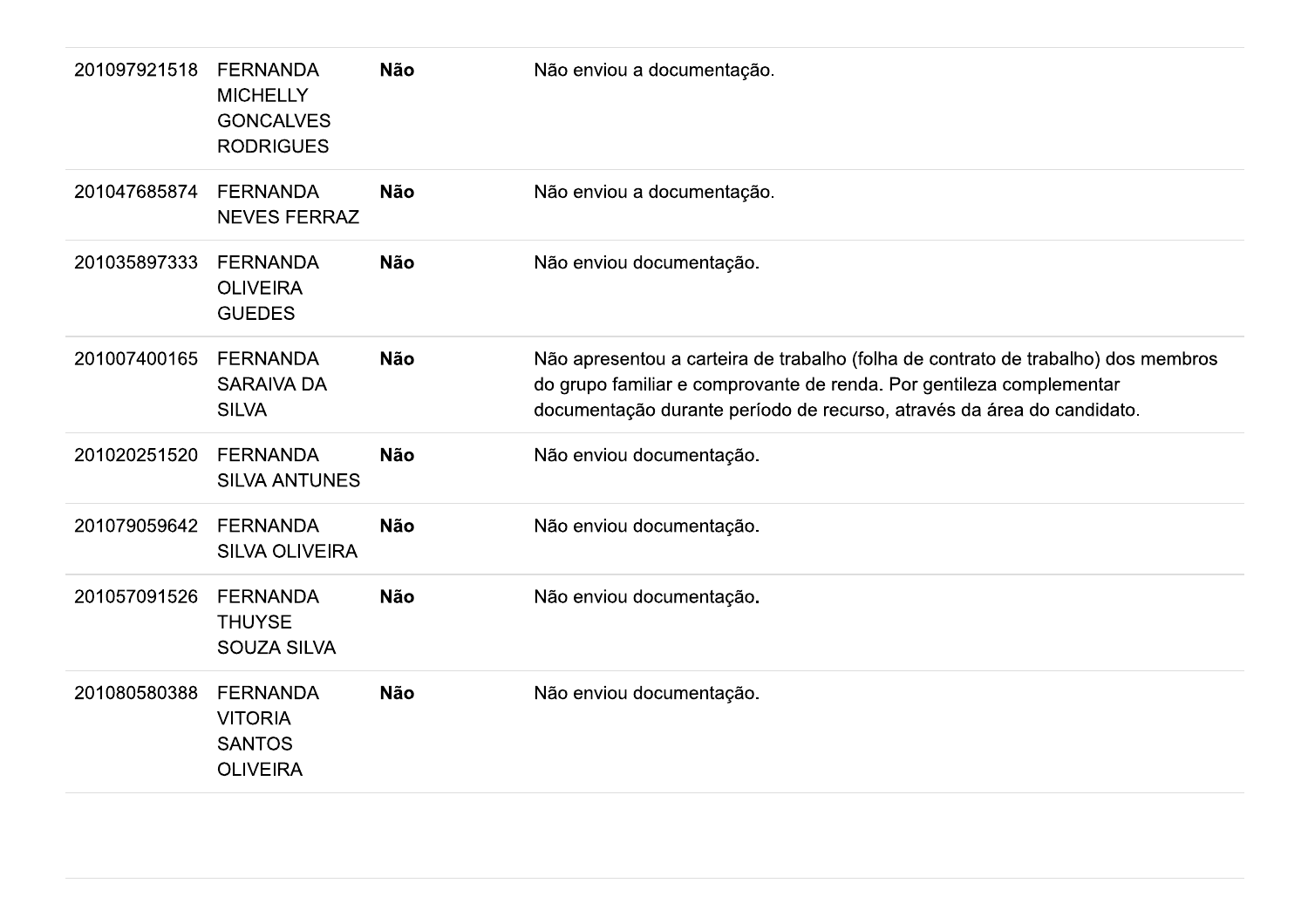| 201005925080 | <b>FERNANDA</b><br><b>XAVIER RUAS</b><br><b>SILVA</b>                    | Não        | Não enviou a documentação. |
|--------------|--------------------------------------------------------------------------|------------|----------------------------|
| 201084315682 | <b>FERNANDO</b><br><b>AUGUSTO</b><br><b>SOARES</b><br><b>BARBOSA</b>     | Sim        |                            |
| 201111727313 | <b>FERNANDO DE</b><br><b>OLIVEIRA LIMA</b>                               | <b>Não</b> | Não enviou a documentação. |
| 201006354926 | <b>FERNANDO</b><br><b>GABRIEL SILVA</b><br>DE SA                         | <b>Não</b> | Não enviou documentação.   |
| 201000645881 | <b>FERNANDO</b><br><b>MENDES DE</b><br><b>QUEIROZ</b>                    | Não        | Não enviou documentação.   |
| 201019886492 | <b>FERNANDO</b><br><b>RODRIGUES</b><br><b>MARTINS</b>                    | Sim        |                            |
| 201003473208 | <b>FERNANDO</b><br><b>VITOR</b><br><b>RODRIGUES</b><br><b>DOS SANTOS</b> | Não        | Não enviou documentação.   |
| 201107894341 | <b>FHARLEY</b><br><b>FERREIRA</b><br><b>SILVA</b>                        | Não        | Não enviou a documentação. |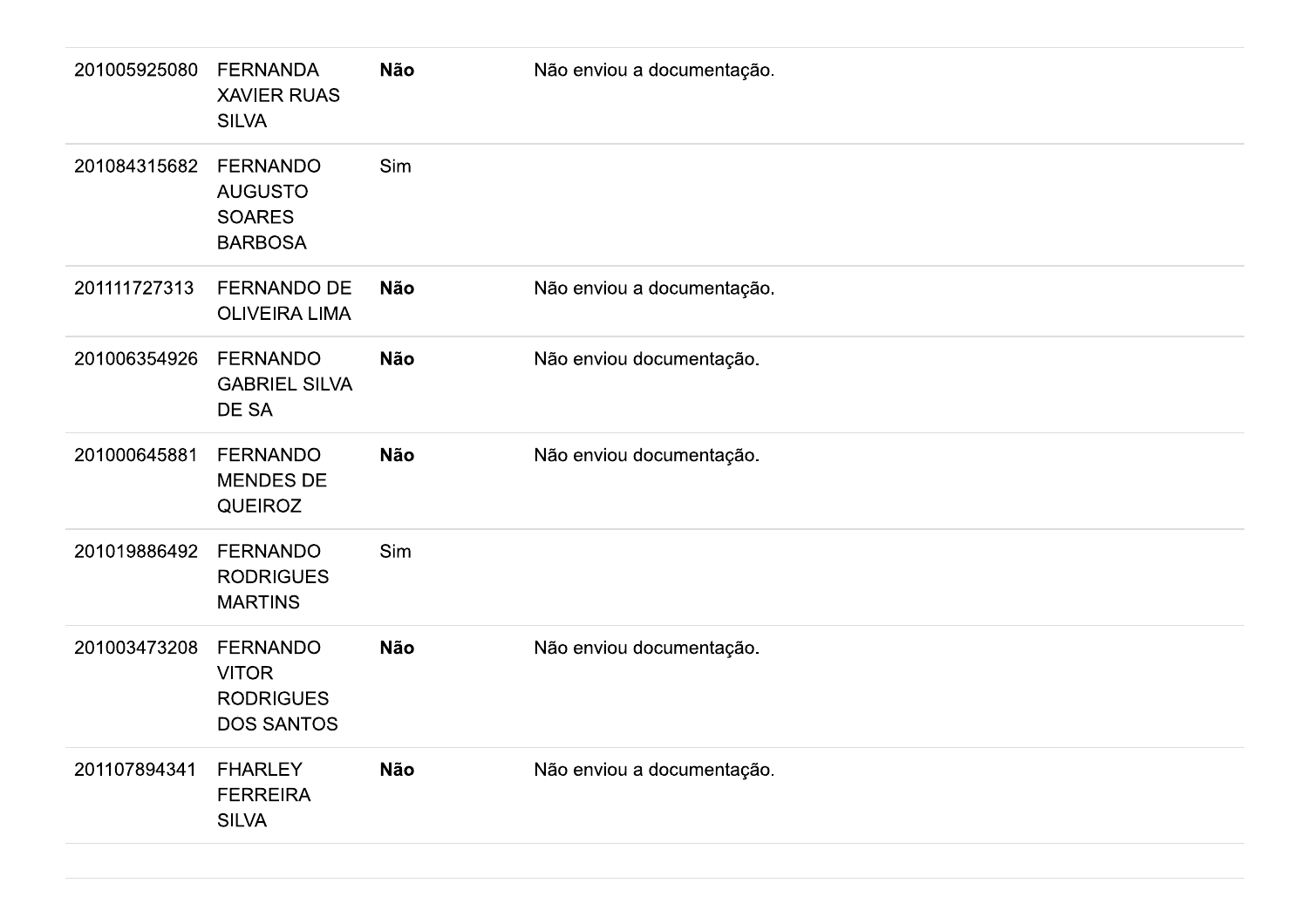| 201077036394 | <b>FILIPE</b><br><b>EMANUEL</b><br><b>SOARES DE</b><br><b>SOUZA</b>      | <b>Não</b> | Não enviou documentação.   |
|--------------|--------------------------------------------------------------------------|------------|----------------------------|
| 201091361158 | FILIPE LEVI DE<br><b>ARAUJO</b>                                          | <b>Não</b> | Não enviou a documentação. |
| 201008567673 | <b>FLAVIA</b><br><b>ALESSANDRA</b><br><b>FERREIRA DE</b><br><b>SOUZA</b> | Sim        |                            |
| 201000234850 | <b>FLAVIA DE</b><br><b>CASSIA</b><br><b>RIBEIRO PINTO</b>                | <b>Não</b> | Não enviou documentação.   |
| 201011855438 | <b>FLAVIA DOS</b><br><b>SANTOS</b><br><b>GONCALVES</b>                   | <b>Não</b> | Não enviou a documentação. |
| 201110199902 | <b>FLAVIA</b><br><b>IZABELA</b><br><b>BARBOSA</b>                        | <b>Não</b> | Não enviou a documentação. |
| 201112360064 | <b>FLAVIA LETICIA</b><br><b>MENDES</b>                                   | <b>Não</b> | Não enviou documentação.   |
| 201041292636 | <b>FLAVIA MARIA</b><br><b>DOS SANTOS</b>                                 | <b>Não</b> | Não enviou documentação.   |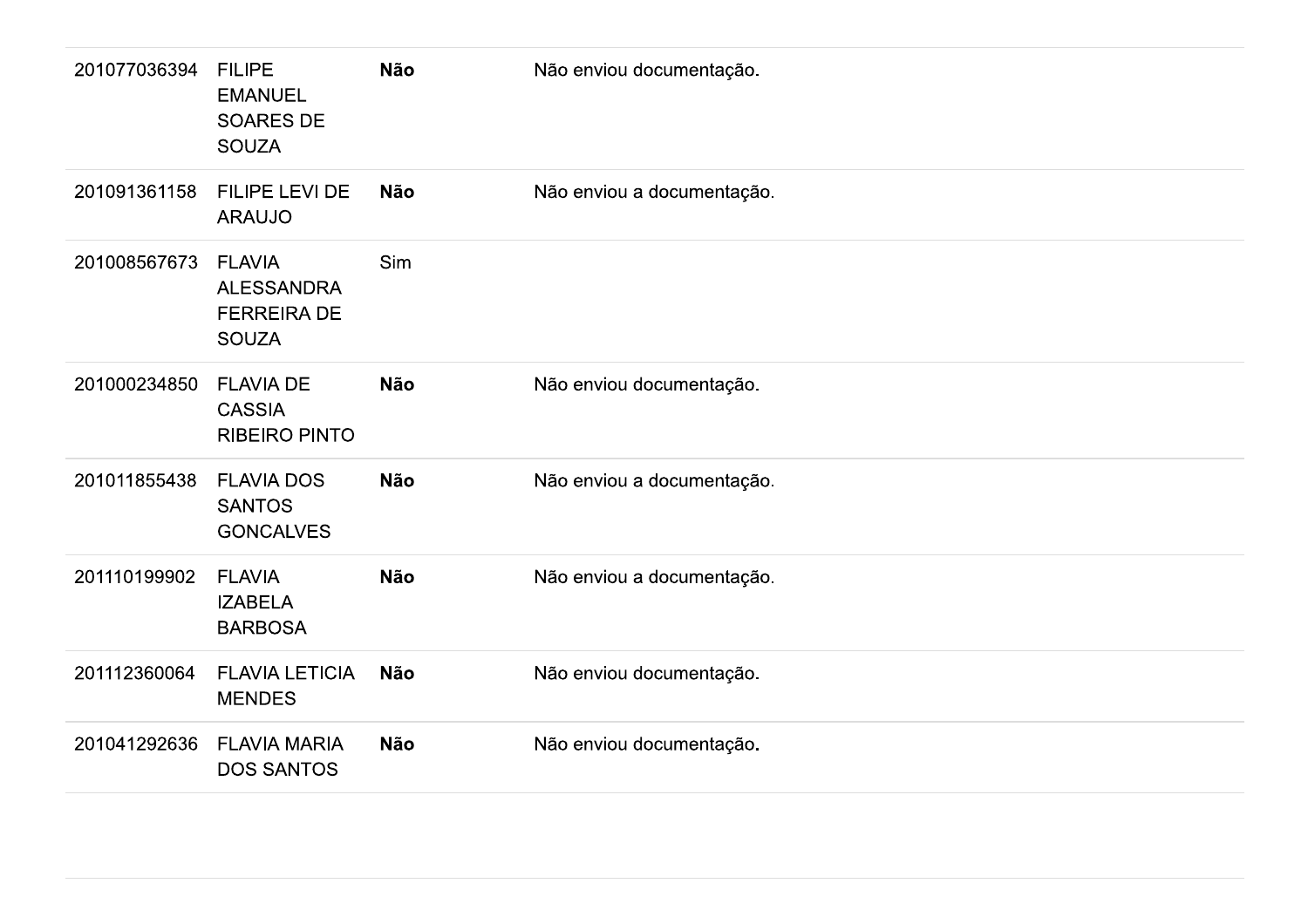| 201027063910 | <b>FLAVIO</b><br><b>HEBERTH</b><br><b>ARIFA</b><br><b>ANTUNES</b>  | Não        | Não enviou a documentação. |
|--------------|--------------------------------------------------------------------|------------|----------------------------|
| 201073223038 | <b>FLAVIO</b><br><b>HENRIQUE</b><br><b>ROCHA</b><br><b>CARDOSO</b> | Não        | Não enviou documentação.   |
| 201004403006 | <b>FLAVIO</b><br><b>MARLON</b><br><b>AGUIAR</b><br><b>FONSECA</b>  | <b>Não</b> | Não enviou a documentação. |
| 201012071761 | <b>FRANCELLINY</b><br><b>VITORIA DA</b><br><b>SILVA RIBEIRO</b>    | <b>Não</b> | Não enviou documentação.   |
| 201022279180 | <b>FRANCIELE DE</b><br><b>SOUZA</b><br><b>PEREIRA</b>              | Não        | Não enviou documentação.   |
| 201105157352 | <b>FRANCIELE</b><br><b>DIAS SILVA</b><br><b>MESQUITA</b>           | Sim        |                            |
| 201013461037 | <b>FRANCIELE</b><br><b>FERREIRA</b><br><b>ROCHA</b>                | Não        | Não enviou documentação.   |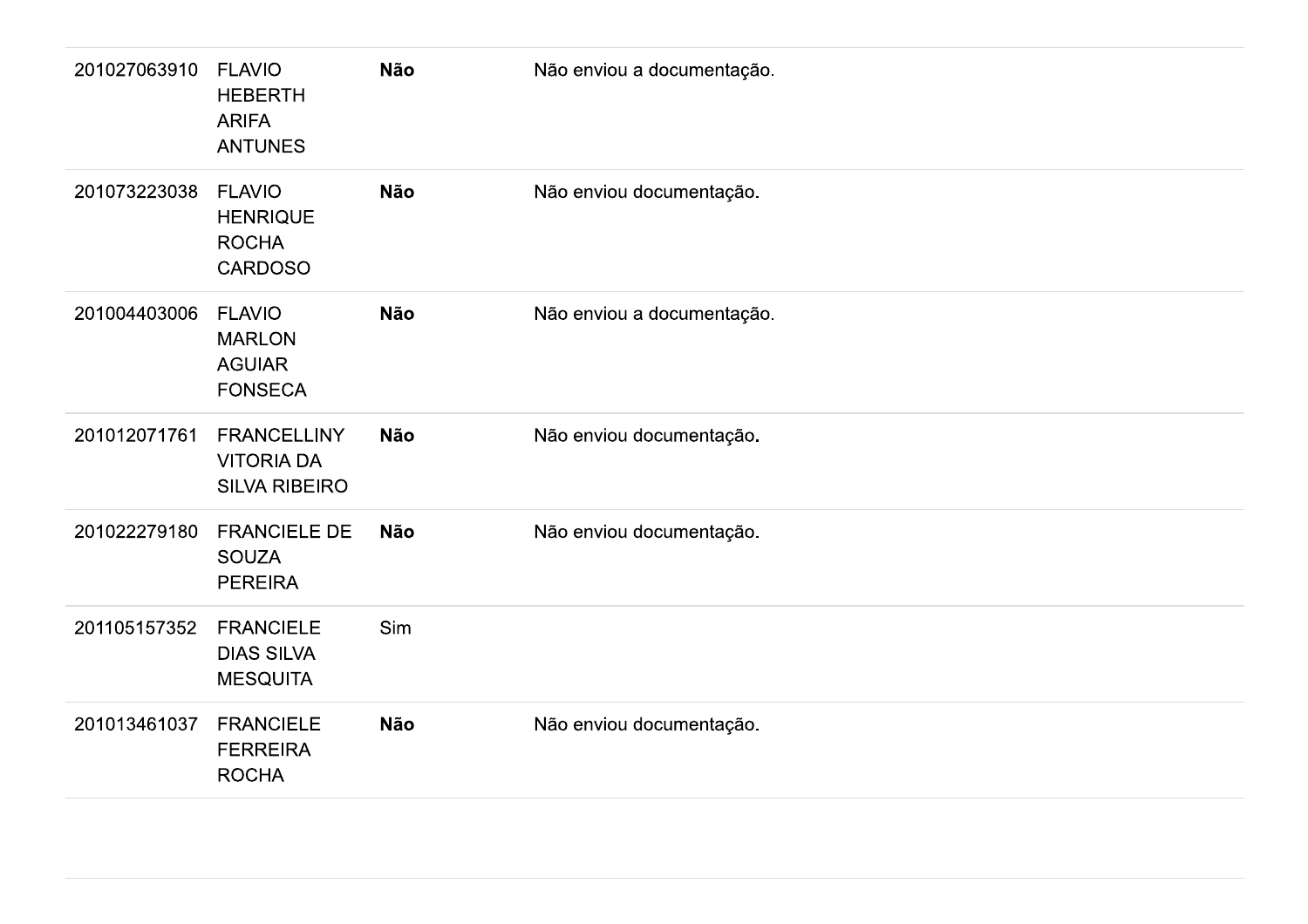| 201003738857 | <b>FRANCIELE</b><br><b>FERREIRA</b><br><b>SOARES</b>               | Não        | Não enviou a documentação. |
|--------------|--------------------------------------------------------------------|------------|----------------------------|
| 201001452279 | <b>FRANCIELE</b><br><b>GONCALVES</b><br><b>CARDOSO</b>             | Sim        |                            |
| 201002819294 | <b>FRANCIELE</b><br><b>LEANDRO</b><br><b>RODRIGUES</b>             | Sim        |                            |
| 201005197045 | <b>FRANCIELLY</b><br><b>CUSTODIO DA</b><br><b>SILVA</b>            | Não        | Não enviou documentação.   |
| 201002939969 | <b>FRANCIELLY</b><br>DE MELO<br><b>CAVALCANTI</b>                  | Não        | Não enviou documentação.   |
| 201081403663 | <b>FRANCISCO</b><br><b>MARQUES</b><br><b>NETO</b>                  | <b>Não</b> | Não enviou a documentação. |
| 201006993947 | <b>FRANCISCO</b><br><b>ROBSON</b><br><b>ROCHA</b><br><b>PASSOS</b> | Não        | Não enviou documentação.   |
| 201044359093 | <b>FRANCISLAINE</b><br><b>RIBEIRO DE</b><br><b>SOUZA</b>           | Não        | Não enviou documentação.   |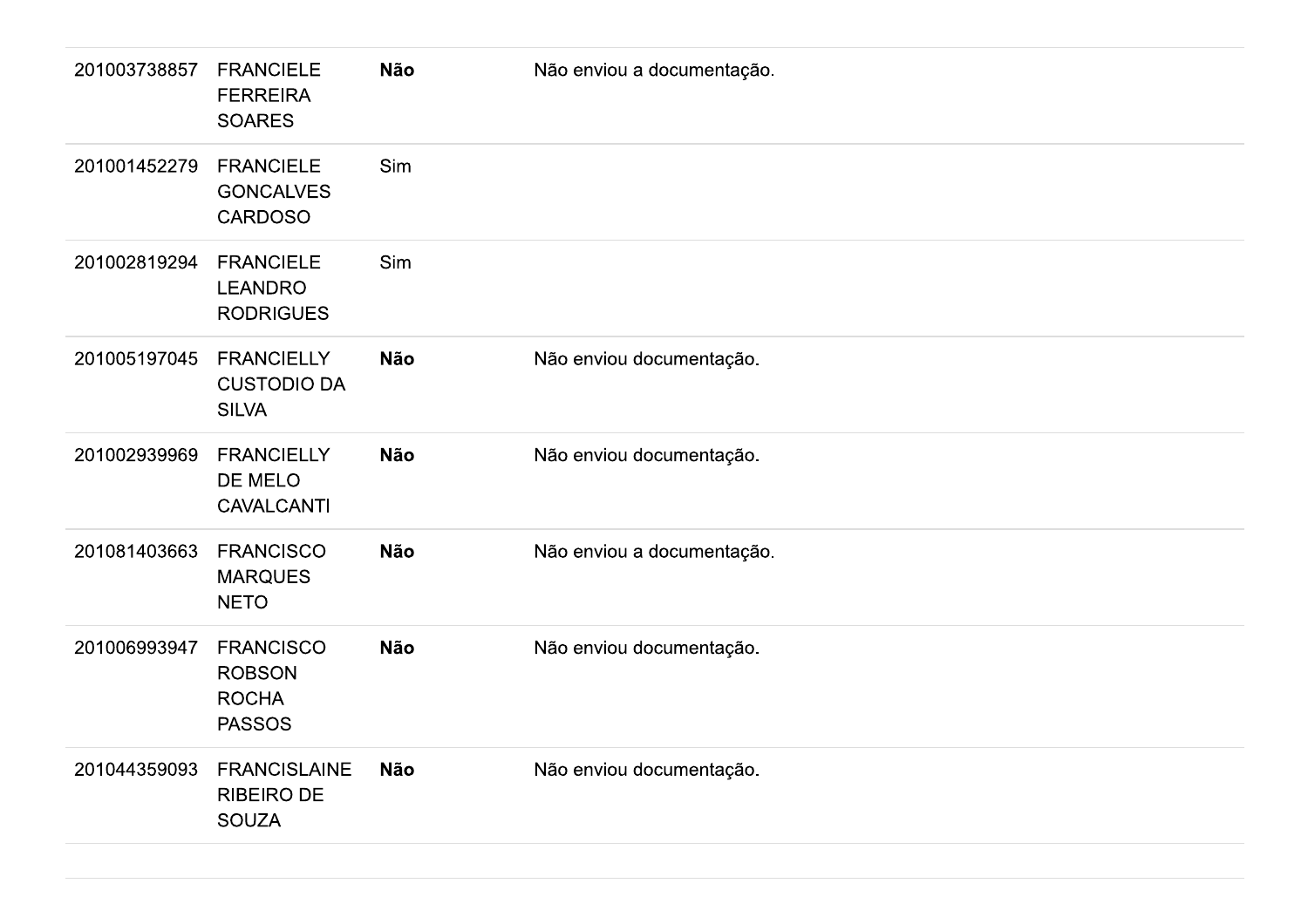| 201003884560 | <b>FRANCYNE</b><br><b>RAMOS SILVA</b>                                                 | Sim        |                            |
|--------------|---------------------------------------------------------------------------------------|------------|----------------------------|
| 201104292747 | <b>FRANK</b><br><b>WILLIANS</b><br><b>GOMES</b><br><b>BARBOSA</b><br><b>RODRIGUES</b> | Sim        |                            |
| 201114251303 | <b>FRANSUARLEM</b><br><b>ROMEU</b><br><b>BARBOSA</b>                                  | <b>Não</b> | Não enviou documentação.   |
| 201008483954 | <b>GABRIEL</b><br><b>ALVES</b><br><b>PIMENTEL</b>                                     | <b>Não</b> | Não enviou documentação.   |
| 201016079430 | <b>GABRIEL</b><br>APARECIDO DE<br><b>AQUINO</b><br><b>ROCHA</b>                       | <b>Não</b> | Não enviou a documentação. |
| 201016909503 | <b>GABRIEL</b><br><b>BRENNO</b><br><b>COSTA</b><br><b>BARRETO</b><br><b>CARDOSO</b>   | <b>Não</b> | Não enviou documentação.   |
| 201029235482 | <b>GABRIEL BRITO</b><br><b>ALKMIM</b>                                                 | <b>Não</b> | Não enviou documentação.   |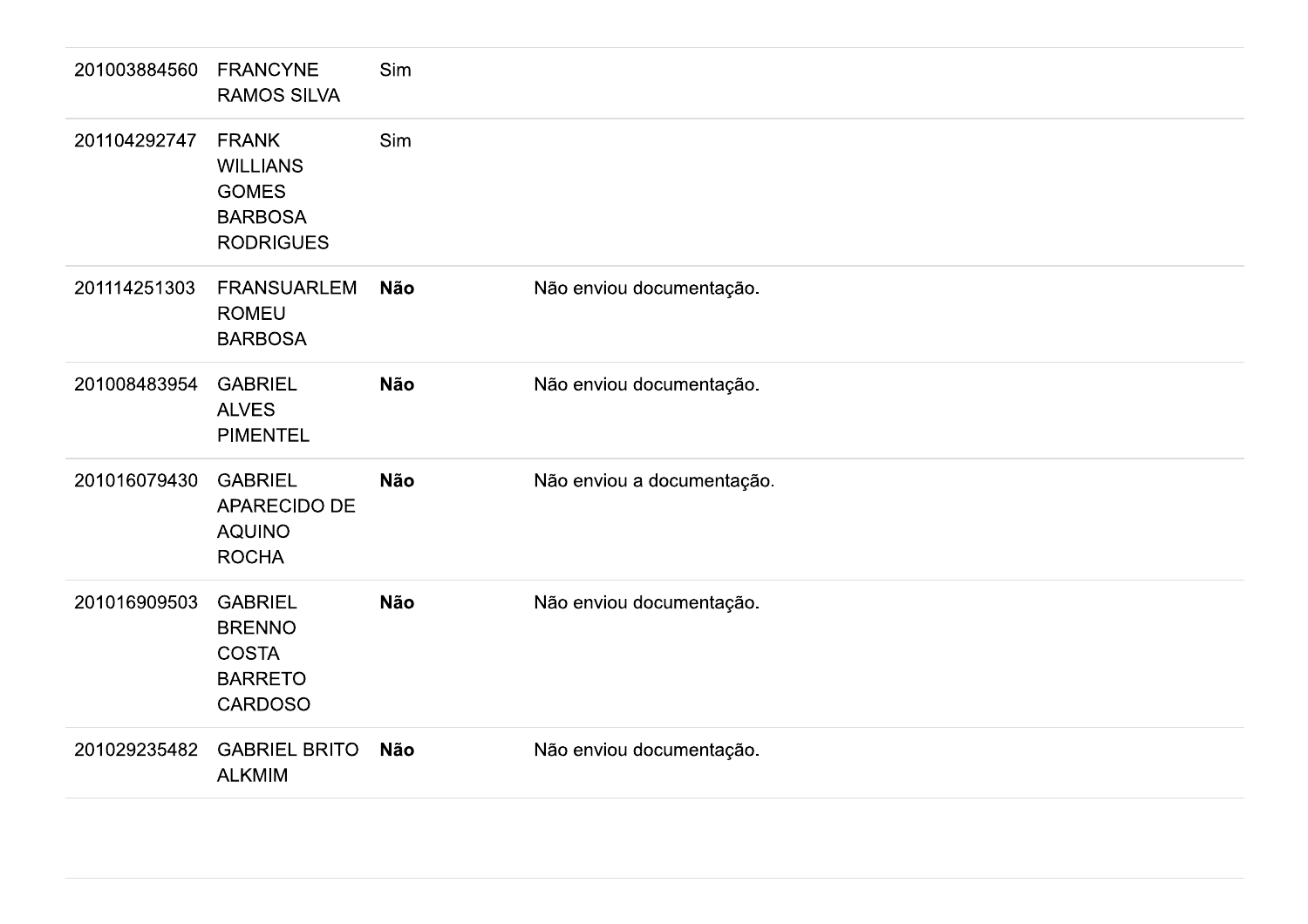| 201116318092 | <b>GABRIEL</b><br><b>CICERO DE</b><br><b>FRANCA</b><br><b>BALEERA</b> | Não | Não enviou a documentação.                                                                          |
|--------------|-----------------------------------------------------------------------|-----|-----------------------------------------------------------------------------------------------------|
| 201080930575 | <b>GABRIEL</b><br><b>FELIPE</b><br><b>BARBOZA</b><br><b>FERNANDES</b> | Não | Não enviou documentação.                                                                            |
| 201087559633 | <b>GABRIEL</b><br><b>FELIPE</b><br><b>MARTINS E</b><br><b>SILVA</b>   | Não | Falta de vários documentos pedidos pelo edital, impossibilitando assim a análise<br>socioeconômica. |
| 201076969819 | <b>GABRIEL</b><br><b>FERREIRA</b><br><b>VELOSO</b>                    | Não | Não enviou documentação.                                                                            |
| 201122373685 | <b>GABRIEL</b><br><b>FONSECA</b><br><b>SOARES</b>                     | Não | Não enviou documentação.                                                                            |
| 201115673729 | <b>GABRIEL</b><br><b>GUEDES</b><br><b>PEREIRA</b>                     | Não | Não enviou documentação.                                                                            |
| 201106171741 | <b>GABRIEL</b><br><b>LUCAS BRAGA</b><br><b>DOS REIS</b>               | Não | Não enviou documentação.                                                                            |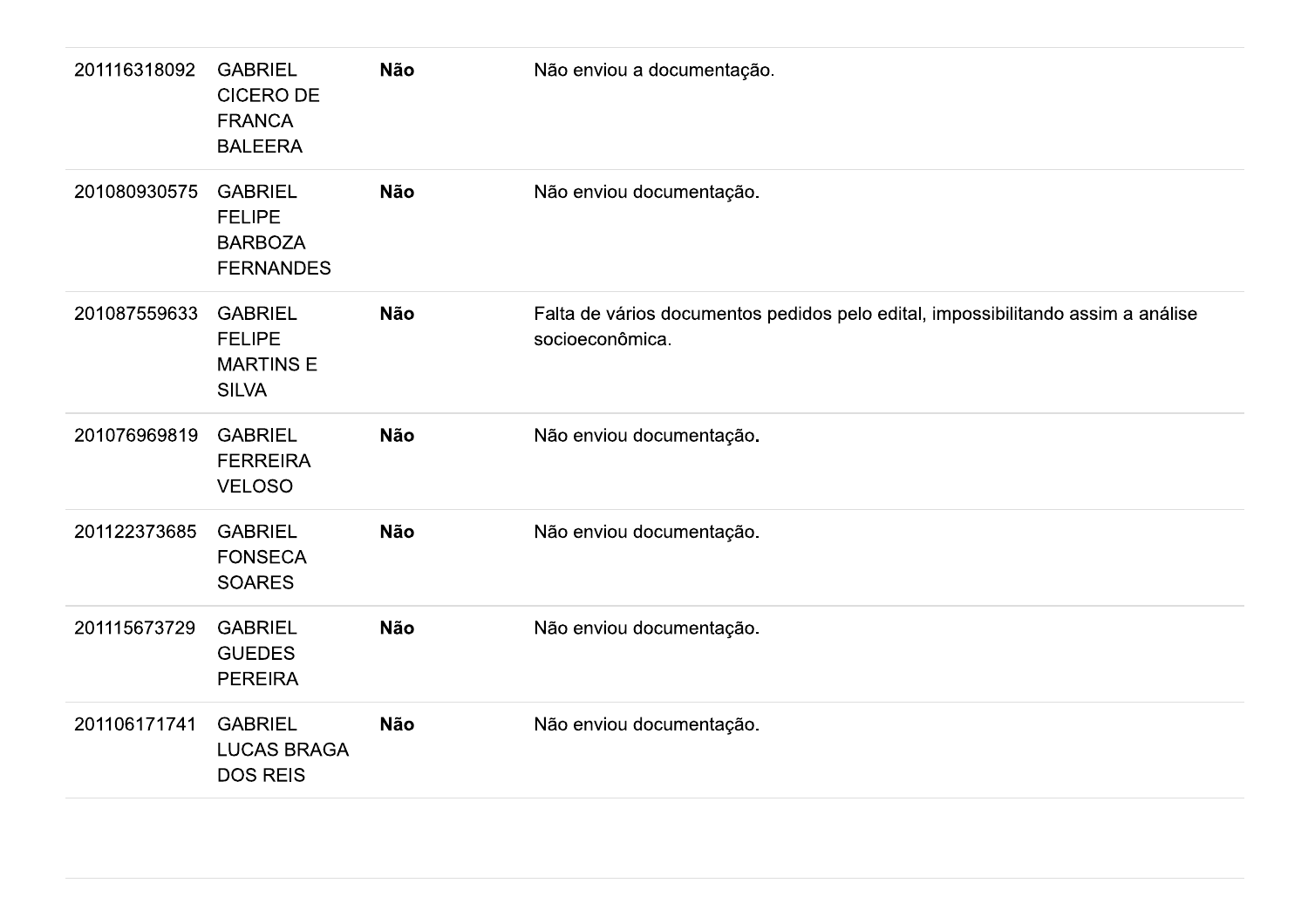| 201014414548 | <b>GABRIEL</b><br><b>MAGNO</b><br><b>RODRIGUES</b><br><b>SANTOS</b> | <b>Não</b> | Não enviou documentação.   |
|--------------|---------------------------------------------------------------------|------------|----------------------------|
| 201071657179 | <b>GABRIEL</b><br><b>MAGNO</b><br><b>SOARES</b><br><b>ROCHA</b>     | <b>Não</b> | Não enviou documentação.   |
| 201008767562 | <b>GABRIEL</b><br><b>MARCOS DE</b><br><b>SOUZA</b>                  | <b>Não</b> | Não enviou a documentação. |
| 201062583368 | <b>GABRIEL</b><br><b>OJACIO NEVES</b><br><b>ROSA</b>                | <b>Não</b> | Não enviou documentação.   |
| 201085187445 | <b>GABRIEL</b><br><b>PEREIRA</b><br><b>COSTA</b>                    | <b>Não</b> | Não enviou documentação.   |
| 201015846672 | <b>GABRIEL</b><br>PEREIRA DA<br><b>SILVA</b>                        | <b>Não</b> | Não enviou documentação.   |
| 201079410241 | <b>GABRIEL</b><br><b>RIBEIRO</b><br><b>NASCIMENTO</b>               | <b>Não</b> | Não enviou a documentação. |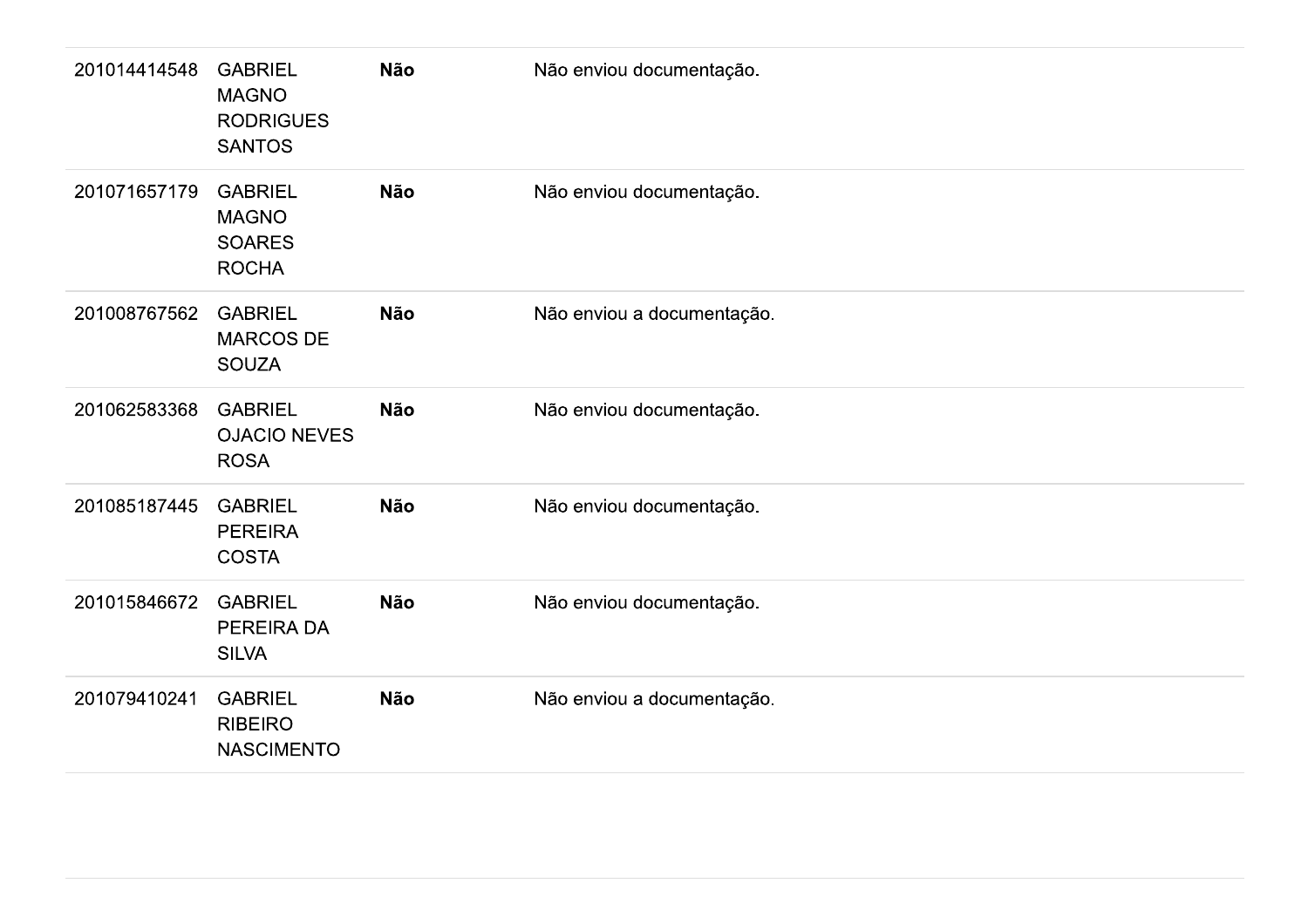| 201015332293 | <b>GABRIEL</b><br><b>RODRIGO</b><br><b>APARECIDO</b><br><b>BARBOSA</b> | <b>Não</b> | Não enviou a documentação. |
|--------------|------------------------------------------------------------------------|------------|----------------------------|
| 201009491501 | <b>GABRIEL SILVA</b><br><b>DIAS</b>                                    | <b>Não</b> | Não enviou documentação.   |
| 201005612233 | <b>GABRIEL</b><br><b>SOUZA DE</b><br><b>CARVALHO</b>                   | <b>Não</b> | Não enviou a documentação. |
| 201072319308 | <b>GABRIEL</b><br><b>VALERIO DE</b><br><b>SOUZA</b><br><b>SANTOS</b>   | <b>Não</b> | Não enviou a documentação. |
| 201000988992 | <b>GABRIEL VIANA</b><br><b>LOPES</b>                                   | <b>Não</b> | Não enviou documentação.   |
| 201016262630 | <b>GABRIEL VITOR</b><br><b>DA SILVA</b><br><b>DOMICIANO</b>            | <b>Não</b> | Não enviou documentação.   |
| 201033594320 | <b>GABRIEL VITOR</b><br><b>VELOSO DE</b><br><b>CASTRO</b>              | <b>Não</b> | Não enviou documentação.   |
| 201030111490 | <b>GABRIELA</b><br><b>ANTUNES NERI</b>                                 | <b>Não</b> | Não enviou documentação.   |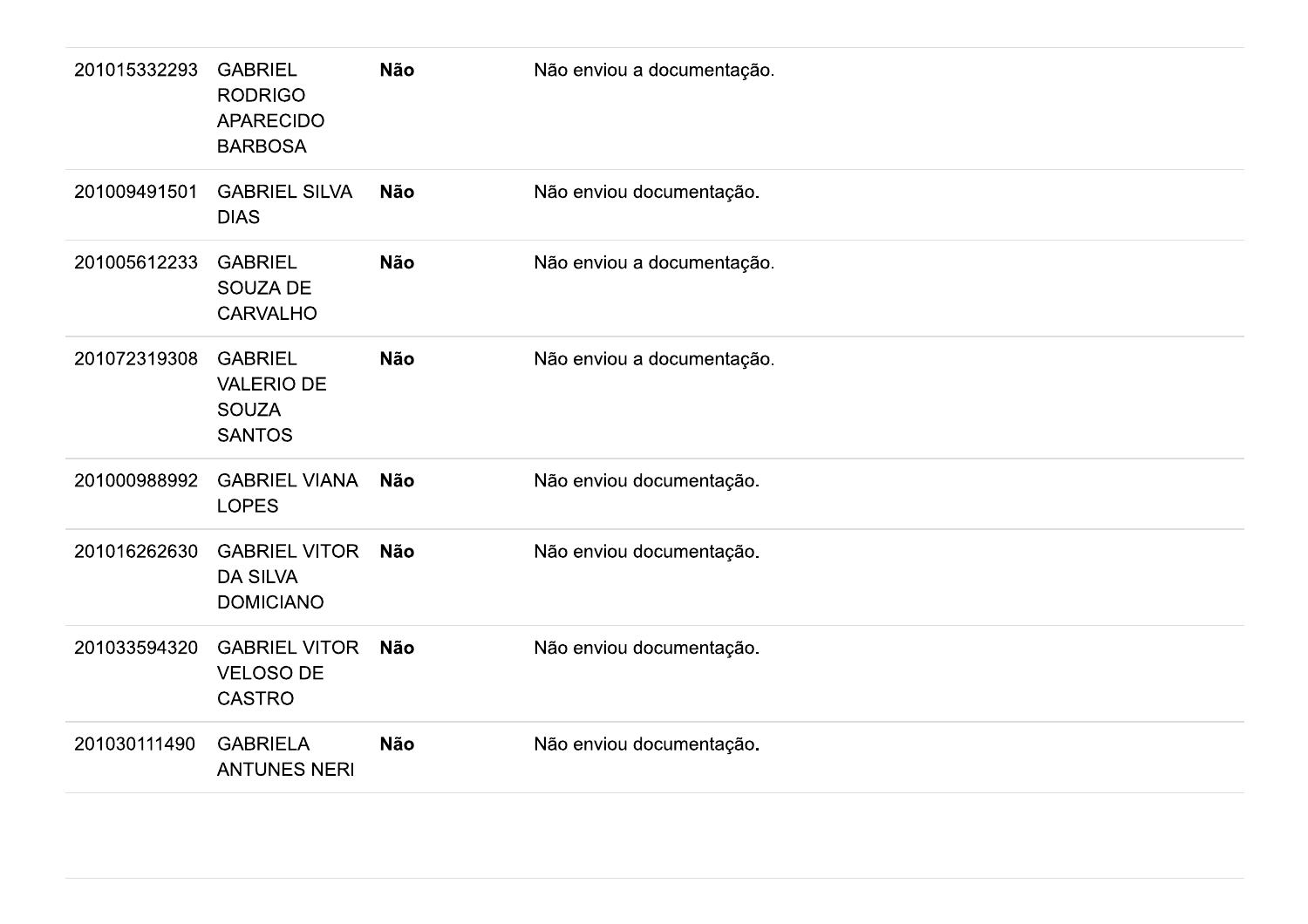| 201019819022 | <b>GABRIELA</b><br><b>APARECIDA</b><br><b>MARTINS</b><br><b>SOARES</b> | Não        | Não enviou documentação.   |
|--------------|------------------------------------------------------------------------|------------|----------------------------|
| 201093404683 | <b>GABRIELA</b><br><b>BARCELOS</b><br><b>FERREIRA</b>                  | Não        | Não enviou a documentação. |
| 201108109574 | <b>GABRIELA</b><br><b>CLARA SIMOES</b><br><b>DE FREITAS</b>            | <b>Não</b> | Não enviou documentação.   |
| 201046435032 | <b>GABRIELA DE</b><br><b>MELO COSTA</b>                                | <b>Não</b> | Não enviou documentação.   |
| 201012800847 | <b>GABRIELA DO</b><br><b>CARMO SILVA</b>                               | <b>Não</b> | Não enviou documentação.   |
| 201003404203 | <b>GABRIELA DOS</b><br><b>SANTOS</b><br><b>RAMOS</b>                   | <b>Não</b> | Não enviou documentação.   |
| 201067162309 | <b>GABRIELA</b><br><b>FERREIRA</b><br><b>DURAES</b>                    | Não        | Não enviou documentação.   |
| 201062312719 | <b>GABRIELA</b><br><b>KARINE</b><br><b>MENDES SILVA</b>                | Não        | Não enviou documentação.   |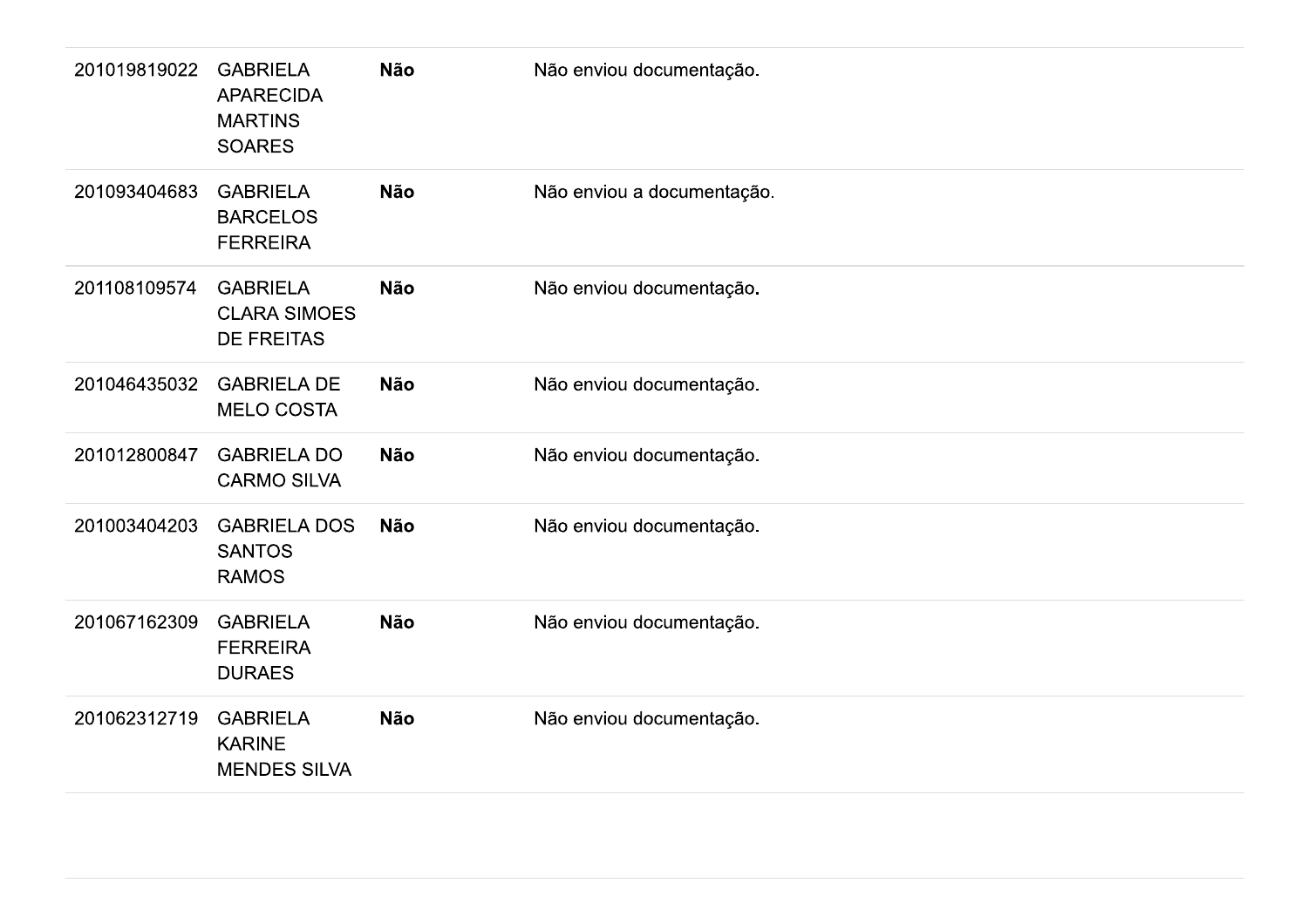| 201017136734 | <b>GABRIELA</b><br><b>LUCIANA</b><br><b>NUNES</b><br><b>CARNEIRO</b> | <b>Não</b> | Não enviou documentação.                                                                                                                             |
|--------------|----------------------------------------------------------------------|------------|------------------------------------------------------------------------------------------------------------------------------------------------------|
| 201000265003 | <b>GABRIELA</b><br><b>MACIEL</b><br><b>CANGUSSU</b>                  | <b>Não</b> | Falta da cópia da carteira de trabalho dos componentes familiares. Os documentos<br>podem ser anexados pela área do candidato no período de recurso. |
| 201025062922 | <b>GABRIELA</b><br><b>MARIA SOARES</b><br><b>MAGALHAES</b>           | <b>Não</b> | Não enviou documentação.                                                                                                                             |
| 201097283448 | <b>GABRIELA</b><br><b>MARQUES DO</b><br><b>NASCIMENTO</b>            | Sim        |                                                                                                                                                      |
| 201009286828 | <b>GABRIELA</b><br><b>MIOSSI</b><br><b>VASSOLER</b>                  | <b>Não</b> | Não enviou documentação.                                                                                                                             |
| 201001192347 | <b>GABRIELA</b><br>PEREIRA DA<br><b>SILVA</b>                        | <b>Não</b> | Não enviou documentação.                                                                                                                             |
| 201004032185 | <b>GABRIELA</b><br>PEREIRA DE<br><b>SOUZA</b>                        | Sim        |                                                                                                                                                      |
| 201011385600 | <b>GABRIELA</b><br><b>QUEIROZ</b><br><b>RODRIGUES</b>                | <b>Não</b> | Não enviou documentação.                                                                                                                             |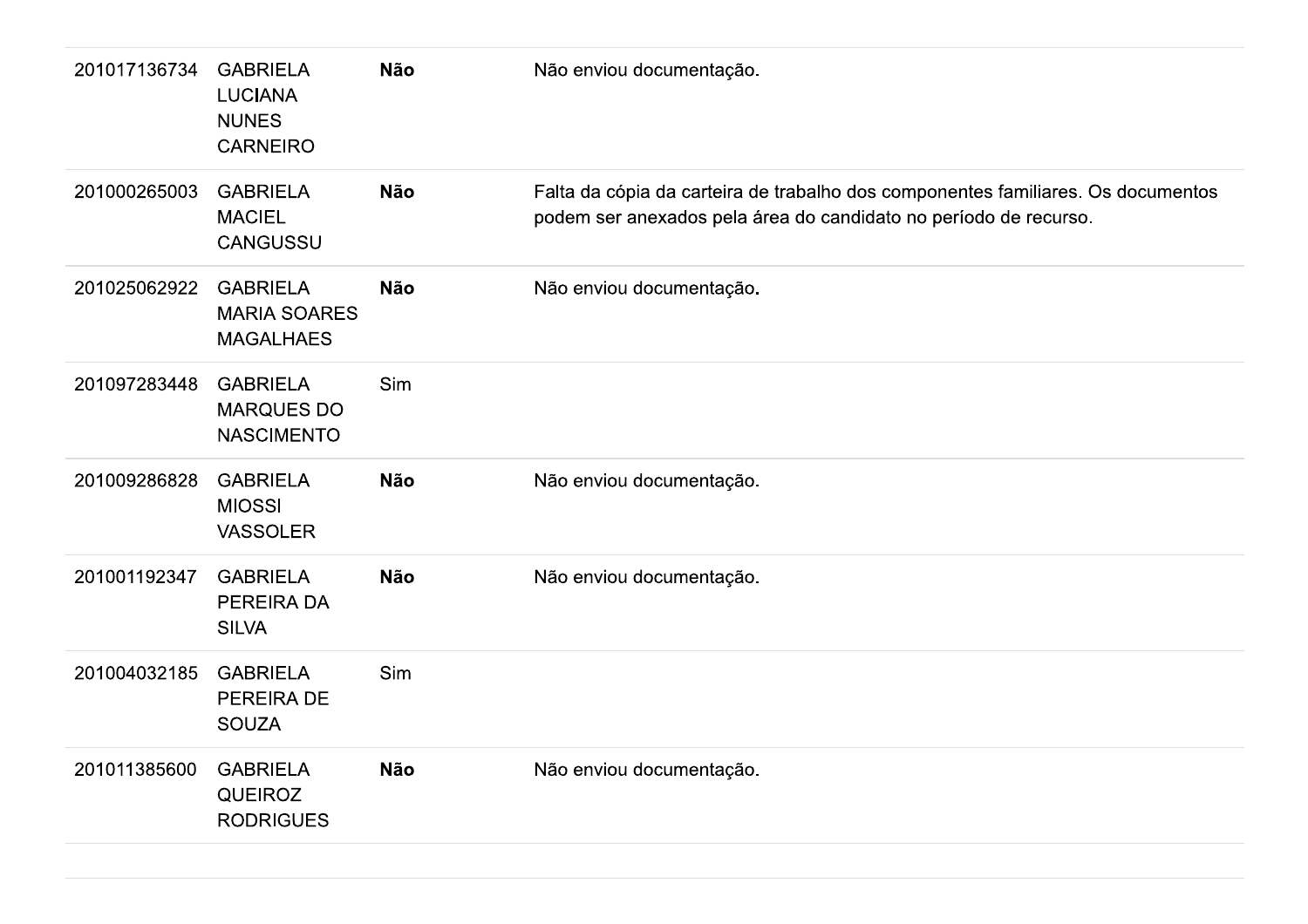| 201031785656 | <b>GABRIELA</b><br><b>RODRIGUES</b><br><b>SILVA</b>                     | <b>Não</b> | Não enviou documentação.   |
|--------------|-------------------------------------------------------------------------|------------|----------------------------|
| 201050350630 | <b>GABRIELA</b><br><b>SANTOS</b><br><b>FERREIRA</b>                     | <b>Não</b> | Não enviou documentação.   |
| 201007214400 | <b>GABRIELA</b><br><b>VITORIA ALVES</b><br><b>DOS SANTOS</b>            | <b>Não</b> | Não enviou documentação.   |
| 201122318383 | <b>GABRIELLA</b><br><b>APARECIDA</b><br><b>ALVES</b>                    | <b>Não</b> | Não enviou documentação.   |
| 201026839567 | <b>GABRIELLA</b><br><b>CAETANO</b><br><b>CORREIA</b>                    | <b>Não</b> | Não enviou documentação.   |
| 201032512919 | <b>GABRIELLA</b><br><b>CRISTINA</b><br><b>RODRIGUES</b><br><b>LEMOS</b> | <b>Não</b> | Não enviou documentação.   |
| 201003714718 | <b>GABRIELLA</b><br><b>GONCALVES</b><br><b>CAIXETA</b>                  | Sim        |                            |
| 201078487828 | <b>GABRIELLA</b><br><b>LARISSA</b><br><b>DUARTE DE</b><br><b>SOUZA</b>  | Não        | Não enviou a documentação. |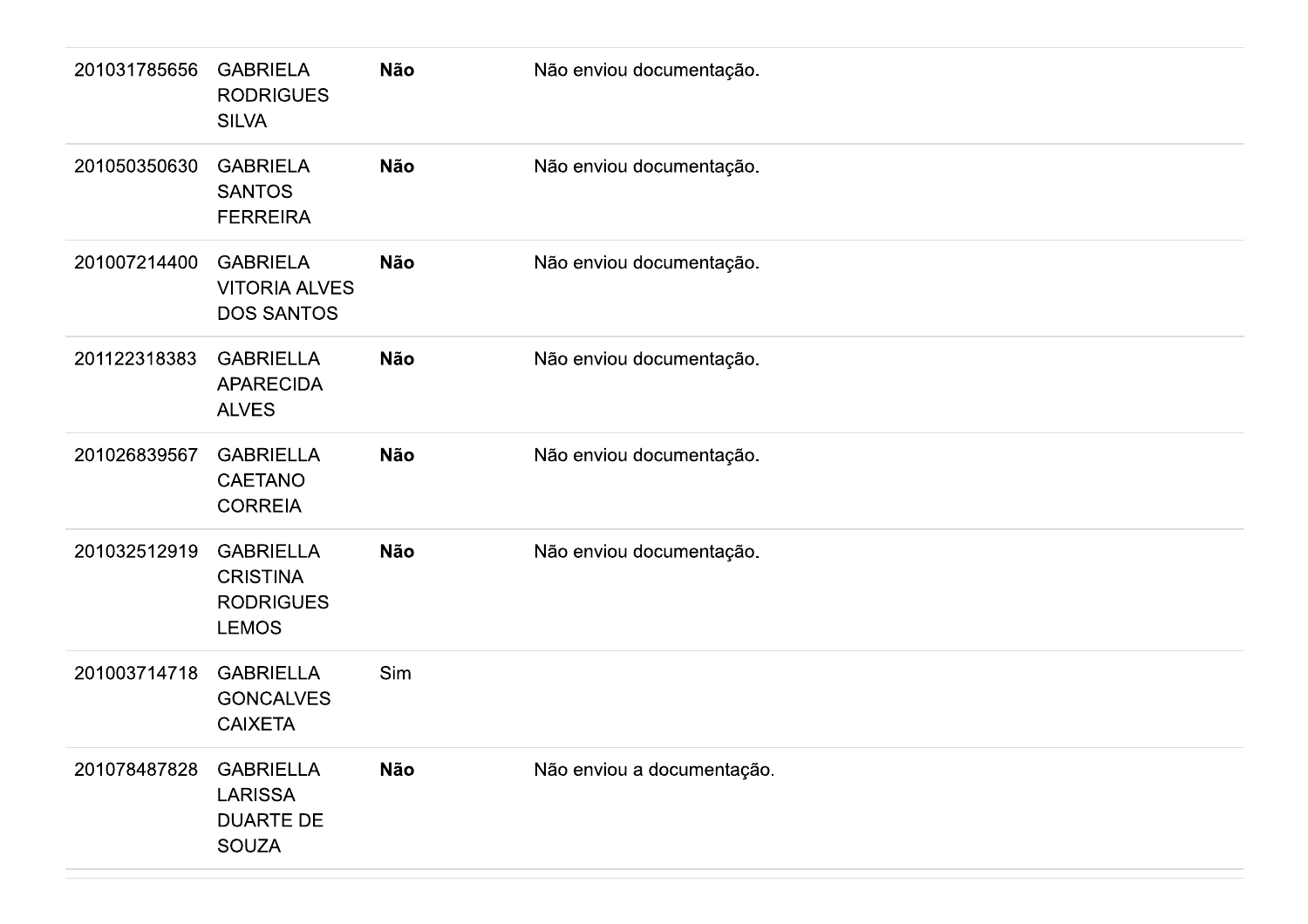| 201017968516 | <b>GABRIELLA</b><br><b>STEPHANE</b><br><b>SOARES</b><br><b>FERNANDES</b> | <b>Não</b> | Não enviou documentação.   |
|--------------|--------------------------------------------------------------------------|------------|----------------------------|
| 201016830568 | <b>GABRIELLE</b><br><b>LUCIA LIMA</b><br><b>BANDEIRA</b>                 | Sim        |                            |
| 201002152621 | <b>GABRIELLE</b><br>PEREIRA DE SA                                        | <b>Não</b> | Não enviou a documentação. |
| 201068511090 | <b>GABRIELLY</b><br><b>JORDANA</b><br><b>SANTOS</b><br><b>RAMOS</b>      | Sim        |                            |
| 201036104549 | <b>GABRIELLY</b><br><b>RIBEIRO LOPES</b>                                 | <b>Não</b> | Não enviou a documentação. |
| 201004021345 | <b>GABRIELLY</b><br><b>SILVA PEREIRA</b>                                 | Sim        |                            |
| 201010430985 | <b>GABRIELLY</b><br><b>VITORIA</b><br><b>MARINHO</b>                     | <b>Não</b> | Não enviou documentação.   |
| 201000768055 | <b>GEAN</b><br><b>HENRIQUE</b><br><b>RODRIGUES DA</b><br><b>COSTA</b>    | <b>Não</b> | Não enviou documentação.   |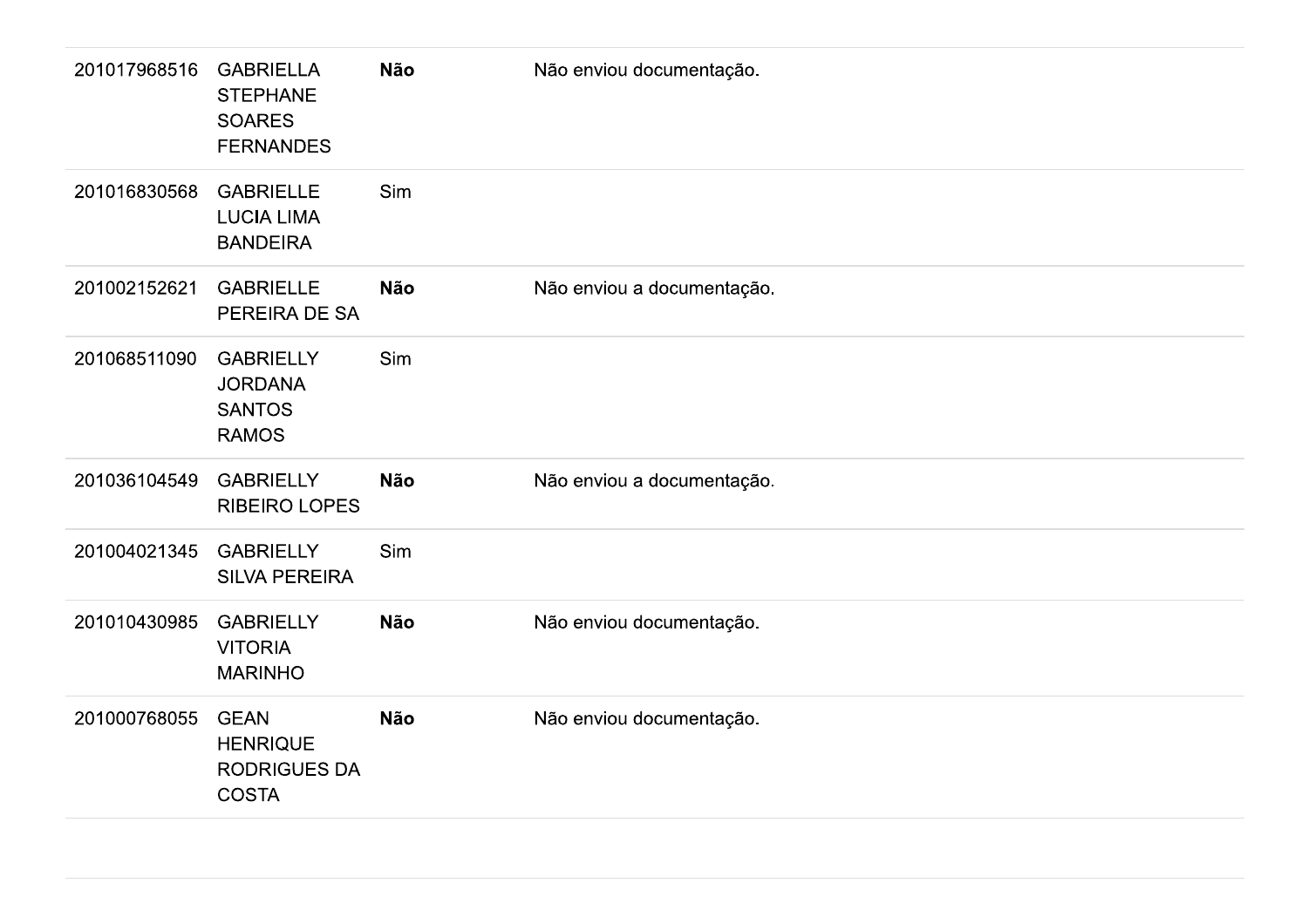| 201115551305 | <b>GEANI</b><br><b>GONCALVES</b><br><b>DIAS BRANCO</b> | <b>Não</b> | Não enviou a documentação. |
|--------------|--------------------------------------------------------|------------|----------------------------|
| 201050022965 | <b>GEISA</b><br><b>MARTINS CRUZ</b><br><b>DIAS</b>     | <b>Não</b> | Não enviou a documentação. |
| 201060095043 | <b>GEISIANE</b><br><b>ALVES DE</b><br><b>JESUS</b>     | <b>Não</b> | Não enviou documentação.   |
| 201061847202 | <b>GEISSON</b><br><b>MENDES</b><br><b>BATISTA</b>      | <b>Não</b> | Não enviou a documentação. |
| 201020608091 | <b>GEIZA</b><br><b>BARBOSA DE</b><br><b>JESUS</b>      | <b>Não</b> | Não enviou documentação.   |
| 201115153987 | <b>GENESIS</b><br><b>FERREIRA LIMA</b>                 | <b>Não</b> | Não enviou documentação.   |
| 201016185203 | <b>GENILSON</b><br><b>SANTOS</b><br><b>OLIVEIRA</b>    | <b>Não</b> | Não enviou a documentação. |
| 201014718575 | <b>GEOSMAR</b><br><b>SANTANA DE</b><br><b>OLIVEIRA</b> | <b>Não</b> | Não enviou documentação.   |
|              |                                                        |            |                            |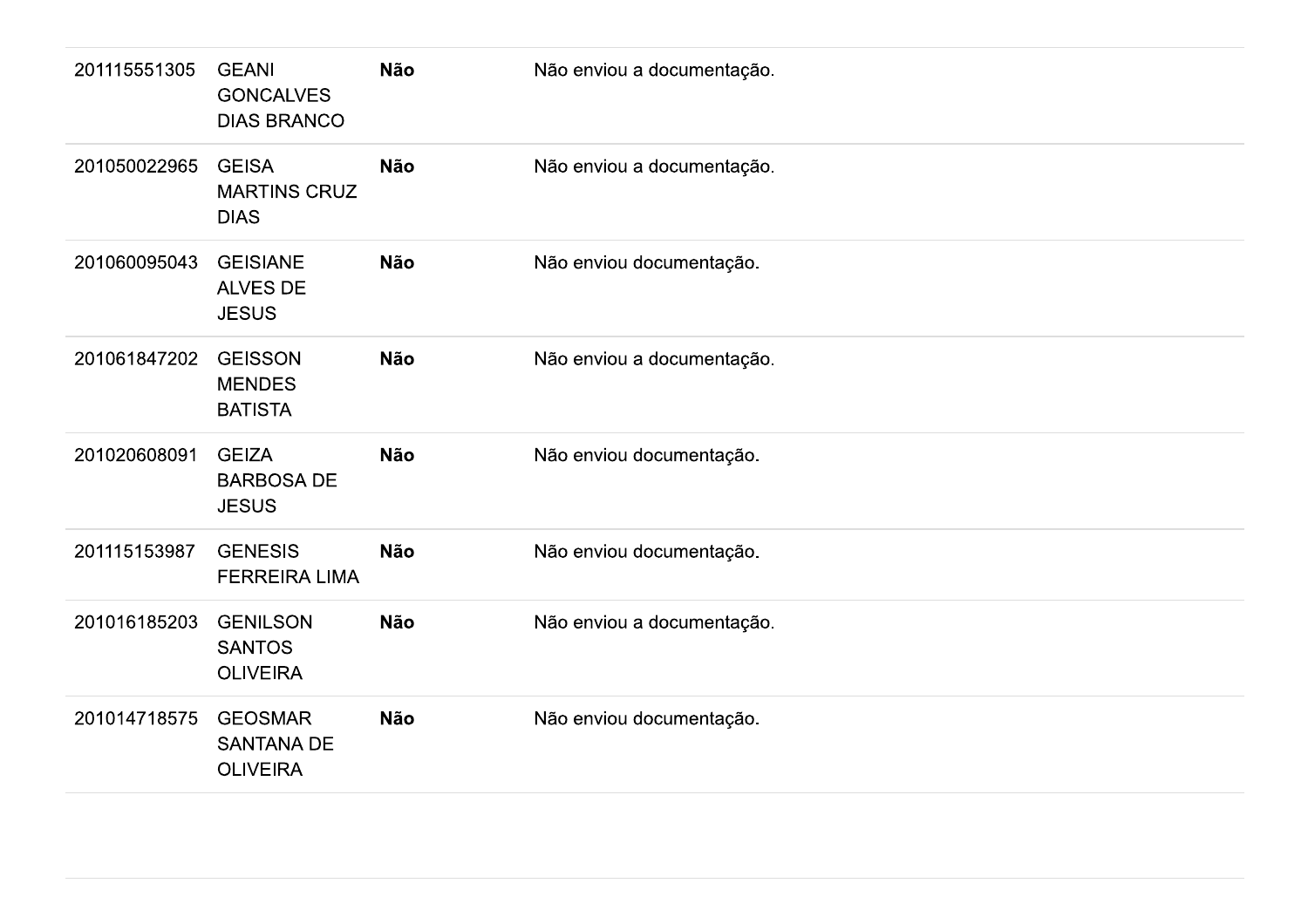| 201086113598 | <b>GEOVANA</b><br><b>ARAUJO</b><br><b>AMARAL</b><br><b>CARNEIRO DE</b><br><b>ABREU</b> | Sim        |                            |
|--------------|----------------------------------------------------------------------------------------|------------|----------------------------|
| 201011362351 | <b>GEOVANA DE</b><br><b>ARAUJO</b><br><b>BRAGA</b>                                     | <b>Não</b> | Não enviou a documentação. |
| 201011910167 | <b>GEOVANA DIAS</b><br><b>TOLENTINO</b>                                                | <b>Não</b> | Não enviou documentação.   |
| 201004523332 | <b>GEOVANA</b><br><b>QUEIROZ</b><br><b>COELHO DE</b><br><b>ALMEIDA</b>                 | <b>Não</b> | Não enviou documentação.   |
| 201016343489 | <b>GEOVANA</b><br><b>SOARES</b><br><b>LOPES</b>                                        | <b>Não</b> | Não enviou documentação.   |
| 201002605958 | <b>GEOVANA</b><br><b>VITORIA</b><br><b>MENDES DOS</b><br><b>SANTOS</b>                 | <b>Não</b> | Não enviou documentação.   |
| 201008819298 | <b>GEOVANNA</b><br><b>RIBEIRO DA</b><br><b>SILVA</b>                                   | <b>Não</b> | Não enviou documentação.   |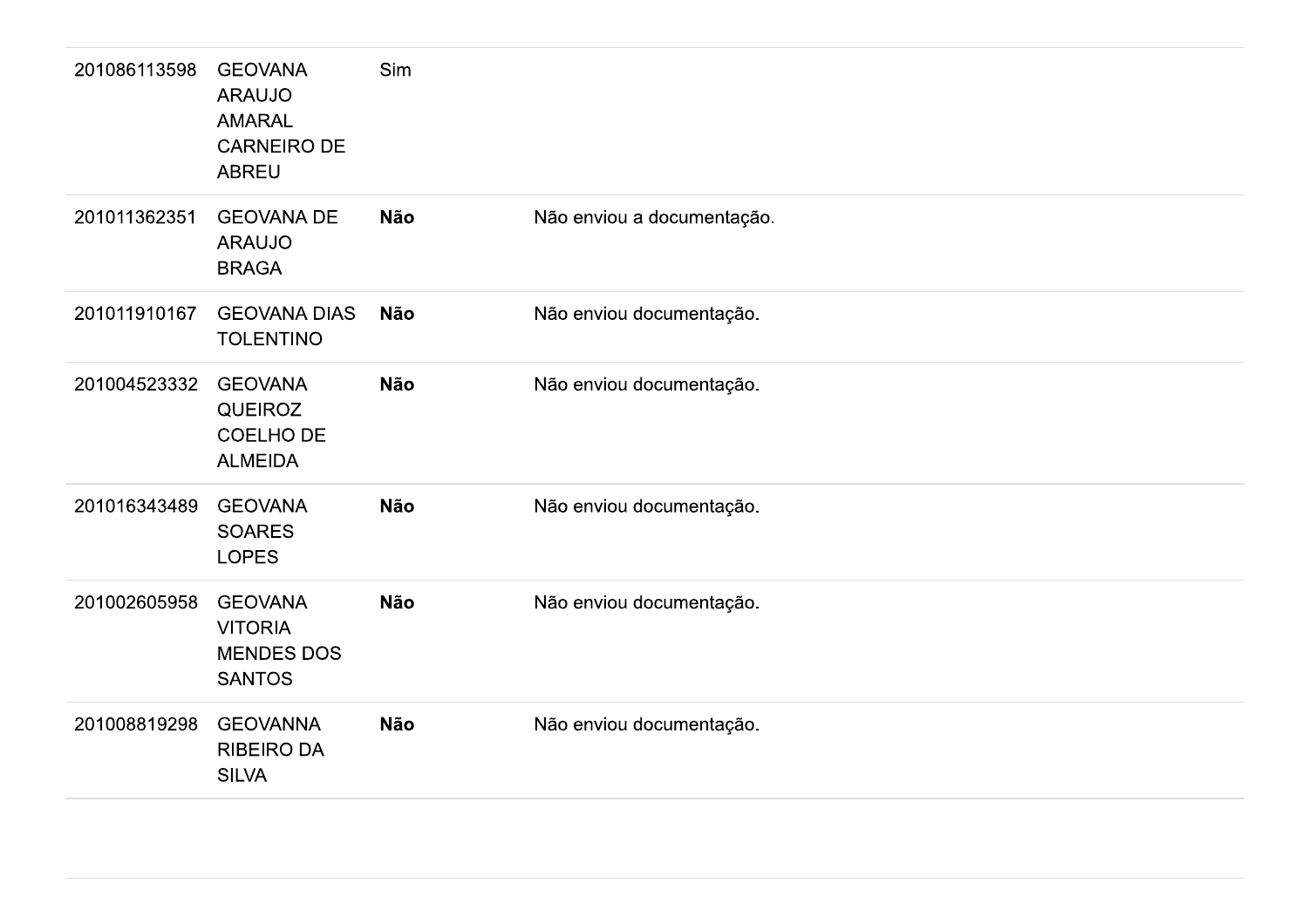| 201078158130 | <b>GERLICE DE</b><br><b>BARROS</b><br><b>SANTANA</b>              | Não        | Não enviou a documentação. |
|--------------|-------------------------------------------------------------------|------------|----------------------------|
| 201120431261 | <b>GERSON</b><br><b>HENRIQUE DE</b><br><b>CARVALHO</b>            | <b>Não</b> | Não enviou a documentação. |
| 202000019591 | <b>GERSON</b><br>RABELO FILHO                                     | <b>Não</b> | Não enviou documentação.   |
| 201019114671 | <b>GESSICA</b><br><b>RODRIGUES DA</b><br><b>COSTA</b>             | <b>Não</b> | Não enviou documentação.   |
| 201004041509 | <b>GESSIKA</b><br><b>APARECIDA</b><br><b>DUARTE SILVA</b>         | Sim        |                            |
| 201016113312 | <b>GIANE MEIRE</b><br><b>MAIELO</b>                               | Não        | Não enviou a documentação. |
| 201017763545 | <b>GIDEAO</b><br><b>DURAES MATA</b>                               | Não        | Não enviou documentação.   |
| 201015014206 | <b>GILBERTO</b><br>PEREIRA DE<br><b>OLIVEIRA</b><br><b>JUNIOR</b> | Não        | Não enviou a documentação. |
| 201091721781 | <b>GILBERTO</b><br><b>SOARES</b><br><b>CRISOSTOMO</b>             | Não        | Não enviou documentação.   |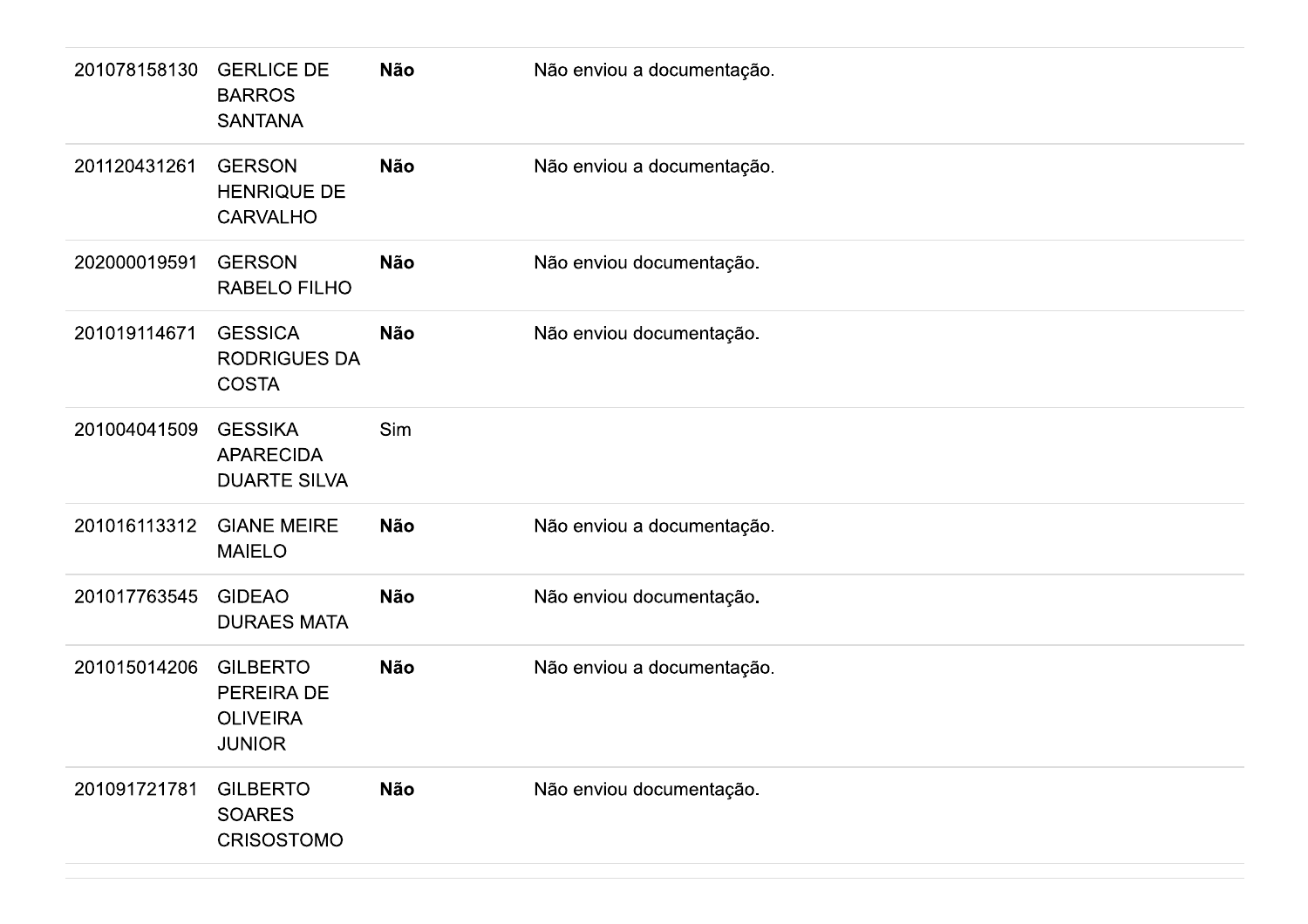| 201001446990 | <b>GILDO JUNIO</b><br><b>FERNANDES</b><br><b>PEREIRA</b> | <b>Não</b> | Não enviou a documentação.                                                      |
|--------------|----------------------------------------------------------|------------|---------------------------------------------------------------------------------|
| 201019670466 | <b>GILMAR LISBOA</b><br><b>COSTA</b>                     | Não        | Não enviou a documentação.                                                      |
| 202000022646 | <b>GILMAR</b><br><b>SALDANHA</b><br><b>CORDEIRO</b>      | <b>Não</b> | Não enviou documentação.                                                        |
| 201115453916 | <b>GILSON</b><br><b>MATEUS DE</b><br><b>CARVALHO</b>     | <b>Não</b> | Não enviou documentação.                                                        |
| 201000976765 | <b>GILVAN SILVA</b><br><b>DOS SANTOS</b>                 | Sim        |                                                                                 |
| 201019594732 | <b>GILVANIA</b><br><b>ORNELES DE</b><br><b>SALES</b>     | <b>Não</b> | Não enviou documentação.                                                        |
| 201072307147 | <b>GIOVANA</b><br><b>BARBOSA</b><br><b>SILVA</b>         | <b>Não</b> | Falta dos anexos I e II, declaração de renda per capta e comprovantes de renda. |
| 201003877838 | <b>GIOVANA</b><br><b>SOARES DE</b><br><b>AMORIM</b>      | Sim        |                                                                                 |
| 201005110865 | <b>GIOVANA TAIS</b><br><b>FERREIRA</b><br><b>BARBOSA</b> | <b>Não</b> | Não enviou documentação.                                                        |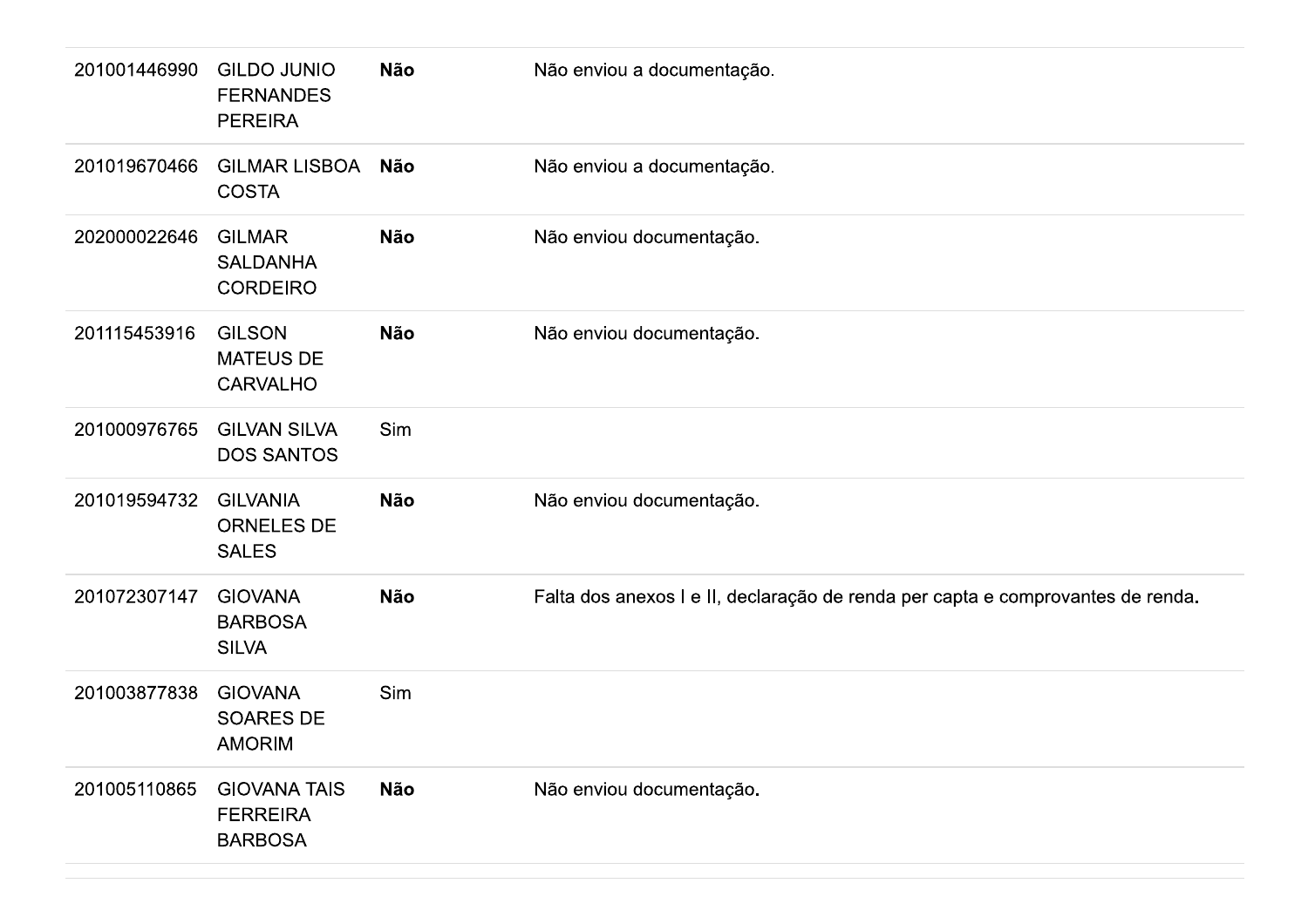| 201122569621 | <b>GIOVANI</b><br><b>VINICIUS DOS</b><br><b>SANTOS</b>   | <b>Não</b> | Não enviou documentação.   |
|--------------|----------------------------------------------------------|------------|----------------------------|
| 201079528612 | <b>GIOVANNA</b><br><b>ANNABEL</b><br><b>ALVES MOURA</b>  | Sim        |                            |
| 201010889115 | <b>GIOVANNA</b><br><b>AZARA</b><br><b>CIPRIANO</b>       | Sim        |                            |
| 201051429896 | <b>GIOVANNA</b><br><b>BATISTA</b><br><b>FREITAS REIS</b> | <b>Não</b> | Não enviou documentação.   |
| 201013405505 | <b>GIOVANNA</b><br><b>GUALBERTO</b><br><b>PERPETUO</b>   | Sim        |                            |
| 201005261916 | <b>GIOVANNA</b><br><b>MARTINS</b><br><b>COSTA</b>        | <b>Não</b> | Não enviou a documentação. |
| 201003097049 | <b>GIOVANNA</b><br><b>SILVA DE</b><br><b>OLIVEIRA</b>    | <b>Não</b> | Não enviou a documentação. |
| 201109957898 | <b>GISELE</b><br><b>BATISTA DE</b><br><b>ALMEIDA</b>     | <b>Não</b> | Não enviou documentação.   |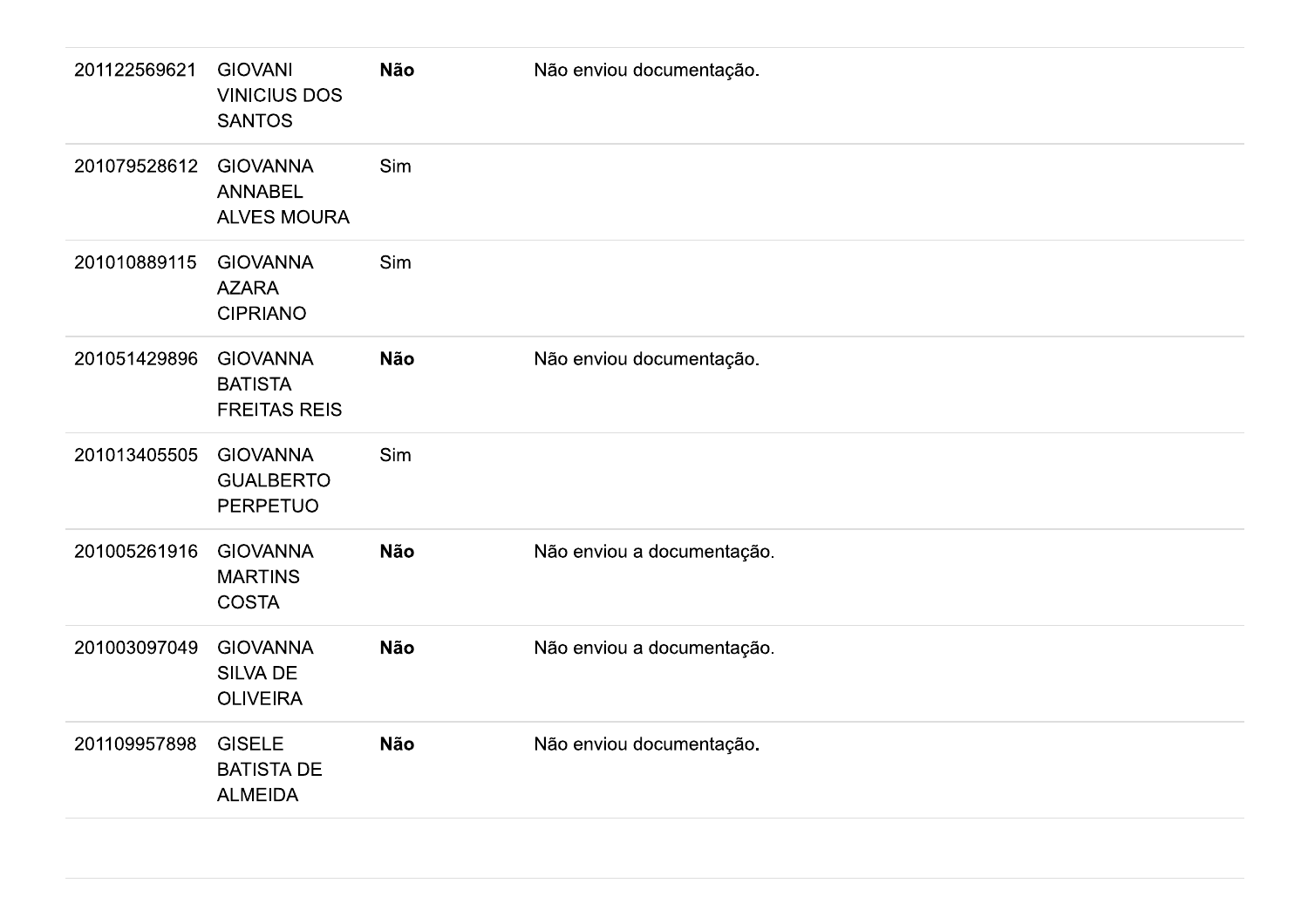| 201072322484 | <b>GISELE</b><br><b>PEREIRA</b><br><b>DURAES</b>                        | <b>Não</b> | Não enviou a documentação.                                                                          |
|--------------|-------------------------------------------------------------------------|------------|-----------------------------------------------------------------------------------------------------|
| 201008260840 | <b>GISELLI MARIA</b><br><b>COSTA</b>                                    | <b>Não</b> | Não enviou documentação.                                                                            |
| 201063021103 | <b>GISLAYNE</b><br><b>BORGES DE</b><br><b>MELO</b>                      | <b>Não</b> | Não enviou documentação.                                                                            |
| 201074039565 | <b>GIULIA</b><br><b>VICTORIA DE</b><br><b>ABREU</b>                     | <b>Não</b> | Não enviou documentação.                                                                            |
| 201089518546 | <b>GLEICCE</b><br><b>VELOSO</b><br><b>AGUIAR</b>                        | <b>Não</b> | Não enviou documentação.                                                                            |
| 201051853970 | <b>GLEICE LISBOA</b><br><b>MARTINS DA</b><br><b>SILVA LEITE</b>         | Não        | Não enviou a documentação.                                                                          |
| 201022823102 | <b>GLEICIELE DA</b><br><b>SILVA FREITAS</b>                             | <b>Não</b> | Não enviou a documentação.                                                                          |
| 201008067161 | <b>GLEIDSON</b><br><b>LUCIANO</b><br><b>TEIXEIRA DE</b><br><b>SOUZA</b> | <b>Não</b> | Não enviou documentação.                                                                            |
| 201015730652 | <b>GLEISSON</b><br><b>SILVA SOUZA</b>                                   | <b>Não</b> | Falta de vários documentos pedidos pelo edital, impossibilitando assim a análise<br>socioeconômica. |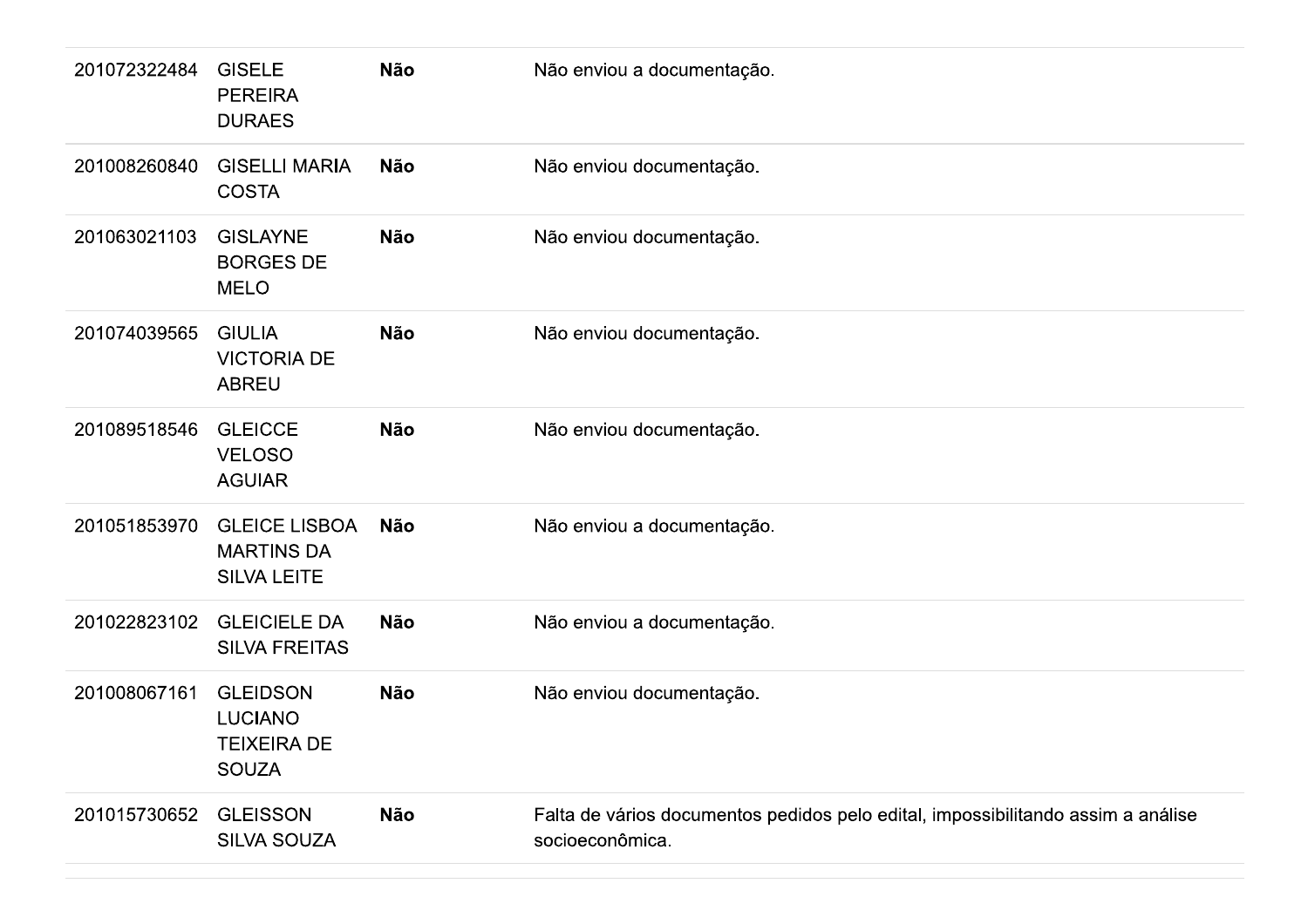| 201027942733 | <b>GLEYCE</b><br><b>MATIAS</b><br><b>ARAUJO</b>                    | <b>Não</b> | Não enviou a documentação. |
|--------------|--------------------------------------------------------------------|------------|----------------------------|
| 201052835265 | <b>GLEYCE</b><br><b>PEREIRA</b><br><b>MACEDO</b>                   | <b>Não</b> | Não enviou documentação.   |
| 201018519060 | <b>GLORIA</b><br><b>STEFANY</b><br><b>SOUZA ROCHA</b>              | <b>Não</b> | Não enviou a documentação. |
| 201019224629 | <b>GRACIELE</b><br><b>MEIRELES</b><br><b>LACERDA</b>               | <b>Não</b> | Não enviou documentação.   |
| 201053213199 | <b>GRACIELHY</b><br><b>RODRIGUES</b><br><b>OLIVEIRA</b>            | <b>Não</b> | Não enviou a documentação. |
| 201004451625 | <b>GRACIELLE</b><br><b>ALVES DA</b><br><b>SILVA</b>                | Sim        |                            |
| 201106457033 | <b>GRACIELLE</b><br><b>VELOSO</b><br><b>AGUIAR</b><br><b>RAMOS</b> | Sim        |                            |
| 201084434434 | <b>GRASIELE</b><br><b>APARECIDA</b><br><b>XAVIER SILVA</b>         | <b>Não</b> | Não enviou documentação.   |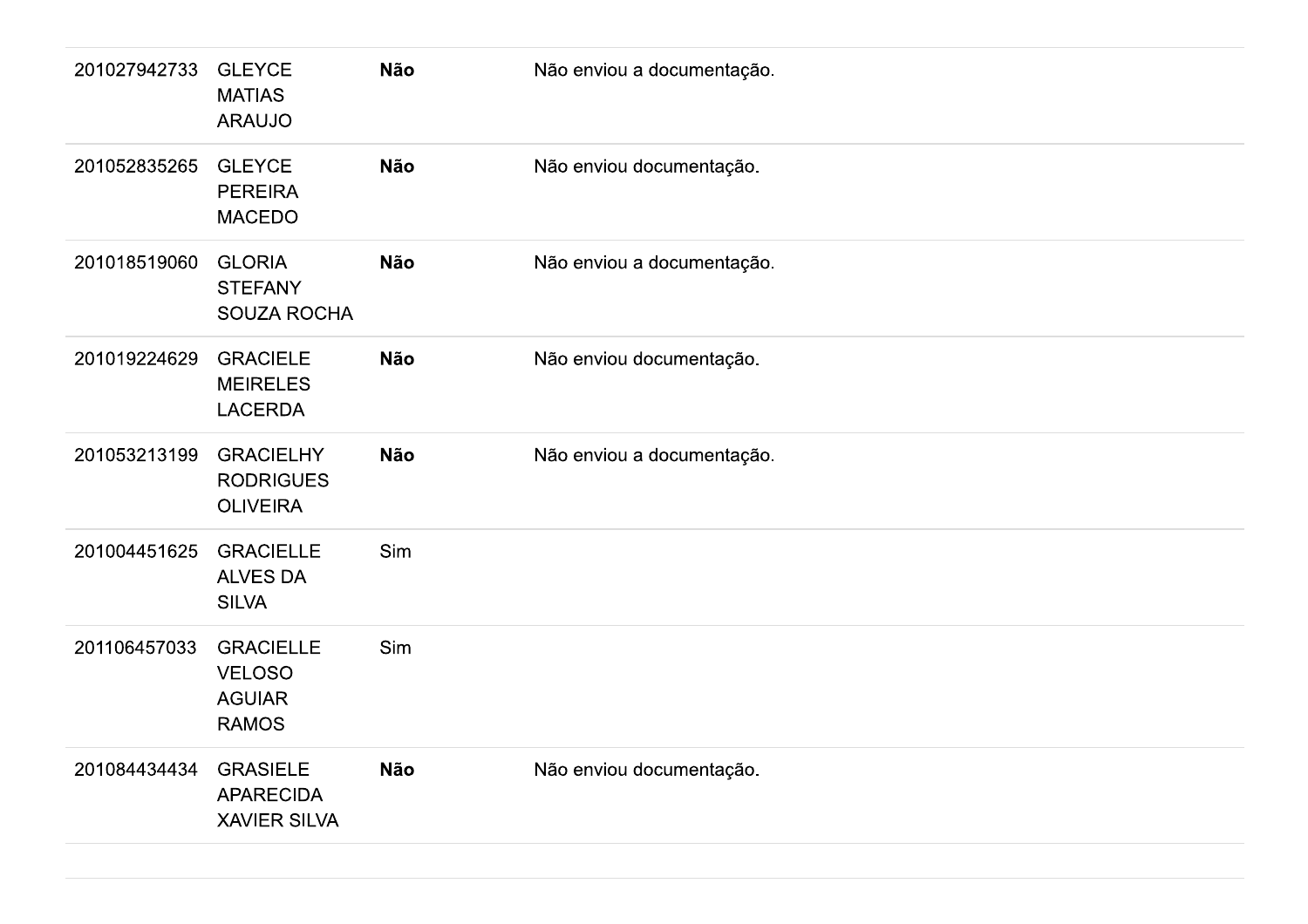| 201003882176 | <b>GRAZIELLE</b><br><b>FIUZA FABRI</b>                                      | Não        | Não enviou documentação.   |
|--------------|-----------------------------------------------------------------------------|------------|----------------------------|
| 201097400612 | <b>GREGORY</b><br><b>ROGER</b><br><b>SILVEIRA</b><br><b>SANTOS</b>          | Não        | Não enviou documentação.   |
| 201018545768 | <b>GUILHEANY</b><br><b>CAROLINY</b><br><b>ALVES DOS</b><br><b>SANTOS</b>    | <b>Não</b> | Não enviou documentação.   |
| 201046136226 | <b>GUILHERME</b><br><b>ASSIS DOS</b><br><b>SANTOS</b>                       | Não        | Não enviou documentação.   |
| 201016457420 | <b>GUILHERME</b><br><b>DIAS LATALIZA</b>                                    | <b>Não</b> | Não enviou a documentação. |
| 201011800954 | <b>GUILHERME</b><br><b>KECIO</b><br><b>MOREIRA</b><br><b>GOMES</b>          | <b>Não</b> | Não enviou documentação.   |
| 201032082947 | <b>GUILHERME</b><br><b>MARTINS DOS</b><br><b>SANTOS</b><br><b>DOMINGUES</b> | Não        | Não enviou a documentação. |
| 201015556057 | <b>GUILHERME</b><br><b>PIRANGA</b><br><b>COELHO</b>                         | Não        | Não enviou documentação.   |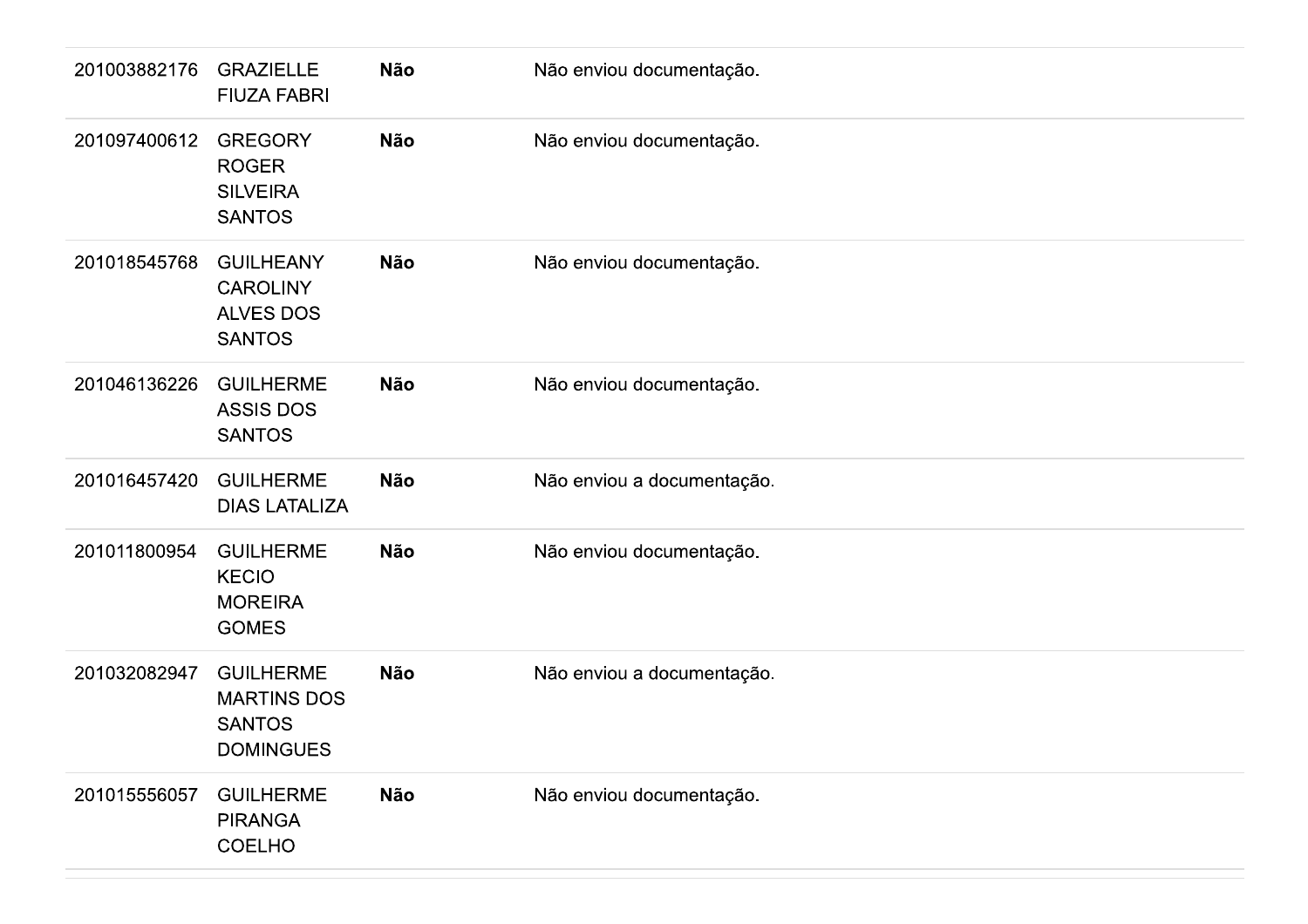| 201016728366 | <b>GUILHERME</b><br><b>REIS DE JESUS</b>                | Não        | Não enviou a documentação.   |
|--------------|---------------------------------------------------------|------------|------------------------------|
| 201016772042 | <b>GUILHERME</b><br><b>RODRIGUES DA</b><br><b>SILVA</b> | Não        | Não enviou documentação.     |
| 201097383537 | <b>GUILHERME</b><br><b>SANTOS</b><br><b>SOUZA</b>       | Não        | Não enviou a documentação.   |
| 201108553979 | <b>GUILHERME</b><br><b>SERAFIM DOS</b><br><b>SANTOS</b> | <b>Não</b> | Não enviou a documentação.   |
| 201008928594 | <b>GUILHERME</b><br><b>SERAFIM</b><br><b>VIEIRA</b>     | <b>Não</b> | Não enviou documentação.     |
| 201065448551 | <b>GUILHERME</b><br><b>SOARES</b><br><b>PARAGUACU</b>   | Não        | Não apresentou documentação. |
| 201003570839 | <b>GUIUBER</b><br>SOUZA SILVA                           | <b>Não</b> | Não enviou a documentação.   |
| 201018897797 | <b>GUSTAVO</b><br>ABRAAO DA<br><b>SILVA MADURO</b>      | Não        | Não enviou documentação.     |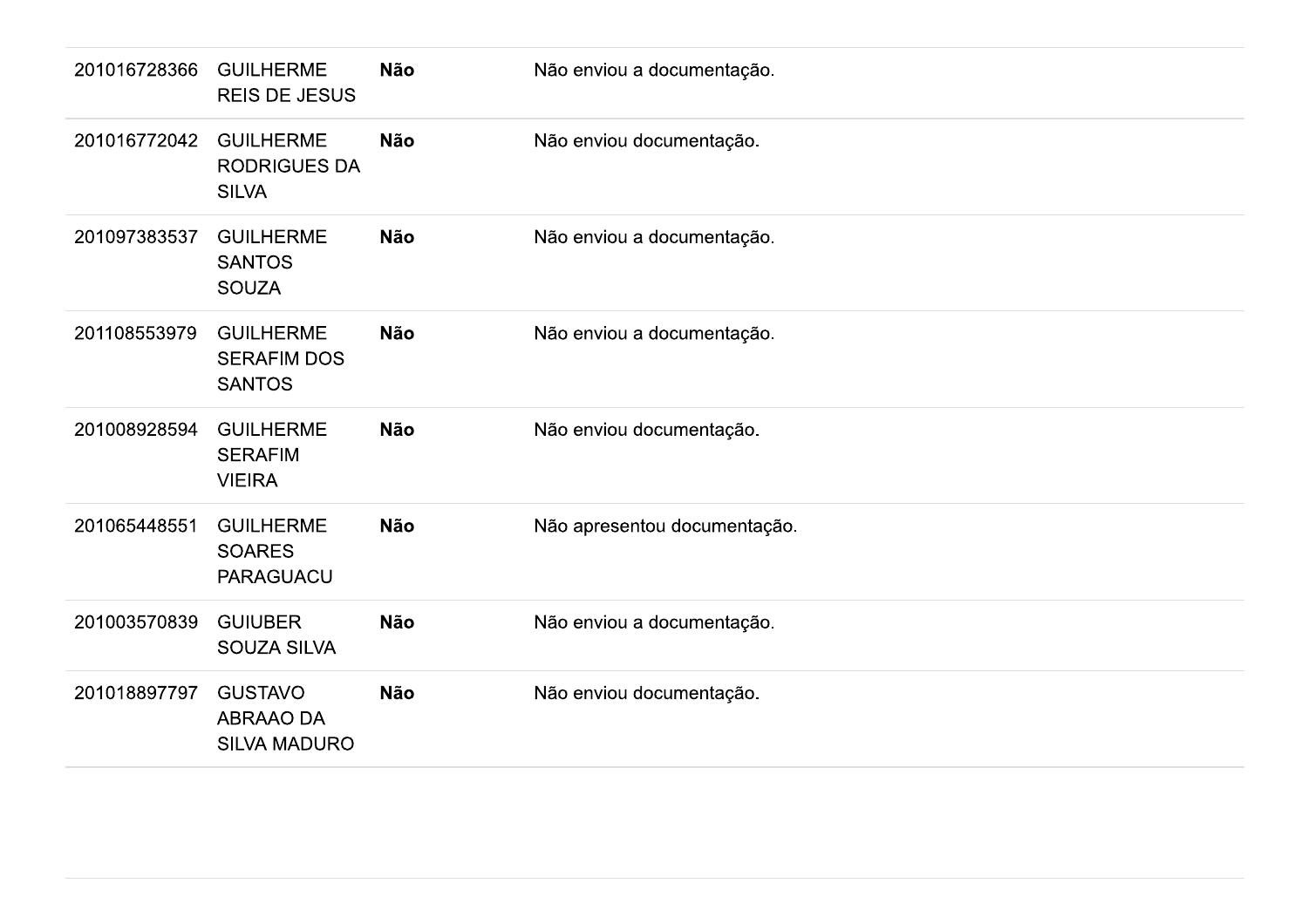| 201047583657 | <b>GUSTAVO</b><br>ANDRE<br>ARAUJO DE<br><b>OLIVEIRA</b>             | Não        | Não enviou a documentação. |
|--------------|---------------------------------------------------------------------|------------|----------------------------|
| 201047997469 | <b>GUSTAVO</b><br><b>BANDEIRA DA</b><br>CRUZ                        | <b>Não</b> | Não enviou documentação.   |
| 201085527475 | <b>GUSTAVO</b><br><b>CANTUARIA</b><br><b>NUNES</b>                  | <b>Não</b> | Não enviou a documentação. |
| 201011543372 | <b>GUSTAVO</b><br><b>CUNHA</b><br><b>SANTOS</b>                     | Não        | Não enviou a documentação. |
| 201058233507 | <b>GUSTAVO</b><br><b>EDUARDO</b><br><b>SANTOS</b>                   | <b>Não</b> | Não enviou documentação.   |
| 201057638094 | <b>GUSTAVO</b><br><b>ENRICO</b><br><b>OLIVEIRA</b><br><b>MENDES</b> | <b>Não</b> | Não enviou documentação.   |
| 201032722831 | <b>GUSTAVO</b><br><b>FERRAZ COSTA</b><br><b>FERREIRA</b>            | Não        | Não enviou documentação.   |
| 201067113393 | <b>GUSTAVO</b><br><b>FREIRE FROES</b>                               | Sim        |                            |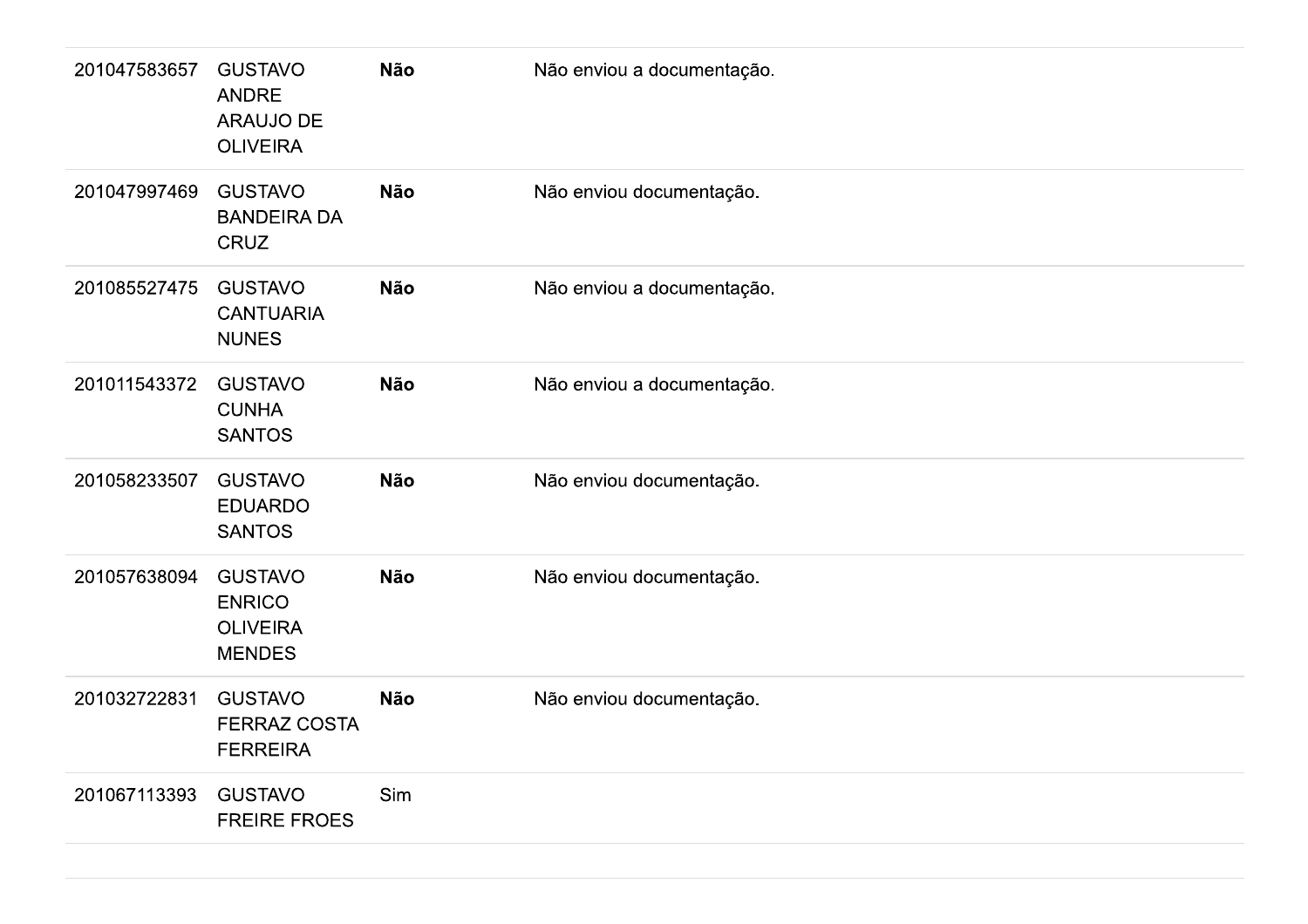| 201039277045 | <b>GUSTAVO</b><br>ROCHA DE<br><b>OLIVEIRA</b>                        | Não        | Não enviou documentação.                                                                      |
|--------------|----------------------------------------------------------------------|------------|-----------------------------------------------------------------------------------------------|
| 201000443246 | <b>GUSTAVO</b><br><b>SALATIEL</b><br><b>SANTOS</b><br><b>MENDES</b>  | Sim        |                                                                                               |
| 201085406845 | <b>GUSTAVO</b><br><b>SARAIVA DE</b><br>ANDRADE                       | <b>Não</b> | Não enviou documentação.                                                                      |
| 201039599455 | <b>GUSTAVO</b><br><b>SOARES</b><br><b>FREIRE</b>                     | Não        | Falta de vários documentos pedidos pelo edital, impossibilitando a análise<br>socioeconômica. |
| 201000784169 | <b>GUSTAVO</b><br><b>SOARES</b><br><b>SARAIVA</b><br><b>FERREIRA</b> | Sim        |                                                                                               |
| 201015702271 | <b>HADSON IAN</b><br><b>SILVEIRA</b><br><b>BARROSO</b>               | Não        | Não enviou documentação.                                                                      |
| 201008499331 | <b>HALLECIA</b><br><b>ANNY MACIEL</b><br><b>ARAUJO</b>               | Não        | Não enviou a documentação.                                                                    |
| 201019895790 | <b>HANNA</b><br><b>FERREIRA</b><br><b>SOUZA</b>                      | Não        | Não enviou documentação.                                                                      |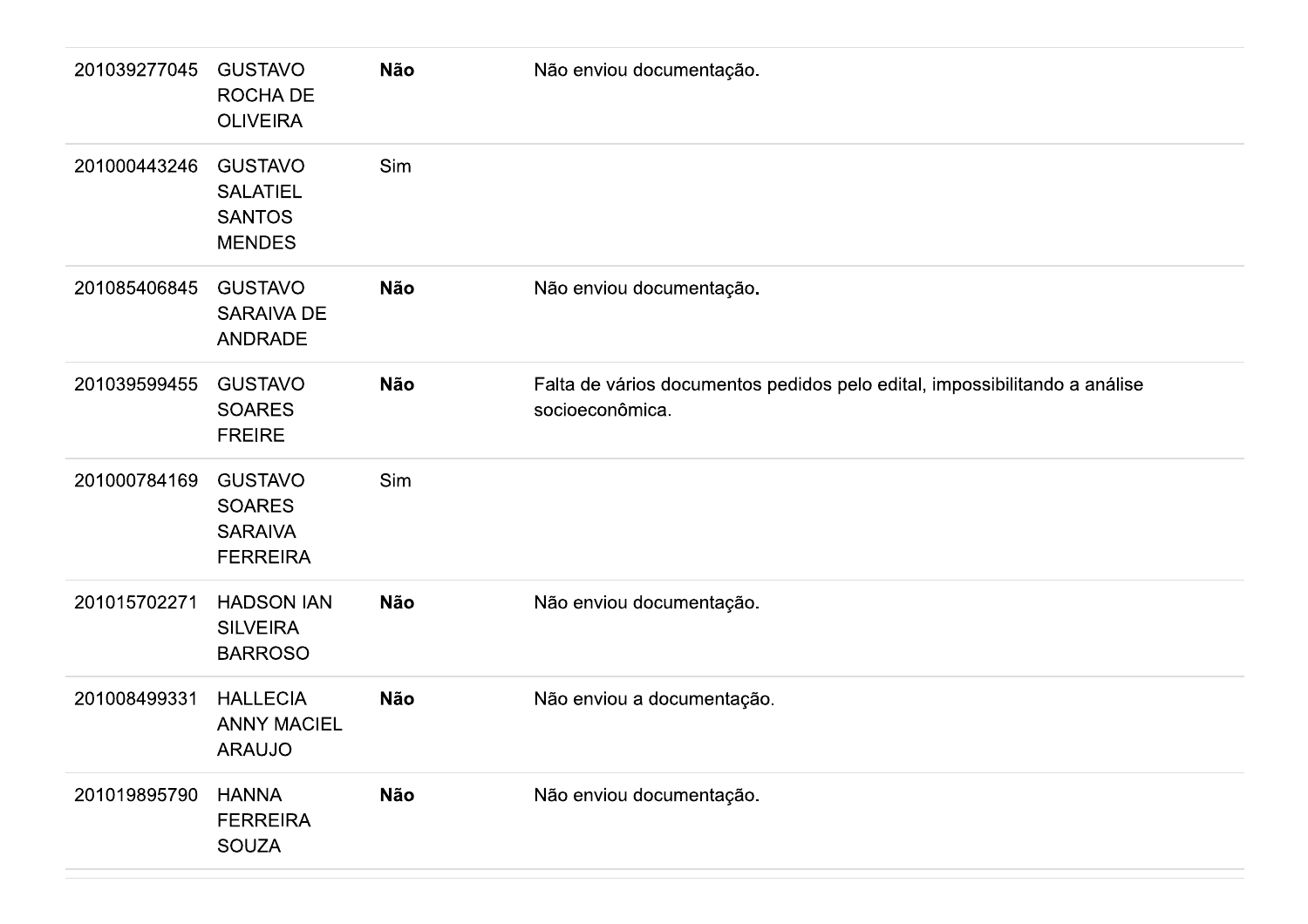| 201079282665 | <b>HANNA LOUISE</b><br>PEREIRA DOS<br><b>SANTOS</b><br><b>CUNHA</b> | Não | Não enviou documentação. |
|--------------|---------------------------------------------------------------------|-----|--------------------------|
| 201121571198 | <b>HARLEY ALVES</b><br><b>CALDEIRA</b>                              | Não | Não enviou documentação. |
| 201103840231 | <b>HEBERT</b><br><b>BRANDAO</b><br><b>GOBIRA</b>                    | Não | Não enviou documentação. |
| 201067205983 | <b>HEITOR BRAGA</b><br><b>OLIVEIRA</b>                              | Não | Não enviou documentação. |
| 201048253748 | <b>HELAINE</b><br><b>RISSIA MOTA</b><br><b>MACEDO</b>               | Não | Não enviou documentação. |
| 201023312832 | <b>HELDER</b><br><b>DUARTE MOTA</b>                                 | Não | Não enviou documentação. |
| 201104059674 | <b>HELDER</b><br><b>GABRIEL</b><br>CARDOSO<br><b>VIANA</b>          | Não | Não enviou documentação. |
| 201000755904 | <b>HELEN</b><br><b>CRISTINA</b><br>SOUZA CRUZ                       | Não | Não enviou documentação. |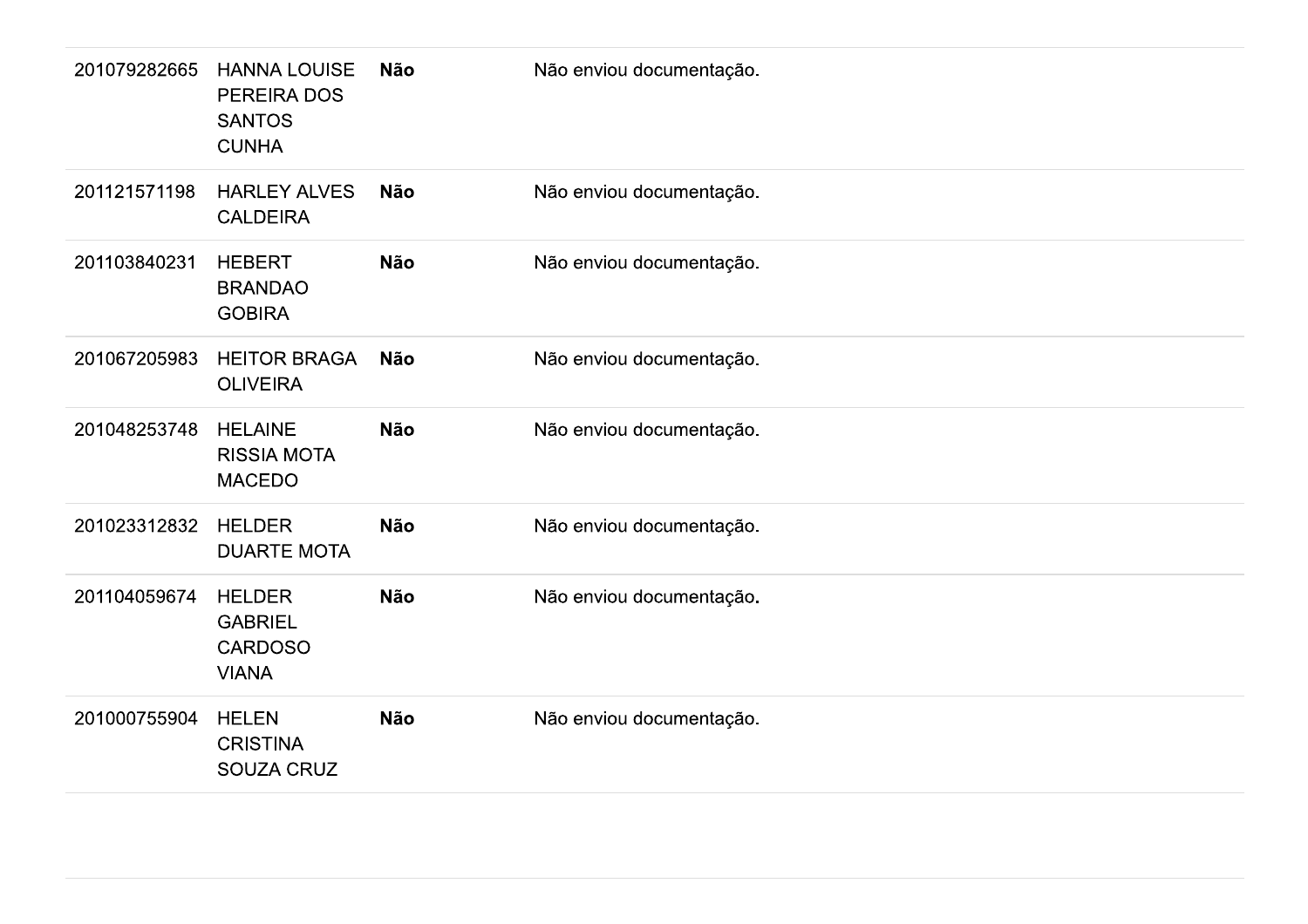| 201002324824 | <b>HELEN</b><br><b>GIOVANA</b><br><b>FERNANDES</b><br><b>SILVA</b>   | Não        | Não enviou documentação.   |
|--------------|----------------------------------------------------------------------|------------|----------------------------|
| 201106836335 | <b>HELEN</b><br><b>LORRAYNE</b><br><b>SANTOS ALVES</b>               | Sim        |                            |
| 201026860373 | <b>HELEN</b><br><b>PATRICIA</b><br><b>GONCALVES</b><br><b>AGUIAR</b> | <b>Não</b> | Não enviou documentação.   |
| 201026872782 | <b>HELENA</b><br><b>PEREIRA</b><br><b>SILVEIRA</b><br><b>BATISTA</b> | Não        | Não enviou documentação.   |
| 201003886110 | <b>HELENY</b><br>PEREIRA DA<br><b>SILVA</b>                          | Não        | Não enviou a documentação. |
| 201109488175 | <b>HELIDA RAIANE</b><br><b>MOTA MACEDO</b>                           | Não        | Não enviou documentação.   |
| 201053172411 | <b>HELIKA</b><br><b>LORRAN ALVES</b><br><b>SANTANA</b>               | Não        | Não enviou documentação.   |
| 201010403313 | <b>HELIO GOMES</b><br><b>DA SILVA</b>                                | Não        | Não enviou a documentação. |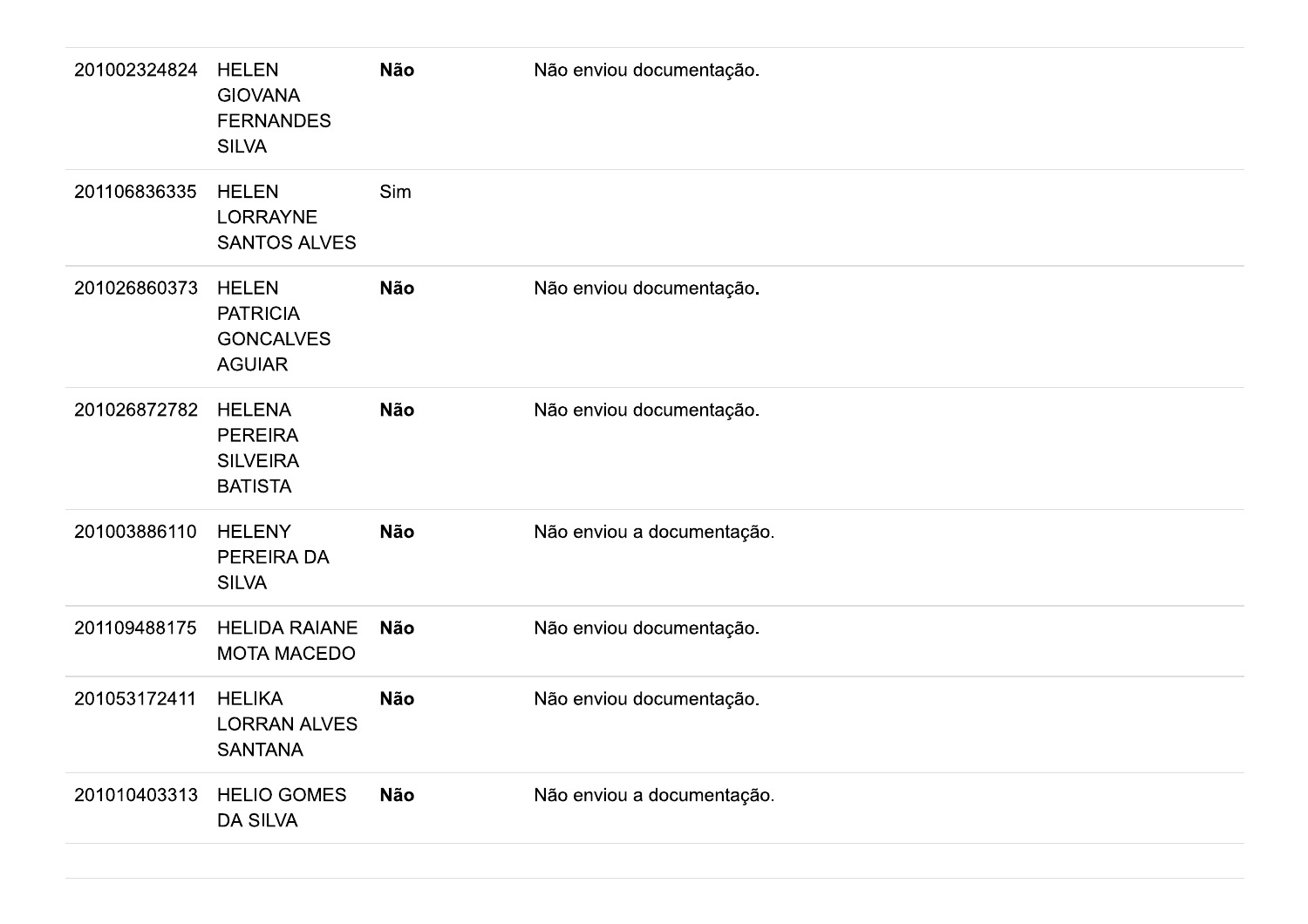| 201080545613 | <b>HELLEM</b><br><b>CRISTINY</b><br><b>COUTINHO</b><br><b>NASCIMENTO</b>     | Não        | Não enviou a documentação.                                                                    |
|--------------|------------------------------------------------------------------------------|------------|-----------------------------------------------------------------------------------------------|
| 201087246884 | <b>HELLEN</b><br><b>CAROLINE</b><br><b>SANTOS</b><br><b>MARTINS</b>          | Não        | Não enviou a documentação.                                                                    |
| 201056735388 | <b>HELLEN</b><br><b>CRISTINA</b><br><b>EVANGELISTA</b><br><b>DE OLIVEIRA</b> | <b>Não</b> | Não enviou documentação.                                                                      |
| 201106650744 | <b>HELLEN</b><br><b>CRISTINA</b><br><b>RODRIGUES</b><br><b>PEREIRA</b>       | Não        | Não enviou a documentação.                                                                    |
| 201032097481 | <b>HELLEN</b><br><b>FONSECA</b><br><b>MOTA</b>                               | Não        | Falta de vários documentos pedidos pelo edital, impossibilitando a análise<br>socioeconômica. |
| 201095581611 | <b>HELLEN</b><br><b>SAMARA</b><br><b>SANTOS</b><br><b>OLIVEIRA</b>           | Não        | Não enviou documentação.                                                                      |
| 201014672384 | <b>HELLEN</b><br><b>VITORIA</b><br><b>FERREIRA</b><br>MARRA                  | Não        | Não enviou documentação.                                                                      |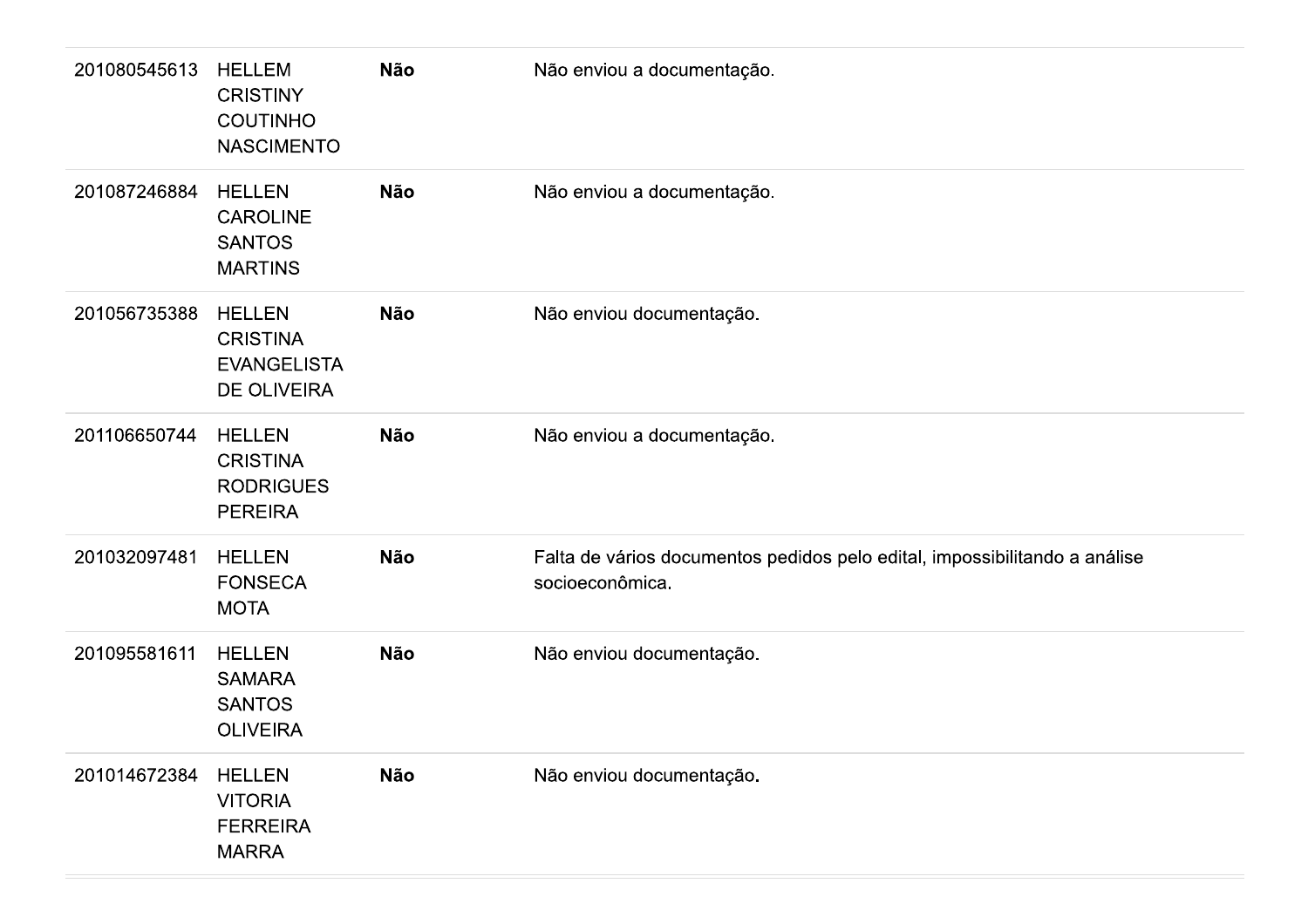| 201015462827 | <b>HEMERSON</b><br><b>HENRIQUE DE</b><br><b>SOUZA</b><br><b>SANTOS</b> | Sim        |                          |  |
|--------------|------------------------------------------------------------------------|------------|--------------------------|--|
| 201067442677 | <b>HEMILLY</b><br><b>LORRANY</b><br><b>ALVES FREITAS</b>               | <b>Não</b> | Não enviou documentação. |  |
| 201082134176 | <b>HENRIQUE</b><br><b>GABRIELL</b><br><b>SILVA DIAS</b>                | <b>Não</b> | Não enviou documentação. |  |
| 201032092847 | <b>HENRIQUE</b><br><b>LUCAS</b><br><b>MATUKAY</b>                      | Sim        |                          |  |
| 201068976319 | <b>HENRIQUE</b><br><b>NASCIMENTO</b><br><b>PAVANELLI</b>               | <b>Não</b> | Não enviou documentação. |  |
| 201006865863 | <b>HERBERT</b><br>THIAGO CRUZ<br><b>RIBEIRO</b>                        | <b>Não</b> | Não enviou documentação. |  |
| 201005101518 | <b>HERICK</b><br>THIAGO DE<br><b>FREITAS</b>                           | <b>Não</b> | Não enviou documentação. |  |
| 201017566575 | <b>HEVANDRO</b><br><b>DUARTE</b><br><b>GOMES</b>                       | <b>Não</b> | Não enviou documentação. |  |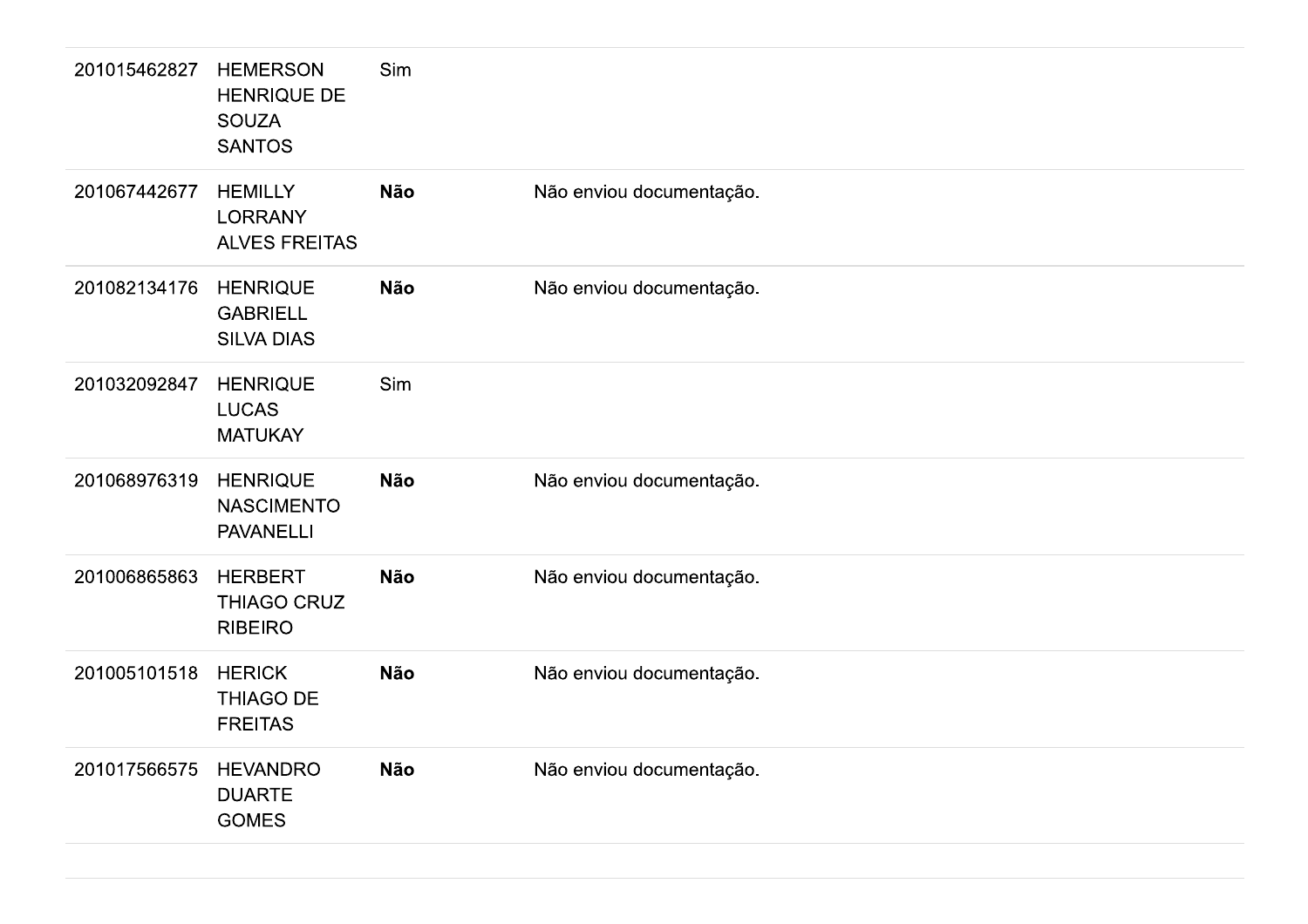| 201015747425 | <b>HEWERTON</b><br><b>LOUIKE</b><br><b>SANTOS</b><br><b>NOGUEIRA</b> | <b>Não</b> | Não enviou documentação.   |
|--------------|----------------------------------------------------------------------|------------|----------------------------|
| 201102787417 | <b>HIANA</b><br><b>GABRIELA</b><br><b>LOPES DE</b><br><b>SOUZA</b>   | <b>Não</b> | Não enviou documentação.   |
| 201014603645 | <b>HIGO ISMAEL</b><br><b>ARAUJO DE</b><br><b>OLIVEIRA</b>            | <b>Não</b> | Não enviou documentação.   |
| 201000929178 | <b>HIGOR DA</b><br><b>SILVA</b><br><b>CORDEIRO</b>                   | Sim        |                            |
| 201099251070 | <b>HIGOR RAMOS</b><br><b>DE FARIA</b>                                | <b>Não</b> | Não enviou documentação.   |
| 201041669387 | <b>HIGOR SAMUEL</b><br><b>RODRIGUES</b>                              | <b>Não</b> | Não enviou documentação.   |
| 201105871804 | <b>HILLARY</b><br><b>BARBOSA</b><br><b>COSTA</b>                     | <b>Não</b> | Não enviou a documentação. |
| 201004970194 | <b>HIURY BRAIAN</b><br><b>SOARES</b><br><b>SOUZA</b>                 | Sim        |                            |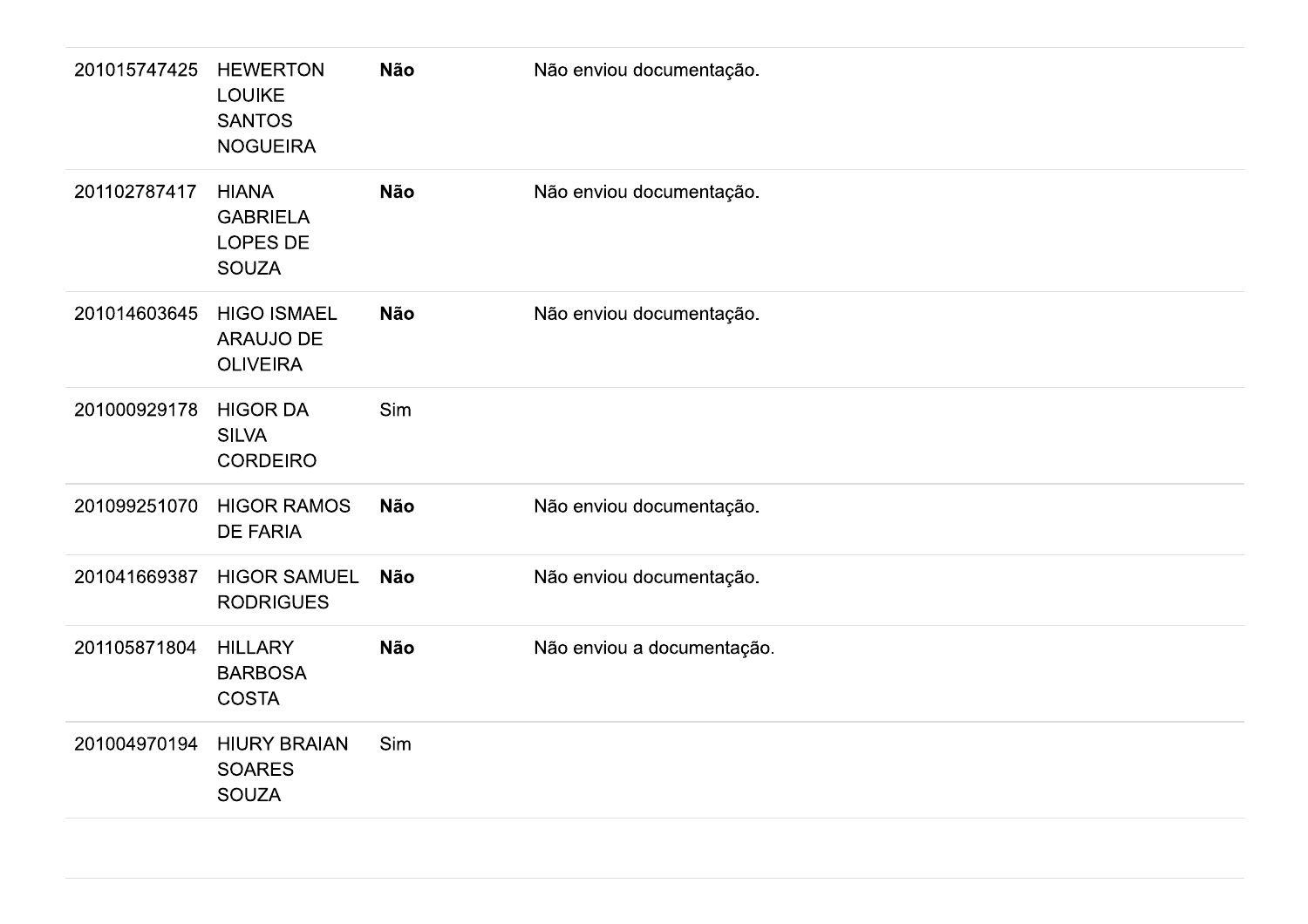| 201032221784 | <b>HIZANA</b><br><b>DEIVILE ALVES</b><br><b>ABREU</b>      | <b>Não</b> | Não enviou documentação.                                                                                                                               |
|--------------|------------------------------------------------------------|------------|--------------------------------------------------------------------------------------------------------------------------------------------------------|
| 201013690585 | <b>HORTIZ</b><br><b>FONSECA</b><br><b>MOTA</b>             | <b>Não</b> | Falta de vários documentos pedidos pelo edital, impossibilitando a análise<br>socioeconômica.                                                          |
| 201001887938 | <b>HUDSON</b><br><b>SOUZA</b><br><b>AMARAL</b>             | <b>Não</b> | Não enviou a documentação.                                                                                                                             |
| 201016057527 | <b>HUGO DOS</b><br><b>SANTOS</b><br><b>PEREIRA</b>         | <b>Não</b> | Não enviou documentação.                                                                                                                               |
| 201080685617 | <b>HUGO GABRIEL</b><br><b>LOPES</b><br><b>FERNANDES</b>    | <b>Não</b> | Não enviou documentação.                                                                                                                               |
| 201007306867 | <b>HUGO GABRIEL</b><br><b>SOARES</b><br><b>AQUINO</b>      | <b>Não</b> | Não enviou a documentação.                                                                                                                             |
| 201044260572 | <b>HUGO</b><br><b>RODRIGUES DE</b><br><b>SOUZA</b>         | <b>Não</b> | Não enviou documentação.                                                                                                                               |
| 201003818287 | <b>HUMBERTO</b><br><b>VIEIRA DA</b><br><b>SILVA JUNIOR</b> | <b>Não</b> | Falta de documentação ou declaração que comprove a renda do candidato. O<br>documento poderá ser anexado pela área do candidato no período de recurso. |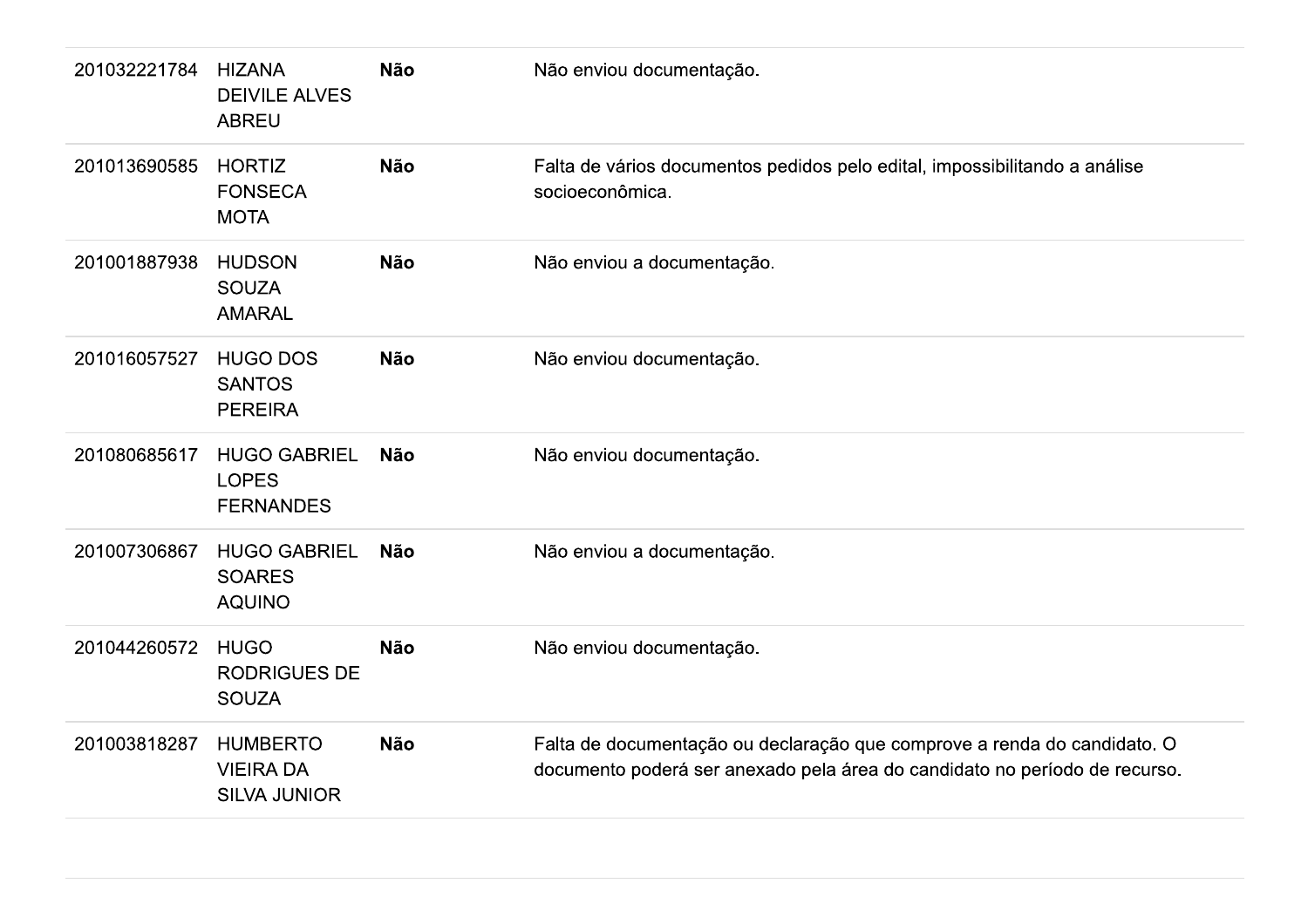| 201097420206 | <b>IAGO</b><br><b>HENRIQUE</b><br><b>SILVA</b>            | <b>Não</b> | Não enviou a documentação.                                                                    |
|--------------|-----------------------------------------------------------|------------|-----------------------------------------------------------------------------------------------|
| 201050039753 | <b>IALE SOARES</b><br><b>OLIVA</b>                        | Sim        |                                                                                               |
| 201021336916 | <b>IALICE NERIA</b><br><b>LEITE RABELO</b>                | Sim        |                                                                                               |
| 201002469736 | <b>IANKA THAYNA</b><br><b>MARQUES</b><br><b>OLIVEIRA</b>  | <b>Não</b> | Não enviou a documentação.                                                                    |
| 201006258846 | <b>IANY GABRIELE</b><br><b>MARTINS</b><br><b>FAGUNDES</b> | Não        | Não enviou a documentação.                                                                    |
| 201001578081 | <b>IARA EDILEIA</b><br>SOBRINHO DE<br><b>OLIVEIRA</b>     | <b>Não</b> | Não enviou documentação.                                                                      |
| 201016534921 | <b>IARA</b><br><b>FIGUEIREDO</b><br><b>SANTOS</b>         | <b>Não</b> | Não enviou a documentação.                                                                    |
| 201000503072 | <b>IARA GOMES</b><br><b>AGUILAR</b>                       | <b>Não</b> | Não enviou documentação.                                                                      |
| 201000790117 | <b>IARA LAYS</b><br><b>ALMEIDA</b><br><b>CORREA</b>       | <b>Não</b> | Falta de vários documentos pedidos pelo edital, impossibilitando a análise<br>socioeconômica. |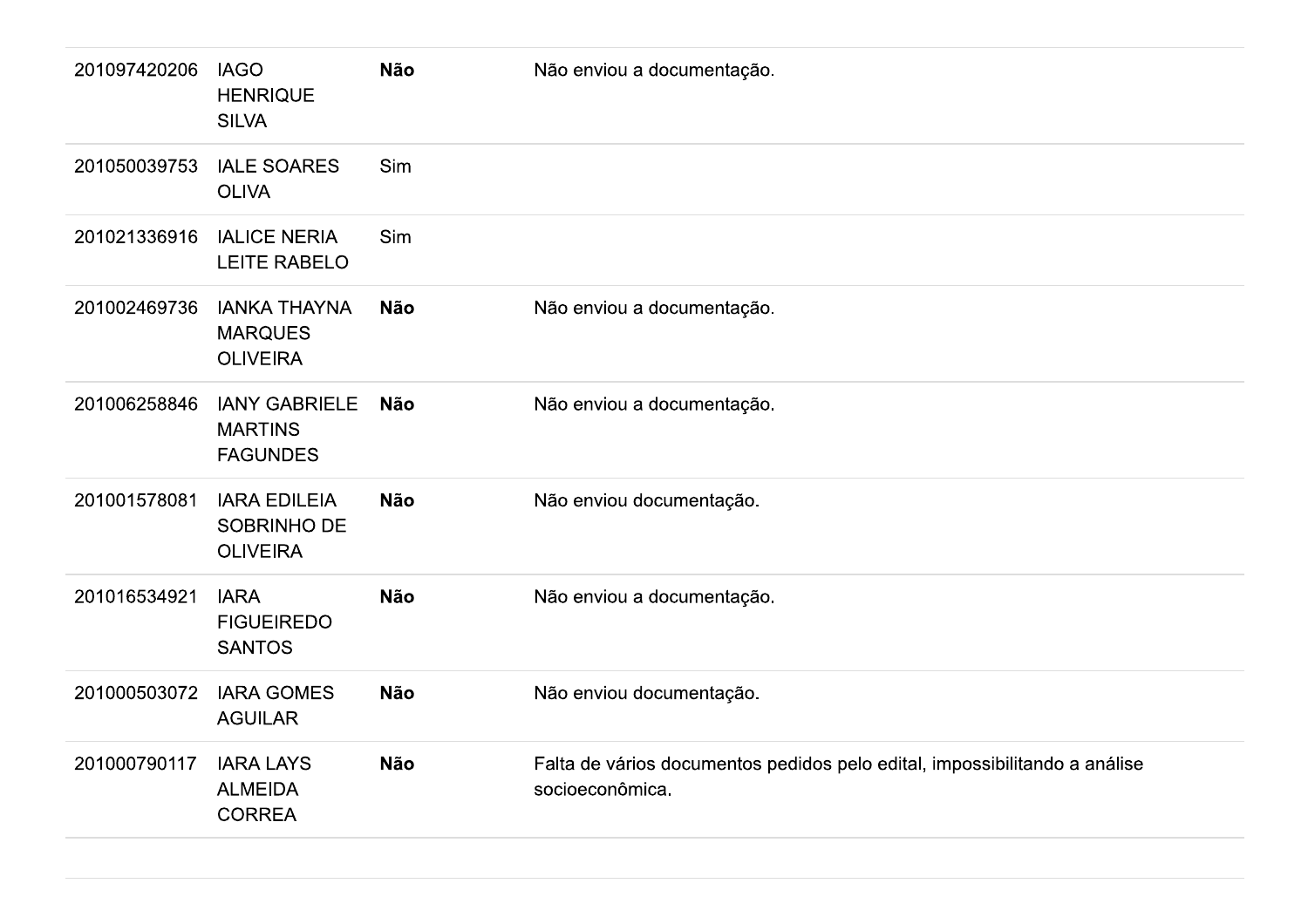| 201007054756 | IARA MALVEIRA<br>DE SOUZA                                            | Não        | Não enviou documentação.   |
|--------------|----------------------------------------------------------------------|------------|----------------------------|
| 201007236510 | <b>IASMIM</b><br><b>EMANUELLE</b><br><b>SOUZA ALVES</b>              | <b>Não</b> | Não enviou a documentação. |
| 201061984807 | <b>IASMIN CRUZ</b><br><b>SILVA</b>                                   | Não        | Não enviou documentação.   |
| 201005778976 | <b>IASMIN</b><br><b>PASCOAL</b><br><b>TRINDADE E</b><br><b>SOUZA</b> | <b>Não</b> | Não enviou documentação.   |
| 201054193077 | <b>IDALINO</b><br><b>FERREIRA DA</b><br><b>SILVA</b>                 | <b>Não</b> | Não enviou a documentação. |
| 201005181015 | <b>IGOR DIAS DE</b><br><b>SOUZA</b>                                  | Não        | Não enviou documentação.   |
| 201089409290 | <b>IGOR DOS</b><br><b>SANTOS</b><br><b>MENDES</b>                    | Não        | Não enviou a documentação. |
| 201034074397 | <b>IGOR GABRIEL</b><br><b>MIRANDA</b><br><b>FERNANDES</b>            | Não        | Não enviou a documentação. |
| 201032401840 | <b>IGOR GABRIEL</b><br>SANTOS COSTA                                  | Não        | Não enviou a documentação. |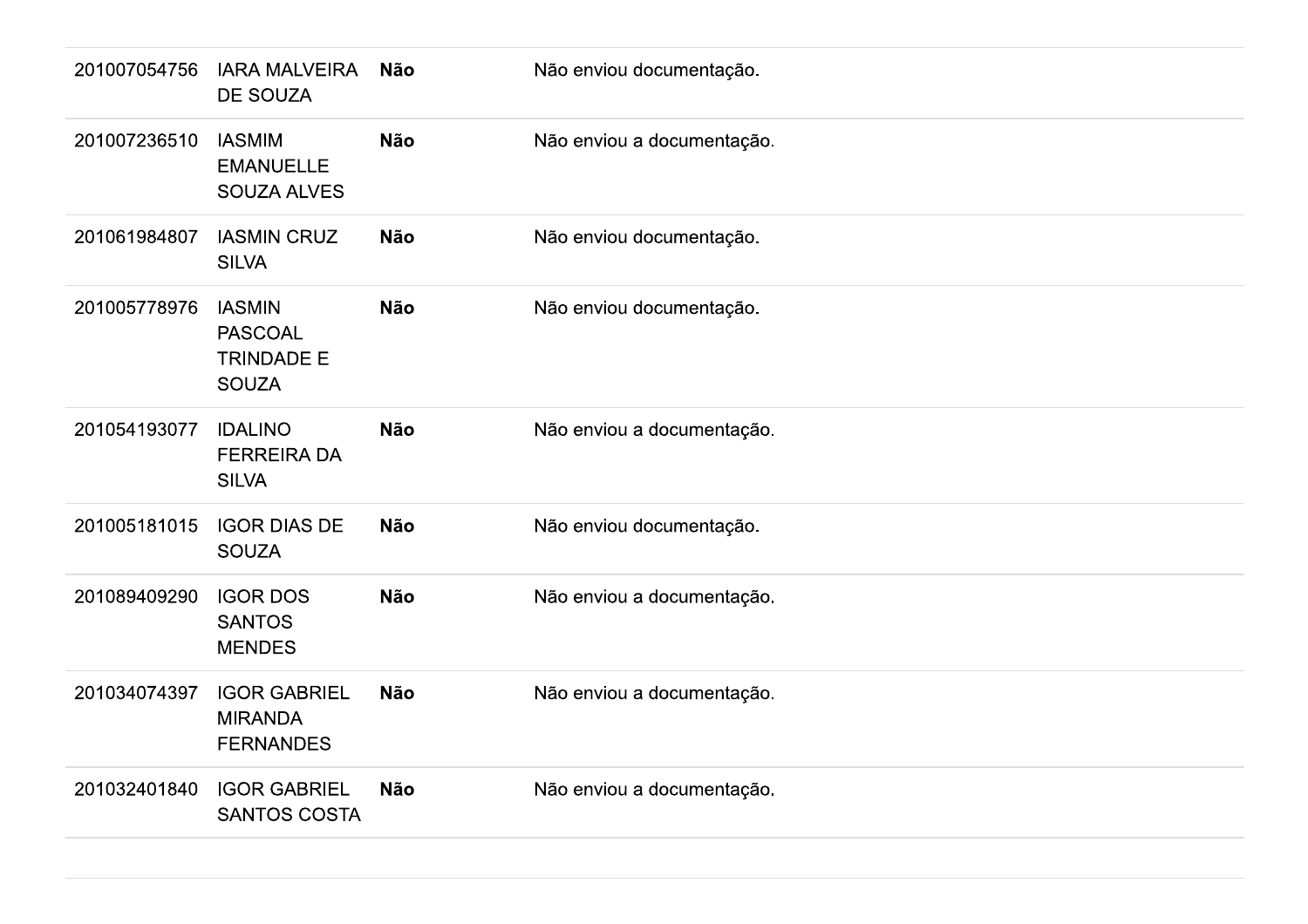| 201062377555<br><b>IGOR</b><br><b>Não</b><br>Não enviou documentação.<br><b>GONCALVES</b><br><b>DA SILVA</b><br>201019566623<br><b>IGOR</b><br><b>Não</b><br>Não enviou documentação.<br><b>LOURENCO</b><br><b>QUEIROZ</b><br>201001402464<br><b>IGOR LUIS</b><br><b>Não</b><br>Não enviou documentação.<br><b>ALMEIDA</b><br><b>CORREA</b><br>201021639368<br><b>IGOR MARCAL</b><br>Não enviou documentação.<br><b>Não</b><br><b>DA SILVA</b><br>201011643933<br><b>IGOR OLIVEIRA</b><br><b>Não</b><br>Não enviou a documentação.<br><b>MARQUES DA</b><br><b>SILVA</b><br><b>IGOR PEREIRA</b><br>201017262894<br><b>Não</b><br>Não enviou documentação.<br><b>DA SILVA</b><br>201011403700<br><b>IGOR RAFAEL</b><br><b>Não</b><br>Não enviou documentação.<br><b>DE SOUZA</b><br>201097245322<br><b>IGOR SAMUEL</b><br><b>Não</b><br>Não enviou documentação.<br><b>SANTOS</b><br><b>SILVESTRE</b> | 201042149074 | <b>IGOR GABRIEL</b><br><b>SILVA DE</b><br><b>OLIVEIRA</b> | <b>Não</b> | Não enviou documentação. |
|-----------------------------------------------------------------------------------------------------------------------------------------------------------------------------------------------------------------------------------------------------------------------------------------------------------------------------------------------------------------------------------------------------------------------------------------------------------------------------------------------------------------------------------------------------------------------------------------------------------------------------------------------------------------------------------------------------------------------------------------------------------------------------------------------------------------------------------------------------------------------------------------------------|--------------|-----------------------------------------------------------|------------|--------------------------|
|                                                                                                                                                                                                                                                                                                                                                                                                                                                                                                                                                                                                                                                                                                                                                                                                                                                                                                     |              |                                                           |            |                          |
|                                                                                                                                                                                                                                                                                                                                                                                                                                                                                                                                                                                                                                                                                                                                                                                                                                                                                                     |              |                                                           |            |                          |
|                                                                                                                                                                                                                                                                                                                                                                                                                                                                                                                                                                                                                                                                                                                                                                                                                                                                                                     |              |                                                           |            |                          |
|                                                                                                                                                                                                                                                                                                                                                                                                                                                                                                                                                                                                                                                                                                                                                                                                                                                                                                     |              |                                                           |            |                          |
|                                                                                                                                                                                                                                                                                                                                                                                                                                                                                                                                                                                                                                                                                                                                                                                                                                                                                                     |              |                                                           |            |                          |
|                                                                                                                                                                                                                                                                                                                                                                                                                                                                                                                                                                                                                                                                                                                                                                                                                                                                                                     |              |                                                           |            |                          |
|                                                                                                                                                                                                                                                                                                                                                                                                                                                                                                                                                                                                                                                                                                                                                                                                                                                                                                     |              |                                                           |            |                          |
|                                                                                                                                                                                                                                                                                                                                                                                                                                                                                                                                                                                                                                                                                                                                                                                                                                                                                                     |              |                                                           |            |                          |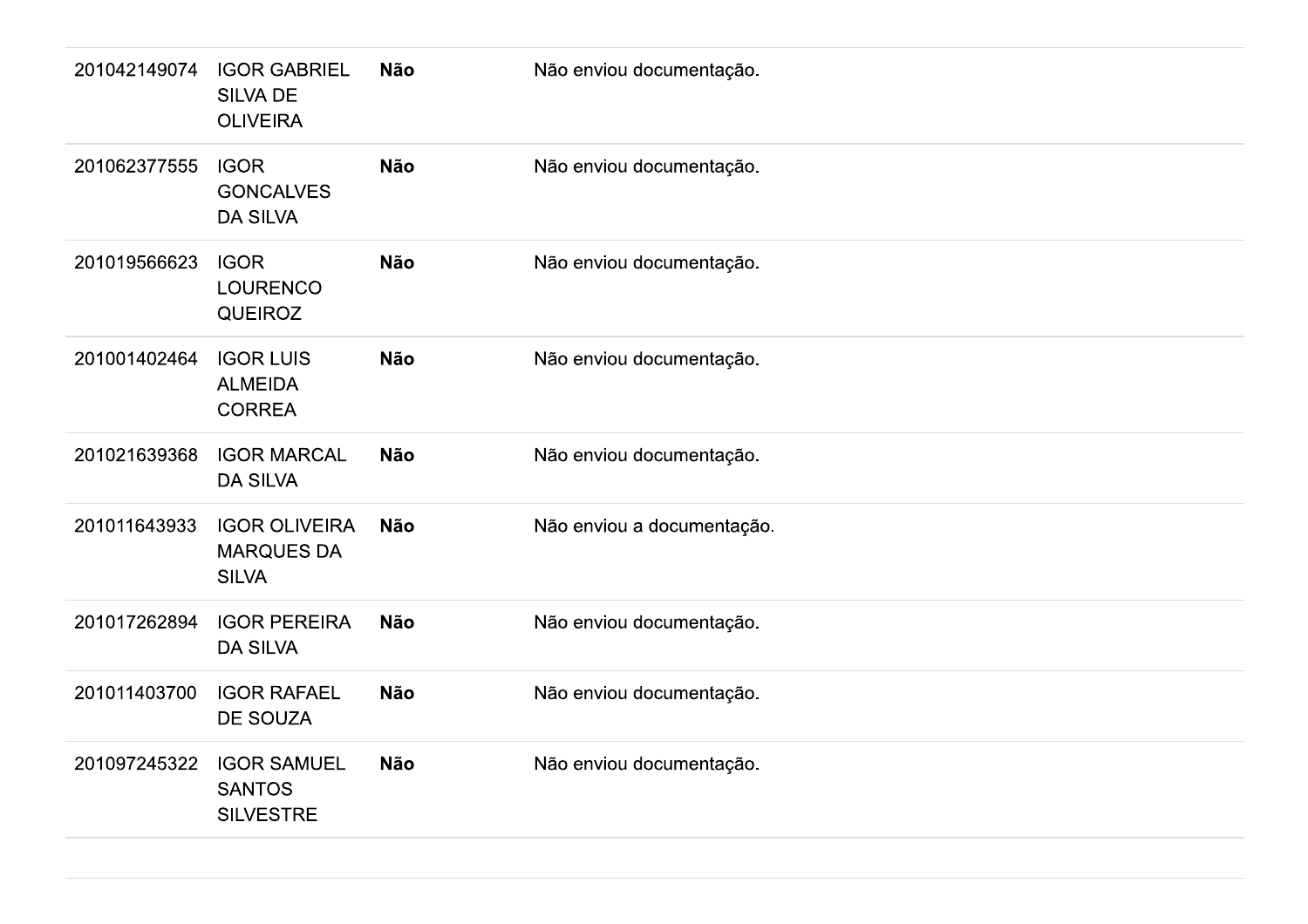| 201035990625 | <b>IGOR VITORIO</b><br>DE ABREU<br><b>FERNANDES</b>                | Não        | Não enviou documentação.                                                                      |
|--------------|--------------------------------------------------------------------|------------|-----------------------------------------------------------------------------------------------|
| 201077864399 | <b>INARA</b><br><b>GEOVANA</b><br><b>ARAUJO</b><br><b>AGUIAR</b>   | Não        | Não enviou a documentação.                                                                    |
| 201034233548 | <b>INGRED</b><br><b>GOMES</b><br><b>FONSECA</b>                    | <b>Não</b> | Falta de vários documentos pedidos pelo edital, impossibilitando a análise<br>socioeconômica. |
| 201004191031 | <b>INGRID</b><br><b>GIOVANNA</b><br><b>MAIA ARAUJO</b>             | <b>Não</b> | Não enviou documentação.                                                                      |
| 201017301106 | <b>INGRID</b><br><b>ISABELA</b><br>PEREIRA LIMA                    | <b>Não</b> | Não enviou documentação.                                                                      |
| 201003697137 | <b>INGRID</b><br><b>KATIANE</b><br><b>BARBOSA</b><br><b>VELOSO</b> | Sim        |                                                                                               |
| 201008343109 | <b>INGRID</b><br><b>LORENA ALVES</b><br><b>PARREIRA</b>            | <b>Não</b> | Não enviou documentação.                                                                      |
| 201019357346 | <b>INGRID MARINA</b><br><b>ARAUJO MAIA</b><br>CAVALCANTE           | Não        | Não enviou documentação.                                                                      |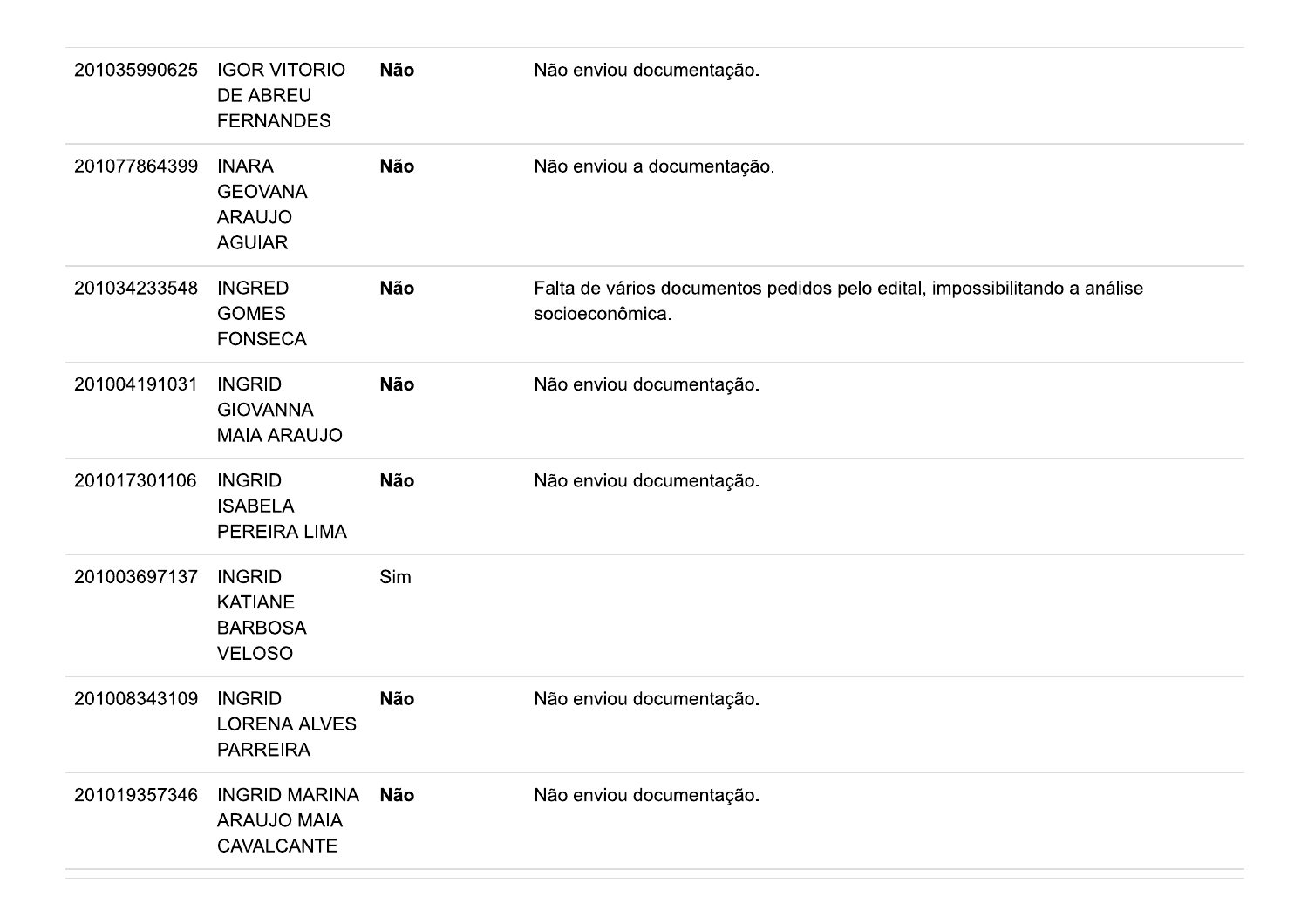| 201113689503 | <b>INGRID</b><br><b>MICAELLE</b><br><b>FERREIRA</b><br><b>SANTOS</b> | Não        | Não enviou documentação.                                                                                    |
|--------------|----------------------------------------------------------------------|------------|-------------------------------------------------------------------------------------------------------------|
| 201112359371 | <b>INGRID</b><br><b>NICOLLY DE</b><br>SOUZA COSTA                    | <b>Não</b> | Não enviou a documentação.                                                                                  |
| 201004329813 | <b>INGRID RAISSA</b><br>PEREIRA DE<br><b>JESUS</b>                   | Sim        |                                                                                                             |
| 201018445951 | <b>INGRID</b><br><b>RITHIELY</b><br><b>SANTOS</b><br><b>MENDES</b>   | <b>Não</b> | Não declarou renda per capta. A comprovação pode ser anexada na área do<br>candidato no período de recurso. |
| 201013407857 | <b>IRENE JHECE</b><br><b>RIBEIRO DA</b><br><b>SILVA</b>              | <b>Não</b> | Não enviou documentação.                                                                                    |
| 201080344413 | <b>ISAAK</b><br><b>RODRIGUES</b><br><b>MARINHO MAIA</b>              | Sim        |                                                                                                             |
| 201041597190 | <b>ISABEL</b><br><b>RIBEIRO</b><br>CANGUSSU                          | <b>Não</b> | Não enviou a documentação.                                                                                  |
| 201009152103 | <b>ISABELA</b><br><b>APARECIDA</b><br><b>RODRIGUES</b>               | <b>Não</b> | Não enviou documentação.                                                                                    |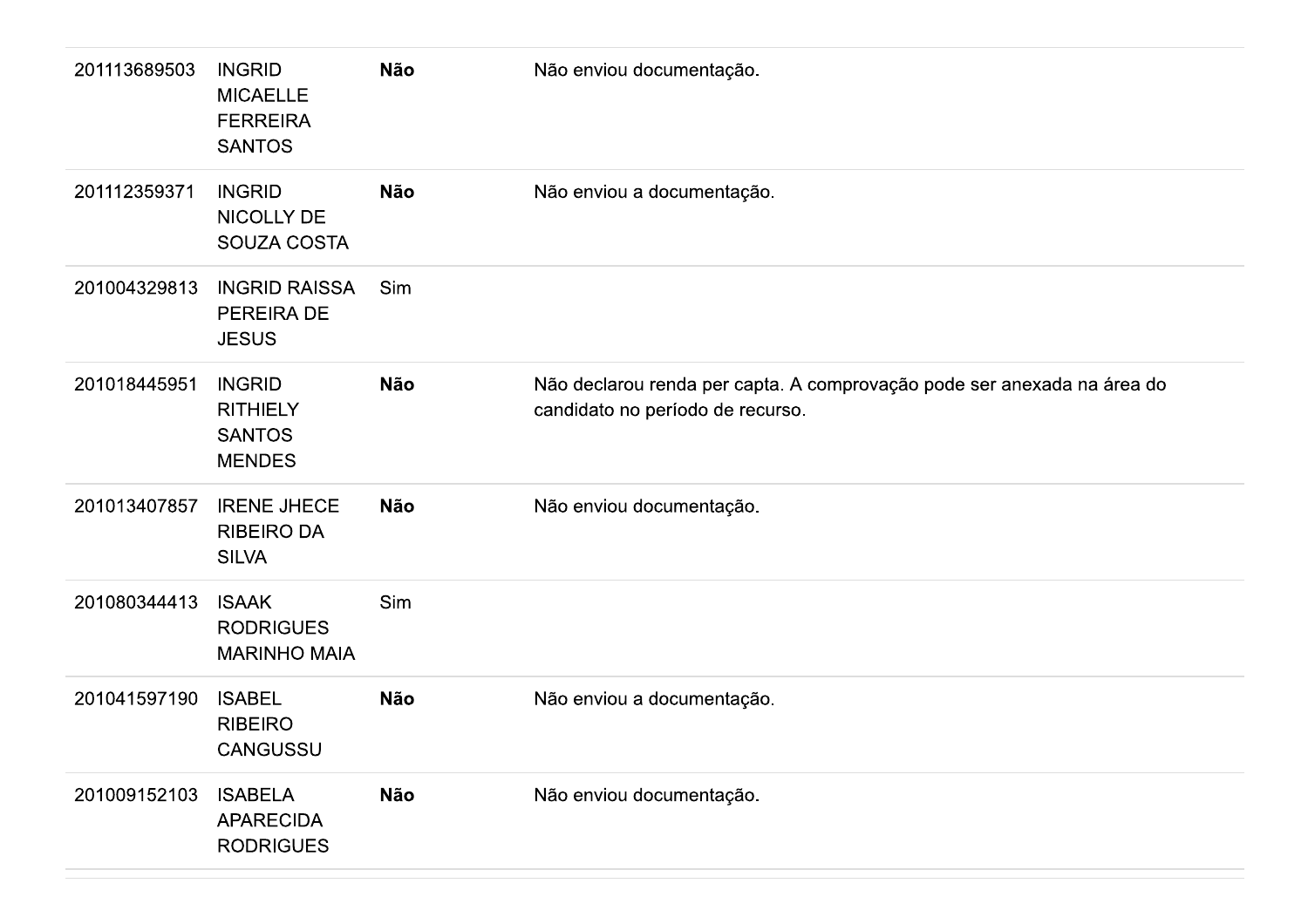| 201083848071 | <b>ISABELA</b><br><b>BARBOSA</b><br><b>CARDOSO</b>                   | <b>Não</b> | Não enviou documentação.   |
|--------------|----------------------------------------------------------------------|------------|----------------------------|
| 201017894373 | <b>ISABELA</b><br><b>CORREA DOS</b><br><b>SANTOS</b>                 | <b>Não</b> | Não enviou documentação.   |
| 201012315093 | <b>ISABELA</b><br><b>CRISTINE</b><br><b>DUARTE</b><br><b>JORGE</b>   | Sim        |                            |
| 201058920731 | <b>ISABELA DE</b><br><b>SANTANA</b><br><b>VASQUES</b><br><b>MELO</b> | Sim        |                            |
| 201011244716 | <b>ISABELA</b><br><b>FERREIRA DE</b><br><b>SOUZA</b>                 | <b>Não</b> | Não enviou a documentação. |
| 201082215173 | <b>ISABELA</b><br><b>MARTINS</b><br><b>MOREIRA GIL</b>               | <b>Não</b> | Não enviou documentação.   |
| 201073335253 | <b>ISABELA</b><br><b>PERES</b><br><b>MENDONCA</b>                    | Não        | Não enviou documentação.   |
| 201045293630 | <b>ISABELA</b><br><b>RAMOS</b><br><b>FILGUEIRAS</b>                  | Sim        |                            |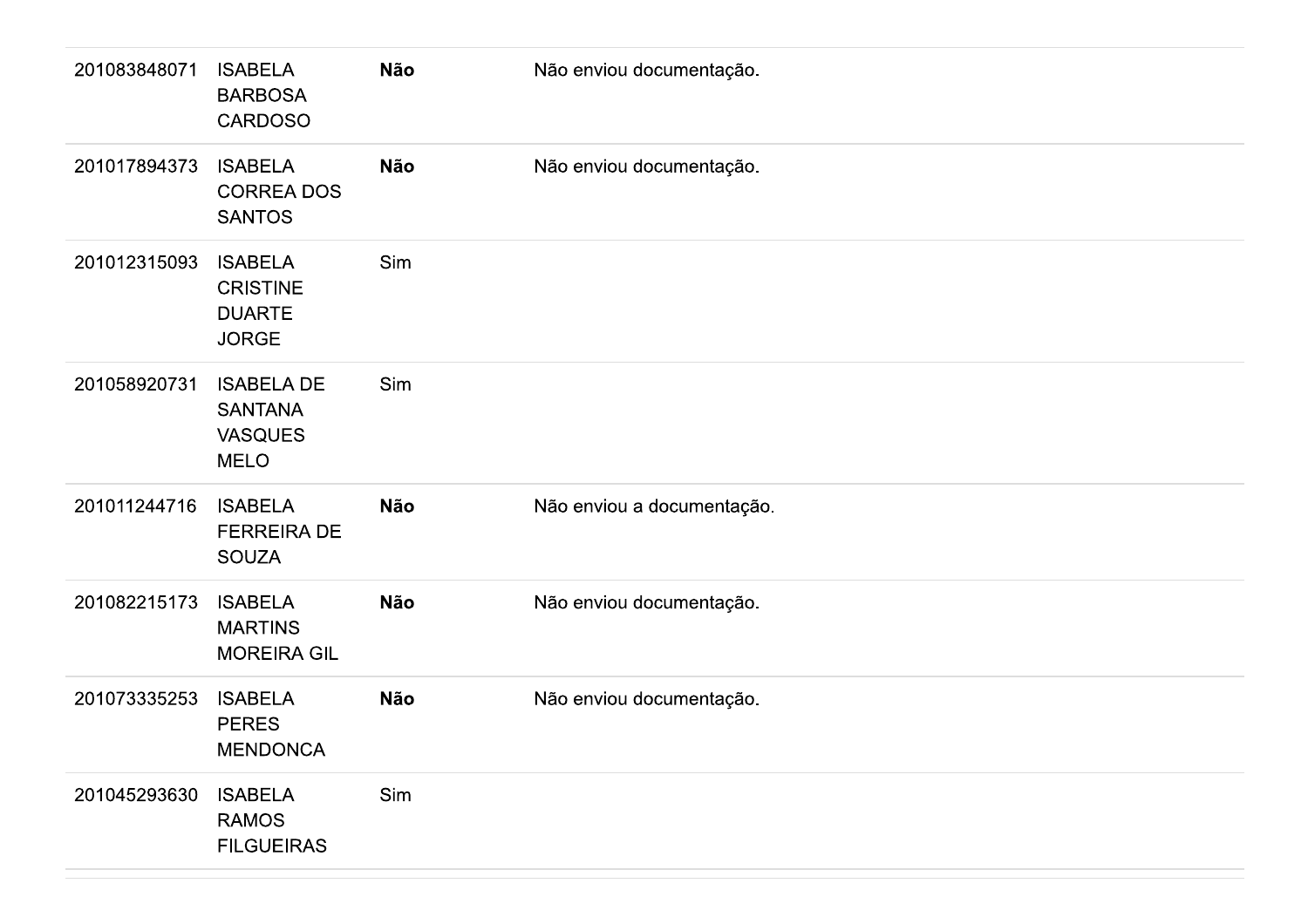| 201007840774 | <b>ISABELA</b><br><b>RAMOS XAVIER</b>                       | <b>Não</b> | Não enviou a documentação.                                                                    |
|--------------|-------------------------------------------------------------|------------|-----------------------------------------------------------------------------------------------|
| 201053389890 | <b>ISABELA</b><br><b>STEFANY DIAS</b><br><b>ROCHA</b>       | <b>Não</b> | Não enviou a documentação.                                                                    |
| 201079973339 | <b>ISABELE</b><br><b>CRISTINA DIAS</b><br><b>DOS SANTOS</b> | <b>Não</b> | Não enviou documentação.                                                                      |
| 201058932835 | <b>ISABELLA</b><br><b>COLARES DE</b><br><b>SOUZA</b>        | <b>Não</b> | Não enviou a documentação.                                                                    |
| 201034302350 | <b>ISABELLA</b><br><b>CRISTINA</b><br><b>ALVES REIS</b>     | <b>Não</b> | Não enviou documentação.                                                                      |
| 201041654496 | <b>ISABELLA DE</b><br><b>SOUZA</b><br><b>ALMEIDA</b>        | <b>Não</b> | Não enviou documentação.                                                                      |
| 201010227365 | <b>ISABELLA DIAS</b><br><b>DOS SANTOS</b>                   | <b>Não</b> | Falta de vários documentos pedidos pelo edital, impossibilitando a análise<br>socioeconômica. |
| 201010896599 | <b>ISABELLA</b><br><b>FERREIRA</b><br><b>MAURICIO</b>       | <b>Não</b> | Não enviou a documentação.                                                                    |
| 201019824279 | <b>ISABELLA</b><br><b>GUERINO</b><br><b>PEREIRA</b>         | <b>Não</b> | Não enviou documentação.                                                                      |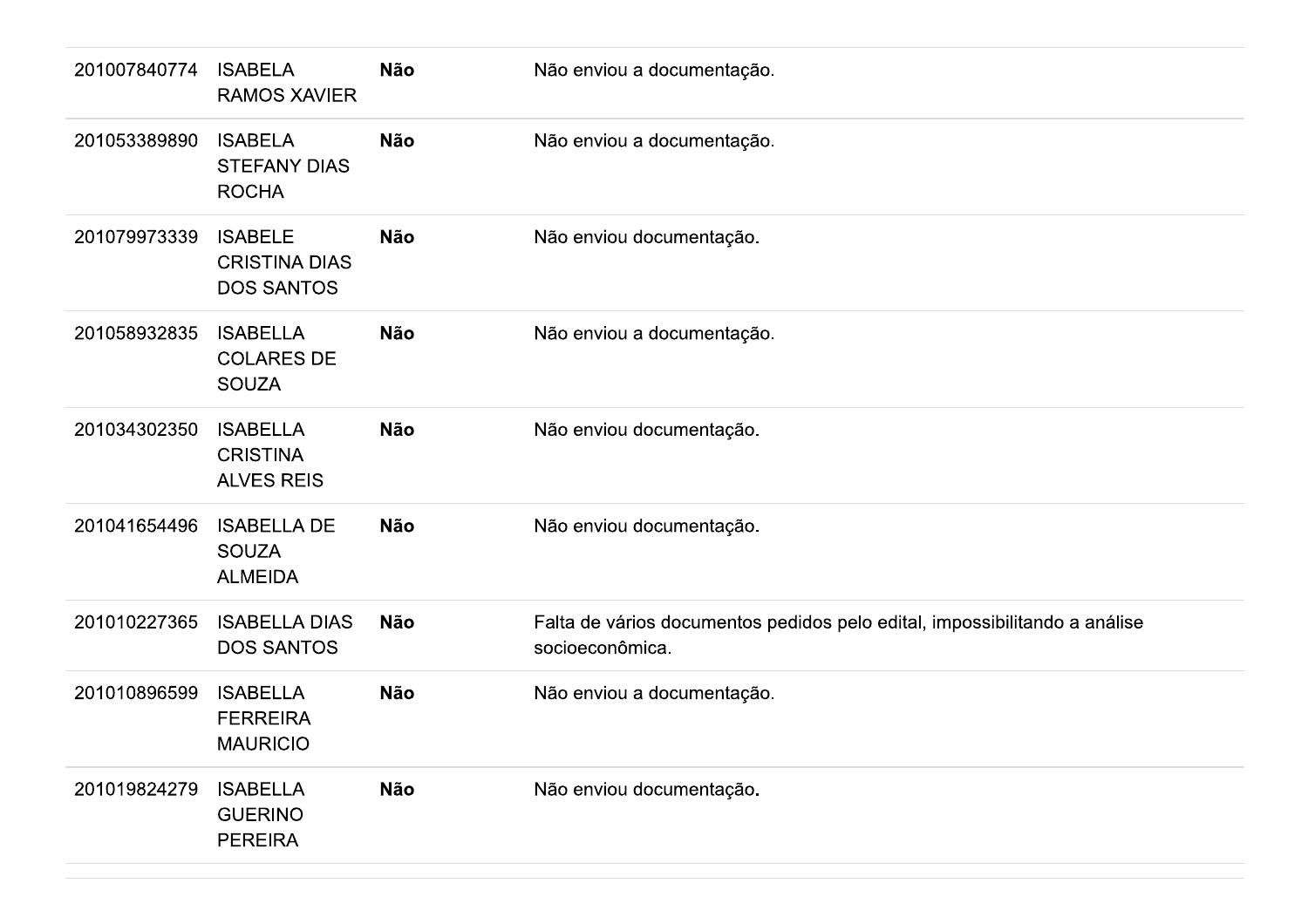| 201016641080 | <b>ISABELLA</b><br><b>KEYNA ALVES</b><br><b>MOREIRA</b> | <b>Não</b> | Não enviou documentação.   |
|--------------|---------------------------------------------------------|------------|----------------------------|
| 201065637229 | <b>ISABELLA</b><br><b>LOPES BATISTA</b>                 | <b>Não</b> | Não enviou a documentação. |
| 201087624304 | <b>ISABELLA</b><br><b>LOPES DE</b><br><b>SOUZA</b>      | Não        | Não enviou documentação.   |
| 201003379231 | <b>ISABELLA</b><br><b>LOPES</b><br><b>OLIMPIO</b>       | Sim        |                            |
| 201052368895 | <b>ISABELLA</b><br><b>LOPES ROSA</b>                    | <b>Não</b> | Não enviou documentação.   |
| 201011418567 | <b>ISABELLA</b><br><b>NASCIMENTO</b><br><b>ALMEIDA</b>  | <b>Não</b> | Não enviou a documentação. |
| 201034506604 | <b>ISABELLA</b><br><b>PEREIRA</b><br><b>GOMES</b>       | <b>Não</b> | Não enviou a documentação. |
| 201000361315 | <b>ISABELLA</b><br><b>RIBEIRO DE</b><br><b>SOUZA</b>    | <b>Não</b> | Não enviou documentação.   |
| 201017868278 | <b>ISABELLE</b><br><b>BATISTA DE</b><br><b>OLIVEIRA</b> | <b>Não</b> | Não enviou documentação.   |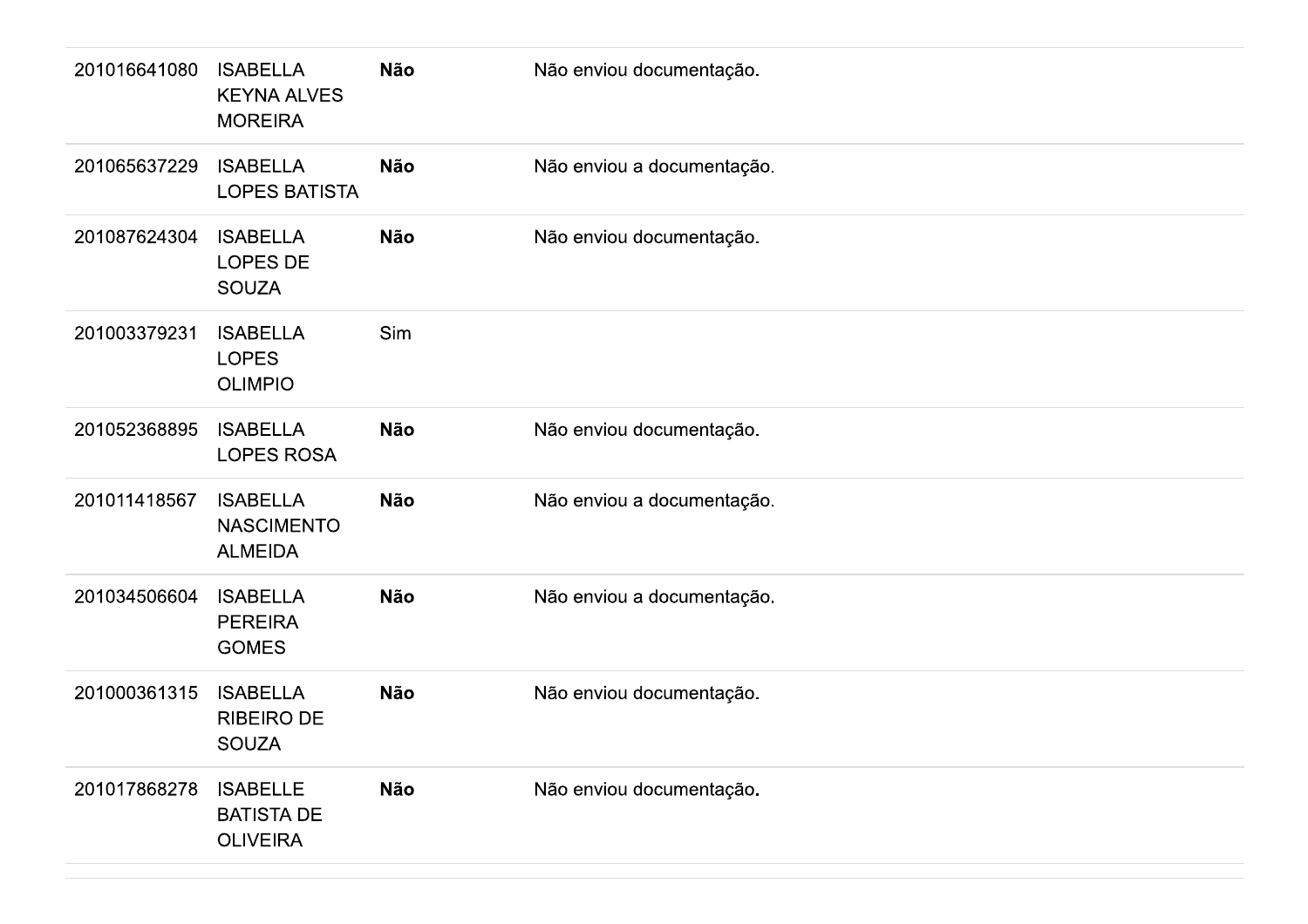| 201014752988 | <b>ISABELLE</b><br><b>CRISTINA</b><br><b>NUNES</b><br><b>FERREIRA</b>     | Sim        |                            |
|--------------|---------------------------------------------------------------------------|------------|----------------------------|
| 201016773032 | <b>ISABELLY</b><br><b>CRISTINY</b><br><b>GONCALVES</b><br><b>FERREIRA</b> | Sim        |                            |
| 201040451449 | <b>ISAC BARBOSA</b><br><b>MENDES</b>                                      | <b>Não</b> | Não enviou documentação.   |
| 201067594915 | <b>ISAC MACIEL</b><br><b>FAGUNDES</b><br><b>RIBEIRO</b>                   | <b>Não</b> | Não enviou documentação.   |
| 201044849994 | <b>ISADORA</b><br><b>ARGOLO</b><br><b>GONCALVES</b>                       | Sim        |                            |
| 201089962876 | <b>ISADORA DE</b><br><b>CARVALHO</b><br><b>RIBEIRO</b>                    | <b>Não</b> | Não enviou documentação.   |
| 201099894424 | <b>ISADORA</b><br><b>FERNANDA</b><br><b>VIEIRA SANTOS</b>                 | <b>Não</b> | Não enviou a documentação. |
| 201089225746 | <b>ISADORA</b><br><b>GUIMARAES DE</b><br><b>ALMEIDA</b>                   | <b>Não</b> | Não enviou documentação.   |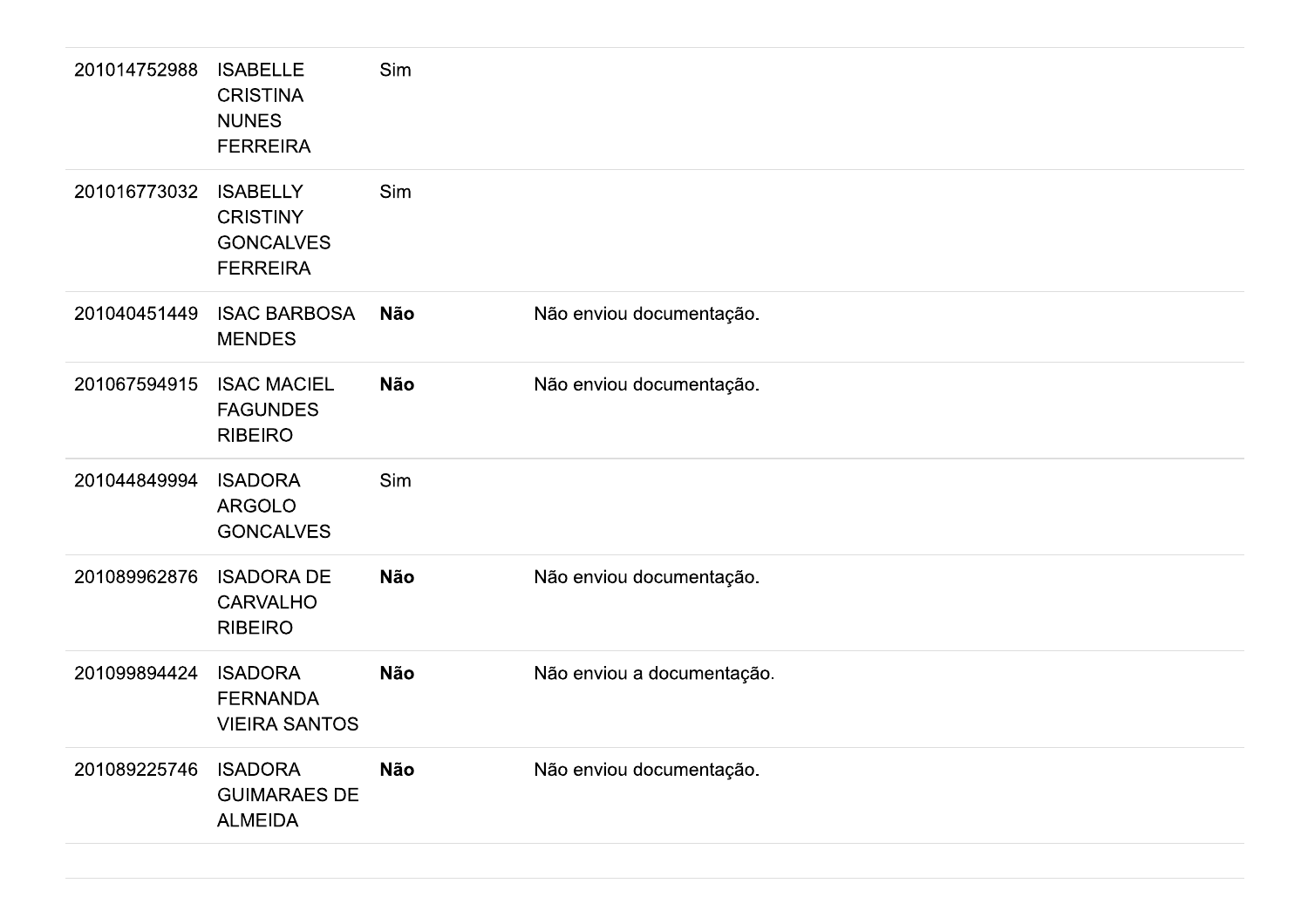| 201064822541 | <b>ISADORA</b><br><b>LORRANY</b><br><b>MENDES</b><br><b>MORAIS</b>         | <b>Não</b> | Não enviou documentação.   |
|--------------|----------------------------------------------------------------------------|------------|----------------------------|
| 201019897077 | <b>ISADORA</b><br><b>RAMOS</b><br><b>OLIVEIRA</b>                          | <b>Não</b> | Não enviou documentação.   |
| 201001580194 | <b>ISADORA</b><br><b>SAMPAIO DE</b><br><b>OLIVEIRA</b>                     | <b>Não</b> | Não enviou a documentação. |
| 201007798329 | <b>ISAELY</b><br><b>MONTEIRO</b><br><b>VIEIRA</b>                          | <b>Não</b> | Não enviou documentação.   |
| 201024536561 | <b>ISAIAS</b><br><b>ESTEVAO DE</b><br><b>OLIVEIRA DOS</b><br><b>SANTOS</b> | <b>Não</b> | Não enviou documentação.   |
| 201019096225 | <b>ISAMARA JANE</b><br><b>SANTOS ALVES</b>                                 | Sim        |                            |
| 201031775814 | <b>ISIS MARIA</b><br><b>EVANGELISTA</b><br><b>DOS SANTOS</b>               | <b>Não</b> | Não enviou documentação.   |
| 201016413696 | <b>ISLANJA</b><br><b>GOMES</b><br><b>RIBEIRO</b>                           | <b>Não</b> | Não enviou a documentação. |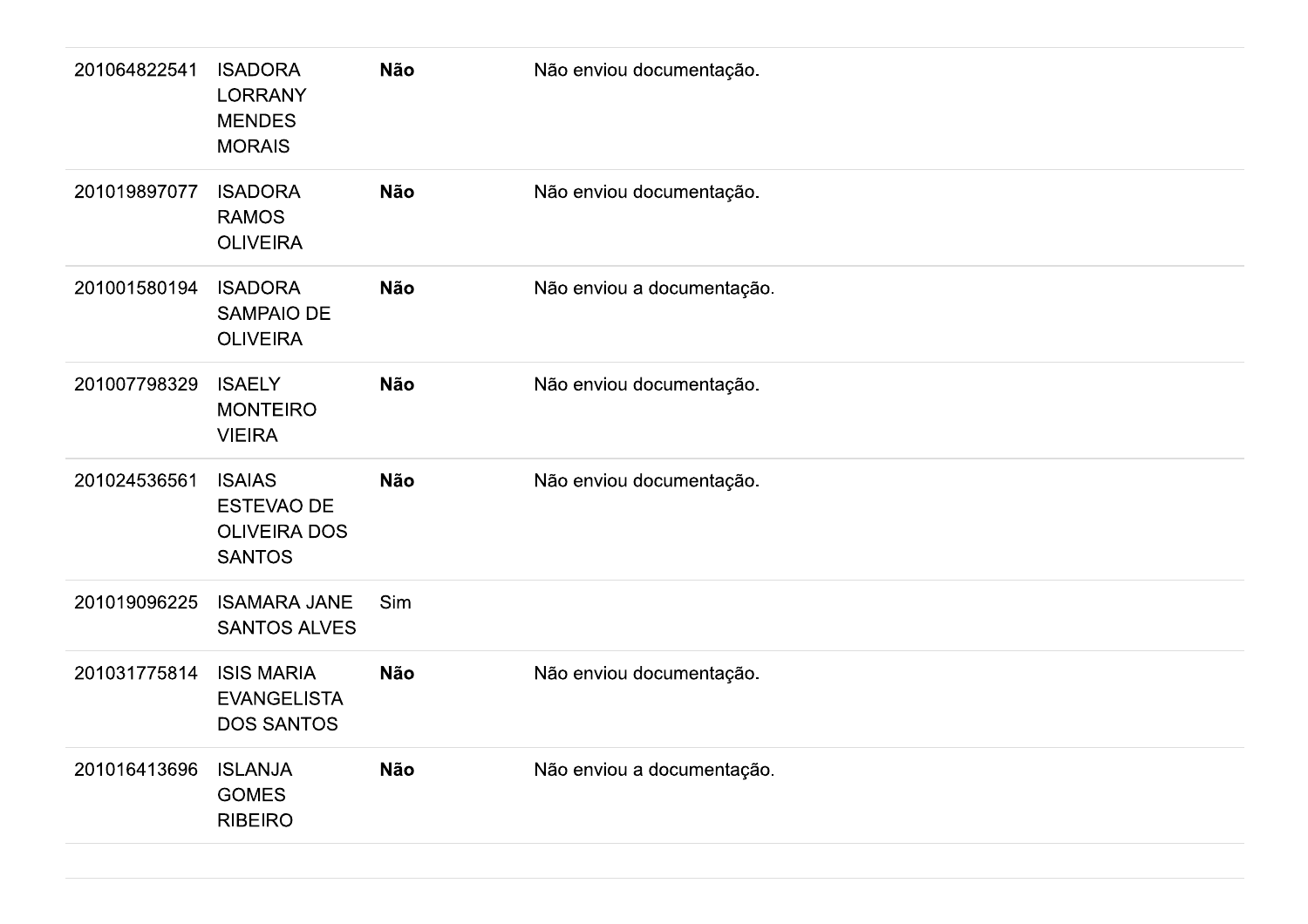| 201089041333 | <b>ISNAEL SOUZA</b><br>SOARES DE<br><b>OLIVEIRA</b>                   | Não        | Não enviou a documentação. |
|--------------|-----------------------------------------------------------------------|------------|----------------------------|
| 201088728864 | <b>ITALLO</b><br><b>FABRICIO DIAS</b><br><b>DE OLIVEIRA</b>           | <b>Não</b> |                            |
| 201030551323 | <b>ITALO DARDIEL</b><br>SOARES DE<br><b>BRITO</b><br><b>RODRIGUES</b> | <b>Não</b> | Não enviou documentação.   |
| 201011422668 | <b>ITALO</b><br><b>EDUARDO</b><br>PEREIRA DA<br><b>ROCHA</b>          | <b>Não</b> | Não enviou documentação.   |
| 201113701886 | <b>ITALO</b><br><b>FERREIRA DOS</b><br><b>SANTOS</b>                  | <b>Não</b> | Não enviou documentação.   |
| 201076392095 | <b>ITALO</b><br><b>GUSTAVO</b><br><b>PEREIRA</b><br><b>SANTOS</b>     | <b>Não</b> | Não enviou documentação.   |
| 201008156782 | <b>ITALO NEVES</b><br><b>SANTOS</b>                                   | Não        | Não enviou documentação.   |
| 201096399153 | <b>ITALO NEVES</b><br><b>VIEIRA</b>                                   | <b>Não</b> | Não enviou documentação.   |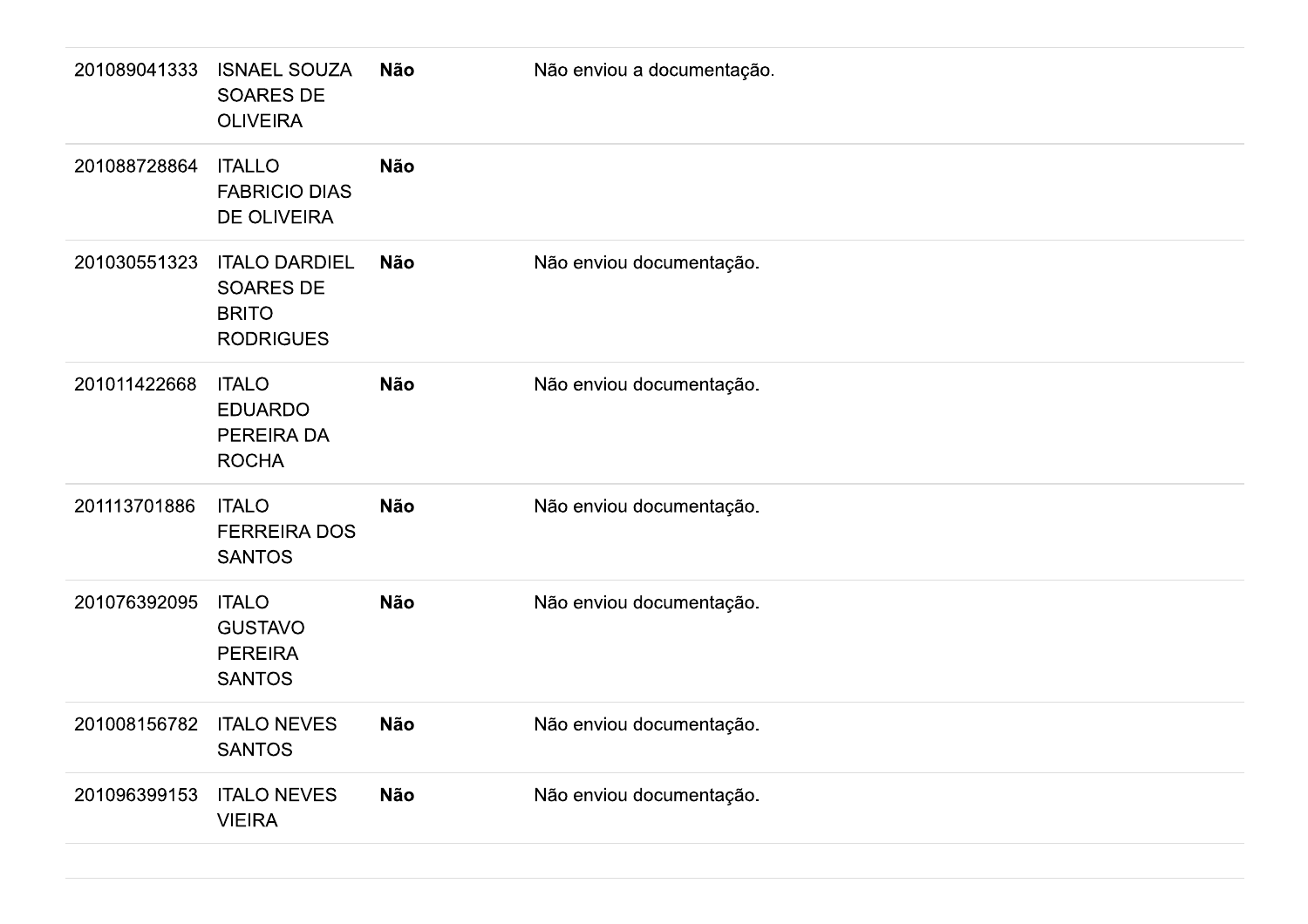| 201006608719 | <b>ITALO TIAGO</b><br><b>FERREIRA DA</b><br><b>SILVA</b>                 | Não        | Não enviou documentação.   |  |
|--------------|--------------------------------------------------------------------------|------------|----------------------------|--|
| 201002589418 | <b>IURIANY</b><br><b>SILVEIRA</b><br><b>LOPES</b><br><b>FONSECA</b>      | Não        | Não enviou a documentação. |  |
| 201004495481 | <b>IURY ALVES</b><br><b>DOS SANTOS</b>                                   | Não        | Não enviou a documentação. |  |
| 201019928153 | <b>IVAN MAYCON</b><br><b>ALVES</b><br><b>OLIVEIRA</b>                    | Sim        |                            |  |
| 201032009668 | <b>IVANA BEATRIZ</b><br><b>SOUZA SILVA</b>                               | <b>Não</b> | Não enviou a documentação. |  |
| 201037722877 | <b>IVANEIDE</b><br><b>FERREIRA DE</b><br><b>ALMEIDA</b>                  | <b>Não</b> | Não enviou documentação.   |  |
| 201082124409 | <b>IVANIA HELLEN</b><br><b>SANTOS</b><br><b>BESERRA</b><br><b>VIEIRA</b> | Não        | Não enviou documentação.   |  |
| 201007414042 | <b>IVANILDE</b><br><b>MEIRA CHAVES</b>                                   | <b>Não</b> | Não enviou documentação.   |  |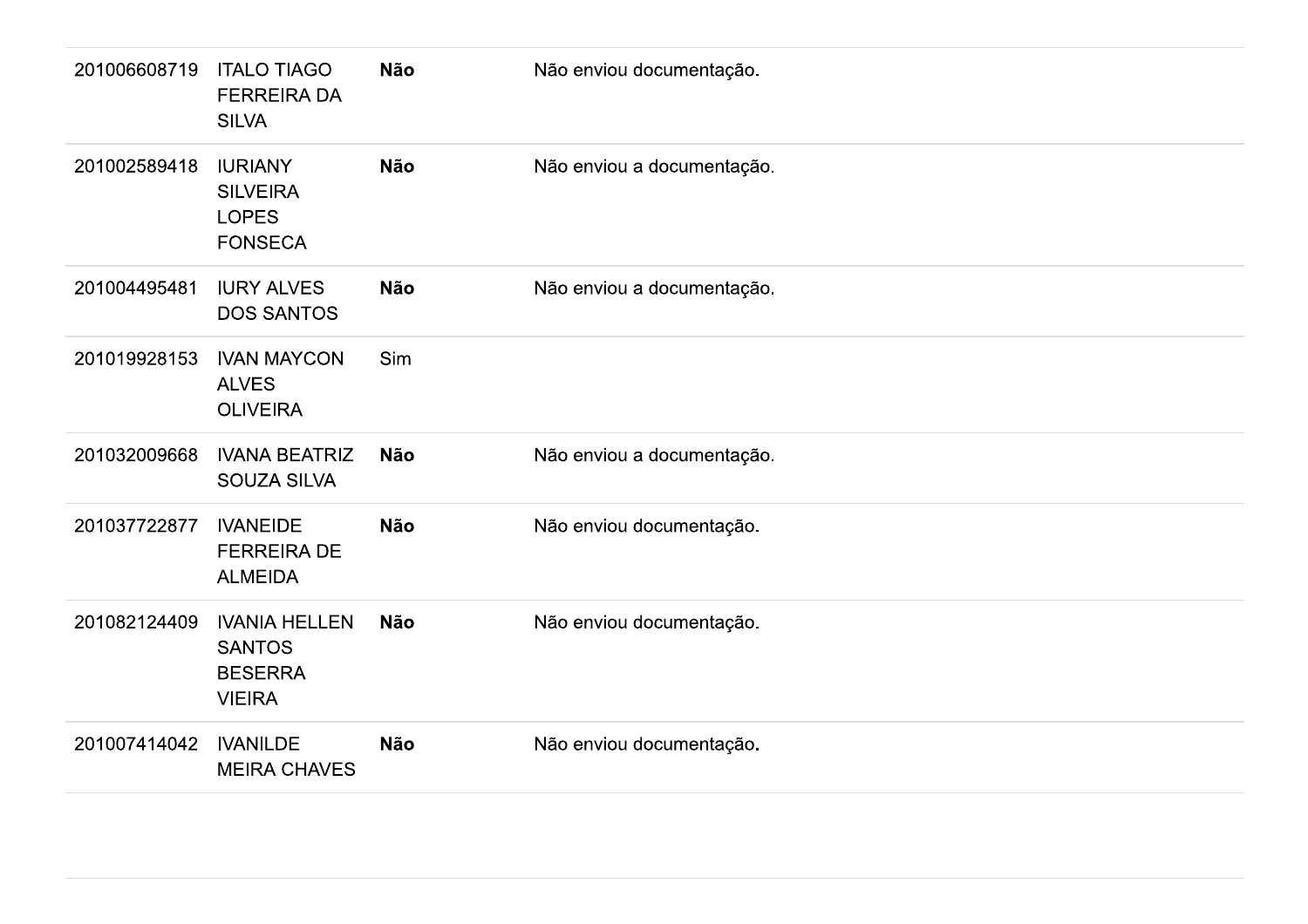| 201011834102 | <b>IVONE</b><br><b>MADUREIRA</b><br><b>FERREIRA</b>                      | <b>Não</b> | Não enviou a documentação. |
|--------------|--------------------------------------------------------------------------|------------|----------------------------|
| 201062938711 | <b>IVONICE</b><br><b>RAQUEL</b><br>PEREIRA DOS<br><b>SANTOS</b>          | <b>Não</b> | Não enviou documentação.   |
| 201017135611 | <b>IZABEL DE</b><br><b>OLIVEIRA</b><br><b>XAVIER</b>                     | Não        | Não enviou documentação.   |
| 201022000511 | <b>IZABEL</b><br><b>HENRIQUETA</b><br><b>GONCALVES</b><br><b>PEREIRA</b> | Sim        |                            |
| 201013455542 | <b>IZABEL</b><br>PATRICIA DE<br><b>FREITAS</b><br><b>GOMES</b>           | Sim        |                            |
| 201022871481 | <b>IZABEL RAMOS</b><br><b>DE FREITAS</b>                                 | <b>Não</b> | Não enviou a documentação. |
| 201053891333 | <b>IZABELA</b><br><b>SOUZA</b><br><b>BARBOSA</b>                         | Sim        |                            |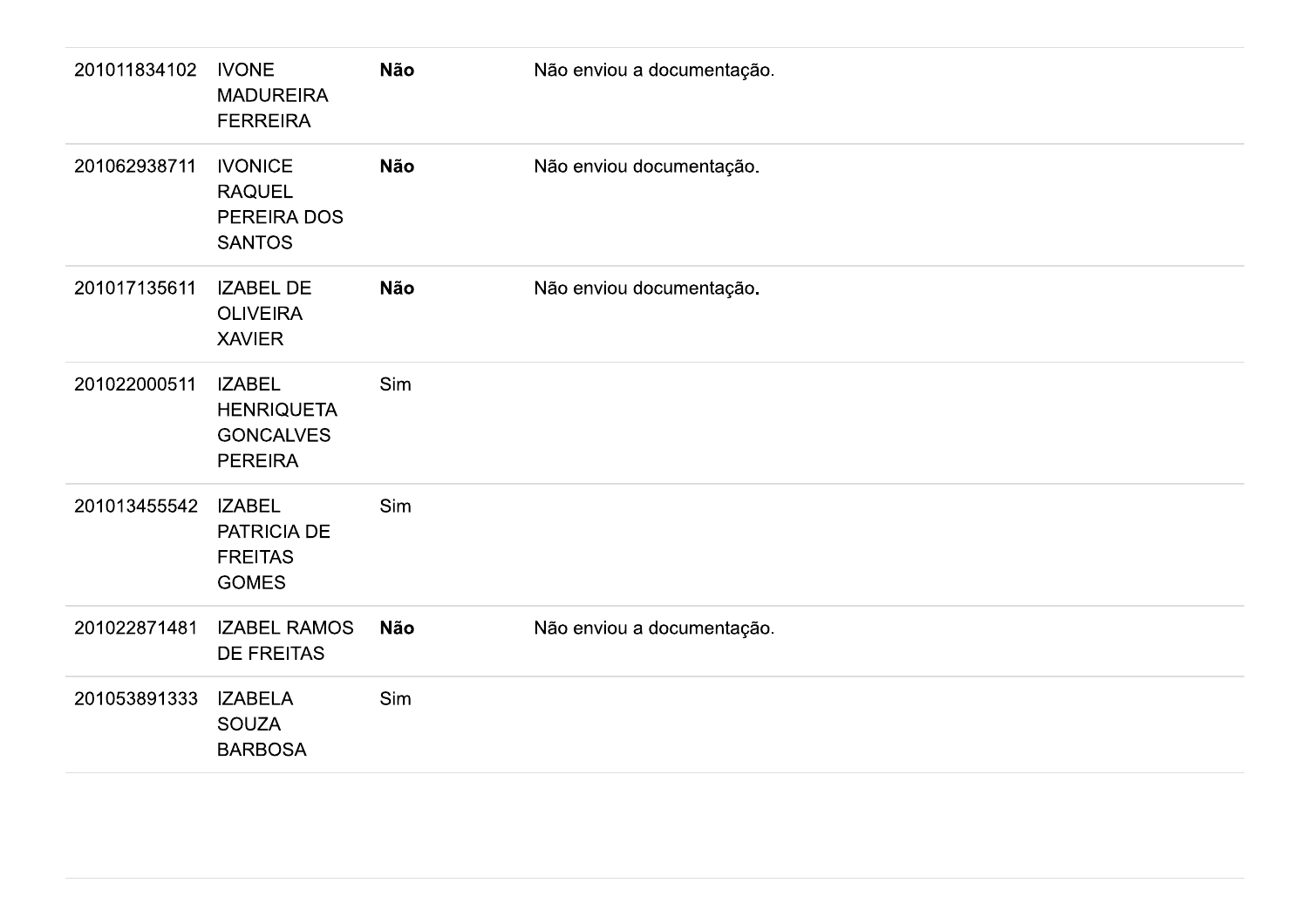| 201014533321 | <b>IZABELLA</b><br><b>CRISTINA DE</b><br><b>SOUZA</b><br><b>RODRIGUES</b> | Não        | Não enviou a documentação. |
|--------------|---------------------------------------------------------------------------|------------|----------------------------|
| 201001108095 | <b>IZABELLA</b><br><b>SANTOS ALVES</b>                                    | <b>Não</b> | Não enviou a documentação. |
| 201010116477 | <b>IZADORA DE</b><br><b>FREITAS</b><br><b>MORAIS</b><br><b>CAMPOS</b>     | <b>Não</b> | Não enviou a documentação. |
| 201039496389 | <b>IZADORA</b><br><b>DURAES SILVA</b>                                     | <b>Não</b> | Não enviou a documentação. |
| 201008018313 | <b>JABNE</b><br><b>CARVALHO DE</b><br><b>VASCONCELOS</b>                  | <b>Não</b> | Não enviou documentação.   |
| 201020531186 | <b>JACIANE</b><br><b>SANTANA DE</b><br><b>MENEZES</b>                     | Sim        |                            |
| 201001194392 | <b>JACKELINE</b><br><b>TEIXEIRA</b><br><b>MACHADO</b>                     | Não        | Não enviou documentação.   |
| 201008174231 | <b>JACKSON</b><br><b>HENRIQUE</b><br><b>VELOSO</b><br><b>FERREIRA</b>     | Não        | Não enviou a documentação. |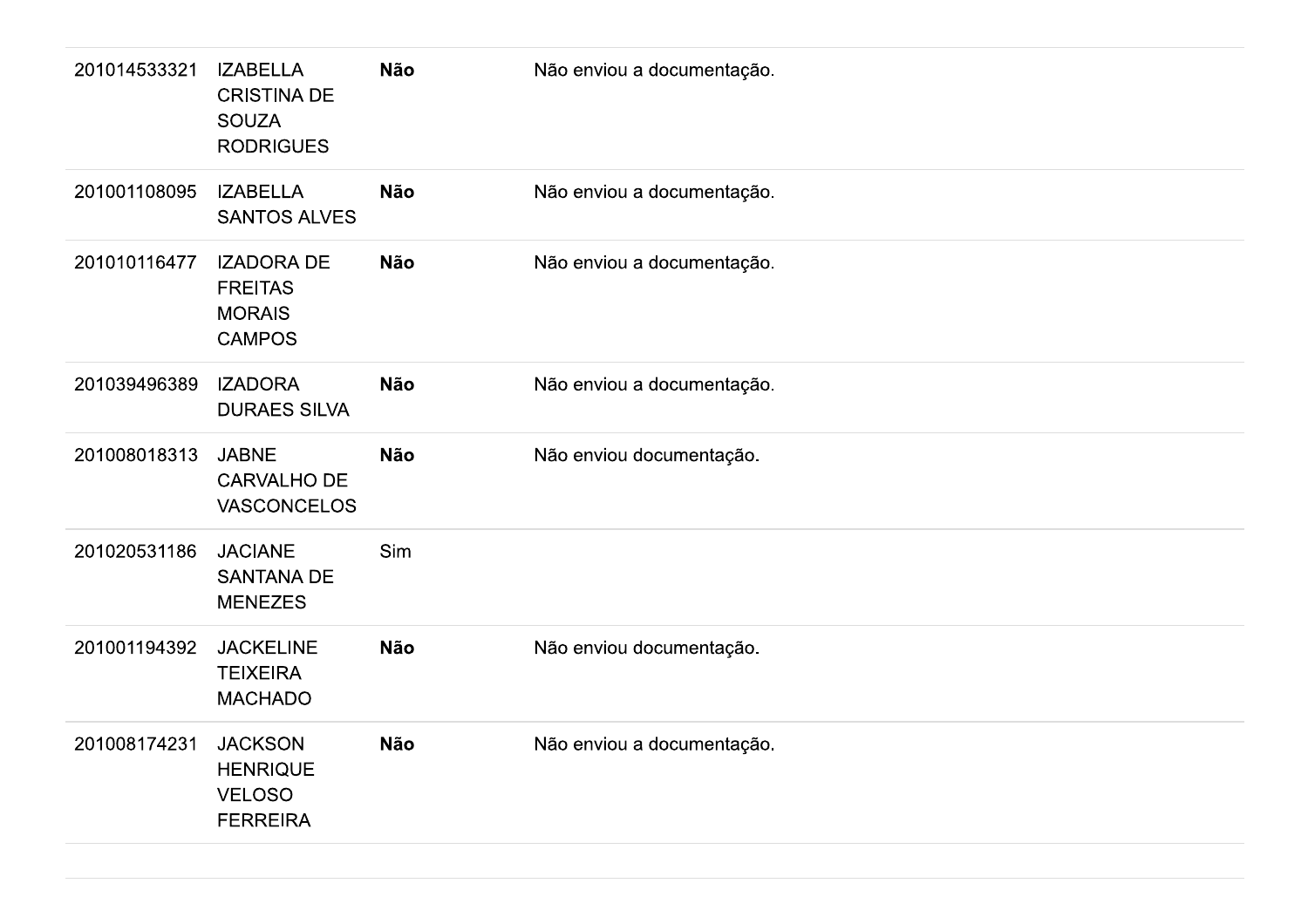| 201018118459 | <b>JACQUELINE</b><br><b>FERNANDA</b><br><b>GONCALVES</b><br><b>SILVA</b> | <b>Não</b> | Não enviou a documentação. |
|--------------|--------------------------------------------------------------------------|------------|----------------------------|
| 201020974576 | <b>JACQUELINE</b><br><b>SOARES</b><br><b>FREITAS</b>                     | Sim        |                            |
| 201051822686 | <b>JADE PEREIRA</b><br><b>COSTA</b>                                      | <b>Não</b> | Não enviou a documentação. |
| 201103718486 | <b>JADER WALLIF</b><br><b>CAXANGA</b><br><b>CARNEIRO</b>                 | Sim        |                            |
| 201018317838 | <b>JADY ADRIELY</b><br><b>DE SOUSA</b><br><b>SILVA</b>                   | <b>Não</b> | Não enviou documentação.   |
| 201013281278 | <b>JAIANE</b><br><b>ALMEIDA</b><br><b>SOUZA</b>                          | <b>Não</b> | Não enviou a documentação. |
| 201115025144 | <b>JAICKSON</b><br><b>MARQUES DIAS</b>                                   | <b>Não</b> | Não enviou documentação.   |
| 201112434711 | <b>JAILSON</b><br>PEREIRA DE<br><b>OLIVEIRA</b>                          | <b>Não</b> | Não enviou documentação.   |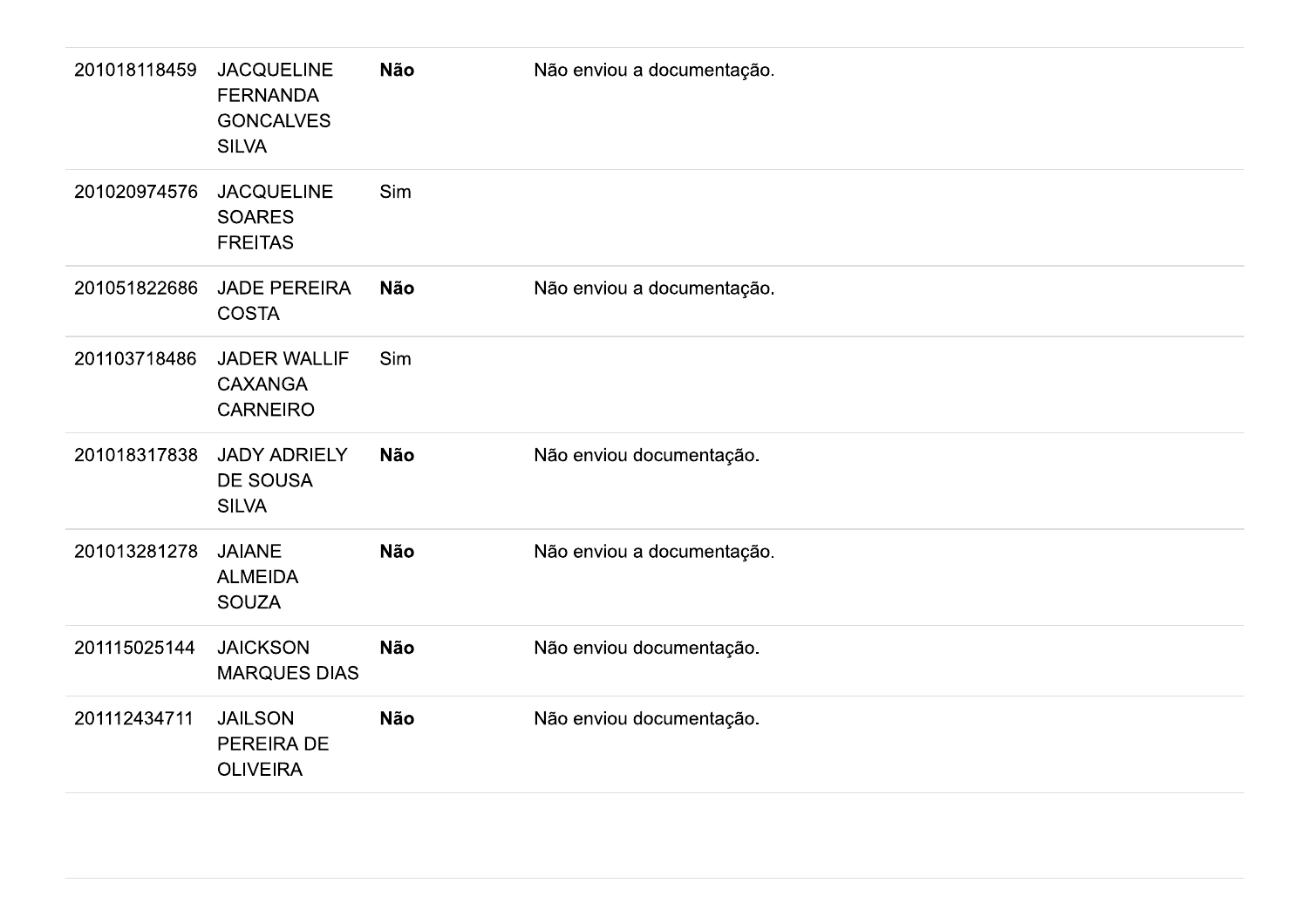| 201085795718 | <b>JAINE</b><br><b>ESTEFANE DOS</b><br><b>SANTOS VALES</b>                 | Não        | Não enviou a documentação.                                                                    |
|--------------|----------------------------------------------------------------------------|------------|-----------------------------------------------------------------------------------------------|
| 201033916556 | <b>JAINE RAMOS</b><br><b>DA SILVA</b>                                      | Não        | Não enviou documentação.                                                                      |
| 201076254485 | <b>JAINE</b><br><b>RODRIGUES</b><br><b>DIAS</b>                            | <b>Não</b> | Não enviou a documentação.                                                                    |
| 201000291223 | <b>JAKELYNE DA</b><br><b>SILVA LINS</b>                                    | Não        | Falta de vários documentos pedidos pelo edital, impossibilitando a análise<br>socioeconômica. |
| 201002946287 | <b>JAMES LUCAS</b><br><b>SILVA DE</b><br><b>SOUZA</b>                      | Não        | Não enviou documentação.                                                                      |
| 201003524778 | <b>JAMILE DE</b><br><b>SOUZA LIMA</b>                                      | <b>Não</b> | Não enviou a documentação.                                                                    |
| 201076425234 | <b>JAMILLY</b><br><b>CRISTINNE</b><br><b>FERNANDES</b><br><b>DOMINGUES</b> | Sim        |                                                                                               |
| 201005667211 | <b>JAMYLLE</b><br><b>RODRIGUES</b><br>PEGO                                 | Não        | Não enviou a documentação.                                                                    |
| 201031147899 | <b>JANAINA ALVES</b><br>DE SOUSA                                           | <b>Não</b> | Não enviou a documentação.                                                                    |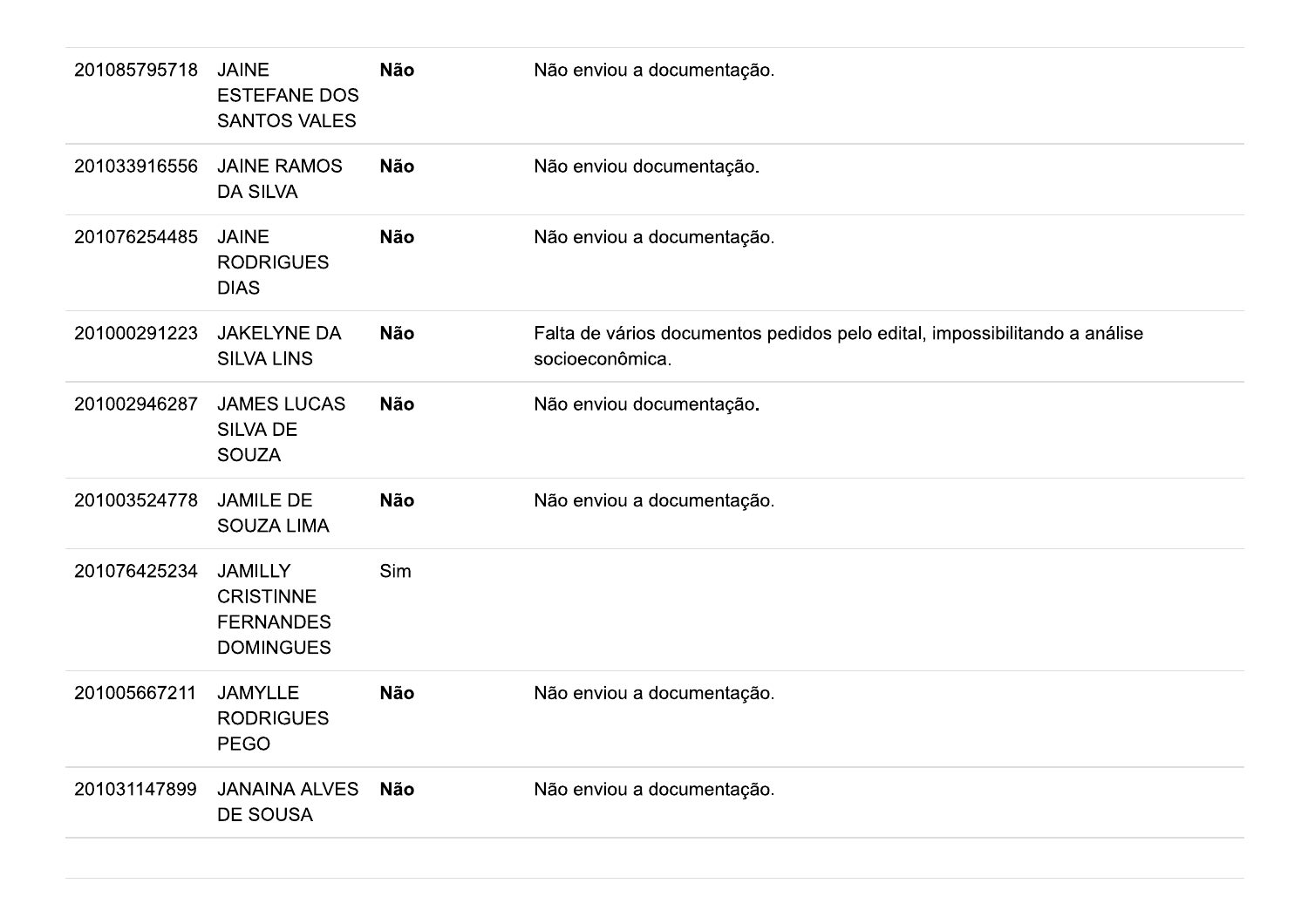| 201006750859 | <b>JANAINA</b><br><b>ARAUJO SILVA</b>                  | <b>Não</b> | Falta de vários documentos pedidos pelo edital, impossibilitando a análise<br>socioeconômica. |
|--------------|--------------------------------------------------------|------------|-----------------------------------------------------------------------------------------------|
| 201009312202 | <b>JANE NAYARA</b><br><b>SOUSA DA</b><br><b>SILVA</b>  | <b>Não</b> | Não enviou documentação.                                                                      |
| 201081163994 | <b>JANETE</b><br><b>GONCALVES</b><br><b>DOS SANTOS</b> | <b>Não</b> | Não enviou a documentação.                                                                    |
| 201018081145 | <b>JANINNE</b><br><b>SANTOS DE</b><br><b>OLIVEIRA</b>  | Não        | Não enviou documentação.                                                                      |
| 201012547745 | <b>JANSER DE</b><br><b>OLIVEIRA</b><br><b>SANTOS</b>   | <b>Não</b> | Não enviou documentação.                                                                      |
| 201000248827 | <b>JAQUELINE</b><br><b>ALMEIDA DE</b><br><b>SOUZA</b>  | <b>Não</b> | Não enviou documentação.                                                                      |
| 201010174880 | <b>JAQUELINE</b><br>ALVES DE<br><b>OLIVEIRA</b>        | Não        | Não enviou documentação.                                                                      |
| 201007329661 | <b>JAQUELINE</b><br><b>ARAUJO SILVA</b>                | <b>Não</b> | Falta de vários documentos pedidos pelo edital, impossibilitando a análise<br>socioeconômica. |
| 201041827522 | <b>JAQUELINE</b><br><b>CARDOSO</b><br><b>NEVES</b>     | Não        | Não enviou a documentação.                                                                    |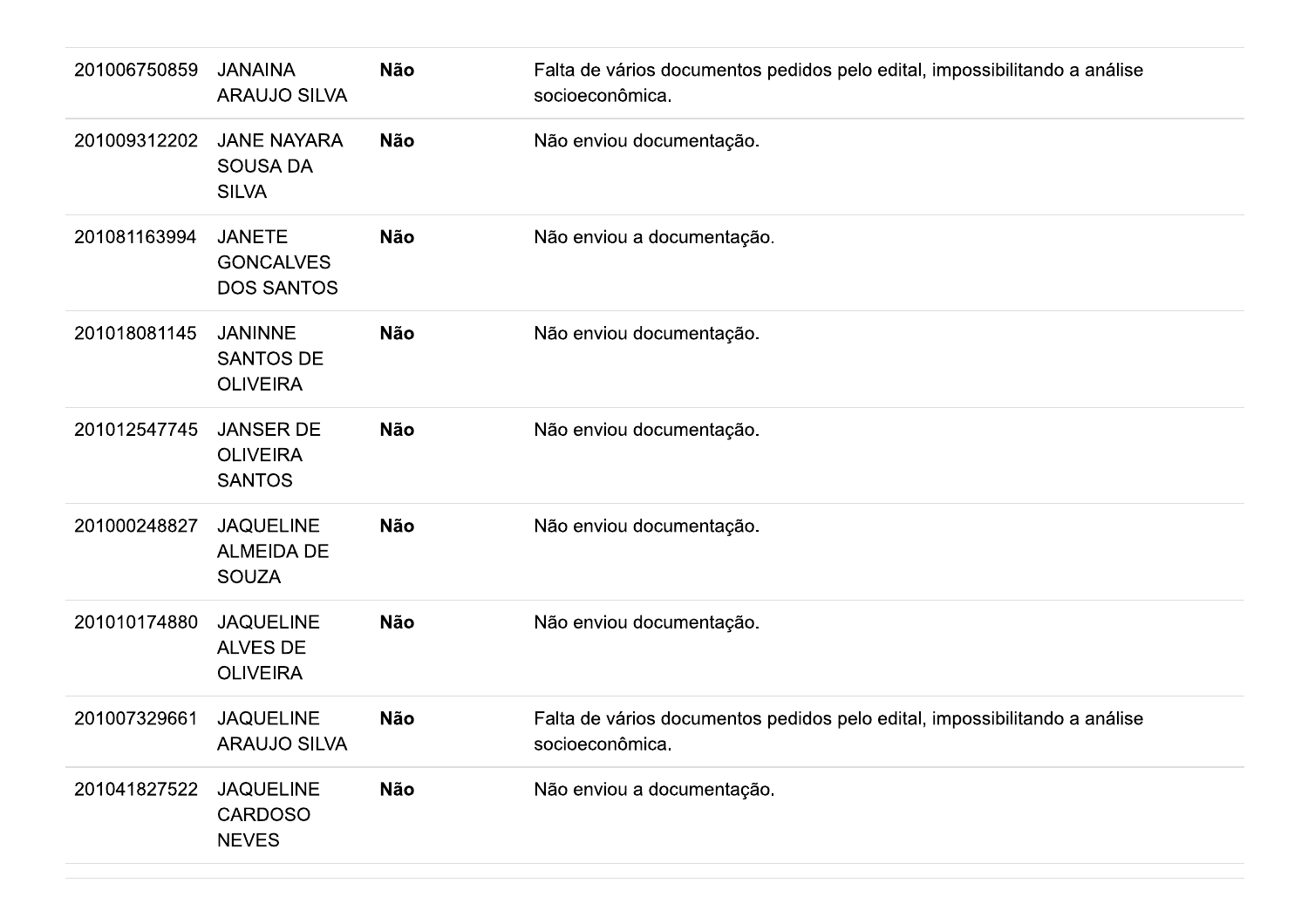| 201015809407 | <b>JAQUELINE</b><br><b>CARNEIRO</b><br><b>CARDOSO</b>                  | Não        | Não enviou documentação.                                                                      |
|--------------|------------------------------------------------------------------------|------------|-----------------------------------------------------------------------------------------------|
| 201034479992 | <b>JAQUELINE DE</b><br><b>SANTANA</b><br><b>VASQUES</b><br><b>MELO</b> | Sim        |                                                                                               |
| 201015661618 | <b>JAQUELINE</b><br><b>MARQUES</b><br><b>SOUZA</b>                     | <b>Não</b> | Não enviou documentação.                                                                      |
| 201073028841 | <b>JARDEL</b><br><b>FERNANDO</b><br><b>FERREIRA DA</b><br>CRUZ         | <b>Não</b> | Não enviou a documentação.                                                                    |
| 201113712800 | <b>JARDEL</b><br><b>RODRIGUES</b><br><b>SANTOS</b>                     | Não        | Não enviou documentação.                                                                      |
| 201036444622 | <b>JAYCE KELLY</b><br><b>ALVES MENDES</b>                              | Não        | Não enviou a documentação.                                                                    |
| 201000738058 | <b>JAYNNE</b><br><b>AQUINO PINTO</b>                                   | Não        | Não enviou documentação.                                                                      |
| 201025820725 | <b>JEAN CARLO</b><br><b>OLIVEIRA</b><br><b>GONCALVES</b>               | Não        | Falta de vários documentos pedidos pelo edital, impossibilitando a análise<br>socioeconômica. |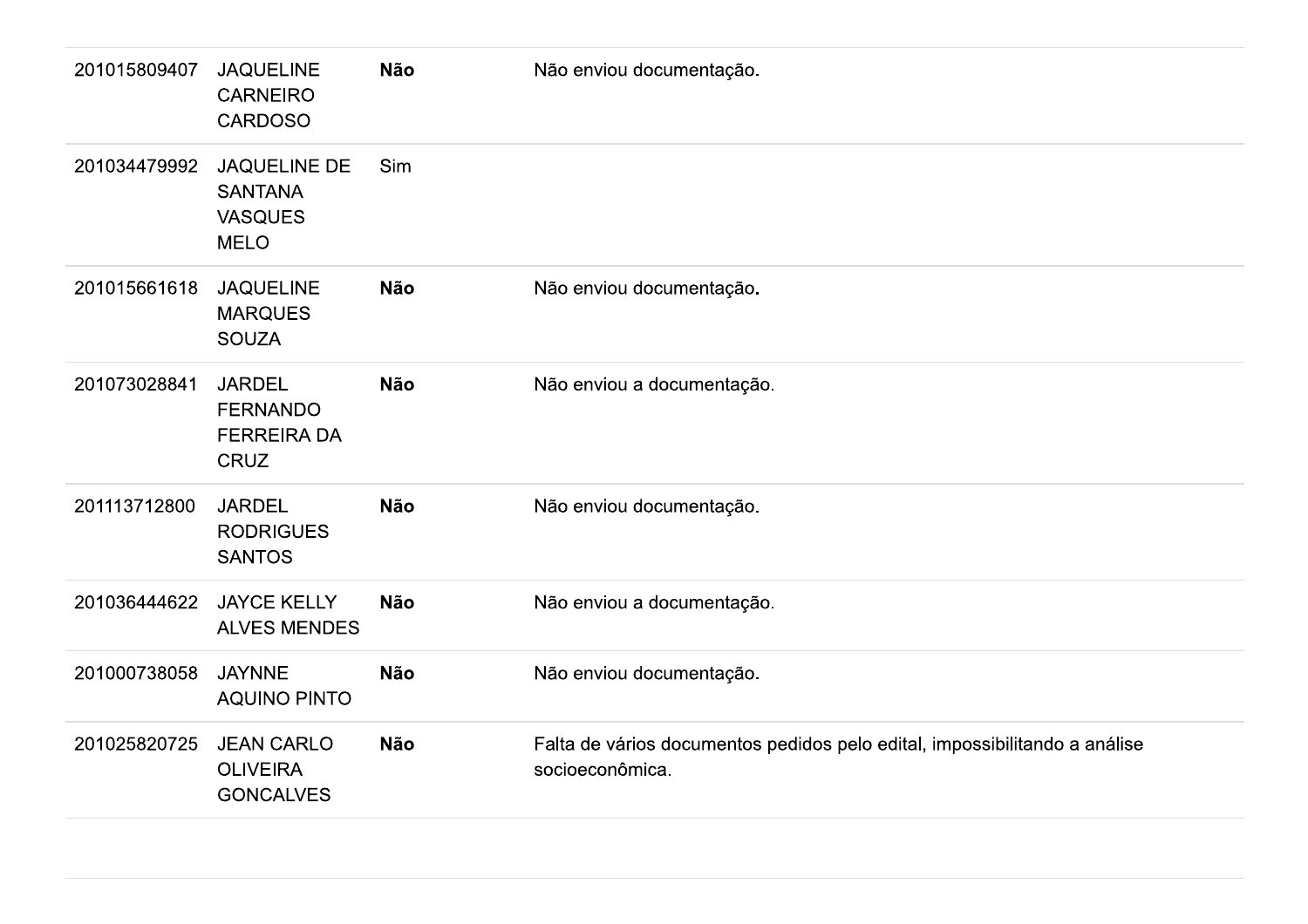| 201028858557 | <b>JEAN LEMOS</b><br><b>PEREIRA</b>                                | Não        | Não enviou a documentação. |
|--------------|--------------------------------------------------------------------|------------|----------------------------|
| 201092445513 | <b>JEAN MARCIO</b><br><b>SILVA NOVAIS</b>                          | <b>Não</b> | Não enviou documentação.   |
| 201084994494 | <b>JEANDERSON</b><br><b>PATRICIO</b><br>QUEIROZ DE<br><b>ASSIS</b> | Não        | Não enviou a documentação. |
| 201118879968 | <b>JEANE</b><br><b>CRISTINA SILVA</b>                              | <b>Não</b> | Não enviou documentação.   |
| 201018624969 | <b>JEANE</b><br><b>FERREIRA</b><br><b>ALKMIM</b>                   | Não        | Não enviou documentação.   |
| 201029309683 | <b>JEANI DE</b><br><b>ARAUJO</b><br><b>BRAGA</b>                   | Sim        |                            |
| 201018401400 | <b>JEANN PYERRE</b><br><b>SILVA PAINS</b>                          | Não        | Não enviou documentação.   |
| 201023213584 | <b>JEFERSON</b><br><b>BATISTA DE</b><br><b>ALMEIDA</b>             | Não        | Não enviou documentação.   |
| 201004132183 | <b>JEFERSON</b><br><b>MENDES</b><br>CONCEICAO                      | Não        | Não enviou a documentação. |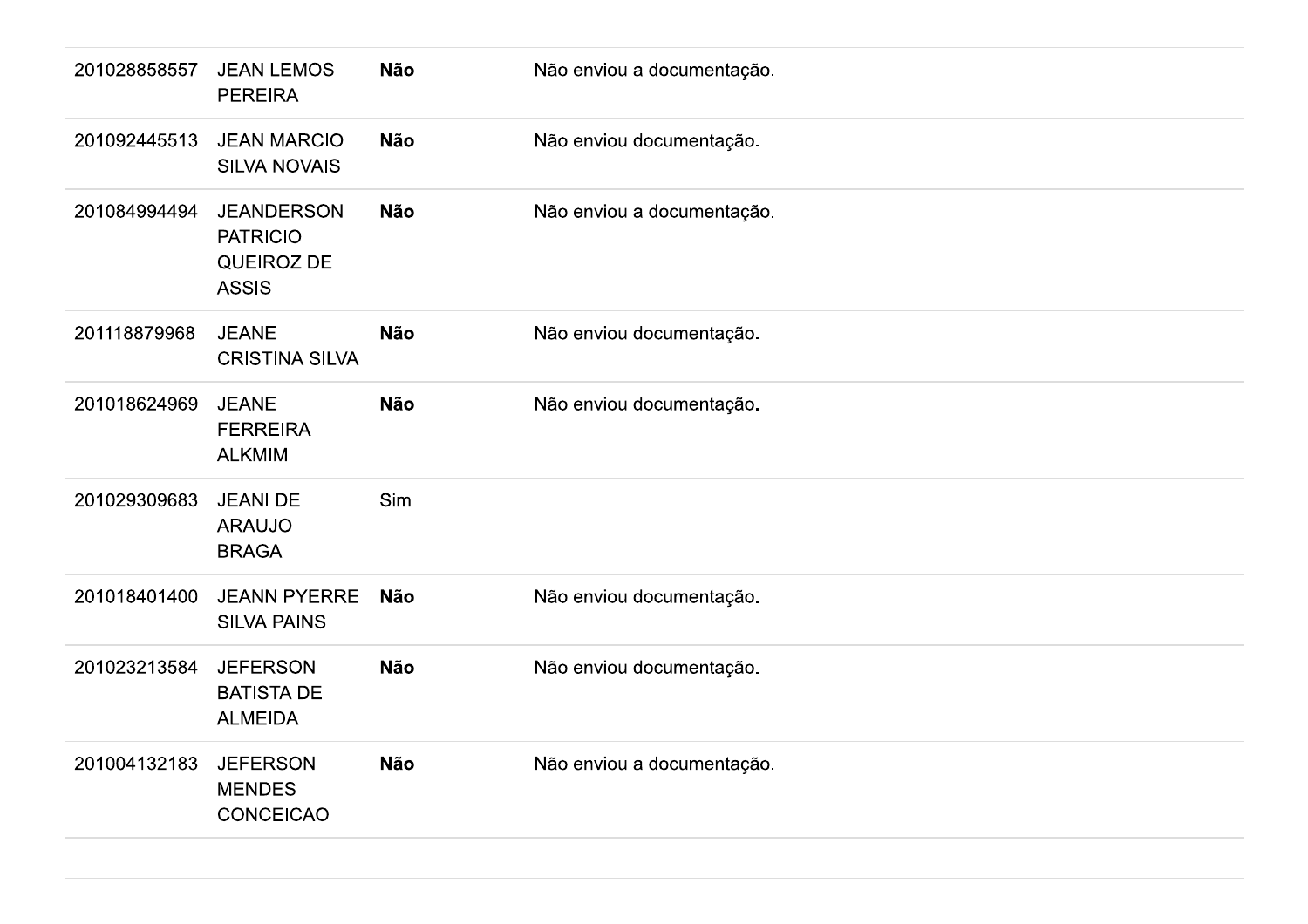| 201088859107 | <b>JEFFERSON</b><br><b>LEMOEL LOPES</b><br><b>SOUZA</b>               | Não        | Não enviou a documentação. |
|--------------|-----------------------------------------------------------------------|------------|----------------------------|
| 201011032079 | <b>JEFFERSON</b><br><b>SOUSA</b><br><b>ANTUNES</b><br><b>BALIEIRO</b> | Não        | Não enviou a documentação. |
| 201004896845 | <b>JEFFERSON</b><br><b>VITOR</b><br><b>FERREIRA LIMA</b>              | Não        | Não enviou documentação.   |
| 201001234255 | <b>JENIFER</b><br><b>RAIANE NUNES</b><br>DE SOUZA                     | <b>Não</b> | Não enviou documentação.   |
| 201009271101 | <b>JENIFFER</b><br><b>ELISA</b><br><b>FERREIRA</b><br><b>MAIA</b>     | <b>Não</b> | Não enviou documentação.   |
| 201013001932 | <b>JENIFFER</b><br><b>KAROLYNE</b><br>SILVA E SILVA                   | Não        | Não enviou documentação.   |
| 201011801929 | <b>JENIFFER</b><br><b>LORRANY</b><br><b>CARDOSO</b><br>SILVA SOUZA    | Não        | Não enviou a documentação. |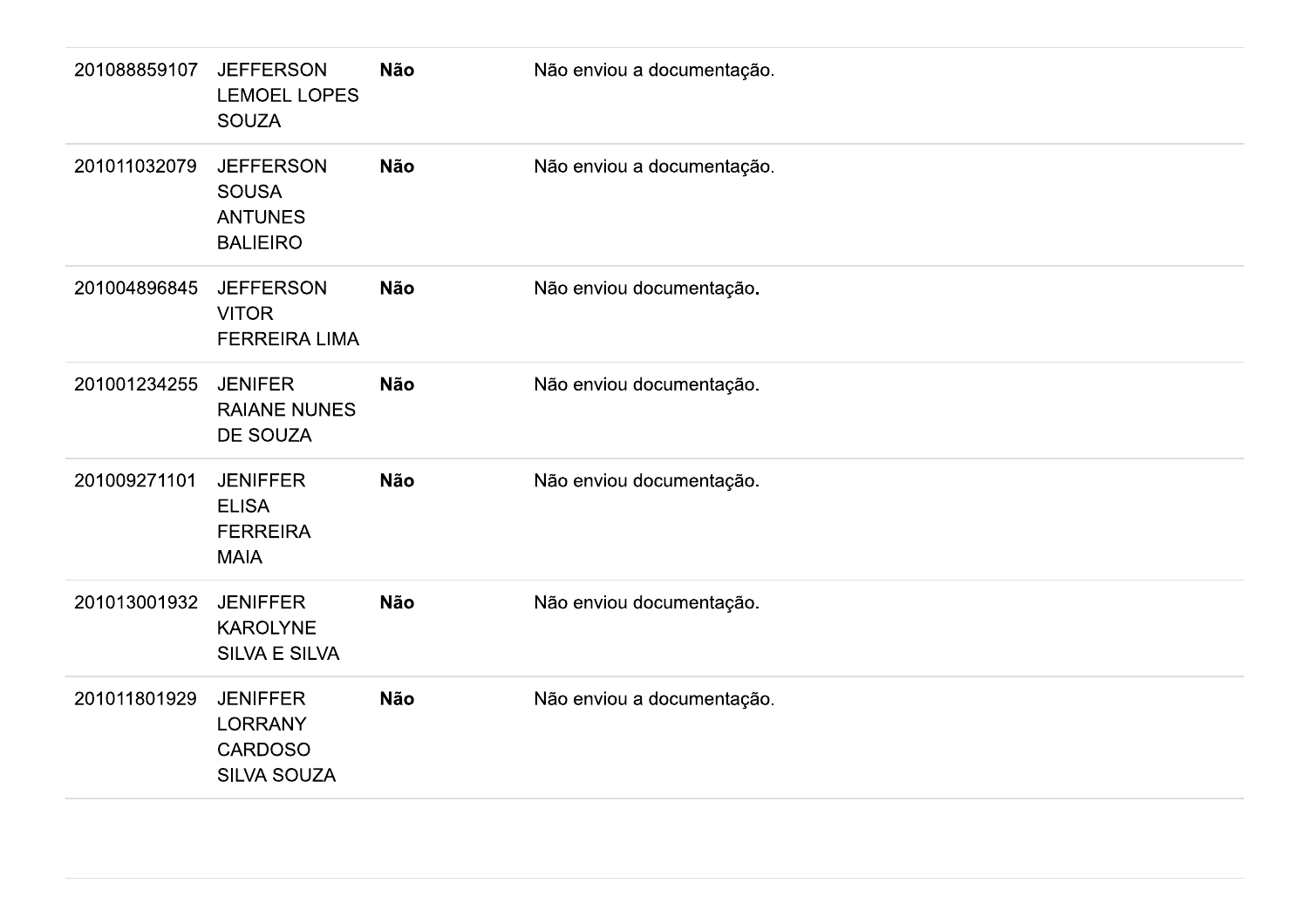| 201003624123 | <b>JENNIFER</b><br><b>KETHLYN</b><br><b>COELHO</b><br><b>SANTOS</b> | Não        | Não enviou documentação.   |
|--------------|---------------------------------------------------------------------|------------|----------------------------|
| 201075633614 | <b>JENNIFER</b><br><b>MARTINS DA</b><br><b>SILVA</b>                | Não        | Não enviou documentação.   |
| 201026790794 | <b>JENNIFER</b><br><b>NICOLE</b><br><b>SANTOS</b><br><b>SOUZA</b>   | Não        | Não enviou documentação.   |
| 201063251718 | <b>JENNIFER</b><br><b>OLIVEIRA</b><br>PINTO LINO                    | <b>Não</b> | Não enviou documentação.   |
| 201011012162 | <b>JENNIFER</b><br><b>SOUZA</b><br><b>RODRIGUES</b>                 | Sim        |                            |
| 201043395684 | <b>JENNYK</b><br><b>CATHERINE</b><br><b>VIEIRA NOBRE</b>            | <b>Não</b> | Não enviou documentação.   |
| 201096145275 | <b>JEOVANIA</b><br><b>ALMEIDA</b>                                   | Não        | Não enviou a documentação. |
| 201017092127 | <b>JERCIANE</b><br><b>FIDELIS</b><br><b>FONSECA</b>                 | Não        | Não enviou documentação.   |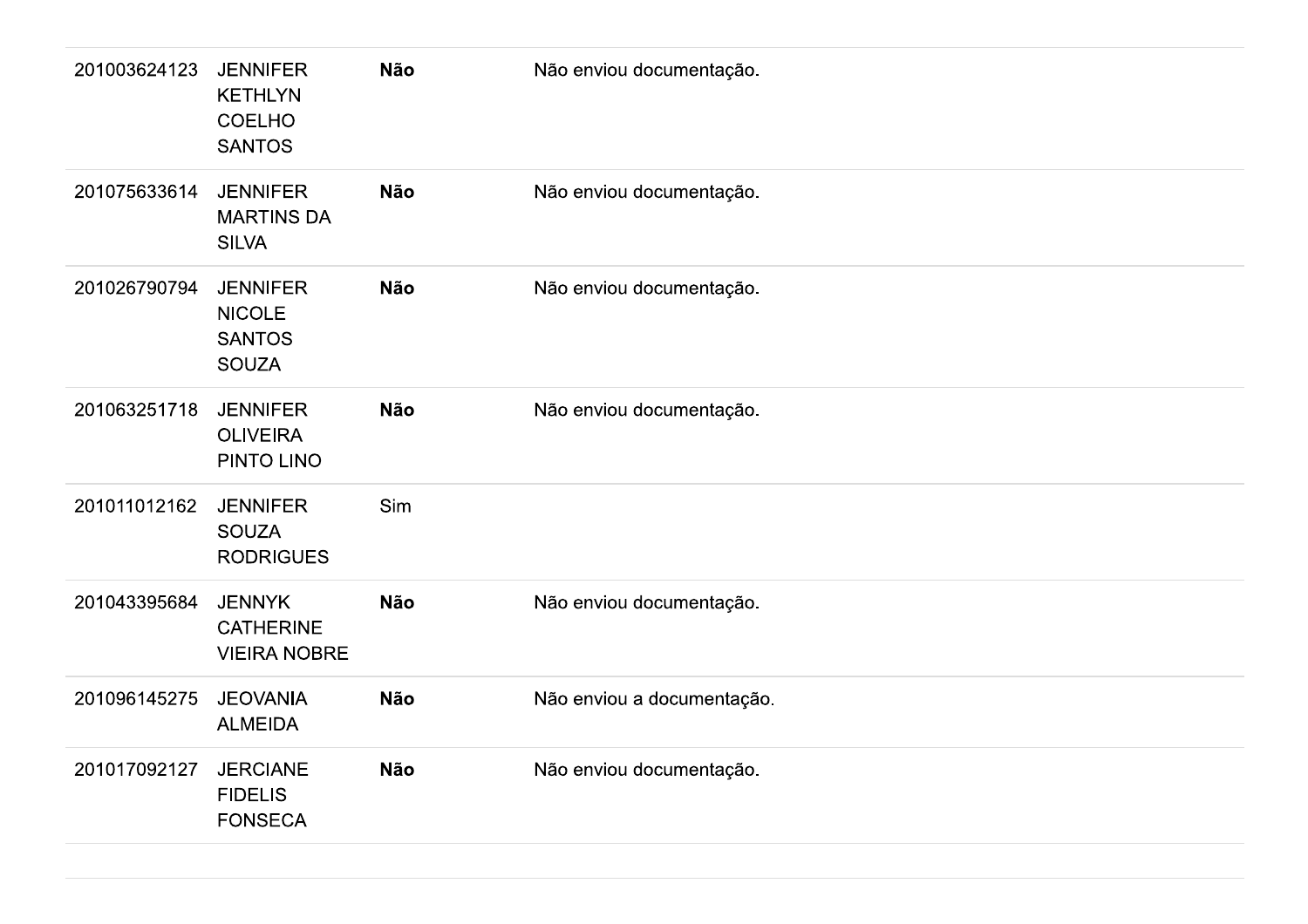| 201014115509 | <b>JERDEIRE</b><br><b>GOMES DA</b><br><b>SILVA</b>                      | <b>Não</b> | Não enviou a documentação. |
|--------------|-------------------------------------------------------------------------|------------|----------------------------|
| 201008473740 | <b>JESIELLE</b><br><b>JEANE DA</b><br><b>SILVA SANTOS</b>               | <b>Não</b> | Não enviou documentação.   |
| 201103340430 | <b>JESSICA</b><br><b>ALMEIDA DOS</b><br><b>SANTOS</b>                   | <b>Não</b> | Não enviou documentação.   |
| 201057831988 | <b>JESSICA</b><br><b>APARECIDA</b><br><b>CARDOSO DE</b><br><b>SALES</b> | <b>Não</b> | Não enviou documentação.   |
| 201017621958 | <b>JESSICA</b><br><b>BARBOSA</b><br><b>NASCIMENTO</b>                   | <b>Não</b> | Não enviou documentação.   |
| 201105803401 | <b>JESSICA</b><br><b>CANDIDA</b><br><b>OLIVEIRA</b>                     | Sim        |                            |
| 201053142828 | <b>JESSICA</b><br><b>CARINE</b><br><b>RODRIGUES</b><br><b>SANTOS</b>    | <b>Não</b> | Não enviou a documentação. |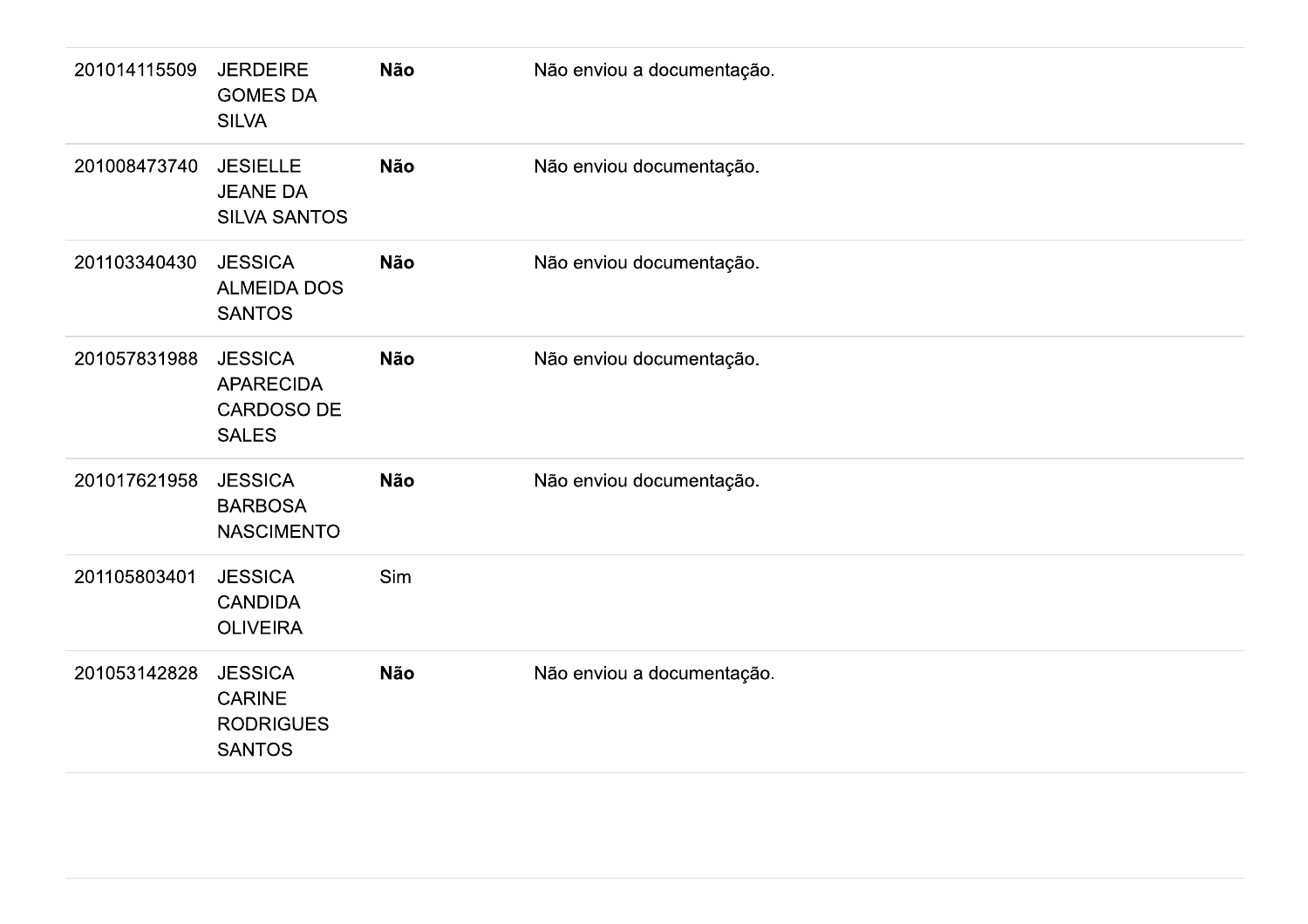| 201010862179 | <b>JESSICA</b><br><b>ELOIZA</b><br><b>RODRIGUES</b><br><b>DOS SANTOS</b>                | <b>Não</b> | Não enviou documentação.                                                                      |
|--------------|-----------------------------------------------------------------------------------------|------------|-----------------------------------------------------------------------------------------------|
| 201006360402 | <b>JESSICA</b><br><b>FERREIRA DA</b><br><b>SILVA</b>                                    | <b>Não</b> | Falta de vários documentos pedidos pelo edital, impossibilitando a análise<br>socioeconômica. |
| 201042845861 | <b>JESSICA</b><br><b>FONSECA</b><br><b>GONCALVES</b>                                    | <b>Não</b> | Falta de vários documentos pedidos pelo edital, impossibilitando a análise<br>socioeconômica. |
| 201063663318 | <b>JESSICA</b><br><b>GONCALVES</b><br><b>SANTOS</b>                                     | Não        | Não enviou documentação.                                                                      |
| 201108473327 | <b>JESSICA</b><br>LOPES RIBEIRO<br><b>SANTOS</b>                                        | Não        | Não enviou documentação.                                                                      |
| 201030205755 | <b>JESSICA</b><br><b>LORRANE</b><br><b>FERNANDES</b><br><b>ANTUNES</b><br><b>SANTOS</b> | <b>Não</b> | Não enviou documentação.                                                                      |
| 201001550874 | <b>JESSICA MARIA</b><br><b>MENDES DA</b><br><b>SILVA</b>                                | <b>Não</b> | Não enviou documentação.                                                                      |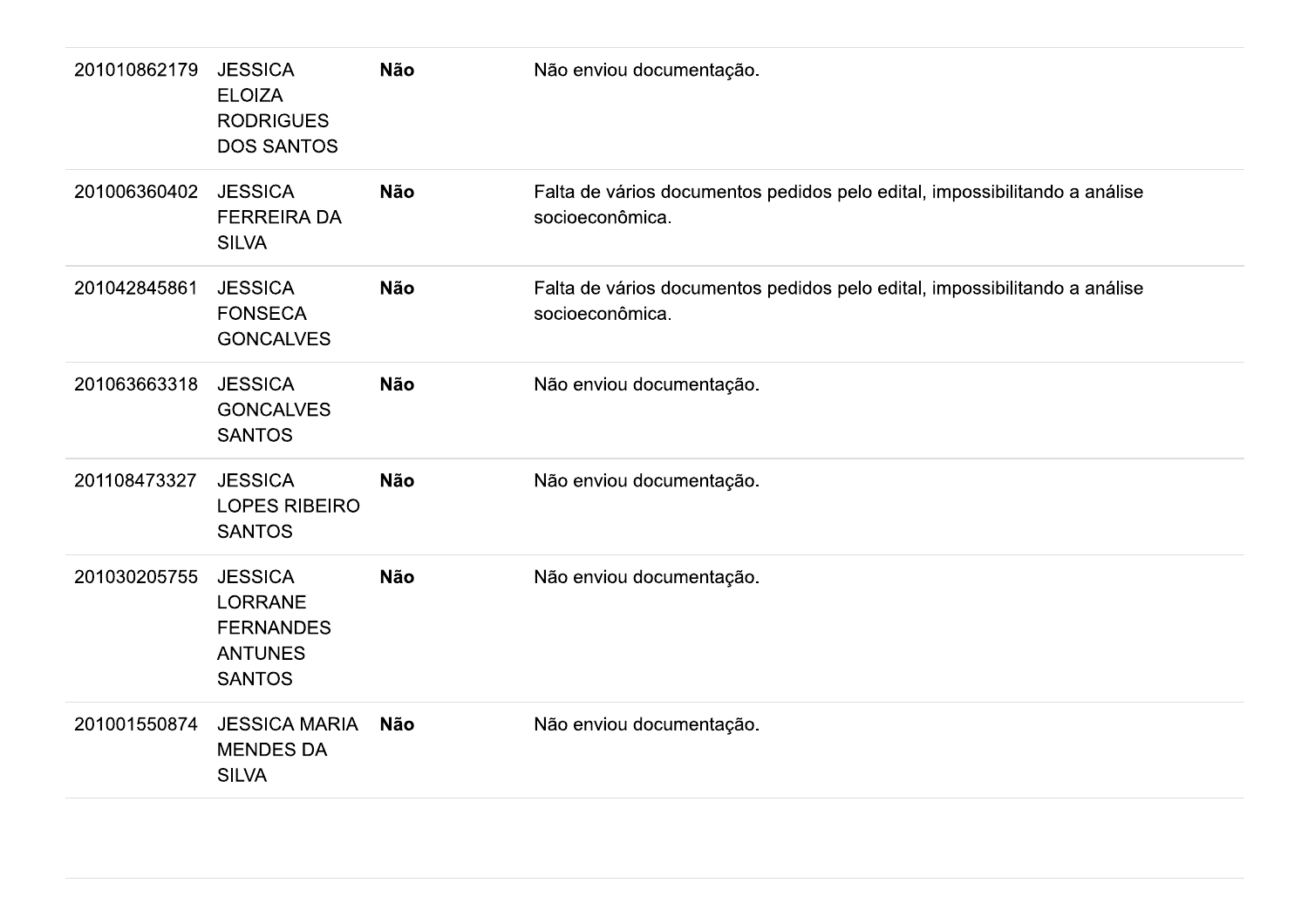| 201070974963 | <b>JESSICA</b><br><b>MARIANE</b><br><b>FERNANDES</b><br><b>MARTINS</b>    | Não        | Não enviou documentação.   |
|--------------|---------------------------------------------------------------------------|------------|----------------------------|
| 201052624461 | <b>JESSICA</b><br><b>MONIQUE</b><br><b>NUNES</b><br><b>SOARES</b>         | Não        | Não enviou documentação.   |
| 201010627218 | <b>JESSICA</b><br><b>OLIVEIRA</b><br><b>RIBRAS</b>                        | Não        | Não enviou a documentação. |
| 201020391029 | <b>JESSICA</b><br><b>OLIVEIRA</b><br><b>SOARES</b>                        | <b>Não</b> | Não enviou documentação.   |
| 201090136015 | <b>JESSICA</b><br><b>POLLIANNA</b><br><b>ALVES SILVA</b>                  | Não        | Não enviou documentação.   |
| 201031860558 | <b>JESSICA</b><br><b>POLYANNA</b><br><b>OLIVEIRA DOS</b><br><b>SANTOS</b> | Não        | Não enviou a documentação. |
| 201012579706 | <b>JESSICA</b><br><b>RAIANE</b><br><b>AMADOR</b><br><b>GONCALVES</b>      | Não        | Não enviou a documentação. |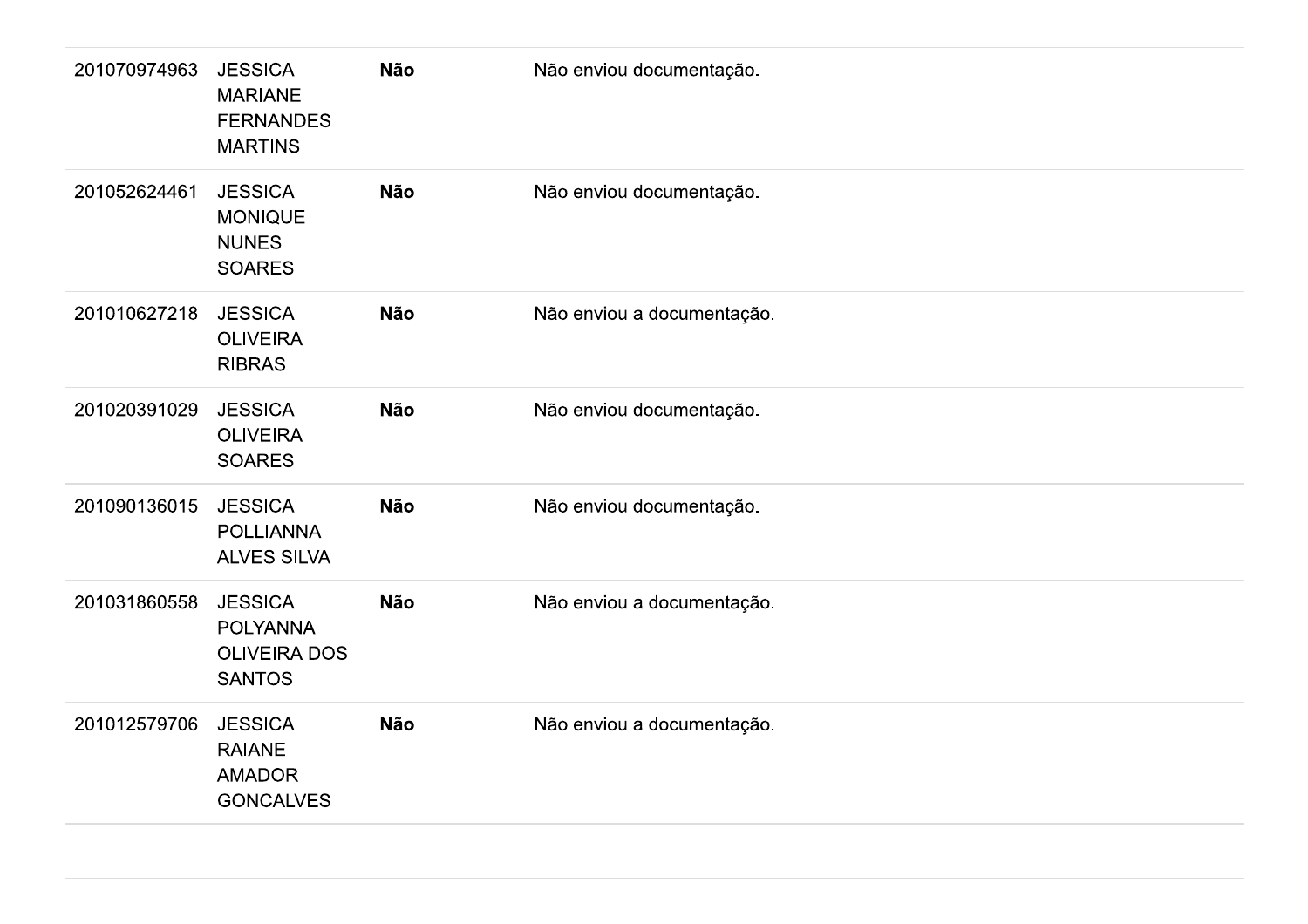| 201019418569 | <b>JESSICA</b><br><b>RAYANE</b><br><b>RIBEIRO</b><br><b>SANTOS</b>    | <b>Não</b> | Não enviou a documentação.           |
|--------------|-----------------------------------------------------------------------|------------|--------------------------------------|
| 201065661401 | <b>JESSICA</b><br><b>RIBEIRO DA</b><br><b>SILVA</b>                   | <b>Não</b> | Renda per capta acima de 1,5 salário |
| 201012613281 | <b>JESSICA SILVA</b><br><b>SOBRINHO</b>                               | <b>Não</b> | Não enviou documentação.             |
| 201071624245 | <b>JESSICA</b><br><b>SOARES DE</b><br><b>BRITO</b>                    | <b>Não</b> | Não enviou documentação.             |
| 201015774619 | <b>JESSICA</b><br><b>STEFANNE DE</b><br><b>SOUZA</b><br><b>MENDES</b> | Sim        |                                      |
| 201015430170 | <b>JESSIKA</b><br><b>MIRANDA</b><br><b>FERREIRA</b>                   | <b>Não</b> | Não enviou a documentação.           |
| 201029770777 | <b>JESSYCA</b><br><b>STEFANE</b><br><b>VIEIRA SANTOS</b>              | Sim        |                                      |
| 201091902977 | <b>JESUSLAINE</b><br><b>MARTINS LIMA</b>                              | <b>Não</b> | Não enviou documentação.             |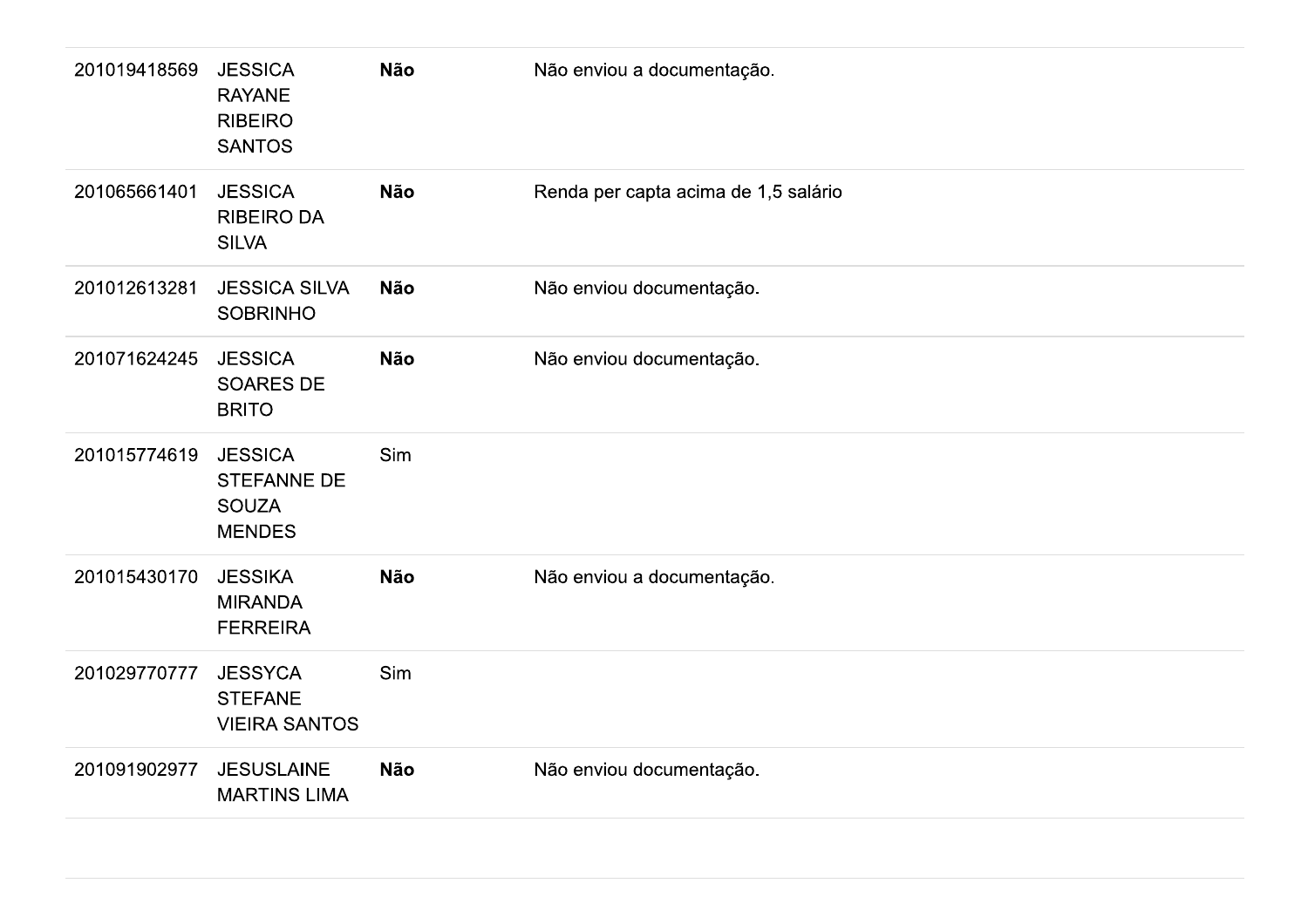| 201014690501 | <b>JHEMENSON</b><br><b>MADUREIRA</b><br><b>MEDEIROS</b>                 | Sim        |                          |
|--------------|-------------------------------------------------------------------------|------------|--------------------------|
| 201057580221 | <b>JHENIFER</b><br><b>GABRIELLE</b><br><b>OLIVEIRA</b><br><b>ARAUJO</b> | Sim        |                          |
| 201011140336 | <b>JHENIFER</b><br><b>MICAELY</b><br><b>SOARES DE</b><br><b>ALMEIDA</b> | <b>Não</b> | Não enviou documentação. |
| 201004686212 | <b>JHENNIFER</b><br><b>EMANUELY</b><br><b>SOUZA</b><br><b>CASTRO</b>    | <b>Não</b> | Não enviou documentação. |
| 201053151191 | <b>JHEOVANNIA</b><br><b>BRENDA</b><br><b>AGUIAR VIEIRA</b>              | <b>Não</b> | Não enviou documentação. |
| 201055074706 | JHEVISSON DE<br><b>MATOS ROCHA</b>                                      | <b>Não</b> | Não enviou documentação. |
| 201107928578 | <b>JHONATA WILLY</b><br><b>SANTOS</b><br><b>MIRANDA</b>                 | Não        | Não enviou documentação. |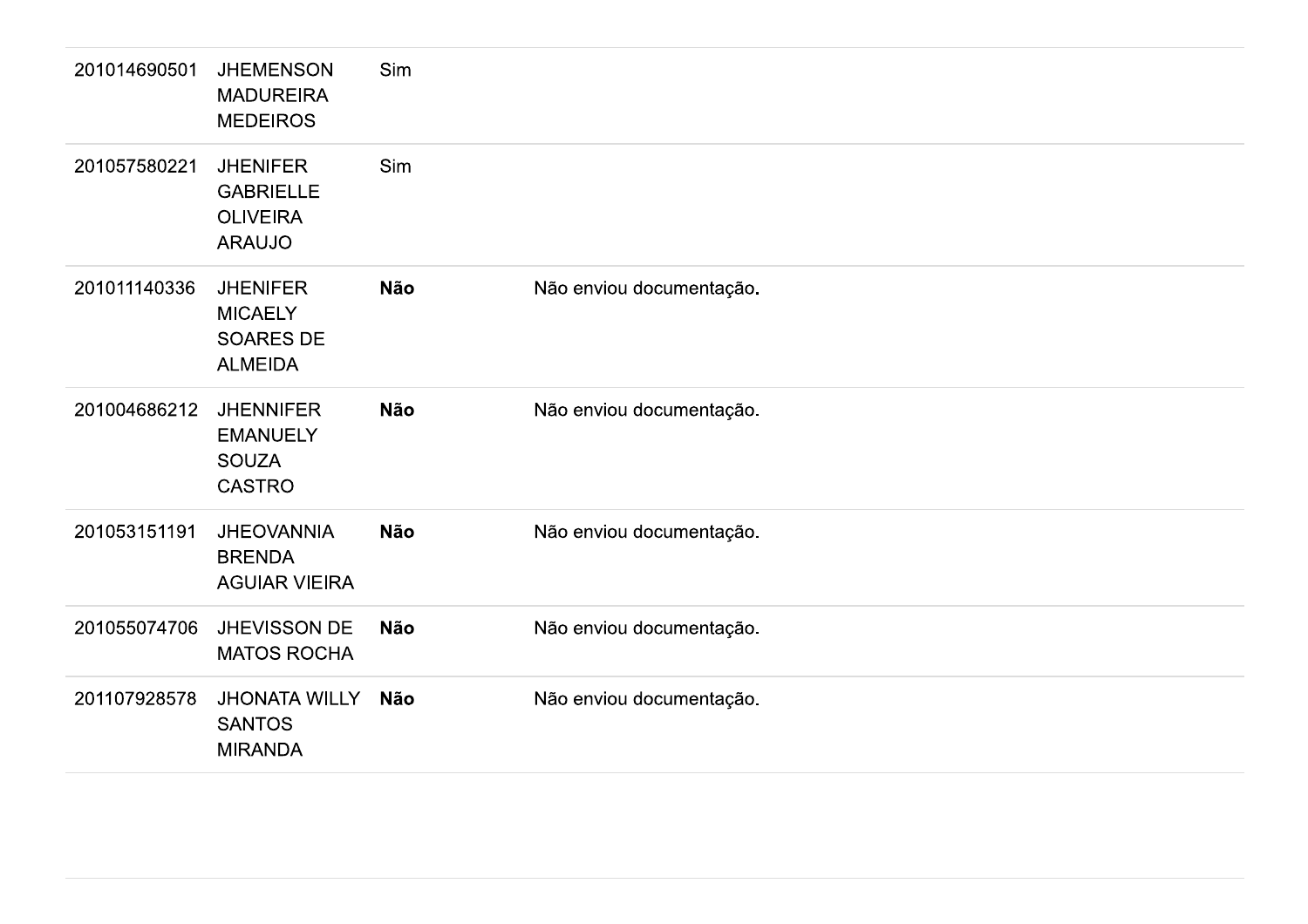| 201064684115 | <b>JHONATAN</b><br><b>GABRIEL</b><br><b>FERREIRA</b><br><b>RODRIGUES</b>   | Não        | Não enviou a documentação. |
|--------------|----------------------------------------------------------------------------|------------|----------------------------|
| 201004070540 | <b>JHONATAN IURI</b><br><b>RODRIGUES DE</b><br><b>OLIVEIRA</b>             | <b>Não</b> | Não enviou documentação.   |
| 201116623871 | <b>JHONATAS</b><br><b>CHRISTIAN</b><br><b>GUIMARAES</b><br><b>OLIVEIRA</b> | <b>Não</b> | Não enviou a documentação. |
| 201046881250 | <b>JHONE</b><br><b>MAKSON SILVA</b>                                        | <b>Não</b> | Não enviou documentação.   |
| 201008113742 | <b>JHONERY</b><br><b>RODRIGUES</b><br><b>PEREIRA</b>                       | <b>Não</b> | Não enviou a documentação. |
| 201031601267 | <b>JHULIANA</b><br><b>GONCALVES</b><br><b>DOS SANTOS</b>                   | <b>Não</b> | Não enviou a documentação. |
| 201016036422 | <b>JHULIELE</b><br><b>FERNANDA</b><br><b>FERREIRA DA</b><br><b>SILVA</b>   | <b>Não</b> | Não enviou a documentação. |
| 201003428517 | <b>JHULY</b><br>CAROLINE<br>SOUZA VIEIRA                                   | Não        | Não enviou documentação.   |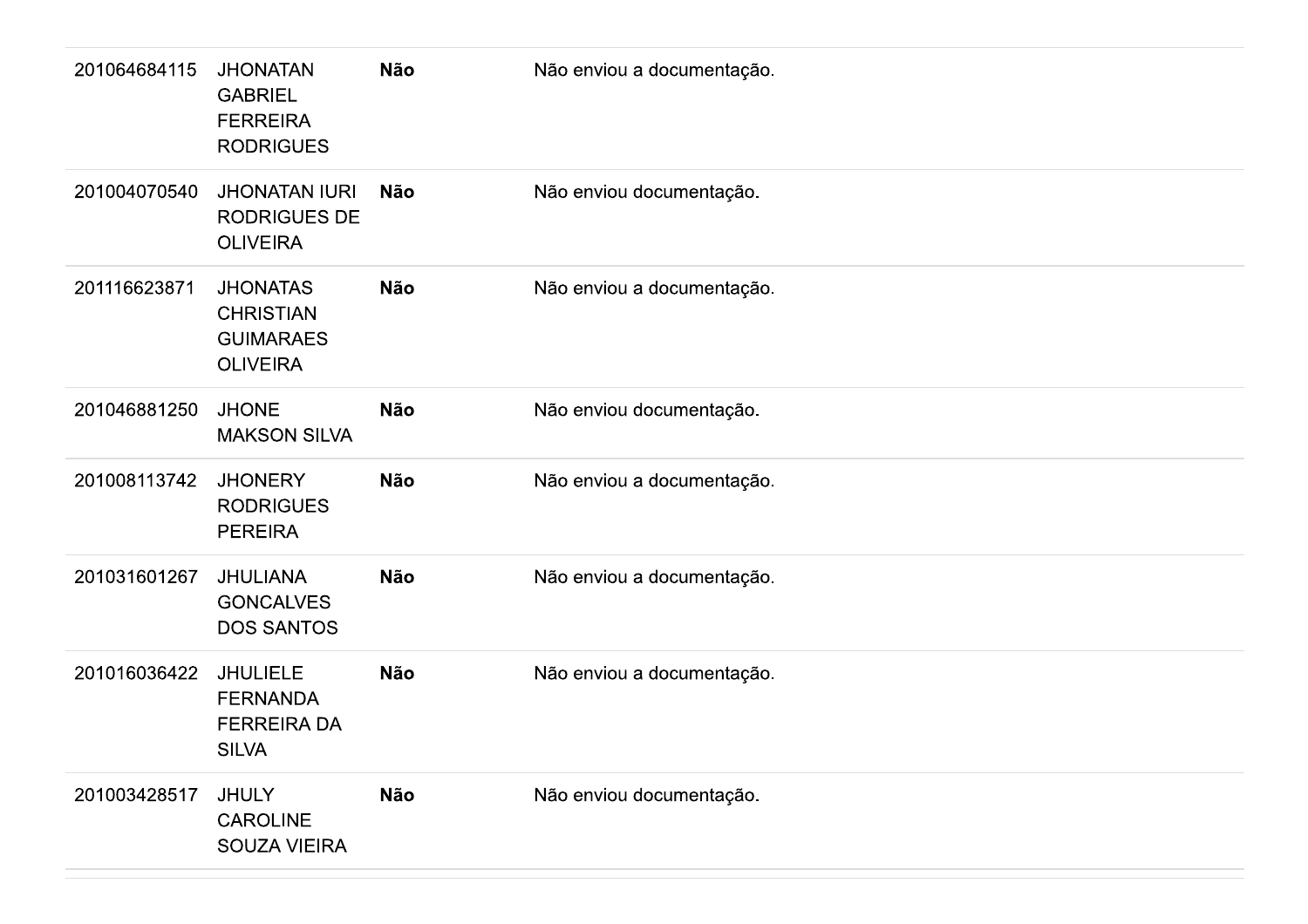| 201035044837 | <b>JOANA BATISTA</b><br><b>SIQUEIRA DOS</b><br><b>SANTOS</b>         | <b>Não</b> | Não enviou documentação.   |
|--------------|----------------------------------------------------------------------|------------|----------------------------|
| 201015484797 | <b>JOAO AMADO</b><br><b>SANTOS DE</b><br><b>OLIVEIRA</b>             | <b>Não</b> | Não enviou documentação.   |
| 201097526754 | <b>JOAO ANTONIO</b><br><b>SOARES</b><br><b>FERREIRA</b>              | <b>Não</b> | Não enviou documentação.   |
| 201075934491 | <b>JOAO BATISTA</b><br><b>LOPES NETO</b>                             | <b>Não</b> | Não enviou documentação.   |
| 201014514370 | <b>JOAO GABRIEL</b><br><b>DE CASSIO</b><br><b>RIBEIRO</b>            | <b>Não</b> | Não enviou a documentação. |
| 201020041509 | <b>JOAO</b><br><b>GUILHERME</b><br><b>RODRIGUES</b><br><b>AQUINO</b> | <b>Não</b> | Não enviou documentação.   |
| 201018441901 | <b>JOAO LEVI</b><br><b>VELOSO</b><br><b>PIMENTA</b>                  | <b>Não</b> | Não enviou a documentação. |
| 201005955293 | <b>JOAO LUCAS</b><br><b>BRETAS</b><br><b>CAMARGO</b>                 | <b>Não</b> | Não enviou documentação.   |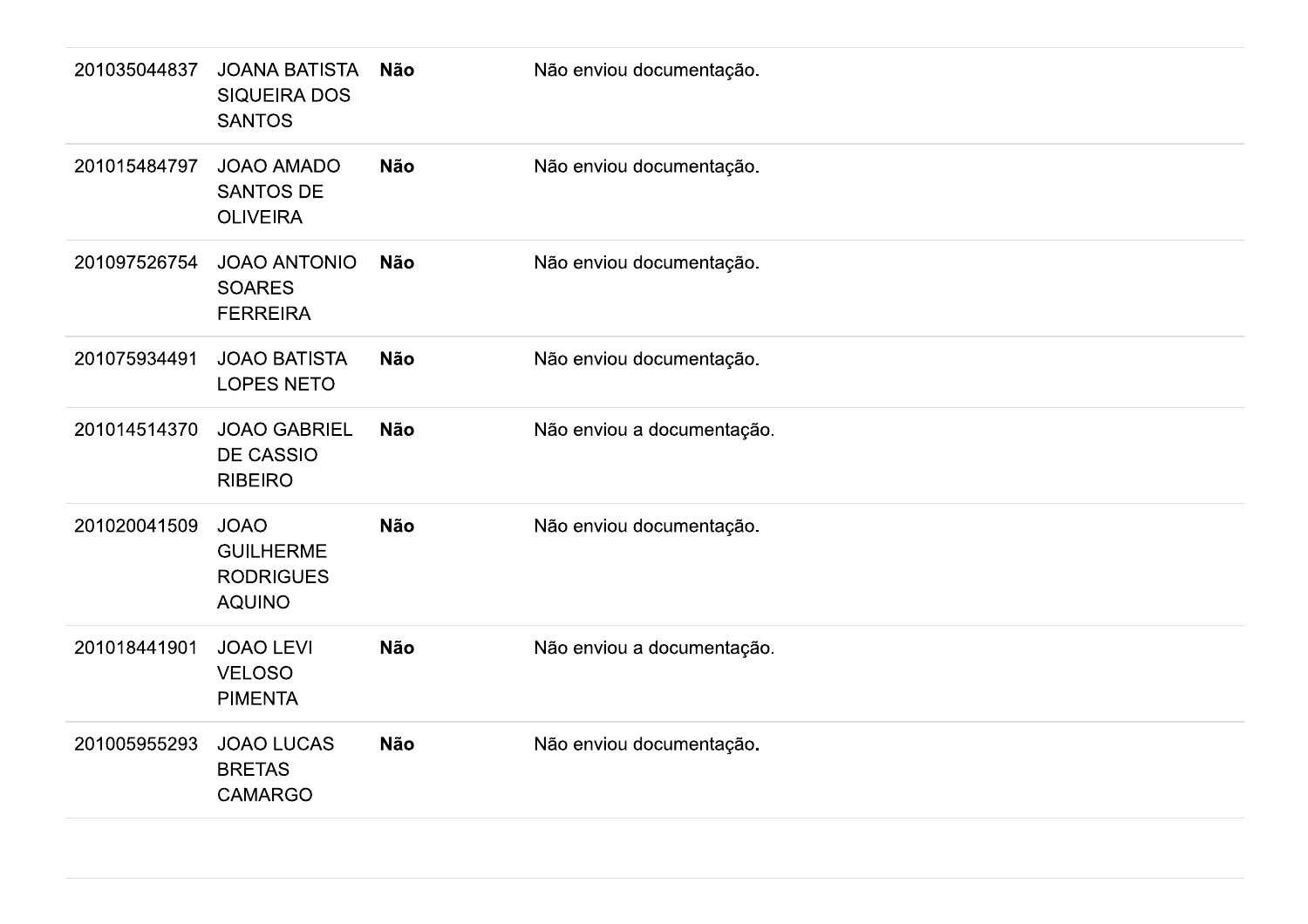| 201016154167 | <b>JOAO LUCAS</b><br><b>SILVEIRA SILVA</b>             | <b>Não</b> | Não enviou documentação.   |
|--------------|--------------------------------------------------------|------------|----------------------------|
| 201027414121 | <b>JOAO MARCOS</b><br><b>RODRIGUES</b><br><b>RUAS</b>  | <b>Não</b> | Não enviou documentação.   |
| 201012620880 | <b>JOAO MARCUS</b><br><b>GUEDES</b><br><b>ANTONIO</b>  | <b>Não</b> | Não enviou documentação.   |
| 201003449059 | <b>JOAO MATEUS</b><br><b>SILVA OLIVEIRA</b>            | <b>Não</b> | Não enviou documentação.   |
| 201010716722 | <b>JOAO PAULO</b><br><b>DA SILVA</b><br><b>BARBOSA</b> | <b>Não</b> | Não enviou documentação.   |
| 201049003415 | <b>JOAO PEDRO</b><br><b>CARVALHO</b>                   | <b>Não</b> | Não enviou documentação.   |
| 201116077474 | <b>JOAO PEDRO</b><br><b>FERREIRA</b><br><b>AQUINO</b>  | <b>Não</b> | Não enviou a documentação. |
| 201005951227 | <b>JOAO PEDRO</b><br>PEREIRA DA<br><b>SILVA</b>        | <b>Não</b> | Não enviou documentação.   |
| 201007189347 | <b>JOAO PEDRO</b><br><b>PEREIRA</b><br><b>SOUSA</b>    | <b>Não</b> | Não enviou documentação.   |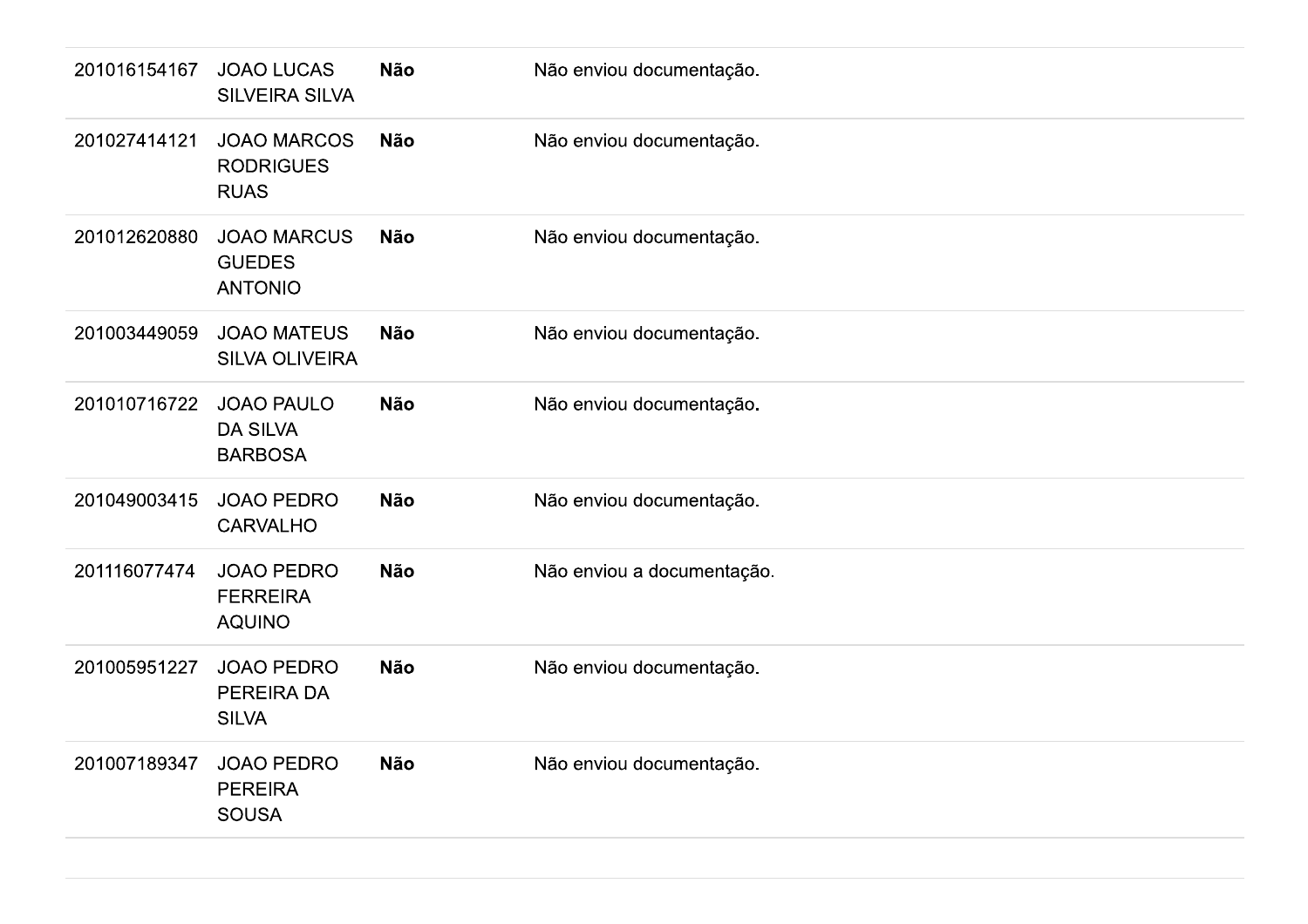| 201077256919 | <b>JOAO PEDRO</b><br><b>PINHEIRO</b><br><b>COSTA SANTOS</b> | <b>Não</b> | Não enviou documentação.   |
|--------------|-------------------------------------------------------------|------------|----------------------------|
| 201088949494 | <b>JOAO PEDRO</b><br><b>SOARES</b><br><b>GALHA</b>          | <b>Não</b> | Não enviou a documentação. |
| 201009841325 | <b>JOAO PEDRO</b><br><b>SOARES</b><br><b>LOPES</b>          | <b>Não</b> | Não enviou documentação.   |
| 201015940947 | <b>JOAO PEDRO</b><br>SOUTO<br><b>ALMEIDA</b>                | <b>Não</b> | Não enviou documentação.   |
| 201005570829 | <b>JOAO TIAGO</b><br><b>BATISTA</b><br><b>MOURA</b>         | <b>Não</b> | Não enviou a documentação. |
| 201098385150 | <b>JOAO VICTOR</b><br><b>ADRIANO</b><br><b>SOARES DIAS</b>  | <b>Não</b> | Não enviou documentação.   |
| 201037131350 | <b>JOAO VICTOR</b><br><b>DA COSTA</b><br><b>SOARES</b>      | <b>Não</b> | Não enviou documentação.   |
| 201121351450 | <b>JOAO VICTOR</b><br>DA PAZ<br><b>CONCEICAO</b>            | <b>Não</b> | Não enviou documentação.   |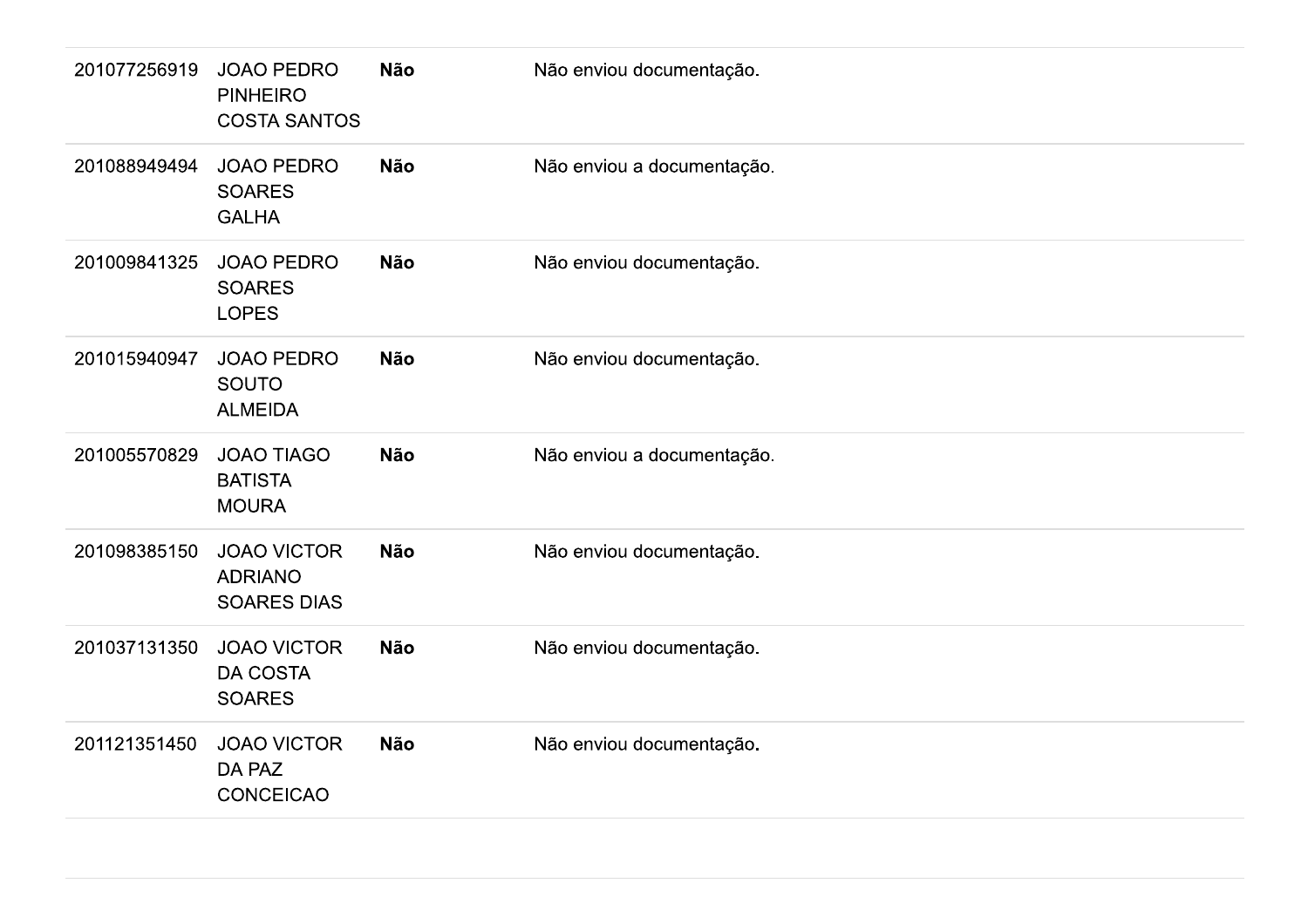| 201002805079 | <b>JOAO VICTOR</b><br><b>DE OLIVEIRA</b><br><b>BARBOSA</b><br><b>ALMEIDA</b> | Não        | Não enviou documentação.   |
|--------------|------------------------------------------------------------------------------|------------|----------------------------|
| 201058811740 | <b>JOAO VICTOR</b><br>DE OLIVEIRA<br><b>RAMOS</b>                            | Não        | Não enviou documentação.   |
| 201111374108 | <b>JOAO VICTOR</b><br>DE SOUZA<br>CRUZ                                       | Não        | Não enviou documentação.   |
| 201014665396 | <b>JOAO VICTOR</b><br><b>DOS SANTOS</b><br><b>LOPES</b>                      | <b>Não</b> | Não enviou documentação.   |
| 201091052088 | <b>JOAO VICTOR</b><br><b>FERREIRA DE</b><br><b>SOUZA</b>                     | Não        | Não enviou a documentação. |
| 201000979918 | <b>JOAO VICTOR</b><br><b>FERREIRA DE</b><br><b>SOUZA</b>                     | <b>Não</b> | Não enviou documentação.   |
| 201122928363 | <b>JOAO VICTOR</b><br><b>LOPES DIAS</b>                                      | Não        | Não enviou documentação.   |
| 201115474433 | <b>JOAO VICTOR</b><br><b>MARTINS DIAS</b>                                    | Não        | Não enviou documentação.   |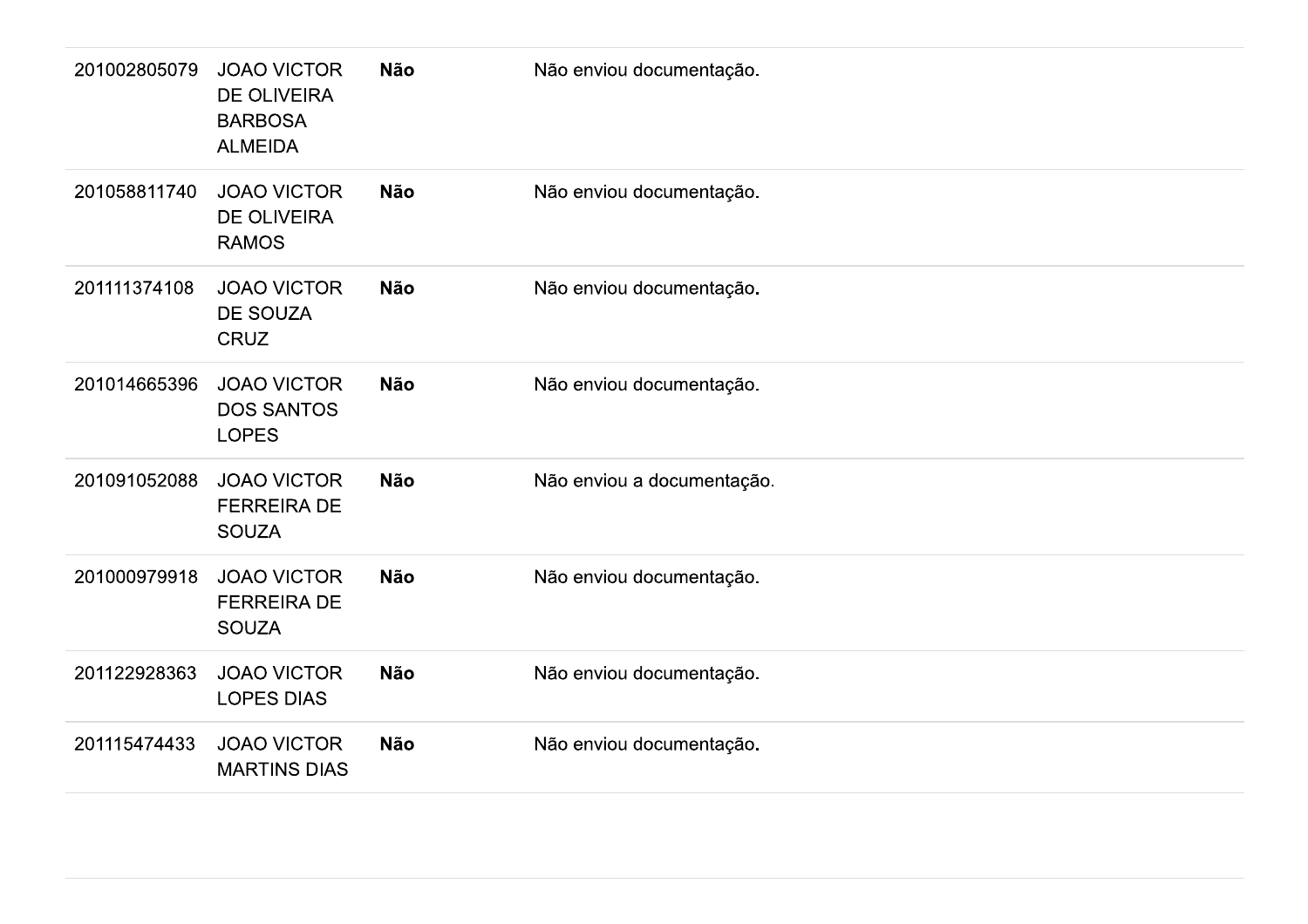| 201047928134 | <b>JOAO VICTOR</b><br><b>MARTINS</b><br><b>SANTOS</b>   | <b>Não</b> | Não enviou a documentação.                                                                                             |
|--------------|---------------------------------------------------------|------------|------------------------------------------------------------------------------------------------------------------------|
| 201046200048 | <b>JOAO VICTOR</b><br><b>RODRIGUES</b><br><b>SILVA</b>  | <b>Não</b> | Não enviou a documentação.                                                                                             |
| 201019880487 | <b>JOAO VICTOR</b><br><b>SANTIAGO</b><br><b>RIBEIRO</b> | <b>Não</b> | Não enviou documentação.                                                                                               |
| 201117522940 | <b>JOAO VICTOR</b><br><b>VELOSO</b><br><b>DURAES</b>    | <b>Não</b> | Não enviou documentação.                                                                                               |
| 201089355782 | <b>JOAO VITOR</b><br><b>ABREU</b><br><b>SANTOS</b>      | <b>Não</b> | Não enviou a documentação.                                                                                             |
| 201063435980 | <b>JOAO VITOR</b><br><b>BARBOSA</b><br><b>MENDES</b>    | <b>Não</b> | Falta de vários documentos pedidos pelo edital, impossibilitando a análise<br>socioeconômica.                          |
| 201039904515 | <b>JOAO VITOR</b><br><b>BARROS</b><br><b>SANTOS</b>     | <b>Não</b> | Não enviou a documentação.                                                                                             |
| 201086641481 | <b>JOAO VITOR</b><br><b>DIAS ANDRADE</b>                | <b>Não</b> | Não enviou a documentação.                                                                                             |
| 201085365272 | <b>JOAO VITOR</b><br><b>DIAS OLIVEIRA</b>               | <b>Não</b> | Falta carteira de trabalho do candidato. o documento poderá ser anexado na área do<br>candidato no período de recurso. |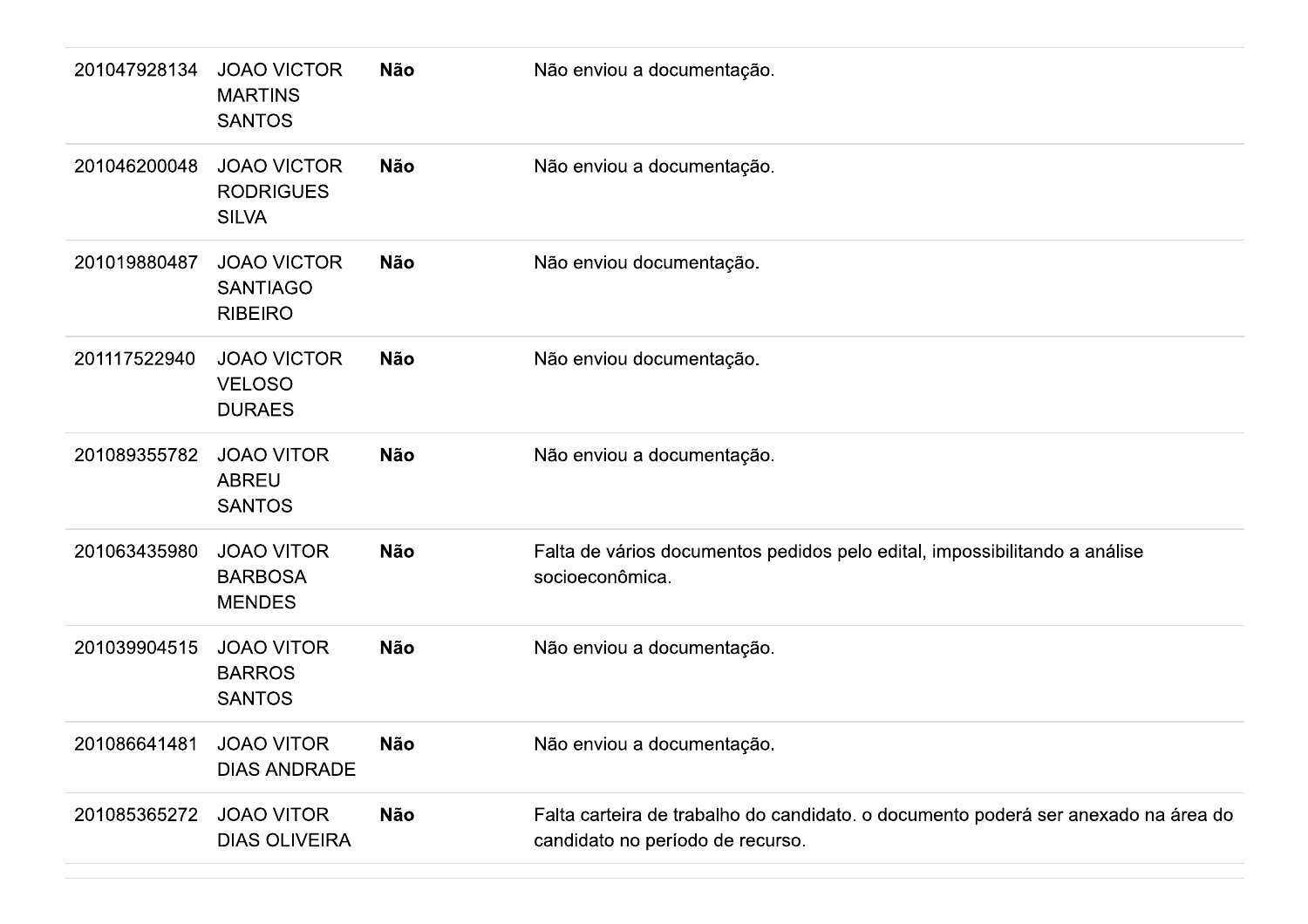| 201115454898 | <b>JOAO VITOR</b><br><b>MONTEIRO DE</b><br><b>CASTRO</b><br><b>VENTURA</b> | Sim        |                                                                                                                                                                        |
|--------------|----------------------------------------------------------------------------|------------|------------------------------------------------------------------------------------------------------------------------------------------------------------------------|
| 201021902261 | <b>JOAO VITOR</b><br><b>MORAES</b><br><b>PEREIRA</b>                       | <b>Não</b> | Não enviou a documentação.                                                                                                                                             |
| 201000916415 | <b>JOAO VITOR</b><br>PEREIRA DA<br><b>COSTA</b>                            | <b>Não</b> | Não enviou documentação.                                                                                                                                               |
| 201018368070 | <b>JOAO VITOR</b><br><b>RODRIGUES</b><br><b>TEIXEIRA</b>                   | <b>Não</b> | Falta a copia das folhas de contrato da carteira de trabalho dos membros da família.<br>Os documentos podem ser anexados pela área do candidato no período de recurso. |
| 201106422151 | <b>JOAO VITOR</b><br><b>SILVA SANTOS</b>                                   | <b>Não</b> | Não enviou documentação.                                                                                                                                               |
| 201019713019 | <b>JOHANNA</b><br><b>ROSE VIEIRA</b><br>DE CARVALHO                        | Sim        |                                                                                                                                                                        |
| 201084117989 | <b>JOICE ALVES</b><br><b>DA SILVA</b><br><b>SANTOS</b>                     | <b>Não</b> | Não enviou a documentação.                                                                                                                                             |
| 201008138251 | <b>JOICE</b><br><b>ANTONIELE</b><br><b>SOUZA LOPES</b>                     | <b>Não</b> | Não enviou a documentação.                                                                                                                                             |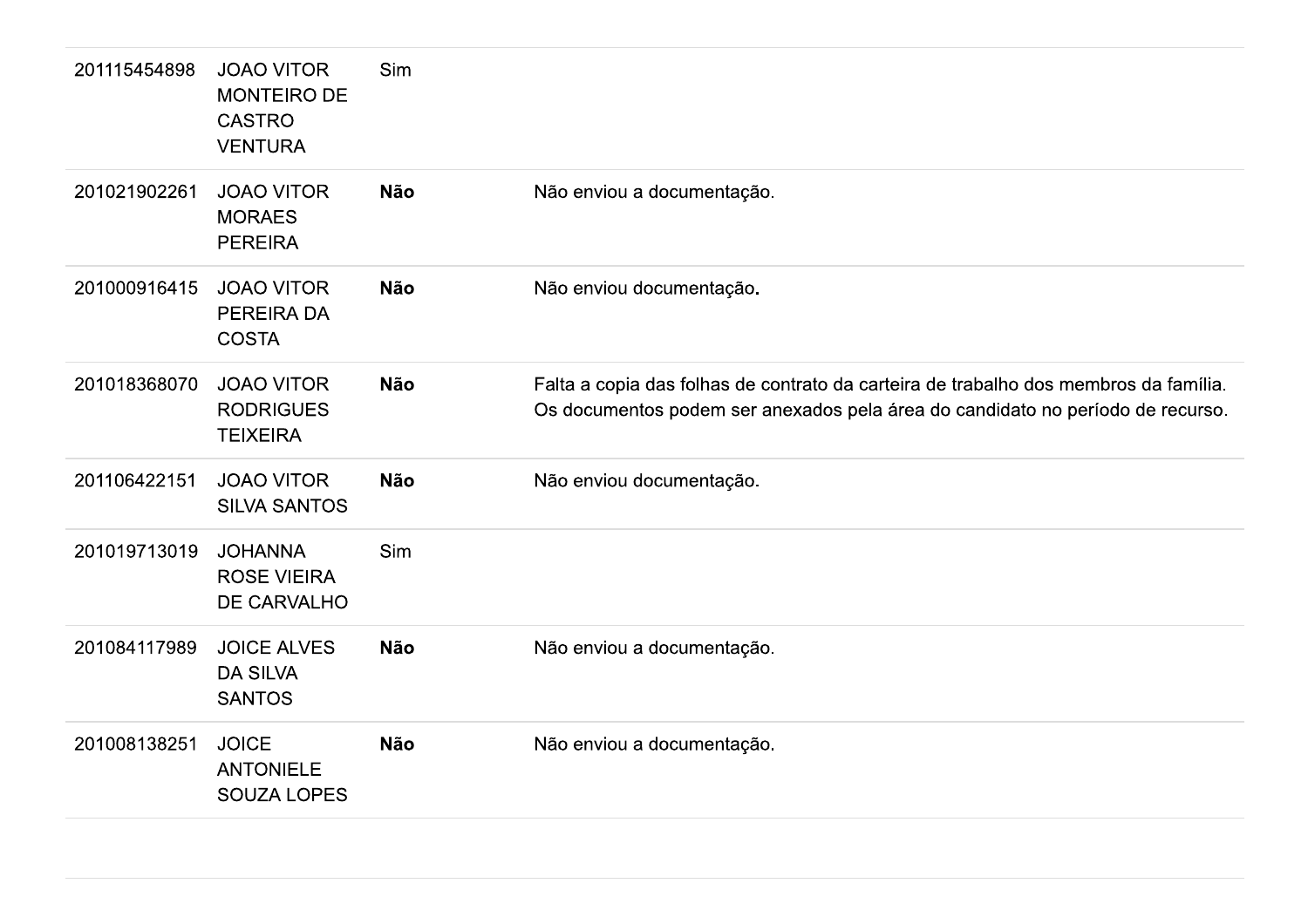| 201016400784 | <b>JOICE BEATRIZ</b><br><b>SANTANA</b><br><b>PIRES</b>                    | Não        | Não enviou a documentação.                                                                    |
|--------------|---------------------------------------------------------------------------|------------|-----------------------------------------------------------------------------------------------|
| 201002490823 | <b>JOICE</b><br><b>OLIVEIRA</b><br><b>TELES</b>                           | <b>Não</b> | Não enviou documentação.                                                                      |
| 201022982510 | <b>JOICY DE</b><br><b>OLIVEIRA</b><br><b>MACEDO</b>                       | <b>Não</b> | Não enviou a documentação.                                                                    |
| 201018157424 | <b>JOICY</b><br><b>EMANUELLY DE</b><br><b>SOUZA XAVIER</b>                | <b>Não</b> | Não enviou a documentação.                                                                    |
| 201000733489 | <b>JONATAN</b><br><b>GONCALVES</b><br><b>MILFONT</b>                      | <b>Não</b> | Não enviou documentação.                                                                      |
| 201007183373 | <b>JONATHAN</b><br><b>DUQUE DOS</b><br><b>SANTOS</b>                      | <b>Não</b> | Falta de vários documentos pedidos pelo edital, impossibilitando a análise<br>socioeconômica. |
| 201014098317 | <b>JONATHAN</b><br><b>GABRIEL</b><br><b>MACHADO DE</b><br><b>OLIVEIRA</b> | <b>Não</b> | Não enviou a documentação.                                                                    |
| 201015772613 | <b>JONATHAN</b><br><b>JORDAO DE</b><br><b>MELLO</b><br><b>FERNANDES</b>   | Não        | Não enviou documentação.                                                                      |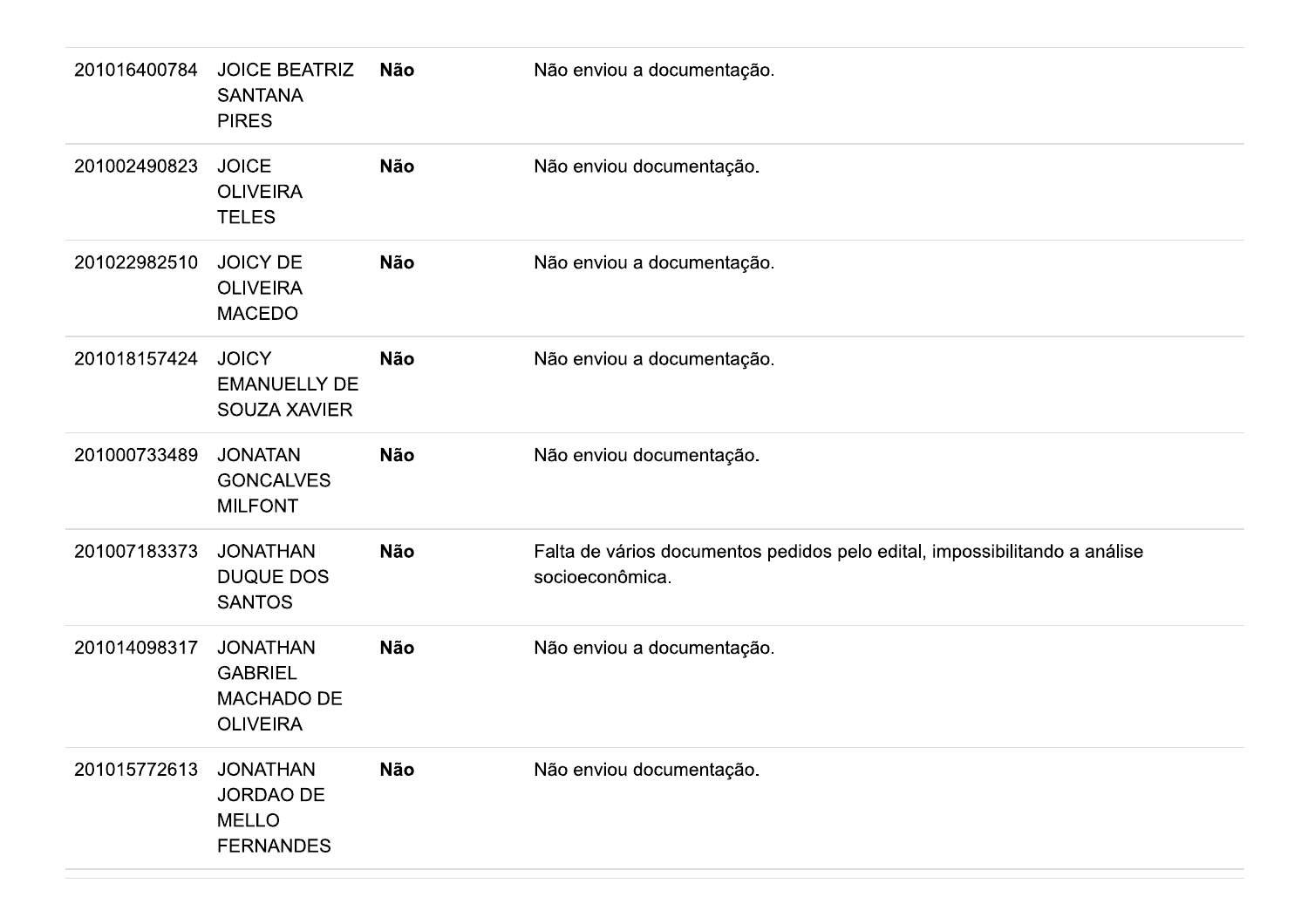| 201092482748 | <b>JONNY</b><br><b>GABRIEL DA</b><br><b>SILVA OLIVEIRA</b>        | Sim        |                                                                                                                                                                                                                                                                                                           |
|--------------|-------------------------------------------------------------------|------------|-----------------------------------------------------------------------------------------------------------------------------------------------------------------------------------------------------------------------------------------------------------------------------------------------------------|
| 201062886357 | <b>JORDANA</b><br><b>CARDOSO</b><br><b>MIRANDA</b>                | Sim        |                                                                                                                                                                                                                                                                                                           |
| 201012444984 | <b>JORDANIA</b><br><b>MARIA VELOSO</b><br><b>NASCIMENTO</b>       | <b>Não</b> | Não enviou documentação.                                                                                                                                                                                                                                                                                  |
| 201012312561 | <b>JOSE ANTONIO</b><br><b>CASTRO</b><br><b>OZORES FILHO</b>       | <b>Não</b> | Não enviou documentação.                                                                                                                                                                                                                                                                                  |
| 201004320515 | <b>JOSE</b><br><b>AUGUSTO</b><br><b>MARTINS</b><br><b>QUEIROZ</b> | <b>Não</b> | Não enviou documentação.                                                                                                                                                                                                                                                                                  |
| 201006170835 | <b>JOSE CARLOS</b><br><b>GONCALVES</b><br><b>DE SOUZA</b>         | <b>Não</b> | Não enviou a documentação.                                                                                                                                                                                                                                                                                |
| 201034486492 | <b>JOSE</b><br><b>ERCULLES</b><br><b>LOPES</b><br><b>TORRES</b>   | <b>Não</b> | Ausência de documentos necessários para analise socioeconômica. De acordo com<br>o edital Nº 01/2021 - SISU/UNIMONTES, consta no item 2.2 (DOCUMENTAÇÃO<br>COMPROBATÓRIA DE APRESENTAÇÃO OBRIGATÓRIA) do ANEXO I<br>(PROGRAMA SOCIOECONÔMICO), toda a documentação necessária que deveria<br>ser enviada. |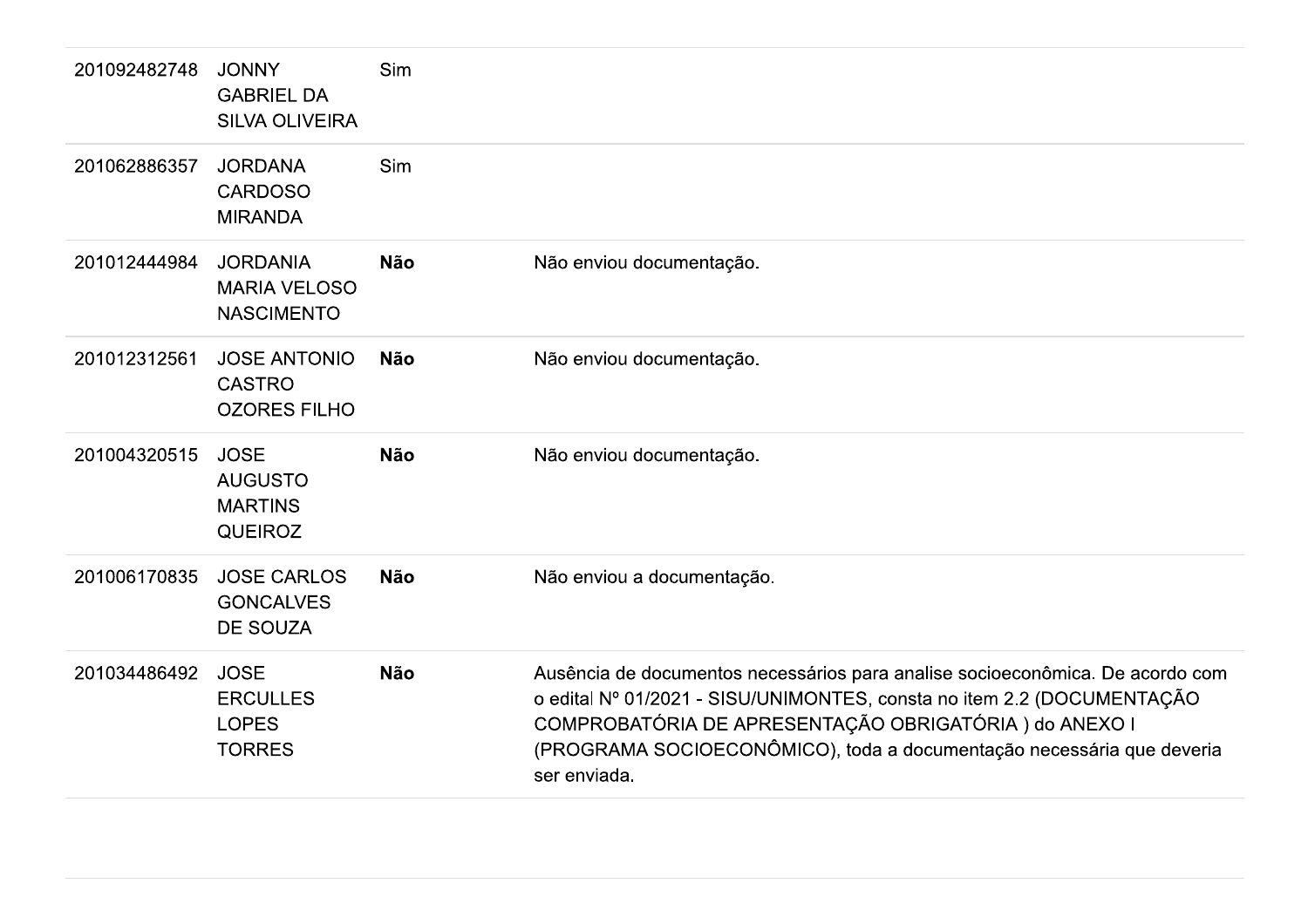| 201100044159 | <b>JOSE</b><br><b>GUILHERME</b><br><b>COSTA DE</b><br><b>OLIVEIRA</b>      | <b>Não</b> | Não enviou documentação.                                                                                                                                                                                                                                                                                   |
|--------------|----------------------------------------------------------------------------|------------|------------------------------------------------------------------------------------------------------------------------------------------------------------------------------------------------------------------------------------------------------------------------------------------------------------|
| 201017706312 | <b>JOSE HENRY</b><br><b>BARBOSA DOS</b><br><b>SONHOS</b>                   | Sim        |                                                                                                                                                                                                                                                                                                            |
| 201020333120 | <b>JOSE HILTON</b><br><b>SILVA</b><br><b>FERREIRA</b>                      | <b>Não</b> | Ausência de documentos necessários para analise socioeconômica. De acordo com<br>o edital Nº 01/2021 - SISU/UNIMONTES, consta no item 2.2 (DOCUMENTAÇÃO<br>COMPROBATÓRIA DE APRESENTAÇÃO OBRIGATÓRIA ) do ANEXO I<br>(PROGRAMA SOCIOECONÔMICO), toda a documentação necessária que deveria<br>ser enviada. |
| 201053526376 | <b>JOSE RENATO</b><br><b>TEIXEIRA SILVA</b>                                | <b>Não</b> | Não enviou documentação.                                                                                                                                                                                                                                                                                   |
| 201018095657 | <b>JOSE</b><br><b>ROBERTO</b><br><b>MENDES DOS</b><br><b>SANTOS</b>        | <b>Não</b> | Não enviou documentação.                                                                                                                                                                                                                                                                                   |
| 201055266757 | <b>JOSE VICTOR</b><br><b>BRASILINO</b><br><b>FRANCA</b><br><b>OLIVEIRA</b> | <b>Não</b> | Não enviou documentação.                                                                                                                                                                                                                                                                                   |
| 201068557689 | <b>JOSE WILIAN</b><br><b>MARTINS DA</b><br><b>SILVA</b>                    | <b>Não</b> | Não enviou a documentação.                                                                                                                                                                                                                                                                                 |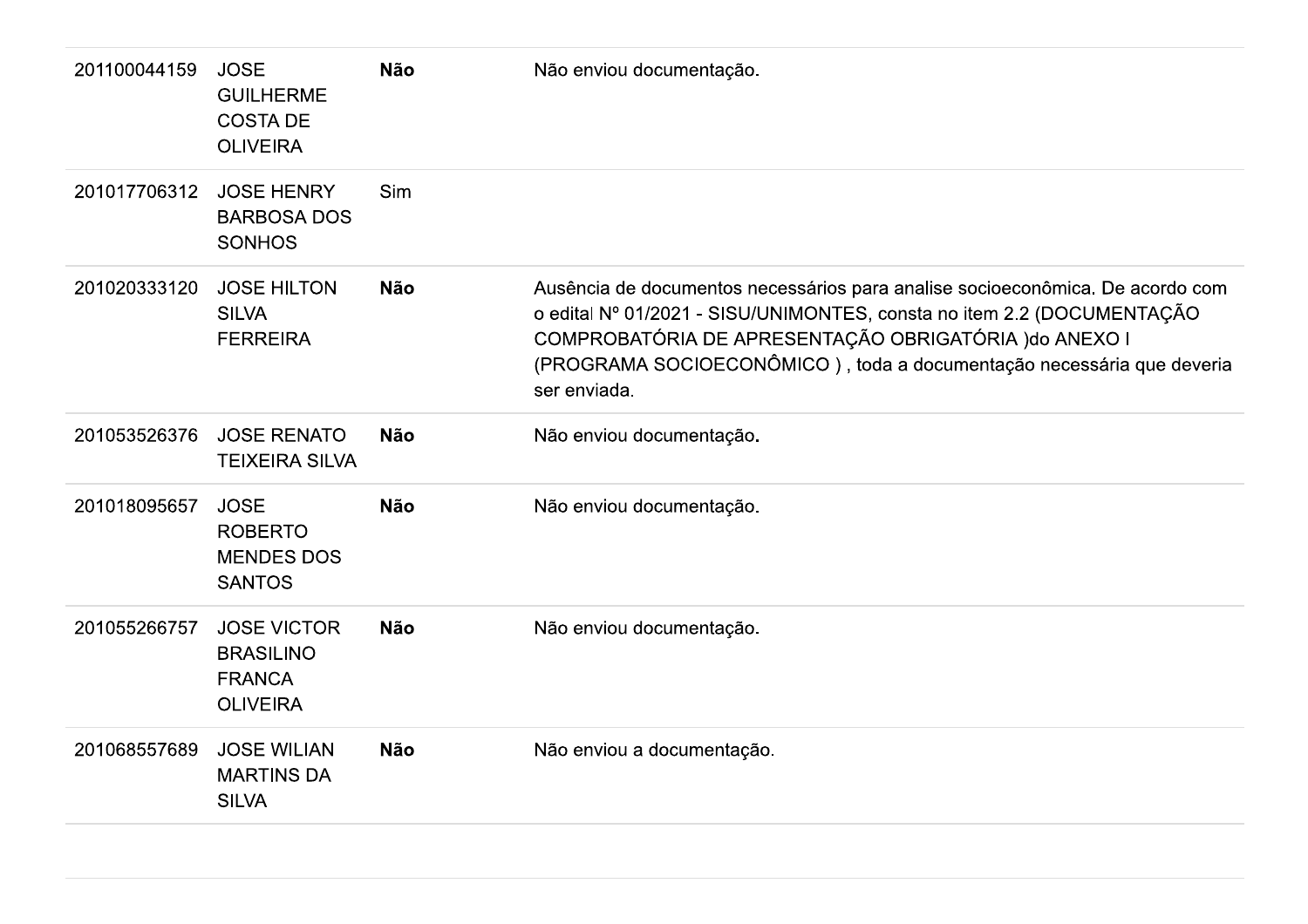| 201028735532 | <b>JOSEANE</b><br><b>APARECIDA</b><br><b>GOMES DE</b><br><b>OLIVEIRA</b> | <b>Não</b> | Não enviou a documentação.                                                                                                                                                                                                                                                                                 |
|--------------|--------------------------------------------------------------------------|------------|------------------------------------------------------------------------------------------------------------------------------------------------------------------------------------------------------------------------------------------------------------------------------------------------------------|
| 201016014593 | <b>JOSENILDA</b><br><b>CRISPIM DA</b><br><b>SILVA</b>                    | <b>Não</b> | Não enviou a documentação.                                                                                                                                                                                                                                                                                 |
| 201019967383 | <b>JOSIANE</b><br><b>CARDOSO DE</b><br><b>JESUS</b>                      | <b>Não</b> | Não enviou a documentação.                                                                                                                                                                                                                                                                                 |
| 201064804564 | <b>JOSIANE</b><br><b>COSTA</b><br><b>CAMPOS</b>                          | <b>Não</b> | Ausência de documentos necessários para analise socioeconômica. De acordo com<br>o edital Nº 01/2021 - SISU/UNIMONTES, consta no item 2.2 (DOCUMENTAÇÃO<br>COMPROBATÓRIA DE APRESENTAÇÃO OBRIGATÓRIA ) do ANEXO I<br>(PROGRAMA SOCIOECONÔMICO), toda a documentação necessária que deveria<br>ser enviada. |
| 201123051421 | <b>JOSIANE</b><br><b>LOPES</b><br><b>OLIVEIRA</b><br><b>SOARES</b>       | <b>Não</b> | Não enviou a documentação.                                                                                                                                                                                                                                                                                 |
| 201076355308 | <b>JOSIANE</b><br><b>PEREIRA DA</b><br><b>SILVA</b>                      | <b>Não</b> | Não enviou a documentação.                                                                                                                                                                                                                                                                                 |
| 201106444353 | <b>JOSIANE</b><br><b>RODRIGUES DE</b><br><b>JESUS</b>                    | <b>Não</b> | Não enviou a documentação.                                                                                                                                                                                                                                                                                 |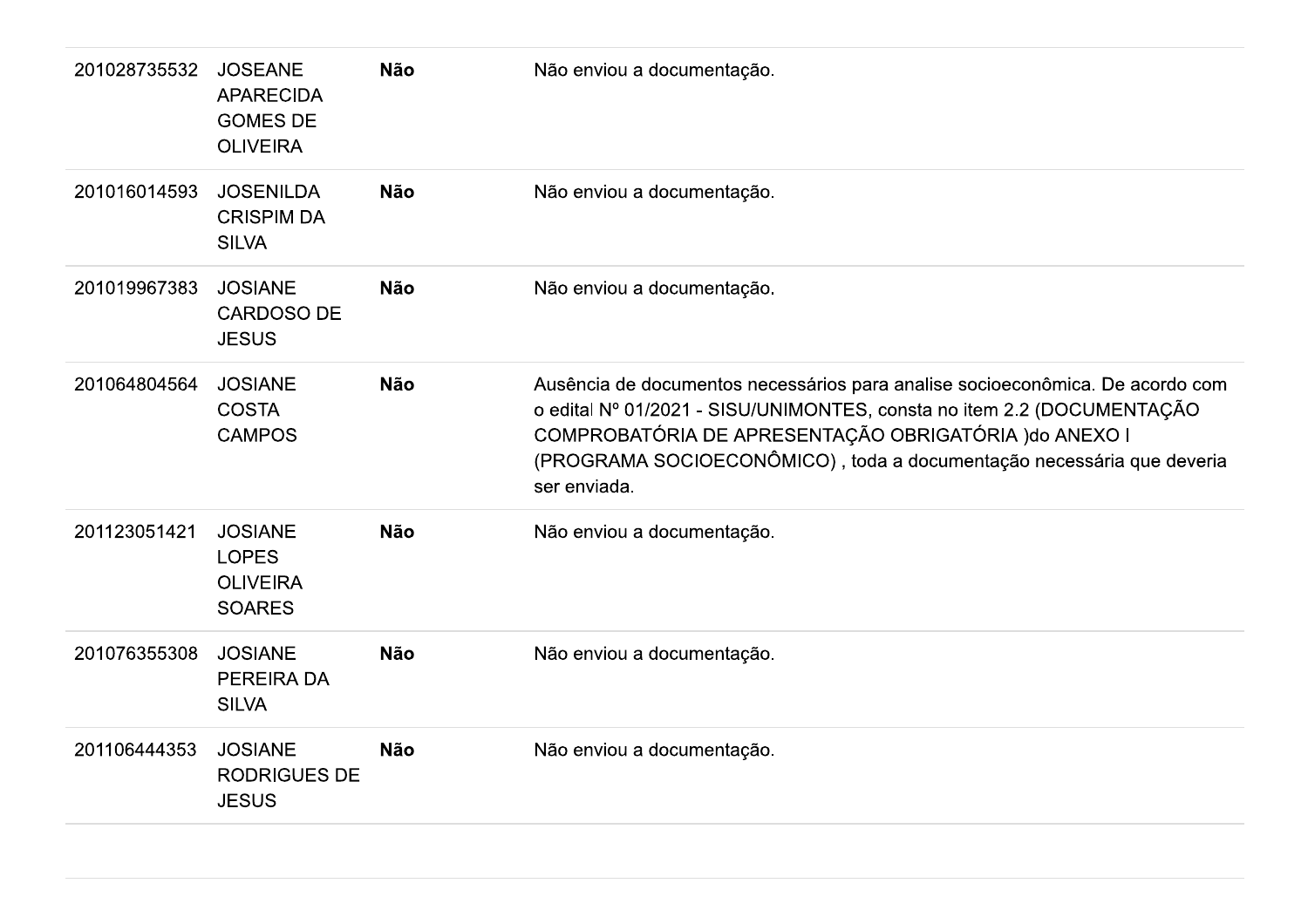| 201019910250 | <b>JOSIANNY</b><br><b>SOARES</b><br><b>COSTA</b>                    | <b>Não</b> | Não enviou a documentação.                                                                                                                                                                                                                                                                                 |
|--------------|---------------------------------------------------------------------|------------|------------------------------------------------------------------------------------------------------------------------------------------------------------------------------------------------------------------------------------------------------------------------------------------------------------|
| 201046271445 | <b>JOSIELLE SILVA</b><br><b>MACHADO</b>                             | <b>Não</b> | Não enviou documentação.                                                                                                                                                                                                                                                                                   |
| 201022089928 | <b>JOSILEIA</b><br><b>MENDES DOS</b><br><b>SANTOS</b>               | <b>Não</b> | Ausência de documentos necessários para analise socioeconômica. De acordo com<br>o edital Nº 01/2021 - SISU/UNIMONTES, consta no item 2.2 (DOCUMENTAÇÃO<br>COMPROBATÓRIA DE APRESENTAÇÃO OBRIGATÓRIA ) do ANEXO I<br>(PROGRAMA SOCIOECONÔMICO), toda a documentação necessária que deveria<br>ser enviada. |
| 201015491230 | <b>JOSSANE</b><br><b>LOPES</b><br><b>MAGALHAES</b>                  | <b>Não</b> | Não enviou a documentação.                                                                                                                                                                                                                                                                                 |
| 201100693666 | <b>JOSUE</b><br><b>HENRIQUE</b><br><b>SANTOS</b><br><b>OLIVEIRA</b> | <b>Não</b> | Não enviou documentação.                                                                                                                                                                                                                                                                                   |
| 201017211891 | <b>JOSY SARA DE</b><br><b>PAULA</b>                                 | <b>Não</b> | Não enviou documentação.                                                                                                                                                                                                                                                                                   |
| 201013696780 | <b>JOYCE CAMILE</b><br><b>ALVES DE</b><br><b>SOUZA</b>              | <b>Não</b> | Não enviou documentação.                                                                                                                                                                                                                                                                                   |
| 202000025146 | <b>JOYCE LUIZA</b><br><b>IMACULADA</b><br><b>SILVA E SILVA</b>      | <b>Não</b> | Não enviou a documentação.                                                                                                                                                                                                                                                                                 |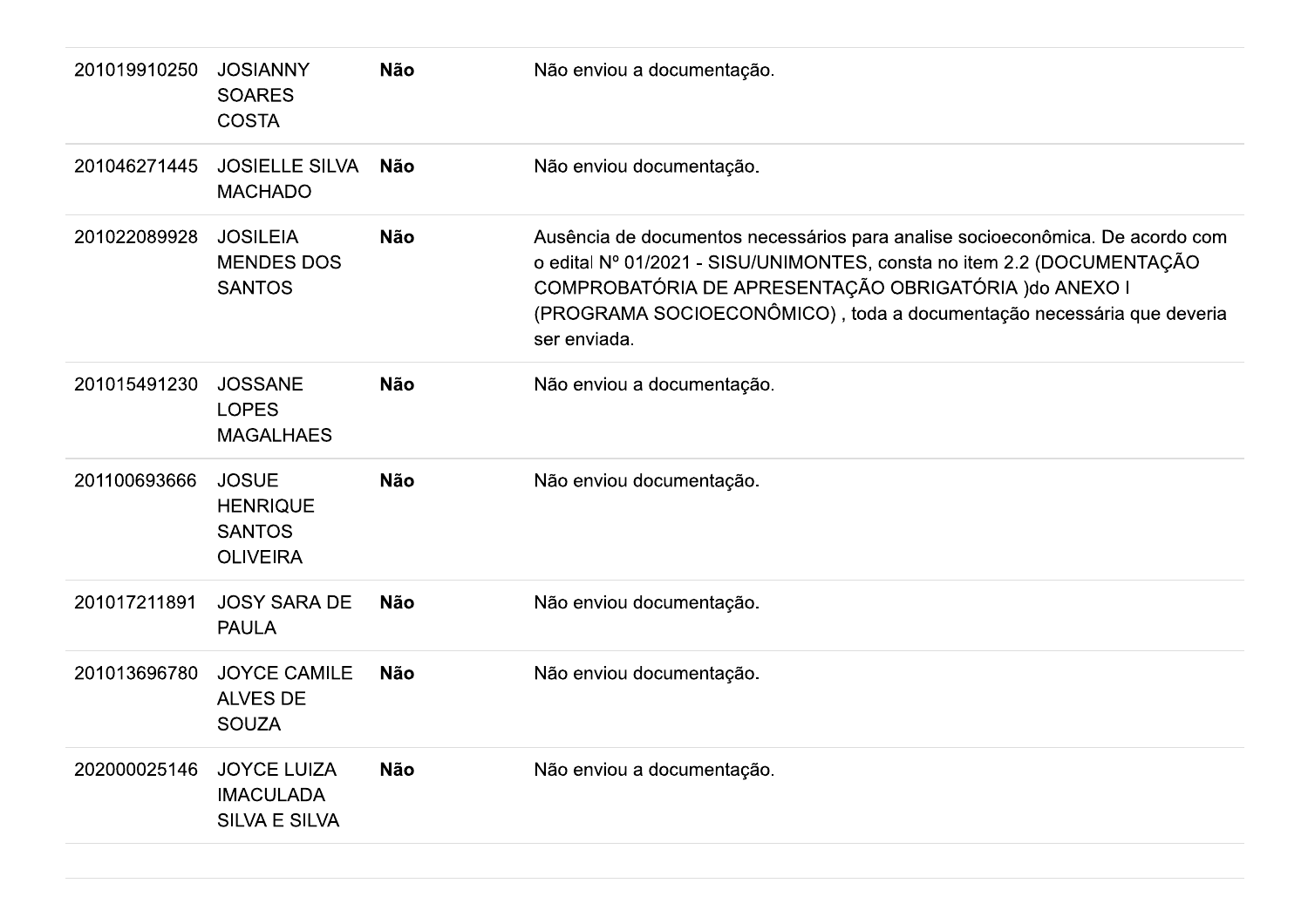| 201001421696 | <b>JOYCE</b><br><b>OLIVEIRA LIMA</b>                           | Não        | Não enviou documentação.   |
|--------------|----------------------------------------------------------------|------------|----------------------------|
| 201011356478 | <b>JOYCE ROSA</b><br><b>MAGALHAES</b>                          | Não        | Não enviou documentação.   |
| 201021912682 | <b>JOYCE</b><br><b>SECUNDINO</b><br>PEREIRA DE<br><b>JESUS</b> | <b>Não</b> | Não enviou a documentação. |
| 201040699112 | <b>JOYCE</b><br><b>STEFANI ALVES</b><br><b>SANTOS</b>          | <b>Não</b> | Não enviou documentação.   |
| 201090692462 | <b>JUANE EVELY</b><br><b>DE OLIVEIRA</b><br><b>COELHO</b>      | Não        | Não enviou documentação.   |
| 201020635276 | <b>JUAREZ LADEIA</b><br><b>TORRES</b><br><b>JUNIOR</b>         | Não        | Não enviou documentação.   |
| 201010090375 | <b>JUCELMA</b><br><b>CRISTINA DOS</b><br><b>SANTOS</b>         | Não        | Não enviou a documentação. |
| 201003892290 | <b>JULIA ALMEIDA</b><br><b>FERNANDES</b>                       | <b>Não</b> | Não enviou documentação.   |
| 201005090646 | <b>JULIA</b><br><b>ANDRADE</b><br><b>FERREIRA</b>              | <b>Não</b> | Não enviou documentação.   |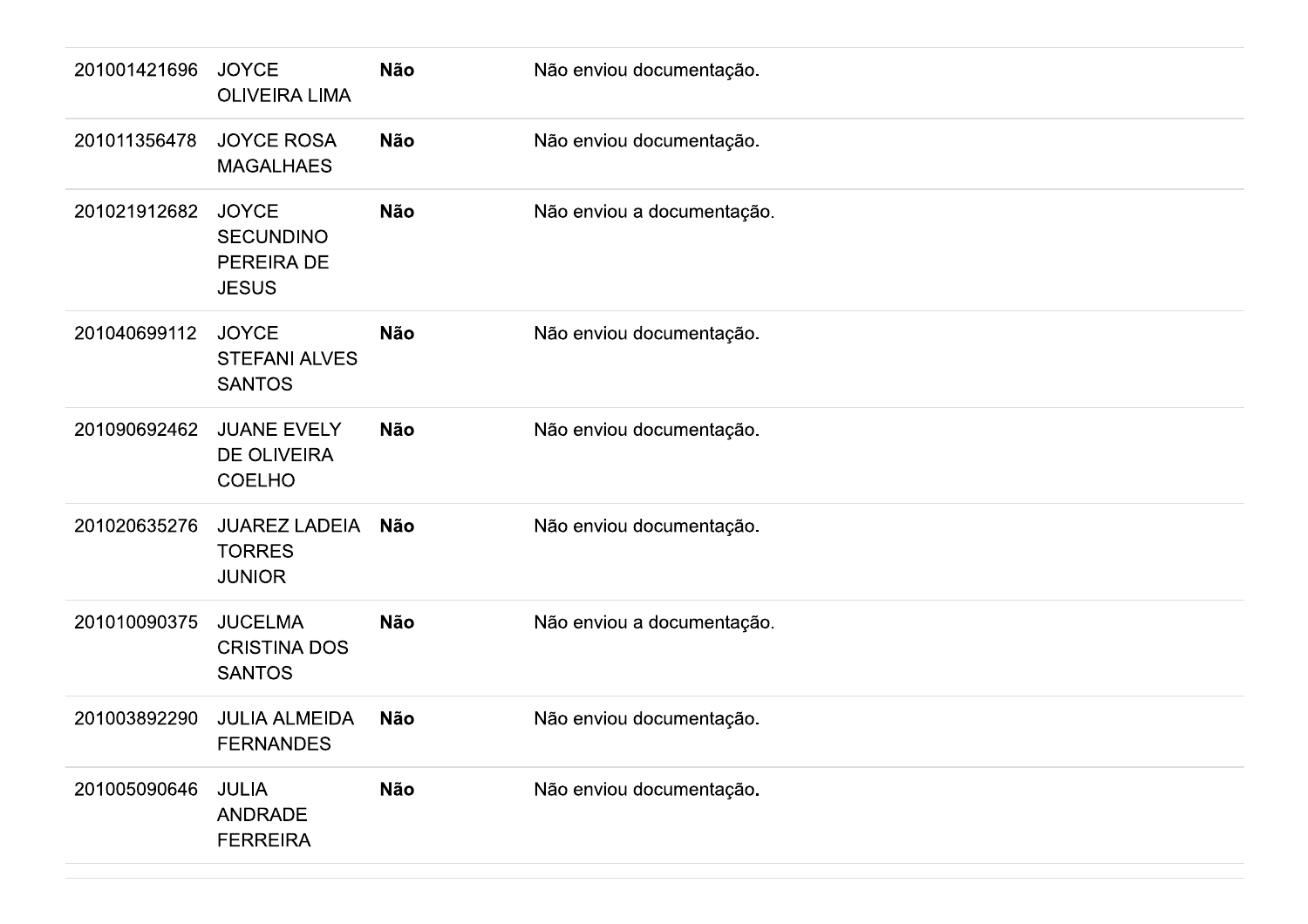| 201019221385 | <b>JULIA</b><br><b>BARBOSA</b><br><b>GUIMARAES</b>                    | <b>Não</b> | Não enviou documentação.   |
|--------------|-----------------------------------------------------------------------|------------|----------------------------|
| 201042495964 | <b>JULIA</b><br><b>CAROLINE</b><br><b>NASCIMENTO</b><br><b>AGUIAR</b> | <b>Não</b> | Não enviou documentação.   |
| 201069114340 | <b>JULIA DIAS DA</b><br><b>SILVA</b>                                  | <b>Não</b> | Não enviou a documentação. |
| 201004768069 | <b>JULIA FABRICIA</b><br><b>DE QUEIROZ</b><br><b>SANTOS</b>           | <b>Não</b> | Não enviou documentação.   |
| 201001763782 | <b>JULIA</b><br><b>GABRIELLY</b><br><b>FERREIRA</b><br><b>CUNHA</b>   | Sim        |                            |
| 201011631599 | <b>JULIA LAIANNE</b><br><b>GOMES ROCHA</b>                            | <b>Não</b> | Não enviou a documentação. |
| 201001865413 | <b>JULIA MARIA</b><br><b>MENDES</b><br><b>CAMPOS</b>                  | <b>Não</b> | Não enviou documentação.   |
| 201005790989 | <b>JULIA RIBEIRO</b><br>ROCHA DA<br><b>SILVA</b>                      | <b>Não</b> | Não enviou documentação.   |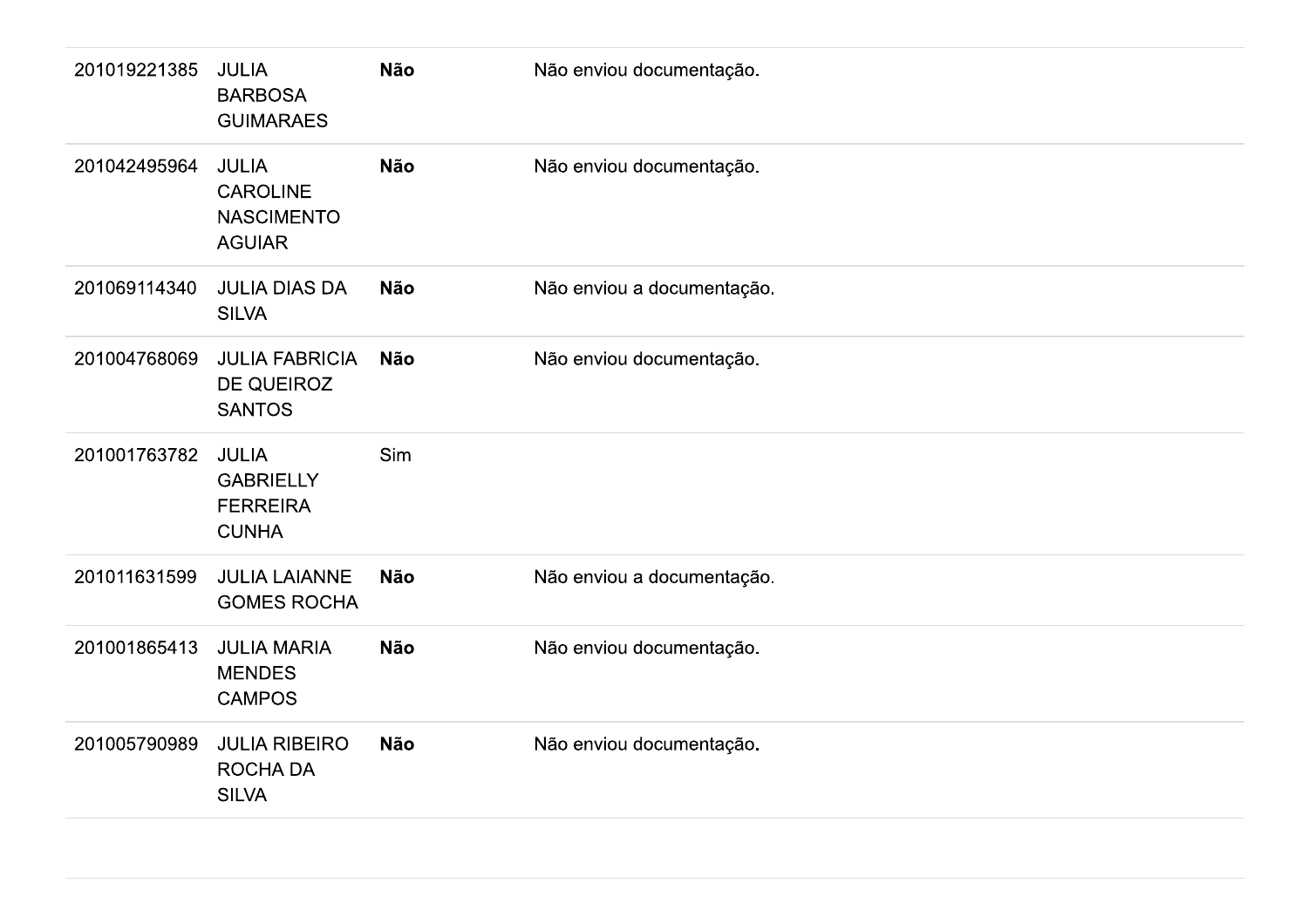| 201047244631 | <b>JULIA RITA</b><br><b>FRANCO DE</b><br><b>CAMPOS</b>    | <b>Não</b> | Não enviou documentação.   |
|--------------|-----------------------------------------------------------|------------|----------------------------|
| 201083838528 | <b>JULIA SOUZA</b><br>DE ANDRADE                          | Sim        |                            |
| 201081406351 | <b>JULIA STEFENY</b><br><b>DOS SANTOS</b><br><b>SILVA</b> | Sim        |                            |
| 201000786123 | <b>JULIA VAZ</b><br><b>RIBEIRO</b>                        | <b>Não</b> | Não enviou documentação.   |
| 201042098628 | <b>JULIA VITORIA</b><br>PEREIRA DE<br><b>PAULA</b>        | <b>Não</b> | Não enviou a documentação. |
| 201053136515 | <b>JULIANA</b><br><b>AMARAL E</b><br><b>OLIVEIRA</b>      | <b>Não</b> | Não enviou documentação.   |
| 201000907018 | <b>JULIANA</b><br><b>BEATRIZ DE</b><br><b>AGUIAR</b>      | <b>Não</b> | Não enviou documentação.   |
| 201064134582 | <b>JULIANA DA</b><br><b>CONCEICAO</b><br><b>MARQUES</b>   | <b>Não</b> | Não enviou documentação.   |
| 201042711576 | <b>JULIANA EMILIA</b><br><b>NUNES</b>                     | Não        | Não enviou a documentação. |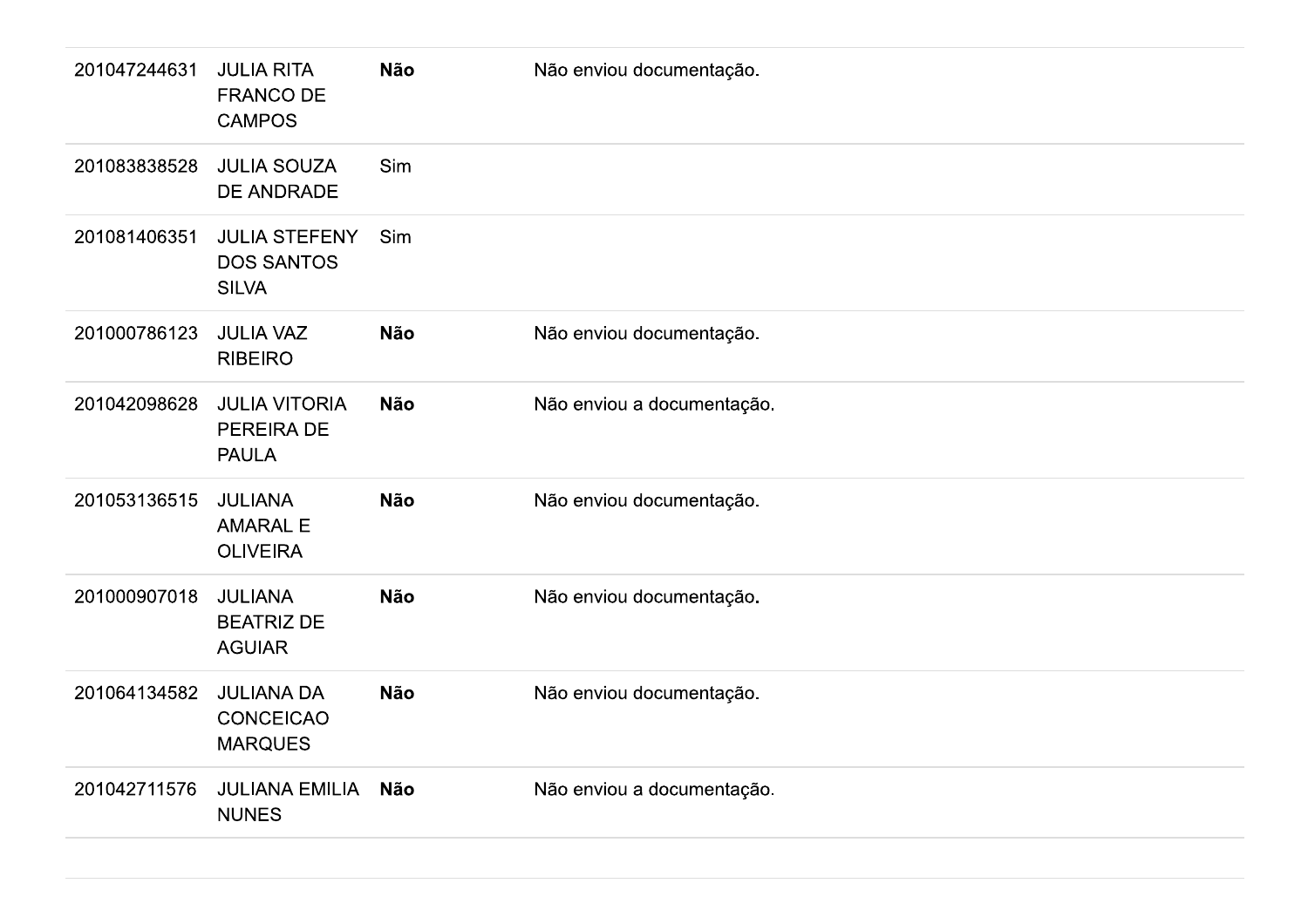| 201082116579 | <b>JULIANA</b><br><b>FERREIRA DE</b><br><b>SOUZA</b>     | Sim        |                            |
|--------------|----------------------------------------------------------|------------|----------------------------|
| 201073156519 | <b>JULIANA</b><br><b>PEREIRA</b><br><b>SANTOS</b>        | Sim        |                            |
| 201059605992 | <b>JULIANA</b><br><b>RIBEIRO</b><br><b>GOMES</b>         | <b>Não</b> | Não enviou documentação.   |
| 201062471275 | <b>JULIANE</b><br><b>ALMEIDA MAIA</b>                    | <b>Não</b> | Não enviou documentação.   |
| 201095760959 | <b>JULIANE SILVA</b><br><b>SOUSA</b>                     | Sim        |                            |
| 201053349571 | <b>JULIANE</b><br><b>STEFANY SILVA</b>                   | Sim        |                            |
| 201008400438 | <b>JULIENE</b><br><b>RODRIGUES DE</b><br><b>OLIVEIRA</b> | <b>Não</b> | Não enviou a documentação. |
| 201111971507 | <b>JULIO CESAR</b><br>DE SOUZA                           | <b>Não</b> | Não enviou documentação.   |
| 201002321721 | <b>JULIO CESAR</b><br><b>MACHADO</b><br><b>ZEFERINO</b>  | Sim        |                            |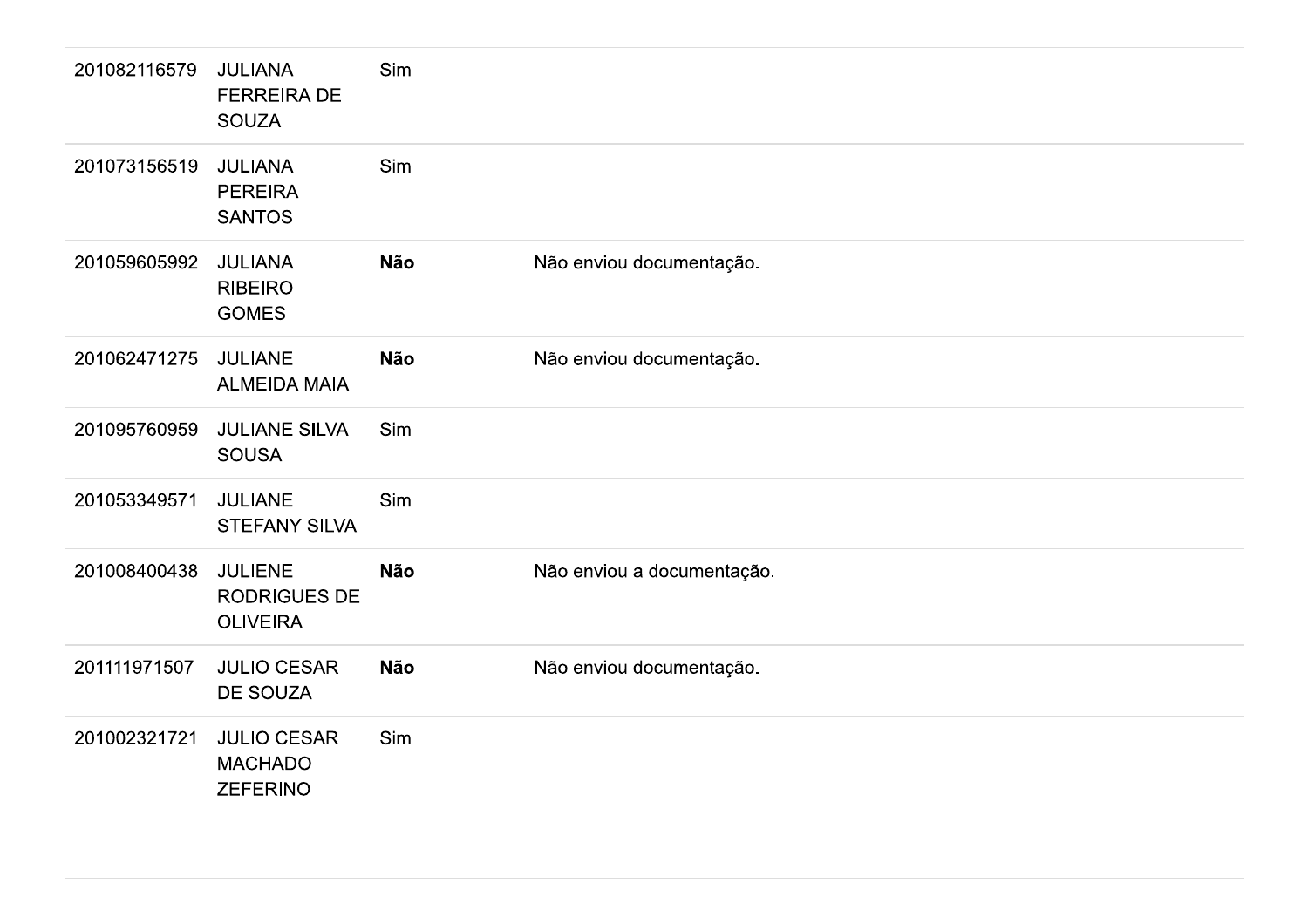| 201018892681 | <b>JULIO CESAR</b><br><b>SILVA SANTOS</b>                                  | Sim        |                            |
|--------------|----------------------------------------------------------------------------|------------|----------------------------|
| 201079882324 | <b>JULIO CESAR</b><br><b>VIANA SANTOS</b>                                  | <b>Não</b> | Não enviou documentação.   |
| 201040274304 | <b>JULIO GABRIEL</b><br><b>RODRIGUES DE</b><br><b>SOUZA</b>                | <b>Não</b> | Não enviou a documentação. |
| 201047005966 | <b>JULLY</b><br><b>DANIELLY</b><br><b>GURGEL REGIS</b>                     | <b>Não</b> | Não enviou documentação.   |
| 201013379114 | <b>JULLY EVELYN</b><br><b>MARQUES</b><br><b>SANTANA DE</b><br><b>SOUZA</b> | <b>Não</b> | Não enviou a documentação. |
| 201063714954 | <b>JULLYA</b><br><b>RAFAELLY DE</b><br><b>OLIVEIRA</b><br><b>VALADARES</b> | <b>Não</b> | Não enviou documentação.   |
| 201007977592 | <b>JULYA</b><br><b>PINHEIRO</b><br><b>GUIMARAES</b>                        | <b>Não</b> | Não enviou documentação.   |
| 201000783146 | <b>JUNIA</b><br><b>GRACIELLE</b><br><b>AMORIM</b><br><b>SALDANHA</b>       | <b>Não</b> | Não enviou documentação.   |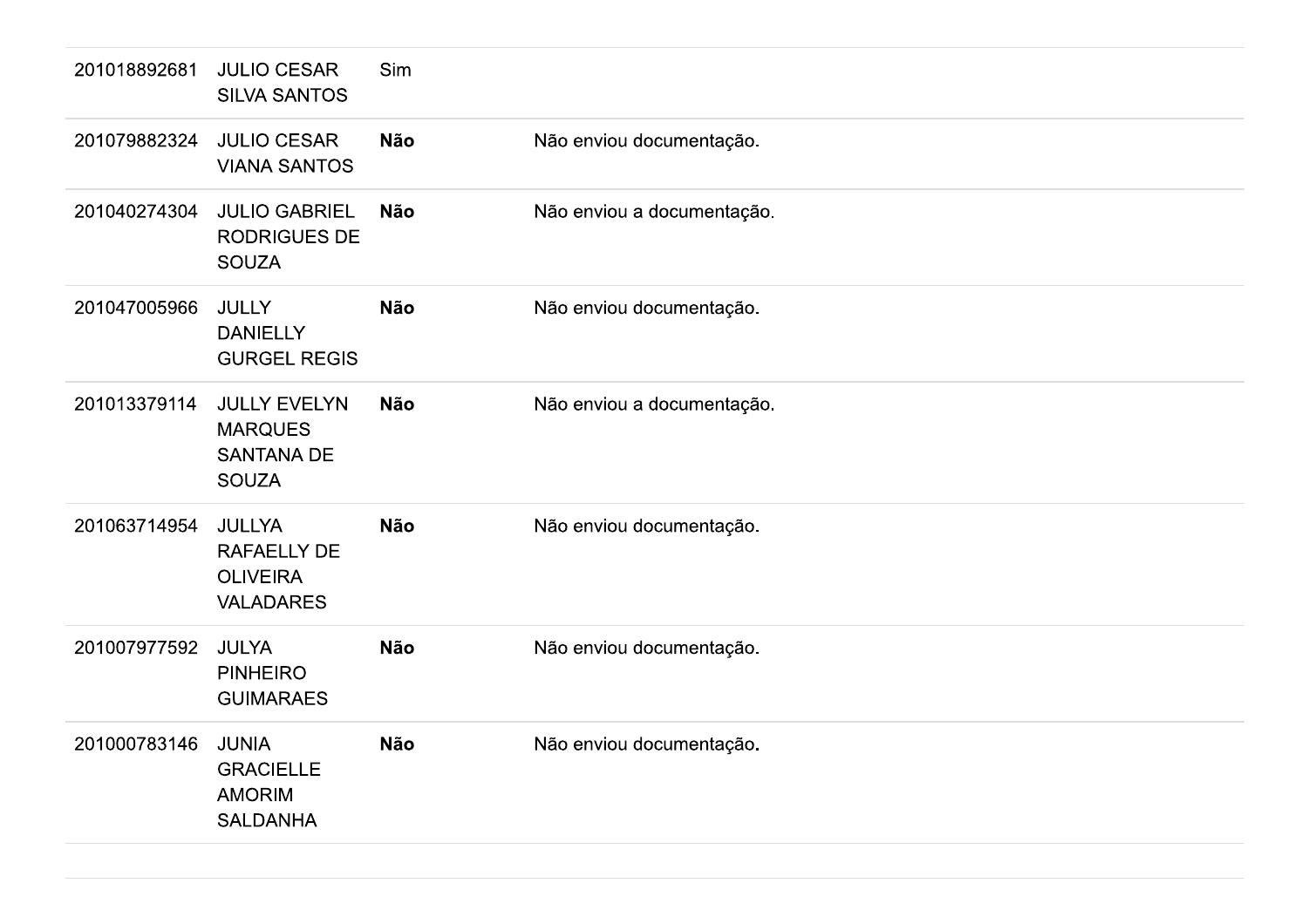| 201036426512 | <b>JUNILTON</b><br><b>CARVALHO DE</b><br><b>SOUZA</b>                      | Sim        |                            |
|--------------|----------------------------------------------------------------------------|------------|----------------------------|
| 201106813599 | <b>JUNIOR</b><br><b>APARECIDO</b><br><b>SOARES</b>                         | <b>Não</b> | Não enviou a documentação. |
| 201004063156 | <b>JUSCELINO</b><br><b>RODRIGUES</b><br><b>DOS SANTOS</b><br><b>JUNIOR</b> | <b>Não</b> | Não enviou documentação.   |
| 201004130799 | <b>JUSSIMARA</b><br><b>SILVEIRA</b><br><b>SANTOS</b>                       | <b>Não</b> | Não enviou a documentação. |
| 201053954826 | <b>KAIO COSTA</b><br><b>MUTH SANTOS</b>                                    | <b>Não</b> | Não enviou documentação.   |
| 201067087720 | <b>KAIO</b><br><b>HENRIQUE</b><br><b>MARQUES</b><br><b>BATISTA</b>         | <b>Não</b> | Não enviou documentação.   |
| 201000725915 | <b>KAIQUE KEVEM</b><br><b>MAGALHAES</b><br><b>MEDEIROS</b>                 | <b>Não</b> | Não enviou documentação.   |
| 201025052451 | <b>KAISA TATIANE</b><br><b>JESUS FERRAZ</b>                                | <b>Não</b> | Não enviou documentação.   |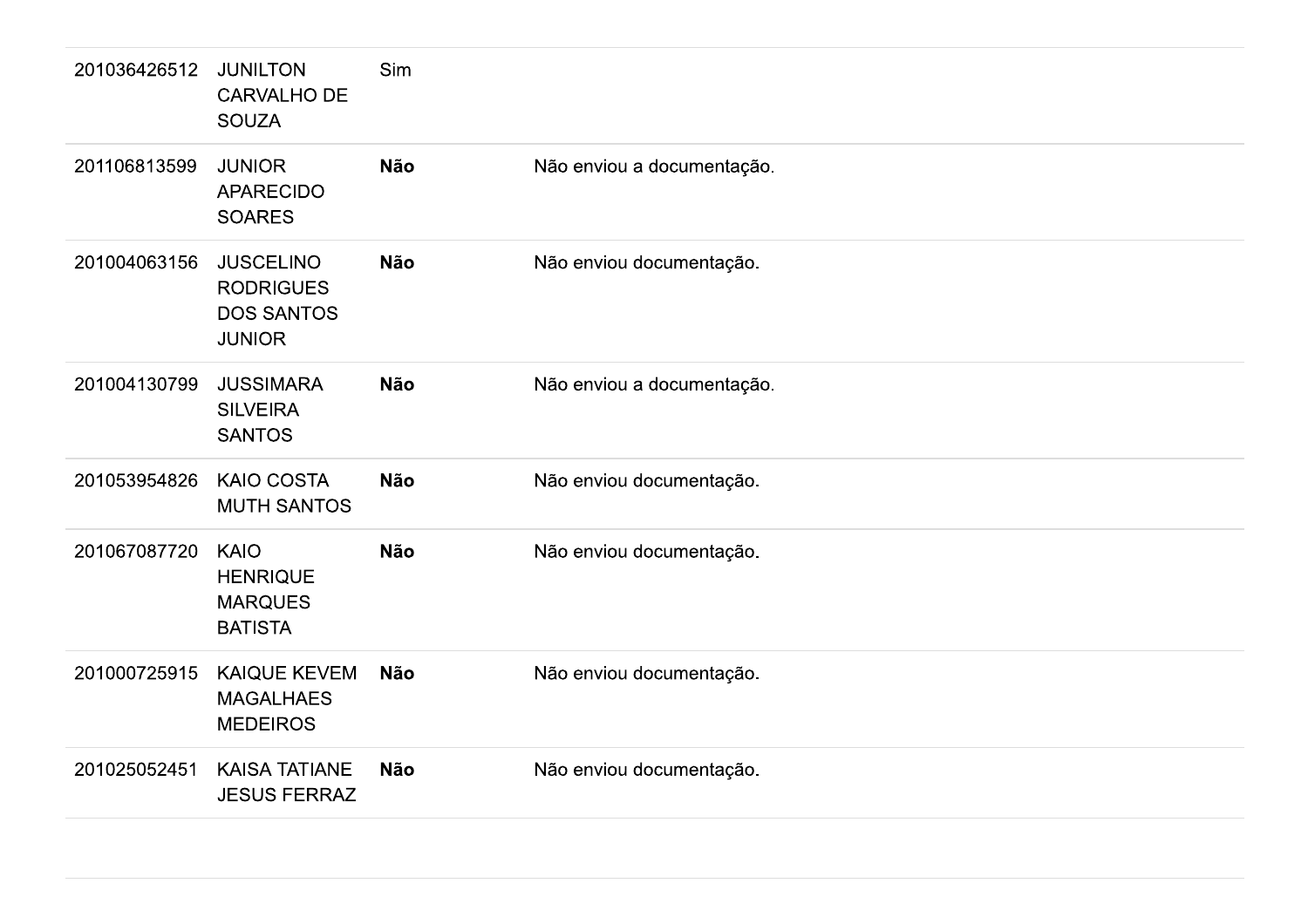| 201056419827 | <b>KALIPE</b><br>RABELO LEITE                                      | <b>Não</b> | Não enviou documentação.   |
|--------------|--------------------------------------------------------------------|------------|----------------------------|
| 201041554597 | <b>KALITA</b><br><b>ROSEANY</b><br><b>FERREIRA</b><br><b>ALVES</b> | Não        | Não enviou documentação.   |
| 201018526628 | <b>KAMILA</b><br><b>FERREIRA</b><br><b>NEVES</b>                   | <b>Não</b> | Não enviou a documentação. |
| 201019123276 | <b>KAMILLY</b><br>AZEVEDO DA<br><b>SILVA</b>                       | Sim        |                            |
| 201005299940 | <b>KAMILLY</b><br><b>SOUZA</b><br><b>SANTOS</b>                    | Não        | Não enviou documentação.   |
| 201026329650 | <b>KAMILLY VIEIRA</b><br><b>ALVES</b>                              | Não        | Não enviou documentação.   |
| 201121245389 | <b>KAMILY PAULA</b><br><b>SOARES SILVA</b>                         | Não        | Não enviou documentação.   |
| 201022793107 | <b>KANANDA</b><br><b>EVELYN VIEIRA</b><br><b>DOS SANTOS</b>        | Não        | Não enviou a documentação. |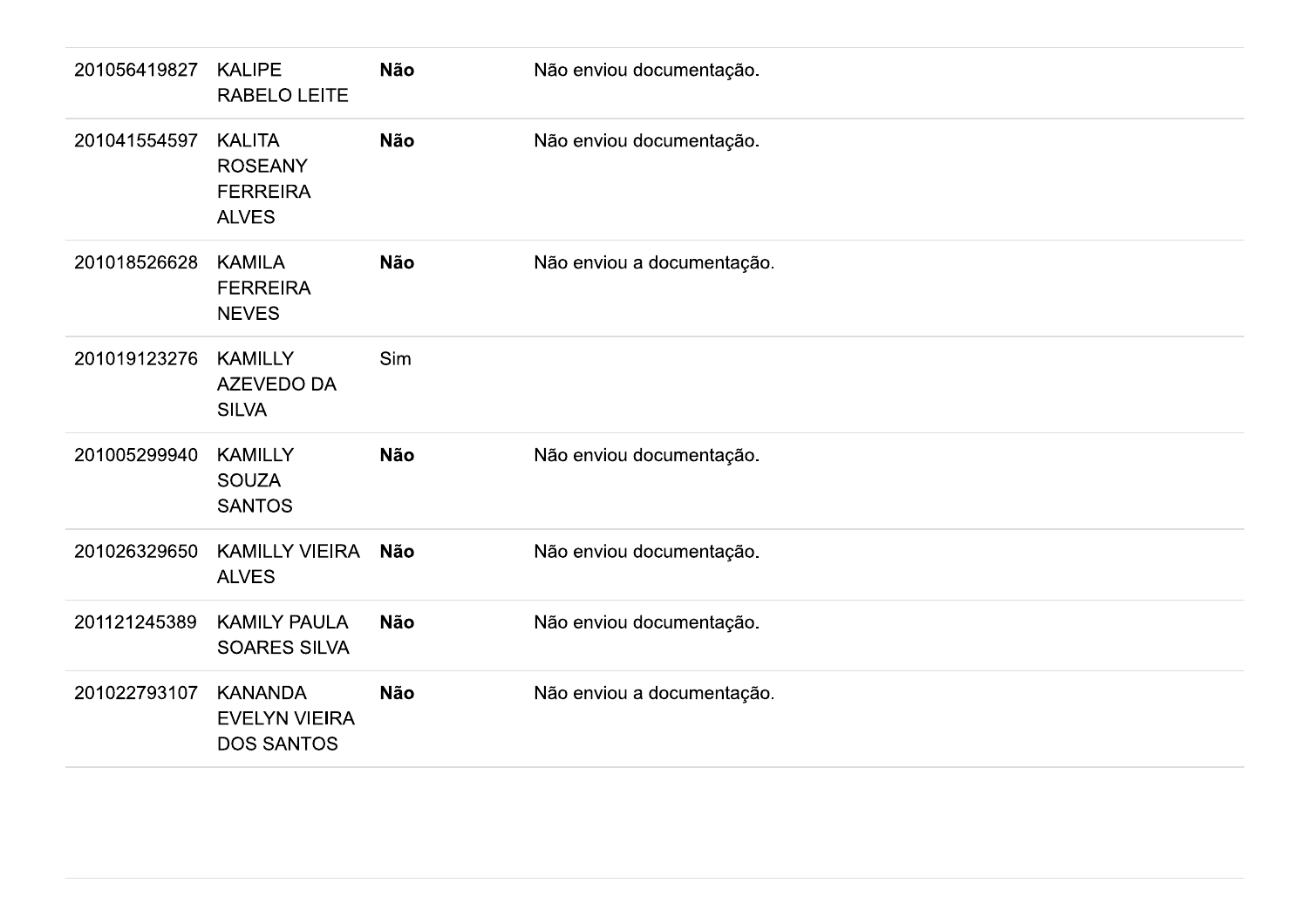| 201015508207 | KAREM DIEDRA<br><b>DA SILVA</b><br><b>SOARES</b>                       | <b>Não</b> | Ausência de documentos necessários para analise socioeconômica. De acordo com<br>o edital Nº 01/2021 - SISU/UNIMONTES, consta no item 2.2 (DOCUMENTAÇÃO<br>COMPROBATÓRIA DE APRESENTAÇÃO OBRIGATÓRIA ) do ANEXO I<br>(PROGRAMA SOCIOECONÔMICO), toda a documentação necessária que deveria<br>ser enviada. |
|--------------|------------------------------------------------------------------------|------------|------------------------------------------------------------------------------------------------------------------------------------------------------------------------------------------------------------------------------------------------------------------------------------------------------------|
| 201018188924 | <b>KAREM</b><br><b>EMANUELE</b><br><b>CARDOSO DOS</b><br><b>SANTOS</b> | <b>Não</b> | Não enviou a documentação.                                                                                                                                                                                                                                                                                 |
| 201015384963 | <b>KAREN</b><br><b>APARECIDA</b><br><b>FERNANDES</b><br><b>RAMOS</b>   | <b>Não</b> | Não enviou a documentação.                                                                                                                                                                                                                                                                                 |
| 201028543449 | <b>KAREN</b><br><b>APARECIDA</b><br><b>SILVA REIS</b>                  | <b>Não</b> | Não enviou a documentação.                                                                                                                                                                                                                                                                                 |
| 201011258963 | <b>KAREN</b><br><b>CAROLINE</b><br><b>CARVALHO</b><br><b>OLIVEIRA</b>  | Sim        |                                                                                                                                                                                                                                                                                                            |
| 201021289479 | <b>KAREN</b><br><b>CHRISTINIE DA</b><br><b>SILVA</b>                   | Sim        |                                                                                                                                                                                                                                                                                                            |
| 201105181881 | <b>KAREN</b><br><b>EMANUELLY</b><br><b>SILVA RIBEIRO</b>               | <b>Não</b> | Não enviou a documentação.                                                                                                                                                                                                                                                                                 |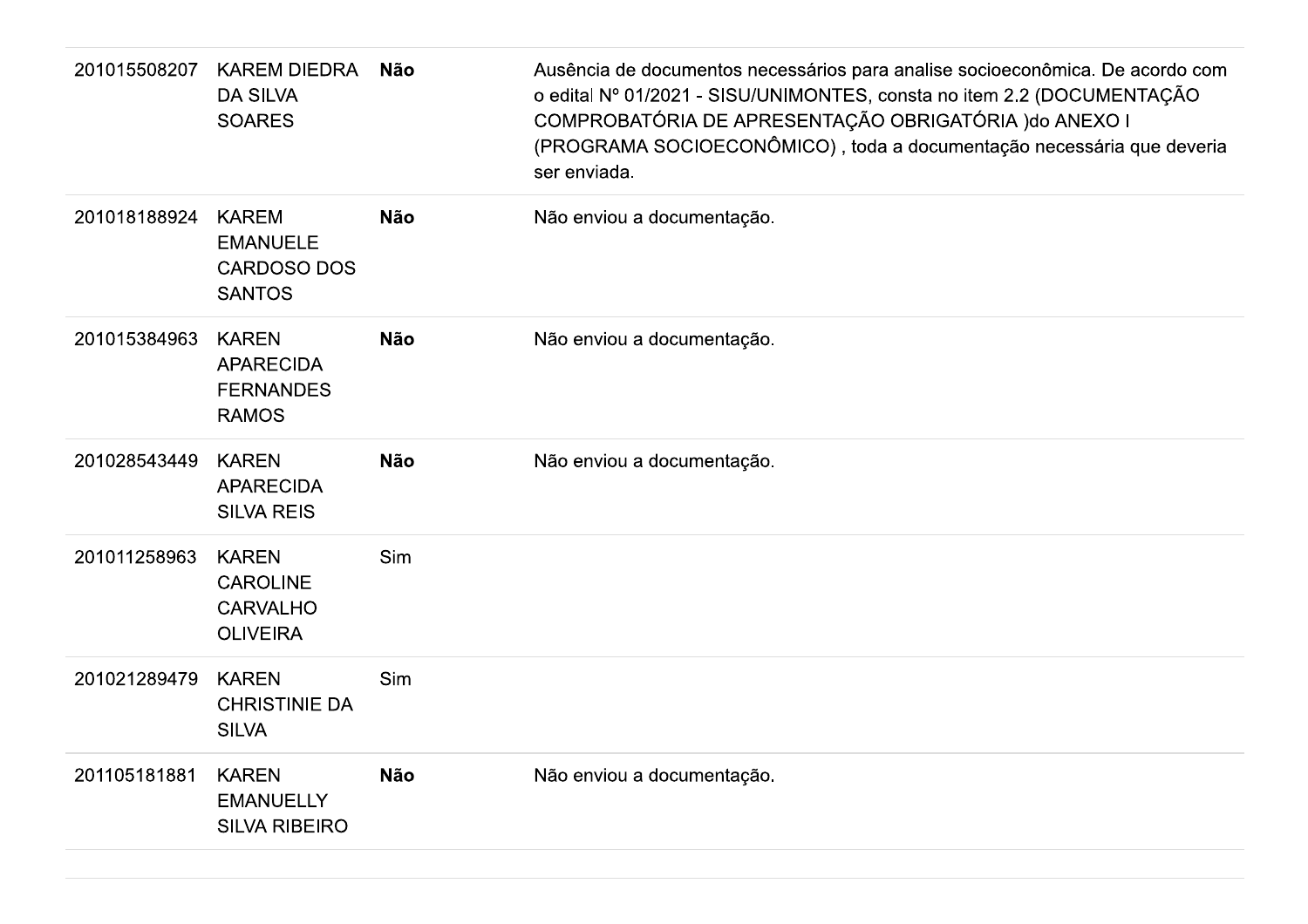| 201064667094 | <b>KAREN</b><br><b>EMILIANE DE</b><br><b>SOUZA</b>                     | <b>Não</b> | Não enviou documentação. |  |
|--------------|------------------------------------------------------------------------|------------|--------------------------|--|
| 201078391095 | <b>KAREN</b><br><b>LORENA</b><br><b>MENDES DE</b><br><b>OLIVEIRA</b>   | Não        | Não enviou documentação. |  |
| 201010304396 | <b>KAREN</b><br><b>LORRANY</b><br><b>SOARES VIEIRA</b>                 | Não        | Não enviou documentação. |  |
| 201055069086 | <b>KAREN</b><br><b>NICOLLY</b><br><b>OLIVEIRA SILVA</b>                | <b>Não</b> | Não enviou documentação. |  |
| 201018545131 | <b>KAREN</b><br><b>RAFAELLA</b><br><b>VIANA</b><br><b>MARTINS</b>      | Não        | Não enviou documentação. |  |
| 201088495068 | <b>KAREN</b><br><b>VICTORIA</b><br><b>NERES</b><br><b>MENDES</b>       | Não        | Não enviou documentação. |  |
| 201088614486 | <b>KARENN</b><br><b>KETLIN DE</b><br><b>FREITAS</b><br><b>BALIEIRO</b> | Não        | Não enviou documentação. |  |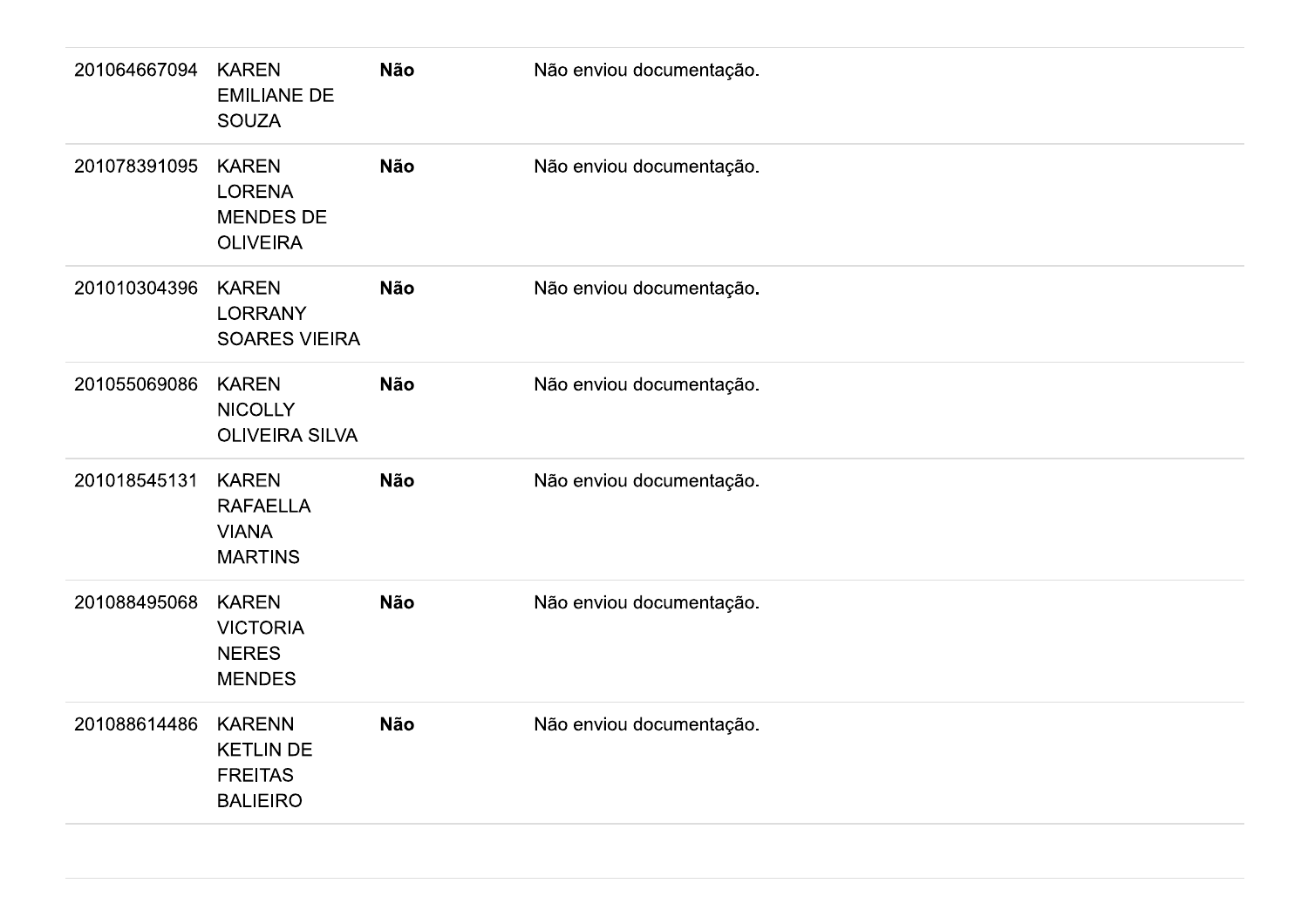| 201036871022 | <b>KARINA MACIEL</b><br><b>LOPES RAMOS</b>                         | Sim        |                                                                                                                                                                                                                                                                                                            |
|--------------|--------------------------------------------------------------------|------------|------------------------------------------------------------------------------------------------------------------------------------------------------------------------------------------------------------------------------------------------------------------------------------------------------------|
| 201017342563 | <b>KARINE</b><br><b>ALMEIDA</b><br><b>SANTOS</b><br><b>TAVARES</b> | <b>Não</b> | Não enviou documentação.                                                                                                                                                                                                                                                                                   |
| 201071075711 | <b>KARINE IASMIN</b><br><b>FONSECA</b><br><b>URCINE</b>            | Sim        |                                                                                                                                                                                                                                                                                                            |
| 201080745304 | <b>KARINE SILVA</b><br><b>DE ALMEIDA</b>                           | <b>Não</b> | Ausência de documentos necessários para analise socioeconômica. De acordo com<br>o edital Nº 01/2021 - SISU/UNIMONTES, consta no item 2.2 (DOCUMENTAÇÃO<br>COMPROBATÓRIA DE APRESENTAÇÃO OBRIGATÓRIA ) do ANEXO I<br>(PROGRAMA SOCIOECONÔMICO), toda a documentação necessária que deveria<br>ser enviada. |
| 201049824869 | <b>KARINE</b><br><b>SOARES</b><br><b>PIMENTA SILVA</b>             | <b>Não</b> | Falta de documentação ou declaração que comprove a renda. O documento poderá<br>ser anexado pela área do candidato no período de recurso                                                                                                                                                                   |
| 201076567530 | <b>KARINY ALVES</b><br><b>PANTA</b>                                | <b>Não</b> | Não enviou documentação.                                                                                                                                                                                                                                                                                   |
| 201000451892 | <b>KARINY</b><br><b>RODRIGUES DA</b><br><b>COSTA</b>               | <b>Não</b> | Não enviou documentação.                                                                                                                                                                                                                                                                                   |
| 201025413430 | <b>KARLA VITORIA</b><br><b>MOTA DE</b><br><b>CARVALHO</b>          | <b>Não</b> | Não enviou a documentação.                                                                                                                                                                                                                                                                                 |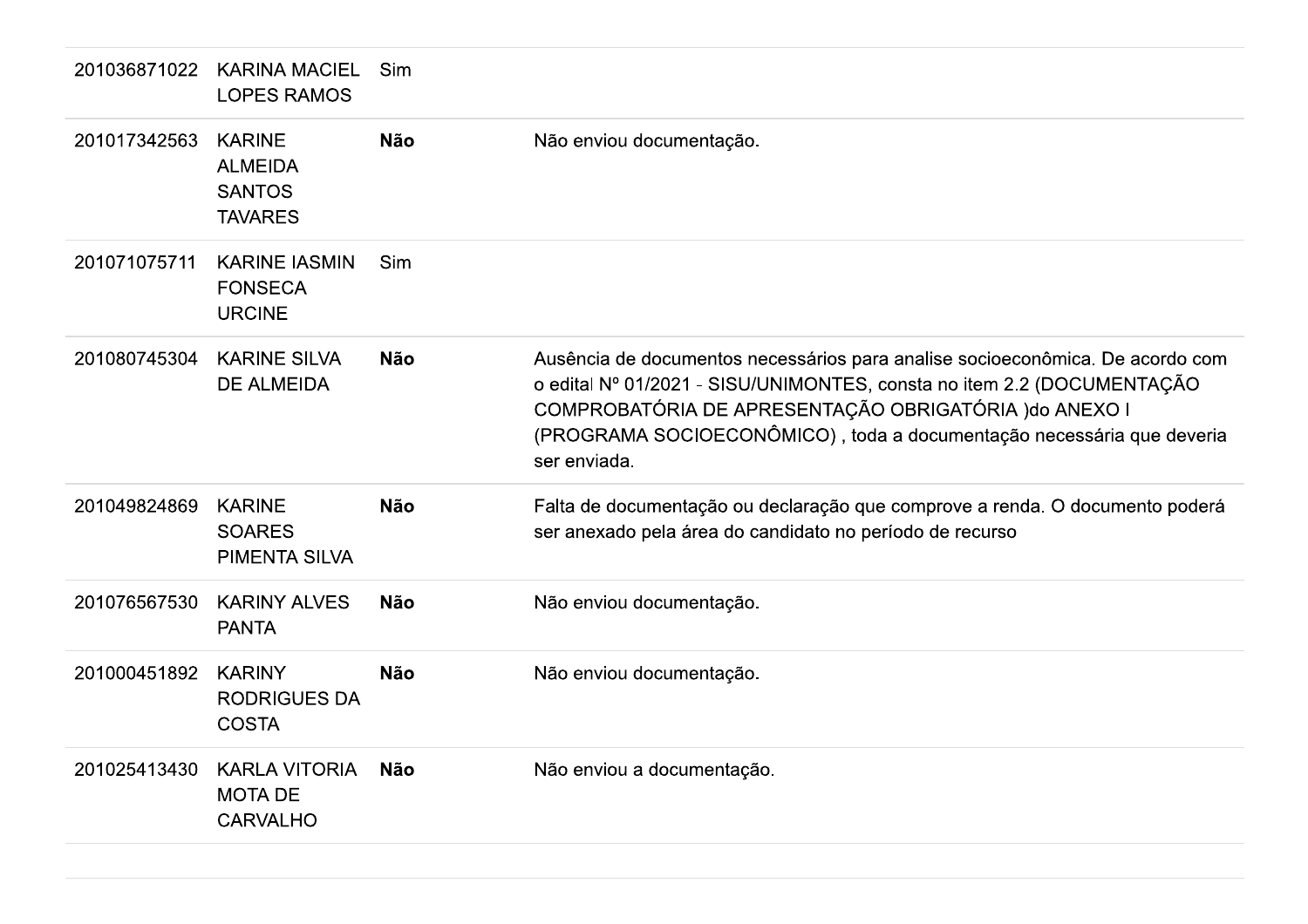| 201019500762 | <b>KAROLAINE</b><br><b>ALVES DOS</b><br><b>SANTOS</b>   | Não        | Não enviou documentação.   |
|--------------|---------------------------------------------------------|------------|----------------------------|
| 201022934909 | <b>KAROLAINE</b><br><b>GONCALVES</b><br>DE SOUZA        | <b>Não</b> | Não enviou a documentação. |
| 201017788351 | <b>KAROLAINE</b><br>PEREIRA DOS<br><b>SANTOS</b>        | Não        | Não enviou a documentação. |
| 201000350029 | <b>KAROLAINY</b><br><b>NARDIN DE</b><br><b>CARVALHO</b> | Não        | Não enviou documentação.   |
| 201003806779 | <b>KAROLINA</b><br><b>ALVES ROCHA</b>                   | <b>Não</b> | Não enviou documentação.   |
| 201009320486 | <b>KAROLINE LIMA</b><br><b>DE OLIVEIRA</b>              | Não        | Não enviou documentação.   |
| 201012027623 | <b>KAROLINY</b><br><b>BERNARDINO</b><br><b>THONASIO</b> | Não        | Não enviou a documentação. |
| 201044999062 | <b>KARYNE</b><br><b>RODRIGUES</b><br><b>LOPES</b>       | Não        | Não enviou documentação.   |
| 201070453620 | <b>KARYNE</b><br><b>SANTOS</b><br><b>CARVALHO</b>       | Não        | Não enviou documentação.   |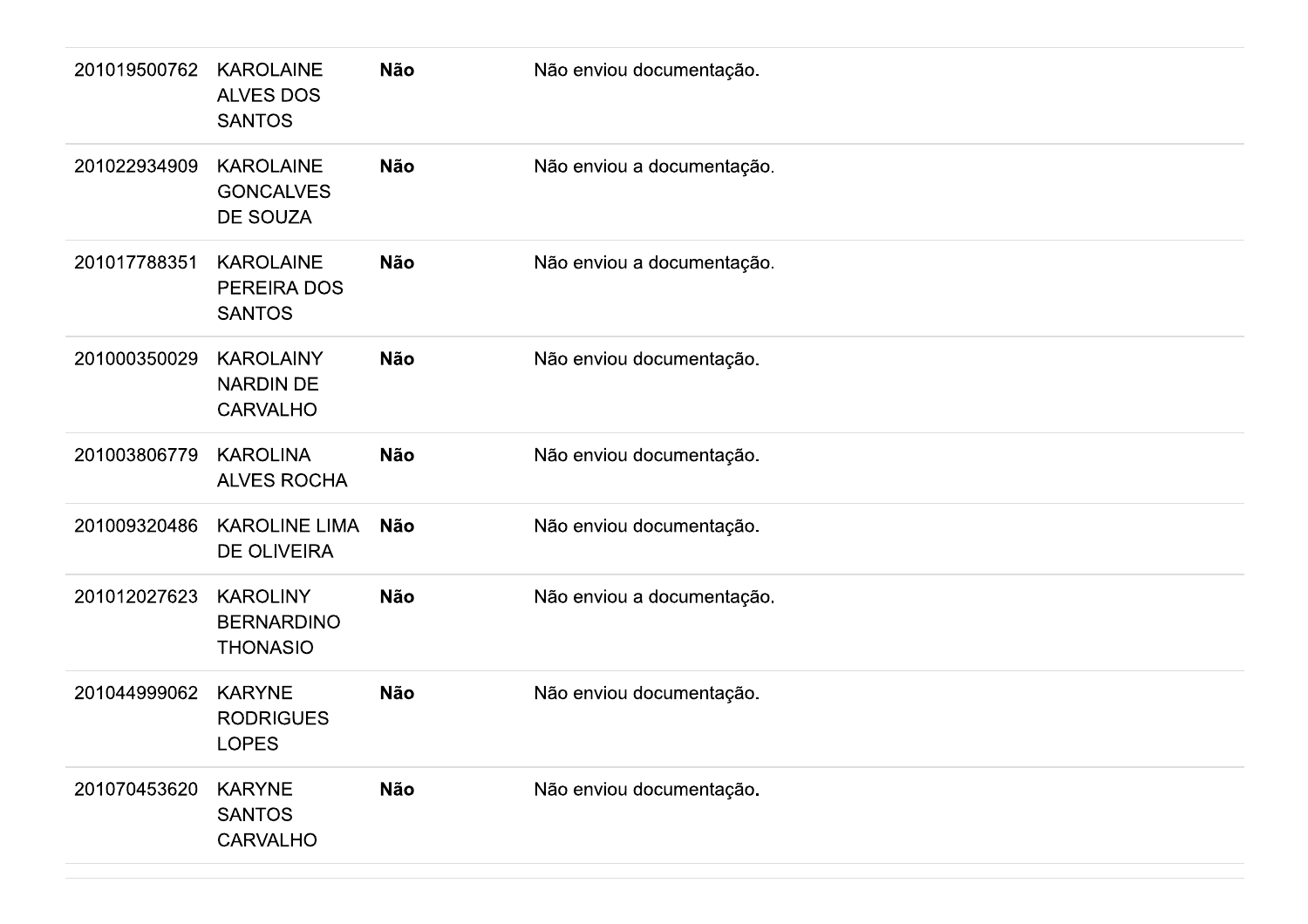| 201022951218 | <b>KATHELYN</b><br><b>KATE SA DE</b><br><b>OLIVEIRA</b>              | <b>Não</b> | Não enviou documentação.                                                                                                                                                                                                                                                                                   |
|--------------|----------------------------------------------------------------------|------------|------------------------------------------------------------------------------------------------------------------------------------------------------------------------------------------------------------------------------------------------------------------------------------------------------------|
| 201081378675 | <b>KATHERINE</b><br><b>FREITAS</b><br><b>OLIVEIRA</b>                | <b>Não</b> | Não enviou documentação.                                                                                                                                                                                                                                                                                   |
| 201010131393 | <b>KATHY ELIUDE</b><br><b>SILVEIRA</b><br><b>SANTANA</b>             | <b>Não</b> | Não enviou a documentação.                                                                                                                                                                                                                                                                                 |
| 201002667032 | <b>KATIA</b><br><b>EMANUELY</b><br>PEREIRA LIMA                      | <b>Não</b> | Não enviou documentação.                                                                                                                                                                                                                                                                                   |
| 201060221524 | <b>KATRINI</b><br><b>GONCALVES</b><br><b>DE OLIVEIRA</b>             | <b>Não</b> | Não enviou documentação.                                                                                                                                                                                                                                                                                   |
| 201007464591 | <b>KAUANE</b><br><b>CARDOSO DOS</b><br><b>SANTOS</b><br><b>SOUZA</b> | <b>Não</b> | Não enviou documentação.                                                                                                                                                                                                                                                                                   |
| 201107895926 | <b>KAUANNA</b><br><b>STEFANNY</b><br><b>NUNES</b>                    | <b>Não</b> | Ausência de documentos necessários para analise socioeconômica. De acordo com<br>o edital Nº 01/2021 - SISU/UNIMONTES, consta no item 2.2 (DOCUMENTAÇÃO<br>COMPROBATÓRIA DE APRESENTAÇÃO OBRIGATÓRIA ) do ANEXO I<br>(PROGRAMA SOCIOECONÔMICO), toda a documentação necessária que deveria<br>ser enviada. |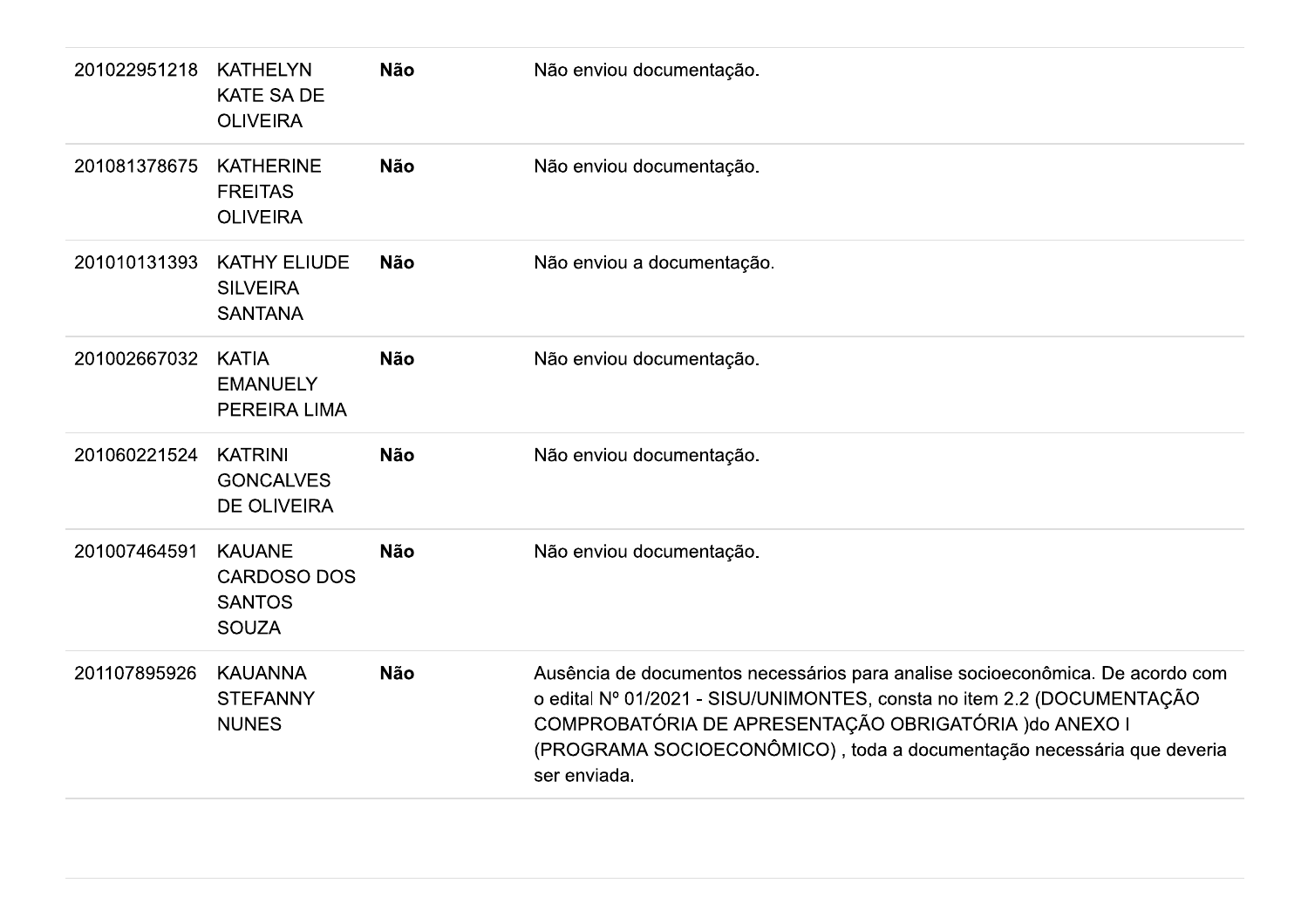| 201088946284 | <b>KAYLANE</b><br><b>FERNANDES</b><br><b>FREITAS</b>                  | <b>Não</b> | Não enviou a documentação.                                                                                                                                                                                                                                                                                 |
|--------------|-----------------------------------------------------------------------|------------|------------------------------------------------------------------------------------------------------------------------------------------------------------------------------------------------------------------------------------------------------------------------------------------------------------|
| 201119973513 | <b>KEILA KARINE</b><br><b>RAMOS DA</b><br><b>SILVA</b>                | <b>Não</b> | Não enviou documentação.                                                                                                                                                                                                                                                                                   |
| 201054350602 | <b>KEILA PEREIRA</b><br><b>DE OLIVEIRA</b>                            | Sim        |                                                                                                                                                                                                                                                                                                            |
| 201006594679 | <b>KELEN</b><br><b>PATRICIA</b><br><b>ALVES LEITE</b>                 | <b>Não</b> | Não enviou documentação.                                                                                                                                                                                                                                                                                   |
| 201043933492 | <b>KELLEN</b><br><b>CRISTIAN LIMA</b><br><b>SALOMAO</b>               | <b>Não</b> | Ausência de documentos necessários para analise socioeconômica. De acordo com<br>o edital Nº 01/2021 - SISU/UNIMONTES, consta no item 2.2 (DOCUMENTAÇÃO<br>COMPROBATÓRIA DE APRESENTAÇÃO OBRIGATÓRIA ) do ANEXO I<br>(PROGRAMA SOCIOECONÔMICO), toda a documentação necessária que deveria<br>ser enviada. |
| 201001132160 | <b>KELLY</b><br><b>CRISTINY</b><br><b>SANTOS DE</b><br><b>ALMEIDA</b> | <b>Não</b> | Não enviou a documentação.                                                                                                                                                                                                                                                                                 |
| 201005779065 | <b>KELLY</b><br><b>CRISTINY</b><br><b>SANTOS</b><br><b>SOUZA</b>      | <b>Não</b> | Não enviou a documentação.                                                                                                                                                                                                                                                                                 |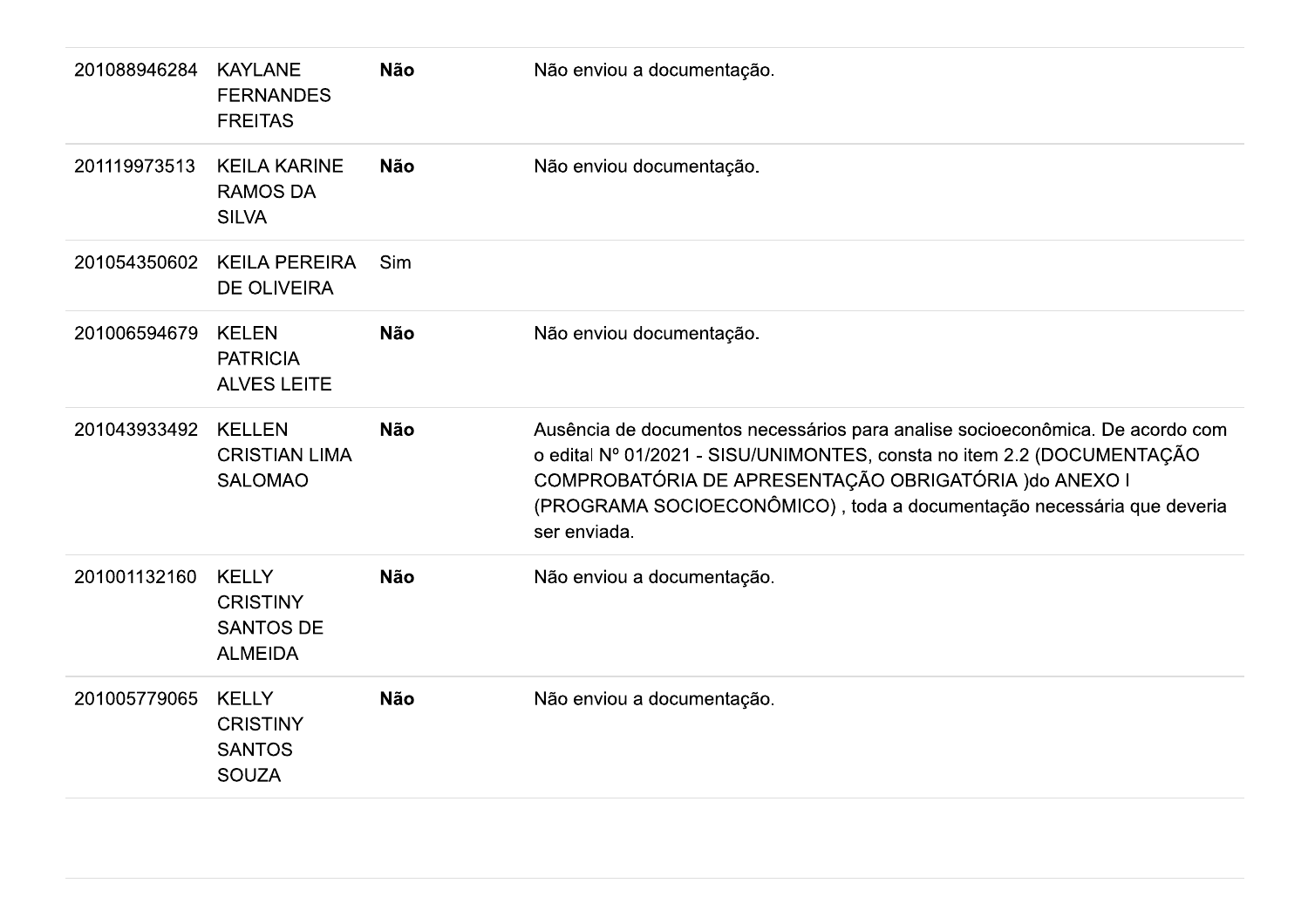| 201063757029 | <b>KELLY DAIANE</b><br><b>GONCALVES</b><br><b>SILVA</b>             | Não        | Não enviou a documentação. |
|--------------|---------------------------------------------------------------------|------------|----------------------------|
| 201012635581 | <b>KELLY</b><br><b>DAMIANA</b><br><b>OLIVEIRA</b><br><b>BARBOSA</b> | <b>Não</b> | Não enviou a documentação. |
| 201043079429 | <b>KELLY DAYANE</b><br><b>OLIVEIRA</b><br><b>SANTOS</b>             | Não        | Não enviou a documentação. |
| 201038422832 | <b>KELLY</b><br><b>FERNANDA</b><br><b>ALVES RIBEIRO</b>             | <b>Não</b> | Não enviou documentação.   |
| 201079492215 | <b>KELLY GOMES</b><br><b>MAGALHAES</b>                              | Não        | Não enviou a documentação. |
| 201015762333 | <b>KELLY</b><br><b>LORRANY</b><br><b>ANTUNES</b><br><b>ALVES</b>    | Não        | Não enviou documentação.   |
| 201016170924 | <b>KELLY RAISSA</b><br><b>SOARES RUAS</b>                           | <b>Não</b> | Não enviou a documentação. |
| 201024519542 | <b>KELLY SILVIA</b><br>DE JESUS<br><b>SANTOS</b>                    | Não        | Não enviou a documentação. |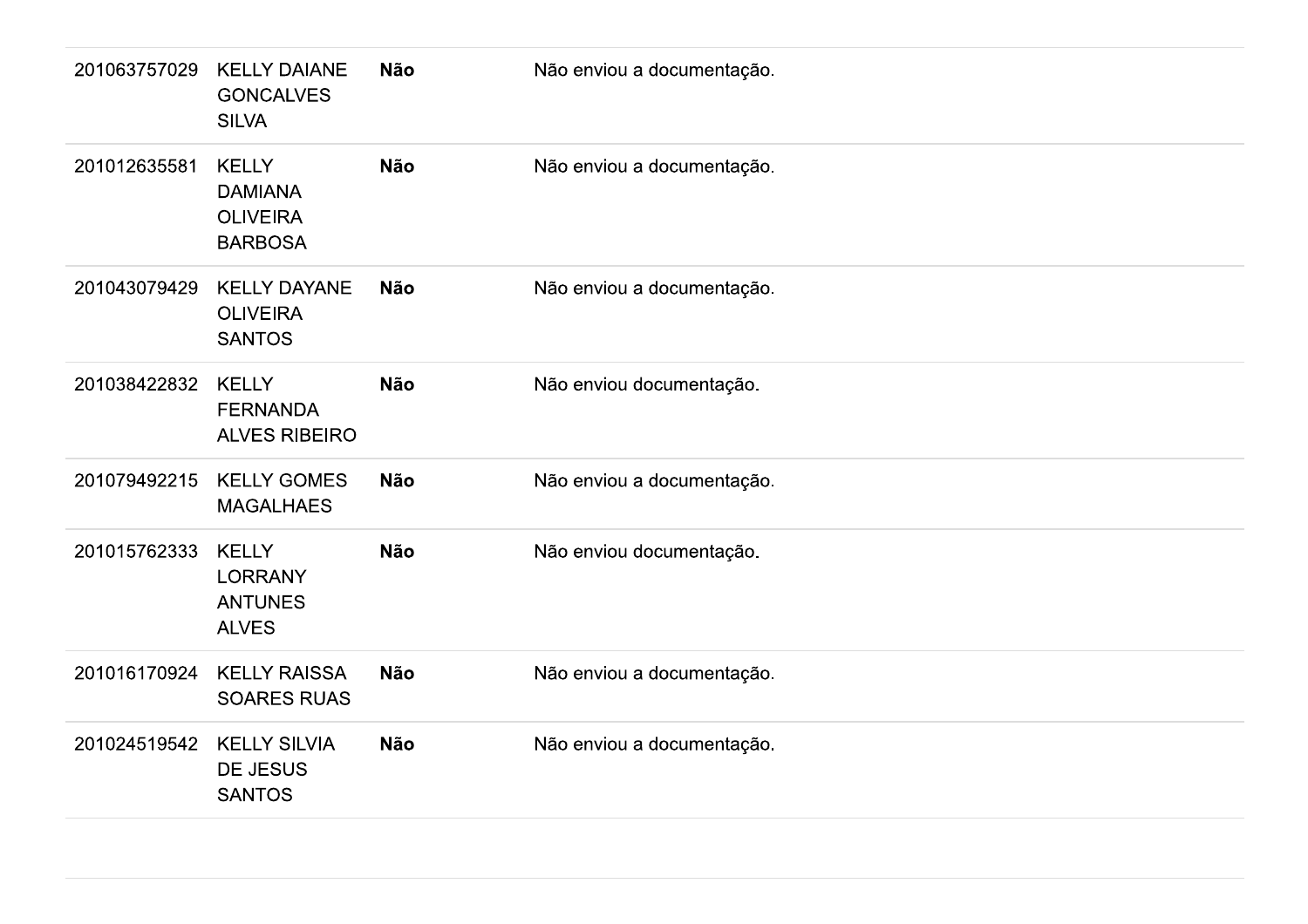| 201052468687 | <b>KELVIM</b><br><b>FERREIRA</b><br><b>SOARES</b>                   | Sim        |                                                                                                                                                                                                                                                                                                            |
|--------------|---------------------------------------------------------------------|------------|------------------------------------------------------------------------------------------------------------------------------------------------------------------------------------------------------------------------------------------------------------------------------------------------------------|
| 201060493602 | <b>KELY BATISTA</b><br><b>DE SOUSA</b>                              | <b>Não</b> | Não enviou a documentação.                                                                                                                                                                                                                                                                                 |
| 201010802472 | <b>KELY PEGO</b><br><b>FERREIRA</b>                                 | <b>Não</b> | Não enviou a documentação.                                                                                                                                                                                                                                                                                 |
| 201043275613 | <b>KELYANE DE</b><br><b>SOUSA TELES</b>                             | <b>Não</b> | Não enviou a documentação.                                                                                                                                                                                                                                                                                 |
| 201002933814 | <b>KEMILY PINTO</b><br><b>FONSECA</b>                               | <b>Não</b> | Não enviou documentação.                                                                                                                                                                                                                                                                                   |
| 201104952605 | <b>KENIA</b><br><b>FERNANDA</b><br><b>SILVA</b><br><b>RODRIGUES</b> | <b>Não</b> | Ausência de documentos necessários para analise socioeconômica. De acordo com<br>o edital Nº 01/2021 - SISU/UNIMONTES, consta no item 2.2 (DOCUMENTAÇÃO<br>COMPROBATÓRIA DE APRESENTAÇÃO OBRIGATÓRIA ) do ANEXO I<br>(PROGRAMA SOCIOECONÔMICO), toda a documentação necessária que deveria<br>ser enviada. |
| 201076614415 | <b>KENIA MARIA</b><br><b>FIUZA AMARAL</b>                           | <b>Não</b> | Não enviou a documentação.                                                                                                                                                                                                                                                                                 |
| 201002920167 | <b>KENIA SABATA</b><br><b>CRUZ</b>                                  | <b>Não</b> | Não enviou documentação.                                                                                                                                                                                                                                                                                   |
| 201011380163 | <b>KENIO SOUZA</b><br><b>FREITAS</b>                                | <b>Não</b> | Não enviou a documentação.                                                                                                                                                                                                                                                                                 |
| 201044088304 | <b>KENNEDY</b><br><b>SOARES SILVA</b>                               | <b>Não</b> | Não enviou documentação.                                                                                                                                                                                                                                                                                   |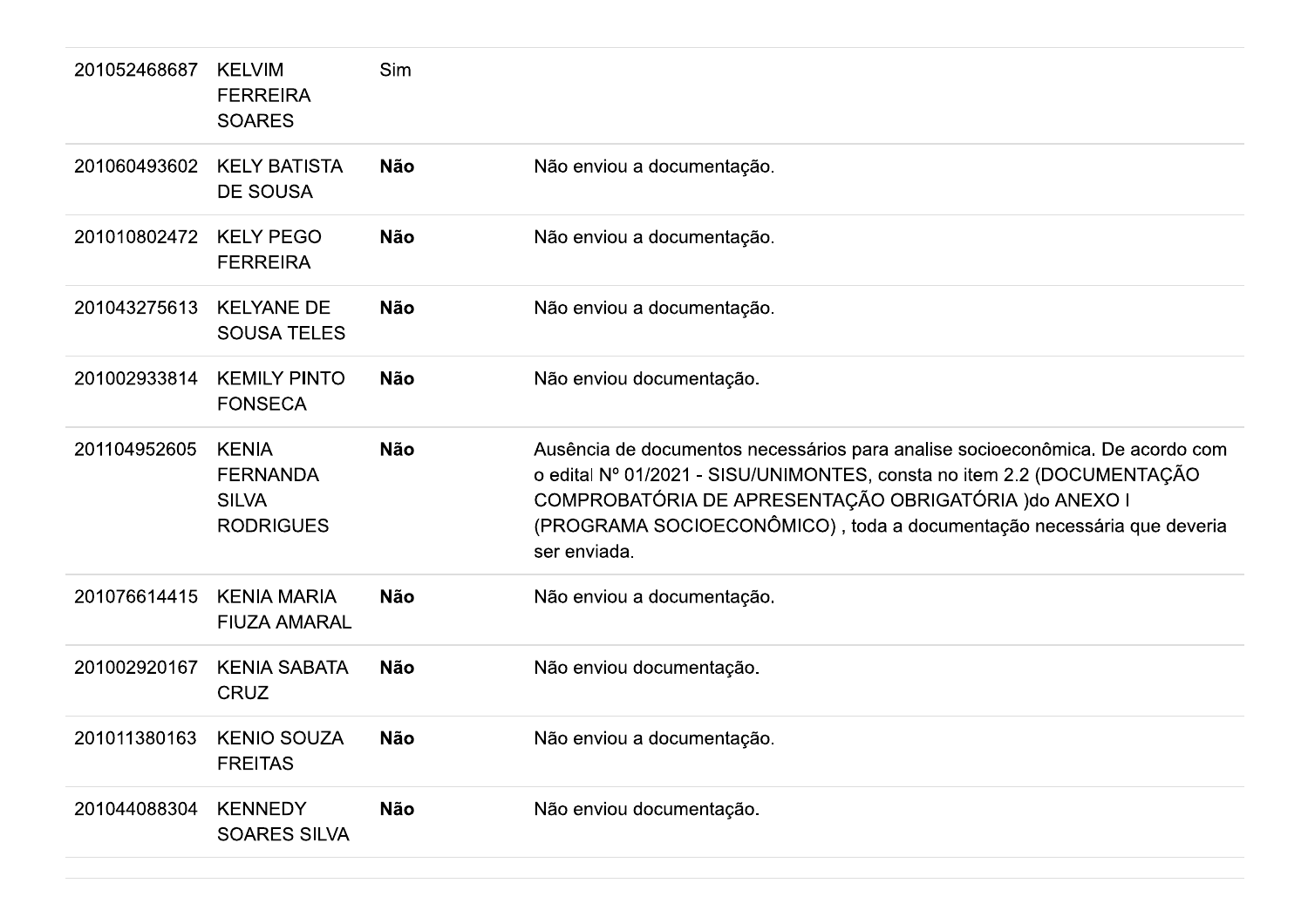| 201002833683 | <b>KEOMA</b><br><b>CARLOS</b><br><b>SOUZA</b><br><b>LACAMER</b>      | <b>Não</b> | Ausência da primeira parte do anexo III onde consta a composição familiar e renda<br>per capta. O documento poderá ser anexado pela área do candidato no período de<br>recurso. |
|--------------|----------------------------------------------------------------------|------------|---------------------------------------------------------------------------------------------------------------------------------------------------------------------------------|
| 201034660674 | <b>KEROLLEN</b><br><b>LUANA</b><br><b>SOARES</b><br><b>SILVEIRA</b>  | <b>Não</b> | Não enviou documentação.                                                                                                                                                        |
| 201006647386 | <b>KESIA CARITA</b><br><b>FERREIRA PAZ</b>                           | <b>Não</b> | Ausência da carteira de trabalho da candidata. O documento poderá ser anexado<br>pela área do candidato no período de recurso.                                                  |
| 201014827442 | <b>KESIA</b><br><b>FERNANDA</b><br><b>DOS SANTOS</b>                 | <b>Não</b> | Não enviou documentação.                                                                                                                                                        |
| 201019453202 | <b>KESIA SARA</b><br><b>GONCALVES</b><br><b>RANGEL</b>               | <b>Não</b> | Não enviou a documentação.                                                                                                                                                      |
| 201058432935 | <b>KETHLEN</b><br><b>KELLEN SOUZA</b><br><b>MOTA</b>                 | Sim        |                                                                                                                                                                                 |
| 201004600882 | <b>KETHLEN</b><br><b>RAINARA</b><br><b>PEREIRA</b><br><b>ANTUNES</b> | <b>Não</b> | Não enviou documentação.                                                                                                                                                        |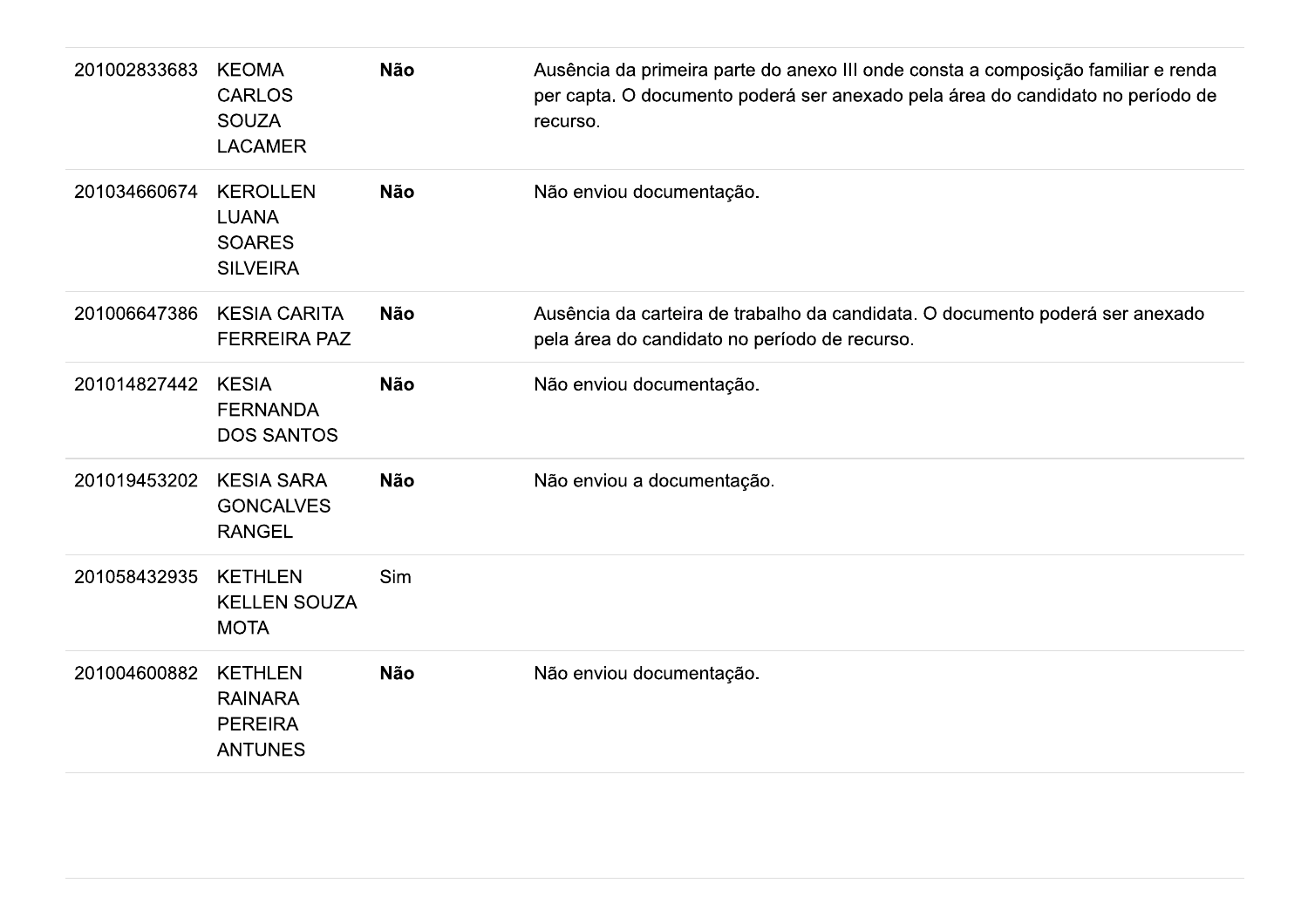| 201067684963 | <b>KETLEN</b><br><b>HELOISY</b><br><b>RODRIGUES</b><br><b>SANTOS</b> | <b>Não</b> | Não enviou a documentação.                                                                                                                                                                                                                                                                                 |
|--------------|----------------------------------------------------------------------|------------|------------------------------------------------------------------------------------------------------------------------------------------------------------------------------------------------------------------------------------------------------------------------------------------------------------|
| 201058746383 | <b>KETLEY</b><br><b>TAWANY ALVES</b>                                 | <b>Não</b> | Não enviou documentação.                                                                                                                                                                                                                                                                                   |
| 201006474583 | <b>KETRIN ALVES</b><br><b>DA SILVA</b>                               | <b>Não</b> | Não enviou a documentação.                                                                                                                                                                                                                                                                                 |
| 201018117360 | <b>KEVELLY</b><br><b>LORRANY</b><br><b>CHAVES</b><br><b>MIRANDA</b>  | <b>Não</b> | Ausência de documentos necessários para analise socioeconômica. De acordo com<br>o edital Nº 01/2021 - SISU/UNIMONTES, consta no item 2.2 (DOCUMENTAÇÃO<br>COMPROBATÓRIA DE APRESENTAÇÃO OBRIGATÓRIA ) do ANEXO I<br>(PROGRAMA SOCIOECONÔMICO), toda a documentação necessária que deveria<br>ser enviada. |
| 201005183524 | <b>KEVELLYN TAIS</b><br><b>GONCALVES</b><br><b>MARCAL</b>            | <b>Não</b> | Não enviou a documentação.                                                                                                                                                                                                                                                                                 |
| 201061568485 | <b>KEVIN ANDRE</b><br><b>TEIXEIRA SILVA</b>                          | <b>Sim</b> |                                                                                                                                                                                                                                                                                                            |
| 201077269276 | <b>KEYLA</b><br><b>INGRYDY DA</b><br><b>SILVA BRAZ</b>               | <b>Não</b> | Não enviou documentação.                                                                                                                                                                                                                                                                                   |
| 201017651633 | <b>KEYLANE</b><br><b>RODRIGUES DE</b><br><b>SOUZA</b>                | <b>Não</b> | Não enviou a documentação.                                                                                                                                                                                                                                                                                 |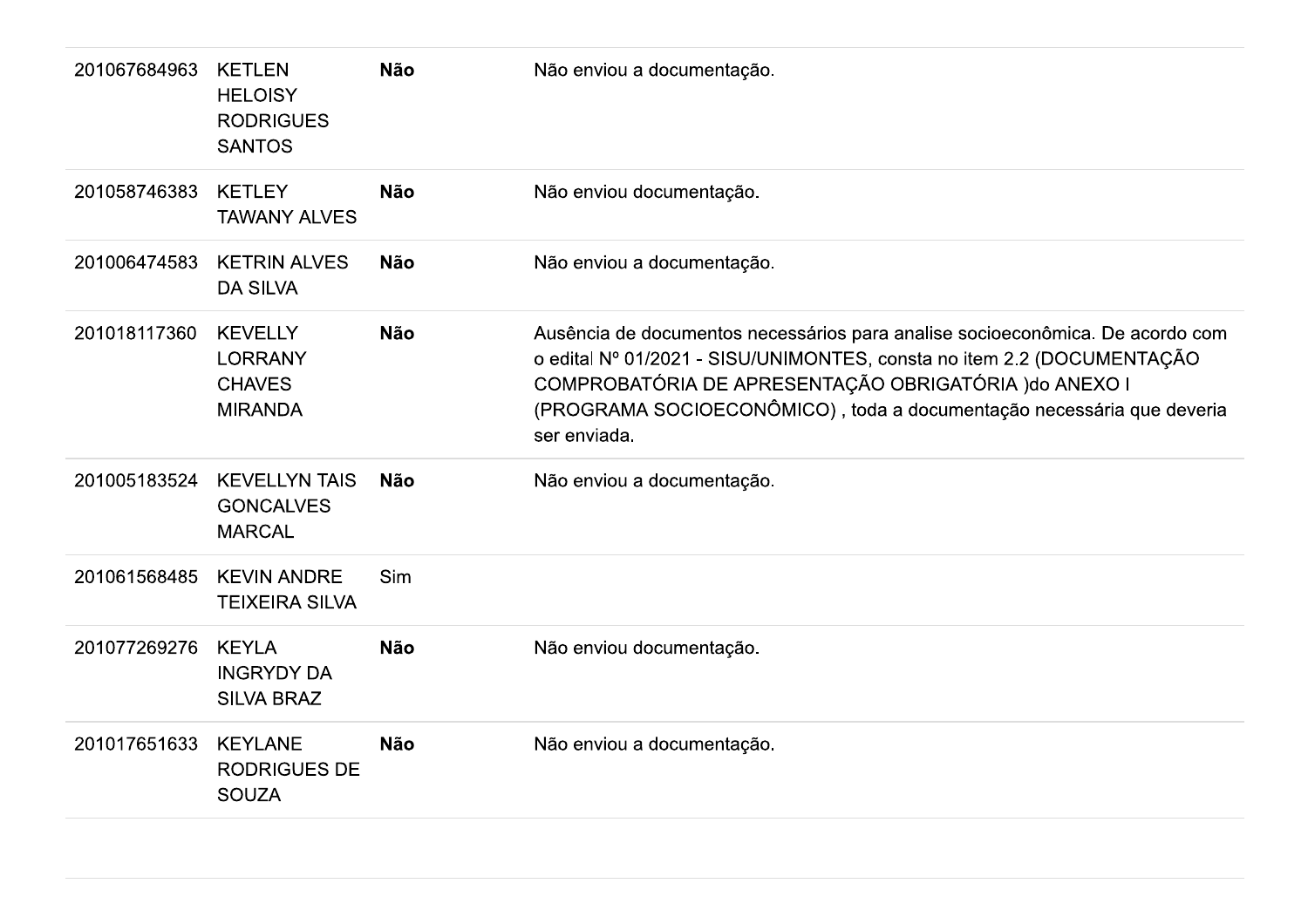| 201051693632 | <b>KEYTE</b><br><b>ROSIANE</b><br><b>ARAUJO DE</b><br><b>SOUZA</b>     | Não        | Não enviou documentação. |
|--------------|------------------------------------------------------------------------|------------|--------------------------|
| 201013217801 | <b>KEZIA</b><br><b>SANDRINE</b><br><b>MARQUES</b><br><b>SANTANA</b>    | Sim        |                          |
| 201002047508 | <b>KEZIA</b><br><b>STHEFANY</b><br><b>SILVA MAIA</b>                   | <b>Não</b> | Não enviou documentação. |
| 201059348585 | <b>KIARA LUCCY</b><br><b>RODRIGUES DE</b><br><b>ALMEIDA SILVA</b>      | <b>Não</b> | Não enviou documentação. |
| 201027310550 | <b>KLEITON</b><br><b>SAMUEL</b><br><b>SOARES</b><br><b>RODRIGUES</b>   | <b>Não</b> | Não enviou documentação. |
| 201013794650 | <b>KLIVIA</b><br><b>STHEFANY</b><br>PEREIRA DOS<br><b>SANTOS</b>       | Sim        |                          |
| 201122012507 | <b>KRISTIAN</b><br><b>JUNIELLY</b><br><b>PEREIRA</b><br><b>FONSECA</b> | <b>Não</b> | Não enviou documentação. |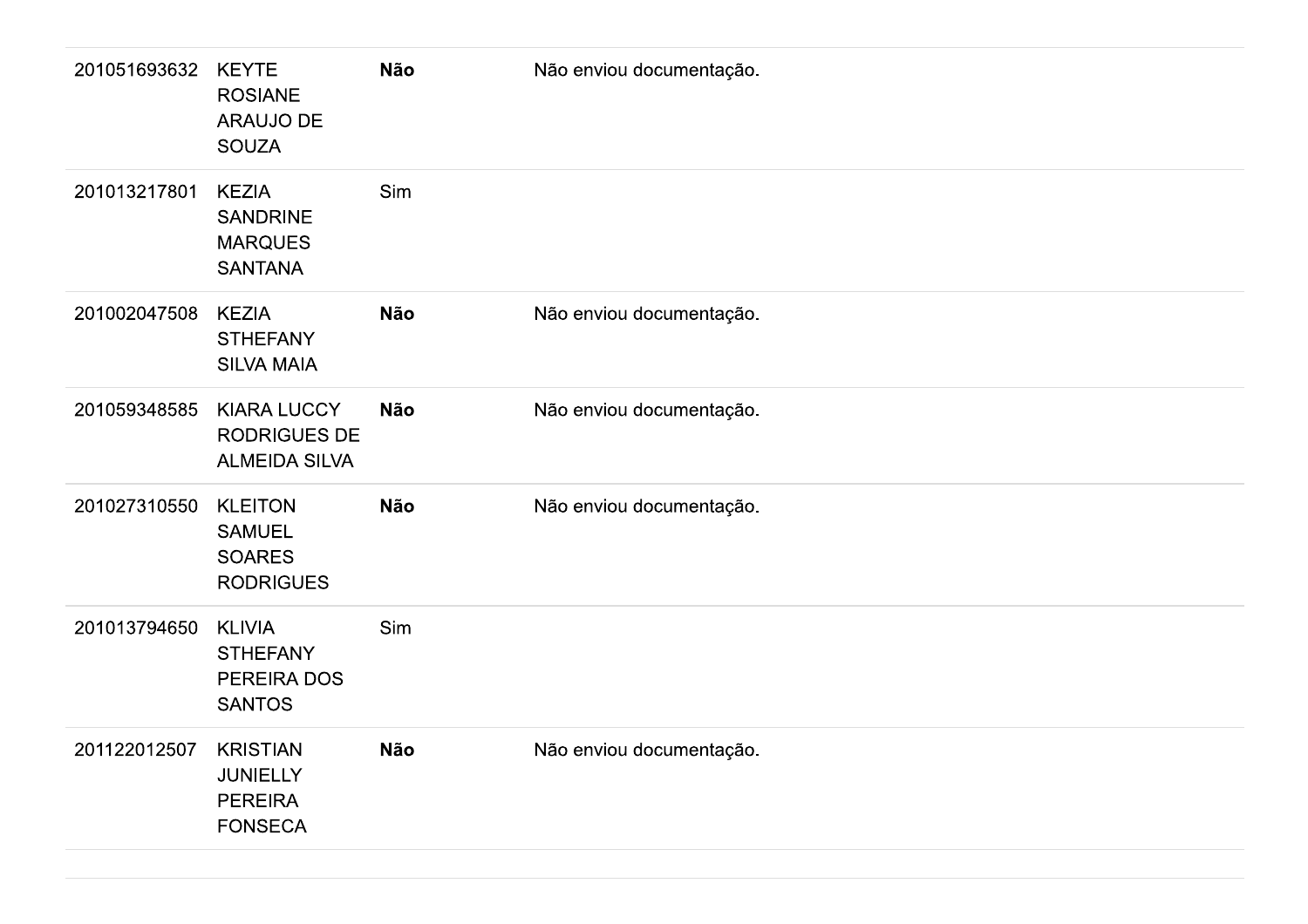| 201050390420 | <b>LACIR AREAS</b><br><b>DE SOUZA</b>                              | <b>Não</b> | Não enviou documentação.   |
|--------------|--------------------------------------------------------------------|------------|----------------------------|
| 201071284297 | <b>LADIANE</b><br><b>RODRIGUES</b><br><b>LIMAS</b>                 | <b>Não</b> | Não enviou documentação.   |
| 201002722076 | <b>LADYANE</b><br><b>MARIA SILVA</b>                               | Sim        |                            |
| 201008341681 | <b>LAIANE</b><br><b>BATISTA SILVA</b>                              | <b>Não</b> | Não enviou a documentação. |
| 201014122430 | <b>LAIANY</b><br><b>BATISTA</b><br><b>MESQUITA</b>                 | Sim        |                            |
| 201018845861 | <b>LAILA</b><br><b>FRANCINE</b><br>PEREIRA FROIS                   | Sim        |                            |
| 201010923484 | <b>LAILA ROSANA</b><br><b>LESSA</b><br><b>RODRIGUES</b>            | <b>Não</b> | Não enviou documentação.   |
| 201001718000 | <b>LAILLA JOANA</b><br><b>FERREIRA</b><br><b>BARROS</b>            | <b>Não</b> | Não enviou documentação.   |
| 201049892692 | <b>LAIS</b><br><b>EMANUELLY</b><br><b>MIRANDA</b><br><b>MENDES</b> | <b>Não</b> | Não enviou documentação.   |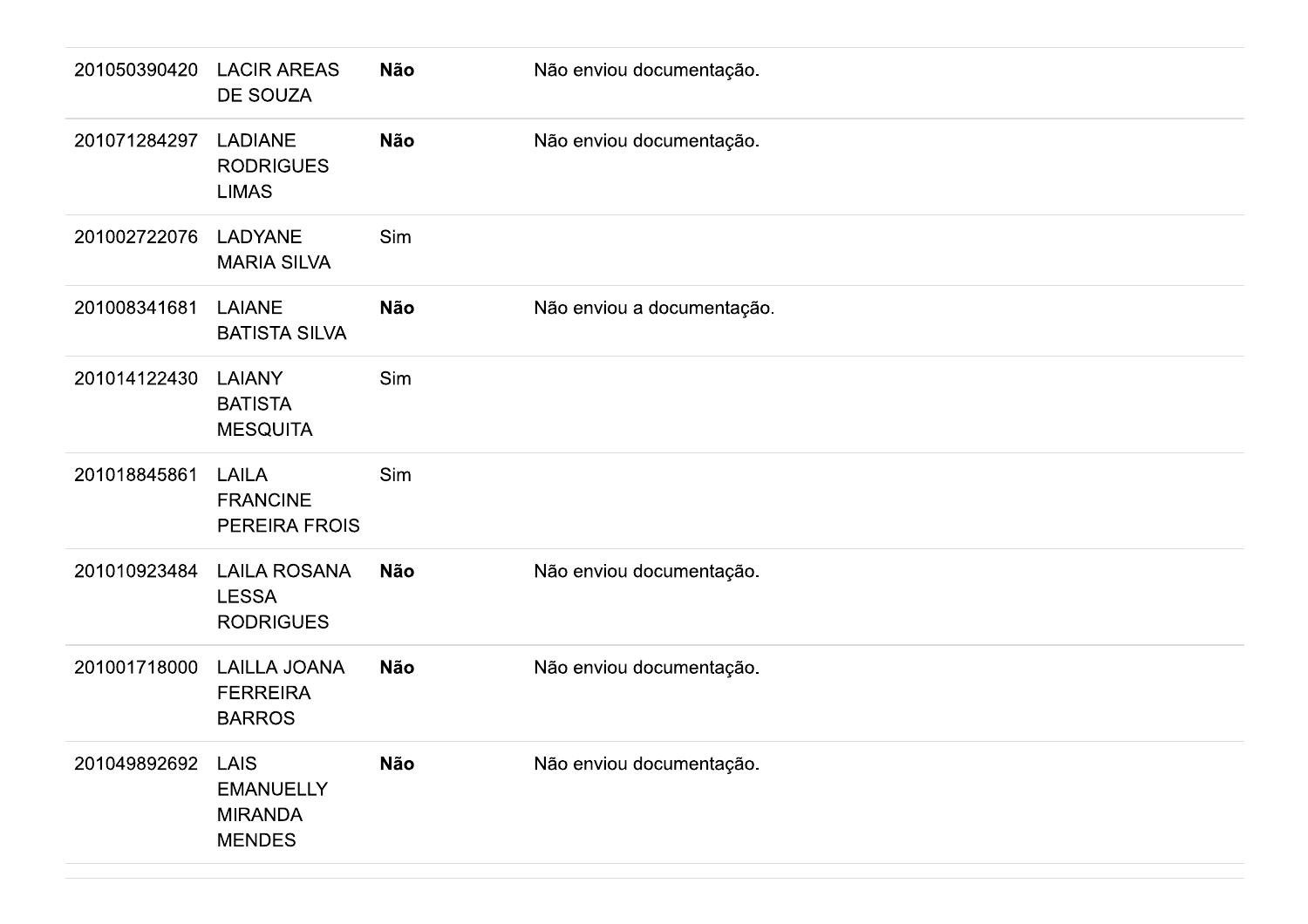| 201008503876 | LAIS<br><b>FRANCISCA</b><br><b>SANTOS</b>                     | <b>Não</b> | Não enviou documentação.                                                                                                                                                                                                                                                                                   |
|--------------|---------------------------------------------------------------|------------|------------------------------------------------------------------------------------------------------------------------------------------------------------------------------------------------------------------------------------------------------------------------------------------------------------|
| 201001756083 | LAIS<br><b>GEOVANNA</b><br><b>COSTA BATISTA</b>               | <b>Não</b> | Não enviou a documentação.                                                                                                                                                                                                                                                                                 |
| 201002314585 | <b>LAIS LANNE</b><br><b>NUNES</b>                             | <b>Não</b> | Ausência de documentos necessários para analise socioeconômica. De acordo com<br>o edital Nº 01/2021 - SISU/UNIMONTES, consta no item 2.2 (DOCUMENTAÇÃO<br>COMPROBATÓRIA DE APRESENTAÇÃO OBRIGATÓRIA ) do ANEXO I<br>(PROGRAMA SOCIOECONÔMICO), toda a documentação necessária que deveria<br>ser enviada. |
| 201073110227 | <b>LAIS</b><br><b>RODRIGUES DE</b><br><b>LOURDES</b>          | <b>Não</b> | Não enviou a documentação.                                                                                                                                                                                                                                                                                 |
| 201037013921 | LAISA<br><b>KAROLAINE</b><br><b>ALVES</b><br><b>RODRIGUES</b> | <b>Não</b> | Ausência de documentos necessários para analise socioeconômico. De acordo com<br>o edital Nº 01/2021 - SISU/UNIMONTES, consta no item 2.2 (DOCUMENTAÇÃO<br>COMPROBATÓRIA DE APRESENTAÇÃO OBRIGATÓRIA ) do ANEXO I<br>(PROGRAMA SOCIOECONÔMICO), toda a documentação necessária que deveria<br>ser enviada. |
| 201105307007 | <b>LAISA</b><br><b>LORRANE DE</b><br><b>JESUS SILVA</b>       | <b>Não</b> | Não enviou documentação.                                                                                                                                                                                                                                                                                   |
| 201000563852 | <b>LAIZ DIAS LIMA</b>                                         | <b>Não</b> | Não enviou documentação.                                                                                                                                                                                                                                                                                   |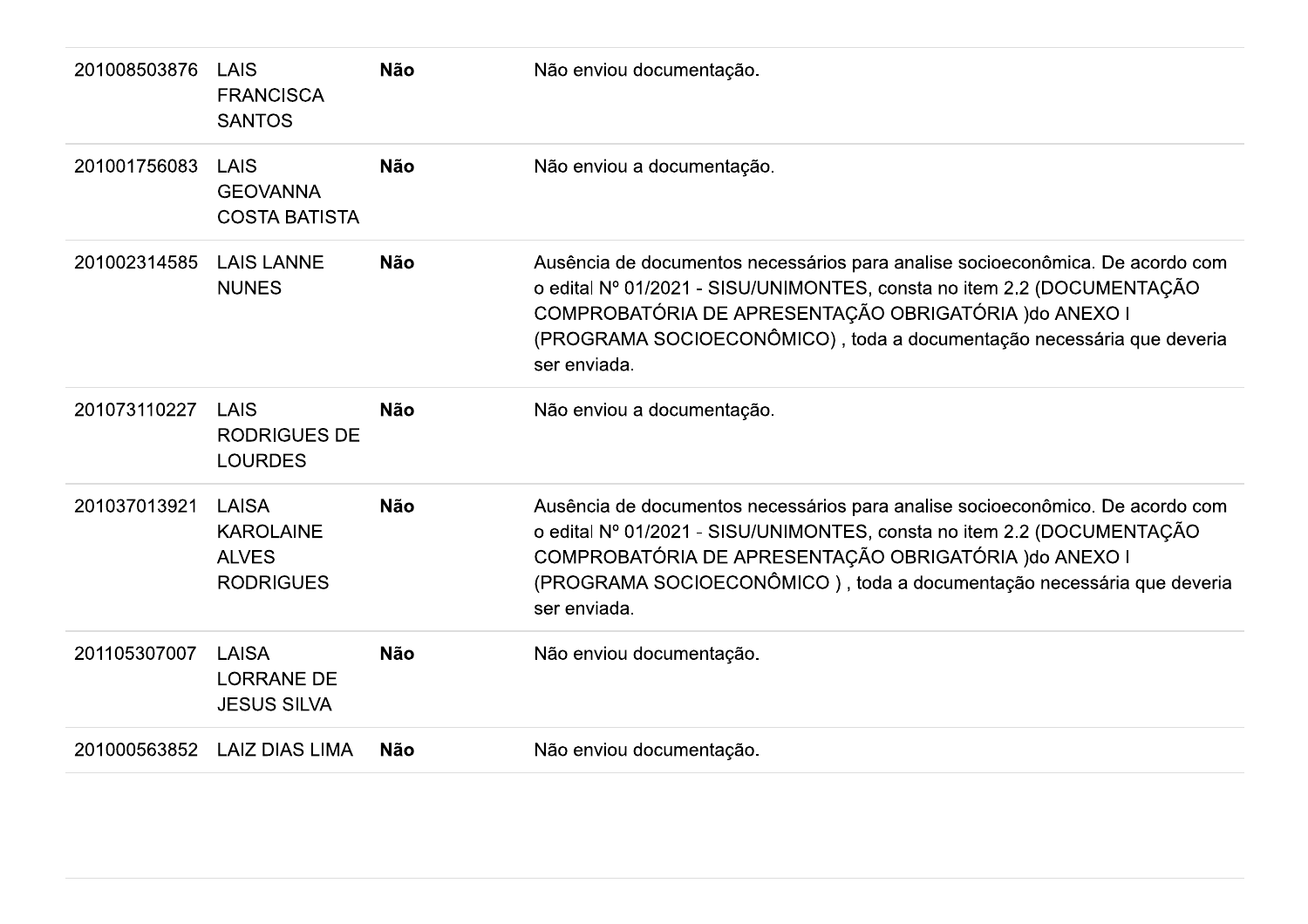| 201004924118 | <b>LANA</b><br><b>CATARINA</b><br><b>MOTA</b><br><b>BARBOSA</b>     | <b>Não</b> | Não enviou documentação.   |
|--------------|---------------------------------------------------------------------|------------|----------------------------|
| 201007256567 | <b>LARA</b><br><b>ALESSANDRA</b><br><b>ANDRADE</b><br><b>MONCAO</b> | Sim        |                            |
| 201040166898 | <b>LARA FABIAN</b><br><b>BRUZINGA</b><br><b>ARAUJO</b>              | <b>Não</b> | Não enviou documentação.   |
| 201069219024 | <b>LARA FABRIZIA</b><br><b>VIANA</b><br><b>FONSECA</b>              | <b>Não</b> | Não enviou a documentação. |
| 201001809700 | <b>LARA FABYAN</b><br>PEREIRA LIMA                                  | <b>Não</b> | Não enviou a documentação. |
| 201004367235 | <b>LARA FLAVIA</b><br><b>PASTANA</b><br><b>MATOS</b>                | <b>Não</b> | Não enviou documentação.   |
| 201001986516 | <b>LARA GIOVANA</b><br><b>ALVES</b><br><b>DAMASCENO</b>             | <b>Não</b> | Não enviou documentação.   |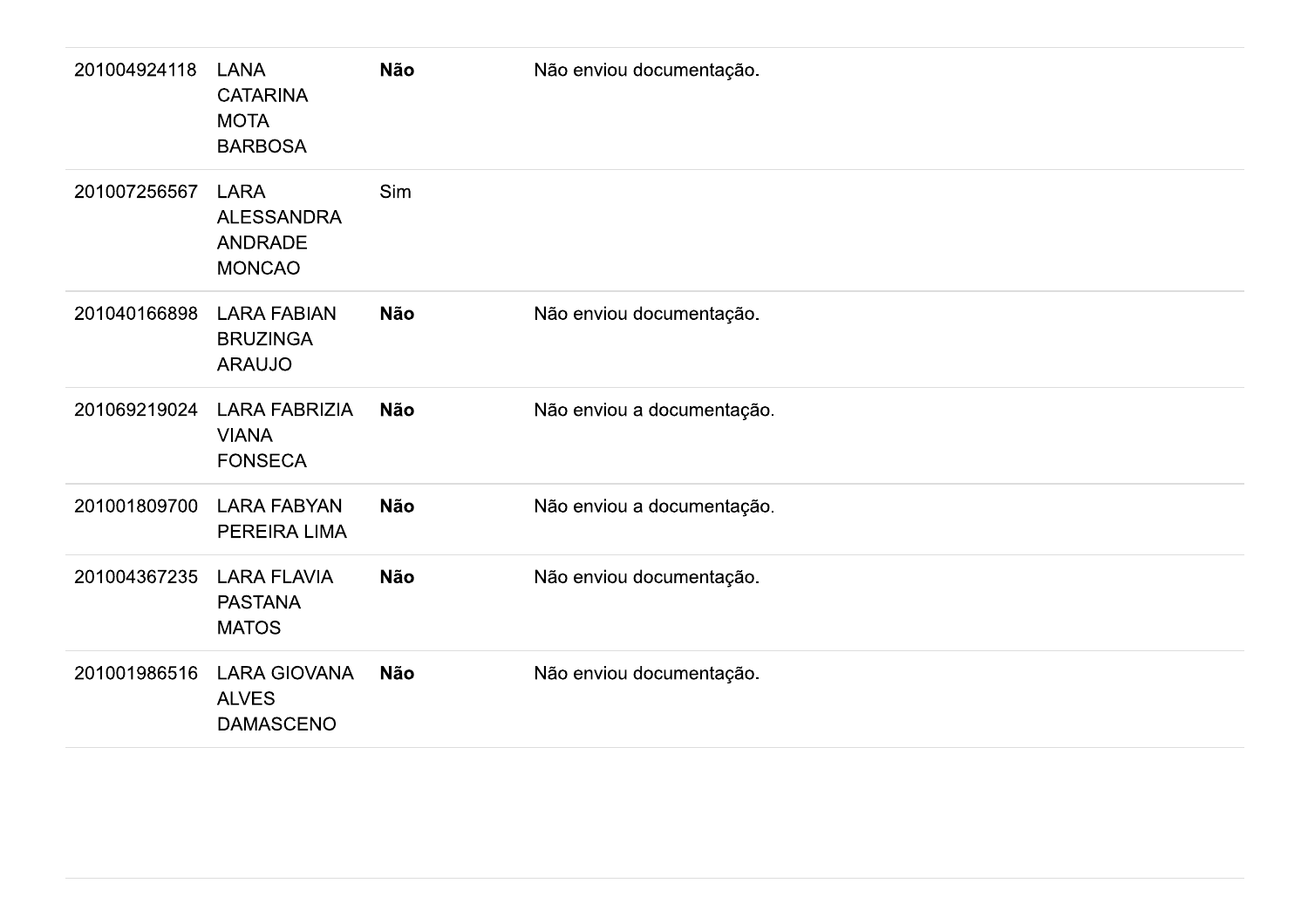| 201018273478 | <b>LARA GOMES</b><br><b>TEIXEIRA DE</b><br><b>SOUZA</b>    | <b>Não</b> | Ausência de documentos necessários para analise socioeconômica. De acordo com<br>o edital Nº 01/2021 - SISU/UNIMONTES, consta no item 2.2 (DOCUMENTAÇÃO<br>COMPROBATÓRIA DE APRESENTAÇÃO OBRIGATÓRIA ) do ANEXO I<br>(PROGRAMA SOCIOECONÔMICO), toda a documentação necessária que deveria<br>ser enviada. |
|--------------|------------------------------------------------------------|------------|------------------------------------------------------------------------------------------------------------------------------------------------------------------------------------------------------------------------------------------------------------------------------------------------------------|
| 201027631294 | <b>LARA ISABELA</b><br><b>MARTINS</b><br><b>SANTOS</b>     | <b>Não</b> | Ausência de documentos necessários para analise socioeconômica. De acordo com<br>o edital Nº 01/2021 - SISU/UNIMONTES, consta no item 2.2 (DOCUMENTAÇÃO<br>COMPROBATÓRIA DE APRESENTAÇÃO OBRIGATÓRIA ) do ANEXO I<br>(PROGRAMA SOCIOECONÔMICO), toda a documentação necessária que deveria<br>ser enviada. |
| 201006647881 | <b>LARA ISABELLY</b><br><b>SILVA SOARES</b>                | <b>Não</b> | Não enviou a documentação.                                                                                                                                                                                                                                                                                 |
| 201052853417 | <b>LARA KAMILLY</b><br><b>TEIXEIRA</b><br><b>GONCALVES</b> | <b>Não</b> | Não enviou documentação.                                                                                                                                                                                                                                                                                   |
| 201072321106 | <b>LARA KESLEY</b><br><b>GONCALVES</b><br><b>FERREIRA</b>  | <b>Não</b> | Não enviou a documentação.                                                                                                                                                                                                                                                                                 |
| 201121802700 | <b>LARA RAIANE</b><br><b>RAMOS</b><br><b>MENDES</b>        | Sim        |                                                                                                                                                                                                                                                                                                            |
| 201018977615 | <b>LARA SAYURI</b><br>YAMAMOTO<br><b>RODRIGUES</b>         | <b>Não</b> | Não enviou documentação.                                                                                                                                                                                                                                                                                   |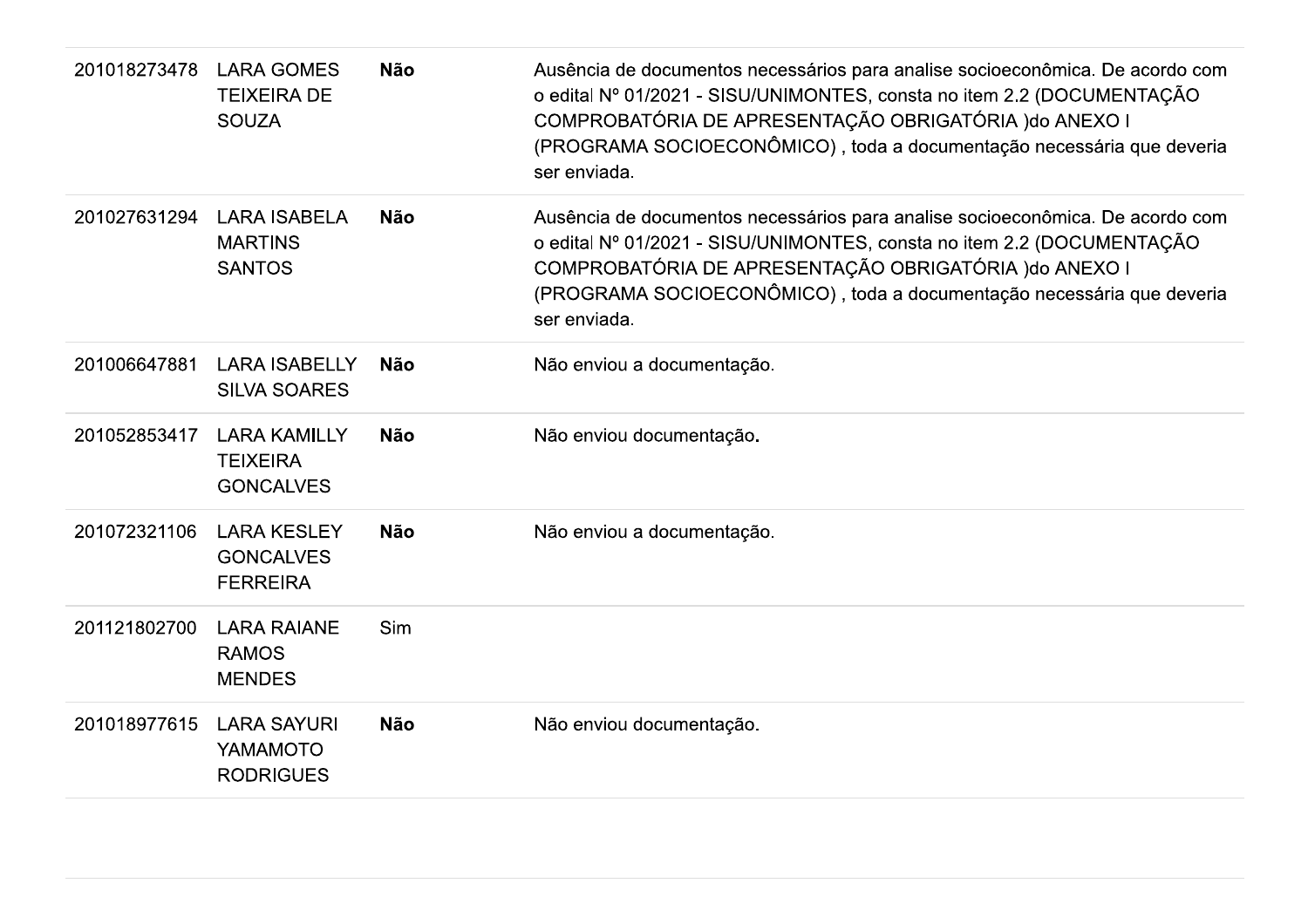| 201086958604 | <b>LARA</b><br><b>STHEFANY</b><br><b>ROCHA</b><br><b>QUEIROZ</b>        | <b>Não</b> | Não enviou a documentação. |
|--------------|-------------------------------------------------------------------------|------------|----------------------------|
| 201076912264 | <b>LARA THALIA</b><br>DE JESUS<br><b>BECHELENE</b>                      | <b>Não</b> | Não enviou documentação.   |
| 201004664029 | <b>LARA VITORIA</b><br><b>OLIVEIRA</b><br><b>CANDIDO</b>                | <b>Não</b> | Não enviou a documentação. |
| 201023326857 | <b>LARISSA</b><br><b>ANTUNES DA</b><br><b>SILVA</b>                     | <b>Não</b> | Não enviou documentação.   |
| 201065576922 | <b>LARISSA</b><br><b>CARLIANE</b><br><b>OLIVEIRA DE</b><br><b>PAULA</b> | <b>Não</b> | Não enviou a documentação. |
| 201007887213 | <b>LARISSA</b><br><b>DAMARIS</b><br><b>TEIXEIRA DA</b><br><b>SILVA</b>  | <b>Não</b> | Não enviou documentação.   |
| 201019253610 | <b>LARISSA DE</b><br><b>SOUZA</b><br><b>NOGUEIRA</b>                    | <b>Não</b> | Não enviou documentação.   |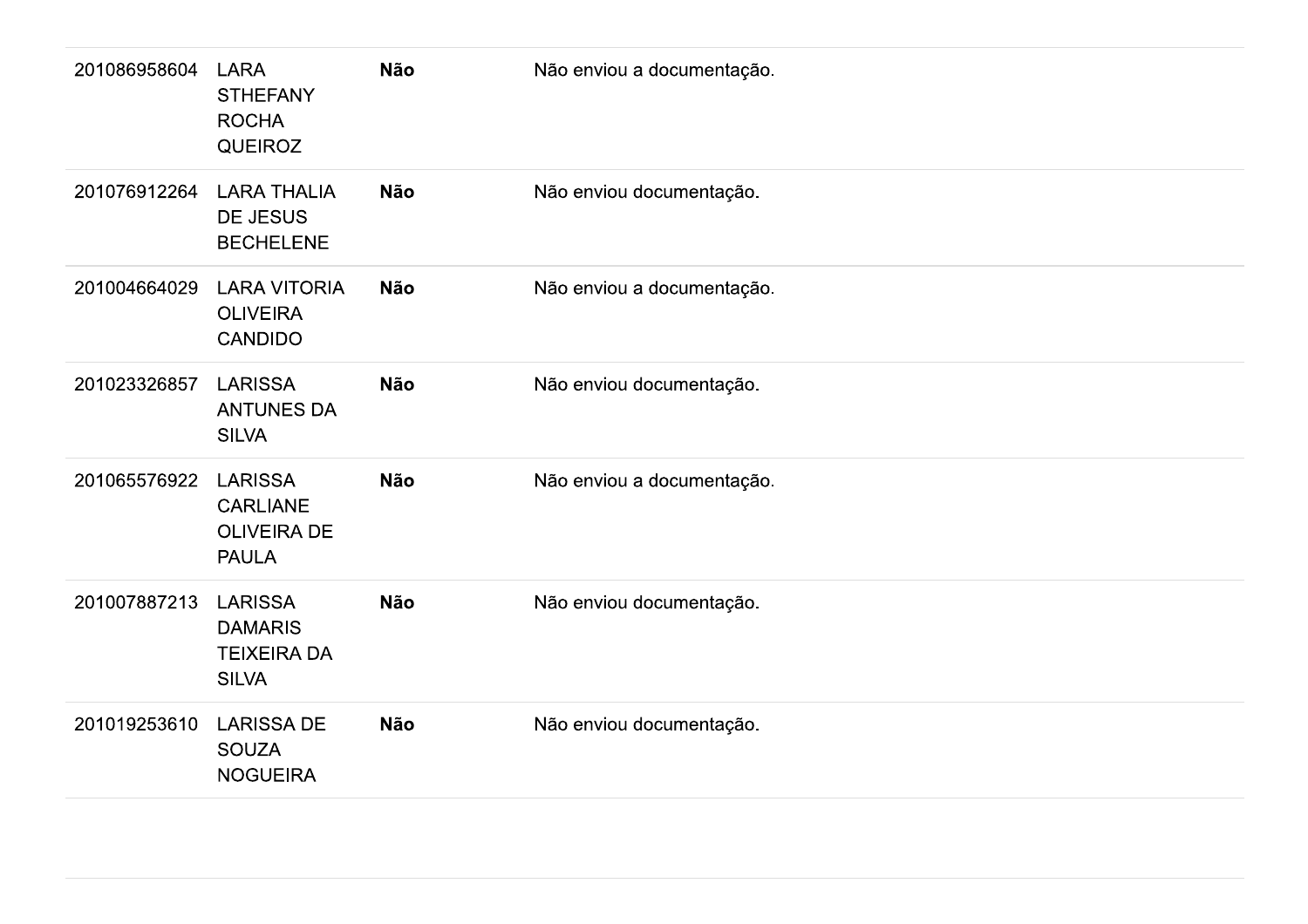| 201028230476 | <b>LARISSA</b><br><b>FERNANDA</b><br><b>OLIVEIRA</b><br><b>MARTINS</b>      | Sim        |                            |
|--------------|-----------------------------------------------------------------------------|------------|----------------------------|
| 201092974850 | <b>LARISSA</b><br><b>GABRIELLA</b><br><b>SANTOS</b><br><b>SOUTO</b>         | <b>Não</b> | Não enviou a documentação. |
| 201011755901 | <b>LARISSA</b><br><b>GABRIELLE</b><br><b>BISPO</b><br><b>CARDOSO</b>        | <b>Não</b> | Não enviou documentação.   |
| 201001662752 | <b>LARISSA</b><br><b>JEMINIELLY</b><br><b>FERNANDES</b><br><b>RODRIGUES</b> | <b>Não</b> | Não enviou documentação.   |
| 201063906584 | <b>LARISSA</b><br><b>LOPES</b><br><b>FERREIRA</b>                           | <b>Não</b> | Não enviou documentação.   |
| 201042765614 | <b>LARISSA</b><br><b>LORRANE DIAS</b><br><b>ROCHA</b>                       | <b>Não</b> | Não enviou documentação.   |
| 201026627806 | <b>LARISSA PIRES</b><br><b>BARBOSA</b><br><b>SANTOS</b>                     | <b>Não</b> | Não enviou a documentação. |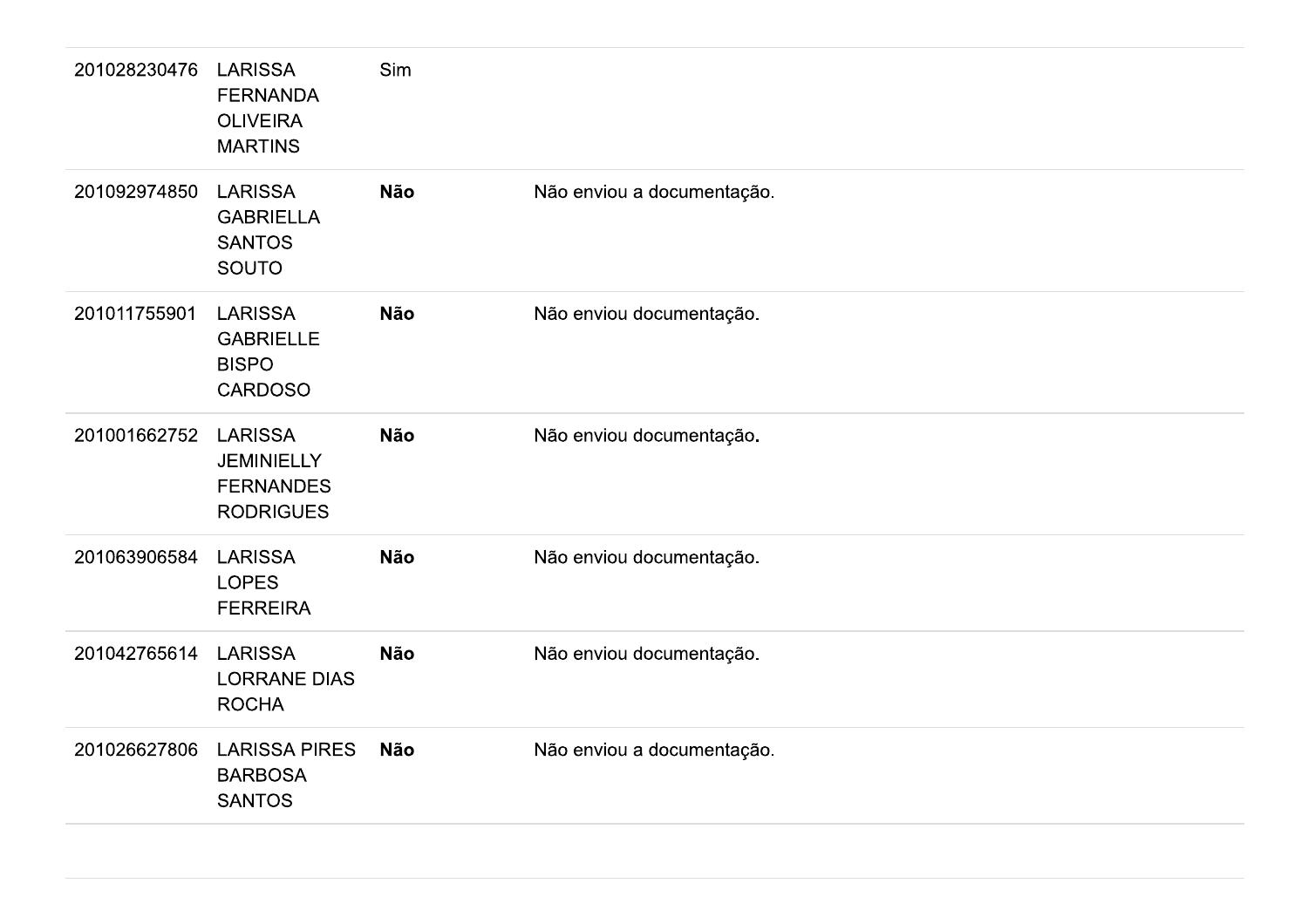| 201045079138 | <b>LARISSA</b><br><b>QUEIROZ</b><br><b>ALVES GOMES</b>                 | <b>Não</b> | Não enviou documentação.                                                                                                                                                                                                                                                                                   |
|--------------|------------------------------------------------------------------------|------------|------------------------------------------------------------------------------------------------------------------------------------------------------------------------------------------------------------------------------------------------------------------------------------------------------------|
| 201064691631 | <b>LARISSA</b><br><b>RODRIGUES</b>                                     | Sim        |                                                                                                                                                                                                                                                                                                            |
| 201016609327 | <b>LARISSA</b><br><b>RODRIGUES DE</b><br><b>SOUZA</b><br><b>ARAUJO</b> | <b>Não</b> | Não enviou documentação.                                                                                                                                                                                                                                                                                   |
| 201006193126 | <b>LARISSA</b><br><b>RODRIGUES</b><br><b>MENDES</b>                    | <b>Não</b> | Ausência de documentos necessários para analise socioeconômica. De acordo com<br>o edital Nº 01/2021 - SISU/UNIMONTES, consta no item 2.2 (DOCUMENTAÇÃO<br>COMPROBATÓRIA DE APRESENTAÇÃO OBRIGATÓRIA ) do ANEXO I<br>(PROGRAMA SOCIOECONÔMICO), toda a documentação necessária que deveria<br>ser enviada. |
| 201072354974 | <b>LARISSA</b><br><b>RODRIGUES</b><br><b>SANTOS</b>                    | <b>Não</b> | Não enviou documentação.                                                                                                                                                                                                                                                                                   |
| 201052610437 | <b>LARISSA</b><br><b>SANTANA DOS</b><br><b>SANTOS</b>                  | <b>Não</b> | Não enviou documentação.                                                                                                                                                                                                                                                                                   |
| 201001771090 | <b>LARISSA</b><br><b>SOARES DOS</b><br><b>SANTOS</b>                   | Sim        |                                                                                                                                                                                                                                                                                                            |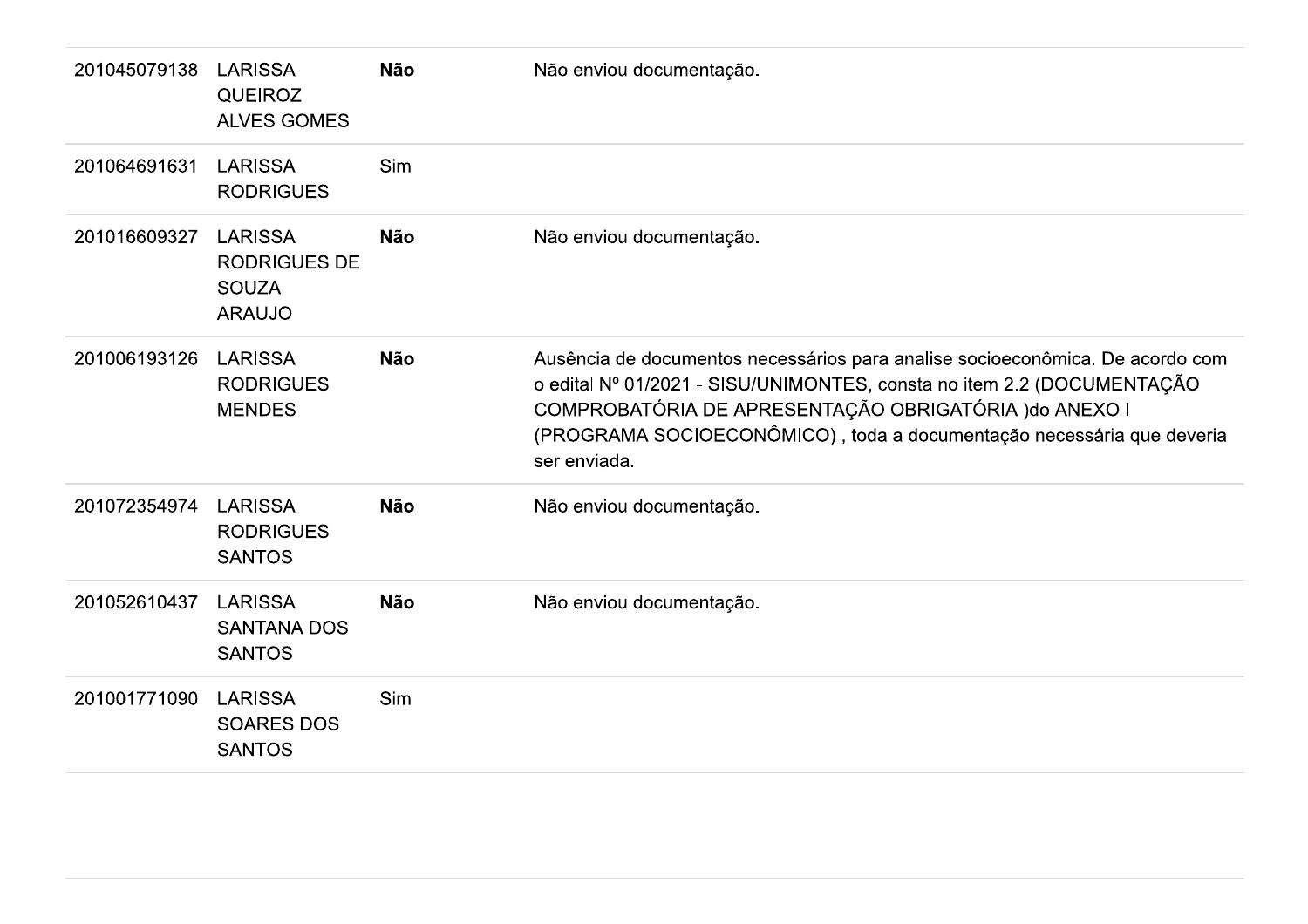| 201002929747 | <b>LARISSA</b><br>YASMIM DE<br><b>SOUSA</b><br><b>GUEDES</b>          | Não        | Não enviou documentação. |
|--------------|-----------------------------------------------------------------------|------------|--------------------------|
| 201022527422 | <b>LARYSSA</b><br><b>CRISTINA</b><br><b>MENGALI</b>                   | Não        | Não enviou documentação. |
| 201015933314 | LARYSSA<br><b>KAROLAINY DA</b><br>SILVA COSTA                         | <b>Não</b> | Não enviou documentação. |
| 201034157127 | <b>LARYSSA</b><br><b>RAYANNY DE</b><br><b>SOUZA</b><br><b>CARDOSO</b> | <b>Não</b> | Não enviou documentação. |
| 201050261001 | <b>LARYSSA</b><br><b>SANTOS VIEIRA</b>                                | Sim        |                          |
| 201010137770 | <b>LAUANE LAUBE</b><br><b>FRANCO</b>                                  | <b>Não</b> | Não enviou documentação. |
| 201123323499 | <b>LAUDINEIDE</b><br><b>ROCHA</b><br><b>SOARES</b>                    | Não        | Não enviou documentação. |
| 201063634327 | <b>LAURA</b><br><b>BRENDA DE</b><br><b>SOUZA</b><br><b>PINHEIRO</b>   | Não        | Não enviou documentação. |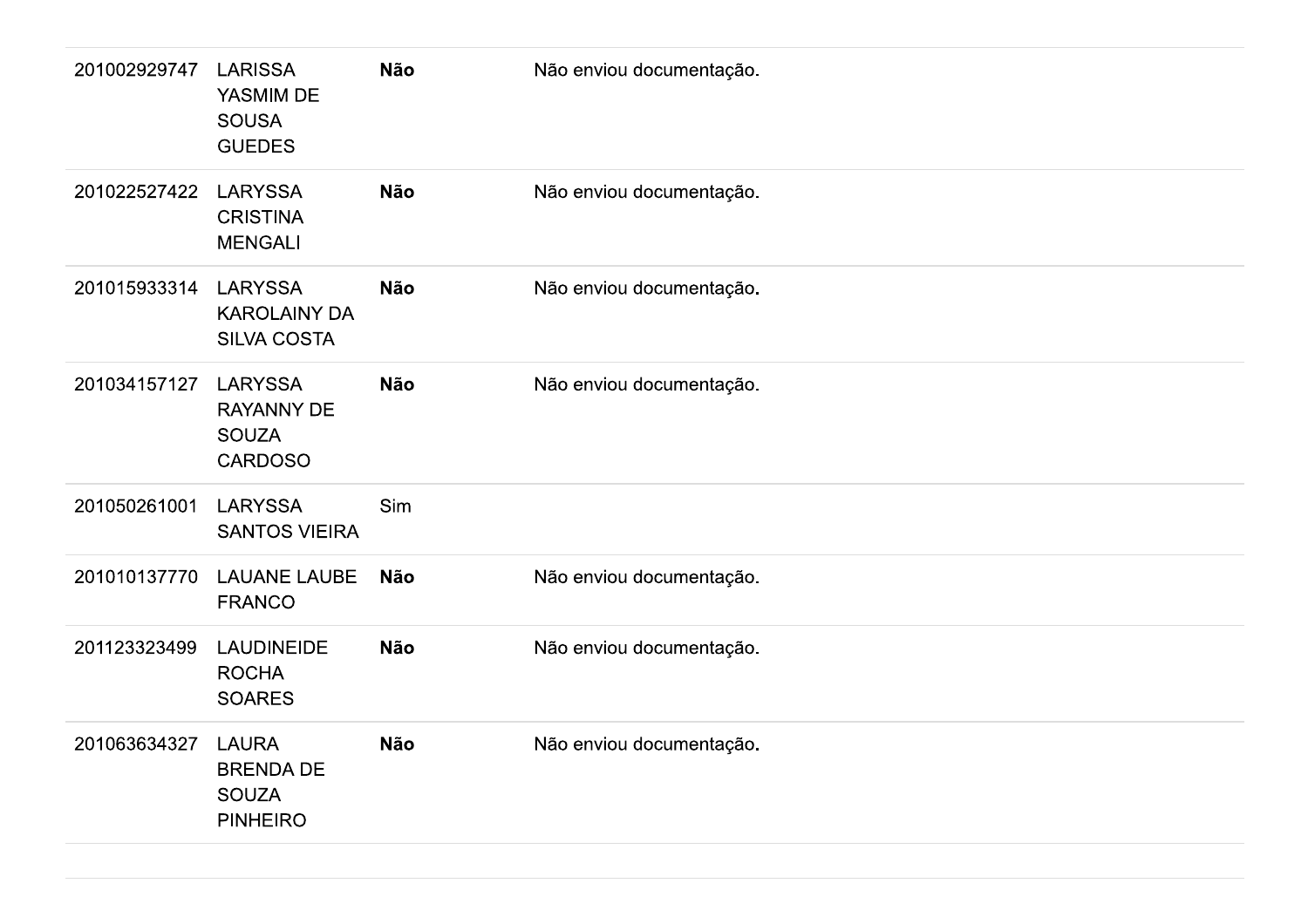| 201016255808 | <b>LAURA</b><br><b>CHRISTINY</b><br><b>FERREIRA DE</b><br><b>OLIVEIRA</b> | Sim        |                            |
|--------------|---------------------------------------------------------------------------|------------|----------------------------|
| 201006449262 | <b>LAURA</b><br><b>FERREIRA DE</b><br><b>ASSIS VIEIRA</b>                 | <b>Não</b> | Não enviou documentação.   |
| 201016581211 | <b>LAURA</b><br><b>GUEDES</b><br><b>FIGUEIREDO</b><br><b>PEDREIRA</b>     | <b>Não</b> | Não enviou documentação.   |
| 201018706956 | <b>LAURA</b><br><b>HEVELLIN</b><br><b>MENDES</b><br><b>SANTOS</b>         | Sim        |                            |
| 201040805784 | <b>LAURA</b><br><b>JANAINA LEITE</b><br><b>DA SILVA</b>                   | <b>Não</b> | Não enviou documentação.   |
| 201006294809 | <b>LAURA LUIZA</b><br><b>DIAS TRINDADE</b>                                | <b>Não</b> | Não enviou documentação.   |
| 201038692814 | <b>LAURA REJANE</b><br><b>CARDOSO</b><br><b>BARBOSA</b>                   | Não        | Não enviou a documentação. |
| 201065459475 | <b>LAURA</b><br><b>RODRIGUES</b><br><b>PINTO</b>                          | <b>Não</b> | Não enviou documentação.   |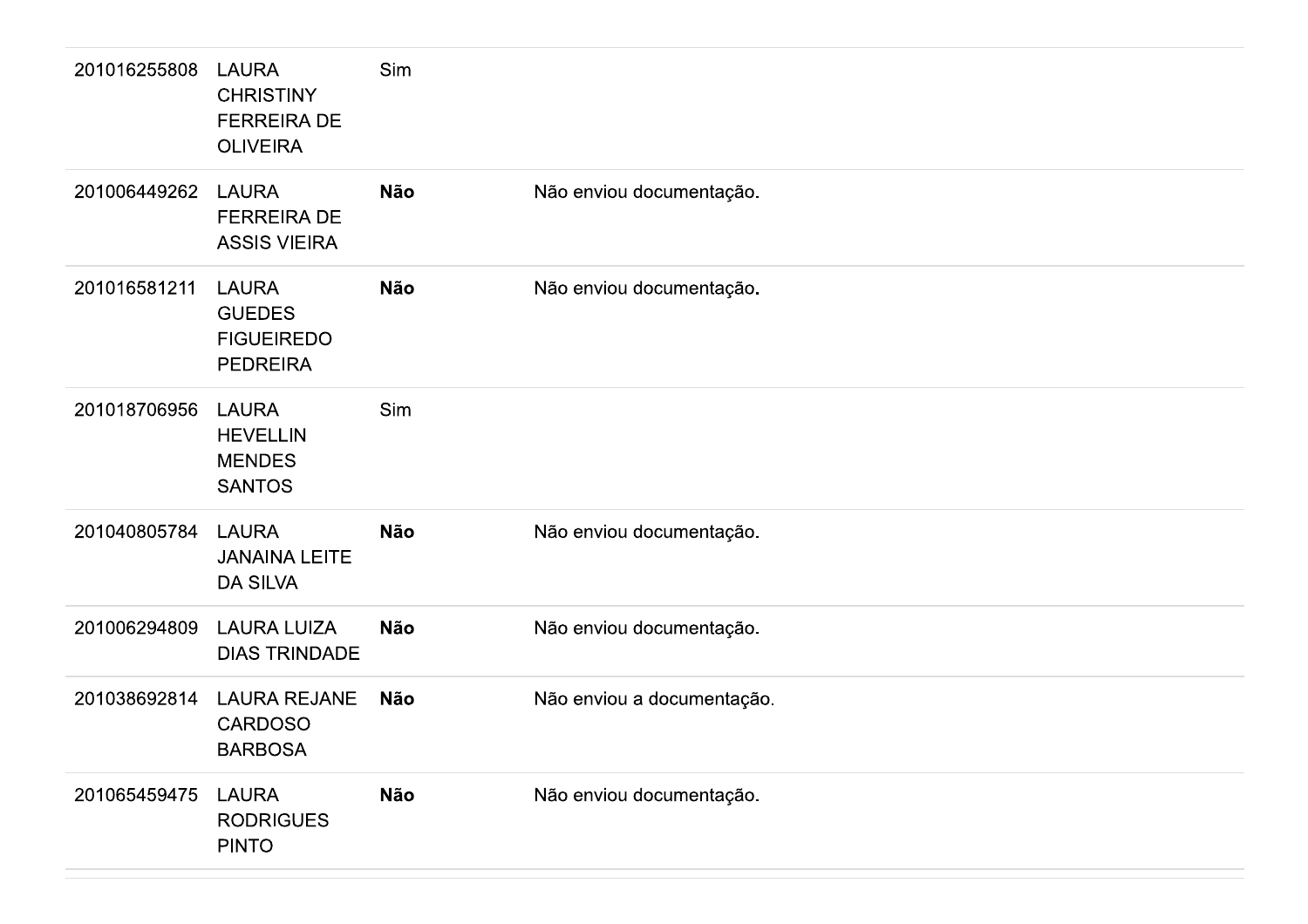| 201012341560 | <b>LAURA</b><br><b>ROSEANE</b><br><b>MENDES DE</b><br><b>SOUZA</b> | <b>Não</b> | Não enviou documentação.                                                                                                                                                                                                                                                                                   |
|--------------|--------------------------------------------------------------------|------------|------------------------------------------------------------------------------------------------------------------------------------------------------------------------------------------------------------------------------------------------------------------------------------------------------------|
| 201116524640 | <b>LAURENE</b><br><b>QUEIROZ DA</b><br><b>SILVA</b>                | <b>Não</b> | Não enviou a documentação.                                                                                                                                                                                                                                                                                 |
| 201065056792 | <b>LAVINIA DA</b><br><b>CRUZ RAMOS</b>                             | Sim        |                                                                                                                                                                                                                                                                                                            |
| 201008645594 | <b>LAVINIA SOUZA</b><br><b>OLIVEIRA</b>                            | Não        | Ausência de documentos necessários para analise socioeconômica. De acordo com<br>o edital Nº 01/2021 - SISU/UNIMONTES, consta no item 2.2 (DOCUMENTAÇÃO<br>COMPROBATÓRIA DE APRESENTAÇÃO OBRIGATÓRIA ) do ANEXO I<br>(PROGRAMA SOCIOECONÔMICO), toda a documentação necessária que deveria<br>ser enviada. |
| 201002407603 | LAWANDA<br><b>FERREIRA DOS</b><br><b>SANTOS</b>                    | <b>Não</b> | Não enviou documentação.                                                                                                                                                                                                                                                                                   |
| 201001150683 | <b>LAYANE LOPES</b><br><b>DOS SANTOS</b>                           | <b>Não</b> | Não enviou documentação.                                                                                                                                                                                                                                                                                   |
| 201068723166 | LAYANE<br><b>VITORIA</b><br><b>LISBOA</b>                          | Sim        |                                                                                                                                                                                                                                                                                                            |
| 201027001035 | LAYANNE<br><b>FERREIRA</b><br><b>RIBEIRO E</b><br><b>SOBRAL</b>    | Sim        |                                                                                                                                                                                                                                                                                                            |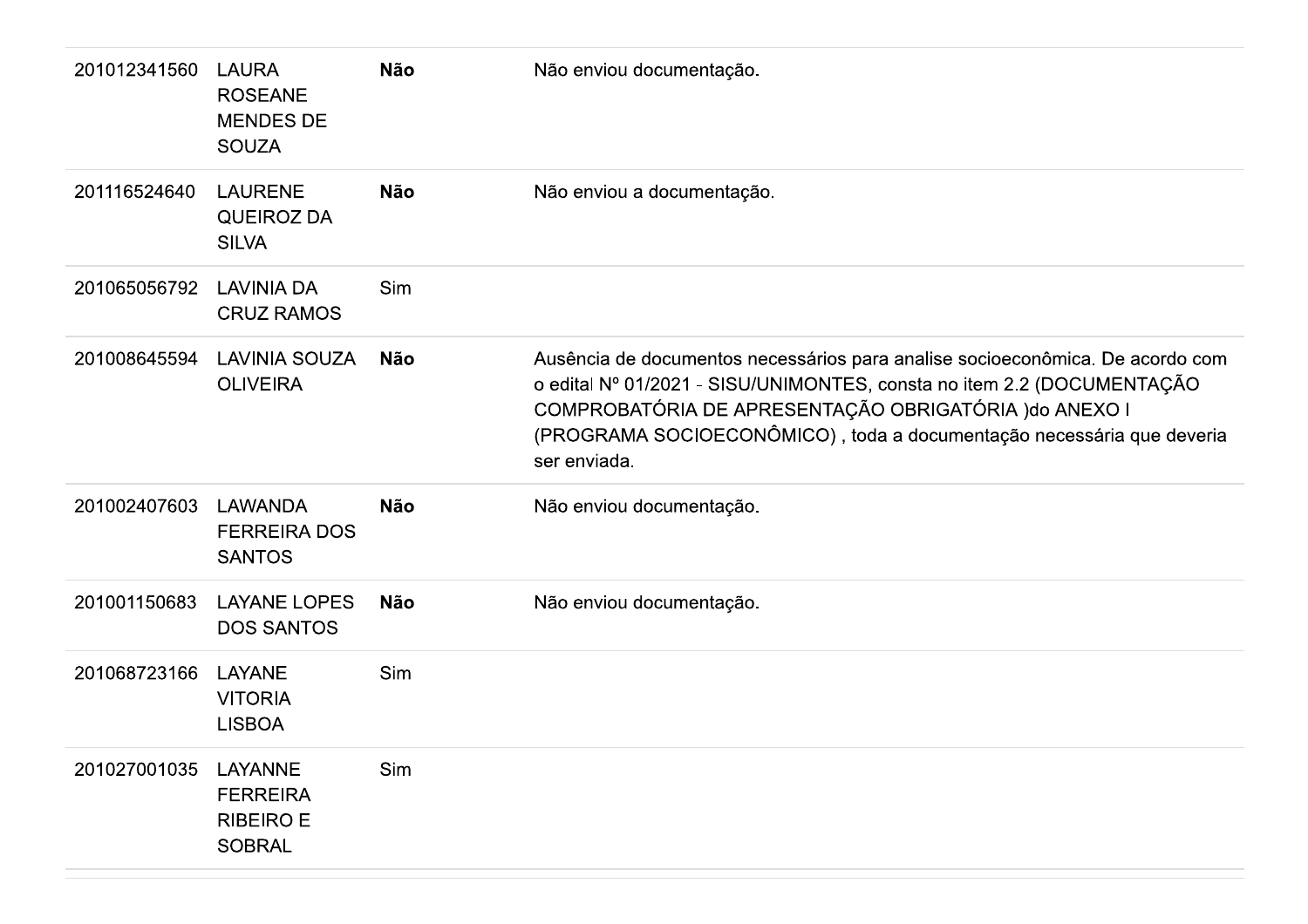| 201069281560 | LAYANNE<br><b>MAGALHAES</b><br><b>CARNEIRO</b><br><b>CAMPOS</b> | <b>Não</b> | Não enviou documentação.   |
|--------------|-----------------------------------------------------------------|------------|----------------------------|
| 201069018129 | <b>LAYLA CAMILLE</b><br><b>AMORIM ALVES</b>                     | <b>Não</b> | Não enviou a documentação. |
| 201018638670 | <b>LAYLA</b><br><b>KARINNY SILVA</b><br><b>OLIVEIRA</b>         | <b>Não</b> | Não enviou documentação.   |
| 201017252929 | <b>LAYLA THAINAR</b><br><b>SANTOS</b><br><b>DOMINGUES</b>       | Sim        |                            |
| 201076205941 | <b>LAYSA</b><br><b>GIOVANA</b><br><b>DERING</b>                 | <b>Não</b> | Não enviou a documentação. |
| 201015847019 | <b>LAYSA</b><br><b>RODRIGUES</b><br><b>DIAS</b>                 | <b>Não</b> | Não enviou a documentação. |
| 201044215055 | <b>LAYZY GOMES</b><br><b>DE OLIVEIRA</b>                        | <b>Não</b> | Não enviou a documentação. |
| 201099794996 | <b>LAZARA IARA</b><br><b>SOUZA E SILVA</b>                      | <b>Não</b> | Não enviou documentação.   |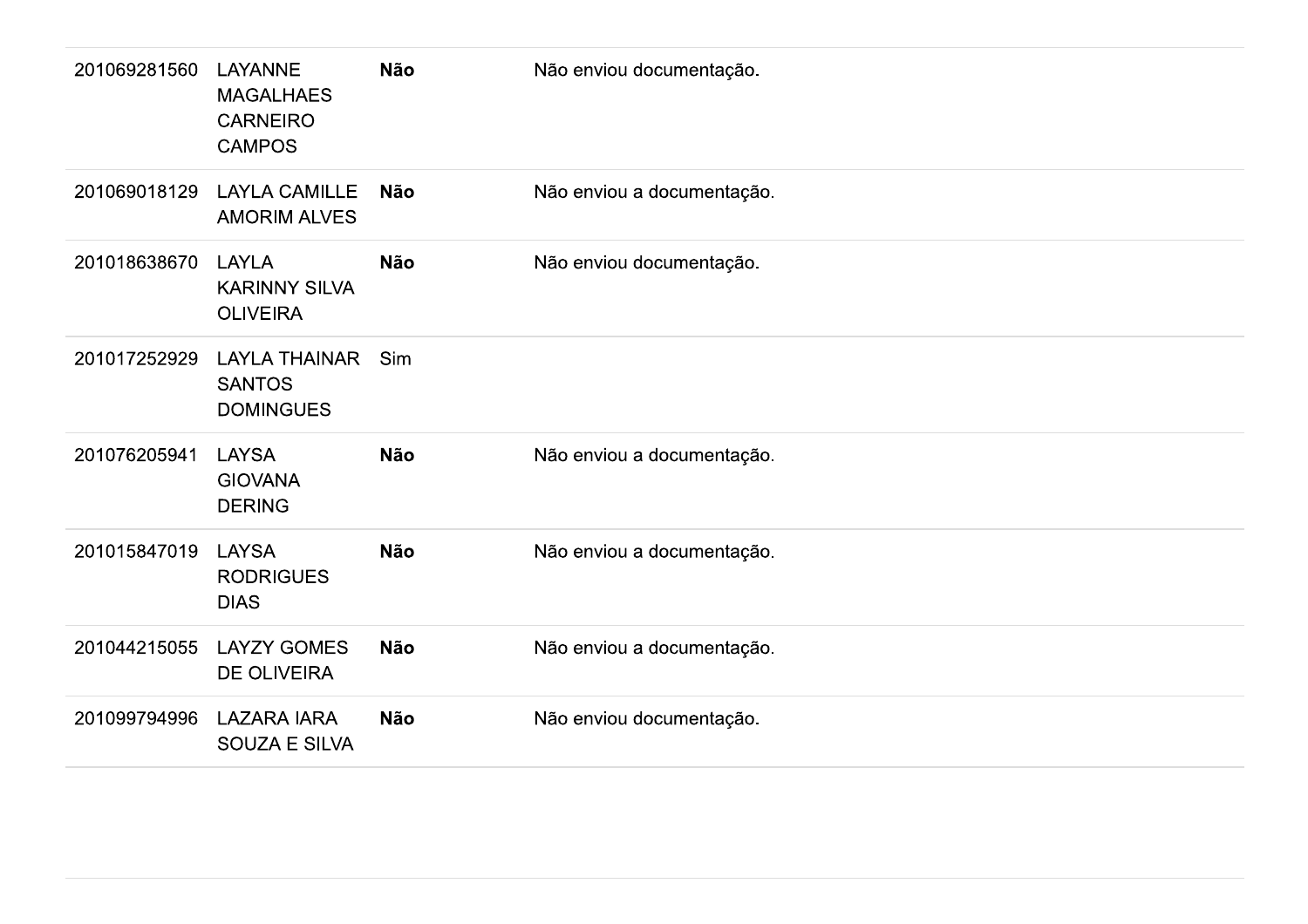| 201005570506 | <b>LAZARO</b><br><b>HENRIQUE</b><br><b>GONCALVES</b><br><b>BITENCOURT</b>   | <b>Não</b> | Não enviou a documentação.                                                                                                                                                                                                                                                                                 |
|--------------|-----------------------------------------------------------------------------|------------|------------------------------------------------------------------------------------------------------------------------------------------------------------------------------------------------------------------------------------------------------------------------------------------------------------|
| 201008866166 | <b>LAZARO LIMA</b><br><b>ARAUJO</b>                                         | <b>Não</b> | Ausência de documentos necessários para analise socioeconômica. De acordo com<br>o edital Nº 01/2021 - SISU/UNIMONTES, consta no item 2.2 (DOCUMENTAÇÃO<br>COMPROBATÓRIA DE APRESENTAÇÃO OBRIGATÓRIA ) do ANEXO I<br>(PROGRAMA SOCIOECONÔMICO), toda a documentação necessária que deveria<br>ser enviada. |
| 202000019606 | <b>LEANDRO</b><br><b>DANTAS DE</b><br><b>FREITAS</b>                        | <b>Não</b> | Não enviou documentação.                                                                                                                                                                                                                                                                                   |
| 201014408078 | <b>LEANDRO</b><br><b>LUCAS DOS</b><br><b>SANTOS</b><br><b>GONCALVES</b>     | <b>Não</b> | Não enviou documentação.                                                                                                                                                                                                                                                                                   |
| 201027521404 | <b>LEIA CRISTINA</b><br><b>ALVES</b><br><b>FIGUEIREDO</b>                   | <b>Não</b> | Não enviou documentação.                                                                                                                                                                                                                                                                                   |
| 201067801021 | <b>LEIDIANE</b><br><b>BARBOSA</b><br><b>SANTOS</b>                          | <b>Não</b> | Não enviou documentação.                                                                                                                                                                                                                                                                                   |
| 201108458773 | <b>LEILA DE</b><br><b>JESUS DE</b><br><b>MEDEIROS</b><br><b>SANGUINETTE</b> | <b>Não</b> | Não enviou documentação.                                                                                                                                                                                                                                                                                   |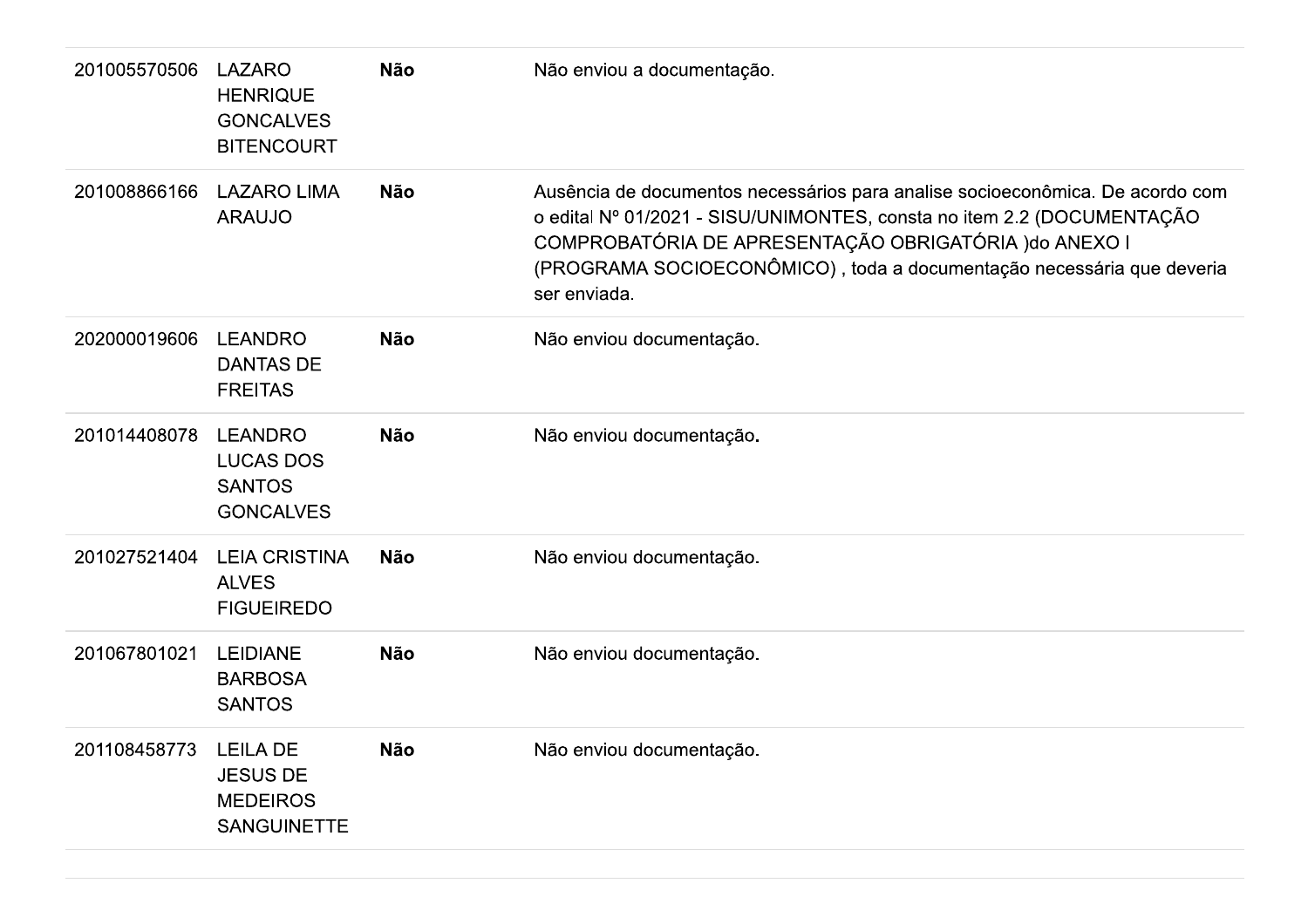| 201018064398 | <b>LEIRIANE</b><br><b>MARTINS</b><br><b>AGUIAR</b>                   | Não        | Não enviou a documentação. |
|--------------|----------------------------------------------------------------------|------------|----------------------------|
| 201110158304 | <b>LEONARDO</b><br><b>CARDOSO</b><br><b>SOARES</b>                   | Não        | Não enviou documentação.   |
| 201057181756 | <b>LEONARDO</b><br><b>GABRIEL BISPO</b><br><b>DE OLIVEIRA</b>        | Não        | Não enviou documentação.   |
| 201105171619 | <b>LEONARDO</b><br><b>GABRIEL</b><br><b>SANTOS</b><br><b>SANTANA</b> | Não        | Não enviou a documentação. |
| 201088691294 | <b>LEONARDO</b><br><b>JUNIO DE</b><br><b>OLIVEIRA</b>                | Não        | Não enviou documentação.   |
| 201065608485 | <b>LEONARDO</b><br>NUNES DO<br><b>AMARAL</b>                         | <b>Não</b> | Não enviou a documentação. |
| 201000649966 | <b>LEONIS DE</b><br><b>OLIVEIRA</b><br>QUEIROZ                       | Não        | Não enviou documentação.   |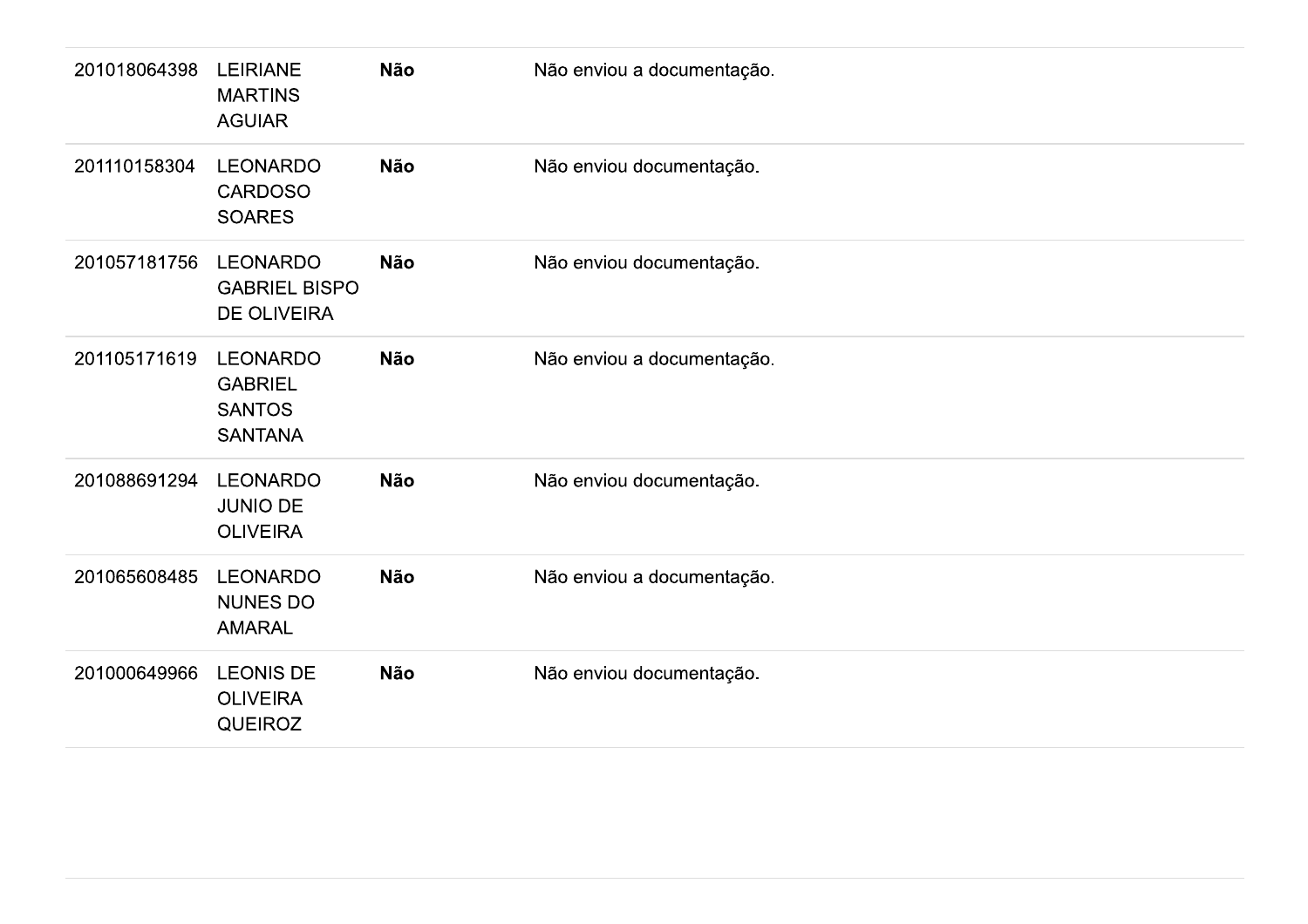| 201005692284 | <b>LETICIA</b><br><b>CATARINE</b><br><b>FERREIRA DE</b><br><b>OLIVEIRA</b><br><b>SANTOS</b> | <b>Não</b> | Não enviou documentação.   |
|--------------|---------------------------------------------------------------------------------------------|------------|----------------------------|
| 201035328420 | <b>LETICIA COSTA</b><br><b>GOMES DA</b><br><b>SILVA</b>                                     | Não        | Não enviou documentação.   |
| 201059550248 | <b>LETICIA DEZIRE</b><br><b>MARTINS</b>                                                     | Não        | Não enviou documentação.   |
| 201008215471 | <b>LETICIA</b><br><b>FONSECA</b><br><b>BRITO</b>                                            | <b>Não</b> | Não enviou documentação.   |
| 201006569168 | <b>LETICIA</b><br><b>GABRIELY</b><br><b>SANTOS</b><br><b>DURAES</b>                         | <b>Não</b> | Não enviou a documentação. |
| 201009804729 | <b>LETICIA MATOS</b><br><b>ALVES</b><br><b>FREIRES</b>                                      | Sim        |                            |
| 201069521338 | <b>LETICIA</b><br><b>SANTANA</b><br><b>FRANCO</b>                                           | Não        | Não enviou documentação.   |
| 201009719232 | <b>LETICIA ZAINE</b><br><b>RODRIGUES</b><br><b>NUNES</b>                                    | Não        | Não enviou documentação.   |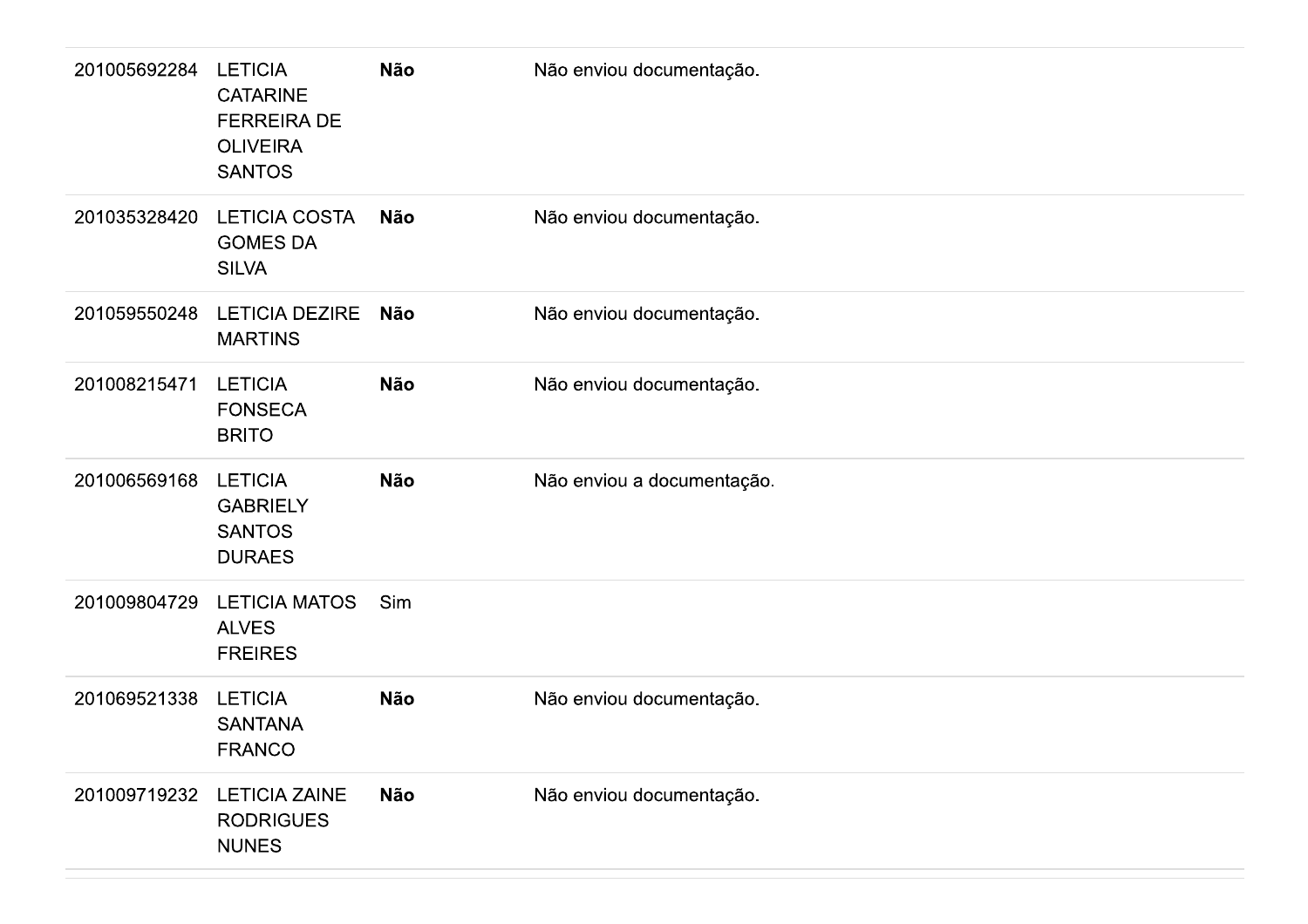| 201032945291 | <b>LICI TATIANE</b><br><b>ROCHA</b><br><b>SANTOS</b>     | <b>Não</b> | Não enviou documentação.                                                                                                                     |
|--------------|----------------------------------------------------------|------------|----------------------------------------------------------------------------------------------------------------------------------------------|
| 201011679622 | <b>LIDIA GOMES</b><br><b>SAMPAIO</b>                     | <b>Não</b> | Não enviou documentação.                                                                                                                     |
| 201007056223 | <b>LIDIANE</b><br><b>APARECIDA DE</b><br><b>OLIVEIRA</b> | <b>Não</b> | Não enviou documentação.                                                                                                                     |
| 201008281564 | <b>LIDIANE MARIA</b><br>PAIXAO MELO                      | <b>Não</b> | Não enviou a documentação.                                                                                                                   |
| 201103682963 | <b>LIDIANE</b><br><b>PEREIRA</b><br><b>DURAES</b>        | <b>Não</b> | Não enviou documentação.                                                                                                                     |
| 201072920352 | <b>LIDIANE</b><br><b>RODRIGUES</b><br><b>NASCIMENTO</b>  | <b>Não</b> | Não enviou a documentação.                                                                                                                   |
| 201113636819 | <b>LILIAN PEREIRA</b><br><b>SANTOS</b>                   | Não        | Ausência das folhas de contrato das carteiras de trabalho, Os documentos podem<br>ser anexados pela área do candidato no período de recurso. |
| 201020364414 | <b>LILIANE GOMES</b><br><b>DA ROCHA</b>                  | <b>Não</b> | Não enviou a documentação.                                                                                                                   |
| 201020278630 | <b>LILITH</b><br><b>POLYNNE</b><br><b>SOUZA SILVA</b>    | <b>Não</b> | Não enviou a documentação.                                                                                                                   |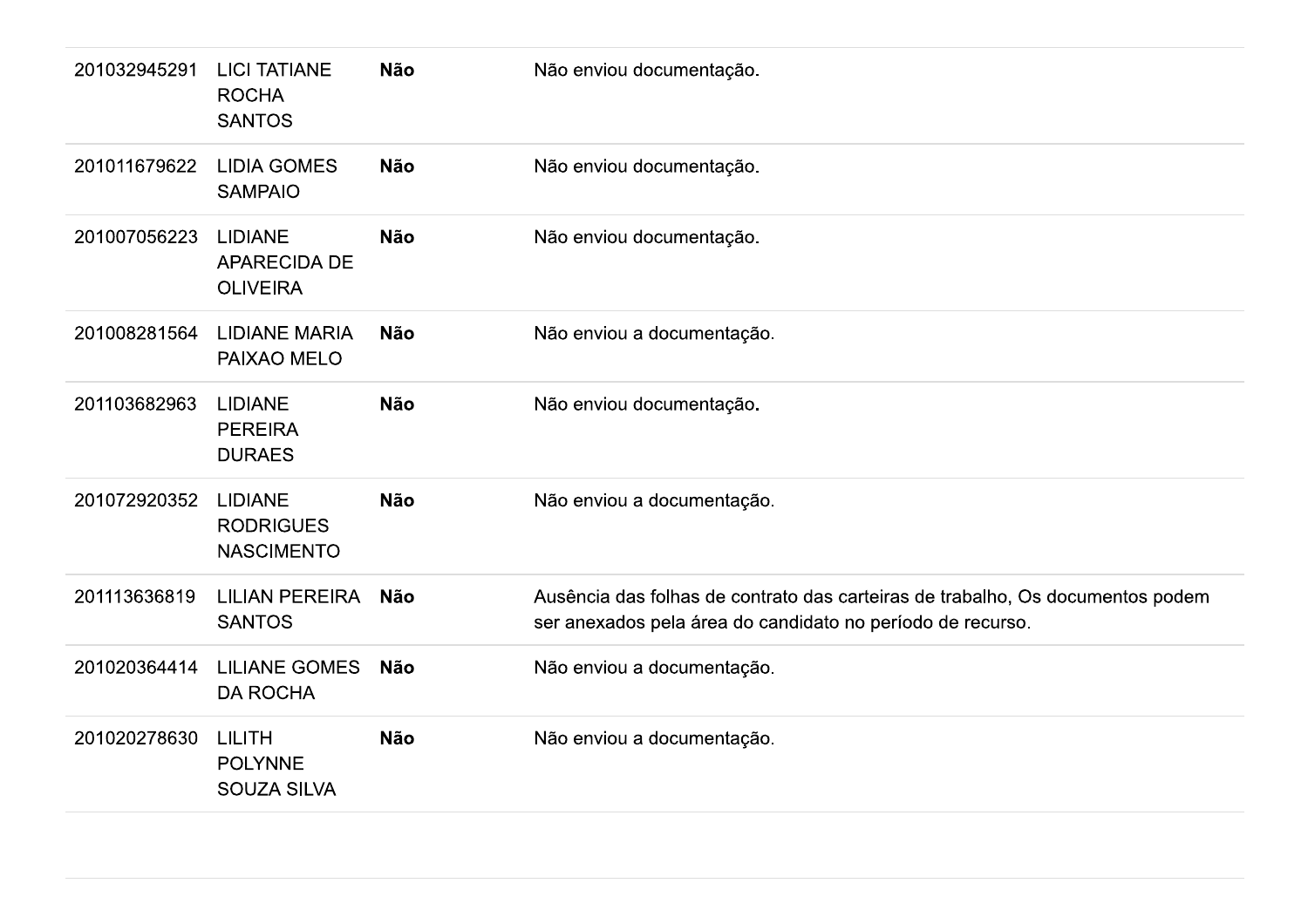| 201113475507 | <b>LINDOMARIA</b><br><b>VEIGA DE</b><br><b>SOUZA</b>                       | <b>Não</b> | Não enviou documentação.   |
|--------------|----------------------------------------------------------------------------|------------|----------------------------|
| 201000520985 | <b>LISLLEY</b><br><b>KAWANNY</b><br><b>ALVES</b><br><b>FERREIRA</b>        | Sim        |                            |
| 201004622019 | <b>LIVIA BRASIL</b><br><b>ROCHA</b><br><b>FERRAREZZI</b><br><b>MACHADO</b> | Sim        |                            |
| 201011815127 | <b>LIVIA CAMPOS</b><br><b>HITLER</b><br><b>MOREIRA</b>                     | <b>Não</b> | Não enviou documentação.   |
| 201085062945 | <b>LIVIA COSTA</b><br>DE SOUZA                                             | <b>Não</b> | Não enviou documentação.   |
| 201027302599 | <b>LIVIA CRISTINA</b><br><b>ABREU</b><br><b>NASCIMENTO</b>                 | <b>Não</b> | Não enviou a documentação. |
| 201066425343 | <b>LIVIA DE</b><br><b>OLIVEIRA DA</b><br><b>SILVA</b>                      | <b>Não</b> | Não enviou documentação.   |
| 201004089748 | <b>LIVIA JENIFER</b><br><b>SANTOS</b><br><b>MARTINS</b>                    | <b>Não</b> | Não enviou a documentação. |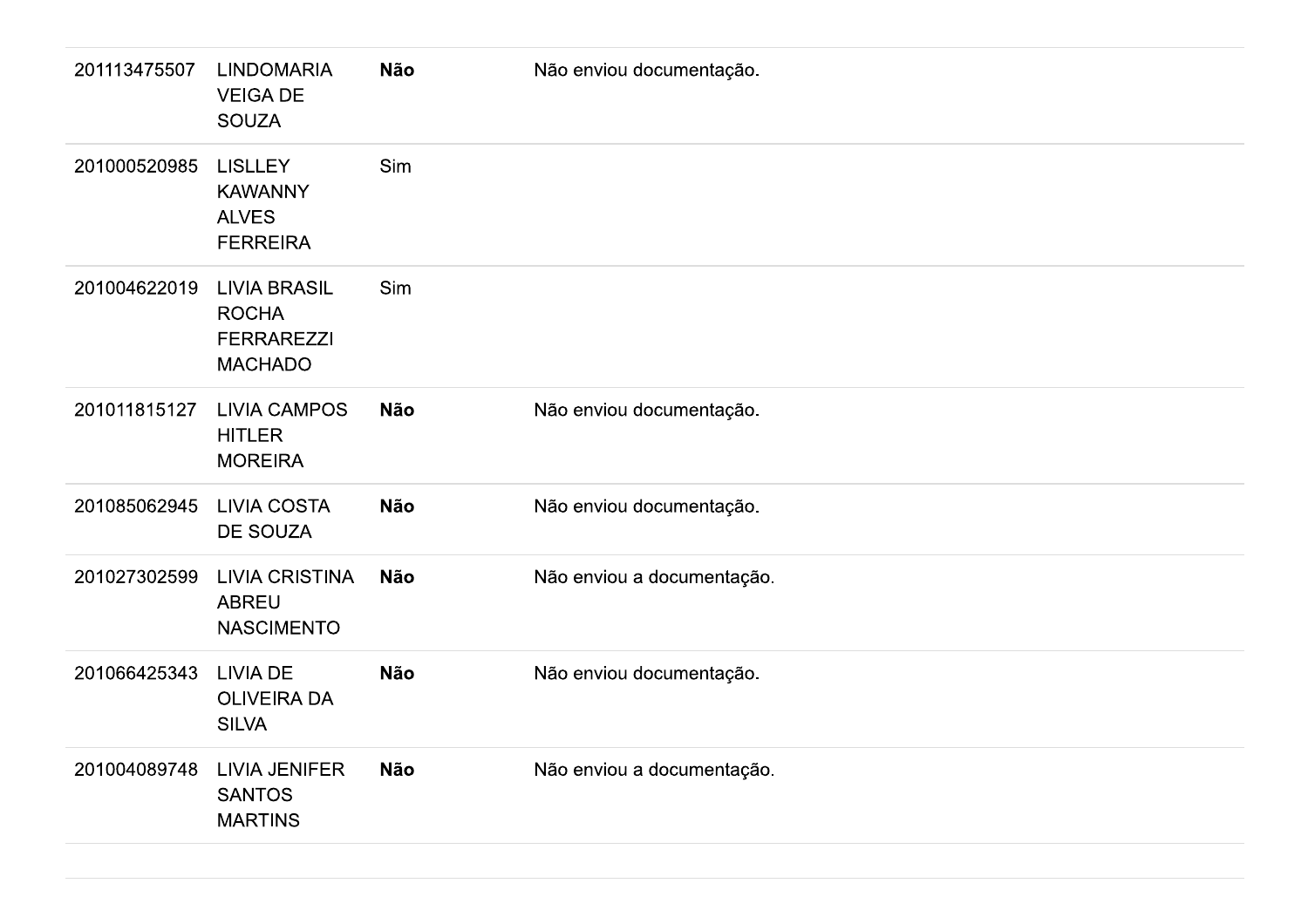| 201049591773 | <b>LIVIA KARLA</b><br><b>MARQUES</b><br><b>MOURA</b>                   | <b>Não</b> | Não enviou a documentação.                                                                                                                                                                                                                                                                                 |
|--------------|------------------------------------------------------------------------|------------|------------------------------------------------------------------------------------------------------------------------------------------------------------------------------------------------------------------------------------------------------------------------------------------------------------|
| 201020124172 | <b>LIVIA</b><br><b>MAGALHAES</b><br><b>BARBOSA</b>                     | <b>Não</b> | Não enviou documentação.                                                                                                                                                                                                                                                                                   |
| 201001199144 | <b>LIVIA OLIVEIRA</b><br><b>CORREA</b>                                 | <b>Não</b> | Não enviou documentação.                                                                                                                                                                                                                                                                                   |
| 201002760019 | <b>LIVIA THAIS</b><br><b>RODRIGUES</b><br><b>COSTA</b>                 | <b>Não</b> | Não enviou documentação.                                                                                                                                                                                                                                                                                   |
| 201014279750 | <b>LIVYA</b><br><b>GABRIELA</b><br><b>ALVES DA</b><br><b>SILVA</b>     | <b>Não</b> | Não enviou documentação.                                                                                                                                                                                                                                                                                   |
| 201081191409 | <b>LIZANDRO</b><br><b>CESAR</b><br><b>PEREIRA DOS</b><br><b>SANTOS</b> | <b>Não</b> | Ausência de documentos necessários para analise socioeconômica. De acordo com<br>o edital Nº 01/2021 - SISU/UNIMONTES, consta no item 2.2 (DOCUMENTAÇÃO<br>COMPROBATÓRIA DE APRESENTAÇÃO OBRIGATÓRIA ) do ANEXO I<br>(PROGRAMA SOCIOECONÔMICO), toda a documentação necessária que deveria<br>ser enviada. |
| 201031584653 | <b>LOHANNY</b><br><b>JENNIFER</b><br><b>VIEIRA</b><br>PEREIRA SILVA    | <b>Não</b> | Não enviou documentação.                                                                                                                                                                                                                                                                                   |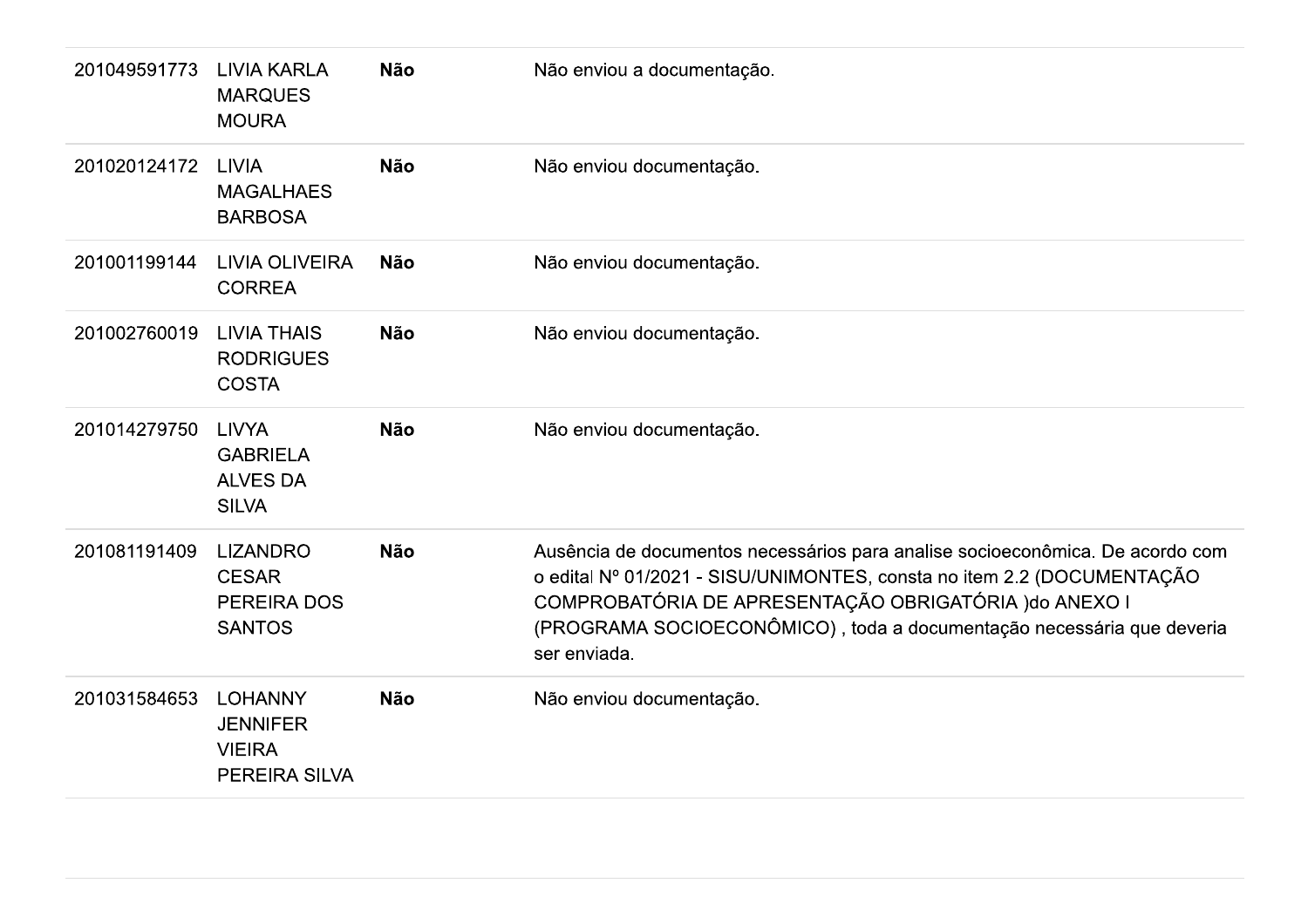| 201031867603 | LORENA<br><b>CRISTINA</b><br><b>SILVEIRA DOS</b><br><b>SANTOS</b>     | Não | Não enviou a documentação. |
|--------------|-----------------------------------------------------------------------|-----|----------------------------|
| 201072080272 | <b>LORENA DOS</b><br><b>SANTOS</b><br><b>BARBOSA</b>                  | Não | Não enviou documentação.   |
| 201042149769 | <b>LORENA</b><br><b>EMANUELE</b><br><b>SOUSA DE</b><br><b>FREITAS</b> | Não | Não enviou a documentação. |
| 201096878511 | <b>LORENA</b><br><b>MEDRADO</b><br><b>SANTOS</b><br><b>FARIAS</b>     | Não | Não enviou a documentação. |
| 201090802129 | <b>LORENA</b><br><b>MICKELY</b><br><b>CESAR SILVA</b>                 | Não | Não enviou a documentação. |
| 201046194936 | LORENA<br>PADUA DE<br><b>MOURA</b><br><b>DUARTE</b>                   | Sim |                            |
| 201026957468 | LORENA<br><b>PATRICIA</b><br><b>LIBERTO DIAS</b>                      | Não | Não enviou documentação.   |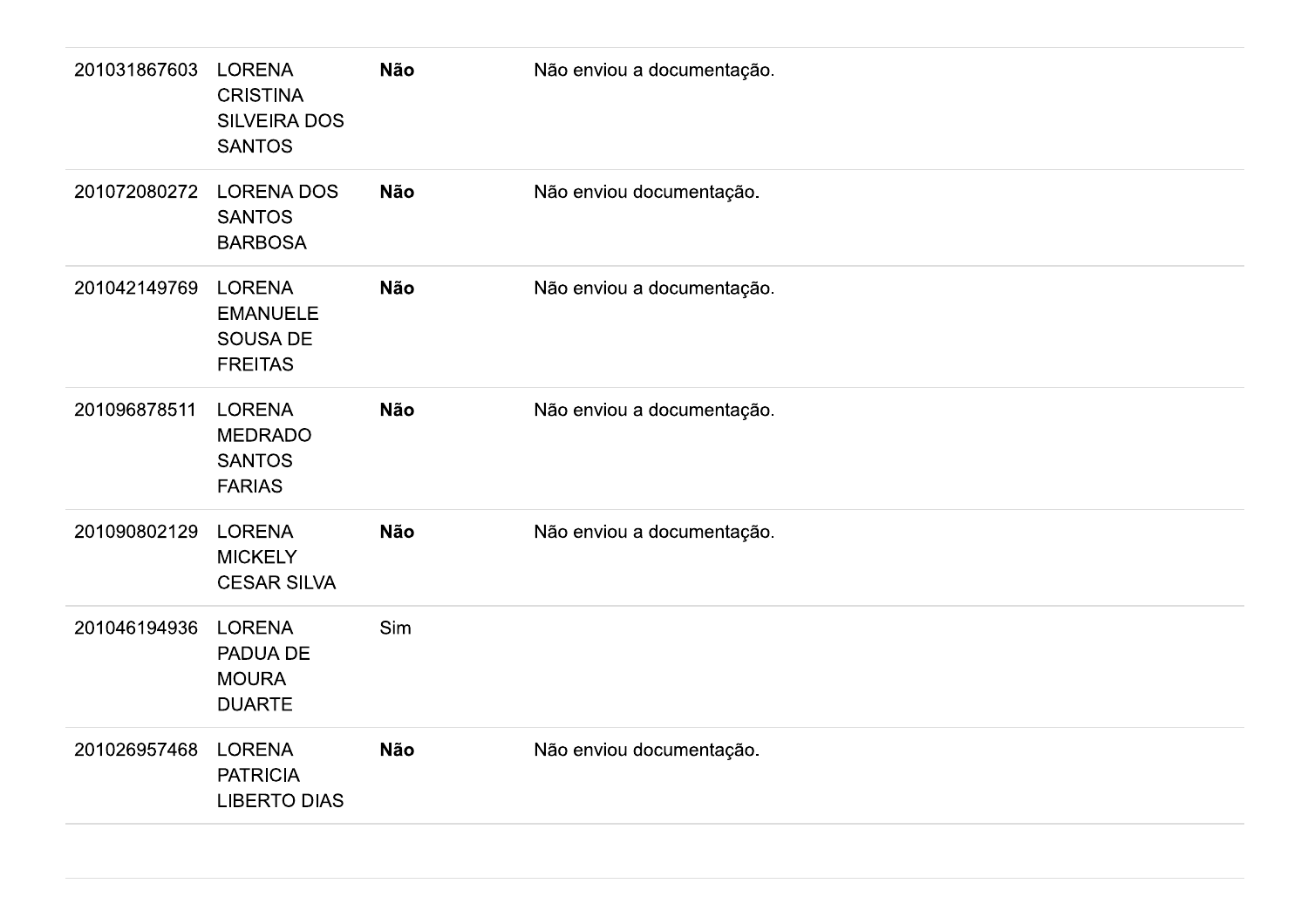| 201006088185 | <b>LORENA</b><br><b>RAISSE BRITO</b><br><b>SANTOS</b>                   | <b>Não</b> | Não enviou documentação.   |
|--------------|-------------------------------------------------------------------------|------------|----------------------------|
| 201009089313 | <b>LORRAINE</b><br><b>CAMILE GOMES</b><br><b>DO CARMO</b>               | Sim        |                            |
| 201033627195 | <b>LORRAINE</b><br><b>NUNES DE</b><br><b>ANDRADE</b>                    | Sim        |                            |
| 201027782352 | <b>LORRAINI</b><br><b>KAROLYNI</b><br><b>PEREIRA</b>                    | <b>Não</b> | Não enviou documentação.   |
| 201052983826 | <b>LORRANE DOS</b><br><b>SANTOS</b><br><b>MARTINS</b>                   | <b>Não</b> | Não enviou documentação.   |
| 201056674991 | <b>LORRANE</b><br><b>HELOAR DE</b><br><b>LEMOS</b><br><b>QUEIROGA</b>   | <b>Não</b> | Não enviou a documentação. |
| 201045074345 | <b>LORRANY</b><br><b>CRISTIE</b><br><b>RODRIGUES</b><br><b>OLIVEIRA</b> | <b>Não</b> | Não enviou documentação.   |
| 201007206869 | <b>LORRANY</b><br><b>FERREIRA</b><br><b>MISCHIATTI</b>                  | Não        | Não enviou a documentação. |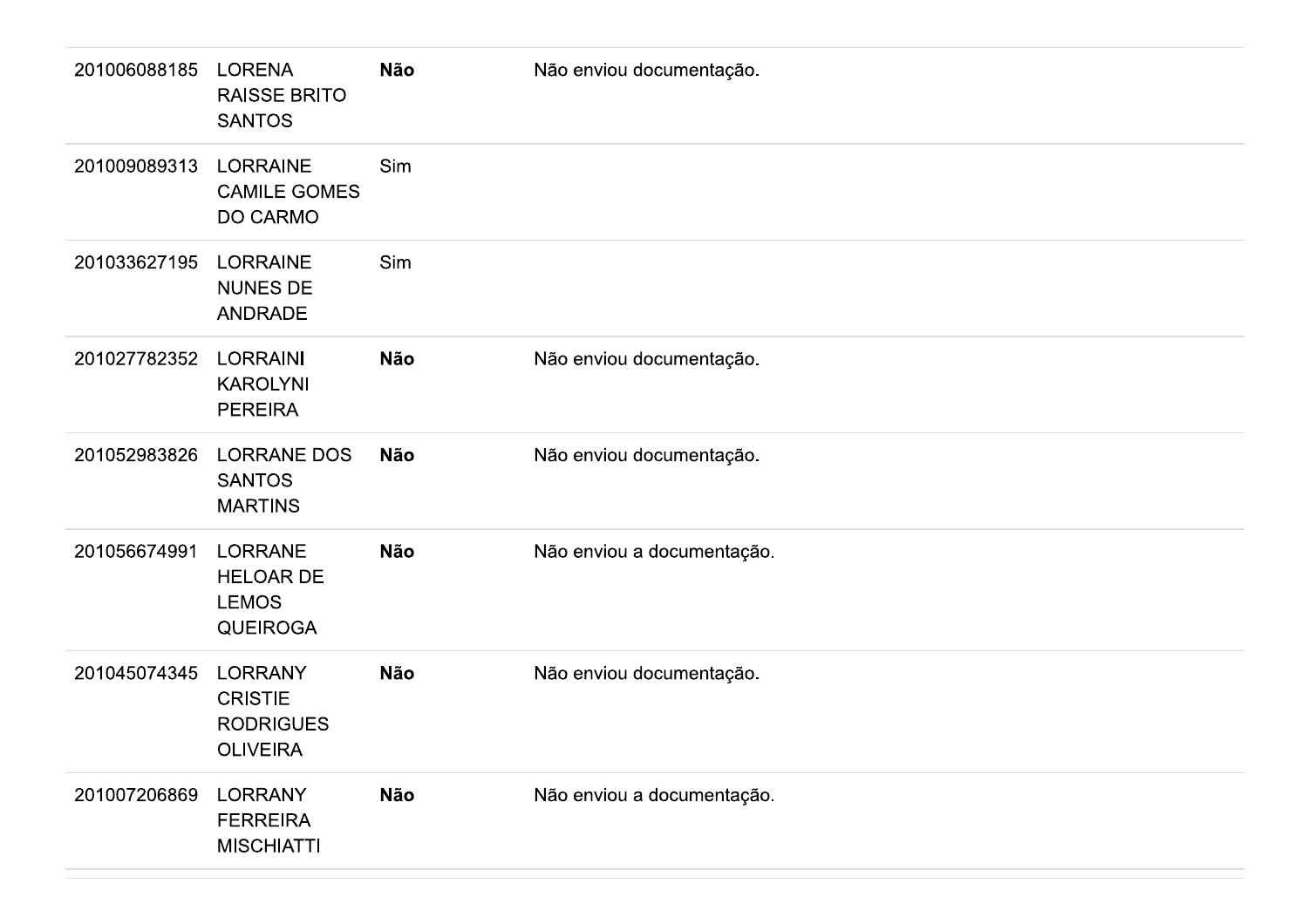| 201003959107 | <b>LORRAYNE</b><br><b>GONCALVES</b><br><b>RIBEIRO</b>                 | <b>Não</b> | Não enviou a documentação.                                                                                                                                                                                                                                                                                 |
|--------------|-----------------------------------------------------------------------|------------|------------------------------------------------------------------------------------------------------------------------------------------------------------------------------------------------------------------------------------------------------------------------------------------------------------|
| 201096107804 | <b>LOUYSE</b><br><b>MORGANA</b><br><b>RODRIGUES</b><br><b>MIRANDA</b> | <b>Não</b> | Não enviou documentação.                                                                                                                                                                                                                                                                                   |
| 201108650627 | <b>LOUYSLENE</b><br><b>FERREIRA DE</b><br><b>CARVALHO</b>             | <b>Não</b> | Não enviou a documentação.                                                                                                                                                                                                                                                                                 |
| 201003774126 | <b>LOVELY FLAVIA</b><br><b>REIS DOS</b><br><b>SANTOS</b>              | Sim        |                                                                                                                                                                                                                                                                                                            |
| 201021330661 | <b>LUAN</b><br><b>HENRIQUE</b><br><b>RODRIGUES DE</b><br><b>SOUZA</b> | <b>Não</b> | Ausência de documentos necessários para analise socioeconômica. De acordo com<br>o edital Nº 01/2021 - SISU/UNIMONTES, consta no item 2.2 (DOCUMENTAÇÃO<br>COMPROBATÓRIA DE APRESENTAÇÃO OBRIGATÓRIA ) do ANEXO I<br>(PROGRAMA SOCIOECONÔMICO), toda a documentação necessária que deveria<br>ser enviada. |
| 201067738710 | <b>LUANA</b><br><b>APARECIDA</b><br><b>DOS SANTOS</b>                 | <b>Não</b> | Não enviou documentação.                                                                                                                                                                                                                                                                                   |
| 201018619241 | <b>LUANA</b><br><b>APARECIDA</b><br><b>NUNES</b><br><b>ARAUJO</b>     | <b>Não</b> | Não enviou a documentação.                                                                                                                                                                                                                                                                                 |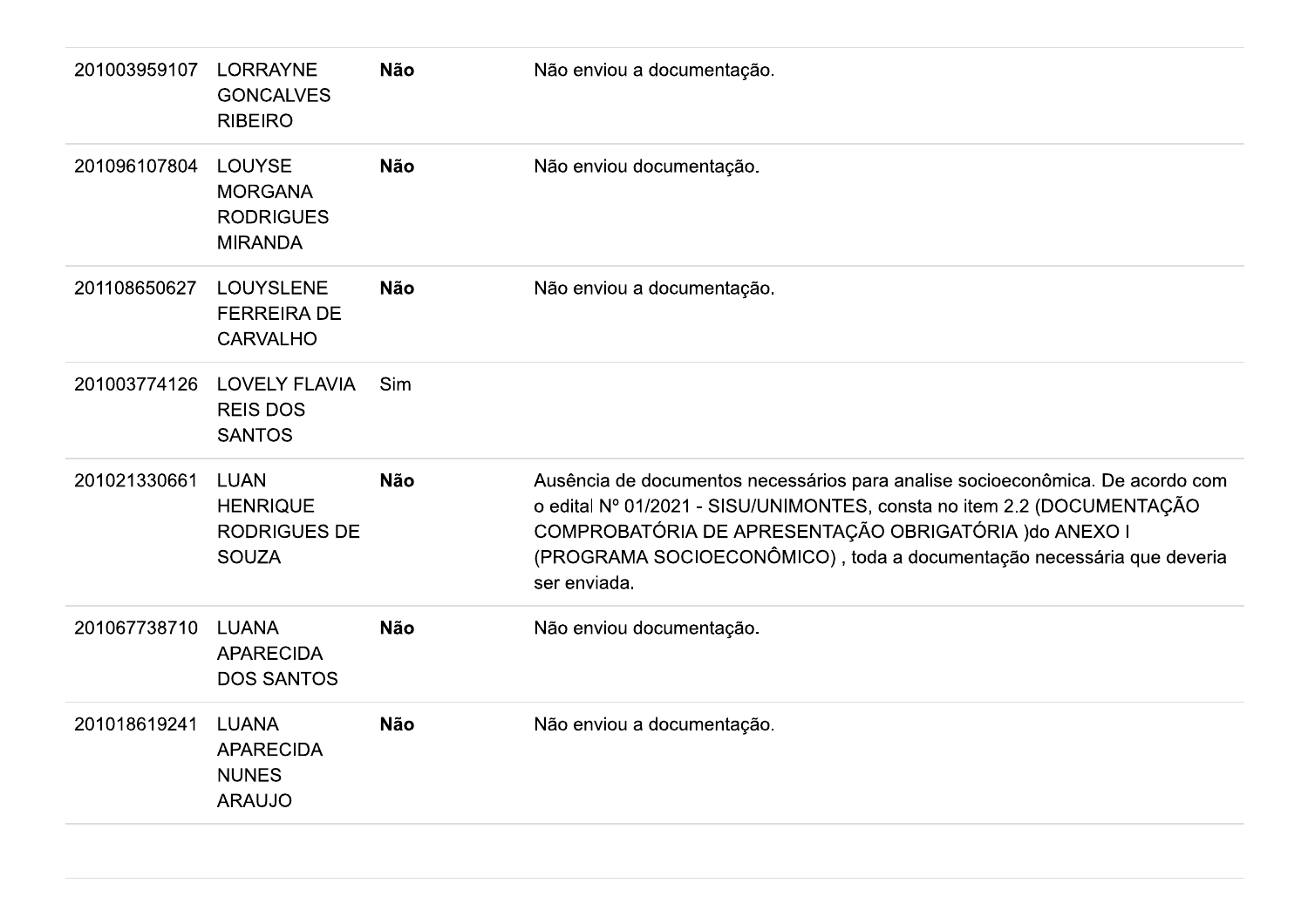| 201079183012 | <b>LUANA</b><br><b>CORDEIRO</b><br><b>DOS SANTOS</b>                   | <b>Não</b> | Não enviou a documentação. |
|--------------|------------------------------------------------------------------------|------------|----------------------------|
| 201020803718 | <b>LUANA COSTA</b><br><b>DUARTE</b>                                    | Sim        |                            |
| 201016032314 | <b>LUANA</b><br><b>CRISTINA DOS</b><br><b>SANTOS</b><br><b>PEREIRA</b> | <b>Não</b> | Não enviou documentação.   |
| 201101631608 | <b>LUANA DA</b><br><b>SILVA FRANCA</b>                                 | <b>Não</b> | Não enviou documentação.   |
| 201013912641 | <b>LUANA</b><br><b>DANIELE DA</b><br><b>PAIXAO</b><br><b>RODRIGUES</b> | <b>Não</b> | Não enviou documentação.   |
| 201027863897 | <b>LUANA DE</b><br><b>BARROS</b><br>CASTRO                             | <b>Não</b> | Não enviou a documentação. |
| 201013548288 | <b>LUANA DE</b><br><b>OLIVEIRA LIMA</b>                                | Não        | Não enviou documentação.   |
| 201006491017 | <b>LUANA DOS</b><br><b>SANTOS ALVES</b>                                | Não        | Não enviou documentação.   |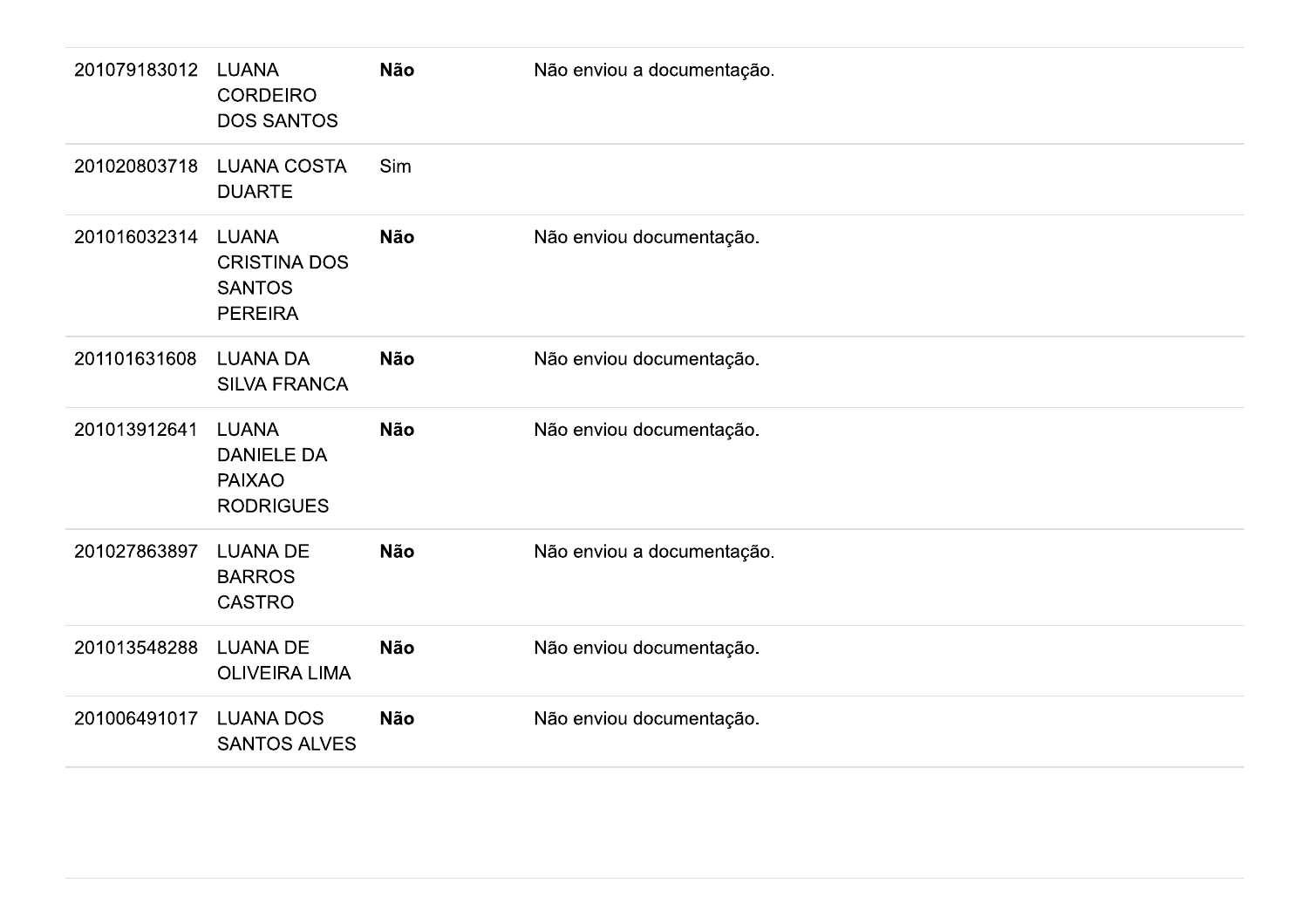| 201072057049 | <b>LUANA</b><br><b>ESTEFANY</b><br><b>MARIA SANTOS</b><br><b>BARREIRO</b>              | Não | Não enviou documentação. |
|--------------|----------------------------------------------------------------------------------------|-----|--------------------------|
| 201009709662 | LUANA<br><b>FERREIRA</b><br><b>RODRIGUES</b>                                           | Sim |                          |
| 201031029014 | LUANA<br><b>FERREIRA</b><br><b>SILVA</b>                                               | Sim |                          |
| 201042263073 | LUANA<br><b>RODRIGUES DA</b><br><b>SILVA</b>                                           | Sim |                          |
| 201008139267 | <b>LUANA SOUTO</b><br><b>FERREIRA</b>                                                  | Sim |                          |
| 201062842145 | <b>LUANA</b><br><b>STEPHANIE</b><br><b>MACHADO</b><br><b>MENEZES</b><br><b>PEREIRA</b> | Não | Não enviou documentação. |
| 201063094472 | LUANA<br><b>TARGINO</b><br><b>OLIVEIRA</b>                                             | Não | Não enviou documentação. |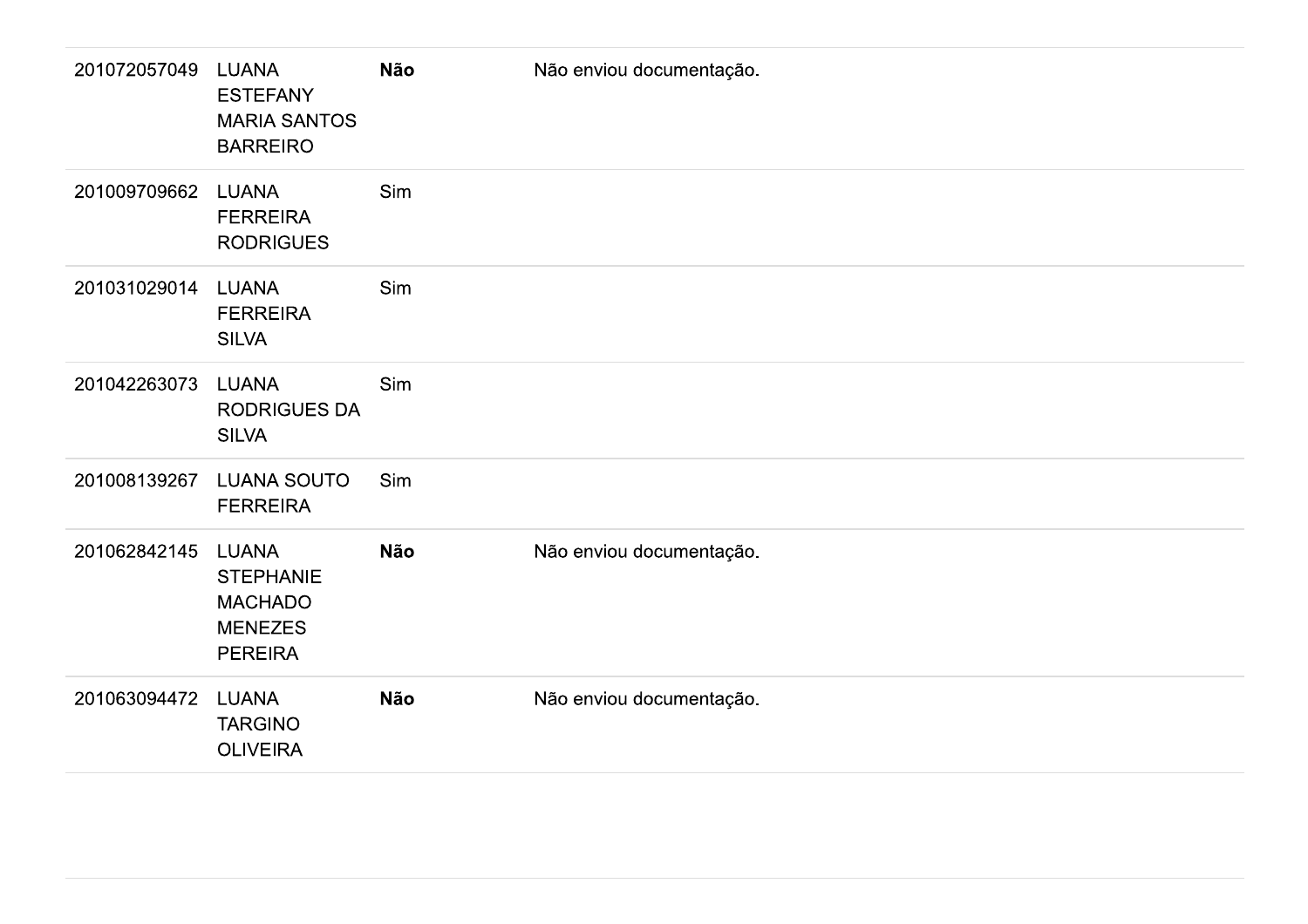| 201089358778 | <b>LUANA</b><br><b>VANESSA</b><br><b>SOARES</b><br><b>LOPES</b>   | Não        | Não enviou documentação.   |
|--------------|-------------------------------------------------------------------|------------|----------------------------|
| 201003421934 | <b>LUANNE</b><br><b>BARBARA</b><br><b>SOUZA</b><br><b>AMARAL</b>  | Não        | Não enviou a documentação. |
| 201001386709 | <b>LUANY DE</b><br><b>JESUS</b><br><b>ANTUNES</b><br><b>ROCHA</b> | <b>Não</b> | Não enviou documentação.   |
| 201121519478 | <b>LUCAS ALVES</b><br><b>BATISTA</b>                              | <b>Não</b> | Não enviou documentação.   |
| 201022168276 | <b>LUCAS ALVES</b><br><b>DA SILVA</b>                             | <b>Não</b> | Não enviou documentação.   |
| 201009010707 | <b>LUCAS ALVES</b><br><b>FREITAS</b>                              | <b>Não</b> | Não enviou documentação.   |
| 201053399493 | <b>LUCAS</b><br><b>ANTUNES DE</b><br><b>SOUZA</b>                 | Não        | Não enviou documentação.   |
| 201012666396 | <b>LUCAS ARIEL</b><br><b>CANDEIA DE</b><br><b>MATOS</b>           | Não        | Não enviou documentação.   |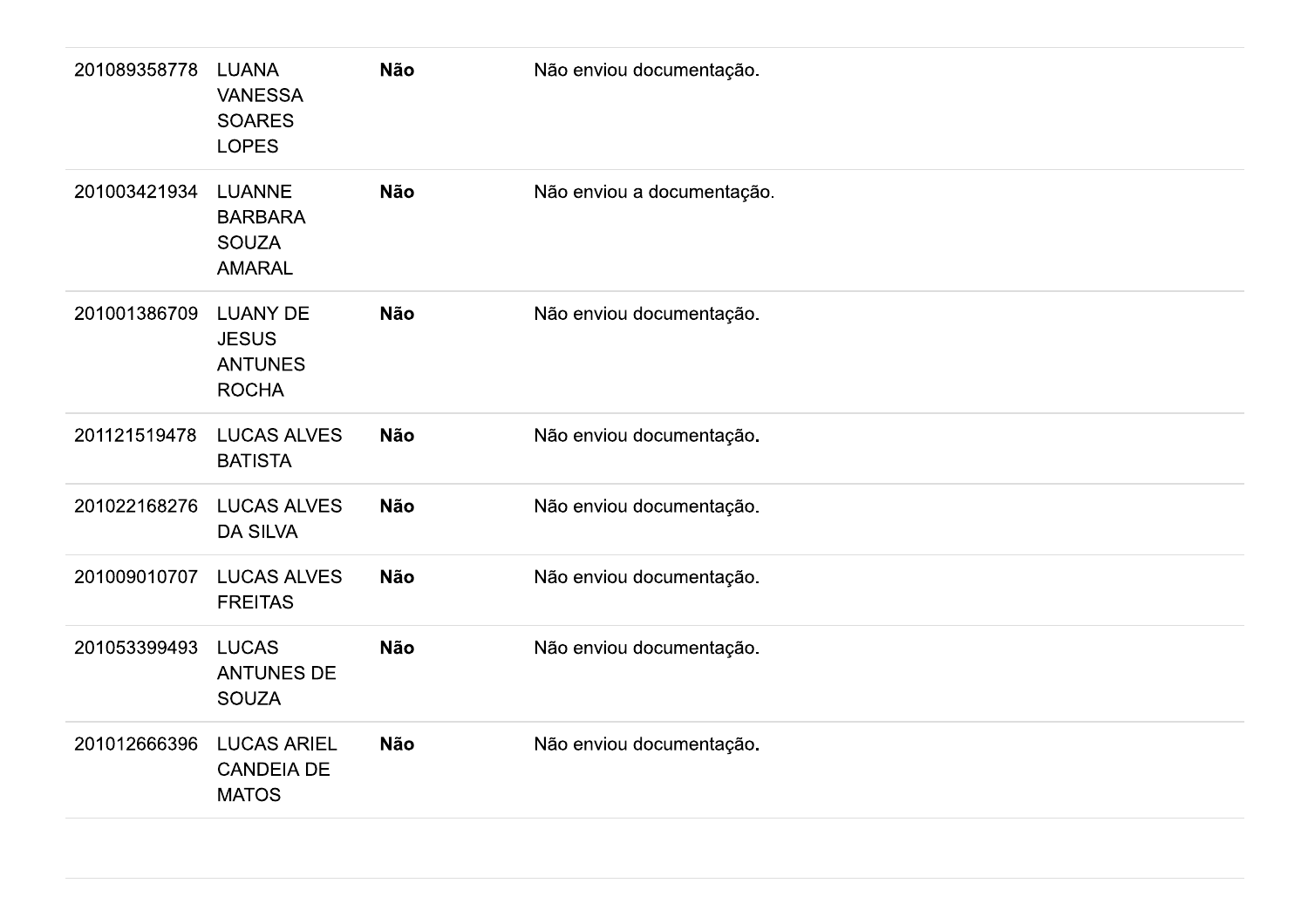| 201033914668 | <b>LUCAS</b><br><b>BARBOSA</b><br><b>BATISTA</b>                 | <b>Não</b> | Não enviou documentação.                                                                                                                                                                                                                                                                                   |
|--------------|------------------------------------------------------------------|------------|------------------------------------------------------------------------------------------------------------------------------------------------------------------------------------------------------------------------------------------------------------------------------------------------------------|
| 201062265180 | <b>LUCAS COSTA</b><br><b>QUEIROZ</b>                             | <b>Não</b> | Ausência de documentos necessários para analise socioeconômico. De acordo com<br>o edital Nº 01/2021 - SISU/UNIMONTES, consta no item 2.2 (DOCUMENTAÇÃO<br>COMPROBATÓRIA DE APRESENTAÇÃO OBRIGATÓRIA ) do ANEXO I<br>(PROGRAMA SOCIOECONÔMICO), toda a documentação necessária que deveria<br>ser enviada. |
| 201041653407 | <b>LUCAS DANIEL</b><br><b>FREITAS</b><br><b>SOARES</b>           | Sim        |                                                                                                                                                                                                                                                                                                            |
| 201059174999 | <b>LUCAS DE</b><br><b>ASSIS XAVIER</b>                           | <b>Não</b> | Não enviou documentação.                                                                                                                                                                                                                                                                                   |
| 201024534707 | <b>LUCAS DE</b><br><b>SOUSA SILVA</b>                            | <b>Não</b> | Não enviou documentação.                                                                                                                                                                                                                                                                                   |
| 201037374455 | <b>LUCAS DIAS</b><br><b>DOS SANTOS</b>                           | Sim        |                                                                                                                                                                                                                                                                                                            |
| 201016937462 | <b>LUCAS DUARTE</b><br><b>CARVALHO</b>                           | <b>Não</b> | Não enviou documentação.                                                                                                                                                                                                                                                                                   |
| 201011290347 | <b>LUCAS</b><br><b>EDUARDO</b><br><b>CARDOSO</b><br><b>SILVA</b> | <b>Sim</b> |                                                                                                                                                                                                                                                                                                            |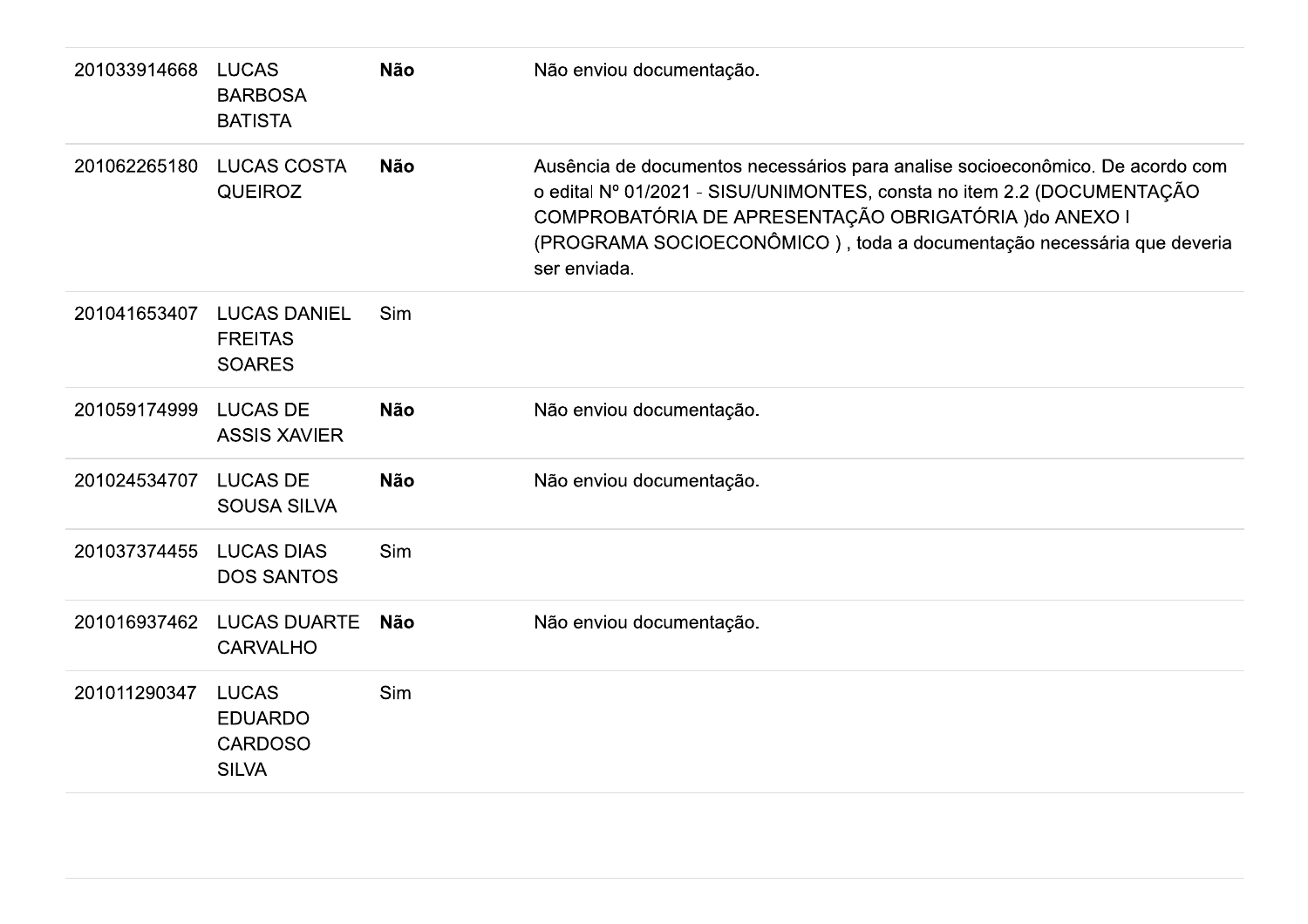| 201095988485 | <b>LUCAS</b><br><b>EMERSON DOS</b><br><b>SANTOS</b>                 | <b>Não</b> | Não enviou documentação.   |
|--------------|---------------------------------------------------------------------|------------|----------------------------|
| 201067203335 | <b>LUCAS</b><br><b>FERREIRA</b><br><b>RODRIGUES</b>                 | <b>Não</b> | Não enviou documentação.   |
| 201078522889 | <b>LUCAS</b><br><b>GABIREL</b><br><b>FERNANDES</b><br><b>MENDES</b> | <b>Não</b> | Não enviou documentação.   |
| 201005427111 | <b>LUCAS</b><br><b>GABRIEL</b><br><b>AQUINO</b>                     | Não        | Não enviou a documentação. |
| 201004011759 | <b>LUCAS</b><br><b>GABRIEL DOS</b><br><b>SANTOS</b>                 | <b>Não</b> | Não enviou a documentação. |
| 201121919967 | <b>LUCAS</b><br><b>GABRIEL</b><br><b>RODRIGUES</b><br><b>BORGES</b> | <b>Não</b> | Não enviou a documentação. |
| 201015756186 | <b>LUCAS</b><br><b>HENRIQUE</b><br><b>JORGE DE</b><br><b>PAULA</b>  | Não        | Não enviou documentação.   |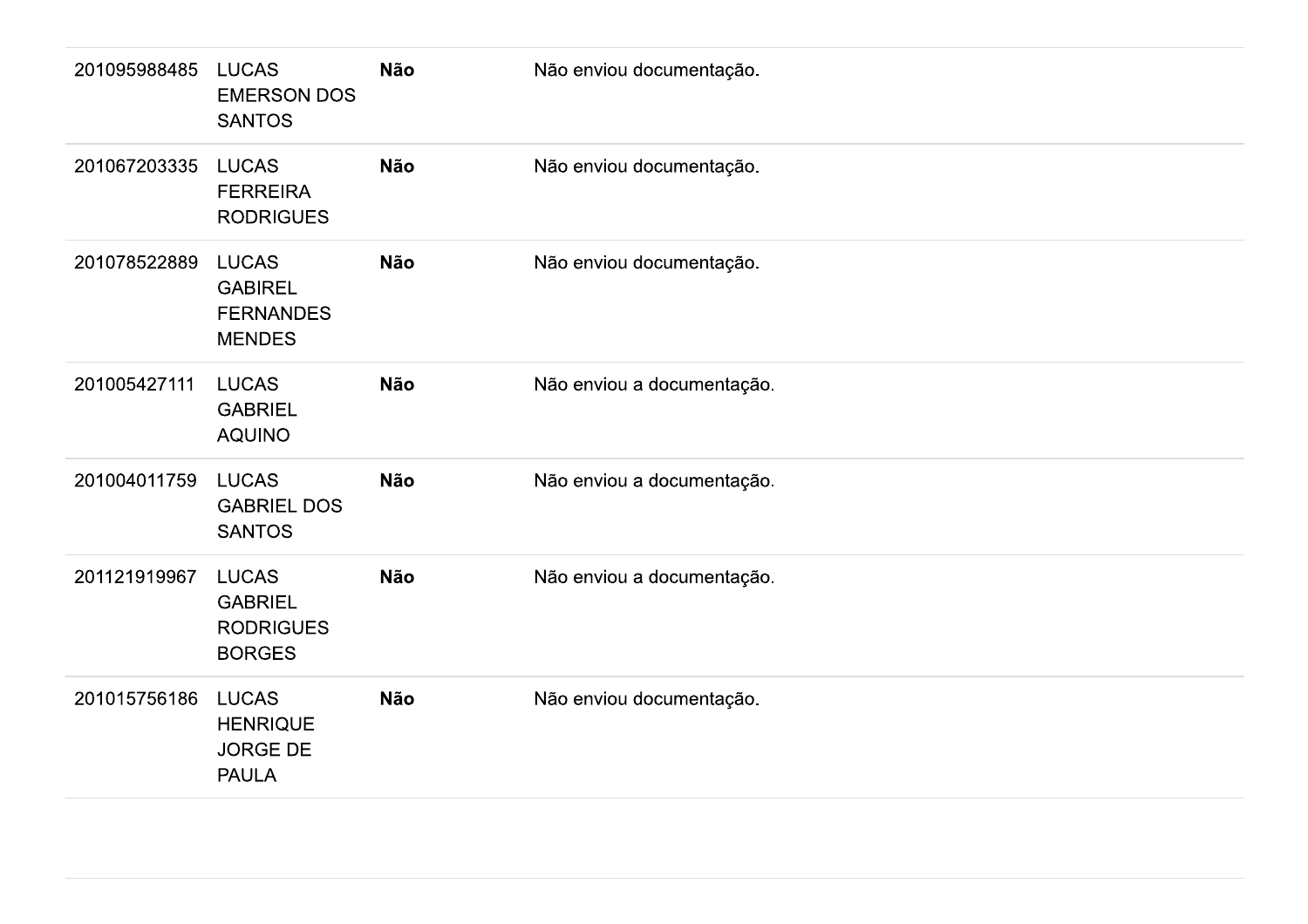| 201032186656 | <b>LUCAS</b><br><b>HENRIQUE</b><br><b>SABINO REIS</b>  | <b>Não</b> | Não enviou documentação.                                                                                                                                                                                                                                                                                   |
|--------------|--------------------------------------------------------|------------|------------------------------------------------------------------------------------------------------------------------------------------------------------------------------------------------------------------------------------------------------------------------------------------------------------|
| 201007985819 | <b>LUCAS IAGO</b><br><b>ARAGAO</b><br><b>FERNANDES</b> | <b>Sim</b> |                                                                                                                                                                                                                                                                                                            |
| 201016508792 | <b>LUCAS KAUAN</b><br><b>VIEIRA NERY</b>               | <b>Não</b> | Não enviou a documentação.                                                                                                                                                                                                                                                                                 |
| 201049576071 | <b>LUCAS LOPES</b><br><b>SANTOS</b>                    | <b>Não</b> | Não enviou documentação.                                                                                                                                                                                                                                                                                   |
| 201004380766 | <b>LUCAS</b><br><b>MATHEUS</b><br><b>ALVES PRATES</b>  | <b>Não</b> | Ausência de documentos necessários para analise socioeconômica. De acordo com<br>o edital Nº 01/2021 - SISU/UNIMONTES, consta no item 2.2 (DOCUMENTAÇÃO<br>COMPROBATÓRIA DE APRESENTAÇÃO OBRIGATÓRIA ) do ANEXO I<br>(PROGRAMA SOCIOECONÔMICO), toda a documentação necessária que deveria<br>ser enviada. |
| 201003732876 | <b>LUCAS</b><br><b>PEREIRA</b><br><b>GUIMARAES</b>     | <b>Não</b> | Ausência de documentos necessários para analise socioeconômica. De acordo com<br>o edital Nº 01/2021 - SISU/UNIMONTES, consta no item 2.2 (DOCUMENTAÇÃO<br>COMPROBATÓRIA DE APRESENTAÇÃO OBRIGATÓRIA ) do ANEXO I<br>(PROGRAMA SOCIOECONÔMICO), toda a documentação necessária que deveria<br>ser enviada. |
| 201010880031 | <b>LUCAS</b><br><b>PEREIRA</b><br><b>RAMOS</b>         | <b>Não</b> | Não enviou a documentação.                                                                                                                                                                                                                                                                                 |
| 201090975479 | <b>LUCAS</b><br><b>RODRIGUES</b><br><b>ROSA</b>        | <b>Não</b> | Não enviou documentação.                                                                                                                                                                                                                                                                                   |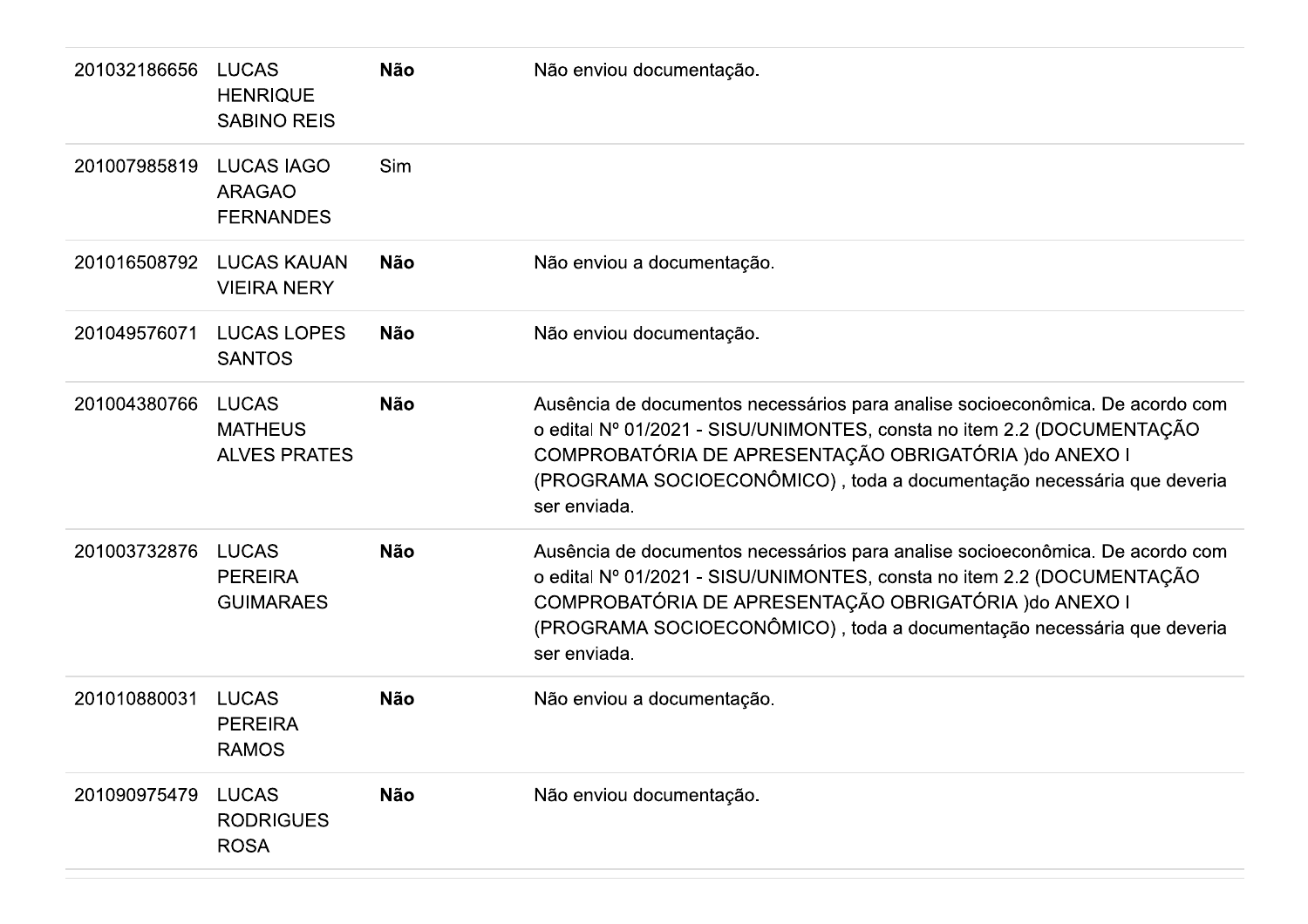| 201038708933 | <b>LUCAS RUAN</b>                                     | Sim        |                            |
|--------------|-------------------------------------------------------|------------|----------------------------|
|              | DE JESUS<br><b>PEREIRA</b>                            |            |                            |
| 201016462867 | <b>LUCAS SAMUEL</b><br><b>PEREIRA</b><br><b>SOUZA</b> | Não        | Não enviou documentação.   |
| 201057905980 | <b>LUCAS THADEU</b><br><b>NUNES</b>                   | <b>Não</b> | Não enviou documentação.   |
| 201017566492 | <b>LUCELIO</b><br><b>SOARES</b><br><b>MACEDO</b>      | <b>Não</b> | Não enviou documentação.   |
| 201097165793 | <b>LUCIANA</b><br><b>BARROSO DOS</b><br><b>SANTOS</b> | Não        | Não enviou a documentação. |
| 201085423196 | <b>LUCIANA DA</b><br>CONCEICAO<br><b>SILVA</b>        | Não        | Não enviou documentação.   |
| 201009602693 | LUCIANA DOS<br><b>SANTOS</b><br><b>RIBEIRO</b>        | Não        | Não enviou a documentação. |
| 201070941749 | <b>LUCIANA</b><br><b>RODRIGUES</b><br><b>SANTOS</b>   | <b>Não</b> | Não enviou documentação.   |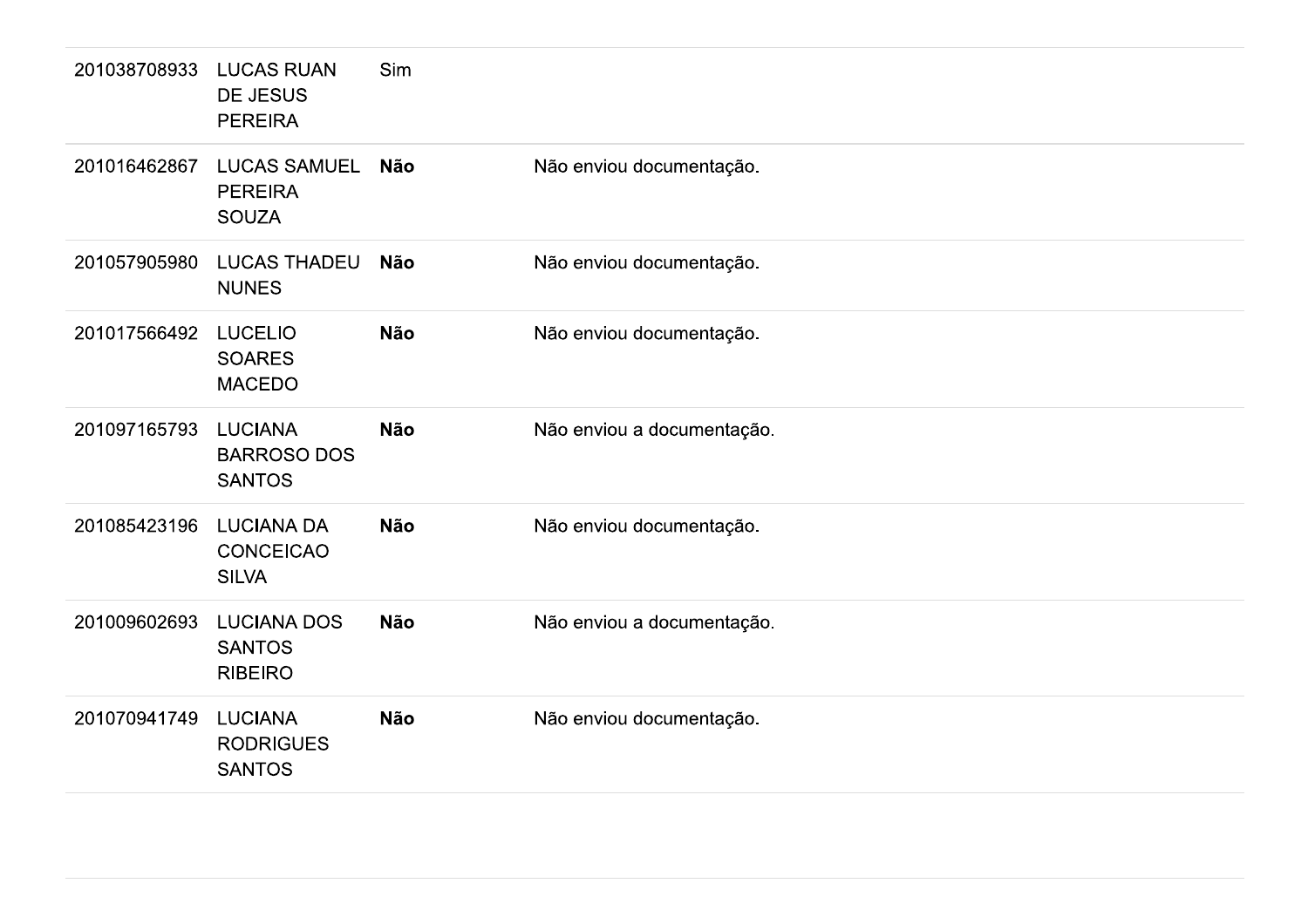| 201018759658 | <b>LUCIANE</b><br><b>BEATRIZ</b><br><b>CASTELAR</b>                      | <b>Não</b> | Ausência de documentos necessários para analise socioeconômica. De acordo com<br>o edital Nº 01/2021 - SISU/UNIMONTES, consta no item 2.2 (DOCUMENTAÇÃO<br>COMPROBATÓRIA DE APRESENTAÇÃO OBRIGATÓRIA ) do ANEXO I<br>(PROGRAMA SOCIOECONÔMICO), toda a documentação necessária que deveria<br>ser enviada. |
|--------------|--------------------------------------------------------------------------|------------|------------------------------------------------------------------------------------------------------------------------------------------------------------------------------------------------------------------------------------------------------------------------------------------------------------|
| 201052512963 | <b>LUCIENE DO</b><br><b>CARMO</b><br><b>GONCALVES</b><br><b>MESQUITA</b> | Sim        |                                                                                                                                                                                                                                                                                                            |
| 201044686362 | <b>LUCIENE</b><br><b>FERREIRA</b><br><b>SANTOS</b><br><b>FONSECA</b>     | <b>Não</b> | Não enviou a documentação.                                                                                                                                                                                                                                                                                 |
| 201119878936 | <b>LUCILIA</b><br>PEREIRA DA<br><b>SILVA</b>                             | <b>Não</b> | Não enviou a documentação.                                                                                                                                                                                                                                                                                 |
| 201024956223 | <b>LUCIMARA</b><br><b>FERREIRA DOS</b><br><b>SANTOS</b>                  | Sim        |                                                                                                                                                                                                                                                                                                            |
| 201001103526 | <b>LUCINEIA</b><br><b>FERREIRA</b><br><b>NEVES</b>                       | Sim        |                                                                                                                                                                                                                                                                                                            |
| 201001270119 | <b>LUDIMILA</b><br><b>SANTOS</b><br><b>FERNANDES</b>                     | <b>Não</b> | Não enviou documentação.                                                                                                                                                                                                                                                                                   |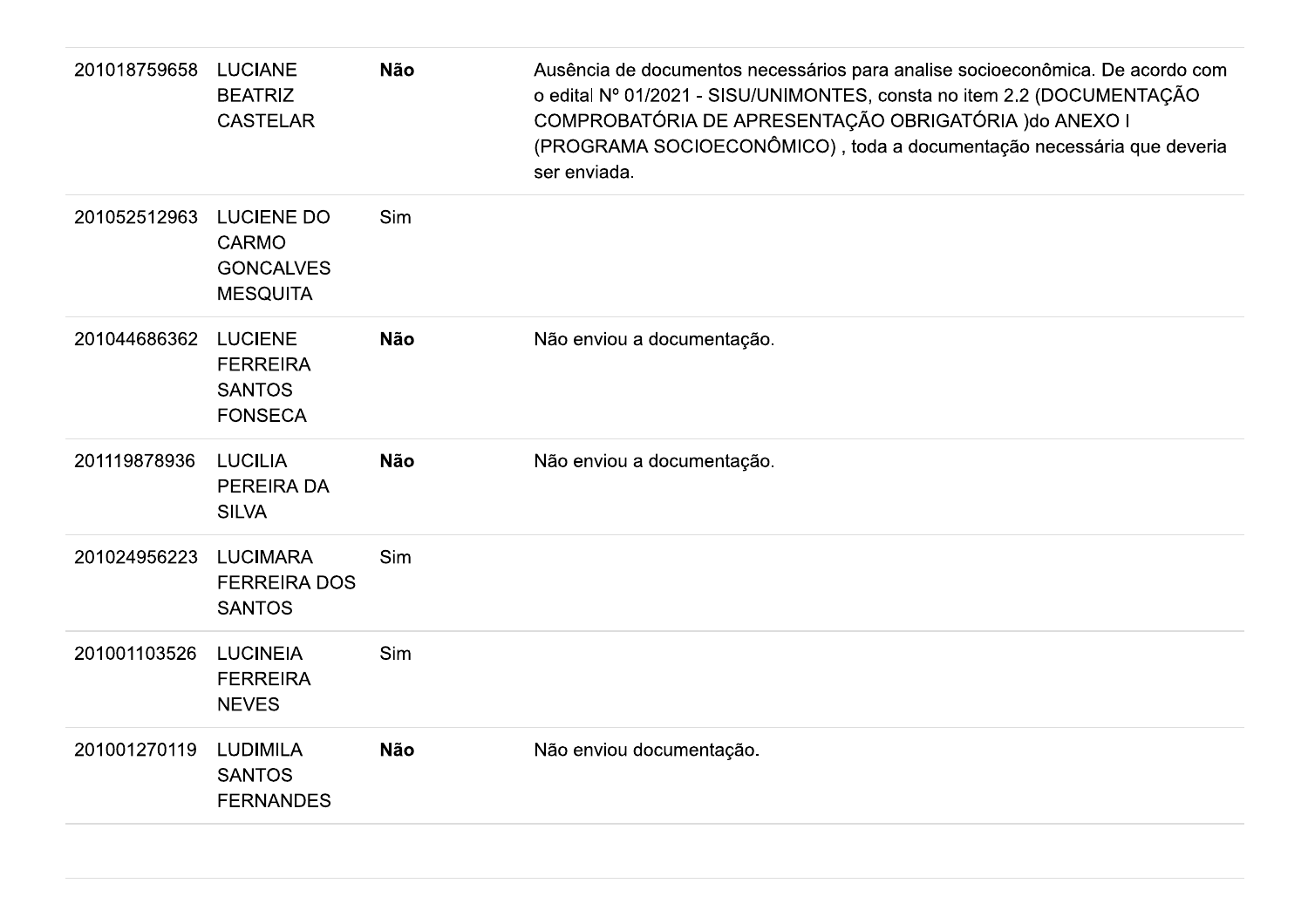| 201037909987 | <b>LUDMILA</b><br><b>ANTUNES</b><br><b>MARTINS</b>             | Sim |                            |
|--------------|----------------------------------------------------------------|-----|----------------------------|
| 201012108829 | <b>LUDMILA</b><br><b>DOMINGOS</b>                              | Não | Não enviou documentação.   |
| 201020975714 | <b>LUDMILA</b><br><b>MOREIRA</b><br><b>FONSECA</b>             | Não | Não enviou documentação.   |
| 201007289154 | <b>LUDMILA</b><br><b>NEVES</b><br>AFONSO DE<br><b>OLIVEIRA</b> | Sim |                            |
| 201047233832 | <b>LUDMILA</b><br><b>RODRIGUES</b><br><b>CARNEIRO</b>          | Não | Não enviou a documentação. |
| 201101142903 | <b>LUDMILLA</b><br><b>RODRIGUES</b><br><b>PEREIRA</b>          | Não | Não enviou documentação.   |
| 201042946297 | <b>LUIANE</b><br><b>MAGALHAES</b><br><b>DIAS</b>               | Não | Não enviou documentação.   |
| 201012201491 | LUIS FELIPE<br><b>GOMES DE</b><br><b>FREITAS</b>               | Não | Não enviou documentação.   |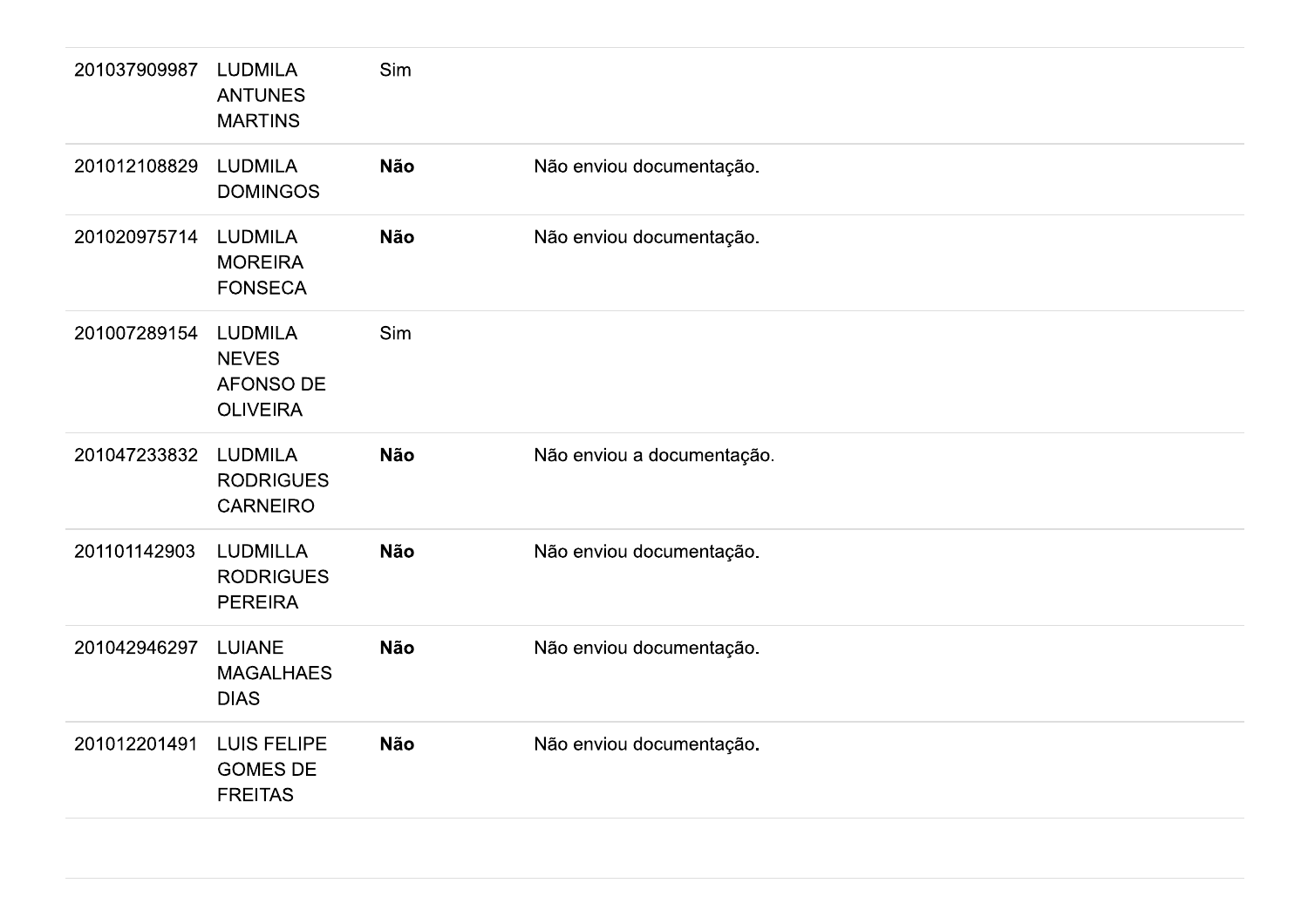| 201076108897 | LUIS FELIPE<br>SOUZA CRUZ                                           | Não        | Não enviou a documentação. |
|--------------|---------------------------------------------------------------------|------------|----------------------------|
| 201042102735 | <b>LUIS</b><br><b>FERNANDO</b><br><b>CANTUARIA</b><br><b>SANTOS</b> | Não        | Não enviou documentação.   |
| 201053320382 | <b>LUIS</b><br><b>FERNANDO</b><br><b>MOURA SILVA</b>                | Não        | Não enviou documentação.   |
| 201040028122 | <b>LUIS</b><br><b>FERNANDO</b><br><b>PEREIRA</b><br><b>ANTUNES</b>  | Não        | Não enviou documentação.   |
| 201040226627 | LUIS FILIPE<br><b>CHAVES</b><br><b>ALENCAR</b>                      | Não        | Não enviou documentação.   |
| 201001463722 | <b>LUIS GUSTAVO</b><br>ALVES DE<br><b>SOUZA</b>                     | Sim        |                            |
| 201089322592 | LUIS GUSTAVO<br>CARDOSO<br><b>LOPES</b>                             | <b>Não</b> | Não enviou documentação.   |
| 201052789991 | <b>LUIS</b><br><b>HENRIQUE</b><br><b>RODRIGUES</b><br><b>ROCHA</b>  | Não        | Não enviou a documentação. |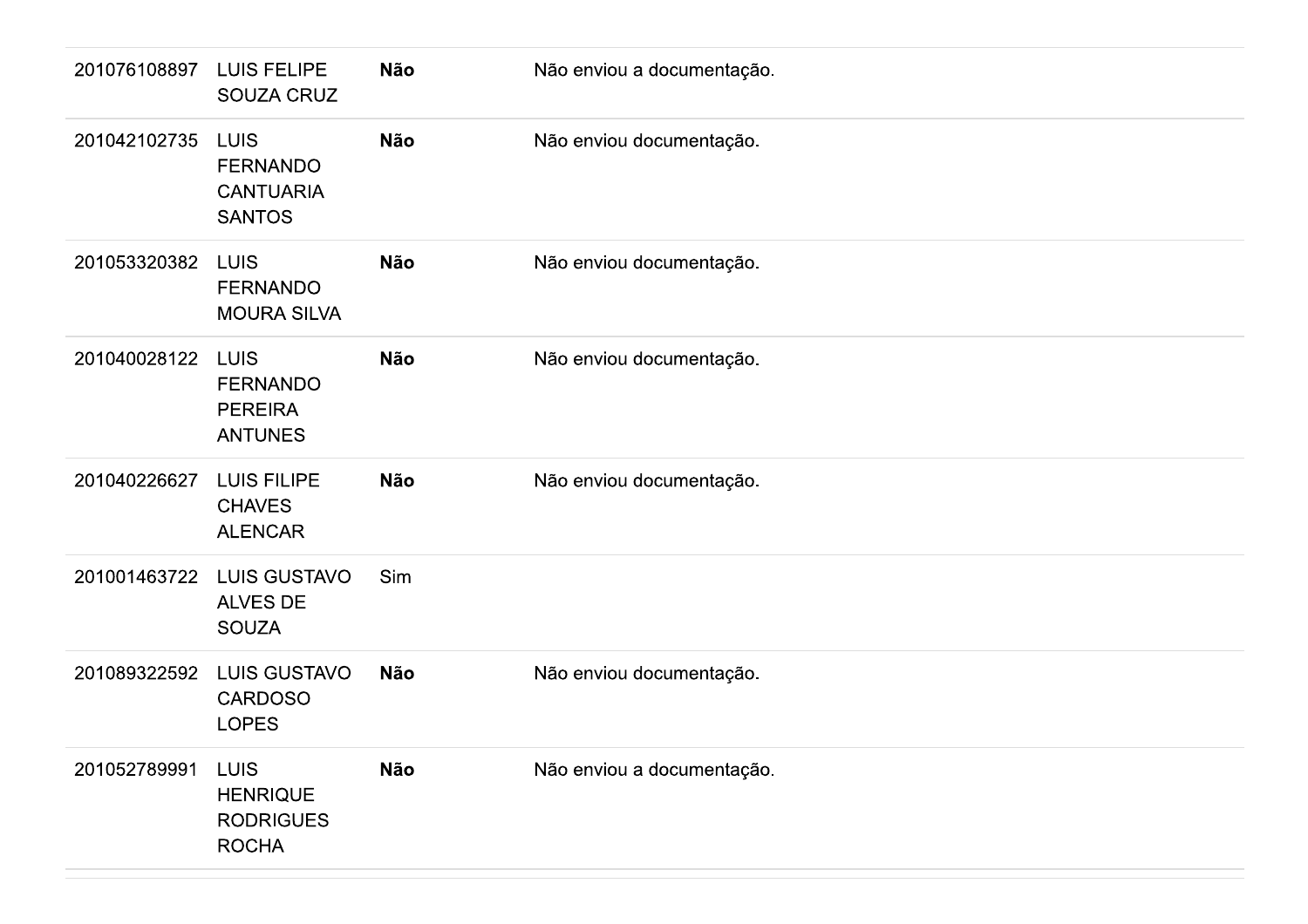| 201016065447 | <b>LUIS LAZARO</b><br><b>DIAS RUAS</b>                   | <b>Não</b> | Não enviou a documentação. |
|--------------|----------------------------------------------------------|------------|----------------------------|
| 201101345142 | <b>LUIS THIAGO</b><br><b>OLIVEIRA</b><br><b>SANTOS</b>   | <b>Não</b> | Não enviou a documentação. |
| 201007969201 | <b>LUISA</b><br><b>SIQUEIRA</b><br><b>BERBARI</b>        | <b>Não</b> | Não enviou documentação.   |
| 201014305639 | <b>LUIZ ANTONIO</b><br><b>SOARES DA</b><br><b>SILVA</b>  | <b>Não</b> | Não enviou documentação.   |
| 202000019250 | <b>LUIZ CARLOS</b><br><b>FIUZA DE</b><br><b>SOUZA</b>    | <b>Não</b> | Não enviou documentação.   |
| 201019985807 | <b>LUIZ CARLOS</b><br>PINTO FILHO                        | <b>Não</b> | Não enviou documentação.   |
| 201111764795 | <b>LUIZ DANRLEY</b><br><b>SANTOS SILVA</b>               | <b>Não</b> | Não enviou a documentação. |
| 201062353655 | <b>LUIZ EDUARDO</b><br><b>ABREU</b><br><b>NASCIMENTO</b> | <b>Não</b> | Não enviou documentação.   |
| 201019350630 | <b>LUIZ EDUARDO</b><br><b>BIAO MOTA</b>                  | <b>Não</b> | Não enviou a documentação. |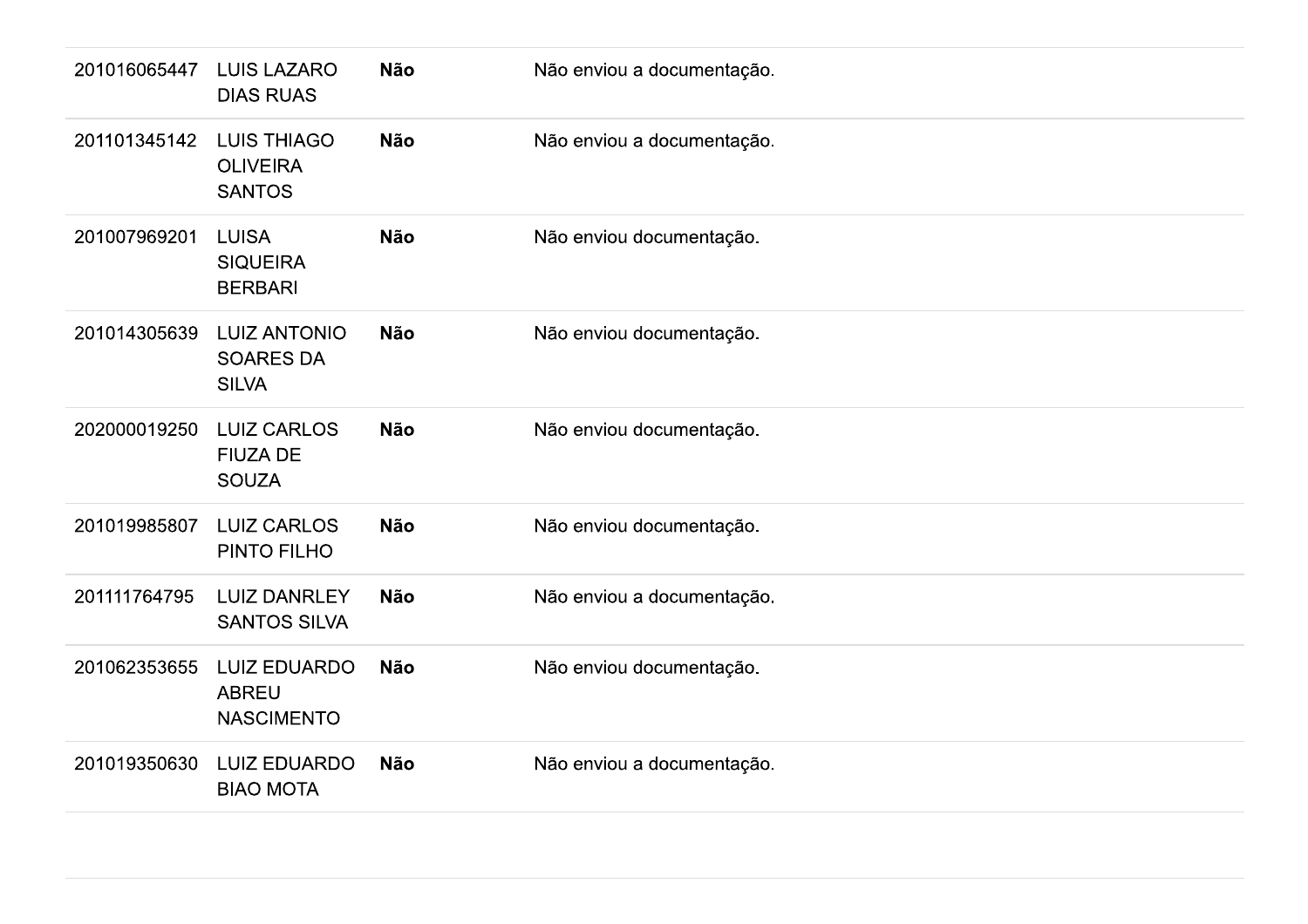| Ausência de documentos necessários para analise socioeconômica. De acordo com<br>o edital Nº 01/2021 - SISU/UNIMONTES, consta no item 2.2 (DOCUMENTAÇÃO<br>(PROGRAMA SOCIOECONÔMICO), toda a documentação necessária que deveria |
|----------------------------------------------------------------------------------------------------------------------------------------------------------------------------------------------------------------------------------|
|                                                                                                                                                                                                                                  |
|                                                                                                                                                                                                                                  |
|                                                                                                                                                                                                                                  |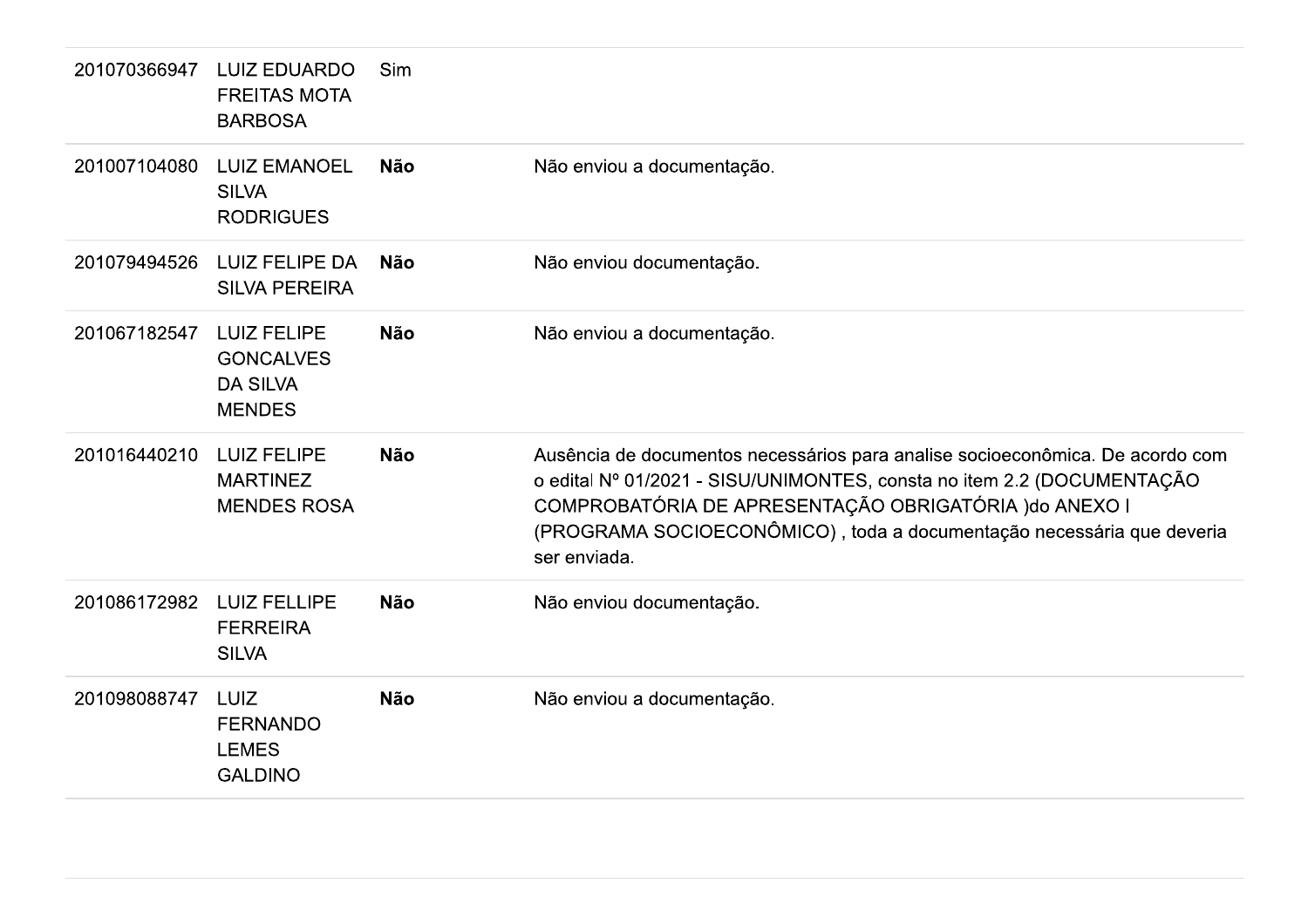| 201061022095 | LUIZ<br><b>FERNANDO</b><br><b>MOREIRA</b><br><b>SOARES</b>   | <b>Não</b> | Não enviou a documentação. |
|--------------|--------------------------------------------------------------|------------|----------------------------|
| 201008455655 | LUIZ<br><b>FERNANDO</b><br><b>PEREIRA</b><br><b>RODIGUES</b> | Sim        |                            |
| 201008134300 | <b>LUIZ GABRIEL</b><br>PEREIRA DE<br><b>OLIVEIRA</b>         | <b>Não</b> | Não enviou documentação.   |
| 201002478851 | <b>LUIZ GUSTAVO</b><br><b>SILVA</b><br><b>COUTINHO</b>       | <b>Não</b> | Não enviou documentação.   |
| 201057949491 | <b>LUIZ GUSTAVO</b><br><b>SILVA</b><br><b>FERREIRA</b>       | <b>Não</b> | Não enviou documentação.   |
| 201016680229 | <b>LUIZ HENRIQUE</b><br><b>ALVES</b><br><b>CARDOSO</b>       | Não        | Não enviou a documentação. |
| 201019225659 | <b>LUIZ HENRIQUE</b><br><b>BATISTA DA</b><br><b>SILVA</b>    | Não        | Não enviou a documentação. |
| 201010353088 | LUIZ HENRIQUE Não<br><b>BATISTA</b><br><b>SOARES</b>         |            | Não enviou documentação.   |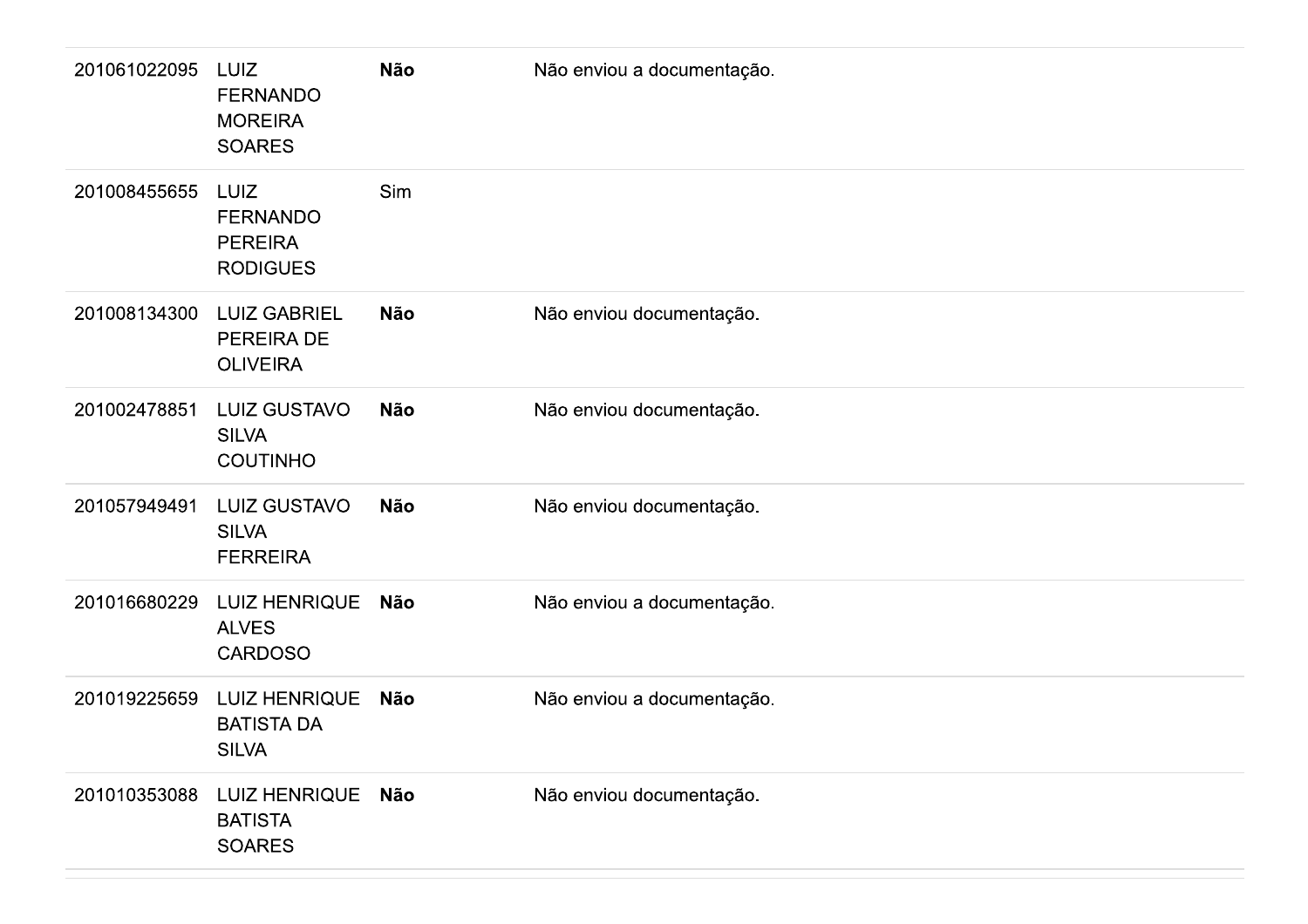| 201073294203 | <b>LUIZ HENRIQUE</b><br><b>DE FREITAS</b>                    | Não        | Não enviou documentação.   |
|--------------|--------------------------------------------------------------|------------|----------------------------|
| 201018027783 | <b>LUIZ HENRIQUE</b><br><b>RIBEIRO</b><br><b>MELLO</b>       | Não        | Não enviou documentação.   |
| 201103374884 | <b>LUIZ HENRIQUE</b><br><b>SANTOS FELIX</b>                  | Não        | Não enviou documentação.   |
| 201008732939 | <b>LUIZ HENRIQUE</b><br><b>SANTOS</b><br><b>MACEDO</b>       | Não        | Não enviou a documentação. |
| 201123374799 | LUIZA<br><b>CAROLINA</b><br><b>SANTANA</b><br><b>ANDRADE</b> | Não        | Não enviou documentação.   |
| 201008983177 | <b>LUIZA DE</b><br><b>FREITAS</b><br><b>PEREIRA</b>          | <b>Não</b> | Não enviou documentação.   |
| 201093301343 | LUIZA<br><b>EDUARDA</b><br><b>PEREIRA</b><br><b>SANTOS</b>   | Não        | Não enviou documentação.   |
| 201002585390 | LUIZA<br><b>GEOVANA</b><br><b>FERREIRA</b><br><b>COSTA</b>   | Não        | Não enviou a documentação. |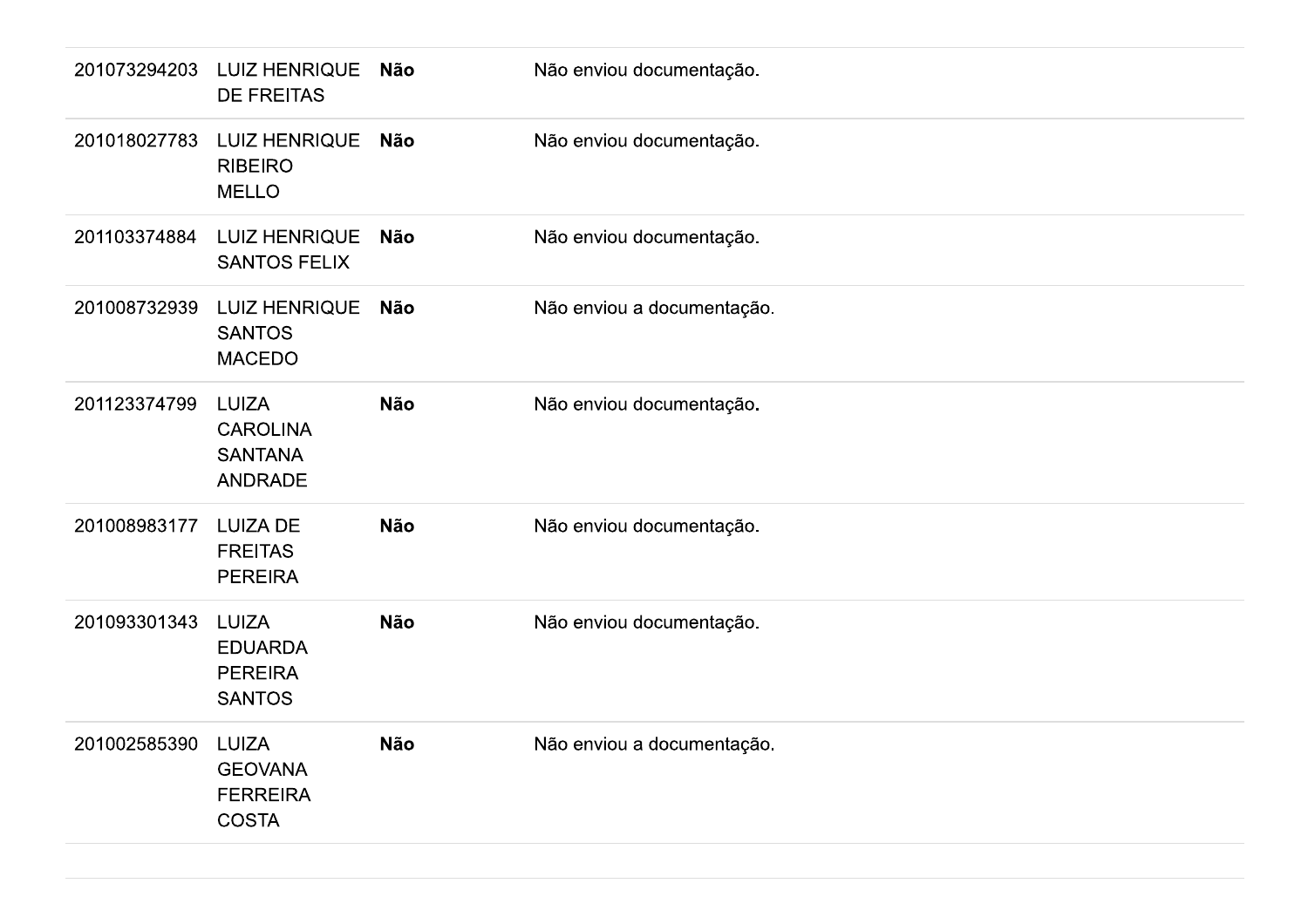| 201029695875 | <b>LUIZA ROCHA</b><br><b>COSTA</b>                         | <b>Não</b> | Ausência de documentos necessários para analise socioeconômica. De acordo com<br>o edital Nº 01/2021 - SISU/UNIMONTES, consta no item 2.2 (DOCUMENTAÇÃO<br>COMPROBATÓRIA DE APRESENTAÇÃO OBRIGATÓRIA ) do ANEXO I<br>(PROGRAMA SOCIOECONÔMICO), toda a documentação necessária que deveria<br>ser enviada. |
|--------------|------------------------------------------------------------|------------|------------------------------------------------------------------------------------------------------------------------------------------------------------------------------------------------------------------------------------------------------------------------------------------------------------|
| 201003813353 | <b>LUIZA SOUZA</b><br><b>CAMPOS</b>                        | <b>Não</b> | Não enviou documentação.                                                                                                                                                                                                                                                                                   |
| 201005966183 | <b>LUMA MENDES</b><br><b>BOREM</b>                         | <b>Não</b> | Ausência de documentos necessários para analise socioeconômica. De acordo com<br>o edital Nº 01/2021 - SISU/UNIMONTES, consta no item 2.2 (DOCUMENTAÇÃO<br>COMPROBATÓRIA DE APRESENTAÇÃO OBRIGATÓRIA ) do ANEXO I<br>(PROGRAMA SOCIOECONÔMICO), toda a documentação necessária que deveria<br>ser enviada. |
| 201023104916 | <b>LUMA STELA</b><br><b>FERNANDES</b><br><b>DE ALMEIDA</b> | <b>Não</b> | Não enviou documentação.                                                                                                                                                                                                                                                                                   |
| 201037077900 | <b>LUZIA ISABEL</b><br><b>ALVES</b>                        | <b>Não</b> | Não enviou documentação.                                                                                                                                                                                                                                                                                   |
| 201014092856 | <b>LUZIA MOARA</b><br><b>FERREIRA DE</b><br><b>SOUZA</b>   | <b>Não</b> | Não enviou documentação.                                                                                                                                                                                                                                                                                   |
| 201003588278 | <b>MAGDA LAURA</b><br><b>FERREIRA</b><br><b>RODRIGUES</b>  | Não        | Não enviou a documentação.                                                                                                                                                                                                                                                                                 |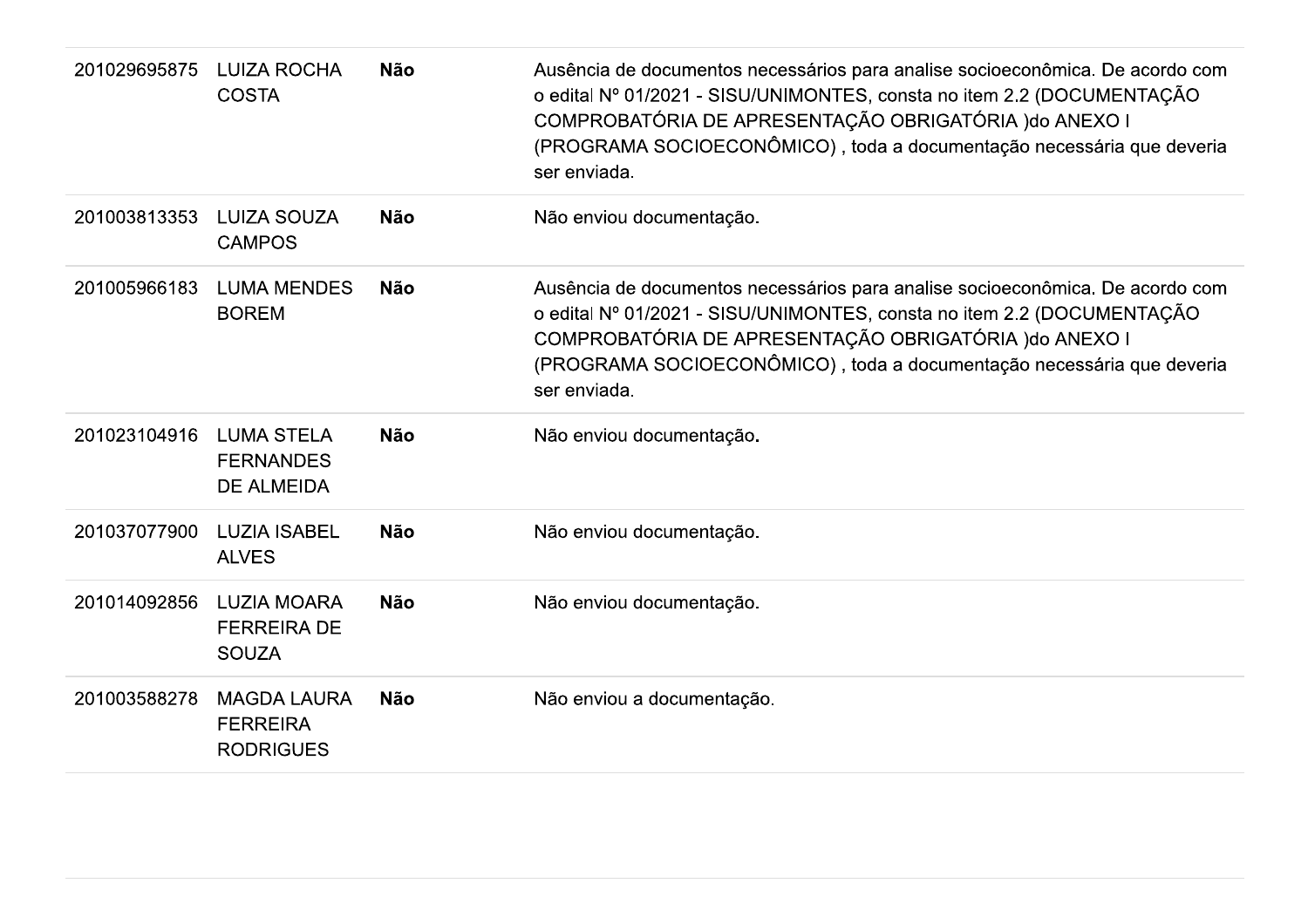| 201001737273 | <b>MAGNA</b><br><b>CAROLAINE</b><br><b>CARDOSO DE</b><br><b>JESUS</b> | <b>Não</b> | Não enviou a documentação. |
|--------------|-----------------------------------------------------------------------|------------|----------------------------|
| 201006514123 | <b>MAGNO IVO</b><br><b>SILVA SANTOS</b>                               | Sim        |                            |
| 201067178446 | <b>MAIARA DE</b><br><b>FATIMA VIEIRA</b>                              | <b>Não</b> | Não enviou documentação.   |
| 201049411659 | <b>MAICON</b><br><b>GUSTAVO</b><br><b>FRANCISCO</b><br><b>SILVA</b>   | <b>Não</b> | Não enviou a documentação. |
| 201037523077 | <b>MAIKSON</b><br><b>GABRIEL</b><br><b>LOPES VIEIRA</b>               | Sim        |                            |
| 201007831930 | <b>MAIRA</b><br><b>CRISTINA DA</b><br><b>SILVA</b><br><b>FERREIRA</b> | <b>Não</b> | Não enviou a documentação. |
| 201105726529 | <b>MANOEL</b><br><b>FERNANDO</b><br><b>CAMPOS SILVA</b>               | <b>Não</b> | Não enviou documentação.   |
| 201033512785 | <b>MANOEL VITOR</b><br><b>TEIXEIRA</b><br><b>MACHADO</b>              | <b>Não</b> | Não enviou documentação.   |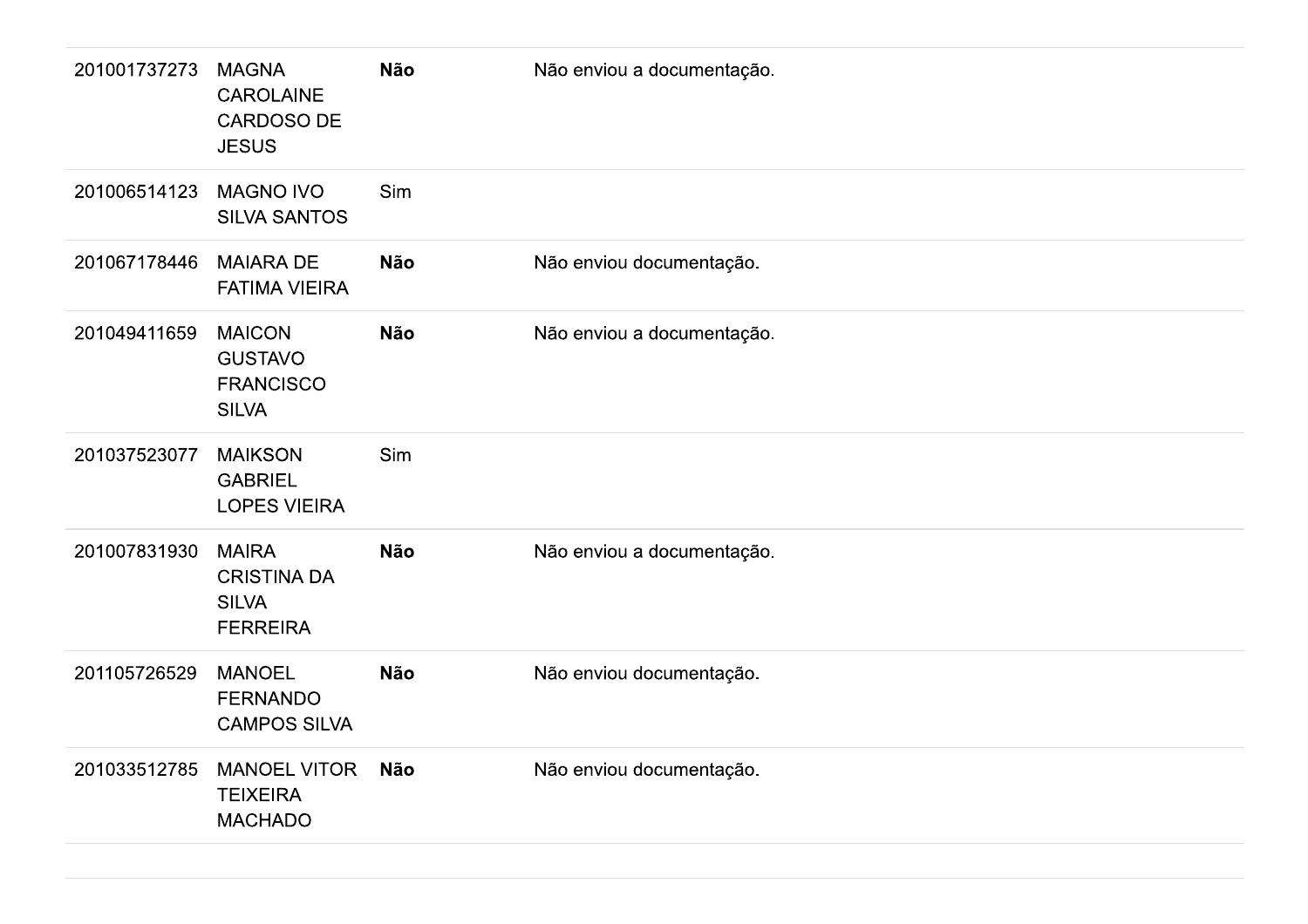| 201007515384 | <b>MARCELA</b><br><b>EDUARDA</b><br><b>ALMEIDA DIAS</b>             | Não        | Não enviou documentação.                                                         |
|--------------|---------------------------------------------------------------------|------------|----------------------------------------------------------------------------------|
| 201037697632 | <b>MARCELA</b><br><b>MENDES</b><br><b>PEREIRA</b>                   | Não        | Não enviou documentação.                                                         |
| 201109451025 | <b>MARCELA</b><br><b>REGINA ROCHA</b><br>ANDRADE                    | <b>Não</b> | Não enviou documentação.                                                         |
| 201005460302 | <b>MARCELA</b><br><b>TAINA</b><br><b>FERREIRA</b><br><b>SANTANA</b> | Não        | Não enviou a documentação.                                                       |
| 201006028710 | <b>MARCELE</b><br><b>NICOLY</b><br>OLIVEIRA CRUZ                    | Sim        |                                                                                  |
| 201006376861 | <b>MARCELL</b><br>SOUZA DIAS                                        | <b>Não</b> | Não enviou documentação.                                                         |
| 201033209903 | <b>MARCELLE</b><br><b>CRISTINA DA</b><br><b>SILVA</b>               | Sim        | Laudo indeferido, por não cumprir os requisitos previstos na Lei nº 13.465/2000. |
| 201005859842 | <b>MARCELLY</b><br><b>VELOSO</b><br>ANDRADE                         | Não        | Não enviou documentação.                                                         |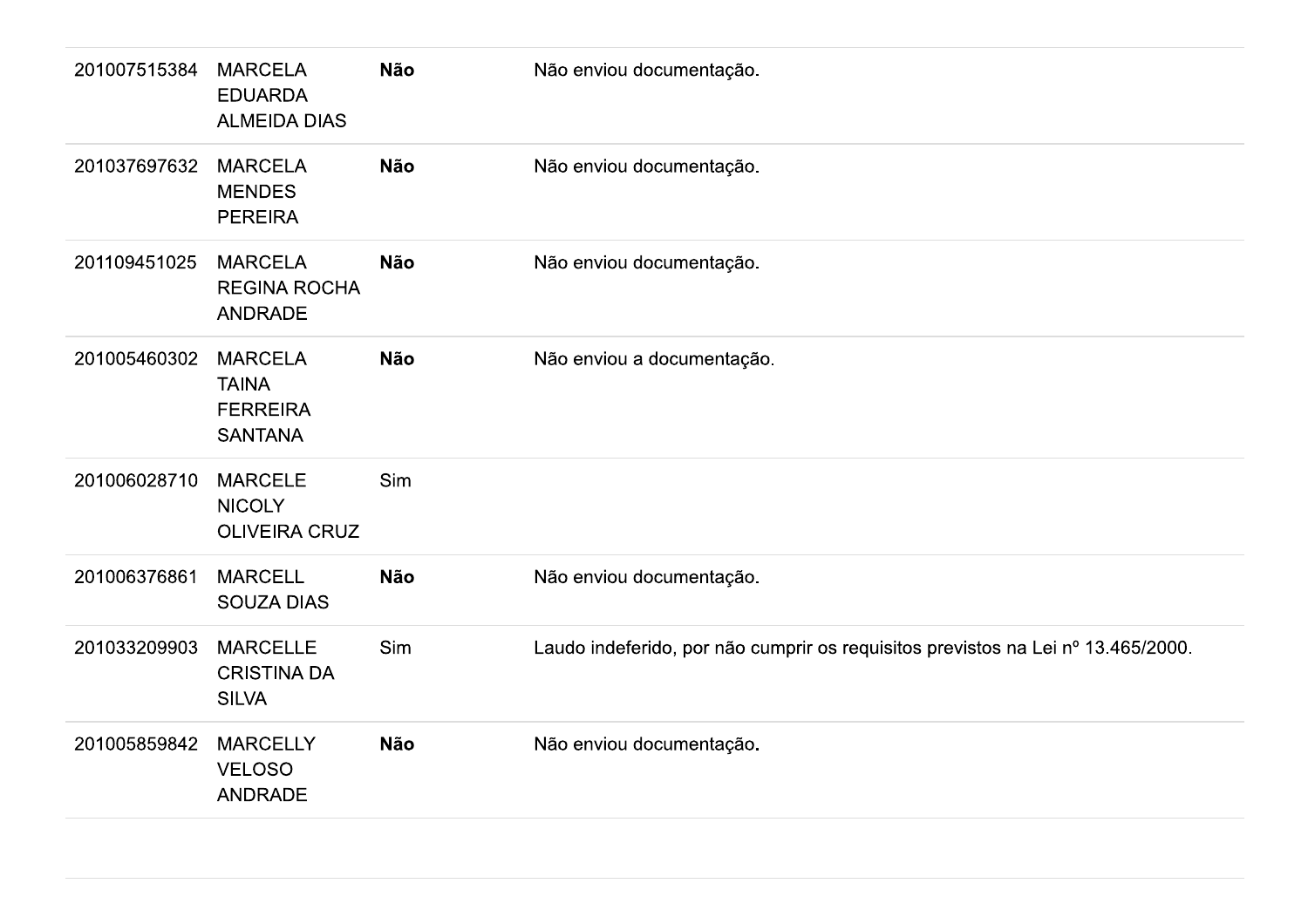| 201097307437 | <b>MARCIA</b><br><b>APARECIDA</b><br><b>MOREIRA SILVA</b>               | <b>Não</b> | Não enviou documentação.                                                                                                                 |
|--------------|-------------------------------------------------------------------------|------------|------------------------------------------------------------------------------------------------------------------------------------------|
| 201028300238 | <b>MARCIEL</b><br><b>INACIO</b><br><b>PEREIRA</b><br><b>SOARES</b>      | <b>Não</b> | Ausência da carteira de trabalho e comprovante de renda. O documento poderá ser<br>anexado pela área do candidato no período de recurso. |
| 201112164771 | <b>MARCIO DE</b><br><b>JESUS GOMES</b>                                  | <b>Não</b> | Não enviou a documentação.                                                                                                               |
| 201007631231 | <b>MARCIO</b><br>RICARDO DE<br><b>FARIA JUNIOR</b>                      | Não        | Não enviou documentação.                                                                                                                 |
| 201045430018 | <b>MARCO AQUILA</b><br><b>FONSECA</b><br><b>FREITAS</b>                 | Sim        |                                                                                                                                          |
| 201032794715 | <b>MARCOS</b><br><b>ALEXANDRE</b><br><b>GONCALVES</b><br><b>FONSECA</b> | <b>Não</b> | Não enviou documentação.                                                                                                                 |
| 201110659384 | <b>MARCOS</b><br><b>ANDRE ALVES</b><br>DE ALMEIDA                       | Não        | Não enviou documentação.                                                                                                                 |
| 201006489177 | <b>MARCOS</b><br>ANDRE<br><b>PEREIRA</b><br><b>MESQUITA</b>             | Não        | Não enviou documentação.                                                                                                                 |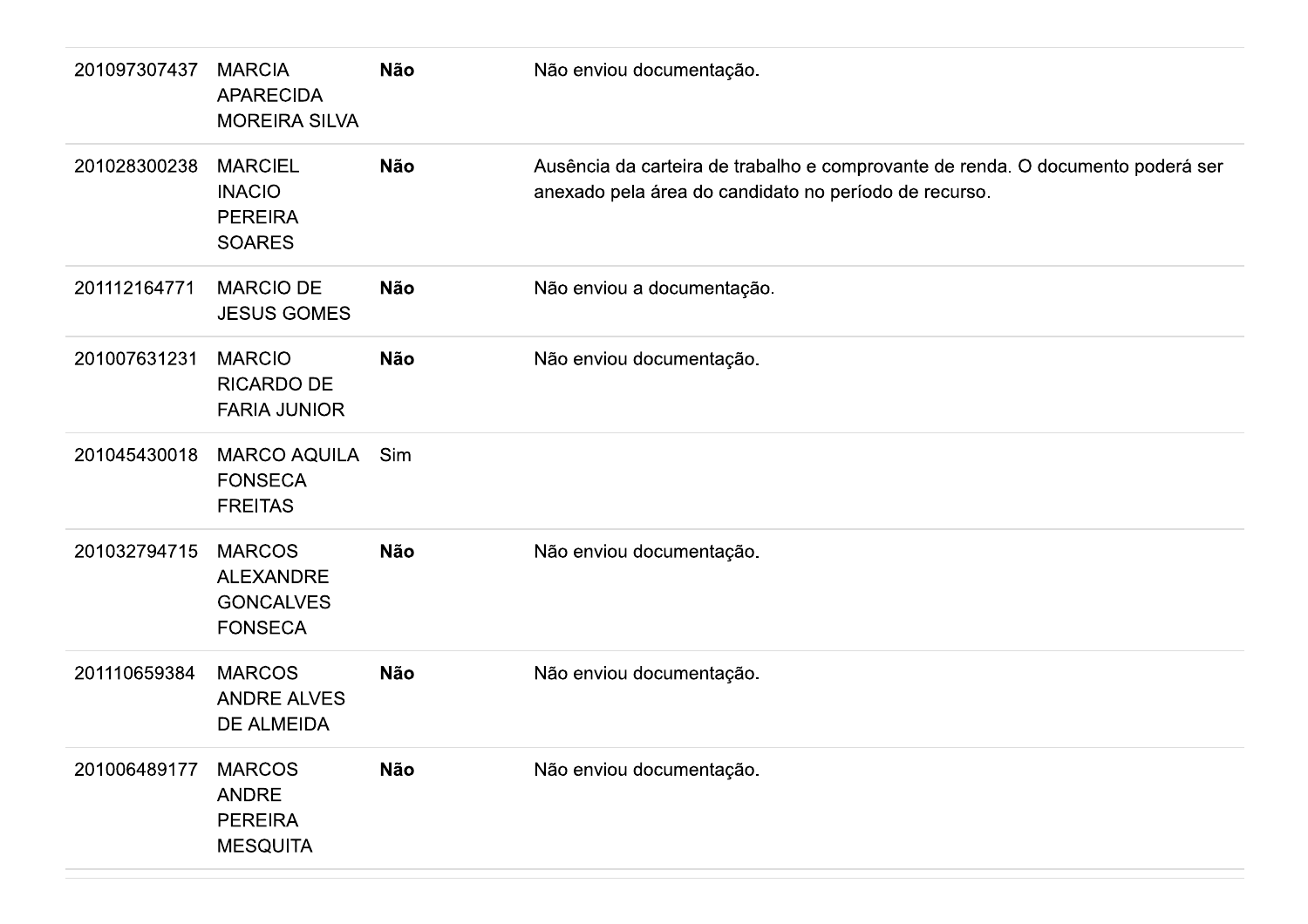| 201008704284 | <b>MARCOS</b><br><b>ANTONIO</b><br>PEREIRA DA<br><b>ROCHA</b>         | Não        | Não enviou a documentação.                                                       |
|--------------|-----------------------------------------------------------------------|------------|----------------------------------------------------------------------------------|
| 201088103613 | <b>MARCOS</b><br><b>BRYAN</b><br><b>SILVEIRA</b><br><b>ROCHA</b>      | Não        | Não enviou documentação.                                                         |
| 201120088962 | <b>MARCOS FILIPE</b><br><b>SILVA OLIVEIRA</b>                         | Não        | Laudo indeferido, por não cumprir os requisitos previstos na Lei nº 13.465/2000. |
| 201013471952 | <b>MARCOS</b><br><b>GUILHERME</b><br><b>PEREIRA</b><br><b>SALGADO</b> | Não        | Não enviou documentação.                                                         |
| 201010106411 | <b>MARCOS NERIS</b><br><b>DA SILVA</b>                                | Não        | Não enviou documentação.                                                         |
| 201043818842 | <b>MARCOS</b><br><b>PATRICK</b><br><b>QUEIROZ SILVA</b>               | <b>Não</b> | Não enviou documentação.                                                         |
| 201068328826 | <b>MARCOS</b><br><b>PAULO</b><br><b>MOREIRA</b><br><b>FERNANDES</b>   | Não        | Não enviou a documentação.                                                       |
| 201013980440 | <b>MARCOS</b><br>PAULO SANTOS<br><b>BRAZ</b>                          | Não        | Não enviou documentação.                                                         |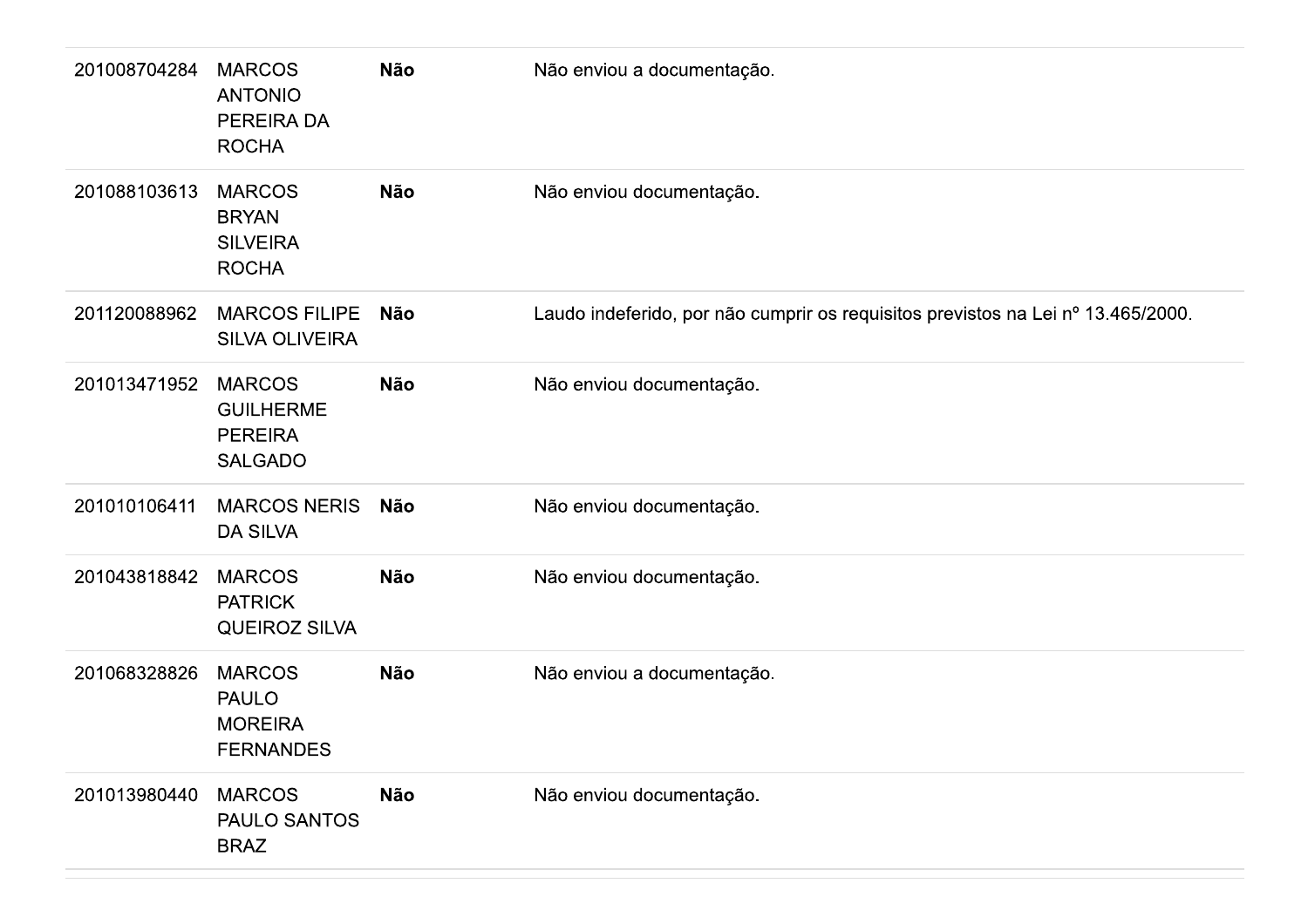| 201103654251 | <b>MARCOS</b><br><b>ROBERTO</b><br><b>RODRIGUES</b>                     | Não        | Não enviou a documentação. |
|--------------|-------------------------------------------------------------------------|------------|----------------------------|
| 201033211990 | <b>MARCOS</b><br><b>SOARES</b><br><b>FEITOSA</b>                        | Não        | Não enviou a documentação. |
| 201011079906 | <b>MARCOS</b><br><b>VINICIUS</b><br><b>GUSMAO</b>                       | Não        | Não enviou a documentação. |
| 201090851407 | <b>MARCUS</b><br><b>VINICIUS</b><br><b>CORDEIRO</b><br><b>FREIRE</b>    | Não        | Não enviou a documentação. |
| 201060336736 | <b>MARCUS</b><br><b>VINICIUS DE</b><br><b>MATOS</b><br><b>SANTOS</b>    | <b>Não</b> | Não enviou documentação.   |
| 201006408508 | <b>MARCUS</b><br><b>VINICIUS</b><br><b>OLIVEIRA</b><br><b>RODRIGUES</b> | Não        | Não enviou documentação.   |
| 201019449937 | <b>MARCUS</b><br><b>VINICIUS</b><br><b>RIBEIRO</b><br><b>ROCHA</b>      | Não        | Não enviou a documentação. |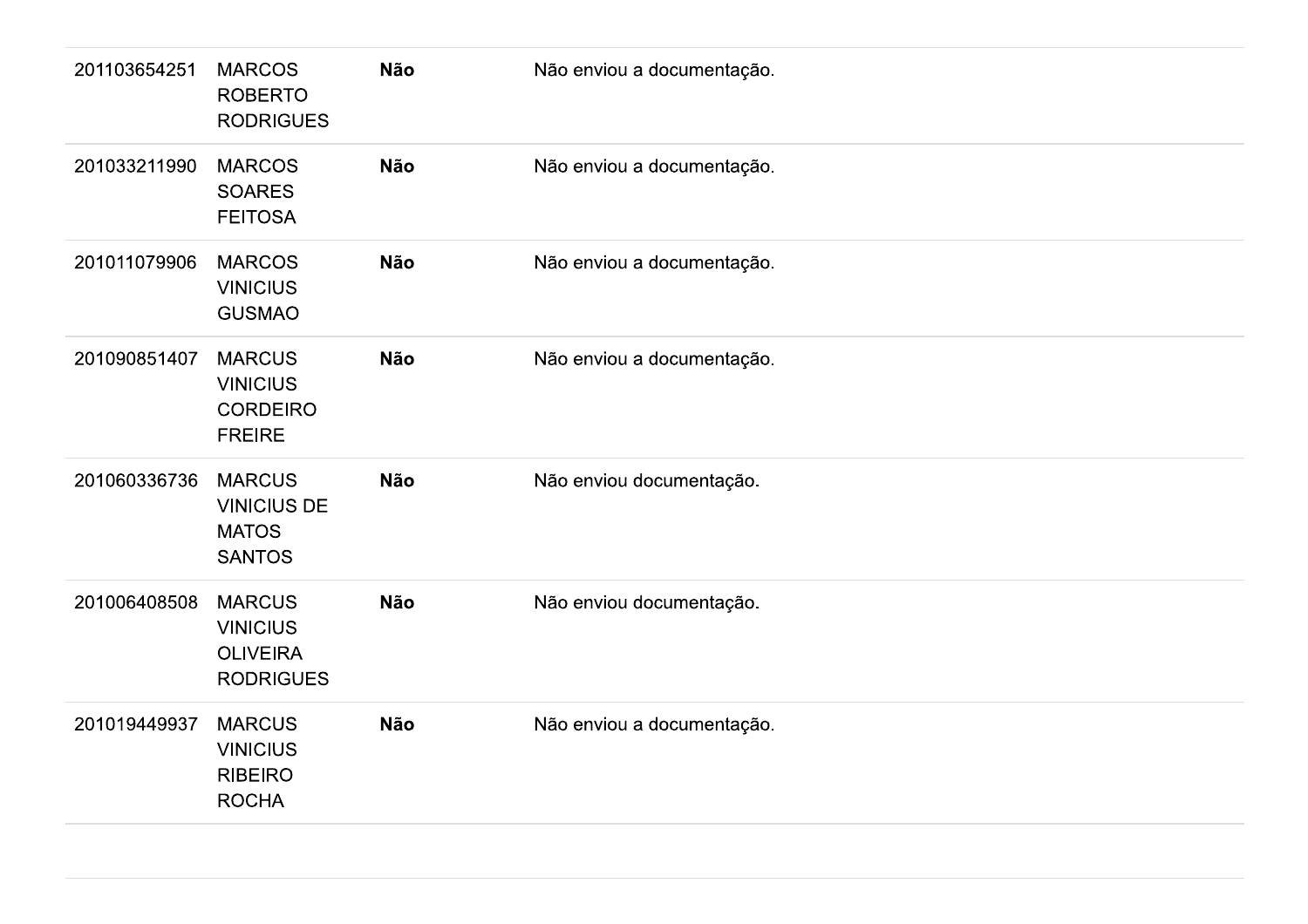| 201073456422 | <b>MARCUS</b><br><b>VINICIUS</b><br><b>SOARES SILVA</b>             | <b>Não</b> | Não enviou documentação.                                                                                                                                                                                                                                                                                   |
|--------------|---------------------------------------------------------------------|------------|------------------------------------------------------------------------------------------------------------------------------------------------------------------------------------------------------------------------------------------------------------------------------------------------------------|
| 201097936201 | <b>MARDEN</b><br><b>FELIPE</b><br><b>SANTOS</b><br><b>SILVESTRE</b> | <b>Não</b> | Ausência de documentos necessários para analise socioeconômico. De acordo com<br>o edital Nº 01/2021 - SISU/UNIMONTES, consta no item 2.2 (DOCUMENTAÇÃO<br>COMPROBATÓRIA DE APRESENTAÇÃO OBRIGATÓRIA ) do ANEXO I<br>(PROGRAMA SOCIOECONÔMICO), toda a documentação necessária que deveria<br>ser enviada. |
| 201064946050 | <b>MARIA</b><br><b>ADENALVA</b><br><b>JOAQUINA</b><br><b>VIEIRA</b> | <b>Não</b> | Não enviou documentação.                                                                                                                                                                                                                                                                                   |
| 201029583246 | <b>MARIA ALICE</b><br><b>GUIMARAES</b>                              | Sim        |                                                                                                                                                                                                                                                                                                            |
| 201010767600 | <b>MARIA ALICIA</b><br><b>ALVES AGUIAR</b>                          | <b>Não</b> | Não enviou documentação.                                                                                                                                                                                                                                                                                   |
| 201018079164 | <b>MARIA</b><br><b>ANGELICA</b><br><b>BATISTA</b><br><b>MARTINS</b> | <b>Não</b> | Não enviou documentação.                                                                                                                                                                                                                                                                                   |
| 201028138075 | <b>MARIA</b><br><b>ANTONIA</b><br><b>FERREIRA NERI</b>              | <b>Não</b> | Não enviou a documentação.                                                                                                                                                                                                                                                                                 |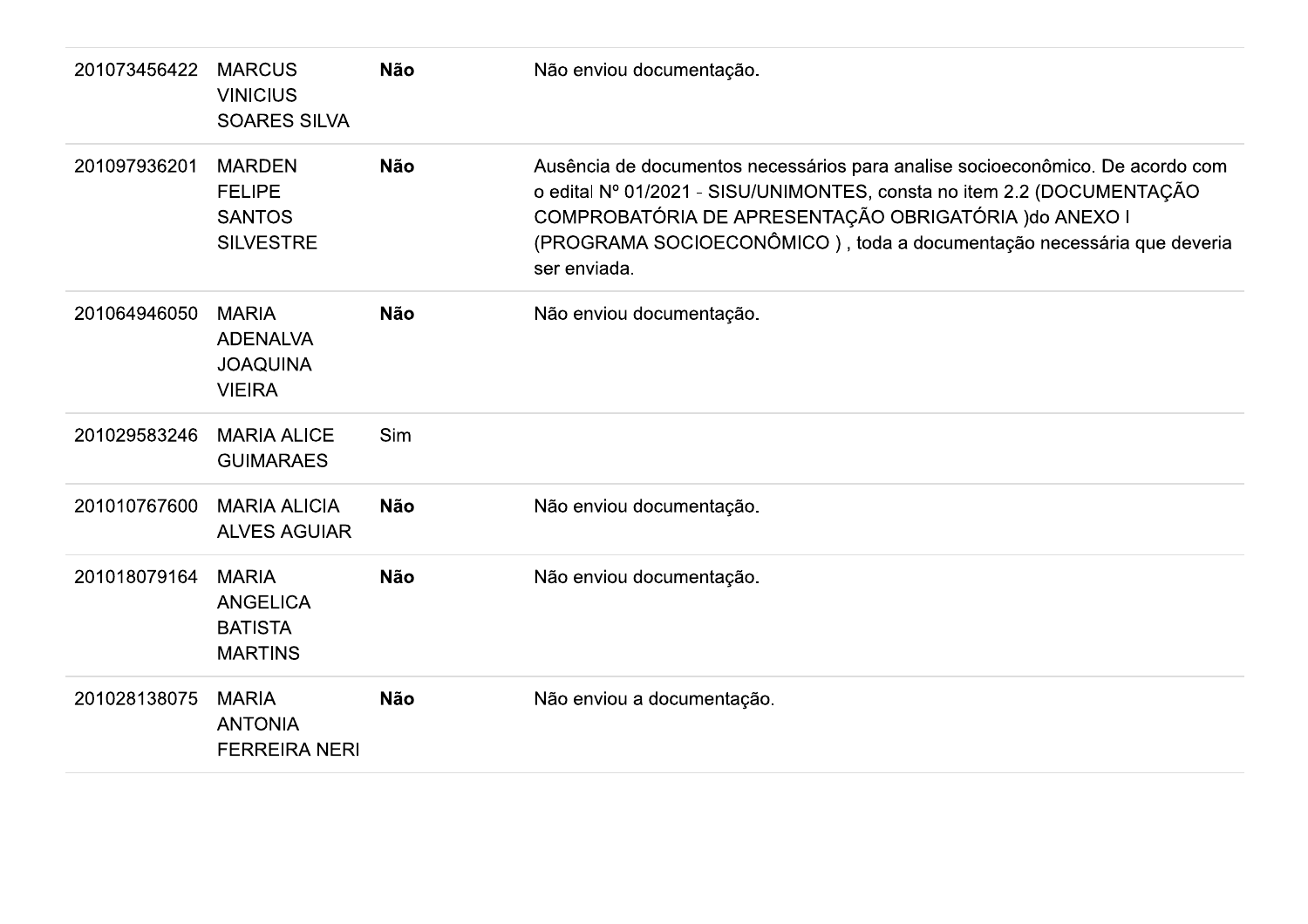| 201002292559 | <b>MARIA</b><br><b>ANTONIA</b><br><b>NASCIMENTO</b><br><b>SANTOS</b>     | <b>Não</b> | Não enviou a documentação.                                                                                                                                   |
|--------------|--------------------------------------------------------------------------|------------|--------------------------------------------------------------------------------------------------------------------------------------------------------------|
| 201016634770 | <b>MARIA</b><br><b>APARECIDA</b><br><b>RIBEIRO TELES</b><br><b>SILVA</b> | <b>Não</b> | Não enviou documentação.                                                                                                                                     |
| 201014854933 | <b>MARIA CECILIA</b><br><b>ALVES DE</b><br><b>SOUZA</b>                  | <b>Não</b> | Ausência da carteira de trabalho da candidata e comprovante de renda da mãe. os<br>documentos podem ser anexados na área do candidato no período de recurso. |
| 201001032154 | <b>MARIA CECILIA</b><br><b>PEREIRA</b><br><b>LACERDA</b>                 | <b>Não</b> | Não enviou a documentação.                                                                                                                                   |
| 201003057274 | <b>MARIA CECILIA</b><br><b>SINDEAUX</b><br><b>FERREIRA</b>               | <b>Não</b> | Não enviou documentação.                                                                                                                                     |
| 201001608946 | <b>MARIA CLARA</b><br><b>ALEXANDRE</b><br><b>ALMEIDA DIAS</b>            | <b>Não</b> | Não enviou documentação.                                                                                                                                     |
| 201072884780 | <b>MARIA CLARA</b><br><b>ALMEIDA SILVA</b>                               | <b>Não</b> | Não enviou documentação.                                                                                                                                     |
| 201011920786 | <b>MARIA CLARA</b><br><b>ALVES VARJAO</b>                                | <b>Não</b> | Não enviou a documentação.                                                                                                                                   |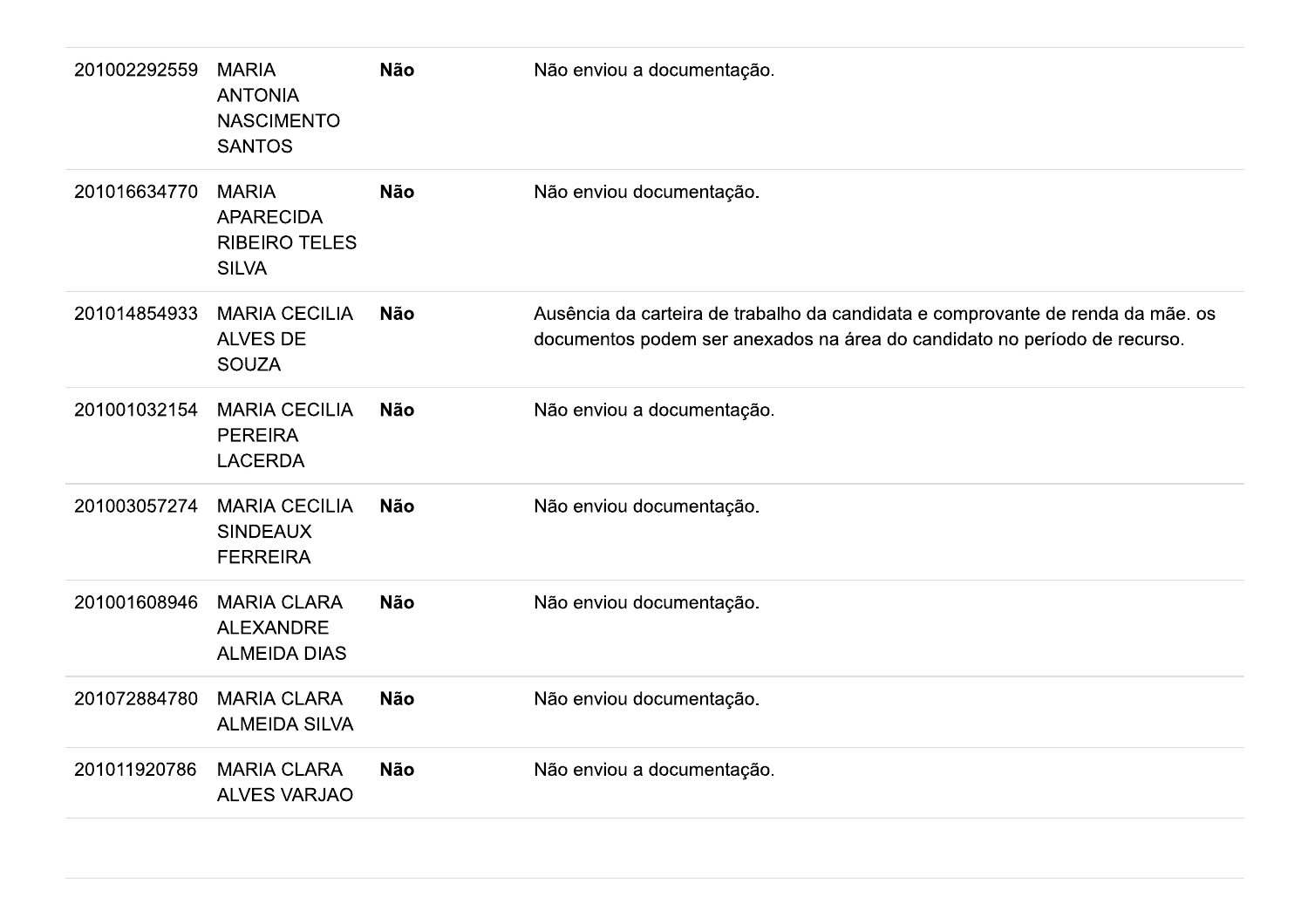| 201010649287 | <b>MARIA CLARA</b><br><b>FERREIRA</b><br><b>COSTA</b>              | Não        | Não enviou a documentação. |
|--------------|--------------------------------------------------------------------|------------|----------------------------|
| 201000649040 | <b>MARIA CLARA</b><br><b>FERREIRA</b><br><b>SANTOS</b>             | Sim        |                            |
| 201032377339 | <b>MARIA CLARA</b><br><b>FERREIRA</b><br><b>SILVA</b>              | Não        | Não enviou documentação.   |
| 201007620242 | <b>MARIA CLARA</b><br><b>FREITAS</b><br><b>COUTINHO</b>            | Não        | Não enviou documentação.   |
| 201007196391 | <b>MARIA CLARA</b><br><b>GOMES DE</b><br><b>OLIVEIRA</b>           | <b>Não</b> | Não enviou a documentação. |
| 201079873216 | <b>MARIA CLARA</b><br><b>GONCALVES</b><br><b>SILVA</b>             | <b>Não</b> | Não enviou documentação.   |
| 201018770986 | <b>MARIA CLARA</b><br>LIMA<br><b>CACHOEIRA</b>                     | Não        | Não enviou a documentação. |
| 201011379090 | <b>MARIA CLARA</b><br>LIMA<br><b>MAGALHAES</b><br><b>RODRIGUES</b> | Não        | Não enviou documentação.   |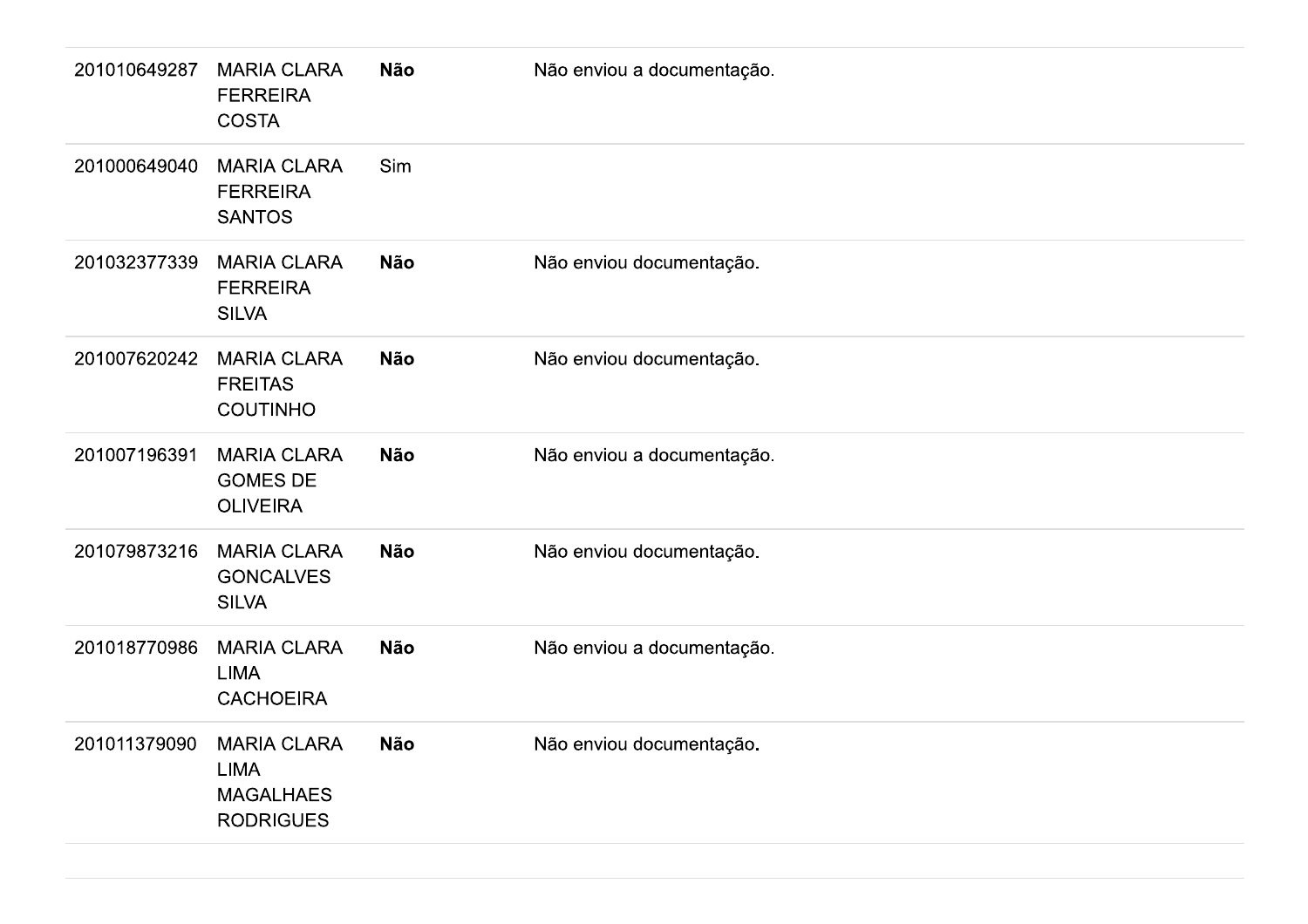| 201072669777 | <b>MARIA CLARA</b><br><b>MAIA RUAS</b>                                     | <b>Não</b> | Ausência de documentos necessários para analise socioeconômico. De acordo com<br>o edital Nº 01/2021 - SISU/UNIMONTES, consta no item 2.2 (DOCUMENTAÇÃO<br>COMPROBATÓRIA DE APRESENTAÇÃO OBRIGATÓRIA ) do ANEXO I<br>(PROGRAMA SOCIOECONÔMICO), toda a documentação necessária que deveria<br>ser enviada. |
|--------------|----------------------------------------------------------------------------|------------|------------------------------------------------------------------------------------------------------------------------------------------------------------------------------------------------------------------------------------------------------------------------------------------------------------|
| 201056941960 | <b>MARIA CLARA</b><br><b>MAIA SOARES</b>                                   | <b>Não</b> | Não enviou documentação.                                                                                                                                                                                                                                                                                   |
| 201007219821 | <b>MARIA CLARA</b><br><b>MOREIRA LEITE</b><br>E SOUZA                      | <b>Não</b> | Não enviou documentação.                                                                                                                                                                                                                                                                                   |
| 201001711914 | <b>MARIA CLARA</b><br><b>NASCIMENTO</b><br><b>DIAS</b><br><b>GUIMARAES</b> | Sim        |                                                                                                                                                                                                                                                                                                            |
| 201051152878 | <b>MARIA CLARA</b><br><b>OLIVEIRA</b><br><b>MAGALHAES</b>                  | <b>Não</b> | Não enviou documentação.                                                                                                                                                                                                                                                                                   |
| 201068828221 | <b>MARIA CLARA</b><br><b>PAIXAO</b><br><b>RODRIGUES</b>                    | Sim        |                                                                                                                                                                                                                                                                                                            |
| 201052377474 | <b>MARIA CLARA</b><br>PEREIRA LIMA                                         | <b>Não</b> | Não enviou documentação.                                                                                                                                                                                                                                                                                   |
| 201016371043 | <b>MARIA CLARA</b><br><b>PEREIRA</b><br><b>LOPES</b>                       | Sim        |                                                                                                                                                                                                                                                                                                            |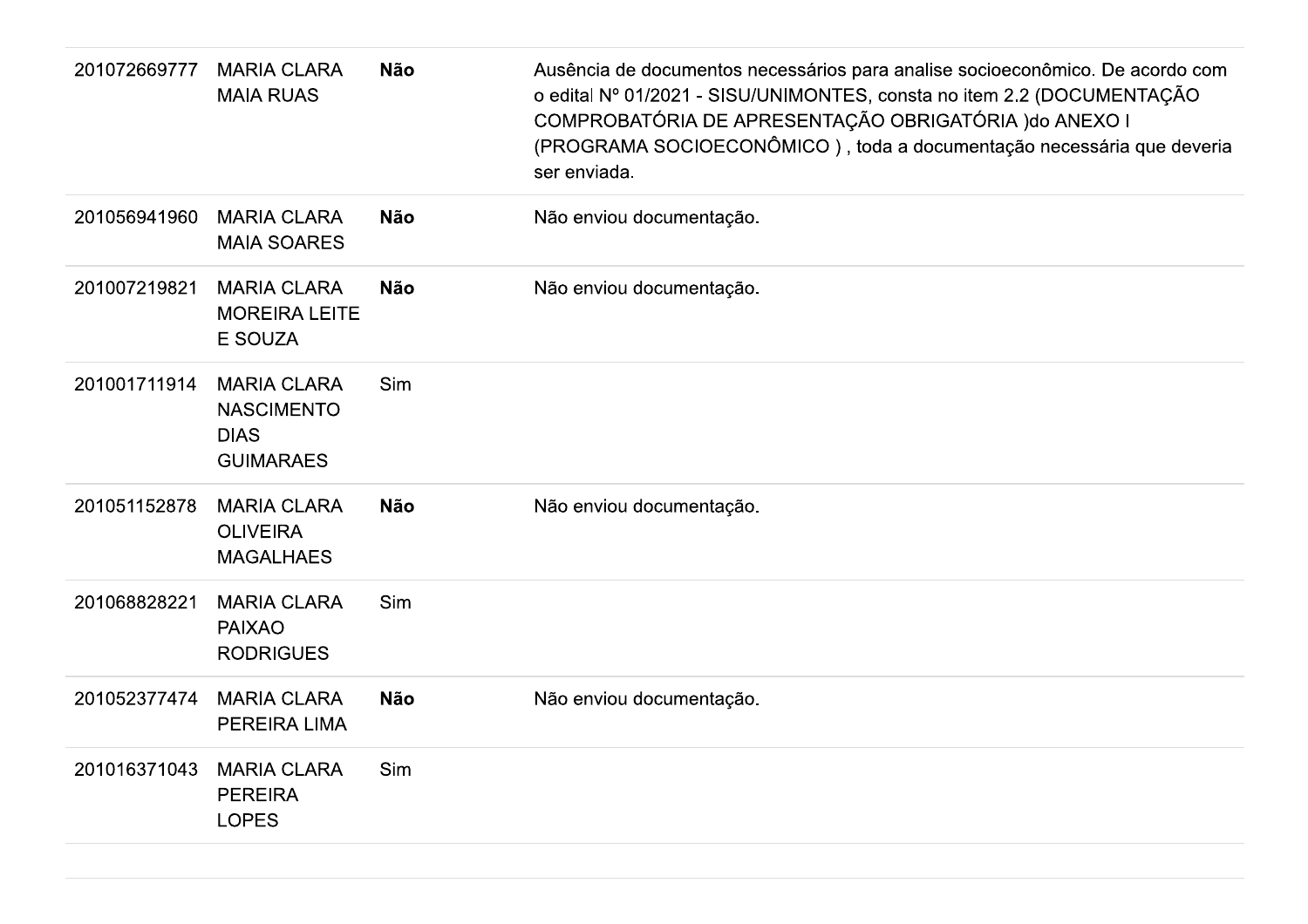| 201092272248 | <b>MARIA CLARA</b><br><b>RODRIGUES DE</b><br><b>ALMEIDA</b>                              | Sim        |                            |
|--------------|------------------------------------------------------------------------------------------|------------|----------------------------|
| 201053862946 | <b>MARIA CLARA</b><br><b>RODRIGUES</b><br><b>SILVA</b>                                   | <b>Não</b> | Não enviou documentação.   |
| 201098282076 | <b>MARIA CLARA</b><br><b>SANTOS SILVA</b>                                                | <b>Não</b> | Não enviou documentação.   |
| 201027450257 | <b>MARIA CLARA</b><br><b>SANTOS SILVA</b>                                                | <b>Não</b> | Não enviou documentação.   |
| 201027659121 | <b>MARIA CLARA</b><br><b>VIEIRA DA</b><br><b>SILVA</b>                                   | <b>Não</b> | Não enviou a documentação. |
| 201020027672 | <b>MARIA</b><br><b>CRISITNA</b><br><b>VILELA</b><br><b>MANCILHA DE</b><br><b>ALMEIDA</b> | <b>Não</b> | Não enviou documentação.   |
| 201016956306 | <b>MARIA</b><br><b>CRISTINA</b><br><b>DOMIGUES</b><br>PEREIRA SILVA                      | <b>Não</b> | Não enviou a documentação. |
| 201011157827 | <b>MARIA</b><br><b>CRISTINA</b><br><b>QUEIROZ</b><br><b>VIEIRA</b>                       | <b>Não</b> | Não enviou a documentação. |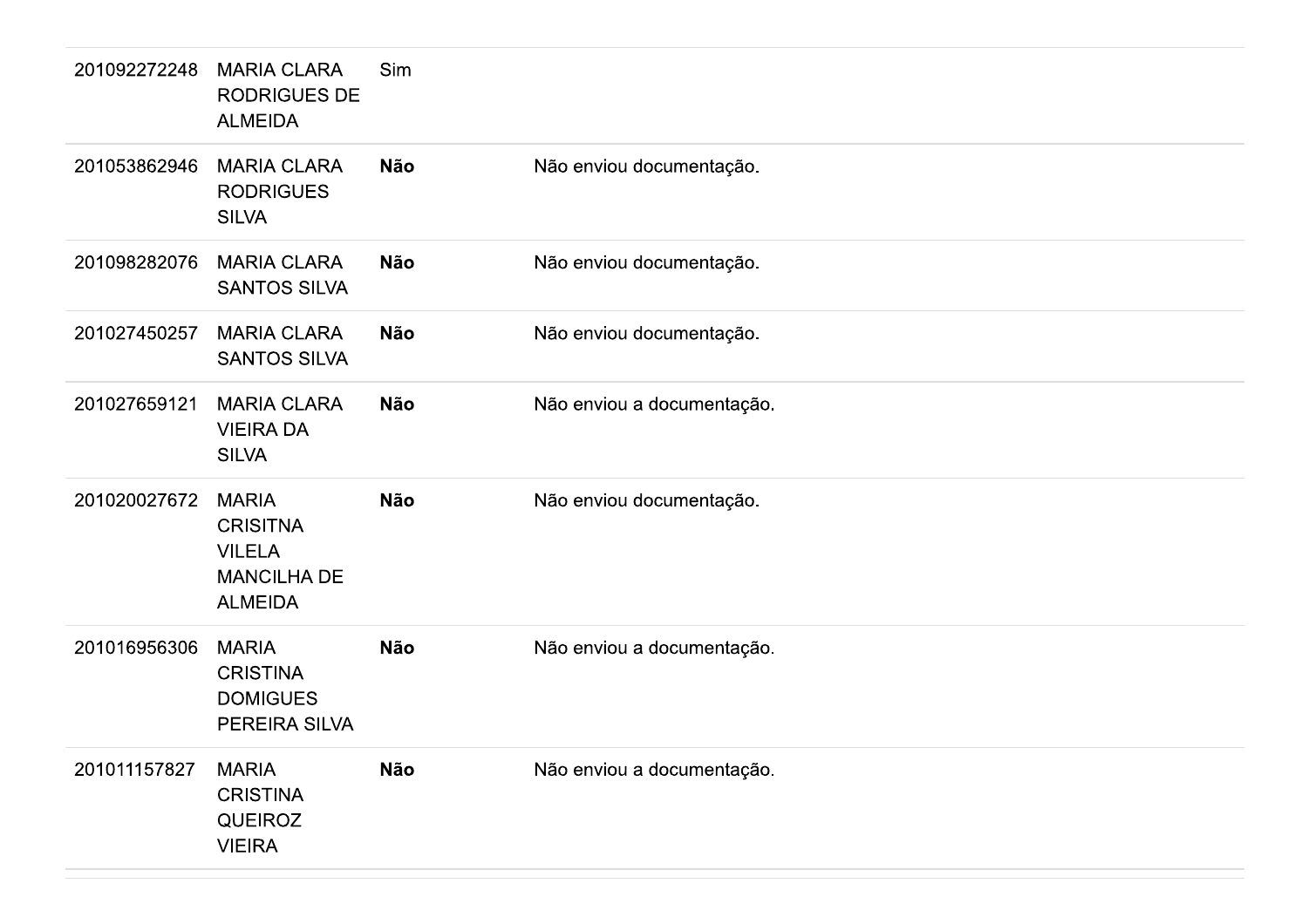| 201052612219 | <b>MARIA DA</b><br><b>CONCEICAO</b><br><b>NETA</b>                      | Sim        | O processo foi DEFERIDO.                                                                                                                                                                                                                                                                                                                                                                                                                                                                                                     |
|--------------|-------------------------------------------------------------------------|------------|------------------------------------------------------------------------------------------------------------------------------------------------------------------------------------------------------------------------------------------------------------------------------------------------------------------------------------------------------------------------------------------------------------------------------------------------------------------------------------------------------------------------------|
| 201014682391 | <b>MARIA DA</b><br><b>GLORIA SILVA</b><br><b>MOURAO</b>                 | Sim        |                                                                                                                                                                                                                                                                                                                                                                                                                                                                                                                              |
| 201046733659 | <b>MARIA DA</b><br><b>GLORIA XAVIER</b><br><b>CARDOSO</b>               | <b>Não</b> | Não enviou a documentação.                                                                                                                                                                                                                                                                                                                                                                                                                                                                                                   |
| 201028132227 | <b>MARIA DAS</b><br><b>DORES DA</b><br><b>COSTA SANTOS</b>              | <b>Não</b> | Não enviou documentação.                                                                                                                                                                                                                                                                                                                                                                                                                                                                                                     |
| 201004742866 | <b>MARIA DAS</b><br><b>GRACAS</b><br><b>VIEIRA DA</b><br><b>SILVA</b>   | <b>Não</b> | Não enviou documentação.                                                                                                                                                                                                                                                                                                                                                                                                                                                                                                     |
| 201018221238 | <b>MARIA DE</b><br><b>FATIMA</b><br><b>PEREIRA DOS</b><br><b>SANTOS</b> | <b>Não</b> | Ausência de documentos essenciais para a análise, como a folha do contrato (<br>sendo o último contrato e a próxima página em branco, conforme o edital) na<br>Carteira de Trabalho de todos os membros da família. Falta dois contracheques da<br>irmã da candidata e uma declaração de trabalho da mãe da candidata, se no caso<br>for trabalho informal informar em uma declaração de próprio punho: a atividade e a<br>renda, se for trabalho formal apresentar na Carteira e trabalho e as cópias dos<br>contracheques. |
| 201022439990 | <b>MARIA</b><br><b>DUVIRGEM</b><br><b>SILVA DOS</b><br><b>SANTOS</b>    | Não        | Não enviou documentação.                                                                                                                                                                                                                                                                                                                                                                                                                                                                                                     |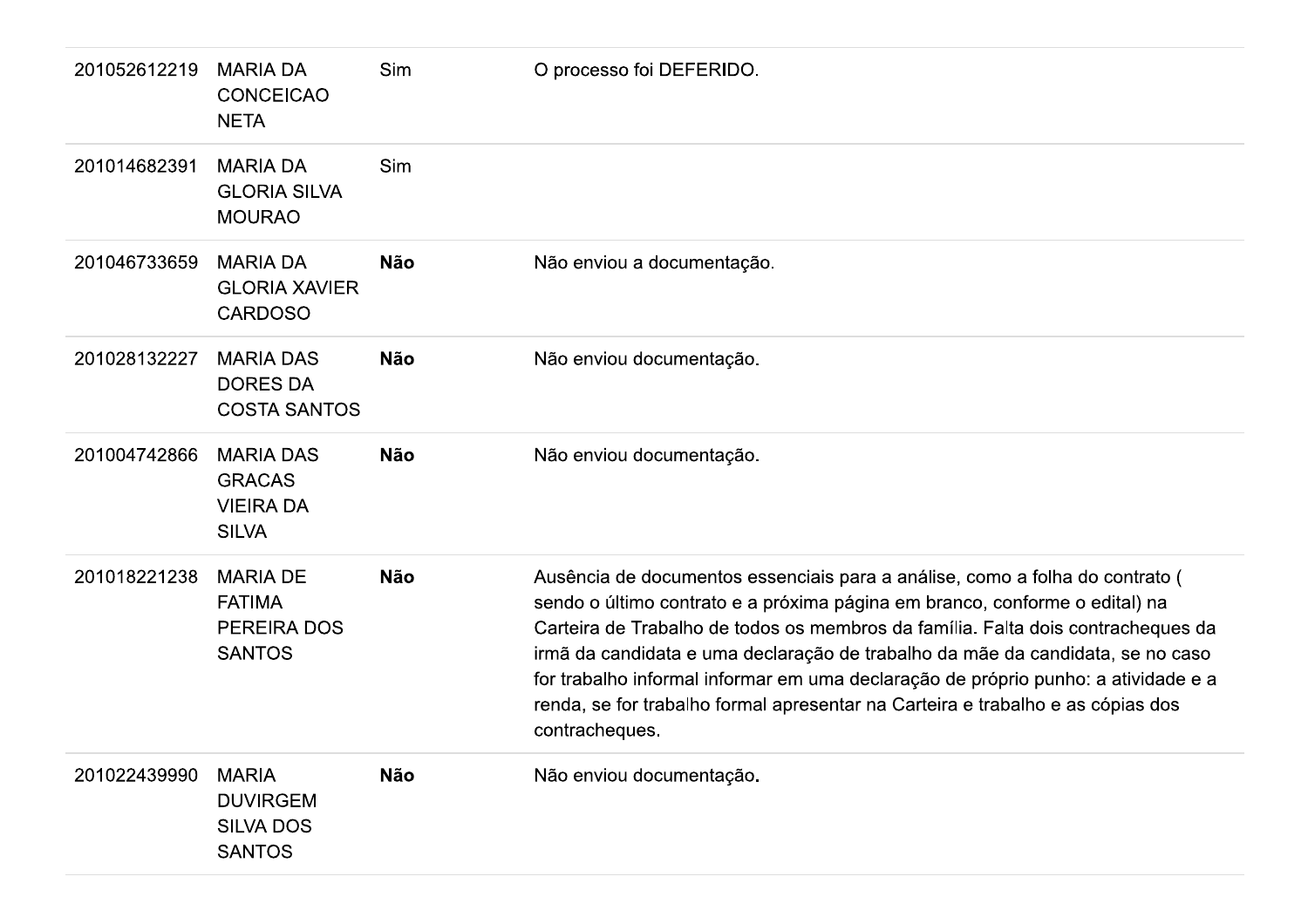| 201012157438 | <b>MARIA</b><br><b>EDUARDA</b><br><b>ALVES</b><br><b>PEREIRA</b>    | Sim |                            |
|--------------|---------------------------------------------------------------------|-----|----------------------------|
| 201009588249 | <b>MARIA</b><br><b>EDUARDA</b><br><b>ALVES</b><br><b>SPINOLA</b>    | Não | Não enviou documentação.   |
| 201003028937 | <b>MARIA</b><br><b>EDUARDA</b><br>CARDOSO DE<br><b>BRITO ARAUJO</b> | Não | Não enviou a documentação. |
| 201050406580 | <b>MARIA</b><br><b>EDUARDA</b><br><b>COSTA</b>                      | Sim |                            |
| 201106704319 | <b>MARIA</b><br>EDUARDA DE<br><b>FRANCA</b><br><b>TAVARES</b>       | Sim |                            |
| 201059212260 | <b>MARIA</b><br>EDUARDA DE<br><b>FREITAS</b><br><b>BARBOSA</b>      | Não | Não enviou a documentação. |
| 201003637042 | <b>MARIA</b><br><b>EDUARDA DE</b><br>REZENDE                        | Não | Não enviou a documentação. |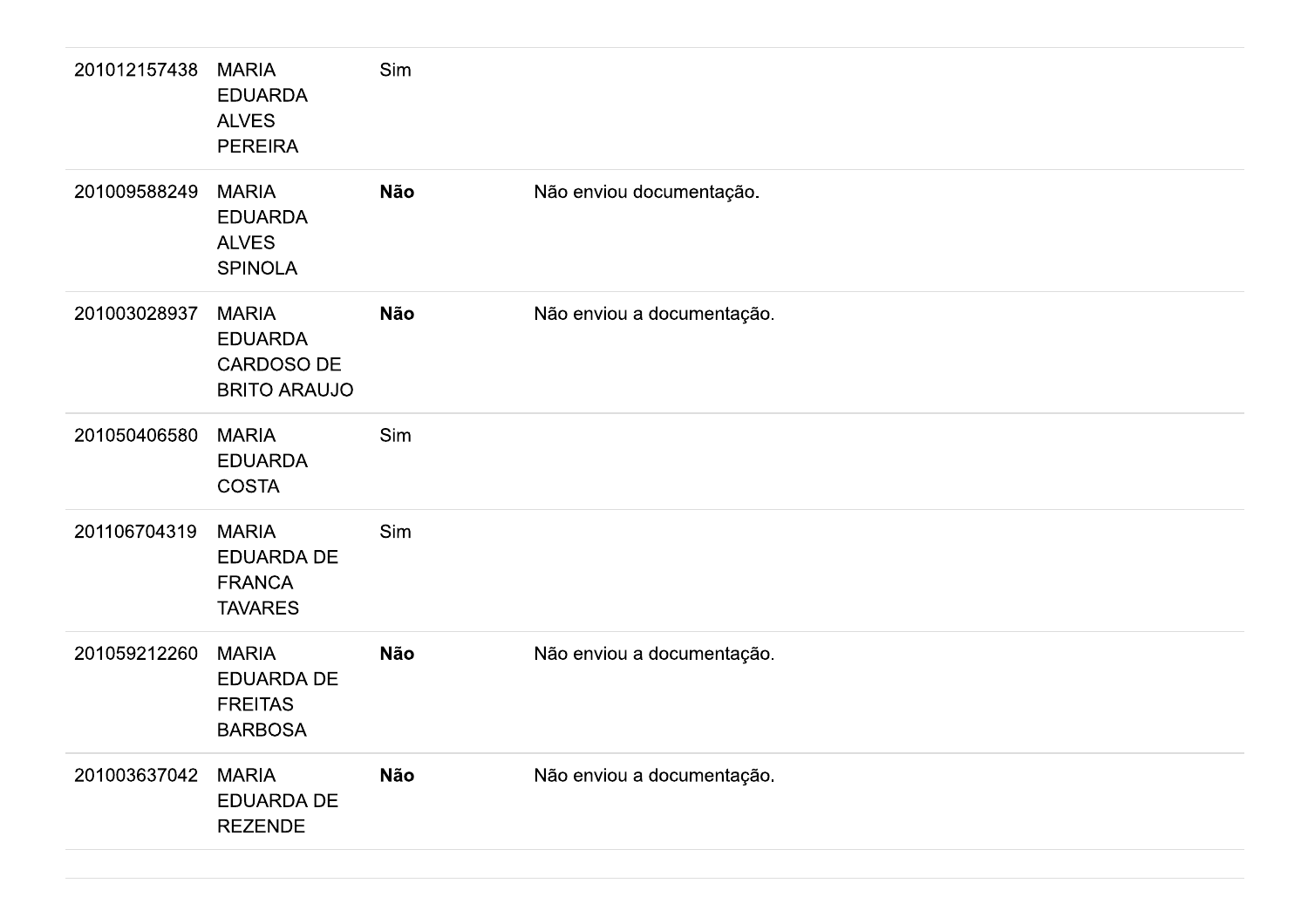| 201006790400 | <b>MARIA</b><br><b>EDUARDA DE</b><br><b>SOUZA</b><br><b>FERREIRA</b> | Não        | Não enviou documentação.                          |
|--------------|----------------------------------------------------------------------|------------|---------------------------------------------------|
| 201072423902 | <b>MARIA</b><br>EDUARDA DOS<br><b>SANTOS</b><br><b>BARBOSA</b>       | Não        | Não enviou a documentação.                        |
| 201020897579 | <b>MARIA</b><br><b>EDUARDA</b><br><b>FERREIRA</b><br><b>SILVA</b>    | <b>Não</b> | Não enviou a documentação.                        |
| 201033514757 | <b>MARIA</b><br><b>EDUARDA</b><br><b>GONCALVES</b><br><b>SANTANA</b> | Não        | Não enviou documentação.                          |
| 201059615819 | <b>MARIA</b><br><b>EDUARDA LIMA</b><br><b>MONTALVAO</b>              | Não        | Não enviou documentação.                          |
| 201004153171 | <b>MARIA</b><br><b>EDUARDA</b><br><b>MARTINS</b><br><b>VIANA</b>     | Não        | Não enviou documentação.                          |
| 201004305763 | <b>MARIA</b><br><b>EDUARDA</b><br><b>MEDEIROS</b><br><b>FONSECA</b>  | Não        | Ausência de documentos essenciais para a análise. |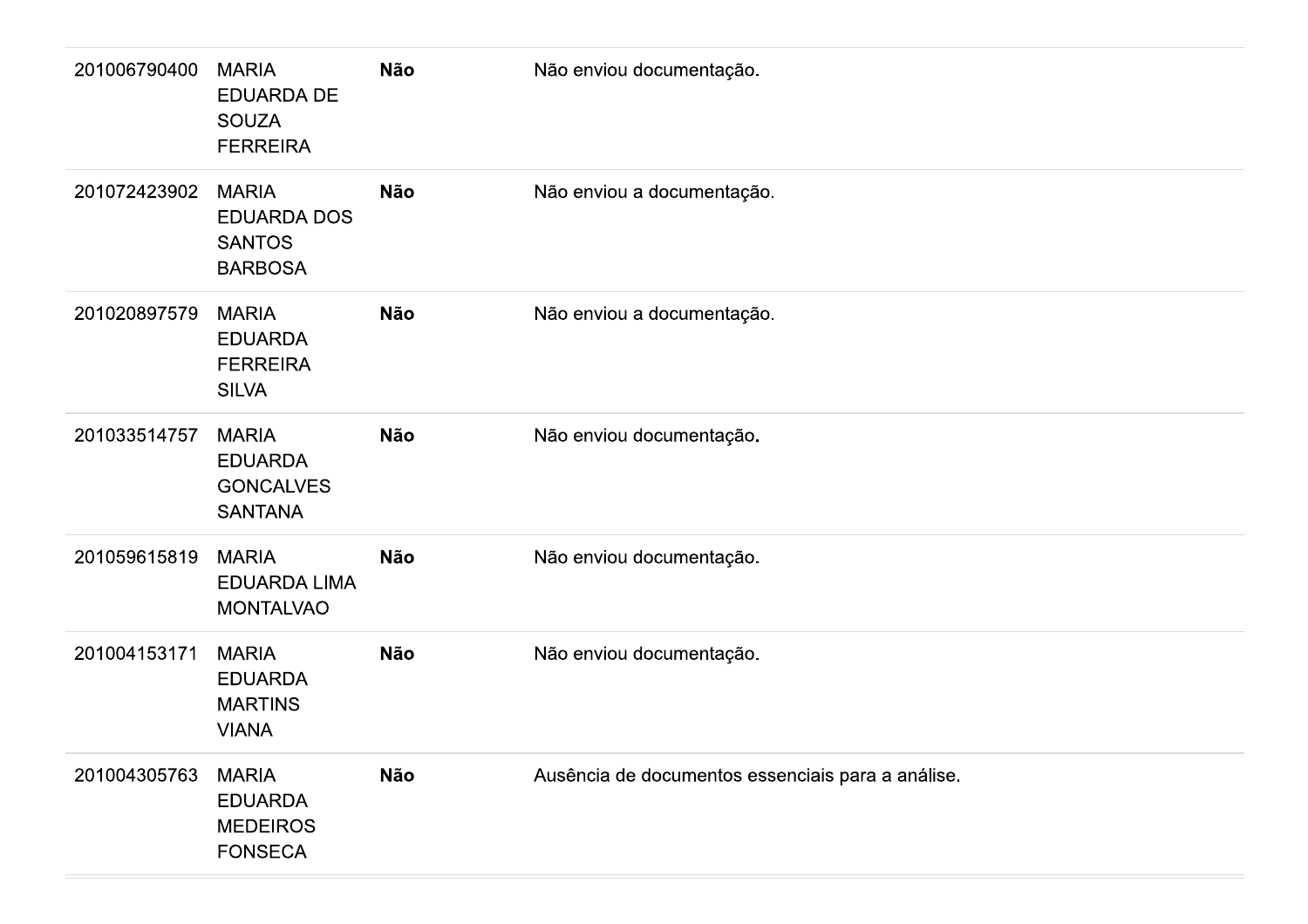| 201049536919 | <b>MARIA</b><br><b>EDUARDA</b><br>MENDES DO<br><b>ESPIRITO</b><br><b>SANTO</b> | Não        | Não enviou documentação.   |
|--------------|--------------------------------------------------------------------------------|------------|----------------------------|
| 201051809253 | <b>MARIA</b><br><b>EDUARDA</b><br><b>MENDES</b><br><b>VIEIRA DURAES</b>        | Não        | Não enviou documentação.   |
| 201033840236 | <b>MARIA</b><br><b>EDUARDA</b><br><b>MORAIS</b><br><b>PEREIRA</b>              | <b>Não</b> | Não enviou documentação.   |
| 201053983593 | <b>MARIA</b><br><b>EDUARDA</b><br><b>NEVES LEAL</b>                            | Não        | Não enviou documentação.   |
| 201018517882 | <b>MARIA</b><br><b>EDUARDA</b><br><b>OLIVEIRA</b><br><b>VELOSO</b>             | <b>Não</b> | Não enviou a documentação. |
| 201012194167 | <b>MARIA</b><br><b>EDUARDA</b><br>PEREIRA DE<br><b>PAULA</b>                   | <b>Não</b> | Não enviou documentação.   |
| 201028578585 | <b>MARIA</b><br><b>EDUARDA</b><br><b>RAMOS</b>                                 | <b>Não</b> | Não enviou documentação.   |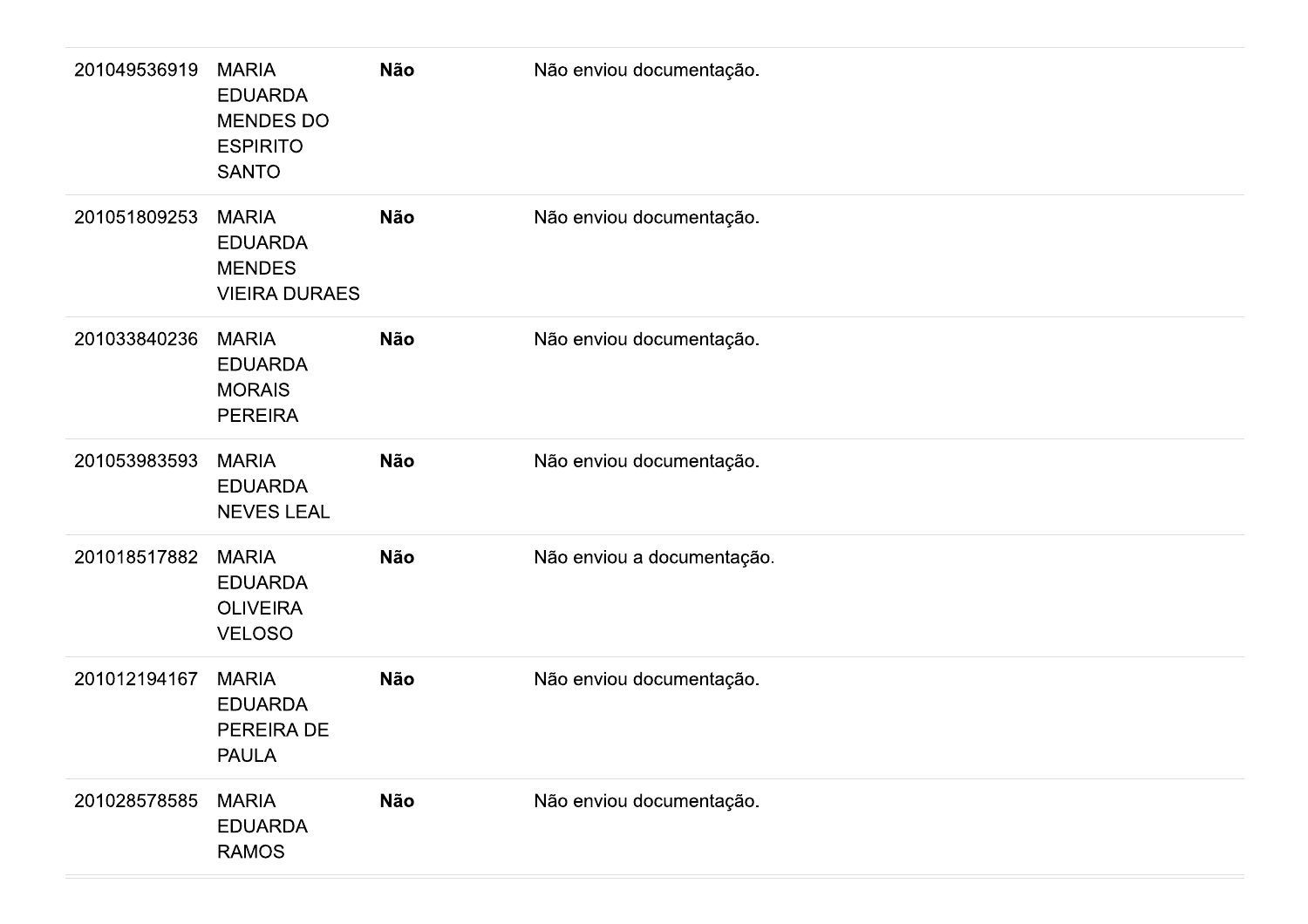| 201002947970 | <b>MARIA</b><br><b>EDUARDA</b><br><b>RIBEIRO</b><br><b>SOUSA</b>       | Não | Não enviou a documentação.                        |
|--------------|------------------------------------------------------------------------|-----|---------------------------------------------------|
| 201005136555 | <b>MARIA</b><br><b>EDUARDA</b><br><b>ROCHA</b><br><b>CARDOSO</b>       | Não | Ausência de documentos essenciais para a análise. |
| 201012729293 | <b>MARIA</b><br><b>EDUARDA</b><br><b>RODRIGUES</b><br><b>FERNANDES</b> | Sim |                                                   |
| 201099433389 | <b>MARIA</b><br><b>EDUARDA</b><br><b>SILVA SABINO</b>                  | Não | Não enviou documentação.                          |
| 201003109570 | <b>MARIA</b><br><b>EDUARDA</b><br><b>SILVEIRA DE</b><br><b>JESUS</b>   | Não | Não enviou a documentação.                        |
| 201067444590 | <b>MARIA</b><br><b>EDUARDA</b><br><b>SOARES SILVA</b>                  | Não | Não enviou documentação.                          |
| 201007982253 | <b>MARIA</b><br><b>EDUARDA</b><br>SOUZA ALVES                          | Não | Não enviou documentação.                          |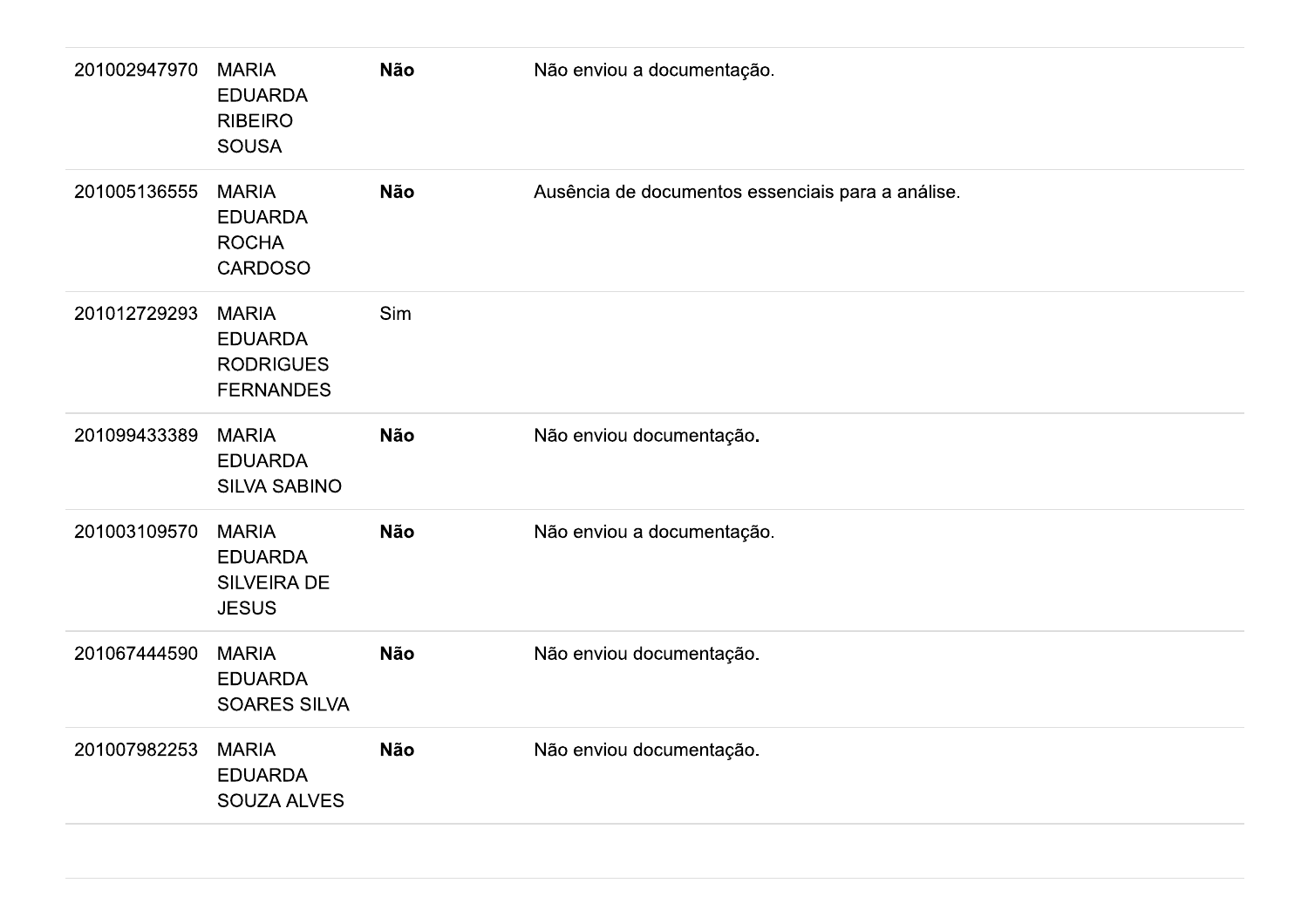| 201021811405 | <b>MARIA</b><br><b>EDUARDA</b><br><b>VERSIANI</b><br><b>CAMARA</b>      | <b>Não</b> | Não enviou a documentação.                                                                                                                                                                                                            |
|--------------|-------------------------------------------------------------------------|------------|---------------------------------------------------------------------------------------------------------------------------------------------------------------------------------------------------------------------------------------|
| 201008251591 | <b>MARIA</b><br><b>EDUARDA</b><br><b>VERSIANI DIAS</b>                  | <b>Não</b> | Não enviou a documentação.                                                                                                                                                                                                            |
| 201104866656 | <b>MARIA</b><br><b>EDUARDA</b><br><b>VIANA COSTA</b><br><b>QUEIROS</b>  | <b>Não</b> | Não enviou documentação.                                                                                                                                                                                                              |
| 201059606792 | <b>MARIA ELIZA</b><br><b>FERNANDES</b><br><b>NUNES</b>                  | <b>Não</b> | Não enviou documentação.                                                                                                                                                                                                              |
| 201102366725 | <b>MARIA</b><br><b>ELIZABETE</b><br><b>MAGALHAES</b><br><b>FERREIRA</b> | <b>Não</b> | Não enviou a documentação.                                                                                                                                                                                                            |
| 201032276713 | <b>MARIA</b><br><b>FERNANDA</b><br><b>ANTUNES</b><br><b>CARDOSO</b>     | <b>Não</b> | Ausência da carteira de trabalho da candidata, sendo a folha de identificação mais a<br>folha de contrato de trabalho mesmo sendo em branco. O documento pode ser<br>anexado durante o prazo de recurso através da área do candidato. |
| 201045001314 | <b>MARIA</b><br><b>FERNANDA</b><br><b>BORGES</b><br><b>RODRIGUES</b>    | <b>Não</b> | Ausência de documentos essenciais para a análise.                                                                                                                                                                                     |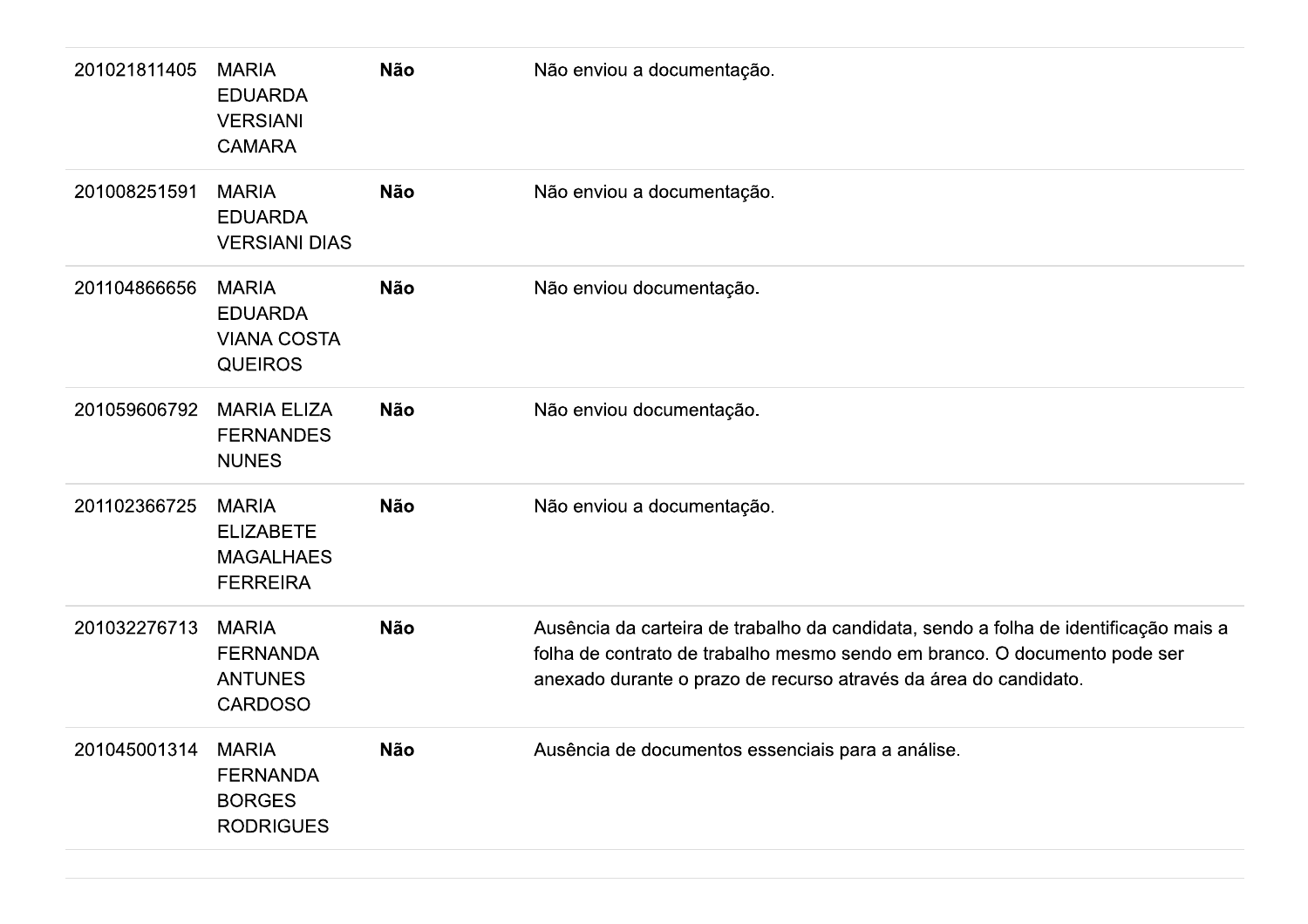| 201012729996 | <b>MARIA</b><br><b>FERNANDA</b><br><b>BRANDAO</b><br><b>SOUZA</b>          | Não        | Não enviou documentação.                          |
|--------------|----------------------------------------------------------------------------|------------|---------------------------------------------------|
| 201030990018 | <b>MARIA</b><br><b>FERNANDA DE</b><br><b>FREITAS</b><br><b>XAVIER</b>      | Não        | Não enviou documentação.                          |
| 201051571390 | <b>MARIA</b><br><b>FERNANDA</b><br><b>FERREIRA</b><br><b>BARBOSA</b>       | <b>Não</b> | Não enviou a documentação.                        |
| 201055474906 | <b>MARIA</b><br><b>FERNANDA</b><br><b>FERREIRA DA</b><br><b>SILVA CRUZ</b> | <b>Não</b> | Não enviou documentação.                          |
| 201051587123 | <b>MARIA</b><br><b>FERNANDA</b><br><b>FONSECA</b><br>SOUZA E SILVA         | Não        | Não enviou documentação.                          |
| 201110359282 | <b>MARIA</b><br><b>FERNANDA</b><br>PIMENTA DA<br><b>COSTA</b>              | <b>Não</b> | Ausência de documentos essenciais para a análise. |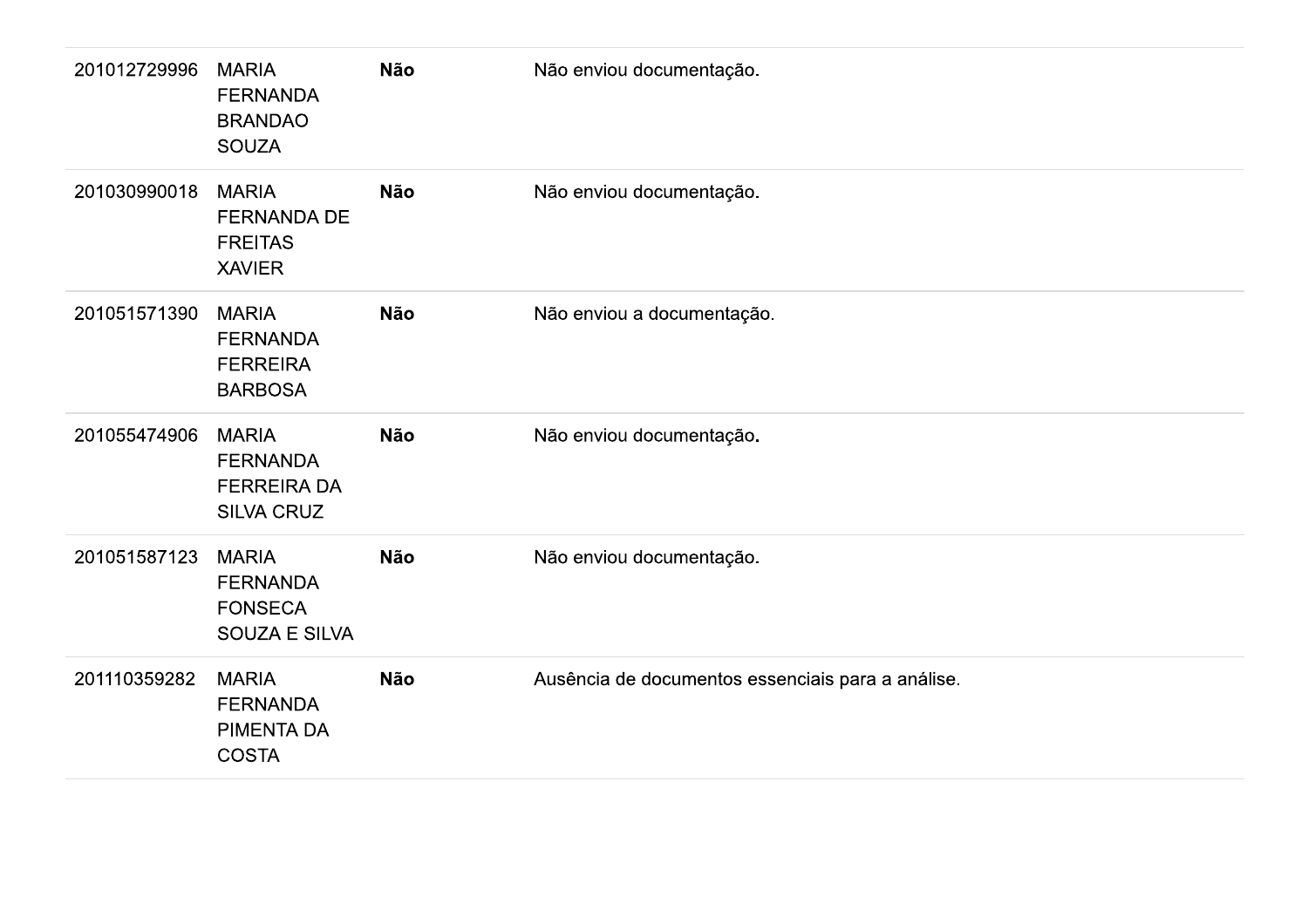| 201070844943 | <b>MARIA</b><br><b>FERNANDA</b><br><b>RODRIGUES</b><br><b>LIMA</b>    | Não        | Não enviou documentação.   |
|--------------|-----------------------------------------------------------------------|------------|----------------------------|
| 201029327248 | <b>MARIA</b><br><b>FERNANDA</b><br><b>SOUSA PINTO</b>                 | <b>Não</b> | Não enviou documentação.   |
| 201017881792 | <b>MARIA</b><br><b>GABRIELA</b><br><b>CARDOSO</b><br><b>GONCALVES</b> | Sim        |                            |
| 201034364509 | <b>MARIA</b><br><b>GABRIELA</b><br><b>CARDOSO</b><br><b>SANTOS</b>    | <b>Não</b> | Não enviou a documentação. |
| 201044395675 | <b>MARIA</b><br><b>GABRIELLA</b><br><b>PEREIRA</b><br><b>AMORIM</b>   | <b>Não</b> | Não enviou a documentação. |
| 201107355152 | <b>MARIA</b><br><b>GERALDA</b><br><b>CORDEIRO</b><br><b>MENDES</b>    | <b>Não</b> | Não enviou documentação.   |
| 201076281827 | <b>MARIA GISELY</b><br><b>CAMARGOS</b>                                | <b>Não</b> | Não enviou documentação.   |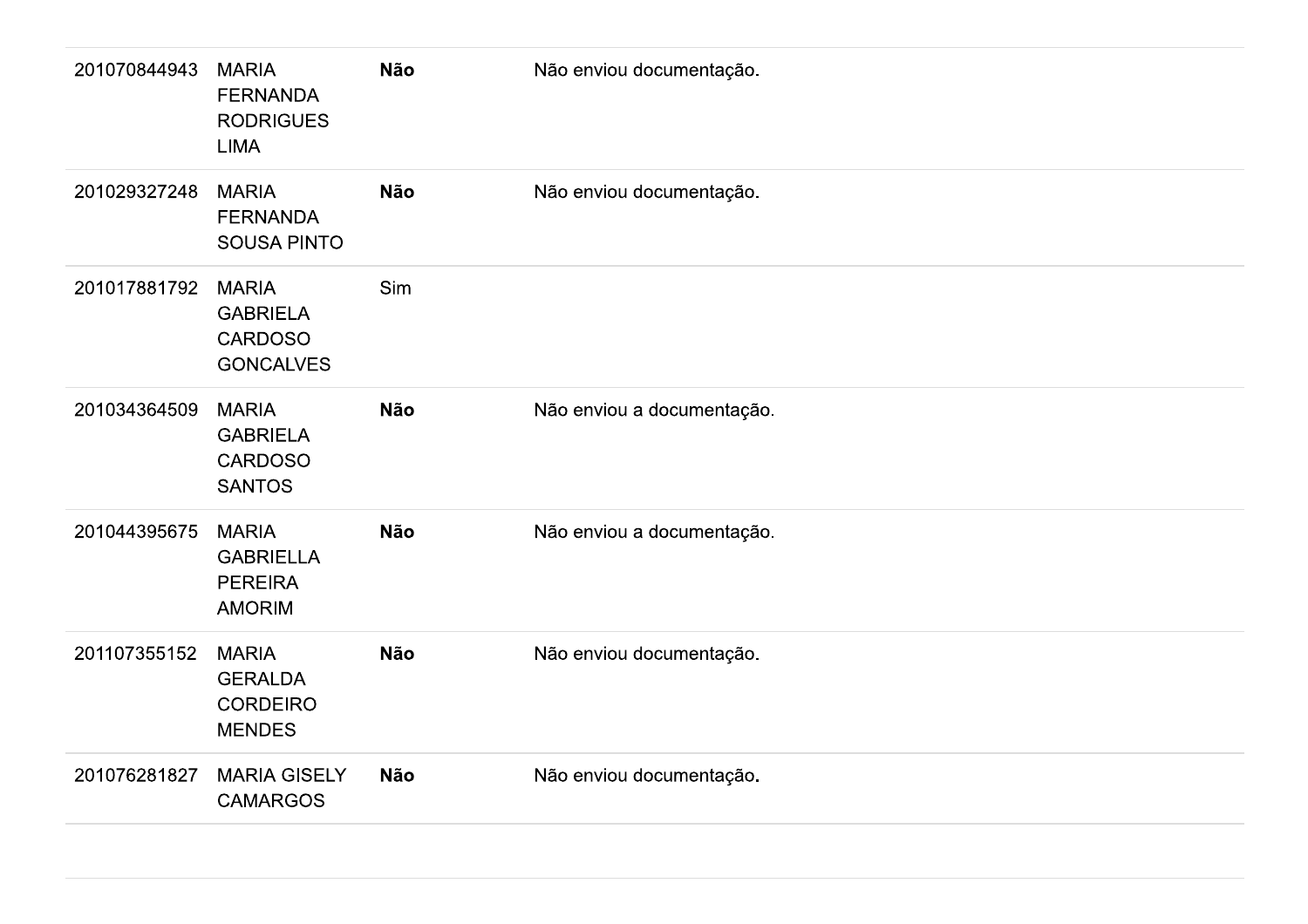| 201121651883 | <b>MARIA</b><br><b>GORETTI</b><br><b>NEVES SILVA</b>                        | <b>Não</b> | Não enviou a documentação.                        |
|--------------|-----------------------------------------------------------------------------|------------|---------------------------------------------------|
| 201013104553 | <b>MARIA HELENA</b><br><b>RAMOS DE</b><br><b>OLIVEIRA FILHA</b>             | <b>Não</b> | Ausência de documentos essenciais para a análise. |
| 201009784350 | <b>MARIA</b><br><b>HELOISA</b><br><b>MOREIRA</b><br><b>BARBOSA</b>          | <b>Não</b> | Não enviou documentação.                          |
| 201115996039 | <b>MARIA</b><br><b>HELOISA</b><br>PINHEIRO DIAS                             | <b>Não</b> | Não enviou a documentação.                        |
| 201042845606 | <b>MARIA INGRID</b><br><b>NEVES DE</b><br><b>AZEVEDO</b>                    | <b>Não</b> | Não enviou documentação.                          |
| 201016443818 | <b>MARIA ISABEL</b><br><b>CORDEIRO DE</b><br><b>BRITO</b><br><b>CARDOSO</b> | Sim        |                                                   |
| 201024409744 | <b>MARIA ISABEL</b><br><b>GONCALVES</b><br><b>SANTOS</b>                    | <b>Não</b> | Não enviou documentação.                          |
| 201044129454 | <b>MARIA ISABELA</b><br><b>VELOSO DE SA</b>                                 | Não        | Não enviou documentação.                          |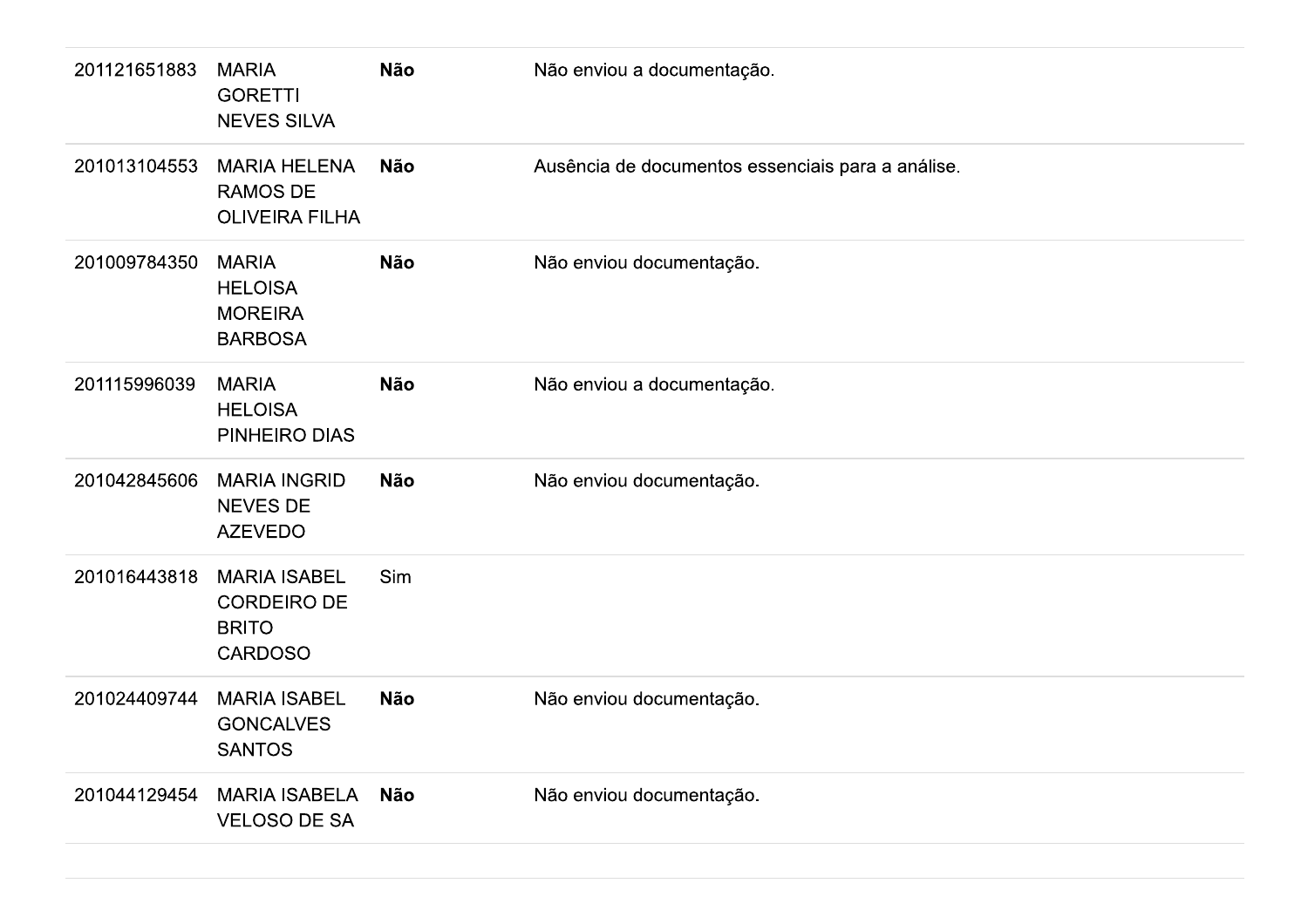| 201004305631 | <b>MARIA</b><br><b>ISABELLA</b><br><b>MEIRA</b><br><b>OLIVEIRA</b> | <b>Não</b> | Não enviou a documentação.                                                                                                                      |
|--------------|--------------------------------------------------------------------|------------|-------------------------------------------------------------------------------------------------------------------------------------------------|
| 201005961424 | <b>MARIA JESSICA</b><br><b>RODRIGUES</b><br><b>OLIVEIRA</b>        | <b>Não</b> | Ausência das contas de luz e água dos 3 últimos meses. O documento pode ser<br>anexado durante o prazo de recurso através da área do candidato. |
| 201044909392 | <b>MARIA JULIA</b><br><b>DE FREITAS</b><br><b>SOUTO</b>            | <b>Não</b> | Não enviou documentação.                                                                                                                        |
| 201010490013 | <b>MARIA JULIA</b><br><b>LIMA BUENO</b>                            | <b>Não</b> | Não enviou documentação.                                                                                                                        |
| 201024032470 | <b>MARIA JULIA</b><br><b>RODRIGUES DE</b><br><b>ALMEIDA</b>        | <b>Não</b> | Não enviou documentação.                                                                                                                        |
| 201009885504 | <b>MARIA JULIA</b><br><b>SILVA</b><br><b>FRANCISCO</b>             | Sim        |                                                                                                                                                 |
| 201044488702 | <b>MARIA</b><br><b>KAROLINE DE</b><br><b>FATIMA SILVA</b>          | <b>Não</b> | Não enviou a documentação.                                                                                                                      |
| 201001604499 | <b>MARIA LUCIA</b><br><b>COSTA SILVA</b>                           | <b>Não</b> | Não enviou documentação.                                                                                                                        |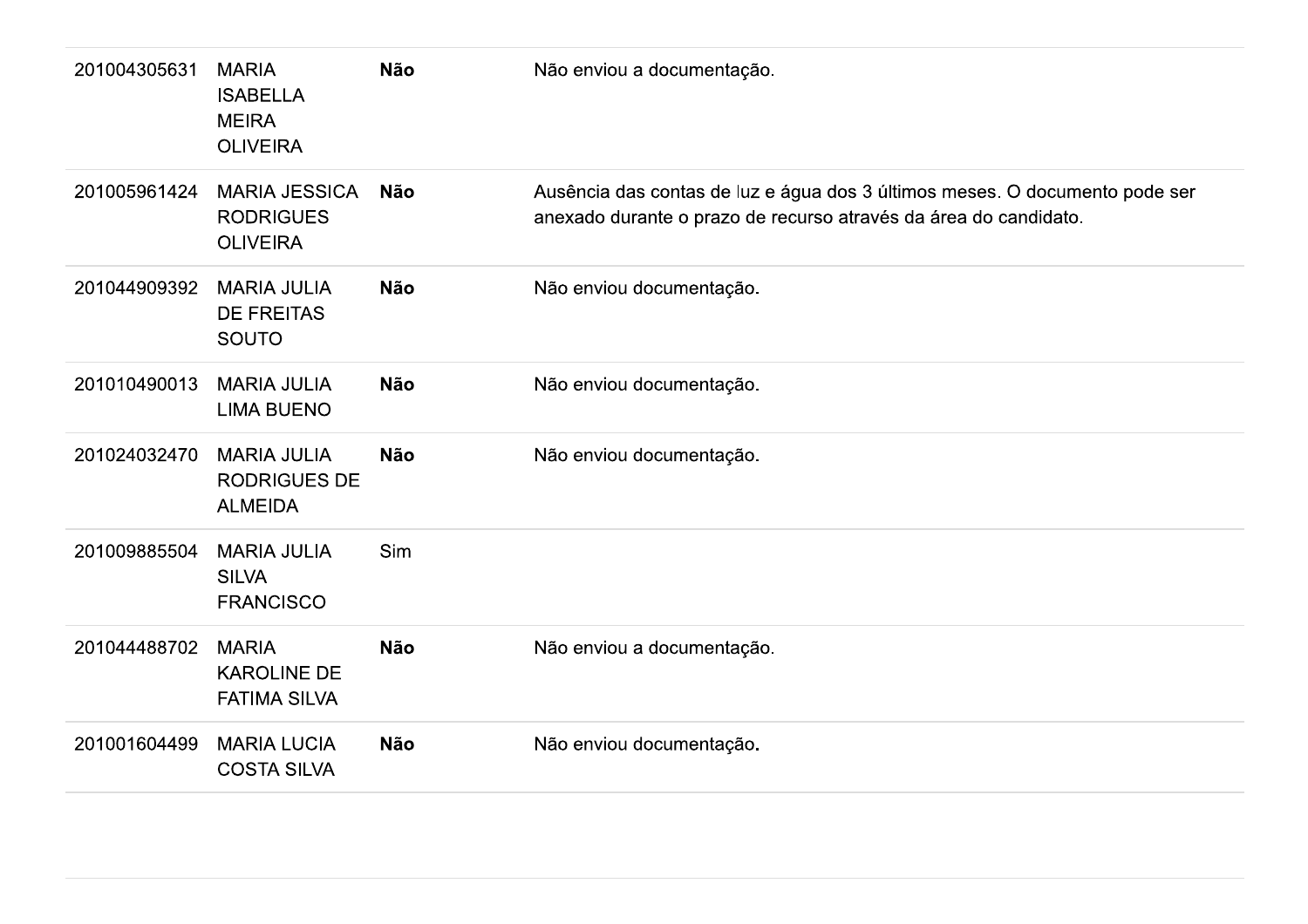| 201019668775 | <b>MARIA LUISA</b><br><b>FERNANDES</b><br><b>CARDOSO</b>     | Não        | Não enviou a documentação. |
|--------------|--------------------------------------------------------------|------------|----------------------------|
| 201030625333 | <b>MARIA LUISA</b><br><b>MAGALHAES</b>                       | <b>Não</b> | Não enviou documentação.   |
| 201001467301 | <b>MARIA LUIZA</b><br><b>ALVES DE</b><br><b>SOUZA</b>        | <b>Não</b> | Não enviou a documentação. |
| 201005653138 | <b>MARIA LUIZA</b><br><b>ALVES SILVA</b>                     | <b>Não</b> | Não enviou a documentação. |
| 201006694388 | <b>MARIA LUIZA</b><br><b>ANTONIA DE</b><br><b>SALES MOTA</b> | <b>Não</b> | Não enviou documentação.   |
| 201076844558 | <b>MARIA LUIZA</b><br><b>DANTAS</b><br><b>ARAUJO</b>         | <b>Não</b> | Não enviou a documentação. |
| 201028270704 | <b>MARIA LUIZA</b><br><b>DOS SANTOS</b><br><b>SOUZA</b>      | Não        | Não enviou a documentação. |
| 201099069068 | <b>MARIA LUIZA</b><br><b>FERREIRA DA</b><br><b>SILVA</b>     | Sim        |                            |
| 201076497100 | <b>MARIA LUIZA</b><br><b>GOMES</b>                           | Não        | Não enviou a documentação. |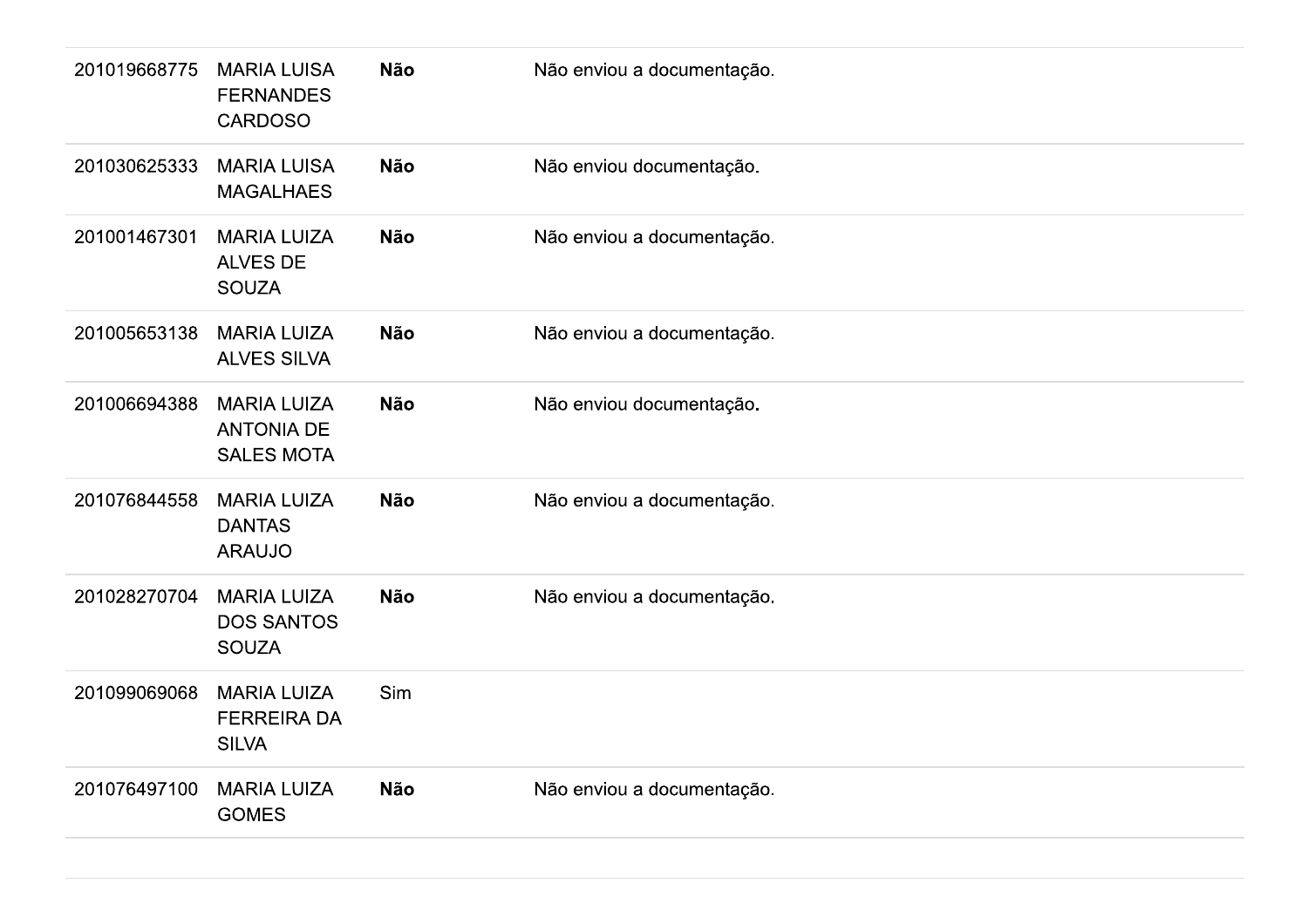| 201000563498 | <b>MARIA LUIZA</b><br><b>MORAIS DE</b><br><b>ARAUJO</b>                 | Sim        |                                                                                                                                                                                                                                                                                            |
|--------------|-------------------------------------------------------------------------|------------|--------------------------------------------------------------------------------------------------------------------------------------------------------------------------------------------------------------------------------------------------------------------------------------------|
| 201018454185 | <b>MARIA LUIZA</b><br><b>SOARES</b><br><b>COSTA</b>                     | <b>Não</b> | Não enviou a documentação.                                                                                                                                                                                                                                                                 |
| 201020011320 | <b>MARIA LUIZA</b><br><b>VIEIRA DA</b><br><b>SILVA</b>                  | Sim        |                                                                                                                                                                                                                                                                                            |
| 201054306208 | <b>MARIA</b><br><b>MARGARETH</b><br><b>GOMES MOURA</b><br><b>SOARES</b> | <b>Não</b> | Não enviou a documentação.                                                                                                                                                                                                                                                                 |
| 201016228573 | <b>MARIA</b><br><b>MIZAELLE</b><br><b>NOGUEIRA</b><br><b>SOUZA</b>      | <b>Não</b> | Ausência de documentos essenciais para a análise.                                                                                                                                                                                                                                          |
| 201074688460 | <b>MARIA PAULA</b><br><b>RODRIGUES</b><br><b>LOPES</b>                  | <b>Não</b> | Ausência da folha do contrato na Carteira de Trabalho de todos os membros da<br>família (mesmo que a próxima página após o último contrato de trabalho esteja em<br>branco é necessário a copia). O documento pode ser anexado durante o prazo de<br>recurso através da área do candidato. |
| 201076537350 | <b>MARIA RAQUEL</b><br><b>MENDES</b><br><b>SANTOS</b>                   | Não        | Ausência de documentos essenciais para a análise.                                                                                                                                                                                                                                          |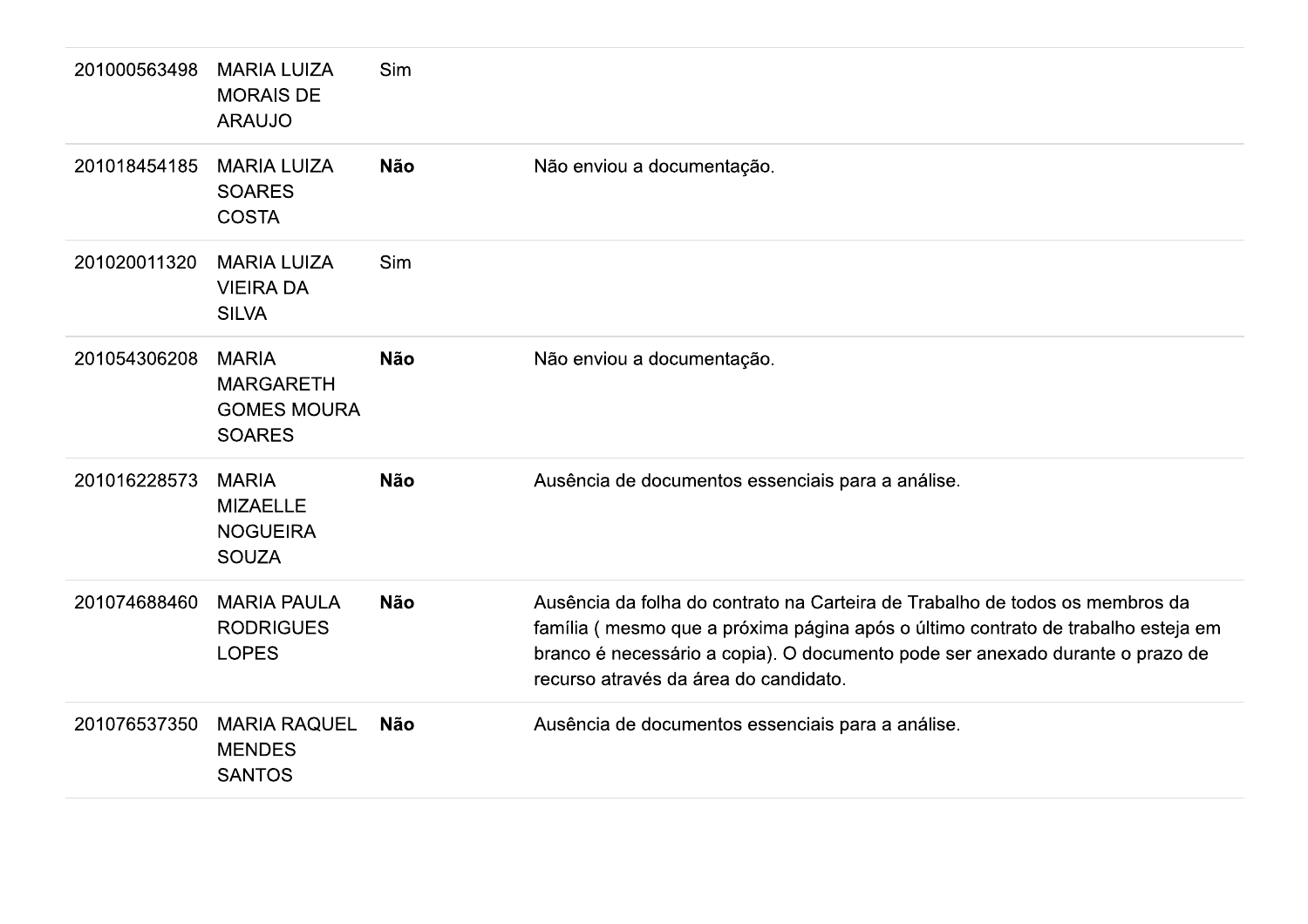| 201007002474 | <b>MARIA REGINA</b><br><b>OLIVEIRA</b><br><b>RIBAS</b>      | Não        | Não enviou a documentação.                        |
|--------------|-------------------------------------------------------------|------------|---------------------------------------------------|
| 201057553947 | <b>MARIA</b><br><b>RISONEIDE</b><br><b>LEANDRO</b>          | Não        | Ausência de documentos essenciais para a análise. |
| 201034799456 | <b>MARIA RITA</b><br><b>ANJOS SA</b>                        | Sim        |                                                   |
| 201041810551 | <b>MARIA RITA DO</b><br><b>NASCIMENTO</b><br><b>AGUIAR</b>  | Não        | Não enviou documentação.                          |
| 201003959511 | <b>MARIA TERESA</b><br><b>DOS SANTOS</b><br><b>MONTEIRO</b> | <b>Não</b> | Não enviou documentação.                          |
| 201015598661 | <b>MARIA TEREZA</b><br><b>CAVALCANTE</b><br><b>FERREIRA</b> | <b>Não</b> | Não enviou a documentação.                        |
| 201064628922 | <b>MARIA TEREZA</b><br><b>GOMES</b>                         | Não        | Não enviou documentação.                          |
| 201040831418 | MARIA TEREZA<br><b>LOPES</b><br><b>DURAES</b>               | Não        | Não enviou a documentação.                        |
| 201001161581 | <b>MARIA TEREZA</b><br><b>SILVA</b><br><b>MARQUES</b>       | Não        | Não enviou documentação.                          |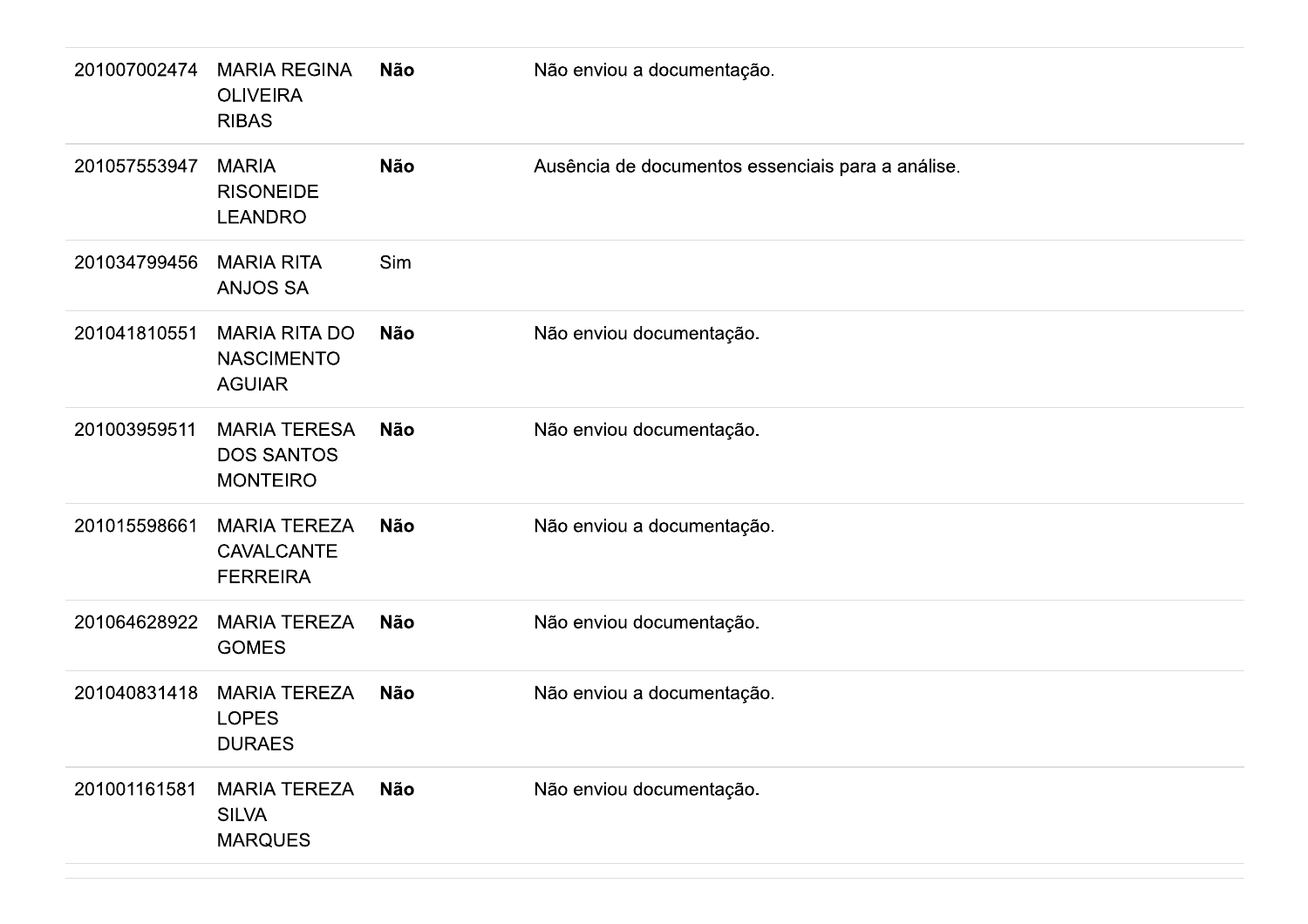| 201002438566 | <b>MARIA TEREZA</b><br><b>VELOSO REIS</b><br><b>MAGALHAES</b>    | Sim        |                                                                                                                                                                                                                                                                                                      |
|--------------|------------------------------------------------------------------|------------|------------------------------------------------------------------------------------------------------------------------------------------------------------------------------------------------------------------------------------------------------------------------------------------------------|
| 201049987740 | <b>MARIA</b><br><b>THERESA</b><br><b>MARTINS</b><br><b>COSTA</b> | <b>Não</b> | Ausência da Carteira de Trabalho da candidata, assim como é solicitado no edital,<br>ausência das contas de água e luz e ausência de algum comprovante de<br>recebimento da pensão recebida pela candidata. O documento pode ser anexado<br>durante o prazo de recurso através da área do candidato. |
| 201062324540 | <b>MARIA VERA</b><br><b>LUCIA SANTOS</b><br><b>VELOSO</b>        | <b>Não</b> | Não enviou documentação.                                                                                                                                                                                                                                                                             |
| 201122097698 | <b>MARIA</b><br><b>VERONICA</b><br><b>FERREIRA</b>               | Sim        |                                                                                                                                                                                                                                                                                                      |
| 201096650993 | <b>MARIA</b><br><b>VICENTINA</b><br><b>ALVES BARROS</b>          | <b>Não</b> | Não enviou a documentação.                                                                                                                                                                                                                                                                           |
| 201032073581 | <b>MARIA</b><br><b>VICTORIA LIMA</b><br><b>GONCALVES</b>         | <b>Não</b> | Não enviou documentação.                                                                                                                                                                                                                                                                             |
| 201002271496 | <b>MARIA VITORIA</b><br><b>ALVES DA</b><br><b>SILVA</b>          | <b>Não</b> | Não enviou a documentação.                                                                                                                                                                                                                                                                           |
| 201009797311 | <b>MARIA VITORIA</b><br><b>ANTUNES DIAS</b>                      | <b>Não</b> | Não enviou documentação.                                                                                                                                                                                                                                                                             |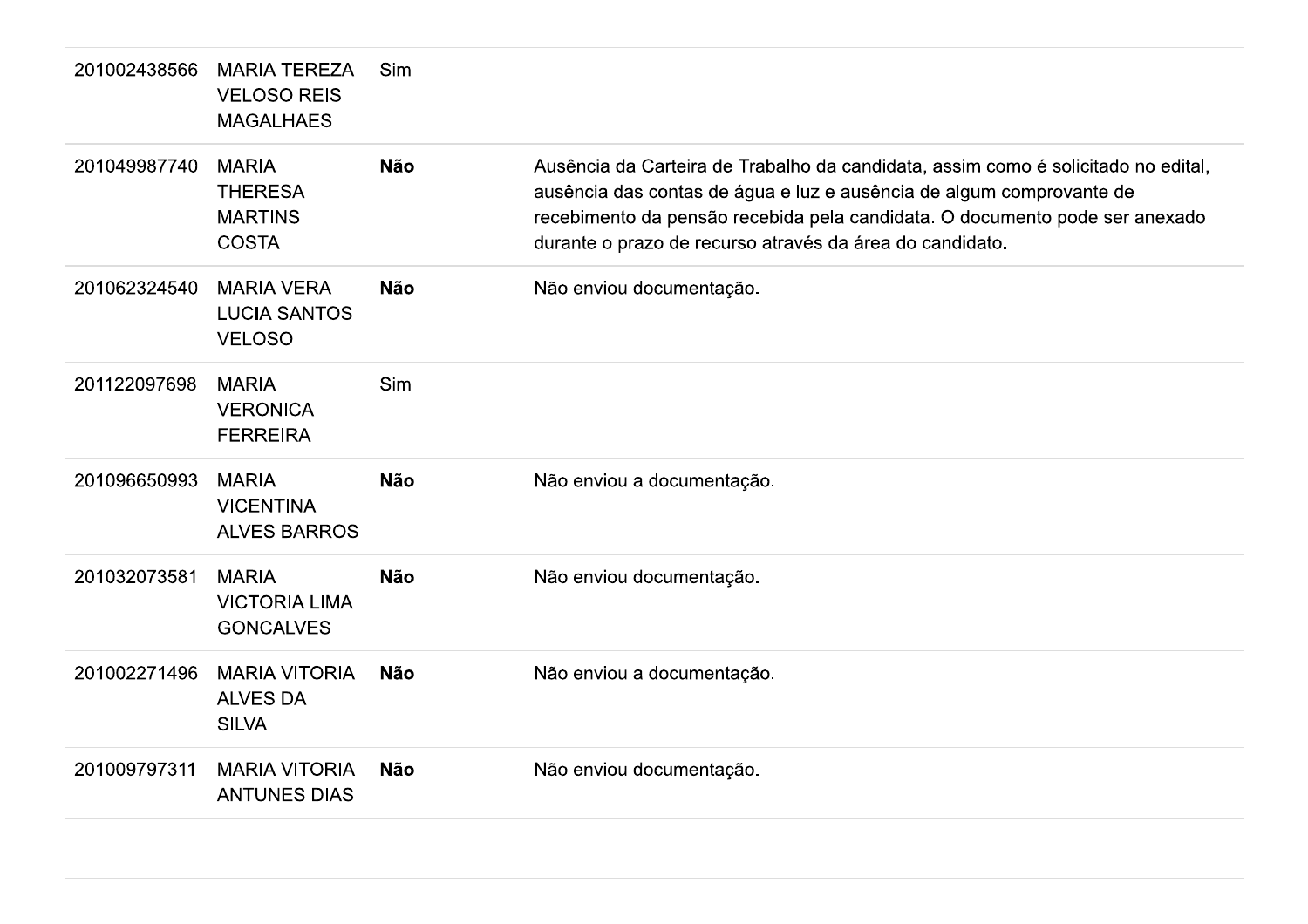| 201001168594 | <b>MARIA VITORIA</b><br><b>ARAUJO</b><br><b>HONORIO</b>                  | Não        | Não enviou documentação.                                                                                                                                                                                                                                                                                                                                                               |
|--------------|--------------------------------------------------------------------------|------------|----------------------------------------------------------------------------------------------------------------------------------------------------------------------------------------------------------------------------------------------------------------------------------------------------------------------------------------------------------------------------------------|
| 201019404452 | <b>MARIA VITORIA</b><br><b>AZEVEDO SILVA</b>                             | <b>Não</b> | Não enviou documentação.                                                                                                                                                                                                                                                                                                                                                               |
| 201034999668 | <b>MARIA VITORIA</b><br><b>BARROSO</b><br><b>OLIVEIRA</b>                | <b>Não</b> | Não enviou documentação.                                                                                                                                                                                                                                                                                                                                                               |
| 201105643880 | <b>MARIA VITORIA</b><br><b>DE ALMEIDA</b><br><b>DELCHO</b>               | <b>Não</b> | Não enviou documentação.                                                                                                                                                                                                                                                                                                                                                               |
| 201012848010 | <b>MARIA VITORIA</b><br><b>DE ASSIS</b><br><b>BORGES</b>                 | <b>Não</b> | Ausência de documentos essenciais para a análise. De acordo com o edital Nº<br>01/2021- SISU/UNIMONTES, costa no item 2.2 (documentação comprobatória de<br>apresentação obrigatória) do Anexo I (Programa Socioeconômico), toda a<br>documentação necessária que deve ser enviada para o processo seletivo.<br>Recomendo que seja feita na íntegra a leitura do edital e seus anexos. |
| 201004937219 | <b>MARIA VITORIA</b><br><b>MARTINS</b><br><b>FERREIRA</b>                | <b>Não</b> | Não enviou a documentação.                                                                                                                                                                                                                                                                                                                                                             |
| 201005259159 | <b>MARIA VITORIA</b><br><b>OLIVEIRA</b><br><b>SOUZA</b><br><b>SANTOS</b> | <b>Não</b> | Ausência de documentos essenciais para a análise. De acordo com o edital Nº<br>01/2021- SISU/UNIMONTES, costa no item 2.2 (documentação comprobatória de<br>apresentação obrigatória) do Anexo I (Programa Socioeconômico), toda a<br>documentação necessária que deve ser enviada para o processo seletivo.<br>Recomendo que seja feita na íntegra a leitura do edital e seus anexos. |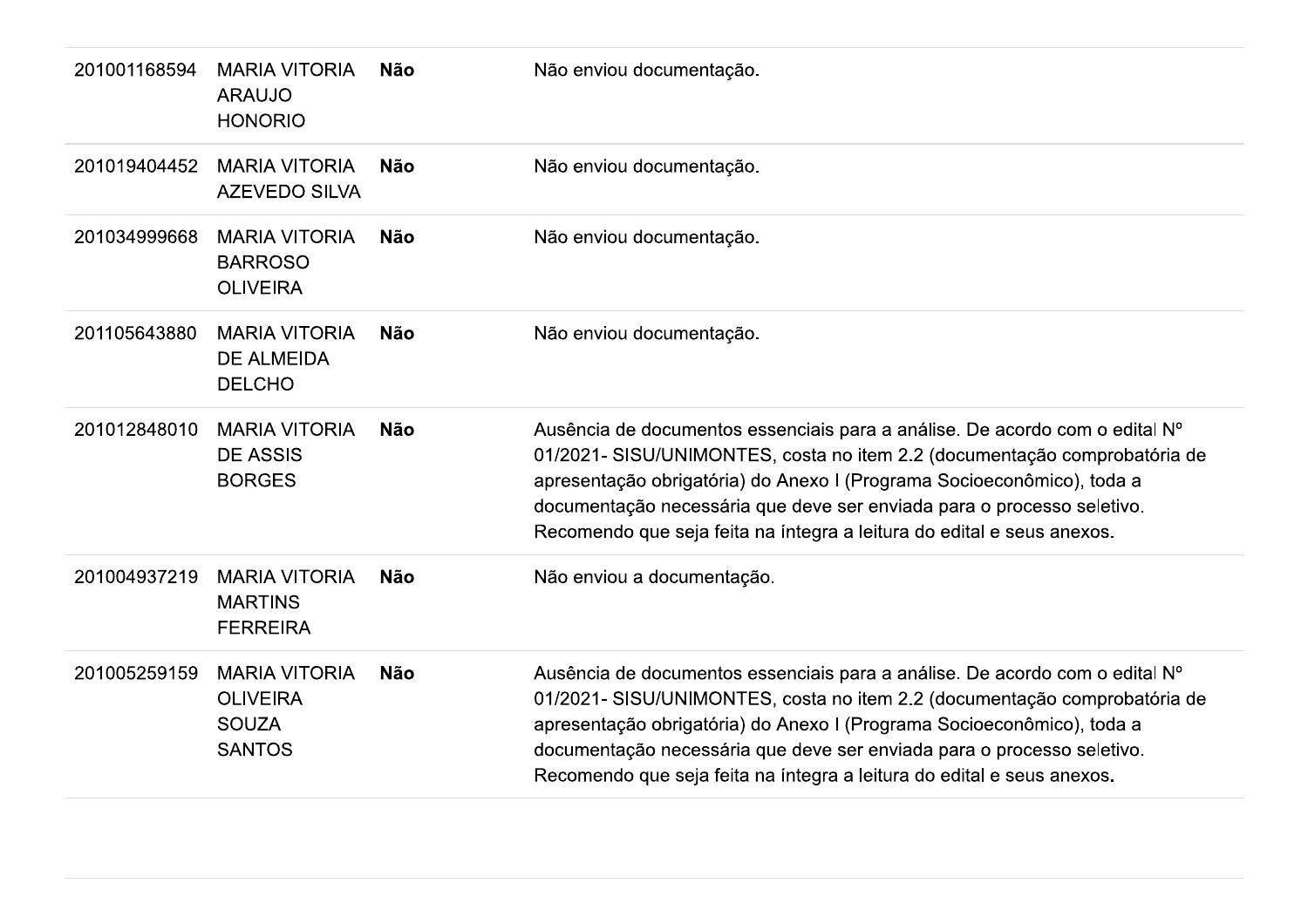| 201108229190 | <b>MARIA VITORIA</b><br><b>RODRIGUES</b><br><b>VASCONCELOS</b>          | <b>Não</b> | Não enviou a documentação.                                                                                                                                                                                                                                                                                                                                                             |
|--------------|-------------------------------------------------------------------------|------------|----------------------------------------------------------------------------------------------------------------------------------------------------------------------------------------------------------------------------------------------------------------------------------------------------------------------------------------------------------------------------------------|
| 201009880356 | <b>MARIA VITORIA</b><br><b>VIEIRA AMARAL</b>                            | <b>Não</b> | Ausência de documentos essenciais para a análise. De acordo com o edital Nº<br>01/2021- SISU/UNIMONTES, costa no item 2.2 (documentação comprobatória de<br>apresentação obrigatória) do Anexo I (Programa Socioeconômico), toda a<br>documentação necessária que deve ser enviada para o processo seletivo.<br>Recomendo que seja feita na íntegra a leitura do edital e seus anexos. |
| 201013924109 | <b>MARIAH</b><br><b>DOURADOS</b><br><b>SANTANA</b>                      | <b>Não</b> | Não enviou documentação.                                                                                                                                                                                                                                                                                                                                                               |
| 201062609007 | <b>MARIAN SILVA</b><br><b>PEREIRA</b>                                   | Não        | Não enviou a documentação.                                                                                                                                                                                                                                                                                                                                                             |
| 201015841889 | <b>MARIANA</b><br><b>ALVES SANTOS</b>                                   | <b>Não</b> | O histórico Escolar apresentado possui apenas o 3º ano do ensino médio e falta a 1ª<br>parte do formulário socioeconômico. Os documentos poderão serem anexado<br>durante o prazo de recurso através da área do candidato.                                                                                                                                                             |
| 201000950711 | <b>MARIANA</b><br><b>CARDOSO</b><br><b>PAMBU ALVES</b>                  | <b>Não</b> | Não enviou a documentação.                                                                                                                                                                                                                                                                                                                                                             |
| 201014088003 | <b>MARIANA</b><br><b>CAROLINE</b><br><b>FERREIRA</b><br><b>FAGUNDES</b> | <b>Não</b> | Não enviou documentação.                                                                                                                                                                                                                                                                                                                                                               |
| 201044196479 | <b>MARIANA</b><br><b>COELHO</b><br><b>BARBOSA</b>                       | <b>Não</b> | Não enviou documentação.                                                                                                                                                                                                                                                                                                                                                               |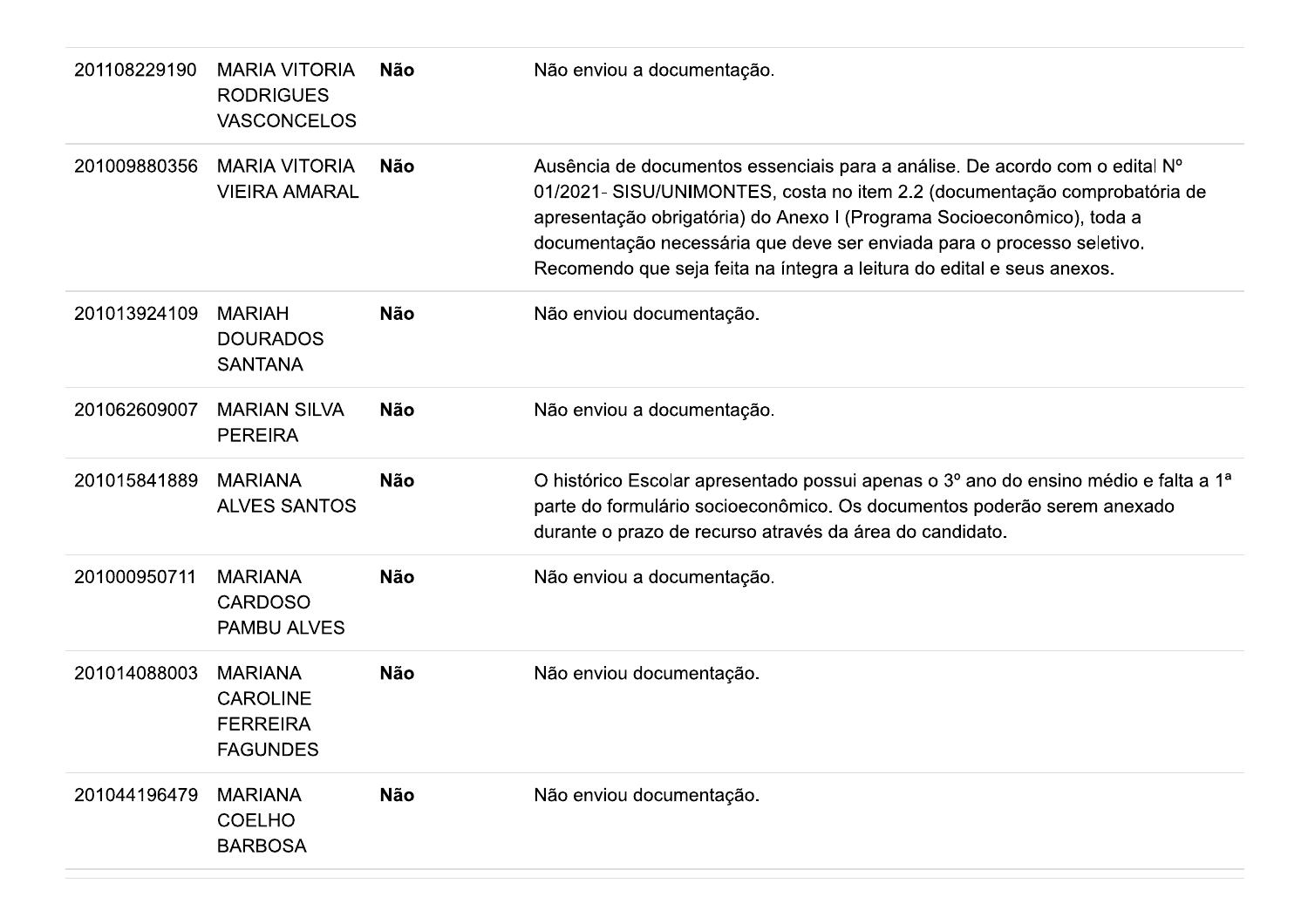| 201081844684 | <b>MARIANA DA</b><br><b>SILVA SANTANA</b>                     | <b>Não</b> | Não enviou documentação.                                                                                                                                                                                                                                                                                                                                                               |
|--------------|---------------------------------------------------------------|------------|----------------------------------------------------------------------------------------------------------------------------------------------------------------------------------------------------------------------------------------------------------------------------------------------------------------------------------------------------------------------------------------|
| 201029632639 | <b>MARIANA</b><br><b>DAMASIO</b><br><b>CASTILHO</b>           | <b>Não</b> | Não enviou documentação.                                                                                                                                                                                                                                                                                                                                                               |
| 201000554257 | <b>MARIANA DIAS</b><br><b>DOS SANTOS</b>                      | <b>Não</b> | Ausência de documentos essenciais para a análise. De acordo com o edital Nº<br>01/2021- SISU/UNIMONTES, costa no item 2.2 (documentação comprobatória de<br>apresentação obrigatória) do Anexo I (Programa Socioeconômico), toda a<br>documentação necessária que deve ser enviada para o processo seletivo.<br>Recomendo que seja feita na íntegra a leitura do edital e seus anexos. |
| 201045995705 | <b>MARIANA DOS</b><br><b>SANTOS</b><br><b>PRATES</b>          | <b>Não</b> | Não enviou a documentação.                                                                                                                                                                                                                                                                                                                                                             |
| 201069154734 | <b>MARIANA</b><br><b>DURAES DE</b><br><b>ALMEIDA</b>          | <b>Não</b> | Não enviou a documentação.                                                                                                                                                                                                                                                                                                                                                             |
| 201016455606 | <b>MARIANA</b><br><b>ELOIZA</b><br>PEREIRA DA<br><b>COSTA</b> | Sim        |                                                                                                                                                                                                                                                                                                                                                                                        |
| 201015692878 | <b>MARIANA</b><br><b>FERREIRA</b><br><b>AGAPITO SILVA</b>     | <b>Não</b> | Não enviou documentação.                                                                                                                                                                                                                                                                                                                                                               |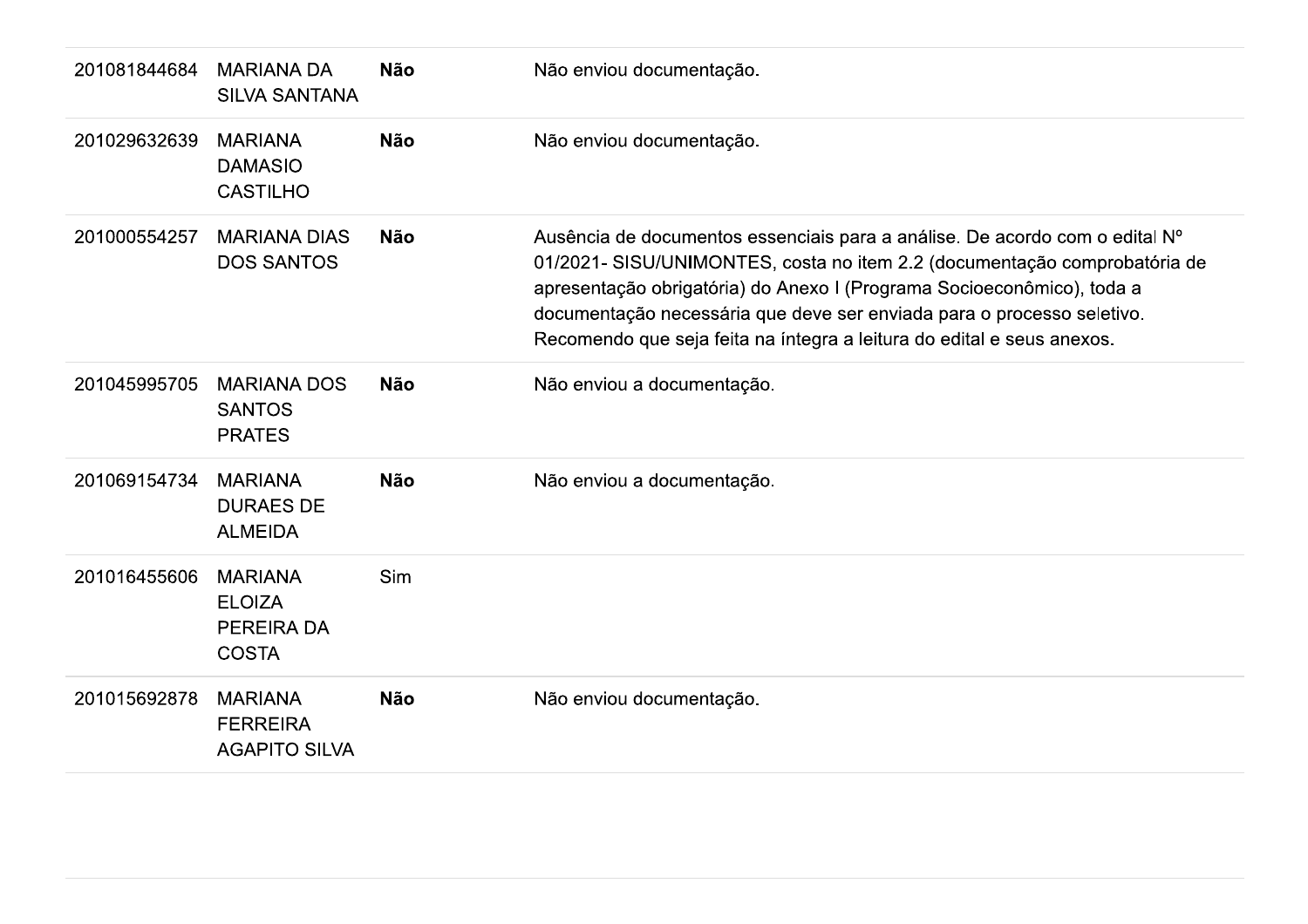| 201046296335 | <b>MARIANA</b><br><b>FRANCA</b><br><b>FERREIRA DA</b><br><b>SILVA</b> | <b>Não</b> | Não enviou a documentação.                                                                                                                                                  |
|--------------|-----------------------------------------------------------------------|------------|-----------------------------------------------------------------------------------------------------------------------------------------------------------------------------|
| 201100273857 | <b>MARIANA</b><br><b>GOMES</b><br><b>OLIVEIRA</b>                     | <b>Não</b> | Não enviou documentação.                                                                                                                                                    |
| 201002645434 | <b>MARIANA</b><br><b>GONCALVES</b><br><b>DA SILVA</b>                 | <b>Não</b> | Ausência da Carteira de Trabalho da candidata, da forma solicitada pelo edital. O<br>documento pode ser anexado durante o prazo de recurso através da área do<br>candidato. |
| 201007156064 | <b>MARIANA</b><br><b>GONCALVES</b><br><b>VIEIRA</b>                   | <b>Não</b> | Não enviou documentação.                                                                                                                                                    |
| 201033589791 | <b>MARIANA</b><br><b>KAREN NOVAIS</b><br>DA CRUZ                      | <b>Não</b> | Não enviou documentação.                                                                                                                                                    |
| 201001978984 | <b>MARIANA</b><br><b>LACERDA DOS</b><br><b>SANTOS</b>                 | <b>Não</b> | Não enviou documentação.                                                                                                                                                    |
| 201067020119 | <b>MARIANA</b><br><b>MAYARA</b><br><b>SANTOS</b>                      | <b>Não</b> | Não enviou documentação.                                                                                                                                                    |
| 201028152241 | <b>MARIANA</b><br><b>OLIVEIRA</b><br><b>RAMOS</b>                     | <b>Não</b> | Não enviou documentação.                                                                                                                                                    |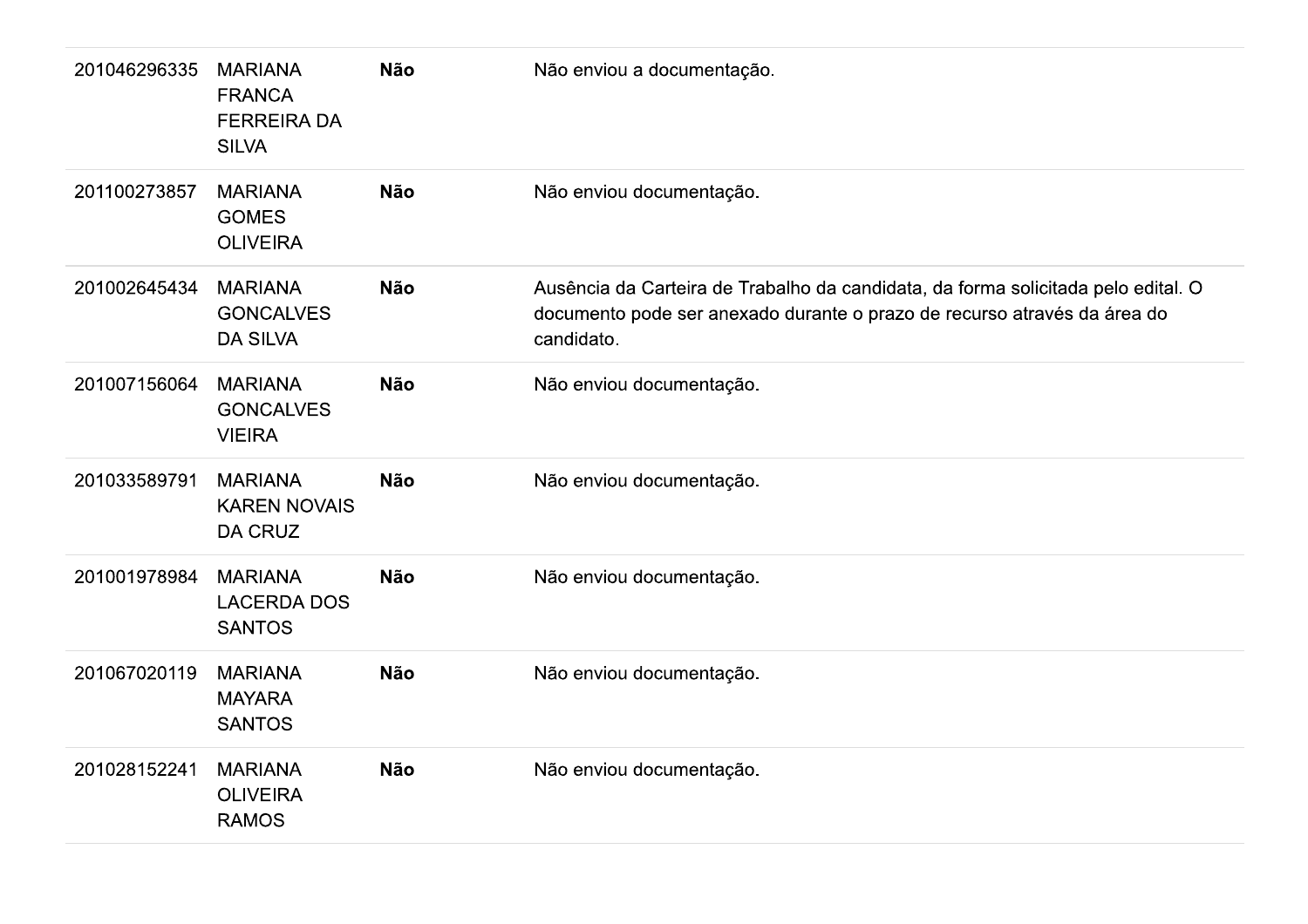| 201040790044 | <b>MARIANA</b><br>PEREIRA DA<br><b>SILVA</b>                            | <b>Não</b> | Não enviou a documentação. |
|--------------|-------------------------------------------------------------------------|------------|----------------------------|
| 201080655362 | <b>MARIANA</b><br><b>ROCHA</b>                                          | <b>Não</b> | Não enviou documentação.   |
| 201011618364 | <b>MARIANA SILVA</b><br><b>SANTANA</b>                                  | <b>Não</b> | Não enviou documentação.   |
| 201072686532 | <b>MARIANA</b><br><b>SOARES</b><br><b>PESSOA</b>                        | Sim        |                            |
| 201001632268 | <b>MARIANA</b><br><b>VELOSO BRITO</b>                                   | Não        | Não enviou documentação.   |
| 201016108346 | <b>MARIANE</b><br><b>PINHEIRO</b><br><b>ROCHA DE</b><br><b>OLIVEIRA</b> | <b>Não</b> | Não enviou documentação.   |
| 201079806869 | <b>MARIANNA</b><br><b>MARTINS DE</b><br><b>AQUINO</b><br>QUEIROZ        | Sim        |                            |
| 201002683278 | <b>MARIANNE</b><br><b>GOMES DOS</b><br><b>SANTOS</b>                    | Não        | Não enviou a documentação. |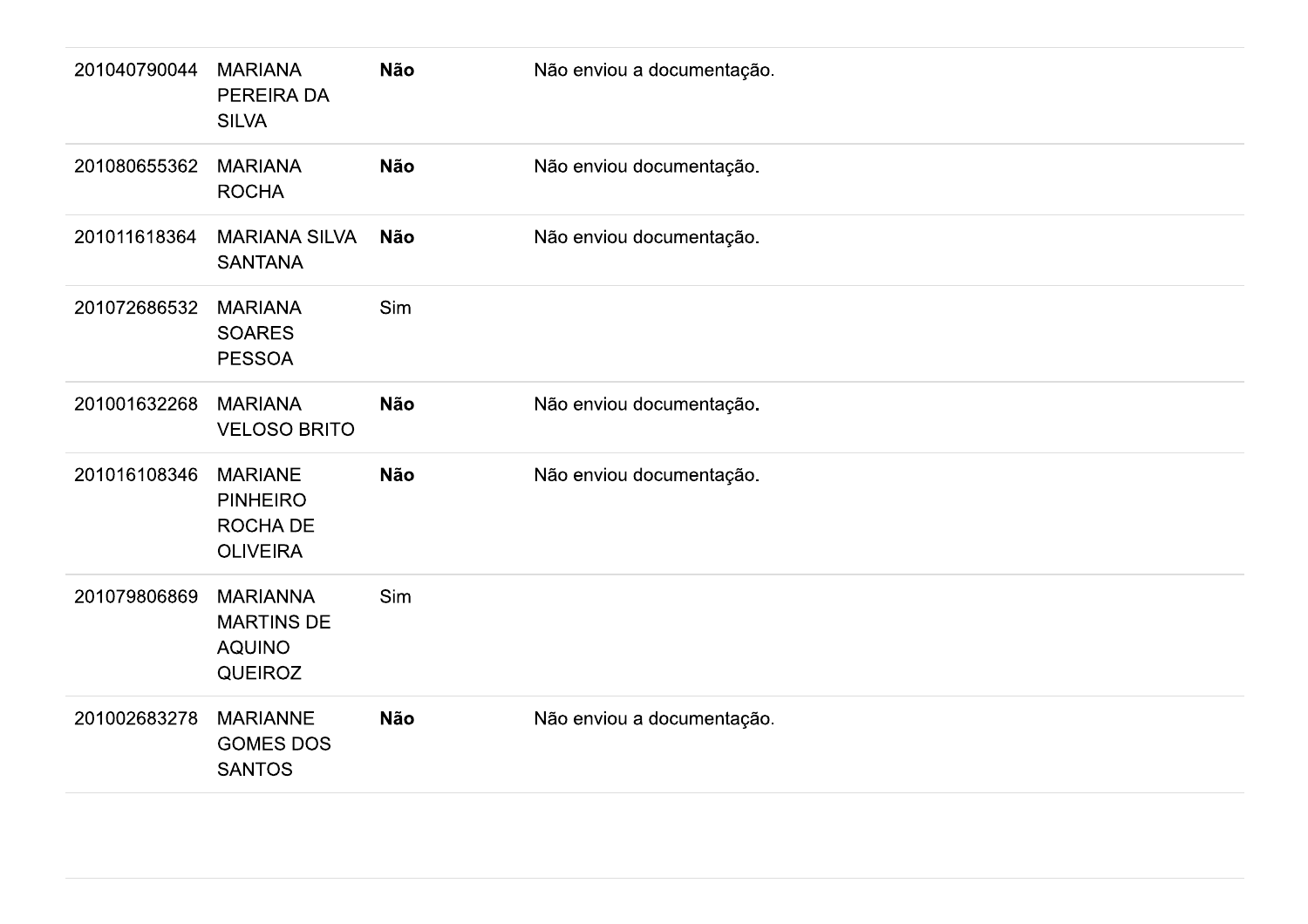| 201017164843 | <b>MARIANNY LA</b><br><b>REINE VIEIRA</b><br><b>DOS SANTOS</b>    | Não        | Não enviou documentação.   |
|--------------|-------------------------------------------------------------------|------------|----------------------------|
| 201012604769 | <b>MARICLEIDE</b><br><b>SOARES</b>                                | Não        | Não enviou a documentação. |
| 201019442775 | <b>MARIENE</b><br><b>FLORENCO</b><br><b>COSTA</b>                 | <b>Não</b> | Não enviou documentação.   |
| 201003771684 | <b>MARIHA THAIS</b><br><b>TROMBETTA</b>                           | <b>Não</b> | Não enviou documentação.   |
| 201079993592 | <b>MARILDA</b><br><b>PRATES</b><br><b>FONSECA</b><br><b>FROES</b> | Não        | Não enviou documentação.   |
| 201096693373 | <b>MARILIA DE</b><br><b>PAULA BARROS</b><br><b>BOTELHO</b>        | Sim        |                            |
| 201009583448 | <b>MARILIA</b><br><b>SANTOS</b><br><b>FERREIRA</b>                | Não        | Não enviou documentação.   |
| 201031820982 | <b>MARILIZA DOS</b><br><b>REIS BRANDAO</b>                        | <b>Não</b> | Não enviou a documentação. |
| 201011980913 | <b>MARINA</b><br>APARECIDA DE<br>SOUZA BISPO                      | Não        | Não enviou a documentação. |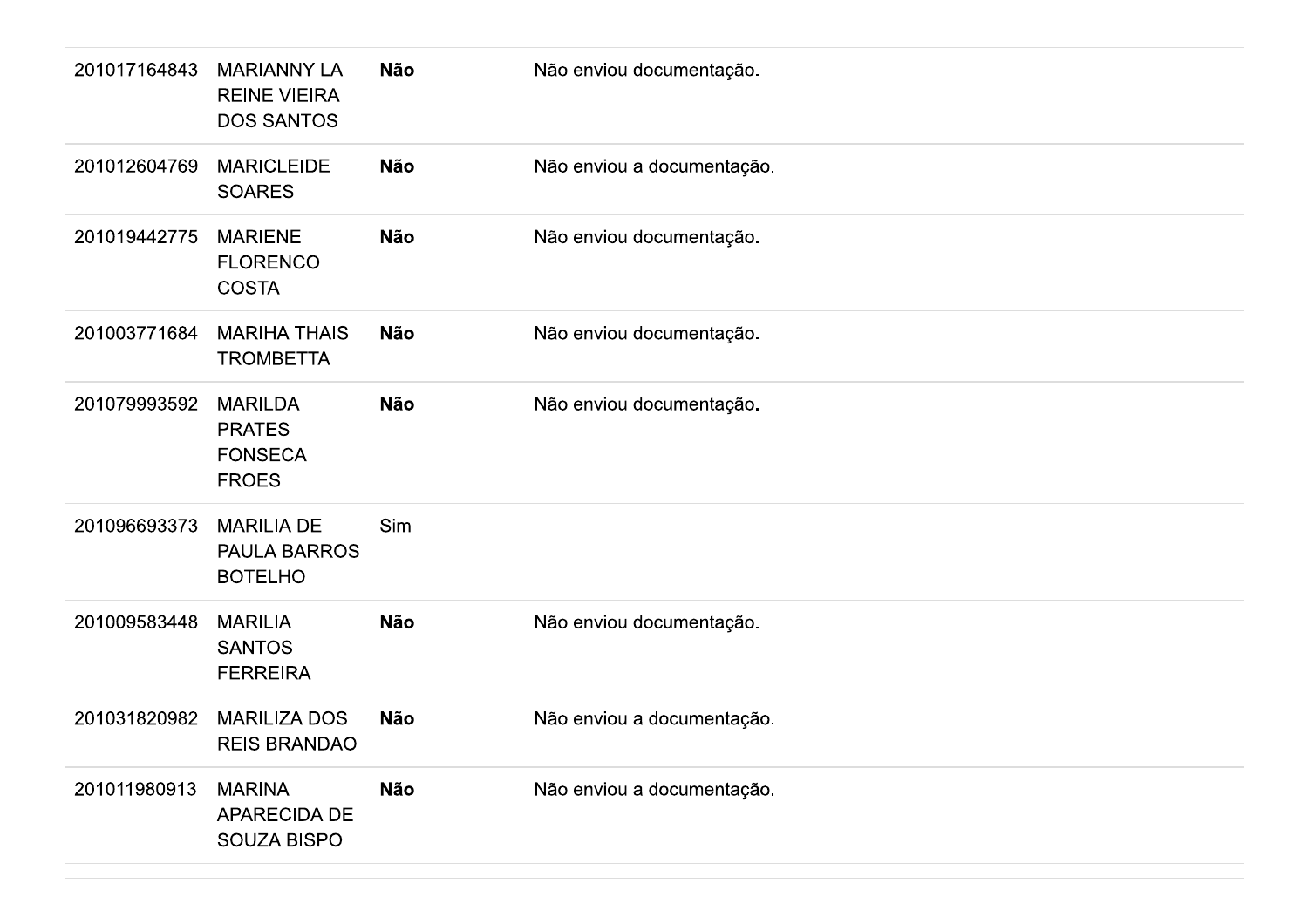| 201059412373 | <b>MARINA LEMES</b><br><b>MENDONCA</b>                                | Não        | Não enviou documentação.                                                                                                                                                                                                         |
|--------------|-----------------------------------------------------------------------|------------|----------------------------------------------------------------------------------------------------------------------------------------------------------------------------------------------------------------------------------|
| 201015545431 | <b>MARINA</b><br><b>SOARES</b><br><b>FONSECA</b>                      | <b>Não</b> | Não enviou documentação.                                                                                                                                                                                                         |
| 201000391445 | <b>MARINA WALL</b><br><b>DE ANDRADE</b>                               | <b>Não</b> | Não enviou documentação.                                                                                                                                                                                                         |
| 201032373965 | <b>MARINALVA</b><br><b>FRANCISCA</b><br><b>DAMIAO</b>                 | <b>Não</b> | Não enviou documentação.                                                                                                                                                                                                         |
| 201098663309 | <b>MARINEIDE</b><br><b>LOPES ROCHA</b><br><b>DOURADO</b>              | <b>Não</b> | Não enviou a documentação.                                                                                                                                                                                                       |
| 201003699448 | <b>MARIO</b><br><b>GONCALVES</b><br><b>SOARES</b><br><b>PEREIRA</b>   | <b>Não</b> | Não enviou documentação.                                                                                                                                                                                                         |
| 201020829309 | <b>MARISSA</b><br><b>VITORIA</b><br><b>CARVALHO</b><br><b>MARTINS</b> | <b>Não</b> | Não enviou documentação.                                                                                                                                                                                                         |
| 201019463151 | <b>MARLENE</b><br><b>OLIVA COSTA</b>                                  | <b>Não</b> | Ausência do histórico escolar do ensino médio e cópia da Carteira de Trabalho<br>página de contrato, assim como é solicitado no edital. O documento pode ser<br>anexado durante o prazo de recurso através da área do candidato. |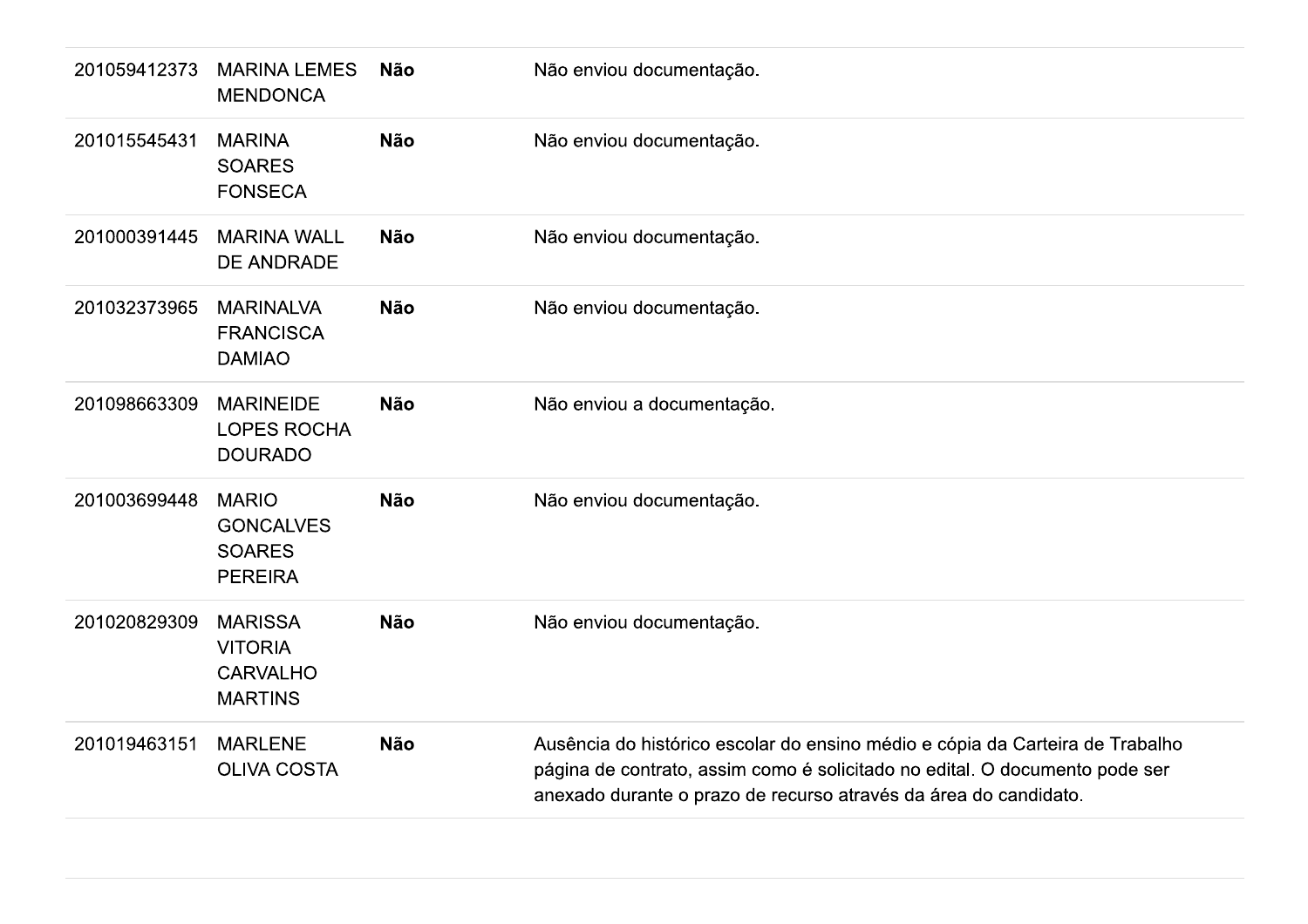| 201048114718 | <b>MARLENE</b><br><b>SANTANA</b><br><b>BORBOREMA</b><br><b>MACIEL</b>                     | <b>Não</b> | Não enviou documentação.                                                                                                                                                                                                                                                                                                                                                                                                  |
|--------------|-------------------------------------------------------------------------------------------|------------|---------------------------------------------------------------------------------------------------------------------------------------------------------------------------------------------------------------------------------------------------------------------------------------------------------------------------------------------------------------------------------------------------------------------------|
| 201020389155 | <b>MARLEY</b><br><b>FERREIRA</b><br><b>MURTA</b>                                          | <b>Não</b> | Não enviou a documentação.                                                                                                                                                                                                                                                                                                                                                                                                |
| 201107192795 | <b>MARLI DE</b><br><b>FATIMA</b><br><b>SOARES</b>                                         | <b>Não</b> | Não enviou a documentação.                                                                                                                                                                                                                                                                                                                                                                                                |
| 201001932163 | <b>MARLON</b><br><b>HENRIQUE</b><br><b>CORREIA DE</b><br><b>AMORIM</b><br><b>OLIVEIRA</b> | <b>Não</b> | Não enviou a documentação.                                                                                                                                                                                                                                                                                                                                                                                                |
| 201018366520 | <b>MARTA</b><br><b>CAROLINY DE</b><br><b>SOUZA</b><br><b>CAMPOS</b>                       | <b>Não</b> | A declaração escolar apresentada possui apenas o 3º ano do ensino médio. A<br>declaração deve apresentar que a candidata cursou todo o ensino médio em escola<br>pública ou também pode ser apresentado o Histórico Escolar. E a Carteira de<br>Trabalho da candidata deve apesentar a parte que não tem vínculo de trabalho. O<br>documento pode ser anexado durante o prazo de recurso através da área do<br>candidato. |
| 201027427008 | <b>MARTHA</b><br><b>APARECIDA</b><br><b>DURAES</b><br><b>SANTOS</b>                       | <b>Não</b> | Não enviou documentação                                                                                                                                                                                                                                                                                                                                                                                                   |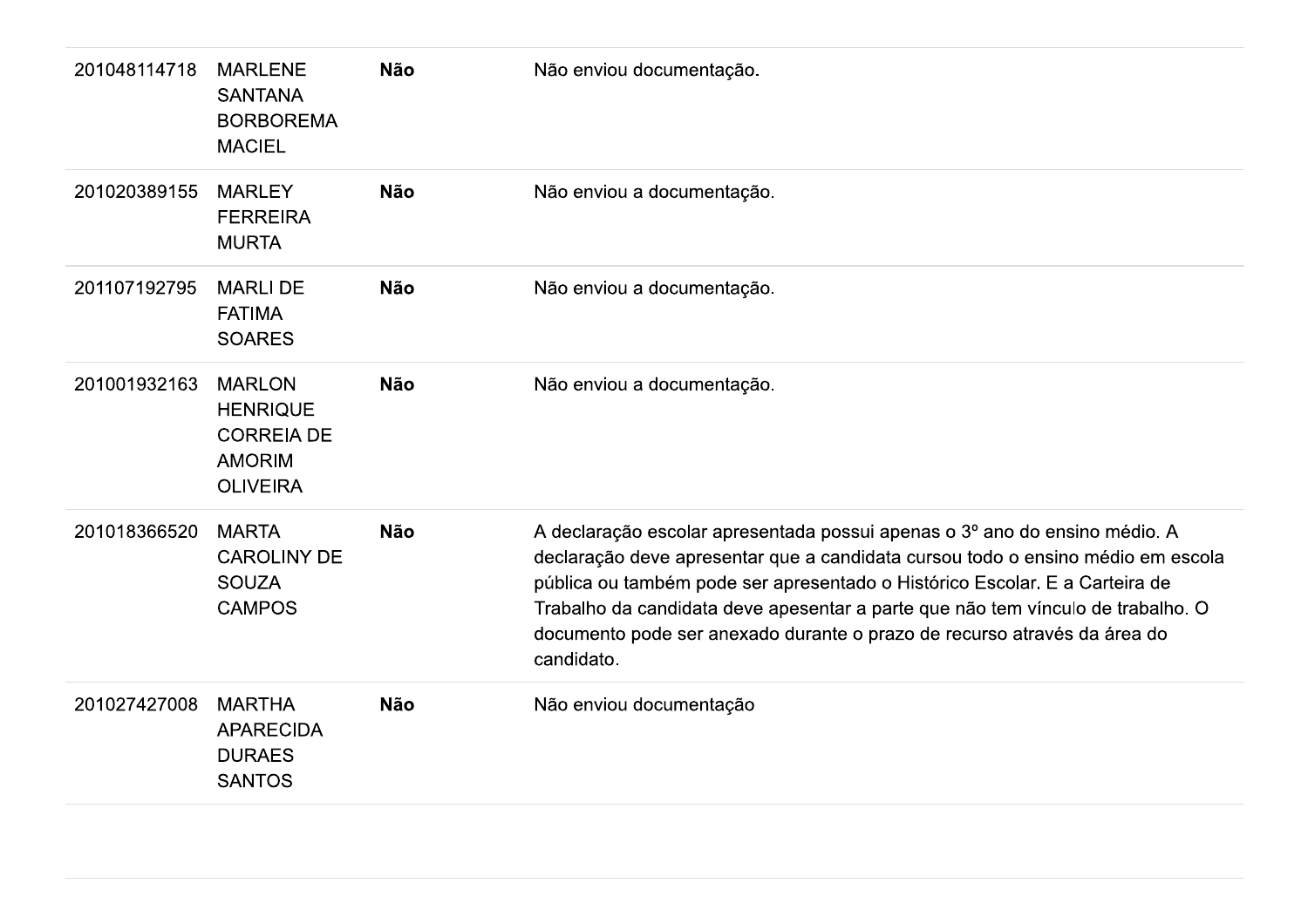| 201042360150 | <b>MARTHA</b><br><b>GRASIELLE</b><br><b>ALVES MENDES</b>              | <b>Não</b> | Não enviou documentação.                                                                                                                                                                                              |
|--------------|-----------------------------------------------------------------------|------------|-----------------------------------------------------------------------------------------------------------------------------------------------------------------------------------------------------------------------|
| 201004529628 | <b>MATEUS ALVES</b><br><b>FERNANDES</b>                               | <b>Não</b> | Ausência do Histórico Escolar do candidato, sendo a comprovação que o mesmo<br>cursou todo o ensino médio na escola pública. O documento pode ser anexado<br>durante o prazo de recurso através da área do candidato. |
| 201002611170 | <b>MATEUS</b><br><b>BORGES DA</b><br><b>SILVA</b>                     | Sim        |                                                                                                                                                                                                                       |
| 201060750928 | <b>MATEUS</b><br><b>CESARIO DO</b><br><b>ROSARIO</b><br><b>SEIXAS</b> | <b>Não</b> | Não enviou documentação.                                                                                                                                                                                              |
| 201078523580 | <b>MATEUS DE</b><br><b>SOUZA</b><br><b>MELGACO</b>                    | <b>Não</b> | Não enviou a documentação.                                                                                                                                                                                            |
| 201011557026 | <b>MATEUS</b><br><b>FELIPE</b><br><b>RODRIGUES</b><br><b>SILVEIRA</b> | <b>Não</b> | Não enviou documentação.                                                                                                                                                                                              |
| 201008360335 | <b>MATEUS</b><br><b>GONCALVES</b><br>DE PAULA                         | <b>Não</b> | Não enviou documentação.                                                                                                                                                                                              |
| 201012737981 | <b>MATEUS</b><br><b>NUNES</b><br><b>PESSANHA</b>                      | <b>Não</b> | Não enviou documentação.                                                                                                                                                                                              |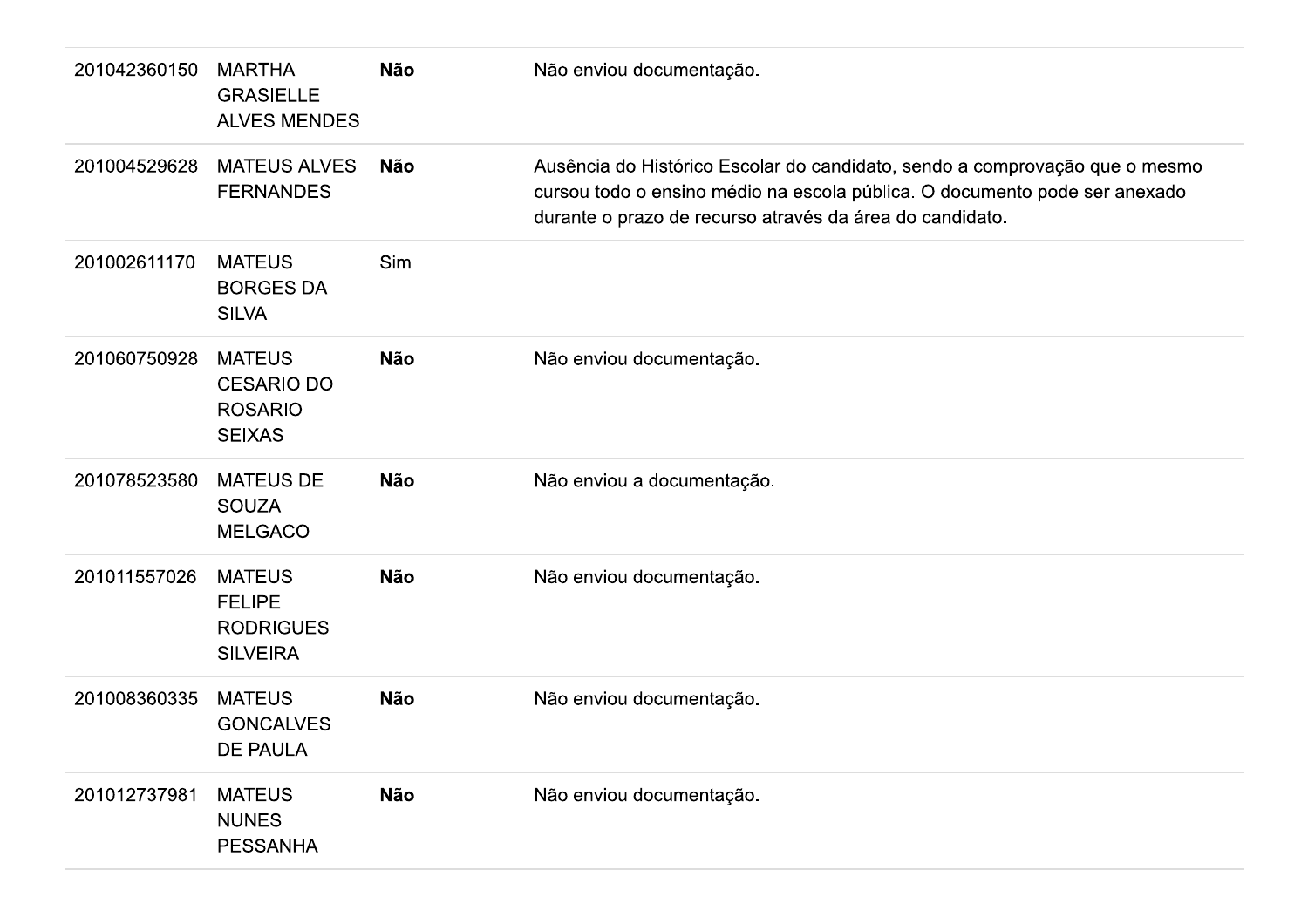| 201007022647 | <b>MATEUS RUAS</b><br><b>ABREU</b>                                 | <b>Não</b> | Não enviou documentação.   |
|--------------|--------------------------------------------------------------------|------------|----------------------------|
| 201043495682 | <b>MATEUS</b><br><b>VELOSO</b><br><b>BRUNO</b>                     | Não        | Não enviou documentação.   |
| 201015063658 | <b>MATHEUS</b><br><b>AGNER</b><br><b>PEREIRA</b><br><b>ROCHA</b>   | <b>Não</b> | Não enviou a documentação. |
| 201077217721 | <b>MATHEUS</b><br><b>AMARAL</b><br><b>FROES</b>                    | <b>Não</b> | Não enviou documentação.   |
| 201050006851 | <b>MATHEUS</b><br><b>ASSIS</b><br><b>BOTELHO</b><br><b>PEREIRA</b> | <b>Não</b> | Não enviou a documentação. |
| 201106497948 | <b>MATHEUS</b><br><b>AUGUSTO</b><br>PINHEIRO DE<br><b>ALMEIDA</b>  | <b>Não</b> | Não enviou a documentação. |
| 201005834340 | <b>MATHEUS</b><br><b>BARBOSA DE</b><br><b>OLIVEIRA</b>             | <b>Não</b> | Não enviou documentação.   |
| 201110695156 | <b>MATHEUS</b><br><b>BATISTA</b><br><b>NASCIMENTO</b>              | <b>Não</b> | Não enviou a documentação. |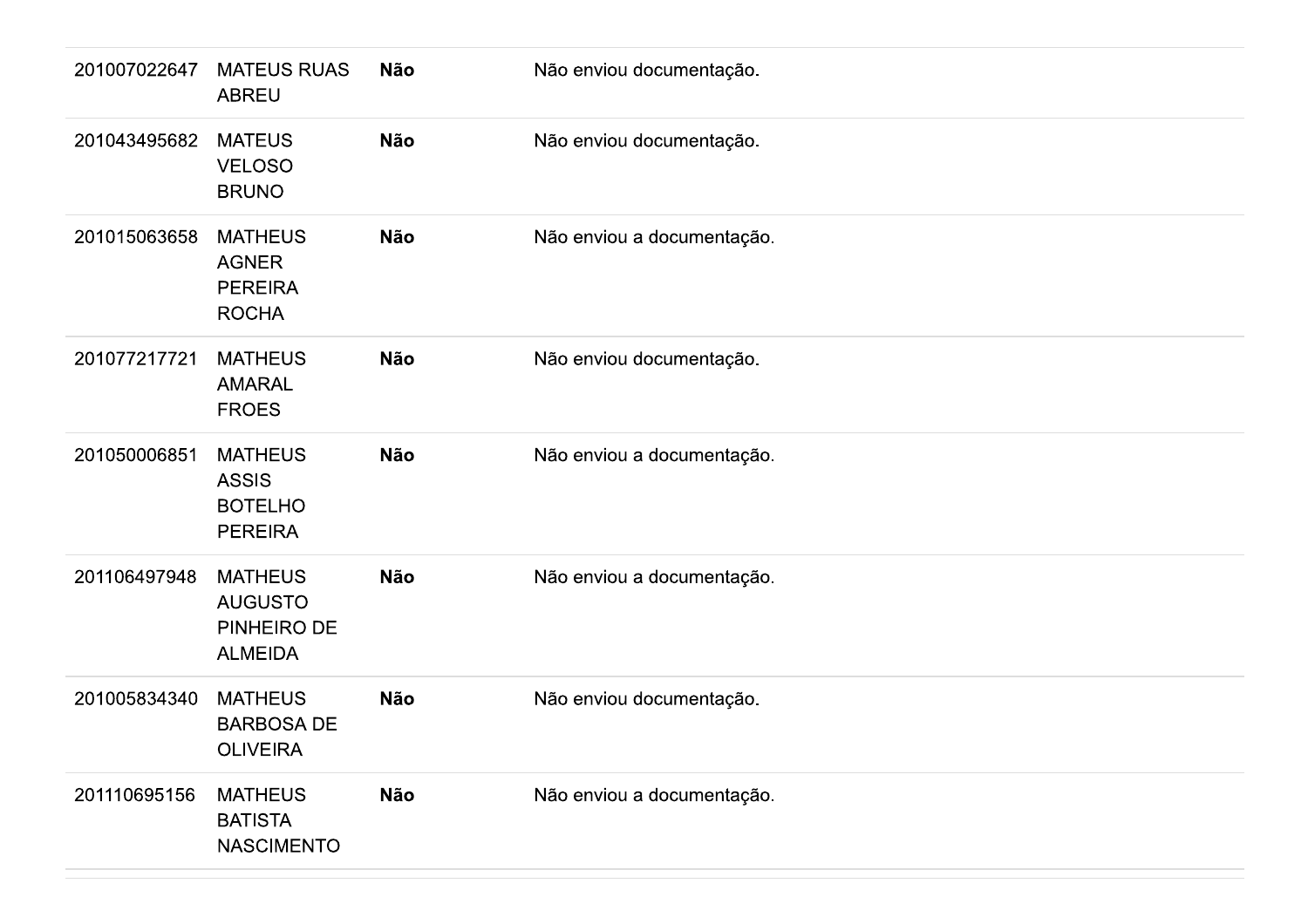| 201035187404 | <b>MATHEUS</b><br><b>BONFIM DE</b><br><b>SOUZA</b>                 | Não        | Não enviou a documentação. |
|--------------|--------------------------------------------------------------------|------------|----------------------------|
| 201005837681 | <b>MATHEUS</b><br><b>BORGES</b><br><b>NEVES</b>                    | <b>Não</b> | Não enviou documentação.   |
| 201010430514 | <b>MATHEUS</b><br>DARLAN DOS<br><b>REIS</b><br><b>RODRIGUES</b>    | Não        | Não enviou documentação.   |
| 201005937846 | <b>MATHEUS DE</b><br><b>ARAUJO</b><br><b>MOREIRA SILVA</b>         | <b>Não</b> | Não enviou documentação.   |
| 201015896685 | <b>MATHEUS DE</b><br><b>OLIVEIRA</b><br><b>CAMARA</b>              | Não        | Não enviou documentação.   |
| 201012490847 | <b>MATHEUS</b><br>FELIPE DE<br><b>SOUZA</b>                        | <b>Não</b> | Não enviou documentação.   |
| 201049501699 | <b>MATHEUS</b><br><b>FELIPE LEAL</b><br><b>SOUZA</b>               | <b>Não</b> | Não enviou documentação.   |
| 201003099102 | <b>MATHEUS</b><br><b>FELIPE</b><br><b>OLIVEIRA</b><br><b>COSTA</b> | <b>Não</b> | Não enviou documentação.   |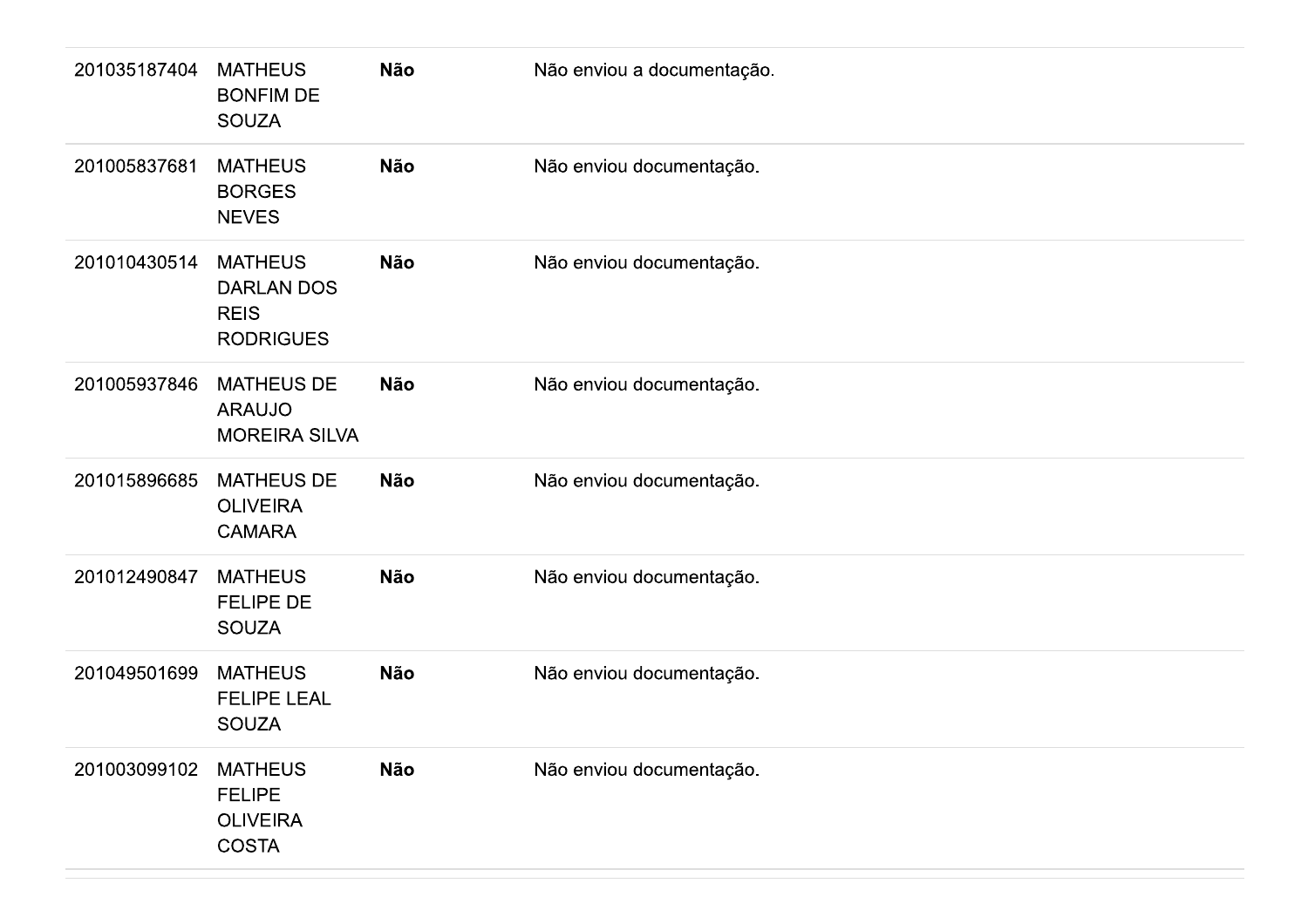| 201107378758 | <b>MATHEUS</b><br><b>FERREIRA REIS</b>                                                    | Não        | Não enviou documentação.   |
|--------------|-------------------------------------------------------------------------------------------|------------|----------------------------|
| 201049519469 | <b>MATHEUS</b><br><b>FRACETTI</b><br><b>DUARTE</b>                                        | Não        | Não enviou documentação.   |
| 201055662898 | <b>MATHEUS</b><br><b>FRANCISCO</b><br><b>BORGES</b>                                       | <b>Não</b> | Não enviou a documentação. |
| 201055353514 | <b>MATHEUS</b><br><b>GABRIELL</b><br><b>FERNANDES</b><br><b>TORRES DE</b><br><b>PAULA</b> | Sim        |                            |
| 201006994838 | <b>MATHEUS</b><br><b>GUILHERME</b><br><b>CARDOSO</b><br><b>MOURA</b>                      | <b>Não</b> | Não enviou documentação.   |
| 201004875930 | <b>MATHEUS</b><br><b>HENRIQUE</b><br><b>OLIVEIRA</b><br><b>BRANDAO</b>                    | <b>Não</b> | Não enviou documentação.   |
| 201005280437 | <b>MATHEUS</b><br>PEREIRA DE<br><b>JESUS</b>                                              | Não        | Não enviou documentação.   |
| 201020222356 | <b>MATHEUS</b><br>PINTO SILVA                                                             | Não        | Não enviou documentação.   |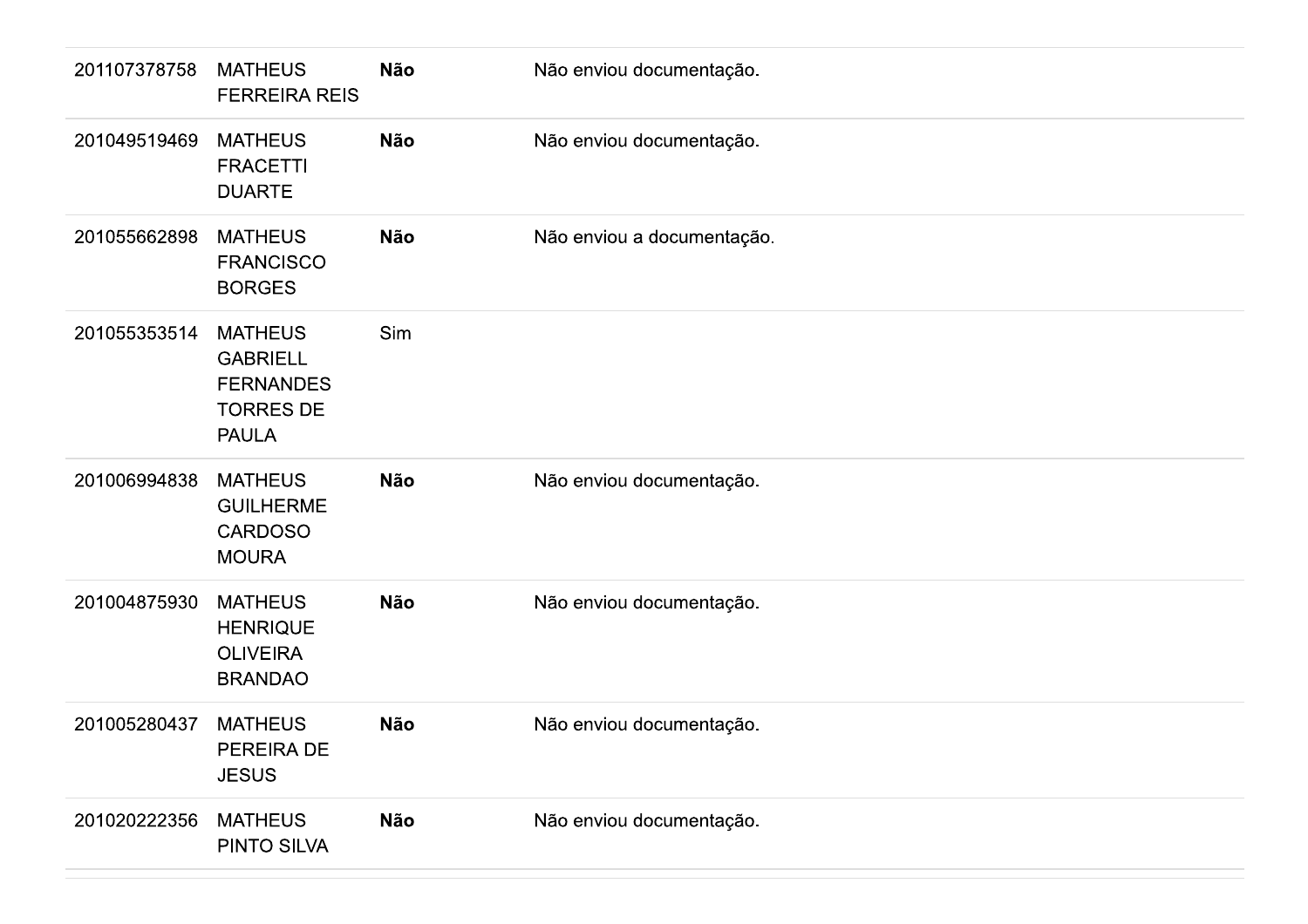| 201000338693 | <b>MATHEUS</b><br><b>RIBEIRO</b><br><b>ROCHA</b>                        | Sim        |                            |  |
|--------------|-------------------------------------------------------------------------|------------|----------------------------|--|
| 201096420504 | <b>MATHEUS</b><br><b>RODRIGUES</b><br><b>ROCHA</b>                      | Sim        |                            |  |
| 201008923637 | <b>MATHEUS</b><br>SOARES DE<br><b>FREITAS</b>                           | <b>Não</b> | Não enviou a documentação. |  |
| 201064815867 | <b>MATHEUS</b><br><b>VINICIUS DE</b><br><b>JESUS DE</b><br><b>PAULA</b> | Não        | Não enviou documentação.   |  |
| 201039903921 | <b>MATHEUS</b><br><b>WILLIAM</b><br>NUNES ROCHA                         | <b>Não</b> | Não enviou a documentação. |  |
| 201001682479 | <b>MAURA ELLEN</b><br><b>GONCALVES</b><br><b>CANABRAVA</b>              | Não        | Não enviou documentação.   |  |
| 201088268101 | <b>MAURILIO</b><br><b>BRITO CAMPOS</b>                                  | Não        | Não enviou a documentação. |  |
| 201121307627 | <b>MAYARA REIS</b><br><b>BORGES DA</b><br><b>SILVA</b>                  | Sim        |                            |  |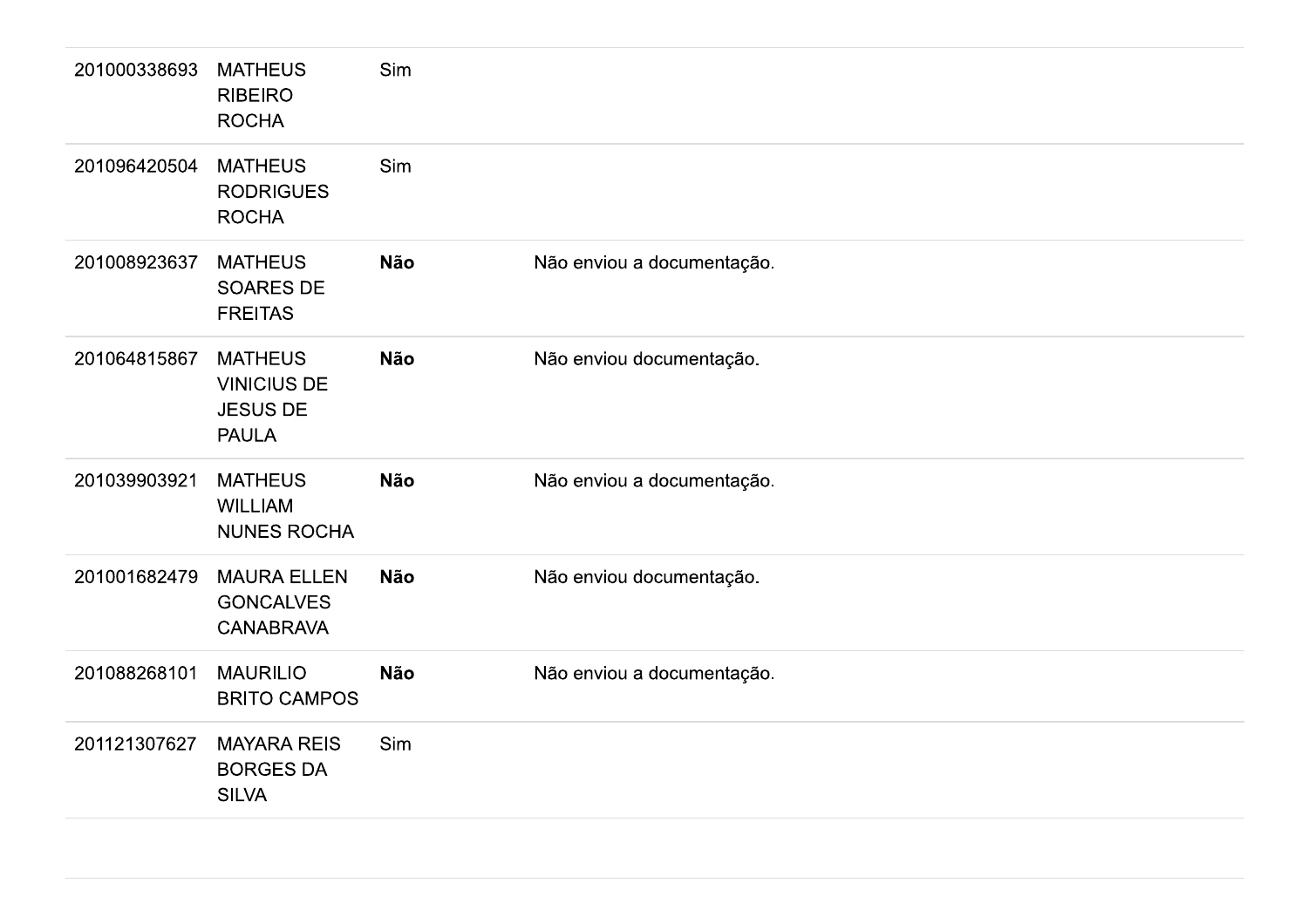| 201020201673 | <b>MAYARA SILVA</b><br><b>FERREIRA</b><br><b>CAETANO</b> | Sim        |                            |
|--------------|----------------------------------------------------------|------------|----------------------------|
| 201017764832 | <b>MAYHANNY</b><br><b>IZIDIA DE</b><br><b>SOUZA</b>      | <b>Não</b> | Não enviou a documentação. |
| 201013870013 | <b>MAYNE</b><br><b>FERREIRA DIAS</b>                     | <b>Não</b> | Não enviou a documentação. |
| 201087758706 | <b>MAYRA COSTA</b><br><b>SOUZA</b>                       | <b>Não</b> | Não enviou documentação.   |
| 201005894328 | <b>MAYRA</b><br><b>DOMINGUES</b><br><b>CARDOSO</b>       | Sim        |                            |
| 201032101366 | <b>MAYRA</b><br><b>SEPULCRO</b><br><b>SANTOS</b>         | <b>Não</b> | Não enviou documentação.   |
| 201016119301 | <b>MAYSA</b><br><b>GUIMARAES</b><br><b>SANTOS</b>        | Sim        |                            |
| 201015451267 | <b>MAYSLA</b><br><b>RACHEL DOS</b><br><b>ANJOS SILVA</b> | <b>Não</b> | Não enviou documentação.   |
| 201001747132 | <b>MEL GOMES</b><br><b>DIAS MIRANDA</b>                  | <b>Não</b> | Não enviou documentação.   |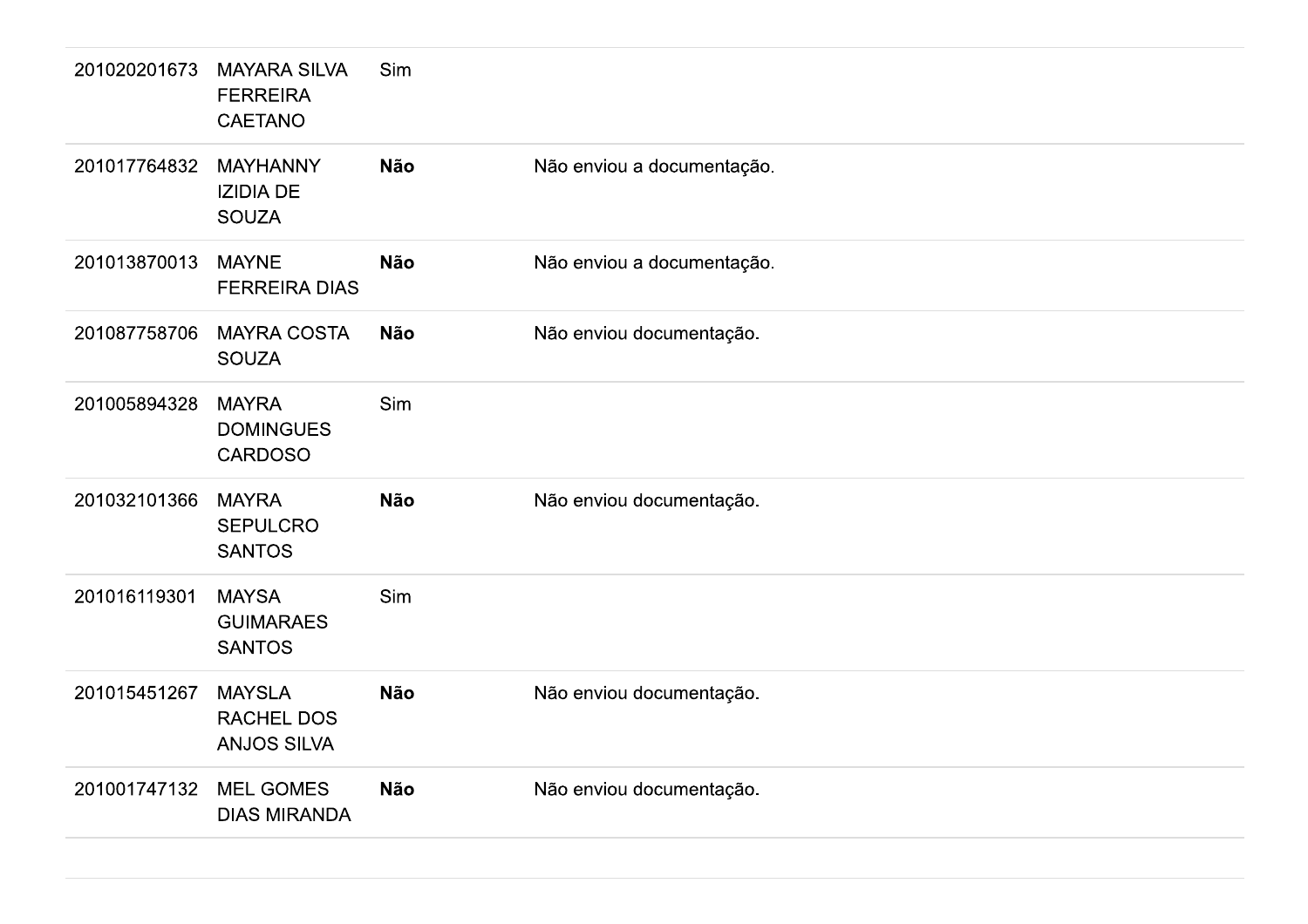| 201008786398 | <b>MELINA</b><br><b>RODRIGUES</b><br><b>FONSECA</b>                    | Não        | Não enviou a documentação. |
|--------------|------------------------------------------------------------------------|------------|----------------------------|
| 201010845109 | <b>MELISSA</b><br>ANDRADE DE<br><b>MORAES</b>                          | Sim        |                            |
| 201011572397 | <b>MELISSA</b><br><b>APARECIDA</b><br><b>SANTOS LIMA</b>               | Não        | Não enviou documentação.   |
| 201099457289 | <b>MELISSA</b><br><b>BIANCA</b><br><b>RODRIGUES</b><br><b>SOARES</b>   | Não        | Não enviou documentação.   |
| 201040636593 | <b>MELISSA</b><br><b>RIBEIRO</b><br><b>VILELA</b>                      | <b>Não</b> | Não enviou documentação.   |
| 201090762265 | <b>MELISSA</b><br><b>RODRIGUES</b><br><b>LOPES</b><br><b>MAGALHAES</b> | <b>Não</b> | Não enviou documentação.   |
| 201042843627 | <b>MERCIA</b><br><b>CRISTIELLE</b><br><b>PEREIRA</b><br><b>JACOME</b>  | <b>Não</b> | Não enviou a documentação. |
| 201093282410 | <b>MESSILAYNE</b><br>ALVES SOUZA                                       | <b>Não</b> | Não enviou a documentação. |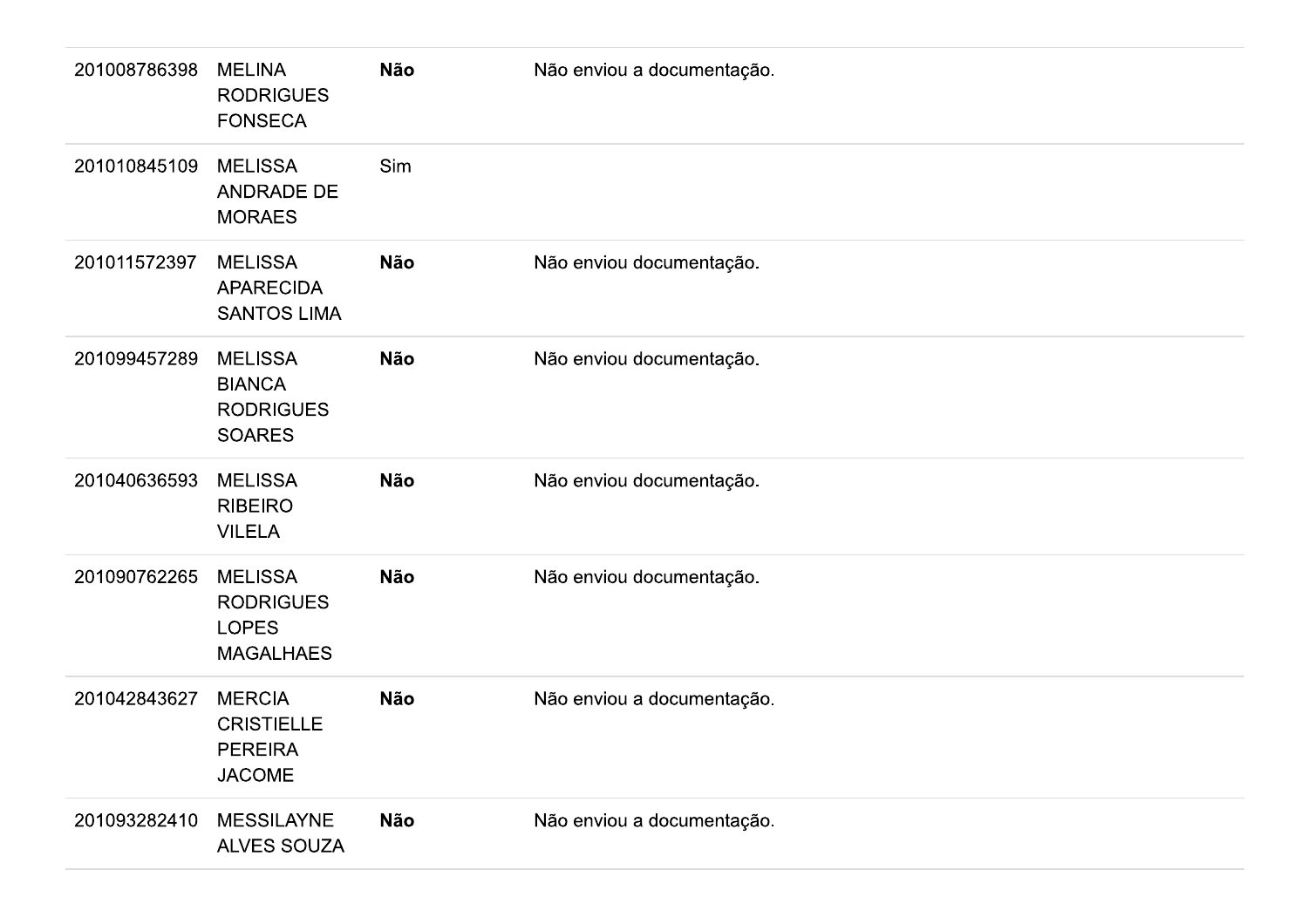| 201035913775 | <b>MICHAEL</b><br><b>FERNANDES</b><br><b>BARBOSA</b>                  | Não        | Não enviou documentação.   |
|--------------|-----------------------------------------------------------------------|------------|----------------------------|
| 201082201587 | <b>MICHAEL</b><br><b>RIBEIRO</b><br><b>TEIXEIRA</b>                   | <b>Não</b> | Não enviou documentação.   |
| 201004504878 | <b>MICHAELLY</b><br><b>FERREIRA DOS</b><br><b>SANTOS</b>              | <b>Não</b> | Não enviou documentação.   |
| 201089360915 | <b>MICHELE DE</b><br><b>JESUS SOUSA</b>                               | <b>Não</b> | Não enviou documentação.   |
| 201092942758 | <b>MICHELE DOS</b><br><b>SANTOS SALES</b>                             | <b>Não</b> | Não enviou a documentação. |
| 201028670937 | <b>MICHELE</b><br><b>STEFANY</b><br><b>ALVES DOS</b><br><b>SANTOS</b> | Sim        |                            |
| 201009948385 | <b>MICHELLE</b><br>CARDOSO DOS<br><b>SANTOS</b>                       | <b>Não</b> | Não enviou a documentação. |
| 201014220036 | <b>MICHELLE</b><br><b>MENDES MOTA</b>                                 | Não        | Não enviou a documentação. |
| 201049317690 | <b>MICHELLY</b><br><b>RUAS DE</b><br><b>OLIVEIRA</b>                  | <b>Não</b> | Não enviou documentação.   |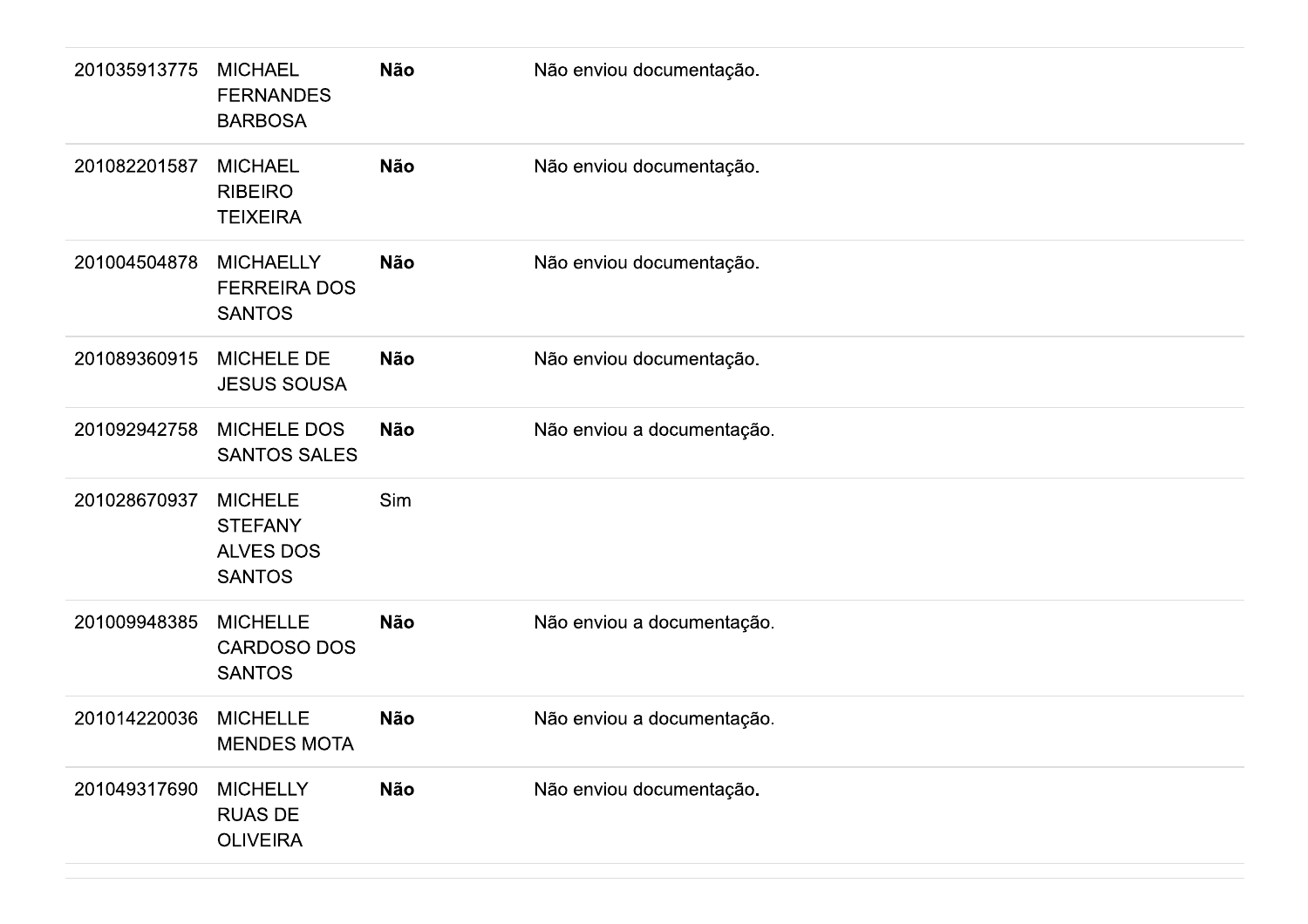| 201050849532 | <b>MICIELE SILVA</b><br><b>SOUZA</b>                                | Não        | Não enviou documentação    |
|--------------|---------------------------------------------------------------------|------------|----------------------------|
| 201002470122 | <b>MIGUEL</b><br><b>PLAISANT</b><br><b>DUARTE</b><br><b>LEANDRO</b> | Não        | Não enviou documentação.   |
| 201021498989 | <b>MIKAELY</b><br>PINHEIRO DOS<br><b>SANTOS</b>                     | Sim        |                            |
| 201053509588 | <b>MILENA ALVES</b><br><b>SILVA</b>                                 | Não        | Não enviou documentação.   |
| 201023971272 | <b>MILENA</b><br>ANDRADE<br><b>SANTANA</b>                          | Não        | Não enviou documentação.   |
| 201009626635 | <b>MILENA</b><br><b>FONSECA</b><br><b>OLIVEIRA</b>                  | Sim        |                            |
| 201021585686 | <b>MILENA</b><br><b>KAROLINY</b><br><b>SANTOS SILVA</b>             | Não        | Não enviou a documentação. |
| 201036287799 | <b>MILENA LIGIA</b><br>PEREIRA DE<br><b>OLIVEIRA</b>                | Não        | Não enviou documentação.   |
| 201048947133 | <b>MILENA LOPES</b><br><b>DOS REIS</b>                              | <b>Não</b> | Não enviou documentação.   |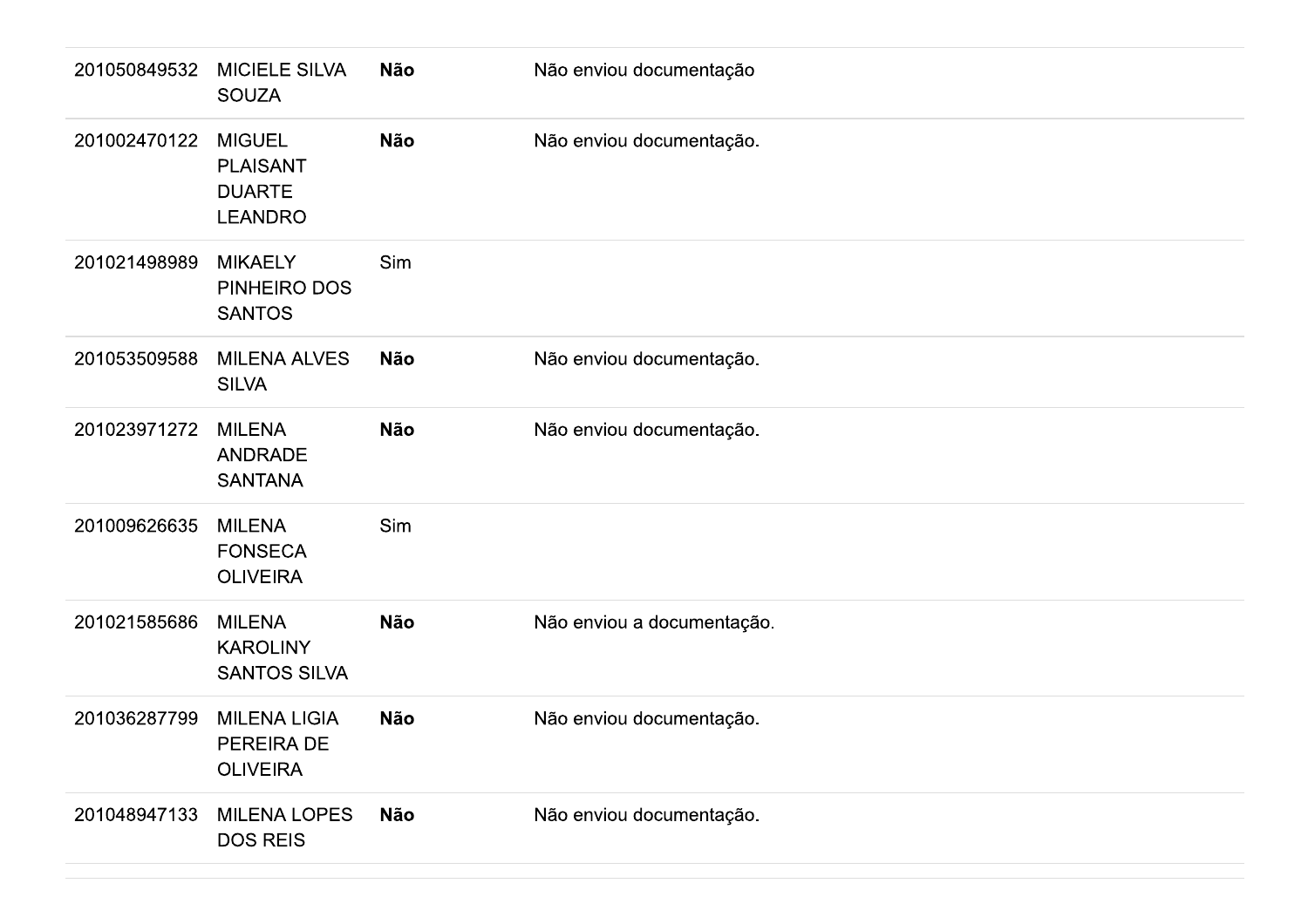| 201012697532 | <b>MILENE</b><br><b>ALEXANDRE DE</b><br><b>SOUZA</b>                    | <b>Não</b> | Não enviou a documentação.                                                                                                                                                                                                                                                         |
|--------------|-------------------------------------------------------------------------|------------|------------------------------------------------------------------------------------------------------------------------------------------------------------------------------------------------------------------------------------------------------------------------------------|
| 201003985391 | <b>MILENE</b><br><b>CECILIA</b><br><b>OLIVEIRA DOS</b><br><b>SANTOS</b> | <b>Não</b> | Não enviou documentação.                                                                                                                                                                                                                                                           |
| 201040203147 | <b>MILENE DE</b><br><b>OLIVEIRA</b><br><b>SANTOS</b>                    | <b>Não</b> | Ausência da Carteira de Trabalho da mãe e da candidata a folha de contrato de<br>trabalho, assim como é solicitado no edital e ausência da carteira de trabalho do<br>irmão da candidata. O documento pode ser anexado durante o prazo de recurso<br>através da área do candidato. |
| 201096709492 | <b>MILENI</b><br><b>PEREIRA DE</b><br><b>SIQUEIRA</b>                   | <b>Não</b> | Não enviou documentação.                                                                                                                                                                                                                                                           |
| 201005314434 | <b>MILENY LOPES</b><br>DE LIMA                                          | <b>Não</b> | Não enviou a documentação.                                                                                                                                                                                                                                                         |
| 201007686961 | <b>MILLENA</b><br><b>ALBERTO LUNA</b>                                   | <b>Não</b> | Não enviou documentação.                                                                                                                                                                                                                                                           |
| 201072271962 | <b>MILLENA</b><br><b>SOUZA</b><br><b>SANTOS</b>                         | <b>Não</b> | Não enviou documentação.                                                                                                                                                                                                                                                           |
| 201037911116 | <b>MIQUELE DA</b><br><b>SILVA</b><br><b>BARBOSA</b>                     | <b>Não</b> | Não enviou a documentação.                                                                                                                                                                                                                                                         |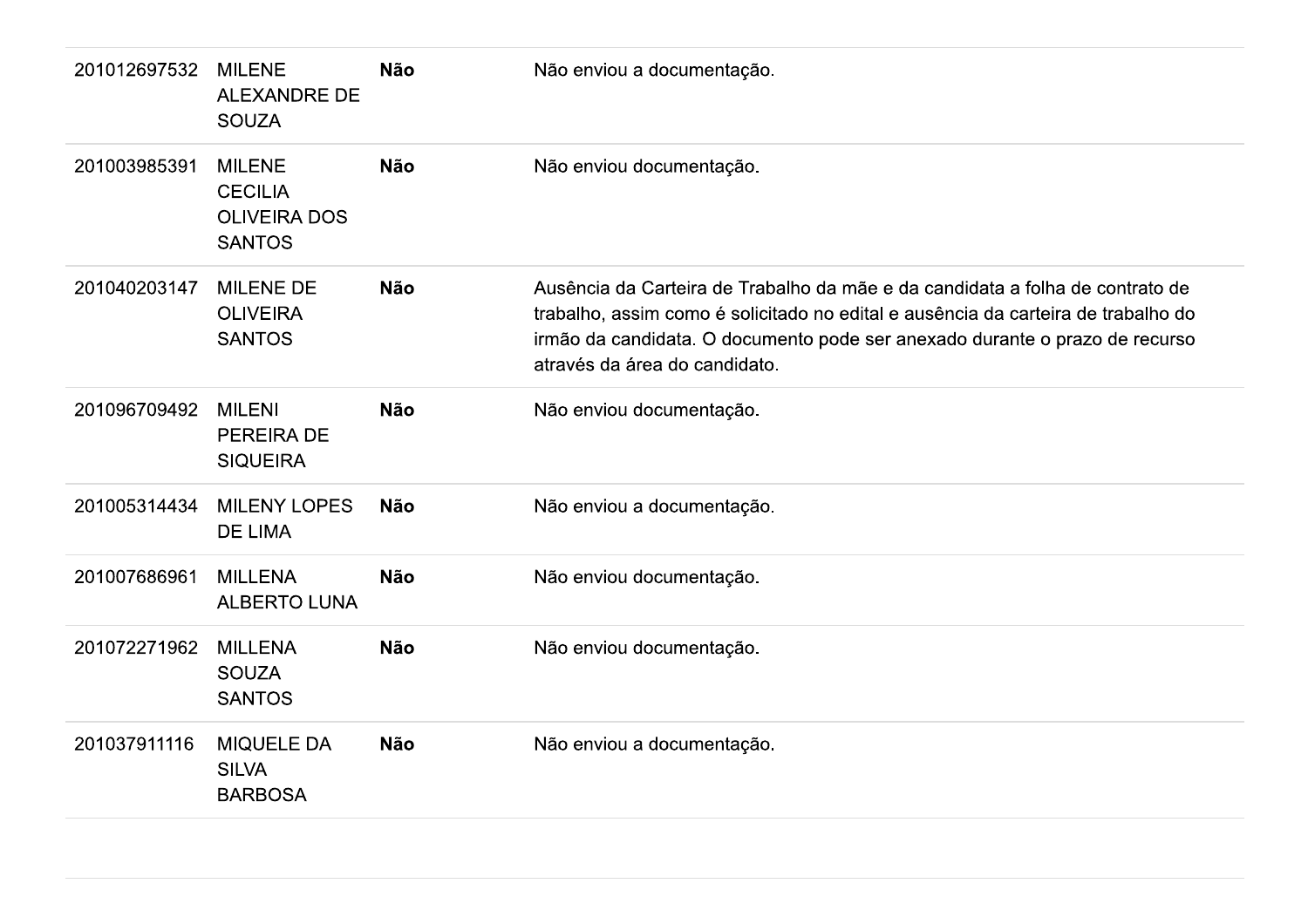| 201014320067 | <b>MIRELLY</b><br><b>TATIARA</b><br><b>FERNANDES</b><br><b>FONSECA</b> | <b>Não</b> | Não enviou a documentação.                                                                                                                                                                                                                                                                                                                                                             |
|--------------|------------------------------------------------------------------------|------------|----------------------------------------------------------------------------------------------------------------------------------------------------------------------------------------------------------------------------------------------------------------------------------------------------------------------------------------------------------------------------------------|
| 201058884523 | <b>MIRIA</b><br><b>BARBOSA</b><br><b>CARDOSO</b>                       | <b>Não</b> | Não enviou a documentação.                                                                                                                                                                                                                                                                                                                                                             |
| 201017782669 | <b>MIRIA</b><br><b>BARBOSA DA</b><br><b>SILVA</b>                      | <b>Não</b> | Não enviou a documentação.                                                                                                                                                                                                                                                                                                                                                             |
| 201059308407 | <b>MIRIA MEIRA</b><br><b>CARVALHO</b>                                  | <b>Não</b> | Ausência de documentos essenciais para a análise. De acordo com o edital Nº<br>01/2021- SISU/UNIMONTES, costa no item 2.2 (documentação comprobatória de<br>apresentação obrigatória) do Anexo I (Programa Socioeconômico), toda a<br>documentação necessária que deve ser enviada para o processo seletivo.<br>Recomendo que seja feita na íntegra a leitura do edital e seus anexos. |
| 201081497541 | <b>MIRIANE</b><br><b>SANTOS</b><br><b>PRATES</b>                       | <b>Não</b> | Não enviou a documentação.                                                                                                                                                                                                                                                                                                                                                             |
| 201121705150 | <b>MOISES DIAS</b><br><b>SENA</b>                                      | <b>Não</b> | Não enviou documentação.                                                                                                                                                                                                                                                                                                                                                               |
| 201016464764 | <b>MOISES</b><br><b>SANTOS</b><br><b>GONCALVES</b>                     | <b>Não</b> | Não enviou a documentação.                                                                                                                                                                                                                                                                                                                                                             |
| 201059647275 | <b>MONICA</b><br><b>CARDOSO</b><br><b>FERREIRA</b>                     | <b>Não</b> | Não enviou documentação.                                                                                                                                                                                                                                                                                                                                                               |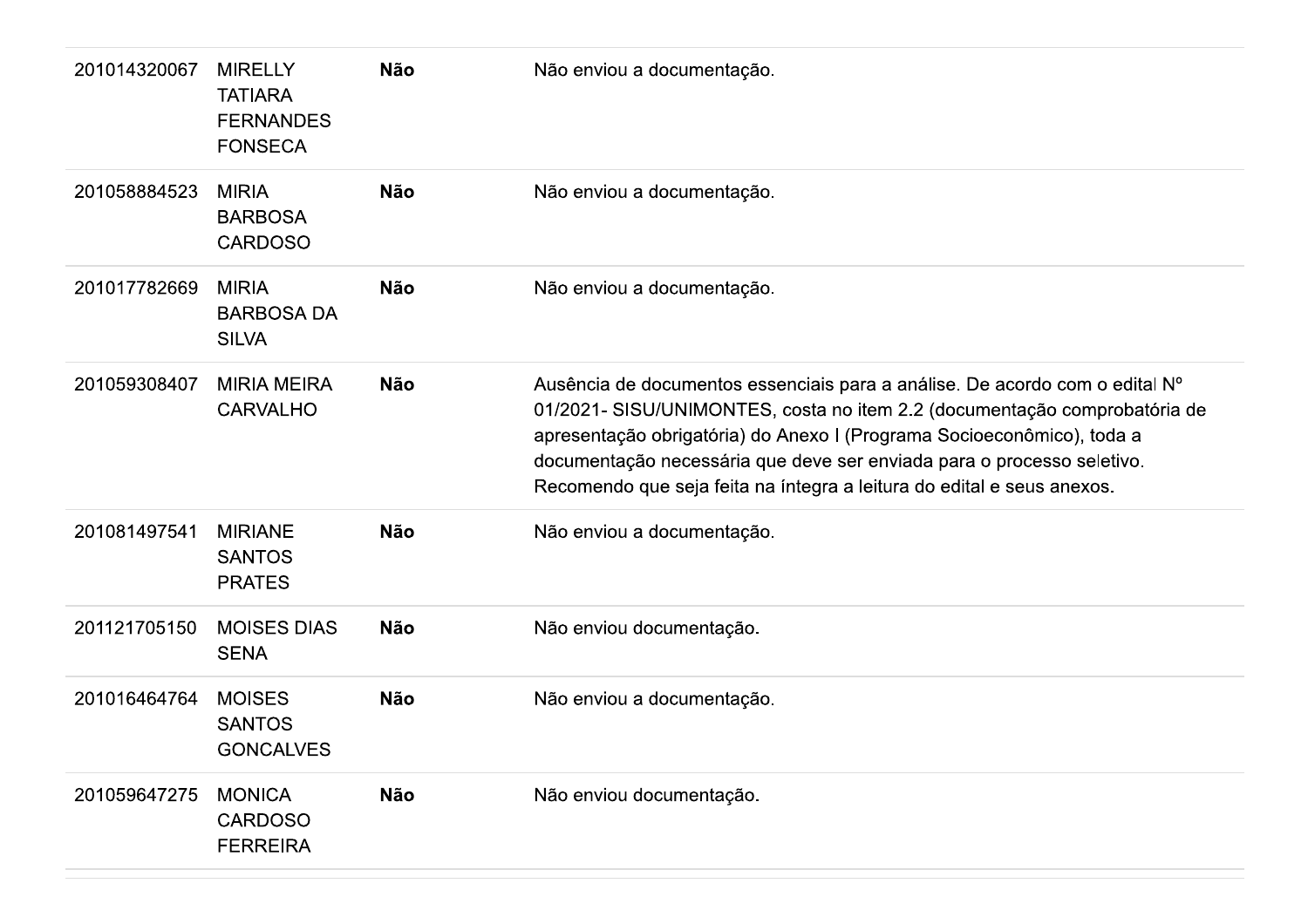| 201092774334 | <b>MONICA</b><br><b>DAIANNE</b><br><b>TEIXEIRA</b><br><b>XAVIER</b>      | <b>Não</b> | Ausência da carteira de trabalho da irmão, assim como é solicitado no edital e<br>ausência da declaração de próprio punho sobre a atividade informal do pai da<br>candidata. O documento pode ser anexado durante o prazo de recurso através da<br>área do candidato. |
|--------------|--------------------------------------------------------------------------|------------|-----------------------------------------------------------------------------------------------------------------------------------------------------------------------------------------------------------------------------------------------------------------------|
| 201016345021 | <b>MONICA</b><br><b>FERNANDES</b><br><b>DA SILVA</b>                     | <b>Não</b> | Não enviou a documentação.                                                                                                                                                                                                                                            |
| 201026504856 | <b>MONIK</b><br><b>CAMPOS</b><br><b>ROCHA</b>                            | <b>Não</b> | Não enviou a documentação.                                                                                                                                                                                                                                            |
| 201010257198 | <b>MONIQUE</b><br><b>EDUARDA</b><br><b>VIANA</b><br><b>REZENDE</b>       | <b>Não</b> | Não enviou documentação.                                                                                                                                                                                                                                              |
| 201013595081 | <b>MONIQUE</b><br><b>GRAZIELE</b><br><b>RODRIGUES DA</b><br><b>SILVA</b> | <b>Não</b> | Não enviou documentação.                                                                                                                                                                                                                                              |
| 201017235072 | <b>MURILLO LIMA</b><br><b>PAIVA</b>                                      | <b>Não</b> | Não enviou a documentação.                                                                                                                                                                                                                                            |
| 201036005928 | <b>MURILLO</b><br><b>RHIAN VIEIRA</b><br><b>SANTOS</b>                   | <b>Não</b> | Não enviou a documentação.                                                                                                                                                                                                                                            |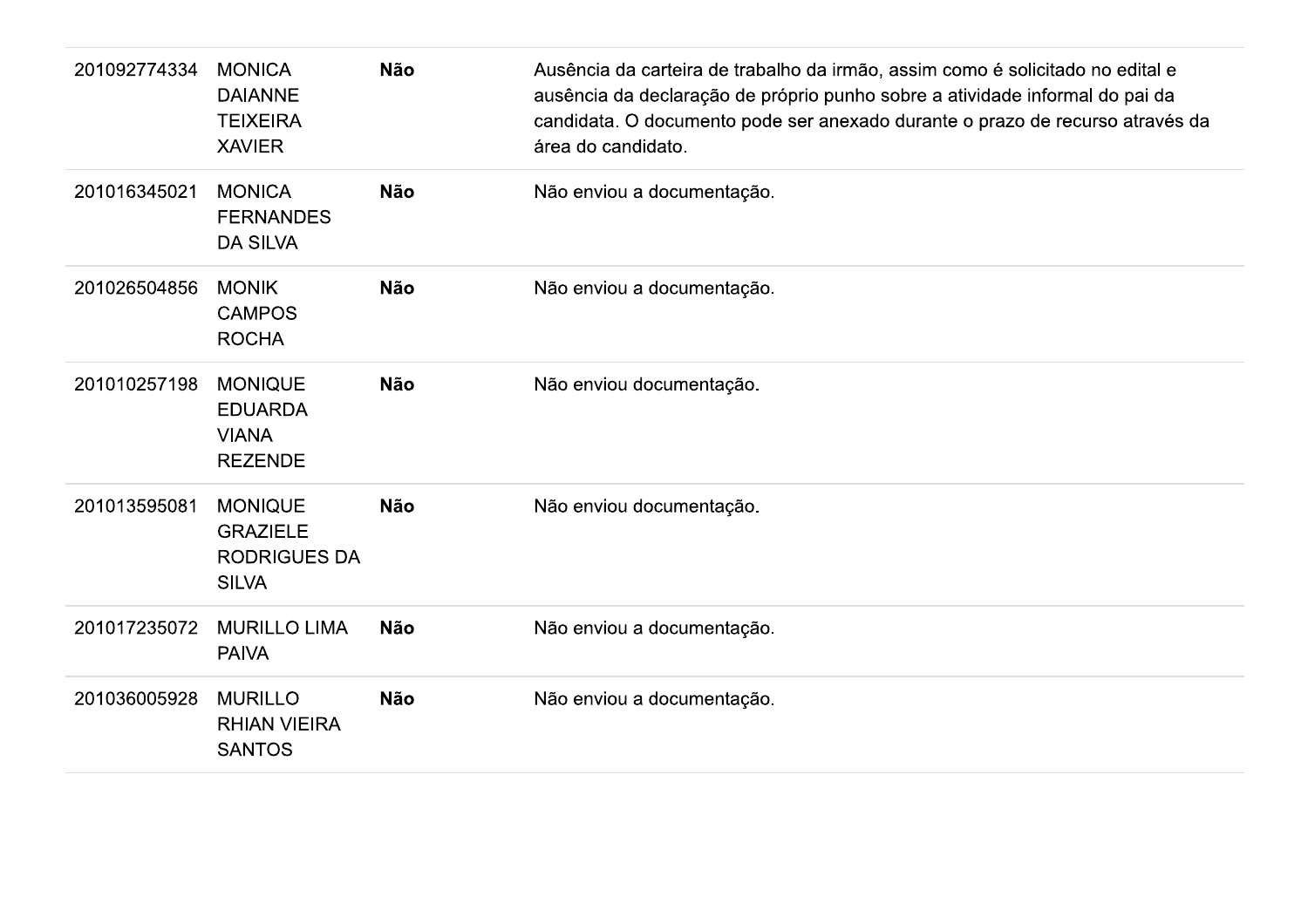| 201088343003 | <b>MURILO</b><br><b>HENRIQUE</b><br><b>SOARES</b><br><b>PEREIRA</b>       | <b>Não</b> | Não enviou a documentação.                                                                                                                                                                                                                                                                                                                                                                                                    |
|--------------|---------------------------------------------------------------------------|------------|-------------------------------------------------------------------------------------------------------------------------------------------------------------------------------------------------------------------------------------------------------------------------------------------------------------------------------------------------------------------------------------------------------------------------------|
| 201103874560 | <b>MYLENE</b><br><b>GABRIELE</b><br><b>SANTOS</b><br><b>RIBEIRO</b>       | <b>Não</b> | Não enviou documentação.                                                                                                                                                                                                                                                                                                                                                                                                      |
| 201001523046 | <b>MYLENNA</b><br><b>MARCELLA</b><br><b>DOS SANTOS</b>                    | <b>Não</b> | Não enviou documentação.                                                                                                                                                                                                                                                                                                                                                                                                      |
| 201016102406 | <b>NACISIO</b><br><b>CARDOSO DE</b><br><b>SOUZA</b>                       | <b>Não</b> | Ausência de documentos essenciais para a análise e documentos apresentados<br>ilegíveis. De acordo com o edital Nº 01/2021- SISU/UNIMONTES, costa no item 2.2<br>(documentação comprobatória de apresentação obrigatória) do Anexo I (Programa<br>Socioeconômico), toda a documentação necessária que deve ser enviada para o<br>processo seletivo. Recomendo que seja feita na íntegra a leitura do edital e seus<br>anexos. |
| 201012108985 | <b>NADIA</b><br><b>EMANUELLY</b><br><b>DIAS</b>                           | <b>Não</b> | Não enviou a documentação.                                                                                                                                                                                                                                                                                                                                                                                                    |
| 201005286566 | <b>NADIELLY</b><br><b>EDUARDA</b><br><b>FERNANDES</b><br><b>GONCALVES</b> | <b>Não</b> | Não enviou documentação.                                                                                                                                                                                                                                                                                                                                                                                                      |
| 201043783103 | <b>NADSON</b><br><b>GABRIEL SILVA</b><br><b>BISPO</b>                     | <b>Não</b> | Não enviou documentação.                                                                                                                                                                                                                                                                                                                                                                                                      |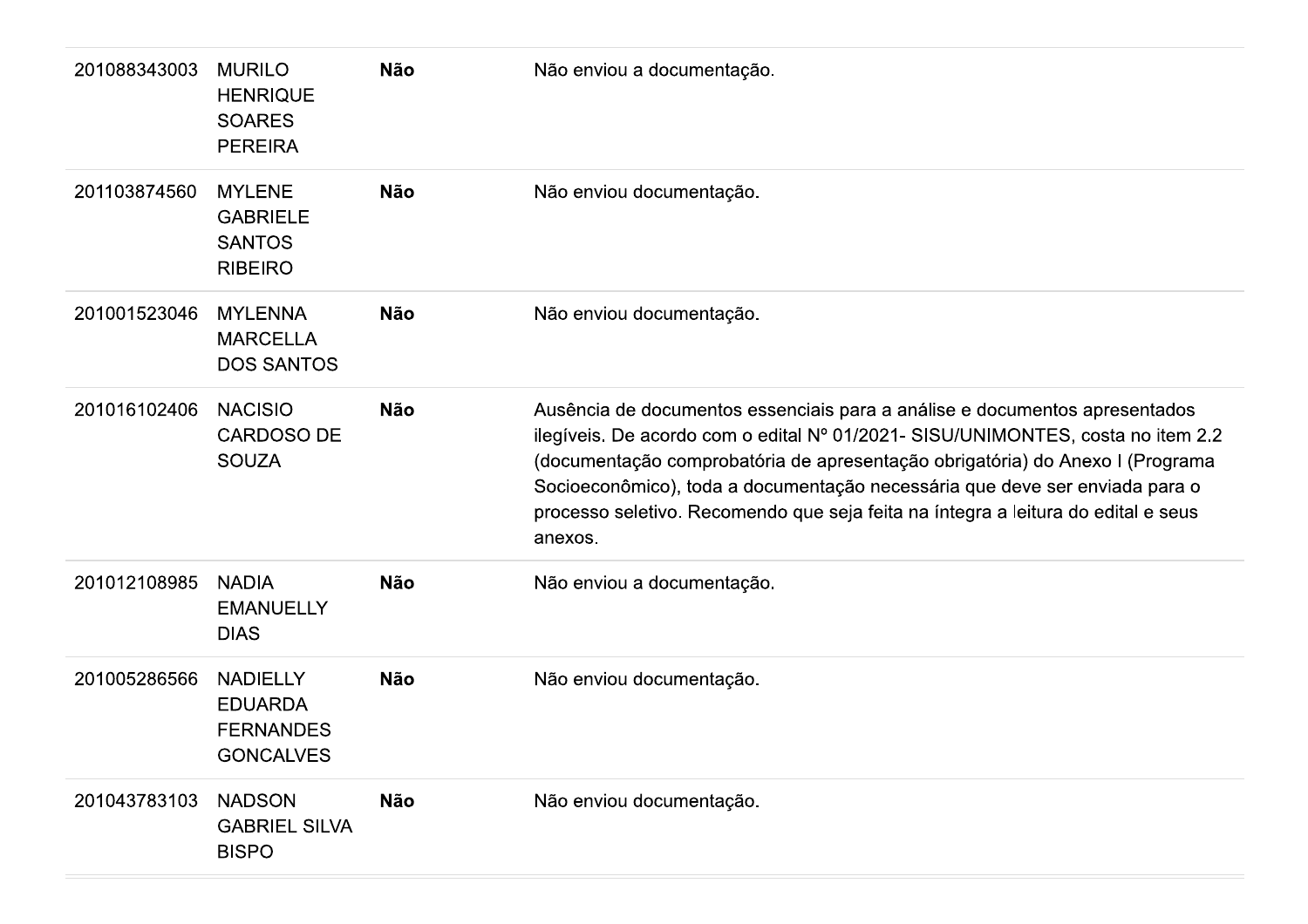| 201088159763<br><b>NADYA SOUZA</b><br><b>Não</b><br>Não enviou documentação.<br><b>GRACIANO</b><br>201019615685<br><b>Não</b><br><b>NAELI</b><br>Não enviou documentação.<br><b>RODRIGUES DA</b><br><b>SILVA</b><br>201005765361<br><b>NAIADE</b><br><b>Não</b><br>Não enviou documentação.<br><b>VITORIA FROES</b><br>DE CARVALHO<br>201014387082<br><b>NAIANE</b><br><b>Não</b><br>Não enviou documentação.<br><b>PEREIRA</b><br><b>BARBOSA</b><br>201037733890<br><b>NAIARA DOS</b><br><b>Não</b><br>Não enviou documentação.<br><b>SANTOS</b><br><b>RODRIGUES</b><br>201086997933<br><b>NAIARA KELLY</b><br><b>Não</b><br>Não enviou documentação.<br><b>SOUZA</b><br><b>FERNANDES</b><br>201068288616<br><b>NAIARA</b><br><b>Não</b><br>Não enviou a documentação.<br><b>RODRIGUES</b><br><b>LIMA</b> | 201035078041 | <b>NADSON</b><br><b>GUILHERME</b><br><b>MENDES</b> | <b>Não</b> | Não enviou documentação. |
|------------------------------------------------------------------------------------------------------------------------------------------------------------------------------------------------------------------------------------------------------------------------------------------------------------------------------------------------------------------------------------------------------------------------------------------------------------------------------------------------------------------------------------------------------------------------------------------------------------------------------------------------------------------------------------------------------------------------------------------------------------------------------------------------------------|--------------|----------------------------------------------------|------------|--------------------------|
|                                                                                                                                                                                                                                                                                                                                                                                                                                                                                                                                                                                                                                                                                                                                                                                                            |              |                                                    |            |                          |
|                                                                                                                                                                                                                                                                                                                                                                                                                                                                                                                                                                                                                                                                                                                                                                                                            |              |                                                    |            |                          |
|                                                                                                                                                                                                                                                                                                                                                                                                                                                                                                                                                                                                                                                                                                                                                                                                            |              |                                                    |            |                          |
|                                                                                                                                                                                                                                                                                                                                                                                                                                                                                                                                                                                                                                                                                                                                                                                                            |              |                                                    |            |                          |
|                                                                                                                                                                                                                                                                                                                                                                                                                                                                                                                                                                                                                                                                                                                                                                                                            |              |                                                    |            |                          |
|                                                                                                                                                                                                                                                                                                                                                                                                                                                                                                                                                                                                                                                                                                                                                                                                            |              |                                                    |            |                          |
|                                                                                                                                                                                                                                                                                                                                                                                                                                                                                                                                                                                                                                                                                                                                                                                                            |              |                                                    |            |                          |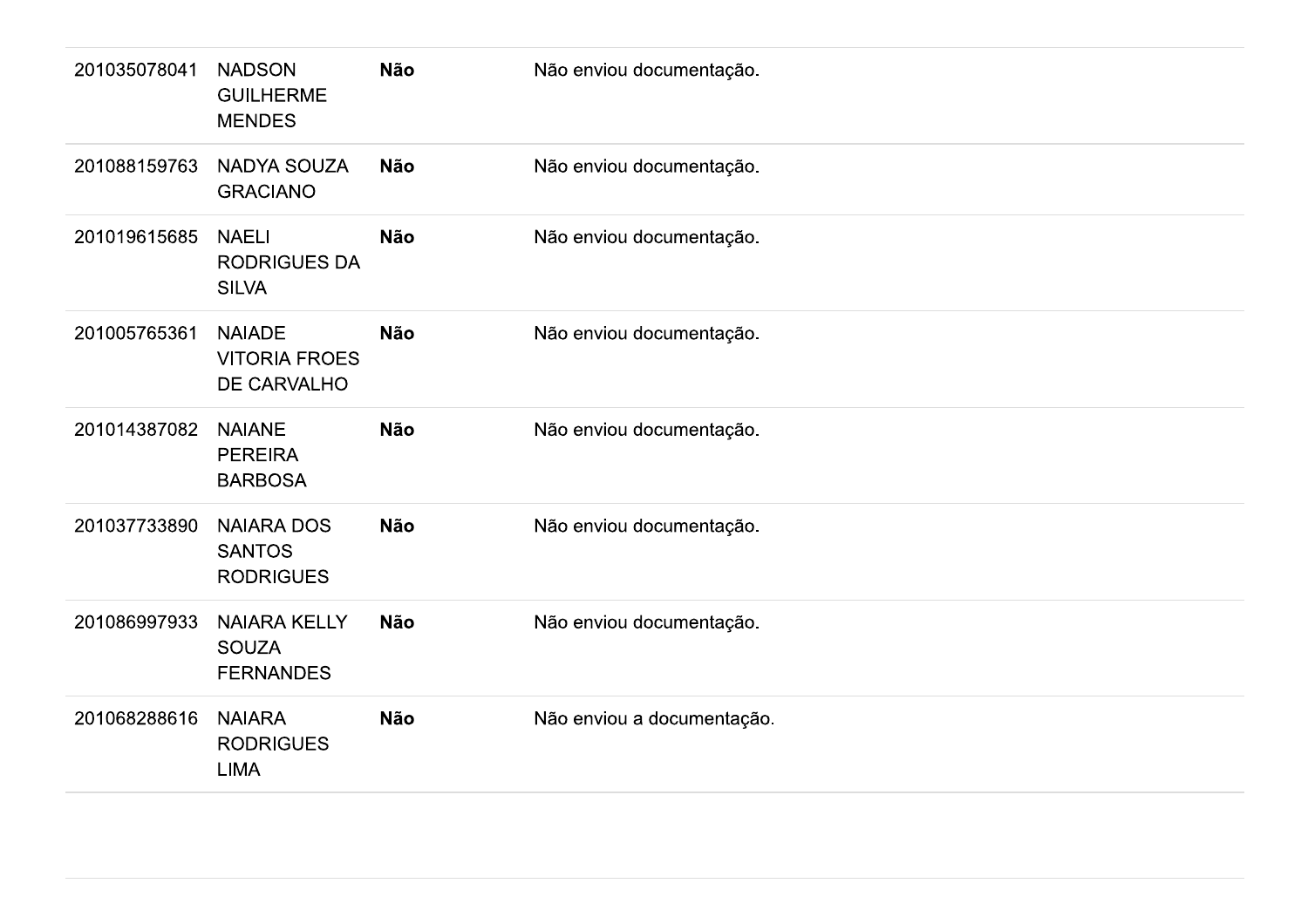| 201035949613 | <b>NAILTON</b><br><b>RODRIGO</b><br><b>GOMES XAVIER</b>             | <b>Não</b> |                            |
|--------------|---------------------------------------------------------------------|------------|----------------------------|
| 201054246172 | <b>NAIR CARLA</b><br><b>SILVA DE</b><br><b>JESUS</b>                | <b>Não</b> | Não enviou a documentação. |
| 201008609657 | <b>NALANDA</b><br><b>ALVES DA</b><br><b>SILVA</b>                   | <b>Não</b> | Não enviou a documentação. |
| 201053394874 | <b>NARAH LUIZA</b><br><b>RIBEIRO</b><br><b>FERREIRA</b>             | <b>Não</b> | Não enviou documentação.   |
| 201002535460 | <b>NATACHA</b><br><b>GOMES</b><br><b>ANDRADE DE</b><br><b>SOUZA</b> | Sim        |                            |
| 201008086583 | <b>NATALIA ALVES</b><br><b>ALMEIDA</b><br><b>MENDES</b>             | <b>Não</b> | Não enviou documentação.   |
| 201011421900 | <b>NATALIA ALVES</b><br><b>DE SOUZA</b>                             | <b>Não</b> | Não enviou documentação.   |
| 201007351343 | <b>NATALIA DE</b><br>PADUA ALVES                                    | <b>Não</b> | Não enviou documentação.   |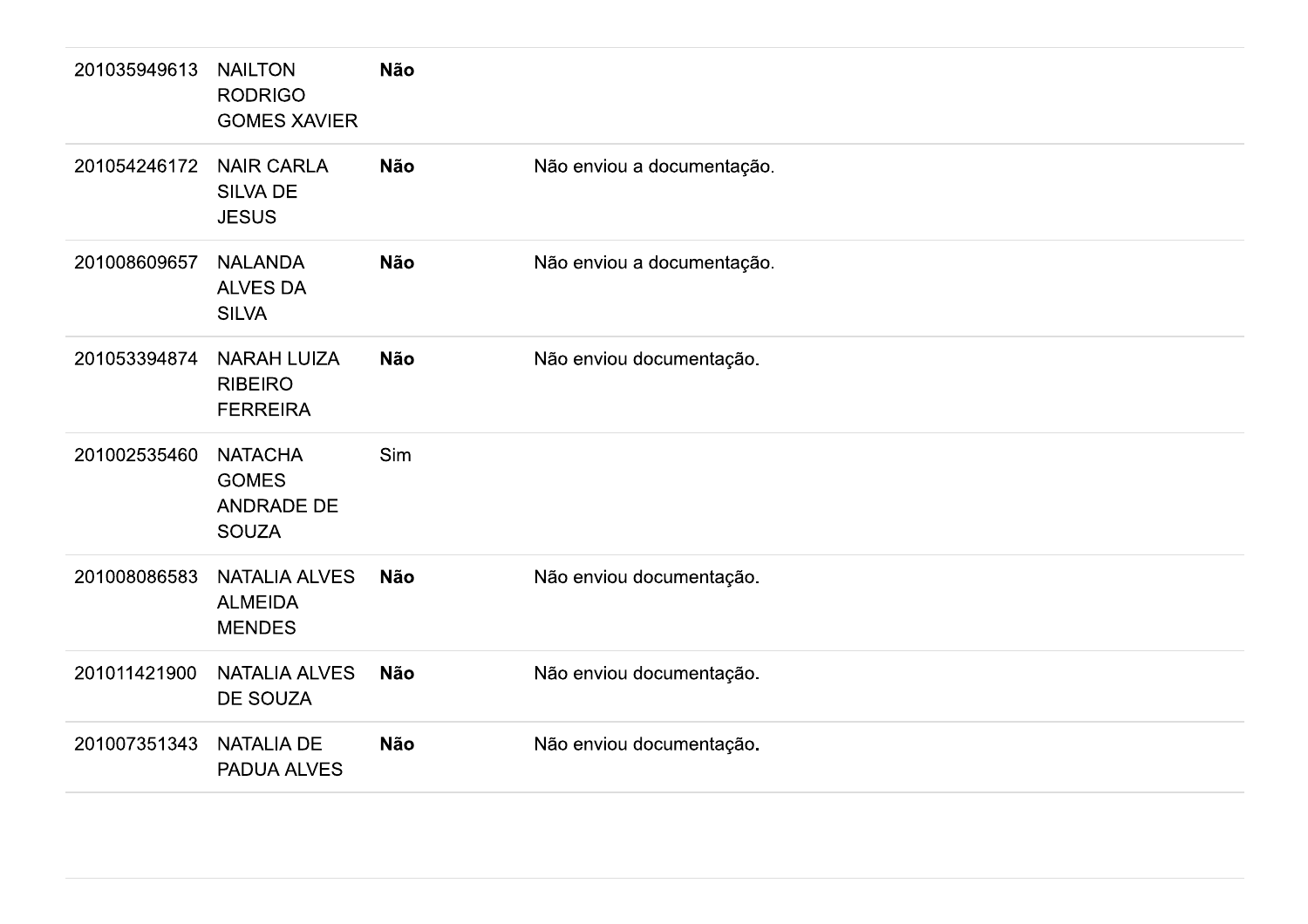| 201004927996 | <b>NATALIA</b><br><b>GABRIELE</b><br><b>OLIVEIRA SILVA</b>             | <b>Não</b> | Os documentos enviados pelo link do drive, não abrem. Ao acessar o link abre uma<br>página com os títulos dos documentos, mas não é possível acessá-los e nem fazer<br>download dos mesmos. |
|--------------|------------------------------------------------------------------------|------------|---------------------------------------------------------------------------------------------------------------------------------------------------------------------------------------------|
| 201086949868 | <b>NATALIA</b><br><b>KAROLINE</b><br><b>BORGES DA</b><br><b>SILVA</b>  | <b>Não</b> | Não enviou documentação.                                                                                                                                                                    |
| 201016362653 | <b>NATALIA</b><br><b>LAVINIA RAMOS</b><br><b>MIRANDA</b>               | <b>Não</b> | Não enviou documentação.                                                                                                                                                                    |
| 201023581758 | <b>NATALIA</b><br><b>LORRAINE</b><br><b>BARBOSA</b><br><b>TEIXEIRA</b> | <b>Não</b> | Não enviou documentação.                                                                                                                                                                    |
| 201010579286 | <b>NATALIA</b><br>PEREIRA DOS<br><b>SANTOS</b>                         | <b>Não</b> | Não enviou documentação.                                                                                                                                                                    |
| 201067465538 | <b>NATALIA ROSA</b><br><b>TIAGO</b>                                    | <b>Não</b> | Não enviou a documentação.                                                                                                                                                                  |
| 201029813932 | <b>NATALIA</b><br><b>SOARES DE</b><br><b>OLIVEIRA</b>                  | <b>Não</b> | Não enviou documentação.                                                                                                                                                                    |
| 201058468061 | <b>NATALIA THAIS</b><br><b>OLIVEIRA</b><br><b>DAMASCENO</b>            | <b>Não</b> | Não enviou documentação.                                                                                                                                                                    |
|              |                                                                        |            |                                                                                                                                                                                             |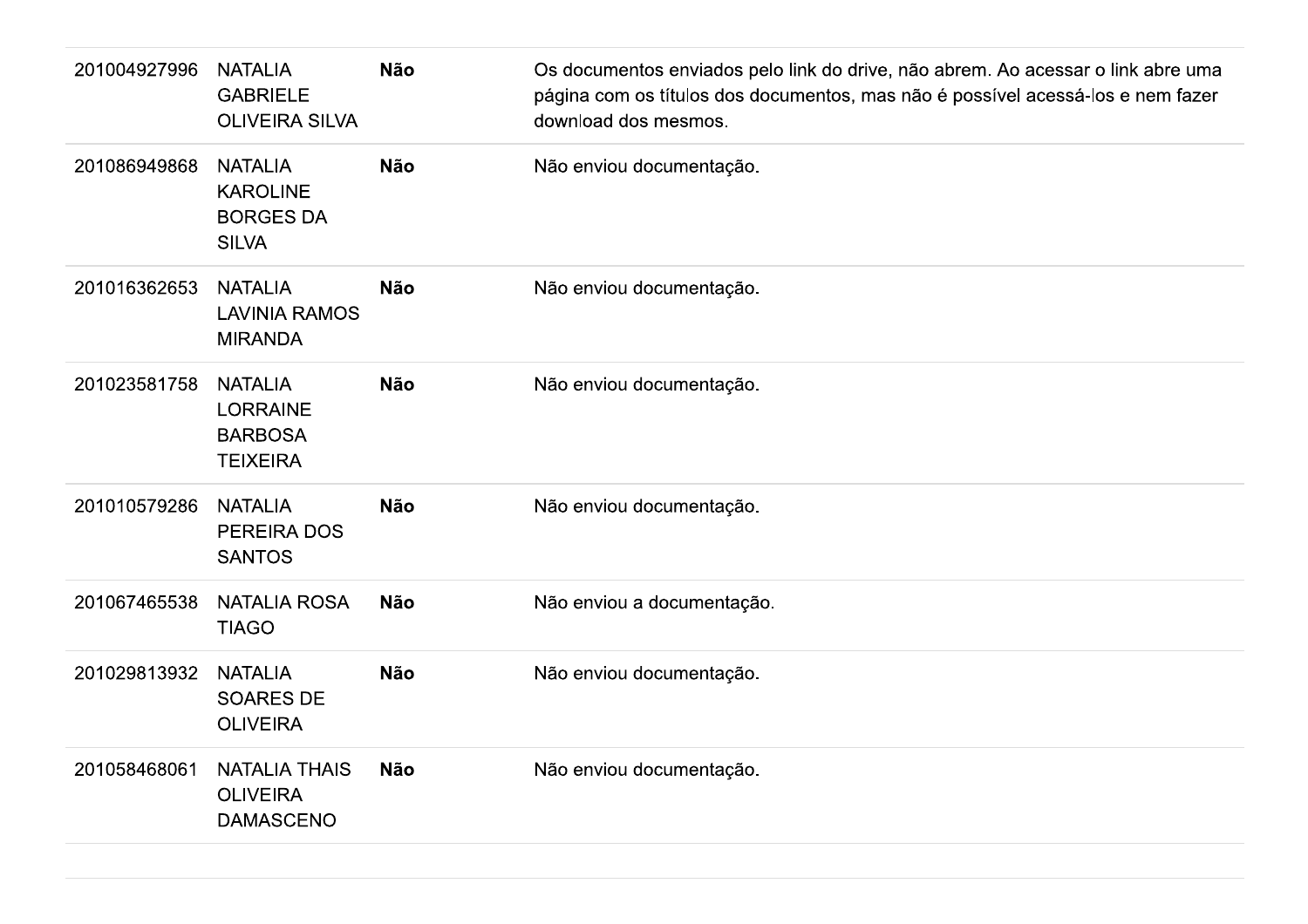| 201001241300 | <b>NATALICIA</b><br><b>MARIA DE</b><br><b>ALMEIDA</b><br><b>SANTOS</b>         | Não        | Não enviou documentação.   |
|--------------|--------------------------------------------------------------------------------|------------|----------------------------|
| 201015376274 | <b>NATANAEL DIAS</b><br><b>MARTINS</b>                                         | <b>Não</b> | Não enviou a documentação. |
| 201061374769 | <b>NATANAEL</b><br><b>GOMES</b><br><b>MAGALHAES</b>                            | Não        | Não enviou documentação.   |
| 201023100823 | <b>NATANAEL</b><br><b>RAMON</b><br><b>FERREIRA</b><br><b>DURAES</b>            | Não        | Não enviou documentação.   |
| 201003974932 | <b>NATANI</b><br><b>GUDINHO</b><br><b>TEIXEIRA</b>                             | <b>Não</b> | Não enviou a documentação. |
| 201015253291 | <b>NATHALE</b><br><b>PRISCILLA</b><br><b>OLIVEIRA DA</b><br><b>MATA MENDES</b> | <b>Não</b> | Não enviou documentação.   |
| 201010907727 | <b>NATHALIA</b><br><b>BATISTA</b><br><b>ALMEIDA</b>                            | Não        | Não enviou documentação.   |
| 201072308749 | <b>NATHALIA</b><br><b>GABRIELY</b><br><b>SILVA SANTOS</b>                      | Sim        |                            |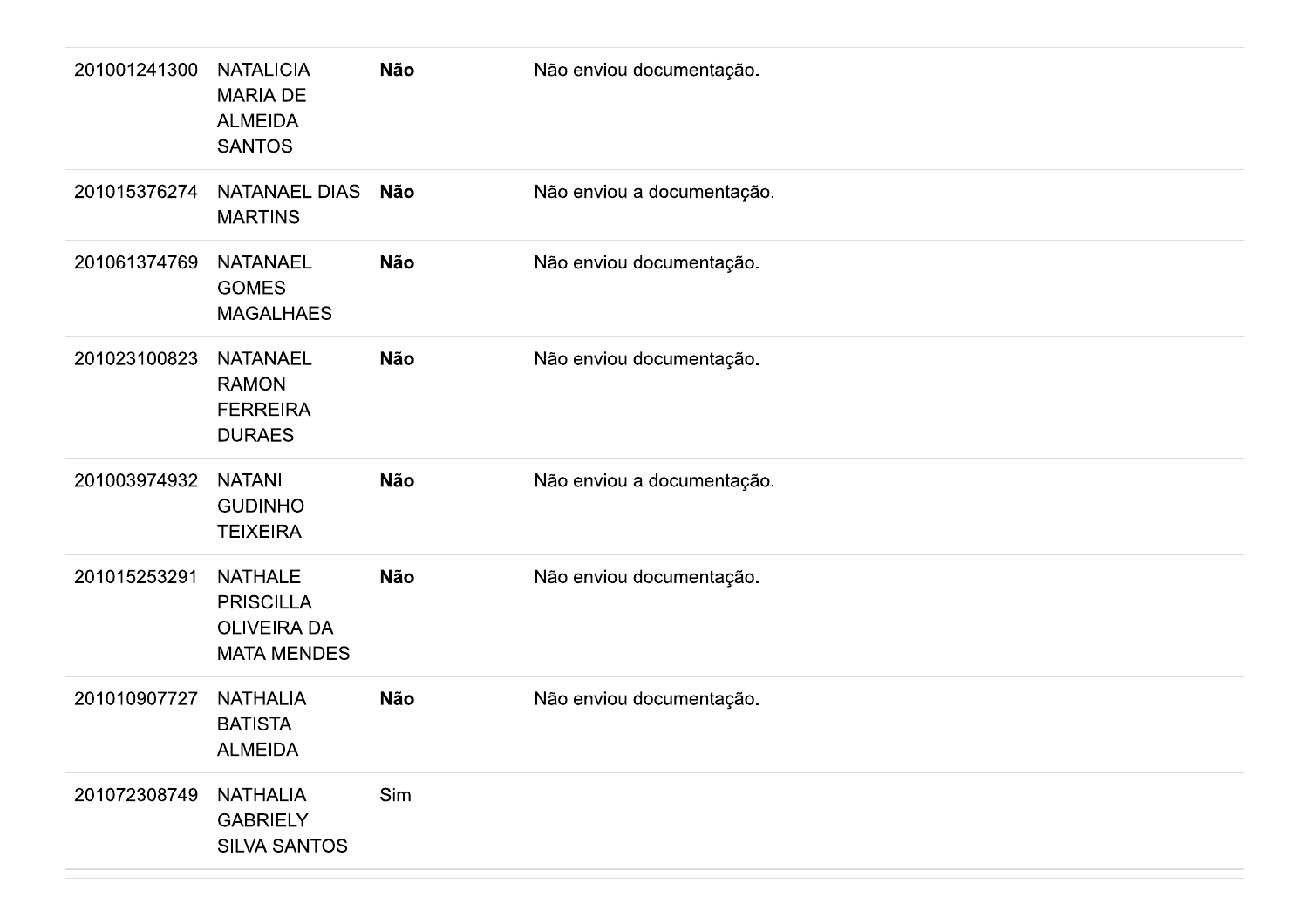| 201009085915 | <b>NATHALIA</b><br><b>IZABELY</b><br><b>MARQUES</b><br><b>OLIVEIRA</b> | Não        | Não enviou documentação.   |
|--------------|------------------------------------------------------------------------|------------|----------------------------|
| 201096292614 | <b>NATHALIA</b><br><b>KAMILLY</b><br><b>SANTOS</b><br><b>ARAUJO</b>    | Sim        |                            |
| 201098916244 | <b>NATHALIA</b><br><b>MOURA</b><br><b>OLIVEIRA</b>                     | Não        | Não enviou documentação.   |
| 201122333069 | <b>NATHALIA</b><br>PEREIRA SILVA                                       | <b>Não</b> | Não enviou documentação.   |
| 201050228232 | <b>NATHALIA</b><br><b>RAQUEL</b><br><b>SOARES</b><br><b>SIQUEIRA</b>   | Não        | Não enviou a documentação. |
| 201021956622 | <b>NATHALY DOS</b><br><b>REIS SILVA</b>                                | Sim        |                            |
| 201034060826 | <b>NATHALY</b><br><b>RAFAELA</b><br>RODRIGUES DE<br><b>OLIVEIRA</b>    | Não        | Não enviou documentação.   |
| 201015763257 | <b>NATHAN PHILIP</b><br><b>SOUZA PRATES</b>                            | Não        | Não enviou documentação.   |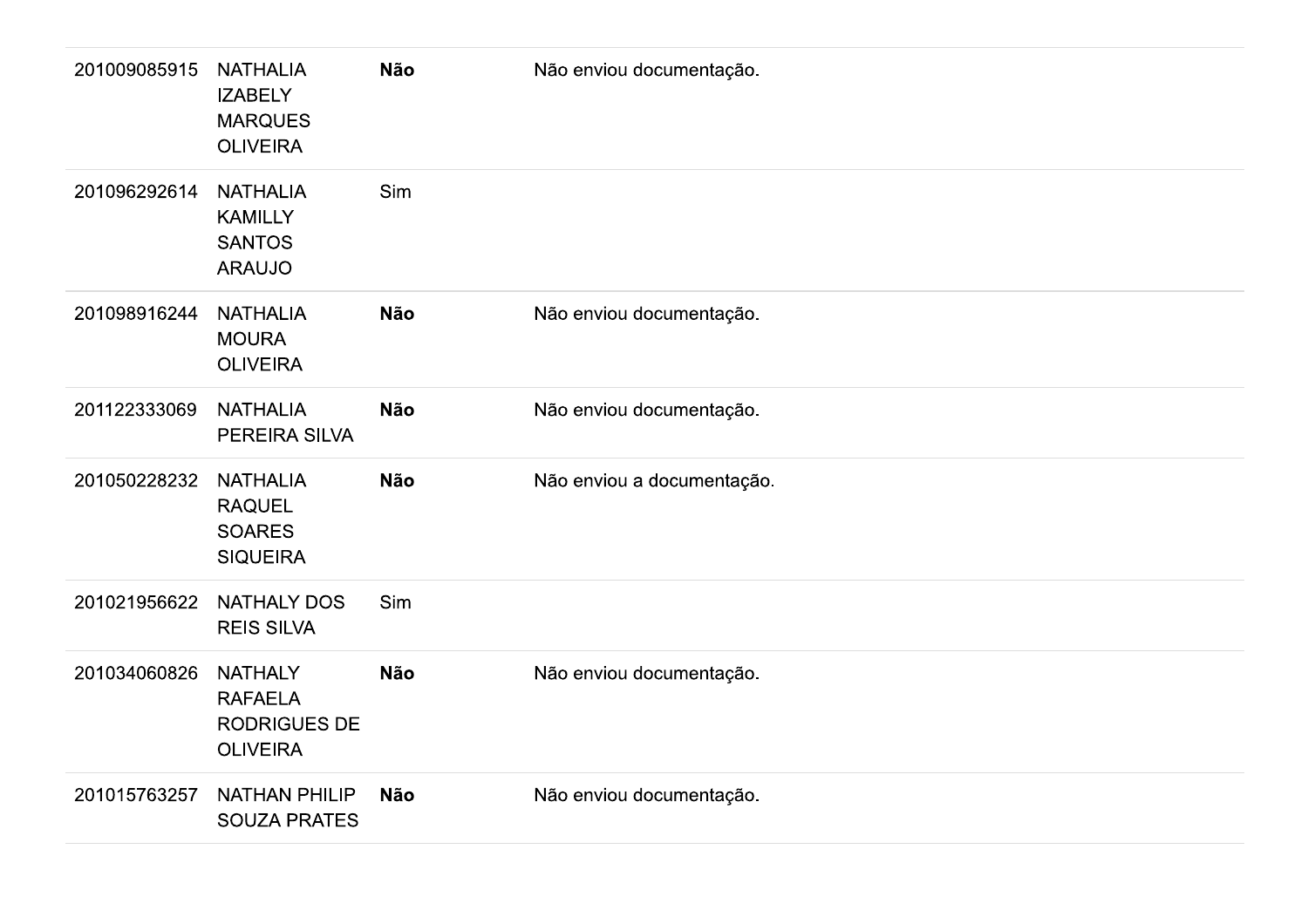| 201071292076 | NATHAN VIEIRA<br><b>DA SILVA</b>                       | Não        | Não enviou documentação.   |
|--------------|--------------------------------------------------------|------------|----------------------------|
| 201018000012 | <b>NATHANE</b><br><b>VIANA REIS</b>                    | <b>Não</b> | Não enviou documentação.   |
| 201038369256 | <b>NAUANE</b><br><b>CAETANO</b><br><b>ARAUJO</b>       | <b>Não</b> | Não enviou documentação.   |
| 201052813999 | <b>NAUM VICTOR</b><br><b>SOUZA</b><br><b>MENDES</b>    | Não        | Não enviou documentação.   |
| 201003367350 | <b>NAYANE ALVES</b><br><b>VIEIRA SANTOS</b>            | <b>Não</b> | Não enviou a documentação. |
| 201006791580 | <b>NAYARA</b><br><b>CRISTINA</b><br><b>VIANA SILVA</b> | Sim        |                            |
| 201024612826 | <b>NAYARA</b><br>KATHLEEN DOS<br><b>SANTOS</b>         | Não        | Não enviou documentação.   |
| 201017435532 | <b>NAYARA</b><br>PEREIRA DOS<br><b>SANTOS</b>          | Não        | Não enviou a documentação. |
| 201080299526 | <b>NEILYANE</b><br><b>ALMEIDA</b><br><b>FERREIRA</b>   | Não        | Não enviou documentação.   |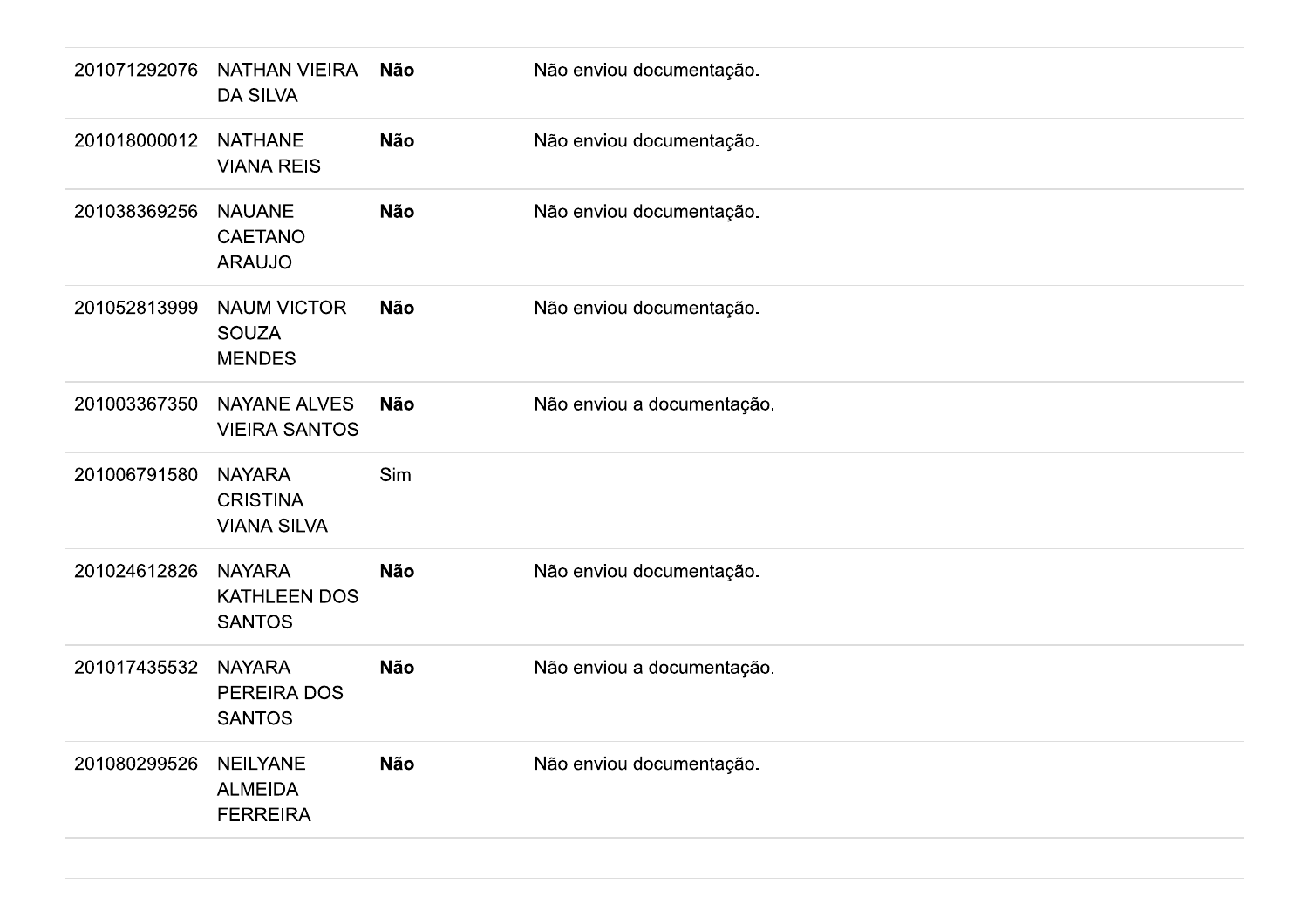| 201118364599 | <b>NELCILEIA</b><br><b>APARECIDA</b><br><b>ALVES DA</b><br><b>SILVA</b> | Não        | Não enviou a documentação. |
|--------------|-------------------------------------------------------------------------|------------|----------------------------|
| 201019188741 | <b>NELSON</b><br>ANDRE LOPES<br><b>FONSECA</b>                          | Não        | Não enviou documentação.   |
| 201039969427 | <b>NELSON</b><br><b>FERREIRA DE</b><br><b>OLIVEIRA</b><br><b>JUNIOR</b> | <b>Não</b> | Não enviou documentação.   |
| 201013043702 | <b>NEWTON</b><br><b>JHONATAN</b><br><b>ALVES</b><br><b>CAMPOS</b>       | Não        | Não enviou documentação.   |
| 201041694526 | <b>NICOLAS</b><br><b>MAGALHAES</b><br><b>DOS SANTOS</b><br><b>SILVA</b> | Não        | Não enviou a documentação. |
| 201002387292 | NICOLE DE<br><b>OLIVEIRA</b><br><b>FREITAS</b>                          | <b>Não</b> | Não enviou documentação.   |
| 201037303041 | <b>NICOLE</b><br>SANTOS DE<br><b>JESUS</b>                              | <b>Não</b> | Não enviou a documentação. |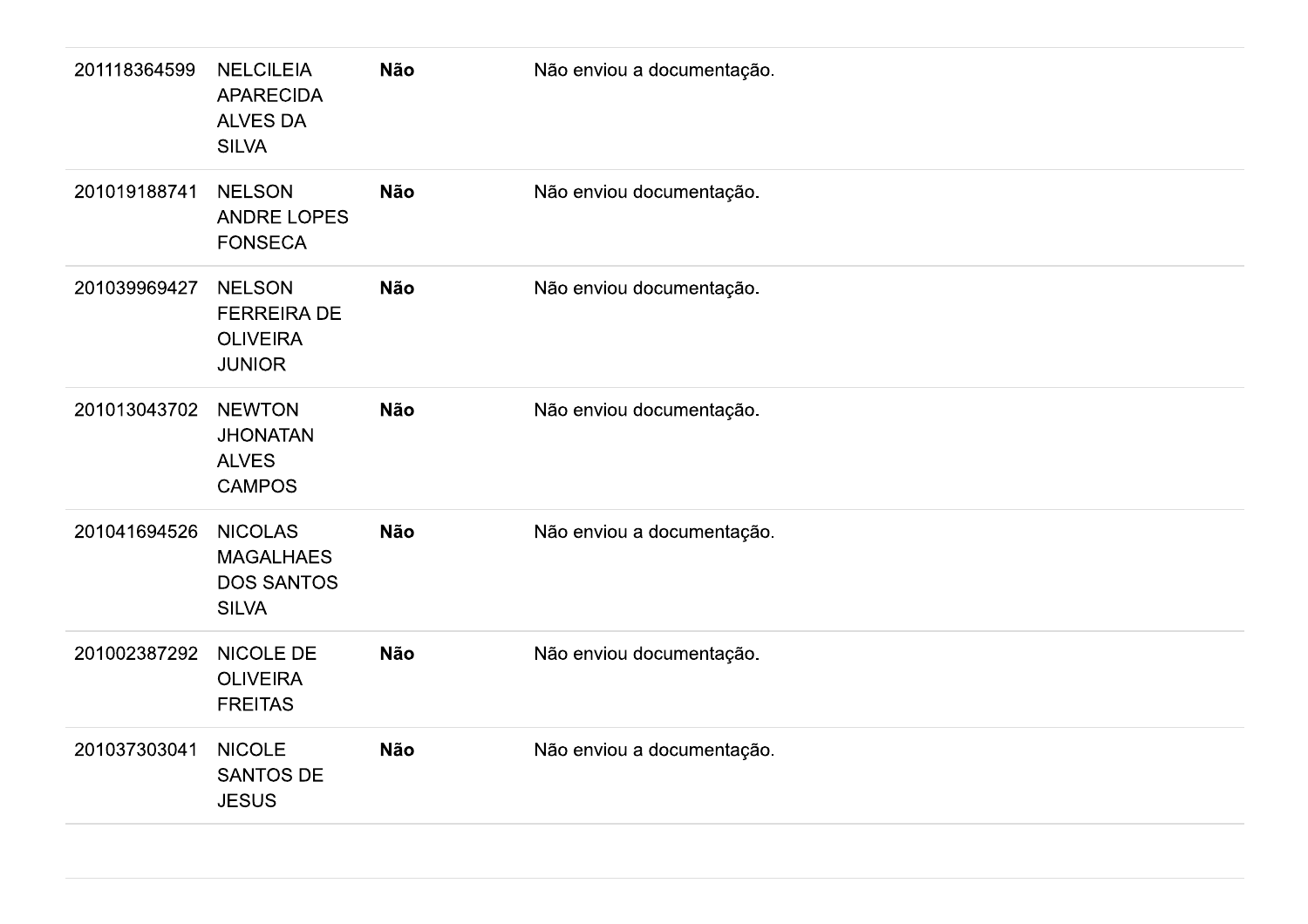| 201028175465 | <b>NICOLLE</b><br><b>COSTA</b><br><b>GONCALVES</b><br><b>DA SILVA</b> | Não        | Não enviou documentação.                                                                                                                                                               |
|--------------|-----------------------------------------------------------------------|------------|----------------------------------------------------------------------------------------------------------------------------------------------------------------------------------------|
| 201006125052 | <b>NICOLY</b><br><b>EMANUELLE</b><br><b>SOUZA ALVES</b>               | <b>Não</b> | Não enviou a documentação.                                                                                                                                                             |
| 201016192167 | <b>NIELLY</b><br><b>ALMEIDA</b><br><b>LOPES</b>                       | <b>Não</b> | Não enviou documentação.                                                                                                                                                               |
| 201034223648 | <b>NIKOLE</b><br><b>DANIELLY DIAS</b><br><b>DE BARROS</b>             | Sim        |                                                                                                                                                                                        |
| 201063503183 | <b>NIVALDO</b><br><b>NASCIMENTO</b><br><b>NUNES</b><br><b>BARBOSA</b> | <b>Não</b> | Não enviou a documentação.                                                                                                                                                             |
| 201018186381 | <b>NOEMY</b><br>PEREIRA DOS<br><b>SANTOS</b>                          | <b>Não</b> | Não enviou documentação.                                                                                                                                                               |
| 201069119372 | <b>NORVALDINA</b><br><b>DE OLIVEIRA</b><br><b>NETO</b>                | <b>Não</b> | Ausência da folha de contrato da irmã e da candidata e ausência dos contracheques<br>da irmã. O documento pode ser anexado durante o prazo de recurso através da área<br>do candidato. |
| 201016313516 | <b>NUBIA RAIANE</b><br><b>RODRIGUES</b><br><b>LOPES</b>               | Sim        |                                                                                                                                                                                        |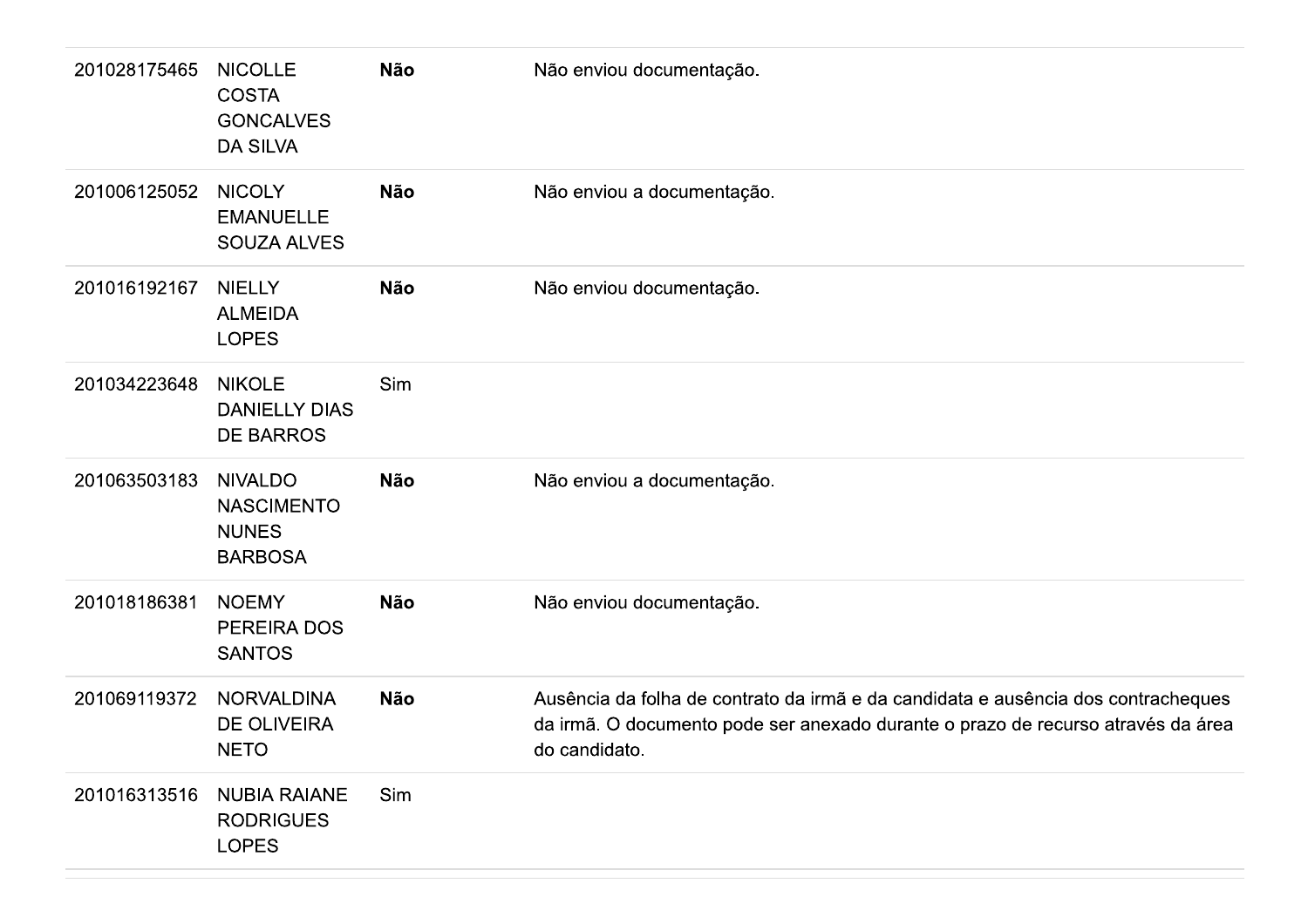| 201049965530 | <b>NUBIA REGINA</b><br><b>CAETANO</b><br><b>SOARES</b>                 | <b>Não</b> | Ausência de documentos essenciais para a análise. De acordo com o edital Nº<br>01/2021- SISU/UNIMONTES, costa no item 2.2 (documentação comprobatória de<br>apresentação obrigatória) do Anexo I (Programa Socioeconômico), toda a<br>documentação necessária que deve ser enviada para o processo seletivo.<br>Recomendo que seja feita na íntegra a leitura do edital e seus anexos. |
|--------------|------------------------------------------------------------------------|------------|----------------------------------------------------------------------------------------------------------------------------------------------------------------------------------------------------------------------------------------------------------------------------------------------------------------------------------------------------------------------------------------|
| 201098997285 | NUBIA SOUZA E Não<br><b>SILVA</b>                                      |            | Não enviou documentação.                                                                                                                                                                                                                                                                                                                                                               |
| 201073565768 | <b>OCTAVIO</b><br><b>AUGUSTO</b><br><b>FERRAZ MELLO</b>                | <b>Não</b> | Não enviou a documentação.                                                                                                                                                                                                                                                                                                                                                             |
| 201061231043 | <b>OLIVEIRA</b><br><b>PINHEIRO</b>                                     | <b>Não</b> | Não enviou a documentação.                                                                                                                                                                                                                                                                                                                                                             |
| 201012108555 | <b>ORESTE</b><br><b>ANTONIO DA</b><br><b>SILVA JUNIOR</b>              | <b>Não</b> | Não enviou a documentação.                                                                                                                                                                                                                                                                                                                                                             |
| 201059284988 | <b>OTAVIO</b><br><b>BASTOS</b><br><b>RIBEIRO</b>                       | <b>Não</b> | Não enviou a documentação.                                                                                                                                                                                                                                                                                                                                                             |
| 201002448565 | <b>OTAVIO</b><br><b>HENRIQUE DE</b><br><b>JESUS</b><br><b>TEIXEIRA</b> | <b>Não</b> | Não enviou documentação.                                                                                                                                                                                                                                                                                                                                                               |
| 201004189126 | <b>PABLO</b><br><b>FREDERICO</b><br><b>BARBOSA</b><br><b>MAGALHAES</b> | <b>Não</b> | Não enviou documentação.                                                                                                                                                                                                                                                                                                                                                               |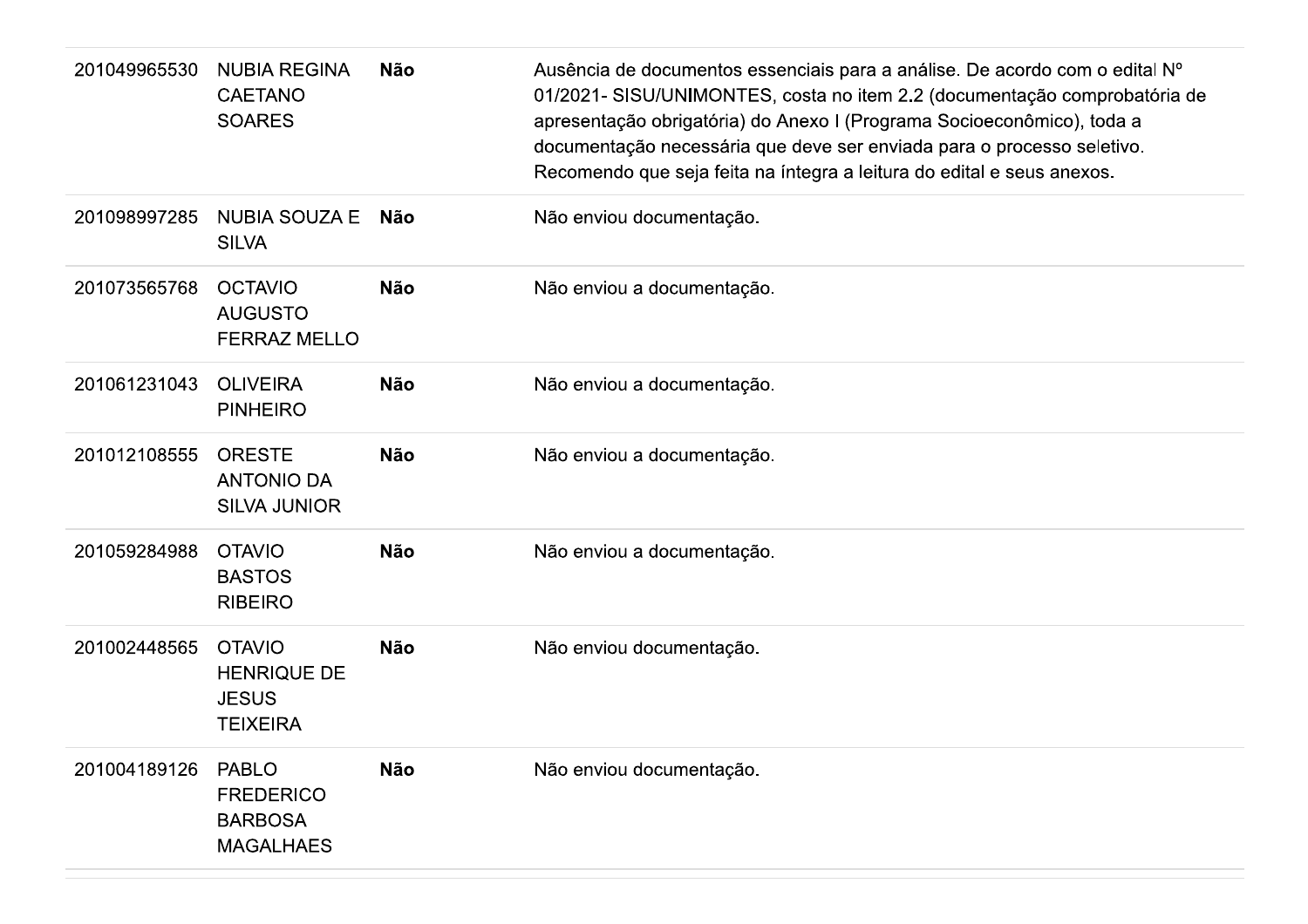| 201030631976 | <b>PABLO</b><br><b>GUSTAVO</b><br><b>BARBOSA</b><br><b>COSTA</b>      | <b>Não</b> | Não enviou documentação.                                                                                                                                                                                                                                                                                                                                                     |
|--------------|-----------------------------------------------------------------------|------------|------------------------------------------------------------------------------------------------------------------------------------------------------------------------------------------------------------------------------------------------------------------------------------------------------------------------------------------------------------------------------|
| 201018407811 | <b>PABLO</b><br><b>HENRIQUE</b><br><b>CARDOSO DE</b><br><b>CAIRES</b> | <b>Não</b> | Não enviou a documentação.                                                                                                                                                                                                                                                                                                                                                   |
| 201038180471 | PABLO JOSUE<br><b>LOPES MATOS</b>                                     | <b>Não</b> | A declaração escolar consta apenas a conclusão do 3º ano do ensino médio, a<br>declaração exigida deverá constar a conclusão de todo o ensino médio em escola<br>pública ou o histórico escolar e ausência da página de contrato do candidato e da<br>mãe, assim conforme o edital. O documento pode ser anexado durante o prazo de<br>recurso através da área do candidato. |
| 201089535979 | <b>PABLO</b><br><b>MICKAELL</b><br><b>SANTOS SILVA</b>                | Sim        |                                                                                                                                                                                                                                                                                                                                                                              |
| 201032362190 | PABLO VITOR<br><b>LEAL</b>                                            | <b>Não</b> | Não enviou documentação.                                                                                                                                                                                                                                                                                                                                                     |
| 201105204469 | PALOMA DA<br><b>SILVA</b><br><b>RODRIGUES</b>                         | Sim        |                                                                                                                                                                                                                                                                                                                                                                              |
| 201000284624 | <b>PALOMA</b><br><b>RAFAELA</b><br><b>BRUGGEN DA</b><br><b>SILVA</b>  | <b>Não</b> | Não enviou a documentação.                                                                                                                                                                                                                                                                                                                                                   |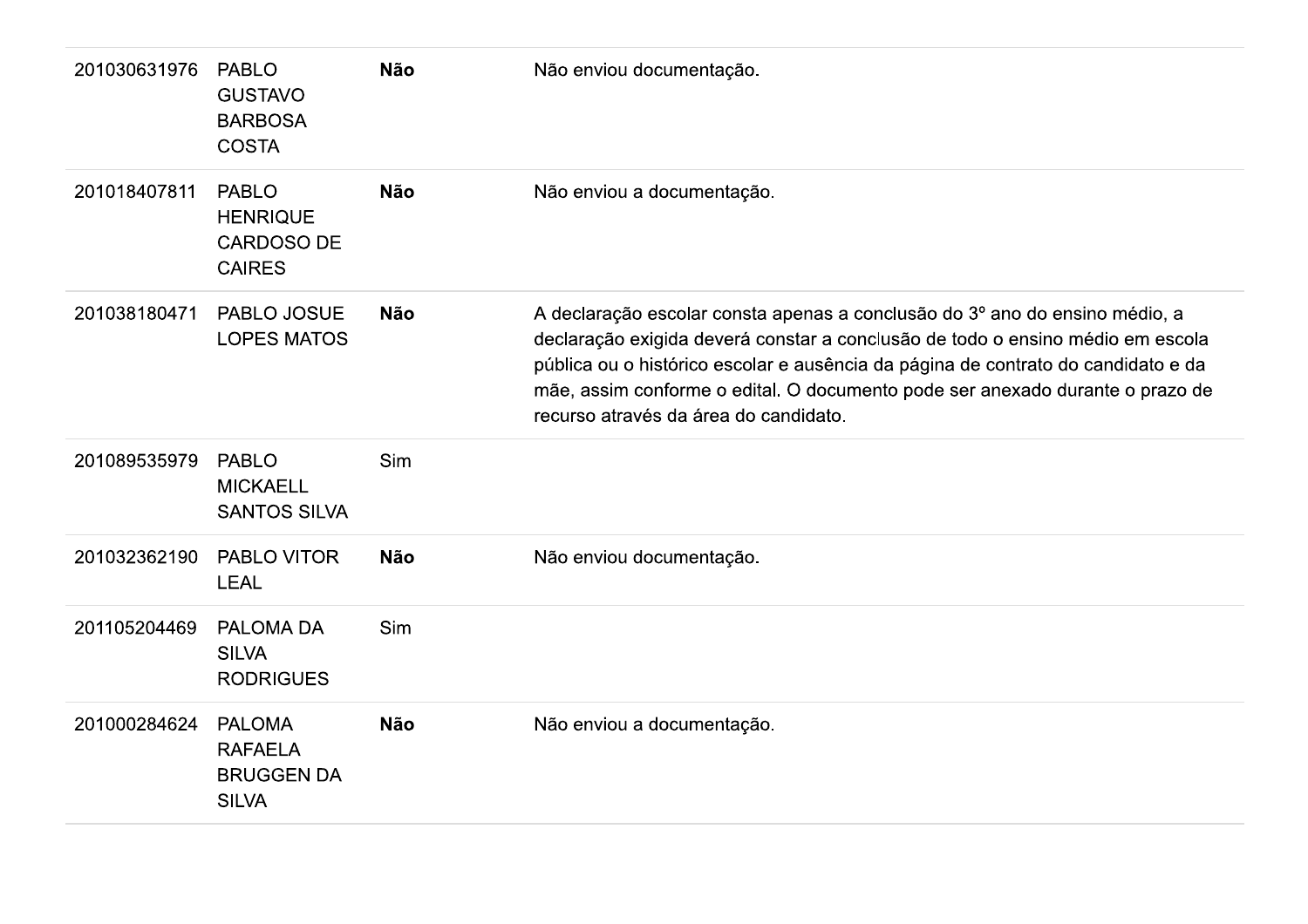| 201062640705 | <b>PALOMA</b><br><b>RODRIGUES</b><br><b>CORDEIRO</b>                    | Não        | Não enviou documentação.   |
|--------------|-------------------------------------------------------------------------|------------|----------------------------|
| 201068505050 | PALOMA THAIS<br><b>FONSECA</b><br><b>CARVALHO</b>                       | <b>Não</b> | Não enviou documentação.   |
| 201043340862 | <b>PAMELA</b><br><b>ROCHA</b>                                           | Não        | Não enviou a documentação. |
| 201018829766 | <b>PAMELA</b><br><b>VITORIA</b><br><b>SOARES</b><br><b>SANTOS</b>       | <b>Não</b> | Não enviou documentação.   |
| 201076979313 | <b>PAMELLA</b><br><b>ALVES DOS</b><br><b>SANTOS</b><br><b>LORENA</b>    | <b>Não</b> | Não enviou documentação.   |
| 201049579604 | <b>PAMELLA</b><br><b>EMANUELY</b><br><b>RODRIGUES</b><br><b>MARTINS</b> | <b>Não</b> | Não enviou documentação.   |
| 201034236855 | <b>PAMYLA</b><br><b>LORENA</b><br><b>SANTOS</b><br><b>SOARES</b>        | <b>Não</b> | Não enviou documentação.   |
| 201024880043 | <b>PATRICIA</b><br>ALVES VELOSO                                         | Não        | Não enviou documentação.   |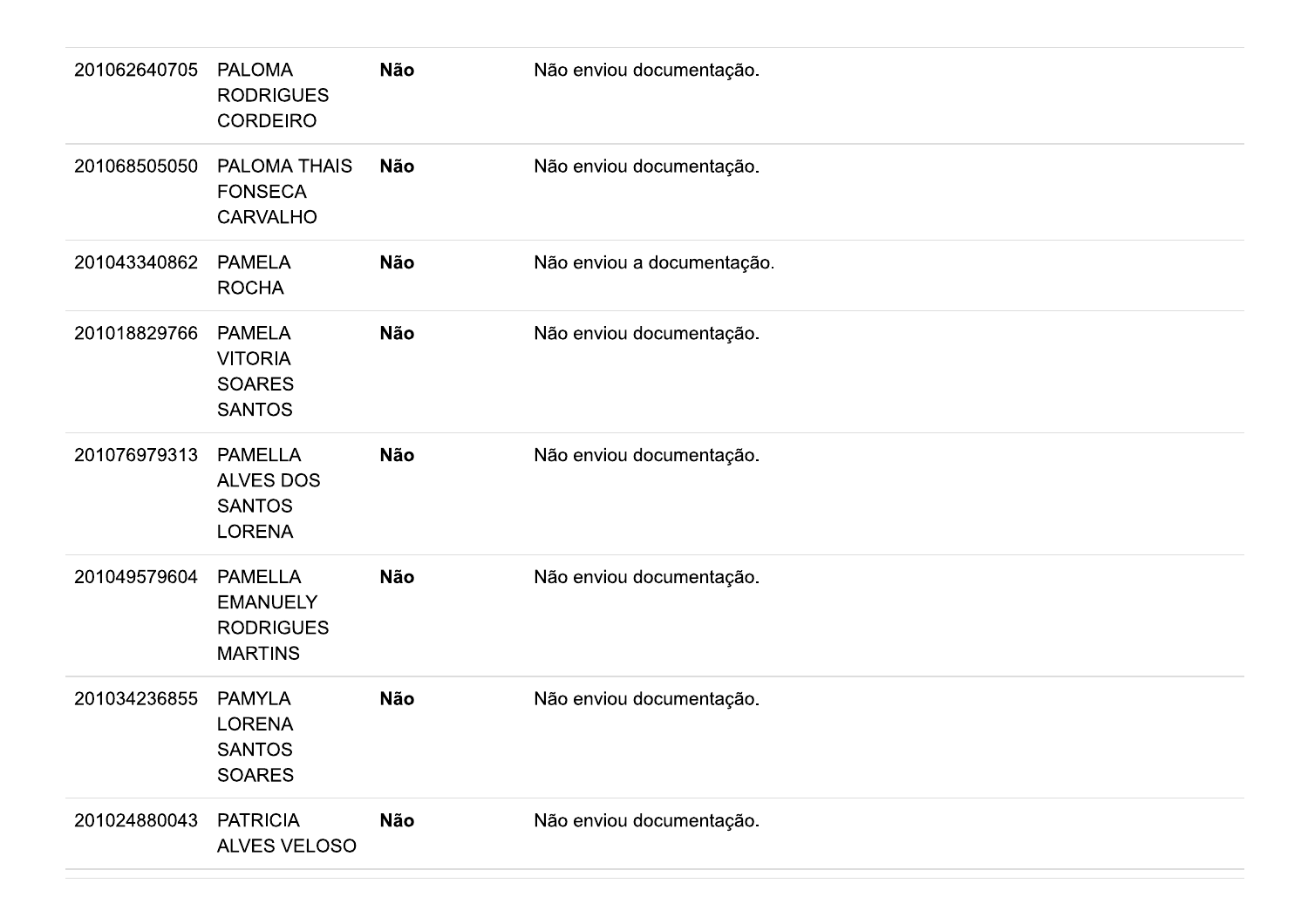| 201019836083 | <b>PATRICIA</b><br><b>FERREIRA DE</b><br><b>OLIVEIRA</b>                 | <b>Não</b> | Ausência de documentos essenciais para a análise. De acordo com o edital Nº<br>01/2021- SISU/UNIMONTES, costa no item 2.2 (documentação comprobatória de<br>apresentação obrigatória) do Anexo I (Programa Socioeconômico), toda a<br>documentação necessária que deve ser enviada para o processo seletivo.<br>Recomendo que seja feita na íntegra a leitura do edital e seus anexos. |
|--------------|--------------------------------------------------------------------------|------------|----------------------------------------------------------------------------------------------------------------------------------------------------------------------------------------------------------------------------------------------------------------------------------------------------------------------------------------------------------------------------------------|
| 201026931232 | <b>PATRICIA</b><br><b>FERREIRA DOS</b><br><b>SANTOS</b><br><b>MENDES</b> | <b>Não</b> | Não enviou documentação.                                                                                                                                                                                                                                                                                                                                                               |
| 201062167352 | <b>PATRICIA</b><br><b>MARIANE</b><br><b>CORDEIRO</b><br><b>MAGALHAES</b> | <b>Não</b> | Não enviou documentação.                                                                                                                                                                                                                                                                                                                                                               |
| 201067383012 | <b>PATRICIA</b><br><b>MEDEIROS</b><br><b>SENA</b>                        | <b>Não</b> | Não enviou documentação.                                                                                                                                                                                                                                                                                                                                                               |
| 201009854401 | <b>PATRICIA</b><br><b>SOUZA XAVIER</b>                                   | <b>Não</b> | Não enviou documentação.                                                                                                                                                                                                                                                                                                                                                               |
| 201104196039 | <b>PATRICK DOS</b><br><b>SANTOS PARRA</b>                                | <b>Não</b> | Não enviou documentação.                                                                                                                                                                                                                                                                                                                                                               |
| 201027535073 | <b>PAULA</b><br><b>CARVALHAIS</b><br>DE PINHO<br><b>TAVARES</b>          | <b>Não</b> | Laudo indeferido, por não cumprir os requisitos previstos na Lei nº 13.465/2000.                                                                                                                                                                                                                                                                                                       |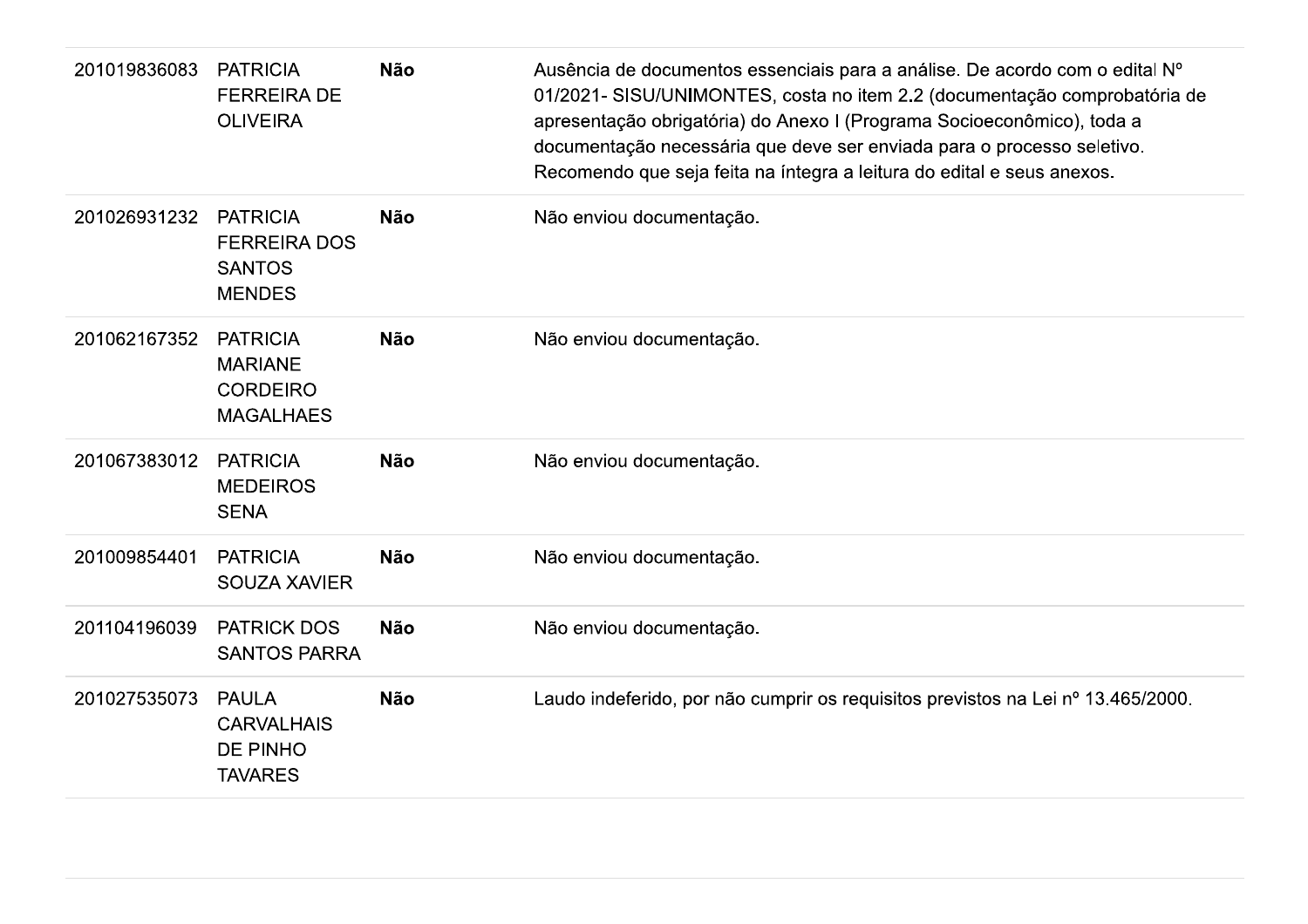| 201014000446 | <b>PAULA EMILLY</b><br><b>ALVES</b><br><b>FONSECA</b>              | <b>Não</b> | Não enviou documentação.                                                                                                                                                                                                                                                                                                                                                                                         |
|--------------|--------------------------------------------------------------------|------------|------------------------------------------------------------------------------------------------------------------------------------------------------------------------------------------------------------------------------------------------------------------------------------------------------------------------------------------------------------------------------------------------------------------|
| 201036664997 | <b>PAULA</b><br><b>GIOVANA</b><br><b>APARECIDA</b><br><b>SILVA</b> | <b>Não</b> | Ausência de documentos essenciais para a análise e documentos ilegíveis. De<br>acordo com o edital Nº 01/2021- SISU/UNIMONTES, costa no item 2.2<br>(documentação comprobatória de apresentação obrigatória) do Anexo I (Programa<br>Socioeconômico), toda a documentação necessária que deve ser enviada para o<br>processo seletivo. Recomendo que seja feita na íntegra a leitura do edital e seus<br>anexos. |
| 201036103400 | <b>PAULA KARINE</b><br><b>GOMES</b><br><b>DAMASCENO</b>            | <b>Não</b> | Não enviou documentação.                                                                                                                                                                                                                                                                                                                                                                                         |
| 201067222525 | <b>PAULA LORENA</b><br><b>MENDES</b><br><b>ALBUQUERQUE</b>         | <b>Não</b> | Não enviou documentação.                                                                                                                                                                                                                                                                                                                                                                                         |
| 201122447919 | <b>PAULA</b><br><b>PATRICIA</b><br><b>SANTOS</b>                   | <b>Não</b> | Não enviou documentação.                                                                                                                                                                                                                                                                                                                                                                                         |
| 201049525045 | <b>PAULA THAYS</b><br><b>SANTOS</b><br><b>MALACHIAS</b>            | <b>Não</b> | Não enviou documentação.                                                                                                                                                                                                                                                                                                                                                                                         |
| 201115717476 | PAULA VITORIA<br><b>RODRIGUES</b><br><b>SILVA</b>                  | <b>Não</b> | Não enviou a documentação.                                                                                                                                                                                                                                                                                                                                                                                       |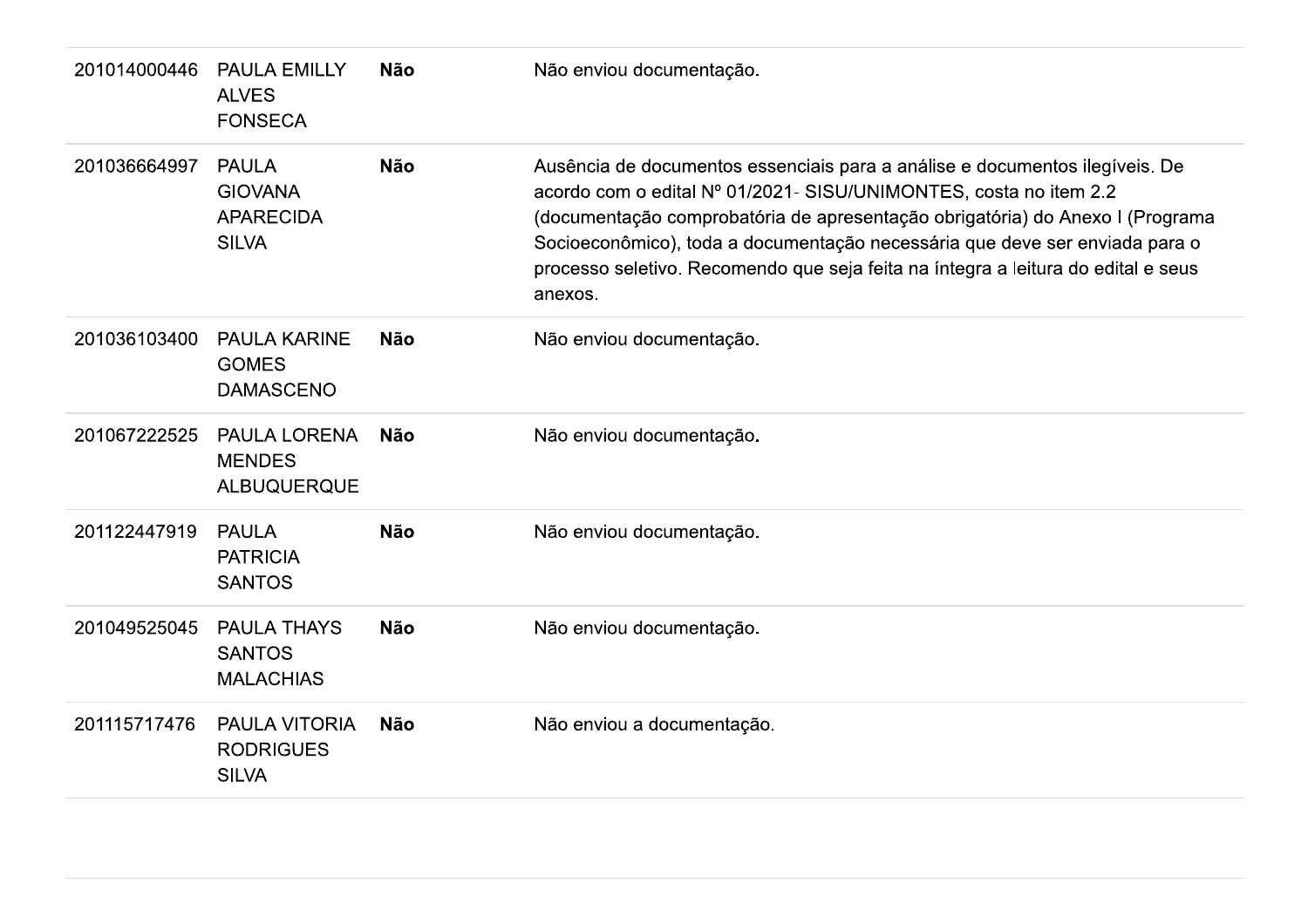| 201045882598 | <b>PAULO CESAR</b><br><b>GONCALVES</b><br><b>MELO JUNIOR</b>                               | <b>Não</b> | Não enviou documentação.                                                                                                                                                                                                                                                                                                                                                               |
|--------------|--------------------------------------------------------------------------------------------|------------|----------------------------------------------------------------------------------------------------------------------------------------------------------------------------------------------------------------------------------------------------------------------------------------------------------------------------------------------------------------------------------------|
| 201076468713 | <b>PAULO DANIEL</b><br><b>CARDOSO</b>                                                      | <b>Não</b> | Não enviou documentação.                                                                                                                                                                                                                                                                                                                                                               |
| 201026477269 | <b>PAULO</b><br><b>EMENDABILI</b><br><b>SOUZA</b><br><b>BARROS DE</b><br><b>CARVALHOSA</b> | <b>Não</b> | Não enviou documentação.                                                                                                                                                                                                                                                                                                                                                               |
| 201001149651 | <b>PAULO</b><br><b>HENRIQUE</b><br><b>FREITAS SILVA</b>                                    | <b>Não</b> | Ausência de documentos essenciais para a análise. De acordo com o edital Nº<br>01/2021- SISU/UNIMONTES, costa no item 2.2 (documentação comprobatória de<br>apresentação obrigatória) do Anexo I (Programa Socioeconômico), toda a<br>documentação necessária que deve ser enviada para o processo seletivo.<br>Recomendo que seja feita na íntegra a leitura do edital e seus anexos. |
| 201021241553 | <b>PAULO</b><br><b>JHONATA</b><br><b>SOUZA SILVA</b>                                       | <b>Não</b> | Não enviou documentação.                                                                                                                                                                                                                                                                                                                                                               |
| 201038108092 | <b>PAULO</b><br><b>RICARDO</b><br><b>OLIVEIRA</b>                                          | <b>Não</b> | Não enviou a documentação.                                                                                                                                                                                                                                                                                                                                                             |
| 201018237770 | <b>PAULO</b><br><b>RICARDO SILVA</b><br><b>SANTOS</b>                                      | <b>Não</b> | Não enviou documentação.                                                                                                                                                                                                                                                                                                                                                               |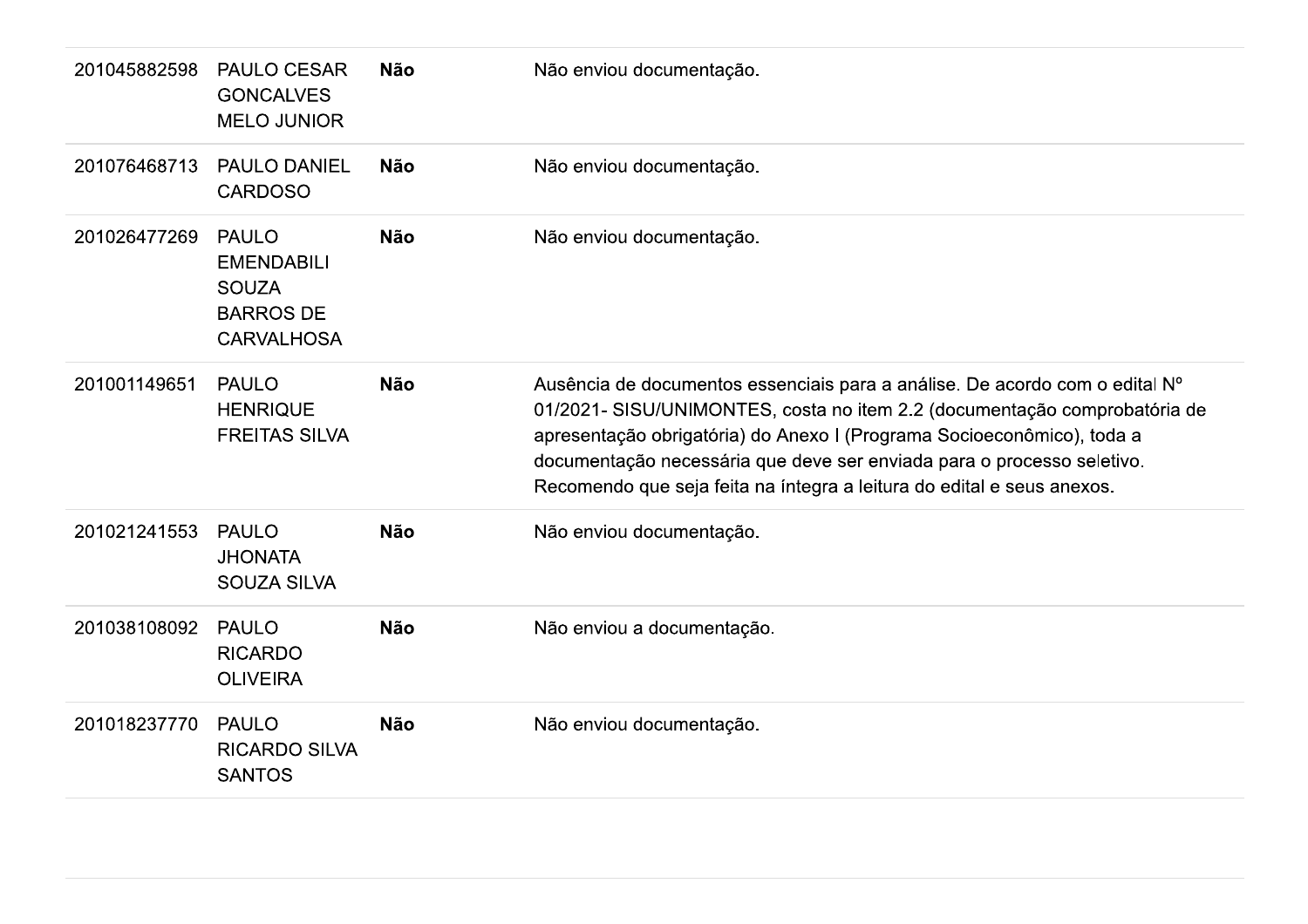| 201049605789 | <b>PAULO</b><br><b>VINICIUS</b><br><b>ABREU SILVA</b><br><b>SANTOS</b>                       | <b>Não</b> | Não enviou a documentação. |
|--------------|----------------------------------------------------------------------------------------------|------------|----------------------------|
| 201122615739 | <b>PEDRO</b><br><b>AUGUSTO</b><br>ANDRADE<br><b>BATISTA</b>                                  | <b>Não</b> | Não enviou a documentação. |
| 201021385244 | <b>PEDRO</b><br><b>AUGUSTO</b><br><b>COSTA</b>                                               | <b>Não</b> | Não enviou documentação.   |
| 201006221984 | PEDRO<br><b>AUGUSTO</b><br><b>SOARES</b><br><b>MARQUES</b><br><b>NOVAIS</b><br><b>BORGES</b> | <b>Não</b> | Não enviou documentação.   |
| 201086373671 | PEDRO DAVI<br><b>RAMALHO</b><br><b>ROCHA</b>                                                 | Não        | Não enviou a documentação. |
| 201051018509 | PEDRO<br><b>EDUARDO</b><br><b>ARAUJO</b><br><b>GUIMARAES</b>                                 | <b>Não</b> | Não enviou documentação.   |
| 201071446151 | PEDRO<br><b>FERNANDES</b><br>DE SOUZA                                                        | Não        | Não enviou a documentação. |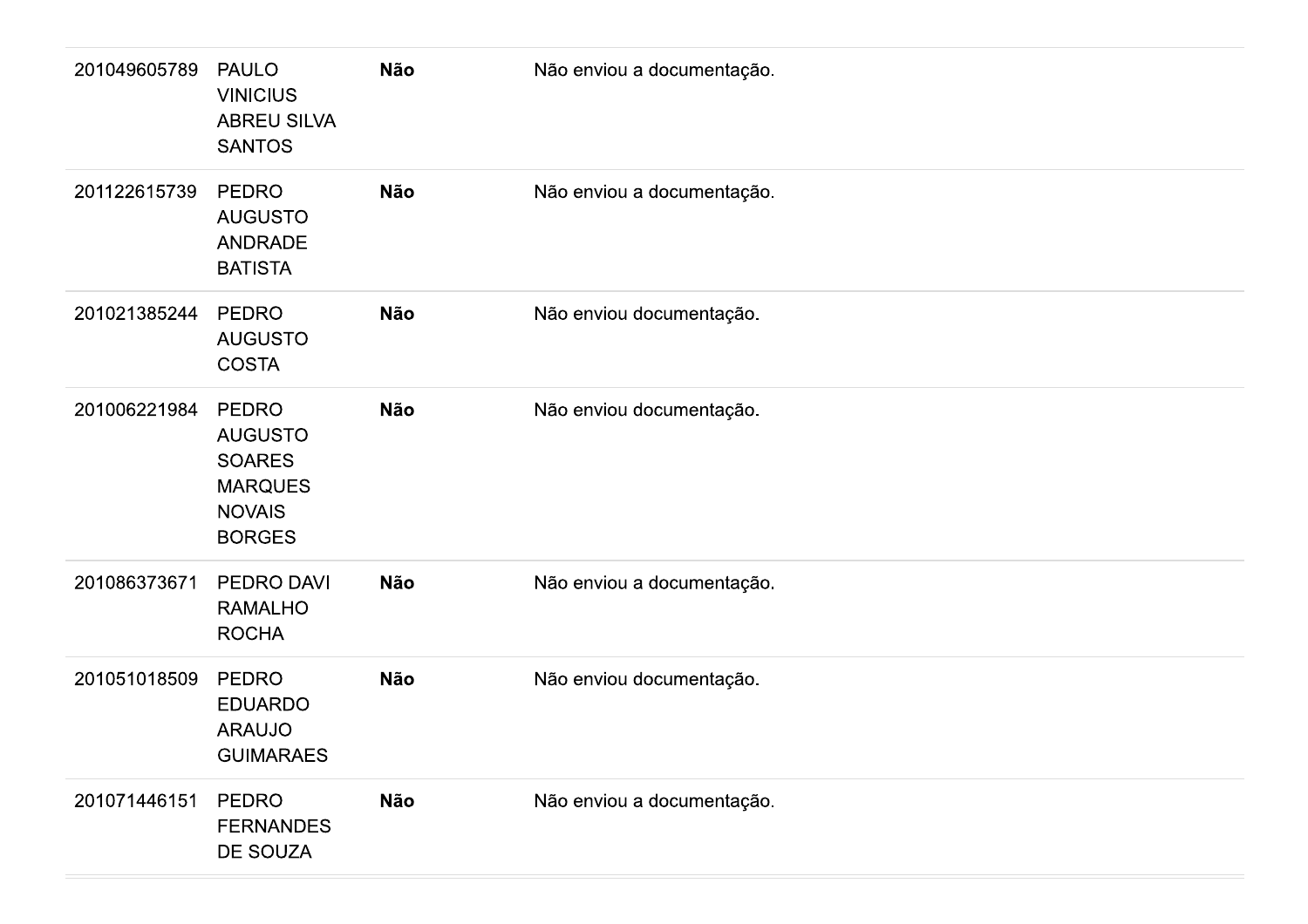| 201010576506 | <b>PEDRO</b><br><b>GABRIEL SILVA</b><br>ANDRADE                                     | Não        | Não enviou documentação.   |
|--------------|-------------------------------------------------------------------------------------|------------|----------------------------|
| 201015948833 | <b>PEDRO</b><br><b>GUSMAO DE</b><br><b>OLIVEIRA</b>                                 | Não        | Não enviou documentação.   |
| 201084777618 | <b>PEDRO</b><br><b>HENRIQUE</b><br><b>AQUINO</b><br><b>VELOSO</b>                   | Não        | Não enviou documentação.   |
| 201034391841 | <b>PEDRO</b><br><b>HENRIQUE</b><br><b>CALDEIRA</b><br><b>BRANT</b><br><b>SOARES</b> | Não        | Não enviou documentação.   |
| 201011956236 | <b>PEDRO</b><br><b>HENRIQUE</b><br><b>FREITAS</b><br><b>LOPES XAVIER</b>            | Não        | Não enviou a documentação. |
| 201060648395 | PEDRO<br><b>HENRIQUE</b><br><b>LIMA FIRMINO</b>                                     | Não        | Não enviou documentação.   |
| 201108476676 | PEDRO<br><b>HENRIQUE</b><br><b>MENDES</b><br><b>SANTOS</b>                          | <b>Não</b> | Não enviou documentação.   |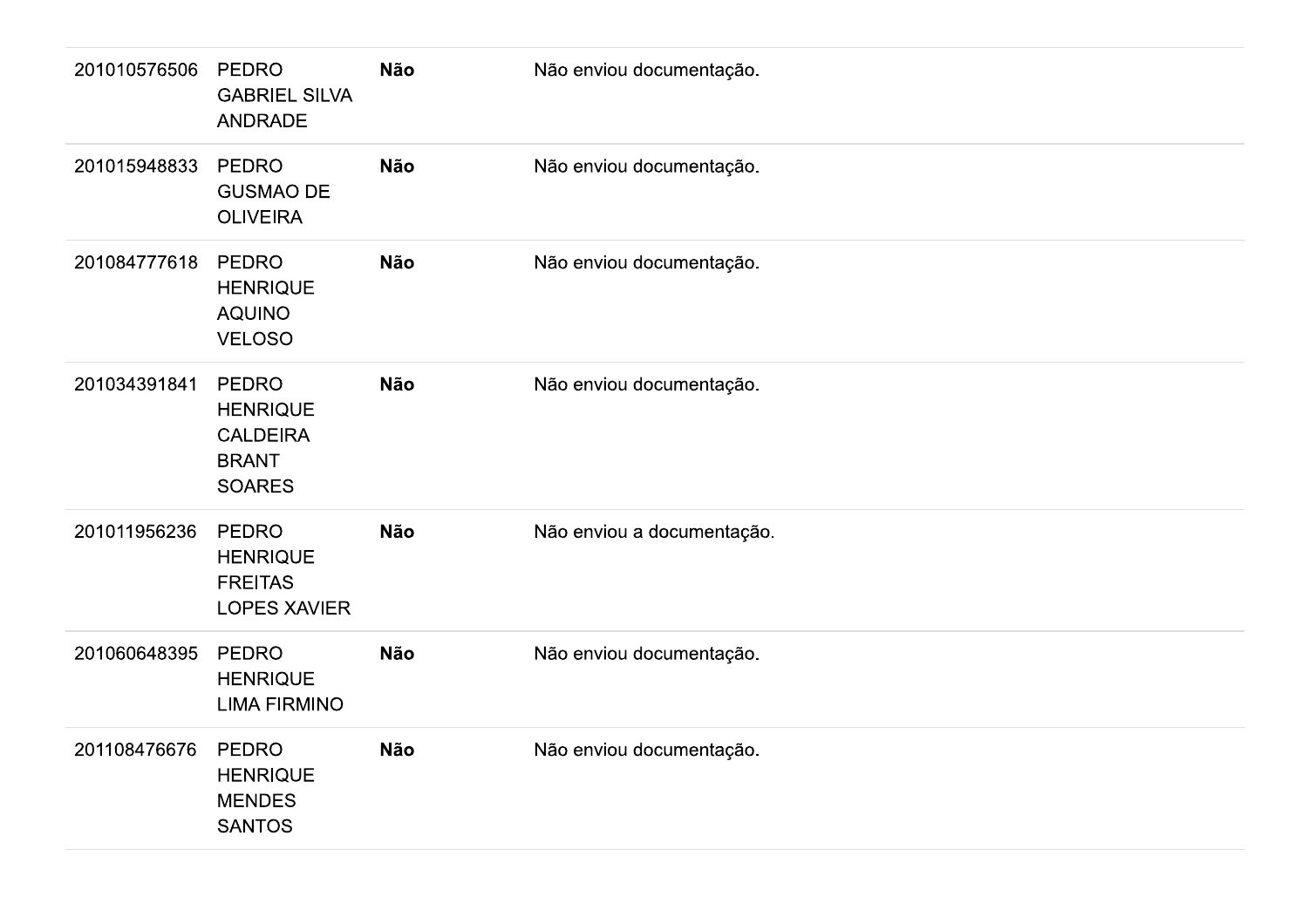| 201029429507 | <b>PEDRO</b><br><b>HENRIQUE</b><br><b>NUNES</b>                       | <b>Não</b> | Não enviou a documentação.                                                                                                                                                                                                                                                                                                                                                             |
|--------------|-----------------------------------------------------------------------|------------|----------------------------------------------------------------------------------------------------------------------------------------------------------------------------------------------------------------------------------------------------------------------------------------------------------------------------------------------------------------------------------------|
| 201012081257 | <b>PEDRO</b><br><b>HENRIQUE</b><br><b>SANTOS</b><br><b>ARAUJO</b>     | <b>Não</b> | Não enviou a documentação.                                                                                                                                                                                                                                                                                                                                                             |
| 201007580487 | <b>PEDRO</b><br><b>HENRIQUE</b><br><b>SANTOS</b><br><b>PINHEIRO</b>   | <b>Não</b> | Ausência de documentos essenciais para a análise. De acordo com o edital Nº<br>01/2021- SISU/UNIMONTES, costa no item 2.2 (documentação comprobatória de<br>apresentação obrigatória) do Anexo I (Programa Socioeconômico), toda a<br>documentação necessária que deve ser enviada para o processo seletivo.<br>Recomendo que seja feita na íntegra a leitura do edital e seus anexos. |
| 201029540014 | <b>PEDRO</b><br><b>HENRIQUE</b><br><b>SOARES</b><br><b>PEREIRA</b>    | <b>Não</b> | Não enviou documentação.                                                                                                                                                                                                                                                                                                                                                               |
| 201018275903 | <b>PEDRO</b><br><b>HENRIQUE</b><br><b>SOARES</b><br><b>RIBEIRO</b>    | <b>Não</b> | Não enviou a documentação.                                                                                                                                                                                                                                                                                                                                                             |
| 201019216195 | PEDRO LUCAS<br><b>DE SOUZA</b>                                        | <b>Não</b> | Não enviou documentação.                                                                                                                                                                                                                                                                                                                                                               |
| 201003190471 | <b>PEDRO LUCAS</b><br><b>NUNES</b><br><b>OLIVEIRA</b><br><b>SOUSA</b> | Sim        |                                                                                                                                                                                                                                                                                                                                                                                        |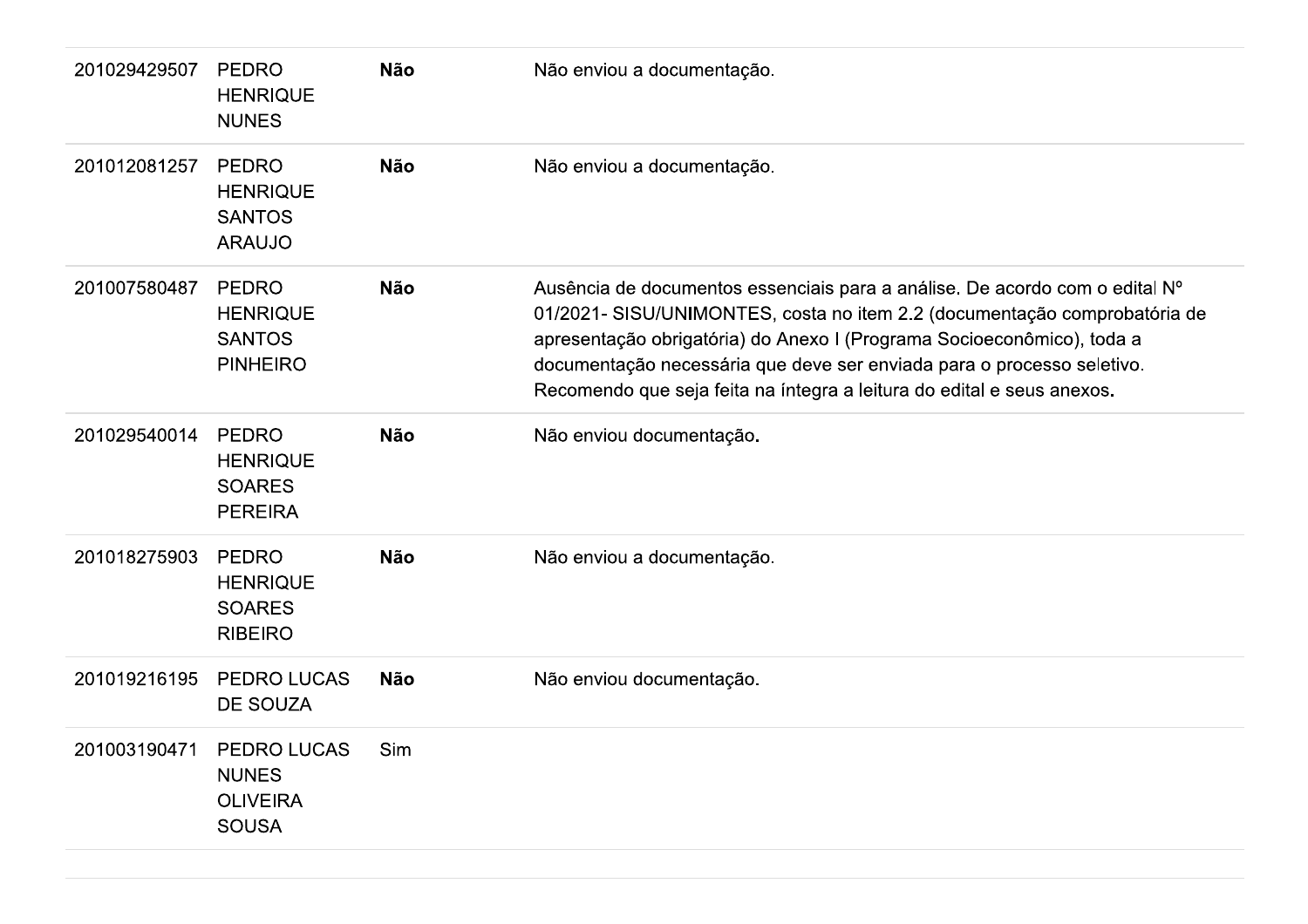| 201011267881 | PEDRO LUCAS<br>PEREIRA SILVA                                          | <b>Não</b> | Não enviou documentação.   |
|--------------|-----------------------------------------------------------------------|------------|----------------------------|
| 201007109915 | PEDRO PAULO<br><b>RODRIGUES</b><br><b>DIAS</b>                        | <b>Não</b> | Não enviou documentação.   |
| 201044025447 | PEDRO VICTOR<br>DE SOUZA                                              | <b>Não</b> | Não enviou documentação.   |
| 201013923143 | <b>PETRUSCA</b><br><b>SANTIAGO</b><br><b>RAMOS</b><br><b>PARAISO</b>  | <b>Não</b> | Não enviou documentação.   |
| 201100987977 | PIETRA LAIANY<br><b>SOUZA ALVES</b>                                   | Sim        |                            |
| 201086088048 | <b>PIETRA SALES</b><br><b>RIBEIRO</b>                                 | <b>Não</b> | Não enviou documentação.   |
| 201045797515 | <b>POLIANA</b><br><b>BARBOSA DE</b><br><b>ALMEIDA</b>                 | <b>Não</b> | Não enviou a documentação. |
| 201008540639 | <b>POLIANA</b><br><b>VITORIA SILVA</b>                                | <b>Não</b> | Não enviou documentação.   |
| 201001023195 | <b>POLIANE</b><br><b>ALANA DA</b><br><b>SILVA</b><br><b>RODRIGUES</b> | <b>Não</b> | Não enviou documentação.   |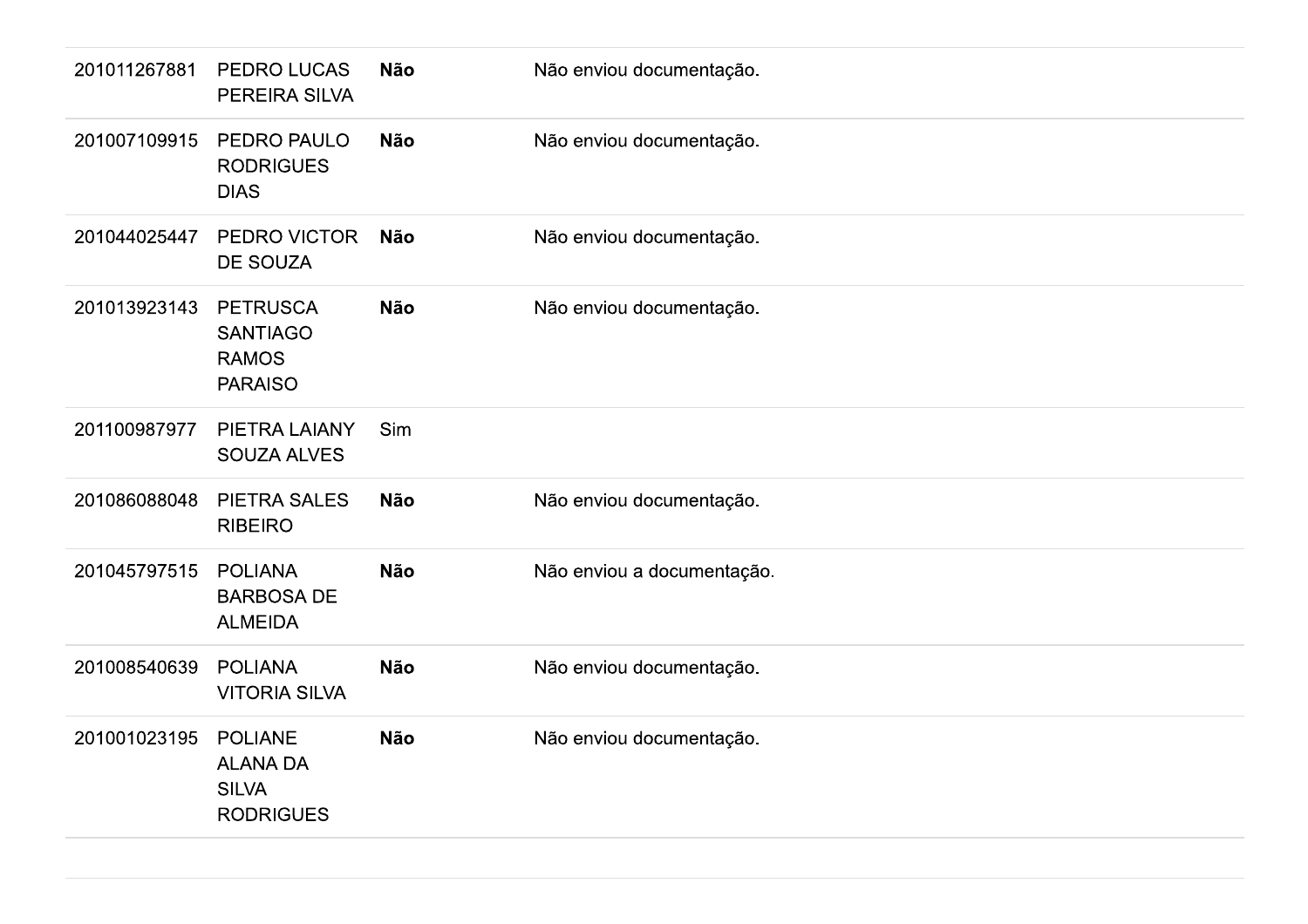| 201023903614 | <b>POLYANA</b><br><b>ARAUJO</b><br><b>FERREIRA</b>                   | <b>Não</b> | Não enviou a documentação. |
|--------------|----------------------------------------------------------------------|------------|----------------------------|
| 201012866251 | <b>PRISCILA</b><br><b>APARECIDA</b><br><b>LIMA</b>                   | Sim        |                            |
| 201120021799 | <b>PRISCILA DE</b><br><b>FRANCA</b><br><b>CARDOSO</b>                | <b>Não</b> | Não enviou a documentação. |
| 201076668650 | <b>PRISCILA</b><br><b>MARTINS</b><br><b>SOARES ALVES</b>             | Sim        |                            |
| 201072544251 | <b>PRISCILA</b><br><b>PEREIRA</b><br><b>GONCALVES</b>                | <b>Não</b> | Não enviou a documentação. |
| 201001660855 | <b>PRITIELI</b><br><b>EDUARDA DE</b><br><b>SOUZA</b>                 | Sim        |                            |
| 201002682981 | <b>QUEREN</b><br><b>HAPUQUE</b><br><b>BARBOSA DE</b><br><b>SOUZA</b> | <b>Não</b> | Não enviou a documentação. |
| 201051545915 | <b>QUEZIA</b><br><b>MARQUES</b><br><b>MENDES</b>                     | <b>Não</b> | Não enviou documentação.   |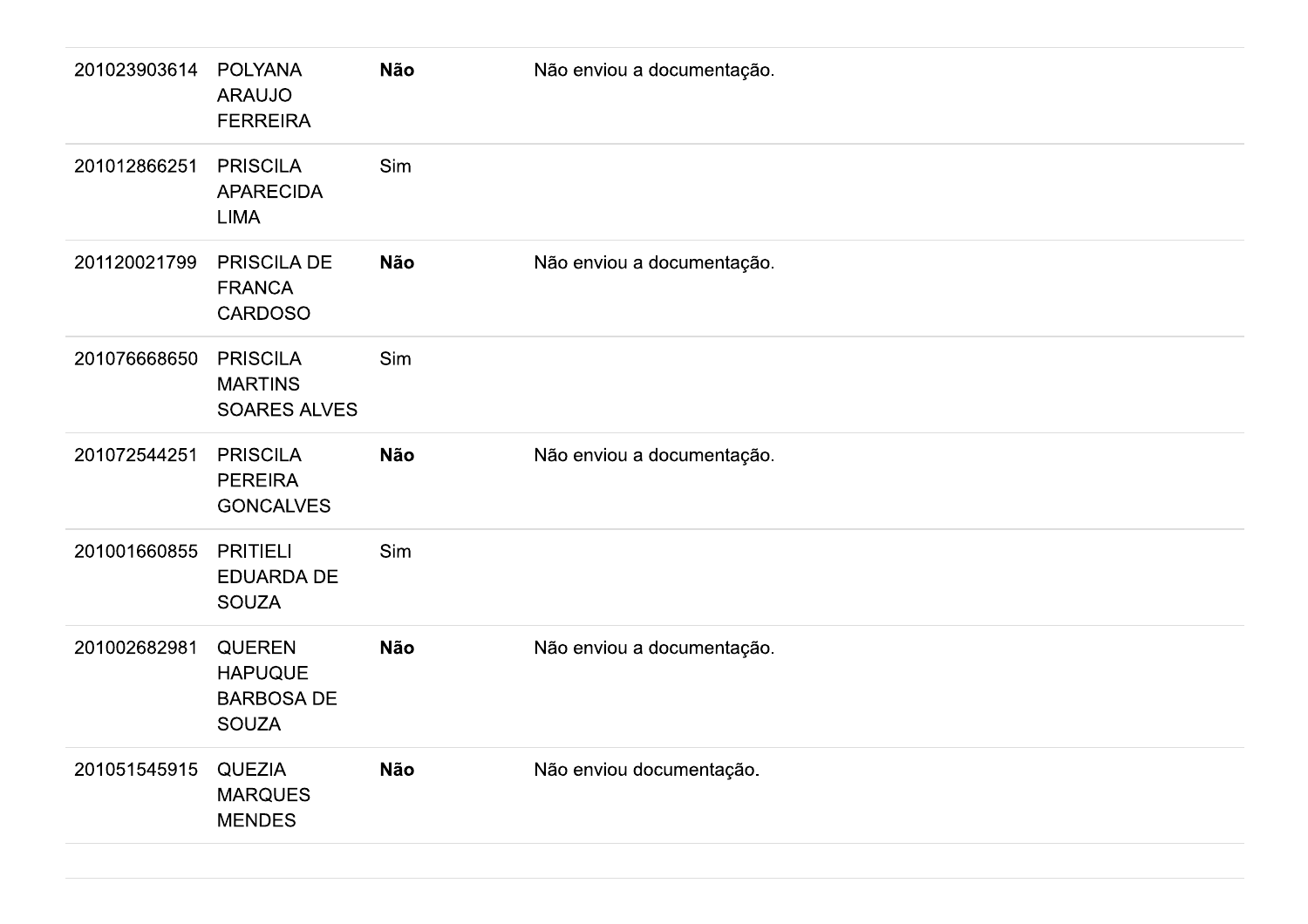| 201051676058 | <b>QUEZIA SOUZA</b><br><b>SANTOS</b>                                 | Não        | Não enviou a documentação. |
|--------------|----------------------------------------------------------------------|------------|----------------------------|
| 201036915670 | QUEZIANE<br>PEREIRA DE<br><b>AQUINO</b>                              | Não        | Não enviou a documentação. |
| 201016149506 | <b>RADASSA</b><br><b>EMELLY PORTO</b><br><b>DA SILVA</b>             | <b>Não</b> | Não enviou a documentação. |
| 201081659124 | <b>RAFAEL</b><br><b>ADILSON</b><br><b>SANTOS</b><br><b>PASSOS</b>    | Não        | Não enviou documentação.   |
| 202000019375 | <b>RAFAEL ALVES</b><br><b>OLIVEIRA</b>                               | <b>Não</b> | Não enviou documentação.   |
| 201028366825 | <b>RAFAEL</b><br><b>CALDEIRA DE</b><br><b>SOUZA</b><br><b>SANTOS</b> | <b>Não</b> | Não enviou a documentação. |
| 201007853603 | RAFAEL DE<br><b>SOUSA</b><br><b>PACHECO</b>                          | Não        | Não enviou a documentação. |
| 201030522993 | <b>RAFAEL</b><br><b>GABRIEL SILVA</b><br><b>NASCIMENTO</b>           | Não        | Não enviou documentação.   |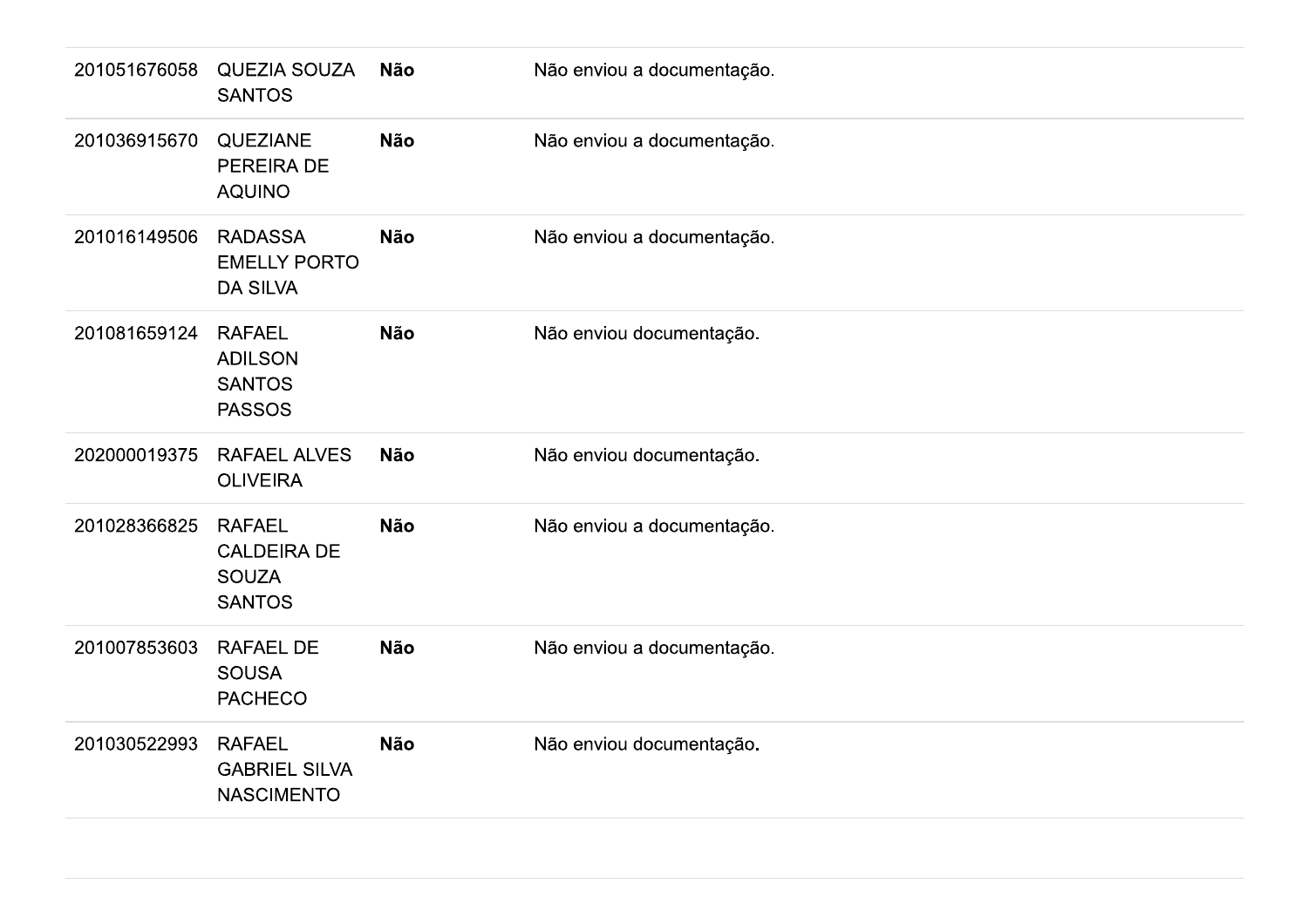|                     | 201007564978 RAFAEL LUCAS<br><b>MENDES</b>                             | Não | Não enviou documentação.                                                         |
|---------------------|------------------------------------------------------------------------|-----|----------------------------------------------------------------------------------|
| 201004304295 RAFAEL | <b>MENDES</b><br>CARDOSO DE<br><b>ALBUQUERQUE</b>                      | Não | Não enviou documentação.                                                         |
| 201077879660        | <b>RAFAEL ORSINI</b><br><b>DE ASSIS</b><br><b>FERNANDES</b>            | Não | Laudo indeferido, por não cumprir os requisitos previstos na Lei nº 13.465/2000. |
| 201090991955        | <b>RAFAEL</b><br><b>RAMIRES DOS</b><br><b>SANTOS</b>                   | Não | Não enviou documentação.                                                         |
| 201014852259        | <b>RAFAEL</b><br><b>RODRIGUES</b><br><b>MARQUES</b><br><b>JANUARIO</b> | Não | Não enviou documentação.                                                         |
| 201119890857        | <b>RAFAEL</b><br><b>SOARES DA</b><br><b>SILVA</b>                      | Não | Não enviou documentação.                                                         |
| 201007896412        | RAFAEL SOUZA<br><b>CERQUEIRA</b>                                       | Não | Não enviou documentação.                                                         |
| 201016027199 RAFAEL | <b>TARGINO</b><br><b>PEREIRA</b>                                       | Sim |                                                                                  |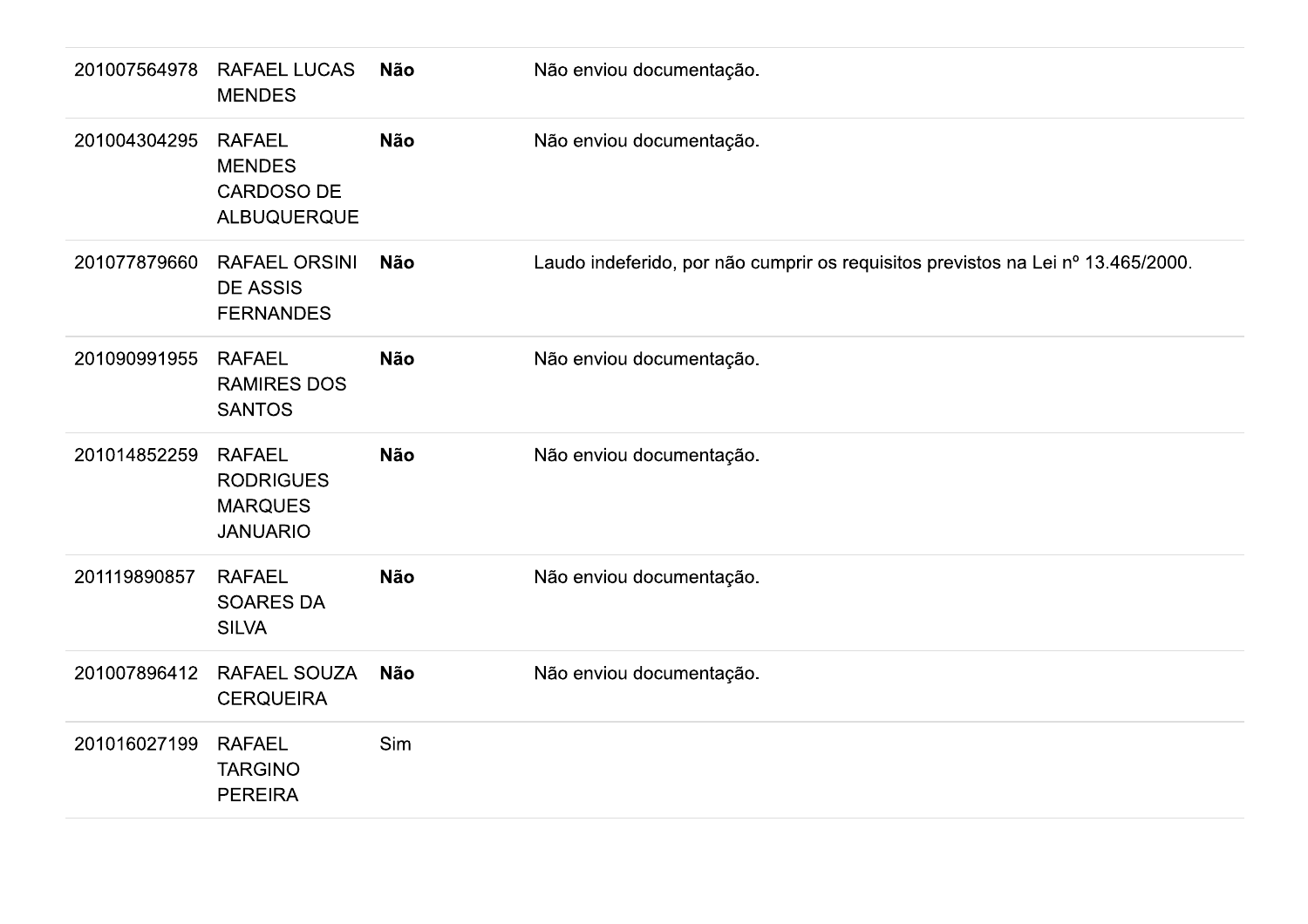| 201015284700 | <b>RAFAELA</b><br><b>ALEXIA</b><br><b>VITORIA SOUZA</b><br><b>RODRIGUES</b> | <b>Não</b> | Não enviou a documentação. |
|--------------|-----------------------------------------------------------------------------|------------|----------------------------|
| 201008448734 | <b>RAFAELA</b><br><b>BERNARDES</b><br><b>MOREIRA</b>                        | <b>Não</b> | Não enviou documentação.   |
| 201021537984 | <b>RAFAELA</b><br><b>KARLA</b><br><b>PEREIRA</b>                            | Não        | Não enviou documentação.   |
| 201001176522 | <b>RAFAELA LIMA</b><br><b>DE OLIVEIRA</b>                                   | <b>Não</b> | Não enviou a documentação. |
| 201012238436 | <b>RAFAELA</b><br><b>RIBEIRO DOS</b><br><b>SANTOS</b>                       | <b>Não</b> | Não enviou a documentação. |
| 201022658565 | <b>RAFAELLA</b><br><b>ANTUNES</b><br><b>MATOS</b>                           | <b>Não</b> | Não enviou a documentação. |
| 201028424293 | <b>RAFAELLA</b><br><b>LADEIA VIEIRA</b>                                     | Não        | Não enviou a documentação. |
| 201109677652 | <b>RAFAELLA</b><br><b>ROCHA</b><br><b>SANTOS</b>                            | Não        | Não enviou documentação.   |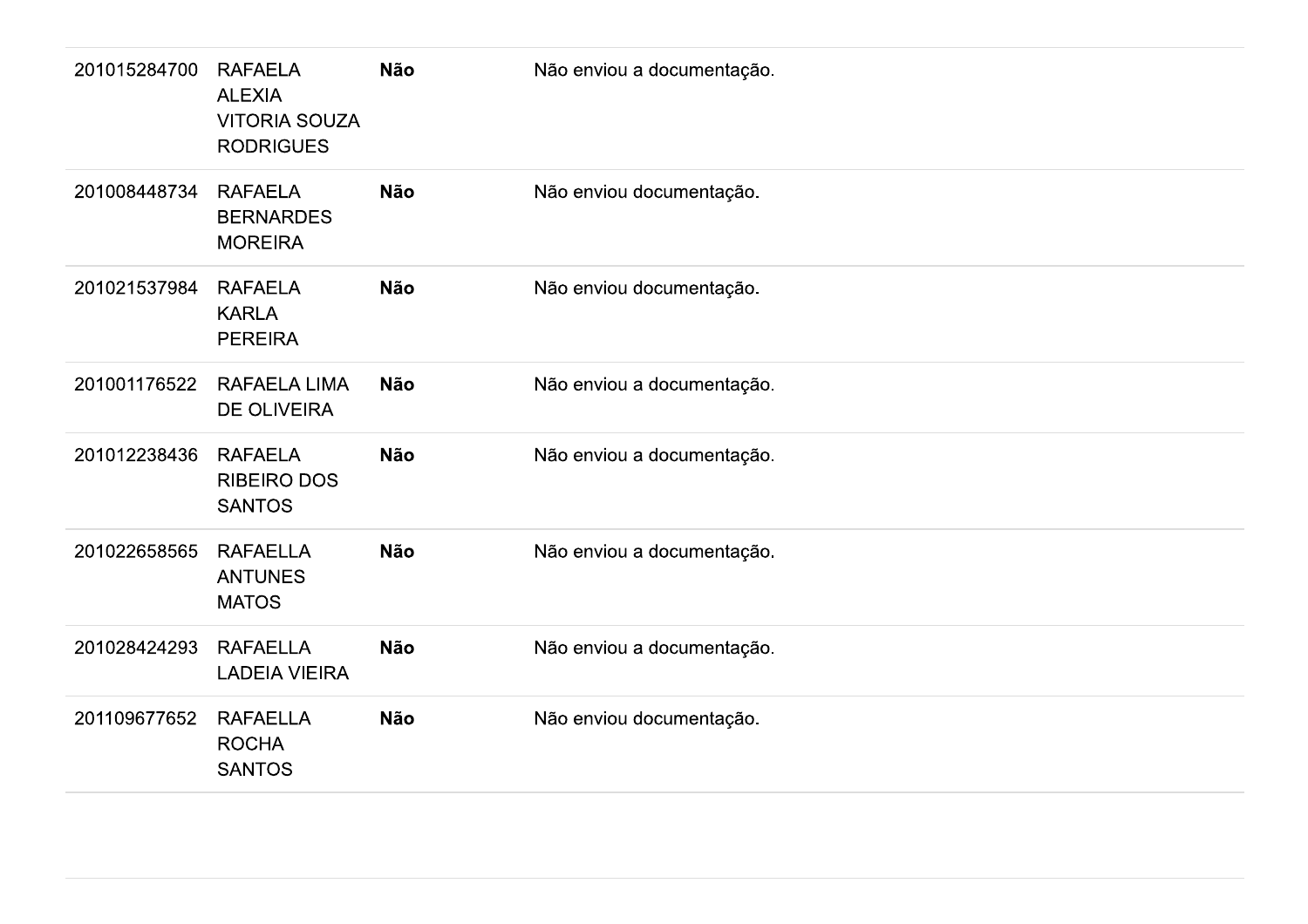| 201102981382 | <b>RAIANE</b><br><b>FERNANDES</b><br><b>SILVA</b>                 | Não        | Não enviou documentação.   |
|--------------|-------------------------------------------------------------------|------------|----------------------------|
| 201101743262 | <b>RAIANE LOPES</b><br><b>NEVES</b>                               | Não        | Não enviou a documentação. |
| 201108946470 | <b>RAIANNY</b><br><b>PATRICIA</b><br><b>MATOS DAVID</b>           | <b>Não</b> | Não enviou documentação.   |
| 201088847995 | <b>RAIMUNDA</b><br><b>APARECIDA</b><br><b>ALVES</b><br>LAURENTINO | Sim        |                            |
| 201019252257 | <b>RAINARA</b><br><b>FERREIRA</b><br><b>TERRA</b>                 | Não        | Não enviou a documentação. |
| 201012972265 | <b>RAISSA BRITO</b><br><b>RIBEIRO</b>                             | <b>Não</b> | Não enviou documentação.   |
| 201120951854 | <b>RAISSA</b><br><b>CAROLINE</b><br><b>COSTEIRA</b>               | Não        | Não enviou documentação.   |
| 201060287095 | RAISSA COSTA<br><b>GONCALVES</b><br><b>NEVES</b>                  | Não        | Não enviou a documentação. |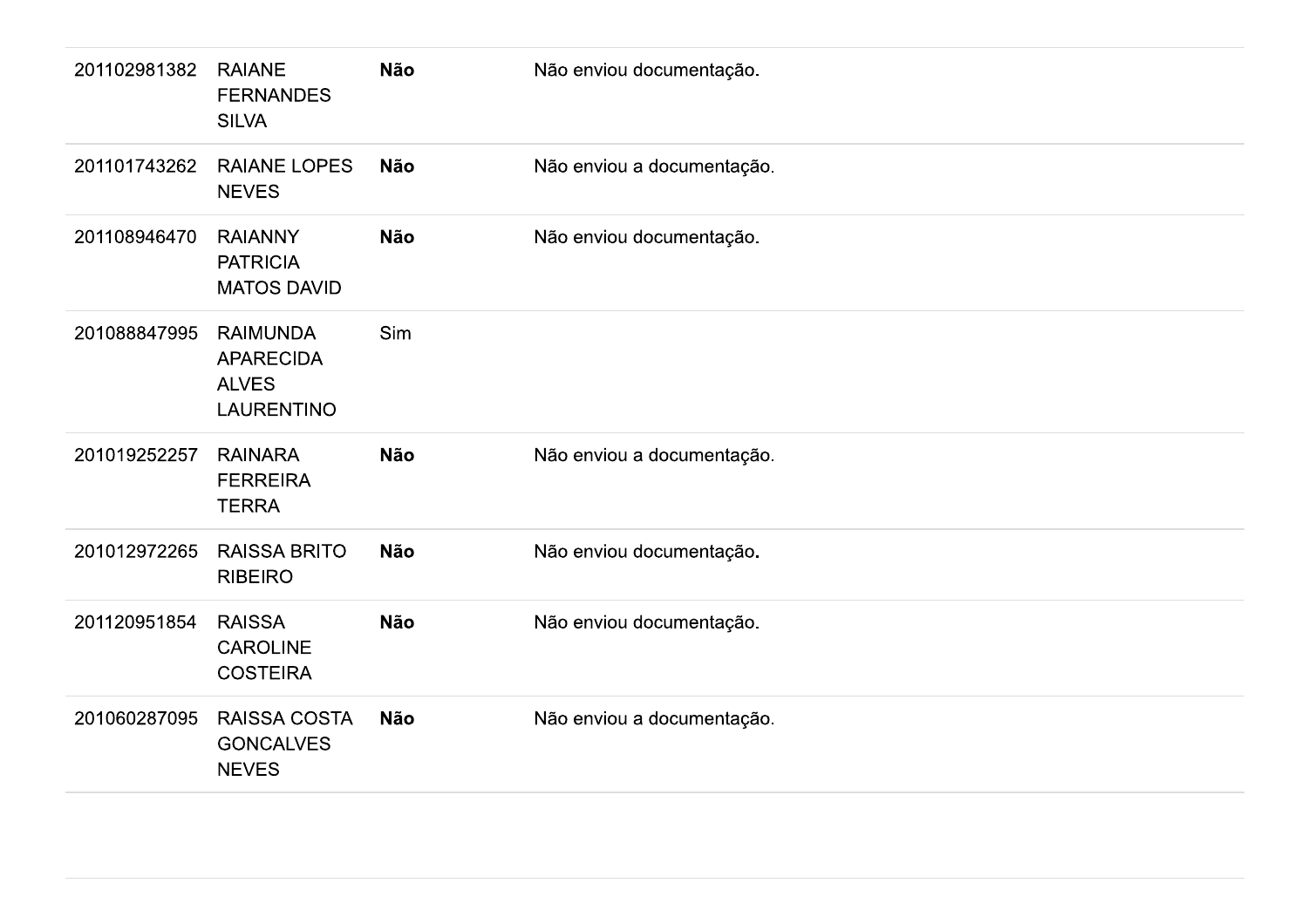| 201073777926 | <b>RAISSA</b><br><b>FERREIRA DE</b><br><b>OLIVA</b>                  | <b>Não</b> | Não enviou documentação.                                                                                                                                                                                                                                                                                                                                                               |
|--------------|----------------------------------------------------------------------|------------|----------------------------------------------------------------------------------------------------------------------------------------------------------------------------------------------------------------------------------------------------------------------------------------------------------------------------------------------------------------------------------------|
| 201049237591 | <b>RAISSA</b><br><b>FERREIRA DOS</b><br><b>SANTOS</b>                | <b>Não</b> | Não enviou documentação.                                                                                                                                                                                                                                                                                                                                                               |
| 201006718666 | <b>RAISSA</b><br><b>KAROLINE</b><br><b>MARINHO</b><br><b>BORGES</b>  | <b>Não</b> | Não enviou documentação.                                                                                                                                                                                                                                                                                                                                                               |
| 201002322208 | <b>RAISSA</b><br><b>MARTINS DA</b><br><b>SILVA</b>                   | <b>Não</b> | Ausência de documentos essenciais para a análise. De acordo com o edital Nº<br>01/2021- SISU/UNIMONTES, costa no item 2.2 (documentação comprobatória de<br>apresentação obrigatória) do Anexo I (Programa Socioeconômico), toda a<br>documentação necessária que deve ser enviada para o processo seletivo.<br>Recomendo que seja feita na íntegra a leitura do edital e seus anexos. |
| 202000022425 | <b>RAMON</b><br><b>RODRIGUES</b><br><b>CORDEIRO</b>                  | <b>Não</b> | Não enviou documentação.                                                                                                                                                                                                                                                                                                                                                               |
| 201090522834 | <b>RAMON SILVA</b><br><b>OLIVEIRA</b>                                | <b>Não</b> | Não enviou a documentação.                                                                                                                                                                                                                                                                                                                                                             |
| 201001994718 | <b>RAMONE</b><br><b>STEPHANIE</b><br><b>FERREIRA</b><br><b>LOPES</b> | <b>Não</b> | Não enviou documentação.                                                                                                                                                                                                                                                                                                                                                               |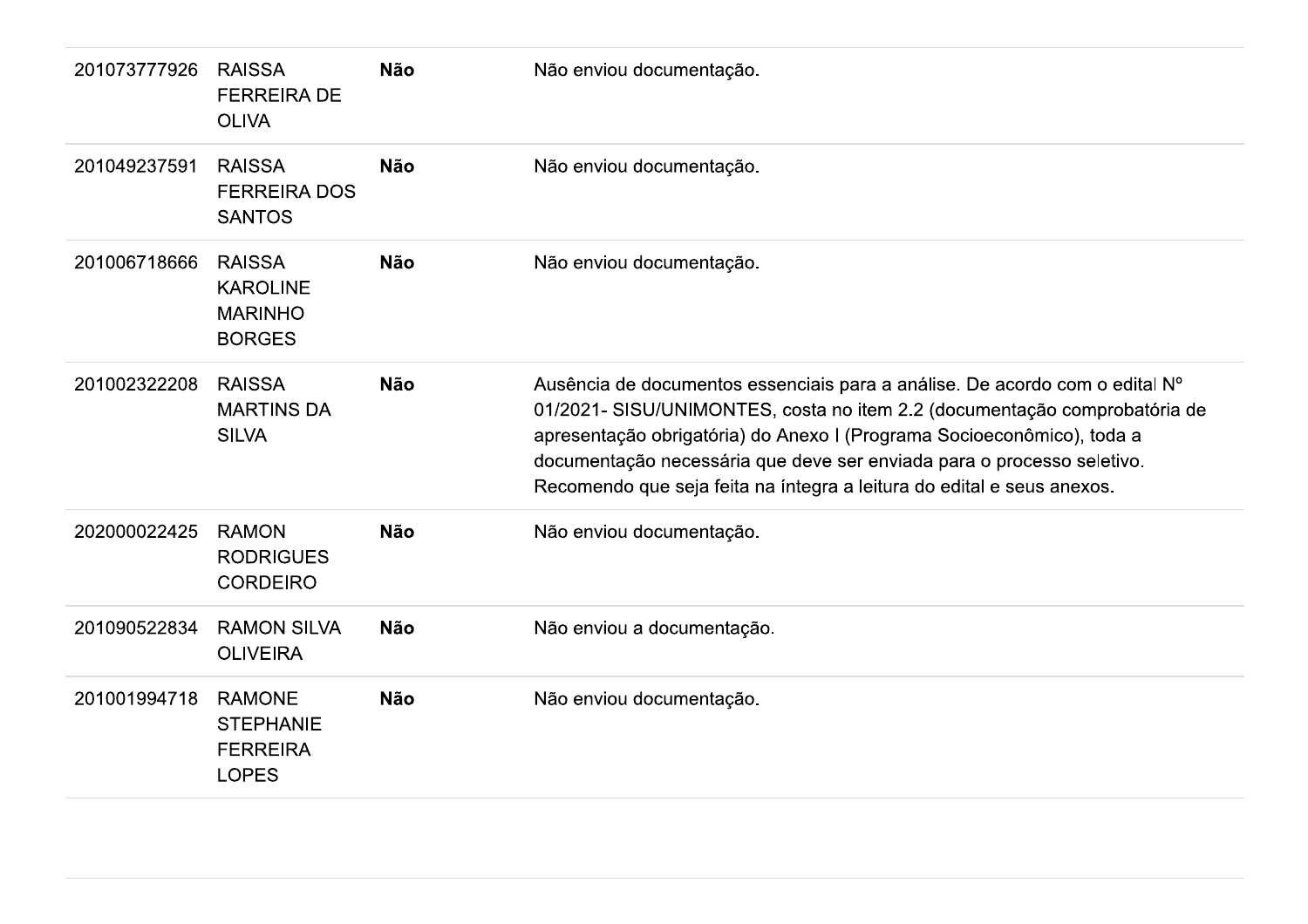| 201064096807 | <b>RANIA</b><br><b>DANIELLE</b><br>PEREIRA BISPO                 | Não | Não enviou documentação.   |
|--------------|------------------------------------------------------------------|-----|----------------------------|
| 201012461285 | <b>RANIA</b><br><b>FERNANDES</b><br><b>RODRIGUES</b>             | Não | Não enviou a documentação. |
| 201010444143 | <b>RANY SOUZA</b><br><b>MELO</b>                                 | Não | Não enviou documentação.   |
| 201031300712 | <b>RAPHAEL</b><br>LOPES DE<br>SOUSA LINO                         | Não | Não enviou documentação.   |
| 201006350007 | <b>RAPHAEL</b><br><b>RODRIGUES</b><br><b>RAMOS</b>               | Não | Não enviou a documentação. |
| 201000724702 | <b>RAPHAELA</b><br><b>MENDES</b><br><b>SANTOS</b>                | Não | Não enviou a documentação. |
| 201062354695 | <b>RAQUEL</b><br><b>FERREIRA DA</b><br><b>SILVA</b>              | Não | Não enviou documentação.   |
| 201002624603 | <b>RAQUEL</b><br><b>RAYANE</b><br><b>FREITAS</b><br><b>GOMES</b> | Sim |                            |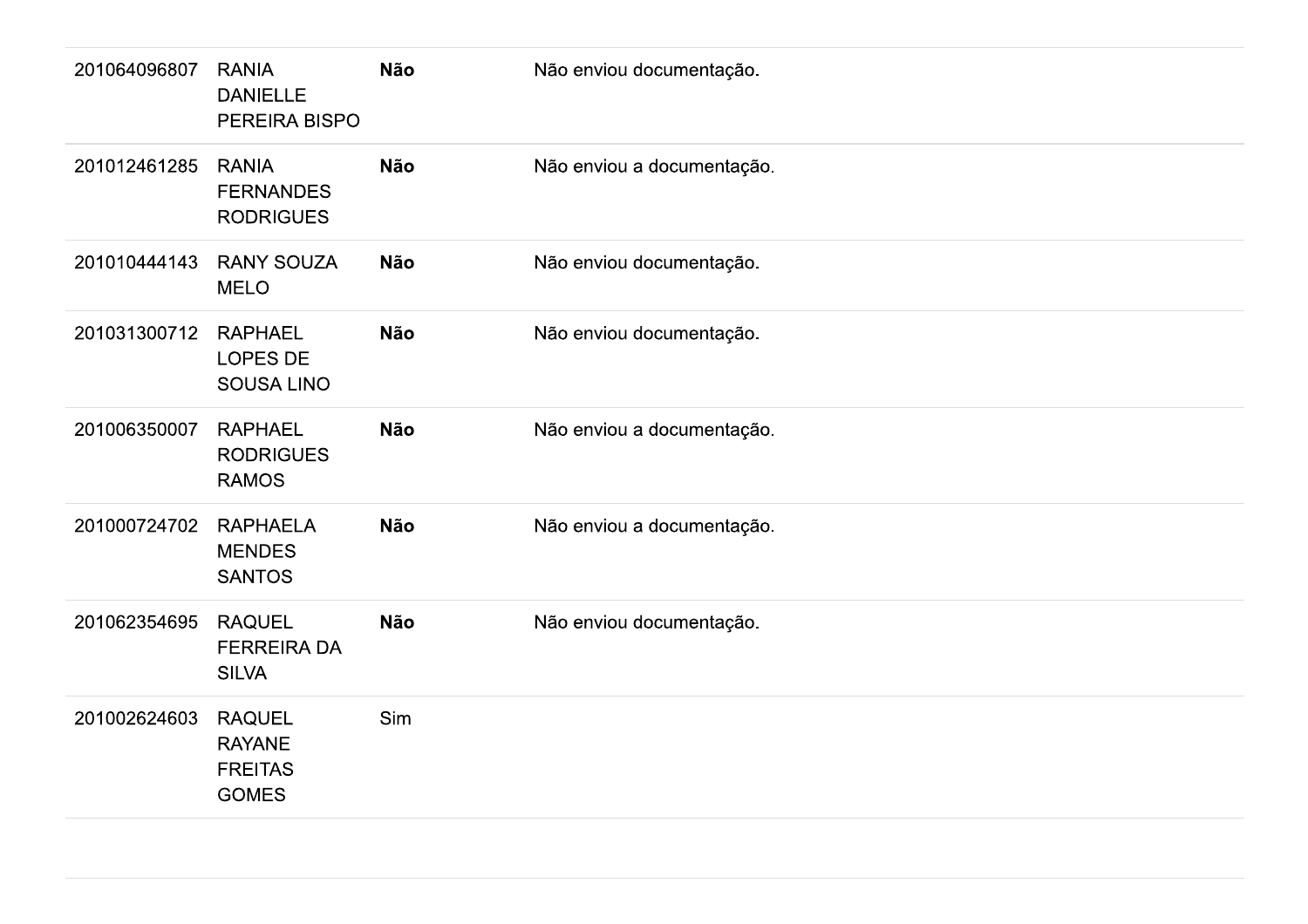| 201104260850 | <b>RAQUEL</b><br><b>RODRIGUES</b><br>SOUSA DE SA                  | <b>Não</b> | Não enviou documentação. |
|--------------|-------------------------------------------------------------------|------------|--------------------------|
| 201003317074 | <b>RAQUEL</b><br><b>VITORIA DA</b><br><b>SILVA PEREIRA</b>        | Sim        |                          |
| 201070140284 | <b>RAYANDRA</b><br><b>KELLY ALVES</b><br><b>DA SILVA</b>          | <b>Não</b> | Não enviou documentação. |
| 201018655302 | <b>RAYANE ALVES</b><br><b>FERREIRA</b>                            | Sim        |                          |
| 201051917601 | <b>RAYANE</b><br><b>BORGES</b><br><b>CARDOSO</b><br><b>VIEIRA</b> | <b>Não</b> | Não enviou documentação. |
| 201012189134 | <b>RAYANE</b><br><b>RIBEIRO DA</b><br><b>SILVA OLIVEIRA</b>       | <b>Não</b> | Não enviou documentação. |
| 201008258125 | <b>RAYANE SANT</b><br><b>ANA VIEIRA</b><br><b>MENDONCA</b>        | <b>Não</b> | Não enviou documentação. |
| 201035679525 | <b>RAYANE SOUZA</b><br>DE JESUS                                   | Não        | Não enviou documentação. |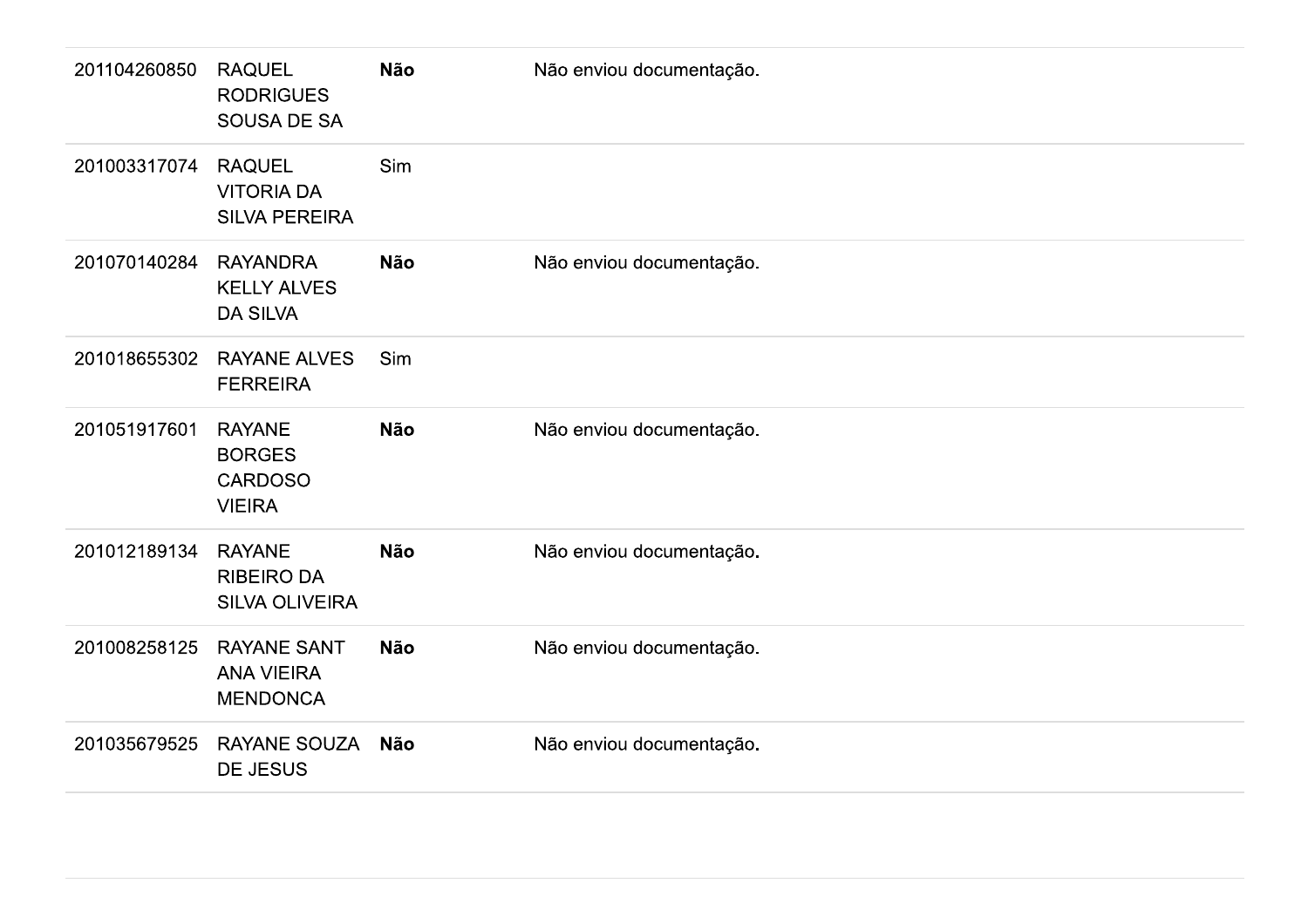| 201036300824 | <b>RAYANE</b><br><b>TOQUIAS DOS</b><br><b>REIS</b>                           | <b>Não</b> | Não enviou documentação.   |
|--------------|------------------------------------------------------------------------------|------------|----------------------------|
| 201000491500 | <b>RAYANNE</b><br><b>DURAES MOTA</b>                                         | Sim        |                            |
| 201019388184 | <b>RAYNNARA</b><br><b>CAMILLY SILVA</b><br><b>FONSECA</b>                    | <b>Não</b> | Não enviou documentação.   |
| 201081938106 | <b>RAYSSA DE</b><br><b>AQUINO</b><br><b>SOARES</b>                           | <b>Não</b> | Não enviou a documentação. |
| 201041215223 | <b>RAYSSA</b><br><b>GABRIELLY</b><br><b>LOPES SANTOS</b>                     | <b>Não</b> | Não enviou documentação.   |
| 201026633259 | <b>RAYSSA LENE</b><br><b>PEREIRA</b><br><b>BRASILEIRO DE</b><br><b>SOUZA</b> | <b>Não</b> | Não enviou documentação.   |
| 201002941460 | <b>RAYSSA</b><br><b>MEDEIROS</b><br><b>NASCIMENTO</b>                        | <b>Não</b> | Não enviou documentação.   |
| 201018705503 | <b>RAYSSA</b><br><b>VERONICA</b><br><b>SOARES DE</b><br><b>BRITO</b>         | <b>Não</b> | Não enviou documentação.   |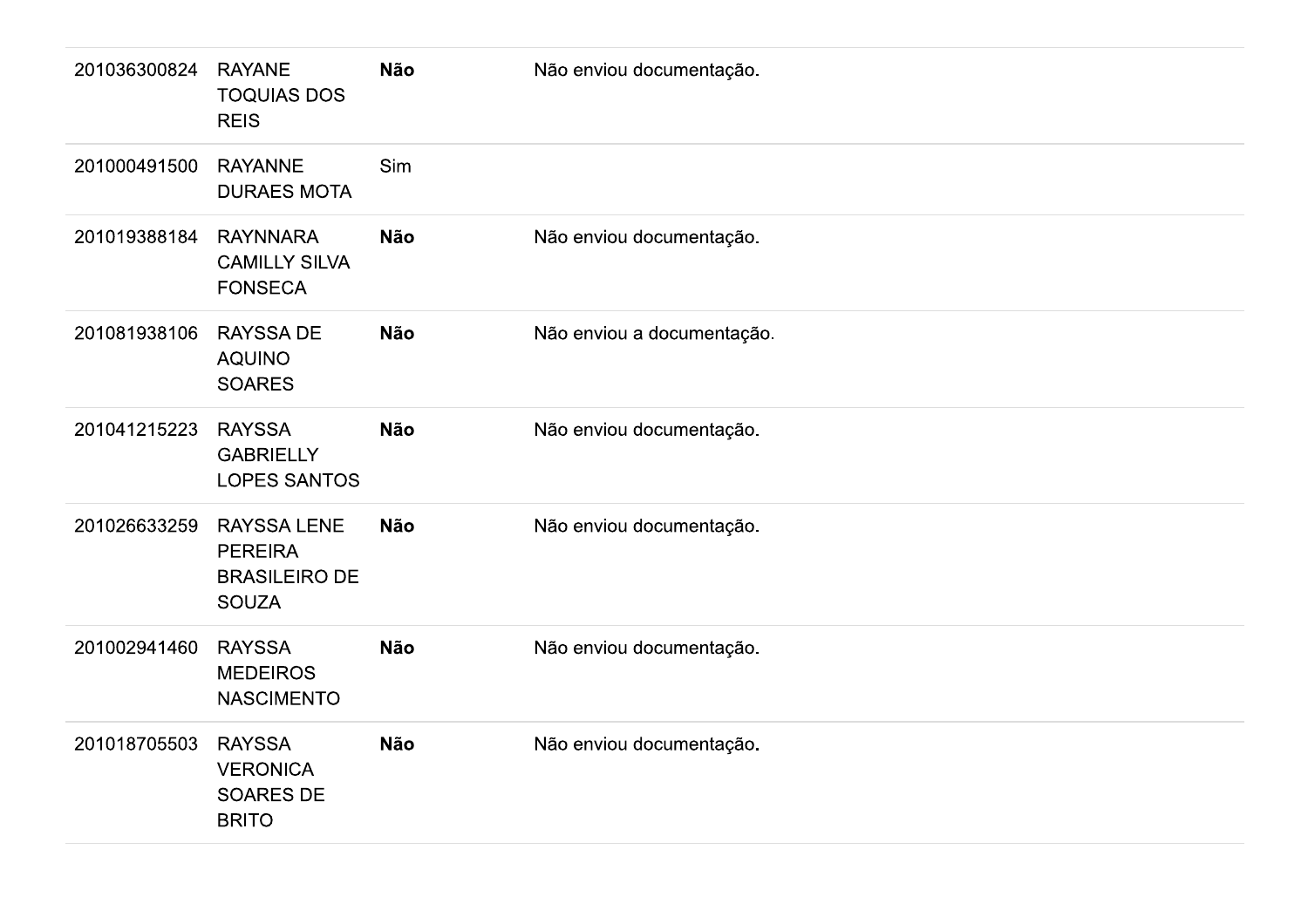| 201046342436 | <b>REBECA DE</b><br><b>FREITAS</b><br><b>SOUZA</b>                      | <b>Não</b> | Não enviou documentação.                                                                                                                                                                                                                                                                                                     |
|--------------|-------------------------------------------------------------------------|------------|------------------------------------------------------------------------------------------------------------------------------------------------------------------------------------------------------------------------------------------------------------------------------------------------------------------------------|
| 201009990718 | <b>REBECA</b><br><b>MANAIA DE</b><br><b>SANTANA</b>                     | <b>Não</b> | Não enviou documentação.                                                                                                                                                                                                                                                                                                     |
| 201037078999 | <b>REBECA</b><br><b>PEREIRA DE</b><br><b>OLIVEIRA</b>                   | <b>Não</b> | Não enviou a documentação.                                                                                                                                                                                                                                                                                                   |
| 201013422898 | <b>REGIANE</b><br><b>BARBOSA</b><br><b>RIBEIRO DOS</b><br><b>SANTOS</b> | <b>Não</b> | A declaração escolar apresentada possui apenas a conclusão do 3º ano do ensino<br>médio, a declaração deverá constar que a candidata cursou todo o ensino médio em<br>escola pública ou poderá enviar a cópia do Histórico Escolar. O documento pode ser<br>anexado durante o prazo de recurso através da área do candidato. |
| 201005838424 | <b>REGIANE</b><br><b>CRISTINA</b><br><b>FERREIRA</b>                    | <b>Não</b> | Não enviou a documentação.                                                                                                                                                                                                                                                                                                   |
| 201068289622 | <b>REGIANE DE</b><br><b>JESUS SOUZA</b>                                 | <b>Não</b> | Não enviou a documentação.                                                                                                                                                                                                                                                                                                   |
| 201020096719 | <b>REGINALDO</b><br><b>SANTANA DE</b><br><b>ARAUJO</b>                  | <b>Não</b> | Não enviou a documentação.                                                                                                                                                                                                                                                                                                   |
| 201018632285 | <b>REINALDO</b><br><b>PEREIRA</b><br><b>ALMEIDA</b>                     | <b>Não</b> | Não enviou a documentação.                                                                                                                                                                                                                                                                                                   |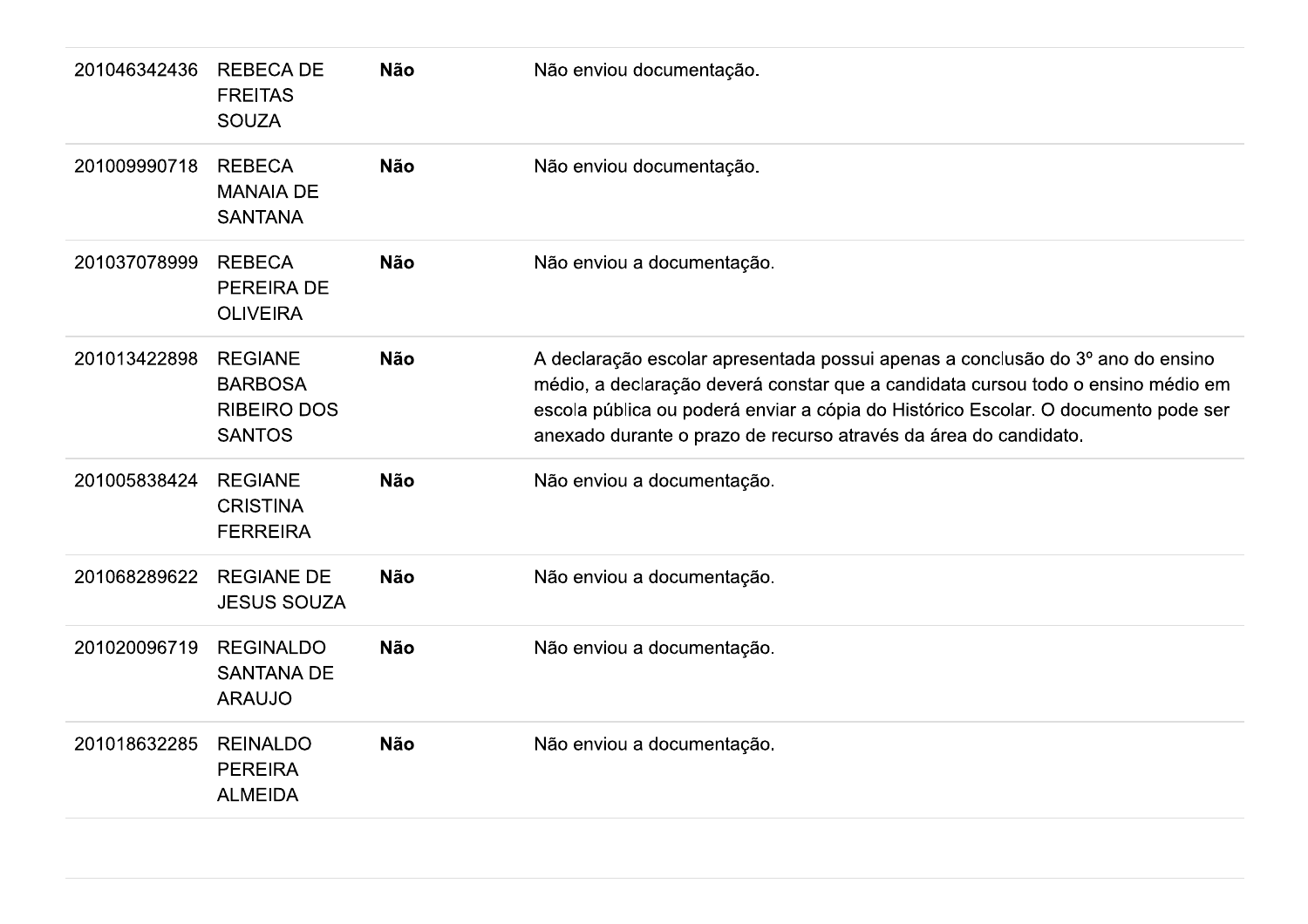| 201044508913 | <b>REJANE KELLY</b><br><b>MESQUITA</b><br><b>SILVA</b>                   | Não        | Não enviou documentação.                                                                                                                                                                                                                                                                                                                                                               |
|--------------|--------------------------------------------------------------------------|------------|----------------------------------------------------------------------------------------------------------------------------------------------------------------------------------------------------------------------------------------------------------------------------------------------------------------------------------------------------------------------------------------|
| 201103668459 | <b>REMINGTON</b><br><b>DIAMANTINO</b><br><b>FRANCA</b>                   | <b>Não</b> | Ausência de documentos essenciais para a análise. De acordo com o edital Nº<br>01/2021- SISU/UNIMONTES, costa no item 2.2 (documentação comprobatória de<br>apresentação obrigatória) do Anexo I (Programa Socioeconômico), toda a<br>documentação necessária que deve ser enviada para o processo seletivo.<br>Recomendo que seja feita na íntegra a leitura do edital e seus anexos. |
| 201056576691 | <b>RENAN ALVES</b><br><b>MARTINS</b>                                     | <b>Não</b> | Não enviou documentação.                                                                                                                                                                                                                                                                                                                                                               |
| 201069926891 | <b>RENATA</b><br><b>ALKMIM</b><br><b>AGUIAR</b>                          | Sim        |                                                                                                                                                                                                                                                                                                                                                                                        |
| 201011180761 | <b>RENATA</b><br><b>APARECIDA</b><br><b>EVANGELISTA</b><br><b>DUARTE</b> | <b>Não</b> | Não enviou documentação.                                                                                                                                                                                                                                                                                                                                                               |
| 201007471000 | <b>RENATA</b><br><b>FRANCO DE</b><br><b>MEDEIROS</b>                     | Sim        |                                                                                                                                                                                                                                                                                                                                                                                        |
| 201110795923 | <b>RENATA</b><br><b>GOMES DA</b><br><b>SILVA</b>                         | <b>Não</b> | Não enviou documentação.                                                                                                                                                                                                                                                                                                                                                               |
| 201014298057 | <b>RENATA</b><br><b>MACIEL DOS</b><br><b>SANTOS</b>                      | <b>Não</b> | Não enviou documentação.                                                                                                                                                                                                                                                                                                                                                               |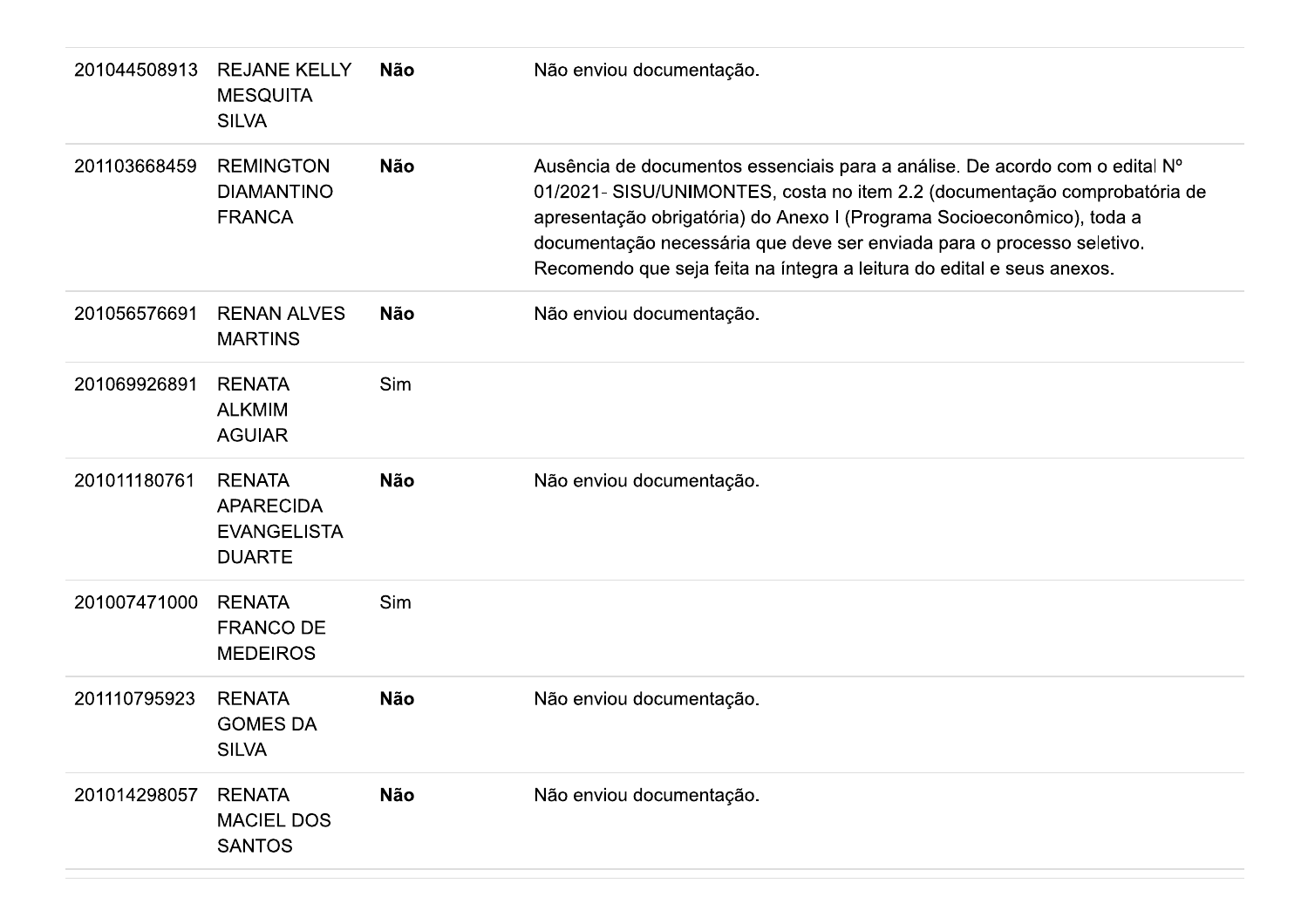| 201118277916 | <b>RENATA</b><br><b>MEDEIROS</b><br><b>DOS SANTOS</b>                | Não        | Não enviou documentação.   |
|--------------|----------------------------------------------------------------------|------------|----------------------------|
| 201041449418 | <b>RENATO</b><br><b>FERREIRA DE</b><br><b>AQUINO</b>                 | <b>Não</b> | Não enviou documentação.   |
| 201002920175 | <b>RENATO</b><br><b>PEREIRA</b><br><b>RODRIGUES</b><br><b>JUNIOR</b> | <b>Não</b> | Não enviou documentação.   |
| 202000022416 | <b>RENE ALVES</b><br><b>DOS SANTOS</b>                               | <b>Não</b> | Não enviou documentação.   |
| 201018764245 | <b>RENE FRACIL</b><br>DE OLIVEIRA                                    | Não        | Não enviou a documentação. |
| 201014021855 | <b>RENE</b><br><b>HERICSON</b><br><b>NASCIMENTO</b><br>DE QUEIROZ    | Não        | Não enviou a documentação. |
| 201092104375 | <b>RENIVALDO DE</b><br><b>OLIVEIRA</b><br><b>GUEDES</b>              | <b>Não</b> | Não enviou a documentação. |
| 201055700524 | <b>RHAYSSA</b><br><b>KAROLYNE</b><br><b>RODRIGUES</b><br>DOS SANTOS  | Não        | Não enviou documentação.   |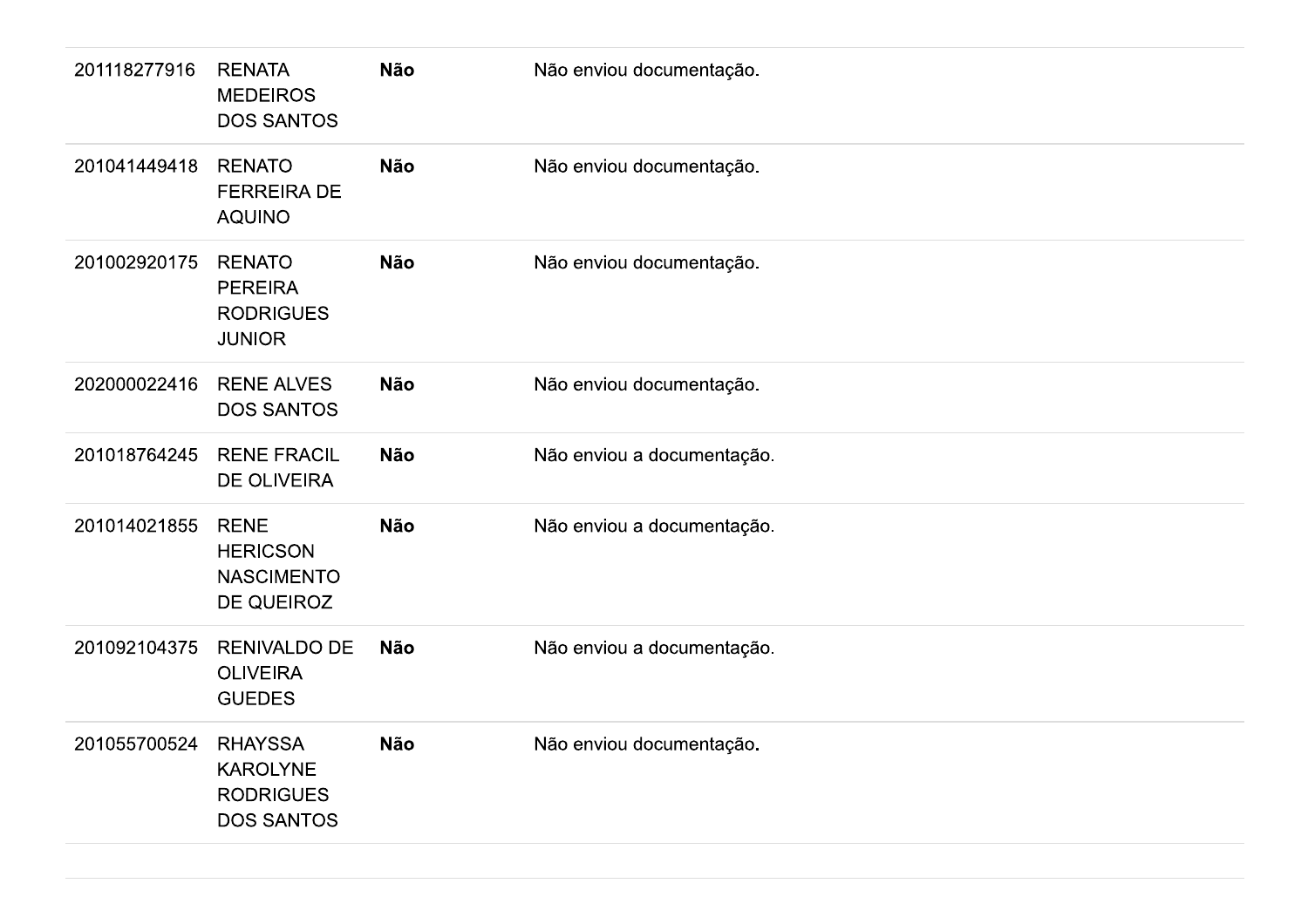| 201022078491 | <b>RIAN SANTOS</b><br><b>DE OLIVEIRA</b>                      | Não        | Não enviou documentação.   |
|--------------|---------------------------------------------------------------|------------|----------------------------|
| 201116163621 | <b>RICARDO</b><br><b>RODRIGUES</b><br><b>FERNANDES</b>        | <b>Não</b> | Não enviou a documentação. |
| 201026169338 | <b>RICHARD LIMA</b><br>DE HOLANDA                             | <b>Não</b> | Não enviou documentação.   |
| 201096393610 | <b>RIQUELME</b><br><b>PEREIRA</b><br><b>JARDIM</b>            | Não        | Não enviou documentação.   |
| 201013126648 | <b>RIVANY</b><br><b>RODRIGUES</b><br>SOUZA DE<br><b>JESUS</b> | Não        | Não enviou documentação.   |
| 201060522418 | <b>ROANE BRAZ</b><br><b>SILVA</b>                             | Não        | Não enviou documentação.   |
| 201079799239 | <b>ROBERTA</b><br><b>DELPIDIA</b><br><b>ALVES SILVA</b>       | Não        | Não enviou documentação.   |
| 201049728540 | <b>ROBERTA</b><br><b>SOARES SENA</b>                          | Não        | Não enviou a documentação. |
| 201015667342 | <b>ROBERTA</b><br><b>URCINA DOS</b><br><b>SANTOS SILVA</b>    | Não        | Não enviou documentação.   |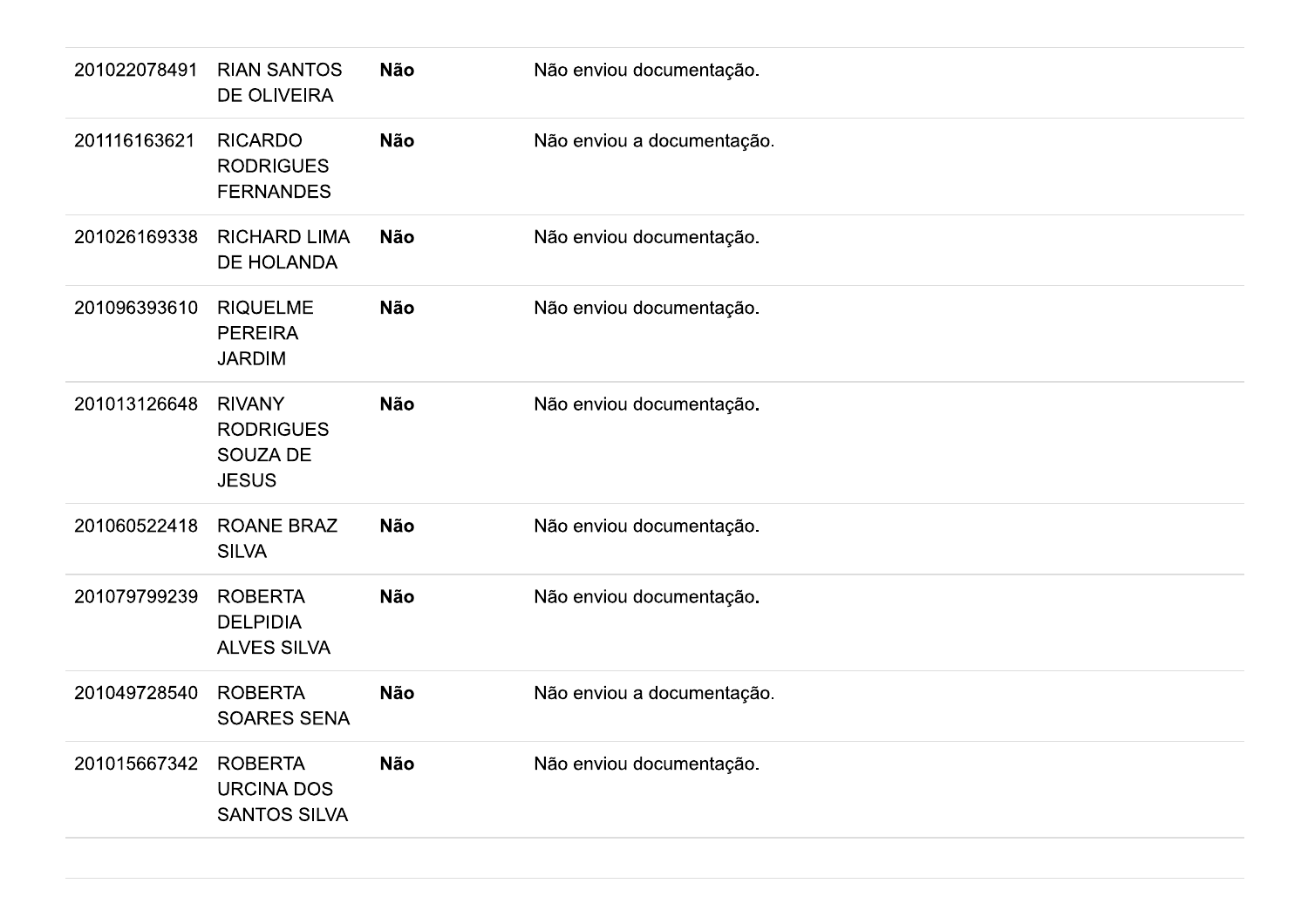| 201075568984 | <b>ROBERTO</b><br><b>CARLOS</b><br><b>SANTOS</b><br><b>PEDROGA</b> | <b>Não</b> | Não enviou documentação. |
|--------------|--------------------------------------------------------------------|------------|--------------------------|
| 201004342162 | <b>ROBERTO</b><br><b>CRISTIAN</b><br><b>SOUZA NEVES</b>            | <b>Não</b> | Não enviou documentação. |
| 201019257660 | <b>ROBERTO</b><br><b>RODRIGUES</b><br><b>LOPES</b>                 | <b>Não</b> | Não enviou documentação. |
| 201090185236 | <b>ROBSON</b><br><b>SANTOS DOS</b><br><b>REIS</b>                  | <b>Não</b> |                          |
| 201002279713 | <b>RODRIGO DE</b><br><b>JESUS</b><br><b>ALMEIDA</b>                | <b>Não</b> | Não enviou documentação. |
| 201008124111 | <b>RODRIGO</b><br><b>GOMES PITTA</b><br><b>LOPES</b>               | <b>Não</b> | Não enviou documentação. |
| 201033288873 | <b>RODRIGO</b><br><b>MARQUES DOS</b><br><b>SANTOS</b>              | <b>Não</b> | Não enviou documentação. |
| 201016929055 | <b>RODRIGO</b><br><b>RODRIGUES DA</b><br><b>CONCEICAO</b>          | <b>Não</b> | Não enviou documentação. |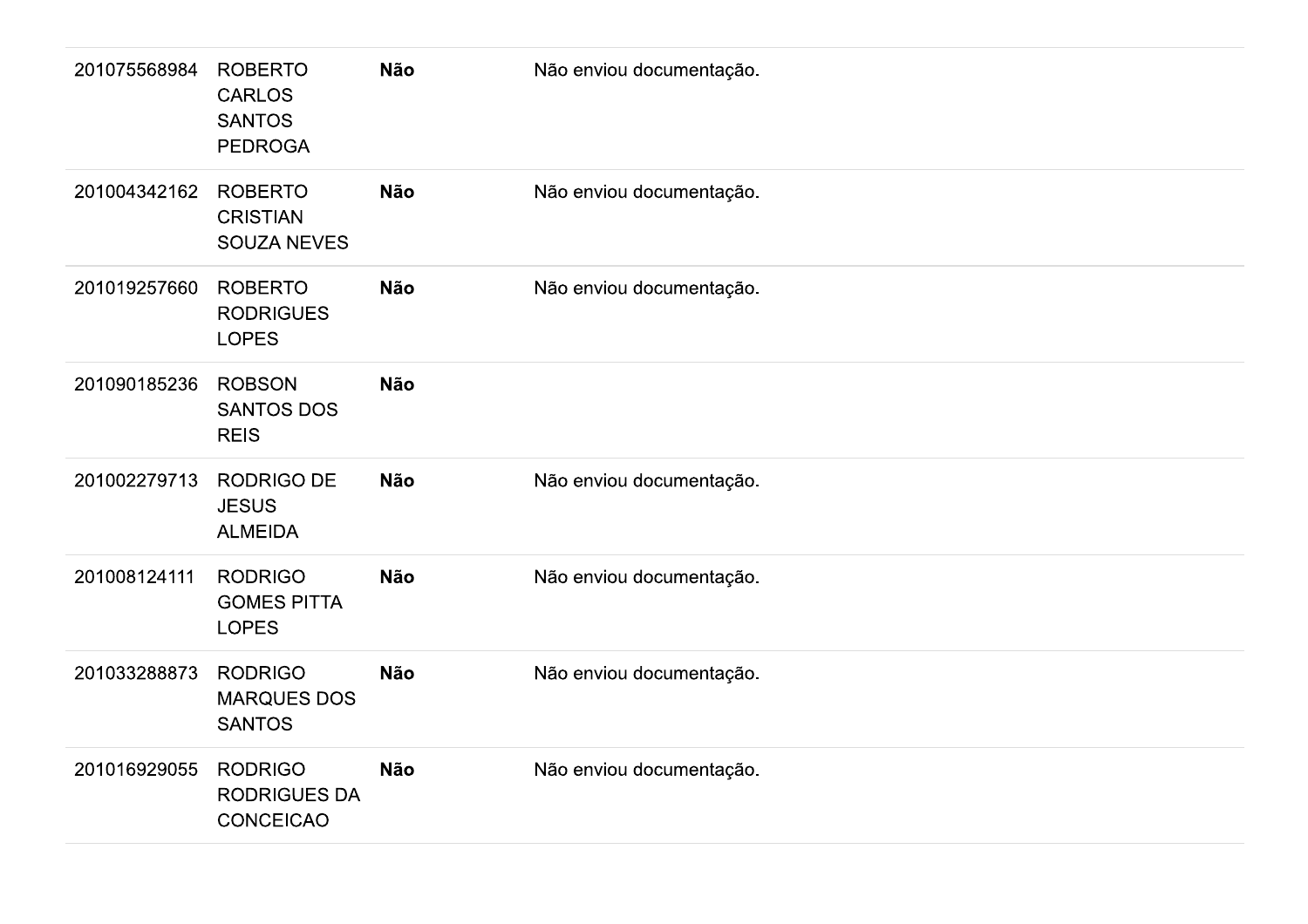| 201095991836 | <b>RODRIGO</b><br><b>SARAIVA</b><br><b>VELOSO</b>    | <b>Não</b> | Não enviou documentação.                                                                                                                                                                                                                                                                                                                                                               |
|--------------|------------------------------------------------------|------------|----------------------------------------------------------------------------------------------------------------------------------------------------------------------------------------------------------------------------------------------------------------------------------------------------------------------------------------------------------------------------------------|
| 201056547049 | <b>ROGER REIS</b><br><b>SILVA</b>                    | <b>Não</b> | Não enviou documentação.                                                                                                                                                                                                                                                                                                                                                               |
| 201005916048 | <b>ROGERIO</b><br><b>BRAGA</b><br><b>TOLENTINO</b>   | <b>Não</b> | Ausência de documentos essenciais para a análise. De acordo com o edital Nº<br>01/2021- SISU/UNIMONTES, costa no item 2.2 (documentação comprobatória de<br>apresentação obrigatória) do Anexo I (Programa Socioeconômico), toda a<br>documentação necessária que deve ser enviada para o processo seletivo.<br>Recomendo que seja feita na íntegra a leitura do edital e seus anexos. |
| 201085106817 | <b>ROGERIO LUIS</b><br><b>OLIVEIRA</b>               | <b>Não</b> | Não enviou documentação.                                                                                                                                                                                                                                                                                                                                                               |
| 201072157542 | <b>ROGERIO</b><br><b>SANTOS</b><br><b>OLIVEIRA</b>   | <b>Não</b> | Não enviou a documentação.                                                                                                                                                                                                                                                                                                                                                             |
| 201004306308 | <b>ROMANO</b><br><b>GUIMARAES</b><br><b>AMARAL</b>   | Sim        |                                                                                                                                                                                                                                                                                                                                                                                        |
| 201063260339 | <b>ROMILDO</b><br><b>FAGUNDES DE</b><br><b>JESUS</b> | <b>Não</b> | Não enviou a documentação.                                                                                                                                                                                                                                                                                                                                                             |
| 201068808868 | <b>ROMULO</b><br><b>MARTINS DOS</b><br><b>ANJOS</b>  | Sim        |                                                                                                                                                                                                                                                                                                                                                                                        |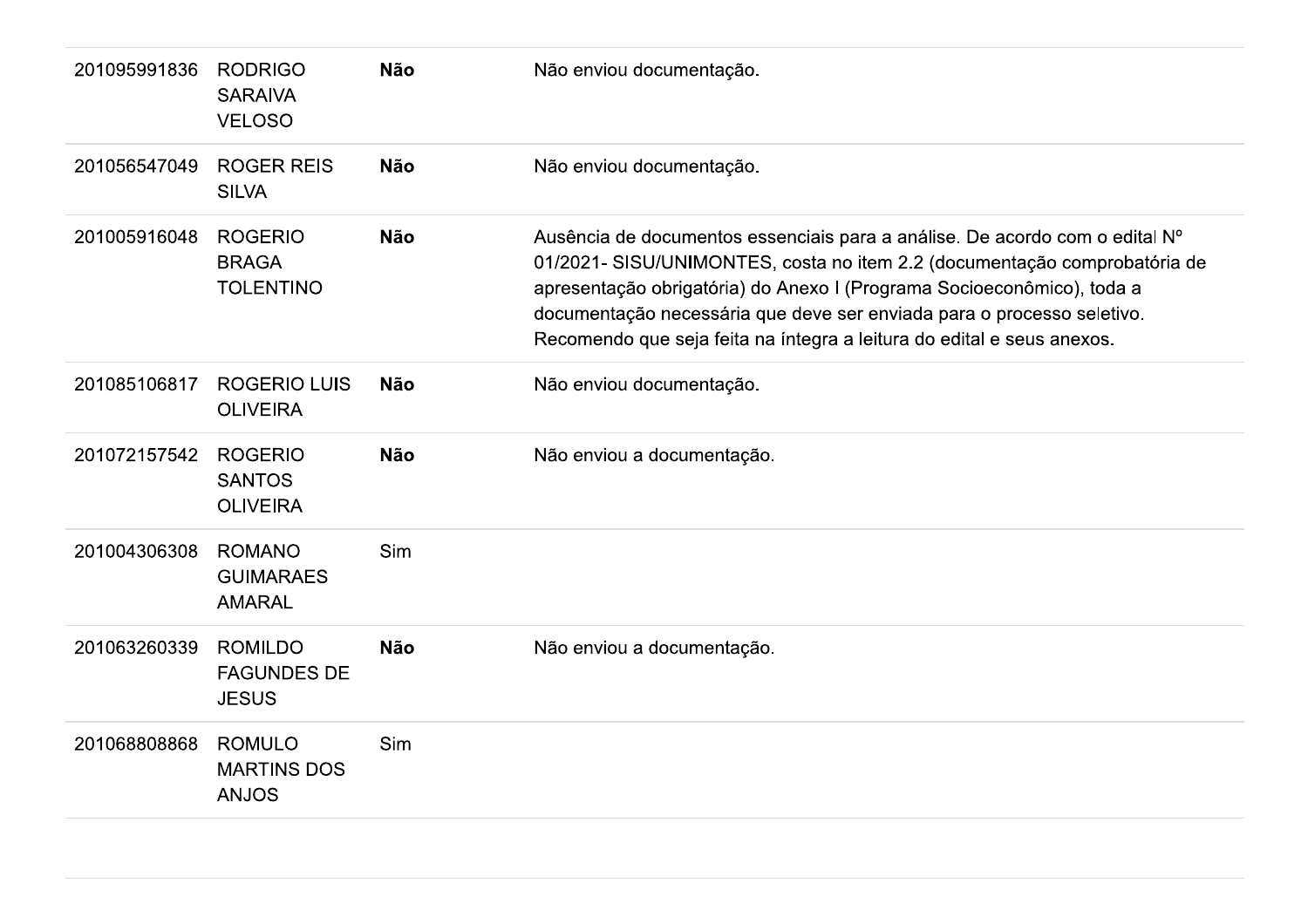| 201000439673 | <b>ROMULO SILVA</b><br><b>SANTOS</b>                                 | Não        | Não enviou documentação.                                                                                                                                                                                                                                                                                                                                                               |
|--------------|----------------------------------------------------------------------|------------|----------------------------------------------------------------------------------------------------------------------------------------------------------------------------------------------------------------------------------------------------------------------------------------------------------------------------------------------------------------------------------------|
| 202000019748 | <b>RONALDO</b><br><b>ARAUJO SILVA</b>                                | <b>Não</b> | Não enviou documentação.                                                                                                                                                                                                                                                                                                                                                               |
| 201105683860 | <b>RONALDO</b><br><b>BATISTA</b><br><b>SIQUEIRA</b><br><b>JUNIOR</b> | Sim        |                                                                                                                                                                                                                                                                                                                                                                                        |
| 201026488944 | <b>RONALDO</b><br><b>OLIVEIRA</b><br><b>COSTA</b>                    | <b>Não</b> | Não enviou documentação.                                                                                                                                                                                                                                                                                                                                                               |
| 201011941436 | <b>RONIEL</b><br><b>SANTIAGO</b>                                     | Sim        |                                                                                                                                                                                                                                                                                                                                                                                        |
| 201028207268 | <b>ROSALIA</b><br><b>FERREIRA NERI</b>                               | <b>Não</b> | Não enviou a documentação.                                                                                                                                                                                                                                                                                                                                                             |
| 201084205289 | <b>ROSALINO</b><br><b>VITOR DE</b><br><b>SOUZA</b>                   | Não        | Não enviou documentação.                                                                                                                                                                                                                                                                                                                                                               |
| 201018663447 | <b>ROSANGELA</b><br><b>FERREIRA DE</b><br><b>MELO</b>                | <b>Não</b> | Ausência de documentos essenciais para a análise. De acordo com o edital Nº<br>01/2021- SISU/UNIMONTES, costa no item 2.2 (documentação comprobatória de<br>apresentação obrigatória) do Anexo I (Programa Socioeconômico), toda a<br>documentação necessária que deve ser enviada para o processo seletivo.<br>Recomendo que seja feita na íntegra a leitura do edital e seus anexos. |
| 201042828453 | <b>ROSANGELA</b><br><b>FERREIRA NERI</b>                             | <b>Não</b> | Não enviou a documentação.                                                                                                                                                                                                                                                                                                                                                             |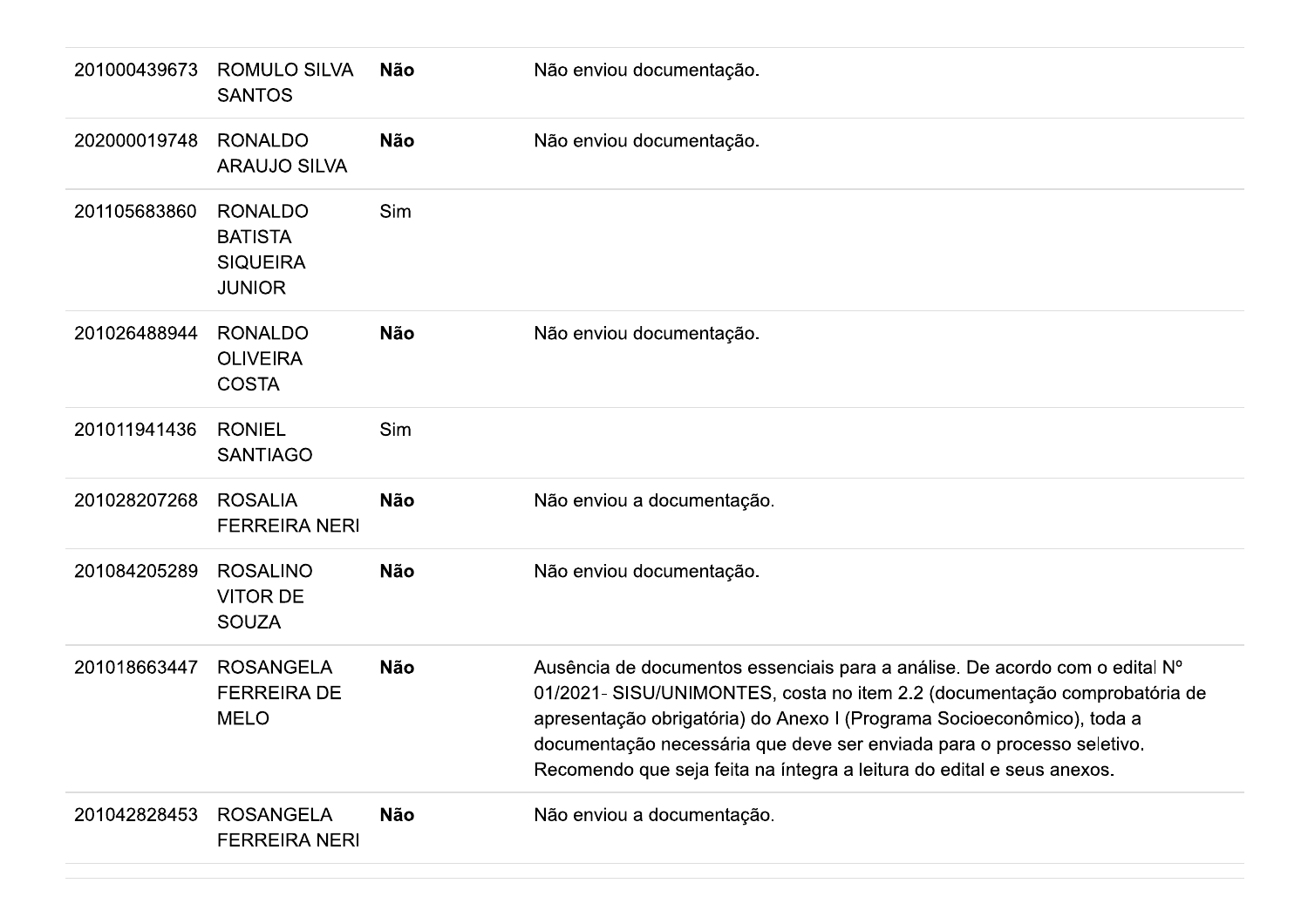| 201042472799 | <b>ROSELI</b><br><b>FERREIRA NERI</b>                                   | Não        | Não enviou a documentação. |
|--------------|-------------------------------------------------------------------------|------------|----------------------------|
| 201066153812 | <b>ROSELI SOUSA</b><br><b>GOMES DA</b><br><b>SILVA</b>                  | Não        | Não enviou a documentação. |
| 201080869807 | <b>ROSEMARA</b><br><b>LOPES DA</b><br><b>SILVA</b>                      | Sim        |                            |
| 201019532336 | <b>ROSIANE</b><br>ROCHA XAVIER                                          | <b>Não</b> | Não enviou documentação.   |
| 201035184153 | <b>ROSIELE</b><br><b>ARAUJO</b><br><b>NOGUEIRA</b>                      | <b>Não</b> | Não enviou documentação.   |
| 201021163054 | <b>ROSIMAR</b><br><b>JANAINA DIAS</b><br><b>ROCHA</b><br><b>PEREIRA</b> | <b>Não</b> | Não enviou documentação.   |
| 201113451979 | <b>ROZEMONE</b><br>LOPES DE<br><b>ALCANTARA</b>                         | <b>Não</b> | Não enviou documentação.   |
| 201018784342 | <b>RUAN ALLAN</b><br>CARVALHO<br><b>DIAS</b>                            | <b>Não</b> | Não enviou a documentação. |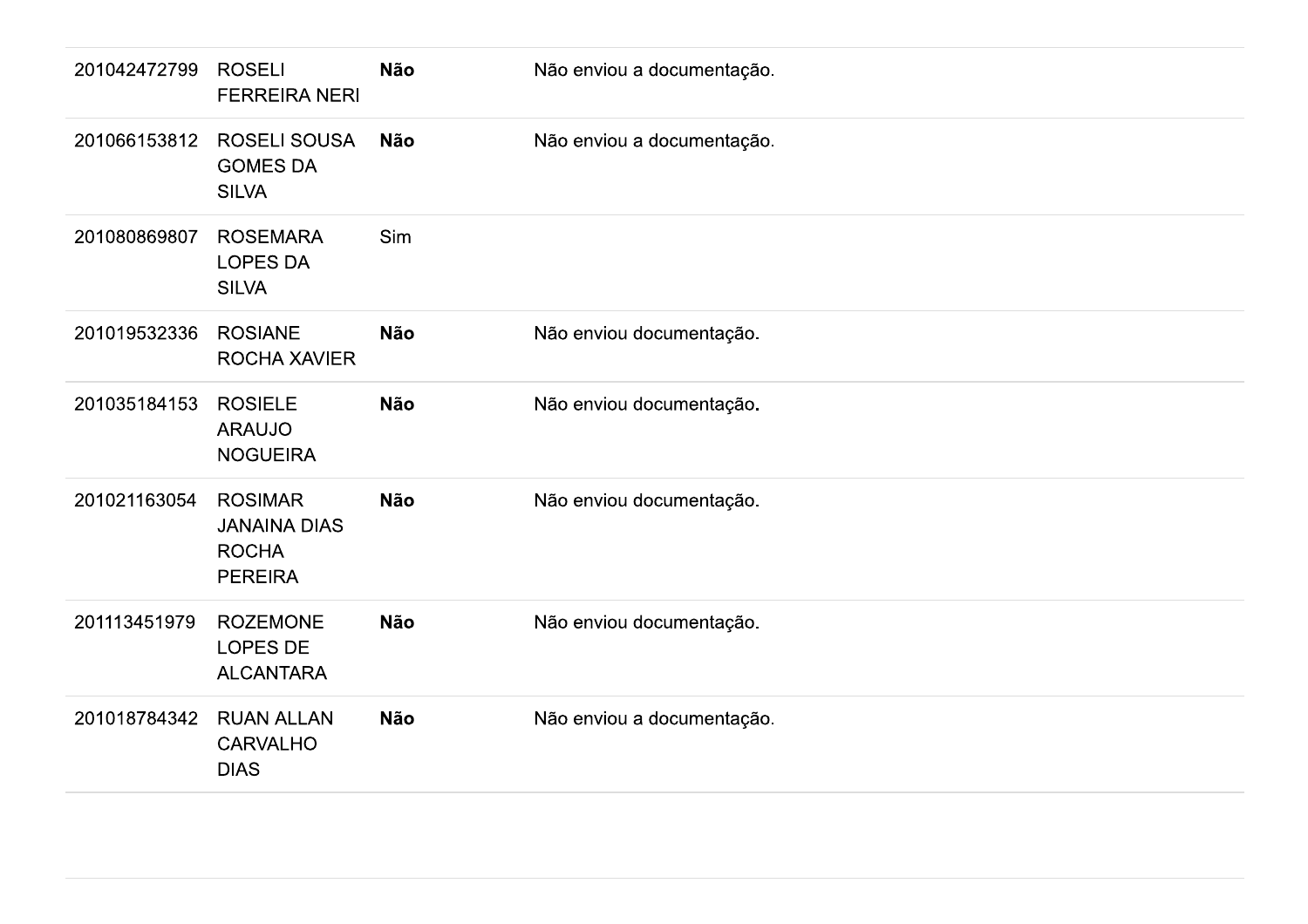| 201030902054 | <b>RUAN CARLOS</b><br><b>DE AQUINO</b><br><b>SILVA</b>            | <b>Não</b> | Ausência de documentos essenciais para a análise. De acordo com o edital Nº<br>01/2021- SISU/UNIMONTES, costa no item 2.2 (documentação comprobatória de<br>apresentação obrigatória) do Anexo I (Programa Socioeconômico), toda a<br>documentação necessária que deve ser enviada para o processo seletivo.<br>Recomendo que seja feita na íntegra a leitura do edital e seus anexos. |
|--------------|-------------------------------------------------------------------|------------|----------------------------------------------------------------------------------------------------------------------------------------------------------------------------------------------------------------------------------------------------------------------------------------------------------------------------------------------------------------------------------------|
| 201008135752 | <b>RUAN PABLO</b><br><b>SANTOS</b><br><b>GONCALVES</b>            | <b>Não</b> | Não enviou a documentação.                                                                                                                                                                                                                                                                                                                                                             |
| 201029940834 | <b>RUAN RAMOS</b><br><b>FERREIRA</b>                              | <b>Não</b> | Não enviou documentação.                                                                                                                                                                                                                                                                                                                                                               |
| 201067990220 | <b>RUBIA</b><br><b>MARIANE</b><br><b>GONCALVES</b><br><b>DIAS</b> | <b>Não</b> | Não enviou documentação.                                                                                                                                                                                                                                                                                                                                                               |
| 201050903578 | <b>RUBIANA</b><br><b>SUELLANNE</b><br><b>SILVA RUAS</b>           | Sim        |                                                                                                                                                                                                                                                                                                                                                                                        |
| 201056106515 | <b>RUTE CAMPOS</b><br><b>BARBOSA</b>                              | <b>Não</b> | Não enviou documentação.                                                                                                                                                                                                                                                                                                                                                               |
| 201009280409 | <b>RUTH</b><br><b>KAROLINA</b><br><b>NEVES COSTA</b>              | <b>Não</b> | Não enviou a documentação.                                                                                                                                                                                                                                                                                                                                                             |
| 201003556895 | <b>RUTH</b><br><b>STHEFANY</b><br><b>ALVES FROIS</b>              | <b>Não</b> | Não enviou documentação.                                                                                                                                                                                                                                                                                                                                                               |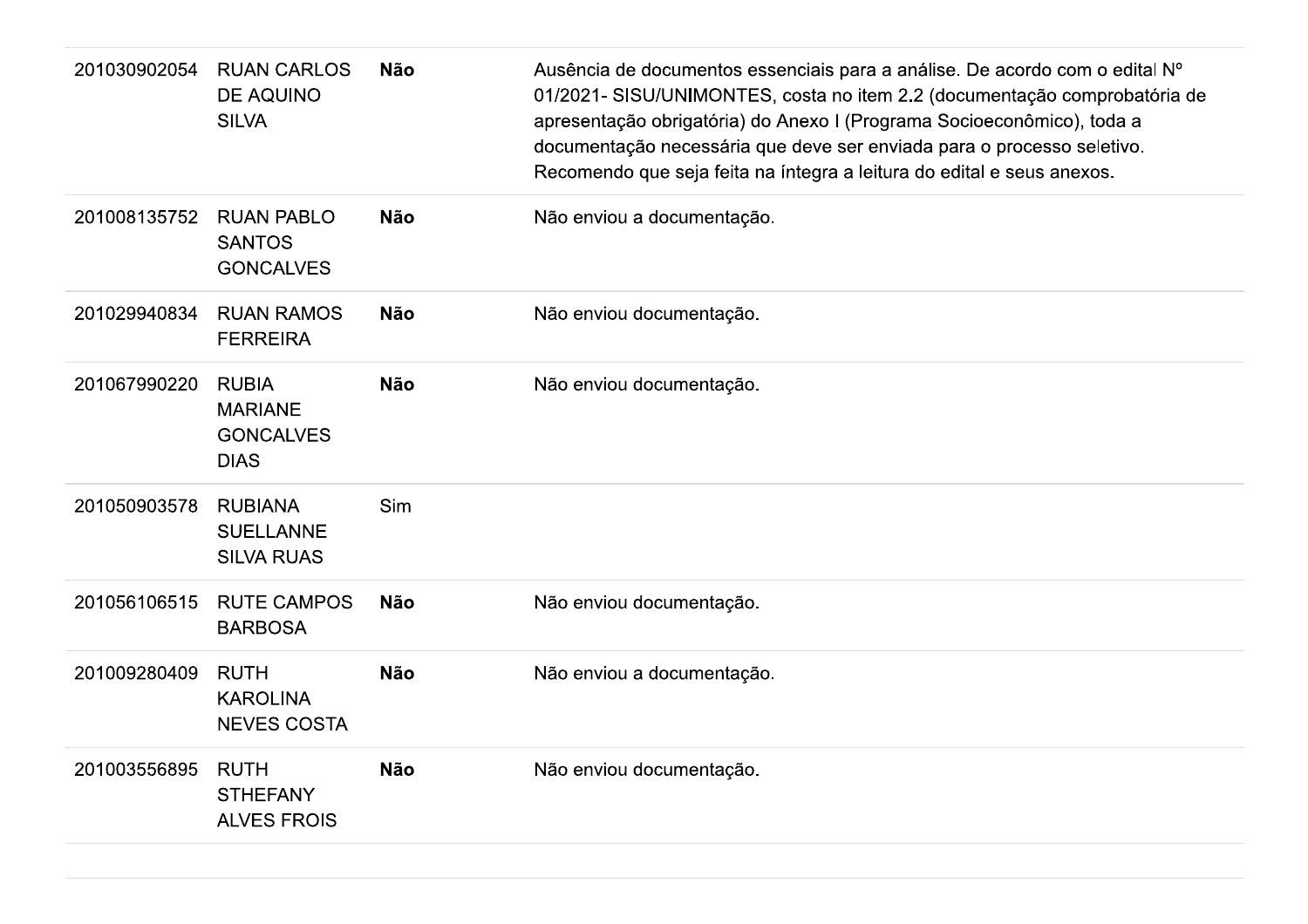| 201034823983 | <b>RUTIELY APUC</b><br><b>MEDEIROS</b><br><b>DIAS</b>                  | <b>Não</b> | Não enviou documentação.   |
|--------------|------------------------------------------------------------------------|------------|----------------------------|
| 201083747919 | <b>RYAN MARCOS</b><br><b>SANTOS SILVA</b>                              | <b>Não</b> | Não enviou documentação.   |
| 201071742070 | <b>RYANNY</b><br><b>MOREIRA</b><br><b>PASCOAL</b>                      | Sim        |                            |
| 201026858054 | <b>SABRINA</b><br><b>AMARAL</b><br><b>MIRANDA</b>                      | <b>Não</b> | Não enviou documentação.   |
| 201004201657 | <b>SABRINA</b><br><b>CAMILLY</b><br><b>OLIVEIRA</b><br><b>FERREIRA</b> | <b>Não</b> | Não enviou a documentação. |
| 201001230295 | <b>SABRINA DE</b><br><b>JESUS SANTOS</b>                               | <b>Não</b> | Não enviou documentação.   |
| 201010885279 | <b>SABRINA FELIS</b><br><b>COSTA</b>                                   | Sim        |                            |
| 201054125954 | <b>SABRINA</b><br><b>FERREIRA</b><br><b>ALVES</b>                      | Sim        |                            |
| 201099823761 | <b>SABRINA</b><br><b>GOMES DE</b><br><b>OLIVEIRA</b>                   | <b>Não</b> | Não enviou a documentação. |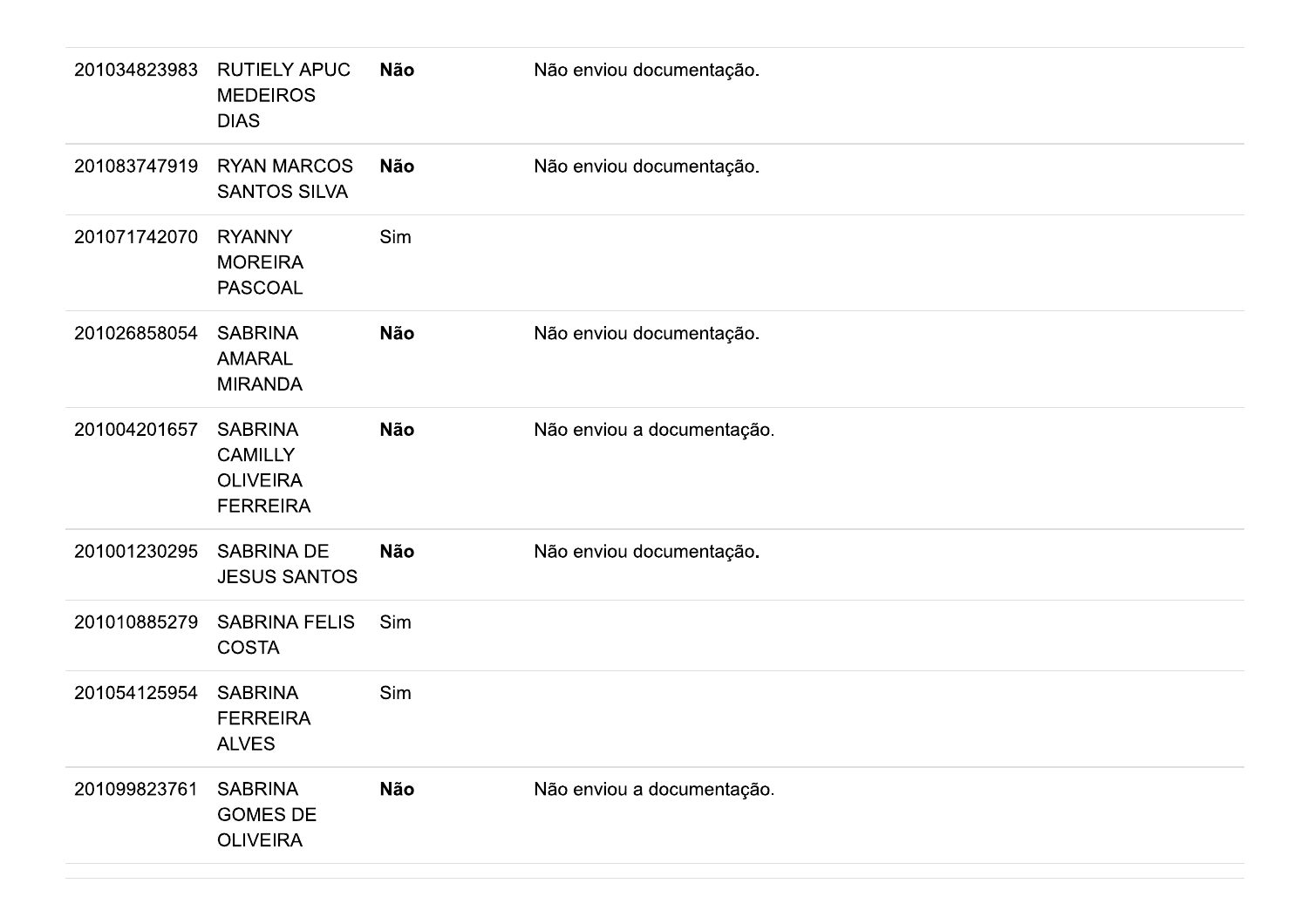| 201010174492 | <b>SABRINA</b><br><b>GOMES</b><br><b>SANTOS</b>                      | <b>Não</b> | Ausência de documentos essenciais para a análise. De acordo com o edital Nº<br>01/2021- SISU/UNIMONTES, costa no item 2.2 (documentação comprobatória de<br>apresentação obrigatória) do Anexo I (Programa Socioeconômico), toda a<br>documentação necessária que deve ser enviada para o processo seletivo.<br>Recomendo que seja feita na íntegra a leitura do edital e seus anexos. |
|--------------|----------------------------------------------------------------------|------------|----------------------------------------------------------------------------------------------------------------------------------------------------------------------------------------------------------------------------------------------------------------------------------------------------------------------------------------------------------------------------------------|
| 201067604458 | <b>SABRINA</b><br><b>LAUREN</b><br><b>CARDOSO</b><br><b>ALKIMIN</b>  | <b>Não</b> | Não enviou a documentação.                                                                                                                                                                                                                                                                                                                                                             |
| 201028623001 | <b>SABRINA</b><br><b>MEIRA ROCHA</b>                                 | Sim        |                                                                                                                                                                                                                                                                                                                                                                                        |
| 201019755564 | <b>SABRINA</b><br><b>MENDES</b><br><b>FONSECA</b>                    | <b>Não</b> | Não enviou documentação.                                                                                                                                                                                                                                                                                                                                                               |
| 201083584825 | <b>SABRINA</b><br><b>MEYRYELEN</b><br><b>BATISTA</b><br><b>RAMOS</b> | Sim        |                                                                                                                                                                                                                                                                                                                                                                                        |
| 201011527920 | <b>SABRINA</b><br><b>SANTOS DA</b><br><b>SILVA</b>                   | Sim        |                                                                                                                                                                                                                                                                                                                                                                                        |
| 201064222585 | <b>SABRINE</b><br><b>CRISTINE</b><br><b>MATOS DE</b><br><b>PAULA</b> | <b>Não</b> | Não enviou documentação.                                                                                                                                                                                                                                                                                                                                                               |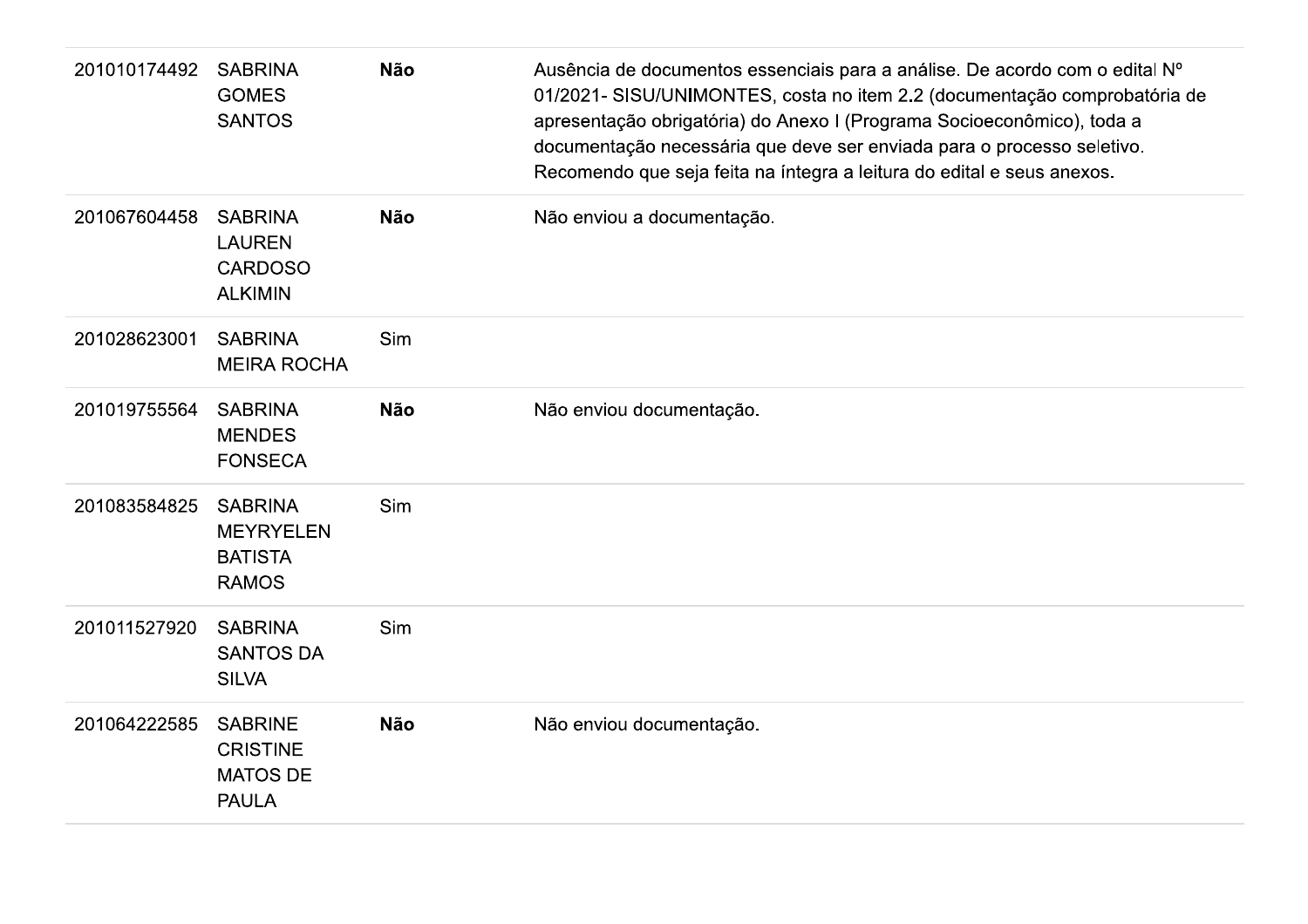| 201076537780 | <b>SAHORI</b><br><b>ESTEVES</b><br><b>RIBEIRO</b>                     | <b>Não</b> | Não enviou documentação.   |
|--------------|-----------------------------------------------------------------------|------------|----------------------------|
| 201010849531 | <b>SAIRES</b><br><b>APARECIDO</b><br><b>PEREIRA</b><br><b>BARBOSA</b> | <b>Não</b> | Não enviou documentação.   |
| 201000520878 | <b>SAMALLA</b><br><b>GEOVANNA</b><br><b>MOTA DIAS</b>                 | <b>Não</b> | Não enviou documentação.   |
| 201122694379 | <b>SAMARA</b><br><b>CARDOSO DIAS</b><br><b>BARBOSA</b>                | <b>Não</b> | Não enviou a documentação. |
| 201001535586 | <b>SAMARA</b><br><b>CAROLINA</b><br><b>VITAL PAES</b>                 | <b>Não</b> | Não enviou documentação.   |
| 201000550016 | <b>SAMARA</b><br><b>ELIANE</b><br><b>RODRIGUES</b><br><b>SANTOS</b>   | <b>Não</b> | Não enviou a documentação. |
| 201014676450 | <b>SAMARA</b><br><b>GEOVANDA</b><br><b>OLIVEIRA</b><br><b>CUNHA</b>   | <b>Não</b> | Não enviou documentação.   |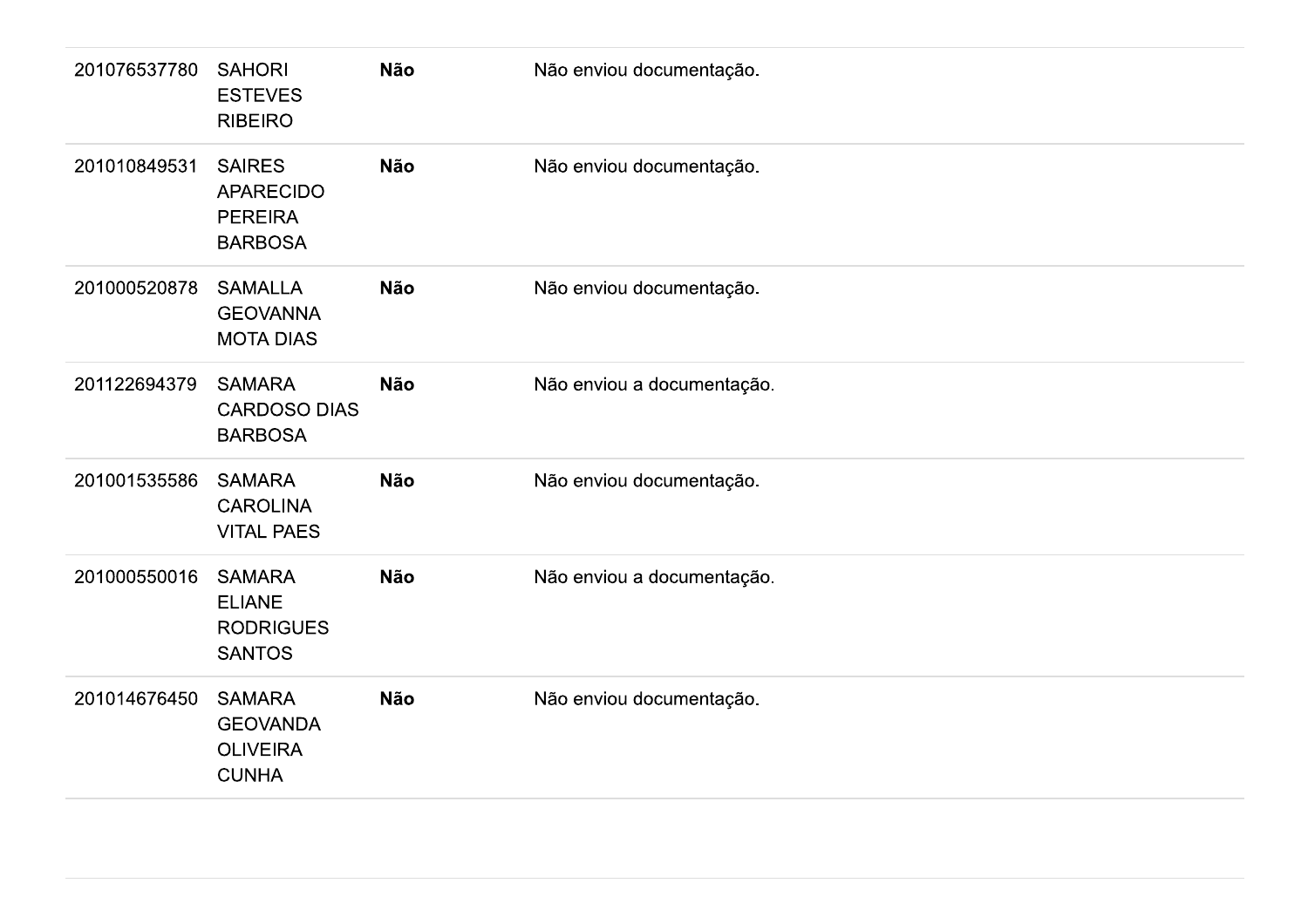| 201001774227 | <b>SAMARA</b><br><b>JOSIELE</b><br><b>OLIVEIRA</b><br><b>GOMES</b>  | <b>Não</b> | Ausência da declaração ou histórico escolar, Carteira de Trabalho da mãe é<br>necessário a cópia da folha de contrato e ausência dos comprovantes do INSS do<br>pai. Os documentos poderão serem anexado durante o prazo de recurso através da<br>área do candidato. |
|--------------|---------------------------------------------------------------------|------------|----------------------------------------------------------------------------------------------------------------------------------------------------------------------------------------------------------------------------------------------------------------------|
| 201022859130 | <b>SAMARA</b><br><b>MARTINS</b><br><b>OLIVEIRA</b>                  | Sim        |                                                                                                                                                                                                                                                                      |
| 201097087807 | <b>SAMARA</b><br><b>RAMONY LIMA</b><br><b>RODRIGUES</b>             | <b>Não</b> | Não enviou documentação.                                                                                                                                                                                                                                             |
| 201071442804 | <b>SAMARONY</b><br>PEREIRA DOS<br><b>SANTOS</b>                     | <b>Não</b> | Não enviou documentação.                                                                                                                                                                                                                                             |
| 201079274811 | <b>SAMIA</b><br><b>RODRIGUES</b><br><b>FERREIRA</b>                 | Sim        |                                                                                                                                                                                                                                                                      |
| 201014382745 | <b>SAMIA SOARES</b><br><b>PEREIRA</b>                               | <b>Não</b> | Não enviou documentação.                                                                                                                                                                                                                                             |
| 201039939594 | <b>SAMILLA</b><br><b>LORRANY</b><br><b>FAGUNDES</b><br><b>SOUSA</b> | <b>Não</b> | Não enviou a documentação.                                                                                                                                                                                                                                           |
| 201020518654 | <b>SAMILLY</b><br><b>OLIVEIRA</b><br><b>SOUZA</b>                   | <b>Não</b> | Não enviou a documentação.                                                                                                                                                                                                                                           |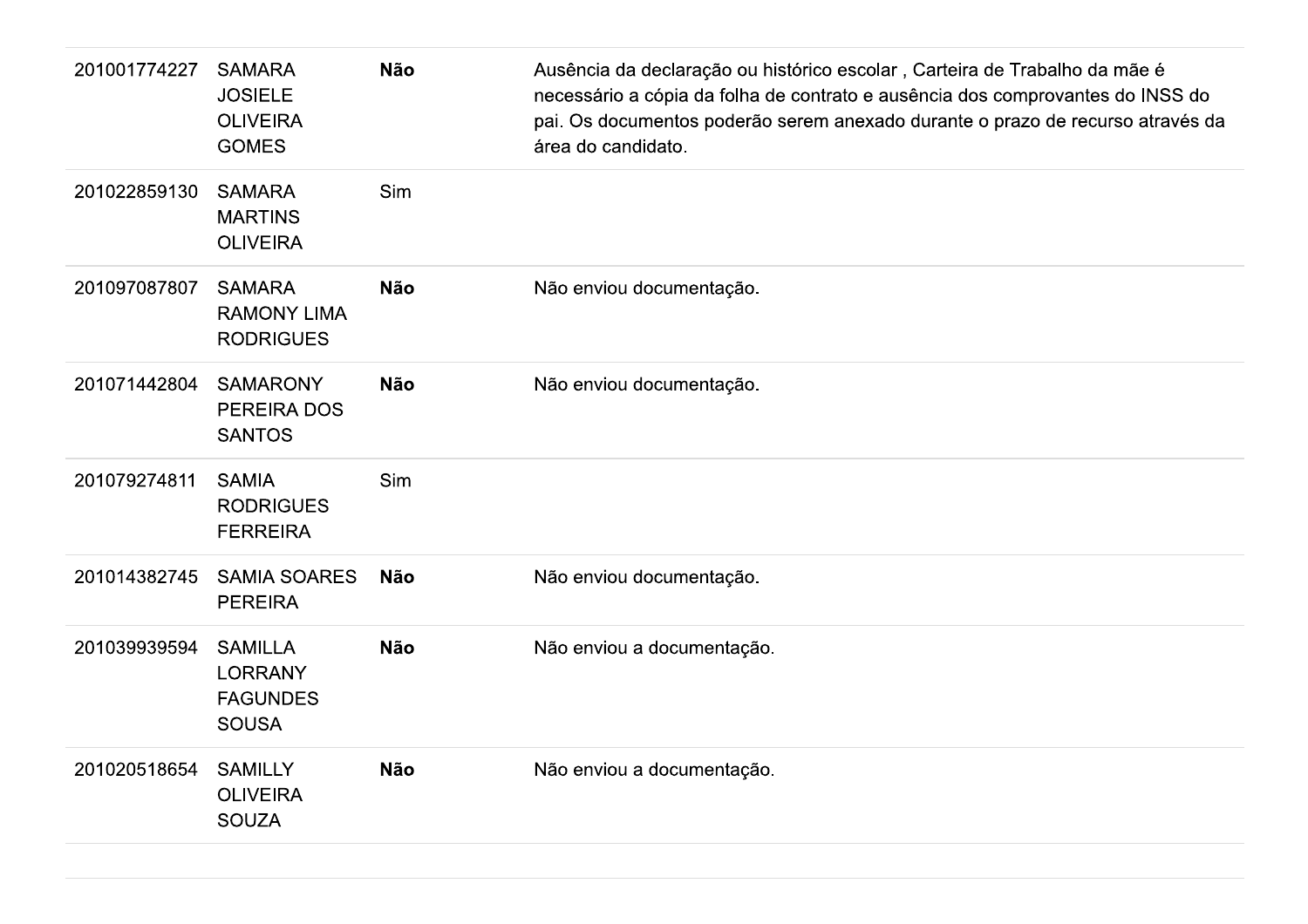| 201096434117 | <b>SAMIR DA</b><br><b>SILVA</b><br><b>FONSECA</b>     | Não | Não enviou documentação.   |
|--------------|-------------------------------------------------------|-----|----------------------------|
| 201006505428 | <b>SAMIRA</b><br><b>DURAES</b><br><b>GONCALVES</b>    | Não | Não enviou documentação.   |
| 201060107160 | <b>SAMIRA</b><br><b>MARIELE SILVA</b><br><b>GOMES</b> | Sim |                            |
| 201053587626 | <b>SAMIRA</b><br><b>OLIVEIRA DA</b><br><b>SILVA</b>   | Não | Não enviou documentação.   |
| 201008789764 | <b>SAMIRA</b><br><b>SOARES</b>                        | Não | Não enviou a documentação. |
| 201000183602 | <b>SAMUEL DE</b><br><b>ANDRADE</b><br><b>BARBOSA</b>  | Não | Não enviou a documentação. |
| 201001424096 | <b>SAMUEL</b><br><b>FERREIRA DE</b><br><b>OLIVA</b>   | Não | Não enviou documentação.   |
| 201005778554 | <b>SAMUEL</b><br><b>FERREIRA</b><br><b>MENDES</b>     | Não | Não enviou documentação.   |
| 201064736832 | <b>SAMUEL LEITE</b><br><b>FONSECA</b>                 | Não | Não enviou documentação.   |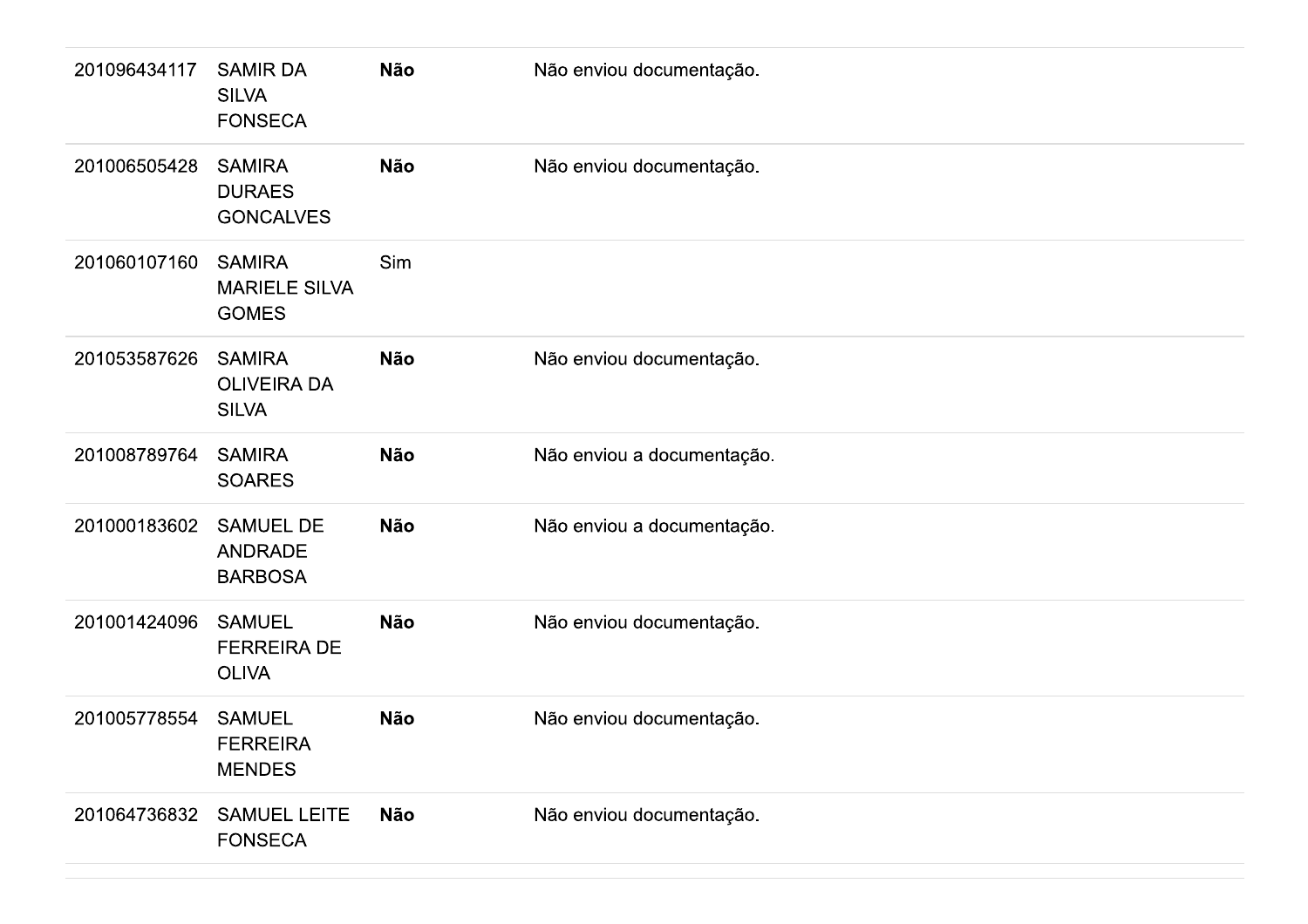| 201053709378 | <b>SAMUEL</b><br><b>LEMES</b><br><b>PEREIRA</b>                     | Não        | Não enviou a documentação. |
|--------------|---------------------------------------------------------------------|------------|----------------------------|
| 201092747199 | <b>SAMUEL LUCAS</b><br>ROCHA MOTA                                   | <b>Não</b> | Não enviou documentação.   |
| 201107596250 | <b>SAMUEL</b><br><b>MARCOS</b><br><b>PEREIRA</b><br><b>FREITAS</b>  | <b>Não</b> | Não enviou documentação.   |
| 201001730724 | <b>SAMUEL</b><br>PEREIRA DE<br><b>SOUZA</b><br><b>SANTOS</b>        | <b>Não</b> | Não enviou documentação.   |
| 201072247129 | <b>SAMUEL</b><br><b>RUILDE DOS</b><br><b>SANTOS LOPES</b>           | Sim        |                            |
| 201096197086 | <b>SAMUEL</b><br>SOARES SILVA                                       | <b>Não</b> | Não enviou a documentação. |
| 201006736510 | <b>SAMUEL</b><br><b>VICTOR</b><br><b>GUIMARAES</b><br><b>PRATES</b> | <b>Não</b> | Não enviou documentação.   |
| 201007625985 | <b>SANDRA</b><br><b>FERREIRA DA</b><br><b>SILVA</b>                 | <b>Não</b> | Não enviou documentação.   |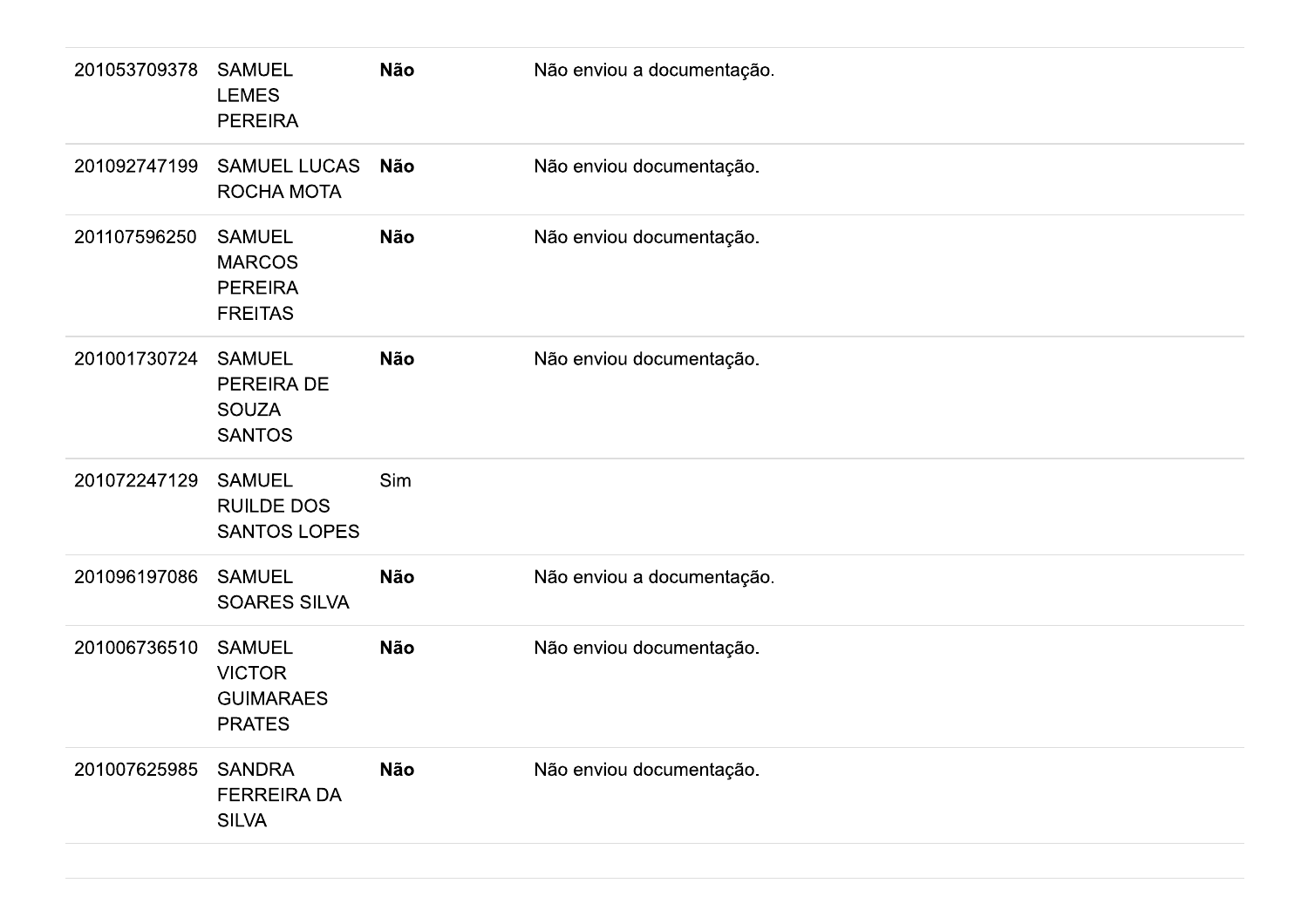| 201024674578 | <b>SANDRO LUCIO</b><br><b>OLIVEIRA</b><br><b>SANTANA</b>              | Não        | Não enviou a documentação. |
|--------------|-----------------------------------------------------------------------|------------|----------------------------|
| 201068153299 | <b>SANNY</b><br><b>EVANGELISTA</b><br><b>ANDRADE</b><br><b>DURAES</b> | <b>Não</b> | Não enviou documentação.   |
| 201021682756 | <b>SARA ALVES</b><br><b>DA SILVA</b><br><b>SANTOS</b>                 | <b>Não</b> | Não enviou documentação.   |
| 201059387906 | <b>SARA BARRA</b><br><b>DO</b><br><b>NASCIMENTO</b>                   | <b>Não</b> | Não enviou documentação.   |
| 201077872442 | <b>SARA CAMILY</b><br><b>GOMES</b><br><b>ALMEIDA</b>                  | <b>Não</b> | Não enviou a documentação. |
| 201019506025 | <b>SARA</b><br><b>GABRIELA</b><br><b>PEREIRA</b><br><b>SANTOS</b>     | <b>Não</b> | Não enviou documentação.   |
| 201056635414 | <b>SARA</b><br><b>GONCALVES</b><br><b>DA SILVA</b>                    | <b>Não</b> | Não enviou documentação.   |
| 201089167153 | <b>SARA JORGE</b><br><b>XAVIER</b>                                    | <b>Não</b> | Não enviou documentação.   |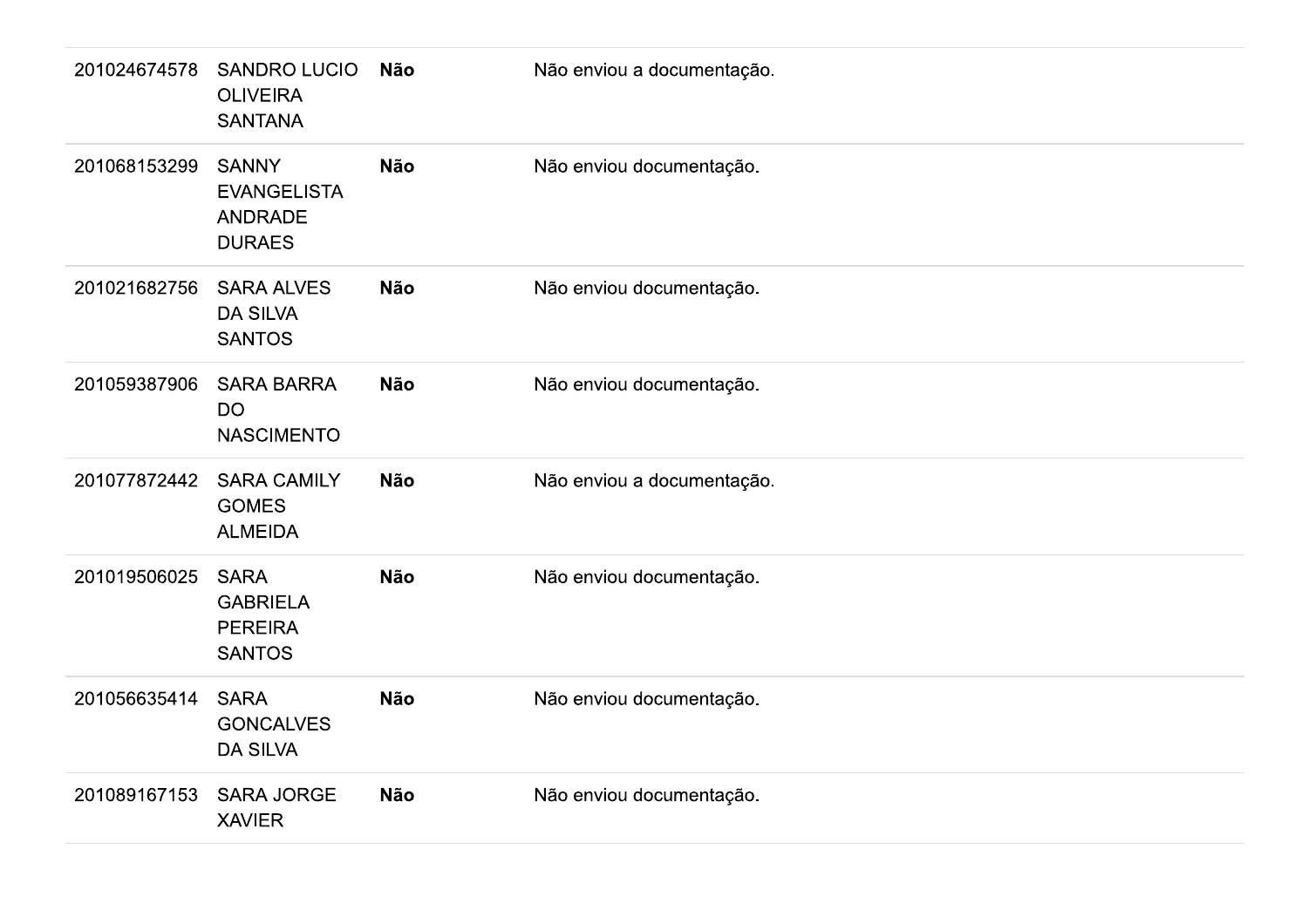| 201005388891 | <b>SARA MENDES</b><br><b>DOS SANTOS</b>                                              | Não        | Não enviou documentação.   |
|--------------|--------------------------------------------------------------------------------------|------------|----------------------------|
| 201069185563 | <b>SARA PEREIRA</b><br><b>DIAS</b>                                                   | Não        | Não enviou a documentação. |
| 201018724157 | <b>SARA</b><br><b>STHEFANNY DE</b><br><b>SOUZA RAMOS</b>                             | <b>Não</b> | Não enviou documentação.   |
| 201016668430 | <b>SARAH</b><br><b>GIOVANNA</b><br><b>BELCHIOR DE</b><br><b>SOUZA</b>                | <b>Não</b> | Não enviou a documentação. |
| 201004897116 | <b>SARAH</b><br><b>JHENIFER</b><br><b>MENDES</b><br><b>SAMPAIO</b>                   | Não        | Não enviou a documentação. |
| 201025000989 | <b>SARAH</b><br><b>LOURENY</b><br><b>OLIVEIRA</b><br><b>NUNES DE</b><br><b>SOUZA</b> | <b>Não</b> | Não enviou documentação.   |
| 201021377837 | <b>SARAH</b><br><b>TABOADA DE</b><br><b>SOUZA</b>                                    | Não        | Não enviou documentação.   |
| 201015698768 | SARAH VITORIA Não<br><b>SILVA</b>                                                    |            | Não enviou documentação.   |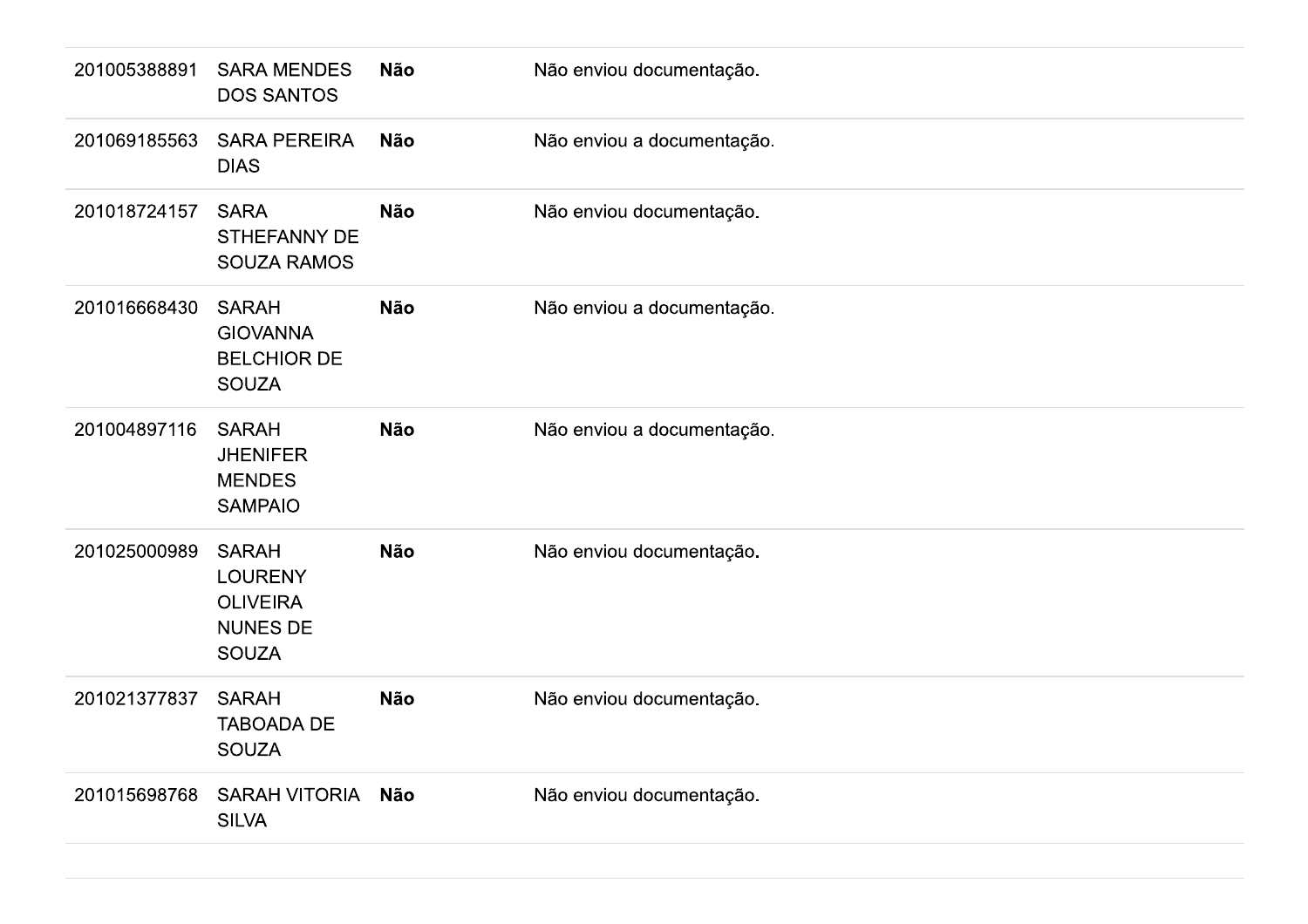| 201012302000 | <b>SAULO</b><br><b>RICHARDSON</b><br><b>GUSMAO</b>                      | <b>Não</b> | Não enviou documentação.                                                                                                                                                                                                                                                                                                                                                               |
|--------------|-------------------------------------------------------------------------|------------|----------------------------------------------------------------------------------------------------------------------------------------------------------------------------------------------------------------------------------------------------------------------------------------------------------------------------------------------------------------------------------------|
| 201073065199 | <b>SAVIO VINICIUS</b><br><b>CAMPOS</b><br><b>GUEDES</b>                 | <b>Não</b> | Não enviou a documentação.                                                                                                                                                                                                                                                                                                                                                             |
| 201042238000 | <b>SELMA</b><br><b>PEREIRA DE</b><br><b>SOUZA</b>                       | <b>Não</b> | Não enviou documentação.                                                                                                                                                                                                                                                                                                                                                               |
| 201001685878 | <b>SERES MARA</b><br><b>NUNES</b><br><b>SANTOS</b>                      | Sim        |                                                                                                                                                                                                                                                                                                                                                                                        |
| 201011995564 | <b>SERGIO COSTA</b><br><b>TRINDADE</b>                                  | <b>Não</b> | O link do drive não possui nenhum documento. Por isso foi impossível realizar a<br>análise.                                                                                                                                                                                                                                                                                            |
| 202000021854 | <b>SERGIO LOPES</b><br><b>MACHADO</b>                                   | <b>Não</b> | Não enviou documentação.                                                                                                                                                                                                                                                                                                                                                               |
| 201001778467 | <b>SHANDLER</b><br><b>SILVA CAMPOS</b>                                  | <b>Não</b> | Ausência de documentos essenciais para a análise. De acordo com o edital Nº<br>01/2021- SISU/UNIMONTES, costa no item 2.2 (documentação comprobatória de<br>apresentação obrigatória) do Anexo I (Programa Socioeconômico), toda a<br>documentação necessária que deve ser enviada para o processo seletivo.<br>Recomendo que seja feita na íntegra a leitura do edital e seus anexos. |
| 201004786020 | <b>SHEILA DE</b><br><b>FATIMA</b><br><b>RODRIGUES</b><br><b>RIBEIRO</b> | <b>Não</b> | Não enviou documentação.                                                                                                                                                                                                                                                                                                                                                               |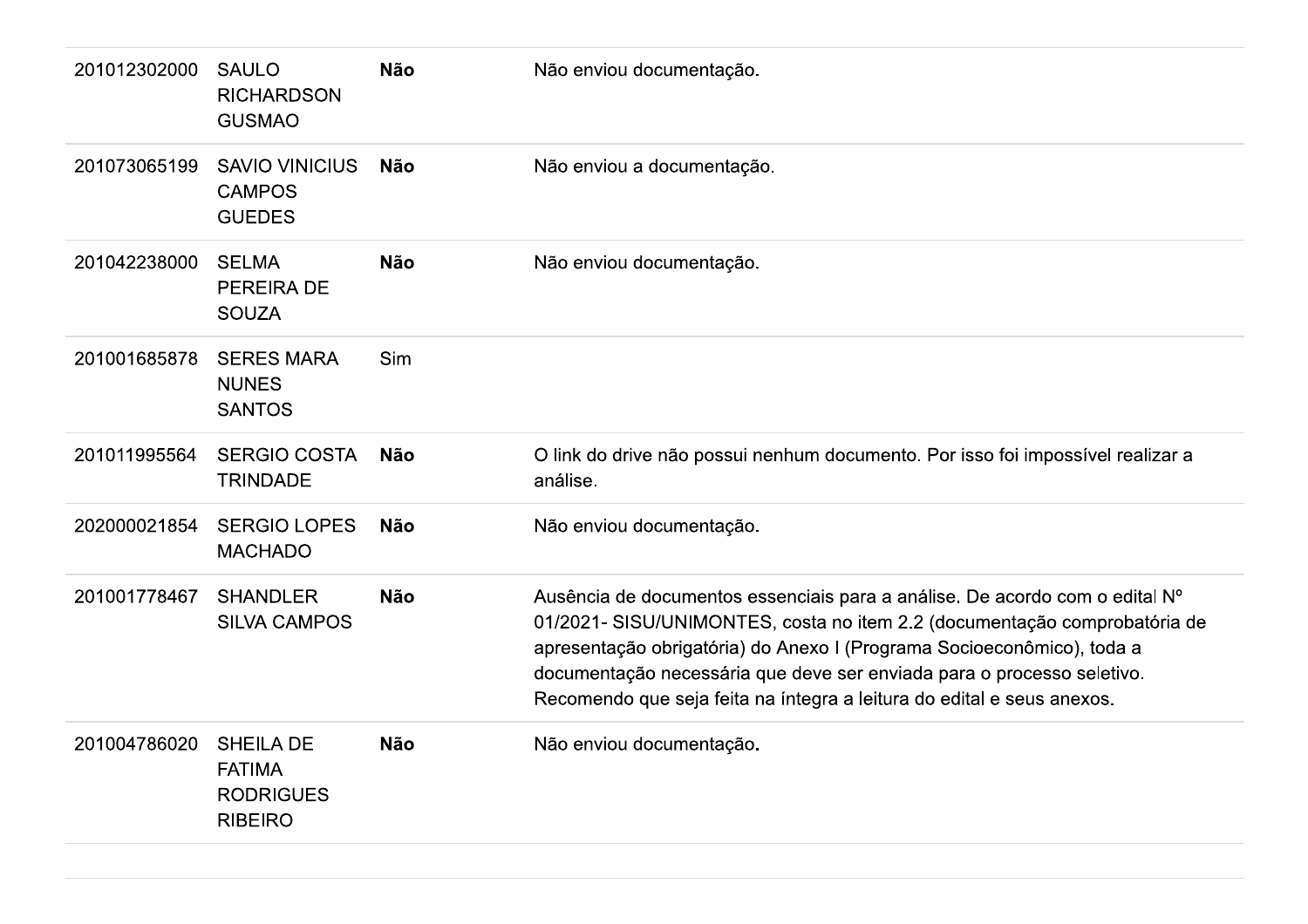| 201007608775 | <b>SIDERLEIA</b><br><b>LAGES BATISTA</b>                   | <b>Não</b> | Não enviou a documentação.                                                                                                                                                                                                                                                                                                                                                                                                                                        |
|--------------|------------------------------------------------------------|------------|-------------------------------------------------------------------------------------------------------------------------------------------------------------------------------------------------------------------------------------------------------------------------------------------------------------------------------------------------------------------------------------------------------------------------------------------------------------------|
| 201009911474 | <b>SILAS</b><br><b>SIQUEIRA DOS</b><br><b>SANTOS</b>       | <b>Não</b> | Não enviou documentação.                                                                                                                                                                                                                                                                                                                                                                                                                                          |
| 201007386091 | <b>SILVANA</b><br><b>ARAUJO</b><br><b>SANTOS</b>           | <b>Não</b> | A declaração escolar apresentada apenas que consta a conclusão do 3º ano do<br>ensino médio, é necessário a declaração constar que a candidata cursou e concluiu<br>todo o ensino médio em escola pública ou pode ser enviado o histórico escolar do<br>ensino médio. Também ocorre a ausência da folha de contrato de trabalho da<br>Carteira de Trabalho da candidata. O documento pode ser anexado durante o prazo<br>de recurso através da área do candidato. |
| 201010089716 | <b>SILVANA</b><br><b>ROCHA RAMOS</b>                       | <b>Não</b> | Ausência de documentos essenciais para a análise. De acordo com o edital Nº<br>01/2021- SISU/UNIMONTES, costa no item 2.2 (documentação comprobatória de<br>apresentação obrigatória) do Anexo I (Programa Socioeconômico), toda a<br>documentação necessária que deve ser enviada para o processo seletivo.<br>Recomendo que seja feita na íntegra a leitura do edital e seus anexos.                                                                            |
| 201039883099 | <b>SILVANIA</b><br><b>CLEIDE SOUZA</b><br><b>RODRIGUES</b> | <b>Não</b> | Não enviou documentação.                                                                                                                                                                                                                                                                                                                                                                                                                                          |
| 201012452292 | <b>SILVANIA</b><br><b>SOARES</b><br><b>RIBEIRO</b>         | <b>Não</b> | Não enviou a documentação.                                                                                                                                                                                                                                                                                                                                                                                                                                        |
| 201051739385 | <b>SILVANIA</b><br><b>TENERO BRITO</b>                     | <b>Não</b> | Não enviou documentação.                                                                                                                                                                                                                                                                                                                                                                                                                                          |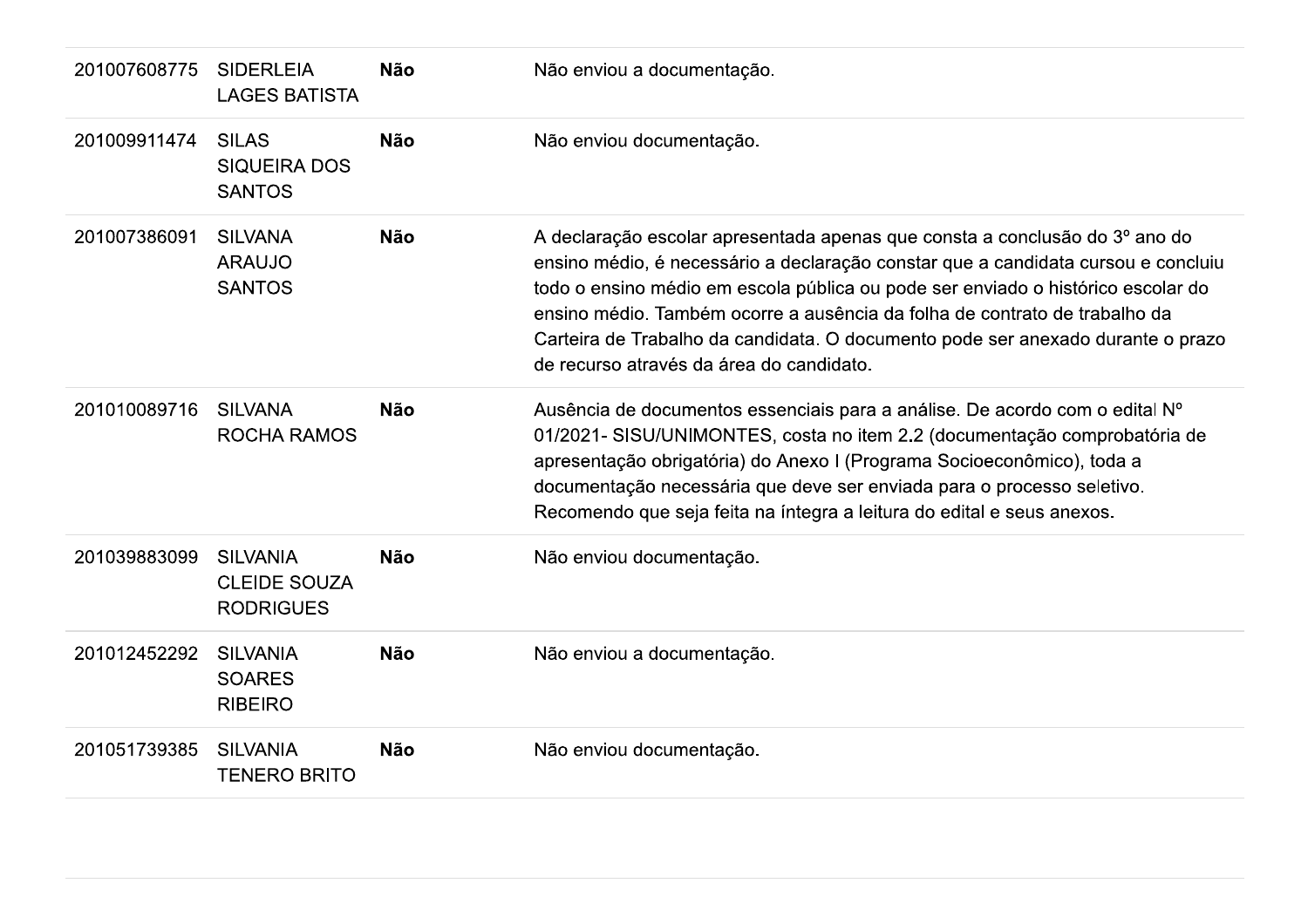| 201040086740 | <b>SILVIA ALVES</b><br><b>DURAES</b><br><b>SANTOS</b>                  | <b>Não</b> | Não enviou documentação.   |
|--------------|------------------------------------------------------------------------|------------|----------------------------|
| 201011780867 | <b>SILVIA BRITO</b><br><b>RIBEIRO</b>                                  | <b>Não</b> | Não enviou documentação.   |
| 201004597799 | <b>SILVIA</b><br><b>ISABELLA DIAS</b><br><b>PAULINO</b>                | <b>Não</b> | Não enviou documentação.   |
| 201103410167 | <b>SILVIA REGINA</b><br><b>LOPES DOS</b><br><b>REIS</b>                | <b>Não</b> | Não enviou documentação.   |
| 201028351405 | <b>SIMARA</b><br><b>SANTOS MEIRA</b>                                   | <b>Não</b> | Não enviou a documentação. |
| 201101823841 | <b>SIMONE ALVES</b><br><b>XAVIER</b>                                   | <b>Não</b> | Não enviou a documentação. |
| 201030940484 | <b>SIMONE</b><br>APARECIDA DE<br><b>AQUINO</b><br><b>PEREIRA</b>       | <b>Não</b> | Não enviou documentação.   |
| 201106637089 | <b>SIMONE DA</b><br><b>CRUZ OLIVEIRA</b>                               | <b>Não</b> | Não enviou documentação.   |
| 201122377579 | <b>SIMONE</b><br><b>PEREIRA</b><br><b>BARBOSA DOS</b><br><b>SANTOS</b> | <b>Não</b> | Não enviou documentação.   |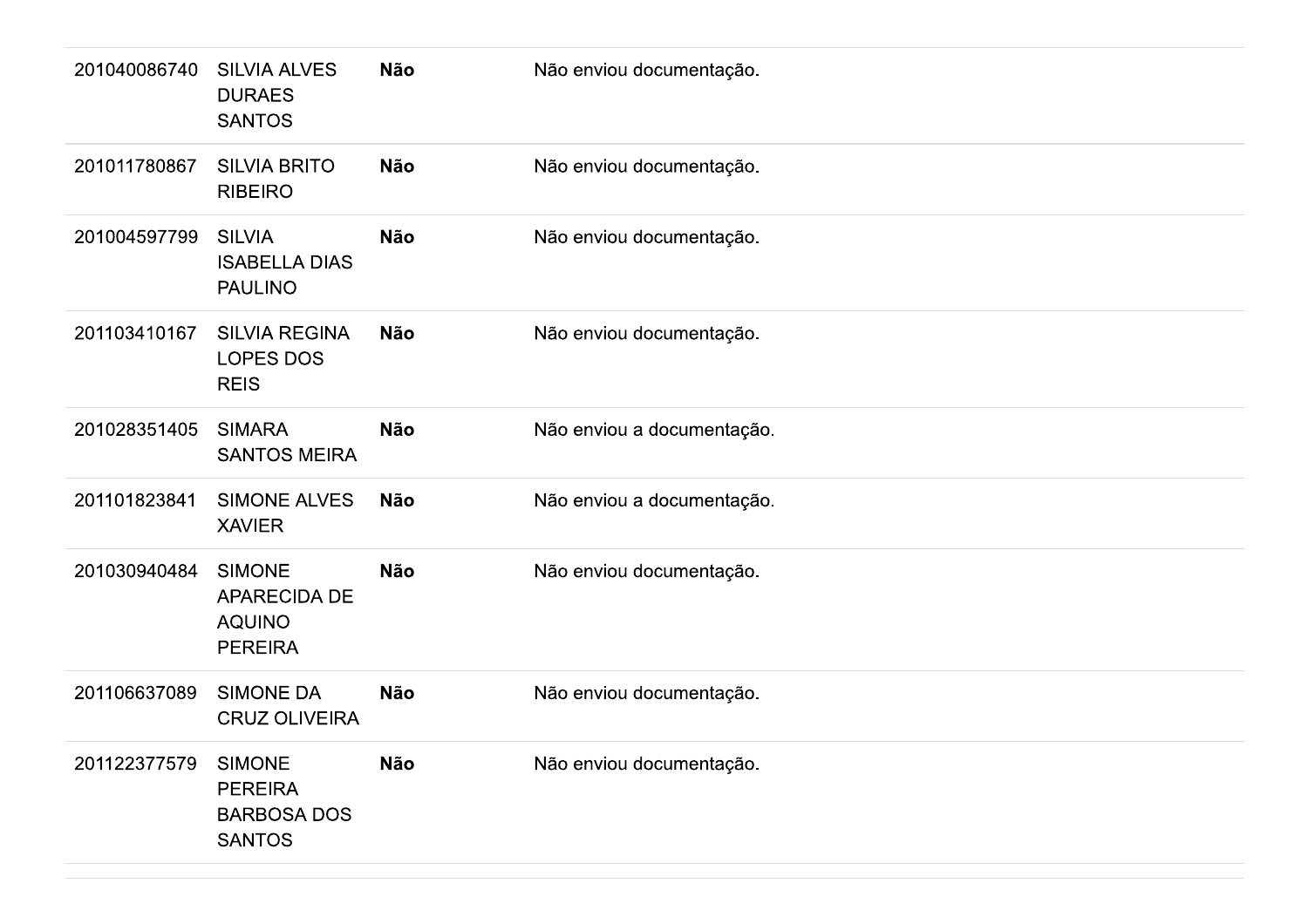| 201001695653 | <b>SINDY EMELLY</b><br><b>SOARES</b><br><b>AQUINO</b>               | <b>Não</b> | Não enviou a documentação. |
|--------------|---------------------------------------------------------------------|------------|----------------------------|
| 201115021234 | <b>SIRLANE</b><br>PEREIRA DA<br><b>SILVA</b>                        | <b>Não</b> | Não enviou a documentação. |
| 201010041568 | <b>SOELI</b><br><b>CRISTINA</b><br><b>FONSECA</b><br><b>ALMEIDA</b> | <b>Não</b> | Não enviou documentação.   |
| 201092505472 | <b>SOFIA LORENA</b><br><b>GONCALVES</b><br><b>DIAS ALVES</b>        | <b>Não</b> | Não enviou documentação.   |
| 201097449304 | <b>SOLANGE</b><br><b>APARECIDA</b><br><b>PIMENTEL</b>               | <b>Não</b> | Não enviou documentação.   |
| 201098628211 | <b>SOLANGE GOIS</b><br><b>DOS SANTOS</b><br><b>PEREIRA</b>          | <b>Não</b> | Não enviou a documentação. |
| 201080853835 | <b>SORAIA DA</b><br><b>SILVA MENDES</b>                             | <b>Não</b> | Não enviou a documentação. |
| 201009052725 | <b>SORAIA</b><br><b>EMANUELE</b><br><b>LIMA CUNHA</b>               | <b>Não</b> | Não enviou a documentação. |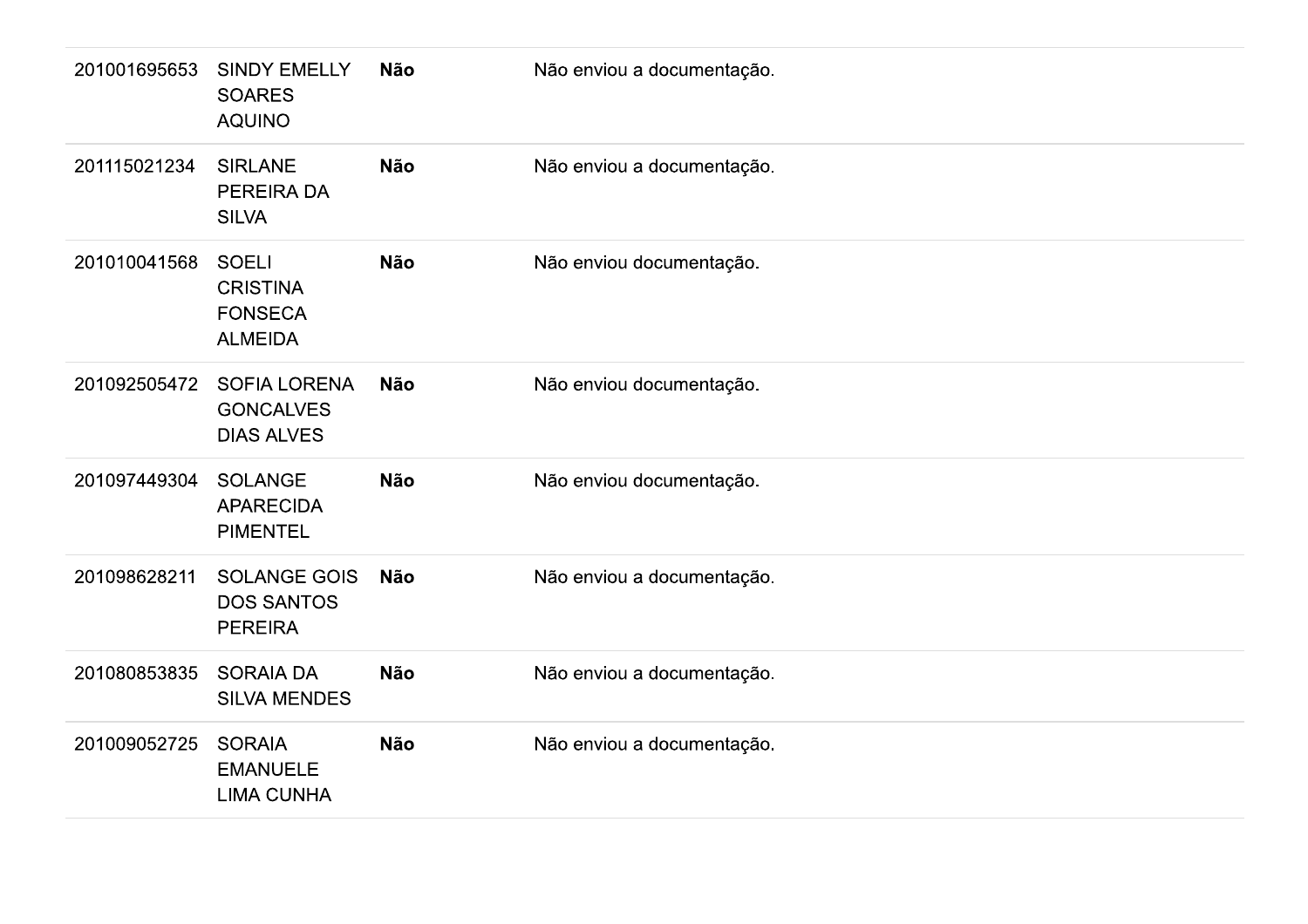| 201027462773 | <b>STEFANE</b><br><b>BRUNA CAMILO</b><br><b>COIMBRA</b>                 | <b>Não</b> | Não enviou a documentação.                                                                                                                                                                                                                                                                                                                                                             |
|--------------|-------------------------------------------------------------------------|------------|----------------------------------------------------------------------------------------------------------------------------------------------------------------------------------------------------------------------------------------------------------------------------------------------------------------------------------------------------------------------------------------|
| 201019514227 | <b>STEFANE DOS</b><br><b>SANTOS SILVA</b>                               | <b>Não</b> | Não enviou documentação.                                                                                                                                                                                                                                                                                                                                                               |
| 201033866983 | <b>STEFANE</b><br><b>KAROLAINE</b><br><b>CARDOSO DOS</b><br><b>REIS</b> | <b>Não</b> | Ausência de documentos essenciais para a análise. De acordo com o edital Nº<br>01/2021- SISU/UNIMONTES, costa no item 2.2 (documentação comprobatória de<br>apresentação obrigatória) do Anexo I (Programa Socioeconômico), toda a<br>documentação necessária que deve ser enviada para o processo seletivo.<br>Recomendo que seja feita na íntegra a leitura do edital e seus anexos. |
| 201004977660 | <b>STEFANE</b><br><b>MAGALHAES</b><br><b>GUSMAO</b>                     | Sim        |                                                                                                                                                                                                                                                                                                                                                                                        |
| 201057072062 | <b>STEFANE</b><br><b>MARTA</b><br><b>FERREIRA</b><br><b>CARDOSO</b>     | <b>Não</b> | Não enviou a documentação.                                                                                                                                                                                                                                                                                                                                                             |
| 201014358695 | <b>STEFANIR</b><br><b>EMANUELE</b><br><b>PEREIRA</b><br><b>CAMPOS</b>   | Sim        |                                                                                                                                                                                                                                                                                                                                                                                        |
| 201018467195 | <b>STEFANNY</b><br><b>INGRID</b><br><b>OLIVEIRA</b><br><b>CORDEIRO</b>  | <b>Não</b> | Não enviou a documentação.                                                                                                                                                                                                                                                                                                                                                             |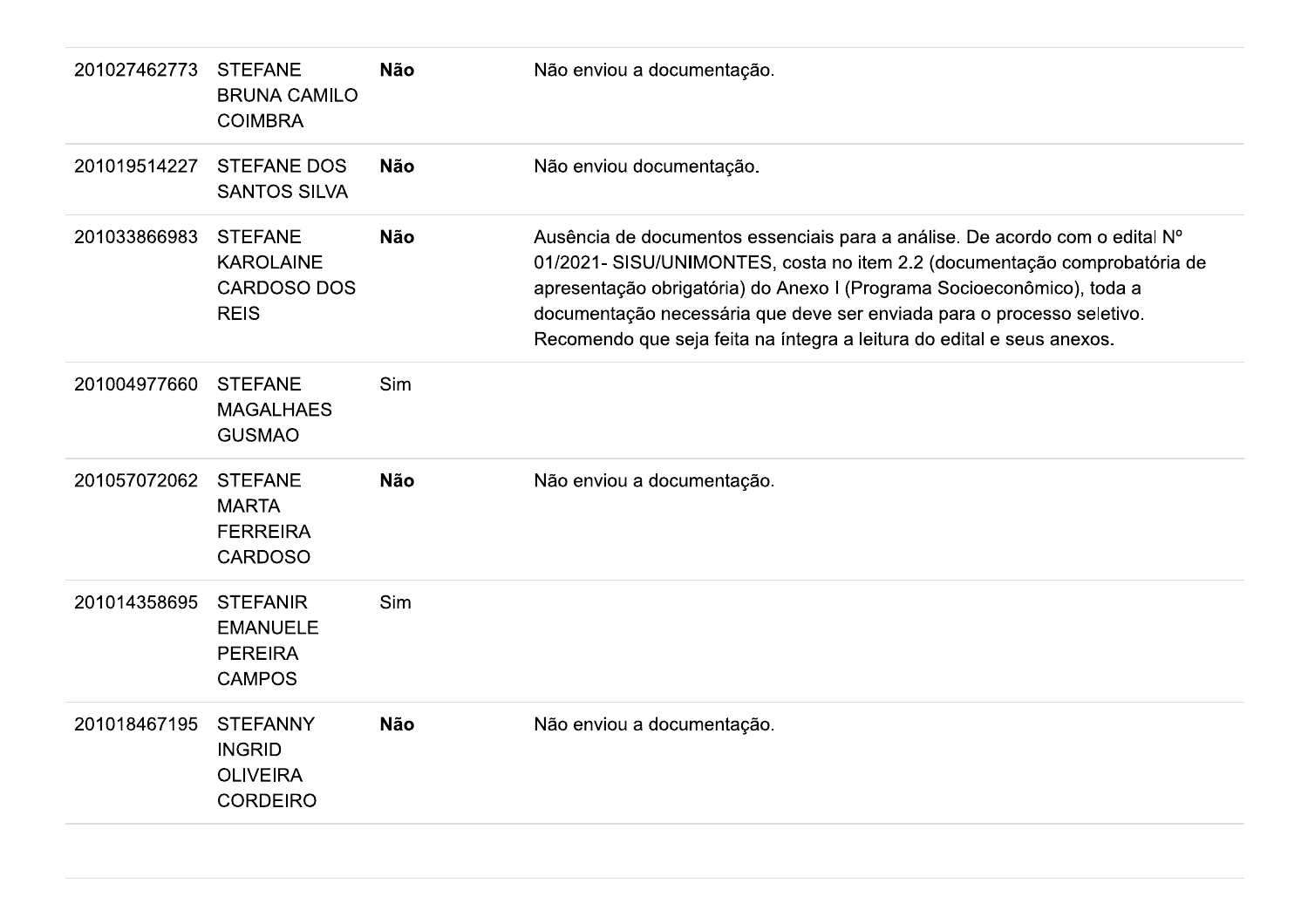| 201008565909 | <b>STEFANY</b><br><b>PATRICIA</b><br><b>FERREIRA</b><br><b>QUEIROZ</b> | Não        | Não enviou documentação.   |
|--------------|------------------------------------------------------------------------|------------|----------------------------|
| 201063918498 | <b>STEFANY</b><br>SOUSA SENA                                           | <b>Não</b> | Não enviou documentação.   |
| 201001738982 | <b>STEFFANY</b><br><b>PEREIRA</b><br><b>SOUZA</b>                      | Não        | Não enviou documentação.   |
| 201019011059 | <b>STELLA</b><br><b>REGINA</b><br><b>FERREIRA DOS</b><br><b>SANTOS</b> | Não        | Não enviou documentação.   |
| 201064372323 | <b>STEPHANIE</b><br><b>ANIELLE</b><br><b>SANTOS</b><br><b>PEREIRA</b>  | <b>Não</b> | Não enviou documentação.   |
| 201076985054 | <b>STEPHANY</b><br><b>CAROLINY</b><br>RAMOS SOUZA                      | Não        | Não enviou a documentação. |
| 201049348364 | SUELI SILVA DE<br><b>JESUS</b>                                         | Não        | Não enviou documentação.   |
| 201012236422 | <b>SUELLEM</b><br><b>SOARES</b><br><b>RIBEIRO</b>                      | Não        | Não enviou a documentação. |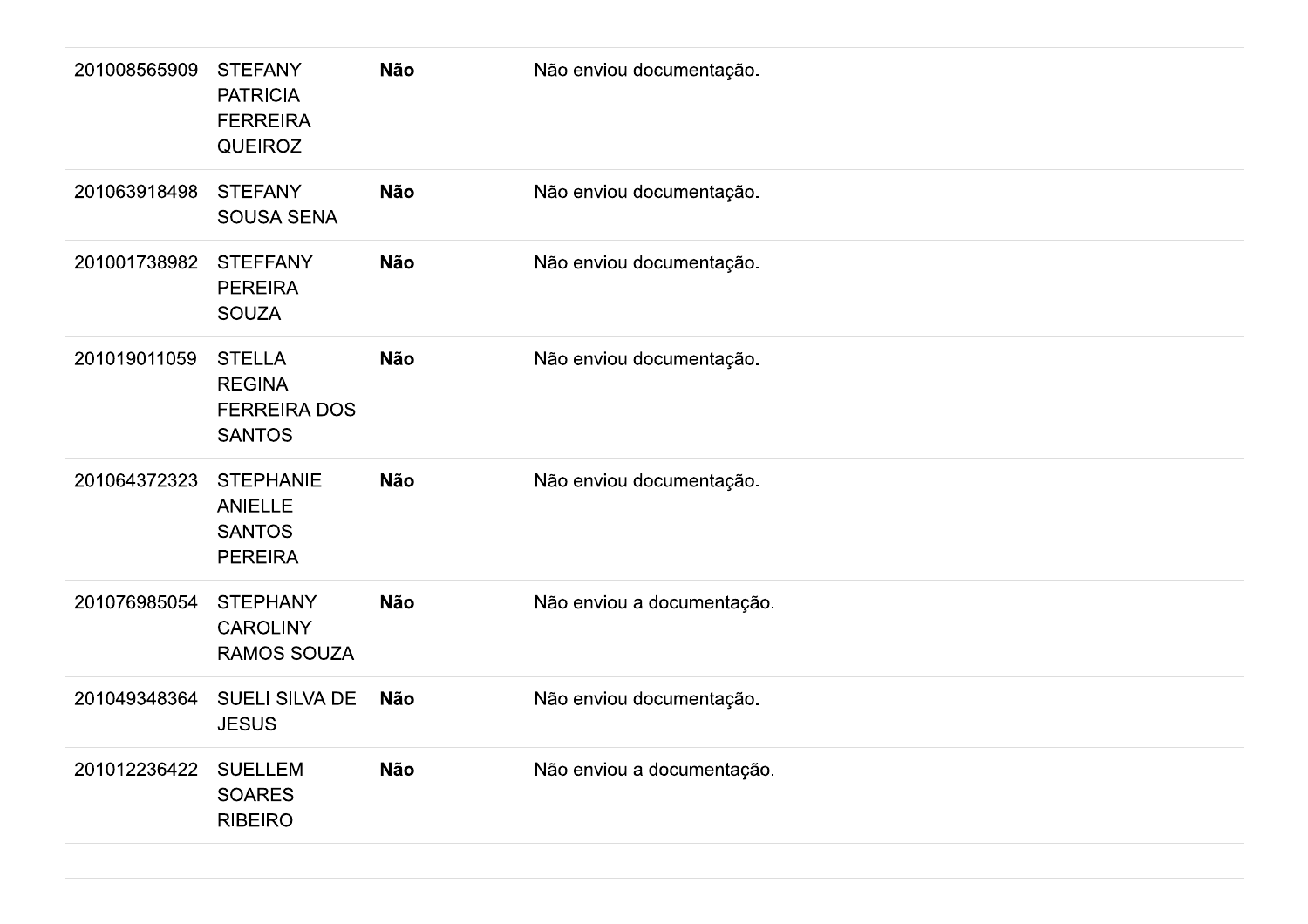| 201062037829 | <b>SUELLEN</b><br><b>NEVES DE</b><br><b>AQUINO</b>      | Sim        |                                                                                                                                                                                                  |
|--------------|---------------------------------------------------------|------------|--------------------------------------------------------------------------------------------------------------------------------------------------------------------------------------------------|
| 201009189535 | <b>SUYANNE</b><br><b>ANTUNES</b><br><b>DUARTE</b>       | <b>Não</b> | Não enviou documentação.                                                                                                                                                                         |
| 202000019769 | <b>TADEU</b><br>PEREIRA DOS<br><b>SANTOS</b>            | <b>Não</b> | Não enviou documentação.                                                                                                                                                                         |
| 201009457304 | <b>TAIANE JADE</b><br><b>LOPES</b><br><b>BENEVIDES</b>  | <b>Não</b> | Ausência da Carteira de trabalho da candidata e do irmão (Tauan), assim como é<br>solicitado no edital. O documento pode ser anexado durante o prazo de recurso<br>através da área do candidato. |
| 201008167557 | <b>TAIANY</b><br><b>MENDES</b><br><b>CANGUSSU</b>       | <b>Não</b> | Não enviou a documentação.                                                                                                                                                                       |
| 201103863175 | <b>TAIGUARA</b><br><b>OLIVEIRA DE</b><br><b>ALENCAR</b> | <b>Não</b> | Não enviou documentação.                                                                                                                                                                         |
| 201017525035 | <b>TAINA DOS</b><br><b>SANTOS</b><br><b>FERREIRA</b>    | <b>Não</b> | Ausência da folha de contrato da Carteira de trabalho da candidata e da irmã. O<br>documento pode ser anexado durante o prazo de recurso através da área do<br>candidato.                        |
| 201043697063 | <b>TAINA MENDES</b><br><b>CANGUSSU</b>                  | <b>Não</b> | Não enviou documentação.                                                                                                                                                                         |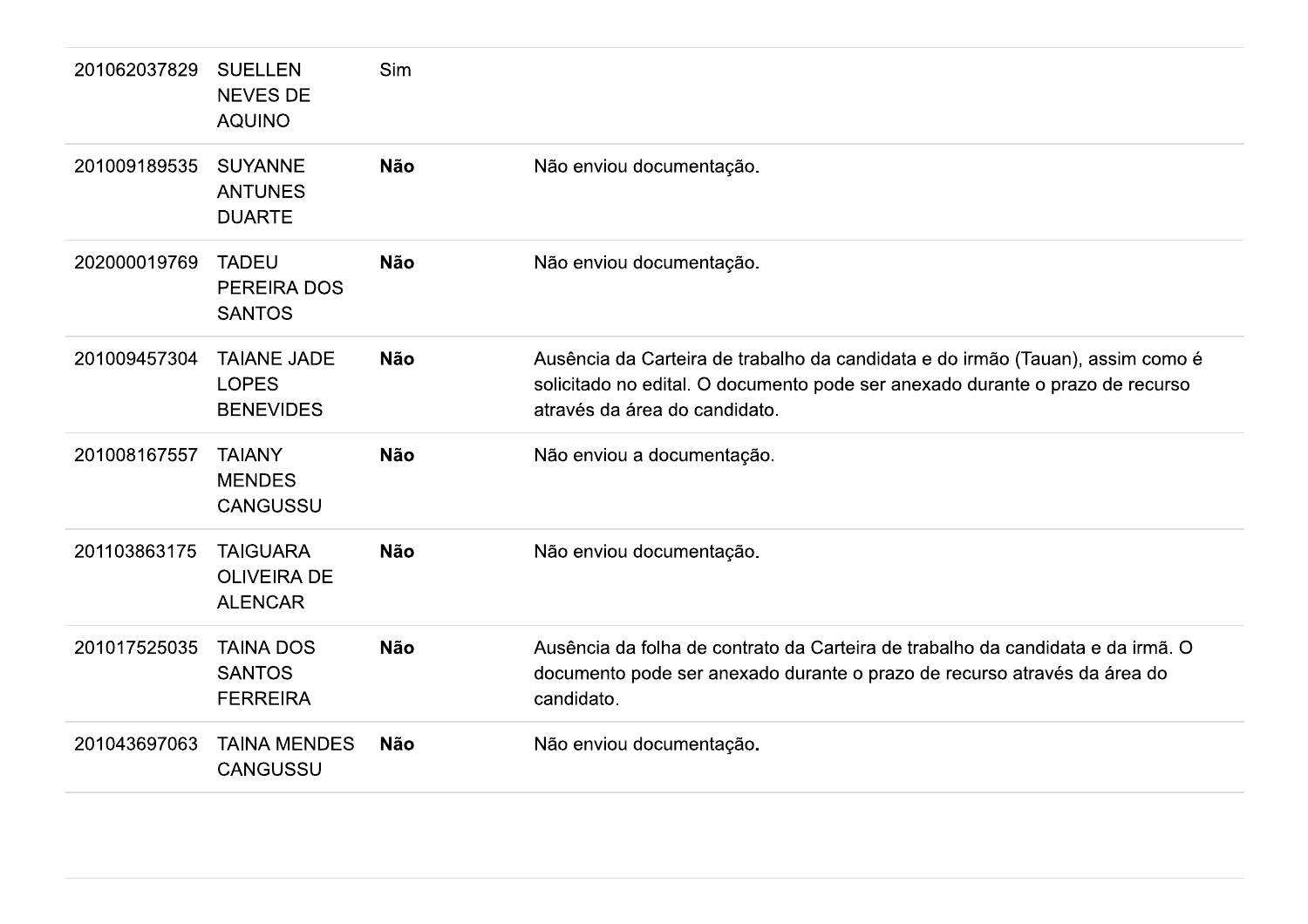| 201002494718 | <b>TAINAH</b><br><b>FERREIRA</b><br><b>PRADO</b>                    | Sim        |                            |
|--------------|---------------------------------------------------------------------|------------|----------------------------|
| 201006073195 | <b>TAINARA DE</b><br><b>SOUZA</b><br><b>GONDIM</b><br><b>SANTOS</b> | <b>Não</b> | Não enviou documentação.   |
| 201057511325 | <b>TAINARA</b><br><b>FERREIRA DOS</b><br><b>SANTOS</b>              | <b>Não</b> | Não enviou documentação.   |
| 201058695937 | <b>TAINARA</b><br>PAIXAO DA<br><b>SILVA</b>                         | <b>Não</b> | Não enviou a documentação. |
| 201018825954 | <b>TAINE ARAUJO</b><br><b>ALVES</b>                                 | <b>Não</b> | Não enviou documentação.   |
| 201044932766 | <b>TAIS GABRIELE</b><br><b>RIBEIRO</b><br><b>FREITAS</b>            | <b>Não</b> | Não enviou a documentação. |
| 201014395853 | <b>TAIS</b><br><b>GONCALVES</b><br><b>OLIVEIRA</b>                  | <b>Não</b> | Não enviou a documentação. |
| 201017392501 | <b>TAIS RIBEIRO</b><br><b>SILVA</b>                                 | <b>Não</b> | Não enviou a documentação. |
| 201006408524 | TAIS ROCHA DE Não<br><b>ARAUJO</b>                                  |            | Não enviou a documentação. |
|              |                                                                     |            |                            |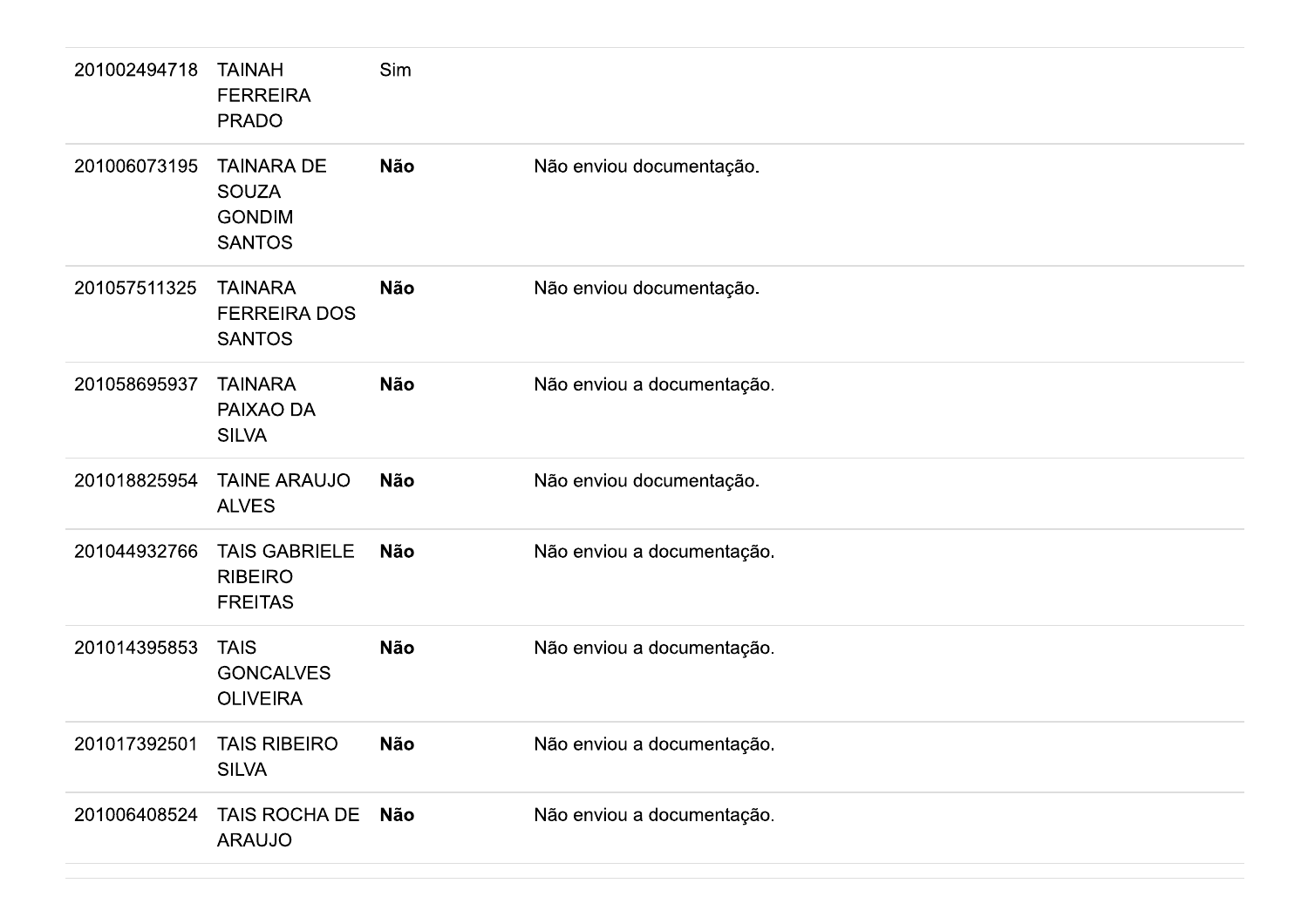| 201001622434 | <b>TAIS SOUSA</b><br><b>PEREIRA</b>                                | <b>Não</b> | Não enviou documentação.   |
|--------------|--------------------------------------------------------------------|------------|----------------------------|
| 201000273536 | <b>TAISA</b><br><b>CAETANO</b><br><b>LOPES</b>                     | <b>Não</b> | Não enviou a documentação. |
| 201056757903 | <b>TAISSA</b><br><b>BARBOSA</b><br><b>SANTANA</b>                  | <b>Não</b> | Não enviou a documentação. |
| 201066836648 | <b>TAISSA</b><br><b>KAILAINY</b><br><b>SOARES</b><br><b>DUARTE</b> | <b>Não</b> | Não enviou documentação.   |
| 201092852791 | <b>TALIMARA</b><br><b>ARCELINO</b><br><b>SEGUNDO</b>               | <b>Não</b> | Não enviou documentação.   |
| 201029589979 | <b>TALISSON</b><br><b>TERTULIANO</b><br><b>DE SOUZA</b>            | <b>Não</b> | Não enviou a documentação. |
| 201083789853 | <b>TALITA XAVIER</b><br><b>DE ASSIS</b>                            | <b>Não</b> | Não enviou a documentação. |
| 201015634078 | <b>TALLIA</b><br><b>MONIQUE DIAS</b><br><b>SIQUEIRA</b>            | <b>Não</b> | Não enviou documentação.   |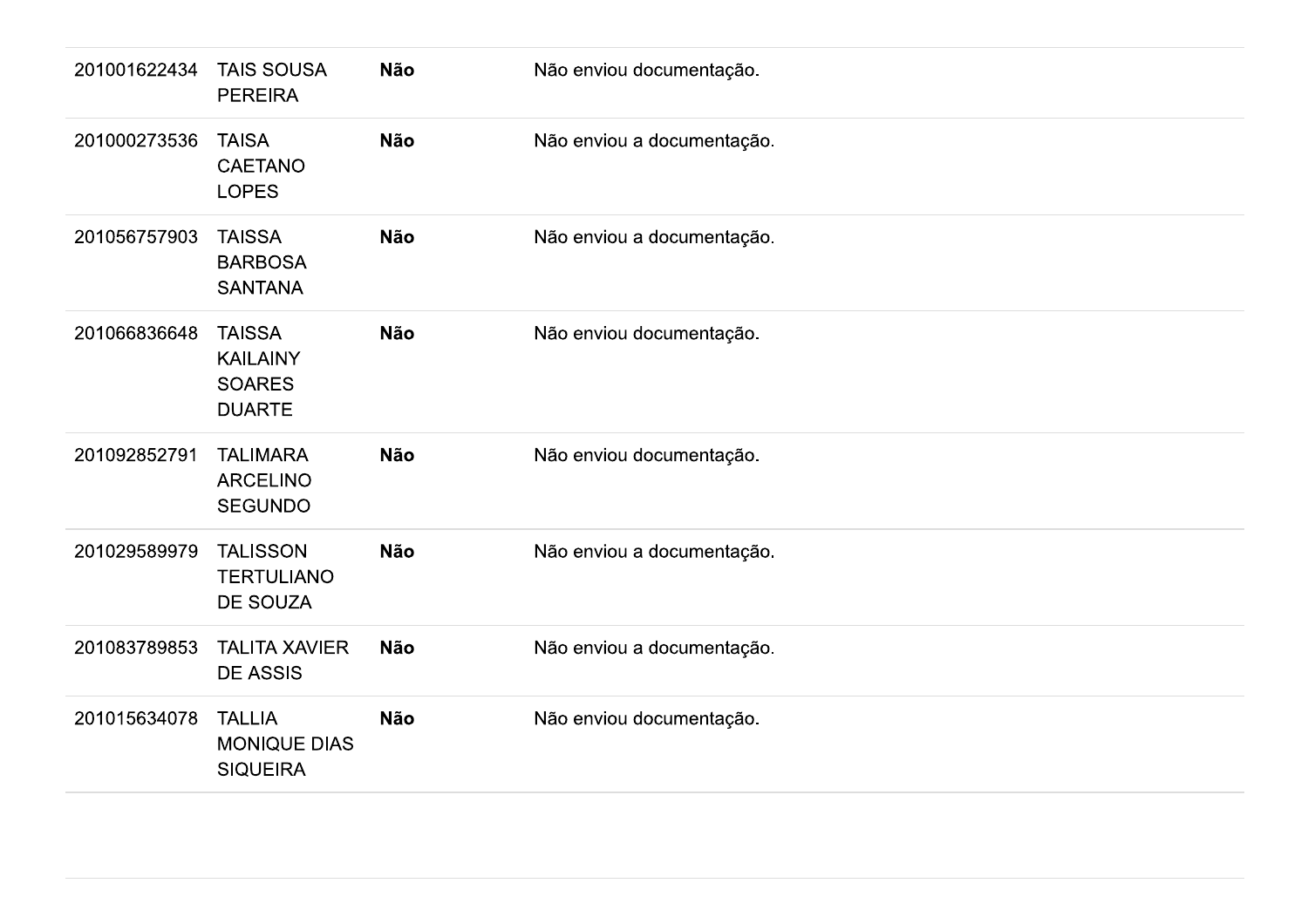| 201045265174 | <b>TALLITA</b><br><b>OLIVEIRA DOS</b><br><b>SANTOS</b>                       | <b>Não</b> | Não enviou a documentação.                                                                                                                                                                                                                                                                                                                                                             |
|--------------|------------------------------------------------------------------------------|------------|----------------------------------------------------------------------------------------------------------------------------------------------------------------------------------------------------------------------------------------------------------------------------------------------------------------------------------------------------------------------------------------|
| 201072191418 | <b>TALLYSSON</b><br><b>WENDER SILVA</b><br><b>SOUZA</b>                      | <b>Não</b> | Não enviou a documentação.                                                                                                                                                                                                                                                                                                                                                             |
| 201071326577 | <b>TAMIRES DE</b><br><b>JESUS FREITAS</b>                                    | <b>Não</b> | Não enviou documentação.                                                                                                                                                                                                                                                                                                                                                               |
| 201010886095 | <b>TAMIRES</b><br><b>RODRIGUES</b><br><b>ROCHA</b>                           | <b>Não</b> | Ausência de documentos essenciais para a análise. De acordo com o edital Nº<br>01/2021- SISU/UNIMONTES, costa no item 2.2 (documentação comprobatória de<br>apresentação obrigatória) do Anexo I (Programa Socioeconômico), toda a<br>documentação necessária que deve ser enviada para o processo seletivo.<br>Recomendo que seja feita na íntegra a leitura do edital e seus anexos. |
| 201029477050 | <b>TAMIRES</b><br><b>TERTULIANO</b><br>DE SOUZA                              | <b>Não</b> | Não enviou a documentação.                                                                                                                                                                                                                                                                                                                                                             |
| 201063278323 | <b>TANIA RACHEL</b><br><b>DE OLIVEIRA</b><br><b>MEDEIROS</b><br><b>LEITE</b> | <b>Não</b> | Não enviou documentação.                                                                                                                                                                                                                                                                                                                                                               |
| 201096488220 | <b>TANIA REGINA</b><br><b>BARBOSA</b><br><b>SOARES</b>                       | <b>Não</b> | Não enviou documentação.                                                                                                                                                                                                                                                                                                                                                               |
| 201096095496 | <b>TANIA SUELEN</b><br><b>PEREIRA</b><br><b>SANTOS</b>                       | <b>Não</b> | Não enviou documentação.                                                                                                                                                                                                                                                                                                                                                               |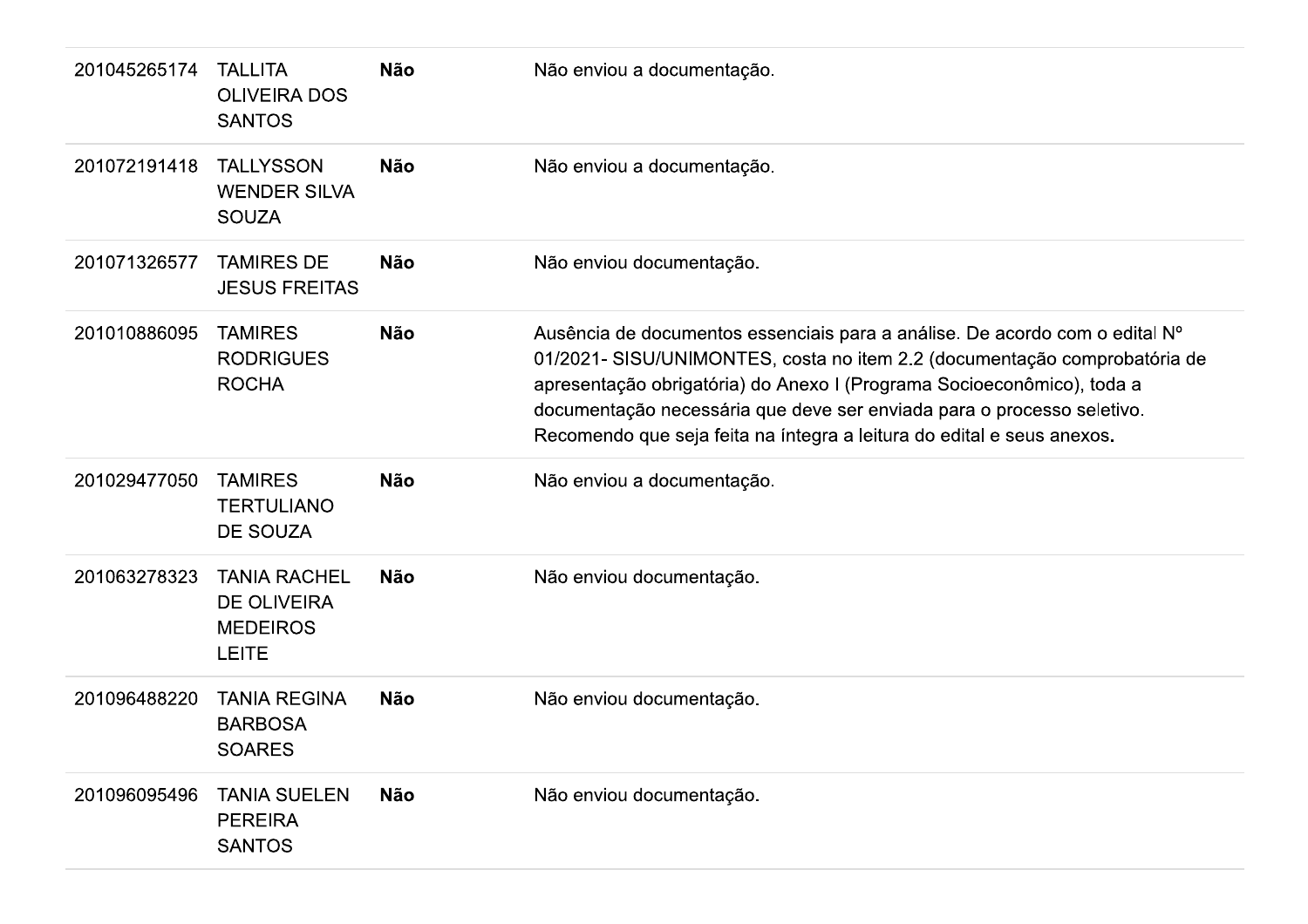| 201079699686 | <b>TARSO</b><br><b>GIOVANE</b><br><b>MENDONCA</b><br><b>BARBOSA</b>     | <b>Não</b> | Não enviou a documentação.                                                                                |
|--------------|-------------------------------------------------------------------------|------------|-----------------------------------------------------------------------------------------------------------|
| 201007338464 | <b>TATIANA</b><br><b>CARDOSO</b><br><b>FAGUNDES</b><br><b>GUIMARAES</b> | <b>Não</b> | Não enviou documentação.                                                                                  |
| 201015627031 | <b>TATIANE DE</b><br><b>JESUS VELOSO</b>                                | <b>Não</b> | Não enviou documentação.                                                                                  |
| 201048004950 | <b>TATIANE</b><br><b>GONCALVES</b><br><b>DA SILVA</b>                   | <b>Não</b> | Não enviou documentação.                                                                                  |
| 201012678896 | <b>TATIANE</b><br><b>PEREIRA</b><br><b>BARBOSA</b>                      | <b>Não</b> | No link do drive não possuía nenhum documento. Por esse motivo foi impossível a<br>realização da análise. |
| 201045239336 | <b>TATIANE</b><br><b>RODRIGUES</b><br><b>FERREIRA</b>                   | <b>Não</b> | Não enviou a documentação.                                                                                |
| 201019391865 | <b>TATIELLE DE</b><br><b>JESUS</b><br><b>BARBOSA</b>                    | <b>Sim</b> |                                                                                                           |
| 201005405174 | <b>TAYANE FIUZA</b><br><b>SILVA</b>                                     | <b>Não</b> | Não enviou documentação.                                                                                  |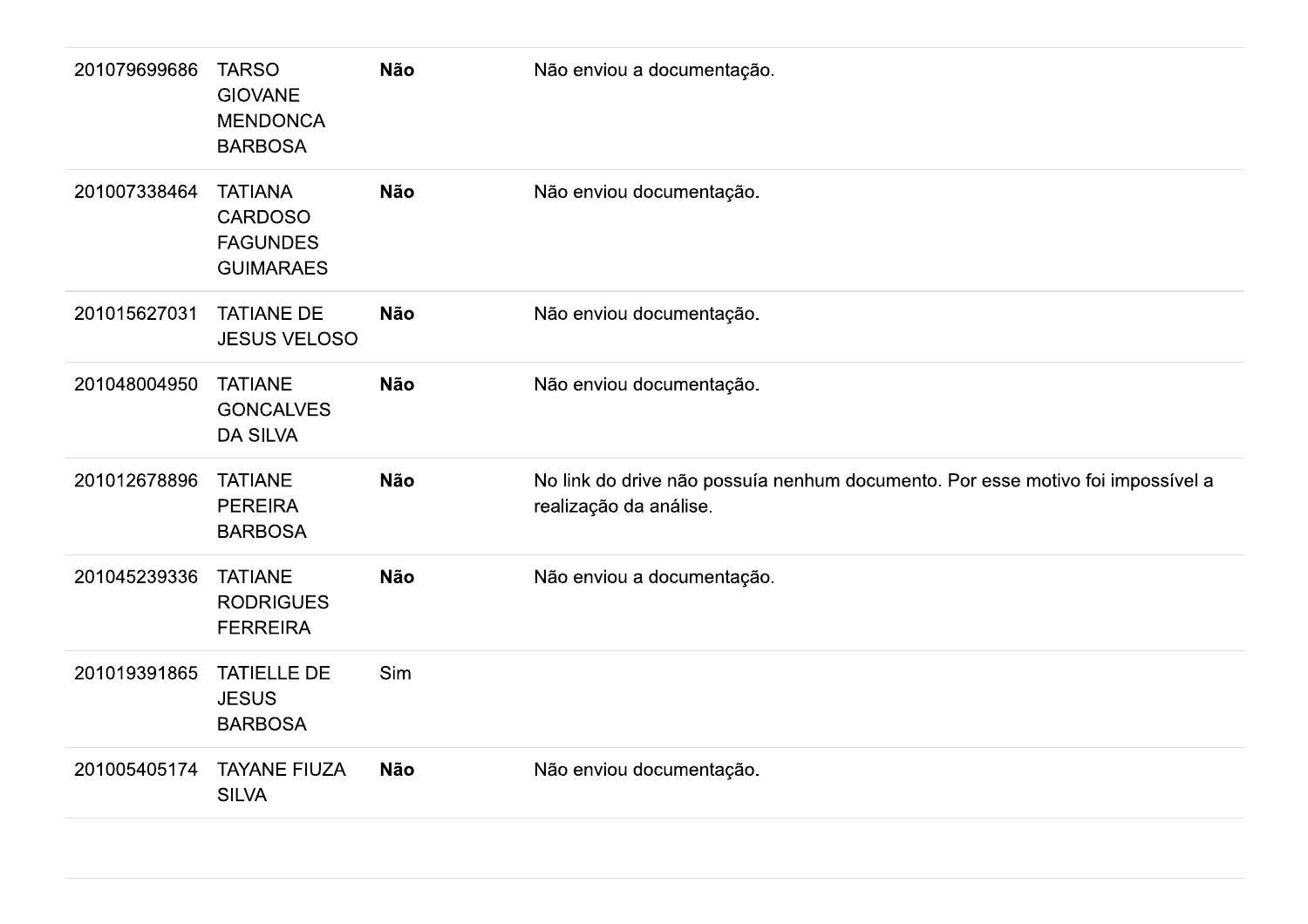| 201076569395 | <b>TAYANNE LANA</b><br>DE MELO                                          | Sim        |                                                                                                                                                                                                                                                                                                                                                                                        |
|--------------|-------------------------------------------------------------------------|------------|----------------------------------------------------------------------------------------------------------------------------------------------------------------------------------------------------------------------------------------------------------------------------------------------------------------------------------------------------------------------------------------|
| 201019696339 | <b>TAYLON LUAN</b><br><b>BARBOSA DE</b><br><b>OLIVEIRA</b>              | <b>Não</b> | Não enviou documentação.                                                                                                                                                                                                                                                                                                                                                               |
| 201120525773 | <b>TAYNA KETY</b><br><b>FERREIRA</b>                                    | <b>Não</b> | Não enviou a documentação.                                                                                                                                                                                                                                                                                                                                                             |
| 201016957924 | <b>TAYNA SOUZA</b><br><b>SANTOS</b>                                     | <b>Não</b> | Não enviou documentação.                                                                                                                                                                                                                                                                                                                                                               |
| 201002630204 | <b>TAYNARA</b><br><b>CARDOSO DA</b><br><b>SILVA</b>                     | <b>Não</b> | Não enviou a documentação.                                                                                                                                                                                                                                                                                                                                                             |
| 201001182827 | <b>TAYNARA</b><br><b>FRANCINE</b><br><b>FERREIRA DA</b><br><b>ROCHA</b> | <b>Não</b> | Não enviou a documentação.                                                                                                                                                                                                                                                                                                                                                             |
| 201062711555 | <b>TAYSSA MARIA</b><br><b>GOMES</b><br><b>CARDOSO</b>                   | <b>Não</b> | Ausência de documentos essenciais para a análise. De acordo com o edital Nº<br>01/2021- SISU/UNIMONTES, costa no item 2.2 (documentação comprobatória de<br>apresentação obrigatória) do Anexo I (Programa Socioeconômico), toda a<br>documentação necessária que deve ser enviada para o processo seletivo.<br>Recomendo que seja feita na íntegra a leitura do edital e seus anexos. |
| 201062924703 | <b>TCHYAGO</b><br><b>LAFETA</b><br><b>ARAUJO</b>                        | <b>Não</b> | Não enviou a documentação.                                                                                                                                                                                                                                                                                                                                                             |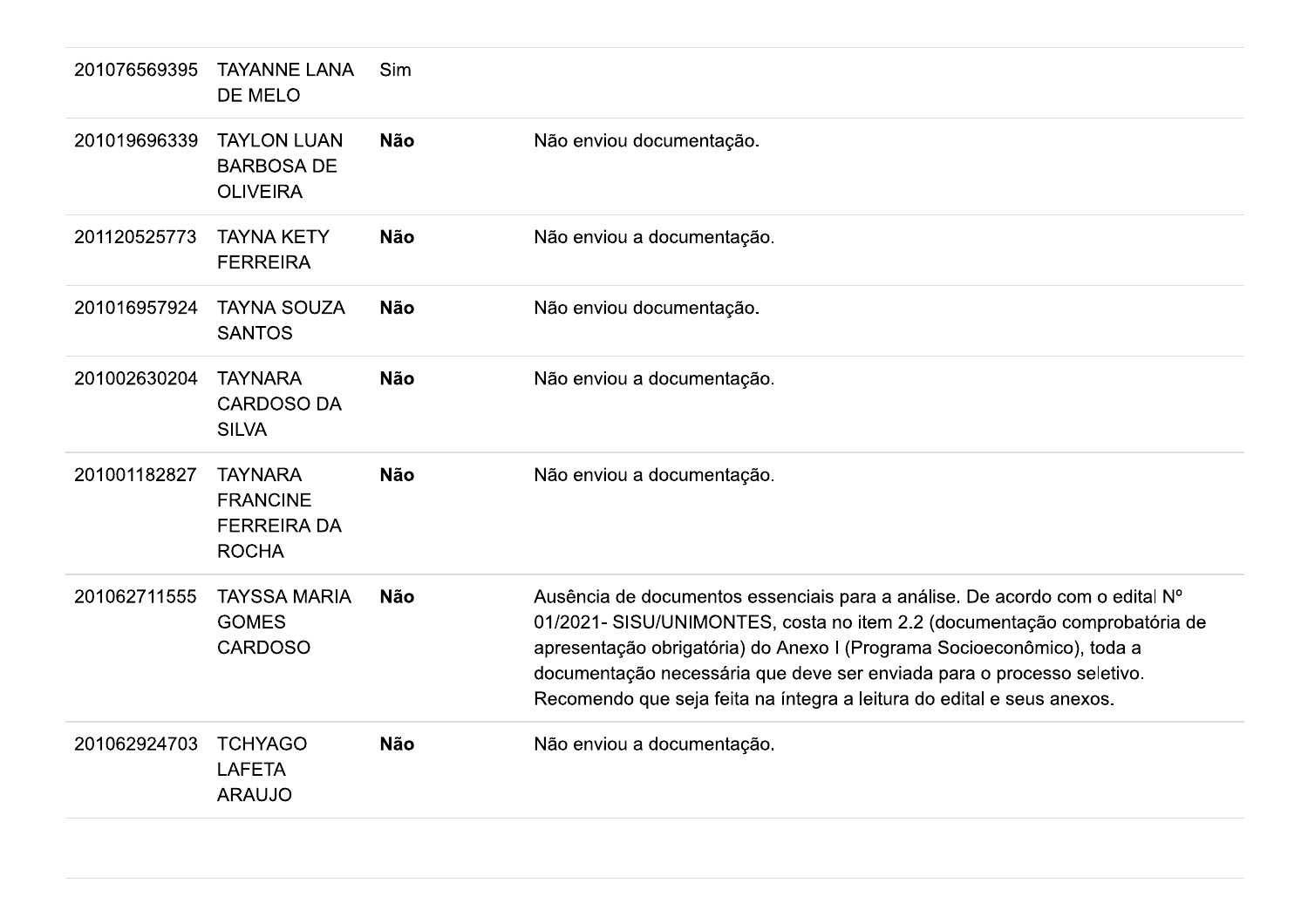| 201019829955 | <b>THAIANNE</b><br><b>CARDOSO</b><br><b>VERSIANI</b>   | <b>Não</b> | Ausência de documentos essenciais para a análise. De acordo com o edital Nº<br>01/2021- SISU/UNIMONTES, costa no item 2.2 (documentação comprobatória de<br>apresentação obrigatória) do Anexo I (Programa Socioeconômico), toda a<br>documentação necessária que deve ser enviada para o processo seletivo.<br>Recomendo que seja feita na íntegra a leitura do edital e seus anexos. |
|--------------|--------------------------------------------------------|------------|----------------------------------------------------------------------------------------------------------------------------------------------------------------------------------------------------------------------------------------------------------------------------------------------------------------------------------------------------------------------------------------|
| 201018544860 | <b>THAINA</b><br><b>MESQUITA</b><br><b>GONCALVES</b>   | <b>Não</b> | Não enviou a documentação.                                                                                                                                                                                                                                                                                                                                                             |
| 201037256223 | <b>THAINA</b><br><b>MOREIRA</b><br><b>SANTOS</b>       | <b>Não</b> | Não enviou a documentação.                                                                                                                                                                                                                                                                                                                                                             |
| 201013295179 | <b>THAIS ALVES</b><br><b>DE SOUSA</b>                  | <b>Não</b> | Não enviou a documentação.                                                                                                                                                                                                                                                                                                                                                             |
| 201064420817 | <b>THAIS ANDREIA</b><br>DE CARVALHO<br><b>PEREIRA</b>  | <b>Não</b> | Ausência de documentos essenciais para a análise. De acordo com o edital Nº<br>01/2021- SISU/UNIMONTES, costa no item 2.2 (documentação comprobatória de<br>apresentação obrigatória) do Anexo I (Programa Socioeconômico), toda a<br>documentação necessária que deve ser enviada para o processo seletivo.<br>Recomendo que seja feita na íntegra a leitura do edital e seus anexos. |
| 201096747807 | <b>THAIS DE</b><br><b>OLIVEIRA</b><br><b>GONCALVES</b> | <b>Não</b> | Não enviou documentação.                                                                                                                                                                                                                                                                                                                                                               |
| 201010974164 | <b>THAIS EMYLLE</b><br><b>NUNES SILVA</b>              | <b>Não</b> | Ausência de documentos essenciais para a análise. De acordo com o edital Nº<br>01/2021- SISU/UNIMONTES, costa no item 2.2 (documentação comprobatória de<br>apresentação obrigatória) do Anexo I (Programa Socioeconômico), toda a<br>documentação necessária que deve ser enviada para o processo seletivo.<br>Recomendo que seja feita na íntegra a leitura do edital e seus anexos. |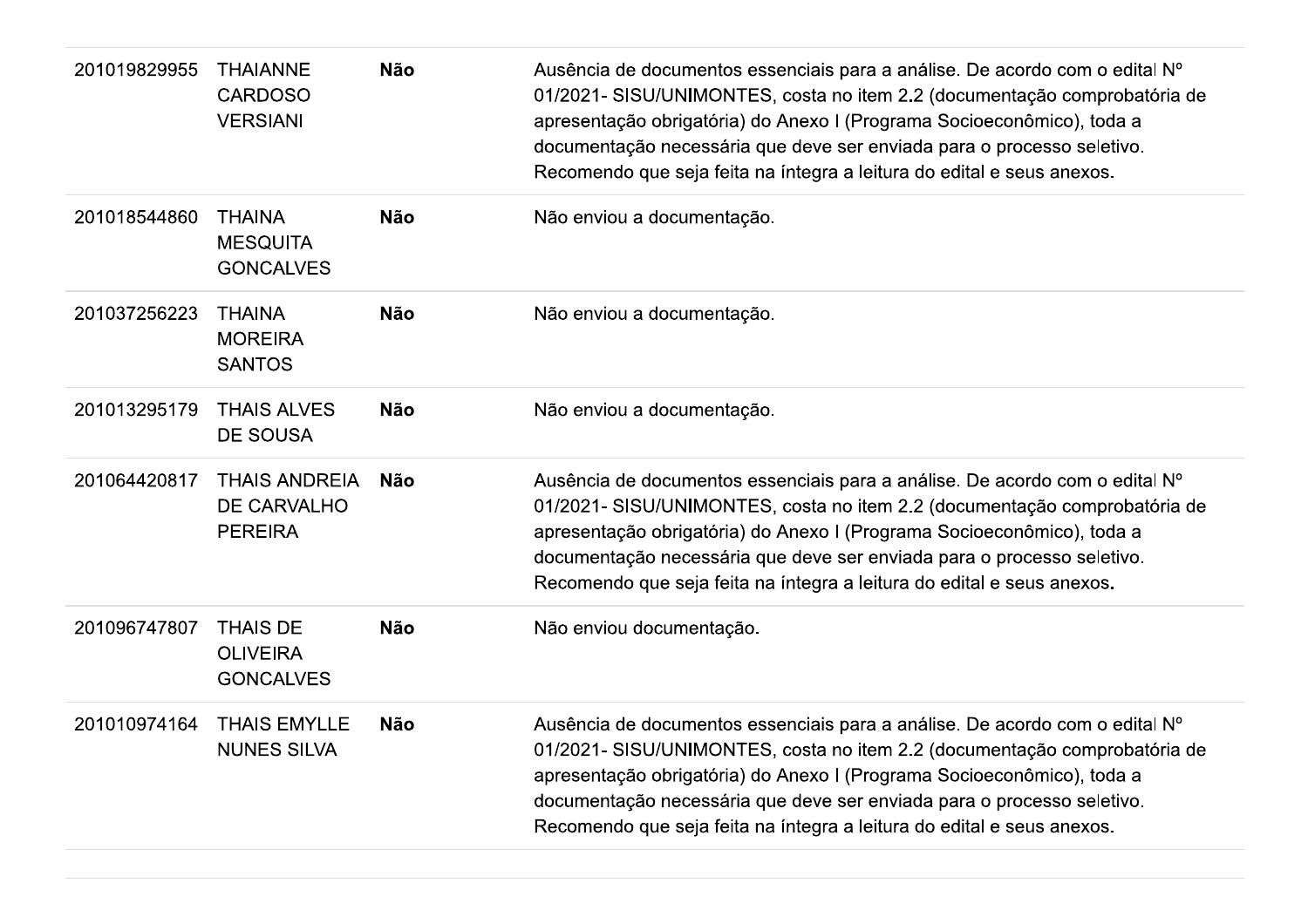| 201035534688 | <b>THAIS MORAIS</b><br><b>SOUZA</b>                                  | <b>Não</b> | Não enviou a documentação.                                                                                                                                                                                                                                                                                                                                                             |
|--------------|----------------------------------------------------------------------|------------|----------------------------------------------------------------------------------------------------------------------------------------------------------------------------------------------------------------------------------------------------------------------------------------------------------------------------------------------------------------------------------------|
| 201001389133 | <b>THAIS</b><br><b>NASCIMENTO</b>                                    | <b>Não</b> | Não enviou a documentação.                                                                                                                                                                                                                                                                                                                                                             |
| 201082631999 | <b>THAIS PATRICIA</b><br><b>ALVES</b><br><b>FERREIRA</b>             | Não        | Não enviou documentação.                                                                                                                                                                                                                                                                                                                                                               |
| 201052648676 | <b>THAIS RAQUEL</b><br><b>LACERDA DOS</b><br><b>SANTOS</b>           | <b>Não</b> | Ausência de documentos essenciais para a análise. De acordo com o edital Nº<br>01/2021- SISU/UNIMONTES, costa no item 2.2 (documentação comprobatória de<br>apresentação obrigatória) do Anexo I (Programa Socioeconômico), toda a<br>documentação necessária que deve ser enviada para o processo seletivo.<br>Recomendo que seja feita na íntegra a leitura do edital e seus anexos. |
| 201016371852 | <b>THAIS</b><br><b>RODRIGUES</b><br><b>ROCHA</b>                     | <b>Não</b> | Ausência de documentos essenciais para a análise. De acordo com o edital Nº<br>01/2021- SISU/UNIMONTES, costa no item 2.2 (documentação comprobatória de<br>apresentação obrigatória) do Anexo I (Programa Socioeconômico), toda a<br>documentação necessária que deve ser enviada para o processo seletivo.<br>Recomendo que seja feita na íntegra a leitura do edital e seus anexos. |
| 201006469625 | <b>THAIS SOARES</b><br><b>DOS REIS</b>                               | <b>Não</b> | A declaração escolar apresentada apenas consta o 3º ano do ensino médio, a<br>declaração escolar deve constar que a candidata cursou e concluiu todo o ensino<br>médio em escola pública ou pode ser enviado o histórico escolar do ensino médio.                                                                                                                                      |
| 201031314424 | <b>THAIS</b><br><b>STHEFANY</b><br><b>RIBEIRO DE</b><br><b>JESUS</b> | <b>Não</b> | Não enviou documentação.                                                                                                                                                                                                                                                                                                                                                               |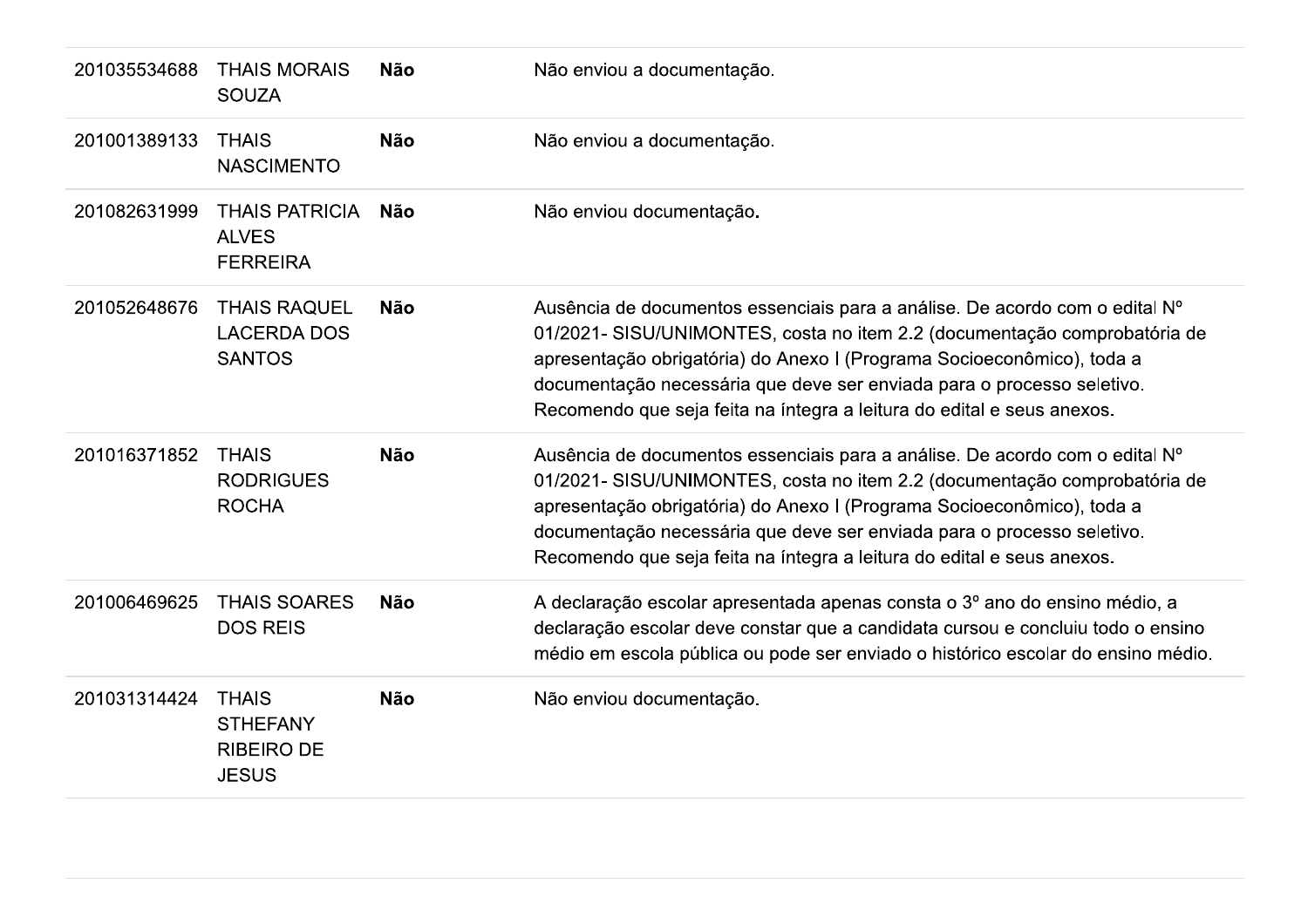| 201015549425 | <b>THAIS TAMIRES</b><br><b>SANTOS DE</b><br><b>OLIVEIRA</b><br><b>ANTUNES</b> | Sim        |                                                                                                                                                                                                   |
|--------------|-------------------------------------------------------------------------------|------------|---------------------------------------------------------------------------------------------------------------------------------------------------------------------------------------------------|
| 201052526088 | <b>THAIS VITORIA</b><br><b>MOURA DE</b><br><b>CARVALHO</b>                    | <b>Não</b> | Laudo indeferido, por não cumprir os requisitos previstos na Lei nº 13.465/2000.                                                                                                                  |
| 201012933986 | <b>THAISA</b><br><b>GONCALVES</b><br><b>AQUINO</b>                            | Sim        |                                                                                                                                                                                                   |
| 201017478821 | <b>THAISA</b><br><b>PEREIRA</b><br><b>RAMADA</b>                              | Sim        |                                                                                                                                                                                                   |
| 201043734023 | <b>THAISSA</b><br><b>OLIVEIRA</b><br><b>GUIMARAES</b>                         | <b>Não</b> | Não enviou documentação.                                                                                                                                                                          |
| 201000677934 | <b>THAISSA</b><br><b>POLIANA</b><br><b>TEIXEIRA</b>                           | <b>Não</b> | Ausência da folha de contrato da Carteira de Trabalho da mãe e da candidata, assim<br>conforme o edital. O documento pode ser anexado durante o prazo de recurso<br>através da área do candidato. |
| 201030815488 | <b>THAIZE</b><br><b>ARAUJO</b><br><b>FIGUEREDO</b>                            | <b>Não</b> | Não enviou documentação.                                                                                                                                                                          |
| 201078075094 | <b>THALES</b><br><b>BORGES SILVA</b><br><b>RODRIGUES</b>                      | <b>Não</b> | Não enviou documentação.                                                                                                                                                                          |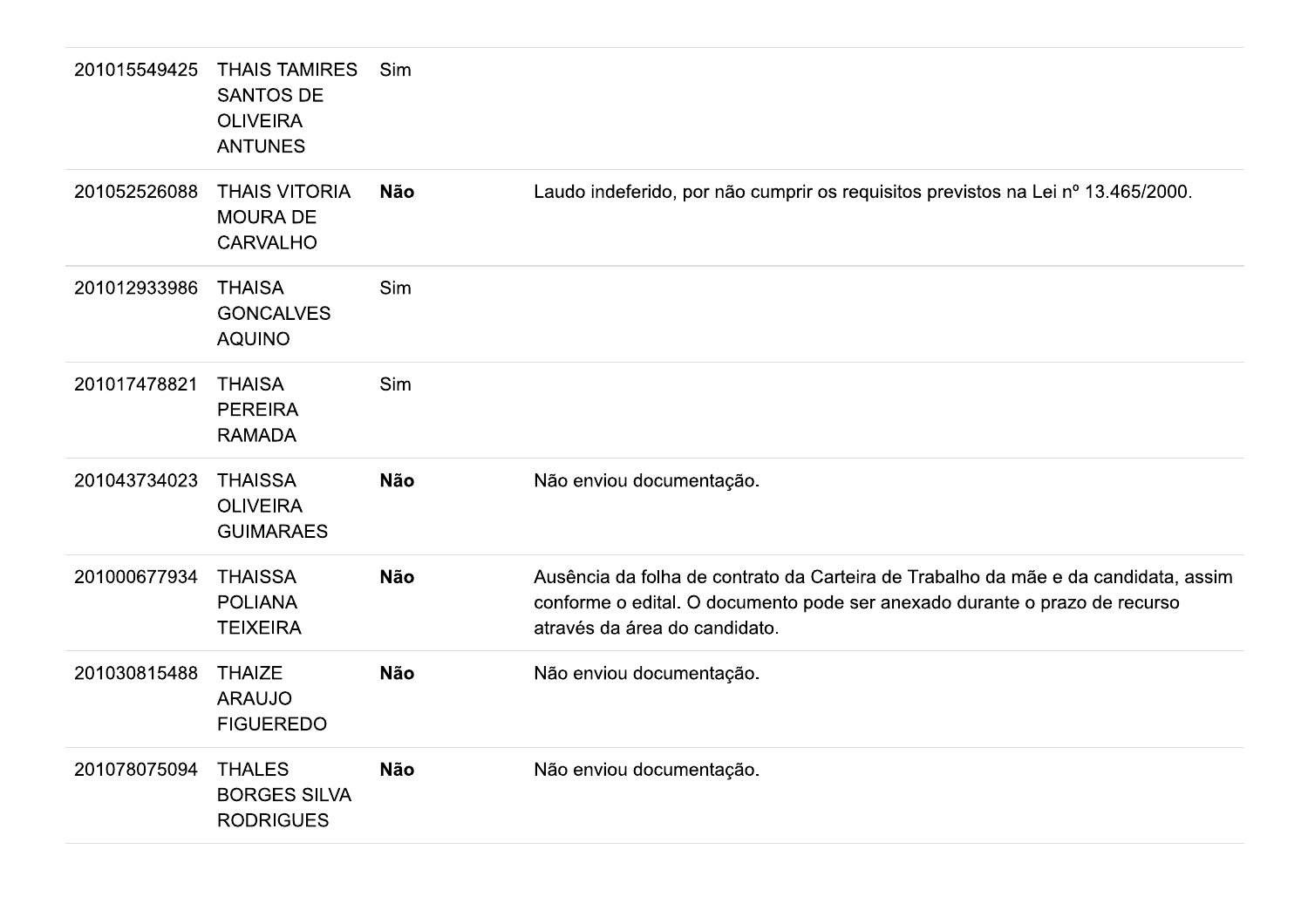| 201005196690 | <b>THALITA</b><br><b>ALMEIDA</b><br><b>PEREIRA</b>                                        | <b>Não</b> | Não enviou documentação.                                                                                                                                                                                                                                                                                                                                                               |
|--------------|-------------------------------------------------------------------------------------------|------------|----------------------------------------------------------------------------------------------------------------------------------------------------------------------------------------------------------------------------------------------------------------------------------------------------------------------------------------------------------------------------------------|
| 201053684415 | <b>THALITA</b><br><b>ARAUJO</b><br><b>OLIVEIRA</b>                                        | <b>Não</b> | Não enviou documentação.                                                                                                                                                                                                                                                                                                                                                               |
| 201050783194 | <b>THALLES</b><br><b>FELIPE</b><br><b>RODRIGUES DE</b><br><b>ALMEIDA</b><br><b>SANTOS</b> | <b>Não</b> | Não enviou documentação.                                                                                                                                                                                                                                                                                                                                                               |
| 201010200826 | <b>THALLES</b><br><b>ISAQUE ALVES</b><br><b>MENDES</b>                                    | <b>Não</b> | Ausência de documentos essenciais para a análise. De acordo com o edital Nº<br>01/2021- SISU/UNIMONTES, costa no item 2.2 (documentação comprobatória de<br>apresentação obrigatória) do Anexo I (Programa Socioeconômico), toda a<br>documentação necessária que deve ser enviada para o processo seletivo.<br>Recomendo que seja feita na íntegra a leitura do edital e seus anexos. |
| 201005853589 | <b>THALLYA</b><br><b>APARECIDA DE</b><br><b>FARIA</b>                                     | <b>Não</b> | Não enviou documentação.                                                                                                                                                                                                                                                                                                                                                               |
| 201090488358 | <b>THALLYSSON</b><br><b>RENATO</b><br><b>FREITAS</b><br><b>SANTOS</b>                     | <b>Não</b> | Não enviou documentação.                                                                                                                                                                                                                                                                                                                                                               |
| 201082099338 | <b>THAMARA</b><br><b>NUNES DOS</b><br><b>SANTOS</b>                                       | <b>Não</b> | Não enviou a documentação.                                                                                                                                                                                                                                                                                                                                                             |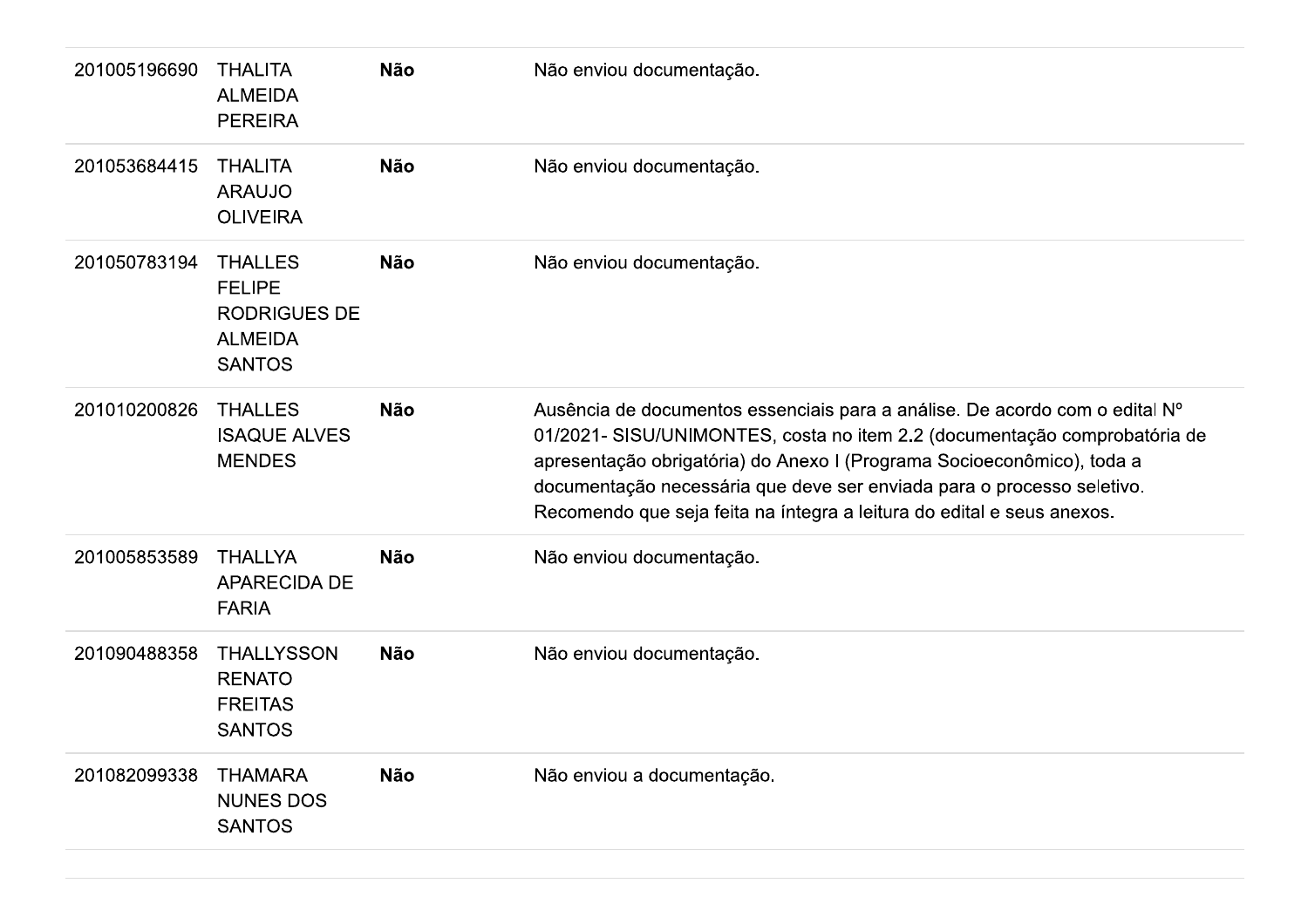| 201091347520 | <b>THAMIRES DE</b><br><b>SOUZA BIGO</b>                       | <b>Não</b> | Ausência de documentos essenciais para a análise. De acordo com o edital Nº<br>01/2021- SISU/UNIMONTES, costa no item 2.2 (documentação comprobatória de<br>apresentação obrigatória) do Anexo I (Programa Socioeconômico), toda a<br>documentação necessária que deve ser enviada para o processo seletivo.<br>Recomendo que seja feita na íntegra a leitura do edital e seus anexos. |
|--------------|---------------------------------------------------------------|------------|----------------------------------------------------------------------------------------------------------------------------------------------------------------------------------------------------------------------------------------------------------------------------------------------------------------------------------------------------------------------------------------|
| 201015814068 | <b>THAMIRES</b><br><b>MOTA</b><br><b>PINHEIRO</b>             | <b>Não</b> | Não enviou documentação.                                                                                                                                                                                                                                                                                                                                                               |
| 201072239985 | <b>THAMIRES</b><br><b>SILVA MARTINS</b>                       | <b>Não</b> | Não enviou documentação.                                                                                                                                                                                                                                                                                                                                                               |
| 201006628253 | <b>THAMIRIS</b><br><b>RODRIGUES</b><br><b>GOUVEIA</b>         | <b>Não</b> | Não enviou documentação.                                                                                                                                                                                                                                                                                                                                                               |
| 201011259615 | <b>THAMYLIS</b><br><b>ANTUNES</b><br><b>CARREIRO</b>          | Sim        |                                                                                                                                                                                                                                                                                                                                                                                        |
| 201001484272 | <b>THAMYRES</b><br><b>GABRIELLA DA</b><br><b>PAZ PINHEIRO</b> | <b>Não</b> | Não enviou documentação.                                                                                                                                                                                                                                                                                                                                                               |
| 201046144212 | <b>THAMYRIS</b><br><b>DURAES</b><br><b>SOUZA</b>              | <b>Não</b> | Ausência de documentos essenciais para a análise. De acordo com o edital Nº<br>01/2021- SISU/UNIMONTES, costa no item 2.2 (documentação comprobatória de<br>apresentação obrigatória) do Anexo I (Programa Socioeconômico), toda a<br>documentação necessária que deve ser enviada para o processo seletivo.<br>Recomendo que seja feita na íntegra a leitura do edital e seus anexos. |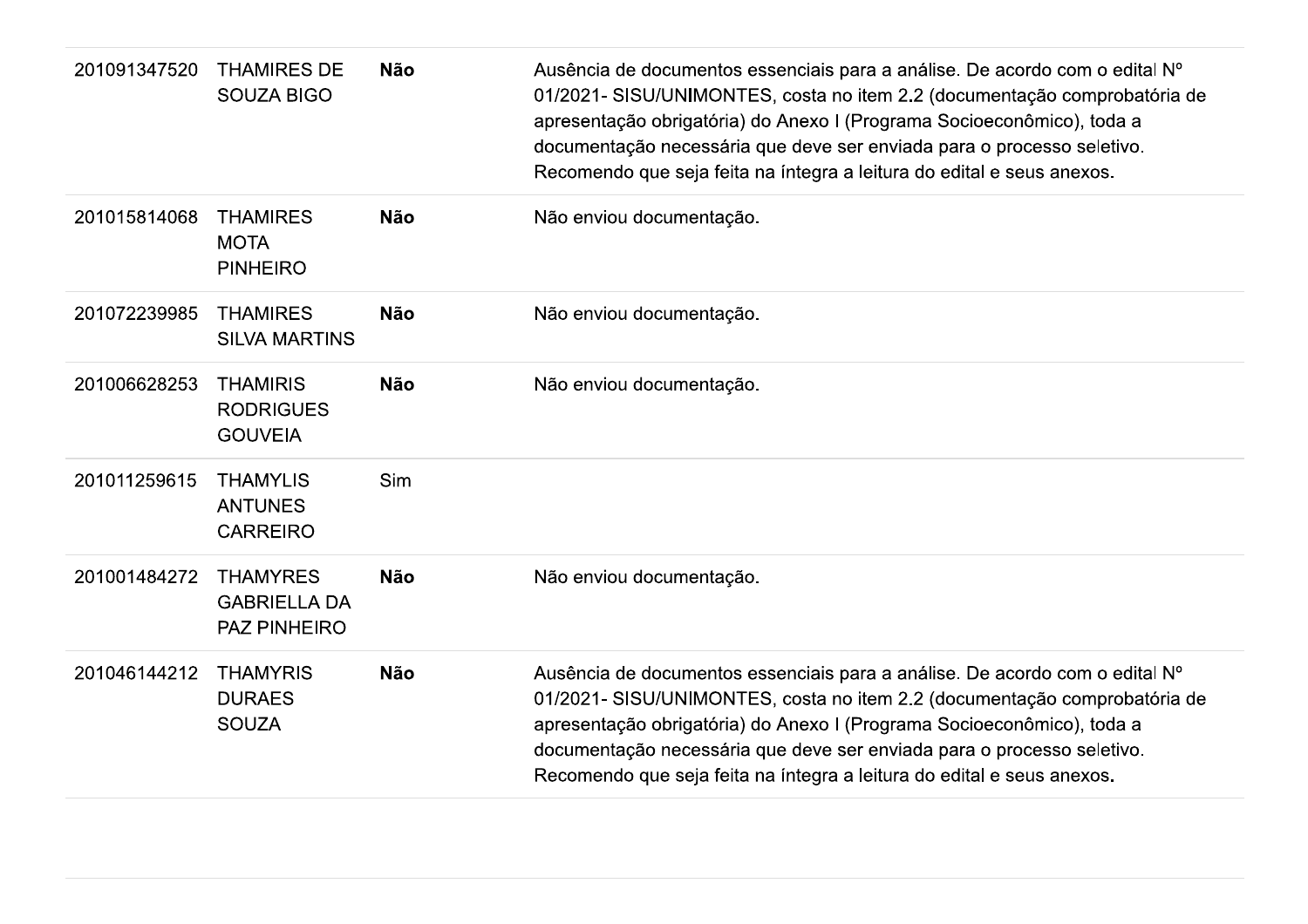| 201005250521 | <b>THAYANE</b><br><b>RODRIGUES DE</b><br><b>OLIVEIRA</b>                  | <b>Não</b> | Não enviou a documentação.                                                       |
|--------------|---------------------------------------------------------------------------|------------|----------------------------------------------------------------------------------|
| 201019476435 | <b>THAYANE</b><br><b>SOUZA DOS</b><br><b>SANTOS</b>                       | <b>Não</b> | Não enviou a documentação.                                                       |
| 201016936761 | <b>THAYANE</b><br><b>VITORIA</b><br><b>DOMINGUES</b><br><b>ROCHA</b>      | <b>Não</b> | Não enviou documentação.                                                         |
| 201006169282 | <b>THAYLANE</b><br><b>RUAS ABREU</b>                                      | <b>Não</b> | Não enviou a documentação.                                                       |
| 201040004867 | <b>THAYNA DE</b><br><b>OLIVEIRA</b><br><b>CEZAR</b>                       | <b>Não</b> | Laudo indeferido, por não cumprir os requisitos previstos na Lei nº 13.465/2000. |
| 201009157763 | <b>THAYNARA</b><br><b>MARQUES DE</b><br><b>OLIVEIRA</b>                   | <b>Não</b> | Não enviou documentação.                                                         |
| 201018352041 | <b>THAYRON</b><br><b>GONCALVES</b><br><b>FERREIRA DE</b><br><b>LIMA</b>   | <b>Não</b> | Não enviou documentação.                                                         |
| 201014679686 | <b>THAYSLANE</b><br><b>CAROLINE</b><br><b>RODRIGUES</b><br><b>SANTANA</b> | Não        | Não enviou a documentação.                                                       |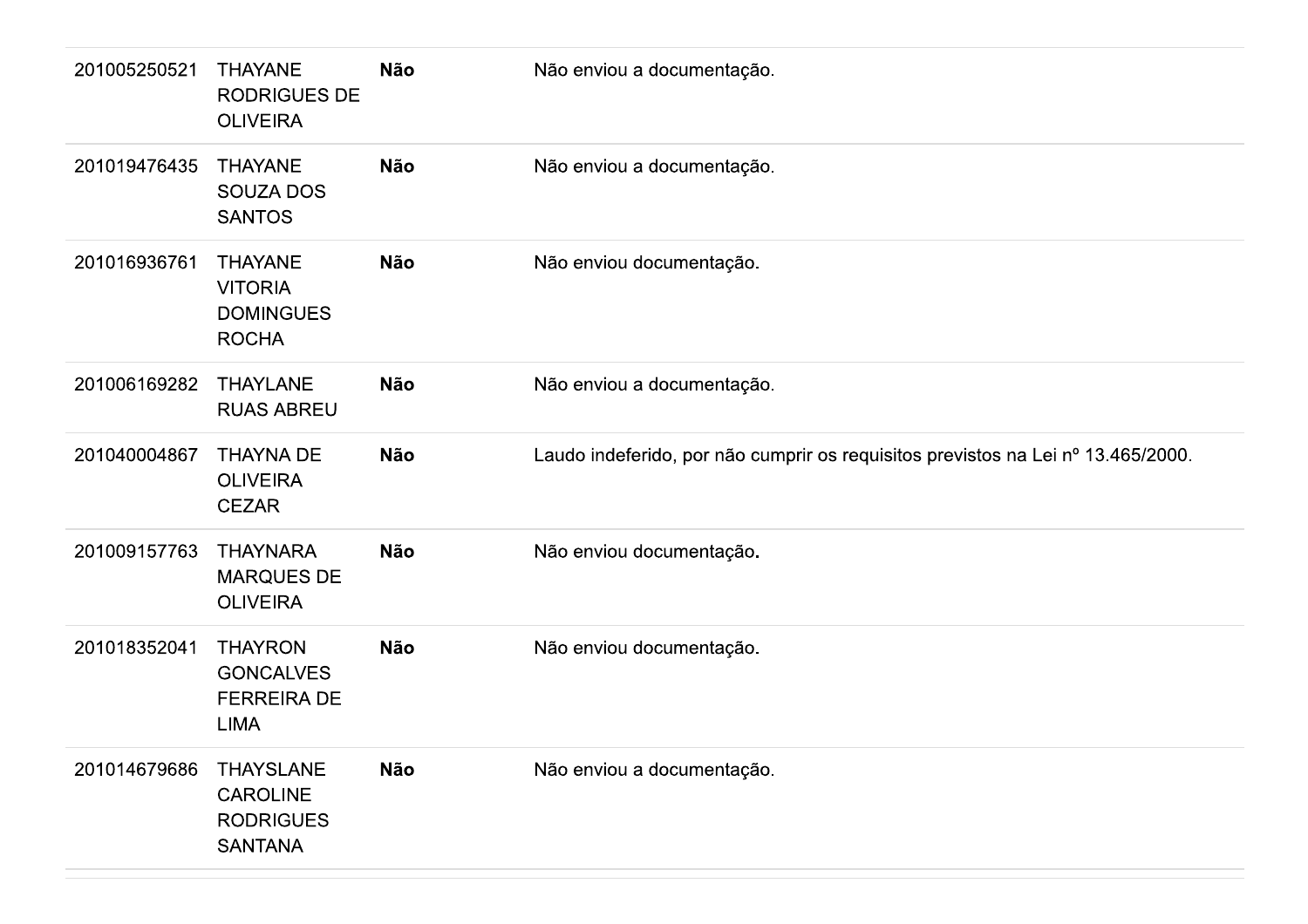| 201001234867 | <b>THIAGO</b><br><b>CAETANO</b><br><b>FERREIRA</b>       | <b>Não</b> | Ausência de documentos essenciais para a análise. De acordo com o edital Nº<br>01/2021- SISU/UNIMONTES, costa no item 2.2 (documentação comprobatória de<br>apresentação obrigatória) do Anexo I (Programa Socioeconômico), toda a<br>documentação necessária que deve ser enviada para o processo seletivo.<br>Recomendo que seja feita na íntegra a leitura do edital e seus anexos. |
|--------------|----------------------------------------------------------|------------|----------------------------------------------------------------------------------------------------------------------------------------------------------------------------------------------------------------------------------------------------------------------------------------------------------------------------------------------------------------------------------------|
| 201009227939 | <b>THIAGO</b><br><b>CANGUSSU</b><br><b>MARTINS</b>       | <b>Não</b> | Não enviou documentação.                                                                                                                                                                                                                                                                                                                                                               |
| 201062340363 | <b>THIAGO COSTA</b><br><b>QUEIROZ</b>                    | <b>Não</b> | Ausência de documentos essenciais para a análise. De acordo com o edital N°<br>01/2021- SISU/UNIMONTES, costa no item 2.2 (documentação comprobatória de<br>apresentação obrigatória) do Anexo I (Programa Socioeconômico), toda a<br>documentação necessária que deve ser enviada para o processo seletivo.<br>Recomendo que seja feita na íntegra a leitura do edital e seus anexos. |
| 201043993918 | <b>THIAGO DE</b><br><b>SOUZA</b><br><b>SOBRINHO</b>      | <b>Não</b> | Histórico escolar consta apenas o 1º ano do ensino médio, de acordo o edital deve<br>constar que o candidato cursou e concluiu todo o ensino médio em escola pública. O<br>documento pode ser anexado durante o prazo de recurso através da área do<br>candidato.                                                                                                                      |
| 201028895468 | <b>THIAGO</b><br><b>GRANDO</b>                           | <b>Não</b> | Não enviou documentação.                                                                                                                                                                                                                                                                                                                                                               |
| 201013476019 | <b>THIAGO</b><br><b>OLIVEIRA</b><br><b>ALVES</b>         | <b>Não</b> | Não enviou a documentação.                                                                                                                                                                                                                                                                                                                                                             |
| 201123116653 | <b>THIAGO SEIXAS</b><br><b>SOARES</b><br><b>OLIVEIRA</b> | Não        | Não enviou documentação.                                                                                                                                                                                                                                                                                                                                                               |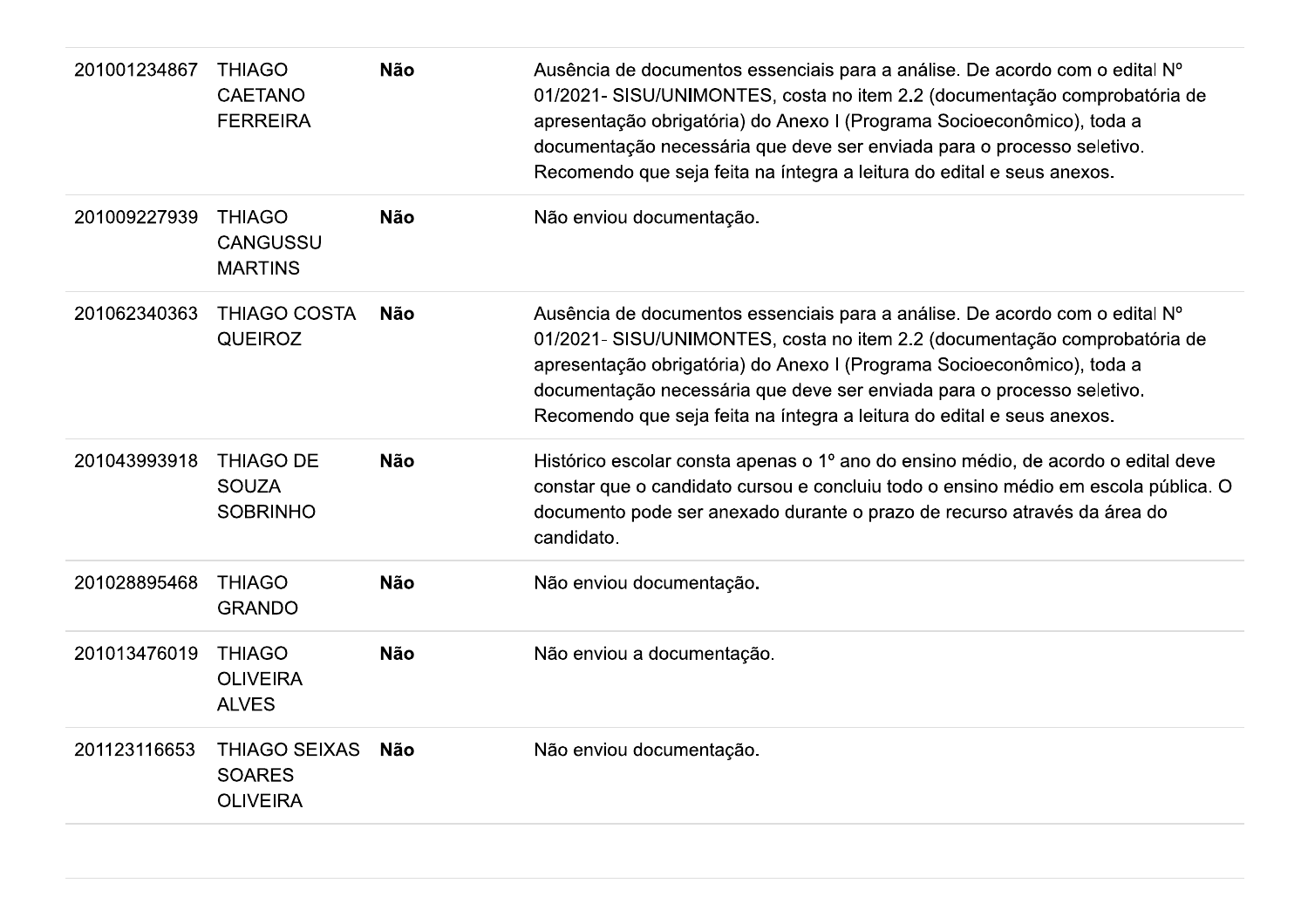| 201046627281 | <b>THIAGO SILVA</b><br><b>SANTOS</b>                                    | Não        | Não enviou documentação.   |
|--------------|-------------------------------------------------------------------------|------------|----------------------------|
| 202000019818 | <b>THIAGO</b><br><b>SOARES</b><br><b>SOUZA</b>                          | Não        | Não enviou documentação.   |
| 201019833106 | THIELY PRATES<br><b>FERNANDES</b>                                       | Sim        |                            |
| 201039852912 | <b>THIERRE</b><br><b>GUIMARAES</b><br><b>FERNANDES</b><br><b>MACEDO</b> | <b>Não</b> | Não enviou documentação.   |
| 201053238071 | <b>THIFANY</b><br><b>NEVES DO</b><br><b>NASCIMENTO</b>                  | Não        | Não enviou a documentação. |
| 201106745924 | <b>TIAGO ALVES</b><br><b>COIMBRA</b>                                    | Não        | Não enviou documentação.   |
| 201022666618 | <b>TIAGO LOPES</b><br>DE BRITO                                          | Não        | Não enviou documentação.   |
| 201005455195 | <b>TIAGO</b><br><b>RAMALHO</b><br><b>PEZZI</b>                          | Não        | Não enviou documentação.   |
| 201001742513 | <b>TIAGO RIBEIRO</b><br><b>ARAUJO</b>                                   | Não        | Não enviou documentação.   |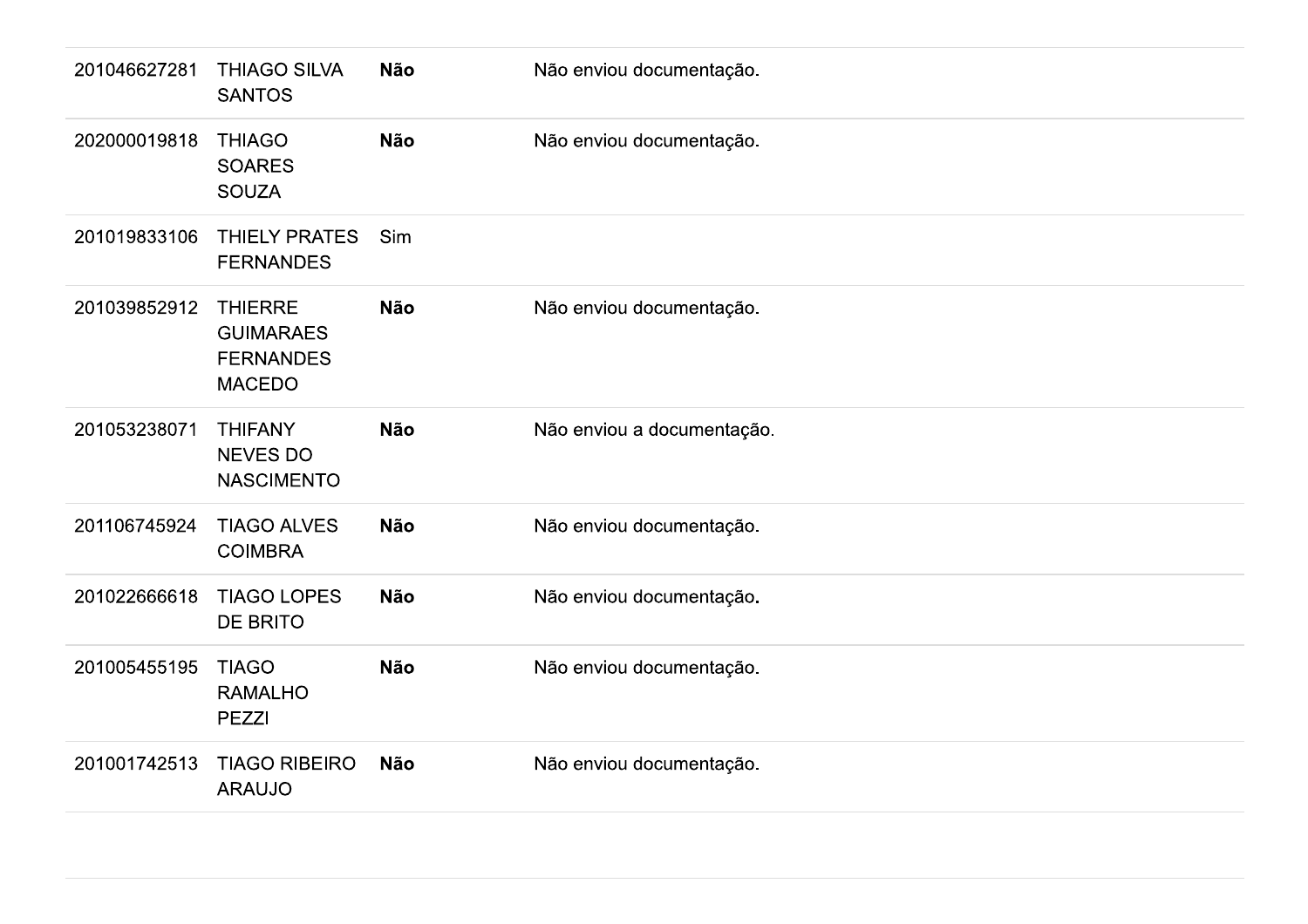| 201008044608 | <b>TIFANNY DIAS</b><br><b>MIRANDA</b>                                 | <b>Não</b> | Não enviou documentação.   |
|--------------|-----------------------------------------------------------------------|------------|----------------------------|
| 201013185883 | <b>TULIO PEREIRA</b><br><b>SANTOS</b>                                 | <b>Não</b> | Não enviou documentação.   |
| 201055308427 | <b>UANE</b><br><b>GABRIELA</b><br><b>CELESTINO DA</b><br><b>SILVA</b> | <b>Não</b> | Não enviou documentação.   |
| 201007580016 | <b>UILDIANE LAISE</b><br><b>LOPES E SILVA</b>                         | Não        | Não enviou documentação.   |
| 201006555050 | VALDECY<br><b>CORREA</b><br><b>SOUZA</b>                              | Sim        |                            |
| 201065449955 | <b>VALDEVIA</b><br><b>NUNES DOS</b><br><b>SANTOS</b>                  | <b>Não</b> | Não enviou a documentação. |
| 201036975237 | <b>VALDICLEIA DE</b><br><b>OLIVEIRA</b><br><b>SOUSA</b>               | <b>Não</b> | Não enviou documentação.   |
| 202000019796 | <b>VALDIMAR</b><br><b>BATISTA</b><br><b>FARIAS</b>                    | <b>Não</b> | Não enviou a documentação. |
| 201005293075 | <b>VALDIR ALVES</b><br><b>SALGADO</b><br><b>JUNIOR</b>                | <b>Não</b> | Não enviou documentação.   |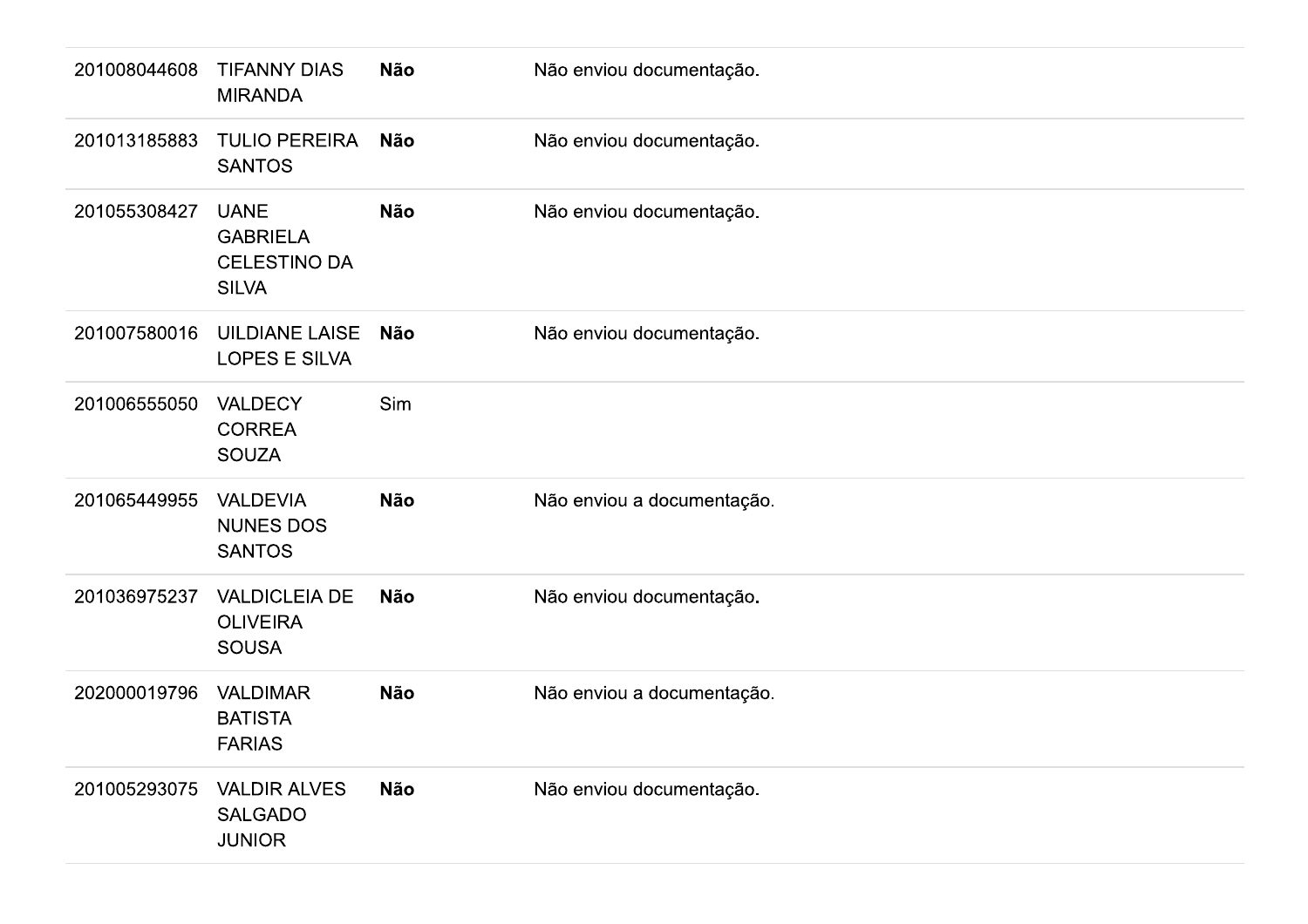| 201001506538 | <b>VALERIA</b><br><b>PEREIRA</b><br><b>GONCALVES</b>                  | Não        | Não enviou documentação.   |
|--------------|-----------------------------------------------------------------------|------------|----------------------------|
| 201044139271 | <b>VALERIA</b><br><b>SOARES DE</b><br><b>OLIVEIRA</b>                 | <b>Não</b> | Não enviou a documentação. |
| 201001510498 | <b>VALESKA</b><br><b>ALVES GOMES</b><br><b>ROCHA</b>                  | <b>Não</b> | Não enviou documentação.   |
| 201020161976 | <b>VALMIR SOUZA</b><br><b>ORMUNDIO</b>                                | Não        | Não enviou a documentação. |
| 201091402994 | <b>VALTEIR JOSE</b><br><b>DE PAULA</b>                                | Não        | Não enviou documentação.   |
| 201007401098 | <b>VANESSA</b><br><b>ALMEIDA BRITO</b>                                | <b>Não</b> | Não enviou documentação.   |
| 201004663773 | <b>VANESSA</b><br><b>APARECIDA</b><br><b>SANTOS</b><br><b>ANTUNES</b> | <b>Não</b> | Não enviou a documentação. |
| 201021643485 | <b>VANESSA</b><br><b>DAIANY DOS</b><br><b>SANTOS</b>                  | Não        | Não enviou documentação.   |
| 201000284004 | <b>VANESSA DE</b><br>SOUZA LIMA                                       | Não        | Não enviou a documentação. |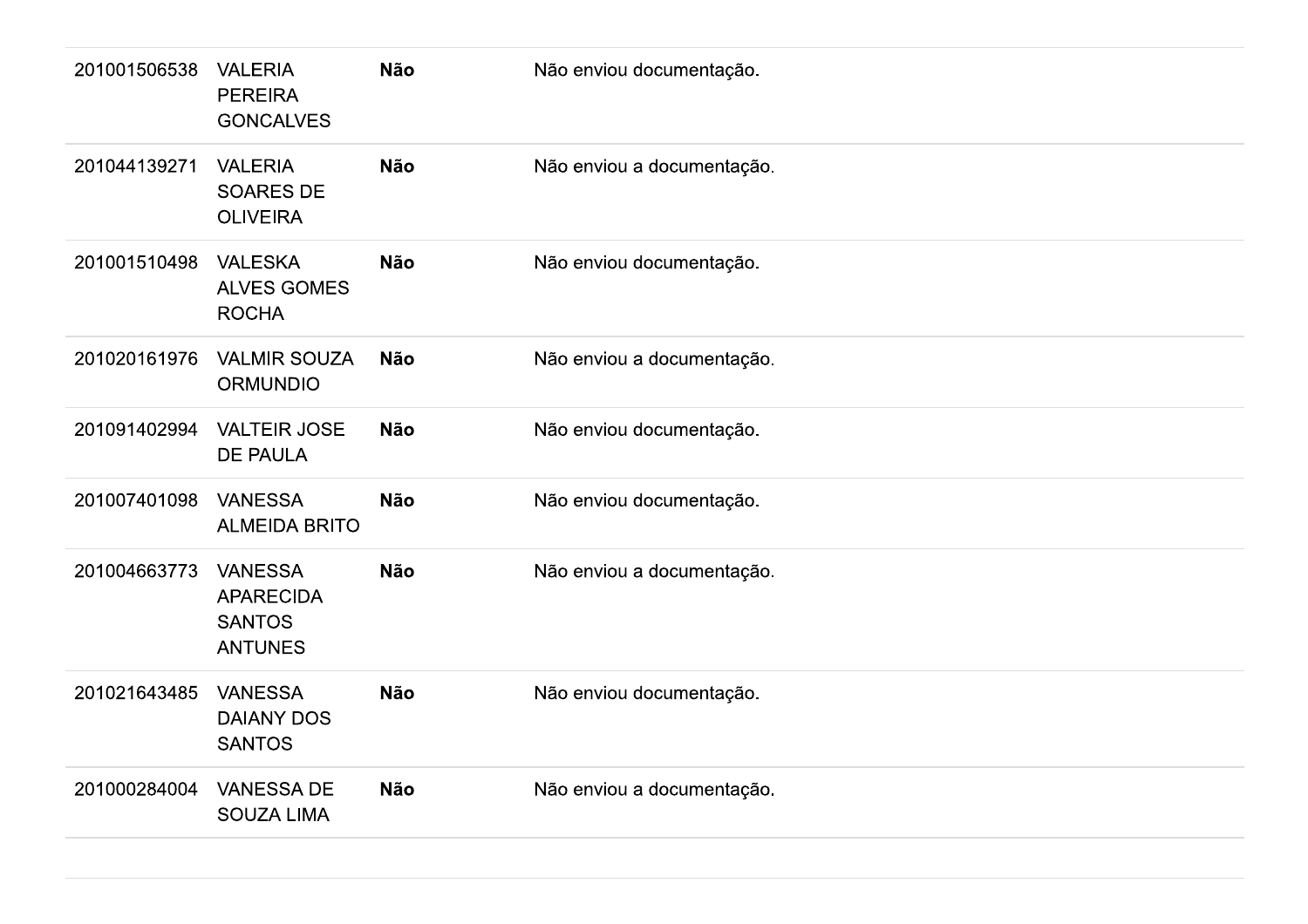| 201002120735 | <b>VANESSA DOS</b><br><b>REIS</b><br><b>RODRIGUES</b>    | <b>Não</b> | Não enviou documentação.                                                                                                                                                                                                                                                                                                                                                               |
|--------------|----------------------------------------------------------|------------|----------------------------------------------------------------------------------------------------------------------------------------------------------------------------------------------------------------------------------------------------------------------------------------------------------------------------------------------------------------------------------------|
| 201019772304 | <b>VANESSA</b><br><b>FAGUNDES DA</b><br><b>CRUZ</b>      | <b>Não</b> | Não enviou a documentação.                                                                                                                                                                                                                                                                                                                                                             |
| 201014805331 | <b>VANESSA</b><br><b>FERREIRA DA</b><br><b>SILVA</b>     | <b>Não</b> | Não enviou a documentação.                                                                                                                                                                                                                                                                                                                                                             |
| 201003673302 | <b>VANESSA</b><br><b>FERREIRA</b><br><b>SANTOS</b>       | <b>Não</b> | Não enviou documentação.                                                                                                                                                                                                                                                                                                                                                               |
| 201016479267 | <b>VANESSA LEITE</b><br><b>MARTINS</b>                   | <b>Não</b> | Não enviou documentação.                                                                                                                                                                                                                                                                                                                                                               |
| 201043260698 | <b>VANESSA</b><br><b>MARIA ALVES</b><br><b>DA SILVA</b>  | <b>Não</b> | Ausência de documentos essenciais para a análise. De acordo com o edital Nº<br>01/2021- SISU/UNIMONTES, costa no item 2.2 (documentação comprobatória de<br>apresentação obrigatória) do Anexo I (Programa Socioeconômico), toda a<br>documentação necessária que deve ser enviada para o processo seletivo.<br>Recomendo que seja feita na íntegra a leitura do edital e seus anexos. |
| 201077891525 | <b>VANESSA</b><br><b>RANIERY DIAS</b><br><b>FERREIRA</b> | <b>Não</b> | Não enviou documentação.                                                                                                                                                                                                                                                                                                                                                               |
| 201005207943 | <b>VANESSA</b><br><b>VELOSO</b><br><b>NEVES</b>          | Sim        |                                                                                                                                                                                                                                                                                                                                                                                        |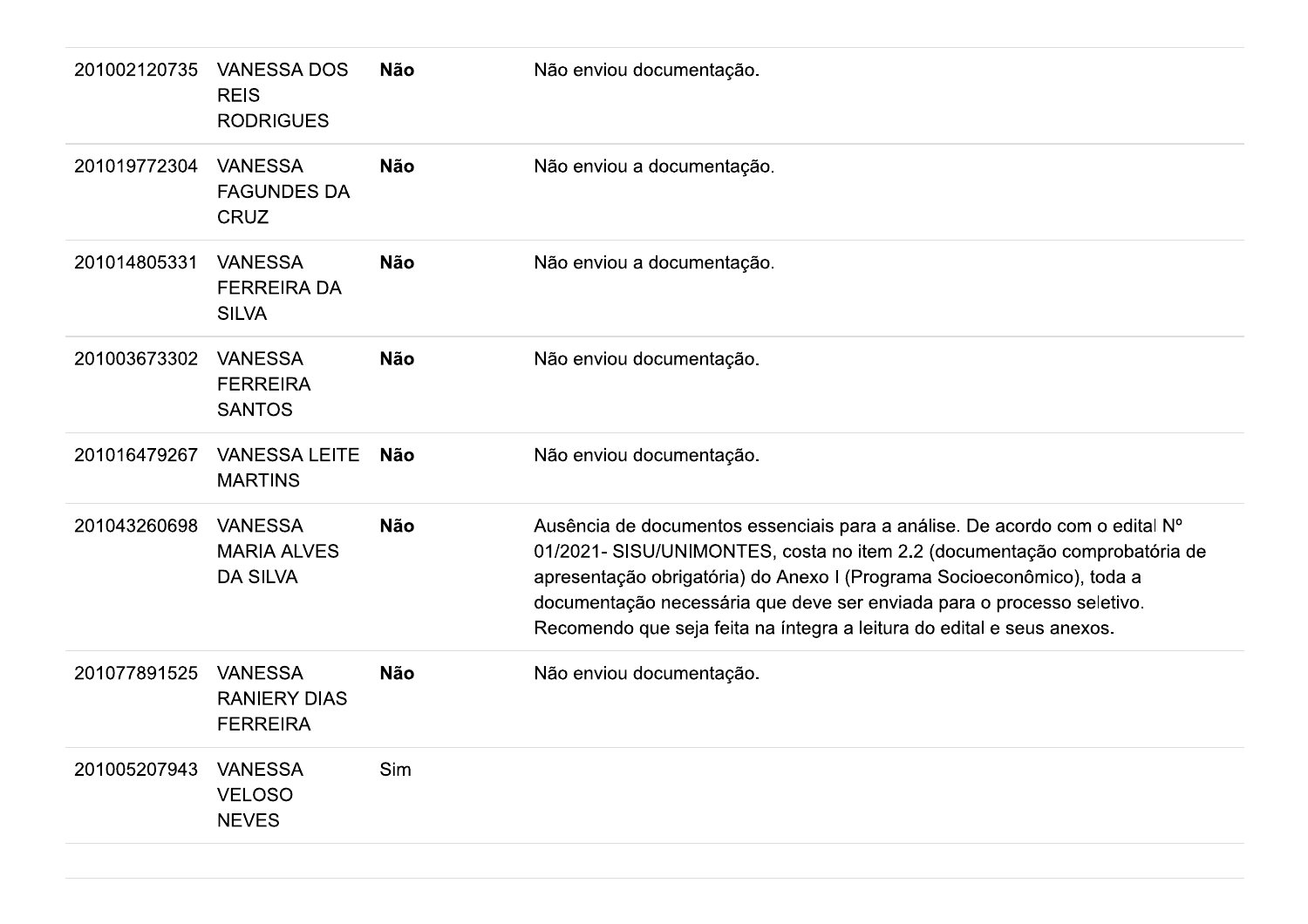| 201007233988 | <b>VANIELLE</b><br><b>APARECIDA</b><br><b>SILVA</b><br><b>RODRIGUES</b>    | Não        | Não enviou documentação.   |
|--------------|----------------------------------------------------------------------------|------------|----------------------------|
| 201008916375 | <b>VANILSA DOS</b><br><b>SANTOS</b>                                        | Não        | Não enviou a documentação. |
| 201012316398 | <b>VERA LUCIA</b><br><b>EMANUELLE DE</b><br><b>ALMEIDA</b><br><b>ALVES</b> | Não        | Não enviou documentação.   |
| 201089783868 | <b>VERLAINY</b><br><b>ALVES</b><br><b>MASCARENHAS</b>                      | <b>Não</b> | Não enviou a documentação. |
| 201013912997 | <b>VERONICA</b><br><b>FERREIRA</b><br><b>SANTIAGO</b>                      | Sim        |                            |
| 201007142767 | <b>VERONICA</b><br>XAVIER DE<br><b>CARVALHO</b>                            | Sim        |                            |
| 201021051960 | <b>VICENTE</b><br><b>EDUARDO GAIA</b><br><b>PEREIRA</b>                    | Sim        |                            |
| 201017550959 | <b>VICTOR ALVES</b><br><b>CORDEIRO</b>                                     | Não        | Não enviou a documentação. |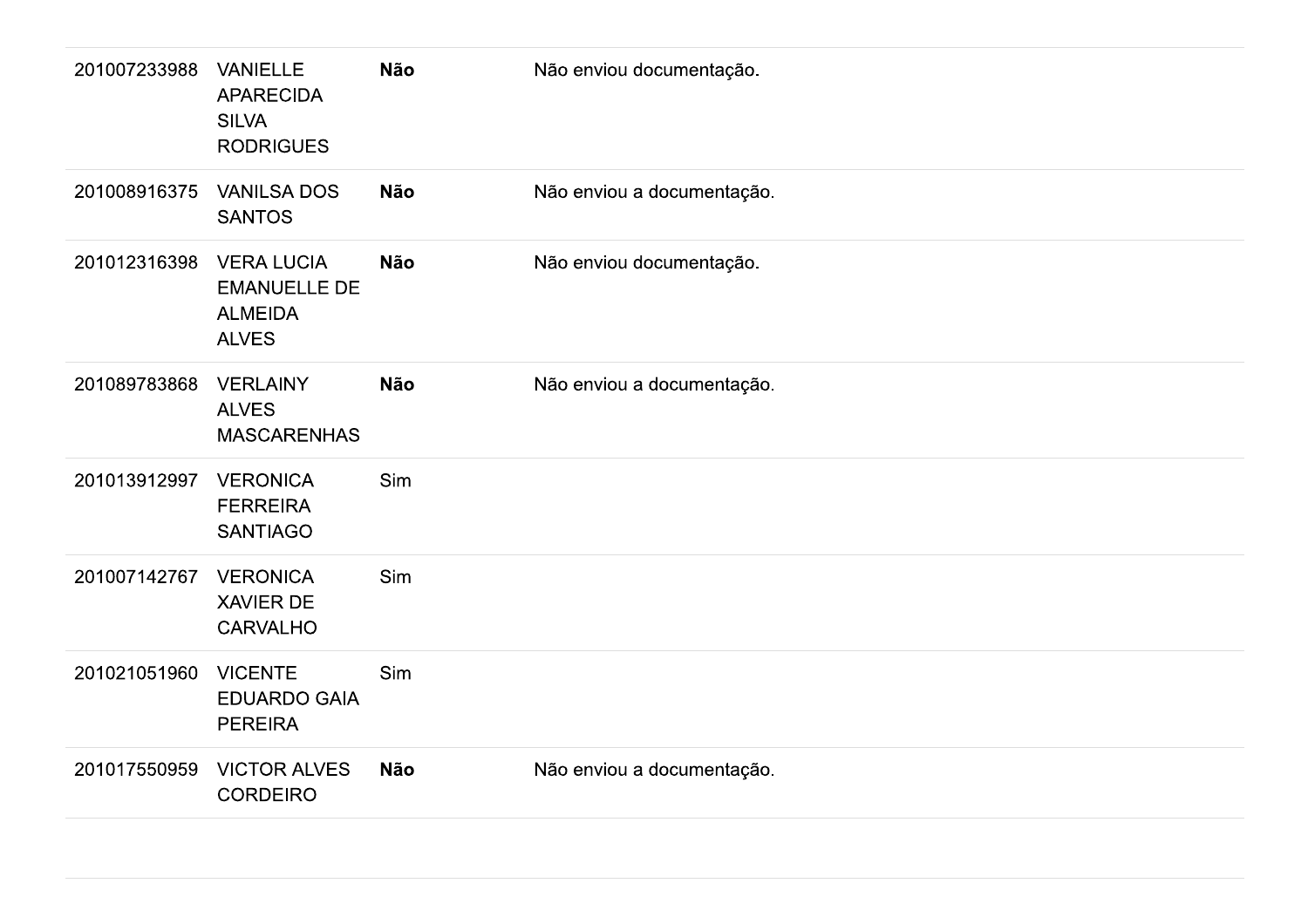| 201121630747 | <b>VICTOR ALVES</b><br><b>DA SILVA</b>                                | Não        | Não enviou a documentação. |
|--------------|-----------------------------------------------------------------------|------------|----------------------------|
| 201045094871 | <b>VICTOR</b><br><b>AUGUSTO</b><br><b>SILVA</b><br><b>CARDOSO</b>     | Não        | Não enviou documentação.   |
| 201091147466 | <b>VICTOR</b><br><b>EMANUEL</b><br><b>SAMPAIO</b><br><b>FERREIRA</b>  | Não        | Não enviou documentação.   |
| 201017875919 | <b>VICTOR FELIPE</b><br><b>SOARES</b><br><b>SANTOS</b>                | <b>Não</b> | Não enviou a documentação. |
| 201087648501 | <b>VICTOR</b><br><b>FIGUEIREDO</b><br><b>ROCHA</b>                    | Não        | Não enviou documentação.   |
| 201100343635 | <b>VICTOR</b><br><b>GABRIEL</b><br><b>CARDOSO</b><br><b>MIRANDA</b>   | <b>Não</b> | Não enviou a documentação. |
| 201100763345 | <b>VICTOR</b><br><b>GUILHERME</b><br><b>FERREIRA</b><br><b>FLORES</b> | <b>Não</b> | Não enviou a documentação. |
| 201011092750 | <b>VICTOR LUCAS</b><br><b>SANTOS</b>                                  | Não        | Não enviou documentação.   |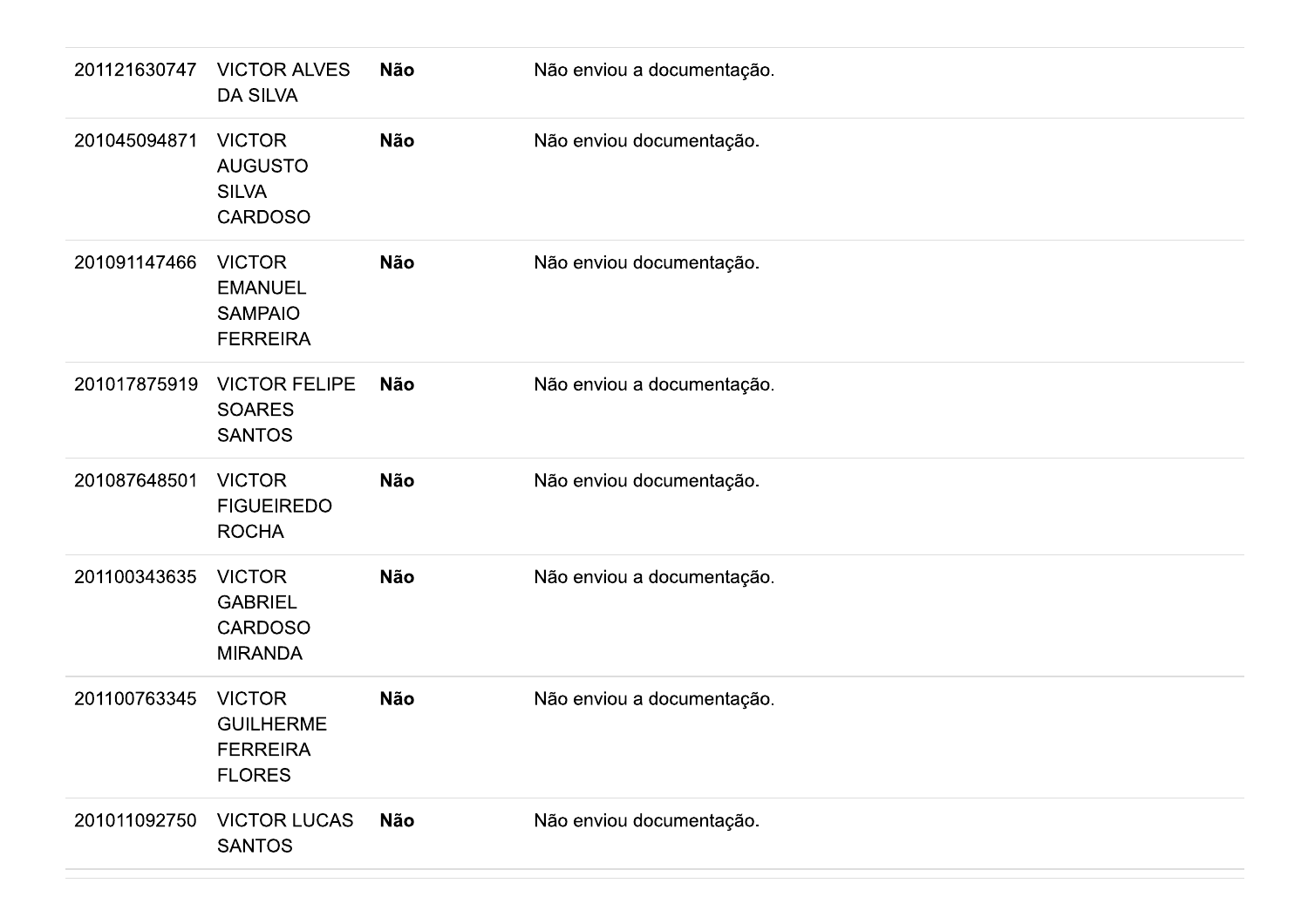| 201015023496 | <b>VICTOR</b><br>MANOEL DE<br><b>SOUZA</b>              | Não        | Não enviou documentação.   |
|--------------|---------------------------------------------------------|------------|----------------------------|
| 201050296882 | <b>VICTOR</b><br><b>MANOEL SILVA</b><br><b>OLIVEIRA</b> | <b>Não</b> | Não enviou documentação.   |
| 201065605309 | <b>VICTOR</b><br><b>MANOEL</b><br><b>VICENTE FARIA</b>  | Não        | Não enviou a documentação. |
| 201019771652 | <b>VICTOR</b><br><b>MENDES</b><br><b>PEREIRA</b>        | Não        | Não enviou a documentação. |
| 201043950082 | <b>VICTOR</b><br><b>RENOSTRO</b><br><b>SOUZA</b>        | Não        | Não enviou documentação.   |
| 201029377367 | <b>VICTORIA</b><br><b>BARBOSA DOS</b><br><b>REIS</b>    | Não        | Não enviou documentação.   |
| 201004798975 | <b>VICTORIA</b><br><b>BORGES</b><br><b>FEITOSA</b>      | Sim        |                            |
| 201003407917 | <b>VICTORIA</b><br><b>EDUARDA</b><br><b>SILVA NEVES</b> | Não        | Não enviou a documentação. |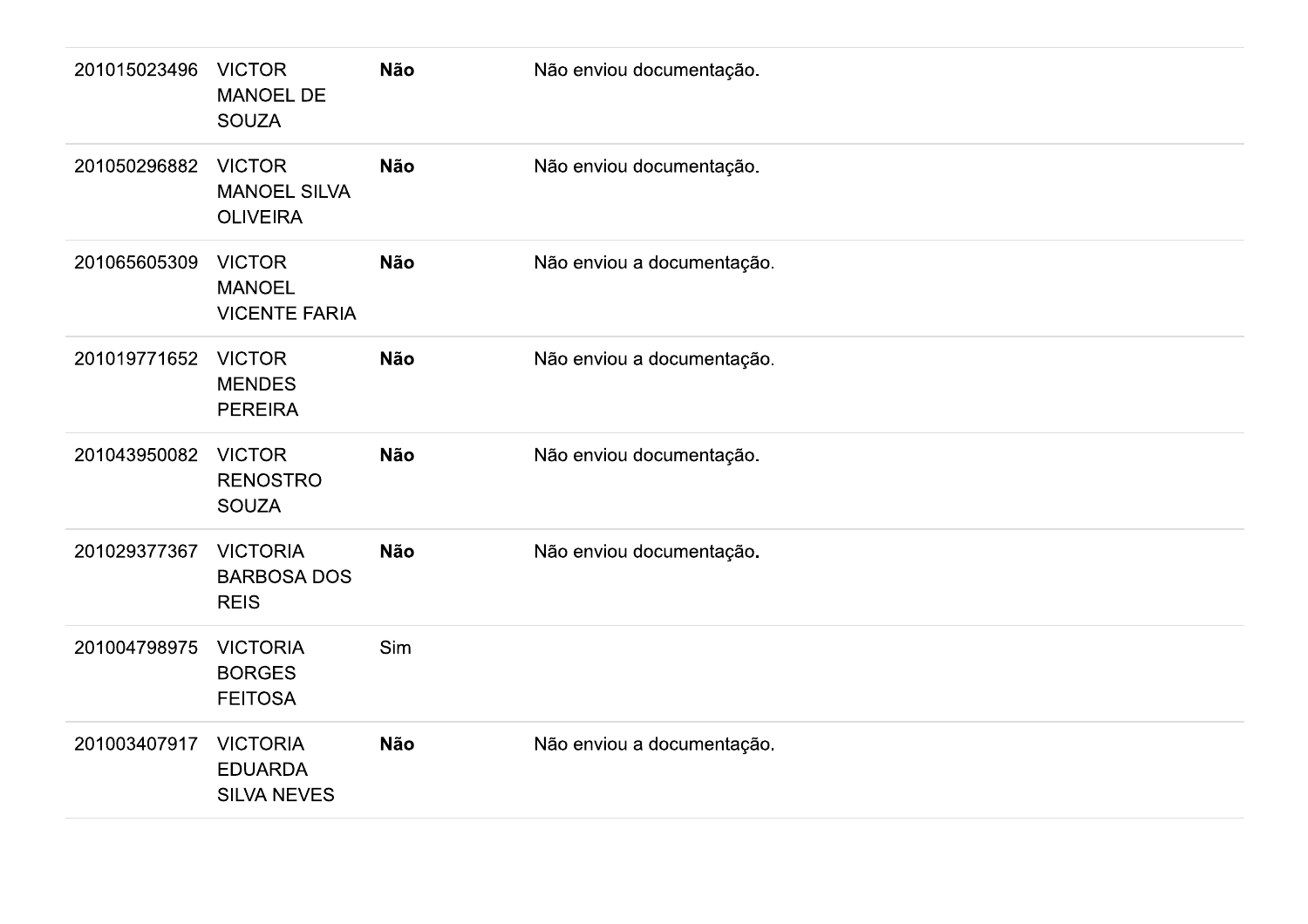| 201045698044 | <b>VICTORIA</b><br><b>FONSECA</b><br><b>SOUZA</b>                    | Sim        |                                                                                                                                                                                                                                                                                                                                                                                        |
|--------------|----------------------------------------------------------------------|------------|----------------------------------------------------------------------------------------------------------------------------------------------------------------------------------------------------------------------------------------------------------------------------------------------------------------------------------------------------------------------------------------|
| 201099960258 | <b>VICTORIA</b><br><b>GEIZE</b><br><b>PESTANA</b><br><b>MARQUES</b>  | <b>Não</b> | Ausência de documentos essenciais para a análise. De acordo com o edital Nº<br>01/2021- SISU/UNIMONTES, costa no item 2.2 (documentação comprobatória de<br>apresentação obrigatória) do Anexo I (Programa Socioeconômico), toda a<br>documentação necessária que deve ser enviada para o processo seletivo.<br>Recomendo que seja feita na íntegra a leitura do edital e seus anexos. |
| 201044658080 | <b>VICTORIA</b><br><b>LORRANY</b><br><b>SILVA SANTOS</b>             | <b>Não</b> | Não enviou documentação.                                                                                                                                                                                                                                                                                                                                                               |
| 201097036887 | <b>VICTORIA</b><br><b>MOREIRA</b><br><b>ALVES</b>                    | <b>Não</b> | Ausência de documentos essenciais para a análise. De acordo com o edital Nº<br>01/2021- SISU/UNIMONTES, costa no item 2.2 (documentação comprobatória de<br>apresentação obrigatória) do Anexo I (Programa Socioeconômico), toda a<br>documentação necessária que deve ser enviada para o processo seletivo.<br>Recomendo que seja feita na íntegra a leitura do edital e seus anexos. |
| 201016480034 | <b>VICTORIA</b><br><b>NOBRE LOPES</b>                                | Sim        |                                                                                                                                                                                                                                                                                                                                                                                        |
| 201076572548 | <b>VICTORIA</b><br><b>PATRICIA</b><br><b>SANTOS</b><br><b>NEVES</b>  | <b>Não</b> | Não enviou documentação.                                                                                                                                                                                                                                                                                                                                                               |
| 201016051678 | <b>VILMA</b><br><b>BARBOSA DE</b><br><b>OLIVEIRA</b><br><b>ROQUE</b> | <b>Não</b> | Não enviou documentação.                                                                                                                                                                                                                                                                                                                                                               |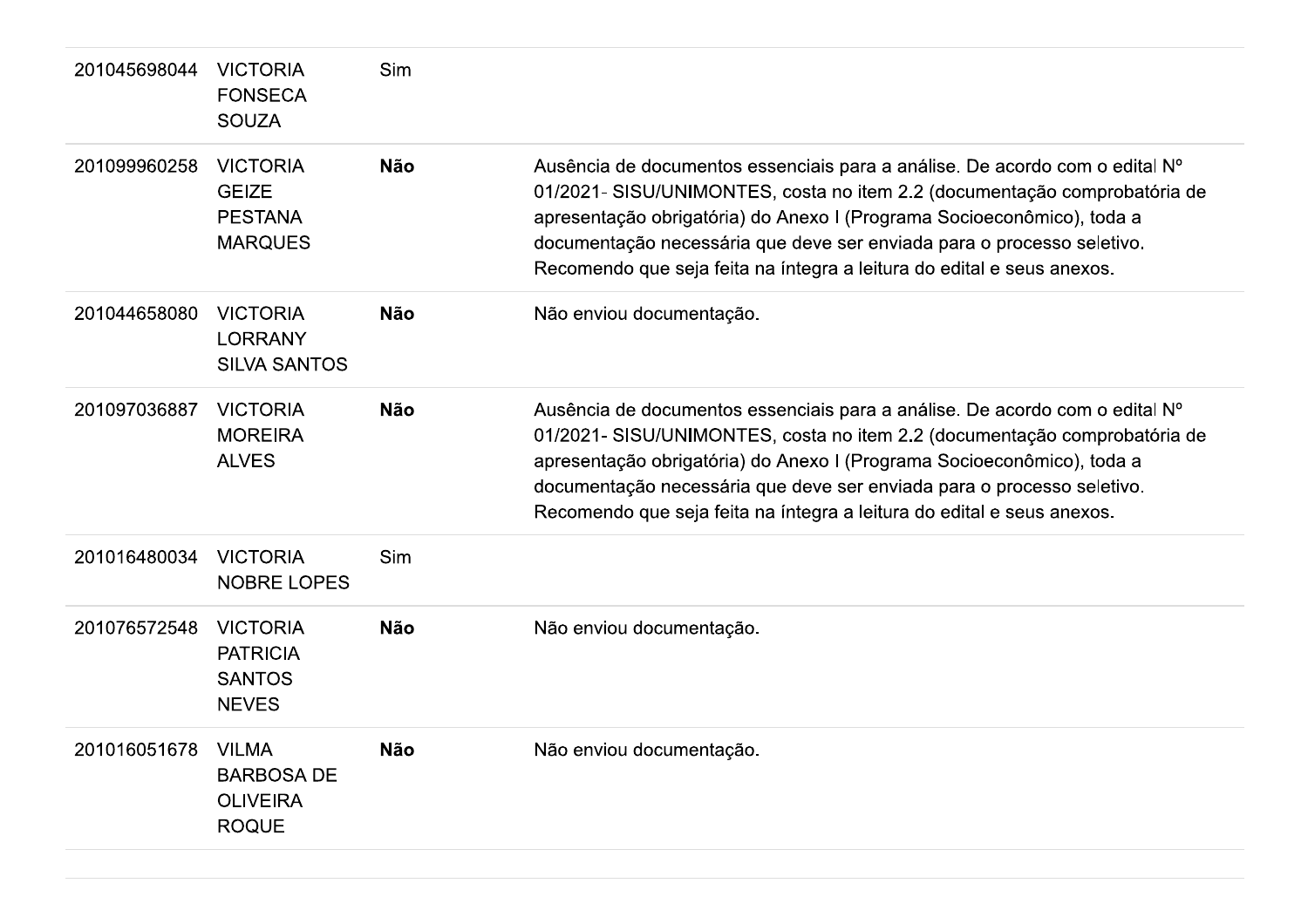| 201109506216 | <b>VILMAR</b><br><b>BARBOSA</b><br><b>SOUZA FILHO</b>    | <b>Não</b> | Não enviou documentação.                                                                                                                                                                                                                                                                                                                                                               |
|--------------|----------------------------------------------------------|------------|----------------------------------------------------------------------------------------------------------------------------------------------------------------------------------------------------------------------------------------------------------------------------------------------------------------------------------------------------------------------------------------|
| 201010252603 | <b>VILSON</b><br><b>PEREIRA DE</b><br><b>AQUINO</b>      | <b>Não</b> | Não enviou documentação.                                                                                                                                                                                                                                                                                                                                                               |
| 201002745853 | <b>VINGRID</b><br><b>CAROLINE</b><br><b>VARGAS SILVA</b> | <b>Não</b> | Não enviou documentação.                                                                                                                                                                                                                                                                                                                                                               |
| 201006618387 | <b>VINICIUS</b><br><b>ANTUNES DE</b><br><b>OLIVEIRA</b>  | <b>Não</b> | Não enviou documentação.                                                                                                                                                                                                                                                                                                                                                               |
| 201087033225 | <b>VINICIUS</b><br><b>DURAES VIANA</b>                   | Sim        |                                                                                                                                                                                                                                                                                                                                                                                        |
| 201014227486 | <b>VINICIUS</b><br><b>GONCALVES</b><br>PEREIRA SILVA     | <b>Não</b> | Não enviou documentação.                                                                                                                                                                                                                                                                                                                                                               |
| 201005002526 | <b>VINICIUS</b><br><b>MARTINS</b><br><b>LOPES</b>        | <b>Não</b> | Ausência de documentos essenciais para a análise. De acordo com o edital Nº<br>01/2021- SISU/UNIMONTES, costa no item 2.2 (documentação comprobatória de<br>apresentação obrigatória) do Anexo I (Programa Socioeconômico), toda a<br>documentação necessária que deve ser enviada para o processo seletivo.<br>Recomendo que seja feita na íntegra a leitura do edital e seus anexos. |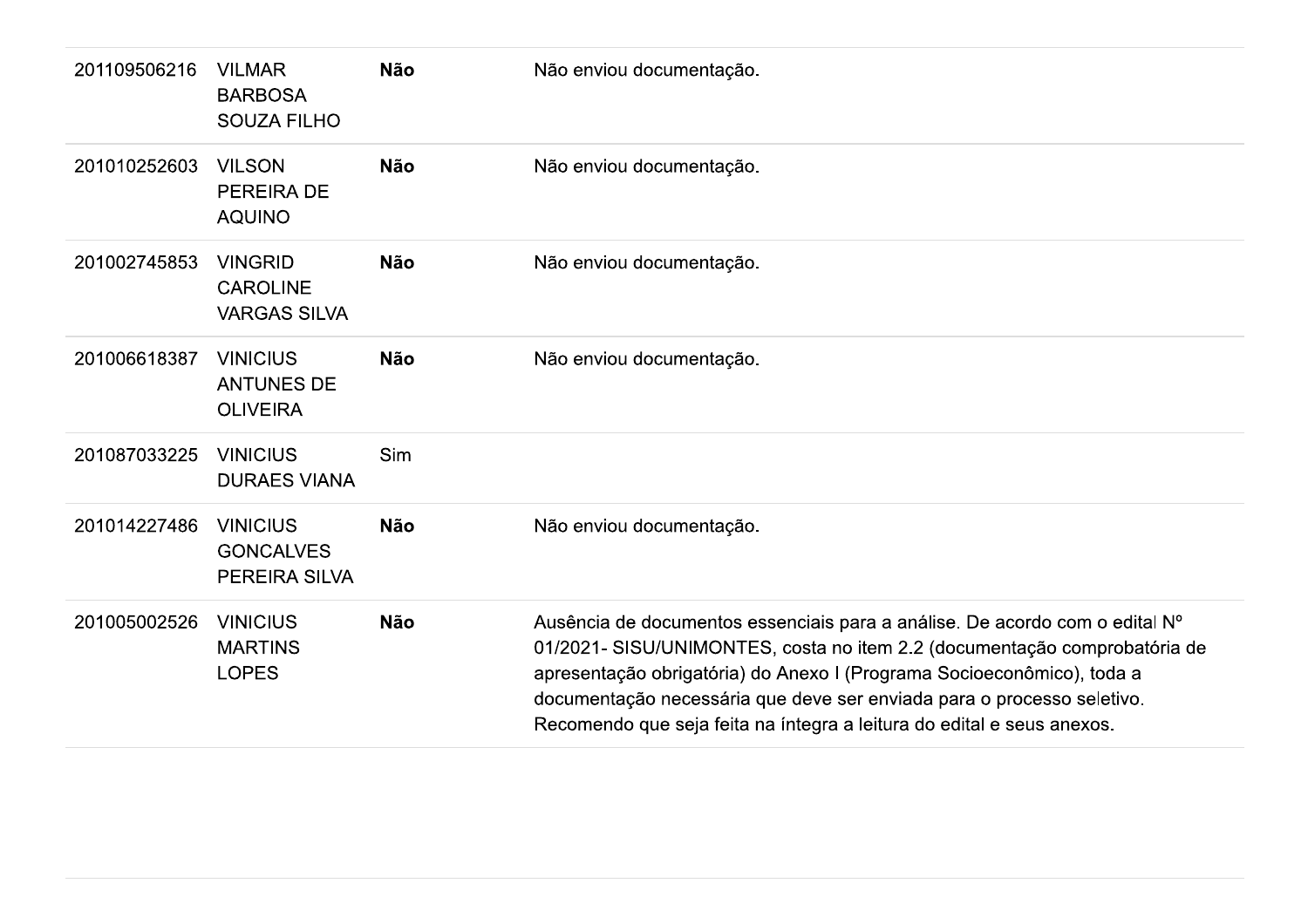| 201103223255 | <b>VINICIUS MOTA</b><br><b>FERNANDES</b>                            | <b>Não</b> | Ausência de documentos essenciais para a análise. De acordo com o edital Nº<br>01/2021- SISU/UNIMONTES, costa no item 2.2 (documentação comprobatória de<br>apresentação obrigatória) do Anexo I (Programa Socioeconômico), toda a<br>documentação necessária que deve ser enviada para o processo seletivo.<br>Recomendo que seja feita na íntegra a leitura do edital e seus anexos. |
|--------------|---------------------------------------------------------------------|------------|----------------------------------------------------------------------------------------------------------------------------------------------------------------------------------------------------------------------------------------------------------------------------------------------------------------------------------------------------------------------------------------|
| 201006055200 | <b>VINICIUS PENA</b><br><b>XAVIER</b>                               | <b>Não</b> | Não enviou documentação.                                                                                                                                                                                                                                                                                                                                                               |
| 201006337251 | <b>VINICIUS</b><br><b>QUIRINO</b><br><b>ACACIO</b>                  | <b>Não</b> | Não enviou a documentação.                                                                                                                                                                                                                                                                                                                                                             |
| 201003940313 | <b>VINICIUS</b><br><b>RAMOS</b><br><b>GONCALVES</b>                 | <b>Não</b> | Não enviou documentação.                                                                                                                                                                                                                                                                                                                                                               |
| 201119810855 | <b>VIRGINIA</b><br><b>GOMES</b><br><b>FONSECA</b>                   | <b>Não</b> | Não enviou a documentação.                                                                                                                                                                                                                                                                                                                                                             |
| 201089364701 | <b>VIRGINIA</b><br><b>SOARES</b><br><b>NASCIMENTO</b>               | <b>Não</b> | Não enviou a documentação.                                                                                                                                                                                                                                                                                                                                                             |
| 201007983145 | <b>VITAL DA SILVA</b><br><b>NETO</b>                                | <b>Não</b> | Não enviou documentação.                                                                                                                                                                                                                                                                                                                                                               |
| 201016089280 | <b>VITHOR</b><br><b>GABRIEL</b><br><b>FERREIRA</b><br><b>SANTOS</b> | <b>Não</b> | Não enviou a documentação.                                                                                                                                                                                                                                                                                                                                                             |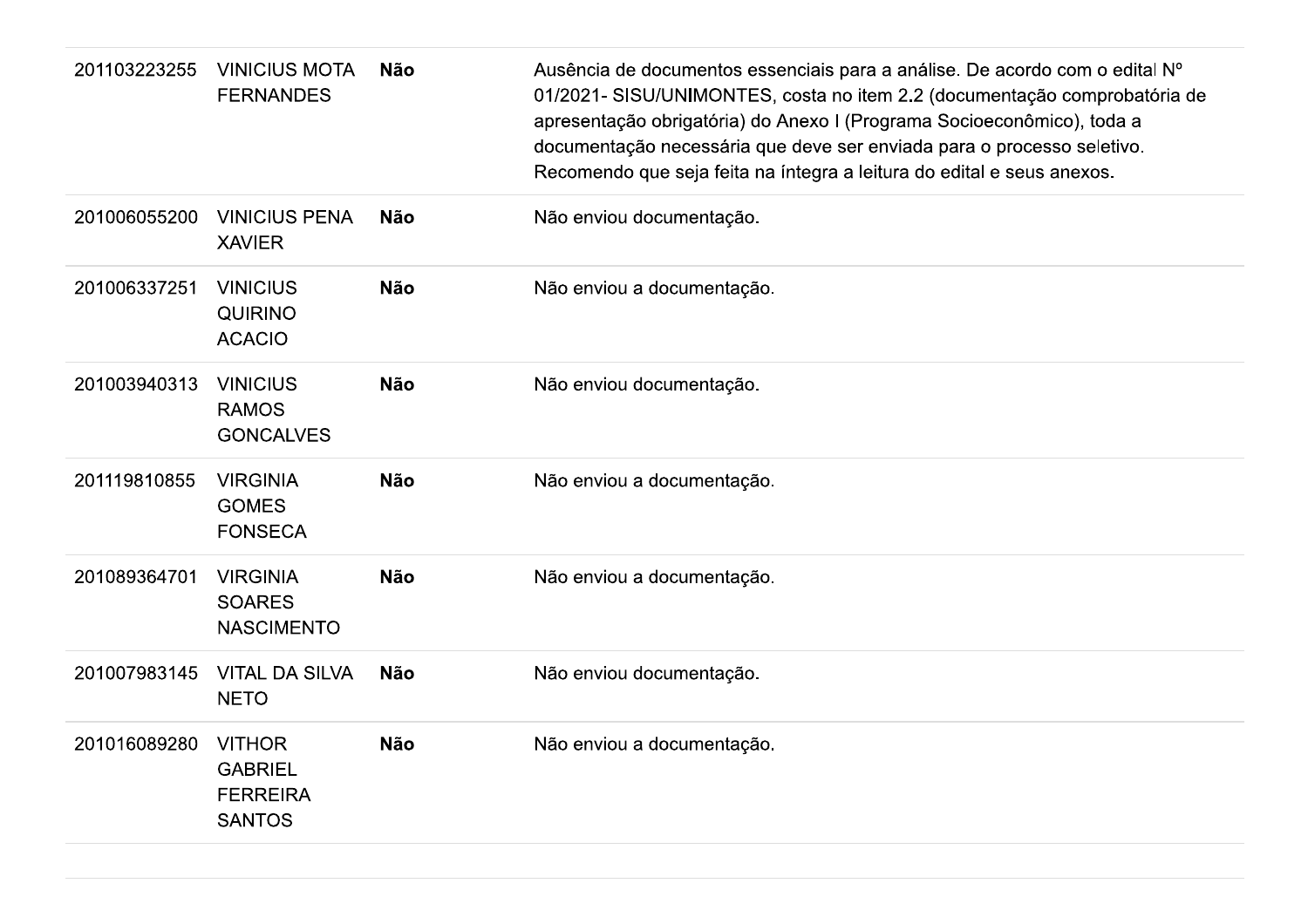| 201018199632 | <b>VITHORIA</b><br><b>KAMILLY</b><br><b>RAMOS DOS</b><br><b>SANTOS</b> | <b>Não</b> | Não enviou a documentação.                                                                                                                                                                                                                                                                                                                                                                                                      |
|--------------|------------------------------------------------------------------------|------------|---------------------------------------------------------------------------------------------------------------------------------------------------------------------------------------------------------------------------------------------------------------------------------------------------------------------------------------------------------------------------------------------------------------------------------|
| 201009166475 | <b>VITOR DA</b><br><b>COSTA</b><br><b>FERREIRA</b>                     | <b>Não</b> | Declaração escolar apresentada consta apenas o 3º ano, a declaração deve constar<br>que o candidato cursou e concluiu todo o ensino médio em escola pública. Falta a<br>folha de contrato da Carteira de Trabalho do candidato e da prima, como consta no<br>edital. Ausência dos comprovantes do INSS, no qual viabiliza a pensão. O<br>documento pode ser anexado durante o prazo de recurso através da área do<br>candidato. |
| 201078514209 | <b>VITOR HUGO</b><br><b>DO</b><br><b>NASCIMENTO</b>                    | <b>Não</b> | Não enviou a documentação.                                                                                                                                                                                                                                                                                                                                                                                                      |
| 201055197432 | <b>VITOR MANOEL</b><br><b>PEREIRA</b><br><b>RODRIGUES</b>              | <b>Não</b> | Não enviou documentação.                                                                                                                                                                                                                                                                                                                                                                                                        |
| 201020125500 | <b>VITOR</b><br><b>RICARDO</b><br><b>SOUZA</b><br><b>ALONSO</b>        | Sim        |                                                                                                                                                                                                                                                                                                                                                                                                                                 |
| 201057352977 | <b>VITORIA</b><br><b>AFONSO</b><br><b>ARAUJO</b>                       | <b>Não</b> | Não enviou documentação.                                                                                                                                                                                                                                                                                                                                                                                                        |
| 201003532912 | <b>VITORIA</b><br><b>ALCANTARA</b><br><b>GONCALO</b>                   | <b>Não</b> | Não enviou documentação.                                                                                                                                                                                                                                                                                                                                                                                                        |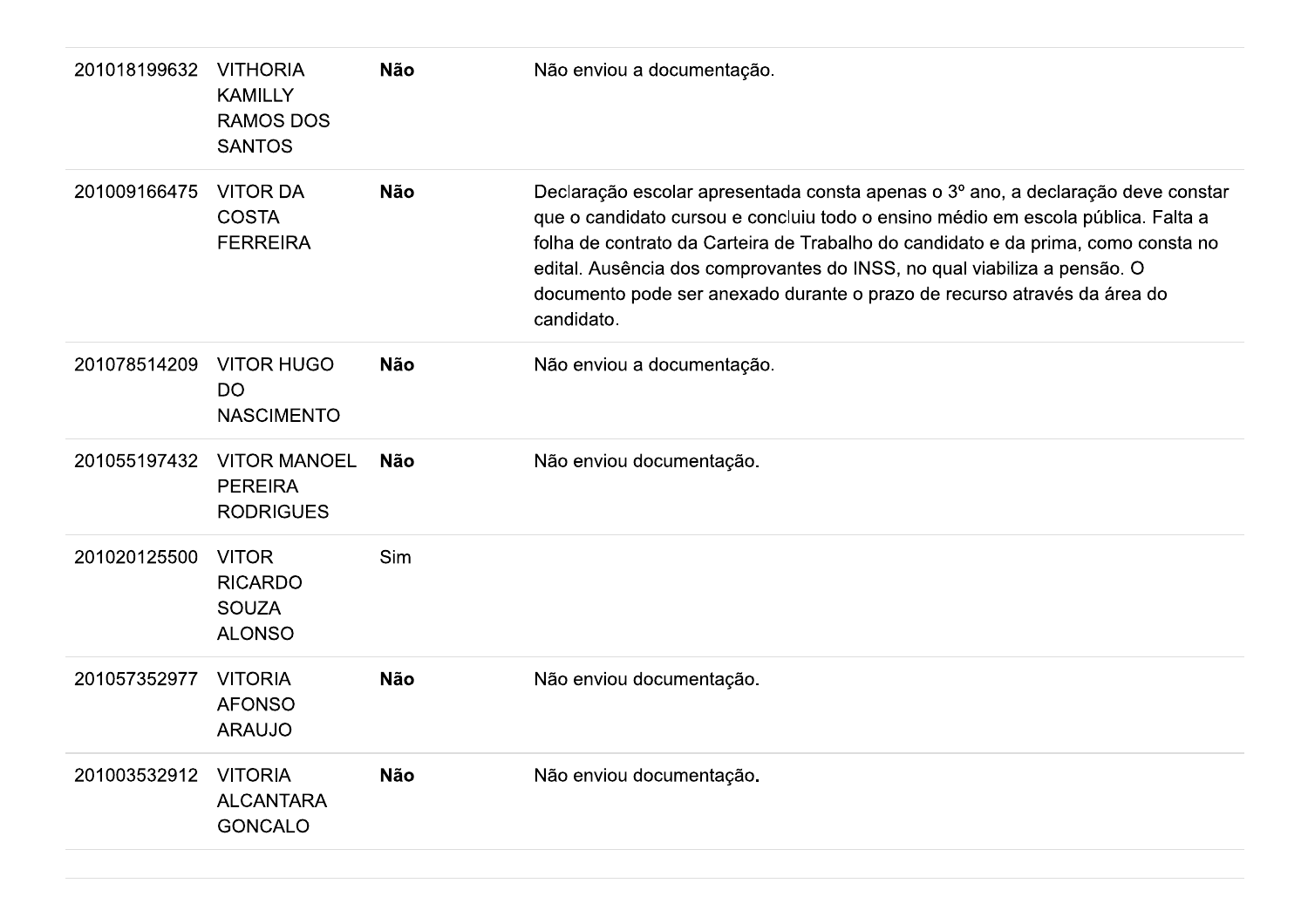| 201008749198 | <b>VITORIA</b><br><b>ALENCAR</b>                                      | <b>Não</b> | Não enviou documentação.   |
|--------------|-----------------------------------------------------------------------|------------|----------------------------|
| 201067371702 | <b>VITORIA ALVES</b><br>DE SOUZA<br><b>LOPES</b>                      | <b>Não</b> | Não enviou a documentação. |
| 201008405213 | <b>VITORIA CLARA</b><br><b>APARECIDA</b><br><b>LEMOS</b>              | Não        | Não enviou documentação.   |
| 201028027773 | <b>VITORIA</b><br>COELHO DE<br><b>ARRUDA</b>                          | <b>Não</b> | Não enviou documentação.   |
| 201015417458 | <b>VITORIA COSTA</b><br><b>RIBEIRO</b>                                | <b>Não</b> | Não enviou a documentação. |
| 201049171576 | <b>VITORIA DE</b><br><b>SOUZA RAMOS</b>                               | <b>Não</b> | Não enviou documentação.   |
| 201075959134 | <b>VITORIA</b><br><b>EMANUELLE</b><br><b>SANTOS</b><br><b>FONSECA</b> | Não        | Não enviou a documentação. |
| 201051646176 | <b>VITORIA</b><br><b>EMANUELLE</b><br><b>SILVA BERTO</b>              | <b>Não</b> | Não enviou a documentação. |
| 201011600743 | <b>VITORIA</b><br><b>FERREIRA</b><br><b>SANTIAGO</b>                  | Sim        |                            |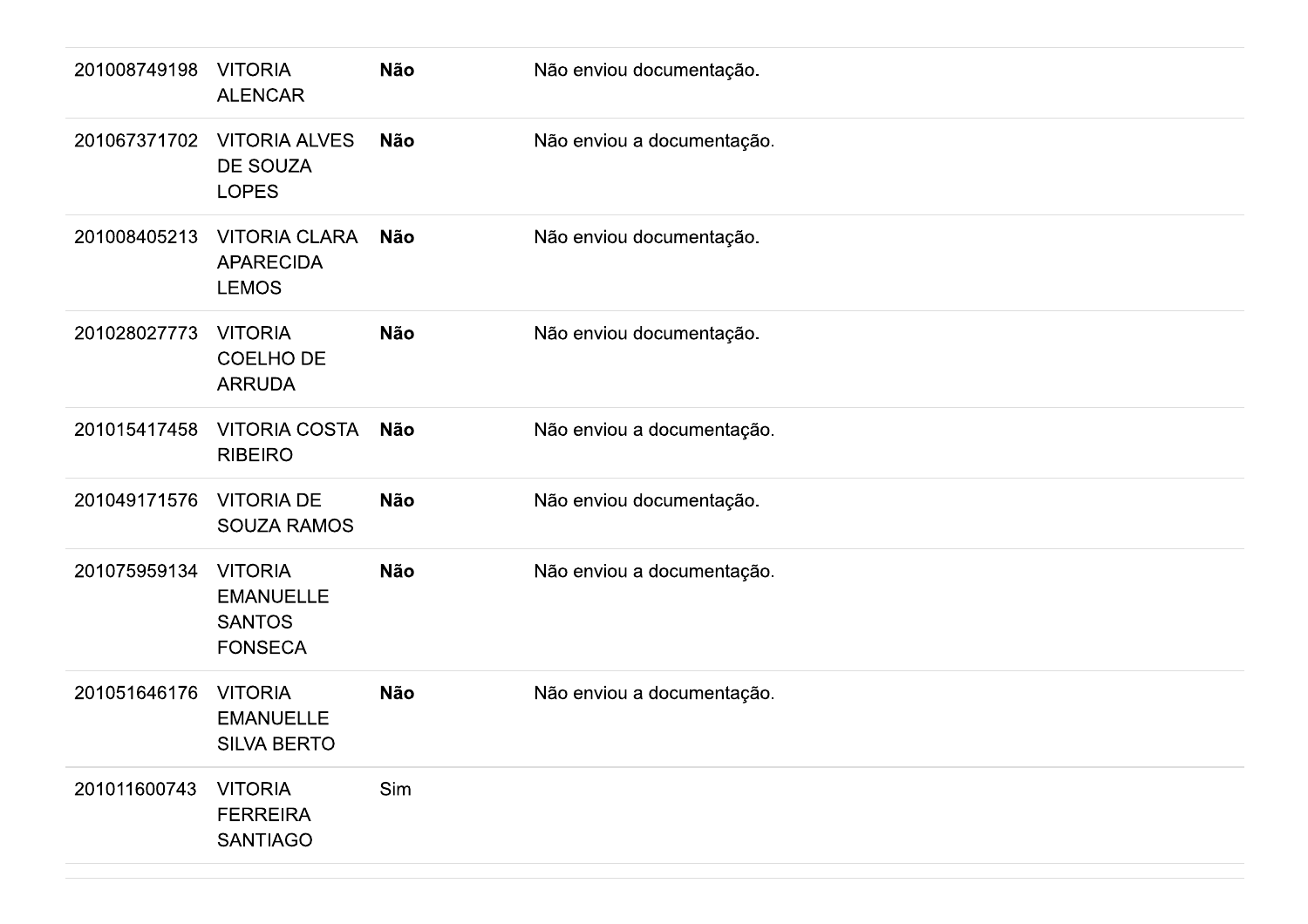| 201017019427 | <b>VITORIA</b><br><b>GABRIELLY DE</b><br><b>OLIVEIRA</b><br><b>MENDES</b> | <b>Não</b> | Não enviou a documentação.                                                                                                                                                                                                                                                                                                                                                             |
|--------------|---------------------------------------------------------------------------|------------|----------------------------------------------------------------------------------------------------------------------------------------------------------------------------------------------------------------------------------------------------------------------------------------------------------------------------------------------------------------------------------------|
| 201070517879 | <b>VITORIA</b><br><b>GONCALVES</b><br><b>FRANCA</b>                       | <b>Não</b> | Não enviou a documentação.                                                                                                                                                                                                                                                                                                                                                             |
| 201000528590 | <b>VITORIA</b><br><b>GUSMAO</b><br><b>ALVES</b>                           | <b>Não</b> | Não enviou documentação.                                                                                                                                                                                                                                                                                                                                                               |
| 201007726130 | <b>VITORIA HELEN</b><br><b>DA SILVA</b><br><b>SANTOS</b>                  | Não        | Não enviou documentação.                                                                                                                                                                                                                                                                                                                                                               |
| 201020642934 | <b>VITORIA</b><br><b>LOIANE</b><br><b>OLIVEIRA</b><br><b>MENDES</b>       | <b>Não</b> | Ausência de documentos essenciais para a análise. De acordo com o edital Nº<br>01/2021- SISU/UNIMONTES, costa no item 2.2 (documentação comprobatória de<br>apresentação obrigatória) do Anexo I (Programa Socioeconômico), toda a<br>documentação necessária que deve ser enviada para o processo seletivo.<br>Recomendo que seja feita na íntegra a leitura do edital e seus anexos. |
| 201018590798 | <b>VITORIA</b><br><b>LORRANE</b><br><b>LISBOA GOMES</b>                   | Sim        |                                                                                                                                                                                                                                                                                                                                                                                        |
| 201058028642 | <b>VITORIA</b><br><b>MALAQUIAS</b><br><b>DINIZ</b>                        | <b>Não</b> | Ausência de documentos essenciais para a análise. De acordo com o edital Nº<br>01/2021- SISU/UNIMONTES, costa no item 2.2 (documentação comprobatória de<br>apresentação obrigatória) do Anexo I (Programa Socioeconômico), toda a<br>documentação necessária que deve ser enviada para o processo seletivo.                                                                           |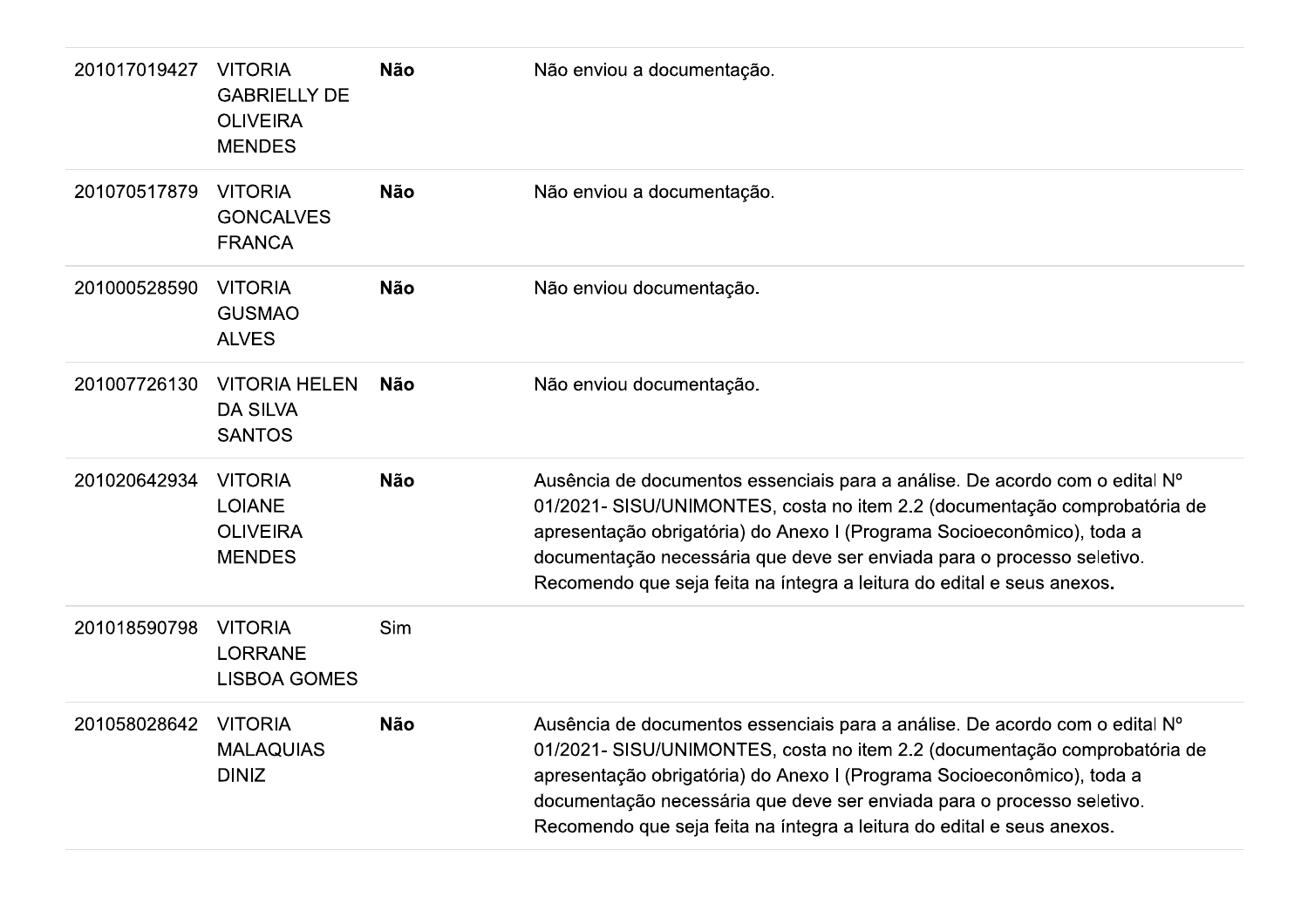| 201020103812 | <b>VITORIA</b><br><b>MARQUES</b><br><b>ALMEIDA DINIZ</b> | <b>Não</b> | Não enviou documentação.   |
|--------------|----------------------------------------------------------|------------|----------------------------|
| 201012833947 | <b>VITORIA</b><br><b>MARQUES DA</b><br><b>SILVA MAIA</b> | <b>Não</b> | Não enviou documentação.   |
| 201006116879 | <b>VITORIA</b><br><b>MENDES DA</b><br><b>SILVA</b>       | <b>Não</b> | Não enviou a documentação. |
| 201005191972 | <b>VITORIA</b><br><b>MILENA PEGO</b><br><b>CARNEIRO</b>  | Sim        |                            |
| 201003152455 | <b>VITORIA</b><br><b>RAISSA DE</b><br><b>JESUS SOUZA</b> | <b>Não</b> | Não enviou a documentação. |
| 201087251835 | <b>VITORIA</b><br><b>REGINA</b><br>PEREIRA MOTA          | <b>Não</b> | Não enviou documentação.   |
| 201063127686 | <b>VITORIA</b><br><b>SANTANA</b><br><b>SANTOS</b>        | <b>Não</b> | Não enviou documentação.   |
| 201015761376 | <b>VITORIA VIEIRA</b><br><b>PEREIRA</b>                  | <b>Não</b> | Não enviou a documentação. |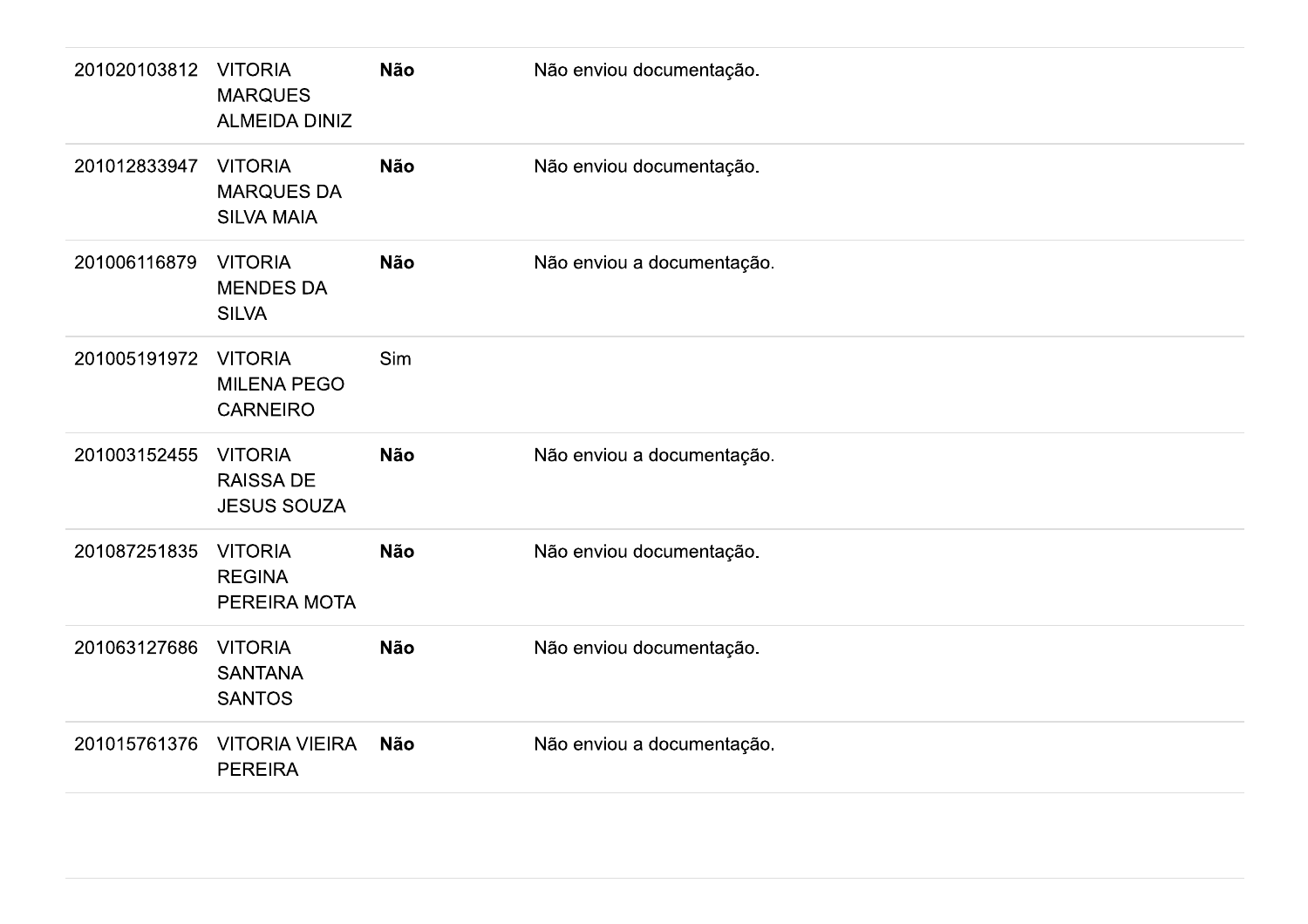| 201041761283 | <b>VIVIAN</b><br><b>GABRIELLA</b><br><b>PEREIRA DE</b><br><b>SOUSA</b> | <b>Não</b> | Não enviou a documentação.                                                                                                                                                                                                                                                                                                                                                             |
|--------------|------------------------------------------------------------------------|------------|----------------------------------------------------------------------------------------------------------------------------------------------------------------------------------------------------------------------------------------------------------------------------------------------------------------------------------------------------------------------------------------|
| 201099036422 | <b>VIVIAN NATALIA</b><br><b>CUNHA</b><br><b>SANTOS</b>                 | <b>Não</b> | Não enviou documentação.                                                                                                                                                                                                                                                                                                                                                               |
| 201087281220 | <b>VIVIAN RAYANE</b><br><b>DE SOUSA</b><br><b>SANTOS</b>               | <b>Não</b> | Não enviou a documentação.                                                                                                                                                                                                                                                                                                                                                             |
| 201028382749 | <b>VIVIANE NUNES</b><br><b>LEMOS</b>                                   | Não        | Ausência de documentos essenciais para a análise. De acordo com o edital Nº<br>01/2021- SISU/UNIMONTES, costa no item 2.2 (documentação comprobatória de<br>apresentação obrigatória) do Anexo I (Programa Socioeconômico), toda a<br>documentação necessária que deve ser enviada para o processo seletivo.<br>Recomendo que seja feita na íntegra a leitura do edital e seus anexos. |
| 201005430891 | <b>VIVIANE</b><br><b>OLIVEIRA DE</b><br><b>SOUZA</b>                   | <b>Não</b> | Não enviou documentação.                                                                                                                                                                                                                                                                                                                                                               |
| 201099930954 | <b>VIVIANE</b><br><b>PEREIRA</b><br><b>FERNANDES</b>                   | <b>Não</b> | Não enviou a documentação.                                                                                                                                                                                                                                                                                                                                                             |
| 201046911370 | <b>VIVIANE</b><br><b>RODRIGUES</b><br><b>MARTINS</b>                   | <b>Não</b> | Não enviou documentação.                                                                                                                                                                                                                                                                                                                                                               |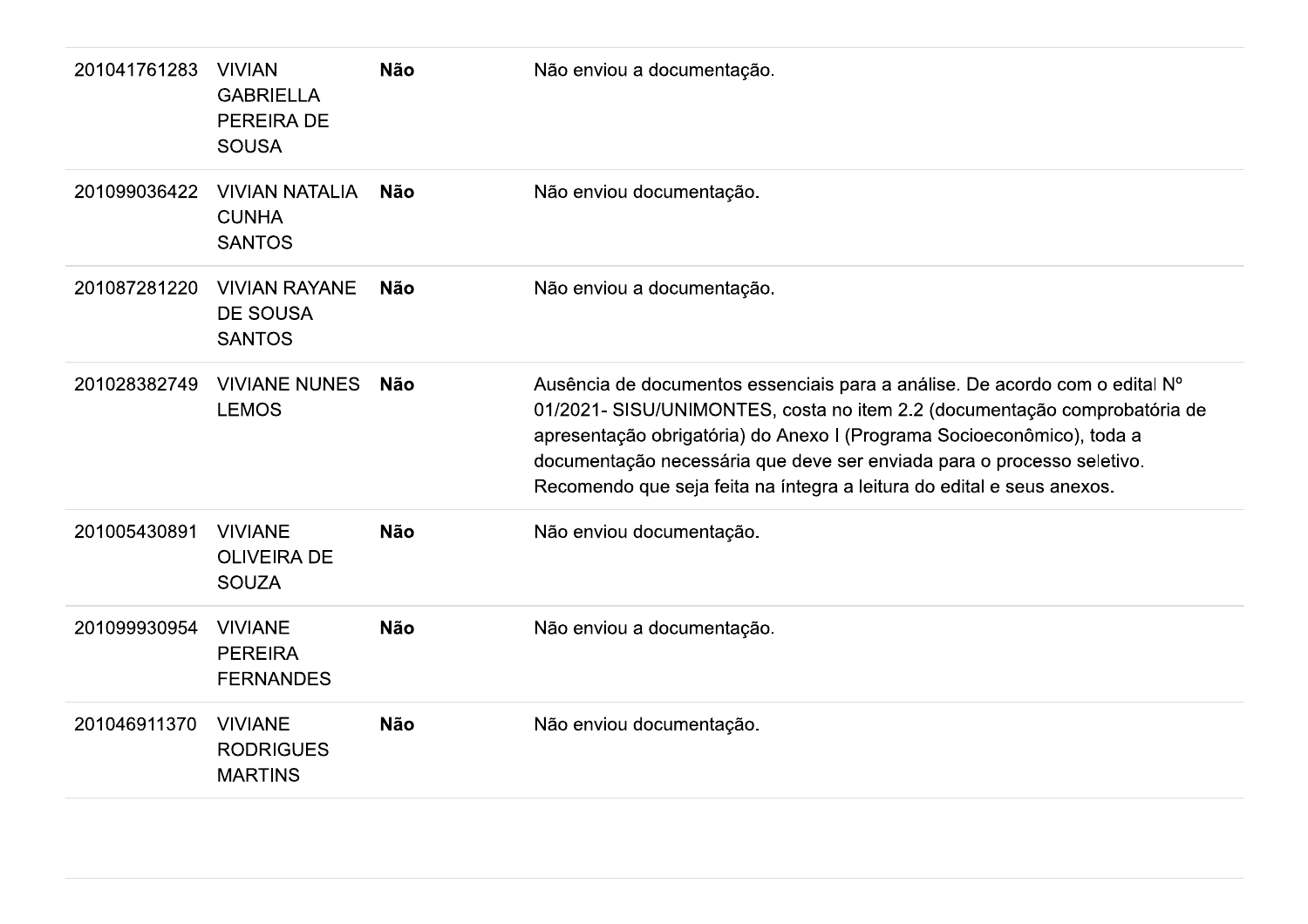| 201024738936 | <b>VIVIANE</b><br><b>SANTANA DOS</b><br><b>ANJOS</b>                     | <b>Não</b> | Não enviou documentação.                                                                                                                                                                                                                                                                                                                                                               |
|--------------|--------------------------------------------------------------------------|------------|----------------------------------------------------------------------------------------------------------------------------------------------------------------------------------------------------------------------------------------------------------------------------------------------------------------------------------------------------------------------------------------|
| 201034557268 | <b>WAGNER</b><br>PEREIRA DO<br><b>NASCIMENTO</b>                         | <b>Não</b> | Não enviou a documentação.                                                                                                                                                                                                                                                                                                                                                             |
| 201001664147 | <b>WALLACE</b><br><b>ADRIEL DE</b><br><b>ASSIS MACIEL</b>                | Sim        |                                                                                                                                                                                                                                                                                                                                                                                        |
| 201010434078 | <b>WALLACE</b><br><b>AGUIAR</b><br><b>DURAES</b>                         | <b>Não</b> | Não enviou documentação.                                                                                                                                                                                                                                                                                                                                                               |
| 201114625704 | <b>WALLESKA</b><br><b>SILVA</b><br><b>BARBOSA</b>                        | <b>Não</b> | Não enviou documentação.                                                                                                                                                                                                                                                                                                                                                               |
| 201018747133 | <b>WALTER DOS</b><br><b>SANTOS</b><br><b>FIGUEIREDO</b><br><b>EFRAIM</b> | <b>Não</b> | Ausência de documentos essenciais para a análise. De acordo com o edital Nº<br>01/2021- SISU/UNIMONTES, costa no item 2.2 (documentação comprobatória de<br>apresentação obrigatória) do Anexo I (Programa Socioeconômico), toda a<br>documentação necessária que deve ser enviada para o processo seletivo.<br>Recomendo que seja feita na íntegra a leitura do edital e seus anexos. |
| 201002946352 | <b>WALTER JUNIO</b><br><b>GONCALVES</b><br><b>SOUZA</b>                  | <b>Não</b> | Não enviou documentação.                                                                                                                                                                                                                                                                                                                                                               |
| 201026674915 | <b>WANDERSON</b><br>PEREIRA DE<br><b>OLIVEIRA</b>                        | <b>Não</b> | Não enviou a documentação.                                                                                                                                                                                                                                                                                                                                                             |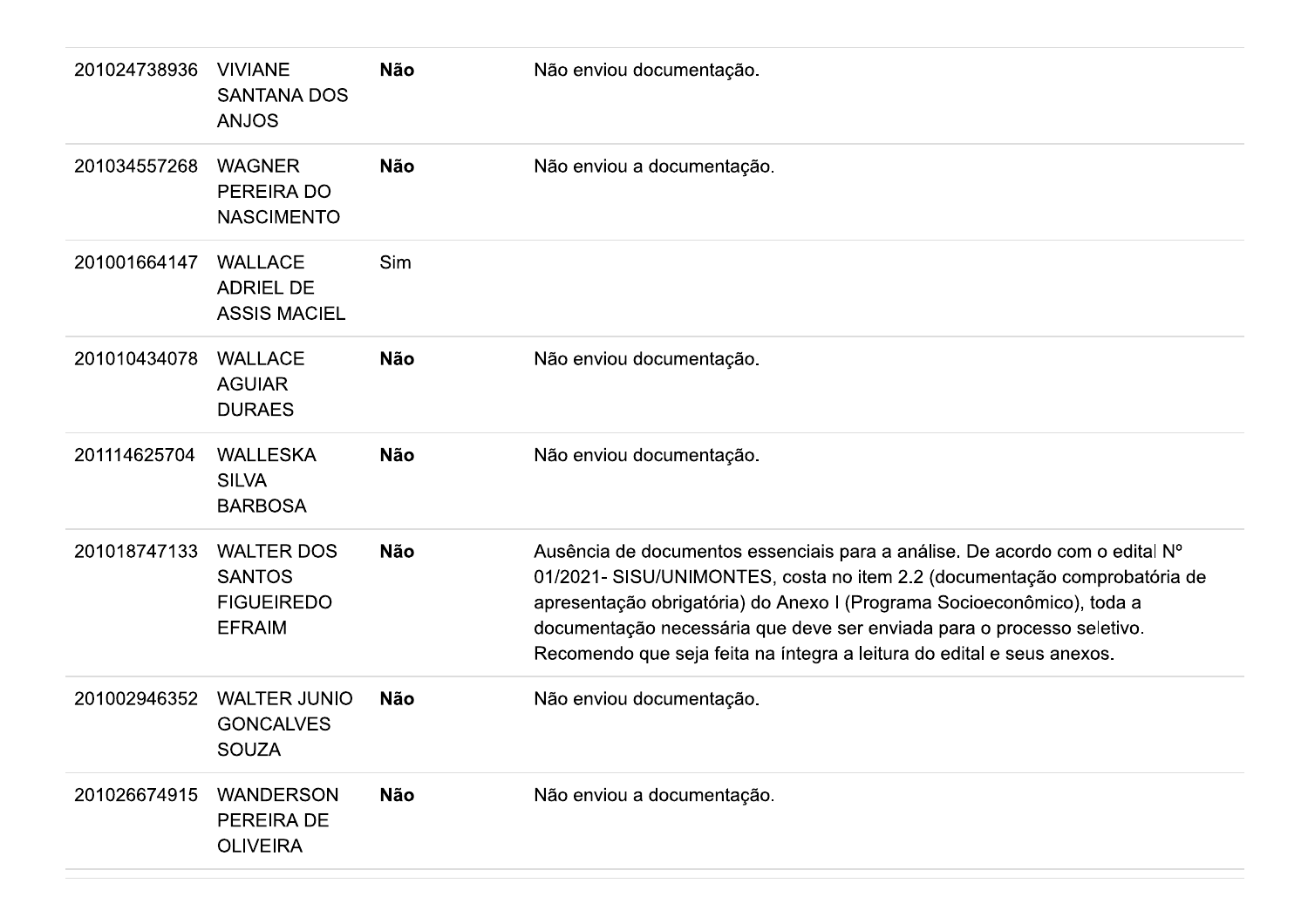| 201107459194 | <b>WANDERSON</b><br><b>RODRIGO</b><br><b>VIEIRA LEITE</b>         | <b>Não</b> | Não enviou documentação.   |
|--------------|-------------------------------------------------------------------|------------|----------------------------|
| 201012379990 | <b>WANESSA</b><br><b>XAVIER DA</b><br><b>SILVA</b>                | <b>Não</b> | Não enviou documentação.   |
| 201083103519 | <b>WANEY</b><br><b>RAFAELE</b><br><b>SANTOS</b><br><b>MARTINS</b> | <b>Não</b> | Não enviou documentação.   |
| 201028990939 | <b>WANNY</b><br><b>CAVALCANTE</b><br><b>DE ALMEIDA</b>            | Sim        |                            |
| 201092814767 | <b>WARLEY</b><br><b>ANDERSON</b><br><b>RIBEIRO</b>                | <b>Não</b> | Não enviou a documentação. |
| 201121838118 | <b>WARLEY DA</b><br><b>SILVA MARTINS</b>                          | <b>Não</b> | Não enviou documentação.   |
| 201004843805 | <b>WARLEY</b><br><b>FERREIRA</b><br><b>SANTOS</b>                 | Sim        |                            |
| 201002784233 | <b>WEBERTH</b><br><b>JUNIO SANTOS</b><br><b>DA CUNHA</b>          | <b>Não</b> | Não enviou documentação.   |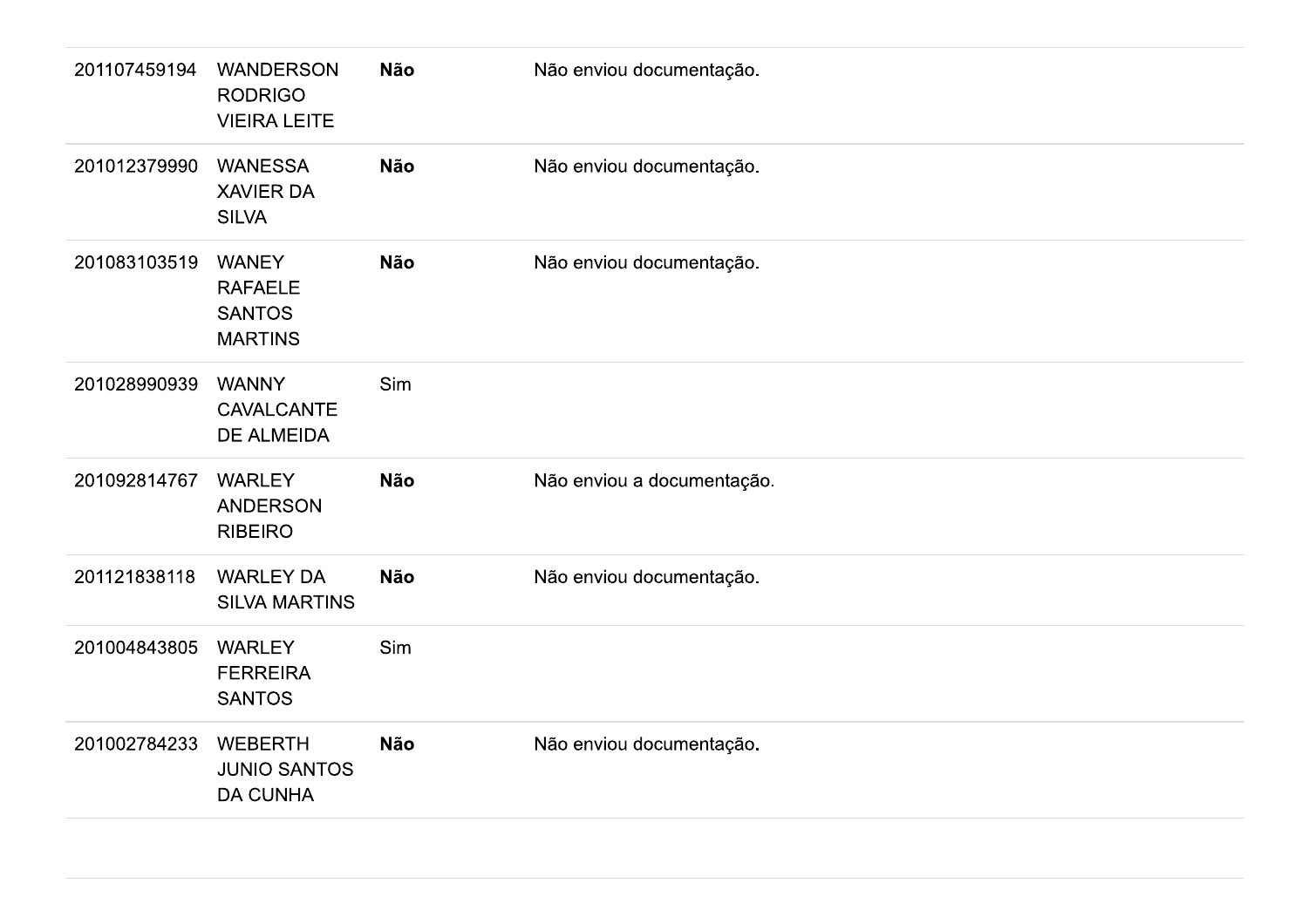| 201060282385 | <b>WELBERT</b><br>PEREIRA DE<br><b>ALMEIDA</b>                               | <b>Não</b> | Não enviou documentação.   |
|--------------|------------------------------------------------------------------------------|------------|----------------------------|
| 201034275622 | <b>WELITON</b><br><b>HENRIQUE</b><br><b>MATOS</b><br><b>TEIXEIRA</b>         | <b>Não</b> | Não enviou a documentação. |
| 202000019472 | <b>WELLINGTON</b><br><b>DIAS DOS</b><br><b>SANTOS</b>                        | <b>Não</b> | Não enviou documentação.   |
| 201014397776 | <b>WELLINGTON</b><br><b>VINICIUS DE</b><br><b>CAMPOS</b><br><b>FERNANDES</b> | Sim        |                            |
| 201099872883 | <b>WELLINGTON</b><br><b>XAVIER DA</b><br><b>SILVA</b>                        | <b>Não</b> | Não enviou documentação.   |
| 201096249457 | <b>WELLINTON</b><br><b>HENRIQUE</b><br><b>SOUZA</b><br><b>AZEVEDO</b>        | <b>Não</b> | Não enviou a documentação. |
| 201025416631 | <b>WELLYTON</b><br><b>MENDES DE</b><br><b>OLIVEIRA</b>                       | <b>Não</b> | Não enviou documentação.   |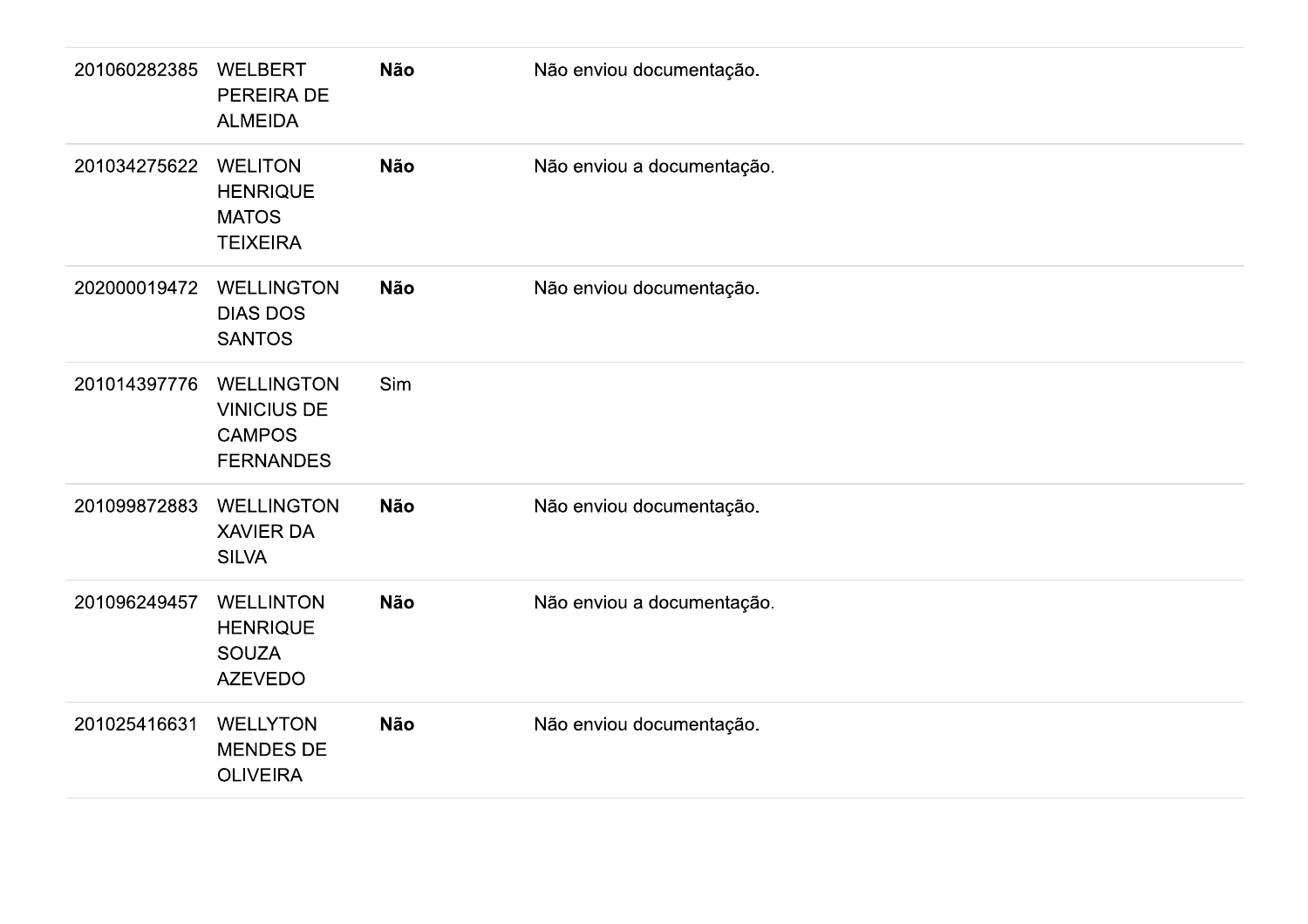| 201008513164 | <b>WELTON ALVES</b><br><b>MACEDO</b>                   | <b>Não</b> | Ausência da folha de contrato (páginas 07 e 08) do candidato e da mãe (página 12)<br>da Carteira de Trabalho. O documento pode ser anexado durante o prazo de recurso<br>através da área do candidato. |
|--------------|--------------------------------------------------------|------------|--------------------------------------------------------------------------------------------------------------------------------------------------------------------------------------------------------|
| 201012565796 | <b>WEMERSON</b><br><b>RODRIGUES</b><br><b>FERREIRA</b> | <b>Não</b> | Não enviou a documentação.                                                                                                                                                                             |
| 201006835320 | <b>WENDEL REIS</b><br><b>DE OLIVEIRA</b>               | <b>Não</b> | Não enviou documentação.                                                                                                                                                                               |
| 201049902087 | <b>WENDY BIANCA</b><br><b>BATISTA</b><br><b>AGUIAR</b> | <b>Não</b> | Não enviou documentação.                                                                                                                                                                               |
| 201028258261 | <b>WENDY</b><br><b>DANIELY</b><br><b>SOUZA LIMA</b>    | <b>Não</b> | Não enviou a documentação.                                                                                                                                                                             |
| 201022304947 | <b>WENDY</b><br><b>PEREIRA</b><br><b>MEIRA</b>         | <b>Não</b> | Não enviou documentação.                                                                                                                                                                               |
| 201104754498 | <b>WERIGSON</b><br><b>SOARES</b><br><b>FONSECA</b>     | <b>Não</b> | Não enviou a documentação.                                                                                                                                                                             |
| 201062386960 | <b>WESLEY DE</b><br><b>SALES</b><br><b>FERREIRA</b>    | <b>Não</b> | Não enviou documentação.                                                                                                                                                                               |
|              |                                                        |            |                                                                                                                                                                                                        |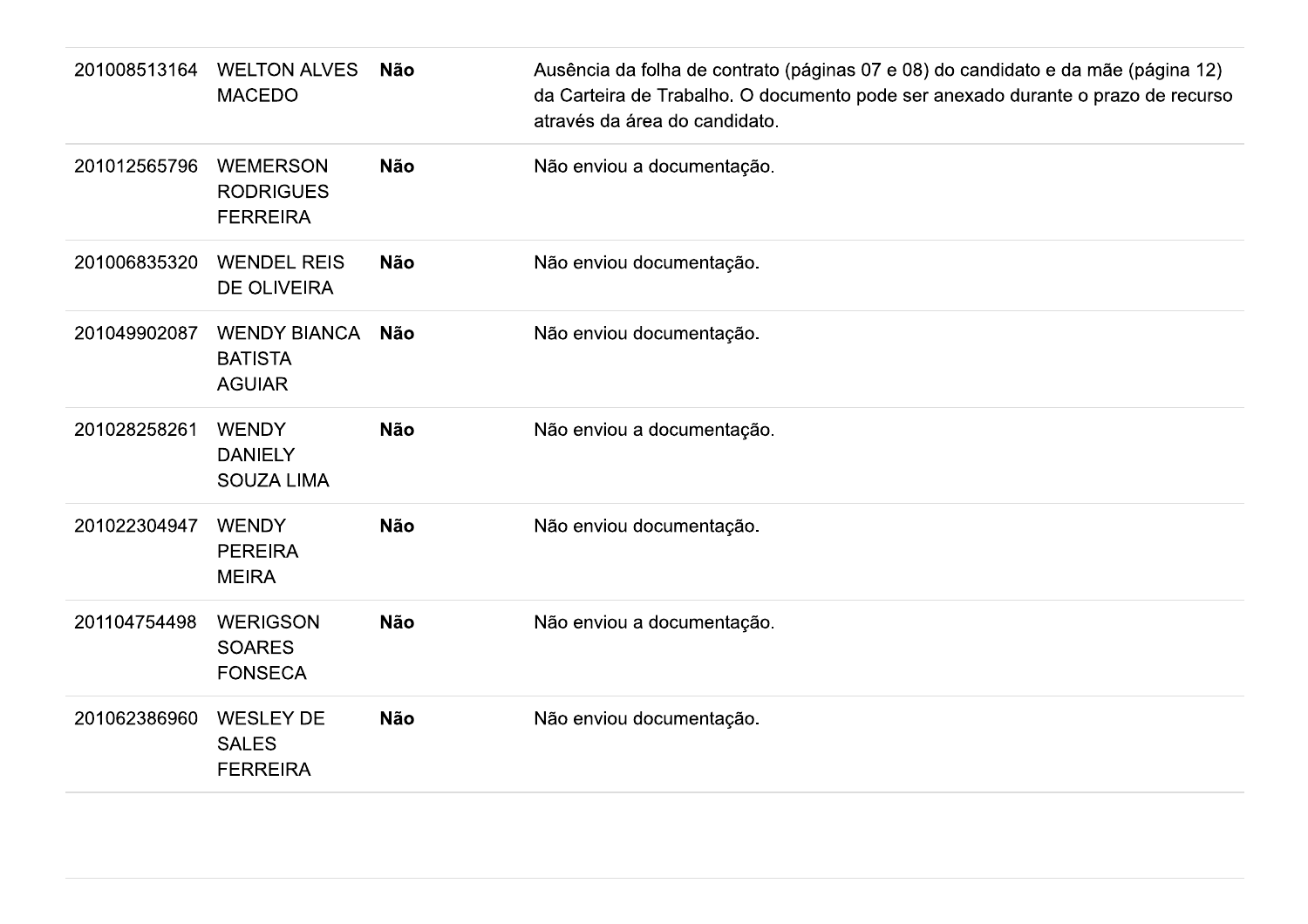| 201007053964 | <b>WESLEY</b><br><b>FABIANO</b><br><b>DURAES DE</b><br><b>SOUZA</b>   | <b>Não</b> | Ausência de documentos essenciais para a análise. De acordo com o edital Nº<br>01/2021- SISU/UNIMONTES, costa no item 2.2 (documentação comprobatória de<br>apresentação obrigatória) do Anexo I (Programa Socioeconômico), toda a<br>documentação necessária que deve ser enviada para o processo seletivo.<br>Recomendo que seja feita na íntegra a leitura do edital e seus anexos. |
|--------------|-----------------------------------------------------------------------|------------|----------------------------------------------------------------------------------------------------------------------------------------------------------------------------------------------------------------------------------------------------------------------------------------------------------------------------------------------------------------------------------------|
| 201080934643 | <b>WESLEY</b><br><b>LOPES DOS</b><br><b>SANTOS</b>                    | <b>Sim</b> |                                                                                                                                                                                                                                                                                                                                                                                        |
| 201117308753 | <b>WESLEY</b><br><b>RONALD</b><br><b>MOREIRA</b><br><b>RAMOS</b>      | <b>Não</b> | Ausência da folha de contrato de trabalho do candidato e da mãe da Carteira de<br>Trabalho. O documento pode ser anexado durante o prazo de recurso através da<br>área do candidato.                                                                                                                                                                                                   |
| 201119768731 | <b>WILLIAM SILVA</b><br><b>SOUZA</b>                                  | Sim        |                                                                                                                                                                                                                                                                                                                                                                                        |
| 201053446799 | <b>WILLIAN</b><br><b>DOUGLAS</b><br><b>QUEIROZ</b><br><b>ALVES</b>    | <b>Não</b> | Não enviou documentação.                                                                                                                                                                                                                                                                                                                                                               |
| 201001901218 | <b>WILSON</b><br><b>SOARES DE</b><br><b>OLIVEIRA</b><br><b>JUNIOR</b> | <b>Não</b> | Ausência do comprovante de renda do pai, conforme o edital. O documento pode ser<br>anexado durante o prazo de recurso através da área do candidato.                                                                                                                                                                                                                                   |
| 201010124026 | <b>WILTON SOUZA</b><br><b>SANTOS</b><br><b>JUNIOR</b>                 | <b>Não</b> | Não enviou a documentação.                                                                                                                                                                                                                                                                                                                                                             |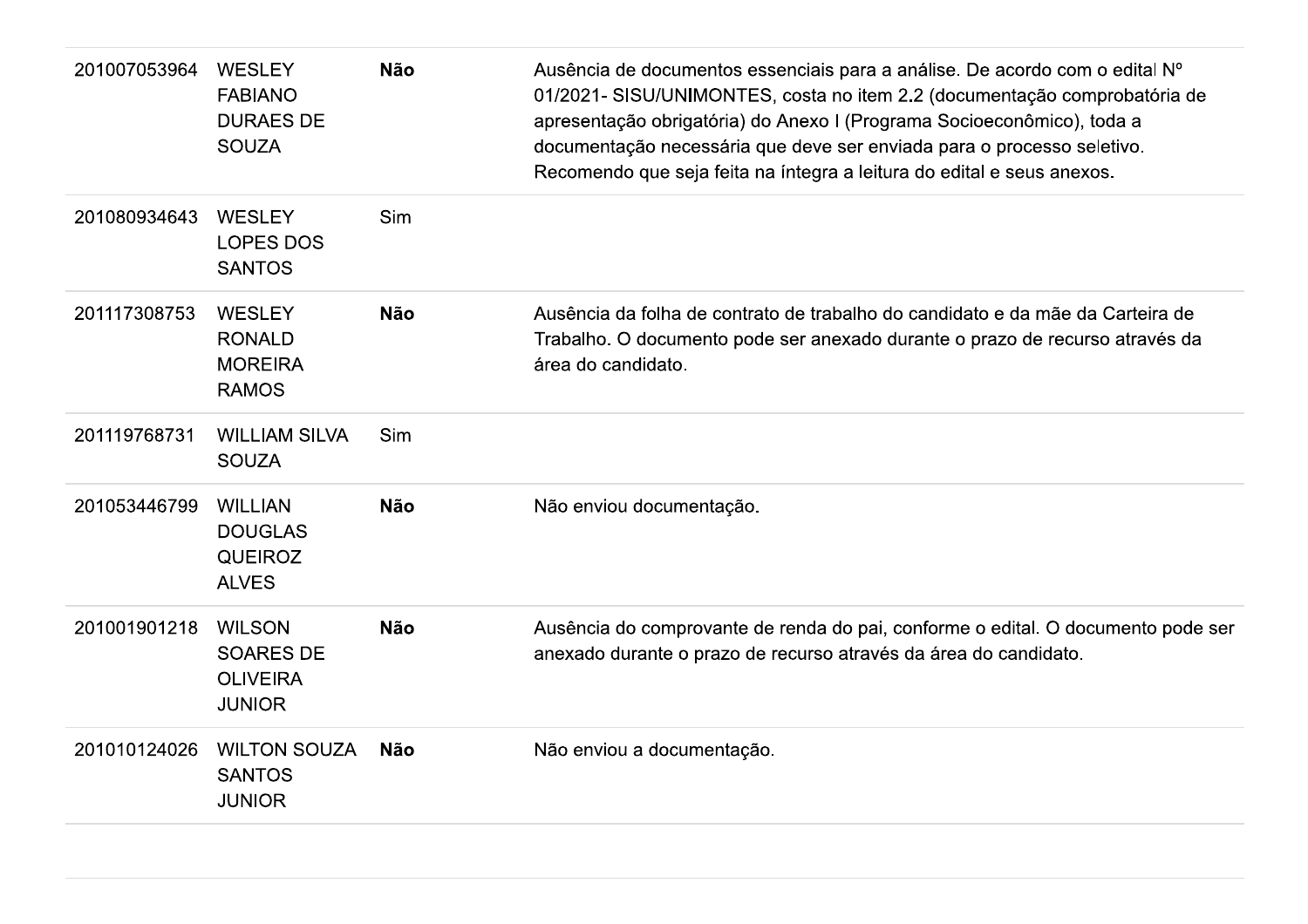| 201006072981 | YANE BEATRIZ<br><b>SOARES</b><br><b>PEREIRA</b><br><b>ARAUJO</b>      | Não        | Não enviou documentação.   |
|--------------|-----------------------------------------------------------------------|------------|----------------------------|
| 201078025388 | YARA LEANDRA<br>MEDEIROS DE<br><b>OLIVEIRA</b>                        | Não        | Não enviou a documentação. |
| 201004046946 | YASMIM ALVES<br><b>SANTOS</b>                                         | Não        | Não enviou documentação.   |
| 201006122828 | YASMIM FARIAS<br><b>OLIVEIRA</b>                                      | <b>Não</b> | Não enviou documentação.   |
| 201004516096 | YASMIM SILVA<br><b>COIMBRA</b><br><b>KROGER</b>                       | Não        | Não enviou documentação.   |
| 201011097007 | YASMIN DE<br><b>CASTRO ALVES</b>                                      | <b>Não</b> | Não enviou a documentação. |
| 201088605401 | <b>YASMIN</b><br><b>EULALIA</b><br><b>SANTOS</b><br><b>OLIVEIRA</b>   | Não        | Não enviou a documentação. |
| 201003905704 | <b>YASMIN</b><br><b>GABRIELLE</b><br><b>SANTOS</b><br><b>OLIVEIRA</b> | Não        | Não enviou documentação.   |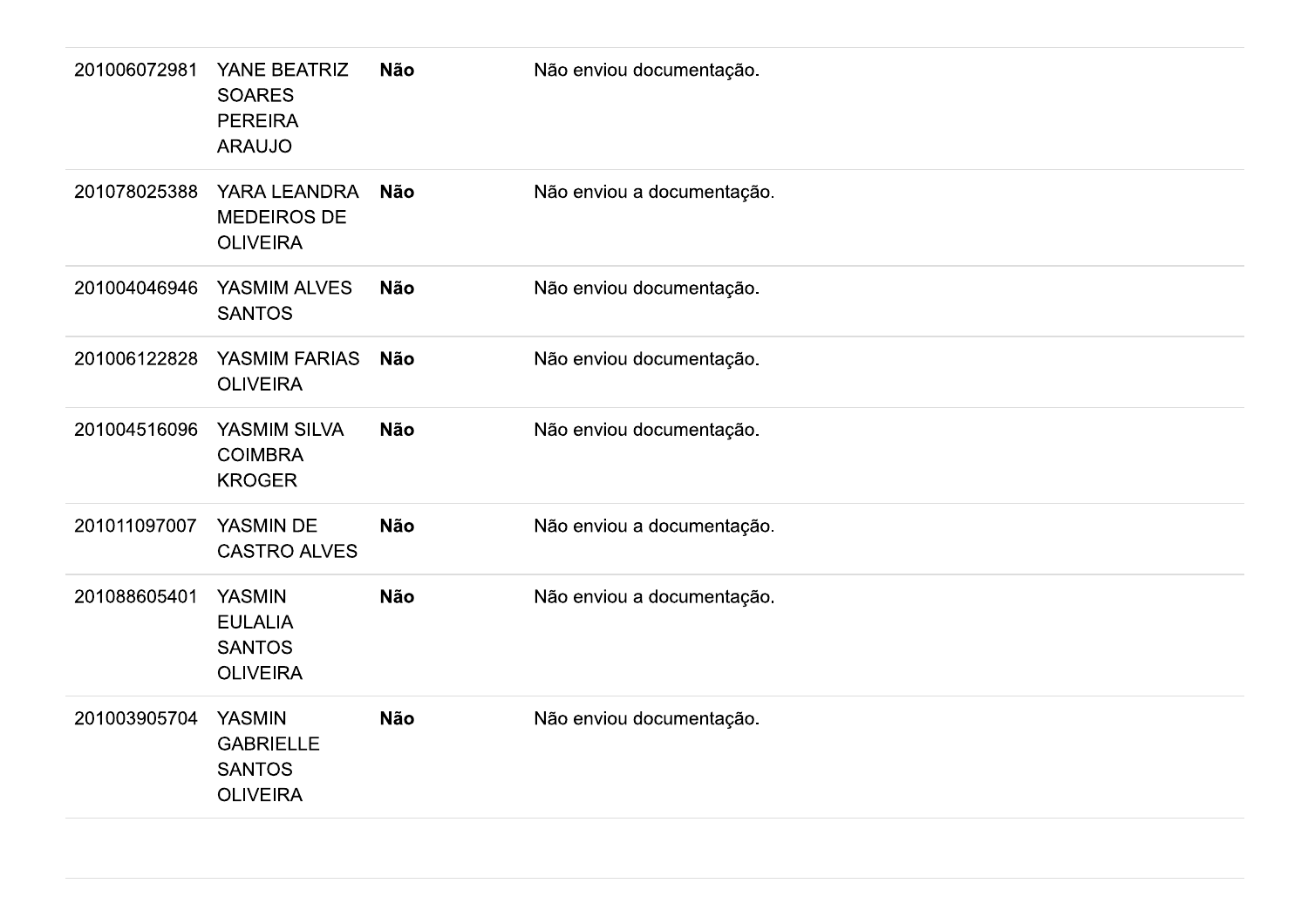| 201002224214 | <b>YASMIN</b><br><b>GONCALVES</b><br><b>LEAL</b>                    | <b>Não</b> | Ausência da Carteira de trabalho da candidata, conforme solicitado no edital. O<br>documento pode ser anexado durante o prazo de recurso através da área do<br>candidato. |
|--------------|---------------------------------------------------------------------|------------|---------------------------------------------------------------------------------------------------------------------------------------------------------------------------|
| 201000443386 | <b>YASMIN</b><br><b>MALHEIRO</b><br><b>CARNEIRO</b>                 | <b>Não</b> | Não enviou documentação.                                                                                                                                                  |
| 201091146690 | <b>YASMIN MARIA</b><br><b>MARQUES DE</b><br><b>SOUZA</b>            | <b>Não</b> | Não enviou documentação.                                                                                                                                                  |
| 201061842484 | <b>YASMIN</b><br><b>RIQUETHA</b><br><b>ROCHA</b><br><b>SILVEIRA</b> | <b>Não</b> | Não enviou a documentação.                                                                                                                                                |
| 201002750994 | YASMIN SOUSA<br><b>BRAGA</b>                                        | <b>Não</b> | Não enviou documentação.                                                                                                                                                  |
| 201020411629 | <b>YESSA DAYANE</b><br><b>XAVIER DA</b><br><b>SILVA</b>             | <b>Não</b> | Não enviou documentação.                                                                                                                                                  |
| 201047220714 | <b>YURE NUNES</b><br><b>LUCENA</b>                                  | <b>Não</b> | Não enviou documentação.                                                                                                                                                  |
| 201046270207 | <b>YURI</b><br><b>QUARESMA</b><br><b>RAMOS</b>                      | <b>Não</b> | Não enviou documentação.                                                                                                                                                  |
| 201084739139 | <b>YURI SANTOS</b><br><b>MENEZES</b>                                | <b>Não</b> | Não enviou a documentação.                                                                                                                                                |